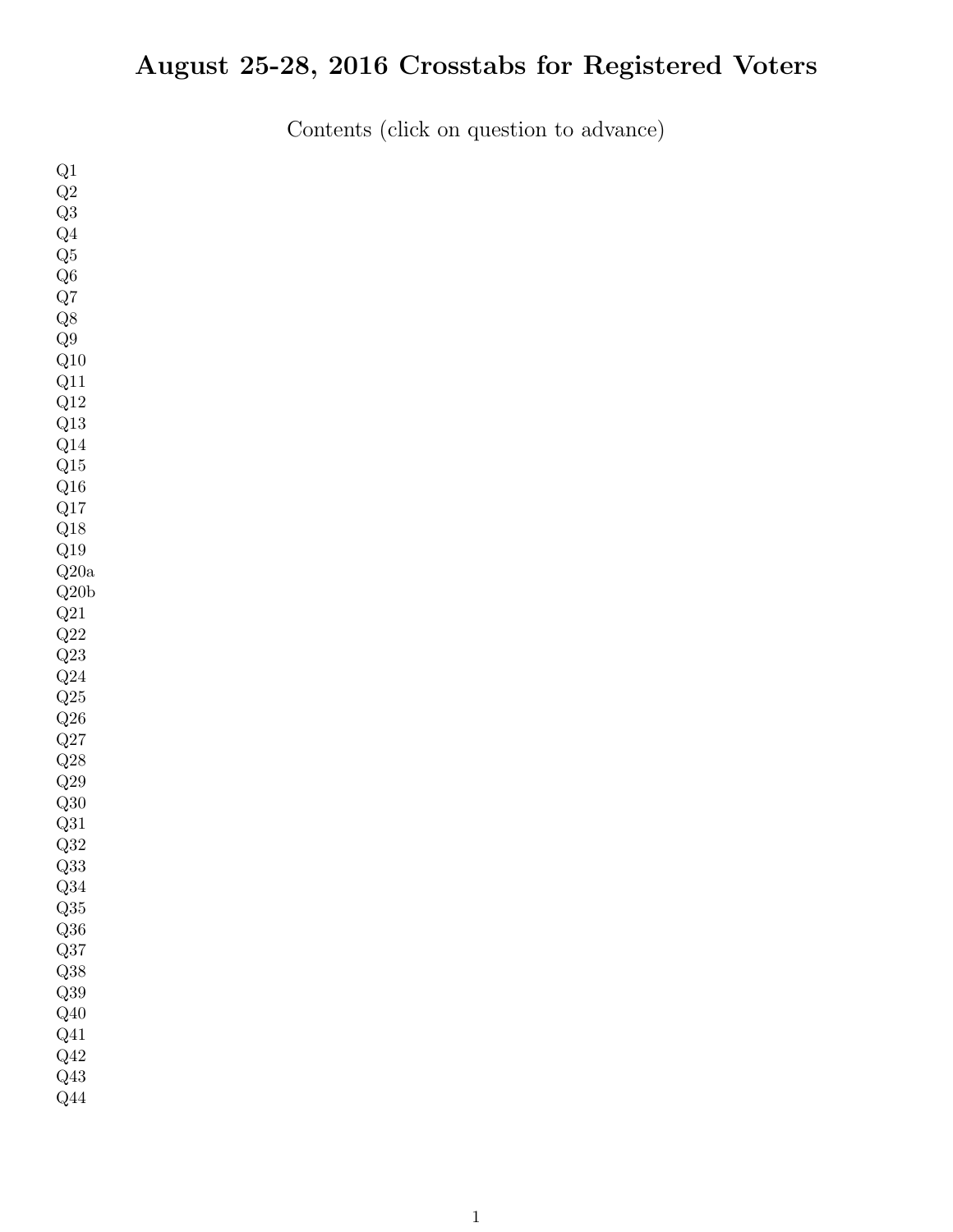<span id="page-1-0"></span>Q1. Some people seem to follow what's going on in politics most of the time, whether there's an election going on or not. Others aren't that interested. Would you say you follow what's going on in politics most of the time, some of the time, only now and then, or hardly at all?

|        |          |          | Sex      |           |       |       |
|--------|----------|----------|----------|-----------|-------|-------|
|        | Most of  | Some of  | Only now | Hardly at | Don't | Total |
|        | the time | the time | and then | all       | know  |       |
| Male   | 240      | 85       | 38       | 22        |       | 385   |
|        | 62%      | 22%      | 10%      | $6\%$     | $0\%$ | 48%   |
| Female | 231      | 121      | 28       | 35        | 2     | 417   |
|        | 55%      | 29%      | 7%       | 8%        | $0\%$ | 52%   |

|        | Most of  | Some of        | Only now | Hardly at | Don't          | Total |
|--------|----------|----------------|----------|-----------|----------------|-------|
|        | the time | the time       | and then | all       | know           |       |
| 18-29  | 35       | 54             | 22       | 15        | $\overline{2}$ | 128   |
|        | 27%      | 42\%           | 17%      | 12%       | $2\%$          | 16%   |
| 30-44  | 104      | 49             | 19       | 17        | $\Omega$       | 189   |
|        | 55%      | 26\%           | 10%      | $9\%$     | $0\%$          | 24\%  |
| 45-59  | 169      | 53             | 17       | 17        | $\Omega$       | 256   |
|        | 66%      | 21\%           | $7\%$    | $7\%$     | $0\%$          | 32%   |
| $60+$  | 162      | 47             | 8        | 8         | $\Omega$       | 225   |
|        | 72%      | 21\%           | $4\%$    | $4\%$     | $0\%$          | 28\%  |
| DK/NA/ | 1        | $\overline{2}$ | $\Omega$ | $\theta$  | $\Omega$       | 3     |
| Ref    |          |                |          |           |                |       |
|        | 33%      | 67%            | $0\%$    | $0\%$     | $0\%$          | $0\%$ |

#### Age 4 Categories

#### Education 5 Categories

|           | Most of  | Some of  | Only now | Hardly at | Don't          | Total |
|-----------|----------|----------|----------|-----------|----------------|-------|
|           | the time | the time | and then | all       | know           |       |
| Not HS    | 24       | 17       | 6        | 1         | $\theta$       | 48    |
|           | 50%      | 35%      | 12%      | $2\%$     | $0\%$          | $6\%$ |
| HS        | 131      | 70       | 24       | 22        | $\Omega$       | 247   |
|           | 53%      | $28\%$   | 10%      | $9\%$     | $0\%$          | 31%   |
| Some Coll | 84       | 35       | 22       | 9         | $\overline{2}$ | 152   |
|           | 55%      | 23%      | 14\%     | $6\%$     | $1\%$          | 19%   |
| AA        | 66       | 21       | 7        | 10        | $\Omega$       | 104   |
|           | 63\%     | 20%      | $7\%$    | 10%       | $0\%$          | 13%   |
| $BA+$     | 163      | 56       | 7        | 14        | $\Omega$       | 240   |
|           | 68%      | 23%      | $3\%$    | $6\%$     | $0\%$          | 30%   |
| DK/NA/    | 3        | 7        | $\theta$ | 1         | $\Omega$       | 11    |
| Ref       |          |          |          |           |                |       |
|           | 27%      | 64\%     | $0\%$    | $9\%$     | $0\%$          | $1\%$ |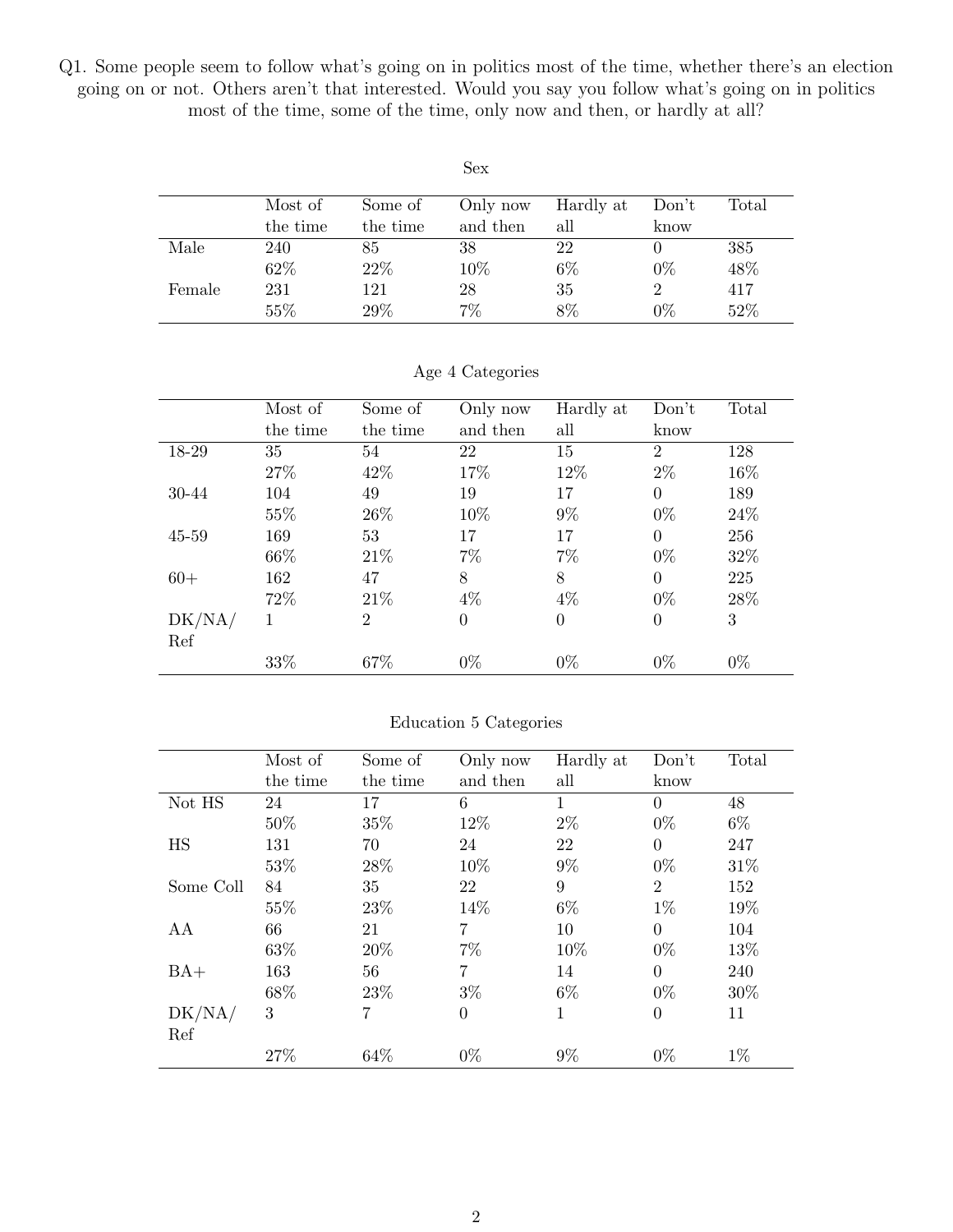|           | Most of  | Some of  | Only now | Hardly at | Don't          | Total |
|-----------|----------|----------|----------|-----------|----------------|-------|
|           | the time | the time | and then | all       | know           |       |
| Under     | 124      | 63       | 30       | 18        | $\overline{0}$ | 235   |
| \$40k     |          |          |          |           |                |       |
|           | 53%      | 27%      | 13%      | 8%        | $0\%$          | 29%   |
| \$40k to  | 120      | 69       | 16       | 9         | $\overline{0}$ | 214   |
| \$74k     |          |          |          |           |                |       |
|           | 56%      | 32\%     | 7%       | $4\%$     | $0\%$          | 27%   |
| $$75k$ up | 173      | 56       | 12       | 13        | $\theta$       | 254   |
|           | 68%      | 22\%     | $5\%$    | $5\%$     | $0\%$          | 32%   |
| DK/NA/    | 55       | 18       | 8        | 17        | $\overline{2}$ | 100   |
| Ref       |          |          |          |           |                |       |
|           | 55%      | 18%      | 8%       | 17%       | $2\%$          | 12%   |

Household Income

### Party ID

|                        | Most of        | Some of        | Only now | Hardly at      | Don't          | Total |
|------------------------|----------------|----------------|----------|----------------|----------------|-------|
|                        | the time       | the time       | and then | all            | know           |       |
| Republican             | 140            | 44             | 13       | 22             | $\theta$       | 219   |
|                        | 64\%           | 20%            | $6\%$    | 10%            | $0\%$          | 27\%  |
| Democrat               | 132            | 67             | 21       | 17             | $\overline{0}$ | 237   |
|                        | 56%            | 28\%           | $9\%$    | $7\%$          | $0\%$          | 30%   |
| Independent 172        |                | 88             | 27       | 14             | 3              | 304   |
|                        | 57%            | 29%            | $9\%$    | $5\%$          | $1\%$          | 38%   |
| Other/No<br>preference | 19             | 1              | 4        | $\overline{2}$ | $\overline{0}$ | 26    |
|                        | 73%            | $4\%$          | 15%      | 8%             | $0\%$          | $3\%$ |
| Don't<br>know          | $\overline{4}$ | 3              | 1        | $\overline{2}$ | $\overline{0}$ | 10    |
|                        | 40%            | 30%            | 10%      | 20%            | $0\%$          | $1\%$ |
| Refused                | 3              | $\overline{2}$ | 1        | $\theta$       | $\theta$       | 6     |
|                        | 50%            | 33%            | 17%      | $0\%$          | $0\%$          | $1\%$ |

Party ID, with leaners

|                | Most of  | Some of  | Only now | Hardly at | Don't    | Total |
|----------------|----------|----------|----------|-----------|----------|-------|
|                | the time | the time | and then | all       | know     |       |
| Republican     | 226      | 93       | 20       | 23        | 0        | 362   |
|                | 62\%     | 26\%     | $6\%$    | $6\%$     | $0\%$    | 45%   |
| Democrat       | 213      | 93       | 35       | 23        | 3        | 367   |
|                | 58%      | 25\%     | 10\%     | $6\%$     | $1\%$    | 46\%  |
| Independent 27 |          | 16       | 7        |           | $\theta$ | 57    |
|                | 47\%     | 28\%     | 12%      | 12%       | $0\%$    | $7\%$ |
| Other/None $5$ |          | 3        | 4        | 4         | 0        | 16    |
|                | 31\%     | 19%      | 25\%     | 25\%      | $0\%$    | $2\%$ |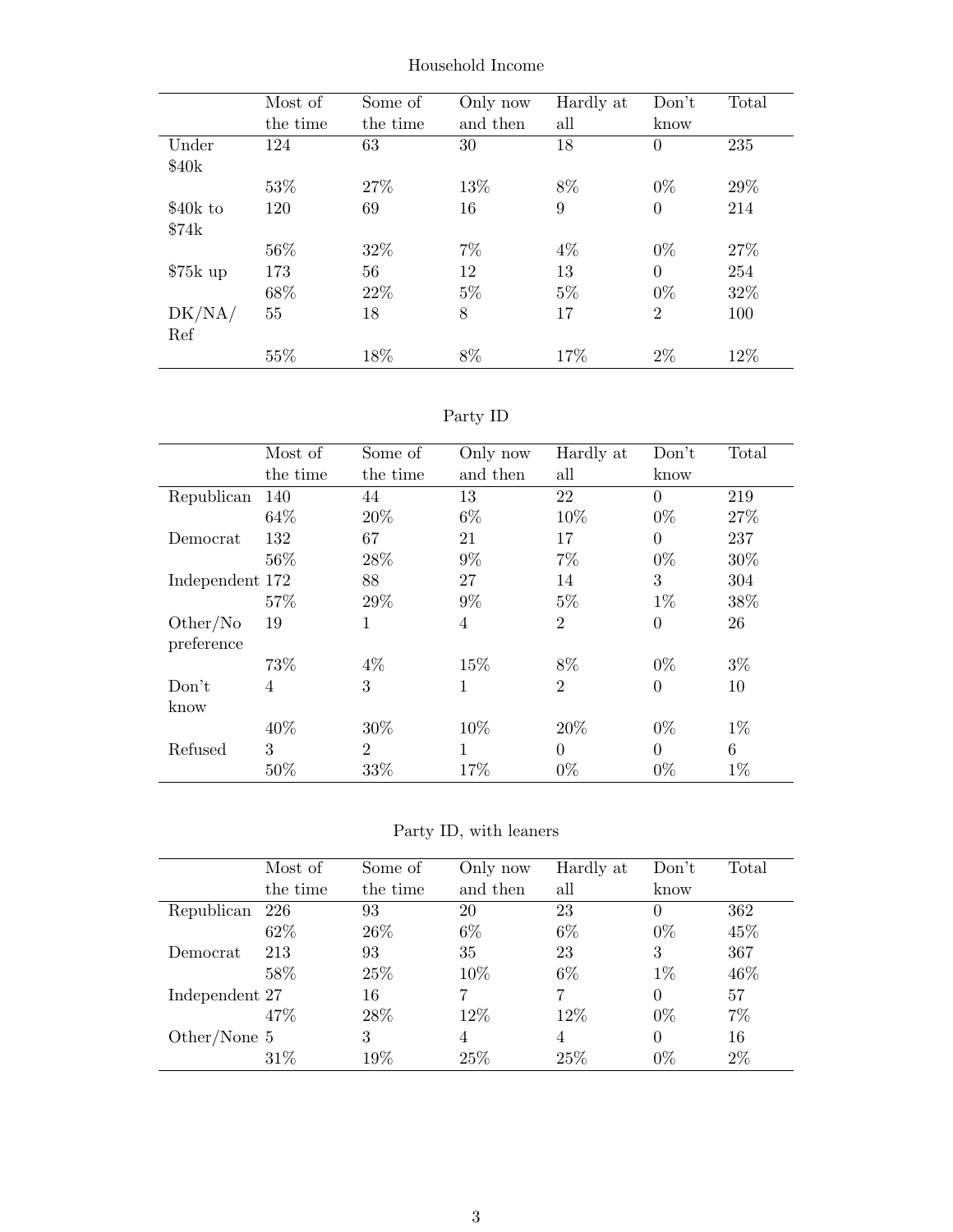|              | Most of  | Some of  | Only now | Hardly at | Don't    | Total |
|--------------|----------|----------|----------|-----------|----------|-------|
|              | the time | the time | and then | all       | know     |       |
| Rep          | 140      | 44       | 13       | 22        | $\Omega$ | 219   |
|              | 64\%     | 20%      | $6\%$    | 10%       | $0\%$    | 27%   |
| Lean Rep     | 87       | 49       | 7        |           | $\Omega$ | 144   |
|              | 60%      | 34\%     | $5\%$    | $1\%$     | $0\%$    | 18%   |
| Ind          | 27       | 16       | 7        | 7         | $\Omega$ | 57    |
|              | 47%      | 28%      | 12%      | 12%       | $0\%$    | $7\%$ |
| Lean Dem     | 80       | 26       | 14       | 6         | 3        | 129   |
|              | 62%      | 20%      | 11\%     | $5\%$     | $2\%$    | 16%   |
| Dem          | 132      | 67       | 21       | 17        | $\Omega$ | 237   |
|              | 56%      | 28%      | $9\%$    | $7\%$     | $0\%$    | 30\%  |
| Other/None 5 |          | 3        | 4        | 4         | $\theta$ | 16    |
|              | 31\%     | 19%      | 25%      | 25%       | $0\%$    | $2\%$ |

Party Id, leaners separate

#### Marital Status

|            | Most of  | Some of        | Only now       | Hardly at      | Don't          | Total          |
|------------|----------|----------------|----------------|----------------|----------------|----------------|
|            | the time | the time       | and then       | all            | know           |                |
| Married    | 324      | 113            | 23             | 30             | $\Omega$       | 490            |
|            | 66%      | 23\%           | $5\%$          | $6\%$          | $0\%$          | 61\%           |
| Cohabiting | 35       | 7              | 12             | $\mathbf 1$    | $\overline{0}$ | 55             |
|            | 64\%     | 13%            | 22%            | $2\%$          | $0\%$          | $7\%$          |
| Widowed    | 31       | 8              | 3              | $\overline{2}$ | $\Omega$       | 44             |
|            | 70%      | 18%            | $7\%$          | $5\%$          | $0\%$          | $5\%$          |
| Divorced   | 30       | 12             | 8              | $\overline{2}$ | $\Omega$       | 52             |
|            | 58%      | 23\%           | 15%            | $4\%$          | $0\%$          | $6\%$          |
| Separated  | 5        | 6              | $\overline{4}$ | $\Omega$       | $\Omega$       | 15             |
|            | 33%      | 40\%           | 27%            | $0\%$          | $0\%$          | $2\%$          |
| Never      | 47       | 58             | 15             | 22             | $\overline{2}$ | 144            |
| Married    |          |                |                |                |                |                |
|            | 33%      | 40\%           | 10%            | 15%            | $1\%$          | 18%            |
| Refused    | $\Omega$ | $\overline{2}$ | $\theta$       | $\theta$       | $\Omega$       | $\overline{2}$ |
|            | $0\%$    | 100%           | $0\%$          | $0\%$          | $0\%$          | $0\%$          |

#### Race and Ethnicity

|          | Most of        | Some of        | Only now       | Hardly at      | Don't          | Total |
|----------|----------------|----------------|----------------|----------------|----------------|-------|
|          | the time       | the time       | and then       | all            | know           |       |
| White    | 406            | 164            | 50             | 45             | $\theta$       | 665   |
|          | 61\%           | 25%            | 8%             | $7\%$          | $0\%$          | 83%   |
| Black    | 25             | 7              | 7              | 5              | $\theta$       | 44    |
|          | 57%            | 16%            | 16%            | 11\%           | $0\%$          | $5\%$ |
| Hispanic | 15             | 21             | 3              | $\overline{2}$ | $\Omega$       | 41    |
|          | 37\%           | 51\%           | 7%             | $5\%$          | $0\%$          | $5\%$ |
| Other    | 23             | 12             | 6              | 5              | 3              | 49    |
|          | 47\%           | 24\%           | 12%            | 10%            | $6\%$          | $6\%$ |
| DK/NA/   | $\overline{2}$ | $\overline{2}$ | $\overline{0}$ | 0              | $\overline{0}$ | 4     |
| Ref      |                |                |                |                |                |       |
|          | 50%            | 50%            | $0\%$          | $0\%$          | $0\%$          | $0\%$ |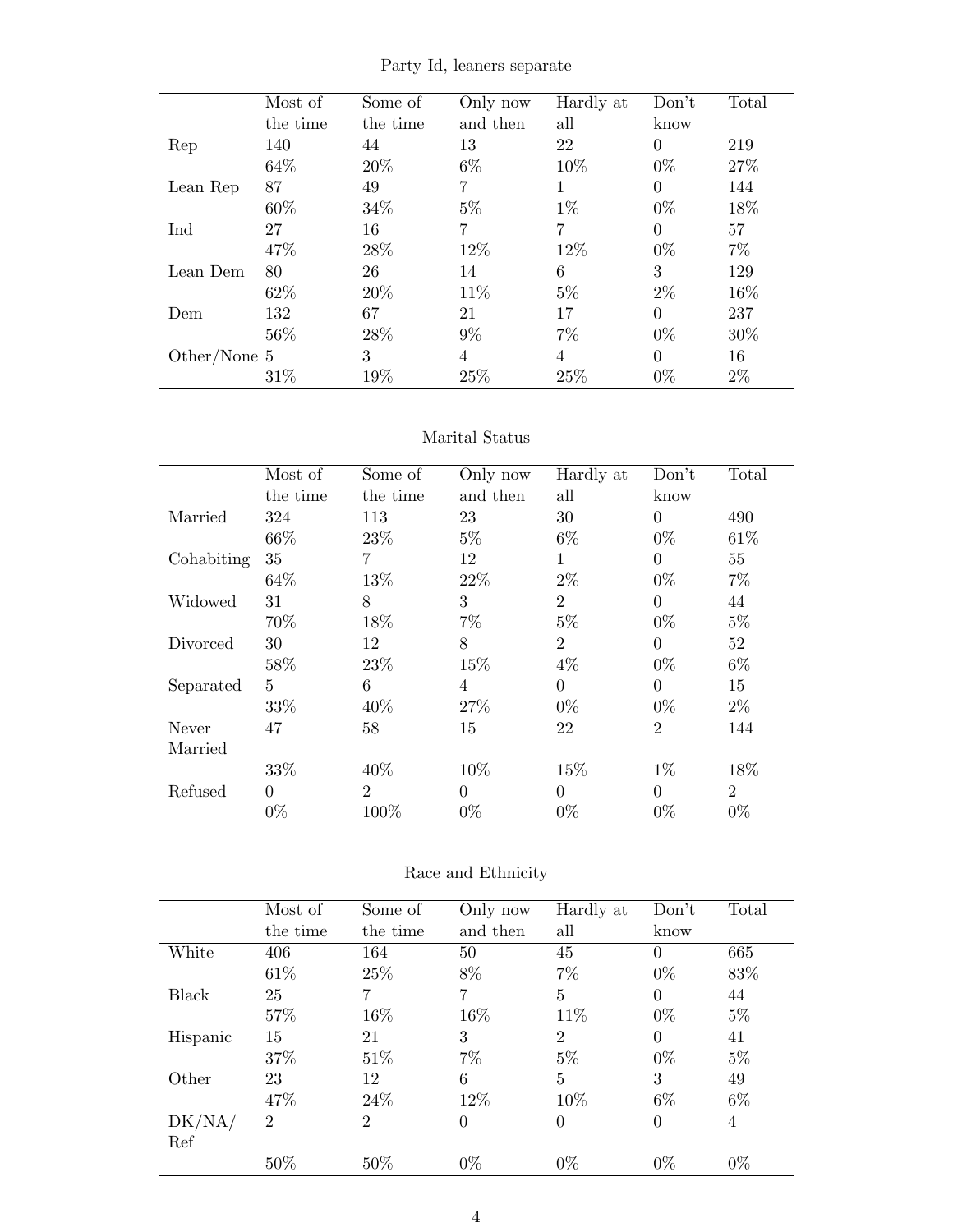|             | Most of      | Some of        | Only now       | Hardly at      | Don't          | Total  |
|-------------|--------------|----------------|----------------|----------------|----------------|--------|
|             | the time     | the time       | and then       | all            | know           |        |
| More than   | 36           | 10             | $\overline{4}$ | $\overline{5}$ | $\theta$       | $55\,$ |
| 1/wk        |              |                |                |                |                |        |
|             | 65%          | 18%            | $7\%$          | $9\%$          | $0\%$          | $7\%$  |
| $1$ /week   | 129          | 46             | 11             | 6              | $\Omega$       | 192    |
|             | 67%          | 24\%           | $6\%$          | $3\%$          | $0\%$          | 24\%   |
| $1-2$ month | 72           | 32             | 9              | 12             | $\theta$       | 125    |
|             | 58%          | 26\%           | $7\%$          | 10%            | $0\%$          | 16\%   |
| few times   | 72           | 32             | 18             | $\overline{7}$ | $\overline{0}$ | 129    |
| a year      |              |                |                |                |                |        |
|             | 56%          | 25%            | 14%            | $5\%$          | $0\%$          | 16%    |
| Seldom      | 80           | 31             | 13             | 9              | $\overline{2}$ | 135    |
|             | 59%          | 23%            | 10%            | $7\%$          | $1\%$          | 17%    |
| Never       | 81           | 52             | 9              | 16             | $\overline{0}$ | 158    |
|             | 51%          | 33%            | $6\%$          | 10%            | $0\%$          | 20%    |
| Don't       | 1            | $\theta$       | $\theta$       | $\overline{0}$ | $\overline{0}$ | 1      |
| know        |              |                |                |                |                |        |
|             | 100%         | $0\%$          | $0\%$          | $0\%$          | $0\%$          | $0\%$  |
| Refused     | $\mathbf{1}$ | $\overline{2}$ | $\overline{2}$ | 1              | $\theta$       | 6      |
|             | 17%          | 33%            | 33%            | 17%            | $0\%$          | $1\%$  |

Religious Service Attendance

#### Religious Affiliation

|             | Most of  | Some of        | Only now | Hardly at      | Don't          | Total           |
|-------------|----------|----------------|----------|----------------|----------------|-----------------|
|             | the time | the time       | and then | all            | know           |                 |
| Protestant/ | 207      | 79             | 24       | 23             | $\overline{0}$ | 333             |
| Christian   |          |                |          |                |                |                 |
|             | 62\%     | 24\%           | $7\%$    | $7\%$          | $0\%$          | 41\%            |
| Catholic    | 162      | 64             | 24       | 22             | $\Omega$       | 272             |
|             | 60%      | 24\%           | $9\%$    | 8%             | $0\%$          | 34%             |
| Jewish      | 3        | 1              | 1        | $\Omega$       | $\overline{0}$ | $5\overline{)}$ |
|             | 60%      | 20%            | 20%      | $0\%$          | $0\%$          | $1\%$           |
| Other       | 18       | 16             | 3        | $\overline{0}$ | $\Omega$       | 37              |
|             | 49%      | 43\%           | 8%       | $0\%$          | $0\%$          | $5\%$           |
| None        | 73       | 41             | 6        | 10             | 3              | 133             |
|             | 55%      | 31%            | $5\%$    | 8%             | $2\%$          | 17%             |
| DK/NA/      | 8        | $\overline{5}$ | 8        | $\overline{2}$ | $\overline{0}$ | 23              |
| Ref         |          |                |          |                |                |                 |
|             | 35%      | 22%            | 35%      | $9\%$          | $0\%$          | $3\%$           |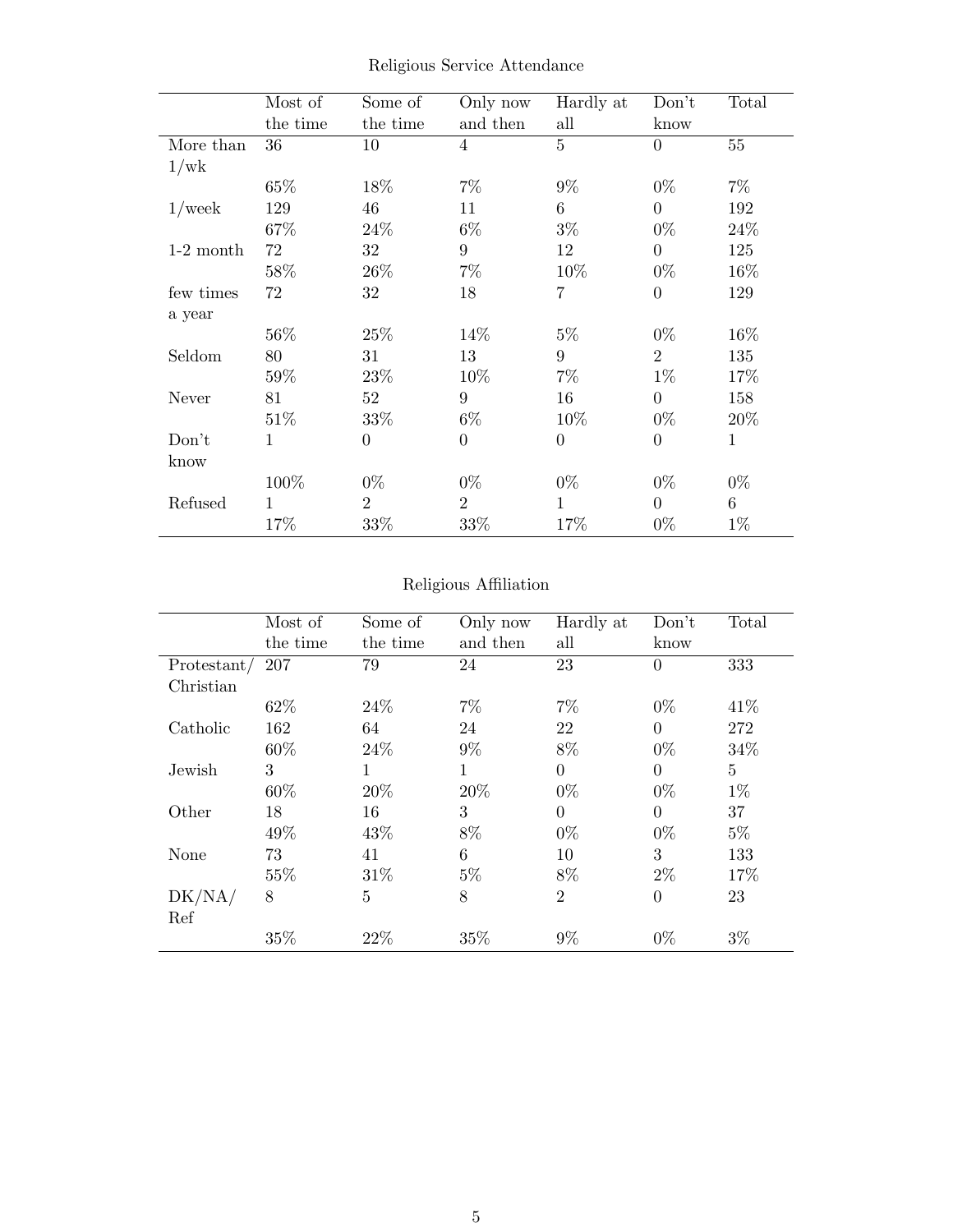|          | Most of  | Some of        | Only now       | Hardly at | Don't          | Total          |
|----------|----------|----------------|----------------|-----------|----------------|----------------|
|          | the time | the time       | and then       | all       | know           |                |
| born     | 89       | 34             | 8              | 9         | $\theta$       | 140            |
| again    |          |                |                |           |                |                |
|          | 64\%     | 24\%           | $6\%$          | $6\%$     | $0\%$          | 42\%           |
| not born | 110      | 44             | 15             | 10        | $\overline{0}$ | 179            |
| again    |          |                |                |           |                |                |
|          | 61\%     | 25\%           | 8%             | $6\%$     | $0\%$          | 54%            |
| Don't    | 5        | $\overline{0}$ | $\overline{0}$ | 3         | $\overline{0}$ | $8\,$          |
| know     |          |                |                |           |                |                |
|          | 62\%     | $0\%$          | $0\%$          | 38%       | $0\%$          | $2\%$          |
| Refused  | 1        | 1              | $\overline{2}$ | 1         | $\theta$       | $\overline{5}$ |
|          | 20%      | 20%            | 40%            | 20%       | $0\%$          | $2\%$          |

Born Again/Evangelical

### Location Type

|          | Most of  | Some of        | Only now | Hardly at | Don't    | Total          |
|----------|----------|----------------|----------|-----------|----------|----------------|
|          | the time | the time       | and then | all       | know     |                |
| Urban    | 130      | 66             | 22       | 28        | $\Omega$ | 246            |
|          | 53%      | 27\%           | $9\%$    | 11\%      | $0\%$    | 31%            |
| Suburban | 145      | 68             | 26       | 10        | 3        | 252            |
|          | 58%      | 27\%           | 10%      | $4\%$     | $1\%$    | 31\%           |
| Rural    | 190      | 70             | 19       | 15        | $\Omega$ | 294            |
|          | 65%      | 24\%           | $6\%$    | $5\%$     | $0\%$    | 37%            |
| Don't    | 5        | 1              | $\theta$ | 3         | $\Omega$ | 9              |
| know     |          |                |          |           |          |                |
|          | 56%      | 11\%           | $0\%$    | 33%       | $0\%$    | $1\%$          |
| Refused  |          | $\overline{2}$ | $\theta$ | 1         | $\Omega$ | $\overline{4}$ |
|          | 25%      | 50%            | $0\%$    | 25%       | $0\%$    | $0\%$          |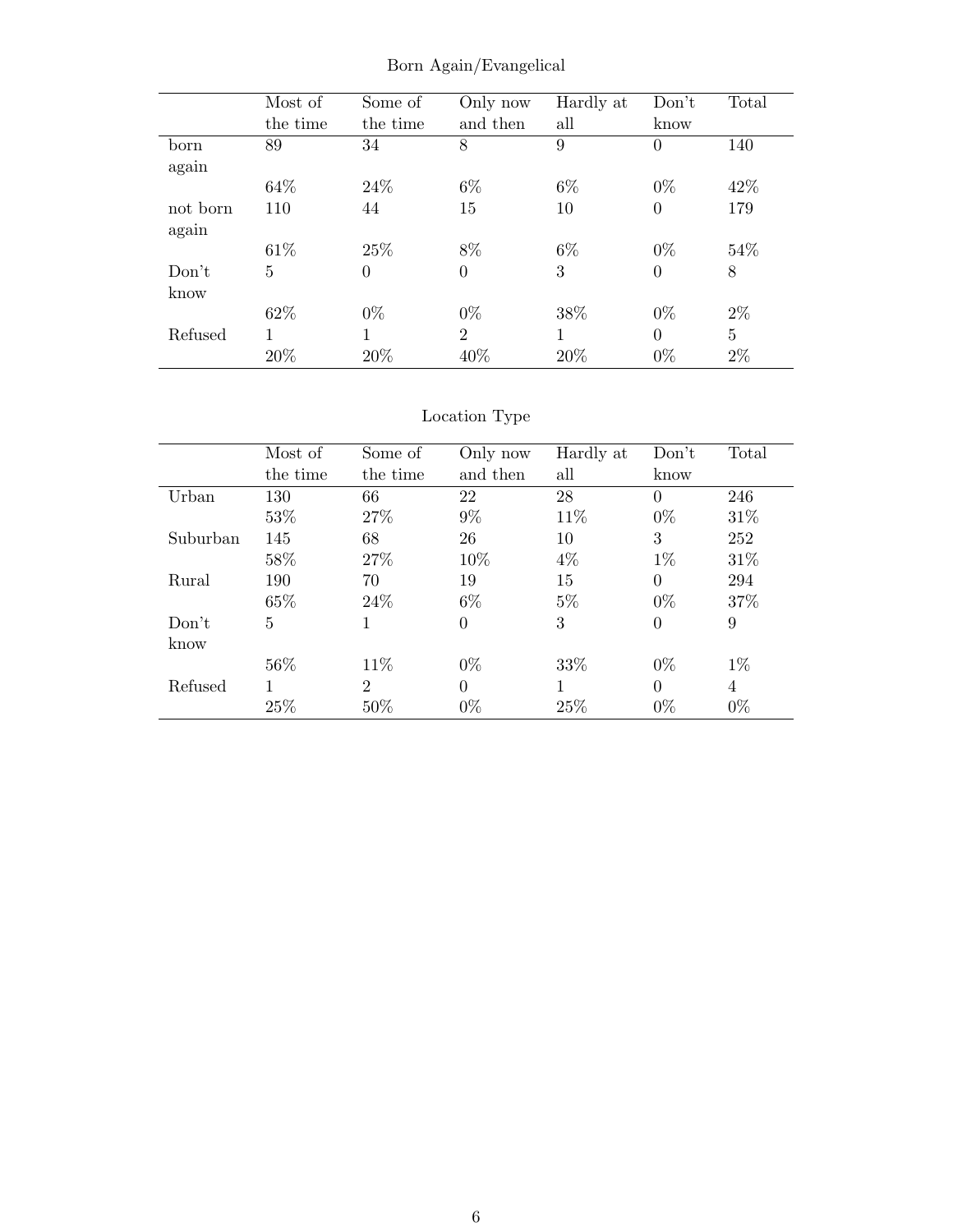|                  | Most of        | Some of  | Only now | Hardly at      | Don't            | Total          |
|------------------|----------------|----------|----------|----------------|------------------|----------------|
|                  |                |          |          |                |                  |                |
|                  | the time       | the time | and then | all            | know             |                |
| Very con-        | 42             | 8        | 6        | $\overline{7}$ | $\overline{0}$   | 63             |
| servative        |                |          |          |                |                  |                |
|                  | 67%            | 13%      | 10%      | 11\%           | $0\%$            | 8%             |
| Conservative 165 |                | 56       | 15       | 17             | $\overline{0}$   | 253            |
|                  | 65\%           | 22\%     | $6\%$    | $7\%$          | $0\%$            | 32%            |
| Moderate         | 134            | 86       | 36       | 13             | $\overline{0}$   | 269            |
|                  | 50%            | 32%      | 13%      | $5\%$          | $0\%$            | 33%            |
| Liberal          | 65             | 35       | 3        | 9              | $\overline{2}$   | 114            |
|                  | 57\%           | 31\%     | $3\%$    | 8%             | $2\%$            | 14\%           |
| Very lib-        | 46             | 12       | 3        | $\theta$       | $\boldsymbol{0}$ | 61             |
| eral             |                |          |          |                |                  |                |
|                  | 75%            | 20%      | $5\%$    | $0\%$          | $0\%$            | 8%             |
| Don't            | 18             | 6        | 3        | 11             | $\overline{0}$   | 38             |
| know             |                |          |          |                |                  |                |
|                  | 47%            | 16%      | 8%       | 29%            | $0\%$            | $5\%$          |
| Refused          | $\overline{2}$ | 3        | $\theta$ | $\Omega$       | $\overline{0}$   | $\overline{5}$ |
|                  | 40%            | $60\%$   | $0\%$    | $0\%$          | $0\%$            | $1\%$          |

Political Ideology

### Union Membership

|                        | Most of  | Some of        | Only now       | Hardly at      | Don't          | Total          |
|------------------------|----------|----------------|----------------|----------------|----------------|----------------|
|                        | the time | the time       | and then       | all            | know           |                |
| respondent             | 60       | 11             | 3              | $\overline{2}$ | $\Omega$       | 76             |
|                        | 79%      | 14%            | $4\%$          | $3\%$          | $0\%$          | $9\%$          |
| another                | 24       | 11             | $\overline{4}$ | $\overline{0}$ | $\overline{0}$ | 39             |
| household<br>member    |          |                |                |                |                |                |
|                        | 62\%     | 28%            | 10%            | $0\%$          | $0\%$          | $5\%$          |
| nobody in<br>household | 386      | 182            | 57             | 53             | 3              | 681            |
|                        | 57%      | 27%            | 8%             | 8%             | $0\%$          | 85%            |
| Don't<br>know          | 1        | $\overline{0}$ | $\overline{0}$ | $\overline{2}$ | $\theta$       | 3              |
|                        | 33%      | $0\%$          | $0\%$          | 67%            | $0\%$          | $0\%$          |
| Refused                | 1        | $\overline{2}$ | $\overline{2}$ | $\theta$       | $\theta$       | $\overline{5}$ |
|                        | 20%      | 40%            | 40%            | $0\%$          | $0\%$          | $1\%$          |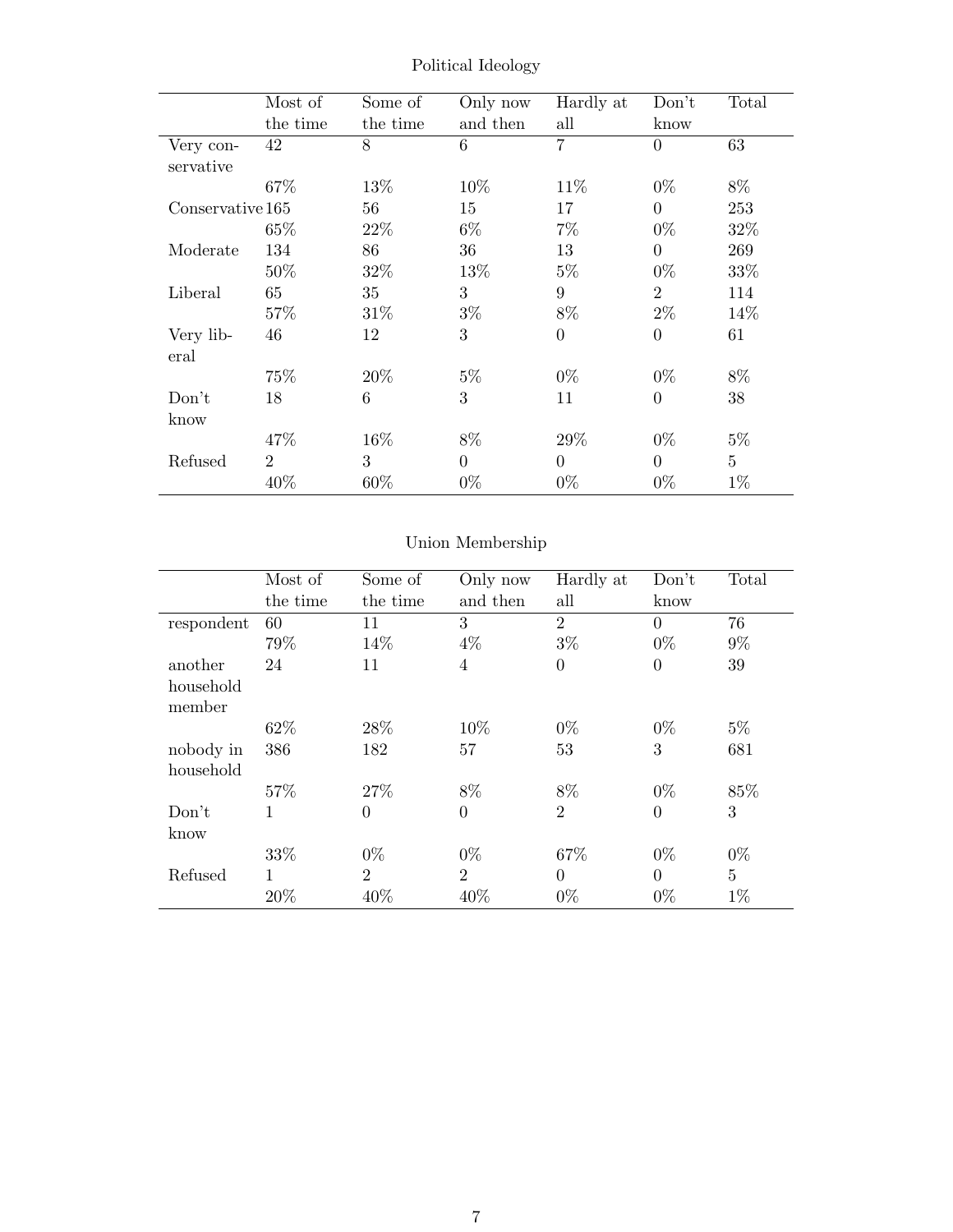|           | Most of  | Some of        | Only now       | Hardly at      | Don't          | Total |
|-----------|----------|----------------|----------------|----------------|----------------|-------|
|           | the time | the time       | and then       | all            | know           |       |
| Public    | 28       | 10             | 3              | $\overline{0}$ | $\overline{0}$ | 41    |
| union     |          |                |                |                |                |       |
|           | 68%      | $24\%$         | $7\%$          | $0\%$          | $0\%$          | $5\%$ |
| Public    | 78       | 30             | 9              | 12             | $\overline{2}$ | 131   |
| non-union |          |                |                |                |                |       |
|           | 60%      | 23\%           | $7\%$          | $9\%$          | $2\%$          | 16%   |
| Private   | 56       | 12             | $\overline{4}$ | $\overline{2}$ | $\overline{0}$ | 74    |
| union     |          |                |                |                |                |       |
|           | 76%      | 16%            | $5\%$          | $3\%$          | $0\%$          | $9\%$ |
| Private   | 306      | 152            | 48             | 41             | $\overline{0}$ | 547   |
| non-union |          |                |                |                |                |       |
|           | 56%      | 28%            | $9\%$          | $7\%$          | $0\%$          | 68%   |
| DK/NA/    | 3        | $\overline{2}$ | $\overline{2}$ | $\overline{2}$ | $\overline{0}$ | 9     |
| Ref       |          |                |                |                |                |       |
|           | 33%      | 22%            | 22%            | 22%            | $0\%$          | $1\%$ |

Job Type and Union Membership

### Region

|          | Most of  | Some of  | Only now | Hardly at      | Don't          | Total  |
|----------|----------|----------|----------|----------------|----------------|--------|
|          | the time | the time | and then | all            | know           |        |
| MKE City | 40       | 12       | 14       | 6              | $\overline{2}$ | 74     |
|          | 54%      | 16%      | 19%      | 8%             | $3\%$          | $9\%$  |
| Rest of  | 166      | 51       | 15       | 17             | $\overline{0}$ | 249    |
| MKE      |          |          |          |                |                |        |
|          | 67%      | 20%      | 6%       | $7\%$          | $0\%$          | 31\%   |
| msn      | 83       | 38       | 11       | 12             | $\theta$       | 144    |
|          | 58%      | 26\%     | 8%       | 8%             | $0\%$          | 18%    |
| GB/A     | 91       | 47       | 9        | $\overline{4}$ | $\theta$       | 151    |
|          | 60\%     | 31\%     | 6%       | $3\%$          | $0\%$          | 19%    |
| Rest of  | 91       | 58       | 17       | 17             | $\overline{0}$ | 183    |
| state    |          |          |          |                |                |        |
|          | 50%      | 32%      | $9\%$    | $9\%$          | $0\%$          | $23\%$ |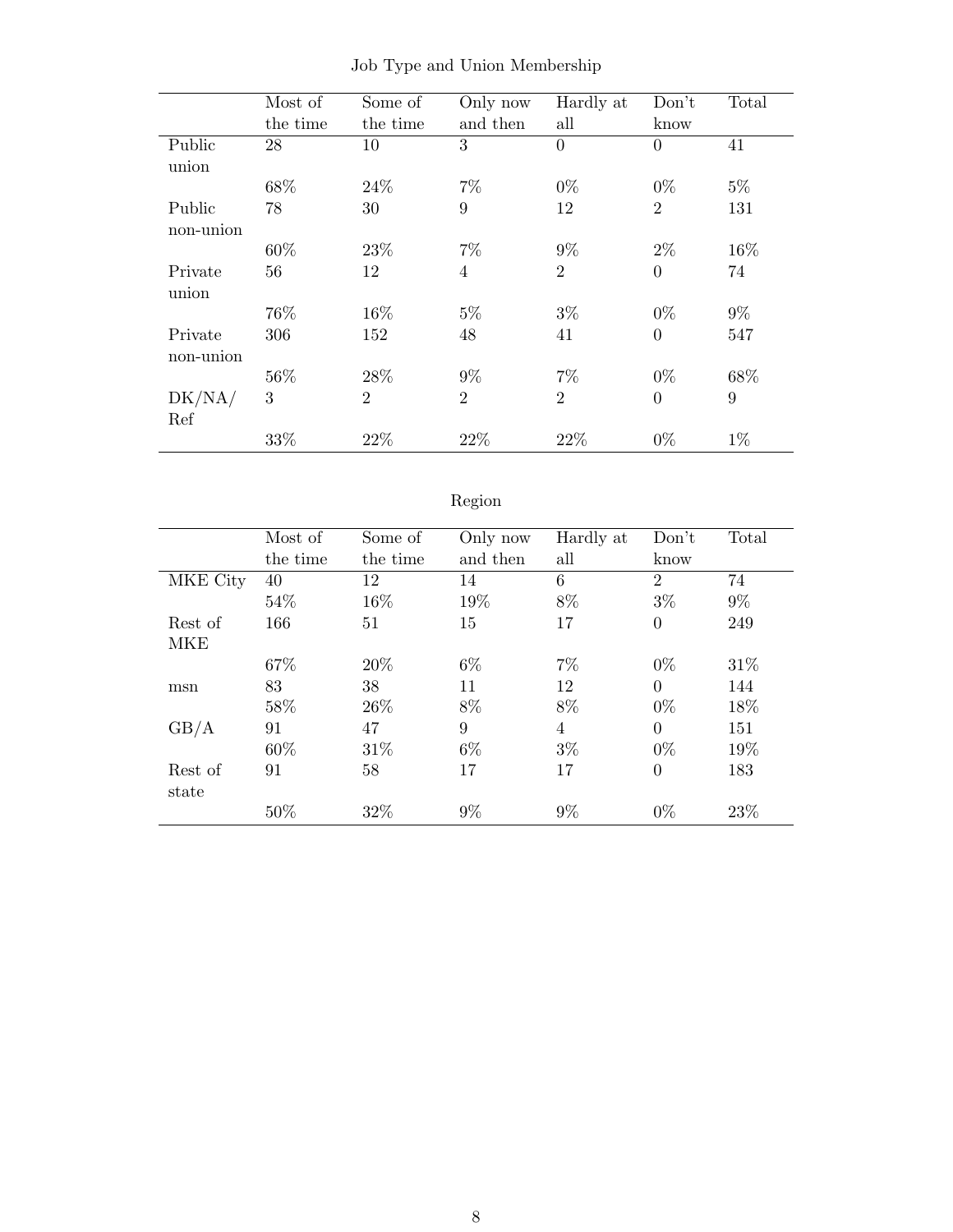|            | Most of<br>the time | Some of<br>the time | Only now<br>and then | Hardly at<br>all | Don't<br>know    | Total |
|------------|---------------------|---------------------|----------------------|------------------|------------------|-------|
| Absolutely | 411                 | 143                 | 32                   | 26               | 3                | 615   |
| certain    |                     |                     |                      |                  |                  |       |
|            | 67%                 | 23\%                | $5\%$                | $4\%$            | $0\%$            | 76%   |
| Very       | 49                  | 42                  | 17                   | 12               | $\overline{0}$   | 120   |
| likely     |                     |                     |                      |                  |                  |       |
|            | 41\%                | 35%                 | 14%                  | 10%              | $0\%$            | 15%   |
| $50 - 50$  | 4                   | 10                  | 16                   | 3                | $\Omega$         | 33    |
|            | 12%                 | 30%                 | 48\%                 | $9\%$            | $0\%$            | $4\%$ |
| Will not   | $\overline{5}$      | 9                   | $\overline{2}$       | 14               | $\boldsymbol{0}$ | 30    |
| vote       |                     |                     |                      |                  |                  |       |
|            | 17%                 | 30%                 | $7\%$                | 47%              | $0\%$            | $4\%$ |
| Don't      | $\overline{2}$      | $\overline{2}$      | $\overline{0}$       | $\overline{2}$   | $\overline{0}$   | 6     |
| know       |                     |                     |                      |                  |                  |       |
|            | 33%                 | 33%                 | $0\%$                | 33%              | $0\%$            | $1\%$ |

Likelihood of Voting in Nov.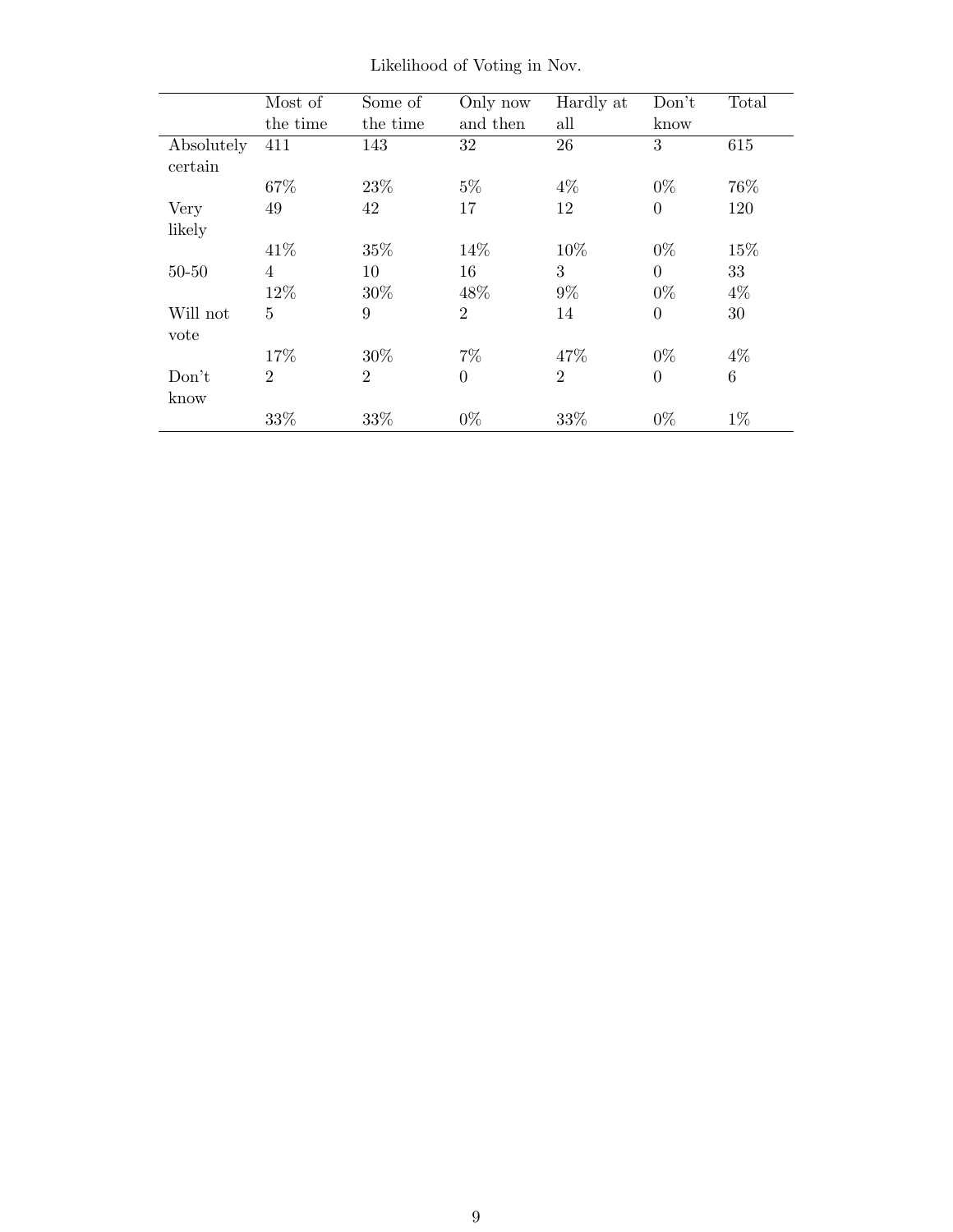<span id="page-9-0"></span>Q2. What are the chances that you will vote in the November 2016 general election for President, Congress, and other offices – are you absolutely certain to vote, very likely to vote, are the chances 50-50, or don't you think you will vote?

|        |            |        | Sex       |          |                |       |
|--------|------------|--------|-----------|----------|----------------|-------|
|        | Absolutely | Very   | $50 - 50$ | Will not | Don't          | Total |
|        | certain    | likely |           | vote     | know           |       |
| Male   | 299        | 51     | 20        | 14       | $\overline{2}$ | 386   |
|        | 77%        | 13%    | $5\%$     | 4%       | $1\%$          | 48%   |
| Female | 316        | 69     | 12        | 16       | 4              | 417   |
|        | 76%        | 17%    | $3\%$     | 4%       | $1\%$          | 52%   |

|           | Absolutely | Very           | $50 - 50$      | Will not         | Don't          | Total |
|-----------|------------|----------------|----------------|------------------|----------------|-------|
|           | certain    | likely         |                | vote             | know           |       |
| 18-29     | 83         | 21             | 14             | 10               | $\theta$       | 128   |
|           | 65%        | 16%            | 11\%           | 8%               | $0\%$          | 16%   |
| 30-44     | 148        | 31             | 1              | 7                | $\overline{2}$ | 189   |
|           | 78%        | 16%            | $1\%$          | $4\%$            | $1\%$          | 24\%  |
| $45 - 59$ | 203        | 35             | 9              | 10               | $\theta$       | 257   |
|           | 79%        | 14%            | $4\%$          | $4\%$            | $0\%$          | 32%   |
| $60+$     | 180        | 31             | 8              | $\overline{2}$   | 3              | 224   |
|           | 80%        | 14%            | $4\%$          | $1\%$            | $1\%$          | 28\%  |
| DK/NA/    | 1          | $\overline{2}$ | $\overline{0}$ | $\boldsymbol{0}$ | $\overline{0}$ | 3     |
| Ref       |            |                |                |                  |                |       |
|           | 33%        | 67%            | $0\%$          | $0\%$            | $0\%$          | $0\%$ |

|  | Age 4 Categories |
|--|------------------|
|--|------------------|

|  | Education 5 Categories |
|--|------------------------|
|  |                        |

|           | Absolutely | Very   | $50 - 50$      | Will not       | Don't          | Total |
|-----------|------------|--------|----------------|----------------|----------------|-------|
|           | certain    | likely |                | vote           | know           |       |
| Not HS    | 22         | 17     | 7              | $\theta$       | $\overline{2}$ | 48    |
|           | 46%        | 35%    | 15%            | $0\%$          | $4\%$          | $6\%$ |
| HS        | 189        | 29     | 11             | 17             | $\overline{2}$ | 248   |
|           | 76%        | 12%    | $4\%$          | $7\%$          | $1\%$          | 31%   |
| Some Coll | 111        | 32     | 7              | 3              | $\overline{0}$ | 153   |
|           | 73%        | 21%    | $5\%$          | $2\%$          | $0\%$          | 19%   |
| AA        | 84         | 13     | $\overline{5}$ | $\overline{2}$ | $\overline{0}$ | 104   |
|           | 81\%       | 12%    | $5\%$          | $2\%$          | $0\%$          | 13%   |
| $BA+$     | 203        | 26     | $\overline{2}$ | 8              | $\overline{2}$ | 241   |
|           | 84\%       | 11%    | $1\%$          | $3\%$          | $1\%$          | 30%   |
| DK/NA/    | 7          | 3      | $\overline{0}$ | $\overline{0}$ | $\overline{0}$ | 10    |
| Ref       |            |        |                |                |                |       |
|           | 70%        | 30%    | $0\%$          | $0\%$          | $0\%$          | $1\%$ |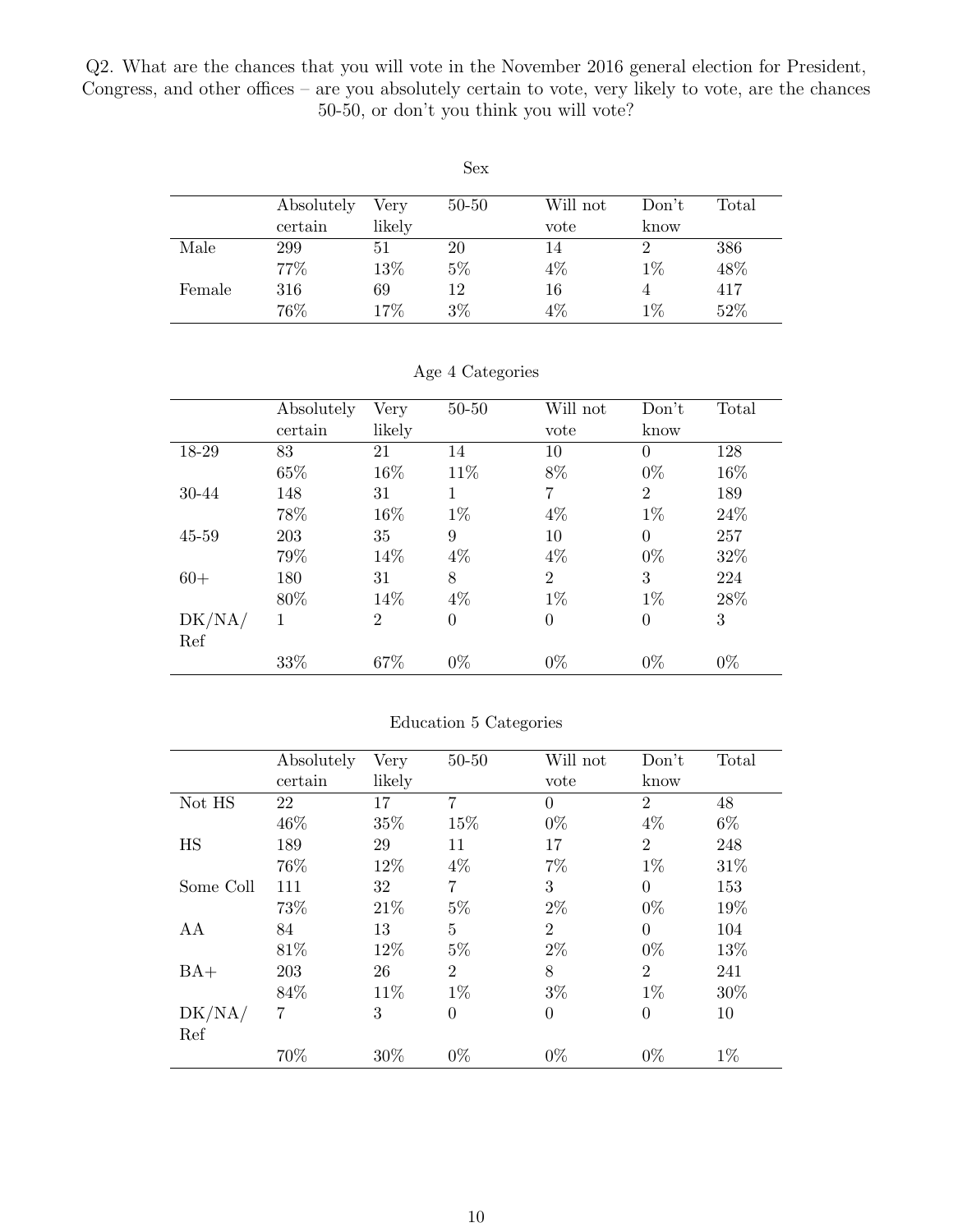|           | Absolutely<br>certain | Very<br>likely | $50 - 50$      | Will not<br>vote | Don't<br>know  | Total |
|-----------|-----------------------|----------------|----------------|------------------|----------------|-------|
| Under     | 170                   | 31             | 19             | 12               | $\overline{2}$ | 234   |
| \$40k     |                       |                |                |                  |                |       |
|           | 73%                   | 13%            | 8%             | $5\%$            | $1\%$          | 29%   |
| \$40k to  | 179                   | 25             | $\overline{4}$ | 3                | $\overline{2}$ | 213   |
| \$74k     |                       |                |                |                  |                |       |
|           | 84%                   | 12%            | $2\%$          | $1\%$            | $1\%$          | 27%   |
| $$75k$ up | 214                   | 28             | $\overline{4}$ | 7                | $\overline{0}$ | 253   |
|           | 85%                   | 11\%           | $2\%$          | $3\%$            | $0\%$          | 32%   |
| DK/NA/    | 52                    | 35             | 5              | 7                | 1              | 100   |
| Ref       |                       |                |                |                  |                |       |
|           | 52%                   | 35%            | $5\%$          | 7%               | $1\%$          | 12%   |

Household Income

Party ID

|                        | Absolutely     | Very           | $50 - 50$      | Will not       | Don't          | Total |
|------------------------|----------------|----------------|----------------|----------------|----------------|-------|
|                        | certain        | likely         |                | vote           | know           |       |
| Republican             | 184            | 24             | $\overline{2}$ | 8              | 1              | 219   |
|                        | 84\%           | 11\%           | $1\%$          | $4\%$          | $0\%$          | 27%   |
| Democrat               | 191            | 29             | $\overline{7}$ | 10             | $\overline{0}$ | 237   |
|                        | 81\%           | 12%            | $3\%$          | $4\%$          | $0\%$          | 30%   |
| Independent 224        |                | 50             | 19             | $\overline{7}$ | 4              | 304   |
|                        | 74%            | 16%            | $6\%$          | $2\%$          | $1\%$          | 38%   |
| Other/No<br>preference | 9              | 10             | 3              | 3              | $\overline{0}$ | 25    |
|                        | 36\%           | 40%            | 12%            | 12%            | $0\%$          | $3\%$ |
| Don't<br>know          | $\overline{5}$ | 1              | 1              | $\overline{2}$ | $\mathbf 1$    | 10    |
|                        | 50\%           | 10%            | 10%            | 20%            | 10%            | $1\%$ |
| Refused                | 1              | $\overline{5}$ | $\theta$       | $\theta$       | $\Omega$       | 6     |
|                        | 17%            | 83%            | $0\%$          | $0\%$          | $0\%$          | $1\%$ |

Party ID, with leaners

|                | Absolutely | Very   | $50 - 50$ | Will not | Don't    | Total |
|----------------|------------|--------|-----------|----------|----------|-------|
|                | certain    | likely |           | vote     | know     |       |
| Republican     | 299        | 43     | 8         | 11       |          | 362   |
|                | 83%        | 12%    | $2\%$     | $3\%$    | $0\%$    | 45%   |
| Democrat       | 292        | 50     | 11        | 10       | 4        | 367   |
|                | 80%        | 14%    | $3\%$     | $3\%$    | $1\%$    | 46%   |
| Independent 21 |            | 21     | 9         | 6        | $\theta$ | 57    |
|                | 37%        | 37%    | 16%       | 11%      | $0\%$    | 7%    |
| Other/None 3   |            | 5      | 4         | 3        |          | 16    |
|                | $19\%$     | 31%    | 25%       | 19%      | $6\%$    | $2\%$ |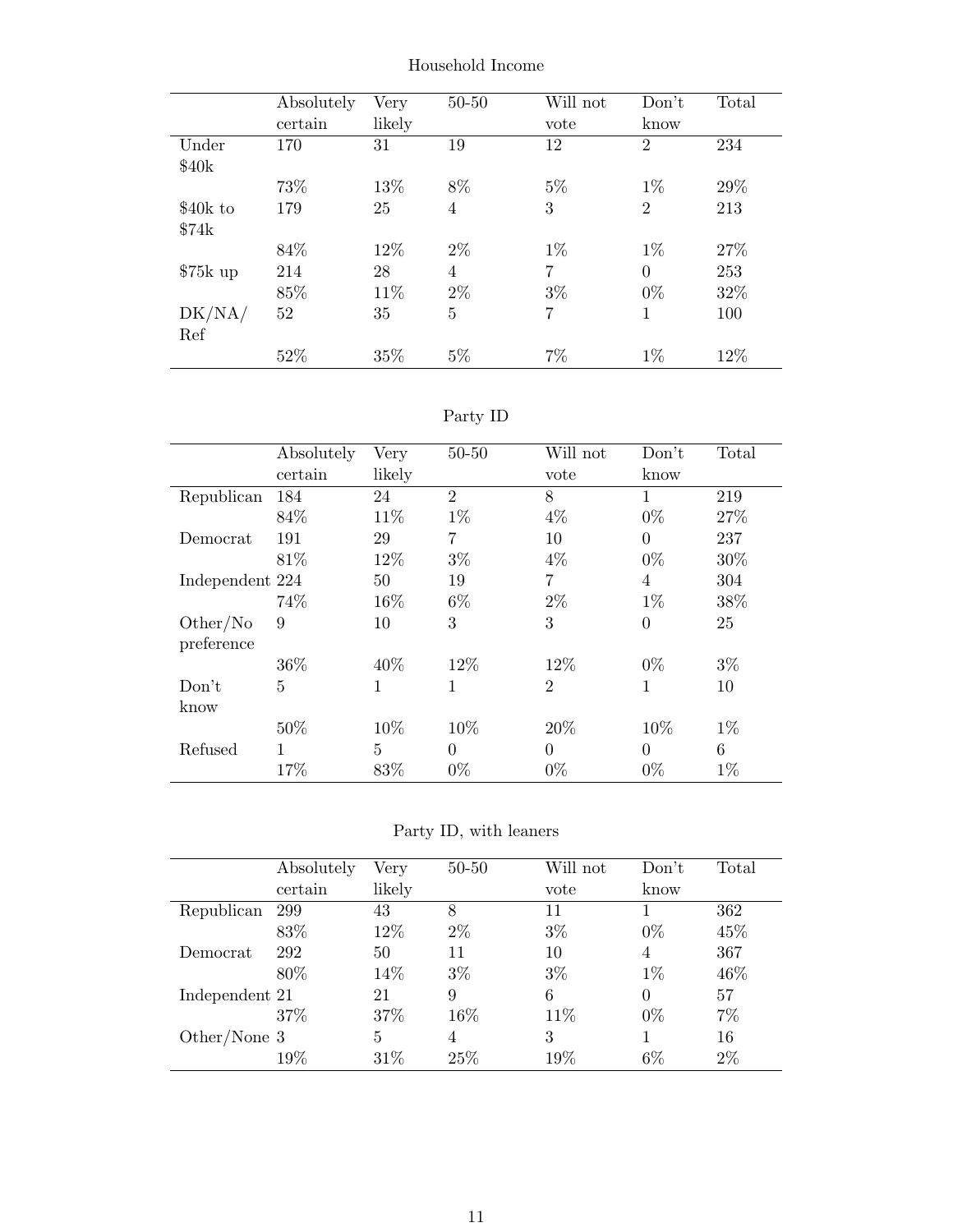|                | Absolutely | Very   | $50 - 50$      | Will not | Don't          | Total |
|----------------|------------|--------|----------------|----------|----------------|-------|
|                | certain    | likely |                | vote     | know           |       |
| Rep            | 184        | 24     | $\overline{2}$ | 8        |                | 219   |
|                | 84%        | 11\%   | $1\%$          | $4\%$    | $0\%$          | 27%   |
| Lean Rep       | 115        | 19     | 7              | 3        | $\theta$       | 144   |
|                | 80%        | 13%    | $5\%$          | $2\%$    | $0\%$          | 18%   |
| Ind            | 21         | 21     | 9              | 6        | $\overline{0}$ | 57    |
|                | 37%        | 37%    | 16%            | 11\%     | $0\%$          | $7\%$ |
| Lean Dem       | 101        | 21     | $\overline{4}$ | $\theta$ | 4              | 130   |
|                | 78%        | 16%    | $3\%$          | $0\%$    | $3\%$          | 16%   |
| Dem            | 191        | 29     | 7              | 10       | $\theta$       | 237   |
|                | 81\%       | 12%    | $3\%$          | $4\%$    | $0\%$          | 30%   |
| Other/None $3$ |            | 5      | 4              | 3        | 1              | 16    |
|                | 19%        | 31%    | 25%            | 19%      | $6\%$          | $2\%$ |

Party Id, leaners separate

#### Marital Status

|            | Absolutely | Very           | $50 - 50$      | Will not       | Don't          | Total          |
|------------|------------|----------------|----------------|----------------|----------------|----------------|
|            | certain    | likely         |                | vote           | know           |                |
| Married    | 401        | 68             | 9              | 6              | 5              | 489            |
|            | 82%        | 14%            | $2\%$          | $1\%$          | $1\%$          | 61\%           |
| Cohabiting | 32         | 9              | 10             | $\overline{4}$ | $\overline{0}$ | 55             |
|            | 58%        | 16%            | 18%            | $7\%$          | $0\%$          | $7\%$          |
| Widowed    | 31         | 9              | $\overline{2}$ | 1              | $\Omega$       | 43             |
|            | 72%        | 21\%           | $5\%$          | $2\%$          | $0\%$          | $5\%$          |
| Divorced   | 41         | 6              | $\overline{2}$ | 4              | $\Omega$       | 53             |
|            | 77%        | 11%            | $4\%$          | 8%             | $0\%$          | $7\%$          |
| Separated  | 11         | 3              | 1              | $\theta$       | $\theta$       | 15             |
|            | 73%        | 20%            | $7\%$          | $0\%$          | $0\%$          | $2\%$          |
| Never      | 99         | 23             | 7              | 15             | 1              | 145            |
| Married    |            |                |                |                |                |                |
|            | 68\%       | 16%            | $5\%$          | 10%            | $1\%$          | 18%            |
| Refused    | $\Omega$   | $\overline{2}$ | $\theta$       | $\theta$       | $\theta$       | $\overline{2}$ |
|            | $0\%$      | 100%           | $0\%$          | $0\%$          | $0\%$          | $0\%$          |

#### Race and Ethnicity

|              | Absolutely     | Very           | $50 - 50$      | Will not         | Don't    | Total |
|--------------|----------------|----------------|----------------|------------------|----------|-------|
|              | certain        | likely         |                | vote             | know     |       |
| White        | 512            | 104            | 25             | 19               | 6        | 666   |
|              | 77%            | 16%            | $4\%$          | $3\%$            | $1\%$    | 83%   |
| <b>Black</b> | 34             | 4              | $\overline{2}$ | 4                | 0        | 44    |
|              | 77%            | 9%             | $5\%$          | $9\%$            | $0\%$    | $5\%$ |
| Hispanic     | 31             | 4              | 1              | 4                | $\Omega$ | 40    |
|              | 78%            | 10%            | $2\%$          | 10%              | $0\%$    | $5\%$ |
| Other        | 35             | 6              | $\overline{5}$ | 3                | $\theta$ | 49    |
|              | 71%            | 12%            | 10%            | $6\%$            | $0\%$    | $6\%$ |
| DK/NA/       | $\overline{2}$ | $\overline{2}$ | $\overline{0}$ | $\boldsymbol{0}$ | 0        | 4     |
| Ref          |                |                |                |                  |          |       |
|              | 50%            | 50%            | $0\%$          | $0\%$            | $0\%$    | $0\%$ |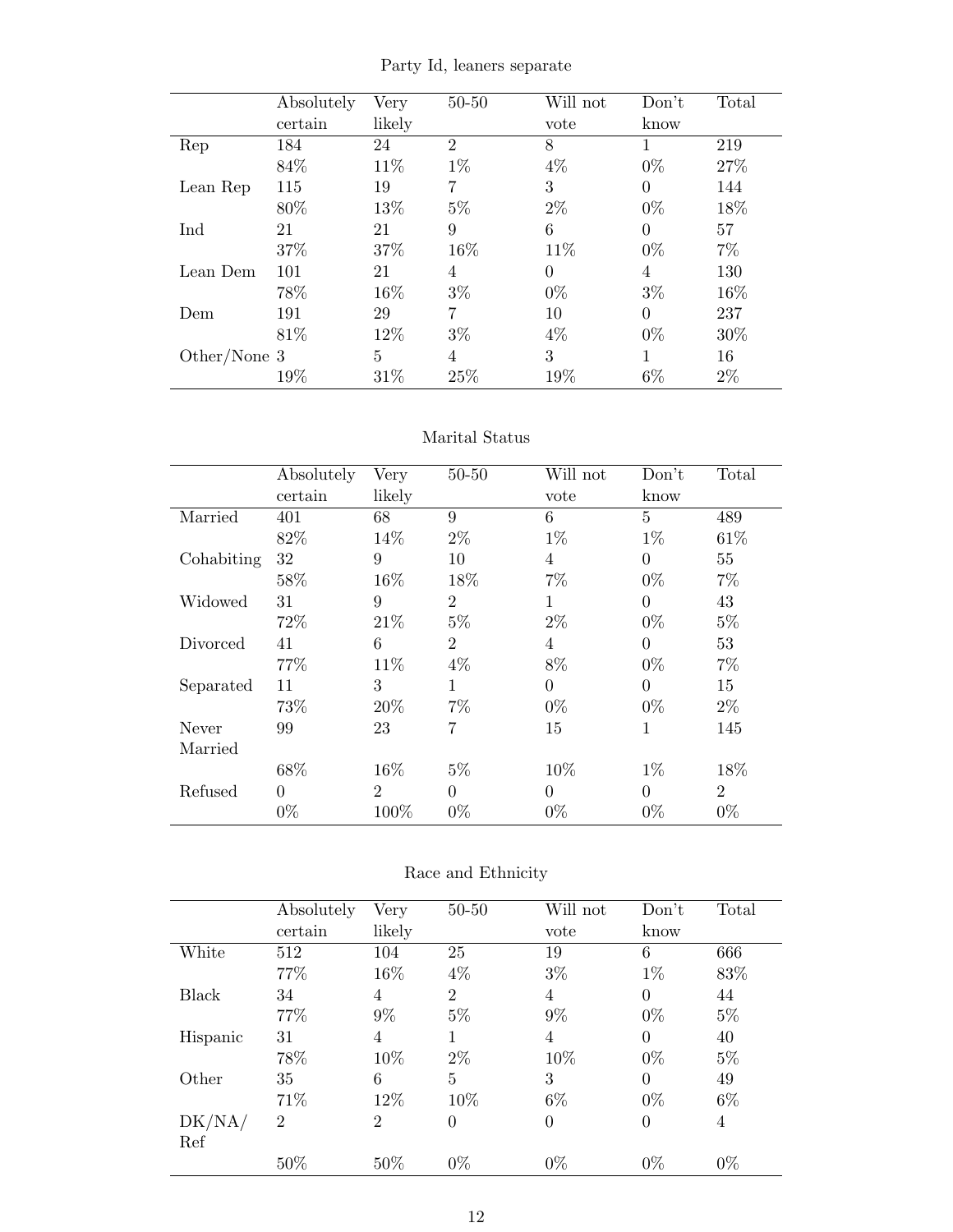|             | Absolutely<br>certain | Very<br>likely | $50 - 50$      | Will not<br>vote | Don't<br>know    | Total  |
|-------------|-----------------------|----------------|----------------|------------------|------------------|--------|
| More than   | 48                    | $\overline{2}$ | 3              | $\overline{2}$   | $\overline{0}$   | 55     |
| 1/wk        |                       |                |                |                  |                  |        |
|             | 87%                   | $4\%$          | $5\%$          | $4\%$            | $0\%$            | $7\%$  |
| $1$ /week   | 151                   | 36             | 3              | $\overline{2}$   | $\overline{0}$   | 192    |
|             | 79%                   | 19%            | $2\%$          | $1\%$            | $0\%$            | 24%    |
| $1-2$ month | 94                    | 19             | 6              | $\,6$            | $\mathbf{1}$     | 126    |
|             | 75\%                  | 15\%           | $5\%$          | $5\%$            | $1\%$            | $16\%$ |
| few times   | 92                    | 24             | 4              | $\mathbf 5$      | 4                | 129    |
| a year      |                       |                |                |                  |                  |        |
|             | 71%                   | 19%            | $3\%$          | $4\%$            | $3\%$            | 16%    |
| Seldom      | 106                   | 13             | 11             | 6                | $\overline{0}$   | 136    |
|             | 78\%                  | 10%            | 8%             | $4\%$            | $0\%$            | 17%    |
| Never       | 124                   | 21             | $\overline{4}$ | $\boldsymbol{9}$ | $\overline{0}$   | 158    |
|             | 78%                   | 13\%           | $3\%$          | $6\%$            | $0\%$            | 20\%   |
| Don't       | $\overline{0}$        | $\mathbf{1}$   | $\theta$       | $\boldsymbol{0}$ | $\boldsymbol{0}$ | 1      |
| know        |                       |                |                |                  |                  |        |
|             | $0\%$                 | 100%           | $0\%$          | $0\%$            | $0\%$            | $0\%$  |
| Refused     | 1                     | $\overline{4}$ | $\overline{0}$ | $\boldsymbol{0}$ | 1                | 6      |
|             | 17%                   | 67%            | $0\%$          | $0\%$            | 17%              | $1\%$  |

Religious Service Attendance

### Religious Affiliation

|             | Absolutely | Very   | $50 - 50$      | Will not       | Don't          | Total |
|-------------|------------|--------|----------------|----------------|----------------|-------|
|             | certain    | likely |                | vote           | know           |       |
| Protestant/ | 270        | 44     | 14             | 6              | $\overline{0}$ | 334   |
| Christian   |            |        |                |                |                |       |
|             | 81%        | 13%    | $4\%$          | $2\%$          | $0\%$          | 42\%  |
| Catholic    | 201        | 41     | 8              | 17             | 4              | 271   |
|             | 74%        | 15%    | $3\%$          | 6%             | $1\%$          | 34%   |
| Jewish      | 4          |        | $\overline{0}$ | $\overline{0}$ | $\overline{0}$ | 5     |
|             | 80%        | 20%    | $0\%$          | $0\%$          | $0\%$          | $1\%$ |
| Other       | 26         | 7      | 3              | 1              | $\Omega$       | 37    |
|             | 70%        | 19%    | 8%             | $3\%$          | $0\%$          | $5\%$ |
| None        | 108        | 20     | 1              | 4              | $\theta$       | 133   |
|             | 81\%       | 15%    | $1\%$          | $3\%$          | $0\%$          | 17%   |
| DK/NA/      | 8          | 7      | 5              | 3              | 1              | 24    |
| Ref         |            |        |                |                |                |       |
|             | 33%        | 29%    | 21\%           | 12\%           | 4%             | $3\%$ |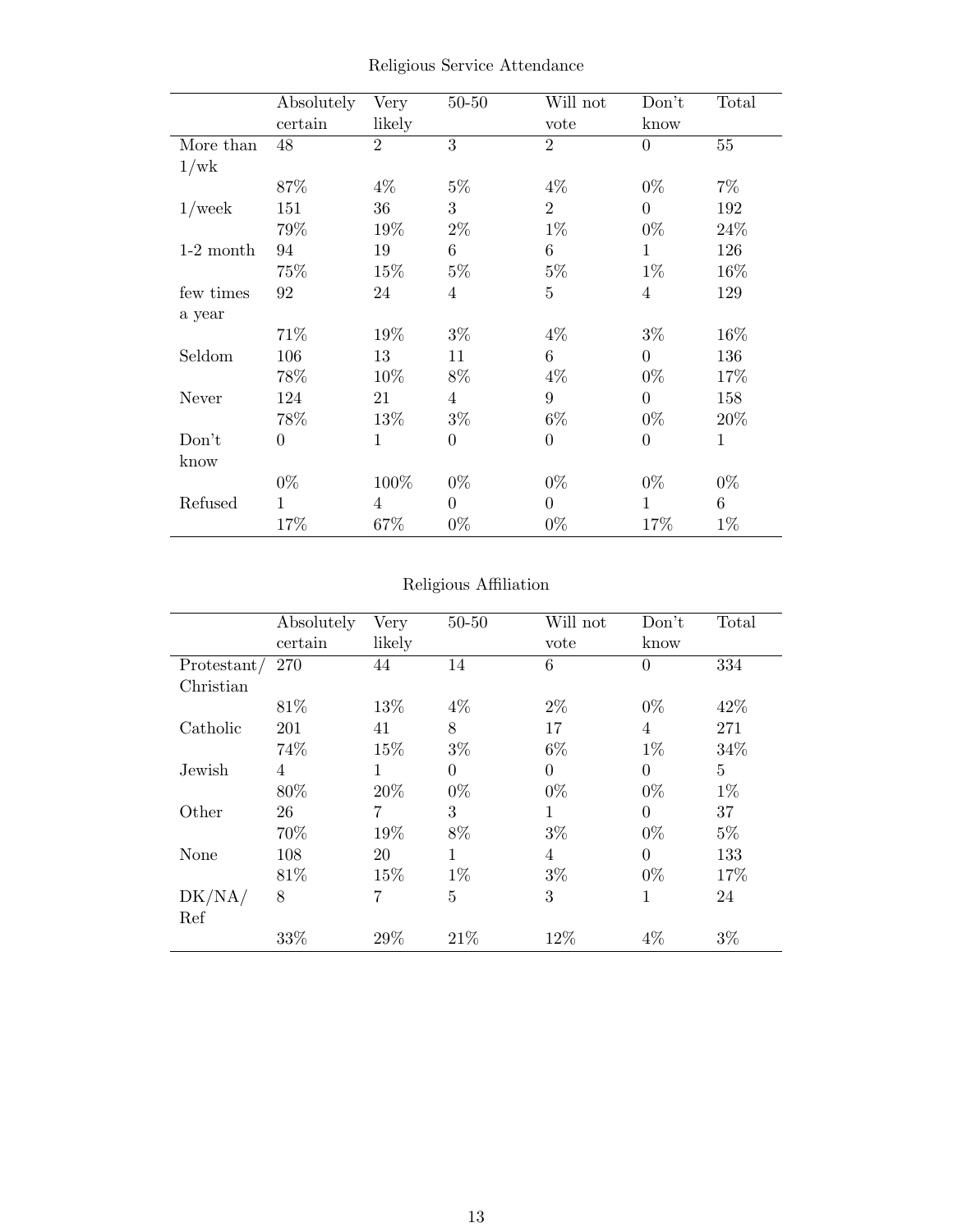|          | Absolutely<br>certain | Very<br>likely | $50 - 50$      | Will not<br>vote | Don't<br>know  | Total |
|----------|-----------------------|----------------|----------------|------------------|----------------|-------|
| born     | 120                   | 16             | 5              | $\overline{0}$   | $\overline{0}$ | 141   |
| again    |                       |                |                |                  |                |       |
|          | 85%                   | 11\%           | $4\%$          | $0\%$            | $0\%$          | 42\%  |
| not born | 139                   | 26             | 10             | 4                | $\overline{0}$ | 179   |
| again    |                       |                |                |                  |                |       |
|          | 78%                   | 15%            | $6\%$          | $2\%$            | $0\%$          | 54%   |
| Don't    | 8                     | 0              | $\overline{0}$ | $\overline{0}$   | $\overline{0}$ | 8     |
| know     |                       |                |                |                  |                |       |
|          | 100%                  | $0\%$          | $0\%$          | $0\%$            | $0\%$          | $2\%$ |
| Refused  | $\overline{2}$        | $\mathfrak{D}$ | $\theta$       | 1                | $\theta$       | 5     |
|          | 40%                   | 40%            | $0\%$          | 20%              | $0\%$          | $2\%$ |

Born Again/Evangelical

### Location Type

|          | Absolutely | Very                        | $50 - 50$ | Will not       | Don't          | Total |
|----------|------------|-----------------------------|-----------|----------------|----------------|-------|
|          | certain    | likely                      |           | vote           | know           |       |
| Urban    | 187        | 34                          | 7         | 13             | $\overline{4}$ | 245   |
|          | 76%        | 14%                         | $3\%$     | $5\%$          | $2\%$          | 30%   |
| Suburban | 187        | 52                          | 7         | 6              | $\overline{0}$ | 252   |
|          | 74%        | 21\%                        | $3\%$     | $2\%$          | $0\%$          | 31%   |
| Rural    | 239        | 28                          | 17        | 9              | 1              | 294   |
|          | 81\%       | 10%                         | 6%        | $3\%$          | $0\%$          | 37%   |
| Don't    | 3          | 3                           | 1         | $\overline{2}$ | $\overline{0}$ | 9     |
| know     |            |                             |           |                |                |       |
|          | 33%        | 33%                         | 11\%      | 22\%           | $0\%$          | $1\%$ |
| Refused  | $\Omega$   | $\mathcal{D}_{\mathcal{L}}$ | $\theta$  | 1              | 1              | 4     |
|          | $0\%$      | 50%                         | $0\%$     | 25%            | 25%            | $0\%$ |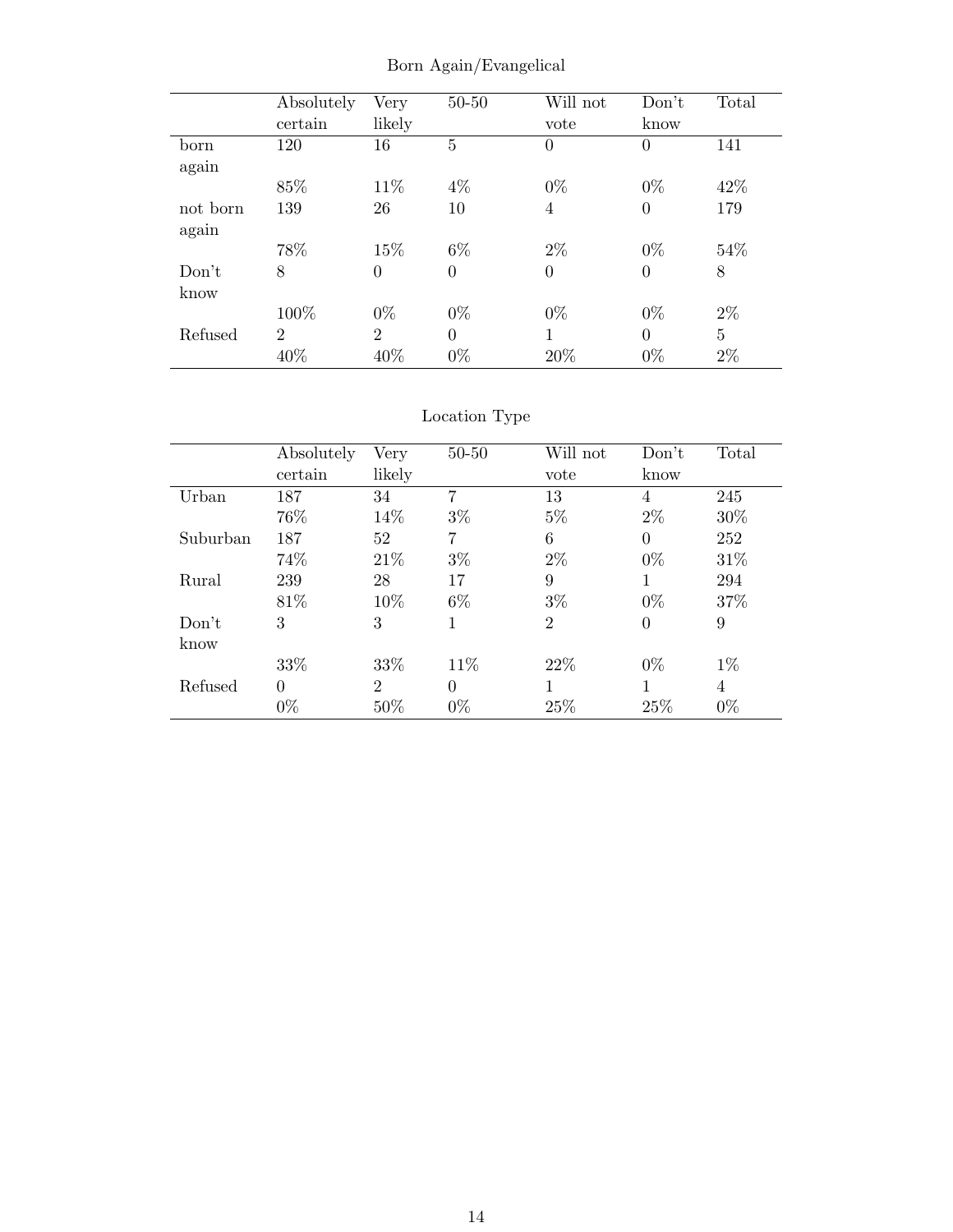|                  | Absolutely | Very           | $50 - 50$      | Will not         | Don't            | Total          |
|------------------|------------|----------------|----------------|------------------|------------------|----------------|
|                  | certain    | likely         |                | vote             | know             |                |
| Very con-        | 55         | 4              | $\mathbf{1}$   | $\overline{0}$   | $\overline{2}$   | 62             |
| servative        |            |                |                |                  |                  |                |
|                  | 89%        | $6\%$          | $2\%$          | $0\%$            | $3\%$            | 8%             |
| Conservative 204 |            | 38             | 8              | $\overline{4}$   | $\overline{0}$   | 254            |
|                  | 80\%       | 15%            | $3\%$          | $2\%$            | $0\%$            | 32%            |
| Moderate         | 188        | 47             | 20             | 14               | $\overline{0}$   | 269            |
|                  | 70\%       | 17%            | $7\%$          | $5\%$            | $0\%$            | 33%            |
| Liberal          | 91         | 15             | $\overline{2}$ | $\overline{4}$   | $\overline{4}$   | 116            |
|                  | 78%        | 13%            | $2\%$          | $3\%$            | $3\%$            | 14\%           |
| Very lib-        | 60         | 1              | $\overline{0}$ | $\boldsymbol{0}$ | $\boldsymbol{0}$ | 61             |
| eral             |            |                |                |                  |                  |                |
|                  | 98%        | $2\%$          | $0\%$          | $0\%$            | $0\%$            | $8\%$          |
| Don't            | 15         | 13             | $\mathbf{1}$   | 8                | $\boldsymbol{0}$ | 37             |
| know             |            |                |                |                  |                  |                |
|                  | 41\%       | 35%            | $3\%$          | 22\%             | $0\%$            | $5\%$          |
| Refused          | 3          | $\overline{2}$ | $\Omega$       | $\overline{0}$   | $\overline{0}$   | $\overline{5}$ |
|                  | 60%        | 40%            | $0\%$          | $0\%$            | $0\%$            | $1\%$          |

Political Ideology

### Union Membership

|            | Absolutely     | Very   | $50 - 50$        | Will not       | Don't          | Total |
|------------|----------------|--------|------------------|----------------|----------------|-------|
|            | certain        | likely |                  | vote           | know           |       |
| respondent | 52             | 18     | $\overline{0}$   | $\overline{4}$ | $\overline{2}$ | 76    |
|            | 68%            | 24\%   | $0\%$            | $5\%$          | $3\%$          | $9\%$ |
| another    | 27             | 11     | 1                | $\mathbf{1}$   | $\overline{0}$ | 40    |
| household  |                |        |                  |                |                |       |
| member     |                |        |                  |                |                |       |
|            | 68%            | 28\%   | $2\%$            | $2\%$          | $0\%$          | $5\%$ |
| nobody in  | 534            | 86     | 31               | 25             | $\overline{4}$ | 680   |
| household  |                |        |                  |                |                |       |
|            | 79%            | 13%    | $5\%$            | $4\%$          | $1\%$          | 85%   |
| Don't      | $\overline{2}$ | 1      | $\boldsymbol{0}$ | $\theta$       | $\overline{0}$ | 3     |
| know       |                |        |                  |                |                |       |
|            | 67%            | 33%    | $0\%$            | $0\%$          | $0\%$          | $0\%$ |
| Refused    | $\theta$       | 4      | $\overline{0}$   | $\mathbf{1}$   | $\theta$       | 5     |
|            | $0\%$          | 80%    | $0\%$            | 20%            | $0\%$          | $1\%$ |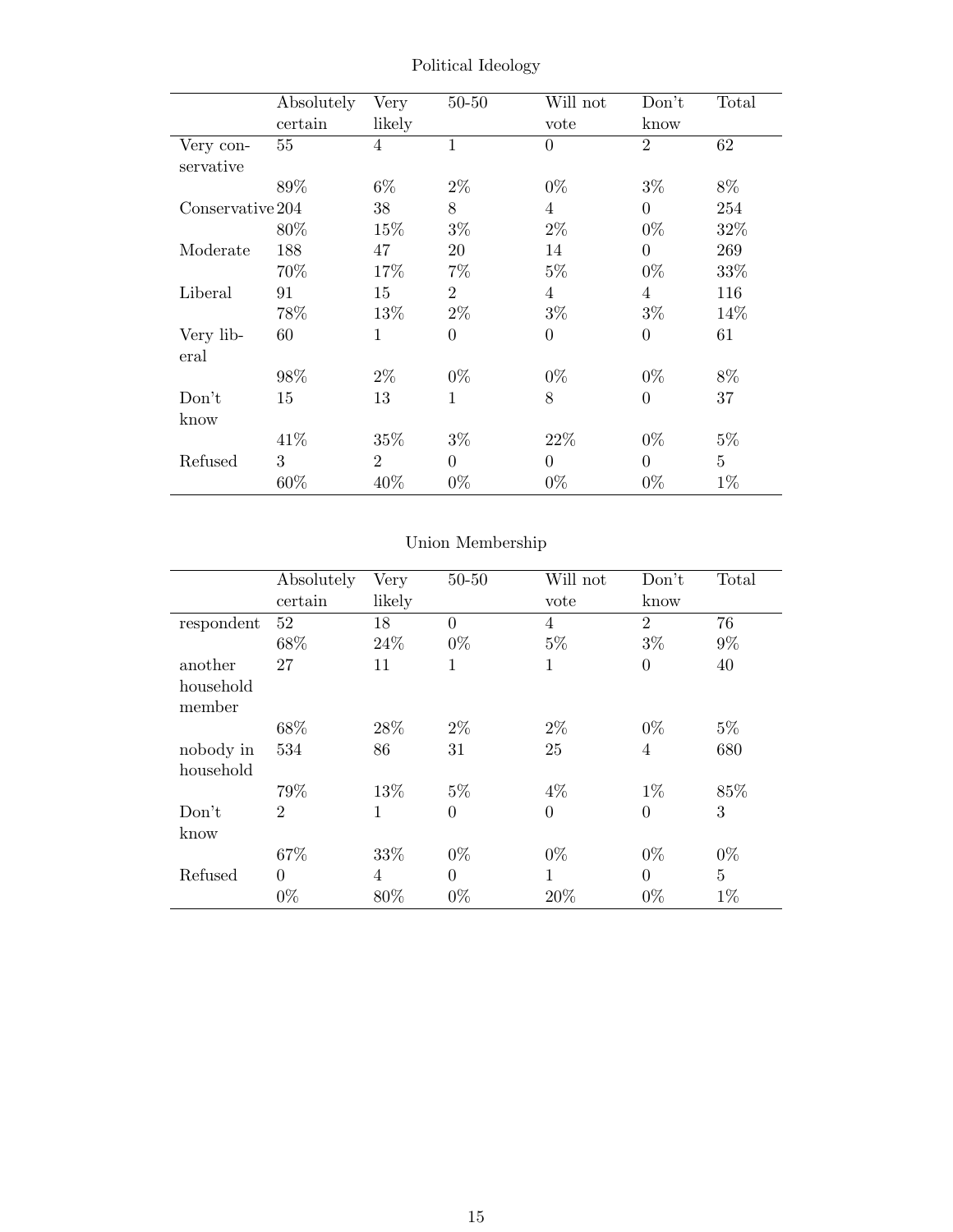|           | Absolutely | Very   | $50 - 50$      | Will not       | Don't          | Total |
|-----------|------------|--------|----------------|----------------|----------------|-------|
|           | certain    | likely |                | vote           | know           |       |
| Public    | 30         | 11     | $\overline{0}$ | $\mathbf{1}$   | $\overline{0}$ | 42    |
| union     |            |        |                |                |                |       |
|           | 71%        | 26\%   | $0\%$          | $2\%$          | $0\%$          | $5\%$ |
| Public    | 112        | 8      | 9              | 3              | $\overline{0}$ | 132   |
| non-union |            |        |                |                |                |       |
|           | 85%        | $6\%$  | $7\%$          | $2\%$          | $0\%$          | 16%   |
| Private   | 50         | 17     | 1              | $\overline{4}$ | $\overline{2}$ | 74    |
| union     |            |        |                |                |                |       |
|           | 68%        | 23%    | $1\%$          | $5\%$          | $3\%$          | $9\%$ |
| Private   | 421        | 78     | 22             | 22             | 4              | 547   |
| non-union |            |        |                |                |                |       |
|           | 77%        | 14%    | $4\%$          | $4\%$          | $1\%$          | 68%   |
| DK/NA/    | 3          | 5      | $\overline{0}$ | $\mathbf{1}$   | $\overline{0}$ | 9     |
| Ref       |            |        |                |                |                |       |
|           | 33%        | 56%    | $0\%$          | 11%            | $0\%$          | $1\%$ |

|  |  |  |  |  | Job Type and Union Membership |
|--|--|--|--|--|-------------------------------|
|--|--|--|--|--|-------------------------------|

| 07<br>c<br>,, |  |
|---------------|--|
|               |  |

|          | Absolutely | Very   | $50 - 50$      | Will not | Don't          | Total |
|----------|------------|--------|----------------|----------|----------------|-------|
|          | certain    | likely |                | vote     | know           |       |
| MKE City | 57         | 11     | 5              | 3        | $\theta$       | 76    |
|          | 75%        | 14%    | $7\%$          | $4\%$    | $0\%$          | $9\%$ |
| Rest of  | 190        | 46     | 1              | 11       | $\overline{0}$ | 248   |
| MKE      |            |        |                |          |                |       |
|          | 77%        | 19%    | $0\%$          | $4\%$    | $0\%$          | 31%   |
| msn      | 108        | 21     | 3              | 10       | $\overline{2}$ | 144   |
|          | 75%        | 15%    | $2\%$          | $7\%$    | $1\%$          | 18%   |
| GB/A     | 126        | 16     | $\overline{4}$ | 1        | 3              | 150   |
|          | 84\%       | 11%    | $3\%$          | $1\%$    | $2\%$          | 19%   |
| Rest of  | 134        | 26     | 19             | 4        | $\overline{0}$ | 183   |
| state    |            |        |                |          |                |       |
|          | 73%        | 14%    | 10\%           | $2\%$    | $0\%$          | 23%   |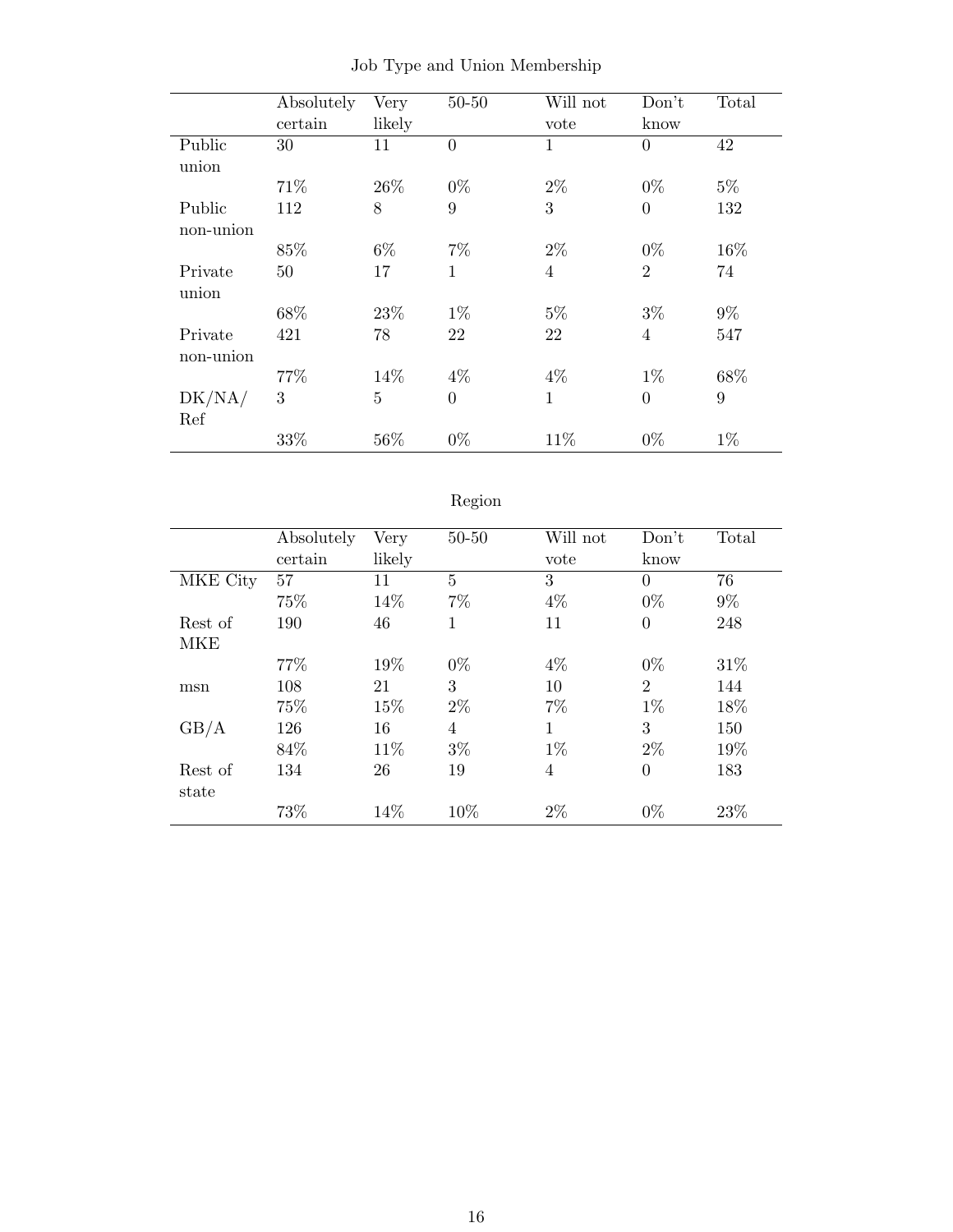<span id="page-16-0"></span>Q3. Over the past year, do you feel the economy has gotten better, gotten worse, or stayed about the same?

|        |        |        | Sex      |       |         |       |
|--------|--------|--------|----------|-------|---------|-------|
|        | Gotten | Gotten | Stayed   | Don't | Refused | Total |
|        | better | worse  | the same | know  |         |       |
| Male   | 97     | 96     | 176      | 16    |         | 386   |
|        | 25%    | 25%    | 46%      | $4\%$ | $0\%$   | 48%   |
| Female | 83     | 126    | 201      | 8     |         | 418   |
|        | 20%    | 30%    | 48%      | 2%    | $0\%$   | 52%   |

|           | Gotten         | Gotten | Stayed   | Don't          | Refused        | Total |
|-----------|----------------|--------|----------|----------------|----------------|-------|
|           | better         | worse  | the same | know           |                |       |
| 18-29     | 33             | 29     | 57       | 10             | $\theta$       | 129   |
|           | 26\%           | 22\%   | 44%      | 8%             | $0\%$          | 16%   |
| 30-44     | 37             | 52     | 95       | 6              | $\theta$       | 190   |
|           | 19%            | 27%    | 50%      | $3\%$          | $0\%$          | 24\%  |
| $45 - 59$ | 56             | 68     | 130      | 3              | $\theta$       | 257   |
|           | 22\%           | 26\%   | 51\%     | $1\%$          | $0\%$          | 32%   |
| $60+$     | 52             | 71     | 95       | 6              | 1              | 225   |
|           | 23\%           | 32%    | 42\%     | $3\%$          | $0\%$          | 28%   |
| DK/NA/    | $\overline{2}$ | 1      | $\Omega$ | $\overline{0}$ | $\overline{0}$ | 3     |
| Ref       |                |        |          |                |                |       |
|           | 67%            | 33%    | $0\%$    | $0\%$          | $0\%$          | $0\%$ |

#### Age 4 Categories

#### Education 5 Categories

|           | Gotten         | Gotten | Stayed         | Don't        | Refused        | Total |
|-----------|----------------|--------|----------------|--------------|----------------|-------|
|           | better         | worse  | the same       | know         |                |       |
| Not HS    | 3              | 19     | 20             | 6            | $\theta$       | 48    |
|           | $6\%$          | 40%    | 42\%           | 12%          | $0\%$          | $6\%$ |
| HS        | 61             | 53     | 124            | 8            | $\theta$       | 246   |
|           | 25%            | 22%    | 50%            | $3\%$        | $0\%$          | 31\%  |
| Some Coll | 25             | 44     | 80             | 3            | 1              | 153   |
|           | 16%            | 29%    | 52%            | $2\%$        | $1\%$          | 19%   |
| AA        | 24             | 28     | 52             | $\mathbf{1}$ | $\theta$       | 105   |
|           | 23%            | 27%    | 50%            | $1\%$        | $0\%$          | 13%   |
| $BA+$     | 64             | 70     | 100            | 6            | $\theta$       | 240   |
|           | 27%            | 29%    | 42\%           | $2\%$        | $0\%$          | 30%   |
| DK/NA/    | $\overline{2}$ | 6      | $\overline{2}$ | $\theta$     | $\overline{0}$ | 10    |
| Ref       |                |        |                |              |                |       |
|           | 20%            | 60%    | 20%            | $0\%$        | $0\%$          | $1\%$ |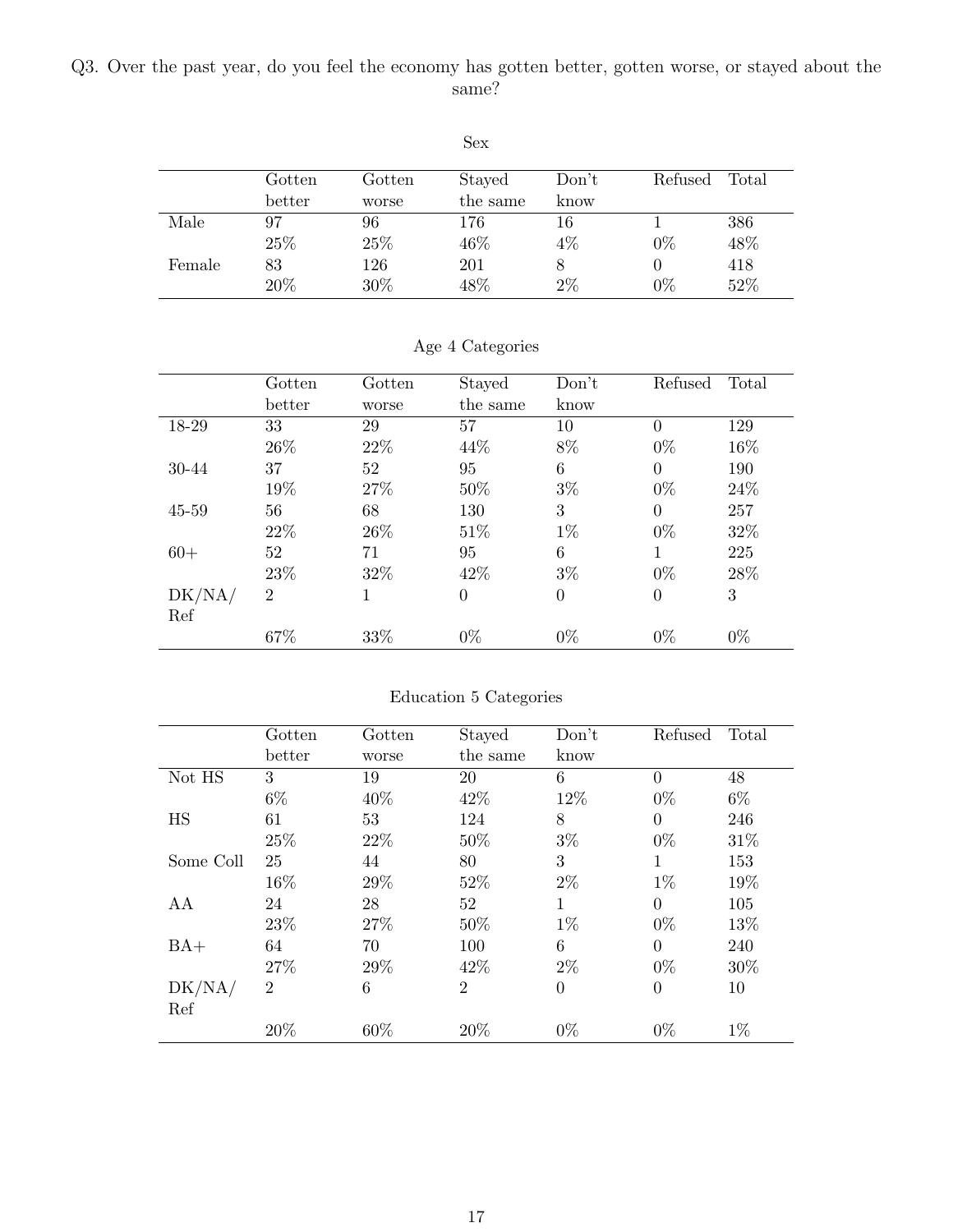|           | Gotten | Gotten | Stayed   | Don't          | Refused        | Total |
|-----------|--------|--------|----------|----------------|----------------|-------|
|           | better | worse  | the same | know           |                |       |
| Under     | 44     | 62     | 121      | 7              | 1              | 235   |
| \$40k     |        |        |          |                |                |       |
|           | 19%    | 26\%   | 51\%     | $3\%$          | $0\%$          | 29%   |
| \$40k to  | 57     | 60     | 95       | 3              | $\overline{0}$ | 215   |
| \$74k     |        |        |          |                |                |       |
|           | 27\%   | 28\%   | 44%      | $1\%$          | $0\%$          | 27%   |
| $$75k$ up | 59     | 66     | 116      | 12             | $\overline{0}$ | 253   |
|           | 23\%   | 26\%   | 46\%     | $5\%$          | $0\%$          | 31\%  |
| DK/NA/    | 20     | 33     | 46       | $\overline{2}$ | $\overline{0}$ | 101   |
| Ref       |        |        |          |                |                |       |
|           | 20%    | 33%    | 46\%     | $2\%$          | $0\%$          | 13%   |

Household Income

### Party ID

|                        | Gotten         | Gotten         | Stayed   | Don't          | Refused        | Total |
|------------------------|----------------|----------------|----------|----------------|----------------|-------|
|                        | better         | worse          | the same | know           |                |       |
| Republican             | 24             | 88             | 103      | 4              | $\overline{0}$ | 219   |
|                        | 11\%           | 40\%           | 47\%     | $2\%$          | $0\%$          | 27%   |
| Democrat               | 97             | 37             | 99       | 4              | $\theta$       | 237   |
|                        | 41\%           | 16%            | 42\%     | $2\%$          | $0\%$          | 30%   |
| Independent 54         |                | 88             | 149      | 12             | 1              | 304   |
|                        | 18%            | 29%            | 49%      | $4\%$          | $0\%$          | 38%   |
| Other/No<br>preference | $\Omega$       | 6              | 18       | $\overline{2}$ | $\overline{0}$ | 26    |
|                        | $0\%$          | 23\%           | 69%      | 8%             | $0\%$          | $3\%$ |
| Don't<br>know          | 3              | 3              | 4        | 1              | $\overline{0}$ | 11    |
|                        | 27%            | 27%            | 36%      | $9\%$          | $0\%$          | $1\%$ |
| Refused                | $\overline{2}$ | $\overline{0}$ | 4        | $\theta$       | $\overline{0}$ | 6     |
|                        | 33%            | $0\%$          | 67%      | $0\%$          | $0\%$          | $1\%$ |

Party ID, with leaners

|               | $\rm{Gotten}$ | Gotten | Stayed   | Don't | Refused  | Total |
|---------------|---------------|--------|----------|-------|----------|-------|
|               | better        | worse  | the same | know  |          |       |
| Republican    | 46            | 133    | 179      | 6     | 0        | 364   |
|               | 13%           | 37\%   | 49\%     | $2\%$ | $0\%$    | 45\%  |
| Democrat      | 125           | 71     | 162      | 9     |          | 368   |
|               | 34\%          | 19%    | 44\%     | $2\%$ | $0\%$    | 46%   |
| Independent 6 |               | 14     | 30       | 8     | $\theta$ | 58    |
|               | $10\%$        | 24\%   | 52%      | 14\%  | $0\%$    | $7\%$ |
| Other/None 4  |               | 4      |          |       | $\theta$ | 16    |
|               | 25\%          | 25\%   | 44%      | $6\%$ | $0\%$    | $2\%$ |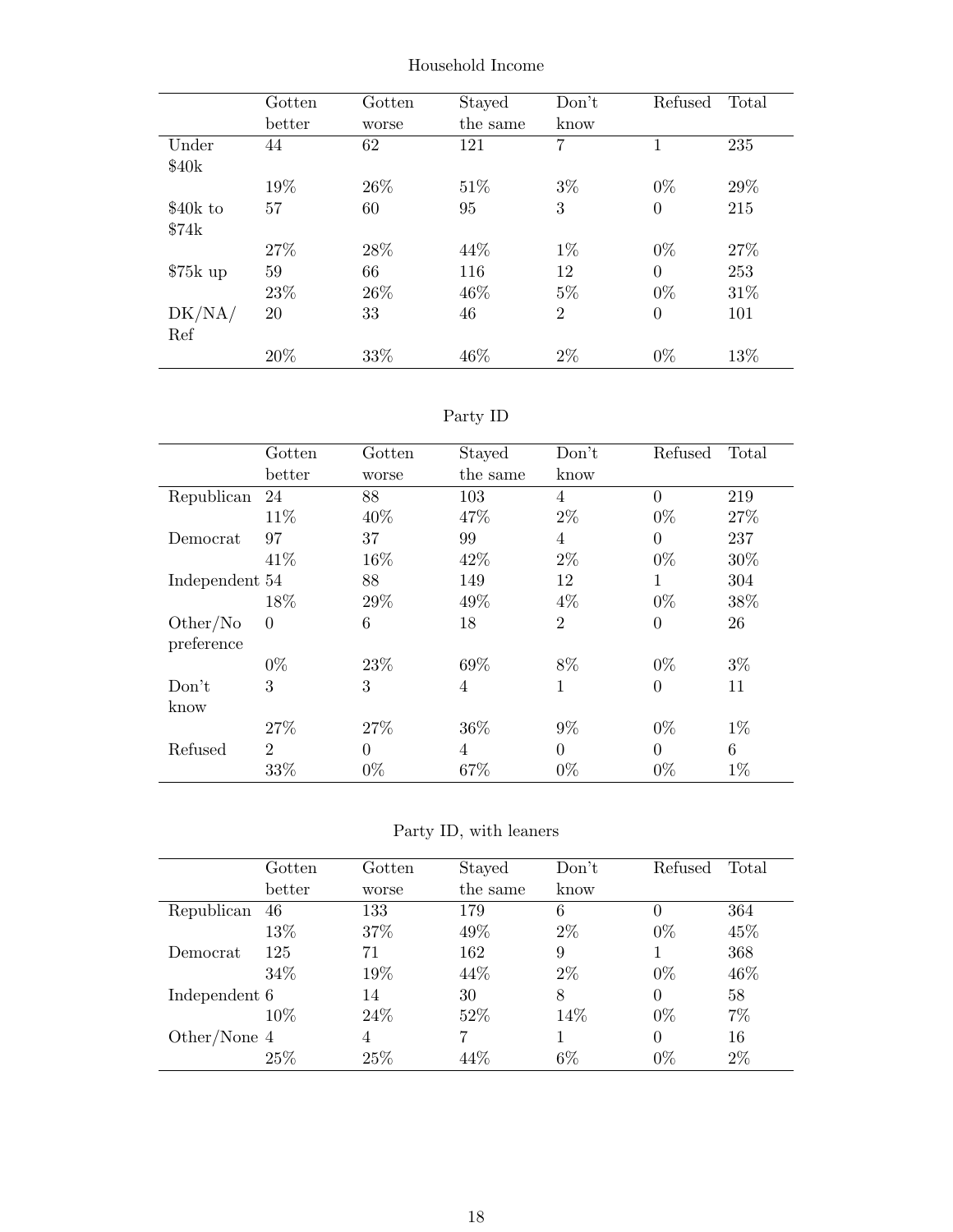|                | Gotten | Gotten         | Stayed         | Don't          | Refused  | Total |
|----------------|--------|----------------|----------------|----------------|----------|-------|
|                | better | worse          | the same       | know           |          |       |
| Rep            | 24     | 88             | 103            | 4              | $\Omega$ | 219   |
|                | 11\%   | 40\%           | 47%            | $2\%$          | $0\%$    | 27%   |
| Lean Rep       | 21     | 45             | 76             | $\overline{2}$ | $\theta$ | 144   |
|                | 15%    | 31\%           | 53%            | $1\%$          | $0\%$    | 18%   |
| Ind            | 6      | 14             | 30             | 8              | $\theta$ | 58    |
|                | 10%    | 24\%           | 52%            | 14%            | $0\%$    | $7\%$ |
| Lean Dem       | 27     | 34             | 63             | 5              | 1        | 130   |
|                | 21\%   | 26\%           | 48%            | 4%             | $1\%$    | 16%   |
| Dem            | 97     | 37             | 99             | 4              | $\Omega$ | 237   |
|                | 41\%   | 16%            | 42\%           | $2\%$          | $0\%$    | 29\%  |
| Other/None $4$ |        | $\overline{4}$ | $\overline{7}$ |                | $\theta$ | 16    |
|                | 25%    | 25%            | 44\%           | $6\%$          | $0\%$    | $2\%$ |

Party Id, leaners separate

#### Marital Status

|            | Gotten         | Gotten   | Stayed   | Don't          | Refused        | Total          |
|------------|----------------|----------|----------|----------------|----------------|----------------|
|            | better         | worse    | the same | know           |                |                |
| Married    | 104            | 139      | 239      | $\overline{7}$ | 1              | 490            |
|            | 21\%           | 28\%     | 49%      | $1\%$          | $0\%$          | 61\%           |
| Cohabiting | 6              | 10       | 34       | 5              | $\Omega$       | 55             |
|            | 11\%           | 18%      | 62\%     | $9\%$          | $0\%$          | $7\%$          |
| Widowed    | 6              | 13       | 24       | 1              | $\theta$       | 44             |
|            | 14%            | 30%      | 55%      | $2\%$          | $0\%$          | $5\%$          |
| Divorced   | 14             | 17       | 21       | $\theta$       | $\theta$       | 52             |
|            | 27%            | 33%      | 40%      | $0\%$          | $0\%$          | $6\%$          |
| Separated  | 3              | 7        | 4        | 1              | $\Omega$       | 15             |
|            | 20%            | 47%      | 27%      | $7\%$          | $0\%$          | $2\%$          |
| Never      | 45             | 36       | 55       | 10             | $\overline{0}$ | 146            |
| Married    |                |          |          |                |                |                |
|            | 31\%           | 25%      | 38%      | $7\%$          | $0\%$          | 18%            |
| Refused    | $\overline{2}$ | $\theta$ | $\theta$ | $\Omega$       | $\theta$       | $\overline{2}$ |
|            | 100%           | $0\%$    | $0\%$    | $0\%$          | $0\%$          | $0\%$          |

#### Race and Ethnicity

|          | Gotten         | $\operatorname{Gotten}$ | Stayed   | Don't | Refused        | Total          |
|----------|----------------|-------------------------|----------|-------|----------------|----------------|
|          | better         | worse                   | the same | know  |                |                |
| White    | 153            | 172                     | 324      | 15    |                | 665            |
|          | 23\%           | 26\%                    | 49%      | $2\%$ | $0\%$          | 83%            |
| Black    | 13             | 13                      | 17       | 1     | $\overline{0}$ | 44             |
|          | 30\%           | 30\%                    | 39%      | $2\%$ | $0\%$          | $5\%$          |
| Hispanic | 5              | 17                      | 18       | 1     | $\theta$       | 41             |
|          | $12\%$         | 41\%                    | 44\%     | $2\%$ | $0\%$          | $5\%$          |
| Other    | 7              | 18                      | 18       | 6     | $\overline{0}$ | 49             |
|          | 14%            | 37\%                    | 37\%     | 12%   | $0\%$          | $6\%$          |
| DK/NA/   | $\overline{2}$ | 1                       | 1        | 0     | $\overline{0}$ | $\overline{4}$ |
| Ref      |                |                         |          |       |                |                |
|          | 50%            | 25%                     | 25%      | $0\%$ | $0\%$          | $0\%$          |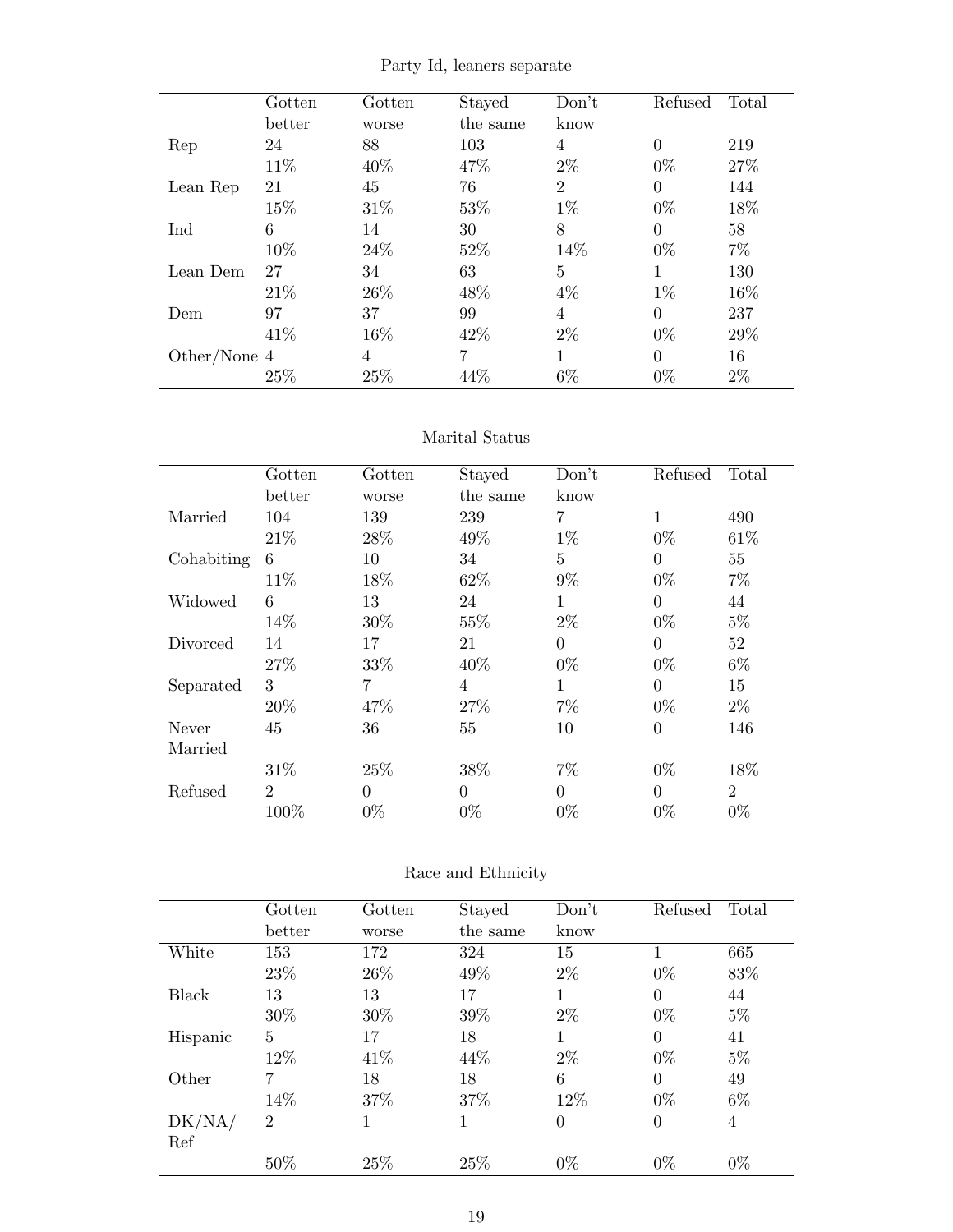|             | Gotten         | Gotten       | Stayed       | Don't          | Refused        | Total        |
|-------------|----------------|--------------|--------------|----------------|----------------|--------------|
|             | better         | worse        | the same     | know           |                |              |
| More than   | 8              | 19           | 27           | $\overline{2}$ | $\overline{0}$ | 56           |
| 1/wk        |                |              |              |                |                |              |
|             | 14%            | 34\%         | 48\%         | $4\%$          | $0\%$          | $7\%$        |
| $1$ /week   | 28             | 47           | 113          | $\overline{4}$ | $\Omega$       | 192          |
|             | 15%            | 24\%         | 59%          | $2\%$          | $0\%$          | 24\%         |
| $1-2$ month | 26             | 48           | 47           | 4              | $\theta$       | 125          |
|             | 21\%           | 38\%         | 38%          | $3\%$          | $0\%$          | 16\%         |
| few times   | 35             | 25           | 65           | $\overline{4}$ | $\overline{0}$ | 129          |
| a year      |                |              |              |                |                |              |
|             | 27\%           | 19%          | 50%          | $3\%$          | $0\%$          | 16%          |
| Seldom      | 32             | 35           | 60           | 8              | 1              | 136          |
|             | 24\%           | 26\%         | 44\%         | $6\%$          | $1\%$          | 17%          |
| Never       | 48             | 46           | 63           | $\overline{2}$ | $\overline{0}$ | 159          |
|             | 30%            | 29%          | 40%          | $1\%$          | $0\%$          | 20%          |
| Don't       | $\theta$       | $\theta$     | $\mathbf{1}$ | $\overline{0}$ | $\overline{0}$ | $\mathbf{1}$ |
| know        |                |              |              |                |                |              |
|             | $0\%$          | $0\%$        | 100%         | $0\%$          | $0\%$          | $0\%$        |
| Refused     | $\overline{2}$ | $\mathbf{1}$ | 3            | $\overline{0}$ | $\theta$       | 6            |
|             | 33%            | 17%          | 50%          | $0\%$          | $0\%$          | $1\%$        |

Religious Service Attendance

#### Religious Affiliation

|             | Gotten         | Gotten         | Stayed         | Don't          | Refused        | Total |
|-------------|----------------|----------------|----------------|----------------|----------------|-------|
|             | better         | worse          | the same       | know           |                |       |
| Protestant/ | 64             | 108            | 152            | 9              |                | 334   |
| Christian   |                |                |                |                |                |       |
|             | 19%            | 32\%           | 46\%           | $3\%$          | $0\%$          | 42\%  |
| Catholic    | 64             | 63             | 140            | 5              | $\Omega$       | 272   |
|             | 24\%           | 23\%           | 51\%           | $2\%$          | $0\%$          | 34%   |
| Jewish      | $\overline{2}$ | 1              | $\overline{2}$ | $\Omega$       | $\theta$       | 5     |
|             | 40%            | 20%            | 40%            | $0\%$          | $0\%$          | $1\%$ |
| Other       | $\overline{2}$ | 14             | 20             | $\theta$       | $\overline{0}$ | 36    |
|             | $6\%$          | 39%            | 56%            | $0\%$          | $0\%$          | $4\%$ |
| None        | 42             | 32             | 56             | 3              | $\theta$       | 133   |
|             | 32%            | 24\%           | 42\%           | $2\%$          | $0\%$          | 17%   |
| DK/NA/      | 6              | $\overline{4}$ | 7              | $\overline{7}$ | $\overline{0}$ | 24    |
| Ref         |                |                |                |                |                |       |
|             | 25%            | 17%            | 29%            | 29\%           | $0\%$          | $3\%$ |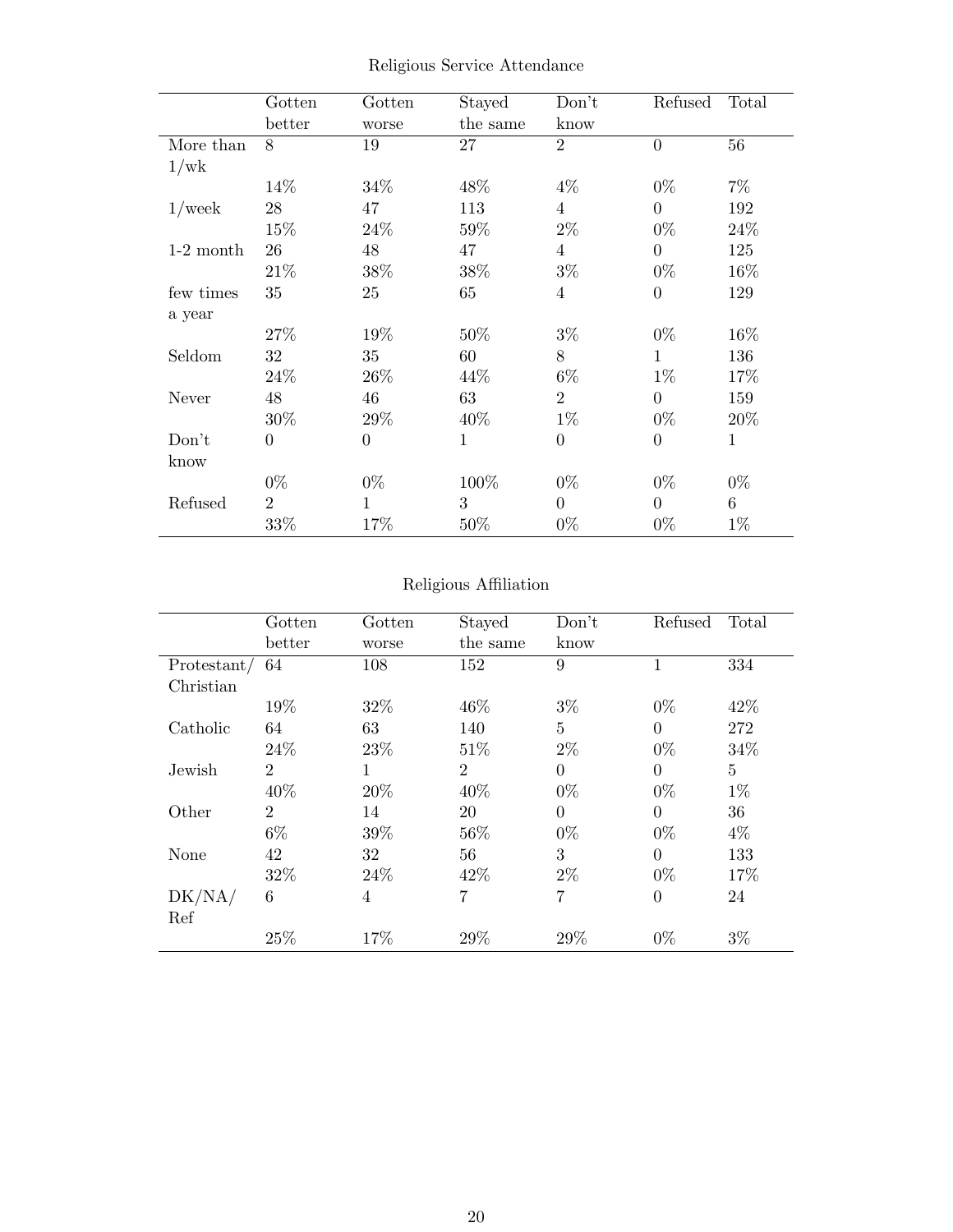|          | Gotten   | Gotten | Stayed         | Don't          | Refused        | Total          |
|----------|----------|--------|----------------|----------------|----------------|----------------|
|          | better   | worse  | the same       | know           |                |                |
| born     | 22       | 48     | 68             | 3              | $\overline{0}$ | 141            |
| again    |          |        |                |                |                |                |
|          | 16%      | 34%    | 48%            | $2\%$          | $0\%$          | 43%            |
| not born | 40       | 54     | 81             | $\overline{2}$ | 1              | 178            |
| again    |          |        |                |                |                |                |
|          | 22\%     | 30\%   | 46\%           | $1\%$          | $1\%$          | 54%            |
| Don't    | $\theta$ | 4      | 1              | 3              | $\overline{0}$ | 8              |
| know     |          |        |                |                |                |                |
|          | $0\%$    | 50%    | 12%            | 38%            | $0\%$          | $2\%$          |
| Refused  | $\theta$ | 1      | $\overline{2}$ |                | $\theta$       | $\overline{4}$ |
|          | $0\%$    | 25%    | 50%            | 25\%           | $0\%$          | $1\%$          |

Born Again/Evangelical

### Location Type

|          | Gotten                      | $\operatorname{Gotten}$ | Stayed   | Don't | Refused  | Total          |
|----------|-----------------------------|-------------------------|----------|-------|----------|----------------|
|          | better                      | worse                   | the same | know  |          |                |
| Urban    | 46                          | 70                      | 124      | 5     | $\Omega$ | 245            |
|          | 19%                         | 29%                     | 51\%     | $2\%$ | $0\%$    | 30\%           |
| Suburban | 66                          | 64                      | 117      | 5     | $\Omega$ | 252            |
|          | 26\%                        | 25\%                    | 46\%     | $2\%$ | $0\%$    | 31\%           |
| Rural    | 62                          | 82                      | 137      | 12    | 1        | 294            |
|          | 21\%                        | 28%                     | 47\%     | $4\%$ | $0\%$    | 37%            |
| Don't    | 3                           | 5                       | $\theta$ | 1     | $\theta$ | 9              |
| know     |                             |                         |          |       |          |                |
|          | 33%                         | 56%                     | $0\%$    | 11\%  | $0\%$    | $1\%$          |
| Refused  | $\mathcal{D}_{\mathcal{L}}$ | 1                       | $\Omega$ |       | $\Omega$ | $\overline{4}$ |
|          | 50%                         | 25%                     | $0\%$    | 25\%  | $0\%$    | $0\%$          |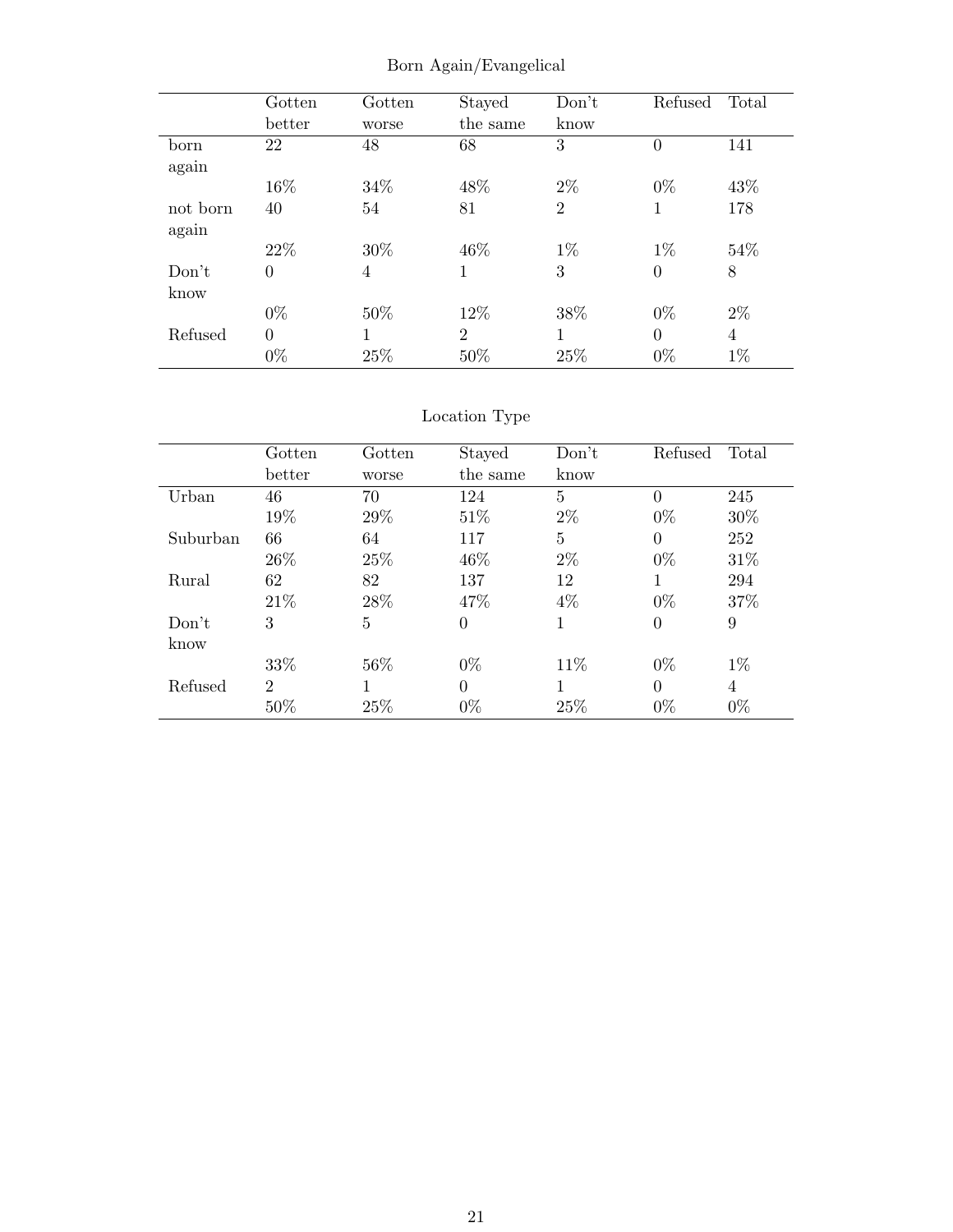|                 | Gotten         | Gotten           | Stayed       | Don't          | Refused          | Total |
|-----------------|----------------|------------------|--------------|----------------|------------------|-------|
|                 | better         | worse            | the same     | know           |                  |       |
| Very con-       | $\overline{4}$ | 31               | 26           | $\mathbf{1}$   | $\overline{0}$   | 62    |
| servative       |                |                  |              |                |                  |       |
|                 | $6\%$          | 50%              | 42\%         | $2\%$          | $0\%$            | 8%    |
| Conservative 34 |                | 76               | 140          | $\overline{4}$ | $\overline{0}$   | 254   |
|                 | 13%            | 30%              | 55%          | $2\%$          | $0\%$            | 32%   |
| Moderate        | 64             | 60               | 135          | 9              | $\mathbf{1}$     | 269   |
|                 | 24\%           | 22\%             | 50%          | $3\%$          | $0\%$            | 33%   |
| Liberal         | 36             | 27               | 45           | 7              | $\overline{0}$   | 115   |
|                 | 31\%           | 23%              | 39%          | $6\%$          | $0\%$            | 14\%  |
| Very lib-       | 31             | $\boldsymbol{9}$ | 20           | $\theta$       | $\boldsymbol{0}$ | 60    |
| eral            |                |                  |              |                |                  |       |
|                 | 52\%           | 15\%             | 33%          | $0\%$          | $0\%$            | $7\%$ |
| Don't           | 8              | 15               | 11           | 3              | $\overline{0}$   | 37    |
| know            |                |                  |              |                |                  |       |
|                 | 22\%           | 41\%             | 30%          | 8%             | $0\%$            | $5\%$ |
| Refused         | $\overline{2}$ | 3                | $\mathbf{1}$ | $\Omega$       | $\overline{0}$   | 6     |
|                 | 33%            | 50\%             | 17%          | $0\%$          | $0\%$            | $1\%$ |

Political Ideology

### Union Membership

|                        | Gotten         | Gotten   | Stayed         | Don't          | Refused  | Total          |
|------------------------|----------------|----------|----------------|----------------|----------|----------------|
|                        | better         | worse    | the same       | know           |          |                |
| respondent             | 25             | 18       | 29             | $\overline{4}$ | $\theta$ | 76             |
|                        | 33%            | 24\%     | 38%            | $5\%$          | $0\%$    | $9\%$          |
| another                | 7              | 8        | 24             | $\overline{0}$ | $\theta$ | 39             |
| household<br>member    |                |          |                |                |          |                |
|                        | 18%            | 21\%     | 62%            | $0\%$          | $0\%$    | $5\%$          |
| nobody in<br>household | 145            | 194      | 321            | 19             | 1        | 680            |
|                        | 21%            | 29%      | 47\%           | $3\%$          | $0\%$    | 85%            |
| Don't<br>know          | $\theta$       | 1        | 1              | $\overline{0}$ | $\theta$ | $\overline{2}$ |
|                        | $0\%$          | 50%      | 50%            | $0\%$          | $0\%$    | $0\%$          |
| Refused                | $\overline{2}$ | $\theta$ | $\overline{2}$ | 1              | $\theta$ | $\overline{5}$ |
|                        | 40%            | $0\%$    | 40%            | 20%            | $0\%$    | $1\%$          |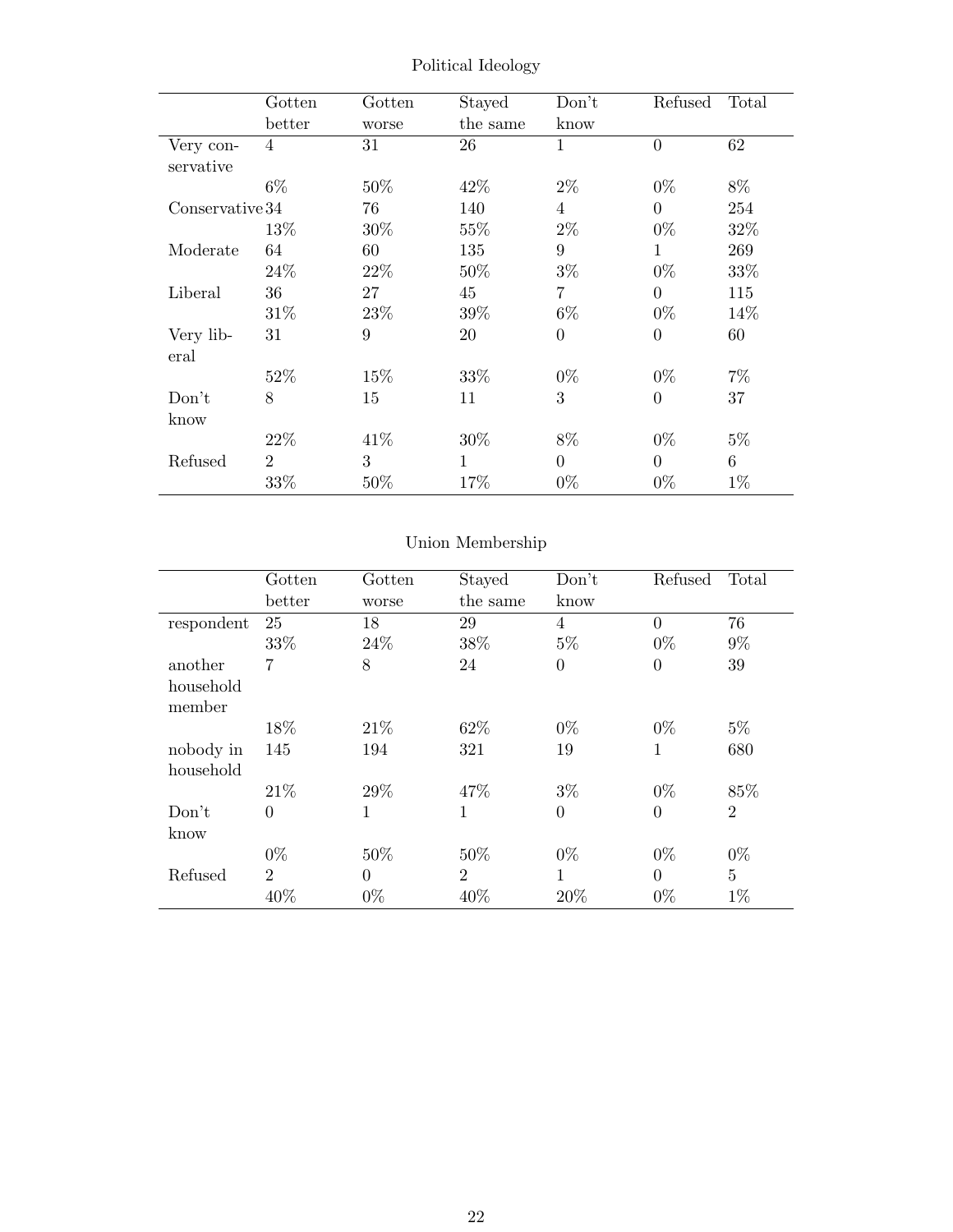|           | Gotten         | Gotten         | Stayed         | Don't          | Refused        | Total |
|-----------|----------------|----------------|----------------|----------------|----------------|-------|
|           | better         | worse          | the same       | know           |                |       |
| Public    | 14             | 10             | 18             | $\overline{0}$ | $\overline{0}$ | 42    |
| union     |                |                |                |                |                |       |
|           | 33%            | 24\%           | 43%            | $0\%$          | $0\%$          | $5\%$ |
| Public    | 27             | 30             | 66             | 9              | $\theta$       | 132   |
| non-union |                |                |                |                |                |       |
|           | 20%            | 23\%           | 50%            | $7\%$          | $0\%$          | 16%   |
| Private   | 19             | 17             | 36             | 3              | $\overline{0}$ | 75    |
| union     |                |                |                |                |                |       |
|           | 25%            | 23\%           | 48%            | $4\%$          | $0\%$          | $9\%$ |
| Private   | 118            | 163            | 254            | 10             | $\mathbf{1}$   | 546   |
| non-union |                |                |                |                |                |       |
|           | 22\%           | 30%            | 47%            | $2\%$          | $0\%$          | 68%   |
| DK/NA/    | $\overline{2}$ | $\overline{2}$ | $\overline{4}$ | $\mathbf{1}$   | $\overline{0}$ | 9     |
| Ref       |                |                |                |                |                |       |
|           | 22%            | 22%            | 44%            | 11%            | $0\%$          | $1\%$ |

|  |  |  |  |  | Job Type and Union Membership |
|--|--|--|--|--|-------------------------------|
|--|--|--|--|--|-------------------------------|

## Region

l,

|          | Gotten | Gotten | Stayed   | Don't          | Refused        | Total |
|----------|--------|--------|----------|----------------|----------------|-------|
|          | better | worse  | the same | know           |                |       |
| MKE City | 15     | 32     | 28       | 1              | $\Omega$       | 76    |
|          | 20%    | 42\%   | 37%      | $1\%$          | $0\%$          | $9\%$ |
| Rest of  | 55     | 58     | 131      | $\overline{4}$ | 1              | 249   |
| MKE      |        |        |          |                |                |       |
|          | 22\%   | 23\%   | 53%      | $2\%$          | $0\%$          | 31\%  |
| msn      | 39     | 29     | 72       | 5              | $\Omega$       | 145   |
|          | 27%    | 20%    | 50%      | $3\%$          | $0\%$          | 18%   |
| GB/A     | 30     | 54     | 62       | 5              | $\theta$       | 151   |
|          | 20%    | 36%    | 41\%     | $3\%$          | $0\%$          | 19%   |
| Rest of  | 41     | 49     | 85       | 9              | $\overline{0}$ | 184   |
| state    |        |        |          |                |                |       |
|          | 22%    | 27%    | 46%      | $5\%$          | $0\%$          | 23%   |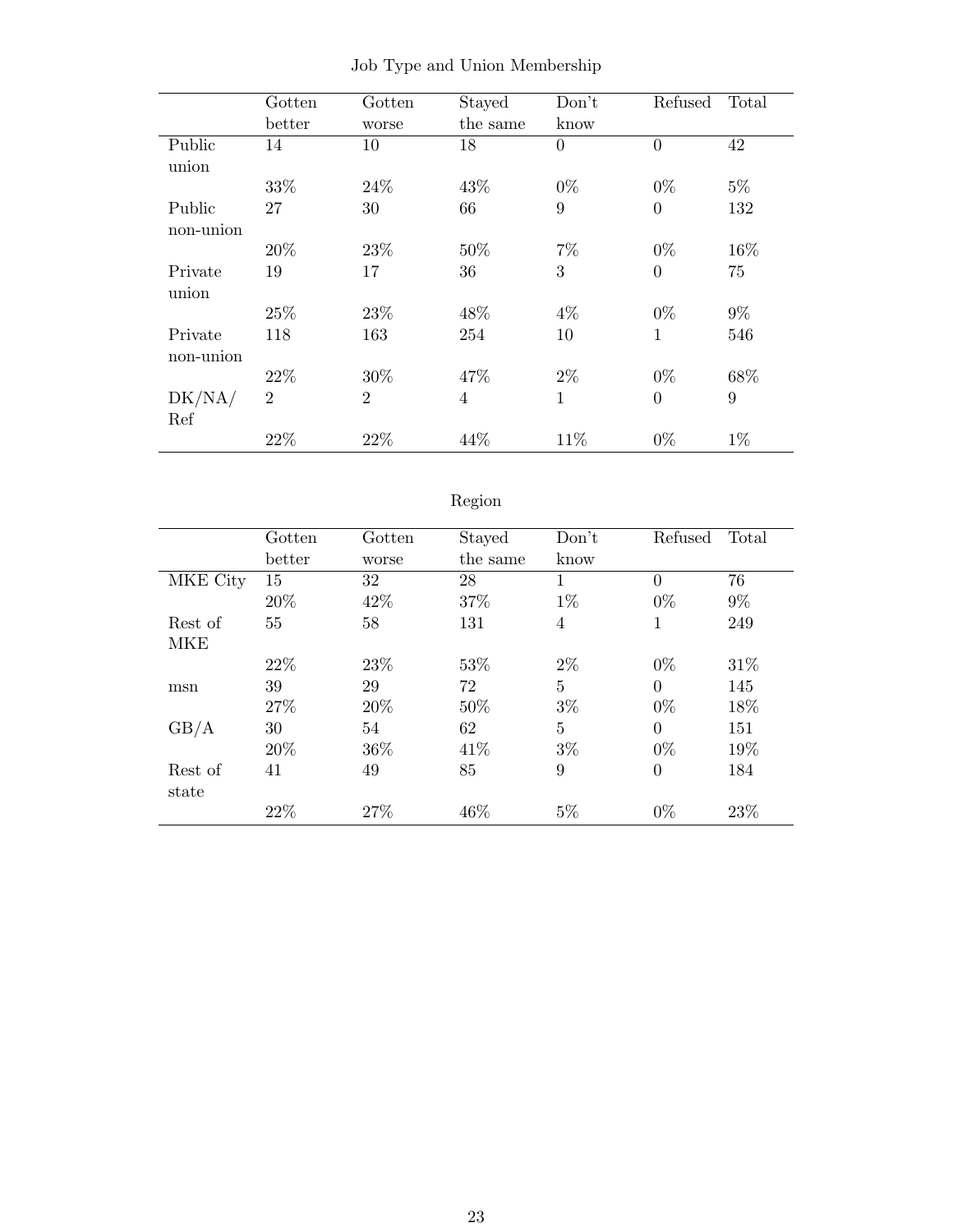|            | Gotten         | Gotten | Stayed   | Don't        | Refused          | Total |
|------------|----------------|--------|----------|--------------|------------------|-------|
|            | better         | worse  | the same | know         |                  |       |
| Absolutely | 146            | 181    | 274      | 14           | 1                | 616   |
| certain    |                |        |          |              |                  |       |
|            | 24\%           | 29%    | 44\%     | $2\%$        | $0\%$            | 77\%  |
| Very       | 22             | 25     | 71       | 1            | $\overline{0}$   | 119   |
| likely     |                |        |          |              |                  |       |
|            | 18%            | 21\%   | 60%      | $1\%$        | $0\%$            | 15%   |
| $50 - 50$  | $\overline{2}$ | 8      | 17       | 5            | $\theta$         | 32    |
|            | $6\%$          | 25%    | 53%      | 16%          | $0\%$            | $4\%$ |
| Will not   | 8              | 4      | 16       | 3            | $\boldsymbol{0}$ | 31    |
| vote       |                |        |          |              |                  |       |
|            | 26\%           | 13%    | 52%      | 10%          | $0\%$            | $4\%$ |
| Don't      | $\overline{2}$ | 3      | $\theta$ | $\mathbf{1}$ | $\overline{0}$   | 6     |
| know       |                |        |          |              |                  |       |
|            | 33%            | 50%    | $0\%$    | 17%          | $0\%$            | $1\%$ |

Likelihood of Voting in Nov.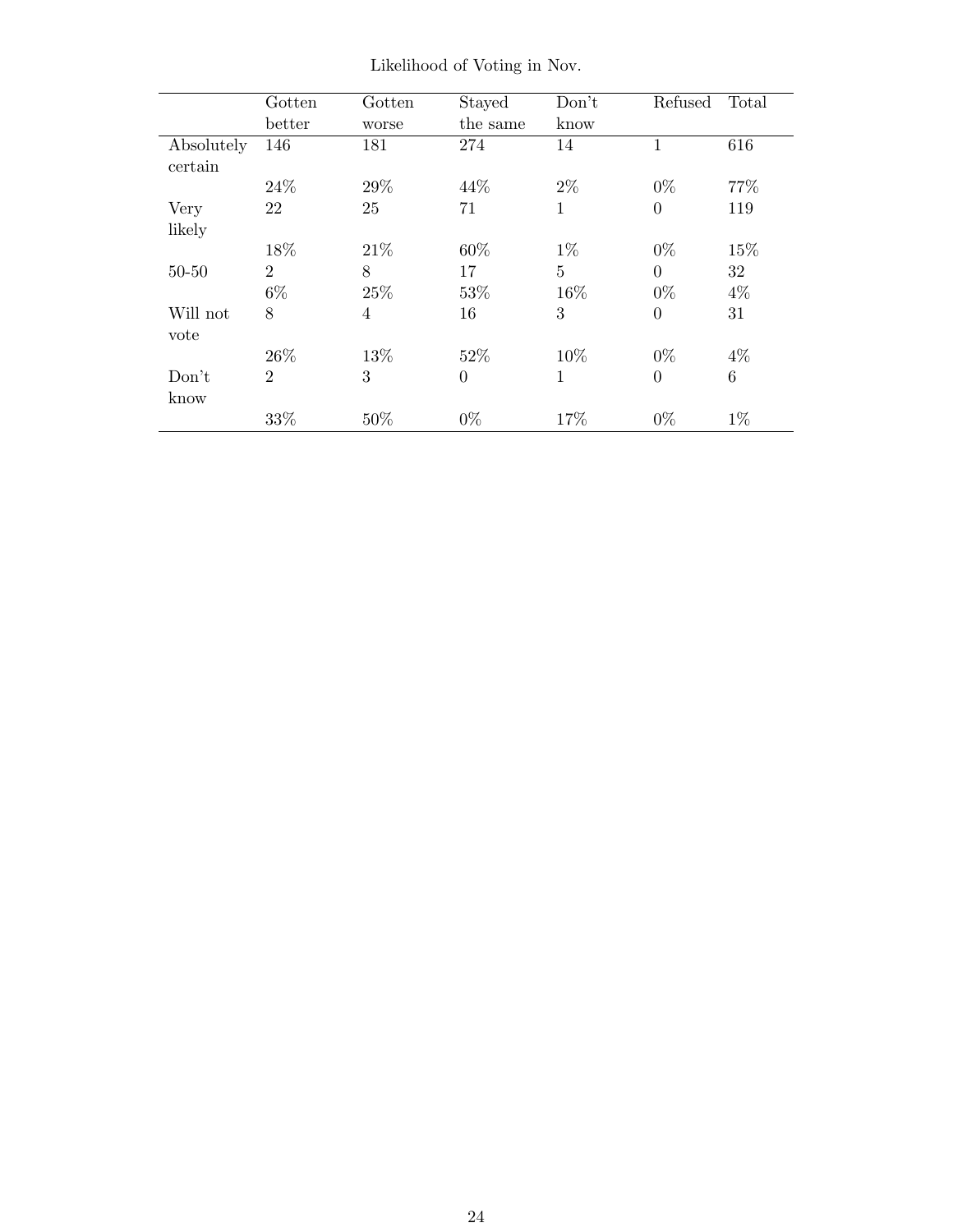#### <span id="page-24-0"></span>Q4. Looking ahead, over the next year do you expect the economy to get better, get worse, or stay about the same?

|        |            |           | ◡◡       |       |               |     |
|--------|------------|-----------|----------|-------|---------------|-----|
|        |            |           |          |       |               |     |
|        | Get better | Get worse | Stay the | Don't | Refused Total |     |
|        |            |           | same     | know  |               |     |
| Male   | 91         | 103       | 144      | 43    |               | 387 |
|        | 24\%       | 27%       | 37%      | 11%   | 2%            | 48% |
| Female | 111        | 93        | 175      | 37    |               | 418 |
|        | 27%        | 22%       | 42%      | 9%    | $0\%$         | 52% |

Sex

|        | Get better | Get worse      | Stay the       | Don't | Refused        | Total |
|--------|------------|----------------|----------------|-------|----------------|-------|
|        |            |                | same           | know  |                |       |
| 18-29  | 34         | 41             | 41             | 11    | $\overline{2}$ | 129   |
|        | 26\%       | 32%            | 32\%           | $9\%$ | $2\%$          | 16%   |
| 30-44  | 39         | 55             | 79             | 15    | 3              | 191   |
|        | 20%        | 29%            | 41\%           | 8%    | $2\%$          | 24\%  |
| 45-59  | 60         | 68             | 106            | 19    | 3              | 256   |
|        | 23%        | 27\%           | 41\%           | $7\%$ | $1\%$          | 32%   |
| $60+$  | 68         | 32             | 94             | 31    | $\Omega$       | 225   |
|        | 30%        | 14%            | 42\%           | 14%   | $0\%$          | 28\%  |
| DK/NA/ | $\theta$   | $\overline{0}$ | $\overline{0}$ | 3     | $\Omega$       | 3     |
| Ref    |            |                |                |       |                |       |
|        | $0\%$      | $0\%$          | $0\%$          | 100%  | $0\%$          | $0\%$ |

Age 4 Categories

|           | Get better     | Get worse      | Stay the | Don't          | Refused        | Total |
|-----------|----------------|----------------|----------|----------------|----------------|-------|
|           |                |                | same     | know           |                |       |
| Not HS    | 10             | 22             | 8        | 8              | $\theta$       | 48    |
|           | 21\%           | 46\%           | 17%      | 17%            | $0\%$          | 6\%   |
| <b>HS</b> | 61             | 54             | 101      | 31             | $\Omega$       | 247   |
|           | 25%            | 22%            | 41\%     | 13%            | $0\%$          | 31\%  |
| Some Coll | 42             | 41             | 60       | 6              | $\overline{2}$ | 151   |
|           | 28%            | 27%            | 40\%     | $4\%$          | $1\%$          | 19%   |
| AA        | 26             | 21             | 47       | 9              | $\overline{2}$ | 105   |
|           | 25%            | 20%            | 45%      | $9\%$          | $2\%$          | 13%   |
| $BA+$     | 60             | 55             | 101      | 20             | $\overline{4}$ | 240   |
|           | 25%            | 23\%           | 42\%     | 8%             | $2\%$          | 30%   |
| DK/NA/    | $\overline{2}$ | $\overline{2}$ | 1        | $\overline{5}$ | $\theta$       | 10    |
| Ref       |                |                |          |                |                |       |
|           | 20%            | 20%            | 10%      | 50%            | $0\%$          | $1\%$ |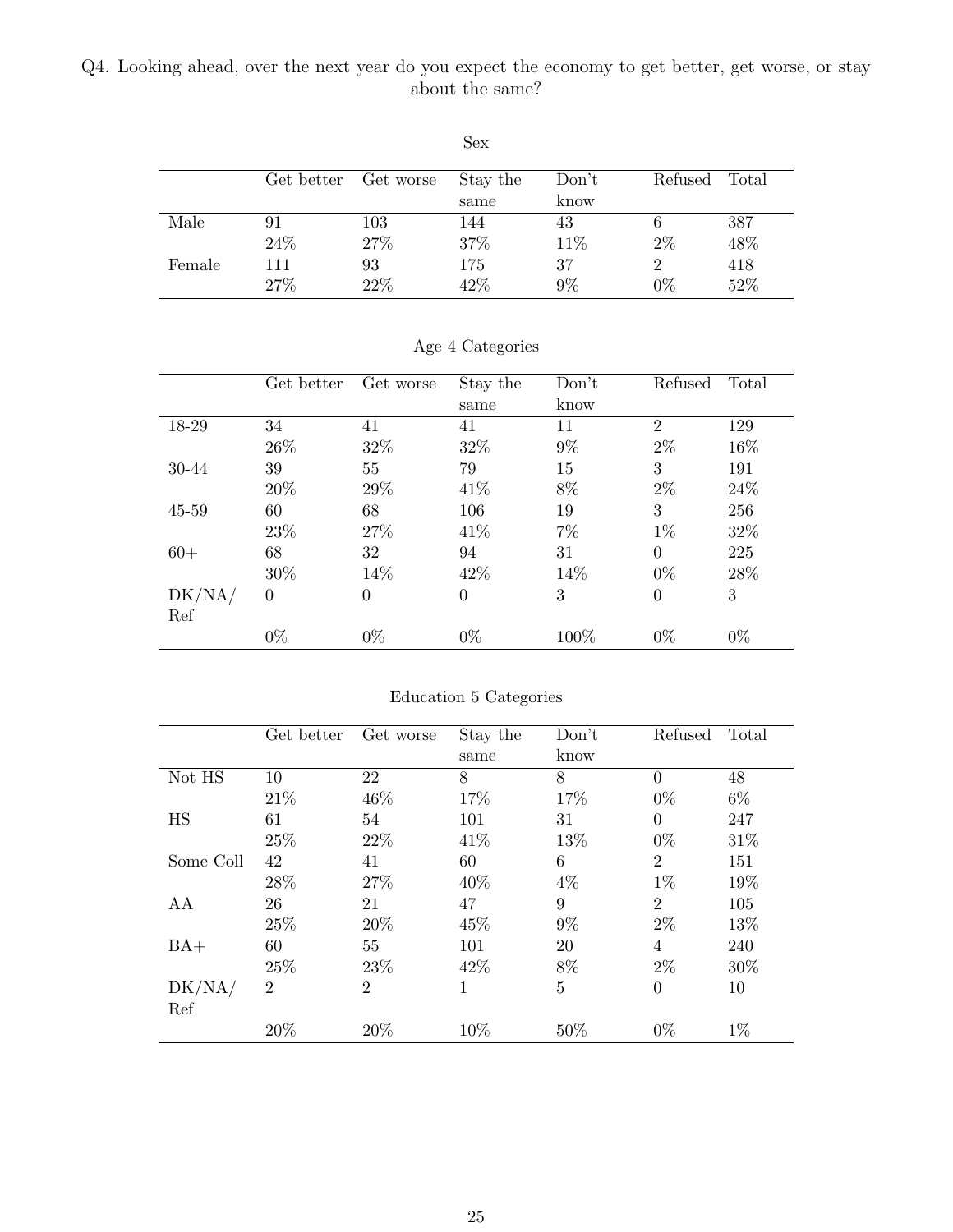|           | Get better | Get worse | Stay the | Don't | Refused        | Total |
|-----------|------------|-----------|----------|-------|----------------|-------|
|           |            |           | same     | know  |                |       |
| Under     | 65         | 50        | 93       | 25    | 1              | 234   |
| \$40k     |            |           |          |       |                |       |
|           | 28\%       | 21\%      | 40\%     | 11\%  | $0\%$          | 29%   |
| \$40k to  | 64         | 48        | 81       | 17    | $\overline{4}$ | 214   |
| \$74k     |            |           |          |       |                |       |
|           | 30%        | 22\%      | 38%      | 8%    | $2\%$          | 27%   |
| $$75k$ up | 55         | 59        | 118      | 20    | $\overline{2}$ | 254   |
|           | 22\%       | 23\%      | 46\%     | 8%    | $1\%$          | 32%   |
| DK/NA/    | 17         | 39        | 27       | 18    | $\overline{0}$ | 101   |
| Ref       |            |           |          |       |                |       |
|           | 17%        | 39%       | 27\%     | 18%   | $0\%$          | 13%   |

Household Income

| эrт |  |
|-----|--|
|-----|--|

|                | Get better     | Get worse      | Stay the       | Don't          | Refused        | Total |
|----------------|----------------|----------------|----------------|----------------|----------------|-------|
|                |                |                | same           | know           |                |       |
| Republican     | 49             | 46             | 94             | 26             | 4              | 219   |
|                | 22\%           | 21\%           | 43%            | 12%            | $2\%$          | 27\%  |
| Democrat       | 85             | 36             | 92             | 21             | 3              | 237   |
|                | 36\%           | 15%            | 39%            | $9\%$          | $1\%$          | 30%   |
| Independent 63 |                | 96             | 119            | 25             | 1              | 304   |
|                | 21%            | 32%            | 39%            | 8%             | $0\%$          | 38%   |
| Other/No       | $\overline{2}$ | 13             | 9              | 3              | $\overline{0}$ | 27    |
| preference     |                |                |                |                |                |       |
|                | $7\%$          | 48\%           | 33%            | 11\%           | $0\%$          | $3\%$ |
| Don't          | 1              | $\overline{2}$ | 5              | $\overline{2}$ | $\overline{0}$ | 10    |
| know           |                |                |                |                |                |       |
|                | 10%            | 20%            | $50\%$         | 20%            | $0\%$          | $1\%$ |
| Refused        | $\overline{2}$ | $\overline{2}$ | $\overline{0}$ | $\overline{2}$ | $\theta$       | 6     |
|                | 33%            | 33%            | $0\%$          | 33%            | $0\%$          | $1\%$ |

Party ID, with leaners

|               | Get better | Get worse | Stay the | Don't | Refused  | Total |
|---------------|------------|-----------|----------|-------|----------|-------|
|               |            |           | same     | know  |          |       |
| Republican    | 72         | 96        | 158      | 34    | 4        | 364   |
|               | 20%        | 26\%      | 43\%     | $9\%$ | $1\%$    | 45%   |
| Democrat      | 121        | 73        | 139      | 30    | 4        | 367   |
|               | 33%        | 20%       | 38\%     | 8%    | $1\%$    | 46\%  |
| Independent 6 |            | 24        | 17       | 11    | $\Omega$ | 58    |
|               | $10\%$     | 41\%      | 29%      | 19%   | $0\%$    | $7\%$ |
| Other/None 3  |            | 4         | 5        | 4     | $\Omega$ | 16    |
|               | 19%        | 25%       | 31\%     | 25%   | $0\%$    | $2\%$ |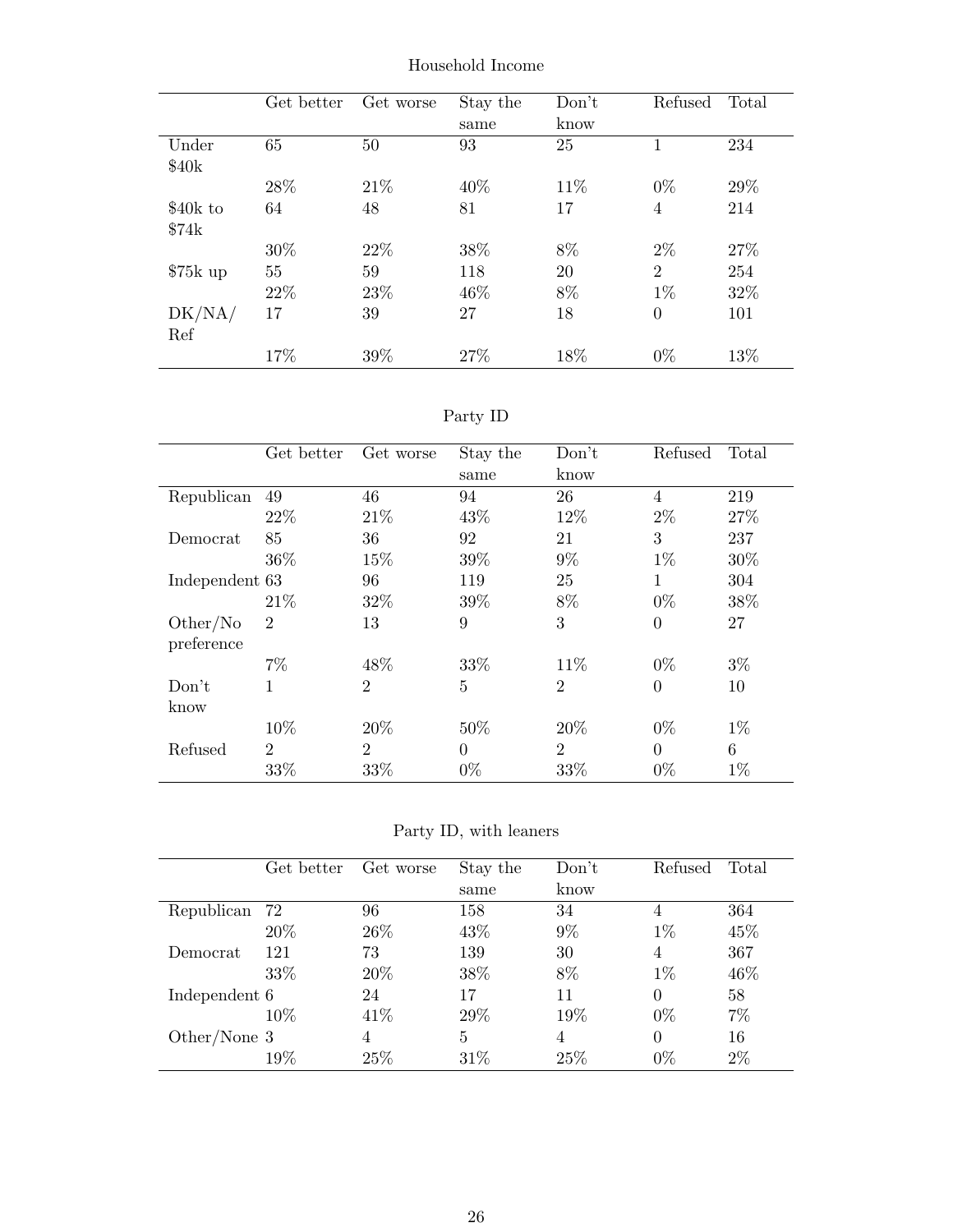Party Id, leaners separate

|              | Get better | Get worse | Stay the | Don't<br>know | Refused  | Total |
|--------------|------------|-----------|----------|---------------|----------|-------|
|              |            |           | same     |               |          |       |
| Rep          | 49         | 46        | 94       | 26            | 4        | 219   |
|              | 22\%       | 21\%      | 43%      | 12%           | $2\%$    | 27\%  |
| Lean Rep     | 23         | 49        | 64       | 8             | $\theta$ | 144   |
|              | 16%        | 34\%      | 44\%     | 6\%           | $0\%$    | 18%   |
| Ind          | 6          | 24        | 17       | 11            | $\Omega$ | 58    |
|              | 10%        | 41\%      | 29%      | 19%           | $0\%$    | $7\%$ |
| Lean Dem     | 36         | 37        | 47       | 9             | 1        | 130   |
|              | 28\%       | 28\%      | 36\%     | $7\%$         | $1\%$    | 16%   |
| Dem          | 85         | 36        | 92       | 21            | 3        | 237   |
|              | 36\%       | 15%       | 39%      | $9\%$         | $1\%$    | 29%   |
| Other/None 3 |            | 4         | 5        | 4             | $\theta$ | 16    |
|              | 19%        | 25%       | 31%      | 25%           | $0\%$    | $2\%$ |

#### Marital Status

|            | Get better     | Get worse | Stay the<br>same | Don't<br>know  | Refused        | Total          |
|------------|----------------|-----------|------------------|----------------|----------------|----------------|
| Married    | 114            | 116       | 209              | 46             | 5              | 490            |
|            | 23\%           | 24\%      | 43\%             | $9\%$          | $1\%$          | 61\%           |
| Cohabiting | 11             | 15        | 19               | 9              | 1              | 55             |
|            | 20%            | 27%       | 35%              | 16%            | $2\%$          | $7\%$          |
| Widowed    | 17             | 3         | 17               | 8              | $\overline{0}$ | 45             |
|            | 38%            | $7\%$     | 38%              | 18%            | $0\%$          | $6\%$          |
| Divorced   | 14             | 16        | 18               | $\overline{4}$ | $\overline{0}$ | 52             |
|            | 27%            | 31\%      | 35%              | $8\%$          | $0\%$          | $6\%$          |
| Separated  | $\overline{5}$ | 6         | $\overline{4}$   | $\overline{0}$ | $\overline{0}$ | 15             |
|            | 33%            | 40\%      | 27\%             | $0\%$          | $0\%$          | $2\%$          |
| Never      | 40             | 40        | 52               | 11             | $\overline{2}$ | 145            |
| Married    |                |           |                  |                |                |                |
|            | 28%            | 28%       | 36\%             | 8%             | $1\%$          | 18%            |
| Refused    | $\theta$       | $\Omega$  | $\overline{0}$   | 2              | $\Omega$       | $\overline{2}$ |
|            | $0\%$          | $0\%$     | $0\%$            | 100%           | $0\%$          | $0\%$          |

| Race and Ethnicity |  |  |
|--------------------|--|--|
|--------------------|--|--|

|          | Get better     | Get worse | Stay the | Don't          | Refused        | Total |
|----------|----------------|-----------|----------|----------------|----------------|-------|
|          |                |           | same     | know           |                |       |
| White    | 163            | 146       | 278      | 71             | 8              | 666   |
|          | 24\%           | 22%       | 42\%     | 11\%           | $1\%$          | 83%   |
| Black    | 20             | 16        | 6        | $\overline{2}$ | $\overline{0}$ | 44    |
|          | 45%            | 36%       | 14%      | $5\%$          | $0\%$          | $5\%$ |
| Hispanic | 12             | 19        | 9        | $\Omega$       | $\theta$       | 40    |
|          | 30%            | 48%       | 22%      | $0\%$          | $0\%$          | $5\%$ |
| Other    | 6              | 14        | 24       | 4              | $\theta$       | 48    |
|          | 12%            | 29%       | 50%      | 8%             | $0\%$          | $6\%$ |
| DK/NA/   | $\overline{0}$ | 1         | 1        | $\overline{2}$ | $\overline{0}$ | 4     |
| Ref      |                |           |          |                |                |       |
|          | $0\%$          | 25%       | 25%      | 50%            | $0\%$          | $0\%$ |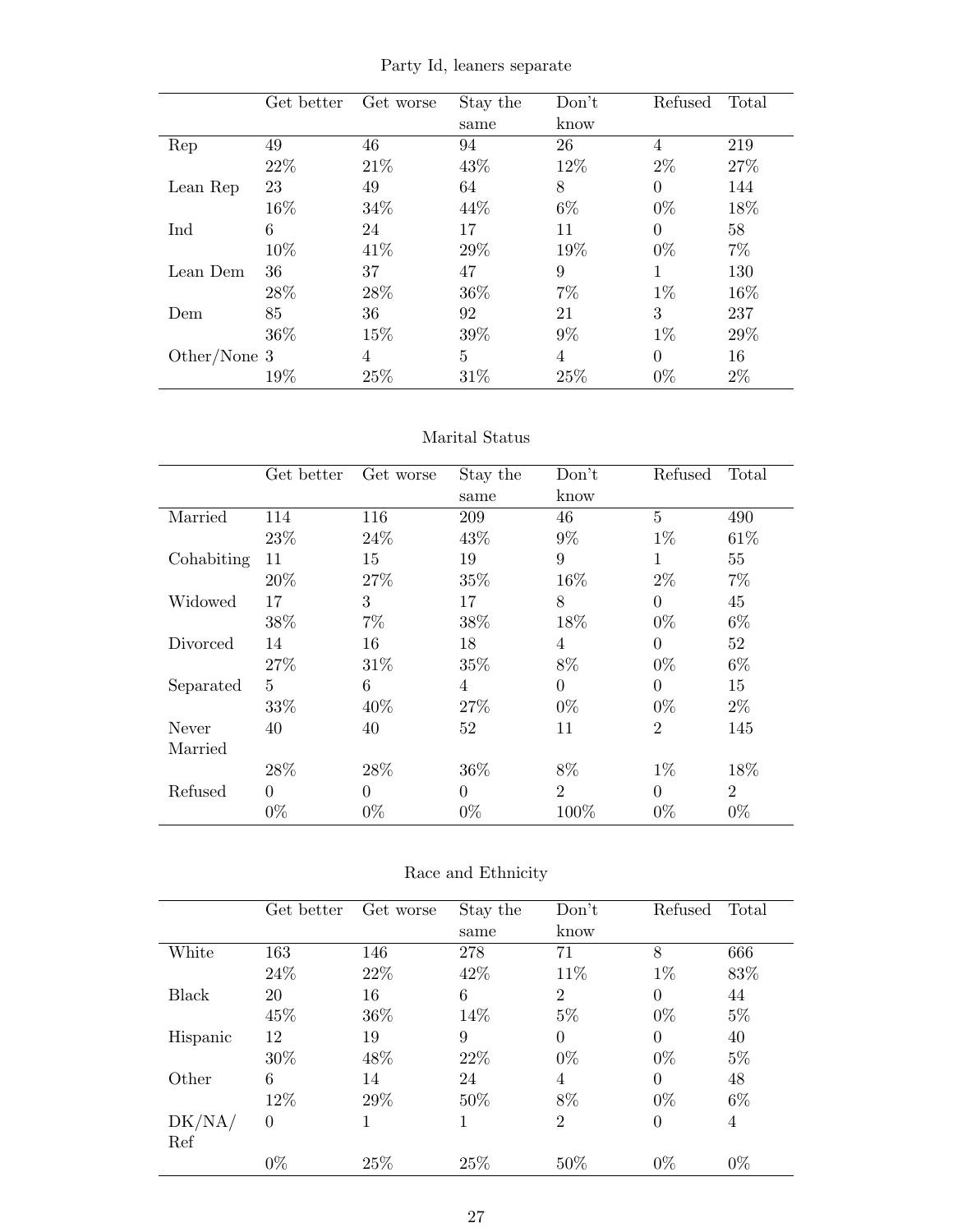|             | Get better     | Get worse      | Stay the | Don't          | Refused        | Total          |
|-------------|----------------|----------------|----------|----------------|----------------|----------------|
|             |                |                | same     | know           |                |                |
| More than   | 14             | 16             | 18       | 8              | $\overline{0}$ | 56             |
| 1/wk        |                |                |          |                |                |                |
|             | 25%            | 29\%           | 32%      | 14\%           | $0\%$          | $7\%$          |
| $1$ /week   | 45             | 42             | 78       | 24             | $\overline{4}$ | 193            |
|             | 23%            | $22\%$         | 40%      | 12%            | $2\%$          | 24\%           |
| $1-2$ month | 30             | 24             | 62       | 10             | $\overline{0}$ | 126            |
|             | 24\%           | 19%            | 49%      | 8%             | $0\%$          | 16\%           |
| few times   | 40             | 26             | 56       | 7              | $\theta$       | 129            |
| a year      |                |                |          |                |                |                |
|             | 31\%           | 20\%           | 43\%     | $5\%$          | $0\%$          | 16\%           |
| Seldom      | 37             | 31             | 49       | 16             | 3              | 136            |
|             | 27%            | 23%            | 36%      | 12%            | $2\%$          | 17%            |
| Never       | 36             | 53             | 55       | 14             | 1              | 159            |
|             | 23\%           | 33%            | 35%      | $9\%$          | $1\%$          | 20%            |
| Don't       | $\overline{0}$ | $\overline{0}$ | 1        | $\theta$       | $\theta$       | $\mathbf{1}$   |
| know        |                |                |          |                |                |                |
|             | $0\%$          | $0\%$          | 100%     | $0\%$          | $0\%$          | $0\%$          |
| Refused     | $\Omega$       | 4              | 1        | $\overline{2}$ | $\overline{0}$ | $\overline{7}$ |
|             | $0\%$          | 57%            | 14%      | 29%            | $0\%$          | $1\%$          |

Religious Service Attendance

#### Religious Affiliation

|             | Get better     | Get worse      | Stay the<br>same | Don't<br>know | Refused        | Total |
|-------------|----------------|----------------|------------------|---------------|----------------|-------|
| Protestant/ | 91             | 67             | 140              | 31            | $\overline{4}$ | 333   |
| Christian   |                |                |                  |               |                |       |
|             | 27\%           | 20%            | 42\%             | $9\%$         | $1\%$          | 42\%  |
| Catholic    | 74             | 66             | 102              | 27            | 3              | 272   |
|             | 27%            | 24\%           | 38%              | 10%           | $1\%$          | 34%   |
| Jewish      | 1              | $\overline{0}$ | $\overline{2}$   | $\mathbf 1$   | $\theta$       | 4     |
|             | 25%            | $0\%$          | 50%              | 25%           | $0\%$          | $0\%$ |
| Other       | $\overline{7}$ | 10             | 19               | $\mathbf{1}$  | $\overline{0}$ | 37    |
|             | 19%            | 27%            | 51\%             | $3\%$         | $0\%$          | $5\%$ |
| None        | 25             | 45             | 51               | 10            | $\mathbf{1}$   | 132   |
|             | 19%            | 34\%           | 39%              | 8%            | $1\%$          | 16%   |
| DK/NA/      | 4              | $\overline{7}$ | 3                | 8             | $\overline{0}$ | 22    |
| Ref         |                |                |                  |               |                |       |
|             | 18%            | 32%            | 14\%             | 36%           | $0\%$          | $3\%$ |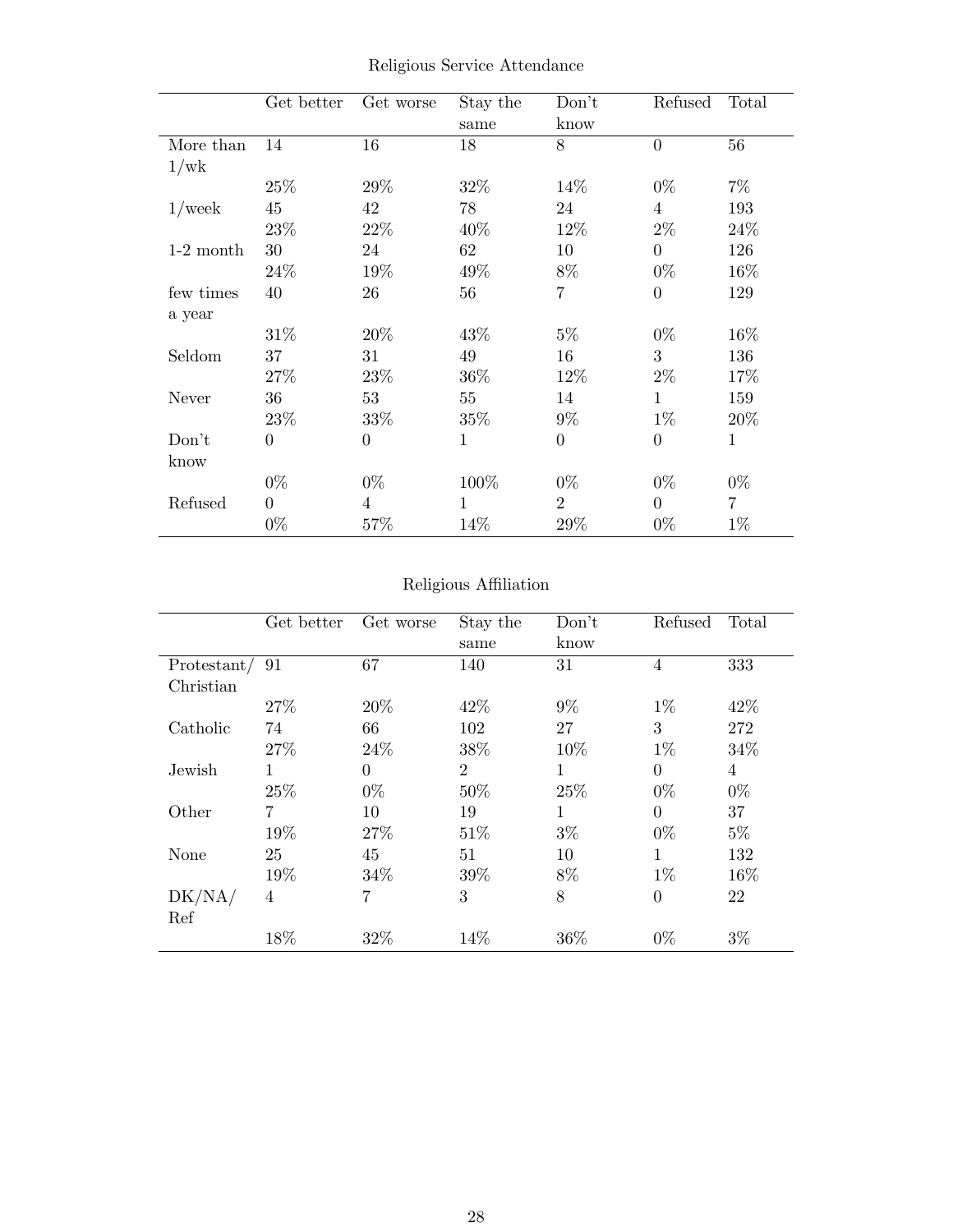|          | Get better | Get worse      | Stay the       | Don't    | Refused        | Total |
|----------|------------|----------------|----------------|----------|----------------|-------|
|          |            |                | same           | know     |                |       |
| born     | 33         | 32             | 62             | 13       | 1              | 141   |
| again    |            |                |                |          |                |       |
|          | 23%        | 23\%           | 44\%           | $9\%$    | $1\%$          | 42%   |
| not born | 57         | 30             | 73             | 16       | 3              | 179   |
| again    |            |                |                |          |                |       |
|          | 32%        | 17%            | 41\%           | $9\%$    | $2\%$          | 54%   |
| Don't    | $\theta$   | $\overline{2}$ | 3              | 3        | $\overline{0}$ | 8     |
| know     |            |                |                |          |                |       |
|          | $0\%$      | 25%            | 38%            | 38%      | $0\%$          | $2\%$ |
| Refused  |            | $\overline{2}$ | $\overline{2}$ | $\theta$ | $\theta$       | 5     |
|          | 20%        | 40%            | 40%            | $0\%$    | $0\%$          | $2\%$ |

Born Again/Evangelical

### Location Type

|          | Get better     | Get worse      | Stay the       | Don't          | Refused        | Total          |
|----------|----------------|----------------|----------------|----------------|----------------|----------------|
|          |                |                | same           | know           |                |                |
| Urban    | 74             | 70             | 88             | 13             |                | 246            |
|          | 30%            | 28\%           | 36\%           | $5\%$          | $0\%$          | 31\%           |
| Suburban | 52             | 59             | 114            | 23             | 5              | 253            |
|          | 21\%           | 23\%           | 45\%           | $9\%$          | $2\%$          | 31\%           |
| Rural    | 76             | 65             | 115            | 35             | $\overline{2}$ | 293            |
|          | 26\%           | 22\%           | 39%            | 12%            | $1\%$          | 36\%           |
| Don't    | $\overline{0}$ | $\theta$       | $\overline{2}$ | 6              | $\overline{0}$ | 8              |
| know     |                |                |                |                |                |                |
|          | $0\%$          | $0\%$          | 25\%           | 75%            | $0\%$          | $1\%$          |
| Refused  | $\Omega$       | $\overline{2}$ | $\Omega$       | $\overline{2}$ | $\Omega$       | $\overline{4}$ |
|          | $0\%$          | 50%            | $0\%$          | $50\%$         | $0\%$          | $0\%$          |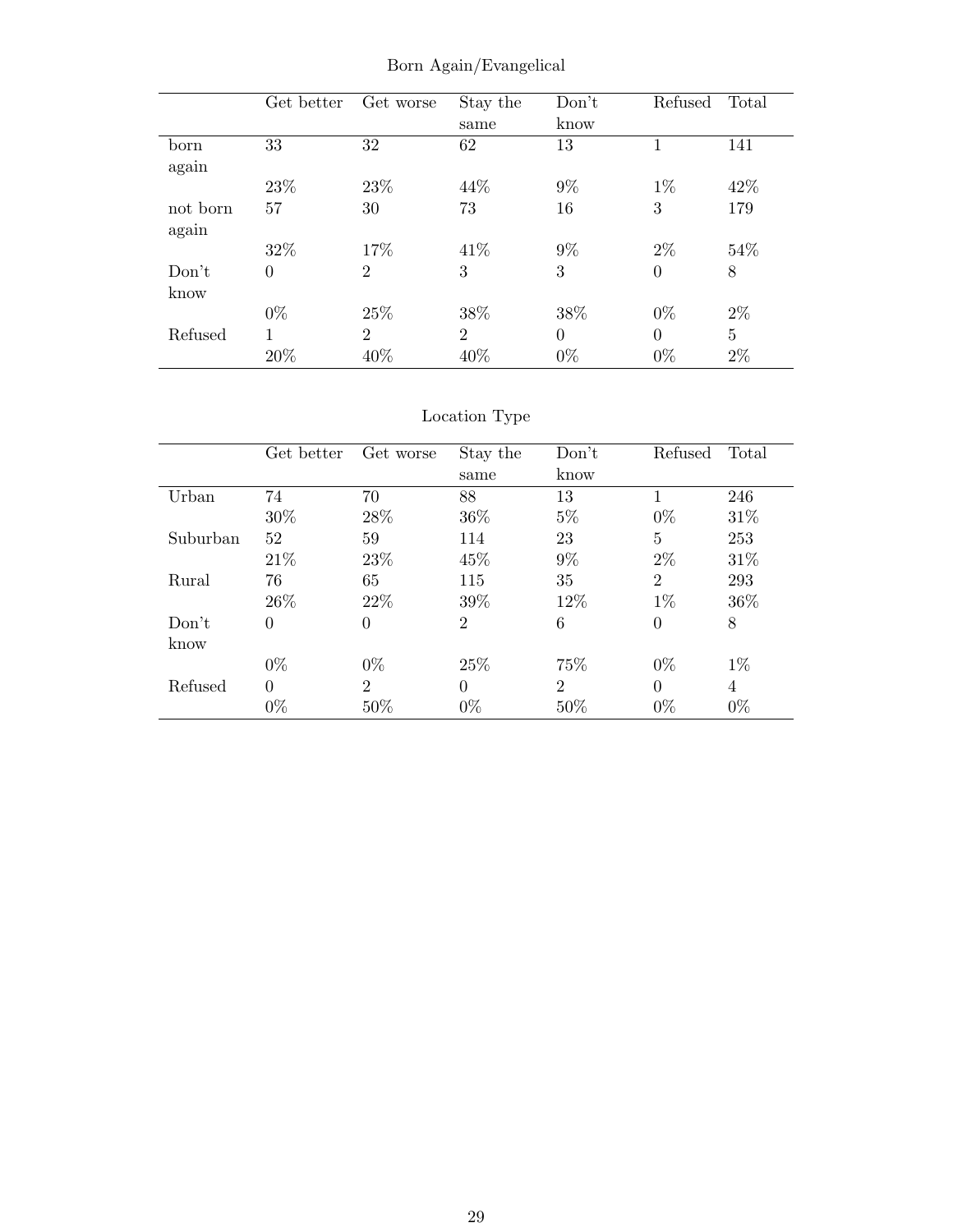|                        | Get better     | Get worse | Stay the<br>same | Don't<br>know  | Refused        | Total          |
|------------------------|----------------|-----------|------------------|----------------|----------------|----------------|
| Very con-<br>servative | $\overline{7}$ | 19        | 28               | $\overline{7}$ | $\overline{2}$ | 63             |
|                        | 11\%           | 30%       | 44\%             | 11\%           | $3\%$          | 8%             |
| Conserveative 63       |                | 63        | 103              | 23             | $\overline{2}$ | 254            |
|                        | 25\%           | 25%       | 41\%             | $9\%$          | $1\%$          | 32%            |
| Moderate               | 66             | 53        | 122              | 27             | $\mathbf{1}$   | 269            |
|                        | 25\%           | 20%       | 45%              | 10%            | $0\%$          | 33%            |
| Liberal                | 36             | 31        | 37               | 10             | $\overline{2}$ | 116            |
|                        | $31\%$         | 27\%      | 32%              | $9\%$          | $2\%$          | 14\%           |
| Very lib-<br>eral      | 21             | 12        | 20               | 6              | $\mathbf{1}$   | 60             |
|                        | 35%            | 20\%      | 33\%             | 10%            | $2\%$          | $7\%$          |
| Don't                  | 10             | 19        | $\overline{7}$   | $\overline{2}$ | $\theta$       | 38             |
| know                   |                |           |                  |                |                |                |
|                        | 26\%           | 50%       | 18%              | $5\%$          | $0\%$          | $5\%$          |
| Refused                | $\Omega$       | $\Omega$  | $\mathbf{1}$     | $\overline{4}$ | $\Omega$       | $\overline{5}$ |
|                        | $0\%$          | $0\%$     | 20\%             | 80\%           | $0\%$          | $1\%$          |

Political Ideology

### Union Membership

|                     | Get better     | Get worse | Stay the<br>same | Don't<br>know  | Refused  | Total          |
|---------------------|----------------|-----------|------------------|----------------|----------|----------------|
| respondent          | 22             | 18        | 27               | 8              | $\theta$ | 75             |
|                     | 29%            | 24\%      | 36%              | 11\%           | $0\%$    | $9\%$          |
| another             | 10             | 6         | 20               | $\overline{2}$ | 1        | 39             |
| household<br>member |                |           |                  |                |          |                |
|                     | 26\%           | 15%       | 51\%             | $5\%$          | $3\%$    | $5\%$          |
| nobody in           | 168            | 167       | 272              | 67             | 7        | 681            |
| household           |                |           |                  |                |          |                |
|                     | 25\%           | 25\%      | 40\%             | 10%            | $1\%$    | 85%            |
| Don't               | 1              | 1         | $\Omega$         | $\overline{0}$ | $\theta$ | $\overline{2}$ |
| know                |                |           |                  |                |          |                |
|                     | 50%            | 50%       | $0\%$            | $0\%$          | $0\%$    | $0\%$          |
| Refused             | $\overline{0}$ | 3         | $\Omega$         | $\overline{2}$ | $\theta$ | $\overline{5}$ |
|                     | $0\%$          | 60%       | $0\%$            | 40%            | $0\%$    | $1\%$          |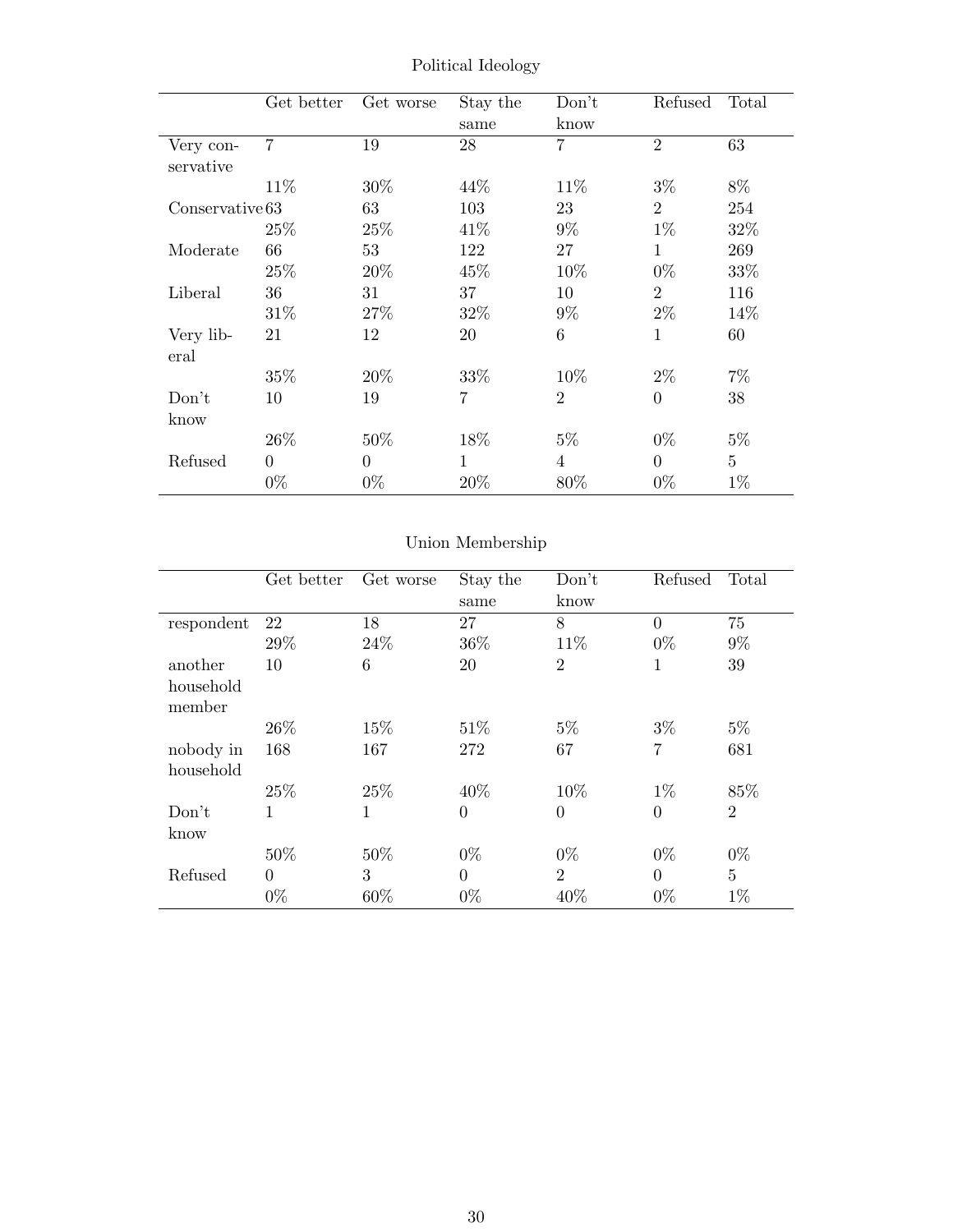|                      | Get better     | Get worse      | Stay the<br>same | Don't<br>know  | Refused        | Total |
|----------------------|----------------|----------------|------------------|----------------|----------------|-------|
| Public<br>union      | 12             | $\bf 5$        | 19               | 4              | $\mathbf 1$    | 41    |
|                      | 29%            | 12%            | 46%              | 10%            | $2\%$          | $5\%$ |
| Public<br>non-union  | 33             | 24             | 58               | 14             | 3              | 132   |
|                      | 25%            | 18%            | 44\%             | 11\%           | $2\%$          | 16%   |
| Private<br>union     | 20             | 19             | 27               | 6              | $\theta$       | 72    |
|                      | $28\%$         | 26\%           | $38\%$           | $8\%$          | $0\%$          | $9\%$ |
| Private<br>non-union | 134            | 142            | 214              | 52             | $\overline{4}$ | 546   |
|                      | 25%            | 26\%           | 39%              | 10%            | $1\%$          | 68\%  |
| DK/NA/<br>Ref        | $\overline{2}$ | $\overline{5}$ | $\overline{0}$   | $\overline{2}$ | $\overline{0}$ | 9     |
|                      | 22%            | 56%            | $0\%$            | 22%            | $0\%$          | $1\%$ |

|  |  |  |  |  | Job Type and Union Membership |
|--|--|--|--|--|-------------------------------|
|--|--|--|--|--|-------------------------------|

| 07<br>e<br>ι τ |  |
|----------------|--|
|                |  |

|            | Get better | Get worse | Stay the | Don't          | Refused        | Total |
|------------|------------|-----------|----------|----------------|----------------|-------|
|            |            |           | same     | know           |                |       |
| MKE City   | 28         | 22        | 21       | $\overline{4}$ |                | 76    |
|            | 37%        | 29%       | 28\%     | $5\%$          | $1\%$          | $9\%$ |
| Rest of    | 64         | 68        | 95       | 20             | $\overline{2}$ | 249   |
| <b>MKE</b> |            |           |          |                |                |       |
|            | 26\%       | 27\%      | 38%      | 8%             | $1\%$          | 31\%  |
| msn        | 34         | 26        | 72       | 11             | 1              | 144   |
|            | 24\%       | 18%       | 50%      | 8%             | $1\%$          | 18%   |
| GB/A       | 37         | 37        | 53       | 21             | 3              | 151   |
|            | 25%        | 25%       | 35%      | 14%            | $2\%$          | 19%   |
| Rest of    | 40         | 42        | 77       | 23             | $\mathbf{1}$   | 183   |
| state      |            |           |          |                |                |       |
|            | 22%        | 23\%      | 42\%     | 13%            | $1\%$          | 23%   |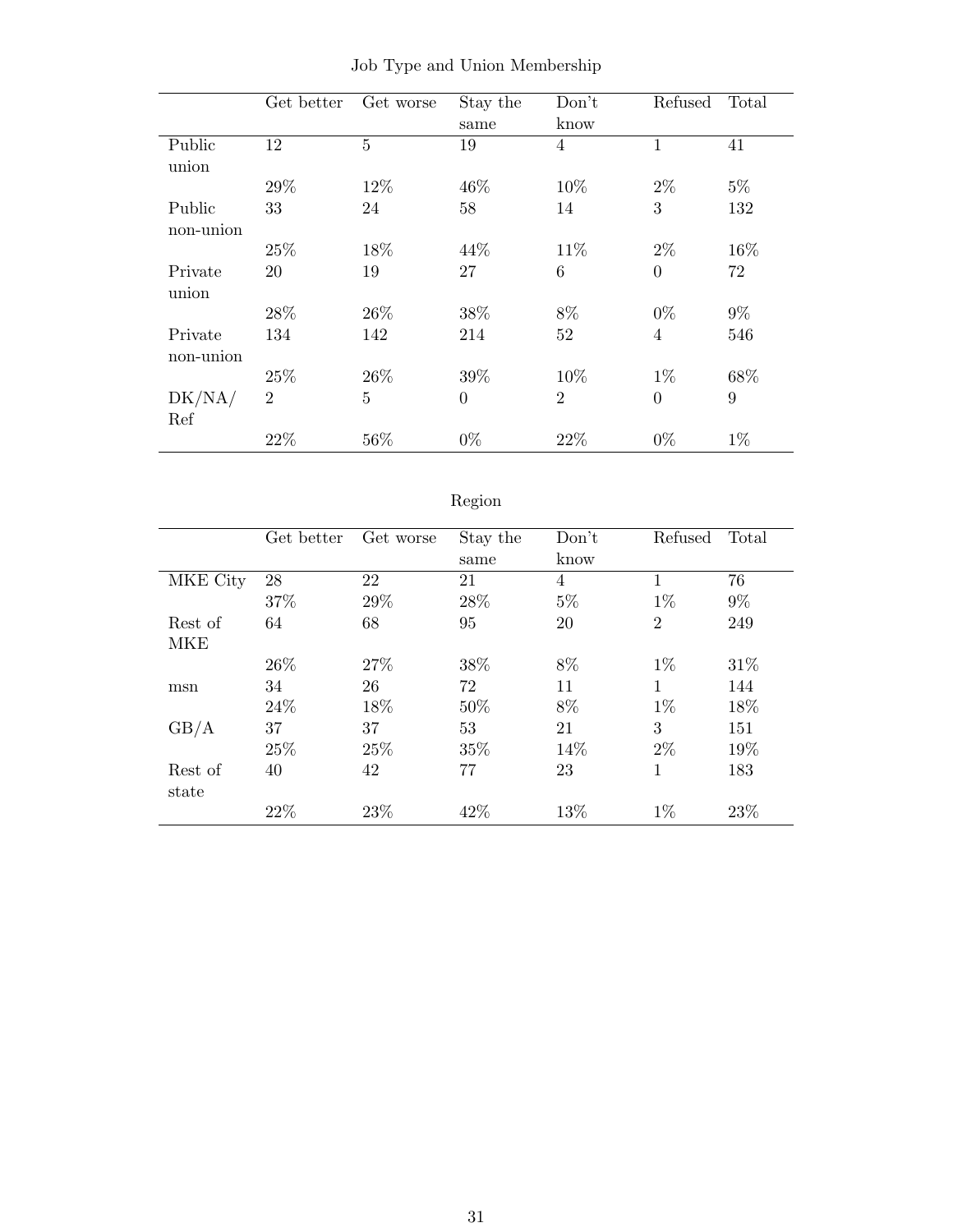|                       | Get better     | Get worse  | Stay the<br>same       | Don't<br>know          | Refused                 | Total       |
|-----------------------|----------------|------------|------------------------|------------------------|-------------------------|-------------|
| Absolutely<br>certain | 162            | 135        | 249                    | 62                     | 7                       | 615         |
|                       | 26\%           | 22\%       | 40%                    | 10%                    | $1\%$                   | 77%         |
| Very<br>likely        | 21             | 41         | 48                     | 8                      | 1                       | 119         |
|                       | 18%            | 34%        | 40%                    | $7\%$                  | $1\%$                   | 15%         |
| $50 - 50$             | 5<br>16%       | 12<br>38\% | $9\phantom{.}$<br>28\% | $6\phantom{.}6$<br>19% | $\overline{0}$<br>$0\%$ | 32<br>$4\%$ |
| Will not<br>vote      | 11             | 7          | 10                     | $\overline{2}$         | $\overline{0}$          | 30          |
|                       | 37%            | 23\%       | 33%                    | $7\%$                  | $0\%$                   | $4\%$       |
| Don't<br>know         | $\overline{2}$ | 1          | $\overline{2}$         | $\mathbf{1}$           | $\overline{0}$          | $\,6\,$     |
|                       | $33\%$         | 17%        | $33\%$                 | 17%                    | $0\%$                   | $1\%$       |

Likelihood of Voting in Nov.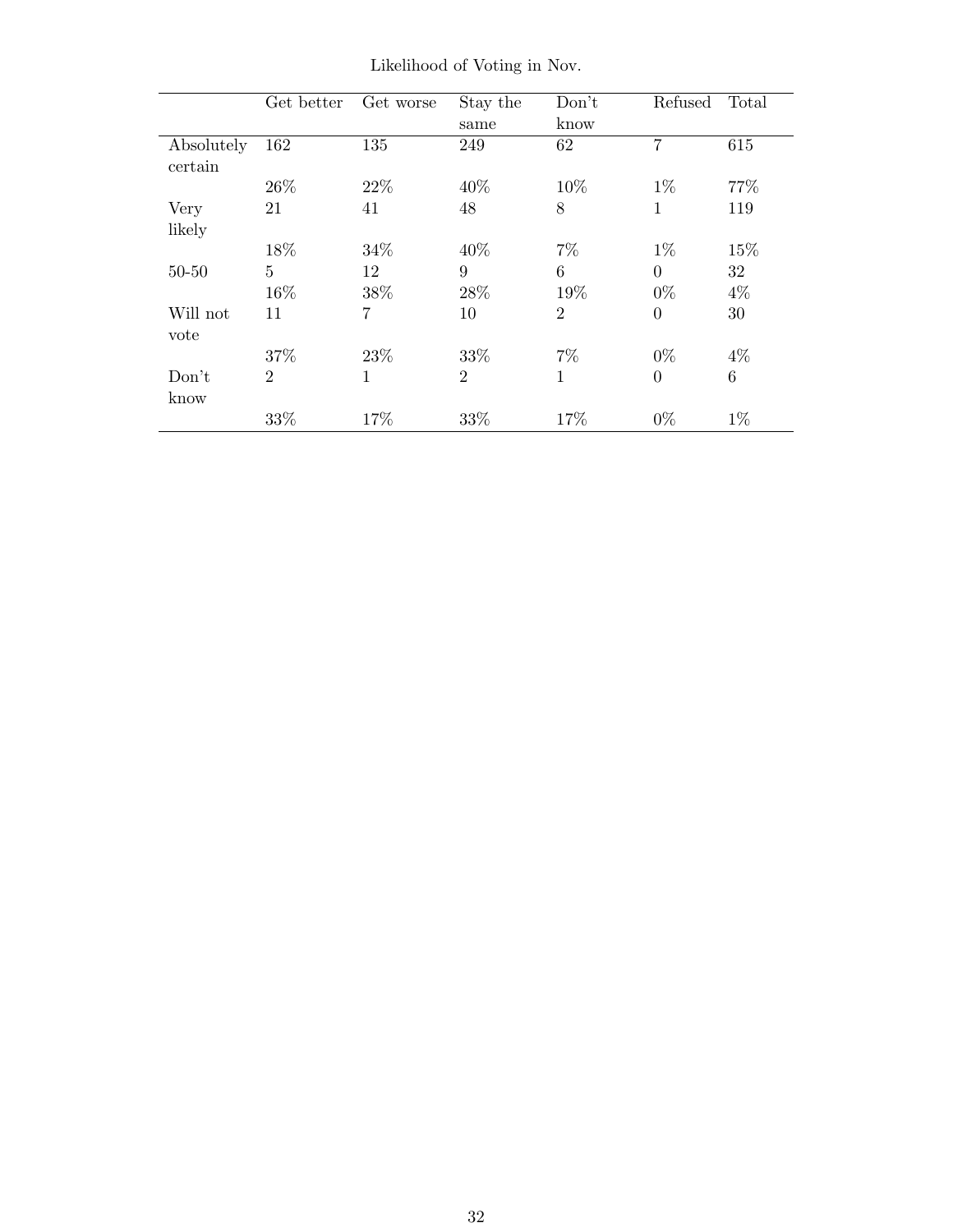<span id="page-32-0"></span>Q5. Overall, do you approve or disapprove of the way Barack Obama is handling his job as president?

| Sex    |         |                  |       |         |       |  |  |  |
|--------|---------|------------------|-------|---------|-------|--|--|--|
|        | Approve | Disapprove Don't |       | Refused | Total |  |  |  |
|        |         |                  | know  |         |       |  |  |  |
| Male   | 154     | 216              | 13    | 2       | 385   |  |  |  |
|        | 40%     | 56%              | $3\%$ | $1\%$   | 48%   |  |  |  |
| Female | 236     | 148              | 29    | 4       | 417   |  |  |  |
|        | 57%     | 35%              | 7%    | $1\%$   | 52%   |  |  |  |

|        | Approve  | Disapprove | Don't          | Refused        | Total |
|--------|----------|------------|----------------|----------------|-------|
|        |          |            | know           |                |       |
| 18-29  | 74       | 33         | 20             | 2              | 129   |
|        | 57%      | 26\%       | 16%            | $2\%$          | 16%   |
| 30-44  | 94       | 87         | $\overline{7}$ | $\overline{2}$ | 190   |
|        | 49%      | 46%        | $4\%$          | $1\%$          | 24\%  |
| 45-59  | 114      | 134        | 8              | 1              | 257   |
|        | 44\%     | 52\%       | $3\%$          | $0\%$          | 32%   |
| $60+$  | 108      | 107        | 8              | $\overline{2}$ | 225   |
|        | 48%      | 48%        | 4%             | $1\%$          | 28\%  |
| DK/NA/ | $\theta$ | 3          | $\overline{0}$ | $\theta$       | 3     |
| Ref    |          |            |                |                |       |
|        | $0\%$    | 100%       | $0\%$          | $0\%$          | $0\%$ |

### Age 4 Categories

|           | Approve        | Disapprove | Don't    | Refused        | Total |
|-----------|----------------|------------|----------|----------------|-------|
|           |                |            | know     |                |       |
| Not HS    | 21             | 9          | 18       | $\theta$       | 48    |
|           | 44%            | 19%        | 38%      | $0\%$          | $6\%$ |
| HS        | 128            | 112        | 6        | $\theta$       | 246   |
|           | 52%            | 46\%       | $2\%$    | $0\%$          | 31%   |
| Some Coll | 74             | 69         | 8        | $\overline{2}$ | 153   |
|           | 48%            | 45\%       | $5\%$    | $1\%$          | 19%   |
| AA        | 40             | 60         | 4        | $\Omega$       | 104   |
|           | 38%            | 58%        | $4\%$    | $0\%$          | 13\%  |
| $BA+$     | 124            | 108        | 7        | 1              | 240   |
|           | 52%            | 45%        | $3\%$    | $0\%$          | 30%   |
| DK/NA/    | $\overline{2}$ | 6          | $\theta$ | $\overline{2}$ | 10    |
| Ref       |                |            |          |                |       |
|           | 20%            | 60\%       | $0\%$    | 20%            | $1\%$ |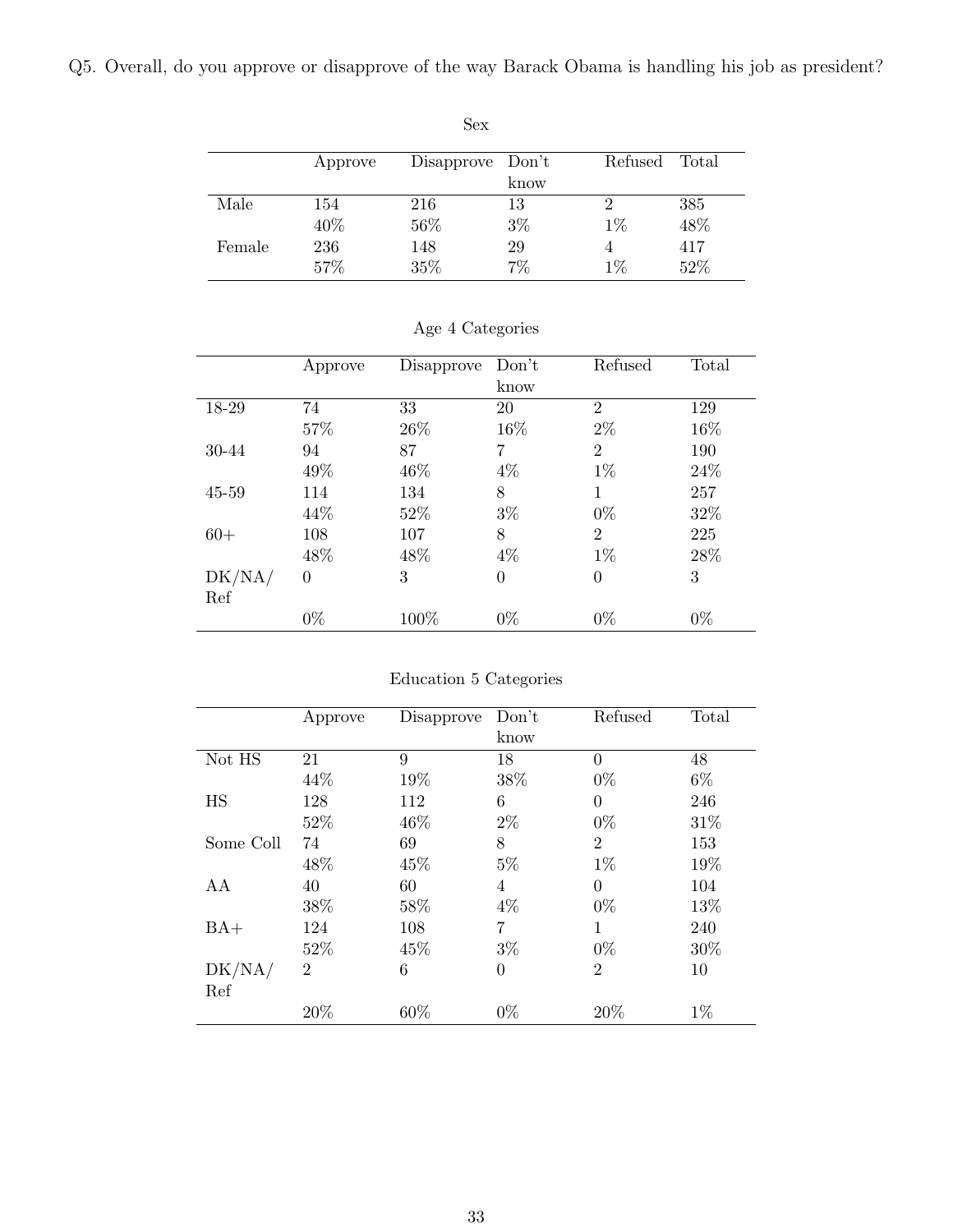|           | Approve | Disapprove | Don't | Refused        | Total |
|-----------|---------|------------|-------|----------------|-------|
|           |         |            | know  |                |       |
| Under     | 148     | 73         | 13    | $\theta$       | 234   |
| \$40k     |         |            |       |                |       |
|           | 63%     | 31\%       | $6\%$ | $0\%$          | 29\%  |
| \$40k to  | 90      | 106        | 17    | $\overline{0}$ | 213   |
| \$74k     |         |            |       |                |       |
|           | 42%     | 50%        | 8%    | $0\%$          | 27%   |
| $$75k$ up | 100     | 145        | 7     | 1              | 253   |
|           | 40%     | 57%        | $3\%$ | $0\%$          | 32%   |
| DK/NA/    | 51      | 39         | 6     | 4              | 100   |
| Ref       |         |            |       |                |       |
|           | 51%     | 39%        | 6%    | 4%             | 12%   |

Household Income

| эrт<br>v |  |
|----------|--|
|          |  |

|                 | Approve  | Disapprove | Don't          | Refused        | Total |
|-----------------|----------|------------|----------------|----------------|-------|
|                 |          |            | know           |                |       |
| Republican      | 29       | 184        | 5              | $\overline{2}$ | 220   |
|                 | 13%      | 84\%       | $2\%$          | $1\%$          | 27\%  |
| Democrat        | 220      | 14         | $\overline{2}$ | $\overline{2}$ | 238   |
|                 | 92%      | $6\%$      | $1\%$          | $1\%$          | 30%   |
| Independent 122 |          | 149        | 32             | 1              | 304   |
|                 | 40%      | 49%        | 11\%           | $0\%$          | 38%   |
| Other/No        | 17       | 7          | $\overline{2}$ | $\theta$       | 26    |
| preference      |          |            |                |                |       |
|                 | 65%      | 27\%       | 8%             | $0\%$          | $3\%$ |
| Don't           | 3        | 4          | $\overline{2}$ | $\theta$       | 9     |
| know            |          |            |                |                |       |
|                 | 33%      | 44\%       | 22%            | $0\%$          | $1\%$ |
| Refused         | $\theta$ | 6          | $\theta$       | $\theta$       | 6     |
|                 | $0\%$    | 100%       | $0\%$          | $0\%$          | $1\%$ |

Party ID, with leaners

|                | Approve | Disapprove | Don't | Refused | Total |
|----------------|---------|------------|-------|---------|-------|
|                |         |            | know  |         |       |
| Republican     | 48      | 293        | 20    | 3       | 364   |
|                | 13%     | 80\%       | $5\%$ | $1\%$   | 45%   |
| Democrat       | 320     | 37         | 8     | 3       | 368   |
|                | 87%     | 10%        | $2\%$ | $1\%$   | 46%   |
| Independent 18 |         | 27         | 11    |         | 57    |
|                | 32%     | 47%        | 19%   | $2\%$   | 7%    |
| Other/None 5   |         |            | 4     | 0       | 16    |
|                | 31\%    | 44%        | 25%   | $0\%$   | 2%    |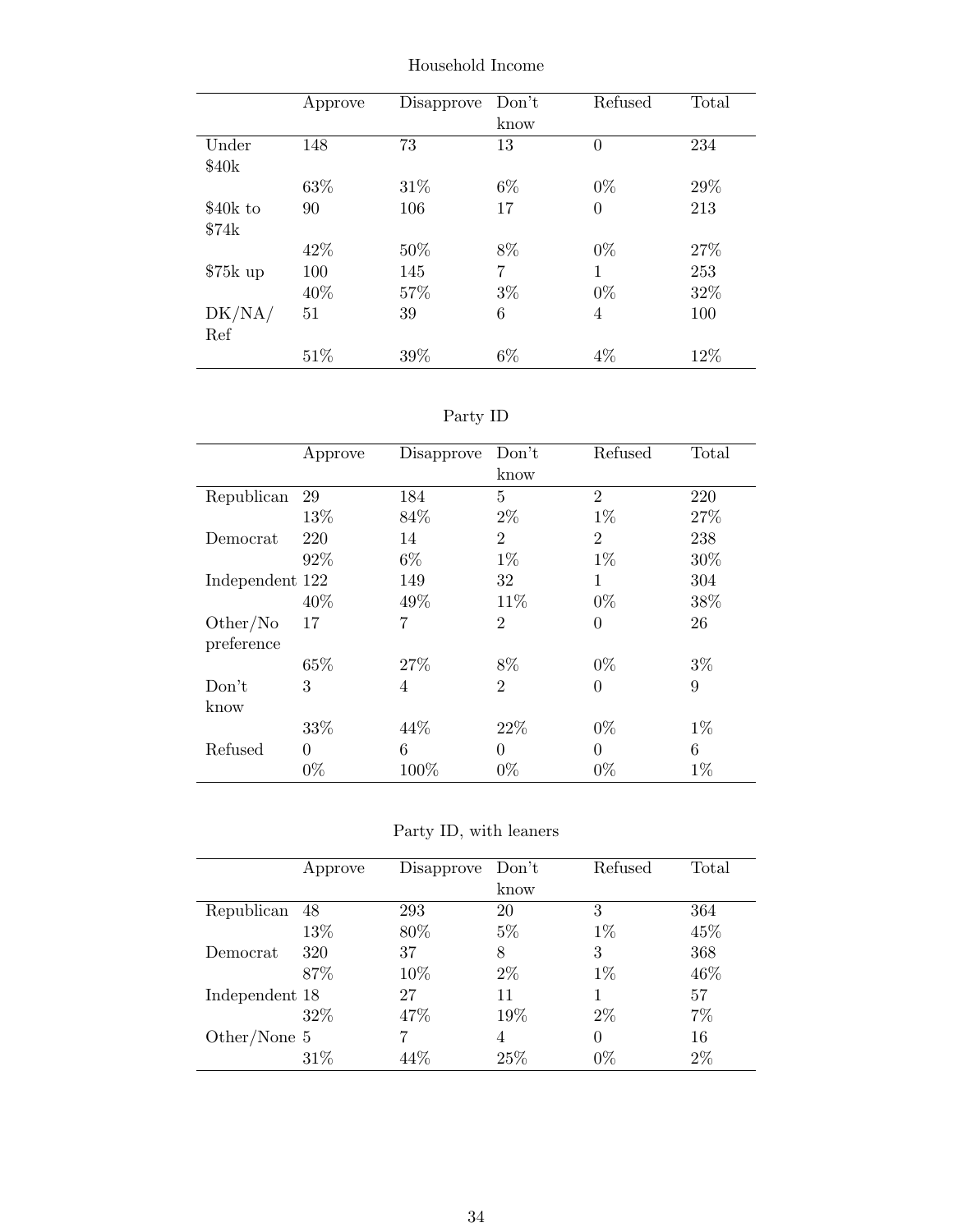Party Id, leaners separate

|              | Approve | Disapprove | Don't          | Refused        | Total |
|--------------|---------|------------|----------------|----------------|-------|
|              |         |            | know           |                |       |
| Rep          | 29      | 184        | 5              | $\overline{2}$ | 220   |
|              | 13%     | 84%        | $2\%$          | $1\%$          | 27%   |
| Lean Rep     | 19      | 109        | 15             | 1              | 144   |
|              | 13%     | 76%        | 10%            | $1\%$          | 18%   |
| Ind          | 18      | 27         | 11             | 1              | 57    |
|              | 32%     | 47\%       | 19%            | $2\%$          | 7%    |
| Lean Dem     | 100     | 23         | 6              | $\theta$       | 129   |
|              | 78%     | 18%        | $5\%$          | $0\%$          | 16%   |
| Dem          | 220     | 14         | $\overline{2}$ | $\overline{2}$ | 238   |
|              | 92%     | 6\%        | $1\%$          | $1\%$          | 30%   |
| Other/None 5 |         | 7          | 4              | $\Omega$       | 16    |
|              | 31\%    | 44\%       | 25%            | $0\%$          | $2\%$ |

#### Marital Status

|            | Approve  | Disapprove     | Don't          | Refused        | Total          |
|------------|----------|----------------|----------------|----------------|----------------|
|            |          |                | know           |                |                |
| Married    | 212      | 265            | 13             | $\theta$       | 490            |
|            | 43%      | 54%            | $3\%$          | $0\%$          | 61\%           |
| Cohabiting | 31       | 16             | 7              | 1              | 55             |
|            | 56%      | 29%            | 13%            | $2\%$          | $7\%$          |
| Widowed    | 23       | 18             | 3              | $\theta$       | 44             |
|            | 52%      | 41\%           | 7%             | $0\%$          | $5\%$          |
| Divorced   | 24       | 23             | $\overline{2}$ | $\overline{2}$ | 51             |
|            | 47\%     | 45%            | $4\%$          | $4\%$          | $6\%$          |
| Separated  | 10       | 4              | $\theta$       | $\theta$       | 14             |
|            | 71%      | 29\%           | $0\%$          | $0\%$          | $2\%$          |
| Never      | 90       | 36             | 17             | $\overline{2}$ | 145            |
| Married    |          |                |                |                |                |
|            | 62%      | 25\%           | 12%            | $1\%$          | 18%            |
| Refused    | $\theta$ | $\overline{2}$ | $\theta$       | $\theta$       | $\overline{2}$ |
|            | $0\%$    | 100%           | $0\%$          | $0\%$          | $0\%$          |

| Race and Ethnicity |
|--------------------|
|                    |

|              | Approve  | Disapprove     | Don't          | Refused        | Total |
|--------------|----------|----------------|----------------|----------------|-------|
|              |          |                | know           |                |       |
| White        | 302      | 333            | 27             | 4              | 666   |
|              | 45\%     | 50%            | $4\%$          | $1\%$          | 83%   |
| Black        | 37       | $\overline{2}$ | 3              | $\overline{2}$ | 44    |
|              | 84\%     | $5\%$          | 7%             | $5\%$          | $5\%$ |
| Hispanic     | 16       | 14             | 11             | $\Omega$       | 41    |
|              | 39%      | 34\%           | 27\%           | $0\%$          | $5\%$ |
| Other        | 34       | 12             | 3              | $\theta$       | 49    |
|              | 69%      | 24\%           | $6\%$          | $0\%$          | $6\%$ |
| $\rm DK/NA/$ | $\theta$ | 4              | $\overline{0}$ | $\theta$       | 4     |
| Ref          |          |                |                |                |       |
|              | $0\%$    | 100%           | $0\%$          | $0\%$          | $0\%$ |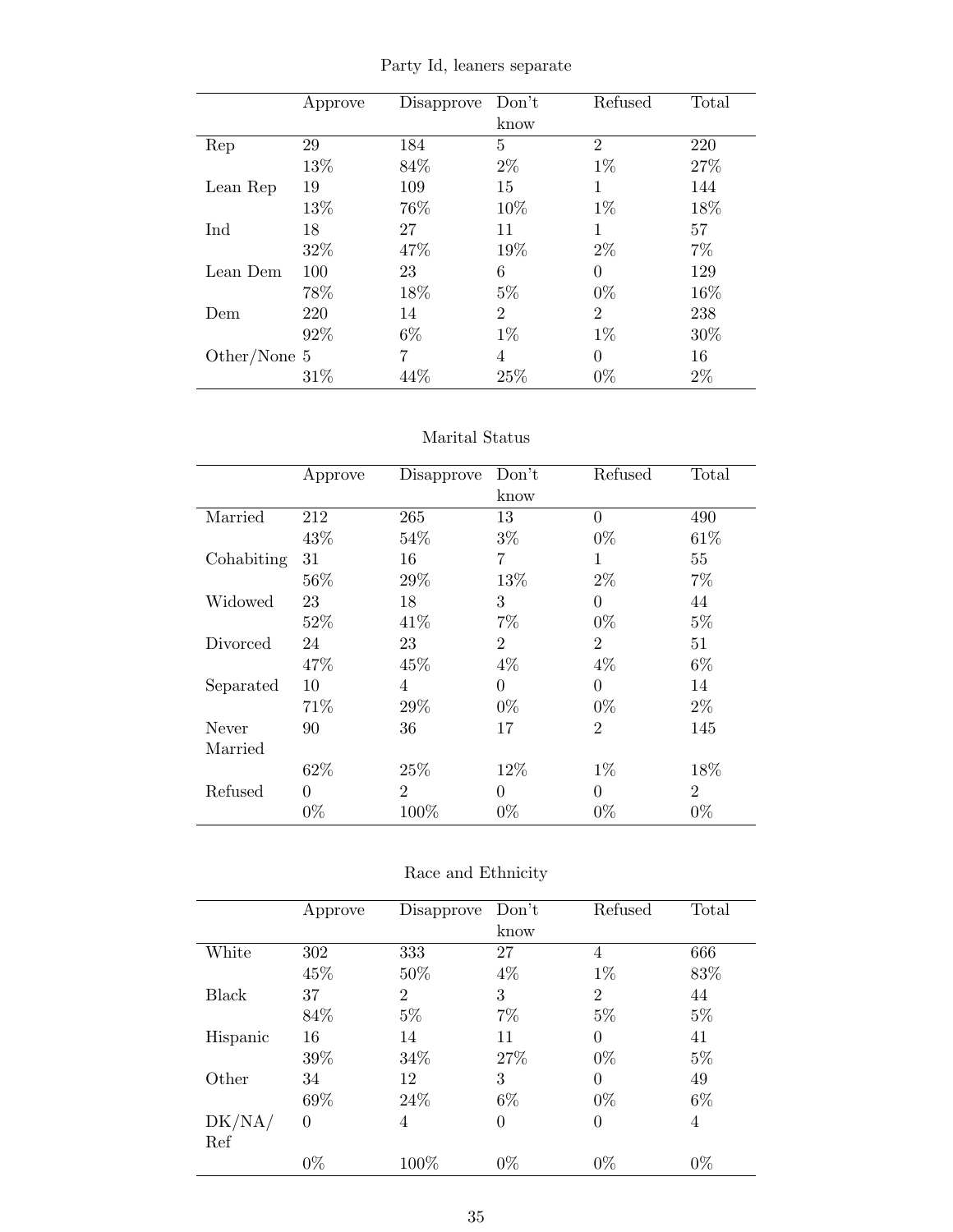|             | Approve | Disapprove     | Don't<br>know    | Refused        | Total  |
|-------------|---------|----------------|------------------|----------------|--------|
| More than   | 16      | 38             | 1                | $\theta$       | $55\,$ |
| 1/wk        |         |                |                  |                |        |
|             | $29\%$  | 69%            | $2\%$            | $0\%$          | $7\%$  |
| $1$ /week   | 87      | 96             | 8                | $\overline{0}$ | 191    |
|             | 46\%    | 50%            | $4\%$            | $0\%$          | 24%    |
| $1-2$ month | 56      | 60             | $\boldsymbol{9}$ | $\overline{0}$ | 125    |
|             | 45\%    | 48\%           | $7\%$            | $0\%$          | 16\%   |
| few times   | 76      | 46             | 4                | $\overline{2}$ | 128    |
| a year      |         |                |                  |                |        |
|             | 59%     | 36%            | $3\%$            | $2\%$          | 16%    |
| Seldom      | 67      | 60             | $\overline{7}$   | 3              | 137    |
|             | 49\%    | 44\%           | $5\%$            | $2\%$          | 17%    |
| Never       | 85      | 60             | 13               | 1              | 159    |
|             | 53\%    | 38%            | 8%               | $1\%$          | 20\%   |
| Don't       | 1       | $\overline{0}$ | $\boldsymbol{0}$ | $\overline{0}$ | 1      |
| know        |         |                |                  |                |        |
|             | 100%    | $0\%$          | $0\%$            | $0\%$          | $0\%$  |
| Refused     | 3       | 3              | $\overline{0}$   | $\overline{0}$ | 6      |
|             | 50%     | $50\%$         | $0\%$            | $0\%$          | $1\%$  |

Religious Service Attendance

### Religious Affiliation

|                   | Approve | Disapprove     | Don't          | Refused        | Total          |
|-------------------|---------|----------------|----------------|----------------|----------------|
|                   |         |                | know           |                |                |
| Protestant/ $153$ |         | 160            | 16             | 3              | 332            |
| Christian         |         |                |                |                |                |
|                   | 46\%    | 48\%           | $5\%$          | $1\%$          | 41\%           |
| Catholic          | 114     | 138            | 19             | $\theta$       | 271            |
|                   | 42\%    | 51\%           | 7%             | $0\%$          | 34%            |
| Jewish            | 3       | $\overline{2}$ | $\overline{0}$ | $\Omega$       | $\overline{5}$ |
|                   | 60%     | 40%            | $0\%$          | $0\%$          | $1\%$          |
| Other             | 22      | 15             | $\theta$       | $\theta$       | 37             |
|                   | 59%     | 41\%           | $0\%$          | $0\%$          | $5\%$          |
| None              | 86      | 43             | $\overline{2}$ | $\overline{2}$ | 133            |
|                   | 65%     | 32%            | $2\%$          | $2\%$          | 17%            |
| DK/NA/            | 13      | 5              | 5              | $\overline{0}$ | 23             |
| Ref               |         |                |                |                |                |
|                   | 57%     | 22%            | 22%            | $0\%$          | $3\%$          |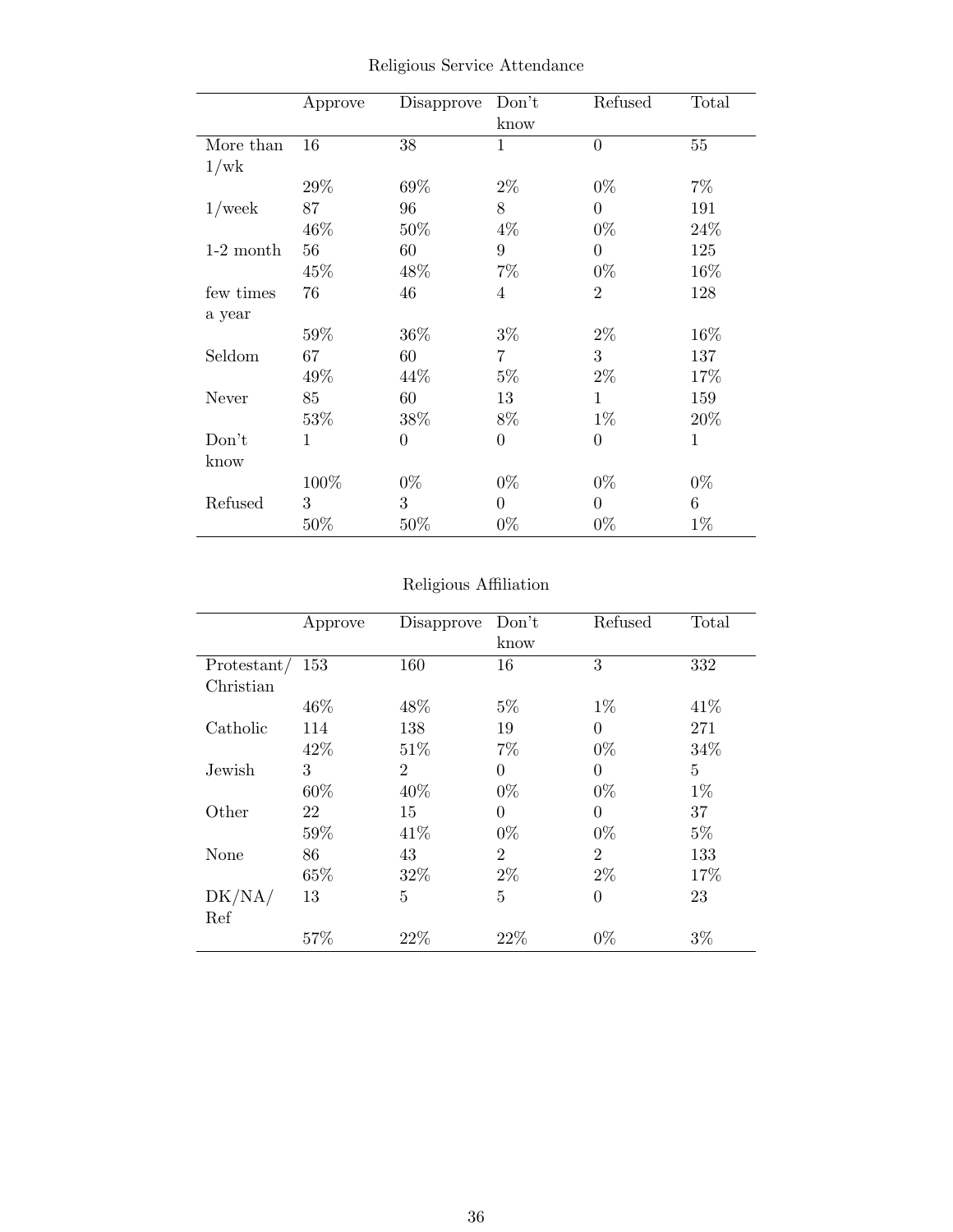|                   | Approve  | Disapprove     | Don't<br>know | Refused        | Total          |
|-------------------|----------|----------------|---------------|----------------|----------------|
| born<br>again     | 58       | 76             | 7             | $\overline{0}$ | 141            |
|                   | 41\%     | 54%            | $5\%$         | $0\%$          | 42\%           |
| not born<br>again | 94       | 77             | 6             | 1              | 178            |
|                   | 53%      | 43%            | $3\%$         | $1\%$          | 54%            |
| Don't<br>know     | $\theta$ | 5              | 3             | $\overline{0}$ | 8              |
|                   | $0\%$    | 62\%           | 38\%          | $0\%$          | $2\%$          |
| Refused           | 1        | $\overline{2}$ | $\theta$      | $\overline{2}$ | $\overline{5}$ |
|                   | 20%      | 40%            | $0\%$         | 40%            | $2\%$          |

Born Again/Evangelical

|          |          |            |          | Refused        |       |
|----------|----------|------------|----------|----------------|-------|
|          | Approve  | Disapprove | Don't    |                | Total |
|          |          |            | know     |                |       |
| Urban    | 138      | 84         | 19       | 4              | 245   |
|          | 56%      | $34\%$     | 8%       | $2\%$          | 31\%  |
| Suburban | 121      | 126        | 3        | $\overline{2}$ | 252   |
|          | 48%      | $50\%$     | $1\%$    | $1\%$          | 31%   |
| Rural    | 128      | 149        | 16       | $\Omega$       | 293   |
|          | 44\%     | 51\%       | $5\%$    | $0\%$          | 37%   |
| Don't    | 4        | 1          | 3        | 0              | 8     |
| know     |          |            |          |                |       |
|          | 50%      | 12\%       | 38%      | $0\%$          | $1\%$ |
| Refused  | $\Omega$ | 4          | $\theta$ | 0              | 4     |
|          | $0\%$    | 100%       | $0\%$    | $0\%$          | $0\%$ |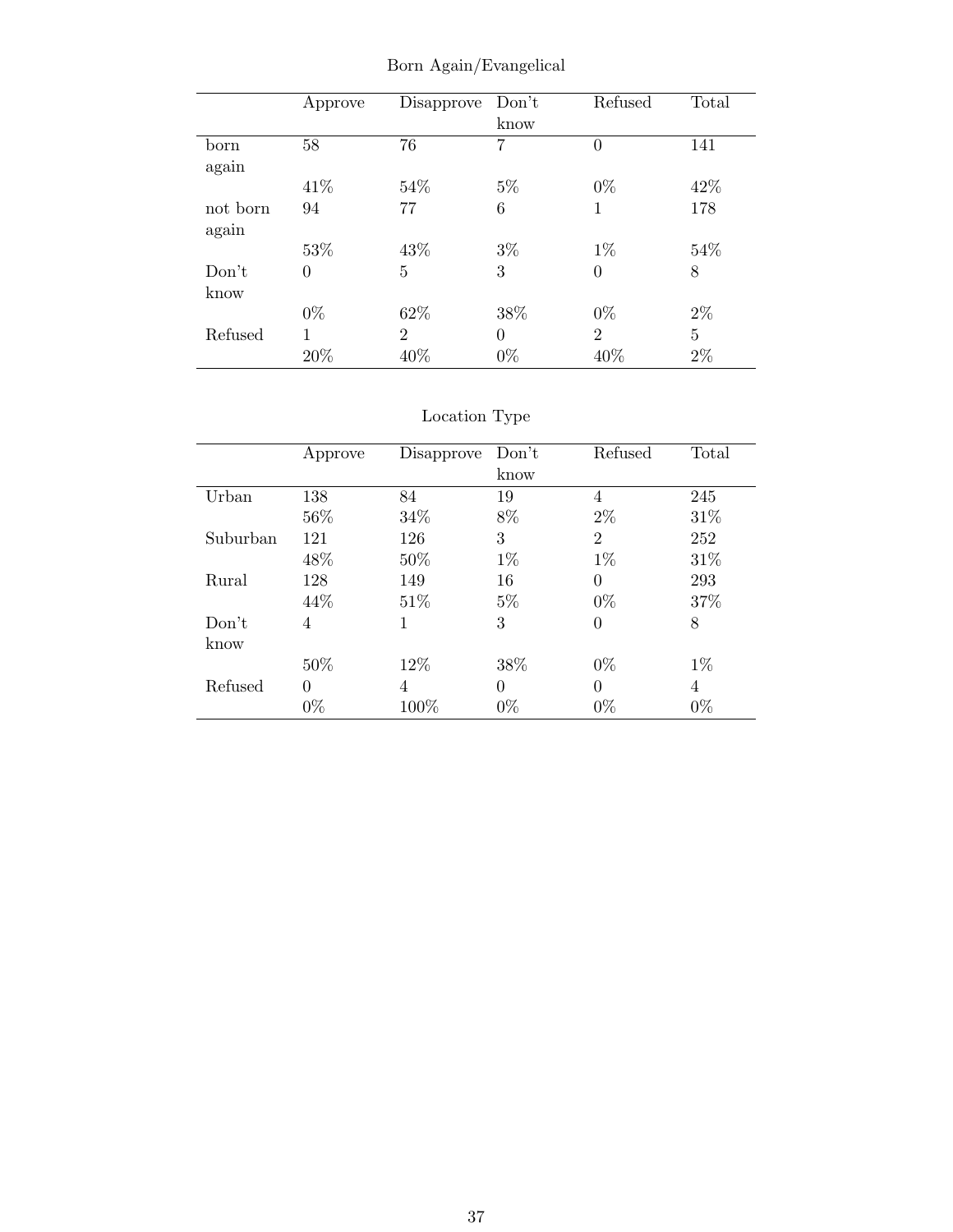|                 | Approve | Disapprove     | Don't          | Refused        | Total          |
|-----------------|---------|----------------|----------------|----------------|----------------|
|                 |         |                | know           |                |                |
| Very con-       | 3       | 57             | 3              | $\overline{0}$ | 63             |
| servative       |         |                |                |                |                |
|                 | $5\%$   | 90%            | $5\%$          | $0\%$          | 8%             |
| Conservative 70 |         | 176            | 6              | 1              | 253            |
|                 | $28\%$  | 70%            | $2\%$          | $0\%$          | 32%            |
| Moderate        | 152     | 101            | 13             | $\overline{2}$ | 268            |
|                 | 57%     | 38%            | $5\%$          | $1\%$          | 33%            |
| Liberal         | 88      | 12             | 14             | $\theta$       | 114            |
|                 | 77\%    | 11\%           | 12\%           | $0\%$          | 14%            |
| Very lib-       | 56      | 5              | $\overline{0}$ | $\overline{0}$ | 61             |
| eral            |         |                |                |                |                |
|                 | 92\%    | 8%             | $0\%$          | $0\%$          | 8%             |
| Don't           | 18      | 11             | 6              | $\overline{2}$ | 37             |
| know            |         |                |                |                |                |
|                 | 49\%    | $30\%$         | 16\%           | $5\%$          | $5\%$          |
| Refused         | 3       | $\overline{2}$ | $\theta$       | $\theta$       | $\overline{5}$ |
|                 | 60%     | 40%            | $0\%$          | $0\%$          | $1\%$          |

Political Ideology

|            | Approve        | Disapprove     | Don't          | Refused        | Total          |
|------------|----------------|----------------|----------------|----------------|----------------|
|            |                |                | know           |                |                |
| respondent | 48             | 27             | $\mathbf{1}$   | $\overline{0}$ | 76             |
|            | 63%            | 36%            | $1\%$          | $0\%$          | $9\%$          |
| another    | 23             | 17             | $\overline{0}$ | $\overline{0}$ | 40             |
| household  |                |                |                |                |                |
| member     |                |                |                |                |                |
|            | 57%            | 42\%           | $0\%$          | $0\%$          | $5\%$          |
| nobody in  | 317            | 315            | 41             | 6              | 679            |
| household  |                |                |                |                |                |
|            | 47%            | 46\%           | $6\%$          | $1\%$          | 85%            |
| Don't      | $\overline{0}$ | $\overline{2}$ | $\overline{0}$ | $\overline{0}$ | $\overline{2}$ |
| know       |                |                |                |                |                |
|            | $0\%$          | 100%           | $0\%$          | $0\%$          | $0\%$          |
| Refused    | $\overline{2}$ | 3              | $\theta$       | $\theta$       | $\overline{5}$ |
|            | 40%            | 60%            | $0\%$          | $0\%$          | $1\%$          |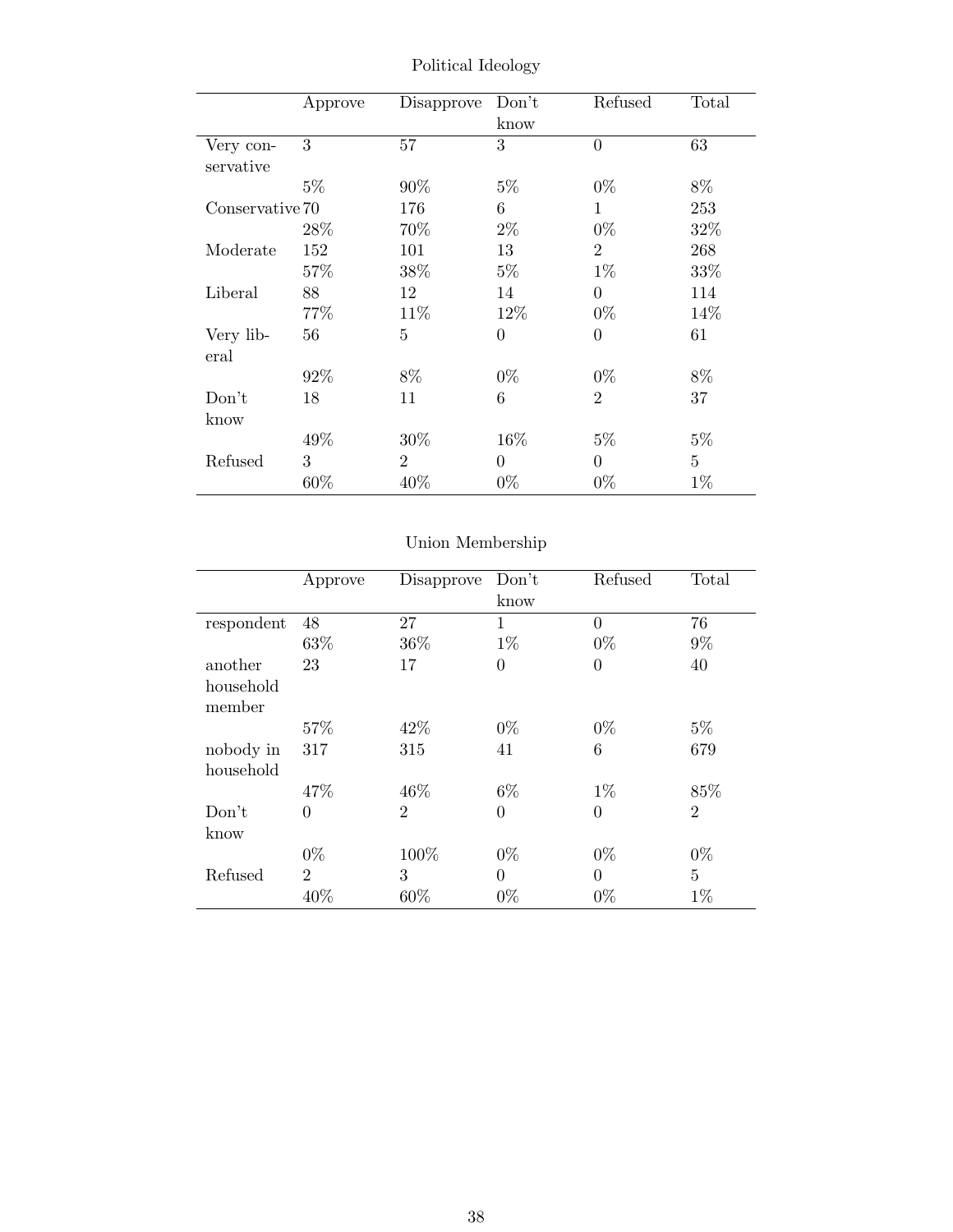|           | Approve | Disapprove | Don't          | Refused        | Total |
|-----------|---------|------------|----------------|----------------|-------|
|           |         |            | know           |                |       |
| Public    | 27      | 14         | $\overline{0}$ | $\theta$       | 41    |
| union     |         |            |                |                |       |
|           | 66%     | 34%        | $0\%$          | $0\%$          | $5\%$ |
| Public    | 63      | 52         | 16             | $\overline{0}$ | 131   |
| non-union |         |            |                |                |       |
|           | 48%     | 40%        | 12%            | $0\%$          | 16%   |
| Private   | 43      | 29         | $\mathbf{1}$   | $\overline{0}$ | 73    |
| union     |         |            |                |                |       |
|           | 59%     | 40%        | $1\%$          | $0\%$          | $9\%$ |
| Private   | 254     | 262        | 25             | 6              | 547   |
| non-union |         |            |                |                |       |
|           | 46\%    | 48\%       | $5\%$          | $1\%$          | 68%   |
| DK/NA/    | 3       | 6          | $\overline{0}$ | $\theta$       | 9     |
| Ref       |         |            |                |                |       |
|           | 33%     | 67%        | $0\%$          | $0\%$          | $1\%$ |

Job Type and Union Membership

| 691OF |
|-------|
|       |

|          | Approve | Disapprove | Don't          | Refused        | Total |
|----------|---------|------------|----------------|----------------|-------|
|          |         |            | know           |                |       |
| MKE City | 57      | 15         | $\overline{2}$ | 3              | 77    |
|          | 74%     | 19%        | $3\%$          | $4\%$          | 10%   |
| Rest of  | 115     | 123        | 11             | $\overline{0}$ | 249   |
| MKE      |         |            |                |                |       |
|          | 46%     | 49%        | $4\%$          | $0\%$          | 31\%  |
| msn      | 85      | 51         | 6              | $\mathfrak{D}$ | 144   |
|          | 59%     | 35%        | $4\%$          | $1\%$          | 18%   |
| GB/A     | 57      | 82         | 11             | $\Omega$       | 150   |
|          | 38%     | 55%        | 7%             | $0\%$          | 19%   |
| Rest of  | 76      | 93         | 12             | $\overline{2}$ | 183   |
| state    |         |            |                |                |       |
|          | 42%     | 51\%       | $7\%$          | $1\%$          | 23%   |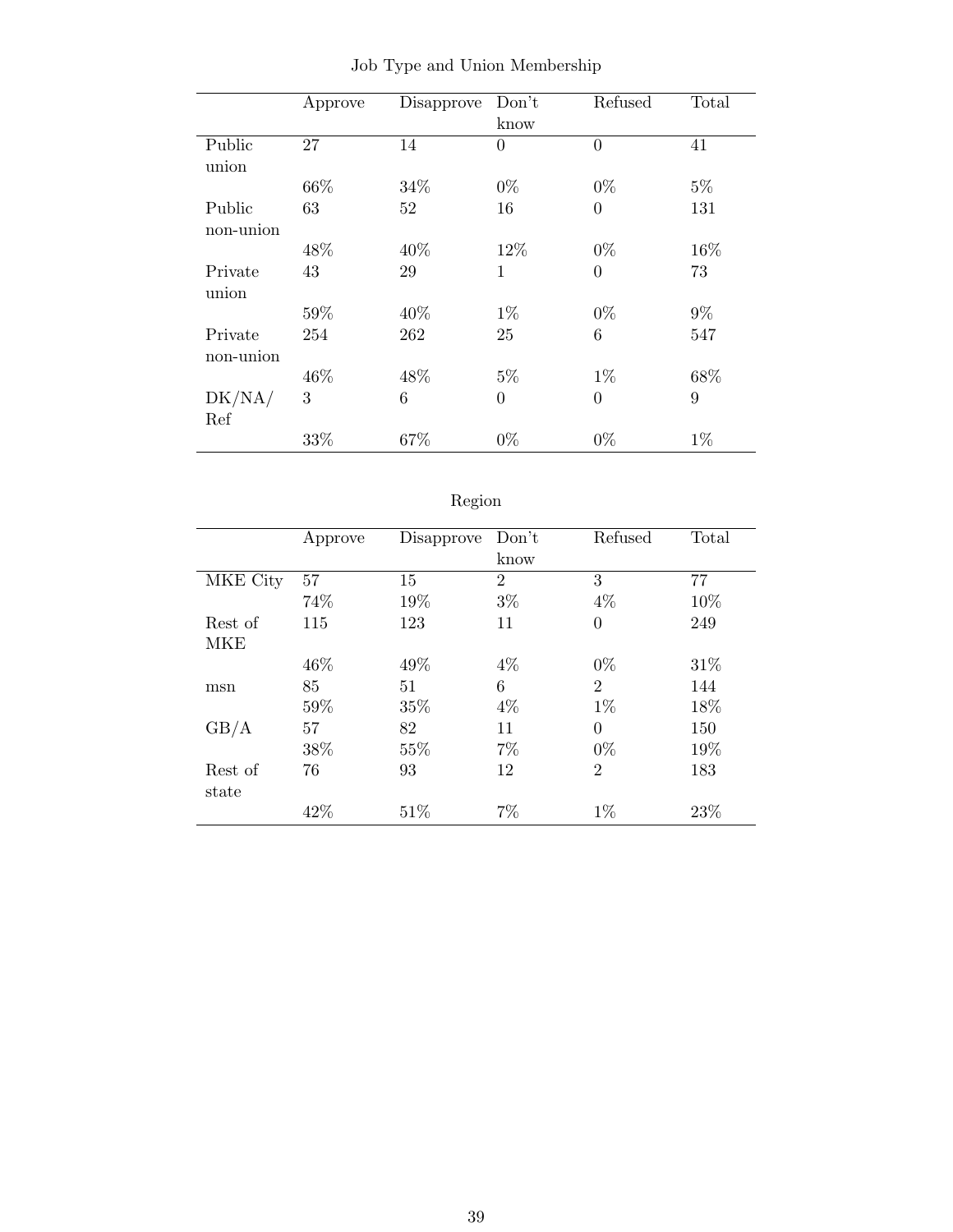|            | Approve        | Disapprove | Don't          | Refused        | Total |
|------------|----------------|------------|----------------|----------------|-------|
|            |                |            | know           |                |       |
| Absolutely | 295            | 293        | 24             | 3              | 615   |
| certain    |                |            |                |                |       |
|            | 48\%           | 48\%       | $4\%$          | $0\%$          | 77%   |
| Very       | 65             | 47         | $\overline{5}$ | $\overline{2}$ | 119   |
| likely     |                |            |                |                |       |
|            | 55%            | 39%        | $4\%$          | $2\%$          | 15%   |
| $50 - 50$  | 15             | 10         | 6              | $\theta$       | 31    |
|            | 48%            | 32\%       | 19%            | $0\%$          | $4\%$ |
| Will not   | 13             | 11         | 7              | $\theta$       | 31    |
| vote       |                |            |                |                |       |
|            | 42\%           | 35%        | 23\%           | $0\%$          | 4%    |
| Don't      | $\mathfrak{D}$ | 3          | $\mathbf{1}$   | $\overline{0}$ | 6     |
| know       |                |            |                |                |       |
|            | 33%            | 50%        | 17%            | $0\%$          | $1\%$ |

Likelihood of Voting in Nov.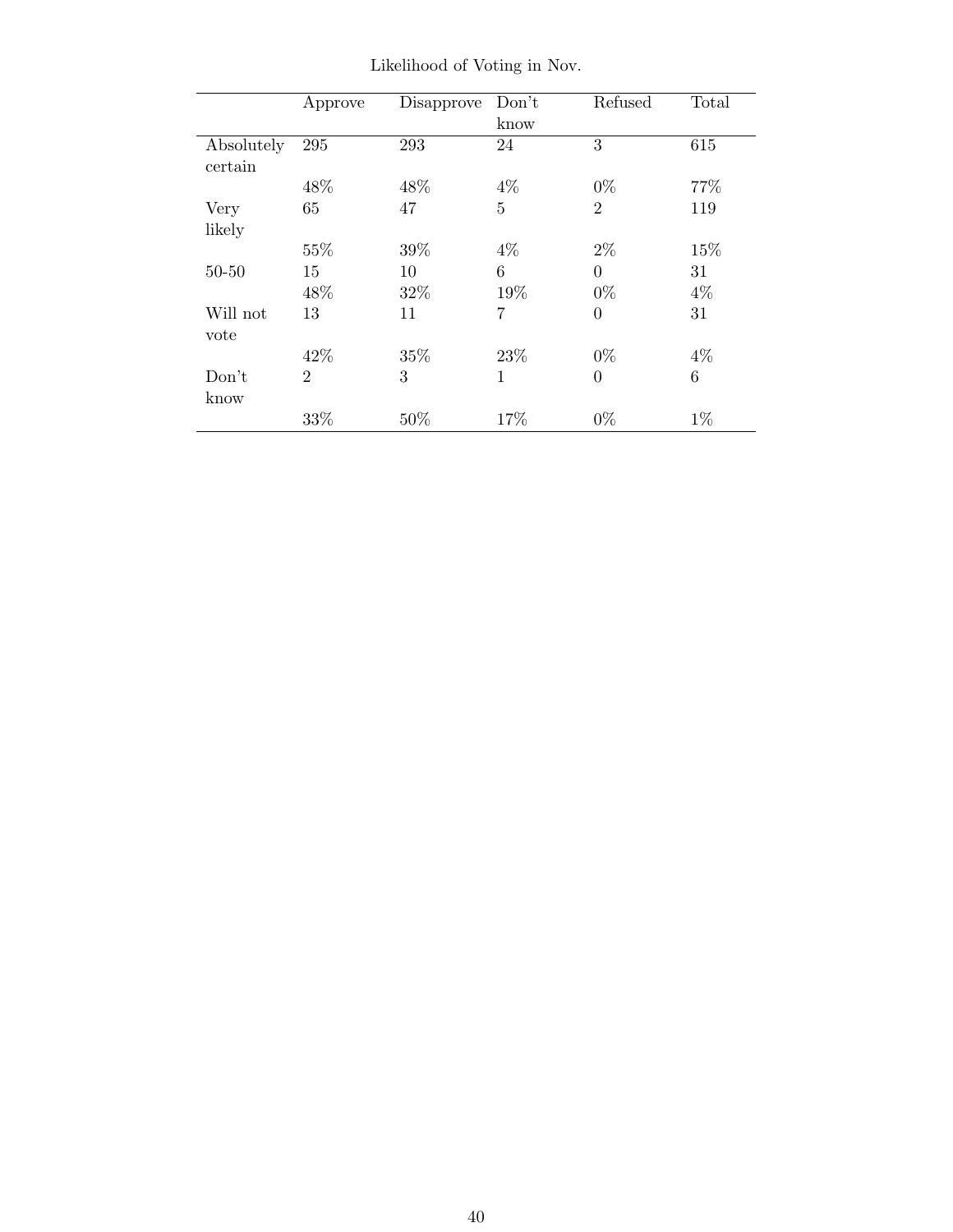### Q6. Overall, do you approve or disapprove of the way Scott Walker is handling his job as Governor of Wisconsin?

|        |         | .                |       |         |       |
|--------|---------|------------------|-------|---------|-------|
|        | Approve | Disapprove Don't |       | Refused | Total |
|        |         |                  | know  |         |       |
| Male   | 179     | 175              | 26    | 5       | 385   |
|        | 46%     | 45%              | $7\%$ | $1\%$   | 48%   |
| Female | 167     | 221              | 27    | 2       | 417   |
|        | 40%     | 53%              | 6%    | $0\%$   | 52%   |

Sex

|  | Age 4 Categories |
|--|------------------|
|--|------------------|

|           | Approve | Disapprove | Don't          | Refused        | Total |
|-----------|---------|------------|----------------|----------------|-------|
|           |         |            | know           |                |       |
| 18-29     | 43      | 60         | 24             | $\overline{2}$ | 129   |
|           | 33%     | 47\%       | 19%            | $2\%$          | 16%   |
| 30-44     | 79      | 95         | 12             | 4              | 190   |
|           | 42\%    | 50%        | $6\%$          | $2\%$          | 24\%  |
| $45 - 59$ | 119     | 129        | 9              | $\overline{0}$ | 257   |
|           | 46\%    | 50%        | $4\%$          | $0\%$          | 32%   |
| $60+$     | 103     | 113        | 7              | $\overline{2}$ | 225   |
|           | 46\%    | 50%        | $3\%$          | $1\%$          | 28%   |
| DK/NA/    | 3       | $\theta$   | $\overline{0}$ | $\overline{0}$ | 3     |
| Ref       |         |            |                |                |       |
|           | 100%    | $0\%$      | $0\%$          | $0\%$          | $0\%$ |

## Education 5 Categories

|           | Approve | Disapprove | Don't          | Refused        | Total |
|-----------|---------|------------|----------------|----------------|-------|
|           |         |            | know           |                |       |
| Not HS    | 12      | 21         | 15             | 0              | 48    |
|           | 25%     | 44\%       | 31\%           | $0\%$          | $6\%$ |
| HS        | 105     | 129        | 10             | 3              | 247   |
|           | 43%     | 52%        | $4\%$          | $1\%$          | 31\%  |
| Some Coll | 66      | 74         | 11             | $\overline{2}$ | 153   |
|           | 43%     | 48%        | 7%             | $1\%$          | 19%   |
| AA        | 61      | 38         | $\overline{5}$ | $\Omega$       | 104   |
|           | 59%     | 37%        | $5\%$          | $0\%$          | 13%   |
| $BA+$     | 97      | 130        | 11             | 3              | 241   |
|           | 40%     | 54%        | $5\%$          | $1\%$          | 30%   |
| DK/NA/    | 5       | 4          | $\mathbf{1}$   | $\overline{0}$ | 10    |
| Ref       |         |            |                |                |       |
|           | 50%     | 40%        | 10%            | $0\%$          | $1\%$ |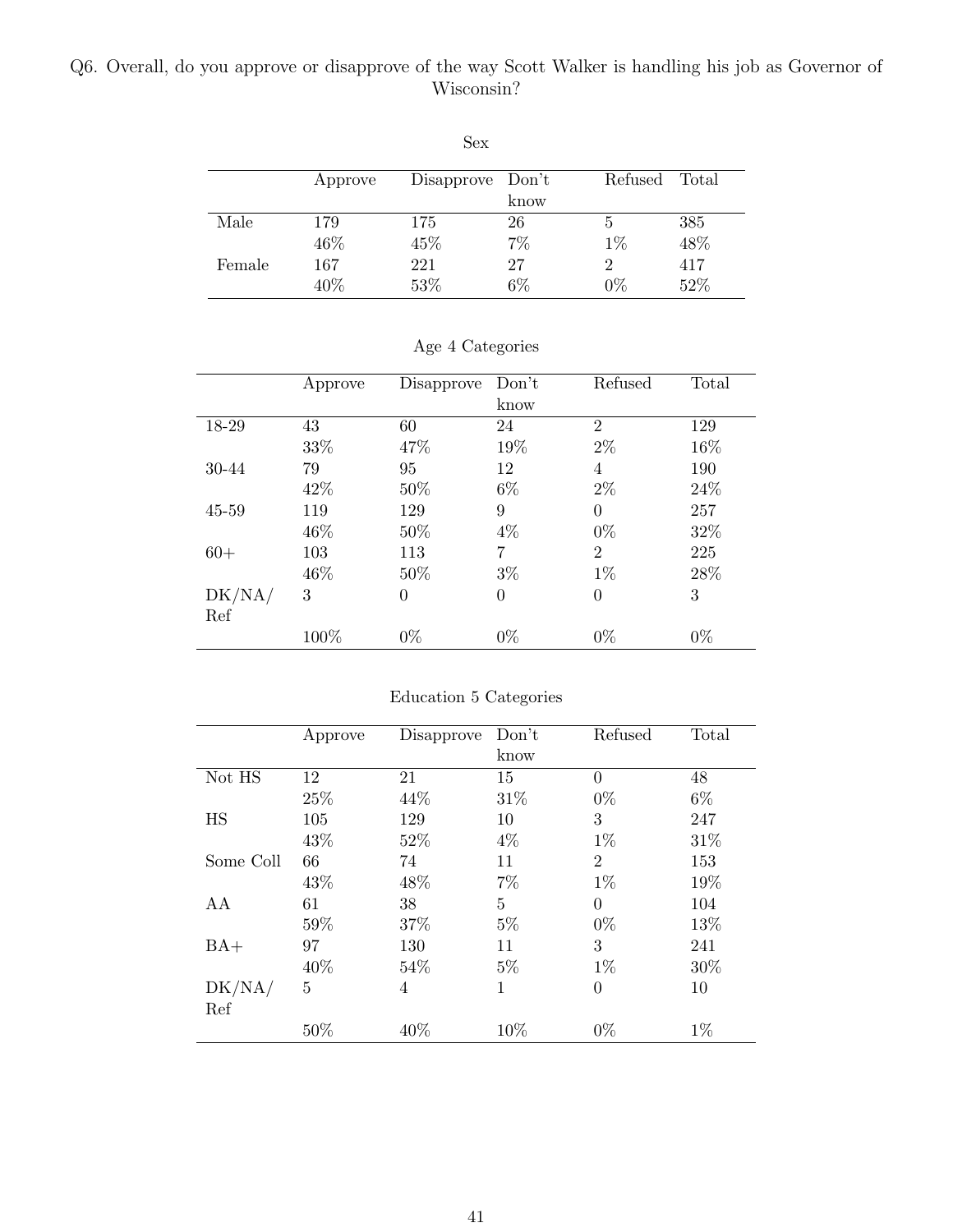Approve Disapprove Don't know Refused Total Under  $\$40\mathrm{k}$ 77 142 13 2 234  $33\%$  61% 6% 1% 29%  $\$40k$  to  $\$74\mathrm{k}$ 102 86 26 0 214  $48\%$   $40\%$   $12\%$   $0\%$   $27\%$  $\textup{\#75k up} \qquad 125 \qquad \qquad 115 \qquad \qquad 11 \qquad \qquad 2 \qquad \qquad 253$ 49%  $45\%$   $4\%$   $1\%$   $32\%$ DK/NA/ Ref 42 52 4 3 101  $42\%$  51%  $4\%$  3% 13%

Household Income

| эrт<br>v |  |
|----------|--|
|          |  |

|                 | Approve | Disapprove     | Don't        | Refused        | Total |
|-----------------|---------|----------------|--------------|----------------|-------|
|                 |         |                | know         |                |       |
| Republican      | 184     | 26             | 6            | 3              | 219   |
|                 | 84\%    | 12%            | $3\%$        | $1\%$          | 27%   |
| Democrat        | 26      | 199            | 12           | 1              | 238   |
|                 | 11\%    | 84\%           | $5\%$        | $0\%$          | 30%   |
| Independent 120 |         | 152            | 31           | 1              | 304   |
|                 | 39\%    | 50%            | 10\%         | $0\%$          | 38%   |
| Other/No        | 7       | 17             | $\mathbf{1}$ | $\overline{2}$ | 27    |
| preference      |         |                |              |                |       |
|                 | 26\%    | 63%            | $4\%$        | $7\%$          | $3\%$ |
| Don't           | 5       | $\overline{2}$ | 3            | $\theta$       | 10    |
| know            |         |                |              |                |       |
|                 | 50%     | 20%            | 30%          | $0\%$          | $1\%$ |
| Refused         | 5       | 1              | $\theta$     | $\theta$       | 6     |
|                 | 83%     | 17%            | $0\%$        | $0\%$          | $1\%$ |

Party ID, with leaners

|                | Approve | Disapprove | Don't          | Refused        | Total |
|----------------|---------|------------|----------------|----------------|-------|
|                |         |            | know           |                |       |
| Republican     | 268     | 64         | 27             | 3              | 362   |
|                | 74%     | 18%        | 7%             | $1\%$          | 45%   |
| Democrat       | 51      | 298        | 16             | $\overline{2}$ | 367   |
|                | 14%     | 81\%       | $4\%$          | $1\%$          | 46\%  |
| Independent 20 |         | 27         | 8              | $\overline{2}$ | 57    |
|                | 35%     | 47%        | 14%            | $4\%$          | 7%    |
| Other/None 7   |         |            | $\overline{2}$ | 0              | 16    |
|                | 44%     | 44%        | $12\%$         | $0\%$          | 2%    |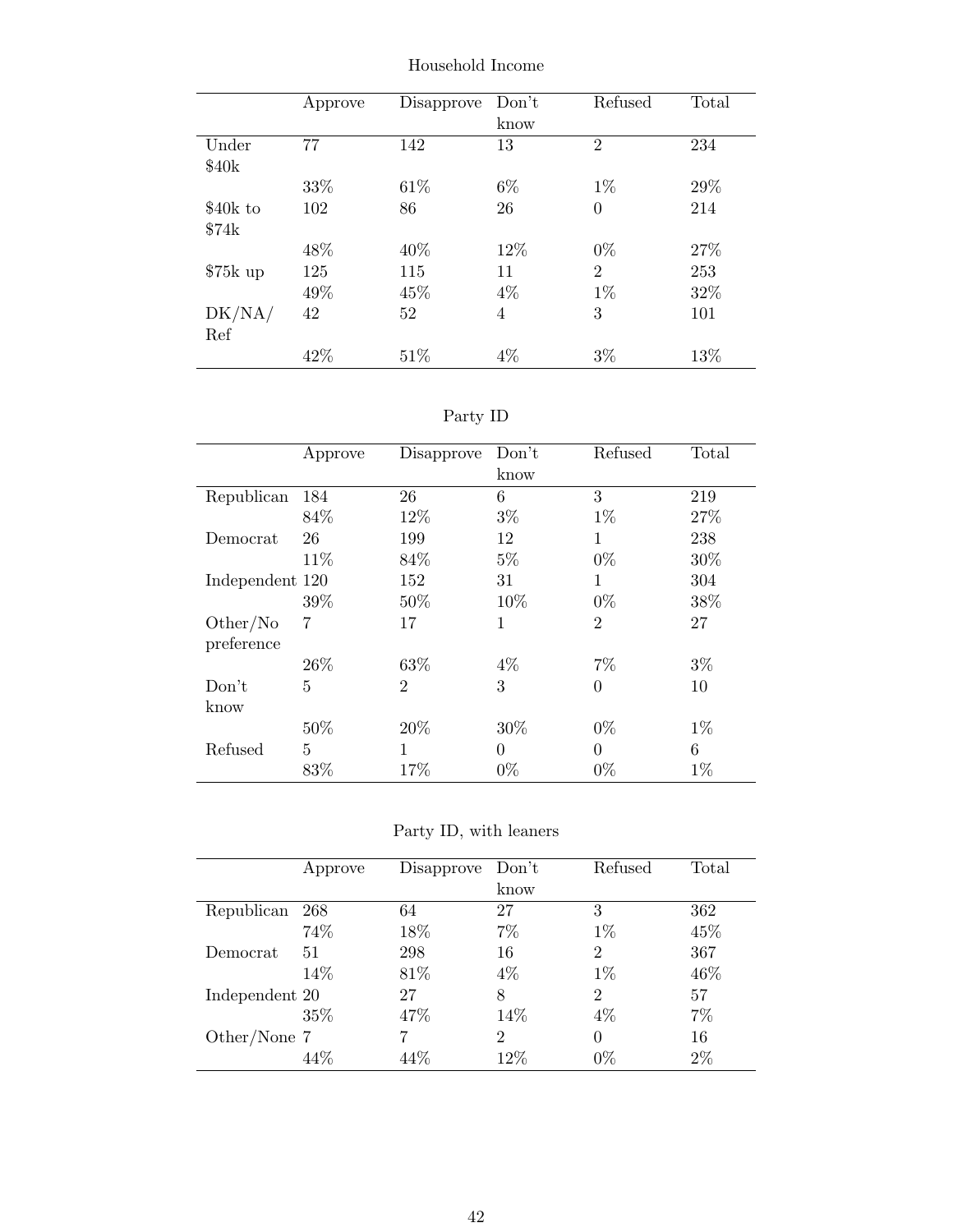Party Id, leaners separate

|              | Approve | Disapprove | Don't          | Refused        | Total |
|--------------|---------|------------|----------------|----------------|-------|
|              |         |            | know           |                |       |
| Rep          | 184     | 26         | 6              | 3              | 219   |
|              | 84\%    | 12%        | $3\%$          | $1\%$          | 27%   |
| Lean Rep     | 85      | 38         | 21             | 0              | 144   |
|              | 59%     | 26\%       | 15%            | $0\%$          | 18%   |
| Ind          | 20      | 27         | 8              | $\overline{2}$ | 57    |
|              | 35%     | 47%        | 14%            | $4\%$          | $7\%$ |
| Lean Dem     | 25      | 99         | 4              | 1              | 129   |
|              | 19%     | 77%        | $3\%$          | $1\%$          | 16%   |
| Dem          | 26      | 199        | 12             | 1              | 238   |
|              | 11\%    | 84\%       | $5\%$          | $0\%$          | 30\%  |
| Other/None 7 |         | 7          | $\overline{2}$ | $\Omega$       | 16    |
|              | 44\%    | 44\%       | 12%            | $0\%$          | $2\%$ |

#### Marital Status

|            | Approve        | Disapprove | Don't          | Refused        | Total          |
|------------|----------------|------------|----------------|----------------|----------------|
|            |                |            | know           |                |                |
| Married    | 244            | 225        | 18             | 3              | 490            |
|            | 50%            | 46\%       | $4\%$          | $1\%$          | 61\%           |
| Cohabiting | 13             | 35         | $\overline{7}$ | $\theta$       | 55             |
|            | 24%            | 64\%       | 13%            | $0\%$          | $7\%$          |
| Widowed    | 18             | 23         | $\overline{2}$ | 1              | 44             |
|            | 41\%           | 52%        | $5\%$          | $2\%$          | $5\%$          |
| Divorced   | 22             | 24         | 4              | $\overline{2}$ | 52             |
|            | 42\%           | 46\%       | 8%             | $4\%$          | $6\%$          |
| Separated  | $\overline{2}$ | 13         | $\overline{0}$ | $\theta$       | 15             |
|            | 13%            | 87%        | $0\%$          | $0\%$          | $2\%$          |
| Never      | 46             | 76         | 22             | $\overline{2}$ | 146            |
| Married    |                |            |                |                |                |
|            | 32%            | 52%        | 15%            | $1\%$          | 18%            |
| Refused    | $\overline{2}$ | $\theta$   | $\theta$       | $\theta$       | $\overline{2}$ |
|            | 100%           | $0\%$      | $0\%$          | $0\%$          | $0\%$          |

| Race and Ethnicity |
|--------------------|
|                    |

|          | Approve | Disapprove | Don't          | Refused        | Total |
|----------|---------|------------|----------------|----------------|-------|
|          |         |            | know           |                |       |
| White    | 310     | 315        | 36             | 5              | 666   |
|          | 47\%    | 47%        | $5\%$          | $1\%$          | 83%   |
| Black    | 6       | 37         | $\overline{2}$ | $\theta$       | 45    |
|          | 13%     | 82%        | 4%             | $0\%$          | $6\%$ |
| Hispanic | 12      | 17         | 11             | $\theta$       | 40    |
|          | 30%     | 42\%       | 28\%           | $0\%$          | $5\%$ |
| Other    | 17      | 26         | 4              | $\overline{2}$ | 49    |
|          | 35%     | 53%        | 8%             | $4\%$          | $6\%$ |
| DK/NA/   | 3       | 1          | $\overline{0}$ | $\theta$       | 4     |
| Ref      |         |            |                |                |       |
|          | 75%     | 25%        | $0\%$          | $0\%$          | $0\%$ |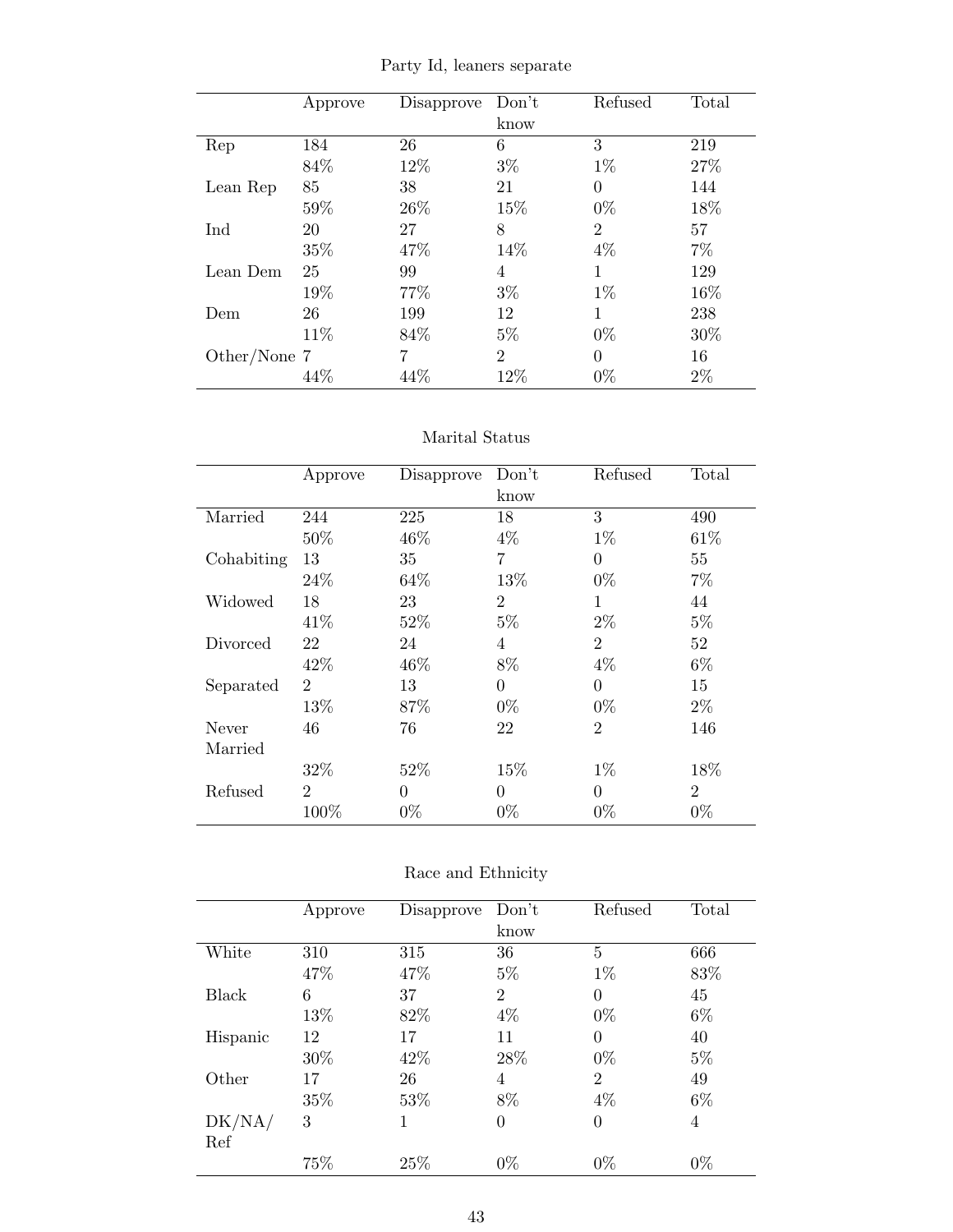|             | Approve        | Disapprove     | Don't<br>know  | Refused        | Total        |
|-------------|----------------|----------------|----------------|----------------|--------------|
| More than   | 38             | 14             | $\overline{0}$ | 4              | 56           |
| 1/wk        |                |                |                |                |              |
|             | 68%            | 25%            | $0\%$          | $7\%$          | $7\%$        |
| $1$ /week   | 101            | 87             | $\overline{4}$ | $\mathbf{1}$   | 193          |
|             | 52%            | 45%            | $2\%$          | $1\%$          | 24%          |
| $1-2$ month | 75             | 43             | $\overline{7}$ | $\Omega$       | 125          |
|             | 60%            | 34\%           | $6\%$          | $0\%$          | $16\%$       |
| few times   | 44             | 70             | 13             | $\overline{2}$ | 129          |
| a year      |                |                |                |                |              |
|             | 34%            | 54\%           | 10%            | $2\%$          | 16%          |
| Seldom      | 45             | 78             | 12             | $\theta$       | 135          |
|             | 33%            | 58%            | $9\%$          | $0\%$          | 17%          |
| Never       | 42             | 100            | 17             | $\overline{0}$ | 159          |
|             | 26\%           | 63%            | 11\%           | $0\%$          | 20%          |
| Don't       | $\overline{0}$ | $\theta$       | $\mathbf{1}$   | $\overline{0}$ | $\mathbf{1}$ |
| know        |                |                |                |                |              |
|             | $0\%$          | $0\%$          | 100%           | $0\%$          | $0\%$        |
| Refused     | $\overline{2}$ | $\overline{4}$ | $\overline{0}$ | $\theta$       | 6            |
|             | 33%            | 67%            | $0\%$          | $0\%$          | $1\%$        |

Religious Service Attendance

# Religious Affiliation

|             | Approve        | Disapprove | Don't          | Refused        | Total          |
|-------------|----------------|------------|----------------|----------------|----------------|
|             |                |            | know           |                |                |
| Protestant/ | 165            | 142        | 23             | 3              | 333            |
| Christian   |                |            |                |                |                |
|             | 50%            | 43%        | 7%             | $1\%$          | 41\%           |
| Catholic    | 129            | 125        | 17             | $\overline{2}$ | 273            |
|             | 47\%           | 46%        | $6\%$          | $1\%$          | 34%            |
| Jewish      | $\overline{2}$ | 3          | $\overline{0}$ | $\theta$       | $\overline{5}$ |
|             | 40%            | 60%        | $0\%$          | $0\%$          | $1\%$          |
| Other       | 13             | 20         | $\overline{4}$ | 0              | 37             |
|             | 35%            | 54%        | 11%            | $0\%$          | $5\%$          |
| None        | 34             | 94         | 5              | $\theta$       | 133            |
|             | 26\%           | 71%        | $4\%$          | $0\%$          | 17%            |
| DK/NA/      | 3              | 13         | 5              | $\overline{2}$ | 23             |
| Ref         |                |            |                |                |                |
|             | 13%            | 57\%       | 22%            | 9%             | $3\%$          |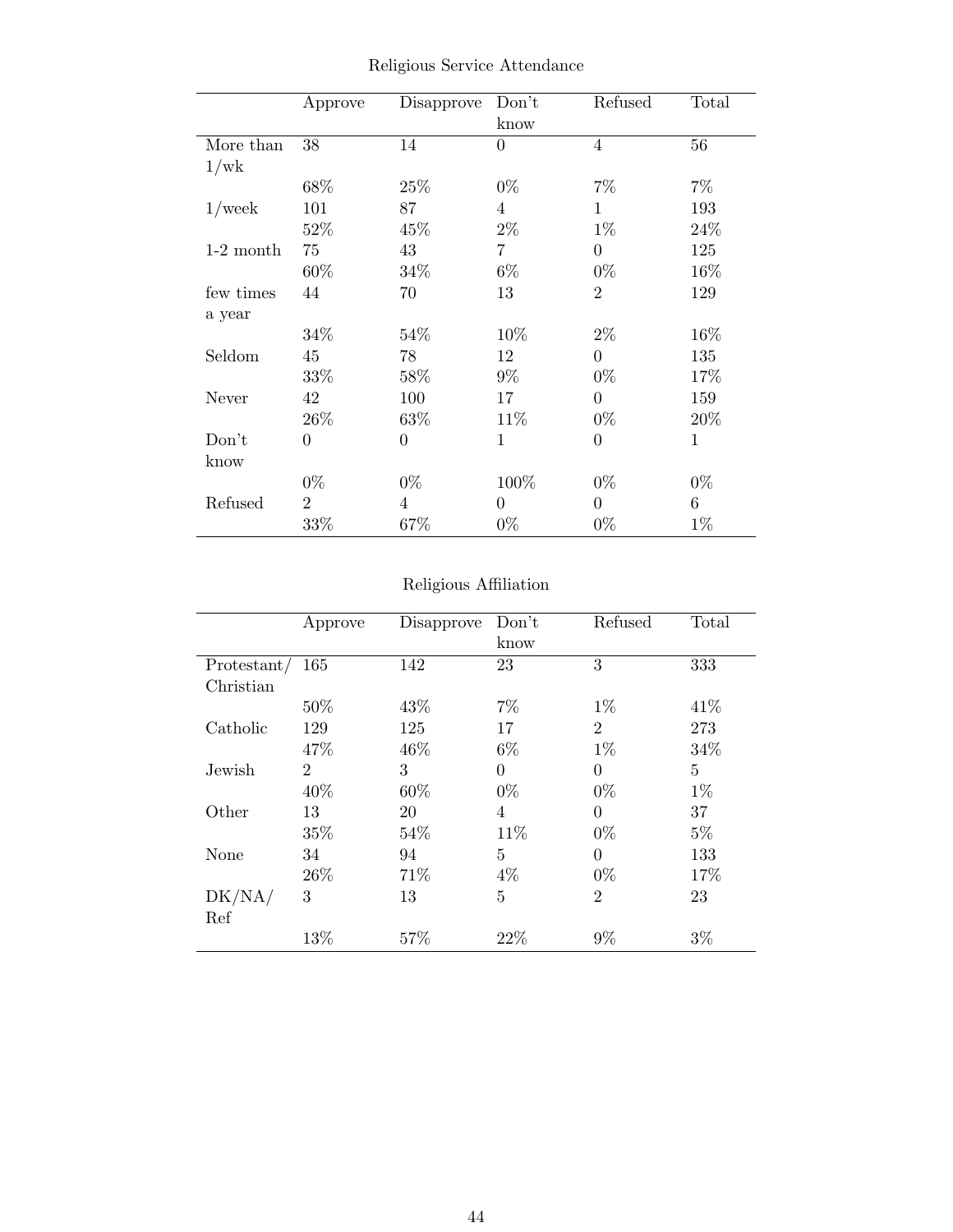|                   | Approve  | Disapprove            | Don't<br>know     | Refused               | Total                   |
|-------------------|----------|-----------------------|-------------------|-----------------------|-------------------------|
| born<br>again     | 82       | 51                    | 7                 | $\theta$              | 140                     |
|                   | 59%      | 36%                   | $5\%$             | $0\%$                 | 42\%                    |
| not born<br>again | 78       | 87                    | 12                | $\overline{2}$        | 179                     |
|                   | 44\%     | 49%                   | $7\%$             | $1\%$                 | 54%                     |
| Don't<br>know     | 3        | 1                     | 4                 | $\overline{0}$        | 8                       |
|                   | 38%      | 12%                   | 50%               | $0\%$                 | $2\%$                   |
| Refused           | 1<br>20% | $\overline{2}$<br>40% | $\Omega$<br>$0\%$ | $\overline{2}$<br>40% | $\overline{5}$<br>$2\%$ |

Born Again/Evangelical

|          | Approve        | Disapprove                  | Don't          | Refused  | Total |
|----------|----------------|-----------------------------|----------------|----------|-------|
|          |                |                             | know           |          |       |
| Urban    | 84             | 145                         | 16             | $\theta$ | 245   |
|          | 34%            | 59%                         | $7\%$          | $0\%$    | 31\%  |
| Suburban | 125            | 109                         | 15             | 3        | 252   |
|          | 50%            | 43\%                        | $6\%$          | $1\%$    | 31%   |
| Rural    | 131            | 138                         | 20             | 4        | 293   |
|          | 45%            | 47\%                        | $7\%$          | $1\%$    | 36%   |
| Don't    | 5              | $\overline{2}$              | $\overline{2}$ | 0        | 9     |
| know     |                |                             |                |          |       |
|          | 56%            | 22%                         | 22\%           | $0\%$    | $1\%$ |
| Refused  | $\overline{2}$ | $\mathcal{D}_{\mathcal{L}}$ | $\theta$       | $\Omega$ | 4     |
|          | 50%            | 50%                         | $0\%$          | $0\%$    | $0\%$ |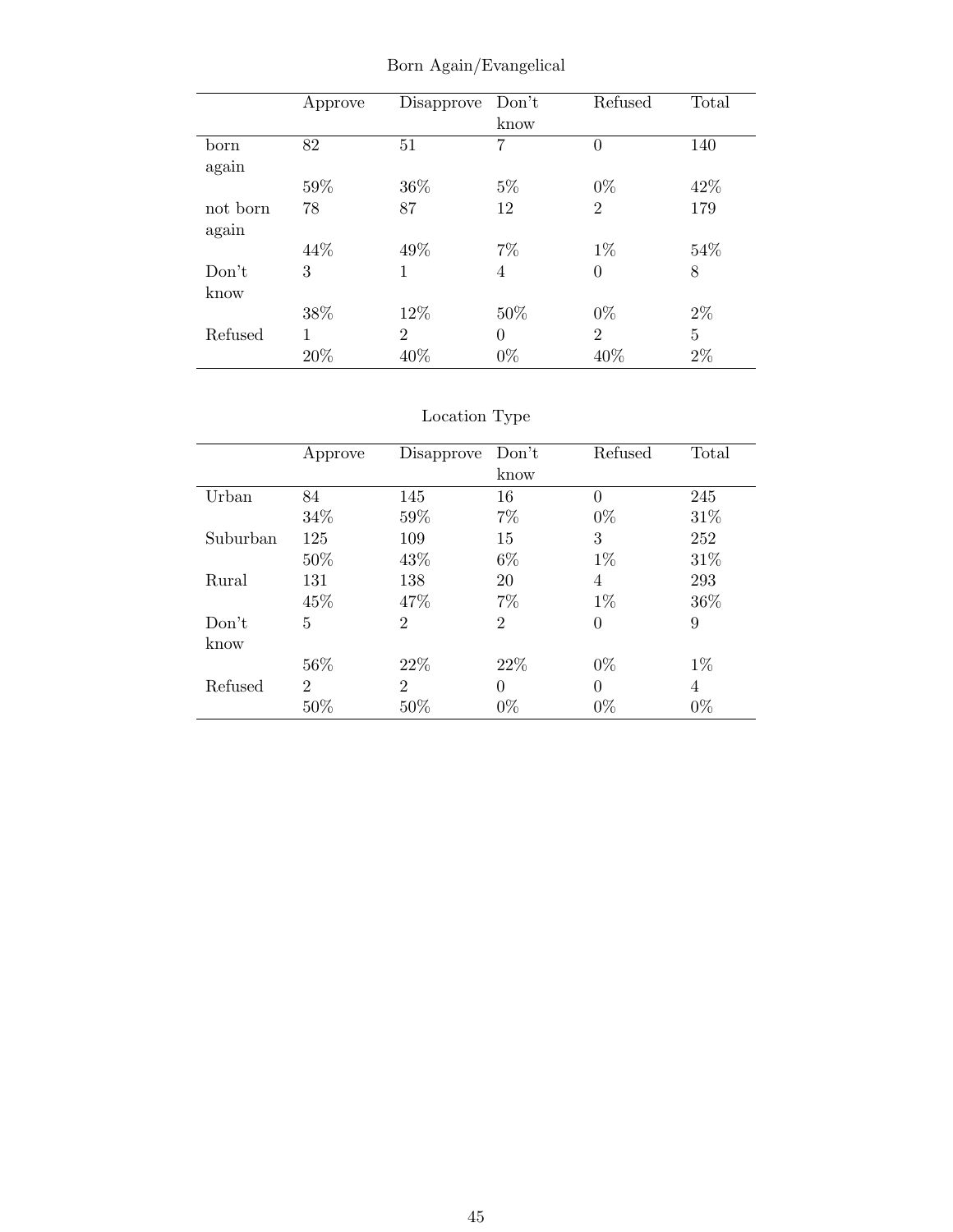|                  | Approve | Disapprove     | Don't          | Refused        | Total          |
|------------------|---------|----------------|----------------|----------------|----------------|
|                  |         |                | know           |                |                |
| Very con-        | 54      | $\overline{5}$ | 3              | $\overline{0}$ | 62             |
| servative        |         |                |                |                |                |
|                  | 87%     | 8%             | $5\%$          | $0\%$          | 8%             |
| Conservative 174 |         | 69             | 9              | $\overline{2}$ | 254            |
|                  | 69%     | 27\%           | $4\%$          | $1\%$          | 32%            |
| Moderate         | 89      | 158            | 20             | $\overline{2}$ | 269            |
|                  | 33%     | $59\%$         | 7%             | $1\%$          | 33%            |
| Liberal          | 14      | 82             | 17             | $\overline{2}$ | 115            |
|                  | 12\%    | 71\%           | 15\%           | $2\%$          | 14%            |
| Very lib-        | 3       | 58             | $\overline{0}$ | $\overline{0}$ | 61             |
| eral             |         |                |                |                |                |
|                  | $5\%$   | 95%            | $0\%$          | $0\%$          | $8\%$          |
| Don't            | 10      | 22             | 5              | $\overline{2}$ | 39             |
| know             |         |                |                |                |                |
|                  | $26\%$  | $56\%$         | 13\%           | $5\%$          | $5\%$          |
| Refused          | 3       | $\overline{2}$ | $\theta$       | $\Omega$       | $\overline{5}$ |
|                  | 60%     | 40%            | $0\%$          | $0\%$          | $1\%$          |

Political Ideology

|            | Approve        | Disapprove     | Don't          | Refused        | Total          |
|------------|----------------|----------------|----------------|----------------|----------------|
|            |                |                | know           |                |                |
| respondent | 8              | 66             | $\overline{0}$ | $\overline{2}$ | 76             |
|            | 11%            | 87%            | $0\%$          | $3\%$          | $9\%$          |
| another    | 15             | 25             | $\overline{0}$ | $\overline{0}$ | 40             |
| household  |                |                |                |                |                |
| member     |                |                |                |                |                |
|            | 38%            | 62%            | $0\%$          | $0\%$          | $5\%$          |
| nobody in  | 320            | 302            | 53             | $\overline{5}$ | 680            |
| household  |                |                |                |                |                |
|            | 47\%           | 44\%           | 8%             | $1\%$          | 85%            |
| Don't      | $\overline{2}$ | $\overline{0}$ | $\overline{0}$ | $\overline{0}$ | $\overline{2}$ |
| know       |                |                |                |                |                |
|            | 100%           | $0\%$          | $0\%$          | $0\%$          | $0\%$          |
| Refused    | $\overline{2}$ | 3              | $\theta$       | $\theta$       | $\overline{5}$ |
|            | 40%            | 60%            | $0\%$          | $0\%$          | $1\%$          |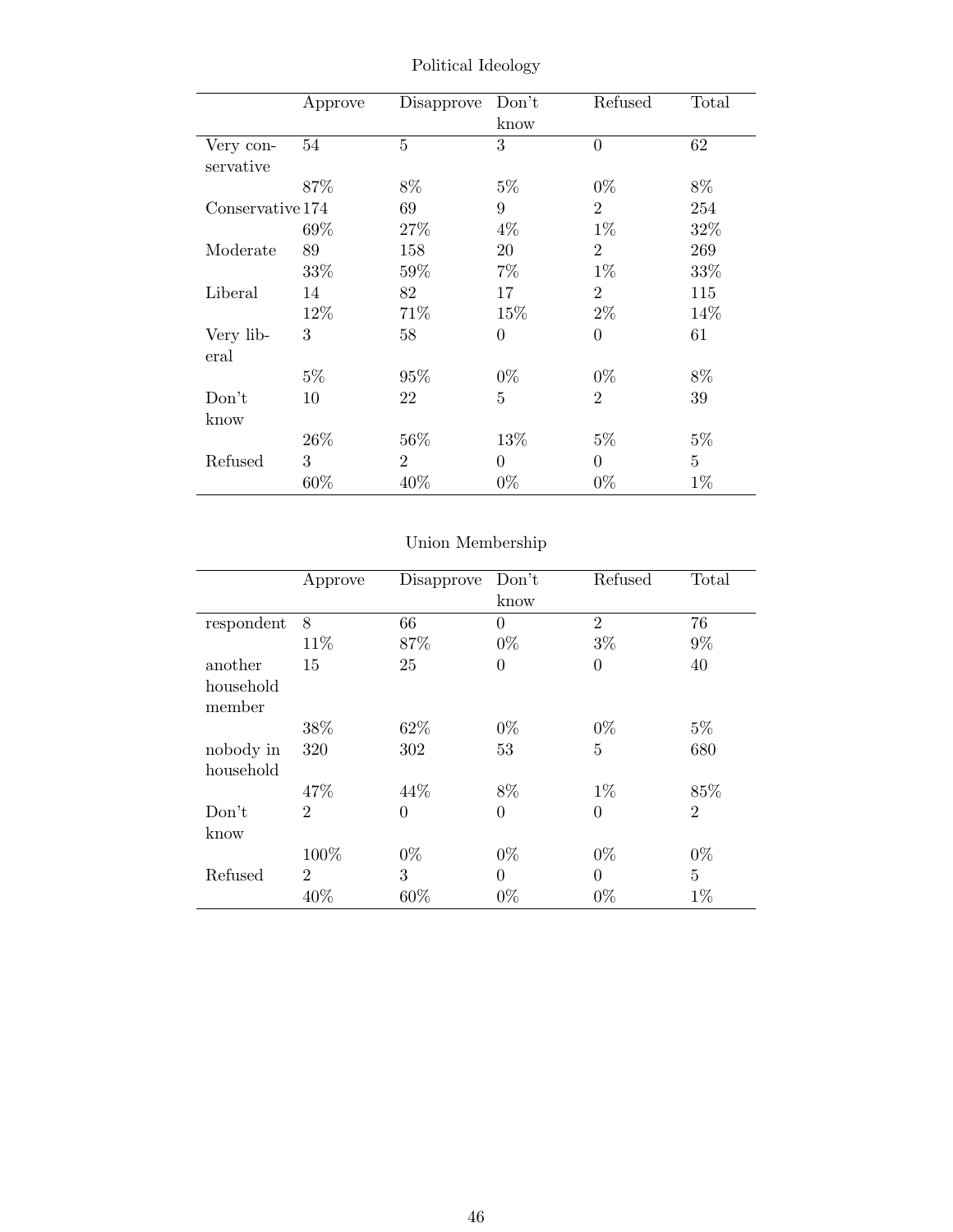|           | Approve | Disapprove | Don't          | Refused        | Total |
|-----------|---------|------------|----------------|----------------|-------|
|           |         |            | know           |                |       |
| Public    | 9       | 33         | $\overline{0}$ | $\theta$       | 42    |
| union     |         |            |                |                |       |
|           | 21\%    | 79%        | $0\%$          | $0\%$          | $5\%$ |
| Public    | 45      | 76         | 11             | $\overline{0}$ | 132   |
| non-union |         |            |                |                |       |
|           | 34%     | 58%        | 8%             | $0\%$          | 16%   |
| Private   | 14      | 58         | $\overline{0}$ | $\overline{2}$ | 74    |
| union     |         |            |                |                |       |
|           | 19%     | 78%        | $0\%$          | $3\%$          | $9\%$ |
| Private   | 276     | 225        | 42             | $\overline{5}$ | 548   |
| non-union |         |            |                |                |       |
|           | 50%     | 41\%       | 8%             | $1\%$          | 68%   |
| DK/NA/    | 4       | 5          | $\overline{0}$ | $\theta$       | 9     |
| Ref       |         |            |                |                |       |
|           | 44%     | 56%        | $0\%$          | $0\%$          | $1\%$ |

Job Type and Union Membership

| t | O.<br>к<br>п |
|---|--------------|

|          | Approve | Disapprove | Don't | Refused        | Total |
|----------|---------|------------|-------|----------------|-------|
|          |         |            | know  |                |       |
| MKE City | 18      | 56         | 1     | 0              | 75    |
|          | 24%     | 75%        | $1\%$ | $0\%$          | $9\%$ |
| Rest of  | 130     | 107        | 11    | 1              | 249   |
| MKE      |         |            |       |                |       |
|          | 52%     | 43\%       | $4\%$ | $0\%$          | 31\%  |
| msn      | 41      | 90         | 12    | $\overline{2}$ | 145   |
|          | 28%     | 62%        | 8%    | $1\%$          | 18%   |
| GB/A     | 80      | 50         | 20    | 1              | 151   |
|          | 53%     | 33%        | 13%   | $1\%$          | 19%   |
| Rest of  | 77      | 94         | 10    | 4              | 185   |
| state    |         |            |       |                |       |
|          | 42%     | 51\%       | $5\%$ | $2\%$          | 23%   |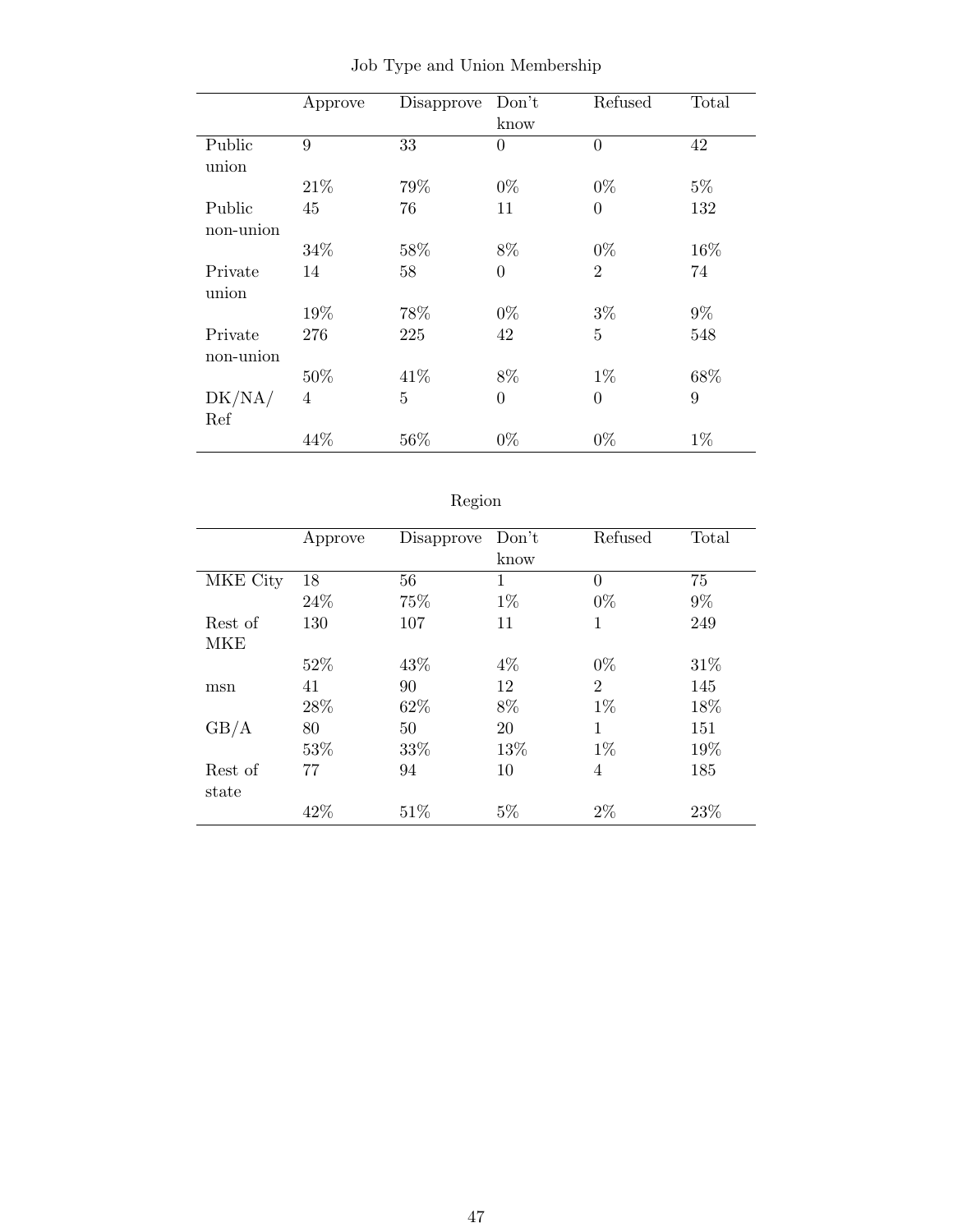|            | Approve        | Disapprove     | Don't          | Refused        | Total |
|------------|----------------|----------------|----------------|----------------|-------|
|            |                |                | know           |                |       |
| Absolutely | 277            | 301            | 34             | $\overline{4}$ | 616   |
| certain    |                |                |                |                |       |
|            | 45%            | 49%            | $6\%$          | $1\%$          | 77%   |
| Very       | 51             | 58             | 9              | $\overline{2}$ | 120   |
| likely     |                |                |                |                |       |
|            | 42\%           | 48\%           | 8%             | $2\%$          | 15%   |
| $50 - 50$  | 7              | 19             | 6              | $\theta$       | 32    |
|            | 22%            | 59%            | 19%            | $0\%$          | $4\%$ |
| Will not   | 11             | 14             | $\overline{4}$ | $\overline{2}$ | 31    |
| vote       |                |                |                |                |       |
|            | 35%            | 45\%           | 13%            | $6\%$          | $4\%$ |
| Don't      | $\overline{2}$ | $\overline{4}$ | $\overline{0}$ | $\Omega$       | 6     |
| know       |                |                |                |                |       |
|            | 33%            | 67%            | $0\%$          | $0\%$          | $1\%$ |

Likelihood of Voting in Nov.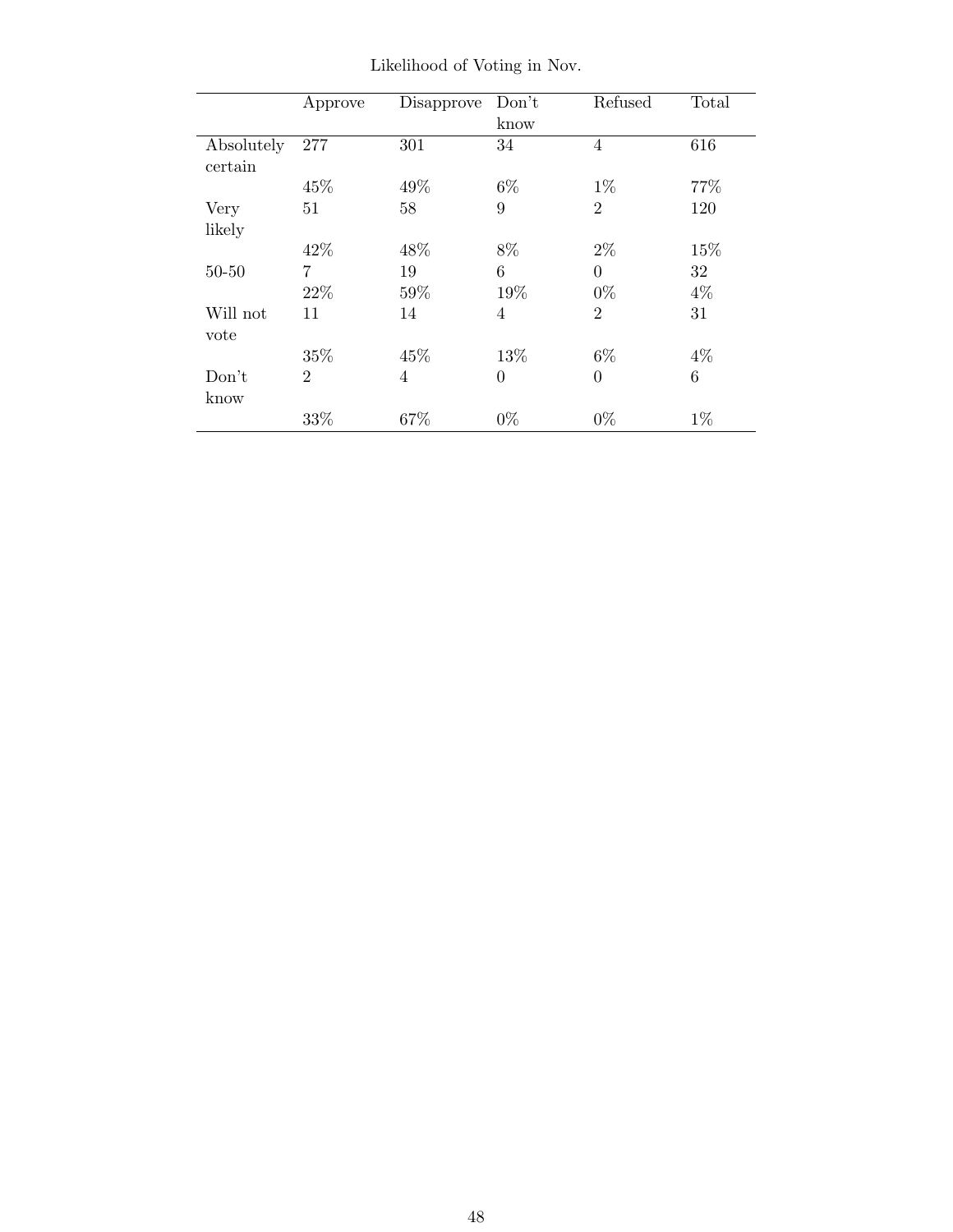## Q7. Do you have a favorable or unfavorable opinion of Barack Obama or haven't you heard enough about him yet?

|        |           |     | Sex                       |       |         |       |
|--------|-----------|-----|---------------------------|-------|---------|-------|
|        | Favorable |     | Unfavorable Haven't heard | Don't | Refused | Total |
|        |           |     | enough                    | know  |         |       |
| Male   | 161       | 203 | 17                        | 3     |         | 385   |
|        | 42%       | 53% | $4\%$                     | $1\%$ | $0\%$   | 48%   |
| Female | 244       | 138 | 14                        | 5     | 15      | 416   |
|        | 59%       | 33% | $3\%$                     | $1\%$ | $4\%$   | 52%   |

|           | Favorable      |      | Unfavorable Haven't heard | Don't          | Refused        | Total |
|-----------|----------------|------|---------------------------|----------------|----------------|-------|
|           |                |      | enough                    | know           |                |       |
| 18-29     | 83             | 30   | 6                         |                | 10             | 130   |
|           | 64\%           | 23\% | $5\%$                     | $1\%$          | 8%             | 16%   |
| 30-44     | 103            | 80   | 6                         | $\overline{2}$ | $\overline{0}$ | 191   |
|           | 54%            | 42\% | $3\%$                     | $1\%$          | $0\%$          | 24\%  |
| $45 - 59$ | 109            | 122  | 16                        | 5              | 4              | 256   |
|           | 43\%           | 48%  | $6\%$                     | $2\%$          | $2\%$          | 32%   |
| $60+$     | 111            | 108  | 3                         | $\overline{2}$ | 1              | 225   |
|           | 49%            | 48\% | $1\%$                     | $1\%$          | $0\%$          | 28%   |
| DK/NA/    | $\overline{0}$ |      | $\boldsymbol{0}$          | $\theta$       | $\overline{2}$ | 3     |
| Ref       |                |      |                           |                |                |       |
|           | $0\%$          | 33%  | $0\%$                     | $0\%$          | 67%            | $0\%$ |

Age 4 Categories

| Education 5 Categories |  |  |
|------------------------|--|--|
|                        |  |  |

|               | Favorable      |      | Unfavorable Haven't heard<br>enough | Don't<br>know  | Refused        | Total |
|---------------|----------------|------|-------------------------------------|----------------|----------------|-------|
| Not HS        | 19             | 9    | 10                                  | $\theta$       | 10             | 48    |
|               | 40%            | 19%  | 21\%                                | $0\%$          | 21\%           | $6\%$ |
| HS            | 129            | 105  | 8                                   | $\overline{2}$ | 3              | 247   |
|               | 52%            | 43\% | $3\%$                               | $1\%$          | $1\%$          | 31%   |
| Some Coll     | 71             | 72   | 6                                   | 3              | $\Omega$       | 152   |
|               | 47%            | 47%  | $4\%$                               | $2\%$          | $0\%$          | 19%   |
| AA            | 40             | 56   | 5                                   | $\overline{2}$ | $\mathbf{1}$   | 104   |
|               | 38%            | 54%  | $5\%$                               | $2\%$          | $1\%$          | 13%   |
| $BA+$         | 141            | 96   | $\overline{2}$                      | 1              | 1              | 241   |
|               | 59%            | 40%  | $1\%$                               | $0\%$          | $0\%$          | 30%   |
| DK/NA/<br>Ref | $\overline{5}$ | 3    | $\boldsymbol{0}$                    | $\theta$       | $\overline{2}$ | 10    |
|               | 50%            | 30%  | $0\%$                               | $0\%$          | 20%            | $1\%$ |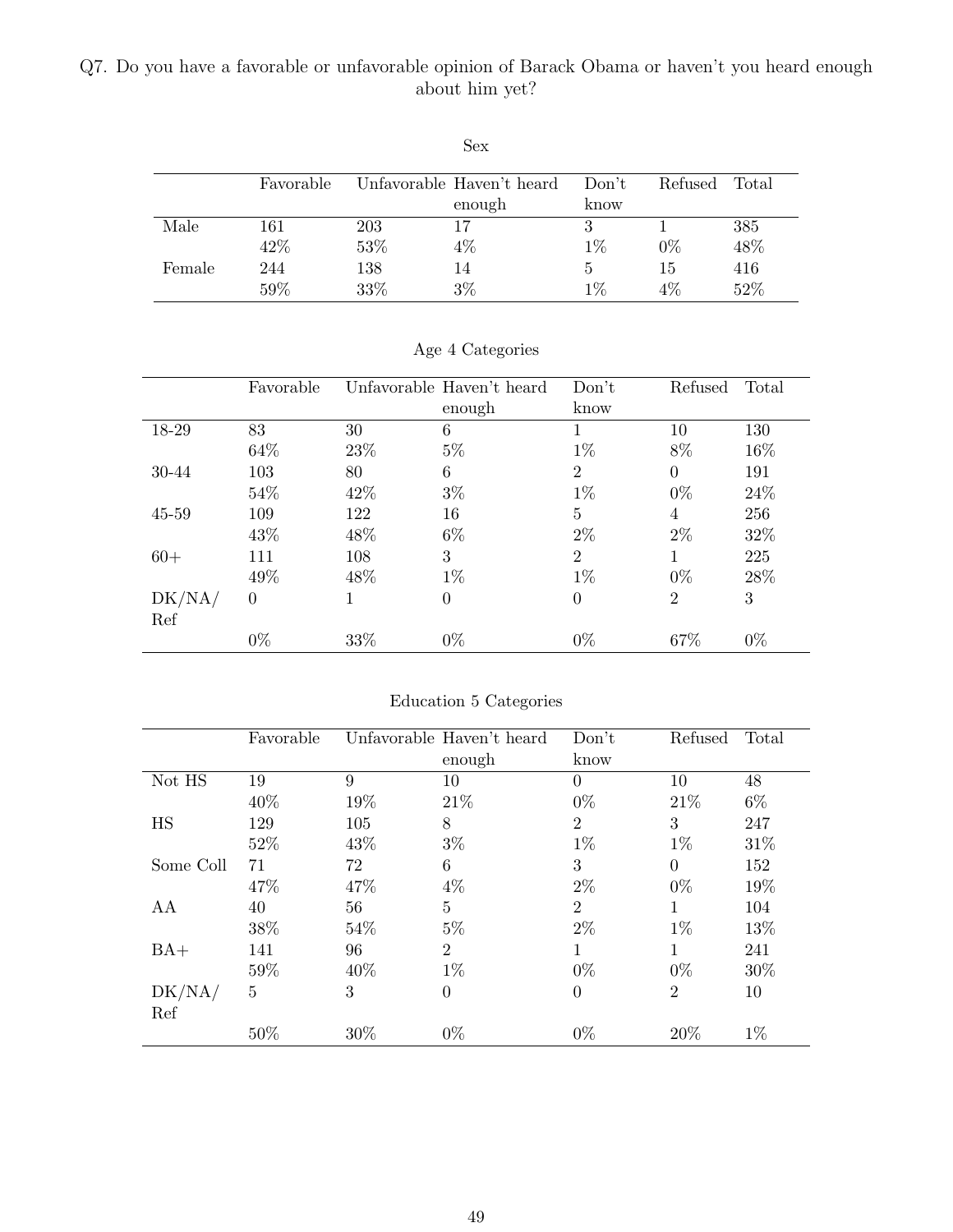|           | Favorable |     | Unfavorable Haven't heard | Don't          | Refused | Total |
|-----------|-----------|-----|---------------------------|----------------|---------|-------|
|           |           |     | enough                    | know           |         |       |
| Under     | 154       | 67  | 8                         | 3              | 3       | 235   |
| \$40k     |           |     |                           |                |         |       |
|           | 66%       | 29% | $3\%$                     | $1\%$          | $1\%$   | 29%   |
| \$40k to  | 99        | 99  | $\overline{4}$            | $\overline{2}$ | 10      | 214   |
| \$74k     |           |     |                           |                |         |       |
|           | 46\%      | 46% | $2\%$                     | $1\%$          | $5\%$   | 27\%  |
| $$75k$ up | 109       | 140 | 1                         | $\overline{2}$ | 1       | 253   |
|           | 43%       | 55% | $0\%$                     | $1\%$          | $0\%$   | 32%   |
| DK/NA/    | 42        | 35  | 19                        | $\overline{2}$ | 3       | 101   |
| Ref       |           |     |                           |                |         |       |
|           | 42\%      | 35% | 19%                       | $2\%$          | $3\%$   | 13%   |

Household Income

| эrт |  |
|-----|--|
|-----|--|

|                 | Favorable      |       | Unfavorable Haven't heard | Don't          | Refused        | Total |
|-----------------|----------------|-------|---------------------------|----------------|----------------|-------|
|                 |                |       | enough                    | know           |                |       |
| Republican      | 25             | 185   | 5                         |                | 3              | 219   |
|                 | 11\%           | 84\%  | $2\%$                     | $0\%$          | $1\%$          | 27%   |
| Democrat        | 222            | 10    | 6                         | $\Omega$       | $\theta$       | 238   |
|                 | 93%            | $4\%$ | $3\%$                     | $0\%$          | $0\%$          | 30%   |
| Independent 146 |                | 130   | 12                        | 3              | 11             | 302   |
|                 | 48\%           | 43\%  | $4\%$                     | $1\%$          | $4\%$          | 38%   |
| Other/No        | 10             | 6     | 8                         | $\overline{2}$ | $\overline{0}$ | 26    |
| preference      |                |       |                           |                |                |       |
|                 | 38%            | 23%   | 31\%                      | 8%             | $0\%$          | $3\%$ |
| Don't           | $\overline{2}$ | 6     | $\overline{0}$            | $\overline{2}$ | $\overline{0}$ | 10    |
| know            |                |       |                           |                |                |       |
|                 | 20%            | 60%   | $0\%$                     | 20%            | $0\%$          | $1\%$ |
| Refused         | $\Omega$       | 4     | $\overline{0}$            | $\Omega$       | $\overline{2}$ | 6     |
|                 | $0\%$          | 67%   | $0\%$                     | $0\%$          | 33%            | $1\%$ |

Party ID, with leaners

|                | Favorable |      | Unfavorable Haven't heard | Don't | Refused        | Total |
|----------------|-----------|------|---------------------------|-------|----------------|-------|
|                |           |      | enough                    | know  |                |       |
| Republican     | 48        | 290  | 8                         | 2     | 14             | 362   |
|                | 13%       | 80\% | $2\%$                     | $1\%$ | 4%             | 45%   |
| Democrat       | 331       | 24   | 11                        |       | 0              | 367   |
|                | 90%       | 7%   | $3\%$                     | $0\%$ | $0\%$          | 46%   |
| Independent 21 |           | 22   | 12                        |       |                | 57    |
|                | 37%       | 39%  | 21\%                      | $2\%$ | $2\%$          | 7%    |
| Other/None $5$ |           | 5    | $\theta$                  | 4     | $\overline{2}$ | 16    |
|                | 31\%      | 31\% | $0\%$                     | 25%   | 12%            | $2\%$ |
|                |           |      |                           |       |                |       |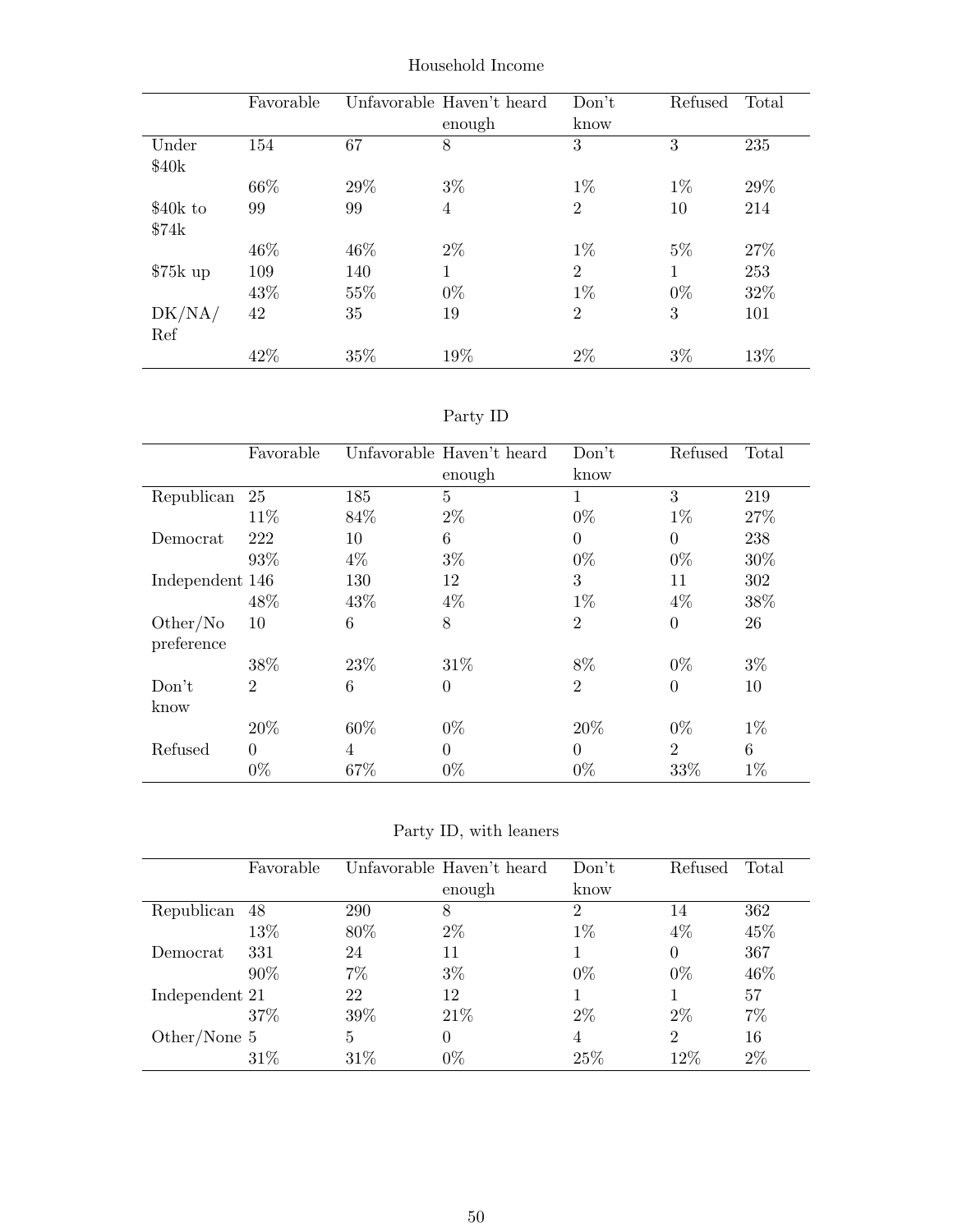Favorable Unfavorable Haven't heard enough Don't know Refused Total Rep 25 185 5 1 3 219  $11\%$  84%  $2\%$  0%  $1\%$  27% Lean Rep 23 105 3 1 11 143  $16\%$  73%  $2\%$  1% 8%  $18\%$  $\text{Ind}$  21 22 12 1 1 57  $37\%$   $39\%$   $21\%$   $2\%$   $2\%$   $7\%$  $\begin{tabular}{lllllll} \textbf{Lean Dem} & 109 & & 14 & & 5 & & 1 & & 0 & & 129 \end{tabular}$  $84\%$  11%  $4\%$  1% 0% 16% Dem 222 10 6 0 0 238  $93\%$   $4\%$   $3\%$   $0\%$   $0\%$   $30\%$  $\begin{array}{ccccccccc} \textrm{Other/None $5$} & & & 5 & & 0 & & 4 & & 2 & & 16 \\ & & 31\% & & 31\% & & 0\% & & 25\% & & 12\% & & 2\% \end{array}$ 

|  |  |  | Party Id, leaners separate |
|--|--|--|----------------------------|
|--|--|--|----------------------------|

#### Marital Status

 $31\%$   $31\%$   $0\%$   $25\%$   $12\%$   $2\%$ 

|            | Favorable |                | Unfavorable Haven't heard | Don't          | Refused        | Total          |
|------------|-----------|----------------|---------------------------|----------------|----------------|----------------|
|            |           |                | enough                    | know           |                |                |
| Married    | 221       | 247            | 17                        | 3              | $\overline{2}$ | 490            |
|            | 45%       | 50%            | $3\%$                     | $1\%$          | $0\%$          | 61\%           |
| Cohabiting | 39        | 14             | $\overline{2}$            | $\overline{0}$ | $\overline{0}$ | 55             |
|            | 71%       | 25%            | $4\%$                     | $0\%$          | $0\%$          | $7\%$          |
| Widowed    | 25        | 18             | $\overline{2}$            | $\theta$       | $\Omega$       | 45             |
|            | 56%       | 40%            | $4\%$                     | $0\%$          | $0\%$          | $6\%$          |
| Divorced   | 24        | 26             | $\Omega$                  | $\overline{2}$ | $\Omega$       | 52             |
|            | 46\%      | 50%            | $0\%$                     | $4\%$          | $0\%$          | $6\%$          |
| Separated  | 11        | $\overline{2}$ | $\mathbf{1}$              | $\overline{0}$ | $\overline{0}$ | 14             |
|            | 79%       | 14%            | $7\%$                     | $0\%$          | $0\%$          | $2\%$          |
| Never      | 85        | 34             | 10                        | 4              | 13             | 146            |
| Married    |           |                |                           |                |                |                |
|            | 58%       | 23\%           | $7\%$                     | $3\%$          | $9\%$          | 18%            |
| Refused    | $\Omega$  | $\Omega$       | $\Omega$                  | $\theta$       | $\overline{2}$ | $\overline{2}$ |
|            | $0\%$     | $0\%$          | $0\%$                     | $0\%$          | 100\%          | $0\%$          |

|  | Race and Ethnicity |
|--|--------------------|
|--|--------------------|

|          | Favorable |                | Unfavorable Haven't heard | Don't          | Refused        | Total |
|----------|-----------|----------------|---------------------------|----------------|----------------|-------|
|          |           |                | enough                    | know           |                |       |
| White    | 307       | 317            | 29                        | 7              | 5              | 665   |
|          | 46%       | 48%            | $4\%$                     | $1\%$          | $1\%$          | 83%   |
| Black    | 40        | $\overline{2}$ | $\overline{0}$            | $\overline{2}$ | $\theta$       | 44    |
|          | 91%       | $5\%$          | $0\%$                     | $5\%$          | $0\%$          | $5\%$ |
| Hispanic | 19        | 10             | $\overline{2}$            | $\theta$       | 10             | 41    |
|          | 46\%      | 24\%           | $5\%$                     | $0\%$          | 24\%           | $5\%$ |
| Other    | 38        | 10             | 1                         | $\Omega$       | $\theta$       | 49    |
|          | 78%       | 20%            | $2\%$                     | $0\%$          | $0\%$          | $6\%$ |
| DK/NA/   | $\theta$  | $\overline{2}$ | $\theta$                  | $\overline{0}$ | $\overline{2}$ | 4     |
| Ref      |           |                |                           |                |                |       |
|          | $0\%$     | 50%            | $0\%$                     | $0\%$          | 50%            | $0\%$ |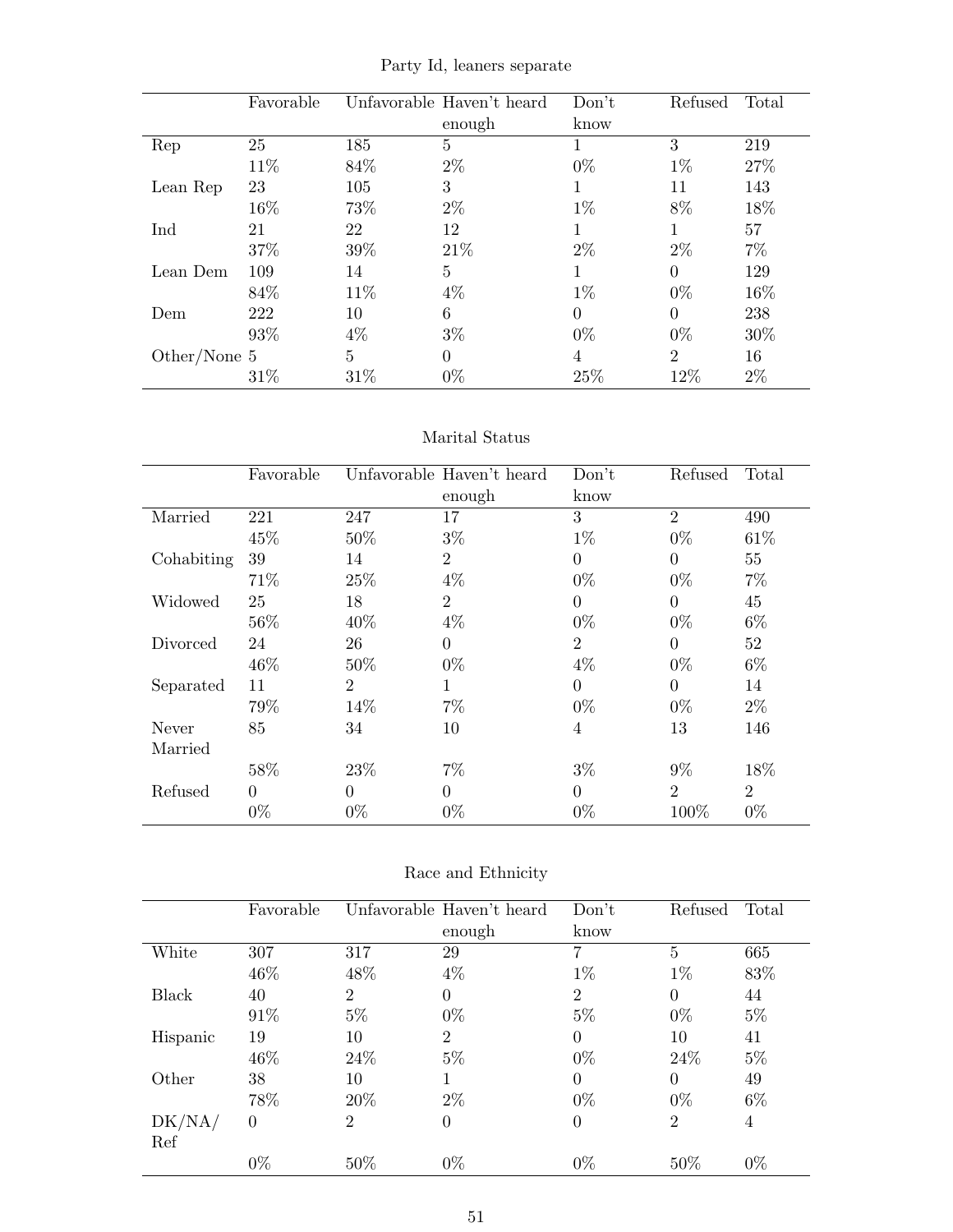|             | Favorable        |                | Unfavorable Haven't heard<br>enough | Don't<br>know    | Refused          | Total        |
|-------------|------------------|----------------|-------------------------------------|------------------|------------------|--------------|
| More than   | 15               | 40             | $\boldsymbol{0}$                    | $\theta$         | $\overline{0}$   | $55\,$       |
| 1/wk        |                  |                |                                     |                  |                  |              |
|             | 27\%             | 73%            | $0\%$                               | $0\%$            | $0\%$            | $7\%$        |
| $1$ /week   | 88               | 93             | 10                                  | $\mathbf 1$      | $\overline{0}$   | 192          |
|             | 46\%             | 48\%           | $5\%$                               | $1\%$            | $0\%$            | 24\%         |
| $1-2$ month | 58               | 63             | $\overline{4}$                      | $\mathbf{1}$     | $\overline{0}$   | 126          |
|             | 46\%             | 50%            | $3\%$                               | $1\%$            | $0\%$            | $16\%$       |
| few times   | 78               | 39             | $9\phantom{.}$                      | $\overline{2}$   | 1                | 129          |
| a year      |                  |                |                                     |                  |                  |              |
|             | 60%              | 30%            | $7\%$                               | $2\%$            | $1\%$            | 16%          |
| Seldom      | 78               | 52             | 4                                   | $\mathbf{1}$     | $\overline{0}$   | 135          |
|             | 58%              | 39%            | $3\%$                               | $1\%$            | $0\%$            | 17%          |
| Never       | 88               | 53             | $\overline{2}$                      | 3                | 12               | 158          |
|             | 56\%             | 34\%           | $1\%$                               | $2\%$            | $8\%$            | 20%          |
| Don't       | $\boldsymbol{0}$ | $\overline{0}$ | 1                                   | $\boldsymbol{0}$ | $\boldsymbol{0}$ | $\mathbf{1}$ |
| know        |                  |                |                                     |                  |                  |              |
|             | $0\%$            | $0\%$          | 100%                                | $0\%$            | $0\%$            | $0\%$        |
| Refused     | 1                | 1              | $\overline{2}$                      | $\overline{0}$   | $\overline{2}$   | $\,6\,$      |
|             | 17%              | 17%            | 33%                                 | $0\%$            | 33%              | $1\%$        |

Religious Service Attendance

## Religious Affiliation

|               | Favorable |      | Unfavorable Haven't heard | Don't          | Refused        | Total          |
|---------------|-----------|------|---------------------------|----------------|----------------|----------------|
|               |           |      | enough                    | know           |                |                |
| Protestant/   | 160       | 163  | 7                         | 3              |                | 334            |
| Christian     |           |      |                           |                |                |                |
|               | 48\%      | 49%  | $2\%$                     | $1\%$          | $0\%$          | 42\%           |
| Catholic      | 114       | 125  | 15                        | 4              | 14             | 272            |
|               | 42\%      | 46\% | $6\%$                     | $1\%$          | $5\%$          | 34%            |
| Jewish        | 3         | 1    | $\Omega$                  | $\overline{0}$ | $\theta$       | $\overline{4}$ |
|               | 75%       | 25%  | $0\%$                     | $0\%$          | $0\%$          | $0\%$          |
| Other         | 22        | 12   | $\overline{2}$            | $\overline{0}$ | $\Omega$       | 36             |
|               | 61\%      | 33%  | $6\%$                     | $0\%$          | $0\%$          | $4\%$          |
| None          | 93        | 36   | $\overline{2}$            | $\overline{2}$ | $\theta$       | 133            |
|               | 70%       | 27\% | $2\%$                     | $2\%$          | $0\%$          | 17%            |
| DK/NA/<br>Ref | 12        | 3    | $\overline{5}$            | $\overline{0}$ | $\overline{2}$ | 22             |
|               | 55%       | 14%  | 23%                       | $0\%$          | $9\%$          | $3\%$          |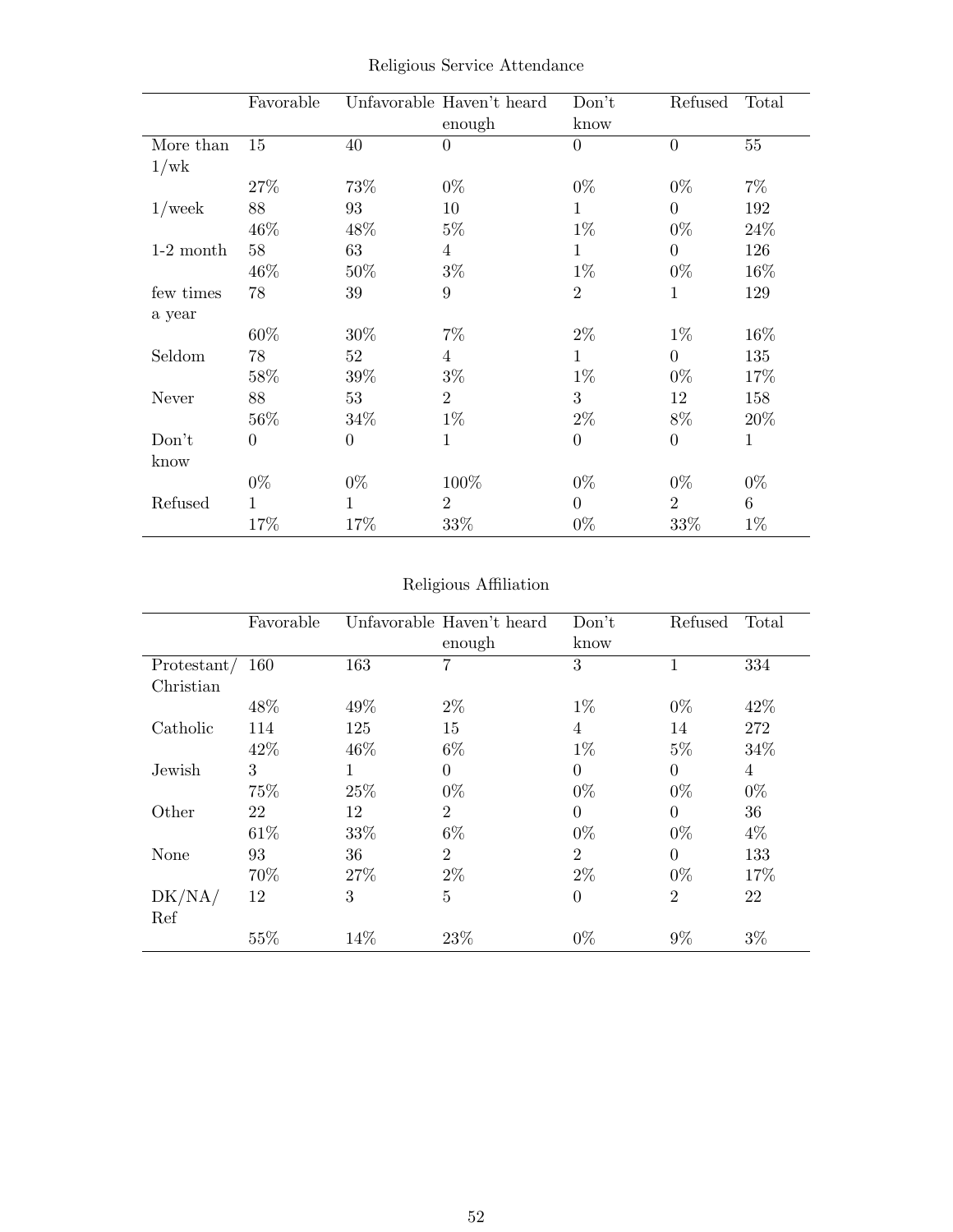|          | Favorable |      | Unfavorable Haven't heard | Don't          | Refused        | Total |
|----------|-----------|------|---------------------------|----------------|----------------|-------|
|          |           |      | enough                    | know           |                |       |
| born     | 57        | 82   | 1                         | $\theta$       | $\overline{0}$ | 140   |
| again    |           |      |                           |                |                |       |
|          | 41\%      | 59%  | $1\%$                     | $0\%$          | $0\%$          | 42\%  |
| not born | 98        | 74   | 3                         | 3              | $\overline{0}$ | 178   |
| again    |           |      |                           |                |                |       |
|          | 55%       | 42\% | $2\%$                     | $2\%$          | $0\%$          | 54\%  |
| Don't    | 3         | 5    | 0                         | $\overline{0}$ | $\theta$       | 8     |
| know     |           |      |                           |                |                |       |
|          | 38%       | 62\% | $0\%$                     | $0\%$          | $0\%$          | $2\%$ |
| Refused  |           |      | 3                         | $\theta$       | $\Omega$       | 5     |
|          | 20%       | 20%  | 60%                       | $0\%$          | $0\%$          | $2\%$ |

Born Again/Evangelical

|          | Favorable |        | Unfavorable Haven't heard | Don't          | Refused        | Total |
|----------|-----------|--------|---------------------------|----------------|----------------|-------|
|          |           |        | enough                    | know           |                |       |
| Urban    | 141       | 75     | 13                        | 3              | 13             | 245   |
|          | 58%       | $31\%$ | $5\%$                     | $1\%$          | $5\%$          | 31\%  |
| Suburban | 124       | 119    | 9                         | 1              | $\Omega$       | 253   |
|          | 49%       | 47\%   | $4\%$                     | $0\%$          | $0\%$          | 32%   |
| Rural    | 137       | 145    | 6                         | 3              |                | 292   |
|          | 47\%      | $50\%$ | $2\%$                     | $1\%$          | $0\%$          | 36%   |
| Don't    | 3         |        | 2                         | $\overline{2}$ | $\overline{0}$ | 8     |
| know     |           |        |                           |                |                |       |
|          | 38%       | 12\%   | 25\%                      | 25\%           | $0\%$          | $1\%$ |
| Refused  | $\Omega$  |        |                           | $\Omega$       | $\overline{2}$ | 4     |
|          | $0\%$     | 25%    | 25%                       | $0\%$          | 50%            | $0\%$ |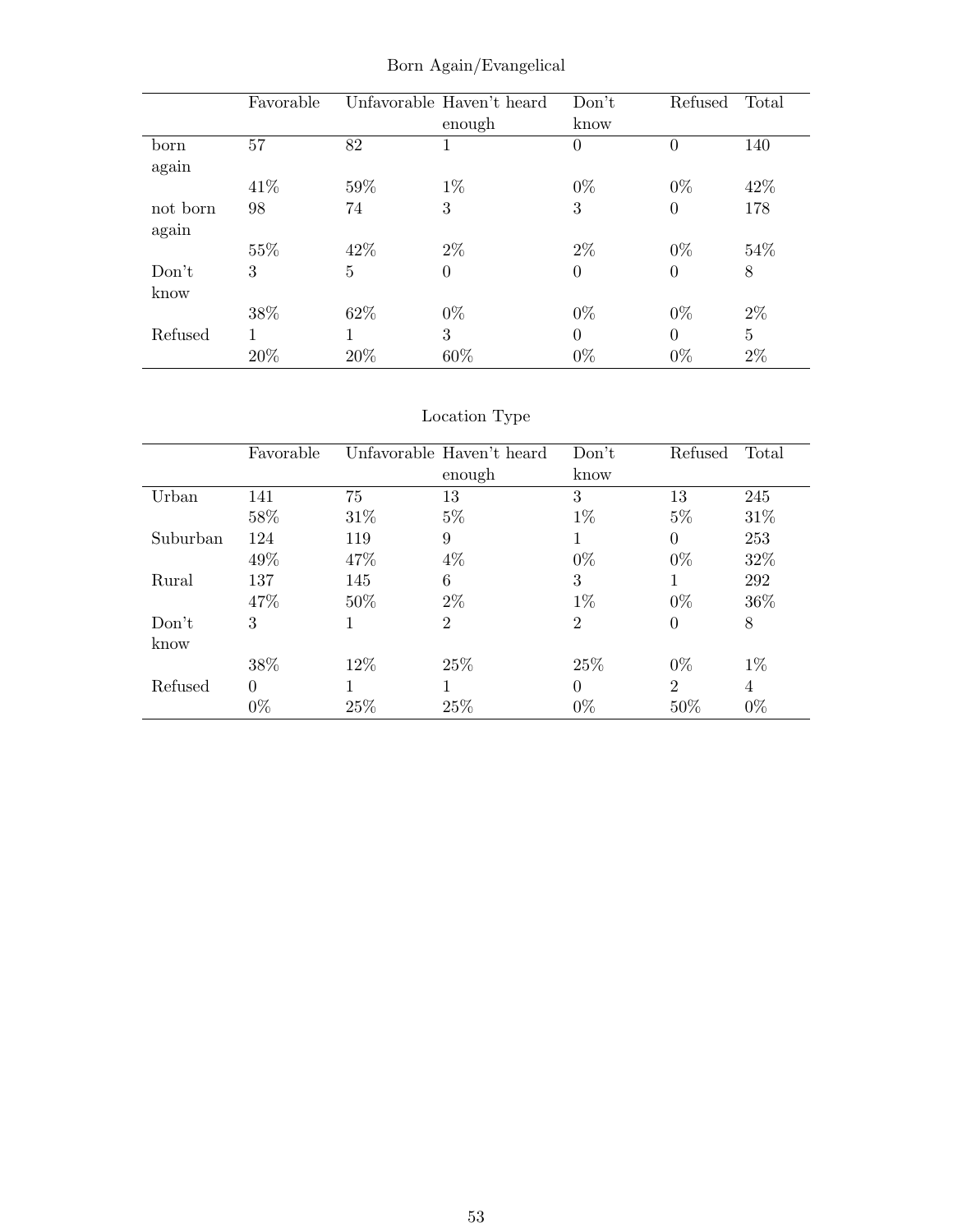|                        | Favorable      |                | Unfavorable Haven't heard<br>enough | Don't<br>know  | Refused        | Total |
|------------------------|----------------|----------------|-------------------------------------|----------------|----------------|-------|
| Very con-<br>servative | $\overline{2}$ | 59             | $\mathbf{1}$                        | $\mathbf 1$    | $\overline{0}$ | 63    |
|                        | $3\%$          | 94%            | $2\%$                               | $2\%$          | $0\%$          | 8%    |
| Conservative 67        |                | 177            | $\overline{5}$                      | 3              | 1              | 253   |
|                        | 26\%           | 70%            | $2\%$                               | $1\%$          | $0\%$          | 31\%  |
| Moderate               | 165            | 89             | 12                                  | $\overline{2}$ | $\Omega$       | 268   |
|                        | 62%            | 33\%           | $4\%$                               | $1\%$          | $0\%$          | 33%   |
| Liberal                | 97             | $\overline{7}$ | $\overline{2}$                      | $\Omega$       | 10             | 116   |
|                        | 84%            | $6\%$          | $2\%$                               | $0\%$          | $9\%$          | 14%   |
| Very lib-<br>eral      | 59             | 1              | $\overline{0}$                      | $\overline{0}$ | $\theta$       | 60    |
|                        | 98%            | $2\%$          | $0\%$                               | $0\%$          | $0\%$          | $7\%$ |
| Don't                  | 13             | 8              | 11                                  | 3              | 3              | 38    |
| know                   |                |                |                                     |                |                |       |
|                        | 34%            | 21\%           | 29%                                 | 8%             | 8%             | $5\%$ |
| Refused                | 3              | $\mathbf{1}$   | $\Omega$                            | $\overline{0}$ | $\overline{2}$ | 6     |
|                        | 50%            | 17%            | $0\%$                               | $0\%$          | 33\%           | $1\%$ |

Political Ideology

|            | Favorable |                | Unfavorable Haven't heard | Don't          | Refused        | Total          |
|------------|-----------|----------------|---------------------------|----------------|----------------|----------------|
|            |           |                | enough                    | know           |                |                |
| respondent | 43        | 24             | 8                         | $\mathbf{1}$   | $\Omega$       | 76             |
|            | 57%       | 32\%           | 11\%                      | $1\%$          | $0\%$          | $9\%$          |
| another    | 23        | 16             | $\overline{0}$            | $\overline{0}$ | $\overline{0}$ | 39             |
| household  |           |                |                           |                |                |                |
| member     |           |                |                           |                |                |                |
|            | 59%       | 41\%           | $0\%$                     | $0\%$          | $0\%$          | $5\%$          |
| nobody in  | 339       | 298            | 20                        | 8              | 15             | 680            |
| household  |           |                |                           |                |                |                |
|            | 50%       | 44%            | $3\%$                     | $1\%$          | $2\%$          | 85%            |
| Don't      | $\theta$  | $\overline{2}$ | $\overline{0}$            | $\overline{0}$ | $\theta$       | $\overline{2}$ |
| know       |           |                |                           |                |                |                |
|            | $0\%$     | 100%           | $0\%$                     | $0\%$          | $0\%$          | $0\%$          |
| Refused    | $\theta$  | $\Omega$       | 3                         | $\theta$       | $\overline{2}$ | $\overline{5}$ |
|            | $0\%$     | $0\%$          | 60%                       | $0\%$          | 40%            | $1\%$          |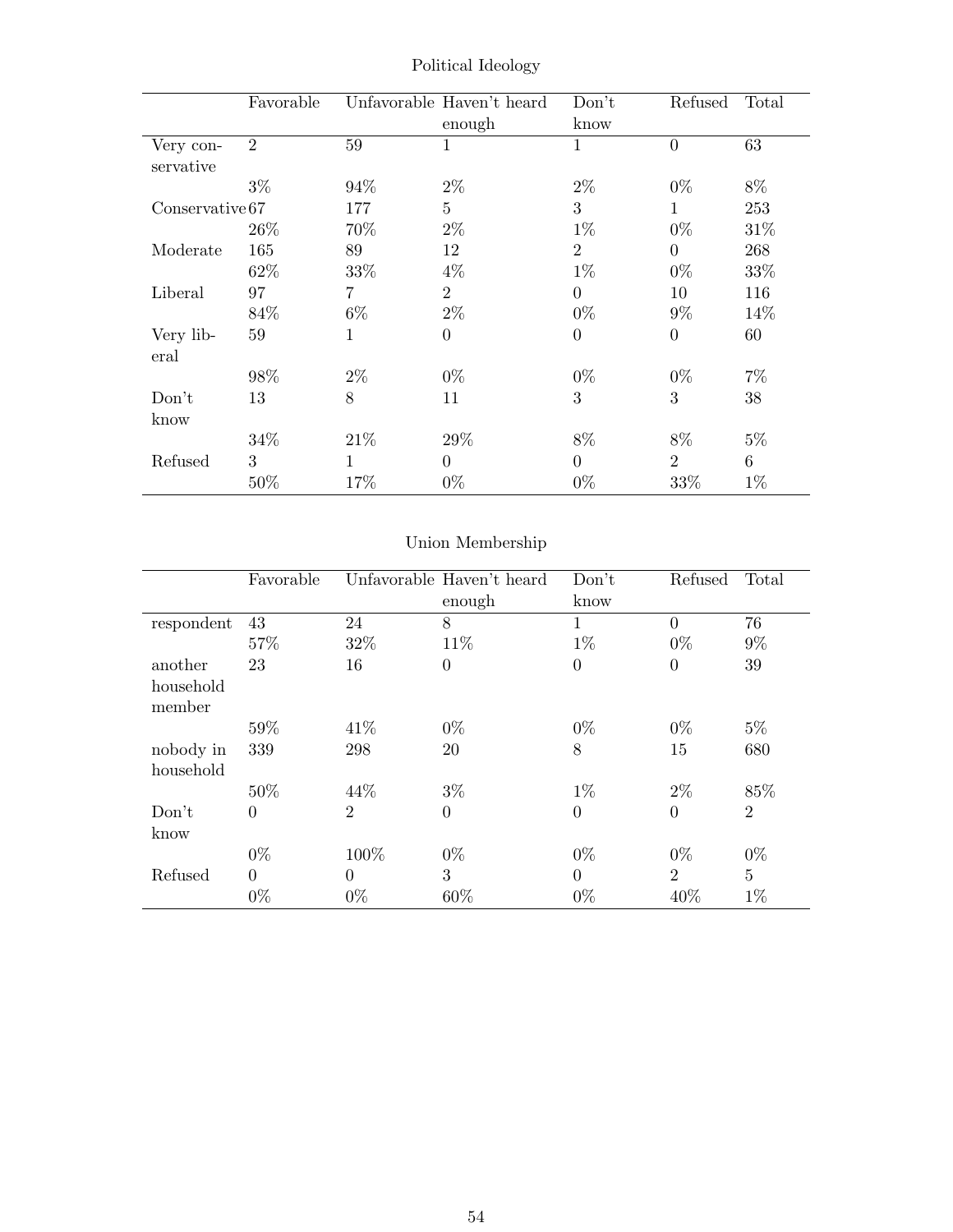|           | Favorable |      | Unfavorable Haven't heard | Don't          | Refused        | Total |
|-----------|-----------|------|---------------------------|----------------|----------------|-------|
|           |           |      | enough                    | know           |                |       |
| Public    | 31        | 10   | $\overline{0}$            | $\theta$       | $\overline{0}$ | 41    |
| union     |           |      |                           |                |                |       |
|           | 76%       | 24\% | $0\%$                     | $0\%$          | $0\%$          | $5\%$ |
| Public    | 75        | 48   | $\overline{5}$            | 3              | $\overline{0}$ | 131   |
| non-union |           |      |                           |                |                |       |
|           | 57%       | 37%  | $4\%$                     | $2\%$          | $0\%$          | 16%   |
| Private   | 35        | 30   | 8                         | 1              | $\overline{0}$ | 74    |
| union     |           |      |                           |                |                |       |
|           | 47\%      | 41\% | 11\%                      | $1\%$          | $0\%$          | $9\%$ |
| Private   | 264       | 250  | 15                        | $\overline{4}$ | 15             | 548   |
| non-union |           |      |                           |                |                |       |
|           | 48%       | 46%  | $3\%$                     | $1\%$          | $3\%$          | 68%   |
| DK/NA/    | 1         | 3    | 3                         | $\Omega$       | $\overline{2}$ | 9     |
| Ref       |           |      |                           |                |                |       |
|           | 11%       | 33%  | 33%                       | $0\%$          | 22\%           | $1\%$ |

|  |  |  |  |  | Job Type and Union Membership |
|--|--|--|--|--|-------------------------------|
|--|--|--|--|--|-------------------------------|

# Region

|            | Favorable |     | Unfavorable Haven't heard<br>enough | Don't<br>know  | Refused      | Total |
|------------|-----------|-----|-------------------------------------|----------------|--------------|-------|
| MKE City   | 61        | 10  | 4                                   | $\overline{0}$ | $\Omega$     | 75    |
|            | 81\%      | 13% | $5\%$                               | $0\%$          | $0\%$        | $9\%$ |
| Rest of    | 109       | 120 | 16                                  | $\overline{2}$ | 3            | 250   |
| <b>MKE</b> |           |     |                                     |                |              |       |
|            | 44\%      | 48% | $6\%$                               | $1\%$          | $1\%$        | 31\%  |
| msn        | 91        | 46  | 4                                   | $\overline{2}$ | $\mathbf{1}$ | 144   |
|            | 63%       | 32% | $3\%$                               | $1\%$          | $1\%$        | 18%   |
| GB/A       | 53        | 80  | 4                                   | 1              | 12           | 150   |
|            | 35%       | 53% | $3\%$                               | $1\%$          | 8%           | 19%   |
| Rest of    | 91        | 85  | 3                                   | 4              | $\Omega$     | 183   |
| state      |           |     |                                     |                |              |       |
|            | 50%       | 46% | $2\%$                               | $2\%$          | $0\%$        | 23%   |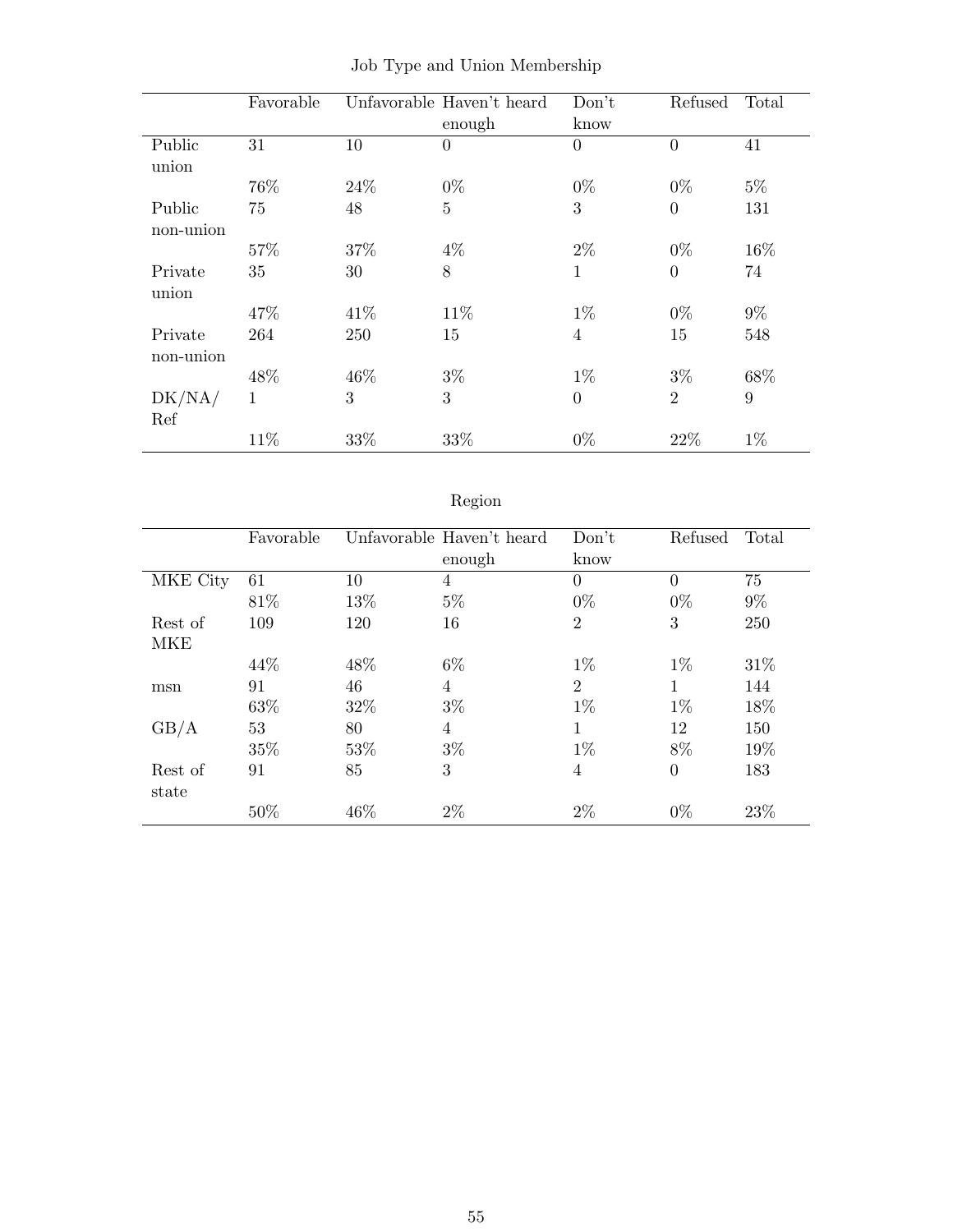|                       | Favorable      |      | Unfavorable Haven't heard<br>enough | Don't<br>know  | Refused        | Total           |
|-----------------------|----------------|------|-------------------------------------|----------------|----------------|-----------------|
| Absolutely<br>certain | 313            | 282  | 7                                   | 3              | 11             | 616             |
|                       | 51\%           | 46\% | $1\%$                               | $0\%$          | $2\%$          | 77\%            |
| Very                  | 56             | 42   | 19                                  | 1              | $\overline{2}$ | 120             |
| likely                |                |      |                                     |                |                |                 |
|                       | 47%            | 35%  | 16%                                 | $1\%$          | $2\%$          | 15%             |
| $50 - 50$             | 20             | 9    | 3                                   | $\theta$       | $\Omega$       | 32              |
|                       | 62%            | 28\% | $9\%$                               | $0\%$          | $0\%$          | $4\%$           |
| Will not              | 14             | 6    | 3                                   | $\overline{5}$ | 3              | 31              |
| vote                  |                |      |                                     |                |                |                 |
|                       | 45%            | 19%  | 10%                                 | 16%            | 10%            | $4\%$           |
| Don't<br>know         | $\overline{2}$ | 3    | $\Omega$                            | 1              | $\theta$       | $6\phantom{.}6$ |
|                       | 33%            | 50%  | $0\%$                               | 17%            | $0\%$          | $1\%$           |

Likelihood of Voting in Nov.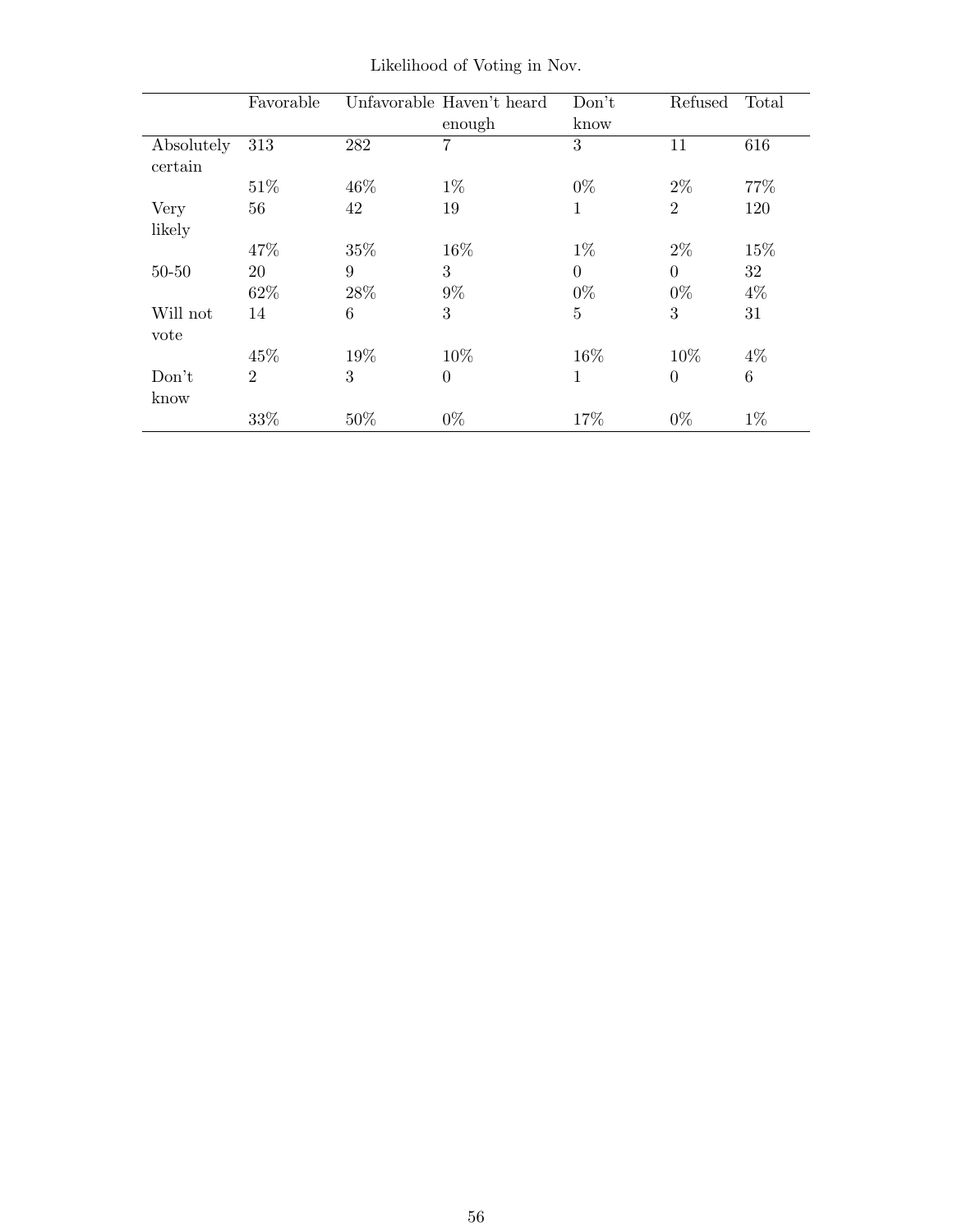## Q8. Do you have a favorable or unfavorable opinion of Ron Johnson or haven't you heard enough about him yet?

|        |           |      | Sex                       |       |         |       |
|--------|-----------|------|---------------------------|-------|---------|-------|
|        | Favorable |      | Unfavorable Haven't heard | Don't | Refused | Total |
|        |           |      | enough                    | know  |         |       |
| Male   | 164       | 115  | 97                        | 8     |         | 386   |
|        | 42%       | 30%  | 25%                       | $2\%$ | $1\%$   | 48%   |
| Female | 104       | 157  | 145                       | 8     | 3       | 417   |
|        | 25%       | 38\% | 35%                       | 2%    | $1\%$   | 52%   |

|           | Favorable |          | Unfavorable Haven't heard | Don't          | Refused        | Total  |
|-----------|-----------|----------|---------------------------|----------------|----------------|--------|
|           |           |          | enough                    | know           |                |        |
| 18-29     | 24        | 15       | 87                        | $\overline{2}$ |                | 129    |
|           | 19%       | 12%      | 67%                       | $2\%$          | $1\%$          | 16%    |
| 30-44     | 58        | 63       | 66                        | 3              | $\theta$       | 190    |
|           | 31\%      | 33\%     | 35%                       | $2\%$          | $0\%$          | 24\%   |
| $45 - 59$ | 94        | 94       | 58                        | 8              | $\overline{2}$ | 256    |
|           | 37%       | 37%      | 23\%                      | $3\%$          | $1\%$          | $32\%$ |
| $60+$     | 90        | 100      | 31                        | 3              |                | 225    |
|           | 40\%      | 44\%     | 14\%                      | $1\%$          | $0\%$          | 28\%   |
| DK/NA/    | 1         | $\Omega$ | $\theta$                  | $\overline{0}$ | $\overline{2}$ | 3      |
| Ref       |           |          |                           |                |                |        |
|           | 33%       | $0\%$    | $0\%$                     | $0\%$          | 67%            | $0\%$  |

Age 4 Categories

| Education 5 Categories |  |  |
|------------------------|--|--|
|                        |  |  |

|           | Favorable |                | Unfavorable Haven't heard | Don't          | Refused        | Total |
|-----------|-----------|----------------|---------------------------|----------------|----------------|-------|
|           |           |                | enough                    | know           |                |       |
| Not HS    | 6         | 21             | 20                        | 2              | $\theta$       | 49    |
|           | 12%       | 43%            | 41\%                      | $4\%$          | $0\%$          | $6\%$ |
| HS        | 80        | 80             | 82                        | 5              | $\Omega$       | 247   |
|           | 32%       | 32%            | 33%                       | $2\%$          | $0\%$          | 31%   |
| Some Coll | 56        | 44             | 50                        | $\overline{2}$ | 1              | 153   |
|           | 37%       | 29%            | 33%                       | $1\%$          | $1\%$          | 19%   |
| AA        | 41        | 28             | 29                        | $\overline{5}$ | 1              | 104   |
|           | 39%       | 27%            | 28%                       | $5\%$          | $1\%$          | 13%   |
| $BA+$     | 81        | 96             | 59                        | 3              | $\overline{2}$ | 241   |
|           | 34\%      | 40%            | 24\%                      | $1\%$          | $1\%$          | 30%   |
| DK/NA/    | 4         | $\overline{2}$ | $\overline{2}$            | $\theta$       | $\overline{2}$ | 10    |
| Ref       |           |                |                           |                |                |       |
|           | 40%       | 20%            | 20%                       | $0\%$          | 20%            | $1\%$ |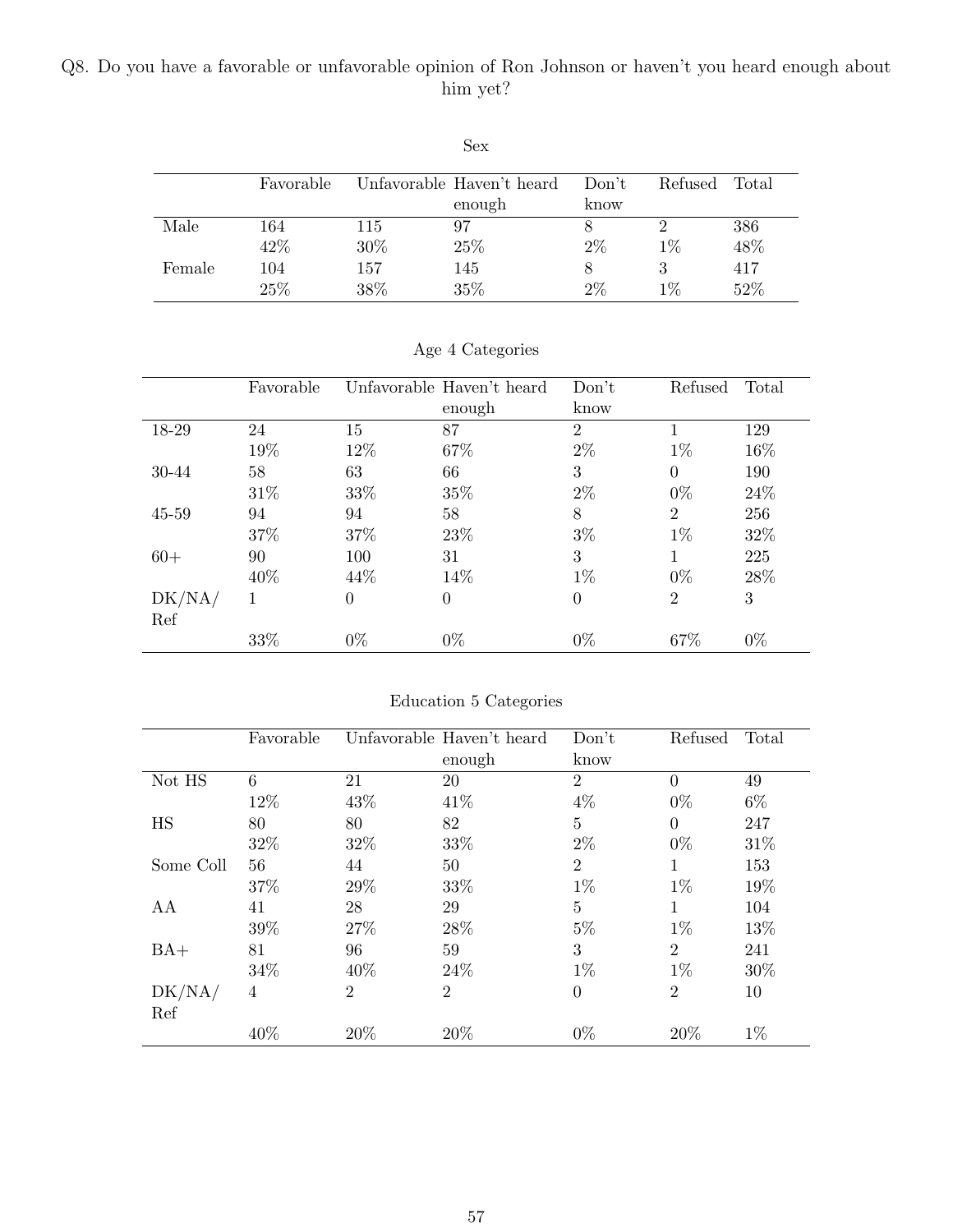|           | Favorable |     | Unfavorable Haven't heard | Don't          | Refused  | Total |
|-----------|-----------|-----|---------------------------|----------------|----------|-------|
|           |           |     | enough                    | know           |          |       |
| Under     | 66        | 82  | 81                        | $\overline{5}$ | $\theta$ | 234   |
| \$40k     |           |     |                           |                |          |       |
|           | 28\%      | 35% | 35%                       | $2\%$          | $0\%$    | 29%   |
| \$40k to  | 82        | 69  | 59                        | 3              | 1        | 214   |
| \$74k     |           |     |                           |                |          |       |
|           | 38%       | 32% | 28\%                      | $1\%$          | $0\%$    | 27%   |
| $$75k$ up | 92        | 83  | 70                        | 7              | 1        | 253   |
|           | 36%       | 33% | 28%                       | $3\%$          | $0\%$    | 32%   |
| DK/NA/    | 28        | 37  | 32                        | 1              | 3        | 101   |
| Ref       |           |     |                           |                |          |       |
|           | 28\%      | 37% | 32%                       | $1\%$          | $3\%$    | 13%   |

Household Income

| эrт<br>v |
|----------|
|----------|

|                 | Favorable      |       | Unfavorable Haven't heard | Don't.         | Refused        | Total |
|-----------------|----------------|-------|---------------------------|----------------|----------------|-------|
|                 |                |       | enough                    | know           |                |       |
| Republican      | 141            | 20    | 54                        | 4              |                | 220   |
|                 | 64\%           | $9\%$ | 25%                       | $2\%$          | $0\%$          | 27%   |
| Democrat        | 15             | 143   | 74                        | 5              | 1              | 238   |
|                 | $6\%$          | 60%   | 31\%                      | $2\%$          | $0\%$          | 29%   |
| Independent 102 |                | 92    | 102                       | 7              | $\overline{2}$ | 305   |
|                 | 33%            | 30\%  | 33%                       | $2\%$          | $1\%$          | 38%   |
| Other/No        | 5              | 12    | 10                        | $\overline{0}$ | $\theta$       | 27    |
| preference      | 19%            | 44\%  | 37%                       | $0\%$          | $0\%$          | $3\%$ |
| Don't           | $\overline{5}$ | 3     | 3                         | $\overline{0}$ | $\theta$       | 11    |
| know            |                |       |                           |                |                |       |
|                 | 45%            | 27\%  | 27\%                      | $0\%$          | $0\%$          | $1\%$ |
| Refused         |                | 3     | $\Omega$                  | $\theta$       | $\overline{2}$ | 6     |
|                 | 17%            | 50%   | $0\%$                     | $0\%$          | 33%            | $1\%$ |

Party ID, with leaners

|                | Favorable |      | Unfavorable Haven't heard | Don't          | Refused        | Total |
|----------------|-----------|------|---------------------------|----------------|----------------|-------|
|                |           |      | enough                    | know           |                |       |
| Republican 224 |           | 39   | 91                        |                | $\overline{2}$ | 363   |
|                | 62\%      | 11\% | 25\%                      | $2\%$          | $1\%$          | 45%   |
| Democrat       | 34        | 207  | 117                       | 8              |                | 367   |
|                | $9\%$     | 56%  | 32%                       | $2\%$          | $0\%$          | 46%   |
| Independent 8  |           | 20   | 27                        | $\overline{2}$ |                | 58    |
|                | 14%       | 34\% | 47\%                      | $3\%$          | $2\%$          | 7%    |
| Other/None $1$ |           | 6    |                           | $\Omega$       | $\overline{2}$ | 16    |
|                | $6\%$     | 38%  | $44\%$                    | $0\%$          | 12%            | 2%    |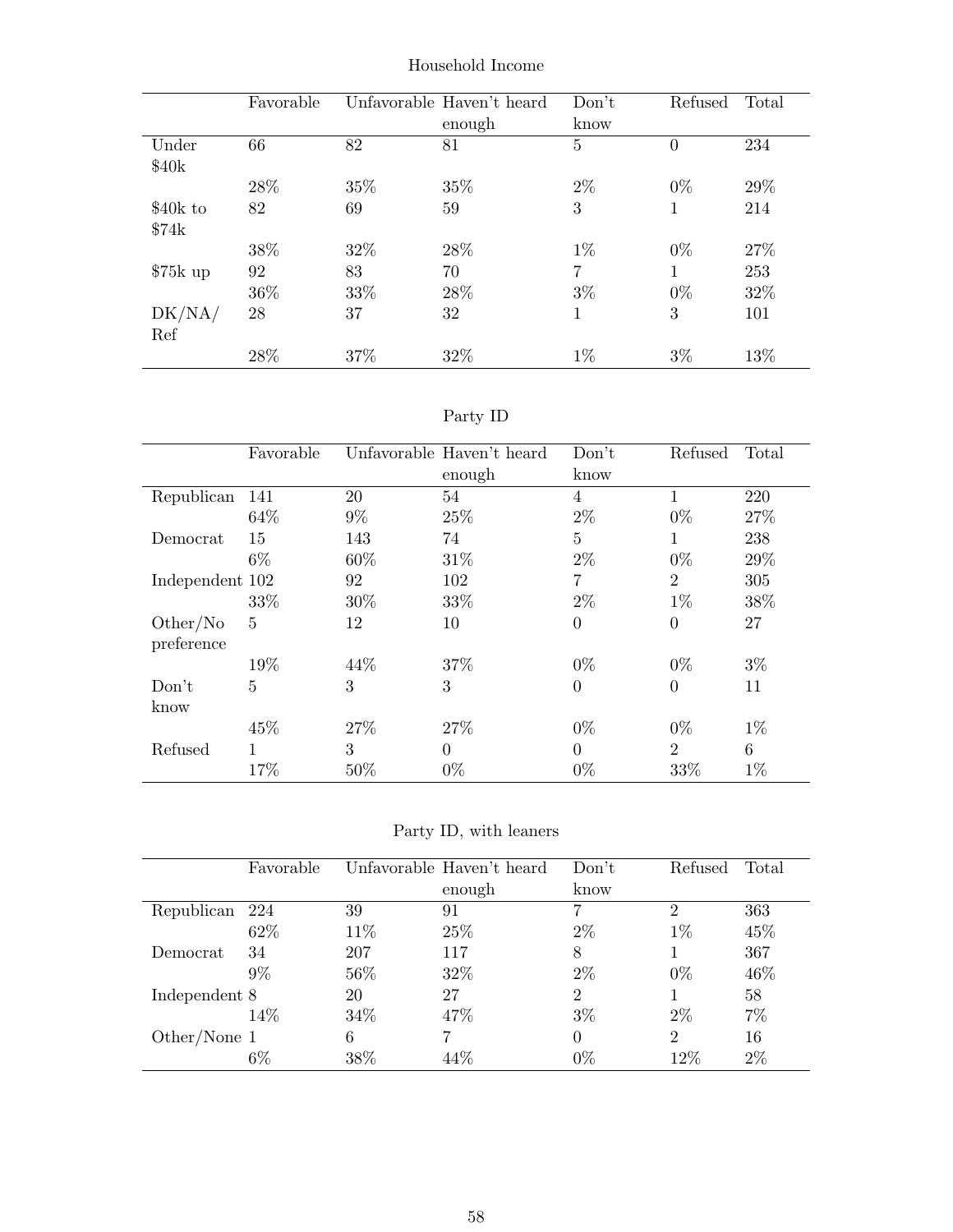|              | Favorable |       | Unfavorable Haven't heard<br>enough | Don't<br>know  | Refused        | Total |
|--------------|-----------|-------|-------------------------------------|----------------|----------------|-------|
| Rep          | 141       | 20    | 54                                  | 4              |                | 220   |
|              | 64%       | $9\%$ | 25%                                 | $2\%$          | $0\%$          | 27%   |
| Lean Rep     | 83        | 20    | 37                                  | 3              |                | 144   |
|              | 58%       | 14\%  | 26\%                                | $2\%$          | $1\%$          | 18%   |
| Ind          | 8         | 20    | 27                                  | $\overline{2}$ |                | 58    |
|              | 14%       | 34%   | 47%                                 | $3\%$          | $2\%$          | $7\%$ |
| Lean Dem     | 20        | 64    | 43                                  | $\overline{2}$ | $\Omega$       | 129   |
|              | 16%       | 50%   | 33\%                                | $2\%$          | $0\%$          | 16%   |
| Dem          | 15        | 143   | 74                                  | 5              |                | 238   |
|              | $6\%$     | 60%   | 31\%                                | $2\%$          | $0\%$          | 30\%  |
| Other/None 1 |           | 6     | 7                                   | $\Omega$       | $\overline{2}$ | 16    |
|              | $6\%$     | 38%   | 44%                                 | $0\%$          | 12%            | $2\%$ |

Party Id, leaners separate

### Marital Status

|            | Favorable |       | Unfavorable Haven't heard | Don't          | Refused        | Total          |
|------------|-----------|-------|---------------------------|----------------|----------------|----------------|
|            |           |       | enough                    | know           |                |                |
| Married    | 197       | 184   | 99                        | 8              | 3              | 491            |
|            | 40%       | 37%   | 20%                       | $2\%$          | $1\%$          | 61\%           |
| Cohabiting | 6         | 24    | 23                        | $\overline{2}$ | $\Omega$       | 55             |
|            | 11\%      | 44%   | 42\%                      | $4\%$          | $0\%$          | $7\%$          |
| Widowed    | 14        | 19    | 9                         | $\overline{2}$ | 1              | 45             |
|            | 31%       | 42\%  | 20%                       | $4\%$          | $2\%$          | $6\%$          |
| Divorced   | 20        | 12    | 18                        | $\mathbf 1$    | $\overline{0}$ | 51             |
|            | 39%       | 24\%  | 35%                       | $2\%$          | $0\%$          | $6\%$          |
| Separated  | 1         | 6     | 8                         | $\Omega$       | $\theta$       | 15             |
|            | $7\%$     | 40%   | 53%                       | $0\%$          | $0\%$          | $2\%$          |
| Never      | 30        | 27    | 84                        | 3              | 1              | 145            |
| Married    |           |       |                           |                |                |                |
|            | 21\%      | 19%   | 58%                       | $2\%$          | $1\%$          | 18%            |
| Refused    | $\theta$  | 0     | $\Omega$                  | $\Omega$       | $\overline{2}$ | $\overline{2}$ |
|            | $0\%$     | $0\%$ | $0\%$                     | $0\%$          | 100%           | $0\%$          |

| Race and Ethnicity |  |
|--------------------|--|
|--------------------|--|

|          | Favorable |      | Unfavorable Haven't heard | Don't          | Refused        | Total |
|----------|-----------|------|---------------------------|----------------|----------------|-------|
|          |           |      | enough                    | know           |                |       |
| White    | 247       | 224  | 177                       | 14             | 4              | 666   |
|          | 37%       | 34\% | 27%                       | $2\%$          | $1\%$          | 83%   |
| Black    | 5         | 18   | 22                        | $\theta$       | $\theta$       | 45    |
|          | 11%       | 40\% | 49%                       | $0\%$          | $0\%$          | $6\%$ |
| Hispanic | 7         | 6    | 25                        | $\overline{2}$ | $\theta$       | 40    |
|          | 18%       | 15%  | 62\%                      | $5\%$          | $0\%$          | $5\%$ |
| Other    | 8         | 22   | 19                        | $\theta$       | $\theta$       | 49    |
|          | 16%       | 45\% | 39%                       | $0\%$          | $0\%$          | $6\%$ |
| DK/NA/   | 1         |      | 0                         | $\theta$       | $\overline{2}$ | 4     |
| Ref      |           |      |                           |                |                |       |
|          | 25%       | 25%  | $0\%$                     | $0\%$          | 50%            | $0\%$ |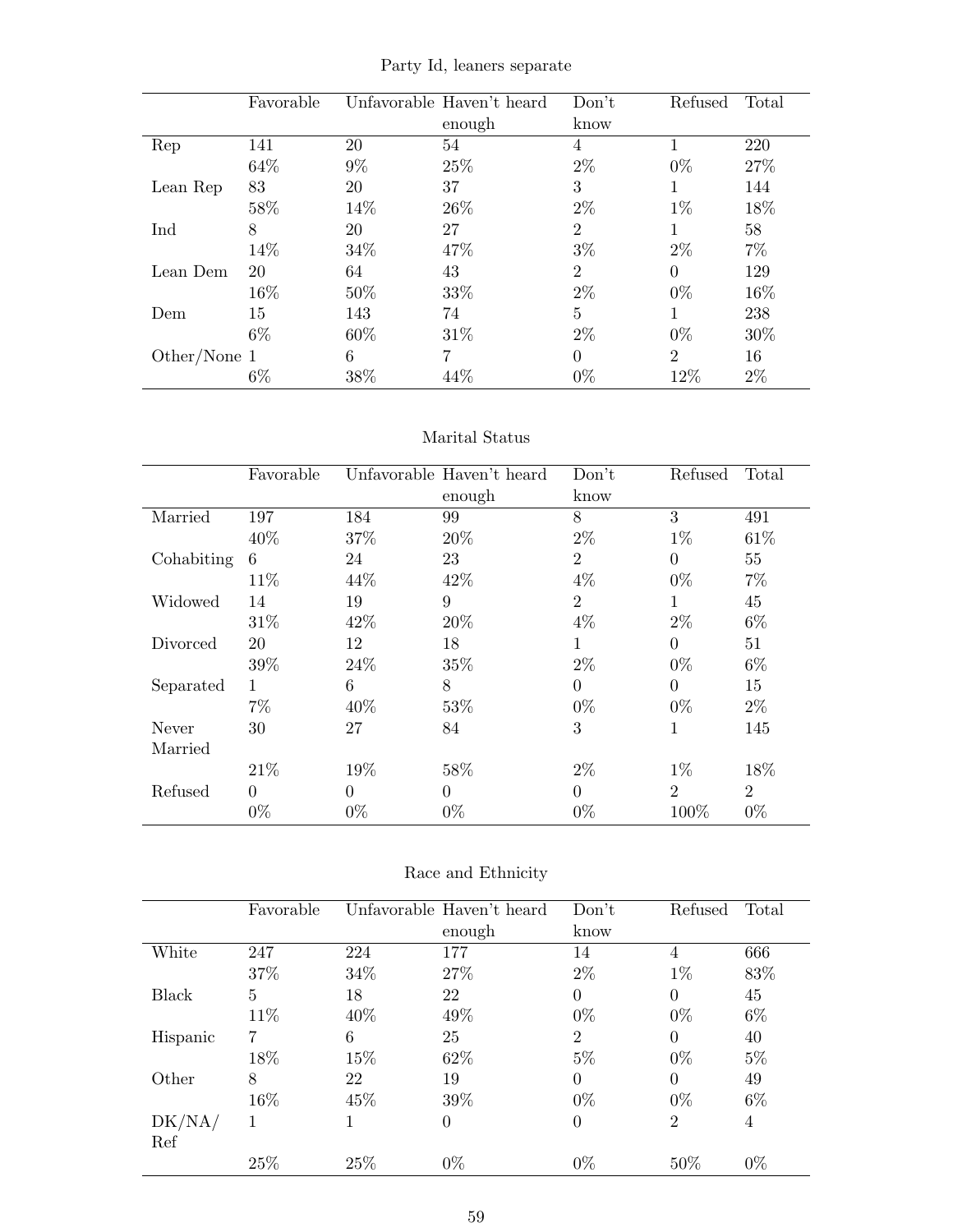|             | Favorable      |                | Unfavorable Haven't heard<br>enough | Don't<br>know  | Refused        | Total          |
|-------------|----------------|----------------|-------------------------------------|----------------|----------------|----------------|
| More than   | 28             | 9              | 19                                  | $\theta$       | $\overline{0}$ | 56             |
| 1/wk        |                |                |                                     |                |                |                |
|             | 50%            | 16%            | 34\%                                | $0\%$          | $0\%$          | $7\%$          |
| $1$ /week   | 81             | 71             | 38                                  | $\overline{2}$ | $\overline{0}$ | 192            |
|             | 42%            | 37%            | 20%                                 | $1\%$          | $0\%$          | 24%            |
| $1-2$ month | 45             | 38             | 37                                  | 5              | $\mathbf{1}$   | 126            |
|             | 36%            | 30%            | 29%                                 | $4\%$          | $1\%$          | 16%            |
| few times   | 35             | 45             | 45                                  | $\mathbf{1}$   | $\overline{2}$ | 128            |
| a year      |                |                |                                     |                |                |                |
|             | 27%            | 35%            | $35\%$                              | $1\%$          | $2\%$          | 16%            |
| Seldom      | 42             | 48             | 43                                  | $\overline{2}$ | $\theta$       | 135            |
|             | 31%            | 36%            | 32%                                 | $1\%$          | $0\%$          | 17%            |
| Never       | 36             | 58             | 58                                  | $\overline{5}$ | $\mathbf{1}$   | 158            |
|             | 23%            | 37%            | 37\%                                | $3\%$          | $1\%$          | 20%            |
| Don't       | $\overline{0}$ | $\theta$       | $\theta$                            | $\mathbf{1}$   | $\theta$       | $\mathbf{1}$   |
| know        |                |                |                                     |                |                |                |
|             | $0\%$          | $0\%$          | $0\%$                               | 100%           | $0\%$          | $0\%$          |
| Refused     | $\overline{0}$ | $\overline{2}$ | 3                                   | $\overline{0}$ | $\overline{2}$ | $\overline{7}$ |
|             | $0\%$          | 29%            | 43%                                 | $0\%$          | 29%            | $1\%$          |

Religious Service Attendance

## Religious Affiliation

|             | Favorable      |      | Unfavorable Haven't heard | Don't          | Refused        | Total |
|-------------|----------------|------|---------------------------|----------------|----------------|-------|
|             |                |      | enough                    | know           |                |       |
| Protestant/ | 138            | 100  | 87                        | 8              |                | 334   |
| Christian   |                |      |                           |                |                |       |
|             | 41\%           | 30%  | 26\%                      | $2\%$          | $0\%$          | 42\%  |
| Catholic    | 85             | 93   | 89                        | 3              | 1              | 271   |
|             | 31\%           | 34\% | 33%                       | $1\%$          | $0\%$          | 34%   |
| Jewish      | $\overline{2}$ | 3    | $\Omega$                  | $\overline{0}$ | $\Omega$       | 5     |
|             | 40%            | 60%  | $0\%$                     | $0\%$          | $0\%$          | $1\%$ |
| Other       | 10             | 17   | 9                         | 1              | $\Omega$       | 37    |
|             | 27%            | 46%  | 24\%                      | $3\%$          | $0\%$          | $5\%$ |
| None        | 32             | 52   | 45                        | $\overline{2}$ | 1              | 132   |
|             | 24\%           | 39%  | 34%                       | $2\%$          | $1\%$          | 16%   |
| DK/NA/      | 1              | 7    | 11                        | $\overline{2}$ | $\overline{2}$ | 23    |
| Ref         |                |      |                           |                |                |       |
|             | $4\%$          | 30%  | 48%                       | $9\%$          | $9\%$          | $3\%$ |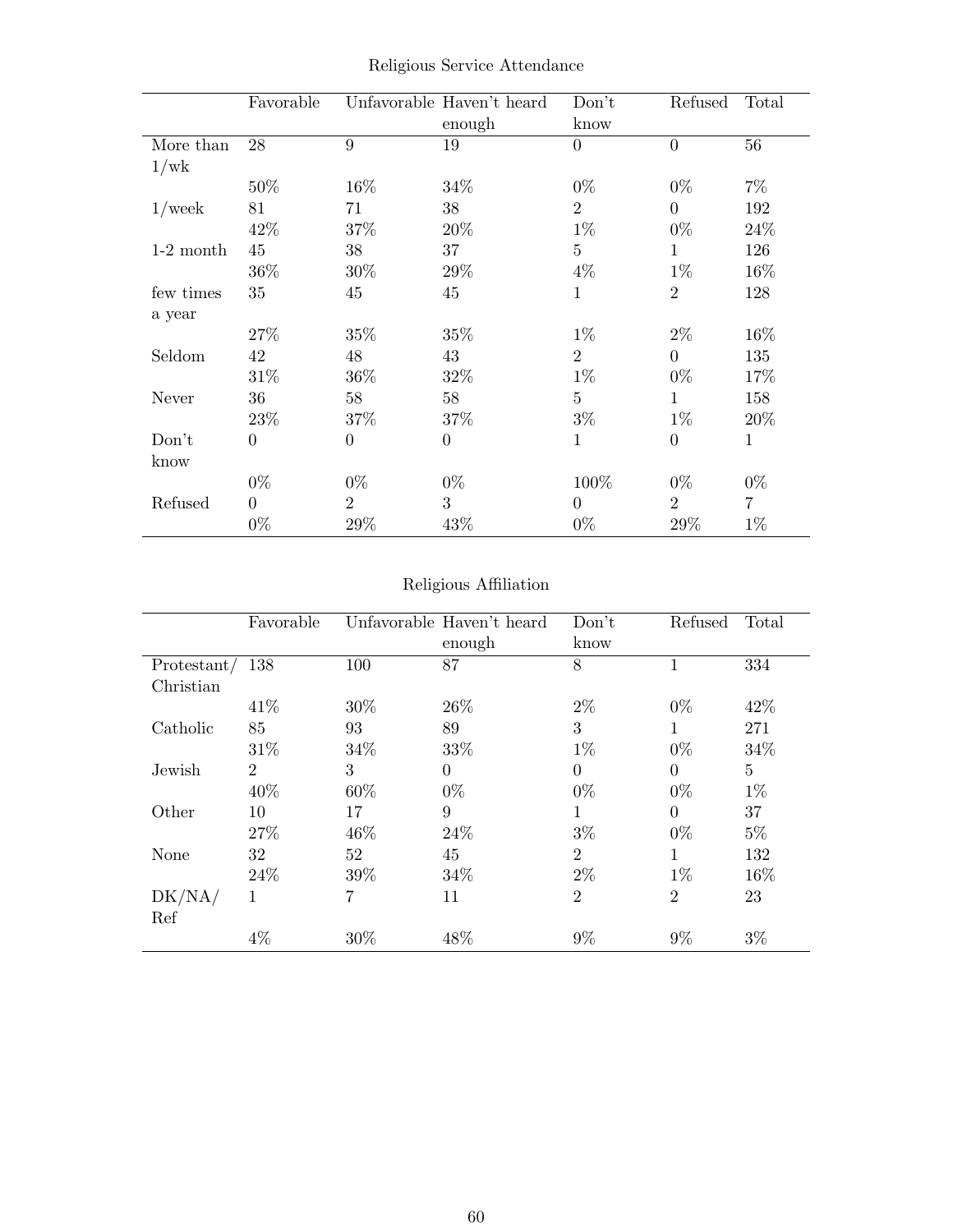|          | Favorable |      | Unfavorable Haven't heard | Don't          | Refused        | Total |
|----------|-----------|------|---------------------------|----------------|----------------|-------|
|          |           |      | enough                    | know           |                |       |
| born     | 67        | 34   | 38                        | $\overline{2}$ | $\overline{0}$ | 141   |
| again    |           |      |                           |                |                |       |
|          | 48%       | 24\% | 27%                       | $1\%$          | $0\%$          | 43\%  |
| not born | 69        | 61   | 42                        | $\overline{5}$ |                | 178   |
| again    |           |      |                           |                |                |       |
|          | 39%       | 34%  | 24\%                      | $3\%$          | $1\%$          | 54\%  |
| Don't    | 1         | 3    | 4                         | $\overline{0}$ | $\theta$       | 8     |
| know     |           |      |                           |                |                |       |
|          | 12%       | 38%  | 50%                       | $0\%$          | $0\%$          | $2\%$ |
| Refused  | $\theta$  |      | 3                         | $\theta$       | $\Omega$       | 4     |
|          | $0\%$     | 25%  | 75%                       | $0\%$          | $0\%$          | $1\%$ |

Born Again/Evangelical

|          | Favorable      |        | Unfavorable Haven't heard | Don't    | Refused        | Total |
|----------|----------------|--------|---------------------------|----------|----------------|-------|
|          |                |        | enough                    | know     |                |       |
| Urban    | 56             | 92     | 91                        | 6        | $\theta$       | 245   |
|          | 23%            | 38\%   | 37\%                      | $2\%$    | $0\%$          | 31\%  |
| Suburban | 102            | 76     | 70                        | 3        | 1              | 252   |
|          | 40\%           | $30\%$ | $28\%$                    | $1\%$    | $0\%$          | 31\%  |
| Rural    | 107            | 98     | 79                        | 7        | $\overline{2}$ | 293   |
|          | 37%            | 33\%   | 27\%                      | $2\%$    | $1\%$          | 36\%  |
| Don't    | $\overline{2}$ | 5      | $\overline{2}$            | $\theta$ | $\overline{0}$ | 9     |
| know     |                |        |                           |          |                |       |
|          | 22\%           | 56\%   | 22\%                      | $0\%$    | $0\%$          | $1\%$ |
| Refused  | $\theta$       |        |                           | $\Omega$ | $\overline{2}$ | 4     |
|          | $0\%$          | 25%    | 25%                       | $0\%$    | 50%            | $0\%$ |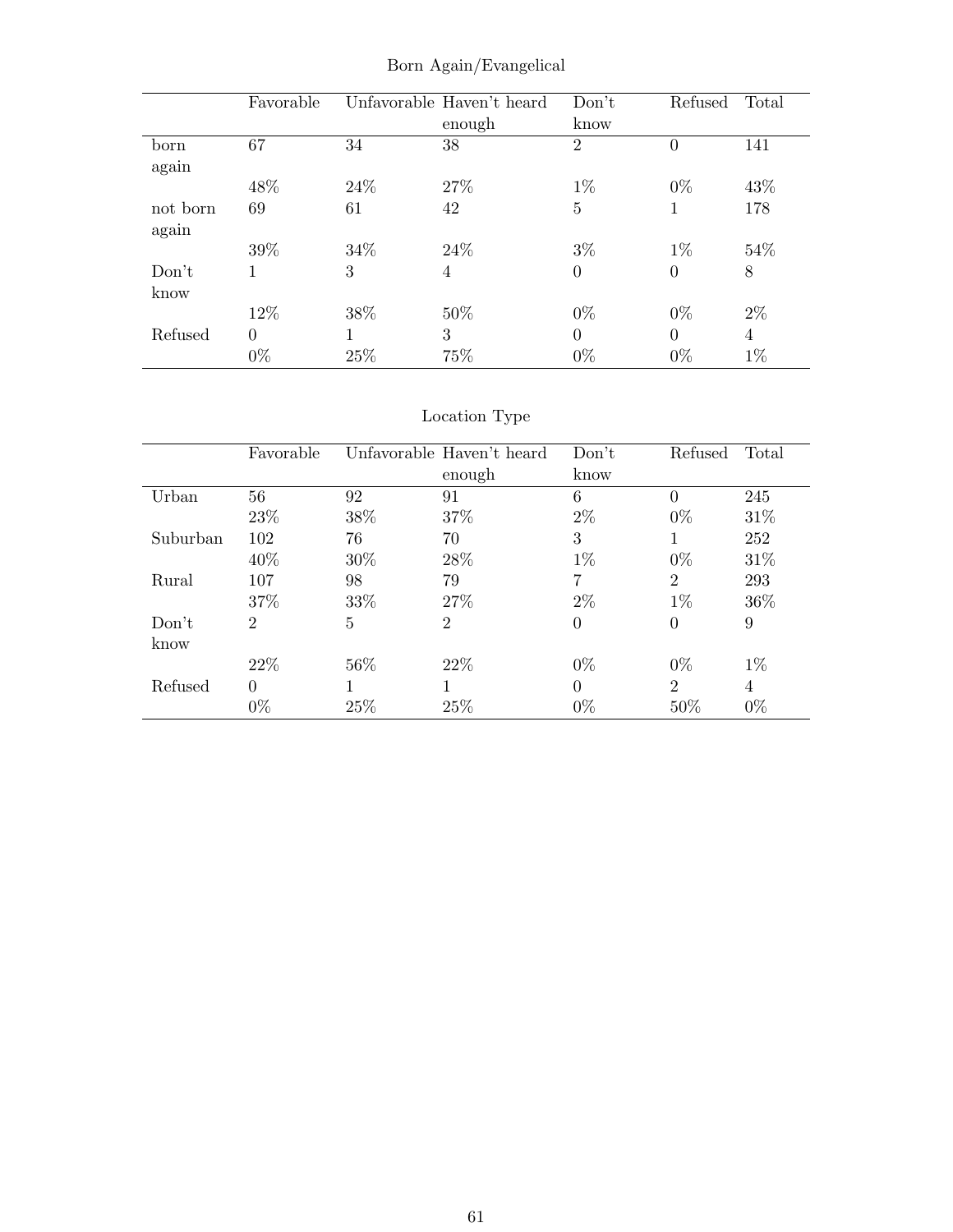|                        | Favorable      |        | Unfavorable Haven't heard<br>enough | Don't<br>know  | Refused        | Total          |
|------------------------|----------------|--------|-------------------------------------|----------------|----------------|----------------|
| Very con-<br>servative | 43             | 7      | 12                                  | $\overline{0}$ | $\overline{0}$ | 62             |
|                        | 69%            | 11\%   | 19%                                 | $0\%$          | $0\%$          | 8%             |
| Conservative 138       |                | 38     | 67                                  | 8              | $\overline{2}$ | 253            |
|                        | 55%            | 15%    | 26\%                                | $3\%$          | $1\%$          | 32%            |
| Moderate               | 71             | 98     | 93                                  | 6              | $\mathbf{1}$   | 269            |
|                        | 26\%           | $36\%$ | $35\%$                              | $2\%$          | $0\%$          | 33%            |
| Liberal                | 8              | 68     | 38                                  | 1              | $\mathbf{1}$   | 116            |
|                        | $7\%$          | 59%    | 33%                                 | $1\%$          | $1\%$          | 14\%           |
| Very lib-<br>eral      | 3              | 43     | 14                                  | $\overline{0}$ | $\theta$       | 60             |
|                        | $5\%$          | 72\%   | 23\%                                | $0\%$          | $0\%$          | $7\%$          |
| Don't                  | $\overline{5}$ | 14     | 18                                  | $\mathbf{1}$   | $\overline{0}$ | 38             |
| know                   |                |        |                                     |                |                |                |
|                        | 13%            | 37\%   | 47\%                                | $3\%$          | $0\%$          | $5\%$          |
| Refused                | $\Omega$       | 3      | $\Omega$                            | $\theta$       | $\overline{2}$ | $\overline{5}$ |
|                        | $0\%$          | $60\%$ | $0\%$                               | $0\%$          | 40\%           | $1\%$          |

Political Ideology

|                     | Favorable |            | Unfavorable Haven't heard | Don't    | Refused        | Total          |
|---------------------|-----------|------------|---------------------------|----------|----------------|----------------|
|                     |           |            | enough                    | know     |                |                |
| respondent          | 13        | 47         | 14                        | 1        | $\overline{0}$ | 75             |
|                     | 17%       | 63%        | 19%                       | $1\%$    | $0\%$          | $9\%$          |
| another             | 8         | 23         | 8                         | $\theta$ | 1              | 40             |
| household<br>member |           |            |                           |          |                |                |
|                     | 20%       | 57\%       | 20%                       | $0\%$    | $2\%$          | $5\%$          |
| nobody in           | 247       | <b>200</b> | 216                       | 14       | 3              | 680            |
| household           |           |            |                           |          |                |                |
|                     | 36\%      | 29%        | 32%                       | $2\%$    | $0\%$          | 85%            |
| Don't               | $\theta$  | 1          | $\theta$                  | 1        | $\Omega$       | $\overline{2}$ |
| know                |           |            |                           |          |                |                |
|                     | $0\%$     | 50%        | $0\%$                     | 50%      | $0\%$          | $0\%$          |
| Refused             | $\Omega$  | $\Omega$   | 3                         | $\Omega$ | $\overline{2}$ | $\overline{5}$ |
|                     | $0\%$     | $0\%$      | 60%                       | $0\%$    | 40%            | $1\%$          |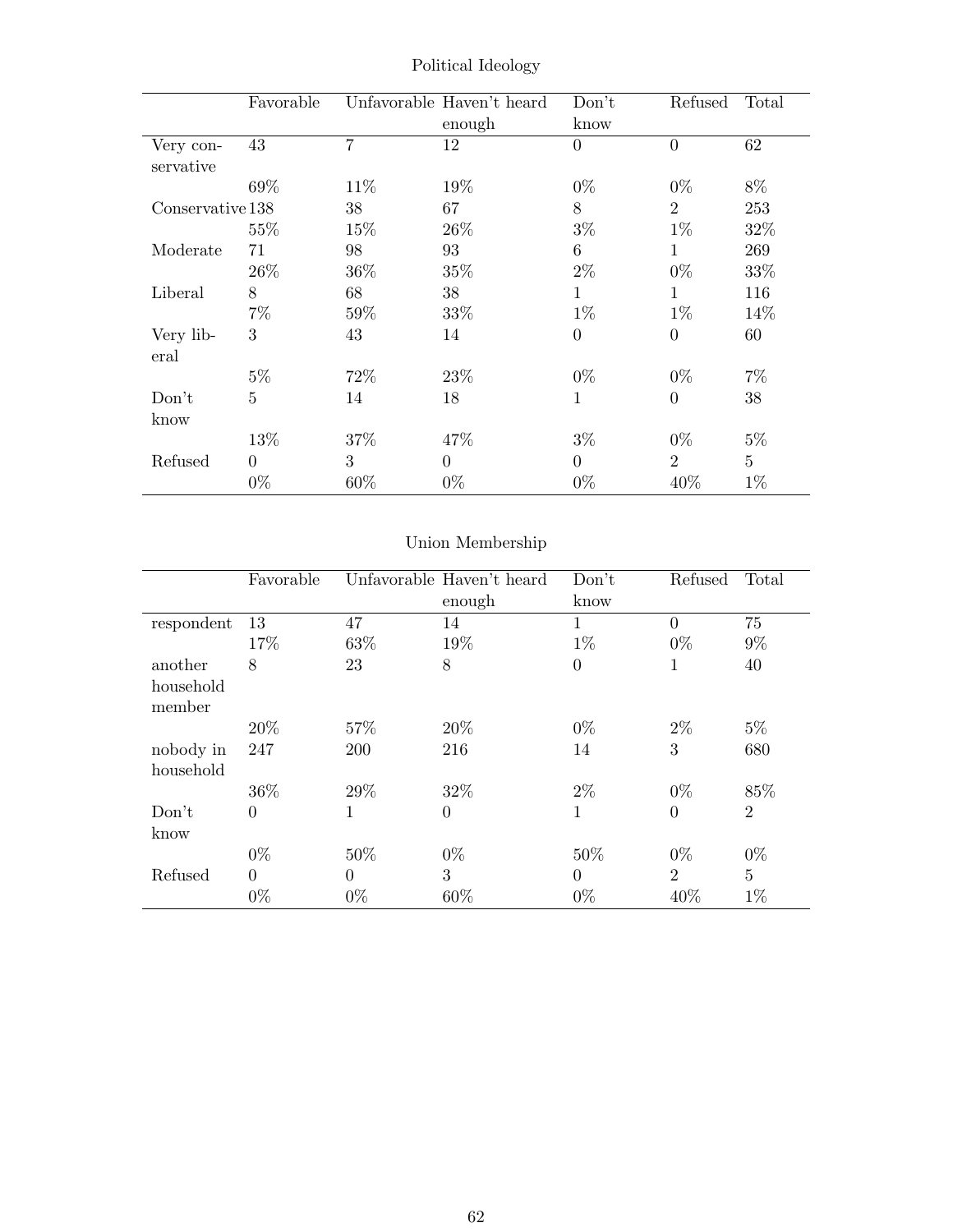|           | Favorable |      | Unfavorable Haven't heard | Don't           | Refused        | Total |
|-----------|-----------|------|---------------------------|-----------------|----------------|-------|
|           |           |      | enough                    | know            |                |       |
| Public    | 6         | 29   | $\overline{5}$            | $\theta$        | $\mathbf{1}$   | 41    |
| union     |           |      |                           |                 |                |       |
|           | 15%       | 71%  | 12%                       | $0\%$           | $2\%$          | $5\%$ |
| Public    | 41        | 41   | 44                        | $6\phantom{.}6$ | $\overline{0}$ | 132   |
| non-union |           |      |                           |                 |                |       |
|           | 31\%      | 31\% | 33%                       | $5\%$           | $0\%$          | 16%   |
| Private   | 14        | 41   | 18                        | 1               | $\overline{0}$ | 74    |
| union     |           |      |                           |                 |                |       |
|           | 19%       | 55%  | 24\%                      | $1\%$           | $0\%$          | $9\%$ |
| Private   | 206       | 158  | 172                       | 8               | 3              | 547   |
| non-union |           |      |                           |                 |                |       |
|           | 38%       | 29%  | 31\%                      | $1\%$           | $1\%$          | 68%   |
| DK/NA/    | $\theta$  | 3    | $\overline{4}$            | $\mathbf{1}$    | $\overline{2}$ | 10    |
| Ref       |           |      |                           |                 |                |       |
|           | $0\%$     | 30%  | 40%                       | 10%             | 20%            | $1\%$ |

|  |  |  |  |  | Job Type and Union Membership |
|--|--|--|--|--|-------------------------------|
|--|--|--|--|--|-------------------------------|

# Region

|            | Favorable |      | Unfavorable Haven't heard<br>enough | Don't<br>know  | Refused        | Total |
|------------|-----------|------|-------------------------------------|----------------|----------------|-------|
| MKE City   | 11        | 30   | 34                                  | 1              | $\Omega$       | 76    |
|            | 14%       | 39%  | 45%                                 | $1\%$          | $0\%$          | $9\%$ |
| Rest of    | 95        | 86   | 64                                  | $\overline{2}$ | 1              | 248   |
| <b>MKE</b> |           |      |                                     |                |                |       |
|            | 38%       | 35%  | 26\%                                | $1\%$          | $0\%$          | 31\%  |
| msn        | 37        | 54   | 49                                  | 3              | $\mathbf{1}$   | 144   |
|            | 26\%      | 38\% | 34\%                                | $2\%$          | $1\%$          | 18%   |
| GB/A       | 71        | 44   | 32                                  | 1              | $\overline{2}$ | 150   |
|            | 47%       | 29%  | 21\%                                | $1\%$          | $1\%$          | 19%   |
| Rest of    | 53        | 57   | 64                                  | 8              | 1              | 183   |
| state      |           |      |                                     |                |                |       |
|            | 29%       | 31%  | 35%                                 | $4\%$          | $1\%$          | 23%   |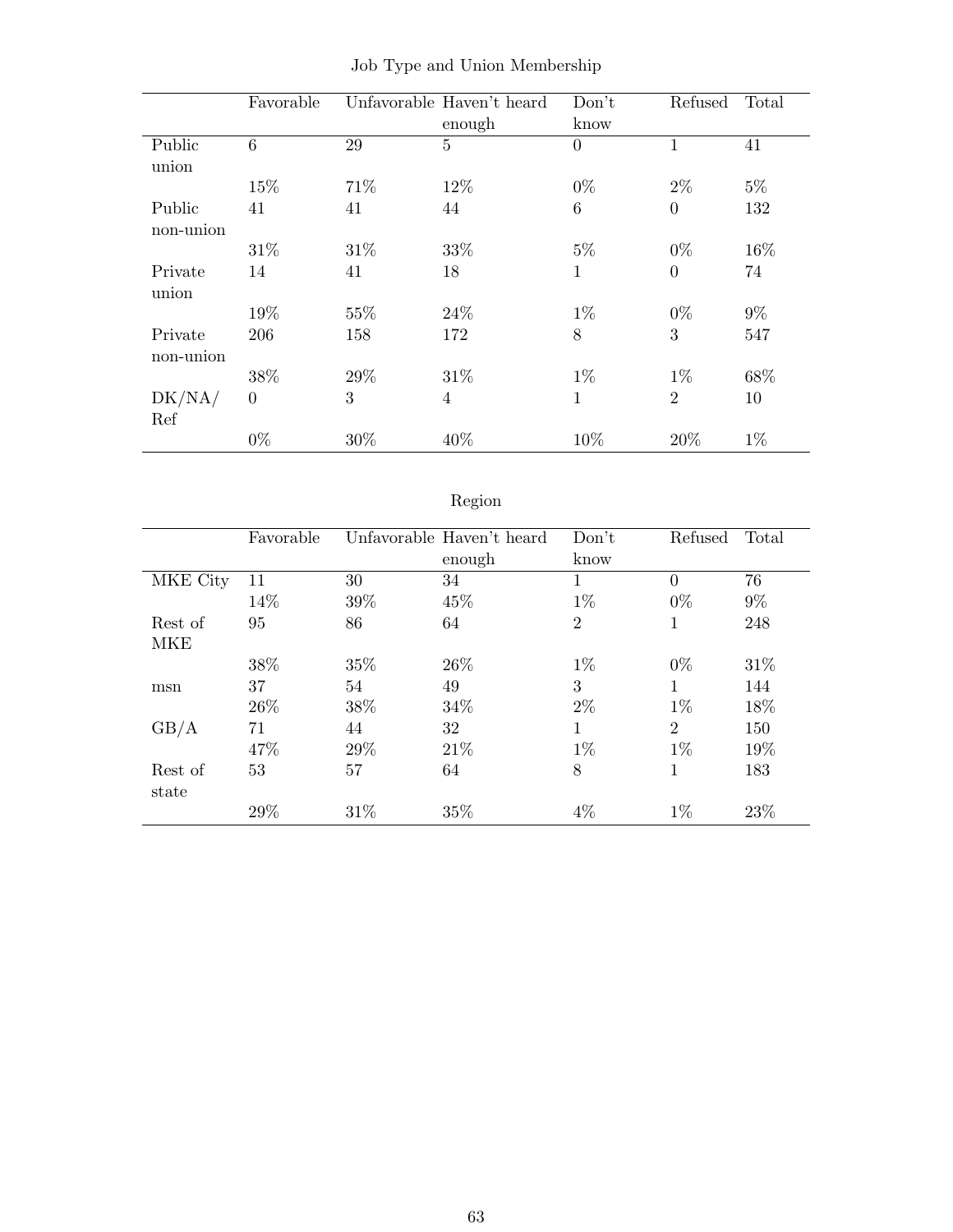|                       | Favorable      |      | Unfavorable Haven't heard | Don't          | Refused        | Total           |
|-----------------------|----------------|------|---------------------------|----------------|----------------|-----------------|
|                       |                |      | enough                    | know           |                |                 |
| Absolutely<br>certain | 232            | 218  | 154                       | 8              | 3              | 615             |
|                       | 38%            | 35%  | 25%                       | $1\%$          | $0\%$          | 77\%            |
| Very                  | 29             | 37   | 46                        | 6              | $\overline{2}$ | 120             |
| likely                |                |      |                           |                |                |                 |
|                       | 24\%           | 31\% | 38%                       | $5\%$          | $2\%$          | 15%             |
| $50 - 50$             | $\overline{5}$ | 6    | 20                        | 1              | $\Omega$       | 32              |
|                       | 16%            | 19%  | 62%                       | $3\%$          | $0\%$          | $4\%$           |
| Will not<br>vote      | $\theta$       | 6    | 22                        | 1              | 1              | 30              |
|                       | $0\%$          | 20%  | 73%                       | $3\%$          | $3\%$          | $4\%$           |
| Don't<br>know         | $\overline{2}$ | 3    | 1                         | $\overline{0}$ | $\overline{0}$ | $6\phantom{.}6$ |
|                       | 33%            | 50%  | 17\%                      | $0\%$          | $0\%$          | $1\%$           |

Likelihood of Voting in Nov.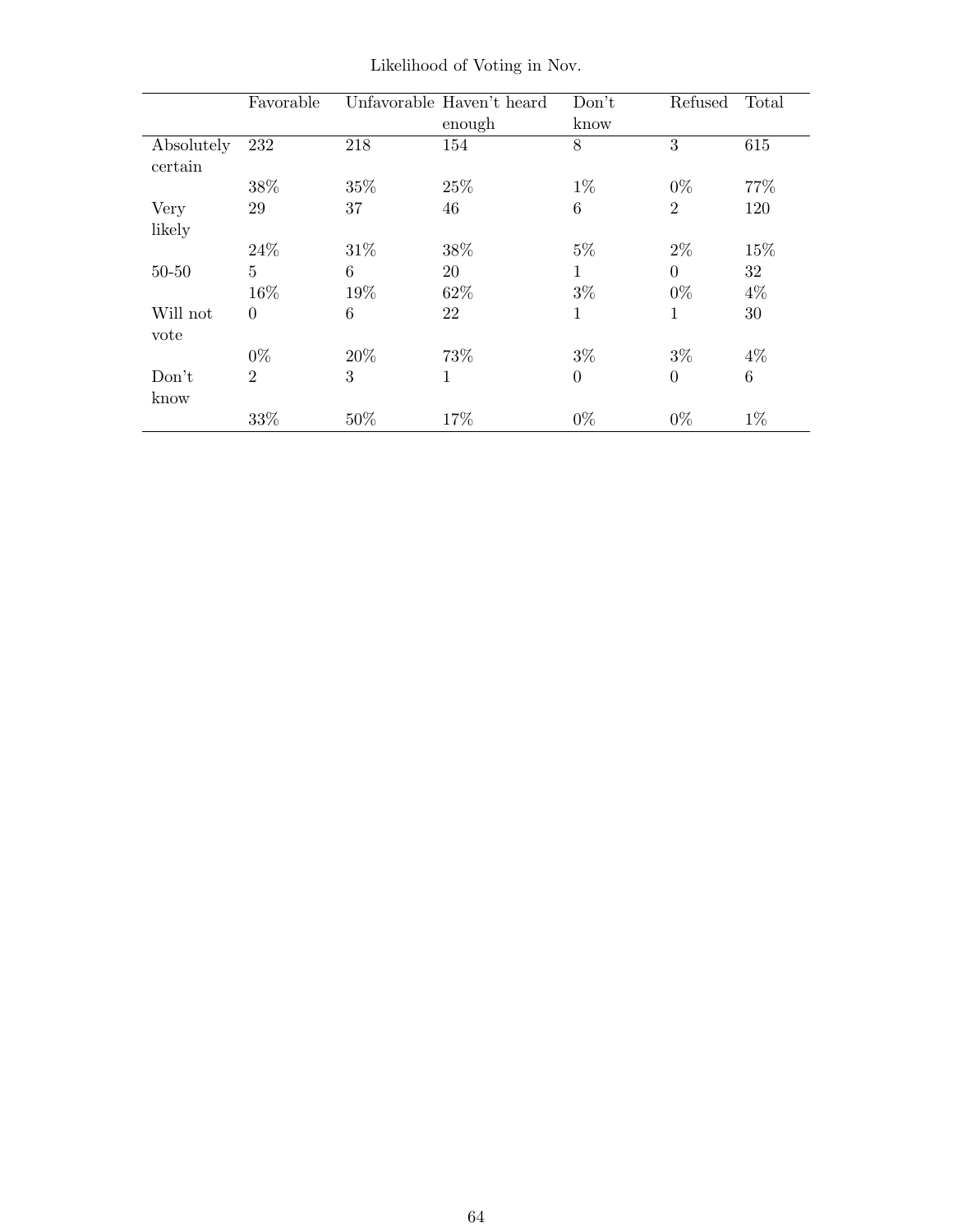### Q9. Do you have a favorable or unfavorable opinion of Russ Feingold or haven't you heard enough about him yet?

|        |           |      | NUA.                      |       |         |       |
|--------|-----------|------|---------------------------|-------|---------|-------|
|        |           |      |                           |       |         |       |
|        | Favorable |      | Unfavorable Haven't heard | Don't | Refused | Total |
|        |           |      | enough                    | know  |         |       |
| Male   | 139       | 165  | 75                        |       |         | 386   |
|        | 36%       | 43%  | 19%                       | $2\%$ | $0\%$   | 48%   |
| Female | 182       | 118  | 107                       |       | 3       | 418   |
|        | 44%       | 28\% | 26\%                      | $2\%$ | $1\%$   | 52%   |
|        |           |      |                           |       |         |       |

Sex

|           | Favorable |      | Unfavorable Haven't heard | Don't          | Refused        | Total |
|-----------|-----------|------|---------------------------|----------------|----------------|-------|
|           |           |      | enough                    | know           |                |       |
| 18-29     | 31        | 23   | 70                        | 4              | $\theta$       | 128   |
|           | 24\%      | 18%  | 55%                       | $3\%$          | $0\%$          | 16%   |
| 30-44     | 75        | 69   | 45                        | $\overline{0}$ | $\theta$       | 189   |
|           | 40\%      | 37%  | 24\%                      | $0\%$          | $0\%$          | 24\%  |
| $45 - 59$ | 106       | 99   | 46                        | $\overline{5}$ | $\theta$       | 256   |
|           | 41\%      | 39%  | 18%                       | $2\%$          | $0\%$          | 32\%  |
| $60+$     | 108       | 89   | 20                        | 5              |                | 223   |
|           | 48\%      | 40\% | $9\%$                     | $2\%$          | $0\%$          | 28\%  |
| DK/NA/    | $\theta$  | 1    | $\theta$                  | $\overline{0}$ | $\overline{2}$ | 3     |
| Ref       |           |      |                           |                |                |       |
|           | $0\%$     | 33%  | $0\%$                     | $0\%$          | 67%            | $0\%$ |

Age 4 Categories

Education 5 Categories

|           | Favorable |                | Unfavorable Haven't heard | Don't          | Refused        | Total |
|-----------|-----------|----------------|---------------------------|----------------|----------------|-------|
|           |           |                | enough                    | know           |                |       |
| Not HS    | 21        | 7              | 19                        | 1              | $\Omega$       | 48    |
|           | 44%       | 15%            | 40%                       | $2\%$          | $0\%$          | $6\%$ |
| HS        | 106       | 77             | 60                        | $\overline{4}$ | $\Omega$       | 247   |
|           | 43%       | 31%            | 24%                       | $2\%$          | $0\%$          | 31%   |
| Some Coll | 50        | 58             | 42                        | $\overline{2}$ | 1              | 153   |
|           | 33%       | 38%            | 27%                       | $1\%$          | $1\%$          | 19%   |
| AA        | 31        | 47             | 24                        | 3              | $\Omega$       | 105   |
|           | 30%       | 45%            | 23%                       | $3\%$          | $0\%$          | 13%   |
| $BA+$     | 111       | 91             | 34                        | $\overline{4}$ | 1              | 241   |
|           | 46\%      | 38%            | 14%                       | $2\%$          | $0\%$          | 30%   |
| DK/NA/    | 3         | $\overline{2}$ | 3                         | $\Omega$       | $\overline{2}$ | 10    |
| Ref       |           |                |                           |                |                |       |
|           | 30%       | 20%            | 30%                       | $0\%$          | 20%            | $1\%$ |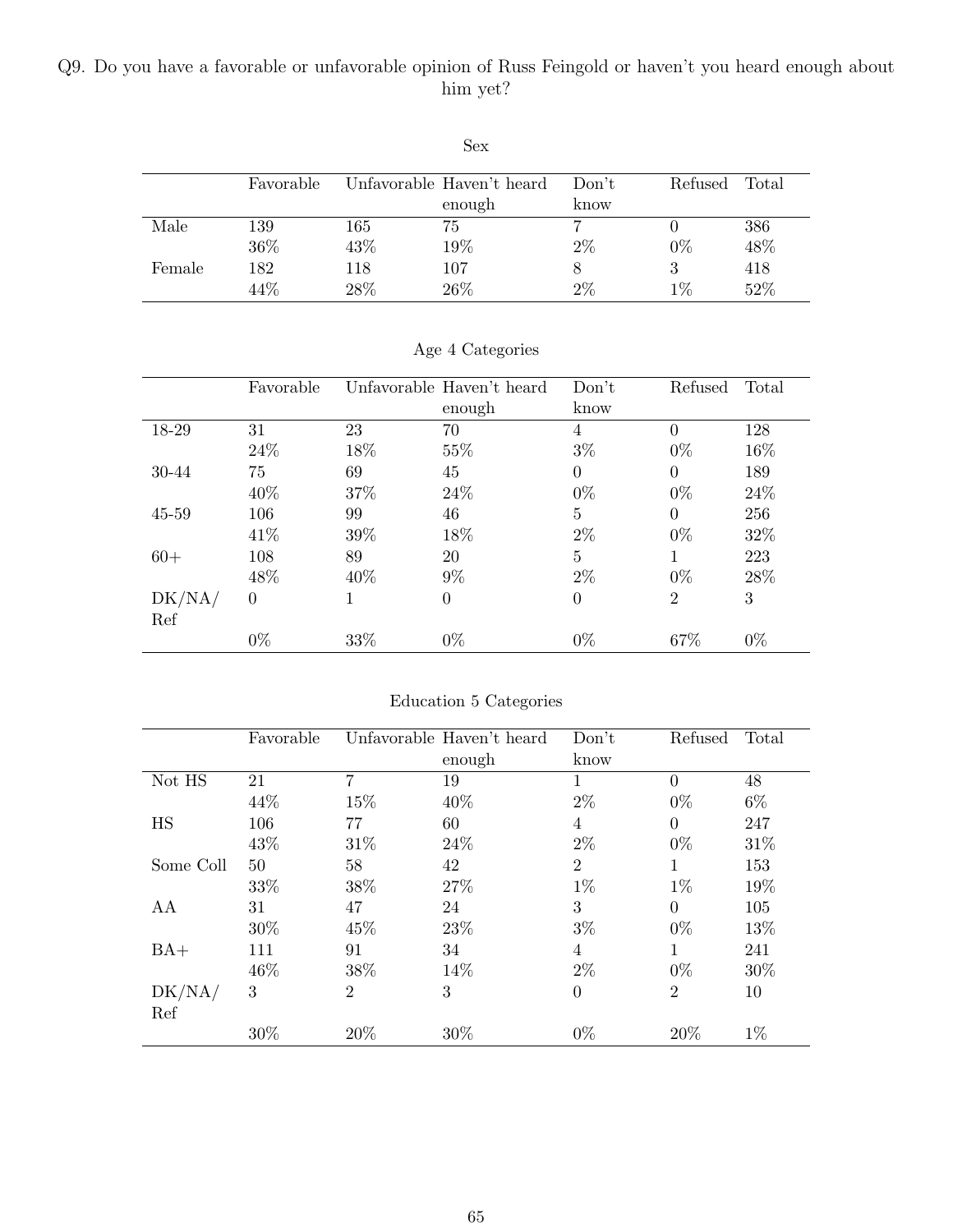|           | Favorable |      | Unfavorable Haven't heard | Don't          | Refused        | Total |
|-----------|-----------|------|---------------------------|----------------|----------------|-------|
|           |           |      | enough                    | know           |                |       |
| Under     | 103       | 61   | 67                        | 3              | $\overline{0}$ | 234   |
| \$40k     |           |      |                           |                |                |       |
|           | 44\%      | 26\% | 29%                       | $1\%$          | $0\%$          | 29%   |
| \$40k to  | 75        | 80   | 54                        | $\overline{4}$ | 1              | 214   |
| \$74k     |           |      |                           |                |                |       |
|           | 35%       | 37\% | 25%                       | $2\%$          | $0\%$          | 27\%  |
| $$75k$ up | 100       | 111  | 37                        | 5              | $\theta$       | 253   |
|           | 40\%      | 44\% | 15%                       | $2\%$          | $0\%$          | 32%   |
| DK/NA/    | 43        | 30   | 23                        | 3              | $\overline{2}$ | 101   |
| Ref       |           |      |                           |                |                |       |
|           | 43\%      | 30%  | 23%                       | $3\%$          | 2%             | 13%   |

Household Income

| эrт<br>v |
|----------|
|----------|

|                | Favorable      |                | Unfavorable Haven't heard | Don't          | Refused        | Total |
|----------------|----------------|----------------|---------------------------|----------------|----------------|-------|
|                |                |                | enough                    | know           |                |       |
| Republican     | 40             | 135            | 43                        | $\overline{2}$ | 1              | 221   |
|                | 18%            | 61\%           | 19%                       | $1\%$          | $0\%$          | 27\%  |
| Democrat       | 167            | 21             | 46                        | 4              | $\theta$       | 238   |
|                | 70%            | $9\%$          | 19%                       | $2\%$          | $0\%$          | 30%   |
| Independent 97 |                | 114            | 84                        | 8              | 0              | 303   |
|                | 32\%           | 38%            | 28%                       | $3\%$          | $0\%$          | 38%   |
| Other/No       | 12             | 7              | $\overline{7}$            | $\theta$       | $\theta$       | 26    |
| preference     |                |                |                           |                |                |       |
|                | 46\%           | 27\%           | 27%                       | $0\%$          | $0\%$          | $3\%$ |
| Don't          | 3              | 5              | $\overline{2}$            | $\theta$       | $\overline{0}$ | 10    |
| know           |                |                |                           |                |                |       |
|                | 30%            | 50%            | 20%                       | $0\%$          | $0\%$          | $1\%$ |
| Refused        | $\overline{2}$ | $\overline{2}$ | $\overline{0}$            | $\theta$       | 2              | 6     |
|                | 33%            | 33%            | $0\%$                     | $0\%$          | 33\%           | $1\%$ |

Party ID, with leaners

|                | Favorable |       | Unfavorable Haven't heard | Don't    | Refused        | Total |
|----------------|-----------|-------|---------------------------|----------|----------------|-------|
|                |           |       | enough                    | know     |                |       |
| Republican     | 55        | 230   | 73                        | 4        |                | 363   |
|                | 15%       | 63%   | 20%                       | $1\%$    | $0\%$          | 45%   |
| Democrat       | 238       | 34    | 87                        | 7        | 0              | 366   |
|                | 65%       | $9\%$ | 24\%                      | $2\%$    | $0\%$          | 46%   |
| Independent 24 |           | 15    | 16                        | 3        | $\Omega$       | 58    |
|                | 41\%      | 26\%  | 28\%                      | $5\%$    | $0\%$          | 7%    |
| Other/None $5$ |           | 4     | 5                         | $\theta$ | $\overline{2}$ | 16    |
|                | 31\%      | 25%   | 31\%                      | $0\%$    | 12%            | $2\%$ |
|                |           |       |                           |          |                |       |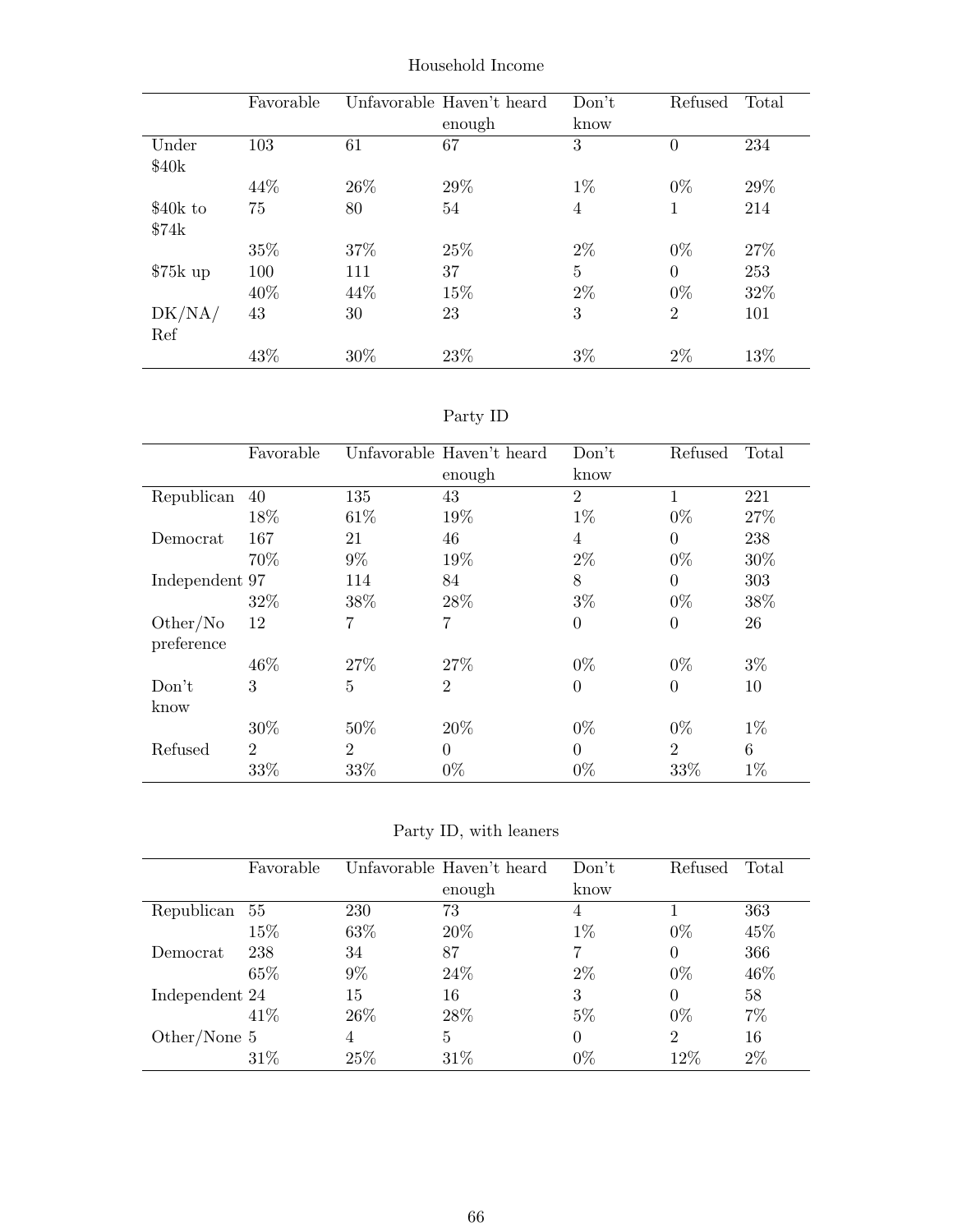|              | Favorable |       | Unfavorable Haven't heard | Don't          | Refused        | Total |
|--------------|-----------|-------|---------------------------|----------------|----------------|-------|
|              |           |       | enough                    | know           |                |       |
| Rep          | 40        | 135   | 43                        | $\mathfrak{D}$ |                | 221   |
|              | 18%       | 61\%  | 19%                       | $1\%$          | $0\%$          | 27\%  |
| Lean Rep     | 15        | 95    | 30                        | 3              | $\overline{0}$ | 143   |
|              | 10%       | 66%   | 21\%                      | $2\%$          | $0\%$          | 18%   |
| Ind          | 24        | 15    | 16                        | 3              | $\Omega$       | 58    |
|              | 41\%      | 26\%  | 28%                       | $5\%$          | $0\%$          | $7\%$ |
| Lean Dem     | 71        | 14    | 42                        | 3              | $\Omega$       | 130   |
|              | 55%       | 11\%  | 32%                       | $2\%$          | $0\%$          | 16%   |
| Dem          | 167       | 21    | 46                        | 4              | 0              | 238   |
|              | 70%       | $9\%$ | 19%                       | $2\%$          | $0\%$          | 30%   |
| Other/None 5 |           | 4     | 5                         | $\Omega$       | $\overline{2}$ | 16    |
|              | 31%       | 25%   | 31%                       | $0\%$          | 12%            | $2\%$ |

Party Id, leaners separate

### Marital Status

|            | Favorable      |          | Unfavorable Haven't heard | Don't          | Refused        | Total          |
|------------|----------------|----------|---------------------------|----------------|----------------|----------------|
|            |                |          | enough                    | know           |                |                |
| Married    | 204            | 194      | 85                        | $\overline{7}$ | $\theta$       | 490            |
|            | 42\%           | 40%      | 17%                       | $1\%$          | $0\%$          | 61\%           |
| Cohabiting | 28             | 12       | 13                        | $\overline{2}$ | $\Omega$       | 55             |
|            | 51%            | 22%      | 24\%                      | $4\%$          | $0\%$          | $7\%$          |
| Widowed    | 20             | 18       | 3                         | 3              | 1              | 45             |
|            | 44%            | 40%      | $7\%$                     | $7\%$          | $2\%$          | $6\%$          |
| Divorced   | 23             | 22       | 7                         | $\Omega$       | $\overline{0}$ | 52             |
|            | 44%            | 42%      | 13%                       | $0\%$          | $0\%$          | $6\%$          |
| Separated  | $\overline{4}$ | 1        | 10                        | $\Omega$       | $\theta$       | 15             |
|            | 27%            | $7\%$    | 67%                       | $0\%$          | $0\%$          | $2\%$          |
| Never      | 42             | 35       | 64                        | 3              | $\theta$       | 144            |
| Married    |                |          |                           |                |                |                |
|            | 29%            | 24\%     | 44%                       | $2\%$          | $0\%$          | 18%            |
| Refused    | $\theta$       | $\Omega$ | $\theta$                  | $\Omega$       | $\overline{2}$ | $\overline{2}$ |
|            | $0\%$          | $0\%$    | $0\%$                     | $0\%$          | 100%           | $0\%$          |

| Race and Ethnicity |  |
|--------------------|--|
|--------------------|--|

|          | Favorable |      | Unfavorable Haven't heard | Don't          | Refused        | Total |
|----------|-----------|------|---------------------------|----------------|----------------|-------|
|          |           |      | enough                    | know           |                |       |
| White    | 274       | 242  | 135                       | 15             |                | 667   |
|          | 41\%      | 36\% | 20%                       | $2\%$          | $0\%$          | 83%   |
| Black    | 16        | 13   | 15                        | $\theta$       | $\theta$       | 44    |
|          | 36\%      | 30\% | 34%                       | $0\%$          | $0\%$          | $5\%$ |
| Hispanic | 10        | 9    | 21                        | $\theta$       | $\theta$       | 40    |
|          | 25%       | 22\% | 52%                       | $0\%$          | $0\%$          | $5\%$ |
| Other    | 21        | 17   | 11                        | $\Omega$       | $\theta$       | 49    |
|          | 43%       | 35%  | 22\%                      | $0\%$          | $0\%$          | $6\%$ |
| DK/NA/   | 1         |      | $\theta$                  | $\overline{0}$ | $\overline{2}$ | 4     |
| Ref      |           |      |                           |                |                |       |
|          | 25%       | 25%  | $0\%$                     | $0\%$          | 50%            | $0\%$ |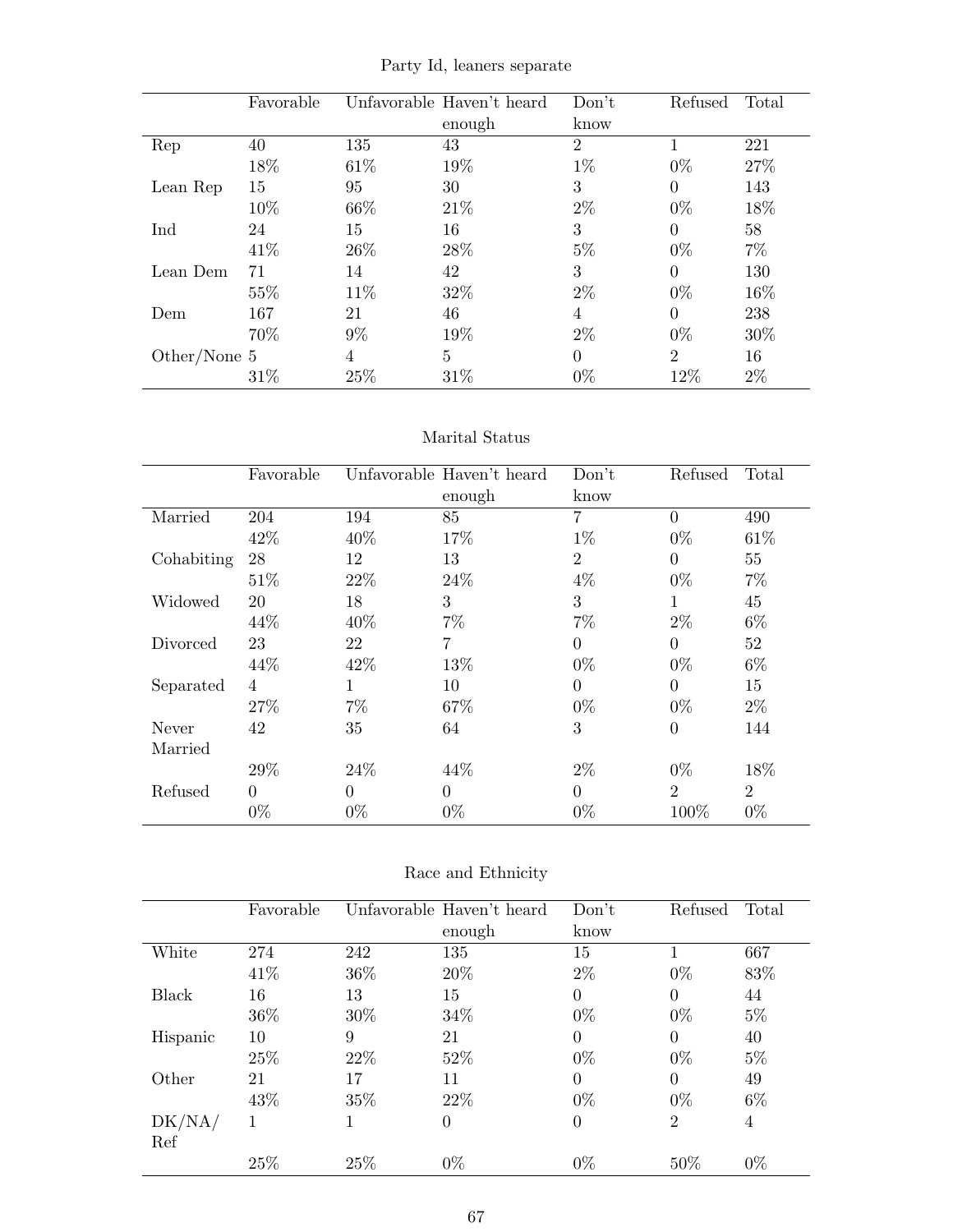|             | Favorable      |                | Unfavorable Haven't heard<br>enough | Don't<br>know  | Refused        | Total        |
|-------------|----------------|----------------|-------------------------------------|----------------|----------------|--------------|
| More than   | 9              | 31             | 15                                  | $\theta$       | $\overline{0}$ | $55\,$       |
| 1/wk        |                |                |                                     |                |                |              |
|             | 16%            | 56%            | 27%                                 | $0\%$          | $0\%$          | $7\%$        |
| $1$ /week   | $90\,$         | 80             | 19                                  | $\overline{2}$ | $\overline{0}$ | 191          |
|             | 47%            | 42\%           | 10%                                 | $1\%$          | $0\%$          | 24\%         |
| $1-2$ month | 43             | 51             | 31                                  | $\mathbf{1}$   | $\overline{0}$ | 126          |
|             | 34%            | 40\%           | 25\%                                | $1\%$          | $0\%$          | $16\%$       |
| few times   | 50             | 40             | 36                                  | $\overline{2}$ | 1              | 129          |
| a year      |                |                |                                     |                |                |              |
|             | 39%            | 31\%           | 28%                                 | $2\%$          | $1\%$          | 16%          |
| Seldom      | 62             | 42             | 31                                  | $\mathbf{1}$   | $\overline{0}$ | 136          |
|             | 46\%           | 31\%           | 23\%                                | $1\%$          | $0\%$          | 17%          |
| Never       | 67             | 37             | 47                                  | $\overline{7}$ | $\overline{0}$ | 158          |
|             | 42\%           | $23\%$         | $30\%$                              | $4\%$          | $0\%$          | 20\%         |
| Don't       | $\overline{0}$ | $\overline{0}$ | $\boldsymbol{0}$                    | 1              | $\overline{0}$ | $\mathbf{1}$ |
| know        |                |                |                                     |                |                |              |
|             | $0\%$          | $0\%$          | $0\%$                               | 100%           | $0\%$          | $0\%$        |
| Refused     | 1              | 1              | $\overline{2}$                      | $\theta$       | $\overline{2}$ | $\,6\,$      |
|             | 17%            | 17%            | 33%                                 | $0\%$          | 33%            | $1\%$        |

Religious Service Attendance

## Religious Affiliation

|               | Favorable |      | Unfavorable Haven't heard | Don't          | Refused        | Total          |
|---------------|-----------|------|---------------------------|----------------|----------------|----------------|
|               |           |      | enough                    | know           |                |                |
| Protestant/   | 115       | 143  | 66                        | 9              |                | 334            |
| Christian     |           |      |                           |                |                |                |
|               | 34\%      | 43\% | 20%                       | $3\%$          | $0\%$          | 42\%           |
| Catholic      | 117       | 92   | 60                        | $\overline{2}$ | $\Omega$       | 271            |
|               | 43\%      | 34\% | 22\%                      | $1\%$          | $0\%$          | 34%            |
| Jewish        | 3         | 1    | $\mathbf 1$               | $\overline{0}$ | $\theta$       | $\overline{5}$ |
|               | 60%       | 20%  | 20%                       | $0\%$          | $0\%$          | $1\%$          |
| Other         | 18        | 9    | 11                        | $\overline{0}$ | $\Omega$       | 38             |
|               | 47%       | 24\% | 29%                       | $0\%$          | $0\%$          | $5\%$          |
| None          | 61        | 35   | 34                        | 3              | $\theta$       | 133            |
|               | 46%       | 26\% | 26\%                      | $2\%$          | $0\%$          | 17%            |
| DK/NA/<br>Ref | 8         | 3    | 10                        | $\overline{0}$ | $\overline{2}$ | 23             |
|               | 35%       | 13%  | 43%                       | $0\%$          | $9\%$          | $3\%$          |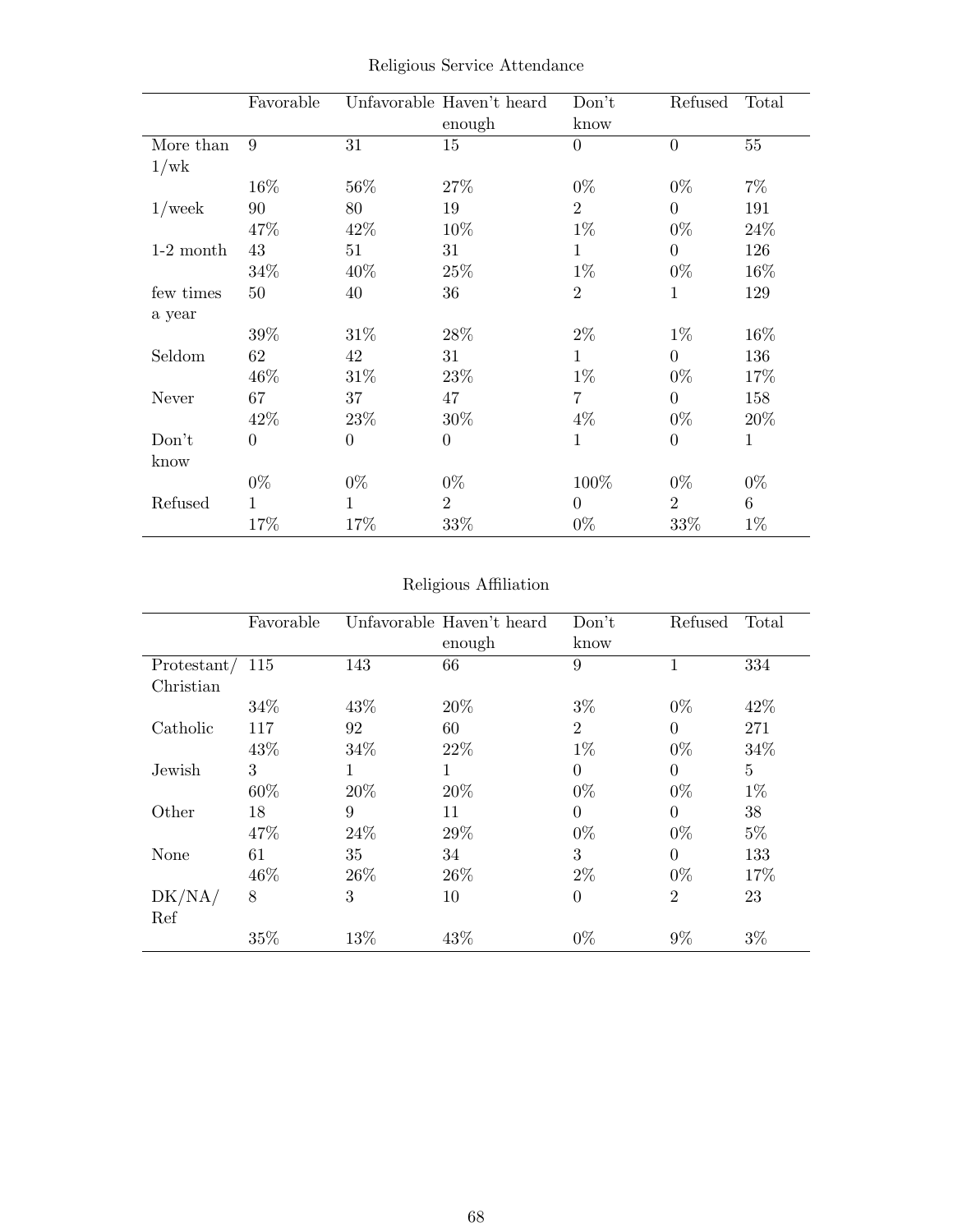|          | Favorable      |      | Unfavorable Haven't heard | Don't          | Refused  | Total          |
|----------|----------------|------|---------------------------|----------------|----------|----------------|
|          |                |      | enough                    | know           |          |                |
| born     | 37             | 75   | 26                        | $\overline{2}$ | $\theta$ | 140            |
| again    |                |      |                           |                |          |                |
|          | 26\%           | 54%  | 19%                       | $1\%$          | $0\%$    | 42\%           |
| not born | 75             | 62   | 35                        | 7              | 1        | 180            |
| again    |                |      |                           |                |          |                |
|          | 42\%           | 34\% | 19%                       | $4\%$          | $1\%$    | 54%            |
| Don't    | $\overline{0}$ | 4    | 4                         | $\theta$       | $\theta$ | 8              |
| know     |                |      |                           |                |          |                |
|          | $0\%$          | 50%  | 50%                       | $0\%$          | $0\%$    | $2\%$          |
| Refused  | $\overline{2}$ |      | $\overline{2}$            | $\theta$       | $\Omega$ | $\overline{5}$ |
|          | 40%            | 20%  | 40\%                      | $0\%$          | $0\%$    | $2\%$          |

Born Again/Evangelical

|          | Favorable |                | Unfavorable Haven't heard | Don't          | Refused                     | Total  |
|----------|-----------|----------------|---------------------------|----------------|-----------------------------|--------|
|          |           |                | enough                    | know           |                             |        |
| Urban    | 106       | 71             | 62                        | 6              |                             | 245    |
|          | 43\%      | 29%            | 25\%                      | $2\%$          | $0\%$                       | $31\%$ |
| Suburban | 93        | 96             | 58                        | $\overline{5}$ | 1                           | 253    |
|          | 37%       | 38%            | 23\%                      | $2\%$          | $0\%$                       | 32\%   |
| Rural    | 120       | 108            | 60                        | 4              | $\Omega$                    | 292    |
|          | 41\%      | 37\%           | 21\%                      | $1\%$          | $0\%$                       | 36%    |
| Don't    | 2         | $\overline{5}$ | $\overline{2}$            | $\overline{0}$ | $\theta$                    | 9      |
| know     |           |                |                           |                |                             |        |
|          | 22\%      | 56%            | 22\%                      | $0\%$          | $0\%$                       | $1\%$  |
| Refused  |           |                | $\Omega$                  | $\theta$       | $\mathcal{D}_{\mathcal{L}}$ | 4      |
|          | 25%       | 25\%           | $0\%$                     | $0\%$          | 50%                         | $0\%$  |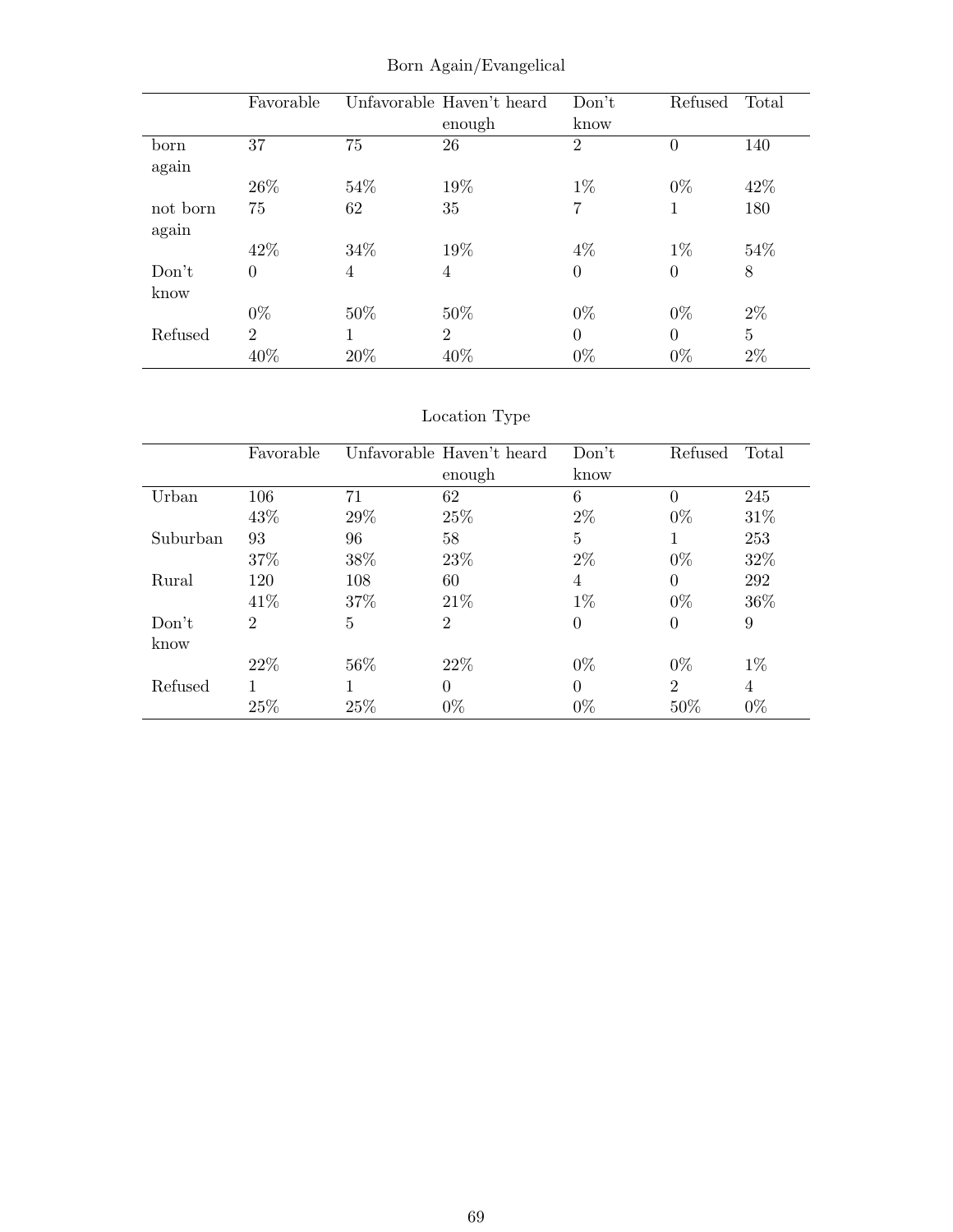|                        | Favorable |              | Unfavorable Haven't heard<br>enough | Don't<br>know  | Refused        | Total |
|------------------------|-----------|--------------|-------------------------------------|----------------|----------------|-------|
| Very con-<br>servative | 8         | 45           | 9                                   | $\overline{0}$ | $\overline{0}$ | 62    |
|                        | 13\%      | 73%          | 15%                                 | $0\%$          | $0\%$          | 8%    |
| Conservative 55        |           | 142          | 48                                  | 7              | $\mathbf{1}$   | 253   |
|                        | 22\%      | 56%          | 19%                                 | $3\%$          | $0\%$          | 31\%  |
| Moderate               | 113       | 73           | 77                                  | 6              | $\Omega$       | 269   |
|                        | 42\%      | 27\%         | 29%                                 | $2\%$          | $0\%$          | 33%   |
| Liberal                | 78        | 9            | 27                                  | 1              | $\theta$       | 115   |
|                        | 68%       | $8\%$        | 23\%                                | $1\%$          | $0\%$          | 14\%  |
| Very lib-<br>eral      | 49        | 3            | 9                                   | $\overline{0}$ | $\theta$       | 61    |
|                        | 80\%      | $5\%$        | 15%                                 | $0\%$          | $0\%$          | 8%    |
| Don't                  | 17        | 8            | 12                                  | $\mathbf{1}$   | $\Omega$       | 38    |
| know                   |           |              |                                     |                |                |       |
|                        | 45%       | 21\%         | 32%                                 | $3\%$          | $0\%$          | $5\%$ |
| Refused                | 3         | $\mathbf{1}$ | $\Omega$                            | $\theta$       | $\overline{2}$ | 6     |
|                        | 50%       | 17%          | $0\%$                               | $0\%$          | 33%            | $1\%$ |

Political Ideology

|            | Favorable      |          | Unfavorable Haven't heard | Don't        | Refused        | Total          |
|------------|----------------|----------|---------------------------|--------------|----------------|----------------|
|            |                |          | enough                    | know         |                |                |
| respondent | 47             | 15       | 12                        | $\mathbf{1}$ | $\theta$       | 75             |
|            | 63%            | 20%      | 16%                       | $1\%$        | $0\%$          | $9\%$          |
| another    | 20             | 11       | 8                         | 1            | $\overline{0}$ | 40             |
| household  |                |          |                           |              |                |                |
| member     |                |          |                           |              |                |                |
|            | 50%            | 28%      | 20%                       | $2\%$        | $0\%$          | $5\%$          |
| nobody in  | 253            | 255      | 159                       | 12           | 1              | 680            |
| household  |                |          |                           |              |                |                |
|            | 37%            | 38%      | 23\%                      | $2\%$        | $0\%$          | 85%            |
| Don't      | $\overline{0}$ | 1        | $\overline{0}$            | $\mathbf 1$  | $\theta$       | $\overline{2}$ |
| know       |                |          |                           |              |                |                |
|            | $0\%$          | 50%      | $0\%$                     | 50%          | $0\%$          | $0\%$          |
| Refused    | 1              | $\Omega$ | $\overline{2}$            | $\Omega$     | $\overline{2}$ | $\overline{5}$ |
|            | 20%            | $0\%$    | 40%                       | $0\%$        | 40%            | $1\%$          |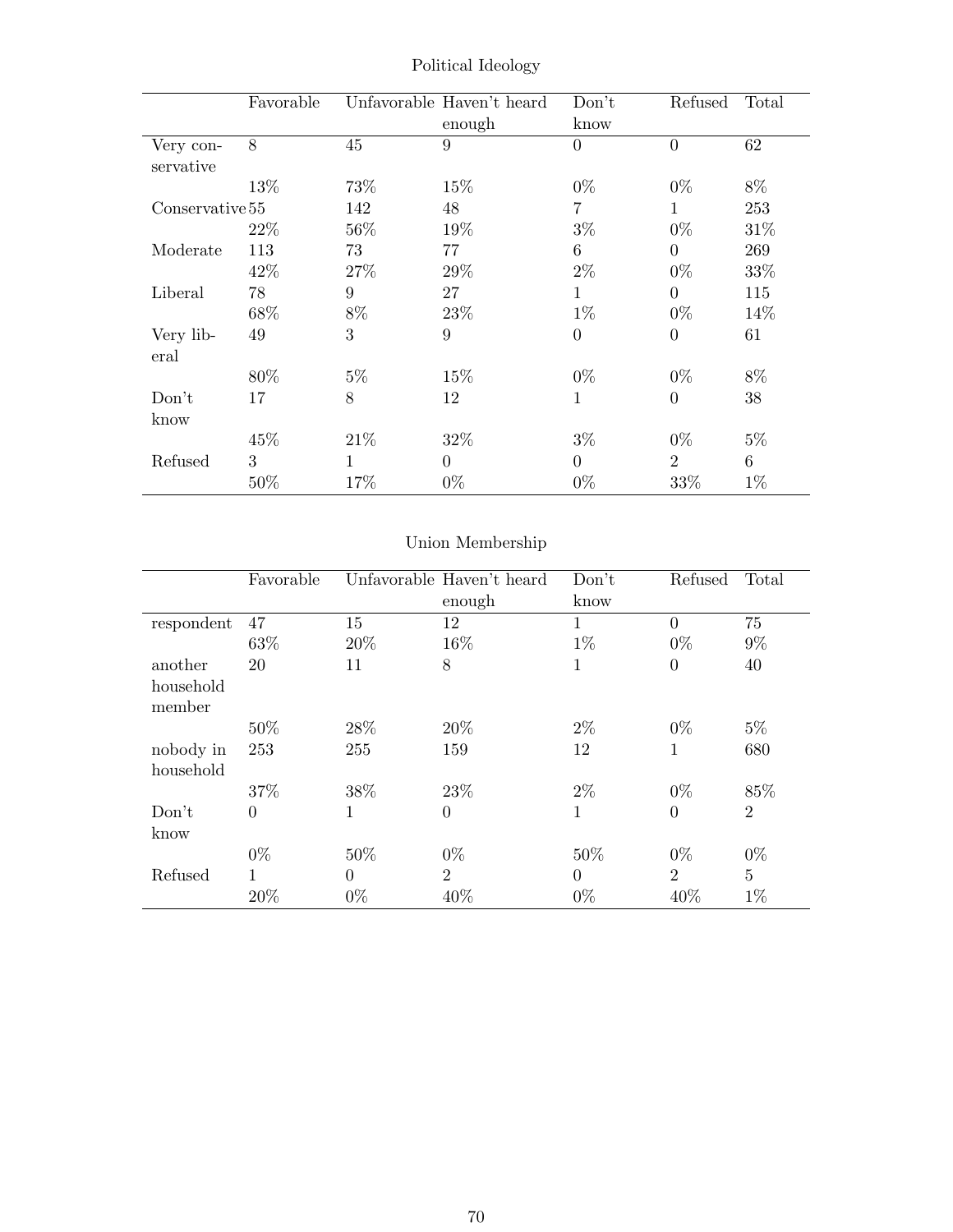|           | Favorable |              | Unfavorable Haven't heard<br>enough | Don't<br>know  | Refused        | Total |
|-----------|-----------|--------------|-------------------------------------|----------------|----------------|-------|
| Public    | 28        | 9            | $\overline{4}$                      | $\mathbf{1}$   | $\theta$       | 42    |
| union     |           |              |                                     |                |                |       |
|           | 67%       | 21\%         | 10%                                 | $2\%$          | $0\%$          | $5\%$ |
| Public    | 55        | 45           | 27                                  | $\overline{5}$ | $\overline{0}$ | 132   |
| non-union |           |              |                                     |                |                |       |
|           | 42\%      | 34%          | 20%                                 | $4\%$          | $0\%$          | 16%   |
| Private   | 39        | 17           | 16                                  | $\mathbf{1}$   | $\overline{0}$ | 73    |
| union     |           |              |                                     |                |                |       |
|           | 53%       | 23%          | 22%                                 | $1\%$          | $0\%$          | $9\%$ |
| Private   | 196       | 210          | 133                                 | $\overline{7}$ | $\mathbf{1}$   | 547   |
| non-union |           |              |                                     |                |                |       |
|           | 36\%      | 38%          | 24\%                                | $1\%$          | $0\%$          | 68%   |
| DK/NA/    | 3         | $\mathbf{1}$ | $\overline{2}$                      | $\mathbf{1}$   | $\overline{2}$ | 9     |
| Ref       |           |              |                                     |                |                |       |
|           | 33%       | 11\%         | 22%                                 | 11%            | 22%            | $1\%$ |

Job Type and Union Membership

# Region

|            | Favorable |      | Unfavorable Haven't heard<br>enough | Don't<br>know  | Refused        | Total |
|------------|-----------|------|-------------------------------------|----------------|----------------|-------|
| MKE City   | 35        | 14   | 26                                  | $\theta$       | $\Omega$       | 75    |
|            | 47%       | 19%  | 35%                                 | $0\%$          | $0\%$          | $9\%$ |
| Rest of    | 93        | 106  | 44                                  | 5              | 1              | 249   |
| <b>MKE</b> |           |      |                                     |                |                |       |
|            | 37%       | 43\% | 18%                                 | $2\%$          | $0\%$          | 31\%  |
| msn        | 77        | 41   | 24                                  | $\overline{2}$ | $\theta$       | 144   |
|            | 53%       | 28\% | 17%                                 | $1\%$          | $0\%$          | 18%   |
| GB/A       | 43        | 69   | 35                                  | 1              | $\overline{2}$ | 150   |
|            | 29%       | 46\% | 23%                                 | $1\%$          | $1\%$          | 19%   |
| Rest of    | 73        | 53   | 51                                  | 7              | $\theta$       | 184   |
| state      |           |      |                                     |                |                |       |
|            | 40%       | 29\% | 28\%                                | $4\%$          | $0\%$          | 23%   |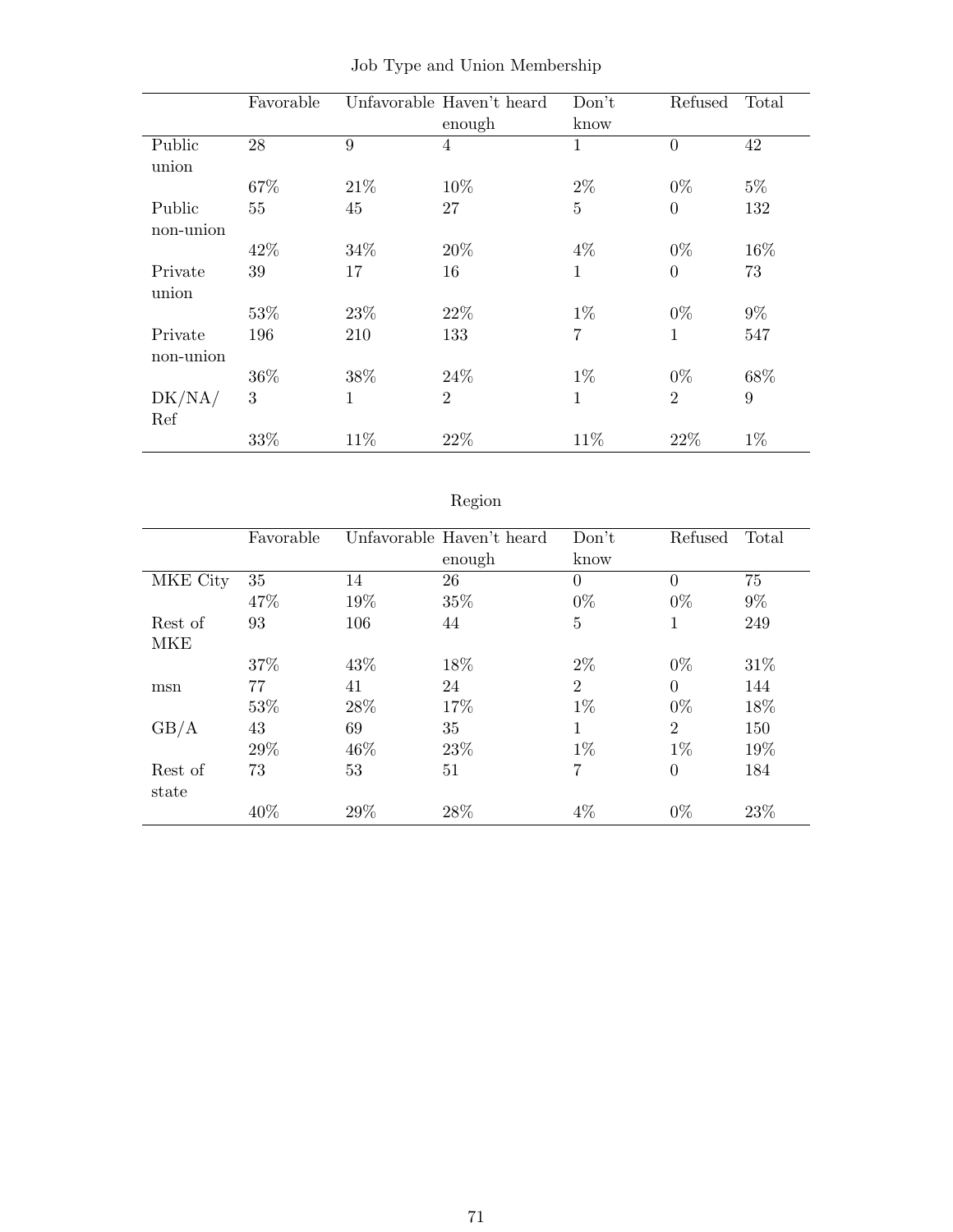|                       | Favorable      |     | Unfavorable Haven't heard<br>enough | Don't<br>know  | Refused        | Total   |
|-----------------------|----------------|-----|-------------------------------------|----------------|----------------|---------|
| Absolutely<br>certain | 265            | 238 | 108                                 | $\overline{5}$ | $\overline{0}$ | 616     |
|                       | 43%            | 39% | 18%                                 | $1\%$          | $0\%$          | 77\%    |
| Very                  | 42             | 27  | 42                                  | 6              | $\overline{2}$ | 119     |
| likely                |                |     |                                     |                |                |         |
|                       | 35%            | 23% | 35%                                 | $5\%$          | $2\%$          | 15%     |
| $50 - 50$             | 7              | 4   | 19                                  | 3              | $\Omega$       | 33      |
|                       | 21\%           | 12% | 58%                                 | $9\%$          | $0\%$          | $4\%$   |
| Will not<br>vote      | 6              | 10  | 12                                  | 1              | $\mathbf{1}$   | 30      |
|                       | 20%            | 33% | 40%                                 | $3\%$          | $3\%$          | $4\%$   |
| Don't<br>know         | $\overline{2}$ | 3   | $\mathbf{1}$                        | $\overline{0}$ | $\overline{0}$ | $\,6\,$ |
|                       | 33%            | 50% | 17%                                 | $0\%$          | $0\%$          | $1\%$   |

Likelihood of Voting in Nov.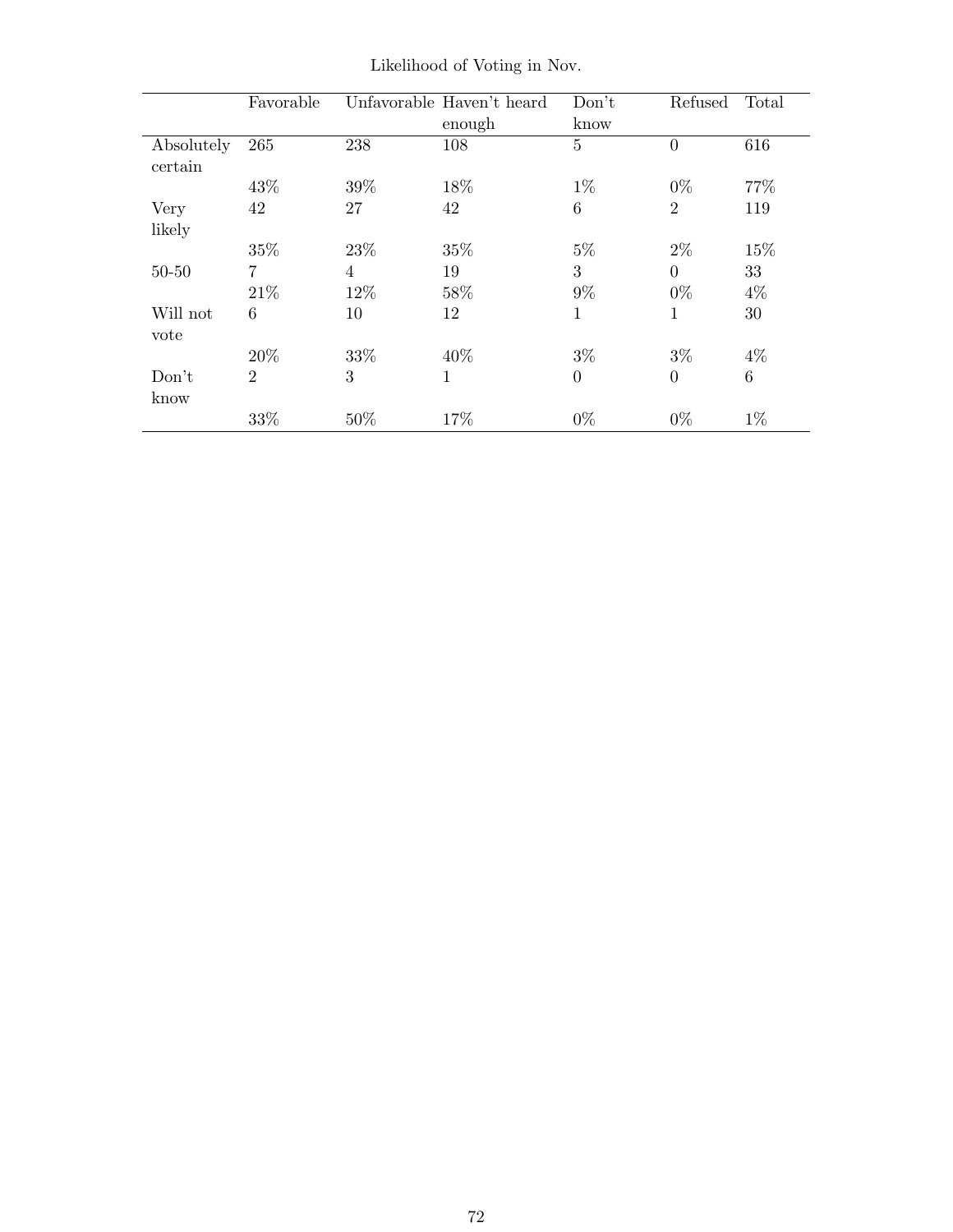## Q10. Do you have a favorable or unfavorable opinion of Scott Walker or haven't you heard enough about him yet?

|        |           |     | Sex                       |       |         |       |
|--------|-----------|-----|---------------------------|-------|---------|-------|
|        | Favorable |     | Unfavorable Haven't heard | Don't | Refused | Total |
|        |           |     | enough                    | know  |         |       |
| Male   | 183       | 177 | 14                        |       |         | 385   |
|        | 48%       | 46% | $4\%$                     | $2\%$ | $1\%$   | 48%   |
| Female | 151       | 233 | 17                        | 4     | 12      | 417   |
|        | 36%       | 56% | 4%                        | $1\%$ | $3\%$   | 52%   |

|           | Favorable |          | Unfavorable Haven't heard | Don't          | Refused        | Total |
|-----------|-----------|----------|---------------------------|----------------|----------------|-------|
|           |           |          | enough                    | know           |                |       |
| 18-29     | 38        | 69       | 10                        | $\overline{2}$ | 10             | 129   |
|           | 29%       | 53\%     | 8%                        | $2\%$          | 8%             | 16%   |
| 30-44     | 79        | 100      | 6                         | 3              | $\overline{2}$ | 190   |
|           | 42%       | 53\%     | $3\%$                     | $2\%$          | $1\%$          | 24\%  |
| $45 - 59$ | 114       | 127      | 12                        | $\overline{2}$ |                | 256   |
|           | 45%       | $50\%$   | $5\%$                     | $1\%$          | $0\%$          | 32%   |
| $60+$     | 102       | 113      | 3                         | 4              | $\overline{2}$ | 224   |
|           | 46\%      | $50\%$   | $1\%$                     | $2\%$          | $1\%$          | 28\%  |
| DK/NA/    | 1         | $\Omega$ | $\theta$                  | $\theta$       | $\overline{2}$ | 3     |
| Ref       |           |          |                           |                |                |       |
|           | 33%       | $0\%$    | $0\%$                     | $0\%$          | 67%            | $0\%$ |

Age 4 Categories

| Education 5 Categories |  |  |
|------------------------|--|--|
|                        |  |  |

|           | Favorable      |                | Unfavorable Haven't heard | Don't          | Refused        | Total |
|-----------|----------------|----------------|---------------------------|----------------|----------------|-------|
|           |                |                | enough                    | know           |                |       |
| Not HS    | 17             | 20             | $\overline{0}$            | $\overline{2}$ | 10             | 49    |
|           | 35%            | 41\%           | $0\%$                     | $4\%$          | 20%            | $6\%$ |
| HS        | 98             | 135            | 9                         | 4              | $\overline{2}$ | 248   |
|           | 40%            | 54%            | $4\%$                     | $2\%$          | $1\%$          | 31%   |
| Some Coll | 60             | 81             | 9                         | $\overline{2}$ | $\Omega$       | 152   |
|           | 39%            | 53%            | $6\%$                     | $1\%$          | $0\%$          | 19%   |
| AA        | 57             | 37             | 6                         | 3              | $\mathbf{1}$   | 104   |
|           | 55%            | 36%            | $6\%$                     | $3\%$          | $1\%$          | 13%   |
| $BA+$     | 99             | 132            | 8                         | 1              | $\overline{2}$ | 242   |
|           | 41\%           | 55%            | $3\%$                     | $0\%$          | $1\%$          | 30%   |
| DK/NA/    | $\overline{4}$ | $\overline{5}$ | $\boldsymbol{0}$          | $\theta$       | $\overline{2}$ | 11    |
| Ref       |                |                |                           |                |                |       |
|           | 36%            | 45%            | $0\%$                     | $0\%$          | 18%            | $1\%$ |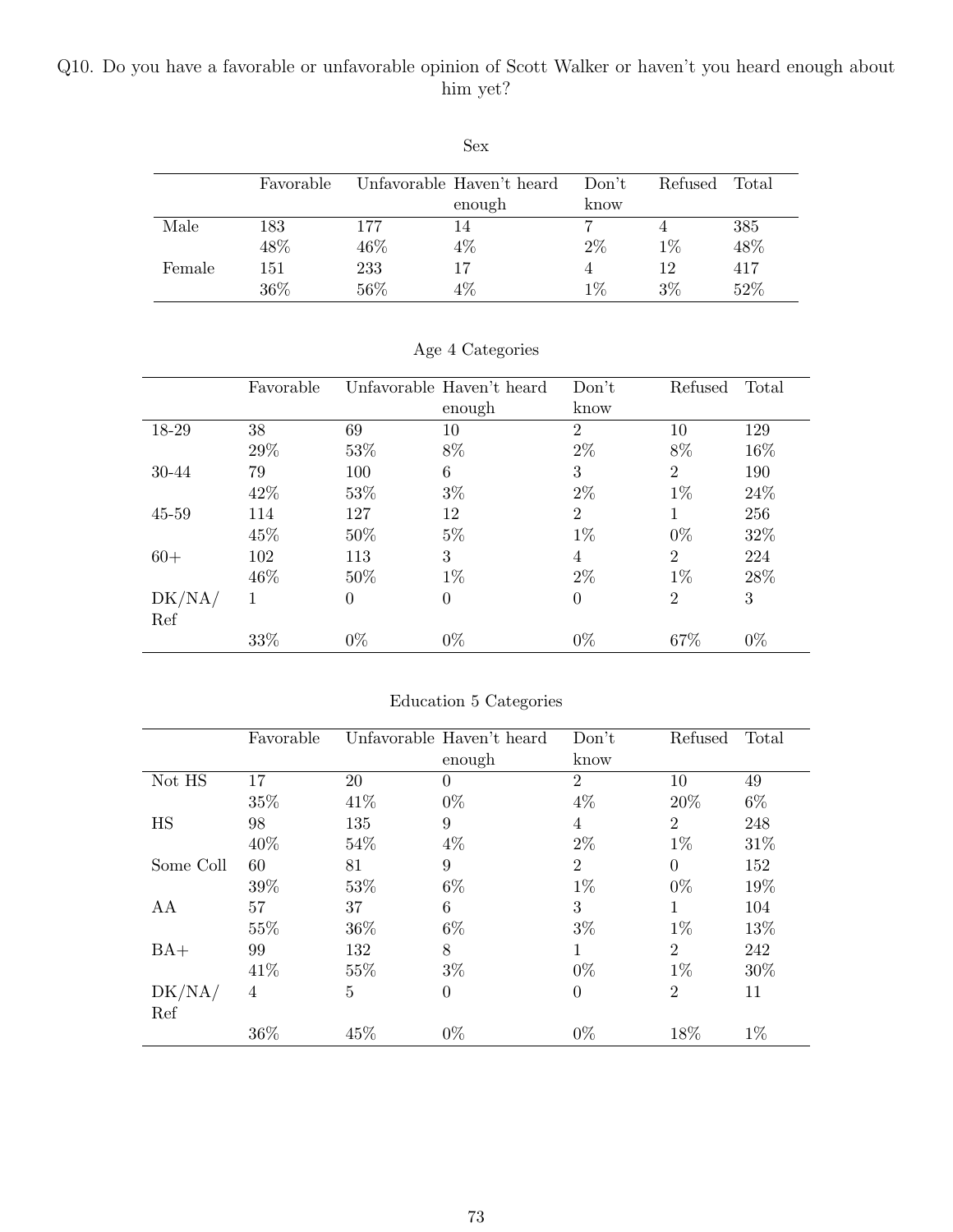|           | Favorable |      | Unfavorable Haven't heard | Don't          | Refused        | Total |
|-----------|-----------|------|---------------------------|----------------|----------------|-------|
|           |           |      | enough                    | know           |                |       |
| Under     | 75        | 142  | 14                        | 4              | $\overline{0}$ | 235   |
| \$40k     |           |      |                           |                |                |       |
|           | 32%       | 60%  | $6\%$                     | $2\%$          | $0\%$          | 29%   |
| \$40k to  | 97        | 97   | 6                         | 3              | 11             | 214   |
| \$74k     |           |      |                           |                |                |       |
|           | 45\%      | 45%  | $3\%$                     | $1\%$          | $5\%$          | 27%   |
| $$75k$ up | 121       | 118  | 8                         | 3              | 3              | 253   |
|           | 48%       | 47%  | $3\%$                     | $1\%$          | $1\%$          | 32%   |
| DK/NA/    | 41        | 52   | 3                         | $\overline{2}$ | 3              | 101   |
| Ref       |           |      |                           |                |                |       |
|           | 41\%      | 51\% | $3\%$                     | $2\%$          | $3\%$          | 13%   |

Household Income

| эrт |  |
|-----|--|
|-----|--|

|                        | Favorable |     | Unfavorable Haven't heard<br>enough | Don't<br>know  | Refused        | Total |
|------------------------|-----------|-----|-------------------------------------|----------------|----------------|-------|
| Republican             | 184       | 26  | 7                                   | 3              | $\theta$       | 220   |
|                        | 84%       | 12% | $3\%$                               | $1\%$          | $0\%$          | 27\%  |
| Democrat               | 14        | 212 | 8                                   | $\overline{2}$ | 1              | 237   |
|                        | $6\%$     | 89% | $3\%$                               | $1\%$          | $0\%$          | 29%   |
| Independent 121        |           | 151 | 16                                  | 4              | 12             | 304   |
|                        | 40%       | 50% | $5\%$                               | $1\%$          | $4\%$          | 38%   |
| Other/No<br>preference | 7         | 17  | $\overline{0}$                      | 1              | $\overline{2}$ | 27    |
|                        | 26\%      | 63% | $0\%$                               | $4\%$          | $7\%$          | $3\%$ |
| Don't<br>know          | 5         | 3   | $\overline{0}$                      | $\overline{2}$ | $\theta$       | 10    |
|                        | 50%       | 30% | $0\%$                               | 20%            | $0\%$          | $1\%$ |
| Refused                | 3         | 1   | $\theta$                            | $\Omega$       | $\overline{2}$ | 6     |
|                        | 50%       | 17% | $0\%$                               | $0\%$          | 33\%           | $1\%$ |

Party ID, with leaners

|                | Favorable |        | Unfavorable Haven't heard | Don't          | Refused        | Total |
|----------------|-----------|--------|---------------------------|----------------|----------------|-------|
|                |           |        | enough                    | know           |                |       |
| Republican     | 272       | 59     | 14                        | 6              | 11             | 362   |
|                | 75%       | $16\%$ | $4\%$                     | $2\%$          | $3\%$          | 45%   |
| Democrat       | 32        | 316    | 15                        | 2              | 2              | 367   |
|                | 9%        | 86\%   | $4\%$                     | $1\%$          | $1\%$          | 46%   |
| Independent 25 |           | 27     | 3                         | $\overline{2}$ | $\overline{2}$ | 59    |
|                | 42\%      | 46\%   | $5\%$                     | $3\%$          | $3\%$          | 7%    |
| Other/None $5$ |           | 8      | 0                         |                | $\overline{2}$ | 16    |
|                | 31\%      | 50%    | $0\%$                     | 6%             | 12%            | $2\%$ |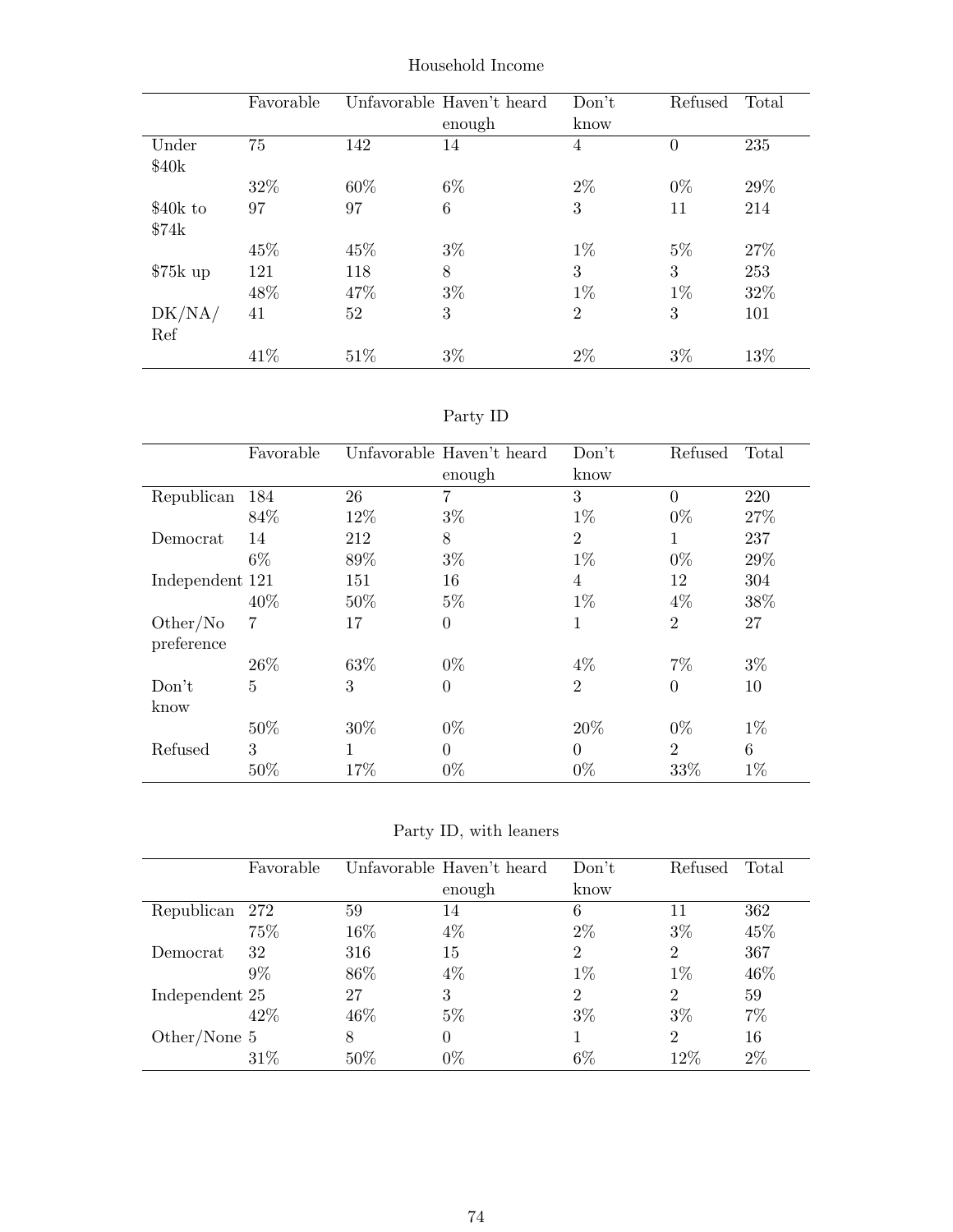Favorable Unfavorable Haven't heard enough Don't know Refused Total Rep 184 26 7 3 0 220  $84\%$   $12\%$   $3\%$   $1\%$   $0\%$   $27\%$ Lean Rep 88 34 7 3 11 143  $62\%$  24%  $5\%$  2% 8% 18%  $\text{Ind}$  25 27 3 2 2 59  $42\%$   $46\%$   $5\%$   $3\%$   $3\%$   $7\%$  $\begin{tabular}{lllllllll} \textbf{Lean Dem} & 18 & & 104 & & 6 & & 1 & & 130 \end{tabular}$  $14\%$  80% 5% 1% 1% 1% 16% Dem 14 212 8 2 1 237  $6\%$  89%  $3\%$  1% 0%  $29\%$  $\begin{array}{ccccccccc} \textrm{Other/None $5$} & & 8 & & 0 & & 1 & & 2 & & 16 \\ & & 31\% & & 50\% & & 0\% & & 6\% & & 12\% & & 2\% \end{array}$  $31\%$   $50\%$   $0\%$   $6\%$   $12\%$   $2\%$ 

Party Id, leaners separate

#### Marital Status

|            | Favorable      |          | Unfavorable Haven't heard | Don't          | Refused        | Total          |
|------------|----------------|----------|---------------------------|----------------|----------------|----------------|
|            |                |          | enough                    | know           |                |                |
| Married    | 234            | 230      | 16                        | $\overline{5}$ | $\overline{4}$ | 489            |
|            | 48\%           | 47%      | $3\%$                     | $1\%$          | $1\%$          | 61\%           |
| Cohabiting | 19             | 35       | 1                         | $\overline{0}$ | $\overline{0}$ | 55             |
|            | 35%            | 64%      | $2\%$                     | $0\%$          | $0\%$          | $7\%$          |
| Widowed    | 19             | 22       | $\overline{2}$            | 1              | 1              | 45             |
|            | 42\%           | 49%      | $4\%$                     | $2\%$          | $2\%$          | $6\%$          |
| Divorced   | 25             | 28       | $\Omega$                  | $\overline{0}$ | $\Omega$       | 53             |
|            | 47%            | 53%      | $0\%$                     | $0\%$          | $0\%$          | $7\%$          |
| Separated  | $\overline{2}$ | 12       | $\Omega$                  | $\overline{0}$ | $\overline{0}$ | 14             |
|            | 14%            | 86%      | $0\%$                     | $0\%$          | $0\%$          | $2\%$          |
| Never      | 36             | 82       | 13                        | 5              | 10             | 146            |
| Married    |                |          |                           |                |                |                |
|            | 25%            | 56%      | $9\%$                     | $3\%$          | $7\%$          | 18%            |
| Refused    | $\Omega$       | $\Omega$ | $\Omega$                  | $\theta$       | $\overline{2}$ | $\overline{2}$ |
|            | $0\%$          | $0\%$    | $0\%$                     | $0\%$          | 100\%          | $0\%$          |

| Race and Ethnicity |
|--------------------|
|                    |

|          | Favorable |      | Unfavorable Haven't heard | Don't          | Refused        | Total |
|----------|-----------|------|---------------------------|----------------|----------------|-------|
|          |           |      | enough                    | know           |                |       |
| White    | 306       | 321  | 26                        | 9              | $\overline{4}$ | 666   |
|          | 46%       | 48\% | $4\%$                     | $1\%$          | $1\%$          | 83%   |
| Black    | 4         | 40   | $\theta$                  | $\theta$       | $\theta$       | 44    |
|          | $9\%$     | 91%  | $0\%$                     | $0\%$          | $0\%$          | $5\%$ |
| Hispanic | 6         | 19   | 4                         | $\overline{2}$ | 10             | 41    |
|          | 15%       | 46\% | 10%                       | $5\%$          | 24\%           | $5\%$ |
| Other    | 17        | 28   | $\overline{2}$            | $\theta$       | $\overline{2}$ | 49    |
|          | 35%       | 57\% | $4\%$                     | $0\%$          | $4\%$          | $6\%$ |
| DK/NA/   | 1         |      | 0                         | $\overline{0}$ | $\overline{2}$ | 4     |
| Ref      |           |      |                           |                |                |       |
|          | 25%       | 25%  | $0\%$                     | $0\%$          | 50%            | $0\%$ |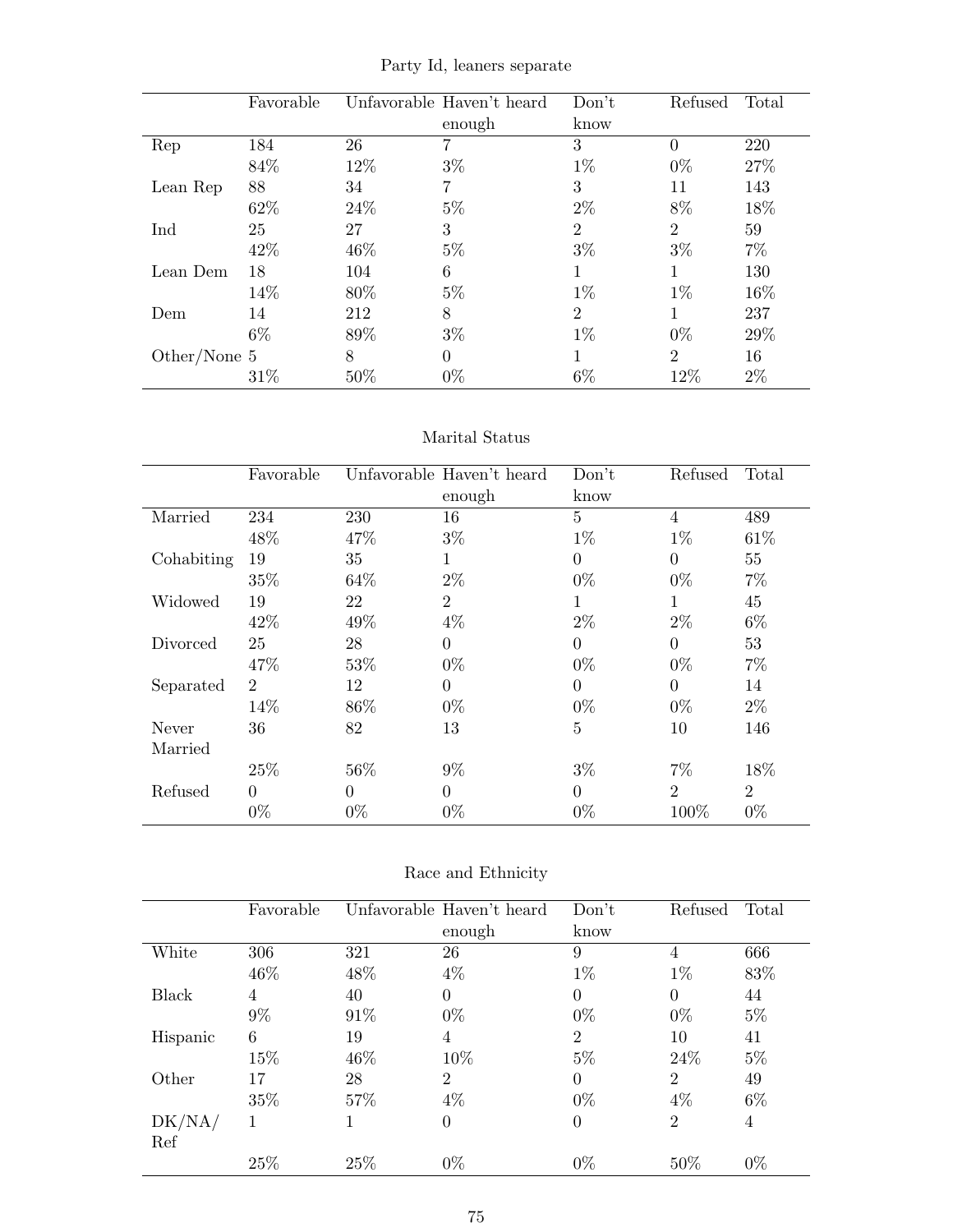|             | Favorable      |          | Unfavorable Haven't heard<br>enough | Don't<br>know  | Refused        | Total        |
|-------------|----------------|----------|-------------------------------------|----------------|----------------|--------------|
| More than   | 40             | 10       | 4                                   | $\overline{0}$ | $\overline{2}$ | 56           |
| 1/wk        |                |          |                                     |                |                |              |
|             | 71\%           | 18%      | $7\%$                               | $0\%$          | $4\%$          | $7\%$        |
| $1$ /week   | 101            | 85       | 3                                   | $\overline{2}$ | $\mathbf{1}$   | 192          |
|             | 53%            | 44%      | $2\%$                               | $1\%$          | $1\%$          | 24%          |
| $1-2$ month | 64             | 53       | $\overline{7}$                      | $\mathbf{1}$   | $\theta$       | 125          |
|             | 51\%           | 42\%     | $6\%$                               | $1\%$          | $0\%$          | 16%          |
| few times   | 43             | 75       | 8                                   | $\overline{0}$ | $\overline{2}$ | 128          |
| a year      |                |          |                                     |                |                |              |
|             | 34%            | 59%      | $6\%$                               | $0\%$          | $2\%$          | 16%          |
| Seldom      | 49             | 77       | $\overline{4}$                      | 6              | $\Omega$       | 136          |
|             | 36%            | 57%      | $3\%$                               | $4\%$          | $0\%$          | 17%          |
| Never       | 36             | 105      | 7                                   | $\mathbf{1}$   | 10             | 159          |
|             | 23%            | 66%      | $4\%$                               | $1\%$          | $6\%$          | 20%          |
| Don't       | $\theta$       | $\Omega$ | $\boldsymbol{0}$                    | $\mathbf{1}$   | $\overline{0}$ | $\mathbf{1}$ |
| know        |                |          |                                     |                |                |              |
|             | $0\%$          | $0\%$    | $0\%$                               | 100%           | $0\%$          | $0\%$        |
| Refused     | $\overline{0}$ | 4        | $\boldsymbol{0}$                    | $\overline{0}$ | $\overline{2}$ | $\,6\,$      |
|             | $0\%$          | 67%      | $0\%$                               | $0\%$          | 33%            | $1\%$        |

Religious Service Attendance

## Religious Affiliation

|             | Favorable      |      | Unfavorable Haven't heard | Don't          | Refused  | Total |  |
|-------------|----------------|------|---------------------------|----------------|----------|-------|--|
|             |                |      | enough                    | know           |          |       |  |
| Protestant/ | 168            | 150  | 9                         | 6              | $\theta$ | 333   |  |
| Christian   |                |      |                           |                |          |       |  |
|             | 50\%           | 45\% | $3\%$                     | $2\%$          | $0\%$    | 42\%  |  |
| Catholic    | 119            | 124  | 13                        | 3              | 13       | 272   |  |
|             | 44\%           | 46%  | $5\%$                     | $1\%$          | $5\%$    | 34\%  |  |
| Jewish      | 1              | 3    | $\Omega$                  | $\overline{0}$ | $\Omega$ | 4     |  |
|             | 25%            | 75%  | $0\%$                     | $0\%$          | $0\%$    | $0\%$ |  |
| Other       | 12             | 20   | 5                         | $\theta$       | $\Omega$ | 37    |  |
|             | 32%            | 54\% | 14%                       | $0\%$          | $0\%$    | $5\%$ |  |
| None        | 28             | 101  | 3                         | $\overline{0}$ | $\Omega$ | 132   |  |
|             | 21\%           | 77%  | $2\%$                     | $0\%$          | $0\%$    | 16%   |  |
| DK/NA/      | $\overline{5}$ | 11   | 1                         | $\overline{2}$ | 4        | 23    |  |
| Ref         |                |      |                           |                |          |       |  |
|             | 22%            | 48%  | $4\%$                     | $9\%$          | 17%      | $3\%$ |  |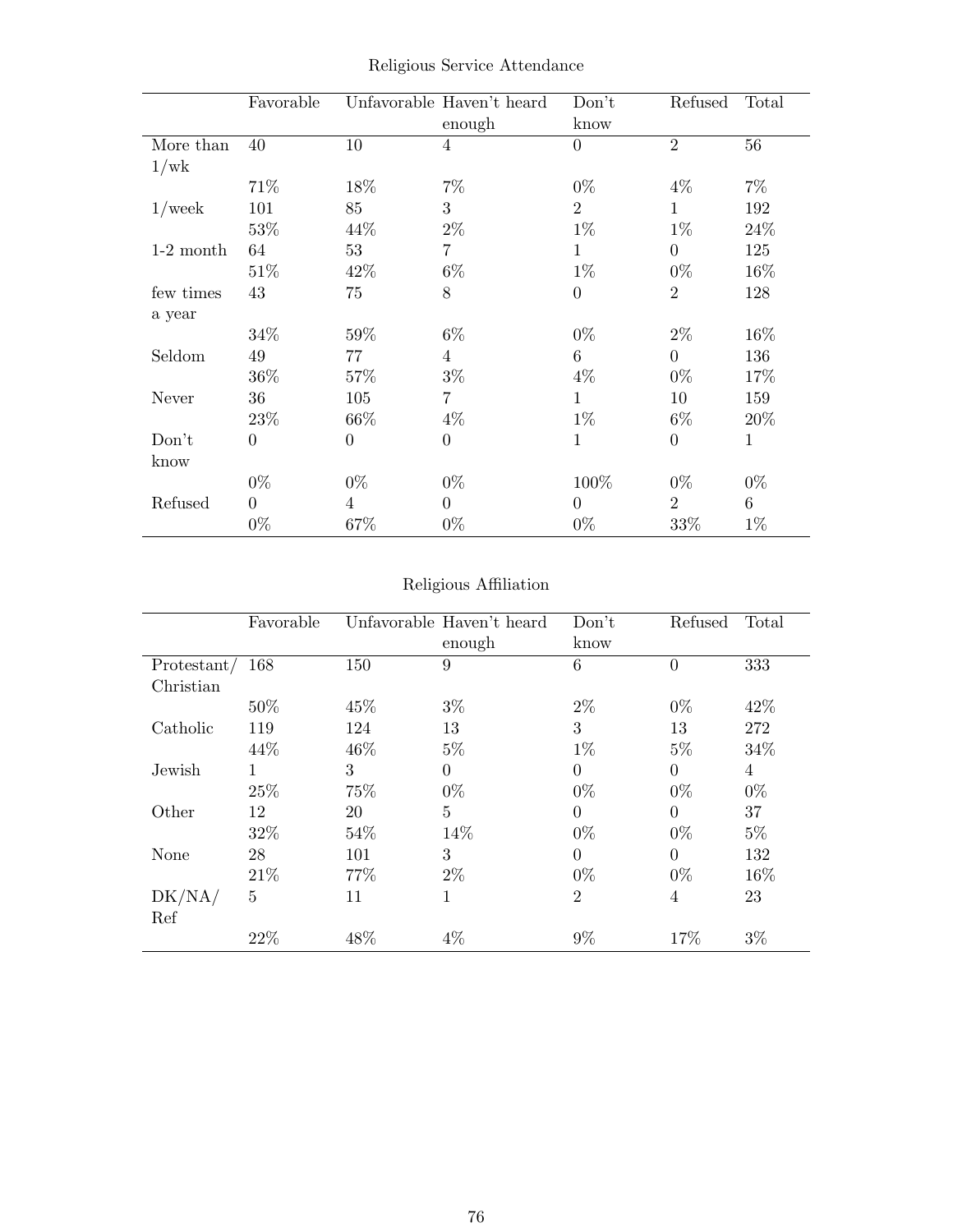|          | Favorable      |     | Unfavorable Haven't heard<br>enough | Don't<br>know  | Refused  | Total |
|----------|----------------|-----|-------------------------------------|----------------|----------|-------|
| born     | 79             | 57  | 1                                   | 4              | $\theta$ | 141   |
| again    |                |     |                                     |                |          |       |
|          | 56%            | 40% | $1\%$                               | $3\%$          | $0\%$    | 42%   |
| not born | 81             | 89  | 7                                   | $\overline{2}$ | $\theta$ | 179   |
| again    |                |     |                                     |                |          |       |
|          | 45%            | 50% | $4\%$                               | $1\%$          | $0\%$    | 54\%  |
| Don't    | $\overline{5}$ | 3   | $\boldsymbol{0}$                    | $\theta$       | $\theta$ | 8     |
| know     |                |     |                                     |                |          |       |
|          | 62%            | 38% | $0\%$                               | $0\%$          | $0\%$    | $2\%$ |
| Refused  | $\overline{2}$ |     | $\overline{2}$                      | $\Omega$       | $\Omega$ | 5     |
|          | 40%            | 20% | 40%                                 | $0\%$          | $0\%$    | $2\%$ |

Born Again/Evangelical

# Location Type

|          | Favorable |        | Unfavorable Haven't heard | Don't    | Refused        | Total |
|----------|-----------|--------|---------------------------|----------|----------------|-------|
|          |           |        | enough                    | know     |                |       |
| Urban    | 76        | 148    | 11                        | $\Omega$ | 10             | 245   |
|          | 31\%      | 60\%   | $4\%$                     | $0\%$    | 4%             | 31\%  |
| Suburban | 123       | 111    | 13                        | 4        |                | 252   |
|          | 49%       | 44\%   | $5\%$                     | $2\%$    | $0\%$          | 31\%  |
| Rural    | 130       | 146    | 6                         | 7        | 4              | 293   |
|          | 44%       | $50\%$ | $2\%$                     | $2\%$    | $1\%$          | 36%   |
| Don't    | 4         | 3      | 2                         | 0        | $\overline{0}$ | 9     |
| know     |           |        |                           |          |                |       |
|          | 44\%      | 33\%   | 22\%                      | $0\%$    | $0\%$          | $1\%$ |
| Refused  |           |        | $\Omega$                  | $\Omega$ | $\overline{2}$ | 4     |
|          | 25%       | 25\%   | $0\%$                     | $0\%$    | 50%            | $0\%$ |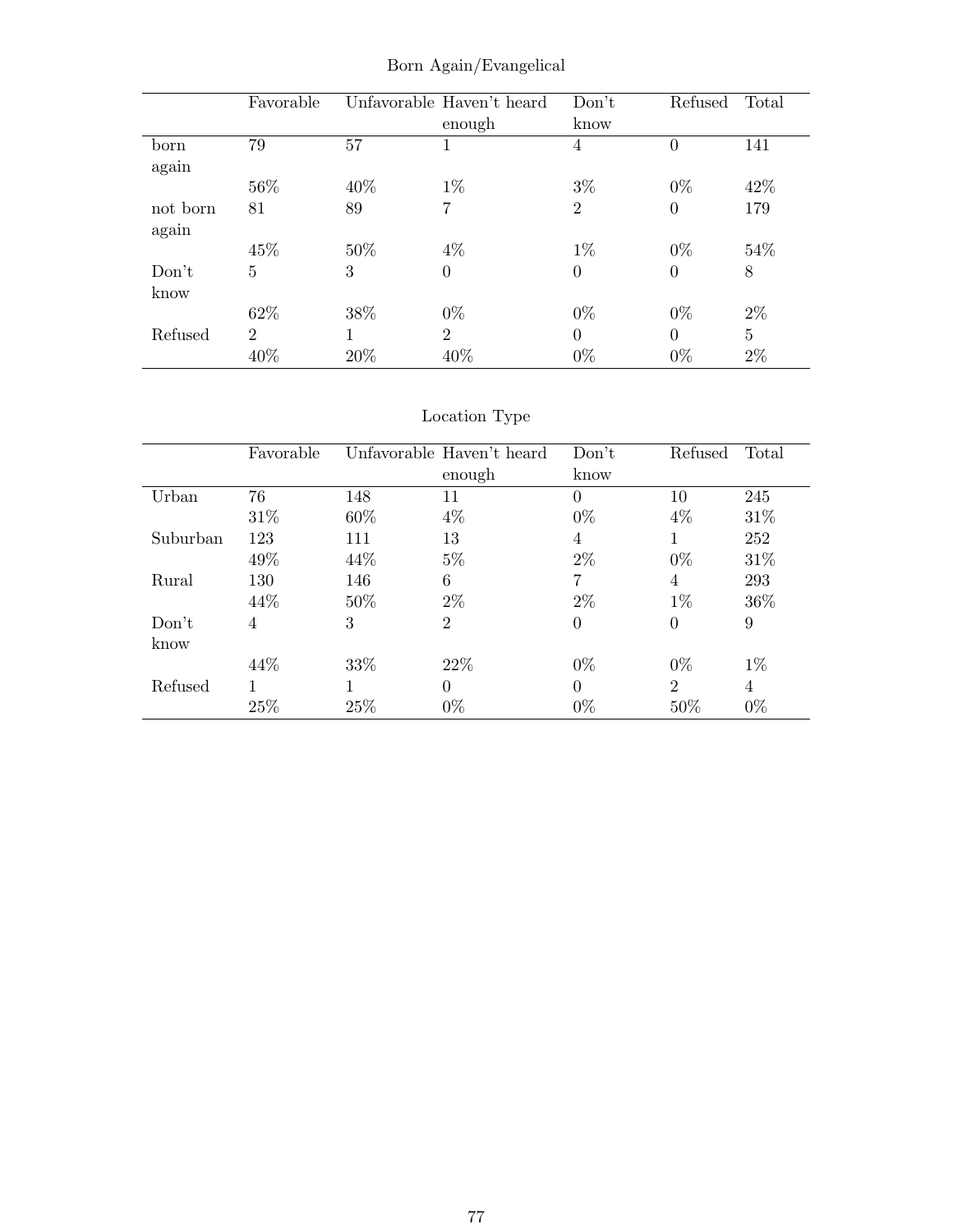|                        | Favorable      |                | Unfavorable Haven't heard<br>enough | Don't<br>know  | Refused        | Total          |
|------------------------|----------------|----------------|-------------------------------------|----------------|----------------|----------------|
| Very con-<br>servative | 53             | 6              | $\overline{0}$                      | $\overline{4}$ | $\overline{0}$ | 63             |
|                        | 84\%           | 10\%           | $0\%$                               | $6\%$          | $0\%$          | 8%             |
| Conservative 170       |                | 71             | 10                                  | $\overline{2}$ | 1              | 254            |
|                        | 67%            | 28\%           | $4\%$                               | $1\%$          | $0\%$          | 32%            |
| Moderate               | 87             | 162            | 14                                  | 4              | 1              | 268            |
|                        | 32%            | 60\%           | $5\%$                               | $1\%$          | $0\%$          | 33%            |
| Liberal                | 13             | 89             | 3                                   | $\Omega$       | 11             | 116            |
|                        | 11%            | 77%            | $3\%$                               | $0\%$          | $9\%$          | 14%            |
| Very lib-<br>eral      | 3              | 57             | $\overline{0}$                      | $\overline{0}$ | $\theta$       | 60             |
|                        | $5\%$          | 95%            | $0\%$                               | $0\%$          | $0\%$          | $7\%$          |
| Don't                  | $\overline{7}$ | 23             | 5                                   | 1              | $\overline{2}$ | 38             |
| know                   |                |                |                                     |                |                |                |
|                        | 18%            | 61\%           | 13%                                 | $3\%$          | $5\%$          | $5\%$          |
| Refused                | $\mathbf{1}$   | $\overline{2}$ | $\Omega$                            | $\theta$       | $\overline{2}$ | $\overline{5}$ |
|                        | $20\%$         | 40%            | $0\%$                               | $0\%$          | 40\%           | $1\%$          |

Political Ideology

# Union Membership

|            | Favorable      |     | Unfavorable Haven't heard | Don't          | Refused        | Total          |
|------------|----------------|-----|---------------------------|----------------|----------------|----------------|
|            |                |     | enough                    | know           |                |                |
| respondent | 8              | 60  | $\overline{5}$            | $\mathbf{1}$   | $\overline{2}$ | 76             |
|            | 11%            | 79% | $7\%$                     | $1\%$          | $3\%$          | $9\%$          |
| another    | 13             | 27  | $\overline{0}$            | $\overline{0}$ | $\overline{0}$ | 40             |
| household  |                |     |                           |                |                |                |
| member     |                |     |                           |                |                |                |
|            | 32\%           | 68% | $0\%$                     | $0\%$          | $0\%$          | $5\%$          |
| nobody in  | 310            | 320 | 27                        | 10             | 13             | 680            |
| household  |                |     |                           |                |                |                |
|            | 46%            | 47% | $4\%$                     | $1\%$          | $2\%$          | 85%            |
| Don't      | $\overline{2}$ | 1   | $\overline{0}$            | $\overline{0}$ | $\theta$       | 3              |
| know       |                |     |                           |                |                |                |
|            | 67%            | 33% | $0\%$                     | $0\%$          | $0\%$          | $0\%$          |
| Refused    | 1              | 2   | $\overline{0}$            | $\Omega$       | $\overline{2}$ | $\overline{5}$ |
|            | 20%            | 40% | $0\%$                     | $0\%$          | 40%            | $1\%$          |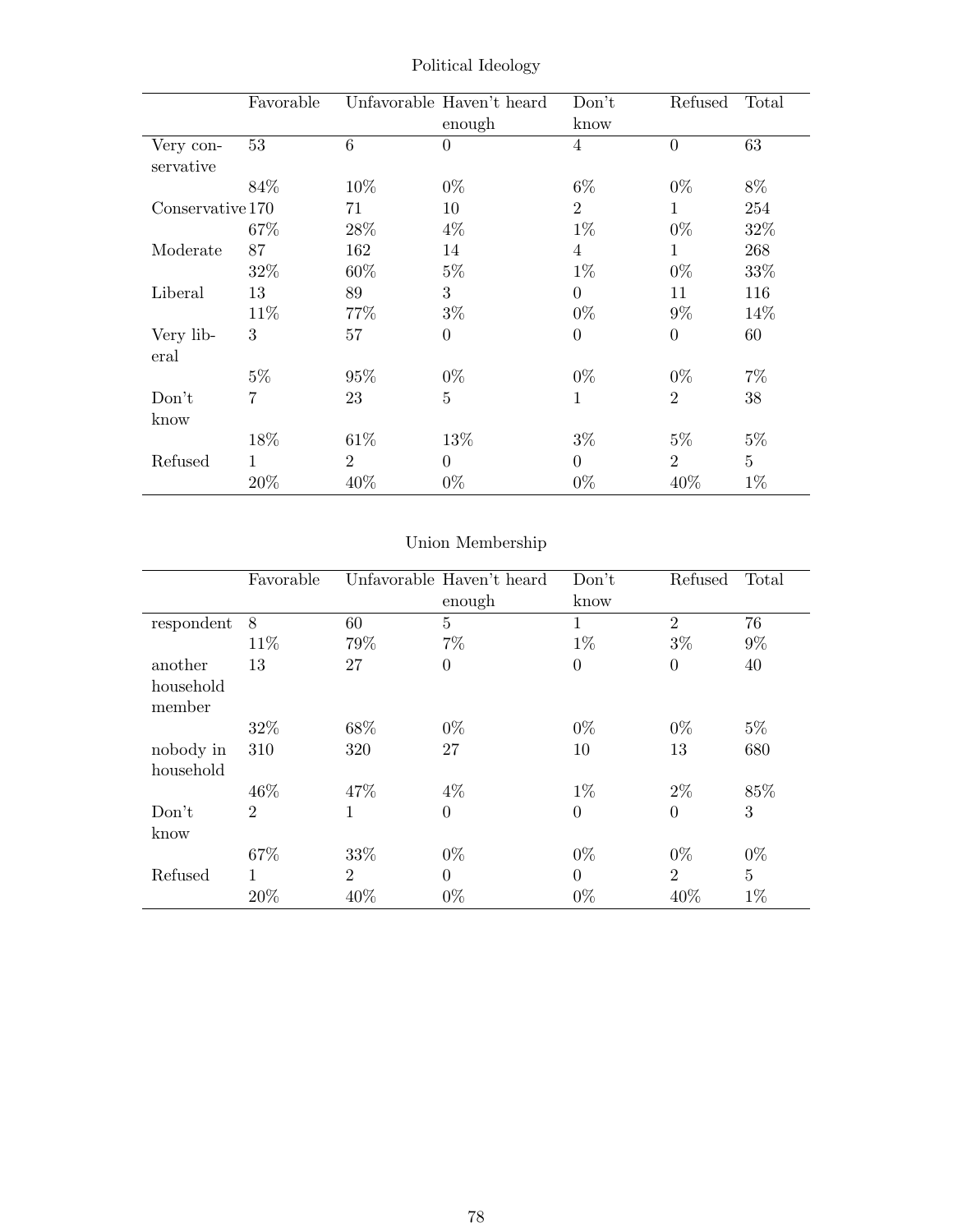|           | Favorable |                | Unfavorable Haven't heard<br>enough | Don't<br>know | Refused          | Total |
|-----------|-----------|----------------|-------------------------------------|---------------|------------------|-------|
| Public    | 9         | 30             | 3                                   | $\theta$      | $\overline{0}$   | 42    |
| union     |           |                |                                     |               |                  |       |
|           | 21\%      | 71\%           | $7\%$                               | $0\%$         | $0\%$            | $5\%$ |
| Public    | 48        | 77             | $\overline{5}$                      | $\mathbf{1}$  | $\boldsymbol{0}$ | 131   |
| non-union |           |                |                                     |               |                  |       |
|           | 37%       | 59%            | $4\%$                               | $1\%$         | $0\%$            | 16%   |
| Private   | 12        | 57             | $\overline{2}$                      | $\mathbf{1}$  | $\overline{2}$   | 74    |
| union     |           |                |                                     |               |                  |       |
|           | 16%       | 77%            | $3\%$                               | $1\%$         | $3\%$            | $9\%$ |
| Private   | 262       | 241            | 22                                  | 9             | 13               | 547   |
| non-union |           |                |                                     |               |                  |       |
|           | 48%       | 44%            | $4\%$                               | $2\%$         | $2\%$            | 68%   |
| DK/NA/    | 3         | $\overline{4}$ | $\overline{0}$                      | $\theta$      | $\overline{2}$   | 9     |
| Ref       |           |                |                                     |               |                  |       |
|           | 33%       | 44%            | $0\%$                               | $0\%$         | 22%              | $1\%$ |

Job Type and Union Membership

# Region

|            | Favorable |      | Unfavorable Haven't heard<br>enough | Don't<br>know  | Refused        | Total |
|------------|-----------|------|-------------------------------------|----------------|----------------|-------|
| MKE City   | 16        | 55   | 5                                   | $\Omega$       | $\Omega$       | 76    |
|            | 21\%      | 72\% | $7\%$                               | $0\%$          | $0\%$          | $9\%$ |
| Rest of    | 120       | 117  | 11                                  | $\Omega$       | $\overline{0}$ | 248   |
| <b>MKE</b> |           |      |                                     |                |                |       |
|            | 48\%      | 47\% | $4\%$                               | $0\%$          | $0\%$          | 31\%  |
| msn        | 37        | 94   | $\overline{7}$                      | $\overline{5}$ | 1              | 144   |
|            | 26\%      | 65%  | $5\%$                               | $3\%$          | $1\%$          | 18%   |
| GB/A       | 79        | 50   | 5                                   | 3              | 13             | 150   |
|            | 53%       | 33%  | $3\%$                               | $2\%$          | $9\%$          | 19%   |
| Rest of    | 82        | 94   | 3                                   | $\overline{2}$ | $\overline{2}$ | 183   |
| state      |           |      |                                     |                |                |       |
|            | 45%       | 51\% | $2\%$                               | $1\%$          | $1\%$          | 23%   |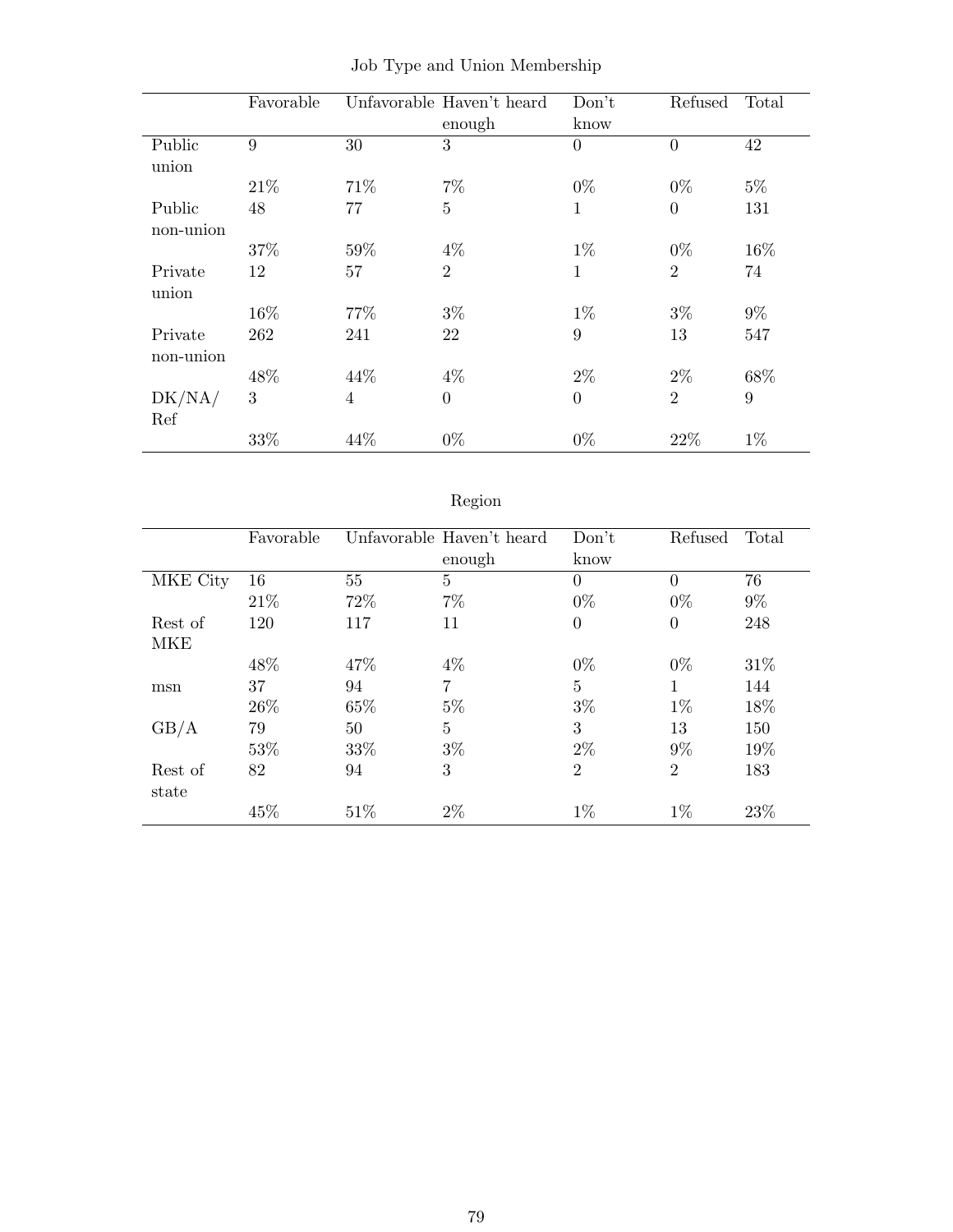|                       | Favorable      |      | Unfavorable Haven't heard | Don't    | Refused        | Total           |
|-----------------------|----------------|------|---------------------------|----------|----------------|-----------------|
|                       |                |      | enough                    | know     |                |                 |
| Absolutely<br>certain | 268            | 315  | 15                        | 4        | 13             | 615             |
|                       | 44\%           | 51\% | $2\%$                     | $1\%$    | $2\%$          | 76%             |
| Very                  | 49             | 55   | 8                         | 6        | $\overline{2}$ | 120             |
| likely                |                |      |                           |          |                |                 |
|                       | 41\%           | 46%  | $7\%$                     | $5\%$    | $2\%$          | 15%             |
| $50 - 50$             | 11             | 19   | $\overline{2}$            | $\theta$ | $\Omega$       | 32              |
|                       | 34%            | 59%  | $6\%$                     | $0\%$    | $0\%$          | $4\%$           |
| Will not              | 5              | 18   | 6                         | $\theta$ | $\overline{2}$ | 31              |
| vote                  |                |      |                           |          |                |                 |
|                       | 16%            | 58%  | 19%                       | $0\%$    | 6\%            | $4\%$           |
| Don't                 | $\overline{2}$ | 3    | $\theta$                  | 1        | $\theta$       | $6\phantom{.}6$ |
| know                  |                |      |                           |          |                |                 |
|                       | 33%            | 50%  | $0\%$                     | 17%      | $0\%$          | $1\%$           |

Likelihood of Voting in Nov.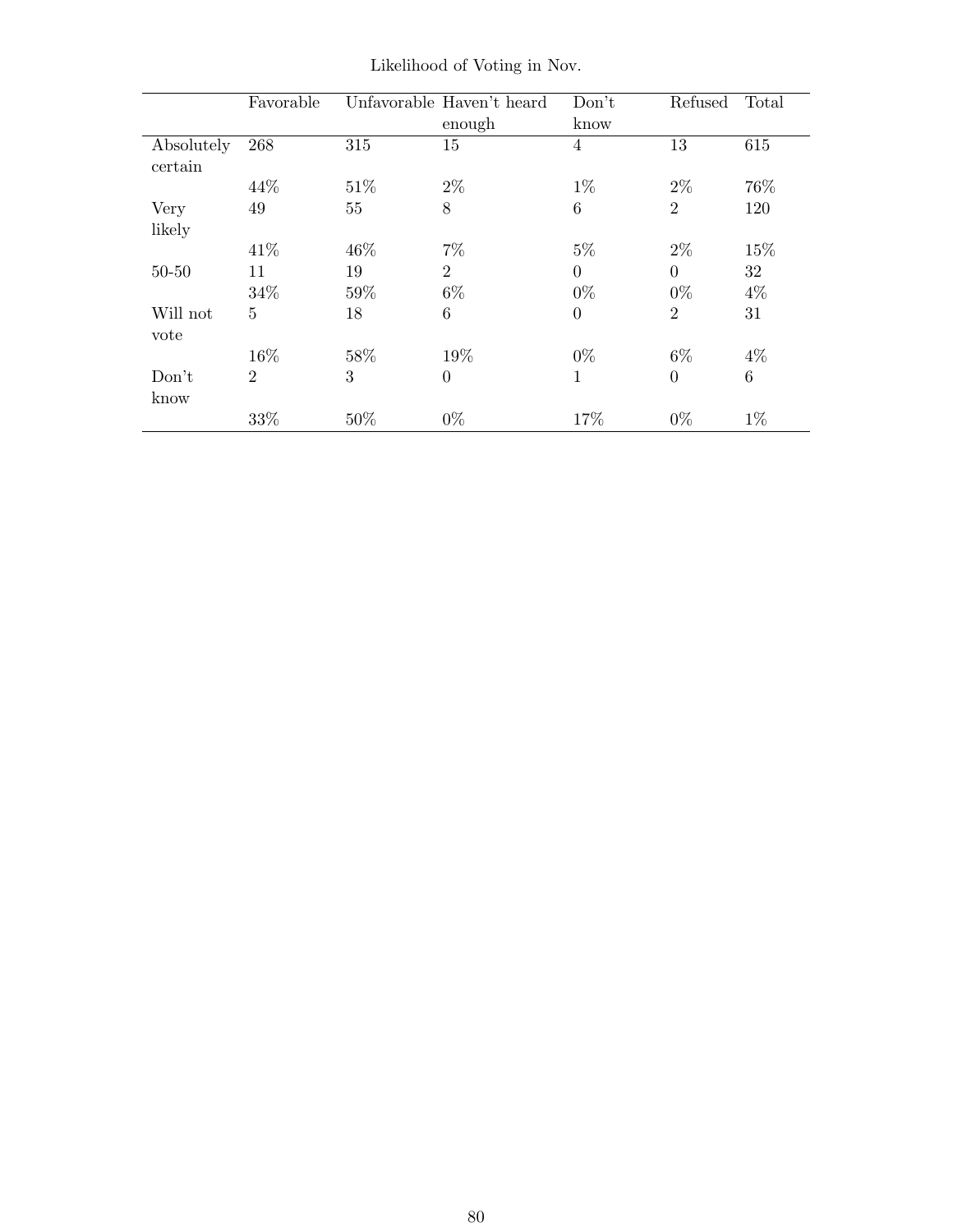## Q11. Do you have a favorable or unfavorable opinion of Donald Trump or haven't you heard enough about him yet?

|        |           |     | Sex                       |       |         |       |
|--------|-----------|-----|---------------------------|-------|---------|-------|
|        | Favorable |     | Unfavorable Haven't heard | Don't | Refused | Total |
|        |           |     | enough                    | know  |         |       |
| Male   | 131       | 210 | 23                        | 17    | 5       | 386   |
|        | 34%       | 54% | 6%                        | $4\%$ | $1\%$   | 48%   |
| Female | 95        | 292 | 13                        | 12    | 5       | 417   |
|        | 23%       | 70% | 3%                        | $3\%$ | $1\%$   | 52%   |

|           | Favorable |          | Unfavorable Haven't heard | Don't          | Refused        | Total |
|-----------|-----------|----------|---------------------------|----------------|----------------|-------|
|           |           |          | enough                    | know           |                |       |
| 18-29     | 18        | 93       | 11                        | 5              |                | 128   |
|           | 14%       | 73%      | $9\%$                     | $4\%$          | $1\%$          | 16%   |
| 30-44     | 43        | 134      | 9                         | $\overline{2}$ | 3              | 191   |
|           | 23\%      | 70%      | $5\%$                     | $1\%$          | $2\%$          | 24\%  |
| $45 - 59$ | 85        | 147      | 7                         | 14             | 3              | 256   |
|           | 33%       | 57%      | $3\%$                     | $5\%$          | $1\%$          | 32%   |
| $60+$     | 78        | 129      | 9                         | 8              | $\theta$       | 224   |
|           | 35%       | 58%      | $4\%$                     | $4\%$          | $0\%$          | 28%   |
| DK/NA/    |           | $\Omega$ | $\overline{0}$            | $\Omega$       | $\overline{2}$ | 3     |
| Ref       |           |          |                           |                |                |       |
|           | 33%       | $0\%$    | $0\%$                     | $0\%$          | 67%            | $0\%$ |

Age 4 Categories

| Education 5 Categories |  |  |
|------------------------|--|--|
|                        |  |  |

|               | Favorable |      | Unfavorable Haven't heard<br>enough | Don't<br>know  | Refused        | Total  |
|---------------|-----------|------|-------------------------------------|----------------|----------------|--------|
| Not HS        | 6         | 34   | $\overline{2}$                      | 6              | $\overline{2}$ | $50\,$ |
|               | 12%       | 68%  | $4\%$                               | 12%            | $4\%$          | $6\%$  |
| HS<br>85      |           | 147  | 6                                   | 9              | $\Omega$       | 247    |
|               | 34%       | 60%  | $2\%$                               | $4\%$          | $0\%$          | 31%    |
| Some Coll     | 30        | 105  | 13                                  | 4              | $\Omega$       | 152    |
|               | 20%       | 69%  | $9\%$                               | $3\%$          | $0\%$          | 19%    |
| AA            | 38        | 51   | 6                                   | 4              | 5              | 104    |
|               | 37%       | 49%  | $6\%$                               | $4\%$          | $5\%$          | 13%    |
| $BA+$         | 65        | 160  | 8                                   | 6              | $\overline{2}$ | 241    |
|               | 27\%      | 66\% | $3\%$                               | $2\%$          | $1\%$          | $30\%$ |
| DK/NA/<br>Ref | 3         | 6    | $\boldsymbol{0}$                    | $\overline{0}$ | $\overline{2}$ | 11     |
|               | 27%       | 55%  | $0\%$                               | $0\%$          | 18%            | $1\%$  |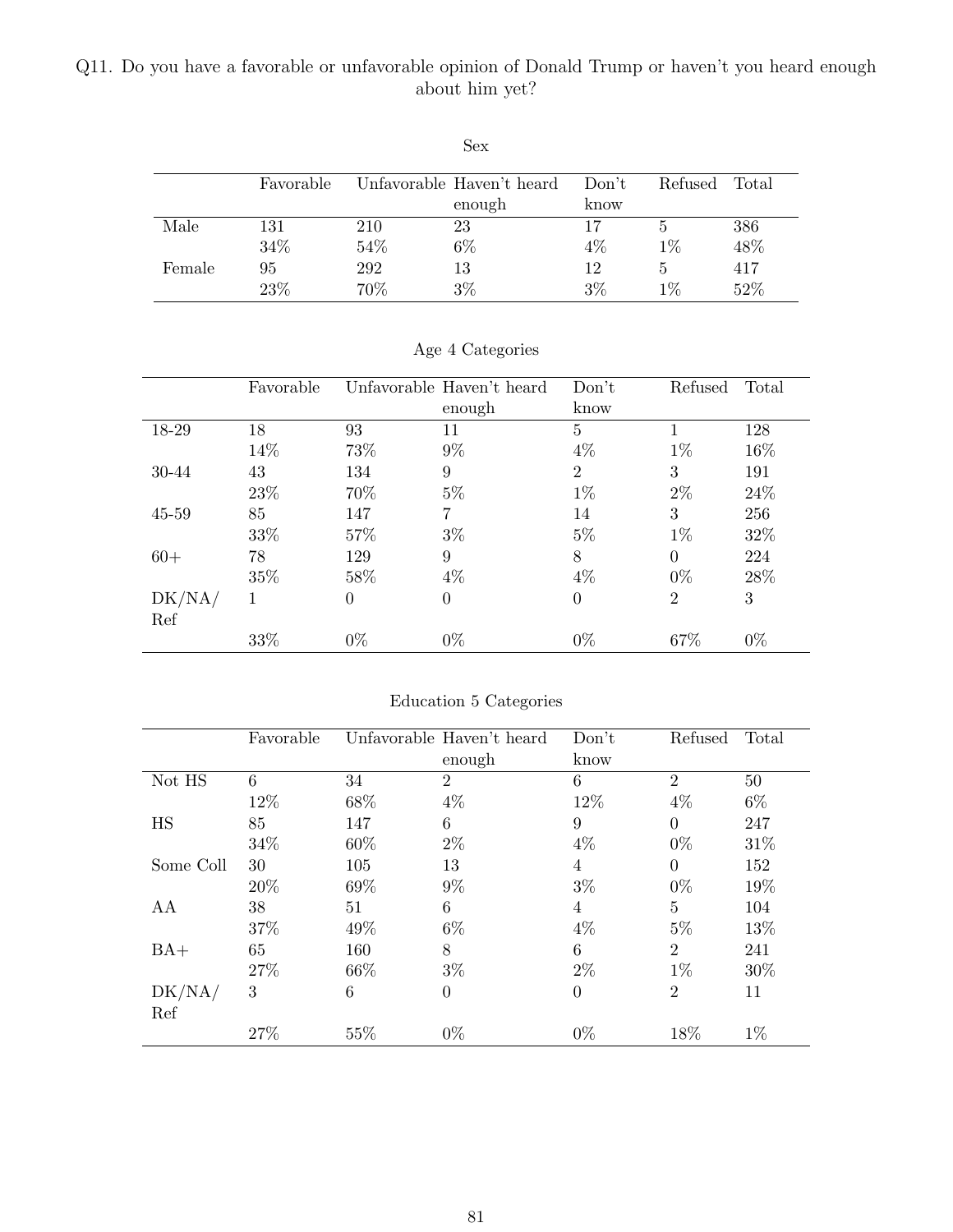|           | Favorable |      | Unfavorable Haven't heard | Don't          | Refused        | Total |
|-----------|-----------|------|---------------------------|----------------|----------------|-------|
|           |           |      | enough                    | know           |                |       |
| Under     | 55        | 160  | 7                         | 9              | 3              | 234   |
| \$40k     |           |      |                           |                |                |       |
|           | 24\%      | 68%  | $3\%$                     | 4%             | $1\%$          | 29%   |
| \$40k to  | 65        | 129  | 9                         | 9              | $\overline{2}$ | 214   |
| \$74k     |           |      |                           |                |                |       |
|           | 30%       | 60\% | $4\%$                     | $4\%$          | $1\%$          | 27%   |
| $$75k$ up | 83        | 151  | 12                        | $\overline{4}$ | 3              | 253   |
|           | 33%       | 60%  | $5\%$                     | $2\%$          | $1\%$          | 32%   |
| DK/NA/    | 23        | 62   | $\overline{7}$            | 6              | $\overline{2}$ | 100   |
| Ref       |           |      |                           |                |                |       |
|           | 23\%      | 62%  | $7\%$                     | $6\%$          | 2%             | 12%   |

Household Income

| эrт |  |
|-----|--|
|-----|--|

|                | Favorable   |      | Unfavorable Haven't heard | Don't    | Refused        | Total |
|----------------|-------------|------|---------------------------|----------|----------------|-------|
|                |             |      | enough                    | know     |                |       |
| Republican     | 136         | 62   | 13                        | 6        | $\overline{2}$ | 219   |
|                | 62%         | 28\% | $6\%$                     | $3\%$    | $1\%$          | 27%   |
| Democrat       | 11          | 220  | $\overline{2}$            | 1        | 3              | 237   |
|                | $5\%$       | 93%  | $1\%$                     | $0\%$    | $1\%$          | 30%   |
| Independent 71 |             | 193  | 18                        | 19       | 3              | 304   |
|                | 23\%        | 63%  | $6\%$                     | $6\%$    | $1\%$          | 38%   |
| Other/No       | 7           | 17   | $\overline{2}$            | $\theta$ | $\overline{0}$ | 26    |
| preference     |             |      |                           |          |                |       |
|                | 27%         | 65%  | 8%                        | $0\%$    | $0\%$          | $3\%$ |
| Don't          | $\mathbf 1$ | 8    | 1                         | 1        | $\overline{0}$ | 11    |
| know           |             |      |                           |          |                |       |
|                | $9\%$       | 73%  | $9\%$                     | $9\%$    | $0\%$          | $1\%$ |
| Refused        | $\Omega$    | 3    | $\theta$                  | 1        | $\overline{2}$ | 6     |
|                | $0\%$       | 50%  | $0\%$                     | 17%      | 33\%           | $1\%$ |

Party ID, with leaners

|                | Favorable |      | Unfavorable Haven't heard | Don't          | Refused        | Total |
|----------------|-----------|------|---------------------------|----------------|----------------|-------|
|                |           |      | enough                    | know           |                |       |
| Republican     | 194       | 128  | 23                        | 14             | 5              | 364   |
|                | 53%       | 35%  | $6\%$                     | 4%             | $1\%$          | 45%   |
| Democrat       | 23        | 333  | 6                         | 2              | 3              | 367   |
|                | 6\%       | 91\% | $2\%$                     | $1\%$          | $1\%$          | 46%   |
| Independent 10 |           | 30   | 6                         | 11             | $\Omega$       | 57    |
|                | 18%       | 53%  | 11\%                      | 19%            | $0\%$          | 7%    |
| Other/None $0$ |           | 11   |                           | $\overline{2}$ | $\overline{2}$ | 16    |
|                | 0%        | 69%  | $6\%$                     | $12\%$         | 12%            | $2\%$ |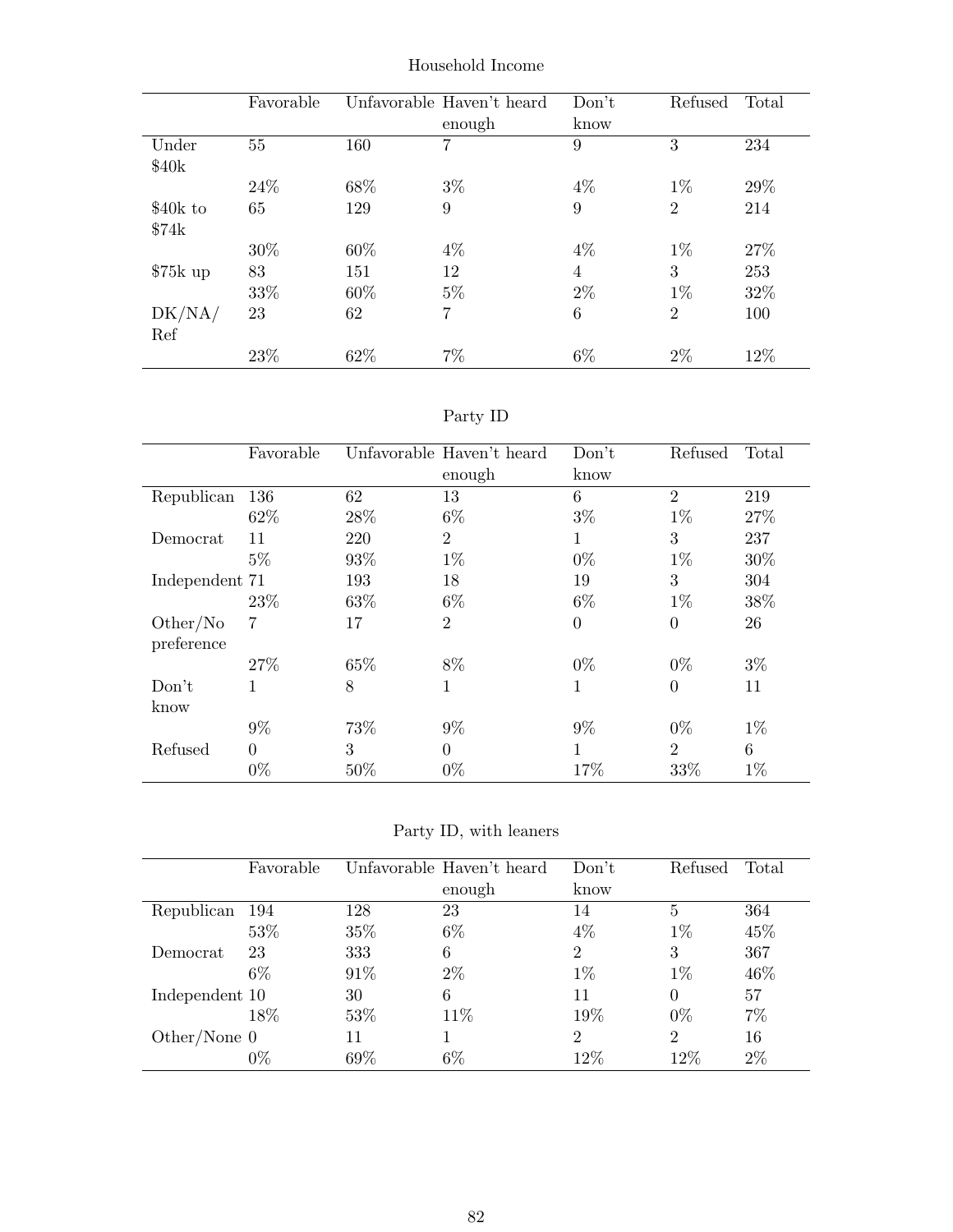|                | Favorable |      | Unfavorable Haven't heard | Don't          | Refused        | Total |
|----------------|-----------|------|---------------------------|----------------|----------------|-------|
|                |           |      | enough                    | know           |                |       |
| Rep            | 136       | 62   | 13                        | 6              | $\overline{2}$ | 219   |
|                | 62\%      | 28\% | $6\%$                     | $3\%$          | $1\%$          | 27%   |
| Lean Rep       | 58        | 66   | 10                        | 8              | 3              | 145   |
|                | 40\%      | 46%  | $7\%$                     | $6\%$          | $2\%$          | 18%   |
| Ind            | 10        | 30   | 6                         | 11             | $\Omega$       | 57    |
|                | 18%       | 53%  | 11\%                      | 19%            | $0\%$          | $7\%$ |
| Lean Dem       | 11        | 113  | 4                         | 1              | $\Omega$       | 129   |
|                | $9\%$     | 88\% | $3\%$                     | $1\%$          | $0\%$          | 16%   |
| Dem            | 11        | 220  | $\overline{2}$            |                | 3              | 237   |
|                | $5\%$     | 93%  | $1\%$                     | $0\%$          | $1\%$          | 30%   |
| Other/None $0$ |           | 11   | 1                         | $\overline{2}$ | $\overline{2}$ | 16    |
|                | $0\%$     | 69%  | $6\%$                     | 12%            | 12%            | $2\%$ |

Party Id, leaners separate

#### Marital Status

|            | Favorable      |          | Unfavorable Haven't heard | Don't    | Refused        | Total          |
|------------|----------------|----------|---------------------------|----------|----------------|----------------|
|            |                |          | enough                    | know     |                |                |
| Married    | 166            | 286      | 20                        | 14       | $\overline{4}$ | 490            |
|            | 34%            | 58%      | $4\%$                     | $3\%$    | $1\%$          | 61\%           |
| Cohabiting | 9              | 39       | $\Omega$                  | 7        | $\Omega$       | 55             |
|            | 16%            | 71%      | $0\%$                     | 13%      | $0\%$          | $7\%$          |
| Widowed    | 12             | 27       | $\overline{2}$            | 4        | $\Omega$       | 45             |
|            | 27%            | 60%      | $4\%$                     | $9\%$    | $0\%$          | $6\%$          |
| Divorced   | 14             | 32       | 3                         | 1        | $\overline{2}$ | 52             |
|            | 27%            | 62\%     | $6\%$                     | $2\%$    | $4\%$          | $6\%$          |
| Separated  | $\overline{2}$ | 12       | 1                         | $\Omega$ | $\theta$       | 15             |
|            | 13%            | 80%      | $7\%$                     | $0\%$    | $0\%$          | $2\%$          |
| Never      | 23             | 107      | 9                         | 3        | 3              | 145            |
| Married    |                |          |                           |          |                |                |
|            | 16%            | 74%      | $6\%$                     | $2\%$    | $2\%$          | 18%            |
| Refused    | $\theta$       | $\Omega$ | $\theta$                  | $\Omega$ | $\overline{2}$ | $\overline{2}$ |
|            | $0\%$          | $0\%$    | $0\%$                     | $0\%$    | 100%           | $0\%$          |

|  | Race and Ethnicity |
|--|--------------------|
|--|--------------------|

|          | Favorable      |          | Unfavorable Haven't heard | Don't    | Refused        | Total |
|----------|----------------|----------|---------------------------|----------|----------------|-------|
|          |                |          | enough                    | know     |                |       |
| White    | 210            | 393      | 30                        | 28       | 5              | 666   |
|          | 32%            | 59%      | $5\%$                     | $4\%$    | $1\%$          | 83%   |
| Black    | $\overline{2}$ | 42       |                           | $\theta$ | $\theta$       | 45    |
|          | $4\%$          | 93%      | $2\%$                     | $0\%$    | $0\%$          | $6\%$ |
| Hispanic | 5              | 33       | 0                         |          | $\overline{2}$ | 41    |
|          | 12%            | 80%      | $0\%$                     | $2\%$    | $5\%$          | $5\%$ |
| Other    | 8              | 34       | 5                         | $\theta$ | $\overline{2}$ | 49    |
|          | 16%            | 69%      | 10%                       | $0\%$    | $4\%$          | $6\%$ |
| DK/NA/   | $\overline{2}$ | $\theta$ | 0                         | $\theta$ | $\overline{2}$ | 4     |
| Ref      |                |          |                           |          |                |       |
|          | 50%            | $0\%$    | $0\%$                     | $0\%$    | 50%            | $0\%$ |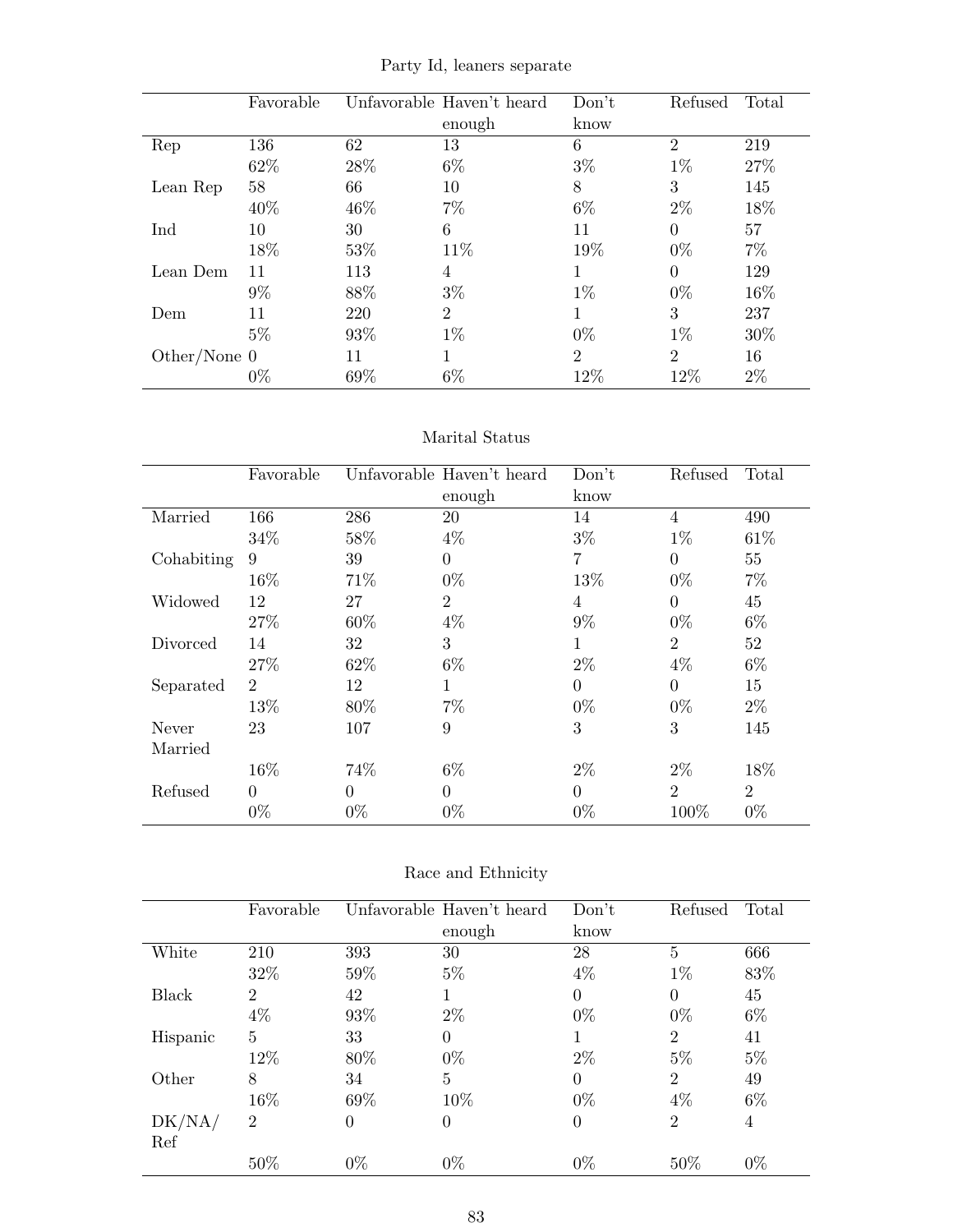|             | Favorable      |                | Unfavorable Haven't heard<br>enough | Don't<br>know  | Refused        | Total        |
|-------------|----------------|----------------|-------------------------------------|----------------|----------------|--------------|
| More than   | 27             | 21             | 4                                   | $\overline{4}$ | $\overline{0}$ | 56           |
| 1/wk        |                |                |                                     |                |                |              |
|             | 48%            | 38%            | $7\%$                               | $7\%$          | $0\%$          | $7\%$        |
| $1$ /week   | 64             | 114            | 9                                   | $\overline{4}$ | $\overline{0}$ | 191          |
|             | 34%            | 60%            | $5\%$                               | $2\%$          | $0\%$          | 24%          |
| $1-2$ month | 36             | 74             | 3                                   | 8              | 3              | 124          |
|             | 29%            | 60%            | $2\%$                               | $6\%$          | $2\%$          | 15%          |
| few times   | 28             | 89             | 7                                   | $\overline{2}$ | 3              | 129          |
| a year      |                |                |                                     |                |                |              |
|             | 22%            | 69%            | $5\%$                               | $2\%$          | $2\%$          | 16%          |
| Seldom      | 44             | 77             | 3                                   | 9              | $\overline{2}$ | 135          |
|             | 33%            | 57%            | $2\%$                               | $7\%$          | $1\%$          | 17%          |
| Never       | 26             | 122            | 10                                  | 1              | $\overline{0}$ | 159          |
|             | 16%            | 77%            | $6\%$                               | $1\%$          | $0\%$          | 20%          |
| Don't       | $\overline{0}$ | $\overline{0}$ | $\overline{0}$                      | $\mathbf{1}$   | $\overline{0}$ | $\mathbf{1}$ |
| know        |                |                |                                     |                |                |              |
|             | $0\%$          | $0\%$          | $0\%$                               | 100%           | $0\%$          | $0\%$        |
| Refused     | $\overline{0}$ | 4              | $\boldsymbol{0}$                    | $\overline{0}$ | $\overline{2}$ | $\,6\,$      |
|             | $0\%$          | 67%            | $0\%$                               | $0\%$          | 33%            | $1\%$        |

Religious Service Attendance

## Religious Affiliation

|               | Favorable |      | Unfavorable Haven't heard<br>enough | Don't<br>know  | Refused        | Total |
|---------------|-----------|------|-------------------------------------|----------------|----------------|-------|
| Protestant/   | 105       | 197  | 16                                  | 12             | 3              | 333   |
| Christian     |           |      |                                     |                |                |       |
|               | 32\%      | 59%  | $5\%$                               | $4\%$          | $1\%$          | 41\%  |
| Catholic      | 88        | 161  | 12                                  | 10             | $\mathbf{1}$   | 272   |
|               | 32%       | 59%  | $4\%$                               | $4\%$          | $0\%$          | 34\%  |
| Jewish        | 1         | 4    | $\overline{0}$                      | $\theta$       | $\Omega$       | 5     |
|               | 20%       | 80%  | $0\%$                               | $0\%$          | $0\%$          | $1\%$ |
| Other         | 11        | 20   | $\overline{4}$                      | $\overline{0}$ | $\overline{2}$ | 37    |
|               | 30%       | 54\% | 11\%                                | $0\%$          | $5\%$          | $5\%$ |
| None          | 20        | 110  | $\overline{2}$                      | 1              | $\Omega$       | 133   |
|               | 15%       | 83%  | $2\%$                               | $1\%$          | $0\%$          | 17%   |
| DK/NA/<br>Ref | 1         | 11   | 3                                   | $\overline{5}$ | 4              | 24    |
|               | $4\%$     | 46%  | 12%                                 | 21\%           | 17%            | $3\%$ |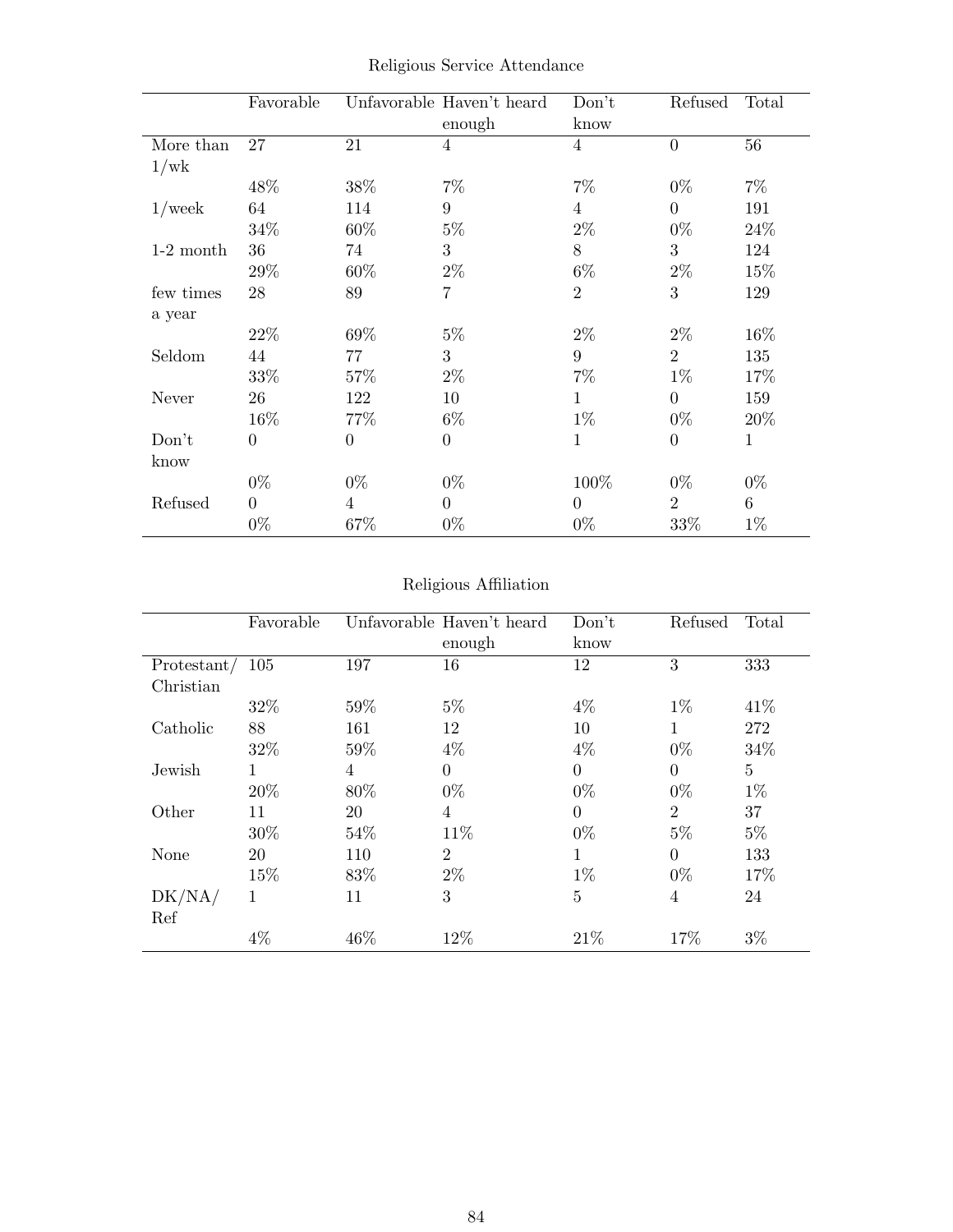|          | Favorable      |                             | Unfavorable Haven't heard | Don't          | Refused        | Total |
|----------|----------------|-----------------------------|---------------------------|----------------|----------------|-------|
|          |                |                             | enough                    | know           |                |       |
| born     | 55             | 74                          | $\overline{5}$            | 4              | 3              | 141   |
| again    |                |                             |                           |                |                |       |
|          | 39%            | 52%                         | $4\%$                     | $3\%$          | $2\%$          | 42%   |
| not born | 45             | 117                         | 9                         | 8              | $\theta$       | 179   |
| again    |                |                             |                           |                |                |       |
|          | 25%            | 65%                         | $5\%$                     | $4\%$          | $0\%$          | 54\%  |
| Don't    | 4              | 3                           | $\overline{0}$            | $\overline{0}$ | $\overline{0}$ | 7     |
| know     |                |                             |                           |                |                |       |
|          | 57%            | 43\%                        | $0\%$                     | $0\%$          | $0\%$          | $2\%$ |
| Refused  | $\overline{0}$ | $\mathcal{D}_{\mathcal{L}}$ | $\overline{2}$            | 1              | $\Omega$       | 5     |
|          | $0\%$          | 40%                         | 40\%                      | 20%            | $0\%$          | $2\%$ |

Born Again/Evangelical

# Location Type

|          | Favorable |      | Unfavorable Haven't heard | Don't    | Refused        | Total |
|----------|-----------|------|---------------------------|----------|----------------|-------|
|          |           |      | enough                    | know     |                |       |
| Urban    | 61        | 165  | 10                        | 8        | $\theta$       | 244   |
|          | 25\%      | 68%  | $4\%$                     | $3\%$    | $0\%$          | 30%   |
| Suburban | 60        | 172  | 12                        | 4        | 5              | 253   |
|          | 24\%      | 68%  | $5\%$                     | $2\%$    | $2\%$          | 32%   |
| Rural    | 104       | 158  | 12                        | 16       | 3              | 293   |
|          | 35%       | 54\% | $4\%$                     | $5\%$    | $1\%$          | 36\%  |
| Don't    | 1         | 6    | $\overline{2}$            | $\Omega$ | $\overline{0}$ | 9     |
| know     |           |      |                           |          |                |       |
|          | 11\%      | 67\% | 22\%                      | $0\%$    | $0\%$          | $1\%$ |
| Refused  | $\Omega$  |      | $\Omega$                  |          | $\overline{2}$ | 4     |
|          | $0\%$     | 25%  | $0\%$                     | 25%      | 50%            | $0\%$ |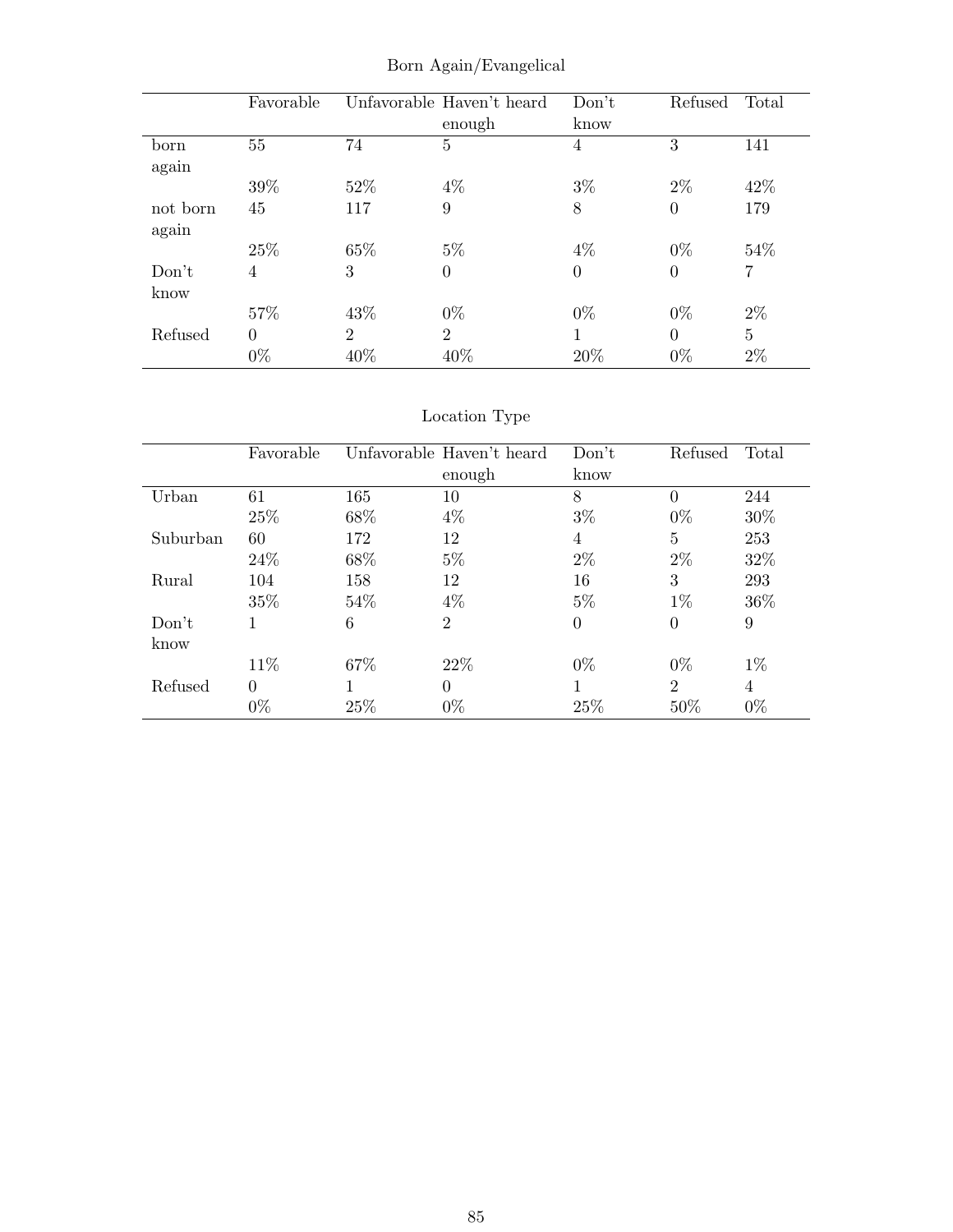|                        | Favorable      |        | Unfavorable Haven't heard<br>enough | Don't<br>know  | Refused        | Total          |
|------------------------|----------------|--------|-------------------------------------|----------------|----------------|----------------|
| Very con-<br>servative | 45             | 12     | $\overline{2}$                      | 3              | $\overline{0}$ | 62             |
|                        | 73\%           | 19%    | $3\%$                               | $5\%$          | $0\%$          | 8%             |
| Conservative 119       |                | 106    | 13                                  | 12             | 3              | 253            |
|                        | 47%            | 42\%   | $5\%$                               | $5\%$          | $1\%$          | 32%            |
| Moderate               | 40             | 199    | 14                                  | 12             | $\overline{5}$ | 270            |
|                        | 15\%           | 74\%   | $5\%$                               | $4\%$          | $2\%$          | 34%            |
| Liberal                | 11             | 102    | $\mathbf{1}$                        | 1              | $\overline{0}$ | 115            |
|                        | 10%            | 89%    | $1\%$                               | $1\%$          | $0\%$          | 14\%           |
| Very lib-<br>eral      | $\overline{0}$ | 59     | $\mathbf{1}$                        | $\overline{0}$ | $\theta$       | 60             |
|                        | $0\%$          | 98%    | $2\%$                               | $0\%$          | $0\%$          | $7\%$          |
| Don't                  | 12             | 21     | $\overline{4}$                      | $\mathbf{1}$   | $\Omega$       | 38             |
| know                   |                |        |                                     |                |                |                |
|                        | 32%            | 55%    | 11\%                                | $3\%$          | $0\%$          | $5\%$          |
| Refused                | $\Omega$       | 3      | $\Omega$                            | $\theta$       | $\overline{2}$ | $\overline{5}$ |
|                        | $0\%$          | $60\%$ | $0\%$                               | $0\%$          | 40\%           | $1\%$          |

Political Ideology

# Union Membership

|            | Favorable      |                | Unfavorable Haven't heard | Don't          | Refused        | Total          |
|------------|----------------|----------------|---------------------------|----------------|----------------|----------------|
|            |                |                | enough                    | know           |                |                |
| respondent | 13             | 58             | 4                         | $\overline{0}$ | $\Omega$       | 75             |
|            | 17%            | 77%            | $5\%$                     | $0\%$          | $0\%$          | $9\%$          |
| another    | 9              | 30             | $\overline{0}$            | 1              | $\overline{0}$ | 40             |
| household  |                |                |                           |                |                |                |
| member     |                |                |                           |                |                |                |
|            | 22\%           | 75%            | $0\%$                     | $2\%$          | $0\%$          | $5\%$          |
| nobody in  | 203            | 411            | 31                        | 26             | 8              | 679            |
| household  |                |                |                           |                |                |                |
|            | 30%            | 61\%           | $5\%$                     | $4\%$          | $1\%$          | 85%            |
| Don't      | $\overline{0}$ | 1              | $\overline{0}$            | $\mathbf{1}$   | $\overline{0}$ | $\overline{2}$ |
| know       |                |                |                           |                |                |                |
|            | $0\%$          | 50%            | $0\%$                     | 50%            | $0\%$          | $0\%$          |
| Refused    | $\overline{0}$ | $\overline{2}$ | $\theta$                  | $\mathbf{1}$   | $\overline{2}$ | $\overline{5}$ |
|            | $0\%$          | 40%            | $0\%$                     | 20%            | 40%            | $1\%$          |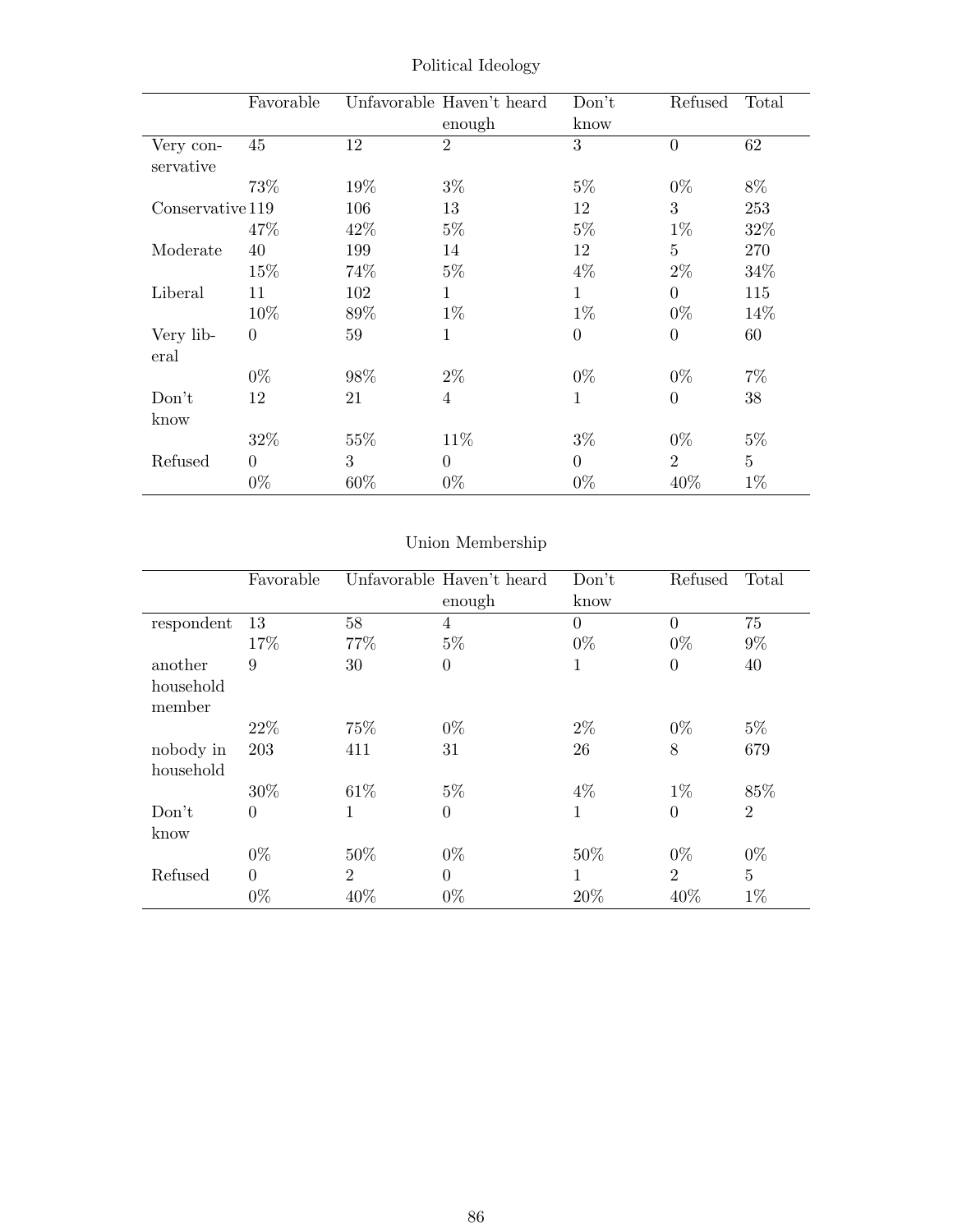|             | Favorable |                | Unfavorable Haven't heard | Don't          | Refused        | Total |
|-------------|-----------|----------------|---------------------------|----------------|----------------|-------|
|             |           |                | enough                    | know           |                |       |
| Public      | 9         | 32             | $\overline{0}$            | $\mathbf{1}$   | $\overline{0}$ | 42    |
| union       |           |                |                           |                |                |       |
|             | 21\%      | 76%            | $0\%$                     | $2\%$          | $0\%$          | $5\%$ |
| Public      | 26        | 90             | 6                         | 8              | $\overline{2}$ | 132   |
| non-union   |           |                |                           |                |                |       |
|             | 20%       | 68%            | $5\%$                     | $6\%$          | $2\%$          | 16%   |
| Private     | 14        | 56             | $\overline{4}$            | $\Omega$       | $\overline{0}$ | 74    |
| union       |           |                |                           |                |                |       |
|             | 19%       | 76%            | $5\%$                     | $0\%$          | $0\%$          | $9\%$ |
| Private     | 178       | 320            | 25                        | 18             | 6              | 547   |
| $non-union$ |           |                |                           |                |                |       |
|             | 33%       | 59%            | $5\%$                     | $3\%$          | $1\%$          | 68%   |
| DK/NA/      | $\theta$  | $\overline{5}$ | $\overline{0}$            | $\overline{2}$ | $\overline{2}$ | 9     |
| Ref         |           |                |                           |                |                |       |
|             | $0\%$     | 56%            | $0\%$                     | 22%            | 22\%           | $1\%$ |

|  |  |  |  |  | Job Type and Union Membership |
|--|--|--|--|--|-------------------------------|
|--|--|--|--|--|-------------------------------|

# Region

|            | Favorable |      | Unfavorable Haven't heard<br>enough | Don't<br>know  | Refused        | Total |
|------------|-----------|------|-------------------------------------|----------------|----------------|-------|
| MKE City   | 11        | 58   | 4                                   | $\overline{2}$ | $\Omega$       | 75    |
|            | 15%       | 77%  | $5\%$                               | $3\%$          | $0\%$          | $9\%$ |
| Rest of    | 71        | 166  | 7                                   | 4              | $\theta$       | 248   |
| <b>MKE</b> |           |      |                                     |                |                |       |
|            | 29%       | 67%  | $3\%$                               | $2\%$          | $0\%$          | 31%   |
| msn        | 27        | 103  | 8                                   | $\overline{2}$ | 5              | 145   |
|            | 19%       | 71\% | $6\%$                               | $1\%$          | $3\%$          | 18%   |
| GB/A       | 63        | 72   | 8                                   | 6              | $\overline{2}$ | 151   |
|            | 42%       | 48%  | $5\%$                               | $4\%$          | $1\%$          | 19%   |
| Rest of    | 54        | 103  | 9                                   | 14             | 3              | 183   |
| state      |           |      |                                     |                |                |       |
|            | 30%       | 56%  | $5\%$                               | 8%             | $2\%$          | 23%   |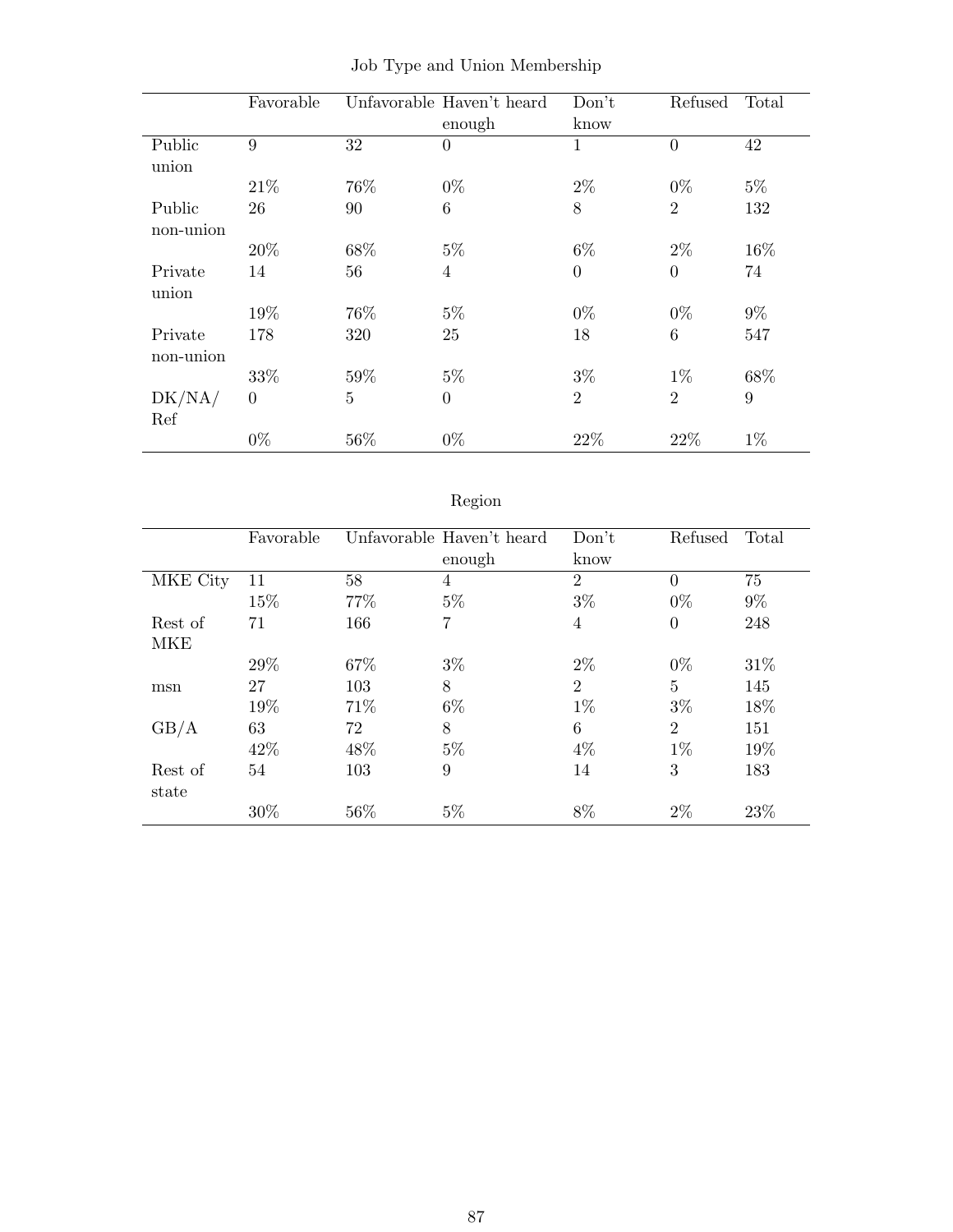|                       | Favorable      |      | Unfavorable Haven't heard | Don't          | Refused        | Total          |
|-----------------------|----------------|------|---------------------------|----------------|----------------|----------------|
|                       |                |      | enough                    | know           |                |                |
| Absolutely<br>certain | 200            | 376  | 19                        | 15             | 6              | 616            |
|                       | 32%            | 61\% | $3\%$                     | $2\%$          | $1\%$          | 77\%           |
| Very                  | 14             | 86   | 11                        | $\overline{4}$ | 3              | 118            |
| likely                |                |      |                           |                |                |                |
|                       | 12%            | 73%  | $9\%$                     | $3\%$          | $3\%$          | 15%            |
| $50 - 50$             | $\overline{2}$ | 20   | 1                         | 9              | $\theta$       | 32             |
|                       | $6\%$          | 62%  | $3\%$                     | 28\%           | $0\%$          | $4\%$          |
| Will not<br>vote      | 8              | 17   | 5                         | 1              | $\theta$       | 31             |
|                       | 26\%           | 55%  | 16%                       | $3\%$          | $0\%$          | $4\%$          |
| Don't<br>know         | $\overline{2}$ | 3    | $\theta$                  | $\overline{0}$ | $\overline{0}$ | $\overline{5}$ |
|                       | 40%            | 60%  | $0\%$                     | $0\%$          | $0\%$          | $1\%$          |

Likelihood of Voting in Nov.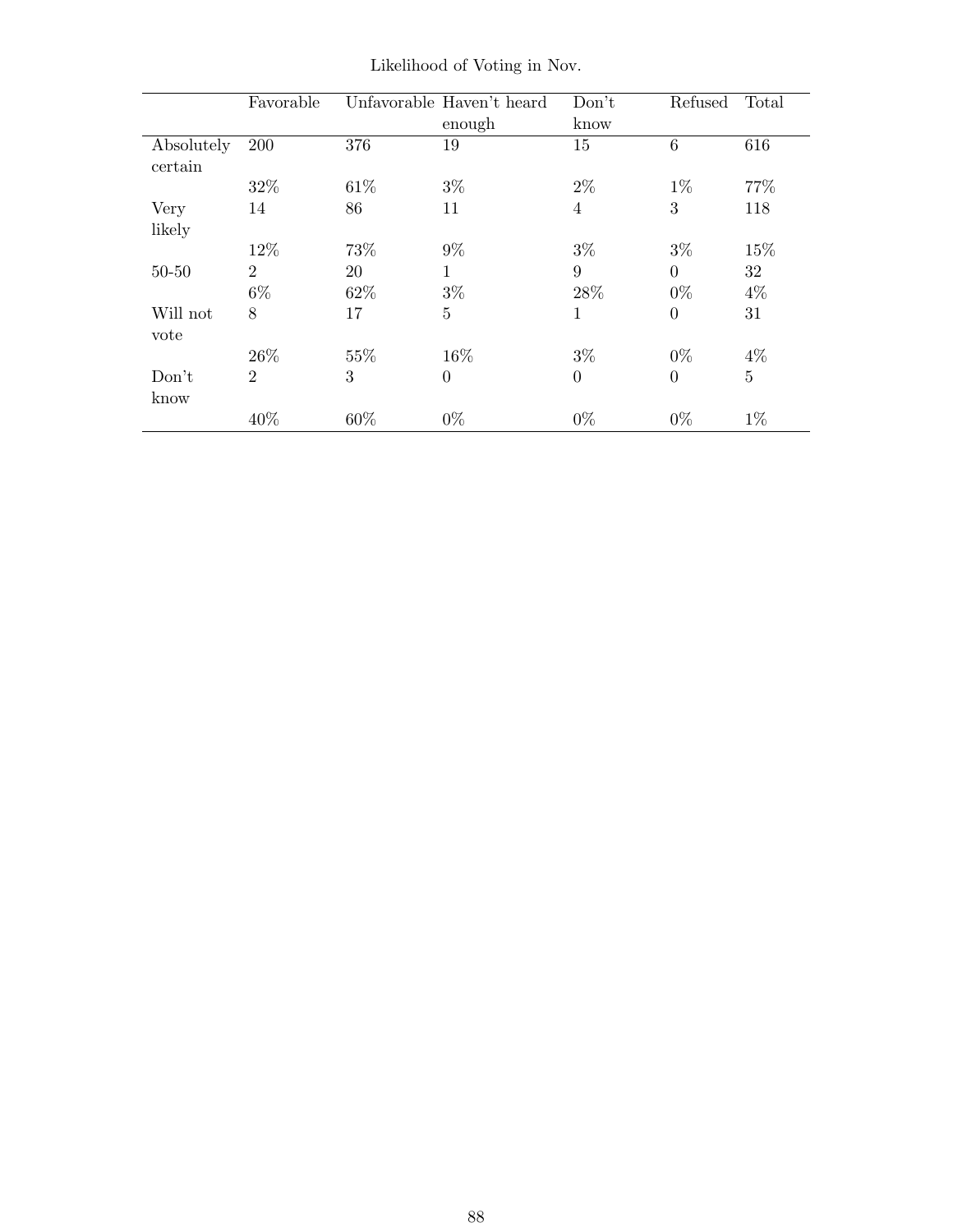## Q12. Do you have a favorable or unfavorable opinion of Hillary Clinton or haven't you heard enough about her yet?

|        |           |      | Sex                       |       |         |       |
|--------|-----------|------|---------------------------|-------|---------|-------|
|        | Favorable |      | Unfavorable Haven't heard | Don't | Refused | Total |
|        |           |      | enough                    | know  |         |       |
| Male   | 104       | 265  | 11                        | 4     | 2       | 386   |
|        | 27%       | 69%  | $3\%$                     | $1\%$ | $1\%$   | 48%   |
| Female | 175       | 201  | 25                        | 17    |         | 418   |
|        | 42\%      | 48\% | $6\%$                     | $4\%$ | $0\%$   | 52%   |

|           | Favorable      |        | Unfavorable Haven't heard | Don't          | Refused  | Total |
|-----------|----------------|--------|---------------------------|----------------|----------|-------|
|           |                |        | enough                    | know           |          |       |
| 18-29     | 44             | 73     | $6\phantom{.}6$           | $\overline{5}$ |          | 129   |
|           | 34%            | 57%    | $5\%$                     | $4\%$          | $1\%$    | 16\%  |
| 30-44     | 57             | 120    | 8                         | $\overline{5}$ | $\Omega$ | 190   |
|           | 30\%           | 63\%   | $4\%$                     | $3\%$          | $0\%$    | 24\%  |
| $45 - 59$ | 83             | 154    | 13                        | 7              | $\theta$ | 257   |
|           | 32%            | $60\%$ | $5\%$                     | $3\%$          | $0\%$    | 32\%  |
| $60+$     | 94             | 118    | 8                         | 3              |          | 224   |
|           | 42\%           | 53\%   | $4\%$                     | $1\%$          | $0\%$    | 28%   |
| DK/NA/    | $\overline{0}$ |        | $\overline{0}$            | $\overline{2}$ | $\Omega$ | 3     |
| Ref       |                |        |                           |                |          |       |
|           | $0\%$          | 33%    | $0\%$                     | 67%            | $0\%$    | $0\%$ |

Age 4 Categories

| Education 5 Categories |  |  |
|------------------------|--|--|
|                        |  |  |

|           | Favorable      |      | Unfavorable Haven't heard | Don't          | Refused  | Total |
|-----------|----------------|------|---------------------------|----------------|----------|-------|
|           |                |      | enough                    | know           |          |       |
| Not HS    | 22             | 14   | 12                        | $\Omega$       | $\Omega$ | 48    |
|           | 46%            | 29%  | 25%                       | $0\%$          | $0\%$    | $6\%$ |
| HS        | 87             | 148  | 10                        |                |          | 247   |
|           | 35%            | 60%  | $4\%$                     | $0\%$          | $0\%$    | 31%   |
| Some Coll | 44             | 94   | 6                         | 9              | $\Omega$ | 153   |
|           | 29%            | 61\% | $4\%$                     | $6\%$          | $0\%$    | 19%   |
| AA        | 29             | 70   | $\overline{2}$            | $\overline{4}$ | $\Omega$ | 105   |
|           | 28%            | 67%  | $2\%$                     | $4\%$          | $0\%$    | 13%   |
| $BA+$     | 92             | 136  | 6                         | 6              |          | 241   |
|           | 38%            | 56%  | $2\%$                     | $2\%$          | $0\%$    | 30%   |
| DK/NA/    | $\overline{5}$ | 3    | $\boldsymbol{0}$          | $\overline{2}$ | $\theta$ | 10    |
| Ref       |                |      |                           |                |          |       |
|           | 50%            | 30%  | $0\%$                     | 20%            | $0\%$    | $1\%$ |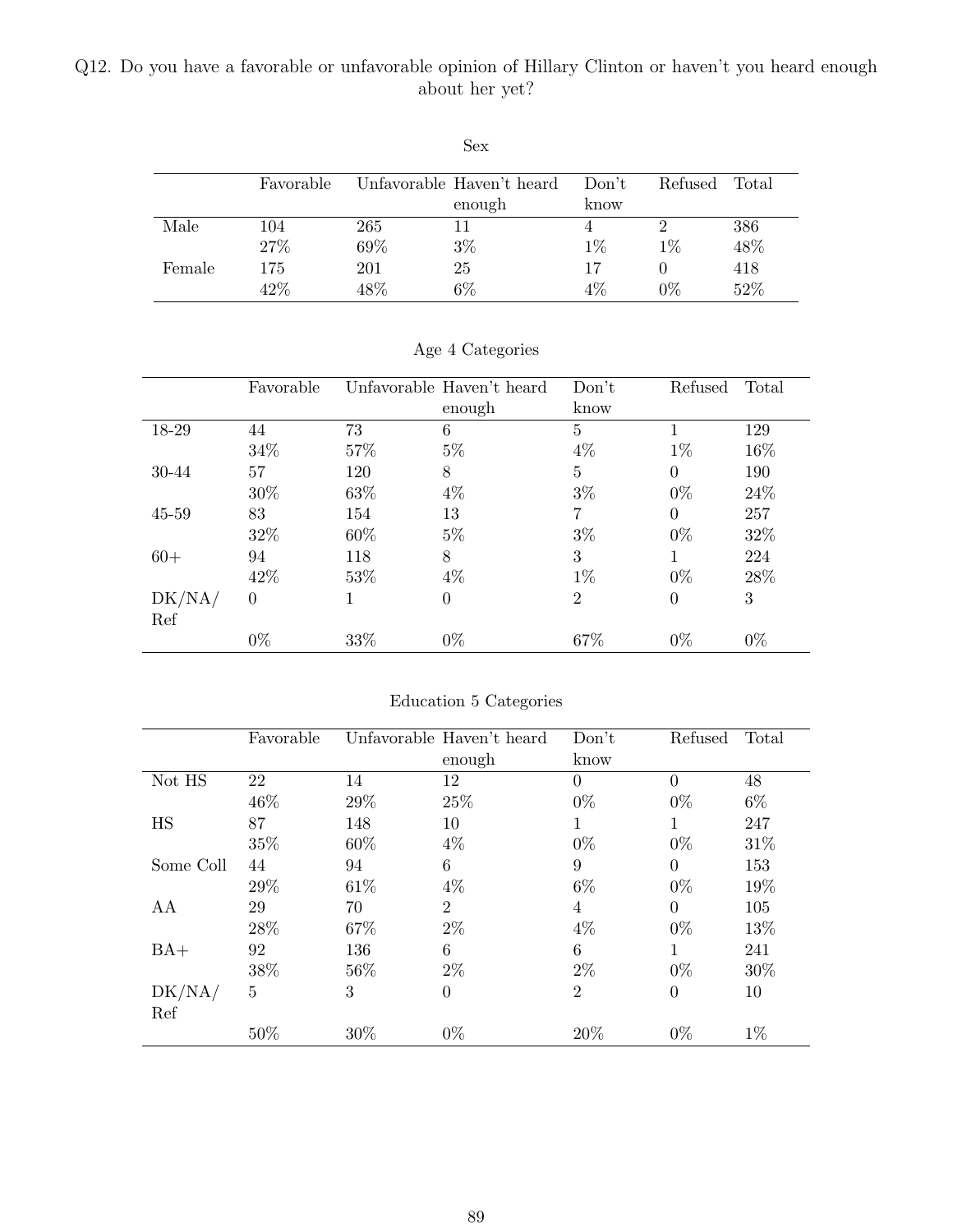|           | Favorable |      | Unfavorable Haven't heard | Don't          | Refused        | Total |
|-----------|-----------|------|---------------------------|----------------|----------------|-------|
|           |           |      | enough                    | know           |                |       |
| Under     | 110       | 106  | 11                        | 8              | $\overline{0}$ | 235   |
| \$40k     |           |      |                           |                |                |       |
|           | 47%       | 45%  | $5\%$                     | $3\%$          | $0\%$          | 29%   |
| \$40k to  | 73        | 131  | $\overline{4}$            | 5              | 1              | 214   |
| \$74k     |           |      |                           |                |                |       |
|           | 34%       | 61\% | $2\%$                     | $2\%$          | $0\%$          | 27\%  |
| $$75k$ up | 63        | 179  | 9                         | $\overline{2}$ | $\Omega$       | 253   |
|           | 25%       | 71%  | $4\%$                     | $1\%$          | $0\%$          | 32%   |
| DK/NA/    | 32        | 50   | 12                        | 6              | 1              | 101   |
| Ref       |           |      |                           |                |                |       |
|           | 32%       | 50%  | 12%                       | $6\%$          | $1\%$          | 13%   |

Household Income

| эrт |  |
|-----|--|
|-----|--|

|                        | Favorable      |      | Unfavorable Haven't heard | Don't          | Refused        | Total |
|------------------------|----------------|------|---------------------------|----------------|----------------|-------|
|                        |                |      | enough                    | know           |                |       |
| Republican             | 10             | 205  | $\overline{2}$            | $\overline{2}$ | $\theta$       | 219   |
|                        | $5\%$          | 94%  | $1\%$                     | $1\%$          | $0\%$          | 27%   |
| Democrat               | 183            | 37   | 11                        | 6              | 1              | 238   |
|                        | 77%            | 16%  | $5\%$                     | $3\%$          | $0\%$          | 30%   |
| Independent 80         |                | 202  | 12                        | 10             | 1              | 305   |
|                        | 26\%           | 66\% | $4\%$                     | $3\%$          | $0\%$          | 38%   |
| Other/No<br>preference | $\overline{2}$ | 13   | 10                        | 1              | $\overline{0}$ | 26    |
|                        | 8%             | 50%  | 38%                       | $4\%$          | $0\%$          | $3\%$ |
| Don't<br>know          | 3              | 6    | 1                         | 1              | $\overline{0}$ | 11    |
|                        | 27%            | 55%  | $9\%$                     | $9\%$          | $0\%$          | $1\%$ |
| Refused                | 1              | 3    | $\overline{0}$            | $\overline{2}$ | $\theta$       | 6     |
|                        | 17%            | 50%  | $0\%$                     | 33%            | $0\%$          | $1\%$ |

Party ID, with leaners

|               | Favorable |      | Unfavorable Haven't heard | Don't          | Refused  | Total |
|---------------|-----------|------|---------------------------|----------------|----------|-------|
|               |           |      | enough                    | know           |          |       |
| Republican    | -26       | 332  | $\overline{2}$            | 3              | $\theta$ | 363   |
|               | $7\%$     | 91\% | $1\%$                     | $1\%$          | $0\%$    | 45%   |
| Democrat      | 243       | 88   | 21                        | 14             |          | 367   |
|               | 66\%      | 24\% | $6\%$                     | 4%             | $0\%$    | 46%   |
| Independent 7 |           | 36   | 12                        | $\overline{2}$ |          | 58    |
|               | 12%       | 62\% | 21\%                      | $3\%$          | $2\%$    | 7%    |
| Other/None 3  |           | 10   |                           | $\overline{2}$ | 0        | 16    |
|               | $19\%$    | 62%  | $6\%$                     | $12\%$         | $0\%$    | $2\%$ |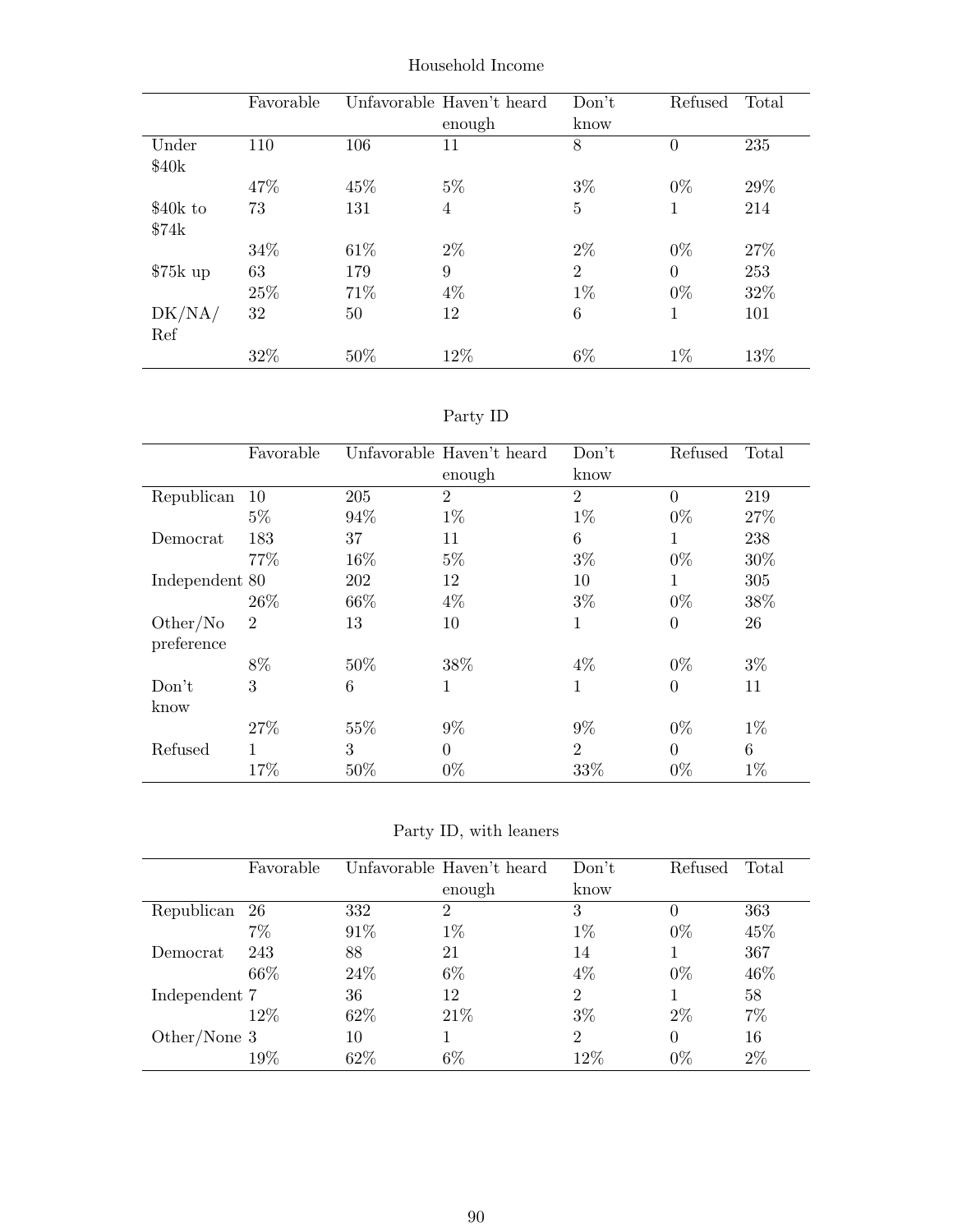|  |  | Party Id, leaners separate |
|--|--|----------------------------|
|--|--|----------------------------|

|              | Favorable |              | Unfavorable Haven't heard | Don't          | Refused  | Total |
|--------------|-----------|--------------|---------------------------|----------------|----------|-------|
|              |           |              | enough                    | know           |          |       |
| Rep          | 10        | 205          | $\overline{2}$            | $\overline{2}$ | $\Omega$ | 219   |
|              | $5\%$     | 94%          | $1\%$                     | $1\%$          | $0\%$    | 27%   |
| Lean Rep     | 16        | 127          | $\Omega$                  | 1              | $\Omega$ | 144   |
|              | 11\%      | 88%          | $0\%$                     | $1\%$          | $0\%$    | 18%   |
| Ind          | 7         | 36           | 12                        | $\overline{2}$ |          | 58    |
|              | 12\%      | 62\%         | 21\%                      | $3\%$          | $2\%$    | $7\%$ |
| Lean Dem     | 60        | $52^{\circ}$ | 10                        | 8              | $\Omega$ | 130   |
|              | 46\%      | 40\%         | 8%                        | $6\%$          | $0\%$    | 16%   |
| Dem          | 183       | 37           | 11                        | 6              | 1        | 238   |
|              | 77\%      | 16%          | $5\%$                     | $3\%$          | $0\%$    | 30%   |
| Other/None 3 |           | 10           |                           | $\mathfrak{D}$ | $\Omega$ | 16    |
|              | 19%       | 62%          | $6\%$                     | 12%            | $0\%$    | $2\%$ |

#### Marital Status

|            | Favorable |                | Unfavorable Haven't heard<br>enough | Don't<br>know  | Refused        | Total          |
|------------|-----------|----------------|-------------------------------------|----------------|----------------|----------------|
| Married    | 150       | 307            | 23                                  | 9              | $\mathbf{1}$   | 490            |
|            | 31%       | 63%            | $5\%$                               | $2\%$          | $0\%$          | 61\%           |
| Cohabiting | 12        | 38             | 4                                   | 1              | $\Omega$       | 55             |
|            | 22\%      | 69%            | $7\%$                               | $2\%$          | $0\%$          | $7\%$          |
| Widowed    | 21        | 22             | 1                                   | 1              | $\theta$       | 45             |
|            | 47%       | 49%            | $2\%$                               | $2\%$          | $0\%$          | $6\%$          |
| Divorced   | 21        | 28             | 1                                   | $\overline{2}$ | $\theta$       | 52             |
|            | 40%       | 54%            | $2\%$                               | $4\%$          | $0\%$          | $6\%$          |
| Separated  | 11        | $\overline{2}$ | $\overline{2}$                      | $\Omega$       | $\overline{0}$ | 15             |
|            | 73%       | 13%            | 13%                                 | $0\%$          | $0\%$          | $2\%$          |
| Never      | 63        | 69             | 6                                   | 6              | 1              | 145            |
| Married    |           |                |                                     |                |                |                |
|            | 43%       | 48%            | $4\%$                               | $4\%$          | $1\%$          | 18%            |
| Refused    | $\theta$  | $\theta$       | $\overline{0}$                      | $\overline{2}$ | $\theta$       | $\overline{2}$ |
|            | $0\%$     | $0\%$          | $0\%$                               | 100%           | $0\%$          | $0\%$          |

## Race and Ethnicity

|          | Favorable |      | Unfavorable Haven't heard | Don't          | Refused        | Total |
|----------|-----------|------|---------------------------|----------------|----------------|-------|
|          |           |      | enough                    | know           |                |       |
| White    | 198       | 427  | 26                        | 13             | $\overline{2}$ | 666   |
|          | 30\%      | 64\% | $4\%$                     | $2\%$          | $0\%$          | 83\%  |
| Black    | 35        | 6    | 2                         | 1              | $\Omega$       | 44    |
|          | 80%       | 14%  | $5\%$                     | $2\%$          | $0\%$          | $5\%$ |
| Hispanic | 25        | 11   | 5                         | $\Omega$       | $\Omega$       | 41    |
|          | 61\%      | 27%  | 12%                       | $0\%$          | $0\%$          | $5\%$ |
| Other    | 21        | 20   | 3                         | $\overline{5}$ | $\Omega$       | 49    |
|          | 43\%      | 41\% | $6\%$                     | 10%            | $0\%$          | $6\%$ |
| DK/NA/   | $\theta$  | 2    | $\overline{0}$            | $\overline{2}$ | $\theta$       | 4     |
| Ref      |           |      |                           |                |                |       |
|          | $0\%$     | 50%  | $0\%$                     | 50%            | $0\%$          | $0\%$ |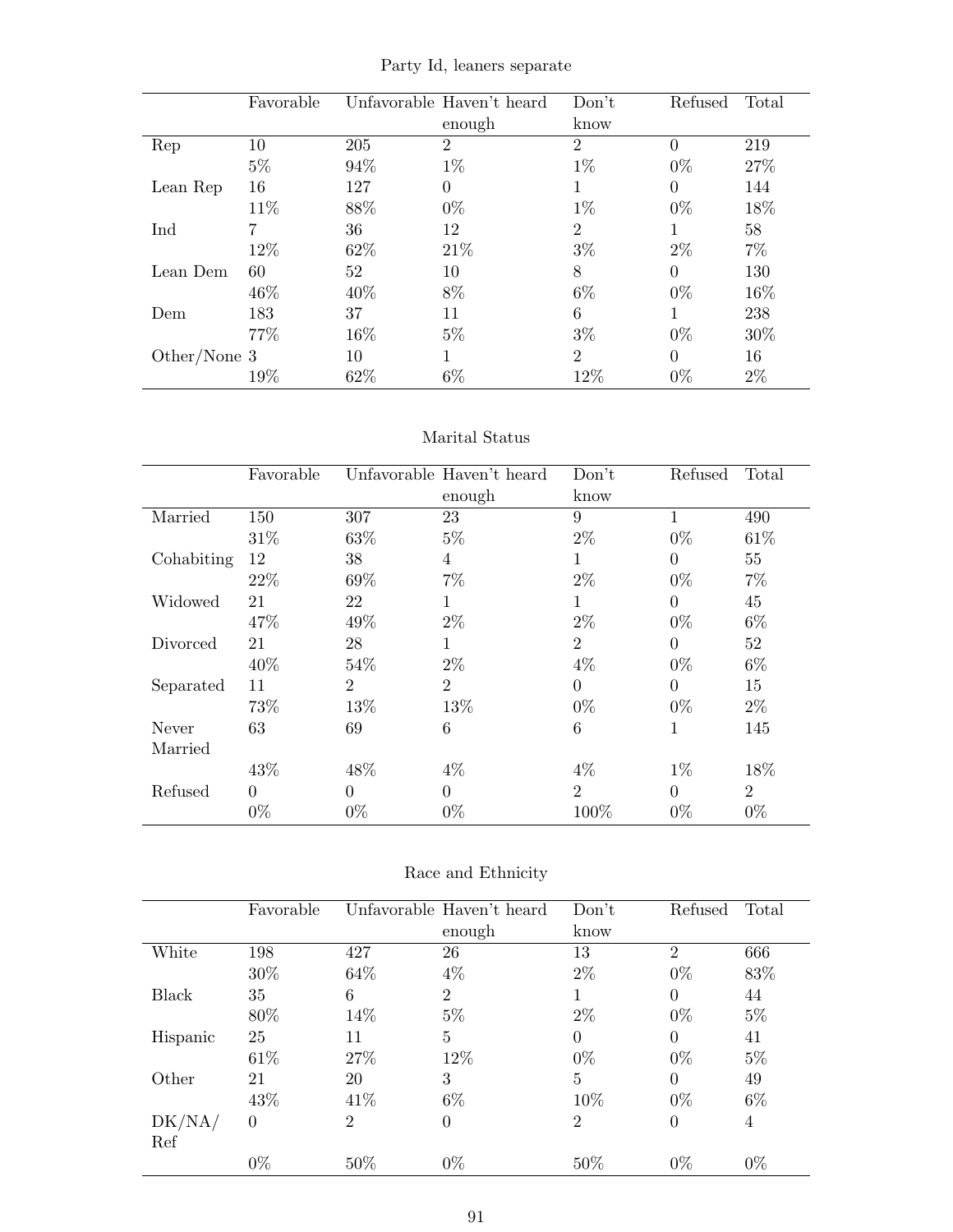|             | Favorable        |      | Unfavorable Haven't heard<br>enough | Don't<br>know    | Refused          | Total        |
|-------------|------------------|------|-------------------------------------|------------------|------------------|--------------|
| More than   | 12               | 41   | $\overline{2}$                      | $\overline{0}$   | $\boldsymbol{0}$ | 55           |
| 1/wk        |                  |      |                                     |                  |                  |              |
|             | 22\%             | 75%  | $4\%$                               | $0\%$            | $0\%$            | $7\%$        |
| $1$ /week   | 63               | 112  | 13                                  | $\overline{4}$   | $\theta$         | 192          |
|             | 33%              | 58%  | $7\%$                               | $2\%$            | $0\%$            | 24%          |
| $1-2$ month | 41               | 77   | $\overline{2}$                      | $\overline{4}$   | 1                | 125          |
|             | 33%              | 62\% | $2\%$                               | $3\%$            | $1\%$            | 16\%         |
| few times   | 51               | 67   | 7                                   | 3                | $\mathbf{1}$     | 129          |
| a year      |                  |      |                                     |                  |                  |              |
|             | $40\%$           | 52%  | $5\%$                               | $2\%$            | $1\%$            | 16\%         |
| Seldom      | 50               | 78   | $\overline{2}$                      | $\overline{5}$   | $\overline{0}$   | 135          |
|             | 37%              | 58%  | $1\%$                               | $4\%$            | $0\%$            | 17%          |
| Never       | 57               | 88   | 10                                  | 3                | $\overline{0}$   | 158          |
|             | 36\%             | 56\% | $6\%$                               | $2\%$            | $0\%$            | 20%          |
| Don't       | $\boldsymbol{0}$ | 1    | $\boldsymbol{0}$                    | $\boldsymbol{0}$ | $\boldsymbol{0}$ | $\mathbf{1}$ |
| know        |                  |      |                                     |                  |                  |              |
|             | $0\%$            | 100% | $0\%$                               | $0\%$            | $0\%$            | $0\%$        |
| Refused     | 3                | 1    | $\overline{0}$                      | $\overline{2}$   | $\overline{0}$   | $6\,$        |
|             | 50%              | 17%  | $0\%$                               | 33%              | $0\%$            | $1\%$        |

Religious Service Attendance

## Religious Affiliation

|               | Favorable |                | Unfavorable Haven't heard | Don't          | Refused        | Total          |
|---------------|-----------|----------------|---------------------------|----------------|----------------|----------------|
|               |           |                | enough                    | know           |                |                |
| Protestant/   | 115       | 205            | 6                         | 7              |                | 334            |
| Christian     |           |                |                           |                |                |                |
|               | 34\%      | 61\%           | $2\%$                     | $2\%$          | $0\%$          | 42\%           |
| Catholic      | 90        | 160            | 16                        | 5              |                | 272            |
|               | 33%       | 59%            | $6\%$                     | $2\%$          | $0\%$          | 34\%           |
| Jewish        | 3         | $\overline{2}$ | $\Omega$                  | $\overline{0}$ | $\theta$       | $\overline{5}$ |
|               | 60%       | 40%            | $0\%$                     | $0\%$          | $0\%$          | $1\%$          |
| Other         | 12        | 24             | $\Omega$                  | 1              | $\Omega$       | 37             |
|               | 32%       | 65%            | $0\%$                     | $3\%$          | $0\%$          | $5\%$          |
| None          | 48        | 69             | 11                        | 4              | $\theta$       | 132            |
|               | 36%       | 52%            | 8%                        | $3\%$          | $0\%$          | 16%            |
| DK/NA/<br>Ref | 10        |                | 3                         | 3              | $\overline{0}$ | 23             |
|               | 43%       | 30%            | 13%                       | 13%            | $0\%$          | $3\%$          |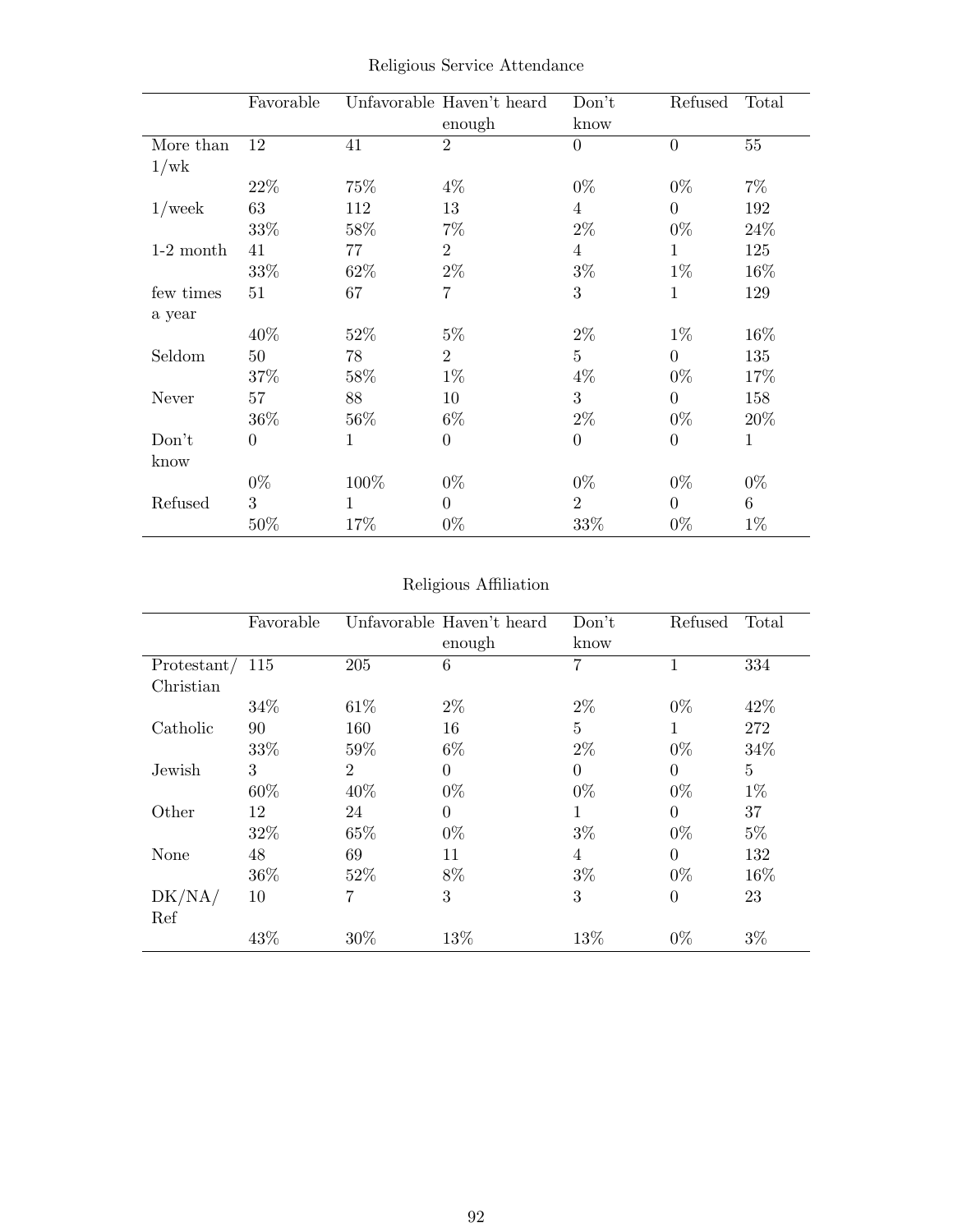|          | Favorable      |     | Unfavorable Haven't heard | Don't    | Refused  | Total |
|----------|----------------|-----|---------------------------|----------|----------|-------|
|          |                |     | enough                    | know     |          |       |
| born     | 41             | 98  |                           |          | $\theta$ | 141   |
| again    |                |     |                           |          |          |       |
|          | 29%            | 70% | $1\%$                     | $1\%$    | $0\%$    | 42\%  |
| not born | 71             | 100 | $\overline{4}$            | 4        | 1        | 180   |
| again    |                |     |                           |          |          |       |
|          | 39%            | 56% | $2\%$                     | $2\%$    | $1\%$    | 54\%  |
| Don't    | $\overline{0}$ | 5   | $\overline{0}$            | 3        | $\theta$ | 8     |
| know     |                |     |                           |          |          |       |
|          | $0\%$          | 62% | $0\%$                     | 38%      | $0\%$    | $2\%$ |
| Refused  | $\overline{2}$ |     | $\overline{2}$            | $\theta$ | $\Omega$ | 5     |
|          | 40%            | 20% | 40\%                      | $0\%$    | $0\%$    | $1\%$ |

Born Again/Evangelical

Location Type

|          | Favorable |      | Unfavorable Haven't heard | Don't          | Refused  | Total |
|----------|-----------|------|---------------------------|----------------|----------|-------|
|          |           |      | enough                    | know           |          |       |
| Urban    | 105       | 113  | 17                        | 10             | $\theta$ | 245   |
|          | 43\%      | 46\% | $7\%$                     | $4\%$          | $0\%$    | 30%   |
| Suburban | 81        | 158  | 8                         | 5              |          | 253   |
|          | 32%       | 62\% | $3\%$                     | $2\%$          | $0\%$    | 31\%  |
| Rural    | 90        | 190  | 9                         | 4              |          | 294   |
|          | 31%       | 65%  | $3\%$                     | $1\%$          | $0\%$    | 36%   |
| Don't    | 2         | 5    | 2                         | 1              | $\Omega$ | 10    |
| know     |           |      |                           |                |          |       |
|          | 20%       | 50%  | 20%                       | 10%            | $0\%$    | $1\%$ |
| Refused  |           |      | $\Omega$                  | $\overline{2}$ | $\Omega$ | 4     |
|          | 25%       | 25\% | $0\%$                     | 50%            | $0\%$    | $0\%$ |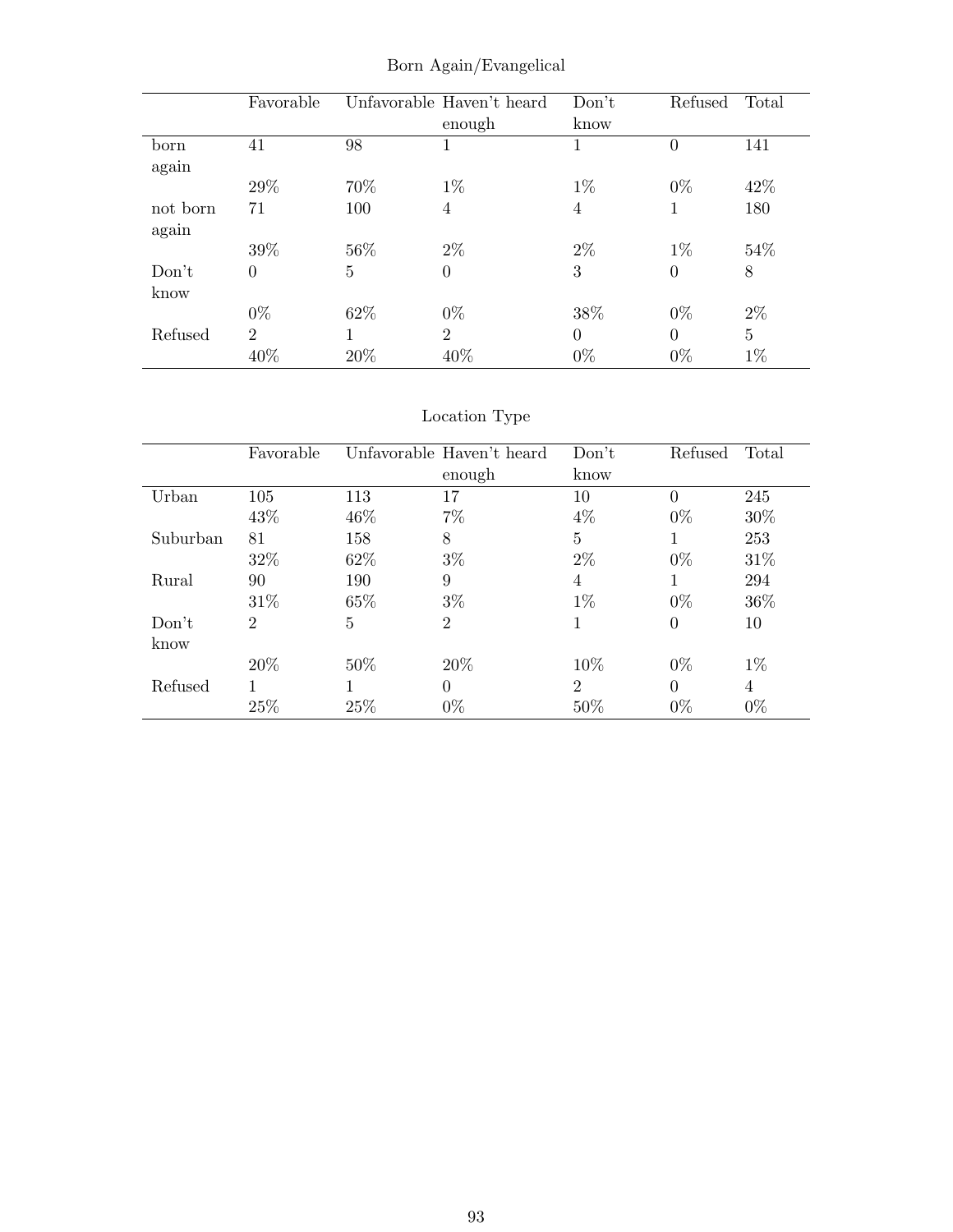|                        | Favorable |              | Unfavorable Haven't heard<br>enough | Don't<br>know  | Refused        | Total |
|------------------------|-----------|--------------|-------------------------------------|----------------|----------------|-------|
| Very con-<br>servative | 3         | 59           | $\overline{0}$                      | $\mathbf{1}$   | $\overline{0}$ | 63    |
|                        | $5\%$     | 94%          | $0\%$                               | $2\%$          | $0\%$          | 8%    |
| Conservative 40        |           | 207          | 4                                   | 3              | $\Omega$       | 254   |
|                        | 16%       | 81\%         | $2\%$                               | $1\%$          | $0\%$          | 32%   |
| Moderate               | 103       | 150          | 8                                   | 6              | $\mathbf{1}$   | 268   |
|                        | 38%       | $56\%$       | $3\%$                               | $2\%$          | $0\%$          | 33%   |
| Liberal                | 79        | 25           | 4                                   | 7              | $\theta$       | 115   |
|                        | 69%       | 22%          | $3\%$                               | $6\%$          | $0\%$          | 14%   |
| Very lib-<br>eral      | 40        | 10           | 8                                   | 3              | $\overline{0}$ | 61    |
|                        | 66%       | 16%          | 13%                                 | $5\%$          | $0\%$          | 8%    |
| Don't                  | 11        | 15           | 12                                  | $\theta$       | $\overline{0}$ | 38    |
| know                   |           |              |                                     |                |                |       |
|                        | 29%       | 39%          | 32%                                 | $0\%$          | $0\%$          | $5\%$ |
| Refused                | 3         | $\mathbf{1}$ | $\Omega$                            | $\overline{2}$ | $\theta$       | 6     |
|                        | 50%       | 17%          | $0\%$                               | 33%            | $0\%$          | $1\%$ |

Political Ideology

# Union Membership

|            | Favorable |                | Unfavorable Haven't heard | Don't          | Refused        | Total          |
|------------|-----------|----------------|---------------------------|----------------|----------------|----------------|
|            |           |                | enough                    | know           |                |                |
| respondent | 34        | 26             | 14                        | $\overline{2}$ | $\theta$       | 76             |
|            | 45%       | 34\%           | 18%                       | $3\%$          | $0\%$          | $9\%$          |
| another    | 19        | 20             | $\overline{0}$            | 1              | $\overline{0}$ | 40             |
| household  |           |                |                           |                |                |                |
| member     |           |                |                           |                |                |                |
|            | 48%       | 50%            | $0\%$                     | $2\%$          | $0\%$          | $5\%$          |
| nobody in  | 222       | 419            | 21                        | 16             | $\overline{2}$ | 680            |
| household  |           |                |                           |                |                |                |
|            | 33%       | 62%            | $3\%$                     | $2\%$          | $0\%$          | 85%            |
| Don't      | $\theta$  | $\overline{2}$ | $\overline{0}$            | $\overline{0}$ | $\overline{0}$ | $\overline{2}$ |
| know       |           |                |                           |                |                |                |
|            | $0\%$     | 100%           | $0\%$                     | $0\%$          | $0\%$          | $0\%$          |
| Refused    | 3         | $\theta$       | $\overline{0}$            | $\overline{2}$ | $\overline{0}$ | $\overline{5}$ |
|            | 60%       | $0\%$          | $0\%$                     | 40%            | $0\%$          | $1\%$          |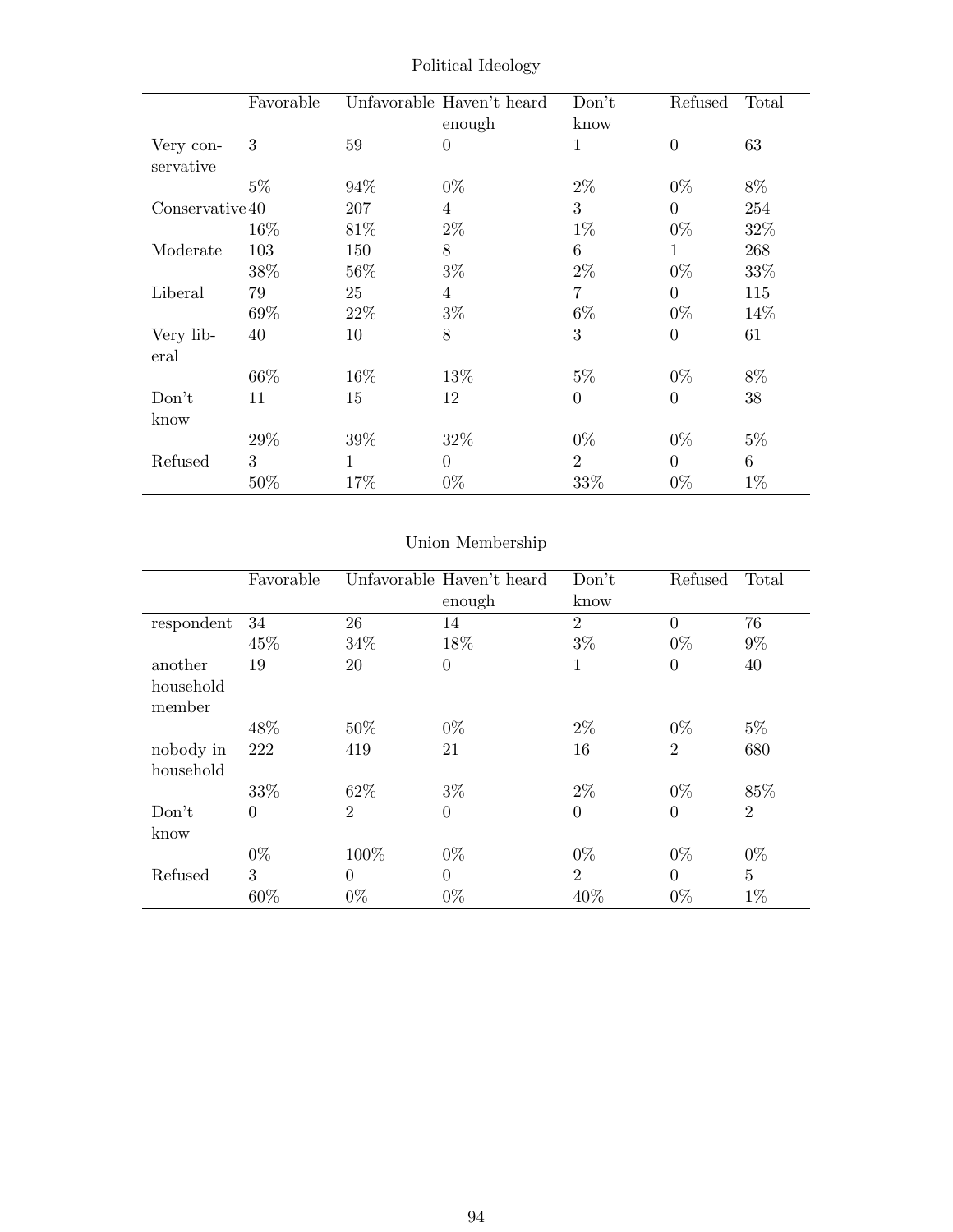|             | Favorable |      | Unfavorable Haven't heard | Don't          | Refused        | Total |
|-------------|-----------|------|---------------------------|----------------|----------------|-------|
|             |           |      | enough                    | know           |                |       |
| Public      | 22        | 17   | $\theta$                  | 3              | $\theta$       | 42    |
| union       |           |      |                           |                |                |       |
|             | 52%       | 40%  | $0\%$                     | $7\%$          | $0\%$          | $5\%$ |
| Public      | 41        | 82   | $\overline{2}$            | 7              | $\overline{0}$ | 132   |
| non-union   |           |      |                           |                |                |       |
|             | 31\%      | 62%  | $2\%$                     | $5\%$          | $0\%$          | 16%   |
| Private     | 31        | 28   | 14                        | $\theta$       | $\theta$       | 73    |
| union       |           |      |                           |                |                |       |
|             | 42\%      | 38%  | 19%                       | $0\%$          | $0\%$          | $9\%$ |
| Private     | 181       | 336  | 19                        | 9              | $\overline{2}$ | 547   |
| $non-union$ |           |      |                           |                |                |       |
|             | 33%       | 61\% | $3\%$                     | $2\%$          | $0\%$          | 68%   |
| DK/NA/      | 4         | 3    | $\overline{0}$            | $\overline{2}$ | $\overline{0}$ | 9     |
| Ref         |           |      |                           |                |                |       |
|             | 44%       | 33%  | $0\%$                     | 22%            | $0\%$          | $1\%$ |

|  |  |  |  |  | Job Type and Union Membership |
|--|--|--|--|--|-------------------------------|
|--|--|--|--|--|-------------------------------|

# Region

|            | Favorable |      | Unfavorable Haven't heard | Don't          | Refused        | Total |
|------------|-----------|------|---------------------------|----------------|----------------|-------|
|            |           |      | enough                    | know           |                |       |
| MKE City   | 45        | 20   | $\overline{4}$            | $\overline{7}$ | $\Omega$       | 76    |
|            | 59%       | 26\% | $5\%$                     | $9\%$          | $0\%$          | $9\%$ |
| Rest of    | 78        | 149  | 20                        | 1              | $\overline{0}$ | 248   |
| <b>MKE</b> |           |      |                           |                |                |       |
|            | 31\%      | 60%  | 8%                        | $0\%$          | $0\%$          | 31\%  |
| msn        | 56        | 78   | 4                         | 7              | $\theta$       | 145   |
|            | 39%       | 54%  | $3\%$                     | $5\%$          | $0\%$          | 18%   |
| GB/A       | 49        | 98   | 1                         | $\overline{2}$ | 1              | 151   |
|            | 32%       | 65%  | $1\%$                     | $1\%$          | $1\%$          | 19%   |
| Rest of    | 51        | 122  | 6                         | $\overline{4}$ | 1              | 184   |
| state      |           |      |                           |                |                |       |
|            | 28%       | 66%  | $3\%$                     | $2\%$          | $1\%$          | 23\%  |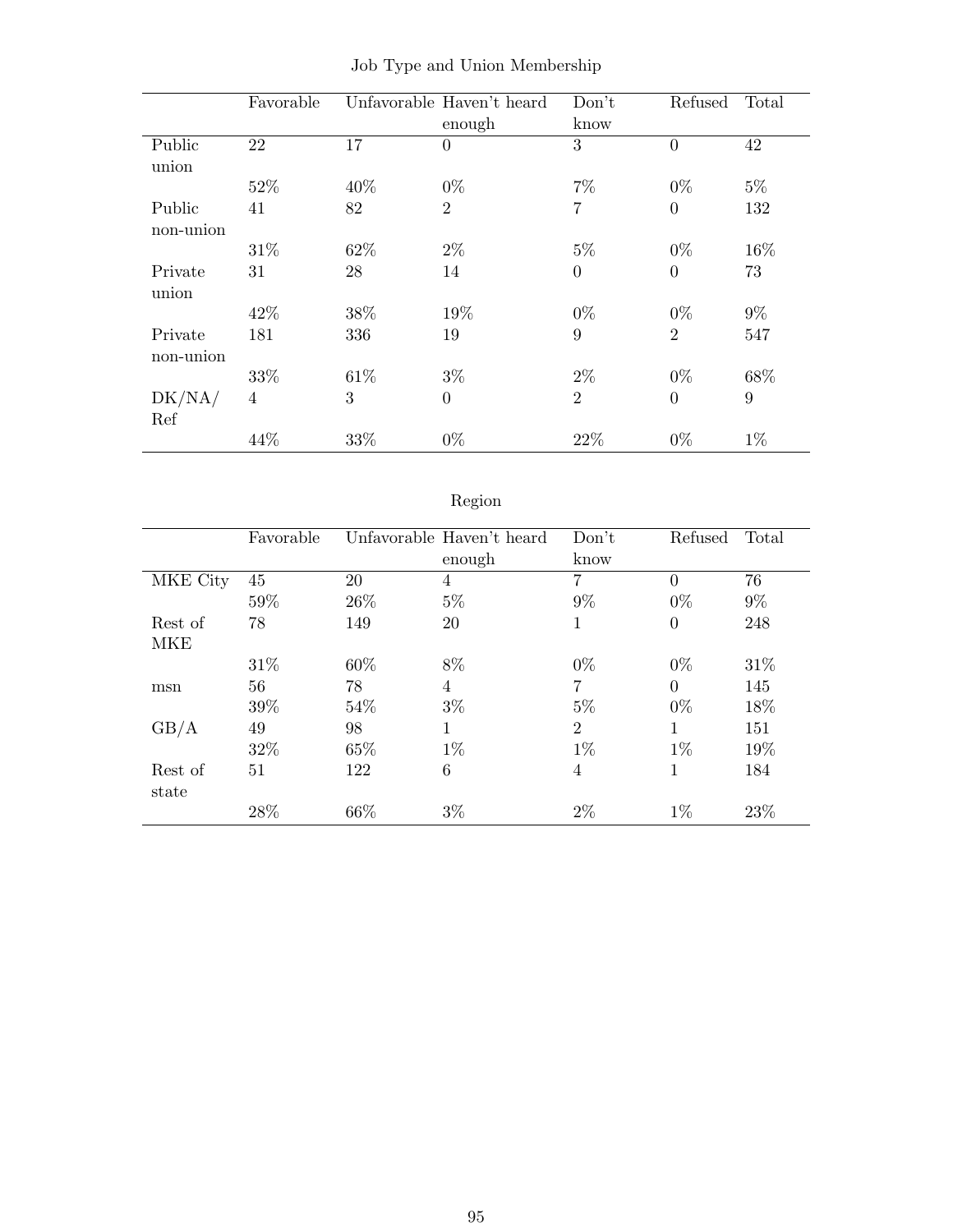|                       | Favorable      |     | Unfavorable Haven't heard | Don't | Refused      | Total           |
|-----------------------|----------------|-----|---------------------------|-------|--------------|-----------------|
|                       |                |     | enough                    | know  |              |                 |
| Absolutely<br>certain | 231            | 356 | 17                        | 11    | 1            | 616             |
|                       | 38%            | 58% | $3\%$                     | $2\%$ | $0\%$        | 77\%            |
| Very                  | 34             | 66  | 15                        | 5     | $\mathbf{1}$ | 121             |
| likely                |                |     |                           |       |              |                 |
|                       | 28%            | 55% | 12%                       | $4\%$ | $1\%$        | 15%             |
| $50 - 50$             | $\overline{7}$ | 21  | $\Omega$                  | 3     | $\Omega$     | 31              |
|                       | 23%            | 68% | $0\%$                     | 10%   | $0\%$        | $4\%$           |
| Will not<br>vote      | $\overline{7}$ | 20  | 3                         | 1     | $\theta$     | 31              |
|                       | 23\%           | 65% | 10%                       | $3\%$ | $0\%$        | $4\%$           |
| Don't<br>know         | $\overline{0}$ | 3   | $\overline{2}$            | 1     | $\theta$     | $6\phantom{.}6$ |
|                       | $0\%$          | 50% | 33%                       | 17%   | $0\%$        | $1\%$           |

Likelihood of Voting in Nov.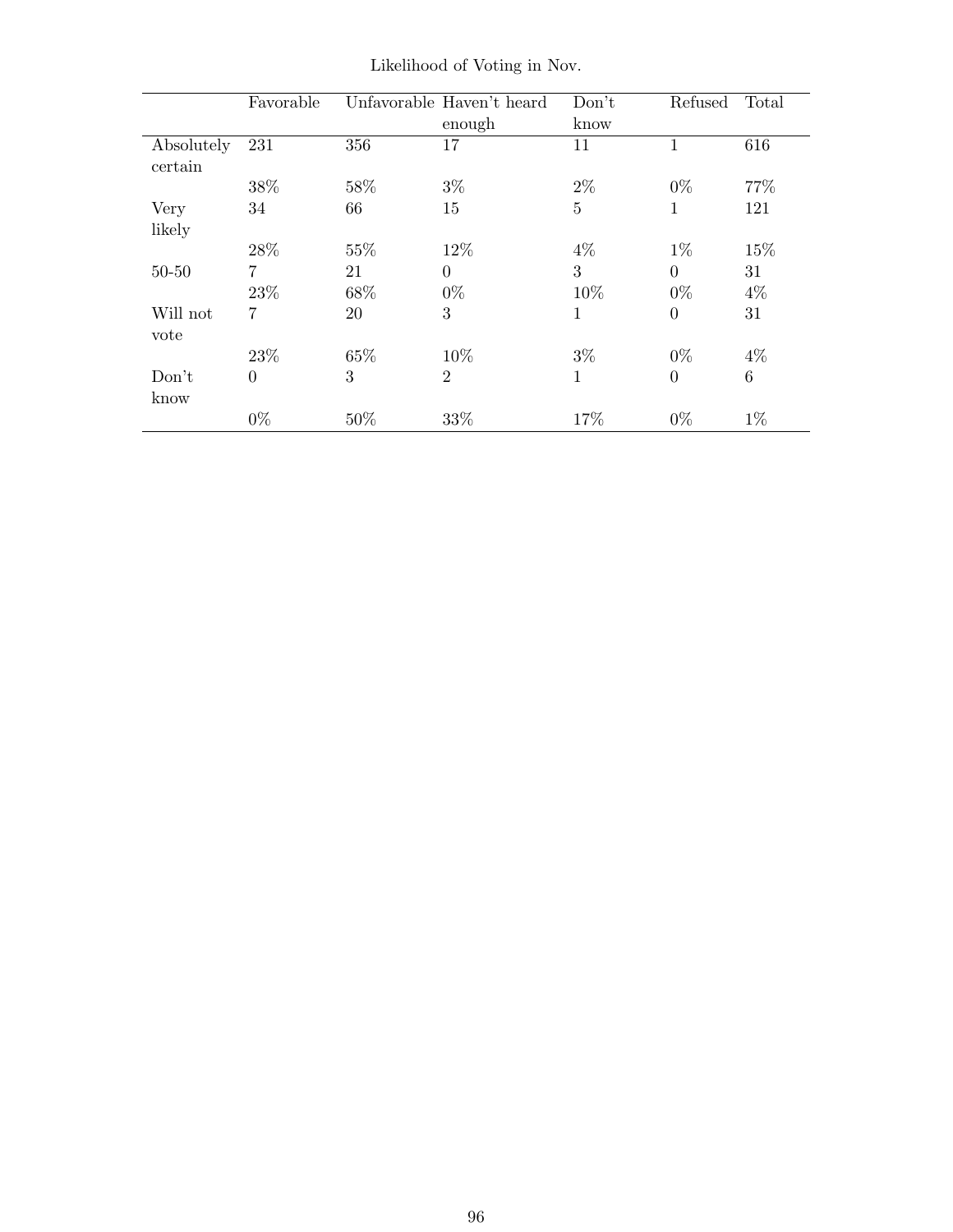#### Q13. Do you have a favorable or unfavorable opinion of Gary Johnson or haven't you heard enough about him yet?

|        |           |     | Sex                       |       |         |       |
|--------|-----------|-----|---------------------------|-------|---------|-------|
|        | Favorable |     | Unfavorable Haven't heard | Don't | Refused | Total |
|        |           |     | enough                    | know  |         |       |
| Male   | 76        | 57  | 225                       | 25    | ٠,      | 385   |
|        | 20%       | 15% | 58%                       | $6\%$ | $1\%$   | 48%   |
| Female | 35        | 56  | 302                       | 22    | 2       | 417   |
|        | 8%        | 13% | 72%                       | 5%    | $0\%$   | 52%   |

|        | Favorable |       | Unfavorable Haven't heard | Don't          | Refused        | Total |
|--------|-----------|-------|---------------------------|----------------|----------------|-------|
|        |           |       | enough                    | know           |                |       |
| 18-29  | 23        | 9     | 90                        | 4              | 3              | 129   |
|        | 18%       | $7\%$ | 70%                       | $3\%$          | $2\%$          | 16\%  |
| 30-44  | 31        | 36    | 115                       | 8              | $\theta$       | 190   |
|        | 16%       | 19%   | 61\%                      | $4\%$          | $0\%$          | 24\%  |
| 45-59  | 35        | 31    | 171                       | 18             | 1              | 256   |
|        | 14%       | 12\%  | 67%                       | $7\%$          | $0\%$          | 32%   |
| $60+$  | 22        | 36    | 151                       | 15             | $\theta$       | 224   |
|        | 10%       | 16%   | 67\%                      | 7%             | $0\%$          | 28%   |
| DK/NA/ | $\theta$  | 1     | $\overline{0}$            | $\overline{2}$ | $\overline{0}$ | 3     |
| Ref    |           |       |                           |                |                |       |
|        | $0\%$     | 33%   | $0\%$                     | 67%            | $0\%$          | $0\%$ |

#### Age 4 Categories

#### Education 5 Categories

|           | Favorable |                | Unfavorable Haven't heard | Don't    | Refused        | Total |
|-----------|-----------|----------------|---------------------------|----------|----------------|-------|
|           |           |                | enough                    | know     |                |       |
| Not HS    | 6         | $\overline{4}$ | 39                        | $\Omega$ | $\Omega$       | 49    |
|           | 12%       | 8%             | 80%                       | $0\%$    | $0\%$          | $6\%$ |
| HS        | 34        | 36             | 167                       | 10       | $\Omega$       | 247   |
|           | 14%       | 15%            | 68%                       | $4\%$    | $0\%$          | 31%   |
| Some Coll | 19        | 22             | 102                       | 9        | $\Omega$       | 152   |
|           | 12%       | 14%            | 67%                       | $6\%$    | $0\%$          | 19%   |
| AA        | 19        | 16             | 59                        | 9        | 1              | 104   |
|           | 18%       | 15%            | 57%                       | $9\%$    | $1\%$          | 13%   |
| $BA+$     | 33        | 33             | 156                       | 16       | 3              | 241   |
|           | 14%       | 14%            | 65%                       | $7\%$    | $1\%$          | 30%   |
| DK/NA/    | 1         |                | $\overline{4}$            | 4        | $\overline{0}$ | 10    |
| Ref       |           |                |                           |          |                |       |
|           | 10%       | 10%            | 40%                       | 40%      | $0\%$          | $1\%$ |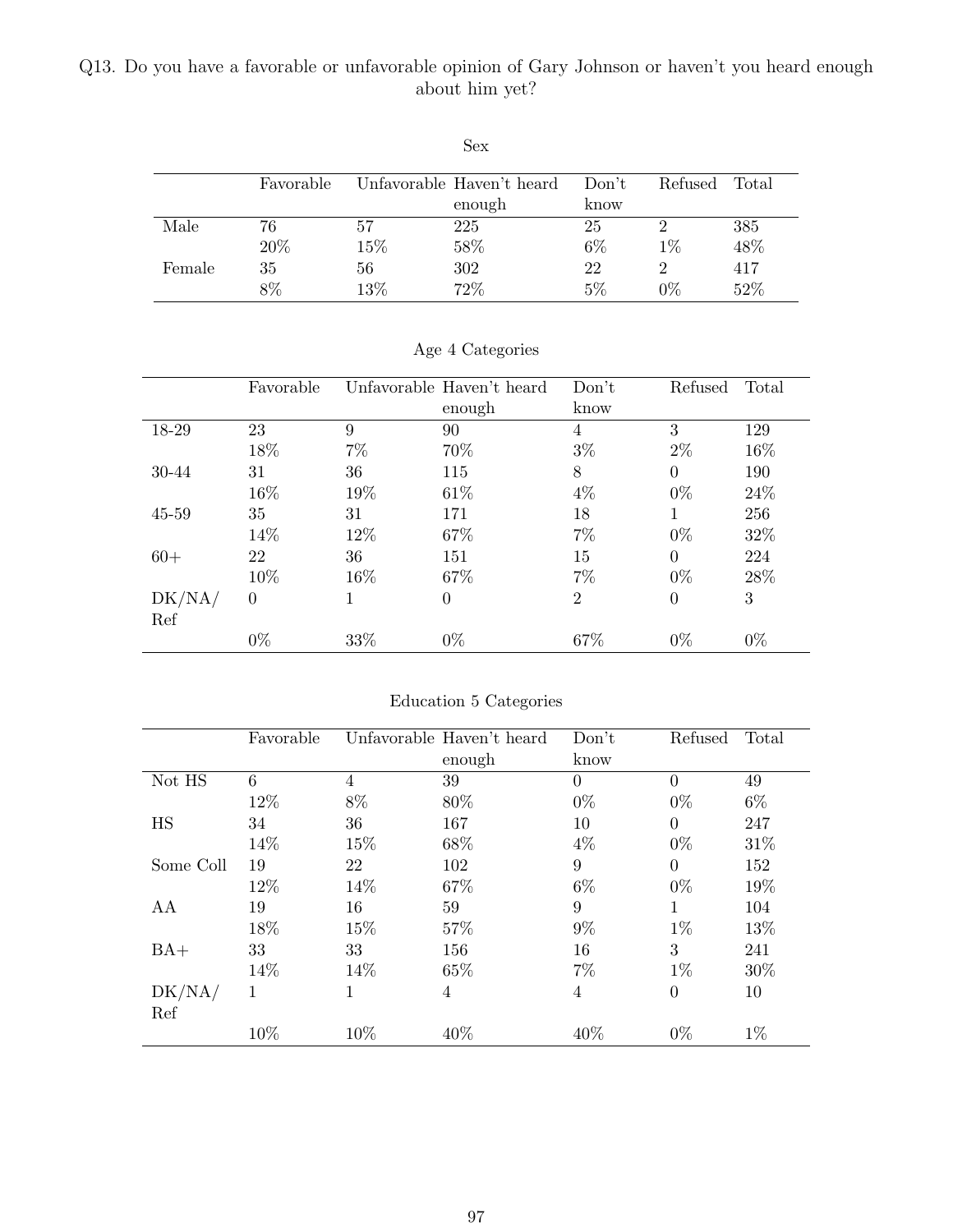|           | Favorable |      | Unfavorable Haven't heard | Don't | Refused        | Total |
|-----------|-----------|------|---------------------------|-------|----------------|-------|
|           |           |      | enough                    | know  |                |       |
| Under     | 30        | 35   | 164                       | 6     | $\overline{0}$ | 235   |
| \$40k     |           |      |                           |       |                |       |
|           | 13%       | 15%  | 70%                       | $3\%$ | $0\%$          | 29%   |
| \$40k to  | 39        | 31   | 134                       | 10    | $\theta$       | 214   |
| \$74k     |           |      |                           |       |                |       |
|           | 18%       | 14\% | 63%                       | $5\%$ | $0\%$          | 27%   |
| $$75k$ up | 37        | 32   | 163                       | 18    | 4              | 254   |
|           | 15%       | 13%  | 64\%                      | $7\%$ | $2\%$          | 32%   |
| DK/NA/    | 6         | 15   | 66                        | 13    | 1              | 101   |
| Ref       |           |      |                           |       |                |       |
|           | $6\%$     | 15%  | 65%                       | 13%   | $1\%$          | 13%   |

Household Income

| эrт<br>v |  |
|----------|--|
|          |  |

|                | Favorable      |          | Unfavorable Haven't heard | Don't          | Refused        | Total |
|----------------|----------------|----------|---------------------------|----------------|----------------|-------|
|                |                |          | enough                    | know           |                |       |
| Republican     | 33             | 30       | 142                       | 14             | $\theta$       | 219   |
|                | 15%            | 14\%     | 65%                       | $6\%$          | $0\%$          | 27%   |
| Democrat       | 25             | 40       | 160                       | 13             | $\theta$       | 238   |
|                | 11\%           | 17\%     | 67%                       | $5\%$          | $0\%$          | 30%   |
| Independent 50 |                | 38       | 195                       | 16             | 4              | 303   |
|                | 17%            | 13%      | 64\%                      | $5\%$          | $1\%$          | 38%   |
| Other/No       | $\overline{2}$ | 3        | 20                        | 1              | $\overline{0}$ | 26    |
| preference     |                |          |                           |                |                |       |
|                | 8%             | 12%      | 77%                       | $4\%$          | $0\%$          | $3\%$ |
| Don't          | $\theta$       | 3        | 6                         | 1              | $\overline{0}$ | 10    |
| know           |                |          |                           |                |                |       |
|                | $0\%$          | 30%      | 60%                       | 10%            | $0\%$          | $1\%$ |
| Refused        | $\Omega$       | $\theta$ | 3                         | $\overline{2}$ | $\theta$       | 5     |
|                | $0\%$          | $0\%$    | 60%                       | 40\%           | $0\%$          | $1\%$ |

Party ID, with leaners

|                | Favorable |      | Unfavorable Haven't heard | Don't          | Refused        | Total |
|----------------|-----------|------|---------------------------|----------------|----------------|-------|
|                |           |      |                           |                |                |       |
|                |           |      | enough                    | know           |                |       |
| Republican     | 65        | 51   | 221                       | 24             |                | 362   |
|                | 18%       | 14\% | 61\%                      | 7%             | $0\%$          | 45%   |
| Democrat       | 40        | 53   | 253                       | 19             | $\overline{2}$ | 367   |
|                | 11\%      | 14\% | 69%                       | $5\%$          | $1\%$          | 46%   |
| Independent 6  |           |      | 42                        | $\overline{2}$ |                | 58    |
|                | 10%       | 12%  | 72%                       | $3\%$          | $2\%$          | $7\%$ |
| Other/None $0$ |           | 2    | 11                        | $\overline{2}$ | 0              | 15    |
|                | $0\%$     | 13%  | 73%                       | 13%            | $0\%$          | $2\%$ |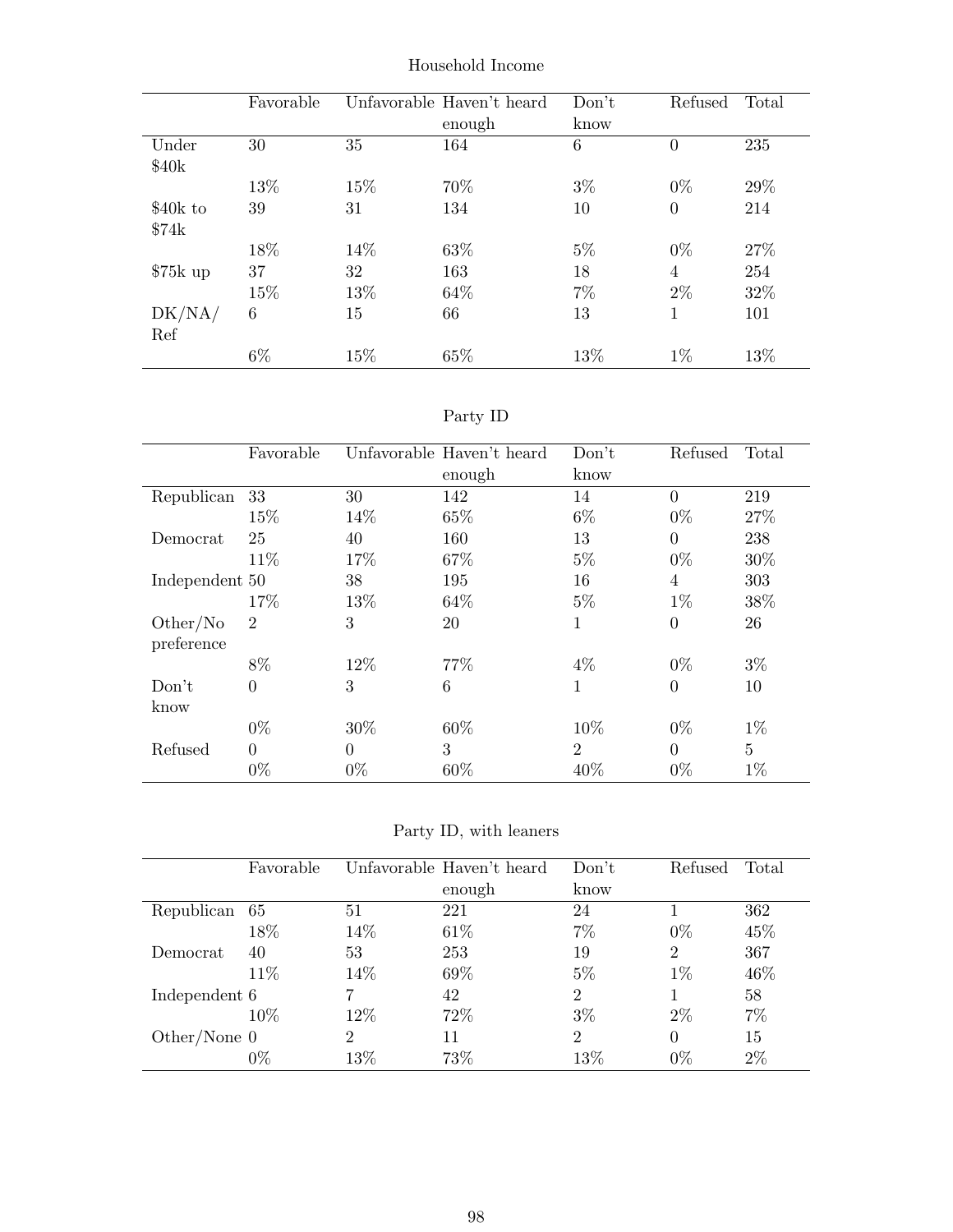|                | Favorable |                | Unfavorable Haven't heard | Don't          | Refused        | Total |
|----------------|-----------|----------------|---------------------------|----------------|----------------|-------|
|                |           |                | enough                    | know           |                |       |
| Rep            | 33        | 30             | 142                       | 14             | $\Omega$       | 219   |
|                | 15%       | 14%            | 65%                       | $6\%$          | $0\%$          | 27\%  |
| Lean Rep       | 31        | 22             | 79                        | 10             |                | 143   |
|                | 22\%      | 15%            | 55%                       | 7%             | $1\%$          | 18%   |
| Ind            | 6         | 7              | 42                        | $\overline{2}$ |                | 58    |
|                | 10%       | 12%            | 72%                       | $3\%$          | $2\%$          | $7\%$ |
| Lean Dem       | 15        | 12             | 93                        | 7              | $\overline{2}$ | 129   |
|                | 12%       | $9\%$          | 72%                       | $5\%$          | $2\%$          | 16%   |
| Dem            | 25        | 40             | 160                       | 13             | 0              | 238   |
|                | 11\%      | 17%            | 67%                       | $5\%$          | $0\%$          | 30\%  |
| Other/None $0$ |           | $\overline{2}$ | 11                        | $\overline{2}$ | 0              | 15    |
|                | $0\%$     | 13%            | 73%                       | 13%            | $0\%$          | $2\%$ |

Party Id, leaners separate

#### Marital Status

|            | Favorable |          | Unfavorable Haven't heard | Don't          | Refused        | Total          |
|------------|-----------|----------|---------------------------|----------------|----------------|----------------|
|            |           |          | enough                    | know           |                |                |
| Married    | 70        | 76       | 312                       | 30             | $\overline{2}$ | 490            |
|            | 14%       | 16%      | 64\%                      | $6\%$          | $0\%$          | 61\%           |
| Cohabiting | 6         | 7        | 36                        | 4              | $\overline{2}$ | 55             |
|            | 11\%      | 13%      | 65%                       | $7\%$          | $4\%$          | $7\%$          |
| Widowed    | 5         | 6        | 29                        | 4              | $\overline{0}$ | 44             |
|            | 11\%      | 14%      | 66\%                      | $9\%$          | $0\%$          | $5\%$          |
| Divorced   | 6         | 3        | 40                        | $\overline{2}$ | $\overline{0}$ | 51             |
|            | 12%       | $6\%$    | 78%                       | $4\%$          | $0\%$          | $6\%$          |
| Separated  | 3         | 1        | 10                        | $\theta$       | $\theta$       | 14             |
|            | 21\%      | 7%       | 71\%                      | $0\%$          | $0\%$          | $2\%$          |
| Never      | 21        | 20       | 99                        | 6              | 1              | 147            |
| Married    |           |          |                           |                |                |                |
|            | 14\%      | 14%      | 67\%                      | $4\%$          | $1\%$          | 18%            |
| Refused    | $\theta$  | $\Omega$ | $\overline{0}$            | $\overline{2}$ | $\overline{0}$ | $\overline{2}$ |
|            | $0\%$     | $0\%$    | $0\%$                     | 100%           | $0\%$          | $0\%$          |

| Race and Ethnicity |  |
|--------------------|--|
|--------------------|--|

|          | Favorable |     | Unfavorable Haven't heard | Don't          | Refused        | Total |
|----------|-----------|-----|---------------------------|----------------|----------------|-------|
|          |           |     | enough                    | know           |                |       |
| White    | 95        | 89  | 436                       | 42             | 4              | 666   |
|          | 14%       | 13% | 65%                       | $6\%$          | $1\%$          | 83%   |
| Black    | 3         | 8   | 33                        | $\theta$       | $\theta$       | 44    |
|          | $7\%$     | 18% | 75%                       | $0\%$          | $0\%$          | $5\%$ |
| Hispanic | 10        | 6   | 24                        |                | $\theta$       | 41    |
|          | 24\%      | 15% | 59%                       | $2\%$          | $0\%$          | $5\%$ |
| Other    | 3         | 10  | 33                        | 3              | $\theta$       | 49    |
|          | $6\%$     | 20% | 67%                       | $6\%$          | $0\%$          | $6\%$ |
| DK/NA/   | $\theta$  |     | 1                         | $\overline{2}$ | $\overline{0}$ | 4     |
| Ref      |           |     |                           |                |                |       |
|          | $0\%$     | 25% | 25\%                      | 50%            | $0\%$          | $0\%$ |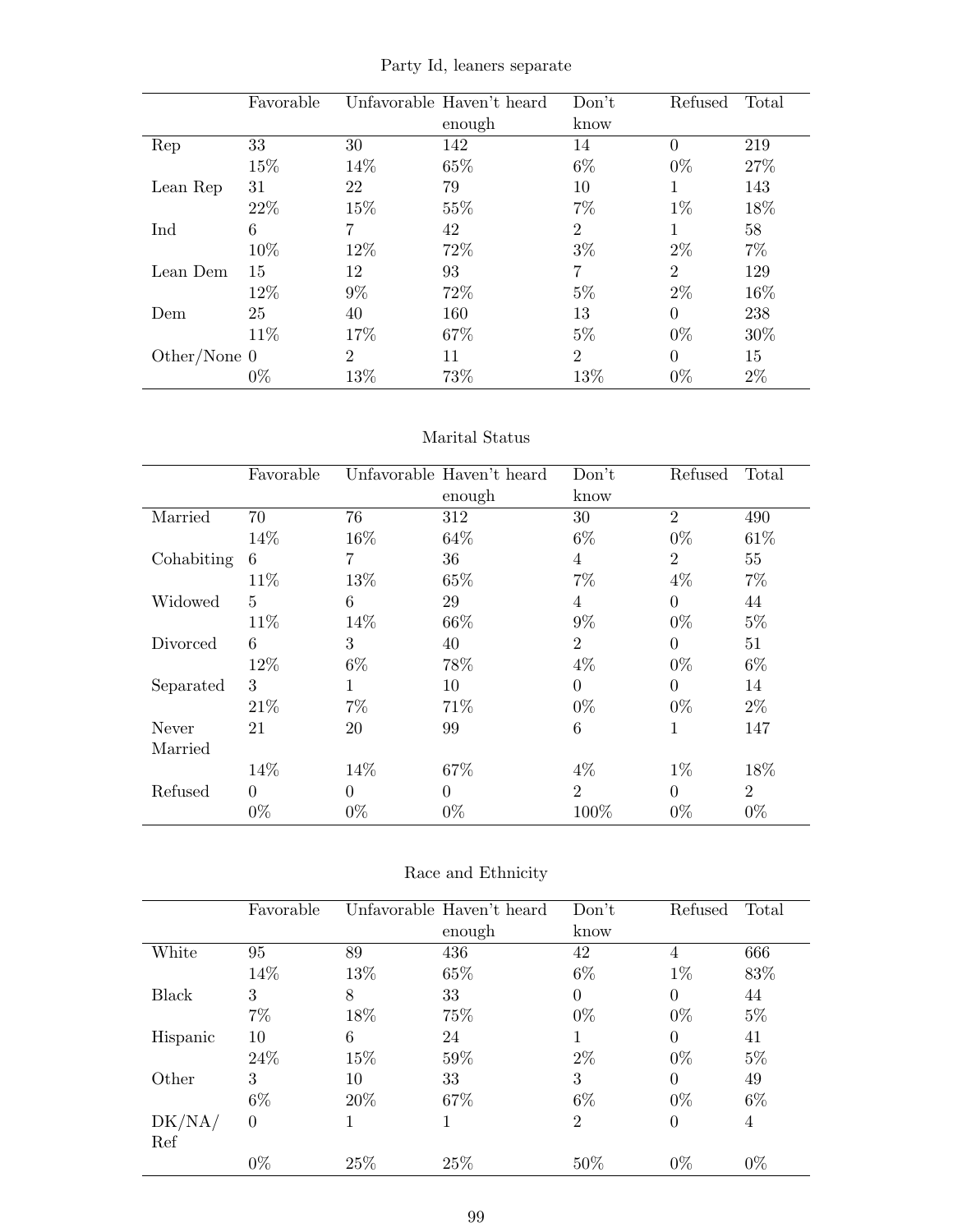|             | Favorable        |                | Unfavorable Haven't heard<br>enough | Don't<br>know  | Refused        | Total           |
|-------------|------------------|----------------|-------------------------------------|----------------|----------------|-----------------|
| More than   | $\overline{7}$   | 6              | 40                                  | 3              | $\overline{0}$ | 56              |
| 1/wk        |                  |                |                                     |                |                |                 |
|             | 12%              | 11\%           | 71\%                                | $5\%$          | $0\%$          | $7\%$           |
| $1$ /week   | $20\,$           | 36             | 122                                 | 14             | $\overline{0}$ | 192             |
|             | 10%              | 19%            | 64\%                                | $7\%$          | $0\%$          | 24%             |
| $1-2$ month | 14               | 18             | 86                                  | 7              | $\mathbf{1}$   | 126             |
|             | 11%              | 14%            | 68\%                                | $6\%$          | $1\%$          | 16\%            |
| few times   | 16               | 12             | 93                                  | $\,6$          | $\mathbf{1}$   | 128             |
| a year      |                  |                |                                     |                |                |                 |
|             | 12%              | $9\%$          | 73%                                 | $5\%$          | $1\%$          | 16%             |
| Seldom      | 22               | 10             | 92                                  | 11             | $\overline{0}$ | 135             |
|             | 16%              | $7\%$          | 68\%                                | $8\%$          | $0\%$          | 17%             |
| Never       | 32               | 30             | 90                                  | $\overline{5}$ | $\overline{2}$ | 159             |
|             | 20%              | 19%            | 57\%                                | $3\%$          | $1\%$          | 20%             |
| Don't       | $\boldsymbol{0}$ | $\overline{0}$ | $\boldsymbol{0}$                    | $\mathbf{1}$   | $\overline{0}$ | $\mathbf{1}$    |
| know        |                  |                |                                     |                |                |                 |
|             | $0\%$            | $0\%$          | $0\%$                               | 100%           | $0\%$          | $0\%$           |
| Refused     | $\theta$         | 1              | 3                                   | $\overline{2}$ | $\overline{0}$ | $6\phantom{.}6$ |
|             | $0\%$            | 17%            | 50\%                                | 33%            | $0\%$          | $1\%$           |

Religious Service Attendance

## Religious Affiliation

|                  | Favorable      |          | Unfavorable Haven't heard | Don't          | Refused        | Total          |
|------------------|----------------|----------|---------------------------|----------------|----------------|----------------|
|                  |                |          | enough                    | know           |                |                |
| Protestant/ $52$ |                | 45       | 215                       | 20             |                | 333            |
| Christian        |                |          |                           |                |                |                |
|                  | 16\%           | 14\%     | 65%                       | $6\%$          | $0\%$          | 42\%           |
| Catholic         | 28             | 33       | 194                       | 16             | 1              | 272            |
|                  | 10\%           | 12\%     | 71\%                      | $6\%$          | $0\%$          | 34\%           |
| Jewish           | 1              | $\theta$ | 3                         | $\overline{0}$ | $\theta$       | $\overline{4}$ |
|                  | 25%            | $0\%$    | 75%                       | $0\%$          | $0\%$          | $0\%$          |
| Other            | $\overline{2}$ | 7        | 27                        | $\overline{2}$ | $\Omega$       | 38             |
|                  | $5\%$          | 18%      | 71%                       | $5\%$          | $0\%$          | $5\%$          |
| None             | 26             | 24       | 74                        | 6              | $\overline{2}$ | 132            |
|                  | 20%            | 18%      | 56%                       | $5\%$          | $2\%$          | 16\%           |
| DK/NA/<br>Ref    | $\overline{2}$ | 4        | 13                        | 3              | $\overline{0}$ | 22             |
|                  | 9%             | 18%      | 59%                       | 14%            | $0\%$          | $3\%$          |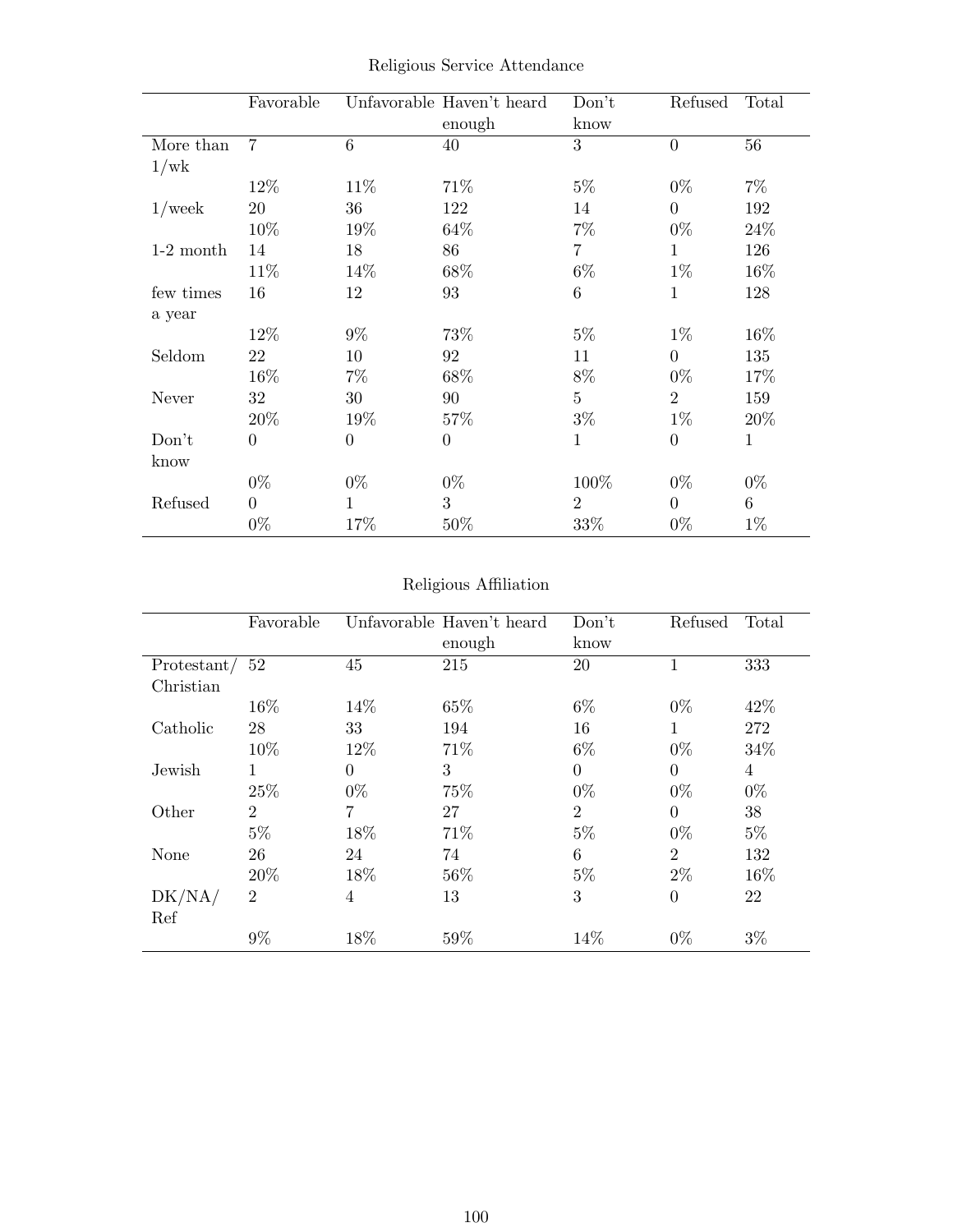|          | Favorable      |                | Unfavorable Haven't heard | Don't    | Refused        | Total          |
|----------|----------------|----------------|---------------------------|----------|----------------|----------------|
|          |                |                | enough                    | know     |                |                |
| born     | 19             | 22             | 92                        | 8        | $\theta$       | 141            |
| again    |                |                |                           |          |                |                |
|          | 13%            | 16%            | 65%                       | $6\%$    | $0\%$          | 42\%           |
| not born | 32             | 21             | 113                       | 12       |                | 179            |
| again    |                |                |                           |          |                |                |
|          | 18%            | 12\%           | 63%                       | $7\%$    | $1\%$          | 54%            |
| Don't    | $\overline{0}$ | $\overline{2}$ | 6                         | $\theta$ | $\overline{0}$ | 8              |
| know     |                |                |                           |          |                |                |
|          | $0\%$          | 25%            | 75%                       | $0\%$    | $0\%$          | $2\%$          |
| Refused  | $\theta$       | $\Omega$       | 4                         | $\theta$ | $\Omega$       | $\overline{4}$ |
|          | $0\%$          | $0\%$          | 100%                      | $0\%$    | $0\%$          | $1\%$          |

Born Again/Evangelical

# Location Type

|          | Favorable      |        | Unfavorable Haven't heard | Don't          | Refused        | Total |
|----------|----------------|--------|---------------------------|----------------|----------------|-------|
|          |                |        | enough                    | know           |                |       |
| Urban    | 34             | 19     | 175                       | 14             | $\overline{2}$ | 244   |
|          | 14%            | 8%     | 72\%                      | $6\%$          | $1\%$          | 30%   |
| Suburban | 46             | 40     | 150                       | 15             | 1              | 252   |
|          | 18%            | $16\%$ | 60%                       | $6\%$          | $0\%$          | 31\%  |
| Rural    | 31             | 49     | 196                       | 17             |                | 294   |
|          | 11\%           | 17%    | 67\%                      | $6\%$          | $0\%$          | 37%   |
| Don't    | $\overline{0}$ | 4      | $\overline{5}$            | $\theta$       | $\theta$       | 9     |
| know     |                |        |                           |                |                |       |
|          | $0\%$          | 44\%   | 56%                       | $0\%$          | $0\%$          | $1\%$ |
| Refused  | $\theta$       |        |                           | $\overline{2}$ | $\Omega$       | 4     |
|          | $0\%$          | 25%    | 25%                       | 50%            | $0\%$          | $0\%$ |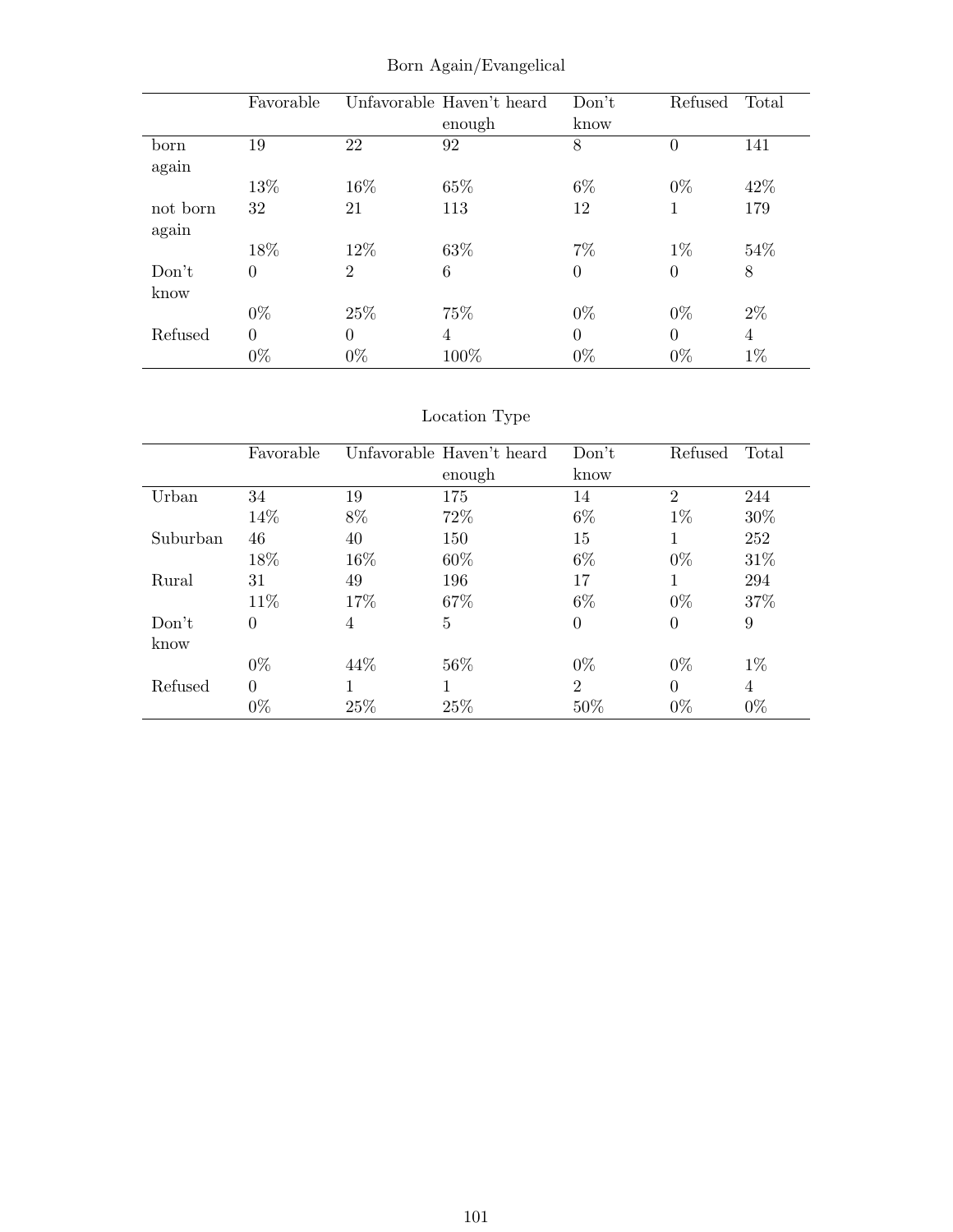|                        | Favorable      |                | Unfavorable Haven't heard<br>enough | Don't<br>know   | Refused        | Total          |
|------------------------|----------------|----------------|-------------------------------------|-----------------|----------------|----------------|
| Very con-<br>servative | $\overline{7}$ | 12             | 37                                  | $6\overline{6}$ | $\overline{0}$ | 62             |
|                        | 11\%           | 19%            | 60\%                                | 10%             | $0\%$          | 8%             |
| Conservative 46        |                | 31             | 158                                 | 17              | $\mathbf{1}$   | 253            |
|                        | 18%            | 12\%           | 62\%                                | $7\%$           | $0\%$          | 32%            |
| Moderate               | 36             | 37             | 180                                 | 12              | 3              | 268            |
|                        | 13%            | 14\%           | 67%                                 | $4\%$           | $1\%$          | 33%            |
| Liberal                | 13             | 15             | 79                                  | 8               | $\Omega$       | 115            |
|                        | 11%            | 13%            | 69%                                 | $7\%$           | $0\%$          | 14\%           |
| Very lib-<br>eral      | 8              | 11             | 40                                  | 1               | $\theta$       | 60             |
|                        | 13%            | 18%            | 67%                                 | $2\%$           | $0\%$          | $7\%$          |
| Don't                  | $\mathbf{1}$   | 6              | 30                                  | $\mathbf{1}$    | $\Omega$       | 38             |
| know                   |                |                |                                     |                 |                |                |
|                        | $3\%$          | 16\%           | 79%                                 | $3\%$           | $0\%$          | $5\%$          |
| Refused                | $\Omega$       | $\overline{0}$ | 3                                   | $\overline{2}$  | $\theta$       | $\overline{5}$ |
|                        | $0\%$          | $0\%$          | 60\%                                | 40%             | $0\%$          | $1\%$          |

Political Ideology

# Union Membership

|                     | Favorable      |                | Unfavorable Haven't heard | Don't          | Refused        | Total          |
|---------------------|----------------|----------------|---------------------------|----------------|----------------|----------------|
|                     |                |                | enough                    | know           |                |                |
| respondent          | 7              | 11             | 55                        | 3              | $\theta$       | 76             |
|                     | $9\%$          | 14%            | 72%                       | $4\%$          | $0\%$          | $9\%$          |
| another             | $\overline{5}$ | 6              | 23                        | $\overline{5}$ | $\theta$       | 39             |
| household<br>member |                |                |                           |                |                |                |
|                     | 13%            | 15%            | 59%                       | 13%            | $0\%$          | $5\%$          |
| nobody in           | 99             | 96             | 443                       | 38             | $\overline{4}$ | 680            |
| household           |                |                |                           |                |                |                |
|                     | 15%            | 14%            | 65%                       | $6\%$          | $1\%$          | 85%            |
| Don't               | $\theta$       | $\overline{0}$ | $\overline{2}$            | $\theta$       | $\overline{0}$ | $\overline{2}$ |
| know                |                |                |                           |                |                |                |
|                     | $0\%$          | $0\%$          | 100\%                     | $0\%$          | $0\%$          | $0\%$          |
| Refused             | $\Omega$       | $\overline{0}$ | 3                         | $\overline{2}$ | $\Omega$       | $\overline{5}$ |
|                     | $0\%$          | $0\%$          | 60%                       | 40%            | $0\%$          | $1\%$          |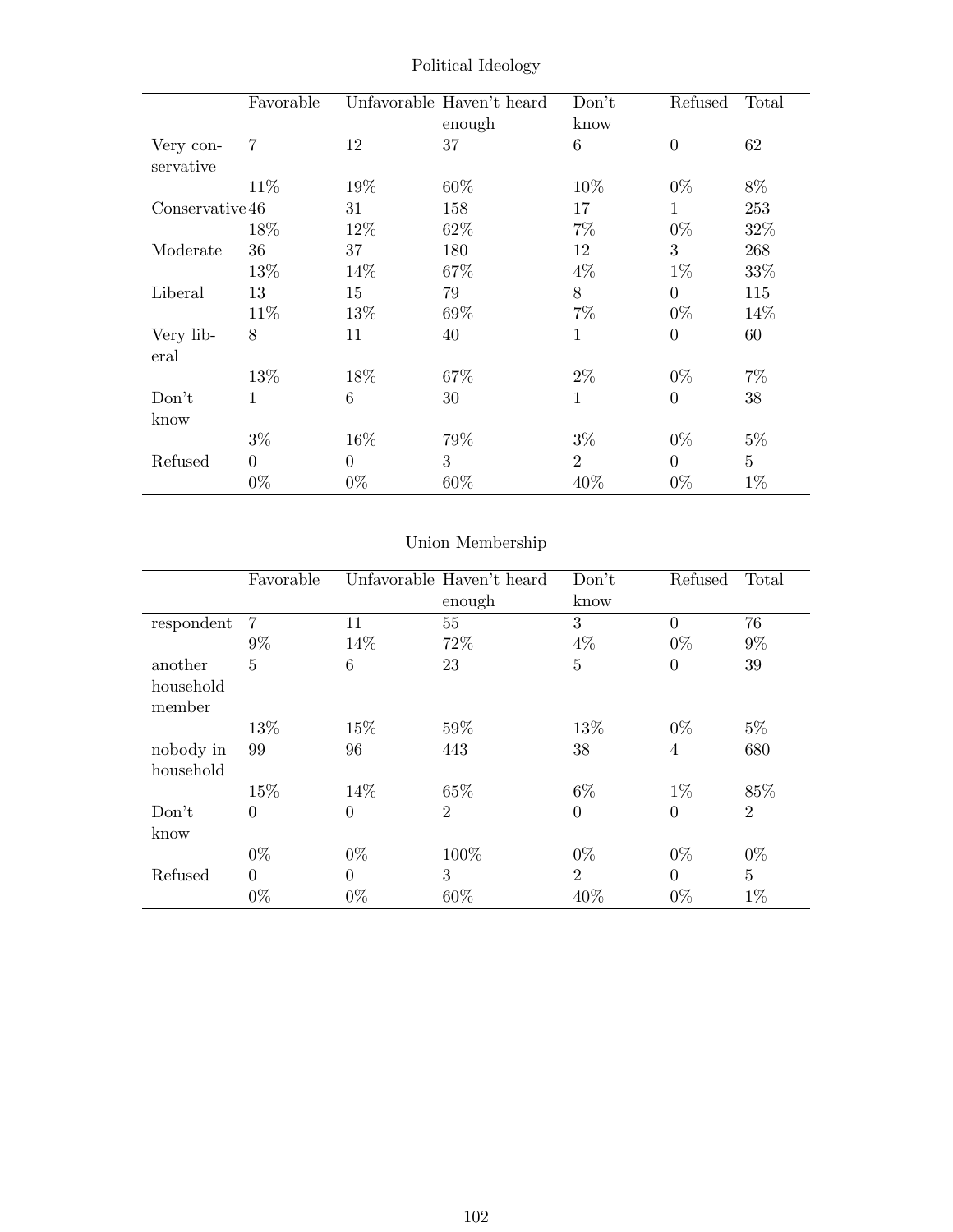|           | Favorable      |                | Unfavorable Haven't heard | Don't          | Refused        | Total |
|-----------|----------------|----------------|---------------------------|----------------|----------------|-------|
|           |                |                | enough                    | know           |                |       |
| Public    | $\overline{4}$ | $\overline{7}$ | 26                        | $\overline{4}$ | $\theta$       | 41    |
| union     |                |                |                           |                |                |       |
|           | 10%            | 17%            | 63%                       | 10%            | $0\%$          | $5\%$ |
| Public    | 23             | 12             | 86                        | 8              | $\overline{2}$ | 131   |
| non-union |                |                |                           |                |                |       |
|           | 18%            | $9\%$          | 66\%                      | $6\%$          | $2\%$          | 16%   |
| Private   | 8              | 10             | 52                        | $\overline{4}$ | $\overline{0}$ | 74    |
| union     |                |                |                           |                |                |       |
|           | 11\%           | 14%            | 70%                       | $5\%$          | $0\%$          | $9\%$ |
| Private   | 76             | 83             | 357                       | 29             | $\overline{2}$ | 547   |
| non-union |                |                |                           |                |                |       |
|           | 14%            | 15%            | 65%                       | $5\%$          | $0\%$          | 68%   |
| DK/NA/    | $\theta$       | $\mathbf{1}$   | 6                         | $\overline{2}$ | $\overline{0}$ | 9     |
| Ref       |                |                |                           |                |                |       |
|           | $0\%$          | 11%            | 67%                       | 22%            | $0\%$          | $1\%$ |

|  |  |  |  |  | Job Type and Union Membership |
|--|--|--|--|--|-------------------------------|
|--|--|--|--|--|-------------------------------|

# Region

|          | Favorable |       | Unfavorable Haven't heard | Don't          | Refused        | Total |
|----------|-----------|-------|---------------------------|----------------|----------------|-------|
|          |           |       | enough                    | know           |                |       |
| MKE City | 6         | 10    | 54                        | $\overline{5}$ | $\Omega$       | 75    |
|          | 8%        | 13%   | 72%                       | 7%             | $0\%$          | $9\%$ |
| Rest of  | 33        | 45    | 154                       | 14             | $\overline{2}$ | 248   |
| MKE      |           |       |                           |                |                |       |
|          | 13%       | 18%   | 62%                       | $6\%$          | $1\%$          | 31\%  |
| msn      | 19        | 25    | 90                        | 10             | 1              | 145   |
|          | 13%       | 17%   | 62\%                      | $7\%$          | $1\%$          | 18%   |
| GB/A     | 21        | 13    | 105                       | 11             | $\Omega$       | 150   |
|          | 14%       | $9\%$ | 70%                       | $7\%$          | $0\%$          | 19%   |
| Rest of  | 32        | 19    | 124                       | 8              | 1              | 184   |
| state    |           |       |                           |                |                |       |
|          | 17%       | 10%   | 67%                       | $4\%$          | $1\%$          | 23%   |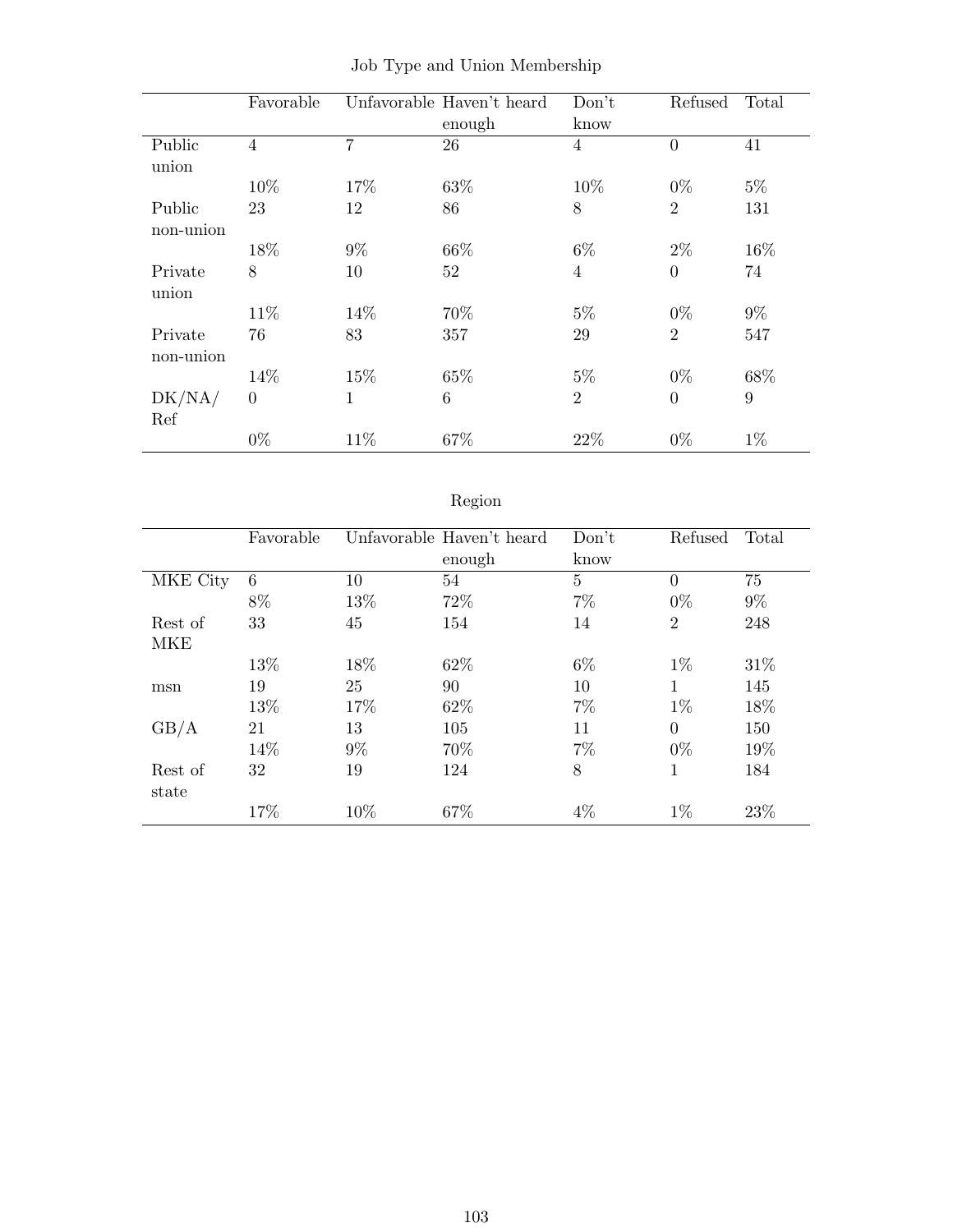|                       | Favorable      |                | Unfavorable Haven't heard | Don't          | Refused        | Total          |
|-----------------------|----------------|----------------|---------------------------|----------------|----------------|----------------|
|                       |                |                | enough                    | know           |                |                |
| Absolutely<br>certain | 86             | 92             | 396                       | 39             | $\overline{2}$ | 615            |
|                       | 14\%           | 15%            | 64\%                      | 6\%            | $0\%$          | 76%            |
| Very                  | 24             | 10             | 78                        | 5              | 3              | 120            |
| likely                |                |                |                           |                |                |                |
|                       | 20%            | 8%             | 65%                       | $4\%$          | $2\%$          | 15%            |
| $50 - 50$             | 1              | $\overline{5}$ | 26                        | 1              | $\Omega$       | 33             |
|                       | $3\%$          | 15%            | 79%                       | $3\%$          | $0\%$          | $4\%$          |
| Will not              | $\theta$       | $\overline{5}$ | 24                        | $\overline{2}$ | $\theta$       | 31             |
| vote                  |                |                |                           |                |                |                |
|                       | $0\%$          | 16%            | 77%                       | $6\%$          | $0\%$          | $4\%$          |
| Don't                 | $\overline{0}$ | $\mathbf{1}$   | $\overline{4}$            | $\overline{0}$ | $\overline{0}$ | $\overline{5}$ |
| know                  |                |                |                           |                |                |                |
|                       | $0\%$          | 20%            | 80%                       | $0\%$          | $0\%$          | $1\%$          |

Likelihood of Voting in Nov.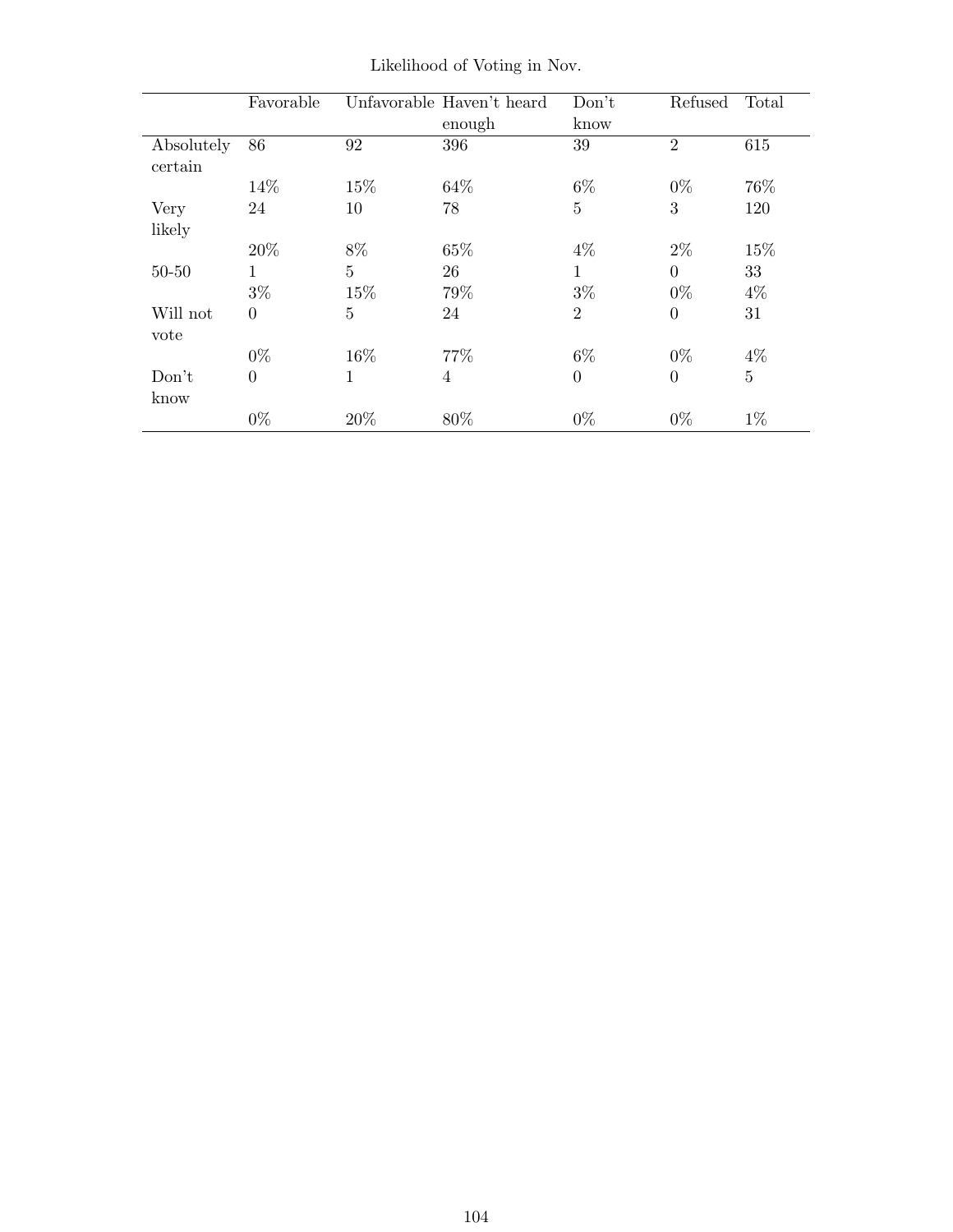## Q14. Do you have a favorable or unfavorable opinion of Phil Anderson or haven't you heard enough about him yet?

|        |           |       | <b>Sex</b>                |       |         |       |
|--------|-----------|-------|---------------------------|-------|---------|-------|
|        | Favorable |       | Unfavorable Haven't heard | Don't | Refused | Total |
|        |           |       | enough                    | know  |         |       |
| Male   | 14        | 16    | 328                       | 26    |         | 385   |
|        | 4%        | $4\%$ | 85%                       | $7\%$ | $0\%$   | 48%   |
| Female | 16        | 12    | 356                       | 31    | 2       | 417   |
|        | $4\%$     | 3%    | 85%                       | 7%    | $0\%$   | 52%   |

|           | Favorable      |       | Unfavorable Haven't heard | Don't          | Refused        | Total |
|-----------|----------------|-------|---------------------------|----------------|----------------|-------|
|           |                |       | enough                    | know           |                |       |
| 18-29     | 5              | 0     | 116                       | 8              | $\Omega$       | 129   |
|           | $4\%$          | $0\%$ | 90%                       | $6\%$          | $0\%$          | 16%   |
| 30-44     | 8              | 5     | 167                       | 9              | $\Omega$       | 189   |
|           | $4\%$          | $3\%$ | 88%                       | $5\%$          | $0\%$          | 24\%  |
| $45 - 59$ | 9              | 14    | 213                       | 18             |                | 255   |
|           | $4\%$          | $5\%$ | 84%                       | $7\%$          | $0\%$          | 32%   |
| $60+$     | $\overline{7}$ | 9     | 187                       | 22             | $\Omega$       | 225   |
|           | $3\%$          | $4\%$ | 83%                       | 10%            | $0\%$          | 28%   |
| DK/NA/    | $\overline{0}$ | 0     |                           | $\overline{0}$ | $\overline{2}$ | 3     |
| Ref       |                |       |                           |                |                |       |
|           | $0\%$          | $0\%$ | 33%                       | $0\%$          | 67%            | $0\%$ |

Age 4 Categories

| Education 5 Categories |  |  |
|------------------------|--|--|
|                        |  |  |

|           | Favorable      |                | Unfavorable Haven't heard | Don't          | Refused        | Total |
|-----------|----------------|----------------|---------------------------|----------------|----------------|-------|
|           |                |                | enough                    | know           |                |       |
| Not HS    | $\overline{2}$ | $\theta$       | 44                        | $\overline{2}$ | $\theta$       | 48    |
|           | $4\%$          | $0\%$          | 92%                       | $4\%$          | $0\%$          | $6\%$ |
| HS        | 14             | 10             | 207                       | 16             | $\Omega$       | 247   |
|           | $6\%$          | $4\%$          | 84%                       | $6\%$          | $0\%$          | 31\%  |
| Some Coll | 7              | $\overline{2}$ | 135                       | 8              | $\Omega$       | 152   |
|           | $5\%$          | $1\%$          | 89%                       | $5\%$          | $0\%$          | 19%   |
| AA        | 1              | 7              | 86                        | 9              | 1              | 104   |
|           | $1\%$          | $7\%$          | 83%                       | $9\%$          | $1\%$          | 13%   |
| $BA+$     | 4              | 8              | 207                       | 22             | $\Omega$       | 241   |
|           | $2\%$          | $3\%$          | 86\%                      | $9\%$          | $0\%$          | 30%   |
| DK/NA/    | 1              | 1              | 6                         | $\mathbf 1$    | $\overline{2}$ | 11    |
| Ref       |                |                |                           |                |                |       |
|           | $9\%$          | 9%             | 55\%                      | $9\%$          | 18%            | $1\%$ |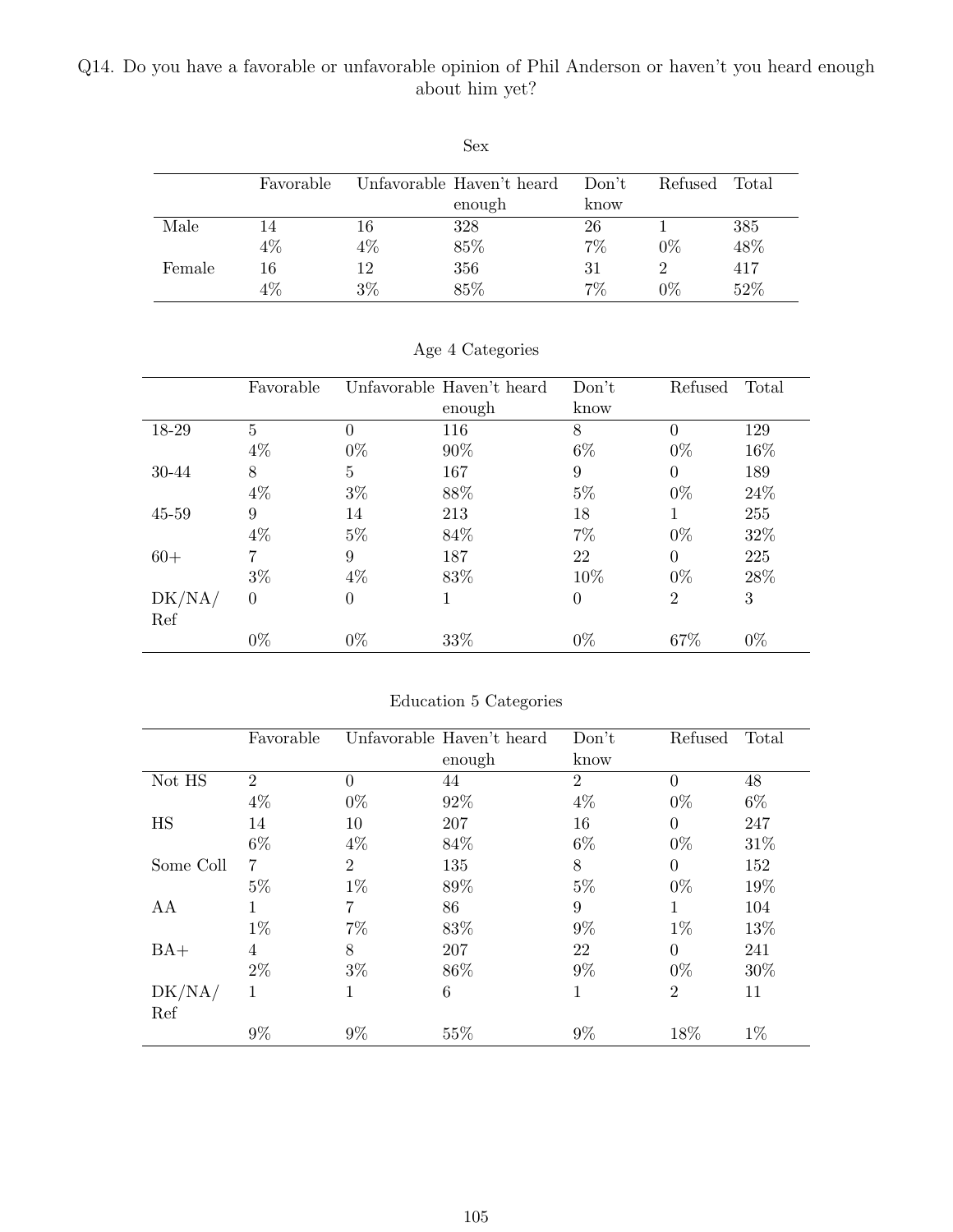|           | Favorable      |                | Unfavorable Haven't heard | Don't | Refused        | Total |
|-----------|----------------|----------------|---------------------------|-------|----------------|-------|
|           |                |                | enough                    | know  |                |       |
| Under     | 17             | 10             | 199                       | 9     | $\overline{0}$ | 235   |
| \$40k     |                |                |                           |       |                |       |
|           | $7\%$          | $4\%$          | 85%                       | $4\%$ | $0\%$          | 29%   |
| \$40k to  | $\overline{4}$ | $\overline{4}$ | 194                       | 11    | $\overline{0}$ | 213   |
| \$74k     |                |                |                           |       |                |       |
|           | $2\%$          | $2\%$          | 91%                       | $5\%$ | $0\%$          | 27\%  |
| $$75k$ up | $\overline{5}$ | 8              | 216                       | 23    | 1              | 253   |
|           | $2\%$          | $3\%$          | 85%                       | $9\%$ | $0\%$          | 32%   |
| DK/NA/    | 3              | 6              | 76                        | 14    | $\overline{2}$ | 101   |
| Ref       |                |                |                           |       |                |       |
|           | $3\%$          | $6\%$          | 75%                       | 14\%  | 2%             | 13%   |

Household Income

| эrт<br>v |
|----------|
|----------|

|               | Favorable      |                | Unfavorable Haven't heard | Don't    | Refused        | Total |
|---------------|----------------|----------------|---------------------------|----------|----------------|-------|
|               |                |                | enough                    | know     |                |       |
| Republican    | 7              | 7              | 188                       | 16       | $\theta$       | 218   |
|               | $3\%$          | $3\%$          | 86\%                      | $7\%$    | $0\%$          | 27\%  |
| Democrat      | 12             | 7              | 203                       | 16       | $\overline{0}$ | 238   |
|               | $5\%$          | $3\%$          | 85%                       | $7\%$    | $0\%$          | 30%   |
| Independent 7 |                | 12             | 260                       | 23       | 1              | 303   |
|               | $2\%$          | $4\%$          | 86\%                      | 8%       | $0\%$          | 38%   |
| Other/No      | $\overline{4}$ | $\overline{0}$ | 22                        | 1        | $\overline{0}$ | 27    |
| preference    |                |                |                           |          |                |       |
|               | 15%            | $0\%$          | 81\%                      | $4\%$    | $0\%$          | $3\%$ |
| Don't         | $\theta$       | $\overline{2}$ | 8                         | $\theta$ | $\overline{0}$ | 10    |
| know          |                |                |                           |          |                |       |
|               | $0\%$          | 20%            | 80%                       | $0\%$    | $0\%$          | $1\%$ |
| Refused       | $\Omega$       | $\theta$       | 3                         |          | $\overline{2}$ | 6     |
|               | $0\%$          | $0\%$          | 50%                       | 17\%     | 33%            | $1\%$ |

Party ID, with leaners

|                | Favorable |                | Unfavorable Haven't heard | Don't | Refused        | Total |
|----------------|-----------|----------------|---------------------------|-------|----------------|-------|
|                |           |                | enough                    | know  |                |       |
| Republican 13  |           | 12             | 308                       | 28    |                | 362   |
|                | 4%        | $3\%$          | 85%                       | 8%    | $0\%$          | 45%   |
| Democrat       | 16        | 12             | 312                       | 27    | $\Omega$       | 367   |
|                | $4\%$     | $3\%$          | 85%                       | 7%    | $0\%$          | 46%   |
| Independent 1  |           | 2              | 53                        |       | $\Omega$       | 57    |
|                | $2\%$     | $4\%$          | 93%                       | $2\%$ | $0\%$          | $7\%$ |
| Other/None $0$ |           | $\overline{2}$ | 11                        |       | $\overline{2}$ | 16    |
|                | $0\%$     | 12%            | 69\%                      | $6\%$ | 12%            | $2\%$ |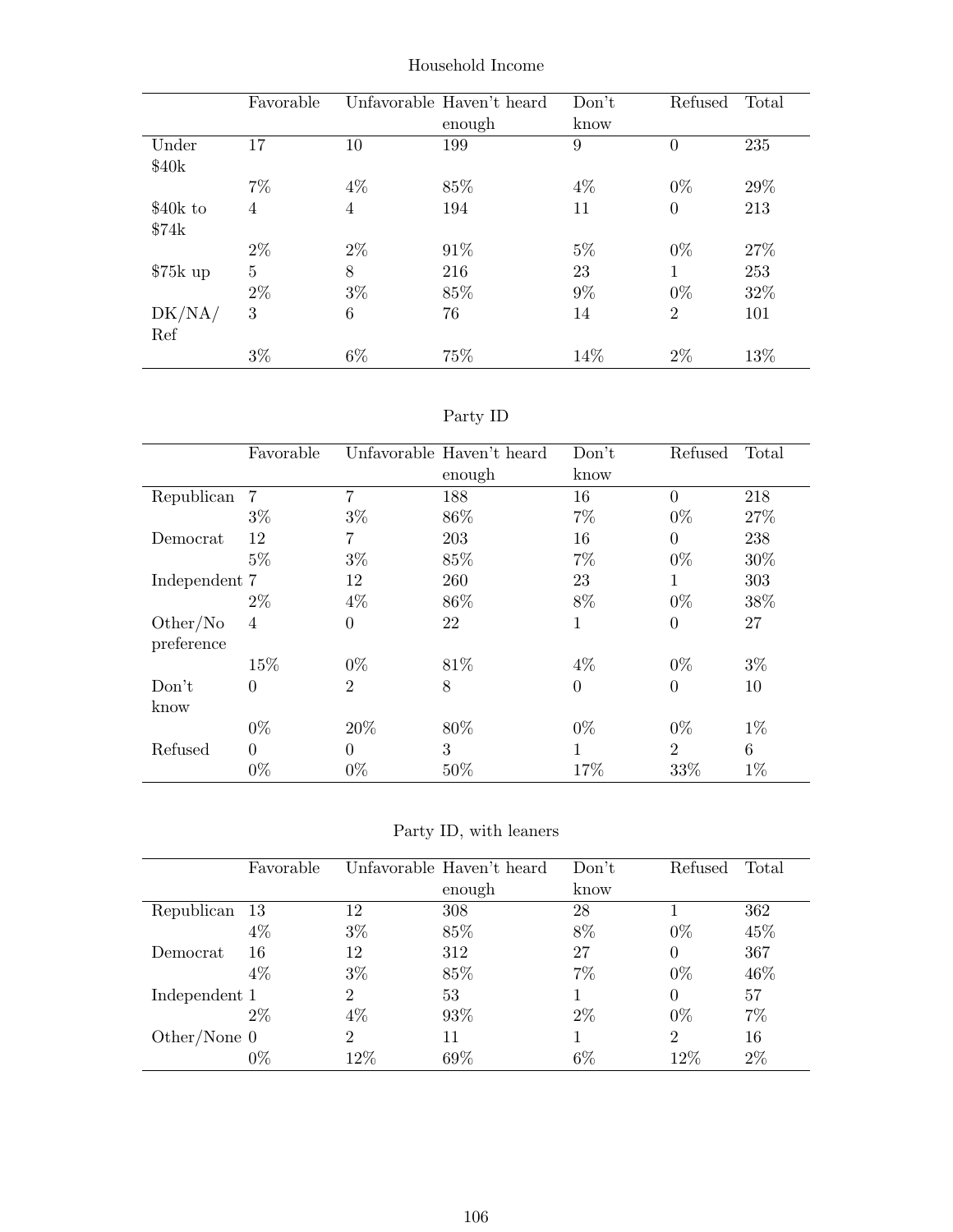|  |  |  | Party Id, leaners separate |
|--|--|--|----------------------------|
|--|--|--|----------------------------|

|                | Favorable |                | Unfavorable Haven't heard | Don't | Refused        | Total |
|----------------|-----------|----------------|---------------------------|-------|----------------|-------|
|                |           |                | enough                    | know  |                |       |
| Rep            | 7         |                | 188                       | 16    | $\Omega$       | 218   |
|                | $3\%$     | $3\%$          | 86%                       | $7\%$ | $0\%$          | 27%   |
| Lean Rep       | 6         | $\overline{5}$ | 119                       | 12    |                | 143   |
|                | $4\%$     | $3\%$          | 83%                       | 8%    | $1\%$          | 18%   |
| Ind            |           | $\overline{2}$ | 53                        | 1     | $\Omega$       | 57    |
|                | $2\%$     | $4\%$          | 93%                       | $2\%$ | $0\%$          | $7\%$ |
| Lean Dem       | 4         | $\overline{5}$ | 109                       | 11    | $\Omega$       | 129   |
|                | $3\%$     | $4\%$          | 84\%                      | $9\%$ | $0\%$          | 16%   |
| Dem            | 12        |                | 203                       | 16    | $\Omega$       | 238   |
|                | $5\%$     | $3\%$          | 85%                       | $7\%$ | $0\%$          | 30%   |
| Other/None $0$ |           | $\overline{2}$ | 11                        | 1     | $\overline{2}$ | 16    |
|                | $0\%$     | 12%            | 69%                       | $6\%$ | 12%            | $2\%$ |

#### Marital Status

|            | Favorable      |                | Unfavorable Haven't heard | Don't          | Refused        | Total          |
|------------|----------------|----------------|---------------------------|----------------|----------------|----------------|
|            |                |                | enough                    | know           |                |                |
| Married    | 20             | 16             | 417                       | 36             | 1              | 490            |
|            | $4\%$          | $3\%$          | 85%                       | 7%             | $0\%$          | 61\%           |
| Cohabiting | $\overline{2}$ |                | 47                        | 5              | $\Omega$       | 55             |
|            | $4\%$          | $2\%$          | 85%                       | $9\%$          | $0\%$          | $7\%$          |
| Widowed    | 1              | 1              | 37                        | $\overline{5}$ | $\theta$       | 44             |
|            | $2\%$          | $2\%$          | 84%                       | 11\%           | $0\%$          | $5\%$          |
| Divorced   | $\overline{2}$ | 3              | 45                        | $\overline{2}$ | $\Omega$       | 52             |
|            | $4\%$          | $6\%$          | 87%                       | $4\%$          | $0\%$          | $6\%$          |
| Separated  | $\theta$       | $\Omega$       | 13                        | 1              | $\theta$       | 14             |
|            | $0\%$          | $0\%$          | 93%                       | 7%             | $0\%$          | $2\%$          |
| Never      | $\overline{5}$ | $\overline{7}$ | 125                       | 9              | $\overline{0}$ | 146            |
| Married    |                |                |                           |                |                |                |
|            | $3\%$          | $5\%$          | 86\%                      | $6\%$          | $0\%$          | 18%            |
| Refused    | $\Omega$       | $\theta$       | $\theta$                  | $\theta$       | $\overline{2}$ | $\overline{2}$ |
|            | $0\%$          | $0\%$          | $0\%$                     | $0\%$          | 100%           | $0\%$          |

| Race and Ethnicity |  |
|--------------------|--|
|--------------------|--|

|          | Favorable |       | Unfavorable Haven't heard | Don't          | Refused        | Total |
|----------|-----------|-------|---------------------------|----------------|----------------|-------|
|          |           |       | enough                    | know           |                |       |
| White    | 15        | 20    | 577                       | 52             | 1              | 665   |
|          | $2\%$     | $3\%$ | 87%                       | 8%             | $0\%$          | 83%   |
| Black    | 1         | 6     | 37                        | $\theta$       | $\theta$       | 44    |
|          | $2\%$     | 14%   | 84\%                      | $0\%$          | $0\%$          | $5\%$ |
| Hispanic | 7         | 0     | 32                        |                | $\Omega$       | 40    |
|          | 18%       | $0\%$ | 80%                       | $2\%$          | $0\%$          | $5\%$ |
| Other    | 7         | 3     | 36                        | 4              | $\theta$       | 50    |
|          | 14%       | $6\%$ | 72%                       | 8%             | $0\%$          | $6\%$ |
| DK/NA/   | $\theta$  | 0     | $\overline{2}$            | $\overline{0}$ | $\overline{2}$ | 4     |
| Ref      |           |       |                           |                |                |       |
|          | $0\%$     | $0\%$ | 50\%                      | $0\%$          | 50%            | $0\%$ |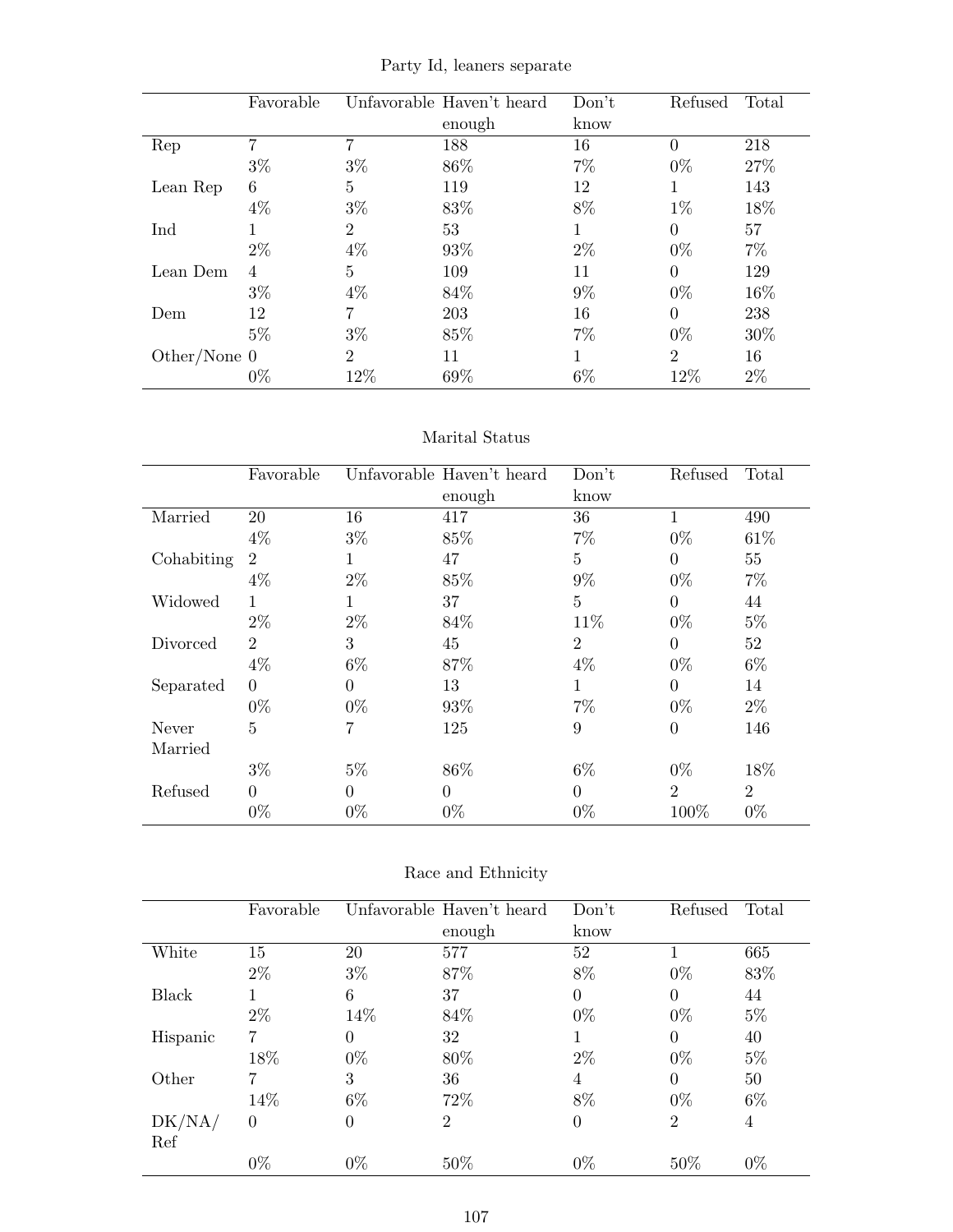|             | Favorable      |                | Unfavorable Haven't heard<br>enough | Don't<br>know  | Refused        | Total        |
|-------------|----------------|----------------|-------------------------------------|----------------|----------------|--------------|
| More than   | 1              | $\overline{2}$ | 49                                  | $\overline{4}$ | $\overline{0}$ | 56           |
| 1/wk        |                |                |                                     |                |                |              |
|             | $2\%$          | $4\%$          | 88%                                 | $7\%$          | $0\%$          | $7\%$        |
| $1$ /week   | 8              | 5              | 165                                 | 14             | $\Omega$       | 192          |
|             | $4\%$          | $3\%$          | 86\%                                | $7\%$          | $0\%$          | 24\%         |
| $1-2$ month | 8              | 5              | 106                                 | $\overline{7}$ | $\Omega$       | 126          |
|             | $6\%$          | $4\%$          | 84\%                                | $6\%$          | $0\%$          | $16\%$       |
| few times   | 3              | $\overline{4}$ | 113                                 | 7              | 1              | 128          |
| a year      |                |                |                                     |                |                |              |
|             | $2\%$          | $3\%$          | 88%                                 | $5\%$          | $1\%$          | $16\%$       |
| Seldom      | 6              | $\overline{2}$ | 110                                 | 17             | $\Omega$       | 135          |
|             | $4\%$          | $1\%$          | 81\%                                | 13%            | $0\%$          | 17%          |
| Never       | 3              | 10             | 138                                 | 7              | $\Omega$       | 158          |
|             | $2\%$          | $6\%$          | 87%                                 | $4\%$          | $0\%$          | 20%          |
| Don't       | $\theta$       | $\overline{0}$ | $\theta$                            | $\mathbf{1}$   | $\Omega$       | $\mathbf{1}$ |
| know        |                |                |                                     |                |                |              |
|             | $0\%$          | $0\%$          | $0\%$                               | 100%           | $0\%$          | $0\%$        |
| Refused     | $\overline{0}$ | $\Omega$       | 3                                   | 1              | $\overline{2}$ | 6            |
|             | $0\%$          | $0\%$          | 50%                                 | 17%            | 33%            | $1\%$        |

Religious Service Attendance

## Religious Affiliation

|             | Favorable      |                | Unfavorable Haven't heard<br>enough | Don't<br>know  | Refused        | Total          |
|-------------|----------------|----------------|-------------------------------------|----------------|----------------|----------------|
|             |                |                |                                     |                |                |                |
| Protestant/ | 17             | 12             | 282                                 | 23             |                | 334            |
| Christian   |                |                |                                     |                |                |                |
|             | $5\%$          | $4\%$          | 84\%                                | $7\%$          | $0\%$          | 42\%           |
| Catholic    | $\overline{5}$ | 9              | 236                                 | 21             | 1              | 272            |
|             | $2\%$          | $3\%$          | 87%                                 | 8%             | $0\%$          | 34%            |
| Jewish      | $\theta$       | $\overline{0}$ | $\overline{5}$                      | $\theta$       | $\Omega$       | $\overline{5}$ |
|             | $0\%$          | $0\%$          | 100%                                | $0\%$          | $0\%$          | $1\%$          |
| Other       | $\overline{5}$ | $\overline{2}$ | 28                                  | $\overline{2}$ | $\Omega$       | 37             |
|             | 14%            | $5\%$          | 76%                                 | $5\%$          | $0\%$          | $5\%$          |
| None        | 3              | 6              | 115                                 | 9              | $\theta$       | 133            |
|             | $2\%$          | $5\%$          | 86\%                                | $7\%$          | $0\%$          | 17%            |
| DK/NA/      | $\theta$       | $\theta$       | 19                                  | $\overline{2}$ | $\overline{2}$ | 23             |
| Ref         | $0\%$          | $0\%$          | 83%                                 | 9%             | $9\%$          | $3\%$          |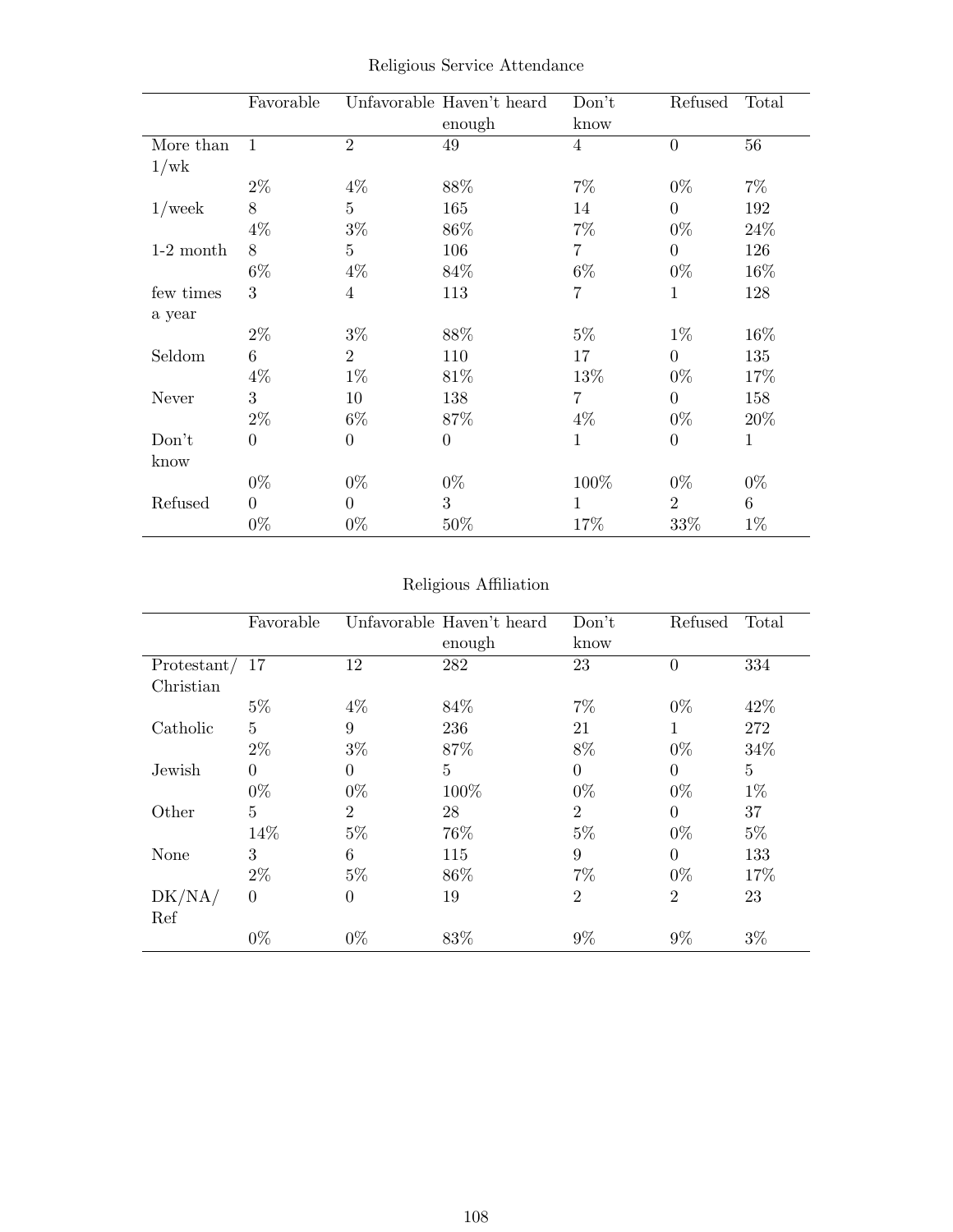|          | Favorable        |          | Unfavorable Haven't heard | Don't    | Refused        | Total |
|----------|------------------|----------|---------------------------|----------|----------------|-------|
|          |                  |          | enough                    | know     |                |       |
| born     | 1                | 6        | 123                       | 11       | $\overline{0}$ | 141   |
| again    |                  |          |                           |          |                |       |
|          | $1\%$            | $4\%$    | 87%                       | 8%       | $0\%$          | 42\%  |
| not born | 15               | 6        | 147                       | 11       | $\theta$       | 179   |
| again    |                  |          |                           |          |                |       |
|          | 8%               | $3\%$    | 82%                       | $6\%$    | $0\%$          | 54\%  |
| Don't    | $\boldsymbol{0}$ | $\theta$ | 7                         | 1        | $\theta$       | 8     |
| know     |                  |          |                           |          |                |       |
|          | $0\%$            | $0\%$    | 88%                       | 12%      | $0\%$          | $2\%$ |
| Refused  | $\theta$         | $\Omega$ | 4                         | $\theta$ | $\Omega$       | 4     |
|          | $0\%$            | $0\%$    | 100%                      | $0\%$    | $0\%$          | $1\%$ |

Born Again/Evangelical

# Location Type

|          | Favorable      |          | Unfavorable Haven't heard | Don't    | Refused        | Total |
|----------|----------------|----------|---------------------------|----------|----------------|-------|
|          |                |          | enough                    | know     |                |       |
| Urban    | 8              | 9        | 214                       | 14       | $\theta$       | 245   |
|          | $3\%$          | $4\%$    | 87\%                      | $6\%$    | $0\%$          | 31\%  |
| Suburban | 8              | 10       | 213                       | 21       | $\theta$       | 252   |
|          | $3\%$          | $4\%$    | 85%                       | 8%       | $0\%$          | 31\%  |
| Rural    | 12             |          | 251                       | 22       |                | 293   |
|          | $4\%$          | $2\%$    | 86\%                      | 8%       | $0\%$          | 36%   |
| Don't    | $\overline{2}$ | 2        | 5                         | $\theta$ | $\overline{0}$ | 9     |
| know     |                |          |                           |          |                |       |
|          | 22\%           | 22%      | 56%                       | $0\%$    | $0\%$          | $1\%$ |
| Refused  | $\theta$       | $\Omega$ |                           | 1        | $\overline{2}$ | 4     |
|          | $0\%$          | $0\%$    | 25%                       | 25%      | 50%            | $0\%$ |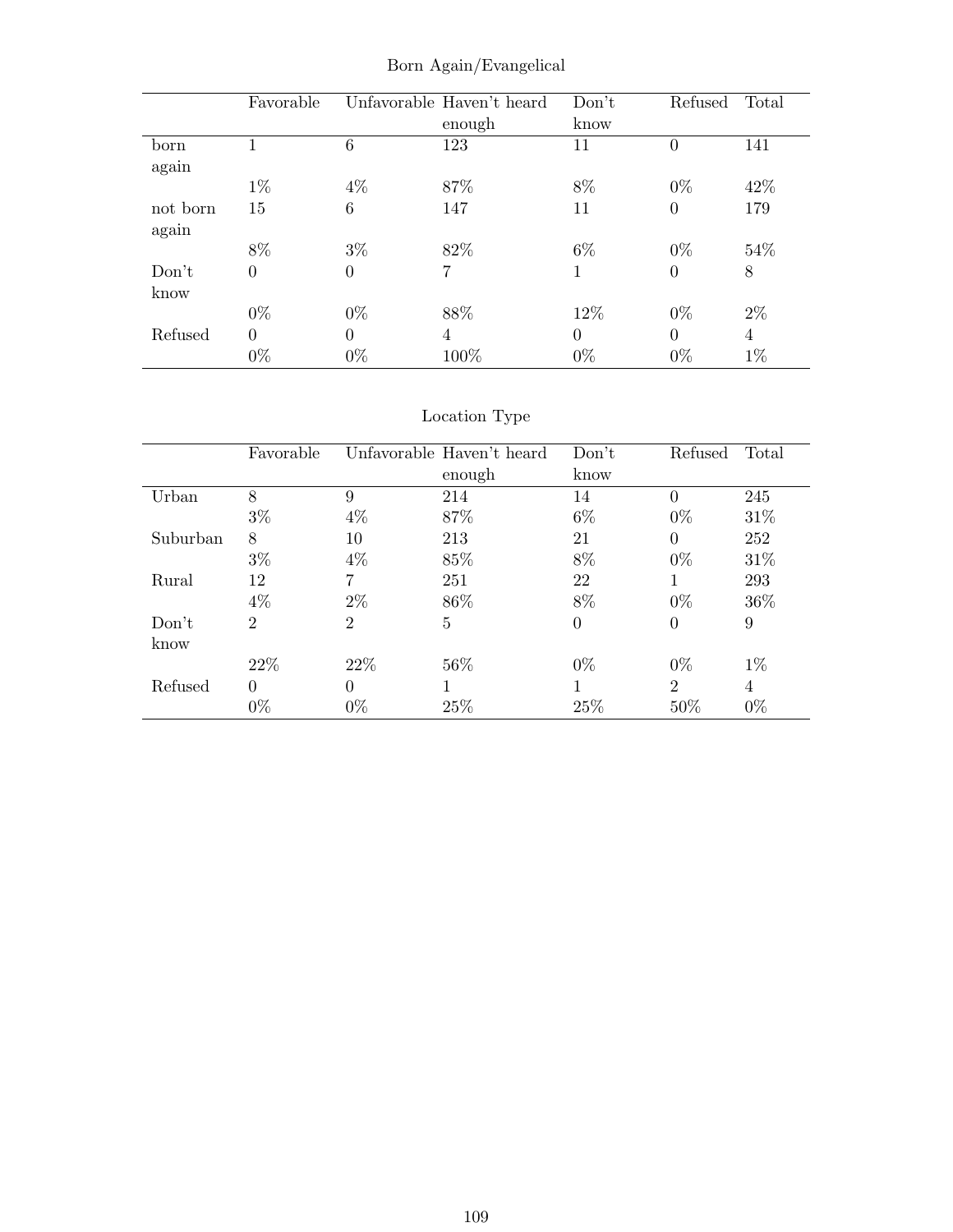|                        | Favorable      |                | Unfavorable Haven't heard<br>enough | Don't<br>know  | Refused        | Total          |
|------------------------|----------------|----------------|-------------------------------------|----------------|----------------|----------------|
| Very con-<br>servative | $\mathbf{1}$   | 6              | 46                                  | 9              | $\overline{0}$ | 62             |
|                        | $2\%$          | 10%            | 74%                                 | 15%            | $0\%$          | 8%             |
| Conservative 9         |                | 9              | 218                                 | 17             | $\mathbf{1}$   | 254            |
|                        | $4\%$          | $4\%$          | 86\%                                | $7\%$          | $0\%$          | 32%            |
| Moderate               | 7              | $\overline{5}$ | 239                                 | 18             | $\Omega$       | 269            |
|                        | $3\%$          | $2\%$          | 89%                                 | $7\%$          | $0\%$          | 33%            |
| Liberal                | 10             | $\overline{2}$ | 90                                  | 13             | $\overline{0}$ | 115            |
|                        | $9\%$          | $2\%$          | 78%                                 | 11\%           | $0\%$          | 14%            |
| Very lib-<br>eral      | $\overline{0}$ | 3              | 58                                  | $\overline{0}$ | $\theta$       | 61             |
|                        | $0\%$          | $5\%$          | 95%                                 | $0\%$          | $0\%$          | 8%             |
| Don't<br>know          | 1              | $\overline{4}$ | 32                                  | $\mathbf{1}$   | $\overline{0}$ | 38             |
|                        | $3\%$          | 11\%           | 84\%                                | $3\%$          | $0\%$          | $5\%$          |
| Refused                | $\overline{2}$ | $\overline{0}$ | $\mathbf{1}$                        | $\overline{0}$ | $\overline{2}$ | $\overline{5}$ |
|                        | 40%            | $0\%$          | 20%                                 | $0\%$          | 40\%           | $1\%$          |

Political Ideology

# Union Membership

|            | Favorable      |          | Unfavorable Haven't heard | Don't          | Refused        | Total          |
|------------|----------------|----------|---------------------------|----------------|----------------|----------------|
|            |                |          | enough                    | know           |                |                |
| respondent | 3              | 3        | 63                        | 6              | $\overline{0}$ | 75             |
|            | $4\%$          | $4\%$    | 84%                       | 8%             | $0\%$          | $9\%$          |
| another    | $\overline{4}$ | $\theta$ | 31                        | $\overline{4}$ | $\overline{0}$ | 39             |
| household  |                |          |                           |                |                |                |
| member     |                |          |                           |                |                |                |
|            | 10%            | $0\%$    | 79%                       | 10%            | $0\%$          | $5\%$          |
| nobody in  | 22             | 25       | 584                       | 47             | 1              | 679            |
| household  |                |          |                           |                |                |                |
|            | $3\%$          | $4\%$    | 86\%                      | $7\%$          | $0\%$          | 85%            |
| Don't      | $\theta$       | $\theta$ | $\overline{2}$            | $\overline{0}$ | $\overline{0}$ | $\overline{2}$ |
| know       |                |          |                           |                |                |                |
|            | $0\%$          | $0\%$    | 100%                      | $0\%$          | $0\%$          | $0\%$          |
| Refused    | $\Omega$       | $\Omega$ | 3                         | $\Omega$       | $\overline{2}$ | $\overline{5}$ |
|            | $0\%$          | $0\%$    | 60%                       | $0\%$          | 40%            | $1\%$          |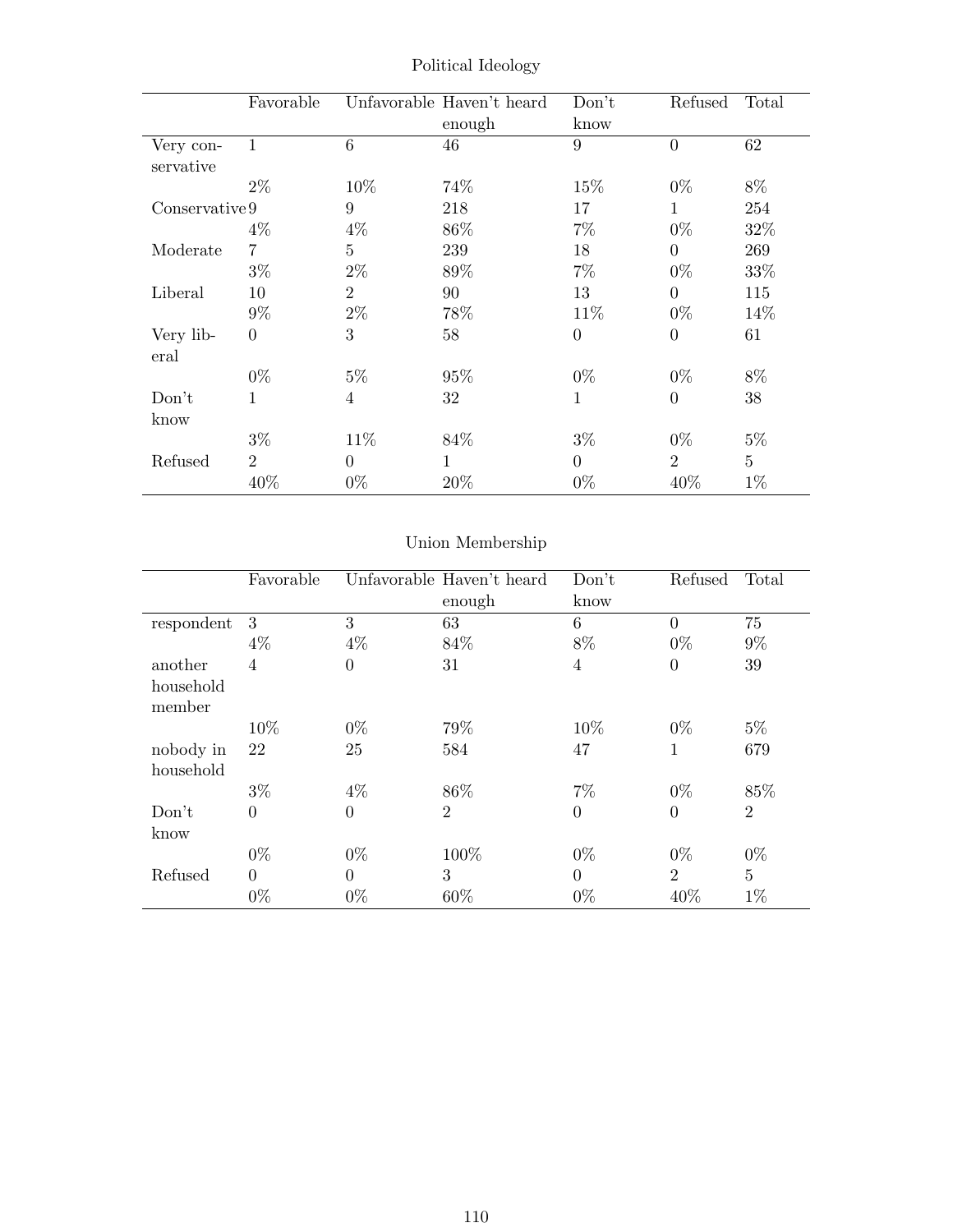|           | Favorable      |          | Unfavorable Haven't heard | Don't | Refused        | Total |
|-----------|----------------|----------|---------------------------|-------|----------------|-------|
|           |                |          | enough                    | know  |                |       |
| Public    | 3              | $\theta$ | 35                        | 3     | $\overline{0}$ | 41    |
| union     |                |          |                           |       |                |       |
|           | $7\%$          | $0\%$    | 85%                       | $7\%$ | $0\%$          | $5\%$ |
| Public    | 3              | 3        | 116                       | 10    | $\overline{0}$ | 132   |
| non-union |                |          |                           |       |                |       |
|           | $2\%$          | $2\%$    | 88%                       | 8%    | $0\%$          | 16%   |
| Private   | $\overline{4}$ | 3        | 59                        | 7     | $\overline{0}$ | 73    |
| union     |                |          |                           |       |                |       |
|           | $5\%$          | $4\%$    | 81\%                      | 10%   | $0\%$          | $9\%$ |
| Private   | 20             | 22       | 468                       | 36    | $\mathbf{1}$   | 547   |
| non-union |                |          |                           |       |                |       |
|           | $4\%$          | $4\%$    | 86\%                      | $7\%$ | $0\%$          | 68%   |
| DK/NA/    | $\overline{0}$ | $\theta$ | $\overline{7}$            | 1     | $\overline{2}$ | 10    |
| Ref       |                |          |                           |       |                |       |
|           | $0\%$          | $0\%$    | 70%                       | 10%   | 20%            | $1\%$ |

|  |  |  |  |  | Job Type and Union Membership |
|--|--|--|--|--|-------------------------------|
|--|--|--|--|--|-------------------------------|

# Region

|          | Favorable      |                | Unfavorable Haven't heard<br>enough | Don't<br>know | Refused        | Total |
|----------|----------------|----------------|-------------------------------------|---------------|----------------|-------|
| MKE City | 3              | 7              | 60                                  | 6             | $\Omega$       | 76    |
|          | $4\%$          | $9\%$          | 79%                                 | 8%            | $0\%$          | $9\%$ |
| Rest of  | 13             | 9              | 208                                 | 19            | $\theta$       | 249   |
| MKE      |                |                |                                     |               |                |       |
|          | $5\%$          | $4\%$          | 84\%                                | 8%            | $0\%$          | 31\%  |
| msn      | $\overline{7}$ | $\overline{5}$ | 119                                 | 12            | 1              | 144   |
|          | $5\%$          | $3\%$          | 83\%                                | 8%            | $1\%$          | 18%   |
| GB/A     | $\overline{4}$ | $\overline{4}$ | 131                                 | 10            | $\overline{2}$ | 151   |
|          | $3\%$          | $3\%$          | 87%                                 | $7\%$         | $1\%$          | 19%   |
| Rest of  | $\overline{2}$ | $\overline{4}$ | 168                                 | 10            | $\theta$       | 184   |
| state    |                |                |                                     |               |                |       |
|          | $1\%$          | $2\%$          | 91%                                 | $5\%$         | $0\%$          | 23%   |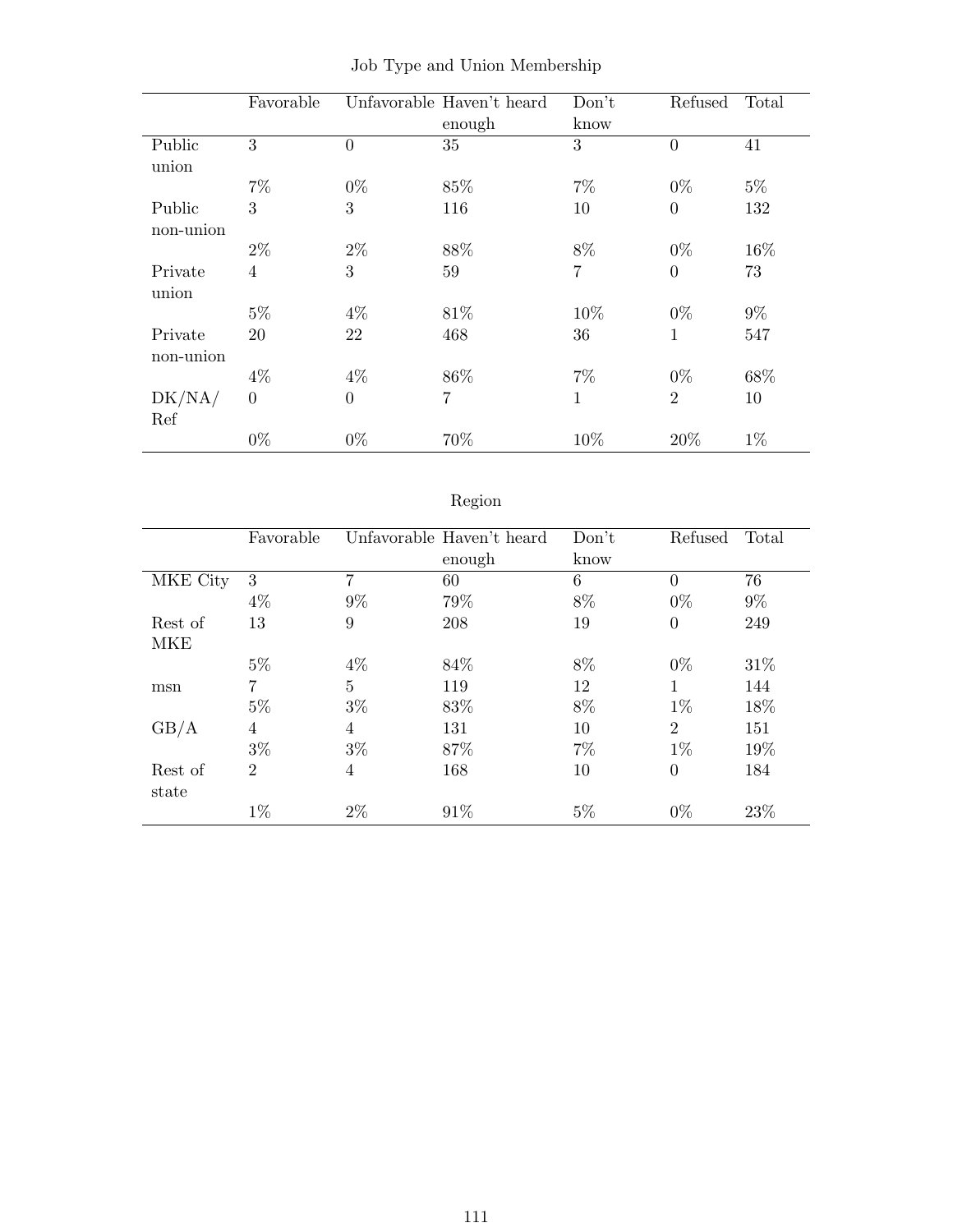|                       | Favorable       |                | Unfavorable Haven't heard<br>enough | Don't<br>know | Refused        | Total          |
|-----------------------|-----------------|----------------|-------------------------------------|---------------|----------------|----------------|
| Absolutely<br>certain | 21              | 23             | 526                                 | 44            | 1              | 615            |
|                       | $3\%$           | $4\%$          | 86\%                                | $7\%$         | $0\%$          | 77%            |
| Very                  | $6\phantom{.}6$ | $\overline{2}$ | 104                                 | 6             | $\overline{2}$ | 120            |
| likely                |                 |                |                                     |               |                |                |
|                       | $5\%$           | $2\%$          | 87%                                 | $5\%$         | $2\%$          | 15%            |
| $50 - 50$             | $\Omega$        | $\mathbf 1$    | 28                                  | 3             | $\Omega$       | 32             |
|                       | $0\%$           | $3\%$          | $88\%$                              | $9\%$         | $0\%$          | $4\%$          |
| Will not<br>vote      | $\overline{2}$  | $\overline{2}$ | 23                                  | 3             | $\theta$       | 30             |
|                       | $7\%$           | $7\%$          | 77%                                 | 10%           | $0\%$          | $4\%$          |
| Don't<br>know         | $\overline{0}$  | $\theta$       | 4                                   | 1             | $\overline{0}$ | $\overline{5}$ |
|                       | $0\%$           | $0\%$          | 80%                                 | 20%           | $0\%$          | $1\%$          |

Likelihood of Voting in Nov.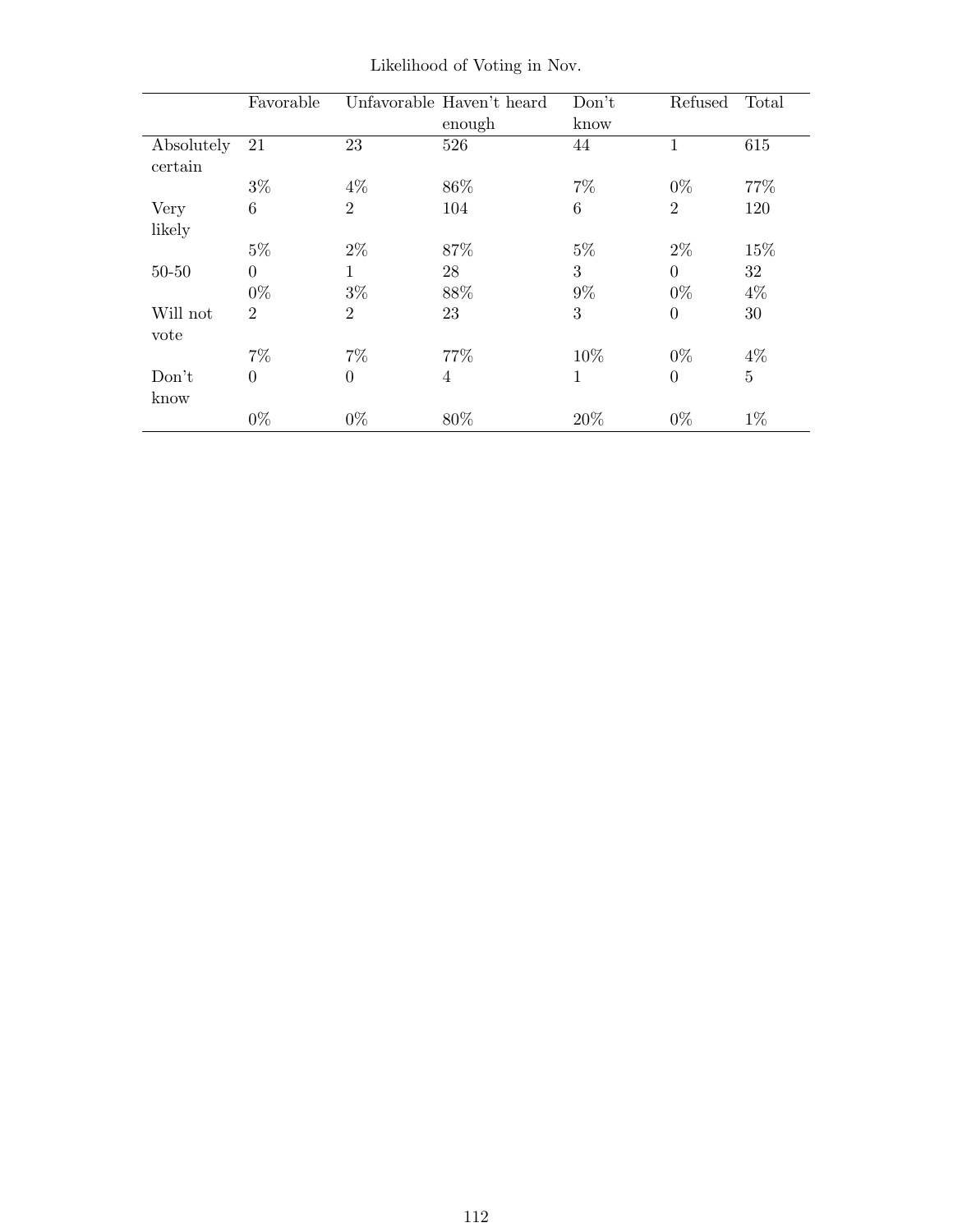## Q15. Do you have a favorable or unfavorable opinion of The Tea Party or haven't you heard enough about it yet?

|        |           |      | Sex                       |       |         |       |
|--------|-----------|------|---------------------------|-------|---------|-------|
|        | Favorable |      | Unfavorable Haven't heard | Don't | Refused | Total |
|        |           |      | enough                    | know  |         |       |
| Male   | 92        | 170  | 103                       | 18    | 3       | 386   |
|        | 24\%      | 44\% | 27%                       | $5\%$ | $1\%$   | 48%   |
| Female | 69        | 165  | 163                       | 17    | 3       | 417   |
|        | 17%       | 40\% | 39%                       | $4\%$ | $1\%$   | 52%   |

|        | Favorable |          | Unfavorable Haven't heard | Don't | Refused        | Total |
|--------|-----------|----------|---------------------------|-------|----------------|-------|
|        |           |          | enough                    | know  |                |       |
| 18-29  | 15        | 37       | 69                        | 5     | $\overline{2}$ | 128   |
|        | 12%       | 29%      | 54\%                      | $4\%$ | $2\%$          | 16%   |
| 30-44  | 38        | 92       | 55                        | 3     | $\overline{2}$ | 190   |
|        | 20%       | 48\%     | 29%                       | $2\%$ | $1\%$          | 24\%  |
| 45-59  | 66        | 107      | 70                        | 14    | $\Omega$       | 257   |
|        | 26\%      | 42\%     | 27%                       | $5\%$ | $0\%$          | 32%   |
| $60+$  | 42        | 100      | 72                        | 11    |                | 226   |
|        | 19%       | 44\%     | 32\%                      | $5\%$ | $0\%$          | 28%   |
| DK/NA/ | $\theta$  | $\Omega$ | $\overline{0}$            | 1     | $\overline{2}$ | 3     |
| Ref    |           |          |                           |       |                |       |
|        | $0\%$     | $0\%$    | $0\%$                     | 33%   | 67%            | $0\%$ |

Age 4 Categories

| Education 5 Categories |  |  |
|------------------------|--|--|
|                        |  |  |

|                 | Favorable |                | Unfavorable Haven't heard | Don't          | Refused        | Total |  |
|-----------------|-----------|----------------|---------------------------|----------------|----------------|-------|--|
|                 |           |                | enough                    | know           |                |       |  |
| Not HS          | 4         | 7              | 38                        | $\theta$       | $\theta$       | 49    |  |
|                 | 8%        | 14%            | 78%                       | $0\%$          | $0\%$          | $6\%$ |  |
| <b>HS</b>       | 38        | 96             | 94                        | 18             | $\Omega$       | 246   |  |
|                 | 15%       | 39%            | 38%                       | 7%             | $0\%$          | 31%   |  |
| 34<br>Some Coll |           | 61             | 54                        | 4              | $\theta$       | 153   |  |
|                 | 22\%      | 40%            | 35%                       | $3\%$          | $0\%$          | 19%   |  |
| AA              | 28        | 33             | 37                        | $\overline{2}$ | 4              | 104   |  |
|                 | 27%       | 32%            | 36%                       | $2\%$          | $4\%$          | 13%   |  |
| $BA+$           | 57        | 137            | 38                        | 9              | 1              | 242   |  |
|                 | 24\%      | 57%            | 16%                       | $4\%$          | $0\%$          | 30%   |  |
| DK/NA/          | $\theta$  | $\overline{2}$ | $\,6$                     | 1              | $\overline{2}$ | 11    |  |
| Ref             |           |                |                           |                |                |       |  |
|                 | $0\%$     | 18%            | 55%                       | 9%             | 18%            | $1\%$ |  |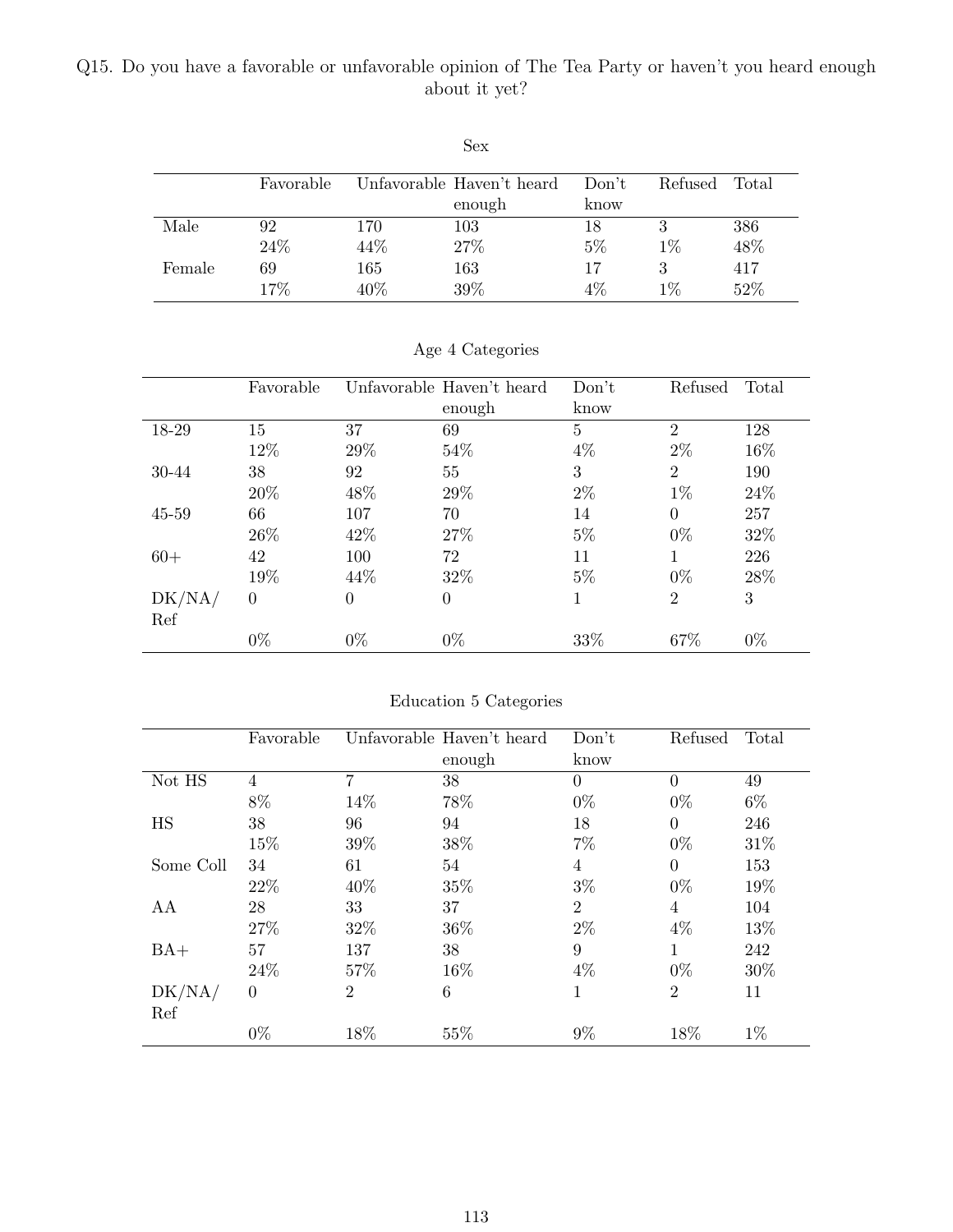|           | Favorable |      | Unfavorable Haven't heard | Don't          | Refused        | Total |
|-----------|-----------|------|---------------------------|----------------|----------------|-------|
|           |           |      | enough                    | know           |                |       |
| Under     | 38        | 87   | 97                        | 10             | $\overline{2}$ | 234   |
| \$40k     |           |      |                           |                |                |       |
|           | 16%       | 37%  | 41\%                      | $4\%$          | $1\%$          | 29%   |
| \$40k to  | 50        | 79   | 74                        | 12             | $\theta$       | 215   |
| \$74k     |           |      |                           |                |                |       |
|           | 23%       | 37\% | 34\%                      | $6\%$          | $0\%$          | 27\%  |
| $$75k$ up | 61        | 129  | 55                        | 6              | $\overline{2}$ | 253   |
|           | 24\%      | 51\% | 22\%                      | $2\%$          | $1\%$          | 32%   |
| DK/NA/    | 11        | 39   | 42                        | $\overline{7}$ | $\overline{2}$ | 101   |
| Ref       |           |      |                           |                |                |       |
|           | 11%       | 39%  | 42%                       | 7%             | 2%             | 13%   |

Household Income

| эrт<br>v |  |
|----------|--|
|          |  |

|                | Favorable      |                | Unfavorable Haven't heard | Don't    | Refused        | Total |
|----------------|----------------|----------------|---------------------------|----------|----------------|-------|
|                |                |                | enough                    | know     |                |       |
| Republican     | 79             | 43             | 85                        | 10       | $\overline{2}$ | 219   |
|                | 36\%           | 20%            | 39%                       | $5\%$    | $1\%$          | 27%   |
| Democrat       | 12             | 146            | 69                        | 10       | $\theta$       | 237   |
|                | $5\%$          | 62\%           | 29%                       | $4\%$    | $0\%$          | 30%   |
| Independent 61 |                | 137            | 89                        | 14       | $\overline{2}$ | 303   |
|                | 20%            | 45\%           | 29%                       | $5\%$    | $1\%$          | 38%   |
| Other/No       | $\overline{5}$ | $\overline{4}$ | 18                        | $\theta$ | $\overline{0}$ | 27    |
| preference     |                |                |                           |          |                |       |
|                | 19%            | 15%            | 67\%                      | $0\%$    | $0\%$          | $3\%$ |
| Don't          | 3              | $\overline{2}$ | $\overline{4}$            | $\theta$ | 1              | 10    |
| know           |                |                |                           |          |                |       |
|                | 30%            | 20%            | 40\%                      | $0\%$    | 10%            | $1\%$ |
| Refused        | $\Omega$       | 3              | $\mathbf{1}$              | $\theta$ | $\overline{2}$ | 6     |
|                | $0\%$          | 50%            | 17%                       | $0\%$    | 33%            | $1\%$ |

Party ID, with leaners

|                | Favorable |      | Unfavorable Haven't heard | Don't    | Refused        | Total |
|----------------|-----------|------|---------------------------|----------|----------------|-------|
|                |           |      | enough                    | know     |                |       |
| Republican     | 130       | 91   | 120                       | 19       | 4              | 364   |
|                | 36\%      | 25\% | 33%                       | $5\%$    | $1\%$          | 45%   |
| Democrat       | 26        | 225  | 101                       | 15       | $\Omega$       | 367   |
|                | 7%        | 61\% | 28\%                      | $4\%$    | $0\%$          | 46%   |
| Independent 5  |           | 15   | 37                        |          |                | 59    |
|                | 8%        | 25\% | 63\%                      | $2\%$    | $2\%$          | 7%    |
| Other/None $0$ |           | 5    | 9                         | $\Omega$ | $\overline{2}$ | 16    |
|                | $0\%$     | 31\% | 56%                       | $0\%$    | 12%            | 2%    |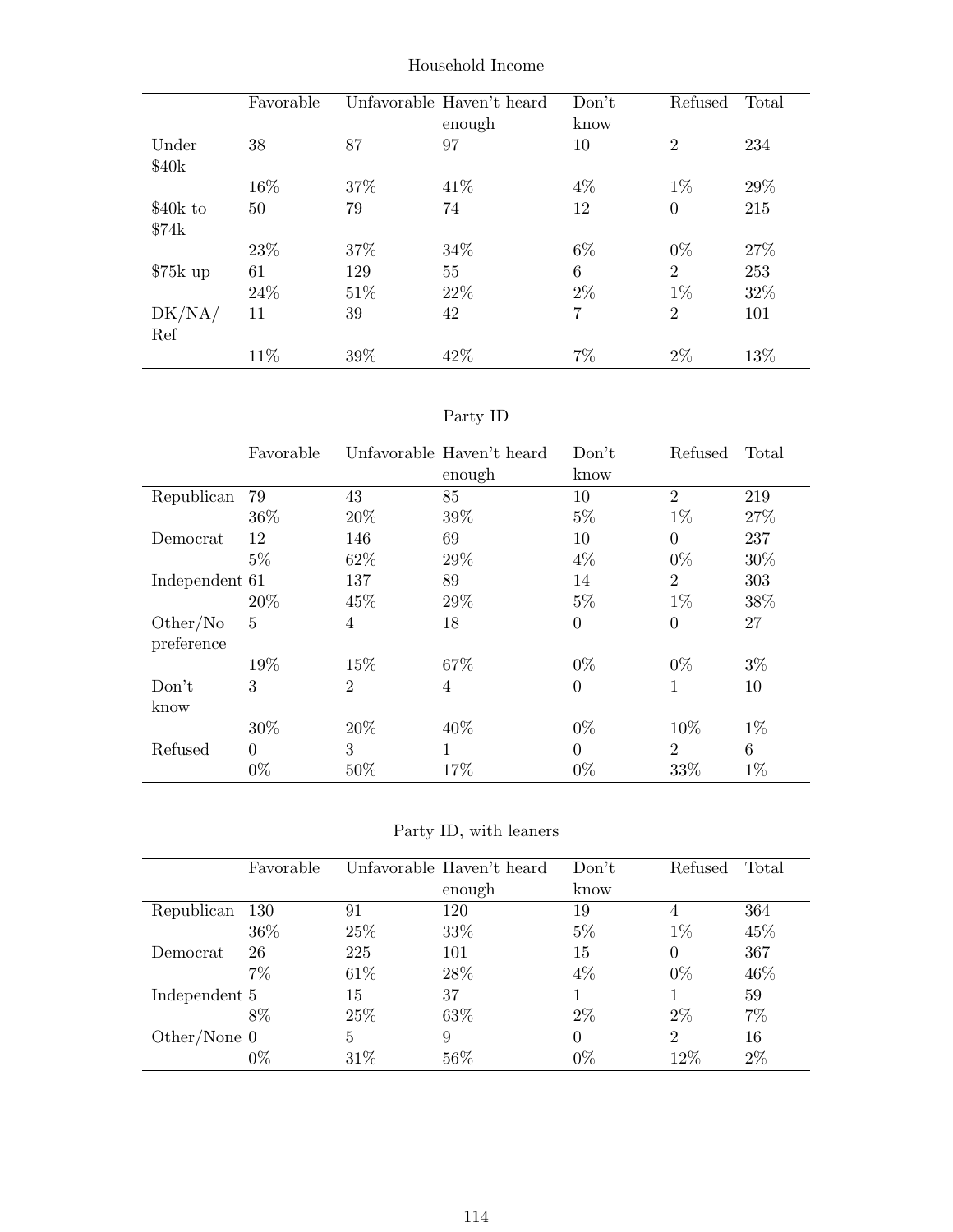|                | Favorable       |      | Unfavorable Haven't heard | Don't          | Refused        | Total |
|----------------|-----------------|------|---------------------------|----------------|----------------|-------|
|                |                 |      | enough                    | know           |                |       |
| Rep            | 79              | 43   | 85                        | 10             | $\overline{2}$ | 219   |
|                | 36\%            | 20%  | 39%                       | $5\%$          | $1\%$          | 27\%  |
| Lean Rep       | 50              | 47   | 35                        | 8              | $\overline{2}$ | 142   |
|                | 35%             | 33%  | 25%                       | $6\%$          | $1\%$          | 18%   |
| Ind            | $5\overline{)}$ | 15   | 37                        | 1              |                | 59    |
|                | 8%              | 25%  | 63%                       | $2\%$          | $2\%$          | $7\%$ |
| Lean Dem       | 14              | 78   | 32                        | $\overline{5}$ | 0              | 129   |
|                | 11\%            | 60%  | 25%                       | $4\%$          | $0\%$          | 16%   |
| Dem            | 12              | 146  | 69                        | 10             | 0              | 237   |
|                | $5\%$           | 62%  | 29%                       | $4\%$          | $0\%$          | 30%   |
| Other/None $0$ |                 | 5    | 9                         | $\Omega$       | $\overline{2}$ | 16    |
|                | $0\%$           | 31\% | 56%                       | $0\%$          | 12%            | $2\%$ |

Party Id, leaners separate

#### Marital Status

|            | Favorable      |       | Unfavorable Haven't heard | Don't       | Refused        | Total          |
|------------|----------------|-------|---------------------------|-------------|----------------|----------------|
|            |                |       | enough                    | know        |                |                |
| Married    | 115            | 214   | 137                       | 22          | $\overline{2}$ | 490            |
|            | 23%            | 44%   | 28%                       | $4\%$       | $0\%$          | 61\%           |
| Cohabiting | 8              | 28    | 19                        | 1           | $\Omega$       | 56             |
|            | 14%            | 50%   | 34%                       | $2\%$       | $0\%$          | $7\%$          |
| Widowed    | $\overline{5}$ | 18    | 19                        | 3           | $\theta$       | 45             |
|            | 11\%           | 40%   | 42\%                      | $7\%$       | $0\%$          | $6\%$          |
| Divorced   | 10             | 20    | 20                        | $\mathbf 1$ | $\overline{0}$ | 51             |
|            | 20%            | 39%   | 39%                       | $2\%$       | $0\%$          | $6\%$          |
| Separated  | 1              | 4     | 7                         | 3           | $\theta$       | 15             |
|            | $7\%$          | 27%   | 47%                       | 20%         | $0\%$          | $2\%$          |
| Never      | 20             | 51    | 66                        | 6           | $\overline{2}$ | 145            |
| Married    |                |       |                           |             |                |                |
|            | 14%            | 35%   | 46%                       | $4\%$       | $1\%$          | 18%            |
| Refused    | $\theta$       | 0     | $\theta$                  | $\Omega$    | $\overline{2}$ | $\overline{2}$ |
|            | $0\%$          | $0\%$ | $0\%$                     | $0\%$       | 100%           | $0\%$          |

| Race and Ethnicity |  |
|--------------------|--|
|--------------------|--|

|          | Favorable |      | Unfavorable Haven't heard | Don't          | Refused        | Total |
|----------|-----------|------|---------------------------|----------------|----------------|-------|
|          |           |      | enough                    | know           |                |       |
| White    | 143       | 281  | 207                       | 30             | 5              | 666   |
|          | 21\%      | 42\% | 31%                       | $5\%$          | $1\%$          | 83%   |
| Black    | 6         | 19   | 17                        | $\overline{2}$ | $\theta$       | 44    |
|          | 14%       | 43\% | 39%                       | $5\%$          | $0\%$          | $5\%$ |
| Hispanic | 3         | 11   | 27                        | $\theta$       | $\theta$       | 41    |
|          | $7\%$     | 27\% | 66\%                      | $0\%$          | $0\%$          | $5\%$ |
| Other    | 8         | 22   | 16                        | 3              | $\theta$       | 49    |
|          | 16%       | 45%  | 33%                       | $6\%$          | $0\%$          | $6\%$ |
| DK/NA/   | 1         |      | $\theta$                  | $\overline{0}$ | $\overline{2}$ | 4     |
| Ref      |           |      |                           |                |                |       |
|          | 25%       | 25%  | $0\%$                     | $0\%$          | 50%            | $0\%$ |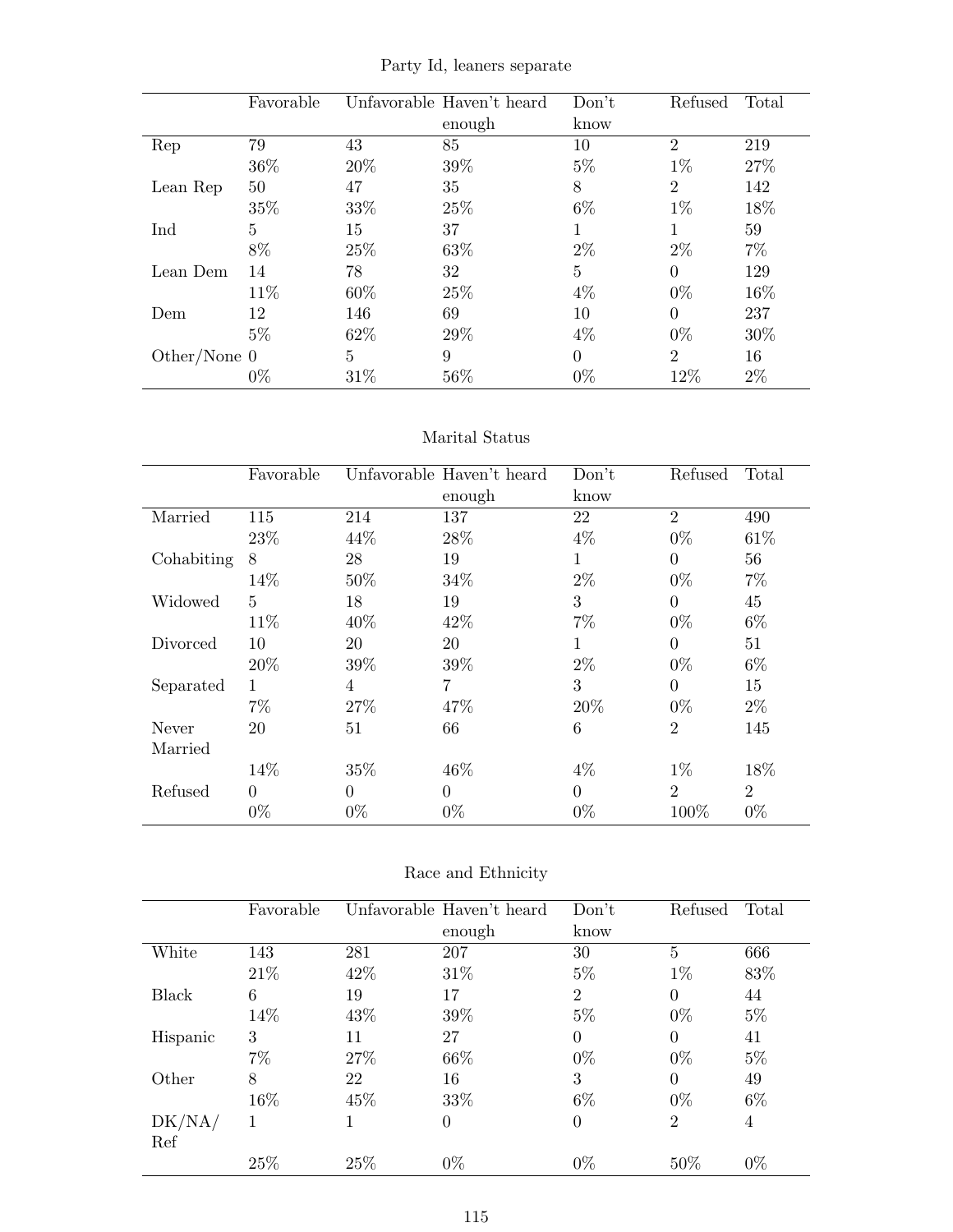|             | Favorable      |                | Unfavorable Haven't heard<br>enough | Don't<br>know    | Refused        | Total  |
|-------------|----------------|----------------|-------------------------------------|------------------|----------------|--------|
| More than   | 22             | 14             | 16                                  | 3                | $\theta$       | $55\,$ |
| 1/wk        |                |                |                                     |                  |                |        |
|             | 40%            | 25%            | 29%                                 | $5\%$            | $0\%$          | $7\%$  |
| $1$ /week   | $38\,$         | 74             | 69                                  | 11               | $\theta$       | 192    |
|             | 20%            | 39%            | 36\%                                | $6\%$            | $0\%$          | 24\%   |
| $1-2$ month | 35             | 40             | 42                                  | $\overline{5}$   | $\overline{2}$ | 124    |
|             | 28\%           | 32%            | 34\%                                | $4\%$            | $2\%$          | $16\%$ |
| few times   | 23             | 59             | 41                                  | $\overline{5}$   | 1              | 129    |
| a year      |                |                |                                     |                  |                |        |
|             | 18%            | 46%            | 32%                                 | $4\%$            | $1\%$          | $16\%$ |
| Seldom      | 25             | 58             | 42                                  | 9                | $\mathbf{1}$   | 135    |
|             | 19%            | 43%            | 31\%                                | $7\%$            | $1\%$          | 17%    |
| Never       | 17             | 86             | 54                                  | $\mathbf{1}$     | $\Omega$       | 158    |
|             | 11%            | 54%            | 34\%                                | $1\%$            | $0\%$          | 20%    |
| Don't       | $\overline{0}$ | $\Omega$       | $\mathbf{1}$                        | $\theta$         | $\theta$       | 1      |
| know        |                |                |                                     |                  |                |        |
|             | $0\%$          | $0\%$          | 100%                                | $0\%$            | $0\%$          | $0\%$  |
| Refused     | $\theta$       | $\overline{2}$ | $\overline{2}$                      | $\boldsymbol{0}$ | $\overline{2}$ | 6      |
|             | $0\%$          | 33%            | 33%                                 | $0\%$            | 33%            | $1\%$  |

Religious Service Attendance

## Religious Affiliation

|               | Favorable |      | Unfavorable Haven't heard | Don't          | Refused        | Total          |
|---------------|-----------|------|---------------------------|----------------|----------------|----------------|
|               |           |      | enough                    | know           |                |                |
| Protestant/83 |           | 127  | 102                       | 18             | 5              | 335            |
| Christian     |           |      |                           |                |                |                |
|               | 25\%      | 38%  | 30%                       | $5\%$          | $1\%$          | 42\%           |
| Catholic      | 56        | 96   | 106                       | 14             | $\Omega$       | 272            |
|               | 21\%      | 35%  | 39%                       | $5\%$          | $0\%$          | 34\%           |
| Jewish        | 1         | 3    | $\mathbf{1}$              | $\overline{0}$ | $\theta$       | $\overline{5}$ |
|               | 20%       | 60%  | 20%                       | $0\%$          | $0\%$          | $1\%$          |
| Other         | 5         | 19   | 13                        | $\overline{0}$ | $\Omega$       | 37             |
|               | 14%       | 51\% | 35%                       | $0\%$          | $0\%$          | $5\%$          |
| None          | 15        | 81   | 35                        | $\overline{2}$ | $\Omega$       | 133            |
|               | 11%       | 61\% | 26\%                      | $2\%$          | $0\%$          | 17%            |
| DK/NA/<br>Ref | 1         | 9    | 11                        | $\overline{0}$ | $\overline{2}$ | 23             |
|               | $4\%$     | 39%  | 48%                       | $0\%$          | $9\%$          | $3\%$          |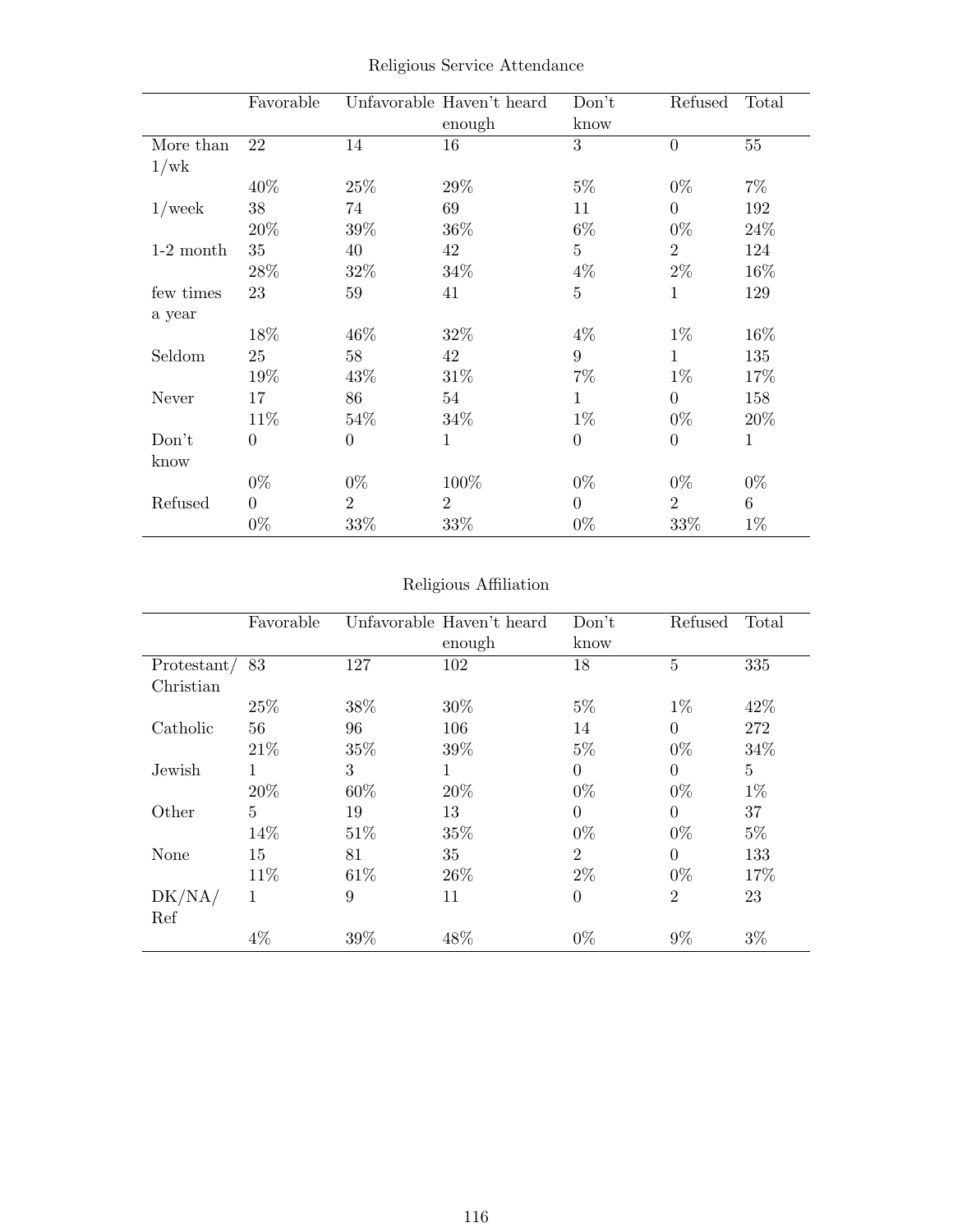|          | Favorable |          | Unfavorable Haven't heard | Don't          | Refused        | Total          |
|----------|-----------|----------|---------------------------|----------------|----------------|----------------|
|          |           |          | enough                    | know           |                |                |
| born     | 48        | 45       | 41                        | $\overline{5}$ | 3              | 142            |
| again    |           |          |                           |                |                |                |
|          | 34\%      | 32\%     | 29%                       | $4\%$          | $2\%$          | 43%            |
| not born | 28        | 81       | 54                        | 13             | $\overline{2}$ | 178            |
| again    |           |          |                           |                |                |                |
|          | 16%       | $46\%$   | 30%                       | $7\%$          | $1\%$          | 54%            |
| Don't    | 4         | 1        | 3                         | $\theta$       | $\overline{0}$ | 8              |
| know     |           |          |                           |                |                |                |
|          | 50%       | 12\%     | 38%                       | $0\%$          | $0\%$          | $2\%$          |
| Refused  |           | $\Omega$ | 3                         | $\theta$       | $\Omega$       | $\overline{4}$ |
|          | 25%       | $0\%$    | 75%                       | $0\%$          | $0\%$          | $1\%$          |

Born Again/Evangelical

# Location Type

|          | Favorable      |      | Unfavorable Haven't heard | Don't    | Refused        | Total |
|----------|----------------|------|---------------------------|----------|----------------|-------|
|          |                |      | enough                    | know     |                |       |
| Urban    | 40             | 88   | 108                       | 10       | $\theta$       | 246   |
|          | 16%            | 36\% | 44\%                      | $4\%$    | $0\%$          | 31%   |
| Suburban | 54             | 122  | 62                        | 12       | $\overline{2}$ | 252   |
|          | 21\%           | 48%  | 25%                       | $5\%$    | $1\%$          | 31%   |
| Rural    | 67             | 120  | 92                        | 12       | $\overline{2}$ | 293   |
|          | 23%            | 41\% | 31\%                      | $4\%$    | $1\%$          | 36\%  |
| Don't    | $\overline{0}$ | 4    | 3                         |          | $\overline{0}$ | 8     |
| know     |                |      |                           |          |                |       |
|          | $0\%$          | 50%  | 38%                       | 12\%     | $0\%$          | $1\%$ |
| Refused  | $\Omega$       |      |                           | $\Omega$ | $\overline{2}$ | 4     |
|          | $0\%$          | 25%  | 25%                       | $0\%$    | 50%            | $0\%$ |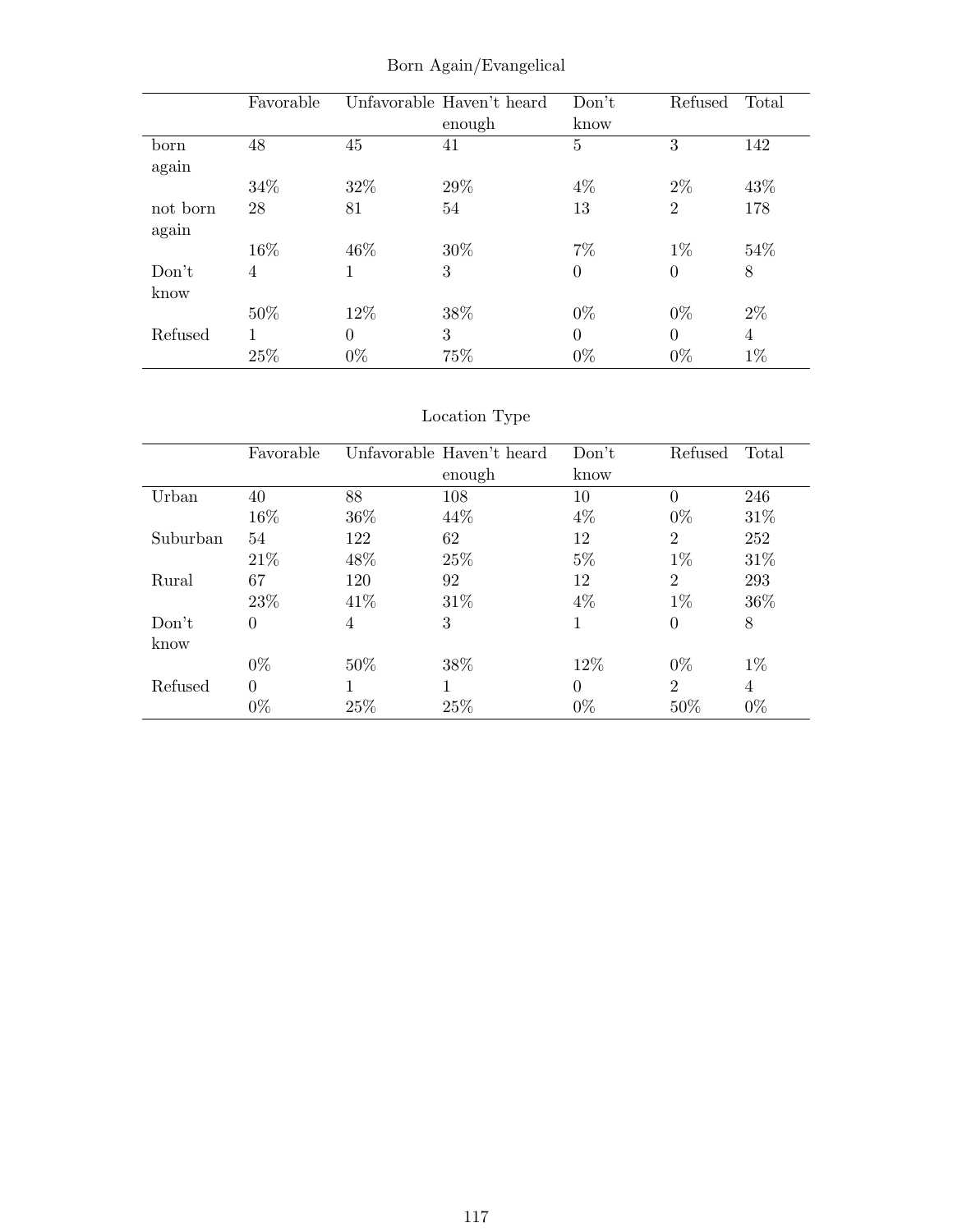|                        | Favorable       |                | Unfavorable Haven't heard<br>enough | Don't<br>know  | Refused        | Total |
|------------------------|-----------------|----------------|-------------------------------------|----------------|----------------|-------|
| Very con-<br>servative | 38              | $\overline{5}$ | 12                                  | $\overline{6}$ | $\overline{0}$ | 61    |
|                        | 62%             | 8%             | 20%                                 | 10\%           | $0\%$          | 8%    |
| Conservative 82        |                 | 56             | 100                                 | 13             | 3              | 254   |
|                        | 32%             | 22\%           | 39%                                 | $5\%$          | $1\%$          | 32%   |
| Moderate               | 26              | 149            | 81                                  | 12             | $\overline{2}$ | 270   |
|                        | 10%             | 55%            | 30%                                 | $4\%$          | $1\%$          | 34%   |
| Liberal                | 8               | 72             | 32                                  | $\overline{4}$ | $\Omega$       | 116   |
|                        | $7\%$           | 62\%           | 28\%                                | $3\%$          | $0\%$          | 14%   |
| Very lib-<br>eral      | $6\phantom{.}6$ | 44             | 10                                  | $\overline{0}$ | $\theta$       | 60    |
|                        | 10%             | 73%            | 17%                                 | $0\%$          | $0\%$          | $7\%$ |
| Don't<br>know          | $\Omega$        | 6              | 31                                  | $\overline{0}$ | $\overline{0}$ | 37    |
|                        | $0\%$           | 16\%           | 84\%                                | $0\%$          | $0\%$          | $5\%$ |
| Refused                | 1               | $\overline{2}$ | $\mathbf{1}$                        | $\theta$       | $\overline{2}$ | 6     |
|                        | 17%             | 33%            | 17%                                 | $0\%$          | 33\%           | $1\%$ |

Political Ideology

# Union Membership

|            | Favorable |          | Unfavorable Haven't heard | Don't    | Refused        | Total          |
|------------|-----------|----------|---------------------------|----------|----------------|----------------|
|            |           |          | enough                    | know     |                |                |
| respondent | 8         | 40       | 25                        | 3        | $\theta$       | 76             |
|            | 11\%      | 53%      | 33%                       | $4\%$    | $0\%$          | $9\%$          |
| another    | 7         | 27       | 6                         | $\theta$ | $\overline{0}$ | 40             |
| household  |           |          |                           |          |                |                |
| member     |           |          |                           |          |                |                |
|            | 18%       | 68\%     | 15%                       | $0\%$    | $0\%$          | $5\%$          |
| nobody in  | 144       | 268      | 232                       | 31       | $\bf 5$        | 680            |
| household  |           |          |                           |          |                |                |
|            | 21\%      | 39%      | 34\%                      | $5\%$    | $1\%$          | 85%            |
| Don't      | 1         | $\theta$ | $\theta$                  | 1        | $\overline{0}$ | $\overline{2}$ |
| know       |           |          |                           |          |                |                |
|            | 50%       | $0\%$    | $0\%$                     | 50%      | $0\%$          | $0\%$          |
| Refused    | $\Omega$  | $\theta$ | 3                         | $\Omega$ | $\overline{2}$ | $\overline{5}$ |
|            | $0\%$     | $0\%$    | 60%                       | $0\%$    | 40%            | $1\%$          |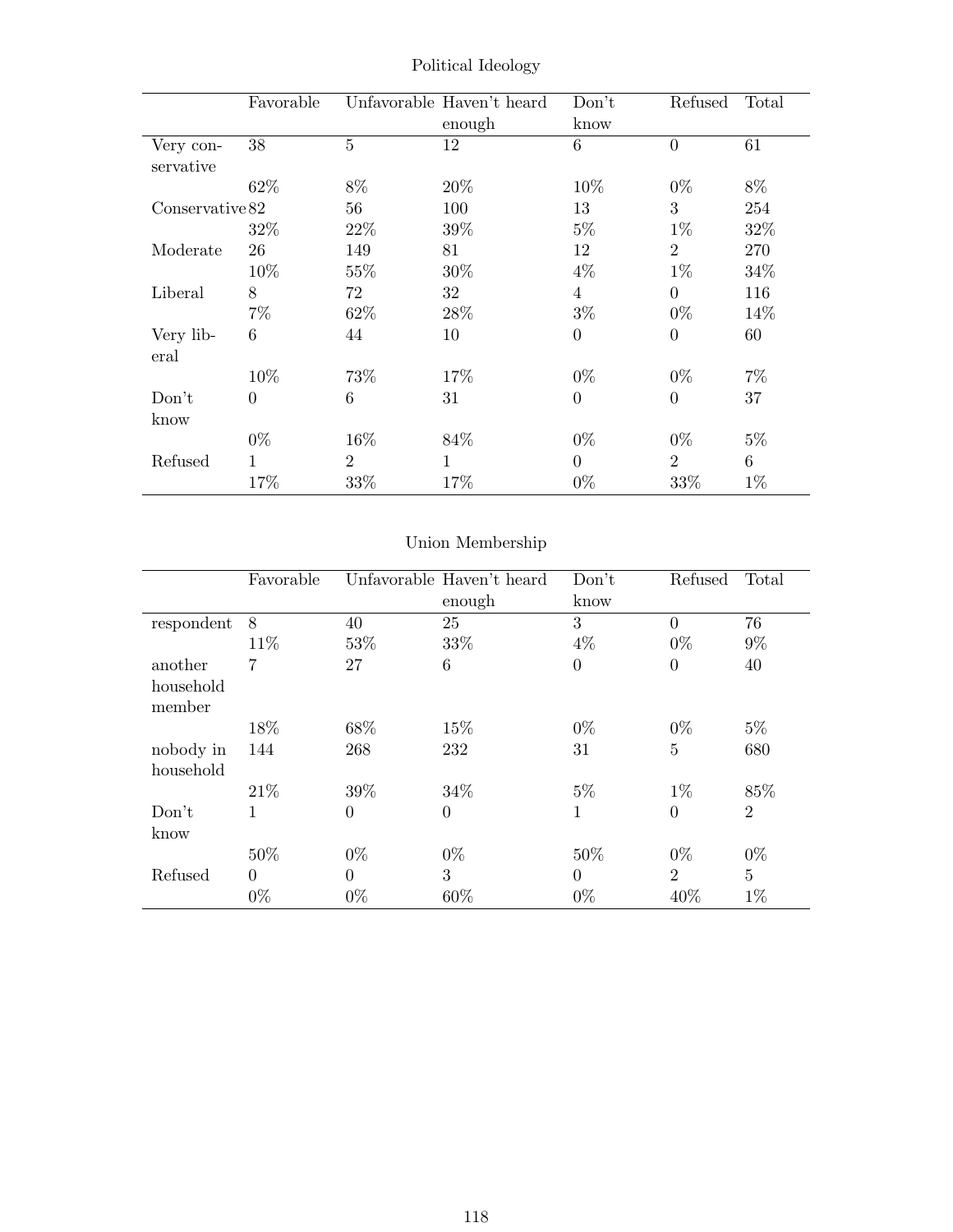|           | Favorable |                | Unfavorable Haven't heard | Don't          | Refused        | Total |
|-----------|-----------|----------------|---------------------------|----------------|----------------|-------|
|           |           |                | enough                    | know           |                |       |
| Public    | 6         | 32             | 3                         | $\mathbf 1$    | $\theta$       | 42    |
| union     |           |                |                           |                |                |       |
|           | 14%       | 76%            | $7\%$                     | $2\%$          | $0\%$          | $5\%$ |
| Public    | 22        | 67             | 32                        | 9              | $\overline{2}$ | 132   |
| non-union |           |                |                           |                |                |       |
|           | 17%       | 51\%           | 24%                       | $7\%$          | $2\%$          | 16%   |
| Private   | 9         | 35             | 27                        | $\overline{2}$ | $\theta$       | 73    |
| union     |           |                |                           |                |                |       |
|           | 12%       | 48%            | 37%                       | $3\%$          | $0\%$          | $9\%$ |
| Private   | 122       | 200            | 200                       | 23             | $\overline{2}$ | 547   |
| non-union |           |                |                           |                |                |       |
|           | 22\%      | 37%            | 37%                       | $4\%$          | $0\%$          | 68%   |
| DK/NA/    | 1         | $\overline{2}$ | 3                         | 1              | $\overline{2}$ | 9     |
| Ref       |           |                |                           |                |                |       |
|           | 11%       | 22%            | 33%                       | 11%            | 22%            | $1\%$ |

|  |  |  |  |  | Job Type and Union Membership |
|--|--|--|--|--|-------------------------------|
|--|--|--|--|--|-------------------------------|

# Region

|          | Favorable |      | Unfavorable Haven't heard<br>enough | Don't<br>know  | Refused        | Total |
|----------|-----------|------|-------------------------------------|----------------|----------------|-------|
| MKE City | 9         | 31   | 32                                  | $\overline{4}$ | $\Omega$       | 76    |
|          | 12%       | 41\% | 42\%                                | $5\%$          | $0\%$          | $9\%$ |
| Rest of  | 51        | 111  | 79                                  | 7              | 1              | 249   |
| MKE      |           |      |                                     |                |                |       |
|          | 20%       | 45%  | 32%                                 | $3\%$          | $0\%$          | 31\%  |
| msn      | 21        | 74   | 39                                  | 9              | $\overline{2}$ | 145   |
|          | 14%       | 51%  | $27\%$                              | $6\%$          | $1\%$          | 18%   |
| GB/A     | 52        | 46   | 45                                  | 6              | $\overline{2}$ | 151   |
|          | 34%       | 30%  | 30%                                 | $4\%$          | $1\%$          | 19%   |
| Rest of  | 27        | 72   | 72                                  | 10             | $\overline{2}$ | 183   |
| state    |           |      |                                     |                |                |       |
|          | 15%       | 39%  | 39%                                 | $5\%$          | $1\%$          | 23%   |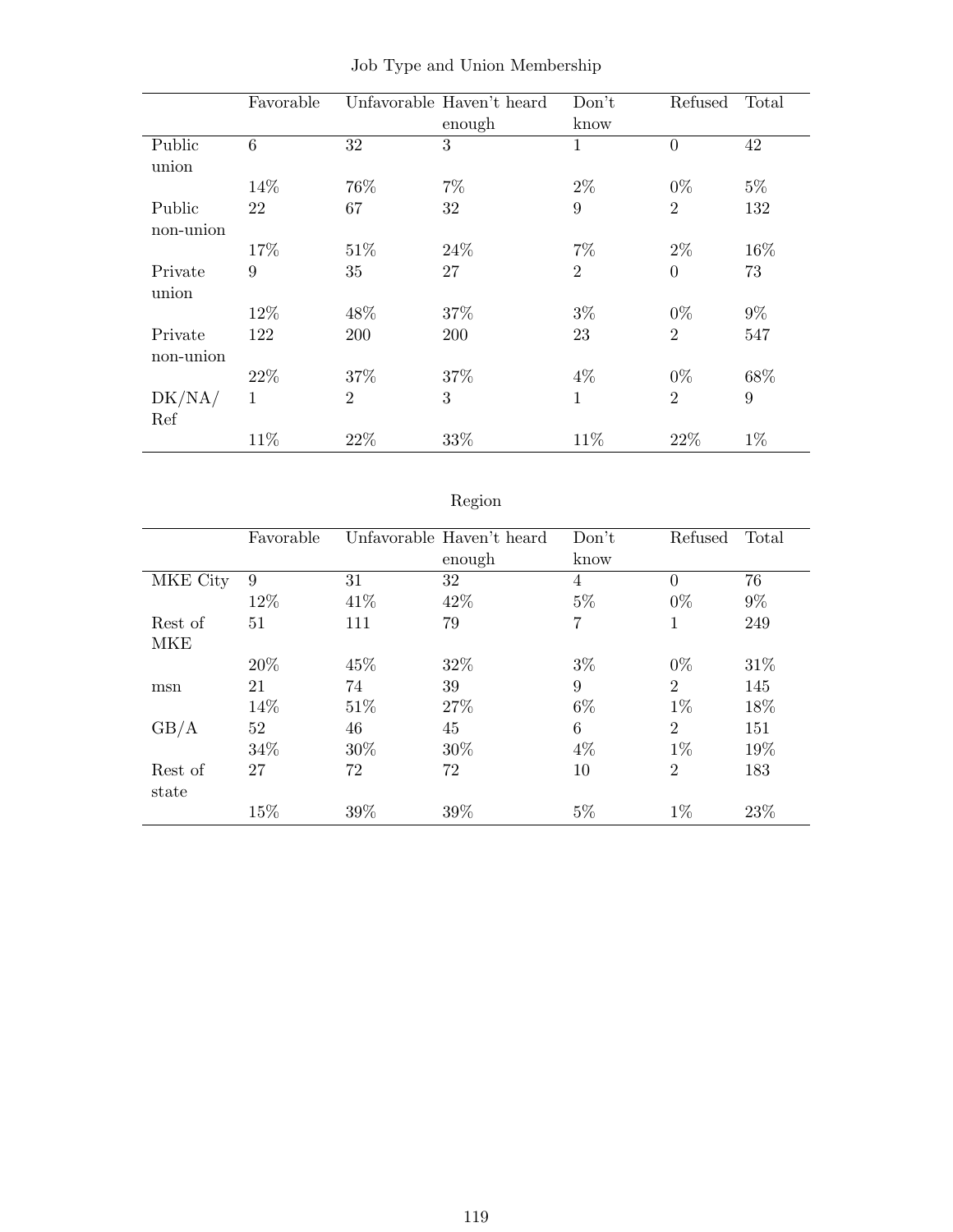|                       | Favorable      |      | Unfavorable Haven't heard<br>enough | Don't<br>know  | Refused        | Total          |
|-----------------------|----------------|------|-------------------------------------|----------------|----------------|----------------|
| Absolutely<br>certain | 141            | 269  | 174                                 | 28             | $\overline{4}$ | 616            |
|                       | 23%            | 44\% | 28%                                 | $5\%$          | $1\%$          | 77\%           |
| Very                  | 13             | 48   | 52                                  | $\overline{4}$ | 3              | 120            |
| likely                |                |      |                                     |                |                |                |
|                       | 11\%           | 40%  | 43%                                 | $3\%$          | $2\%$          | 15%            |
| $50 - 50$             | 1              | 8    | 19                                  | 3              | $\Omega$       | 31             |
|                       | $3\%$          | 26\% | 61\%                                | 10%            | $0\%$          | $4\%$          |
| Will not<br>vote      | 3              | 8    | 19                                  | $\theta$       | $\Omega$       | 30             |
|                       | 10%            | 27%  | 63%                                 | $0\%$          | $0\%$          | $4\%$          |
| Don't<br>know         | $\overline{2}$ | 1    | $\overline{2}$                      | $\overline{0}$ | $\overline{0}$ | $\overline{5}$ |
|                       | 40%            | 20%  | 40%                                 | $0\%$          | $0\%$          | $1\%$          |

Likelihood of Voting in Nov.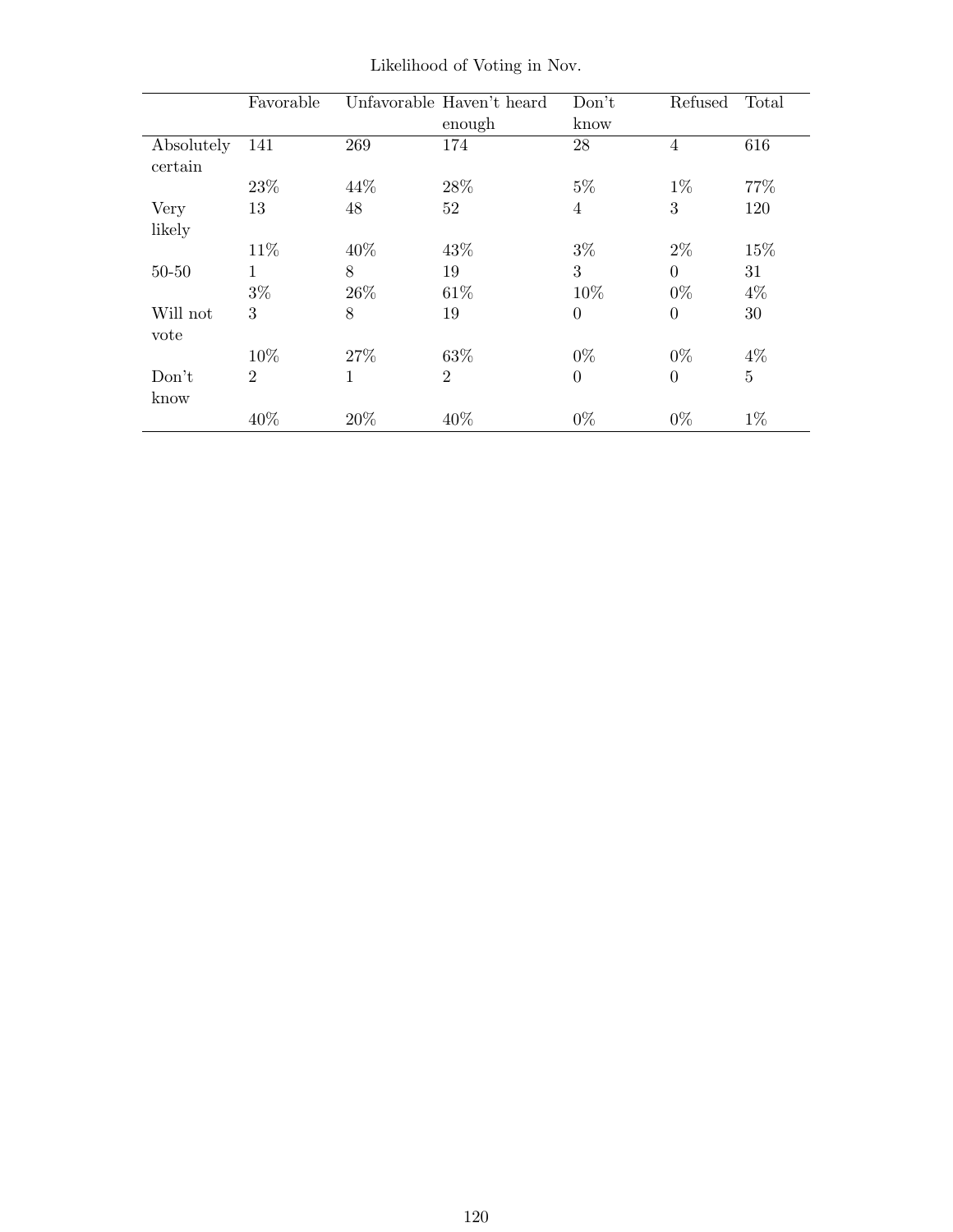Q16. If the election for U.S. Senator were being held today and the candidates were Russ Feingold the Democrat and Ron Johnson the Republican, for whom would you vote?

|        |            |           | <b>Sex</b> |                |       |                |                |
|--------|------------|-----------|------------|----------------|-------|----------------|----------------|
|        | Russ Fein- | Ron John- | Neither    | Wouldn't Don't |       | Refused        | $\text{Total}$ |
|        | gold       | son       | (VOL)      | vote           | know  |                |                |
|        |            |           |            | (VOL)          |       |                |                |
| Male   | 163        | 193       | 8          | 5              | 14    | $\overline{2}$ | 385            |
|        | 42%        | $50\%$    | $2\%$      | $1\%$          | $4\%$ | $1\%$          | 48%            |
| Female | 205        | 147       | 15         |                | 42    | $\overline{2}$ | 418            |
|        | 49%        | 35%       | 4%         | $2\%$          | 10%   | $0\%$          | 52%            |

|  | Age 4 Categories |  |
|--|------------------|--|
|  |                  |  |

|        | Russ Fein-<br>gold | Ron John-<br>son | Neither<br>(VOL) | Wouldn't<br>vote<br>(VOL) | Don't<br>know  | Refused        | Total  |
|--------|--------------------|------------------|------------------|---------------------------|----------------|----------------|--------|
| 18-29  | 48                 | 47               | $\overline{0}$   | 6                         | 27             | $\theta$       | 128    |
|        | 38%                | 37%              | $0\%$            | $5\%$                     | 21\%           | $0\%$          | 16\%   |
| 30-44  | 91                 | 76               | 8                | $\overline{5}$            | 9              | $\overline{0}$ | 189    |
|        | 48%                | 40\%             | $4\%$            | $3\%$                     | $5\%$          | $0\%$          | $24\%$ |
| 45-59  | 114                | 116              | 12               | $\overline{0}$            | 14             | $\theta$       | 256    |
|        | 45%                | 45\%             | $5\%$            | $0\%$                     | $5\%$          | $0\%$          | $32\%$ |
| $60+$  | 115                | 99               | 3                | $\boldsymbol{0}$          | $\overline{5}$ | $\overline{2}$ | 224    |
|        | 51%                | 44\%             | $1\%$            | $0\%$                     | $2\%$          | $1\%$          | 28%    |
| DK/NA/ | $\theta$           | 1                | $\boldsymbol{0}$ | $\boldsymbol{0}$          | $\theta$       | $\overline{2}$ | 3      |
| Ref    |                    |                  |                  |                           |                |                |        |
|        | $0\%$              | 33%              | $0\%$            | $0\%$                     | $0\%$          | 67%            | $0\%$  |

#### Education 5 Categories

|           | Russ Fein-     | Ron John- | Neither        | Wouldn't       | Don't            | Refused        | Total |
|-----------|----------------|-----------|----------------|----------------|------------------|----------------|-------|
|           | gold           | son       | (VOL)          | vote           | know             |                |       |
|           |                |           |                | (VOL)          |                  |                |       |
| Not HS    | 18             | 12        | 8              | $\overline{0}$ | 10               | $\theta$       | 48    |
|           | $38\%$         | 25%       | 17%            | $0\%$          | 21\%             | $0\%$          | $6\%$ |
| HS        | 122            | 105       | 3              | $\overline{2}$ | 14               | $\overline{2}$ | 248   |
|           | 49%            | 42\%      | $1\%$          | $1\%$          | $6\%$            | $1\%$          | 31\%  |
| Some Coll | 62             | 72        | $\mathbf 1$    | $\overline{2}$ | 16               | $\overline{0}$ | 153   |
|           | 41\%           | 47%       | $1\%$          | $1\%$          | 10%              | $0\%$          | 19%   |
| AA        | 36             | 59        | 3              | $\overline{4}$ | $\overline{2}$   | $\theta$       | 104   |
|           | 35%            | 57%       | $3\%$          | $4\%$          | $2\%$            | $0\%$          | 13%   |
| $BA+$     | 127            | 89        | $\overline{7}$ | $\overline{4}$ | 14               | $\mathbf{1}$   | 242   |
|           | 52%            | 37%       | $3\%$          | $2\%$          | $6\%$            | $0\%$          | 30%   |
| DK/NA/    | $\overline{5}$ | 3         | 1              | $\overline{0}$ | $\boldsymbol{0}$ | $\overline{2}$ | 11    |
| Ref       |                |           |                |                |                  |                |       |
|           | 45%            | 27%       | $9\%$          | $0\%$          | $0\%$            | 18%            | $1\%$ |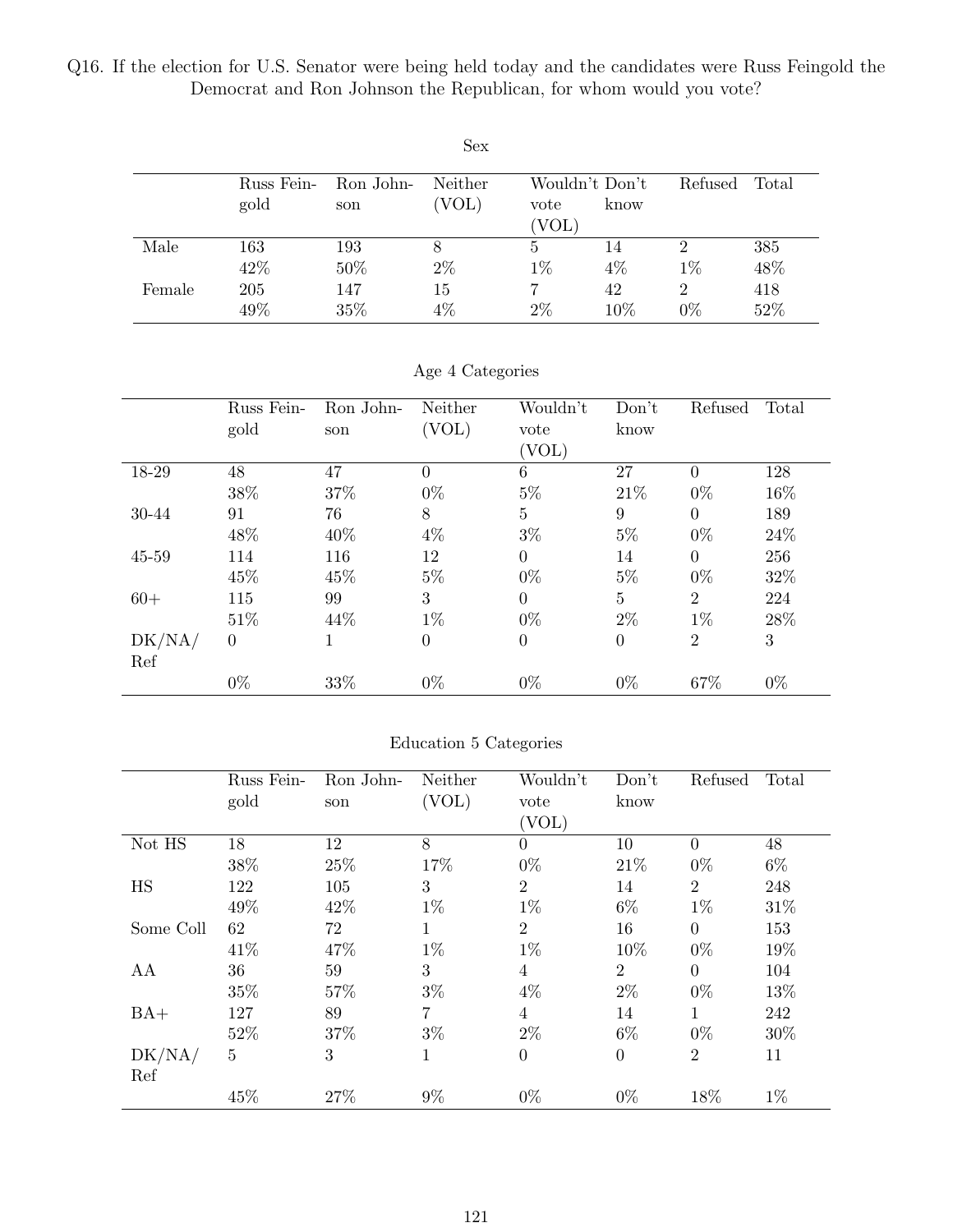|                   | Russ Fein-<br>gold | Ron John-<br>son | Neither<br>(VOL) | Wouldn't<br>vote<br>(VOL) | Don't<br>know | Refused        | Total |
|-------------------|--------------------|------------------|------------------|---------------------------|---------------|----------------|-------|
| Under<br>\$40k    | 134                | 84               | $\theta$         | 4                         | 11            | 1              | 234   |
|                   | 57%                | 36%              | $0\%$            | $2\%$                     | $5\%$         | $0\%$          | 29%   |
| \$40k to<br>\$74k | 90                 | 98               | 6                | $\overline{4}$            | 15            | 1              | 214   |
|                   | 42\%               | 46%              | $3\%$            | $2\%$                     | $7\%$         | $0\%$          | 27%   |
| $$75k$ up         | 103                | 128              | 4                | $\overline{2}$            | 17            | $\theta$       | 254   |
|                   | 41\%               | 50%              | $2\%$            | $1\%$                     | $7\%$         | $0\%$          | 32%   |
| DK/NA/<br>Ref     | 41                 | 30               | 13               | $\overline{2}$            | 13            | $\overline{2}$ | 101   |
|                   | 41\%               | 30%              | 13%              | $2\%$                     | 13%           | $2\%$          | 13%   |

Household Income

| aг<br>L |  |
|---------|--|
|---------|--|

|                 | Russ Fein-     | Ron John-      | Neither        | Wouldn't         | Don't          | Refused        | Total |
|-----------------|----------------|----------------|----------------|------------------|----------------|----------------|-------|
|                 | gold           | son            | (VOL)          | vote             | know           |                |       |
|                 |                |                |                | (VOL)            |                |                |       |
| Republican      | 18             | 190            | 1              | $\overline{0}$   | 9              | 1              | 219   |
|                 | 8%             | 87%            | $0\%$          | $0\%$            | $4\%$          | $0\%$          | 27%   |
| Democrat        | 209            | 17             | 3              | $\overline{4}$   | $\overline{4}$ | 1              | 238   |
|                 | 88%            | $7\%$          | $1\%$          | $2\%$            | $2\%$          | $0\%$          | 30%   |
| Independent 130 |                | 124            | 8              | $\,6\,$          | 36             | $\overline{0}$ | 304   |
|                 | 43%            | 41\%           | $3\%$          | $2\%$            | 12%            | $0\%$          | 38%   |
| Other/No        | 6              | $\overline{4}$ | 9              | $\overline{2}$   | 6              | $\overline{0}$ | 27    |
| preference      |                |                |                |                  |                |                |       |
|                 | 22%            | 15%            | 33%            | $7\%$            | 22%            | $0\%$          | $3\%$ |
| Don't           | $\overline{2}$ | 4              | $\overline{2}$ | $\boldsymbol{0}$ | $\overline{2}$ | $\overline{0}$ | 10    |
| know            |                |                |                |                  |                |                |       |
|                 | 20%            | 40%            | 20%            | $0\%$            | 20%            | $0\%$          | $1\%$ |
| Refused         | 3              | 1              | $\Omega$       | $\overline{0}$   | $\overline{0}$ | $\overline{2}$ | 6     |
|                 | 50%            | 17%            | $0\%$          | $0\%$            | $0\%$          | 33%            | $1\%$ |

|  |  |  |  | Party ID, with leaners |
|--|--|--|--|------------------------|
|--|--|--|--|------------------------|

|                | Russ Fein-<br>gold | Ron John-<br>son | Neither<br>'VOL) | Wouldn't<br>vote<br>[VOL] | Don't<br>know | Refused        | Total |
|----------------|--------------------|------------------|------------------|---------------------------|---------------|----------------|-------|
| Republican     | 38                 | 296              |                  | $\overline{2}$            | 26            |                | 364   |
|                | 10%                | 81\%             | $0\%$            | $1\%$                     | $7\%$         | $0\%$          | 45%   |
| Democrat       | 309                | 30               | $\overline{5}$   | 6                         | 16            |                | 367   |
|                | 84\%               | 8%               | $1\%$            | $2\%$                     | $4\%$         | $0\%$          | 46\%  |
| Independent 17 |                    | 14               | 15               | 4                         | 8             | $\Omega$       | 58    |
|                | 29%                | 24\%             | 26\%             | 7%                        | 14%           | $0\%$          | 7%    |
| Other/None $5$ |                    |                  | $\overline{2}$   | $\Omega$                  | 6             | $\overline{2}$ | 16    |
|                | 31%                | $6\%$            | 12%              | $0\%$                     | 38%           | 12%            | $2\%$ |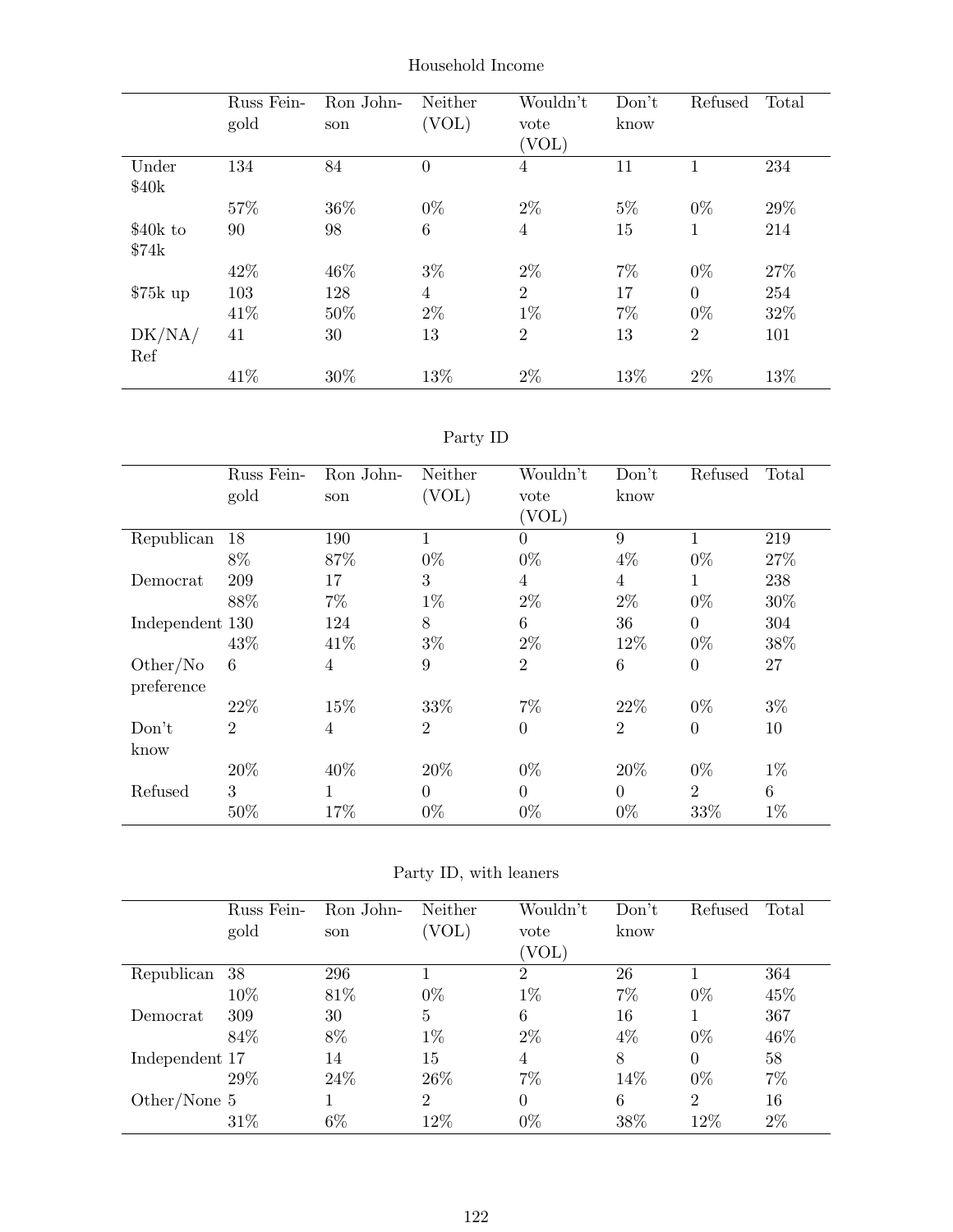Party Id, leaners separate

|              | Russ Fein- | Ron John- | Neither        | Wouldn't       | Don't          | Refused        | Total |
|--------------|------------|-----------|----------------|----------------|----------------|----------------|-------|
|              | gold       | son       | (VOL)          | vote           | know           |                |       |
|              |            |           |                | (VOL)          |                |                |       |
| Rep          | 18         | 190       |                | $\overline{0}$ | 9              |                | 219   |
|              | $8\%$      | 87%       | $0\%$          | $0\%$          | $4\%$          | $0\%$          | 27%   |
| Lean Rep     | 20         | 105       | $\Omega$       | $\overline{2}$ | 17             | $\overline{0}$ | 144   |
|              | 14%        | 73%       | $0\%$          | $1\%$          | 12%            | $0\%$          | 18%   |
| Ind          | 17         | 14        | 15             | 4              | $8\,$          | $\overline{0}$ | 58    |
|              | 29%        | 24\%      | 26\%           | $7\%$          | 14%            | $0\%$          | $7\%$ |
| Lean Dem     | 100        | 13        | $\overline{2}$ | $\overline{2}$ | 12             | $\overline{0}$ | 129   |
|              | 78%        | 10%       | $2\%$          | $2\%$          | $9\%$          | $0\%$          | 16%   |
| Dem          | 209        | 17        | 3              | 4              | $\overline{4}$ | 1              | 238   |
|              | 88%        | $7\%$     | $1\%$          | $2\%$          | $2\%$          | $0\%$          | 30%   |
| Other/None 5 |            |           | $\overline{2}$ | $\overline{0}$ | 6              | $\overline{2}$ | 16    |
|              | 31%        | $6\%$     | 12%            | $0\%$          | 38%            | 12%            | $2\%$ |

#### Marital Status

|            | Russ Fein- | Ron John- | Neither        | Wouldn't       | Don't    | Refused        | Total          |
|------------|------------|-----------|----------------|----------------|----------|----------------|----------------|
|            | gold       | son       | (VOL)          | vote           | know     |                |                |
|            |            |           |                | (VOL)          |          |                |                |
| Married    | 215        | 229       | 19             | $\overline{4}$ | 21       | $\overline{2}$ | 490            |
|            | 44%        | 47%       | $4\%$          | $1\%$          | $4\%$    | $0\%$          | 61%            |
| Cohabiting | 29         | 14        | 1              | $\mathbf{5}$   | 6        | $\overline{0}$ | 55             |
|            | 53%        | 25%       | $2\%$          | $9\%$          | 11\%     | $0\%$          | $7\%$          |
| Widowed    | 23         | 20        | 1              | $\Omega$       | $\Omega$ | $\theta$       | 44             |
|            | 52\%       | 45%       | $2\%$          | $0\%$          | $0\%$    | $0\%$          | $5\%$          |
| Divorced   | 23         | 26        | $\Omega$       | $\Omega$       | 4        | $\overline{0}$ | 53             |
|            | 43%        | 49%       | $0\%$          | $0\%$          | $8\%$    | $0\%$          | $7\%$          |
| Separated  | 12         | 3         | $\overline{0}$ | $\Omega$       | $\Omega$ | $\overline{0}$ | 15             |
|            | 80%        | 20%       | $0\%$          | $0\%$          | $0\%$    | $0\%$          | $2\%$          |
| Never      | 66         | 48        | $\overline{2}$ | 3              | 25       | $\overline{0}$ | 144            |
| Married    |            |           |                |                |          |                |                |
|            | 46%        | 33%       | $1\%$          | $2\%$          | 17%      | $0\%$          | 18%            |
| Refused    | $\theta$   | $\theta$  | $\overline{0}$ | $\theta$       | $\Omega$ | $\overline{2}$ | $\overline{2}$ |
|            | $0\%$      | $0\%$     | $0\%$          | $0\%$          | $0\%$    | 100%           | $0\%$          |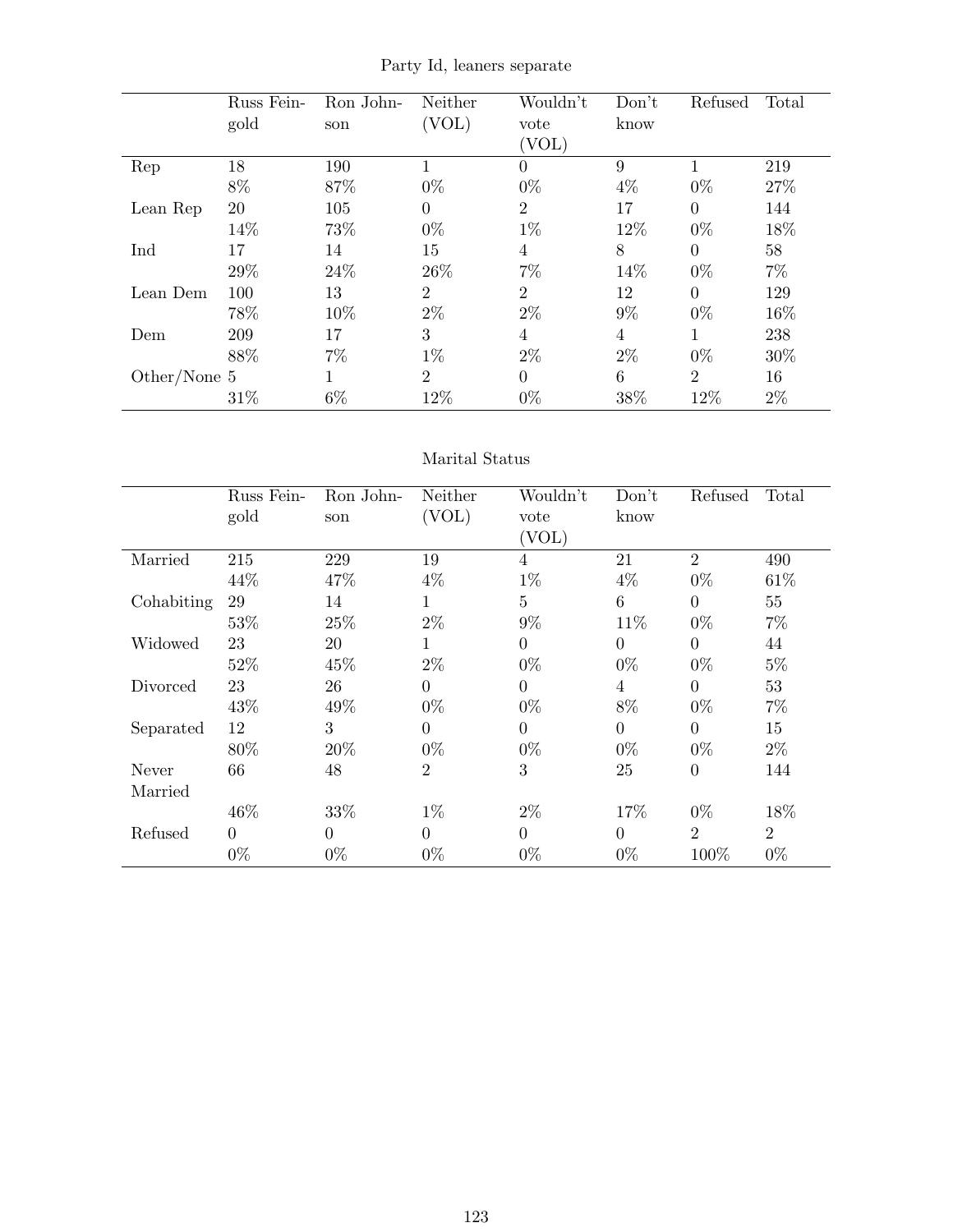|              | Russ Fein-<br>gold | Ron John-<br>son | Neither<br>(VOL) | Wouldn't<br>vote<br>(VOL) | Don't<br>know  | Refused        | Total |
|--------------|--------------------|------------------|------------------|---------------------------|----------------|----------------|-------|
| White        | 291                | 307              | 18               | 8                         | 38             | $\overline{2}$ | 664   |
|              | 44%                | 46%              | $3\%$            | $1\%$                     | $6\%$          | $0\%$          | 83%   |
| <b>Black</b> | 34                 | 7                | $\overline{2}$   | $\overline{2}$            | $\theta$       | $\Omega$       | 45    |
|              | 76%                | 16%              | $4\%$            | $4\%$                     | $0\%$          | $0\%$          | $6\%$ |
| Hispanic     | 14                 | 16               | $\theta$         | $\theta$                  | 10             | $\theta$       | 40    |
|              | 35%                | 40%              | $0\%$            | $0\%$                     | 25%            | $0\%$          | $5\%$ |
| Other        | 28                 | 8                | 3                | $\overline{2}$            | 7              | $\overline{0}$ | 48    |
|              | 58%                | 17%              | $6\%$            | $4\%$                     | 15%            | $0\%$          | $6\%$ |
| DK/NA/       | 1                  | 1                | $\boldsymbol{0}$ | $\boldsymbol{0}$          | $\overline{0}$ | $\overline{2}$ | 4     |
| Ref          |                    |                  |                  |                           |                |                |       |
|              | 25%                | 25%              | $0\%$            | $0\%$                     | $0\%$          | 50%            | $0\%$ |

Race and Ethnicity

## Religious Service Attendance

|             | Russ Fein-<br>gold | Ron John-<br>son | Neither<br>(VOL) | Wouldn't<br>vote<br>(VOL) | Don't<br>know    | Refused          | Total        |
|-------------|--------------------|------------------|------------------|---------------------------|------------------|------------------|--------------|
| More than   | 12                 | 39               | $\overline{0}$   | $\overline{2}$            | 3                | $\overline{0}$   | 56           |
| 1/wk        |                    |                  |                  |                           |                  |                  |              |
|             | 21\%               | 70%              | $0\%$            | $4\%$                     | $5\%$            | $0\%$            | $7\%$        |
| $1$ /week   | 81                 | 92               | 11               | $\overline{0}$            | 7                | 1                | 192          |
|             | 42\%               | 48\%             | $6\%$            | $0\%$                     | $4\%$            | $1\%$            | 24%          |
| $1-2$ month | 47                 | 69               | $\overline{2}$   | $\overline{4}$            | $\overline{4}$   | $\overline{0}$   | 126          |
|             | 37%                | 55%              | $2\%$            | $3\%$                     | $3\%$            | $0\%$            | 16\%         |
| few times   | 72                 | 41               | 6                | $\overline{5}$            | $\overline{4}$   | 1                | 129          |
| a year      |                    |                  |                  |                           |                  |                  |              |
|             | 56%                | 32%              | $5\%$            | $4\%$                     | $3\%$            | $1\%$            | 16%          |
| Seldom      | 66                 | 55               | 1                | $\overline{2}$            | 12               | $\overline{0}$   | 136          |
|             | 49%                | 40\%             | $1\%$            | $1\%$                     | $9\%$            | $0\%$            | 17%          |
| Never       | 86                 | 43               | 3                | $\overline{0}$            | 26               | $\theta$         | 158          |
|             | 54%                | 27\%             | $2\%$            | $0\%$                     | 16%              | $0\%$            | 20%          |
| Don't       | $\overline{0}$     | $\overline{0}$   | $\mathbf{1}$     | $\boldsymbol{0}$          | $\boldsymbol{0}$ | $\boldsymbol{0}$ | $\mathbf{1}$ |
| know        |                    |                  |                  |                           |                  |                  |              |
|             | $0\%$              | $0\%$            | 100%             | $0\%$                     | $0\%$            | $0\%$            | $0\%$        |
| Refused     | 3                  | 1                | $\overline{0}$   | $\overline{0}$            | $\overline{0}$   | $\overline{2}$   | $6\,$        |
|             | 50%                | 17%              | $0\%$            | $0\%$                     | $0\%$            | 33%              | $1\%$        |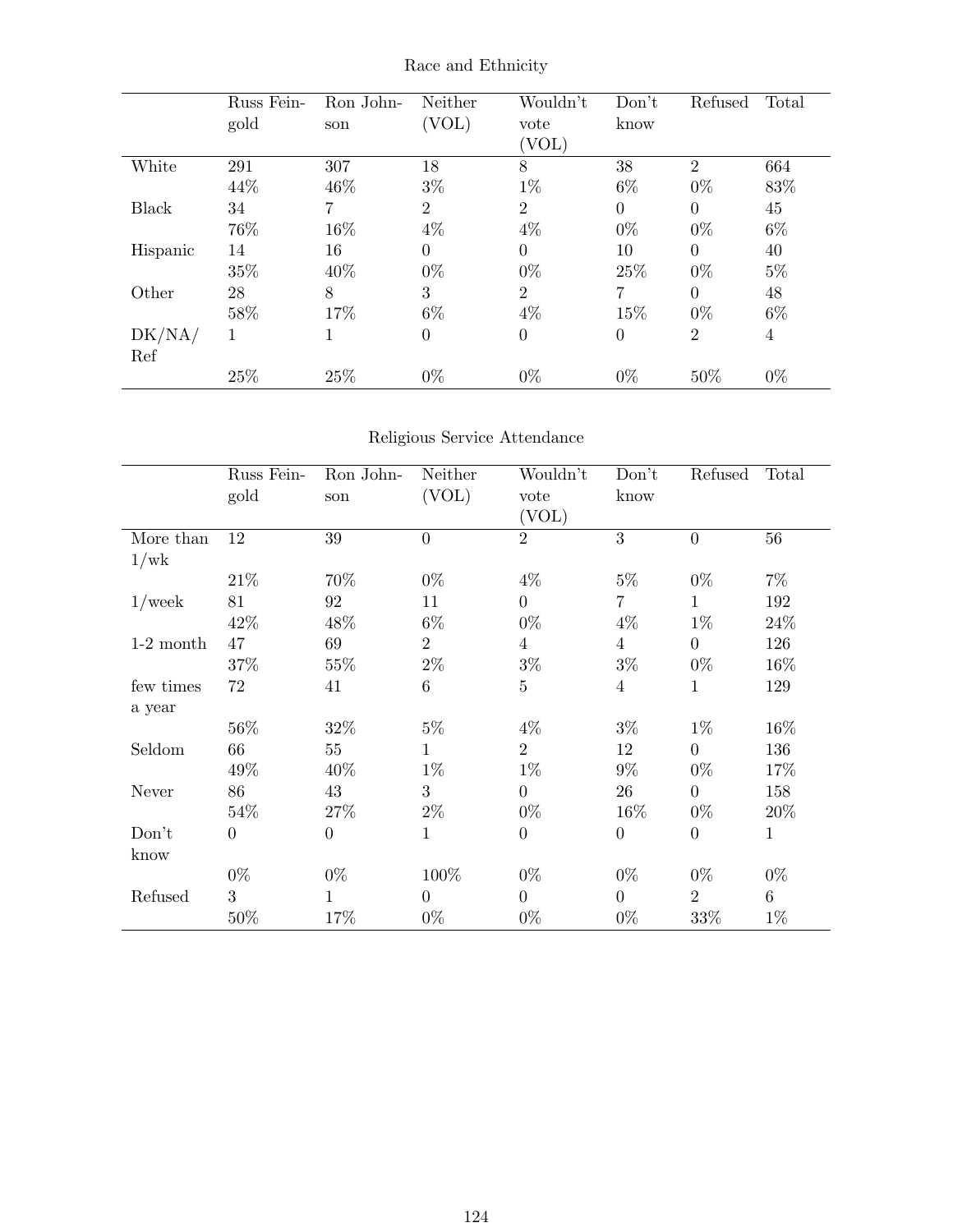|             | Russ Fein- | Ron John-      | Neither        | Wouldn't         | Don't          | Refused        | Total |
|-------------|------------|----------------|----------------|------------------|----------------|----------------|-------|
|             | gold       | son            | (VOL)          | vote             | know           |                |       |
|             |            |                |                | (VOL)            |                |                |       |
| Protestant/ | 135        | 173            | 6              | 4                | 15             | $\theta$       | 333   |
| Christian   |            |                |                |                  |                |                |       |
|             | 41\%       | 52%            | $2\%$          | $1\%$            | $5\%$          | $0\%$          | 42%   |
| Catholic    | 113        | 116            | 14             | 4                | 23             | $\overline{2}$ | 272   |
|             | 42\%       | 43%            | $5\%$          | $1\%$            | $8\%$          | $1\%$          | 34%   |
| Jewish      | 3          |                | $\overline{0}$ | $\theta$         | $\overline{0}$ | $\Omega$       | 4     |
|             | 75%        | 25%            | $0\%$          | $0\%$            | $0\%$          | $0\%$          | $0\%$ |
| Other       | 24         | 10             | $\overline{0}$ | $\boldsymbol{0}$ | 3              | $\Omega$       | 37    |
|             | 65%        | 27%            | $0\%$          | $0\%$            | 8%             | $0\%$          | $5\%$ |
| None        | 82         | 33             | $\overline{2}$ | $\overline{2}$   | 14             | $\Omega$       | 133   |
|             | 62%        | 25%            | $2\%$          | $2\%$            | 11%            | $0\%$          | 17%   |
| DK/NA/      | 11         | $\overline{7}$ | $\overline{0}$ | $\overline{2}$   | 1              | $\overline{2}$ | 23    |
| Ref         |            |                |                |                  |                |                |       |
|             | 48%        | 30%            | $0\%$          | $9\%$            | $4\%$          | $9\%$          | $3\%$ |

Religious Affiliation

## Born Again/Evangelical

|          | Russ Fein- | Ron John-      | Neither        | Wouldn't         | Don't          | Refused        | Total          |
|----------|------------|----------------|----------------|------------------|----------------|----------------|----------------|
|          | gold       | son            | (VOL)          | vote             | know           |                |                |
|          |            |                |                | (VOL)            |                |                |                |
| born     | $50\,$     | 86             | 4              | $\boldsymbol{0}$ | $\overline{2}$ | $\overline{0}$ | 142            |
| again    |            |                |                |                  |                |                |                |
|          | 35%        | 61\%           | $3\%$          | $0\%$            | $1\%$          | $0\%$          | 43%            |
| not born | 83         | 79             | $\overline{2}$ | $\overline{4}$   | 10             | $\overline{0}$ | 178            |
| again    |            |                |                |                  |                |                |                |
|          | 47\%       | 44\%           | $1\%$          | $2\%$            | $6\%$          | $0\%$          | 53%            |
| Don't    | $\theta$   | $\overline{5}$ | $\overline{0}$ | $\boldsymbol{0}$ | 3              | $\overline{0}$ | 8              |
| know     |            |                |                |                  |                |                |                |
|          | $0\%$      | 62%            | $0\%$          | $0\%$            | 38%            | $0\%$          | $2\%$          |
| Refused  | 1          | 3              | $\Omega$       | $\overline{0}$   | 1              | $\theta$       | $\overline{5}$ |
|          | 20%        | 60%            | $0\%$          | $0\%$            | 20%            | $0\%$          | $2\%$          |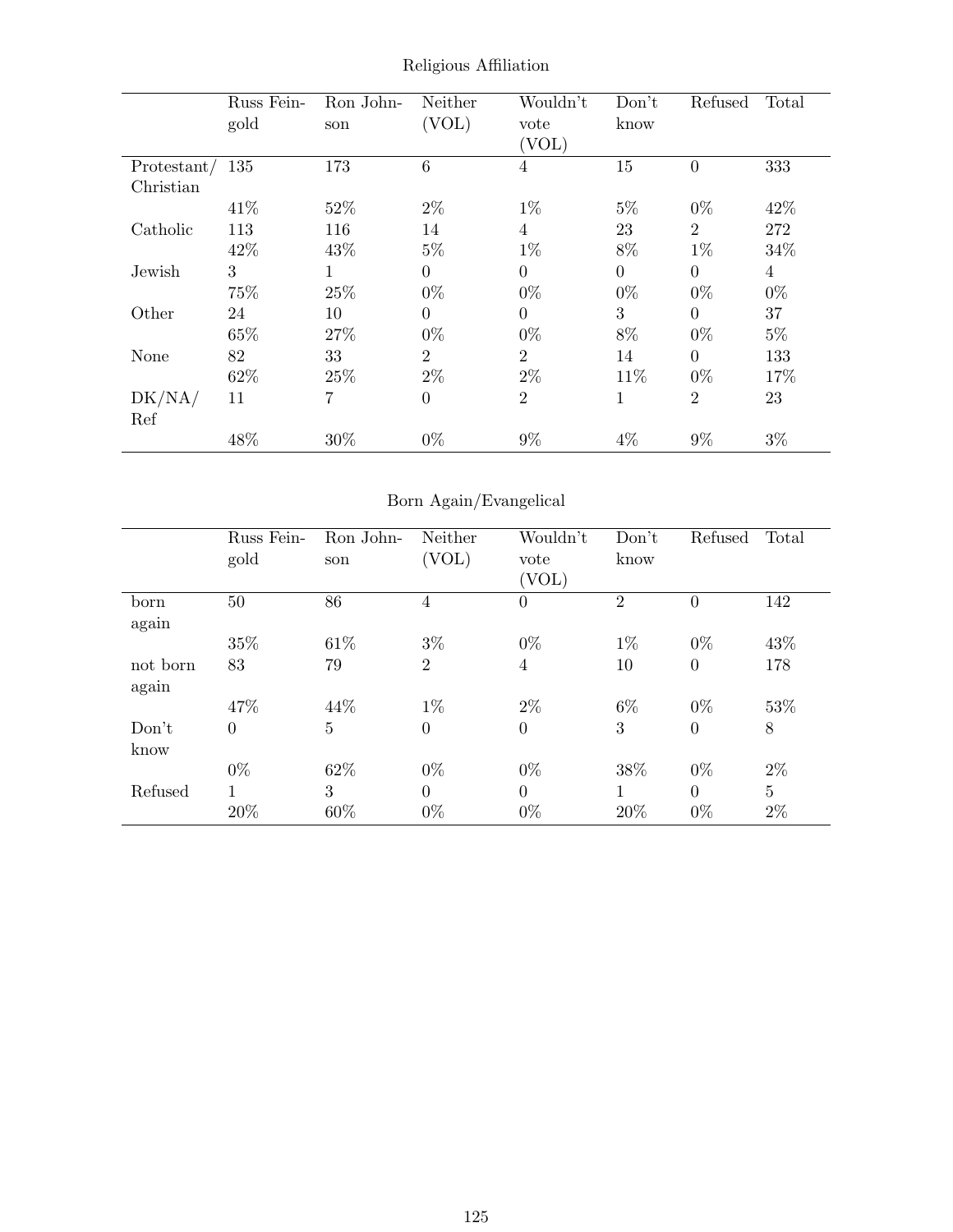|          | Russ Fein- | Ron John-      | Neither        | Wouldn't       | Don't          | Refused        | Total |
|----------|------------|----------------|----------------|----------------|----------------|----------------|-------|
|          | gold       | son            | (VOL)          | vote           | know           |                |       |
|          |            |                |                | VOL)           |                |                |       |
| Urban    | 127        | 75             | 12             | $\overline{2}$ | 28             |                | 245   |
|          | 52%        | 31\%           | $5\%$          | $1\%$          | 11%            | $0\%$          | 30%   |
| Suburban | 115        | 116            | 3              | 6              | 12             | $\theta$       | 252   |
|          | 46\%       | 46\%           | $1\%$          | $2\%$          | $5\%$          | $0\%$          | 31%   |
| Rural    | 121        | 146            | 7              | 4              | 15             | 1              | 294   |
|          | 41\%       | 50%            | $2\%$          | $1\%$          | $5\%$          | $0\%$          | 37%   |
| Don't    | 5          | $\overline{2}$ | $\overline{2}$ | $\overline{0}$ | $\overline{0}$ | $\theta$       | 9     |
| know     |            |                |                |                |                |                |       |
|          | 56%        | 22\%           | 22\%           | $0\%$          | $0\%$          | $0\%$          | $1\%$ |
| Refused  | $\Omega$   | 1              | $\overline{0}$ | $\overline{0}$ | 1              | $\overline{2}$ | 4     |
|          | $0\%$      | 25%            | $0\%$          | $0\%$          | 25%            | 50%            | $0\%$ |

Location Type

## Political Ideology

|                        | Russ Fein-<br>gold | Ron John-<br>son | Neither<br>(VOL) | Wouldn't<br>vote<br>(VOL) | Don't<br>know  | Refused        | Total          |
|------------------------|--------------------|------------------|------------------|---------------------------|----------------|----------------|----------------|
| Very con-<br>servative | $\overline{4}$     | 58               | $\mathbf 1$      | 0                         | $\theta$       | $\overline{0}$ | 63             |
|                        | $6\%$              | 92%              | $2\%$            | $0\%$                     | $0\%$          | $0\%$          | 8%             |
| Conserve the 64        |                    | 173              | 3                | $\overline{0}$            | 13             | 1              | 254            |
|                        | 25%                | 68%              | $1\%$            | $0\%$                     | $5\%$          | $0\%$          | 32%            |
| Moderate               | 142                | 99               | 5                | $\overline{5}$            | 16             | $\mathbf{1}$   | 268            |
|                        | 53%                | 37%              | $2\%$            | $2\%$                     | $6\%$          | $0\%$          | 33%            |
| Liberal                | 86                 | 3                | 3                | $\overline{5}$            | 18             | $\overline{0}$ | 115            |
|                        | 75%                | $3\%$            | $3\%$            | $4\%$                     | 16%            | $0\%$          | 14%            |
| Very lib-<br>eral      | 56                 | $\overline{4}$   | $\theta$         | $\boldsymbol{0}$          | $\overline{0}$ | $\overline{0}$ | 60             |
|                        | 93%                | $7\%$            | $0\%$            | $0\%$                     | $0\%$          | $0\%$          | $7\%$          |
| Don't<br>know          | 12                 | $\overline{4}$   | 11               | $\overline{2}$            | 9              | $\overline{0}$ | 38             |
|                        | 32\%               | 11\%             | 29%              | $5\%$                     | 24\%           | $0\%$          | $5\%$          |
| Refused                | 3                  | $\Omega$         | $\Omega$         | $\overline{0}$            | $\overline{0}$ | $\overline{2}$ | $\overline{5}$ |
|                        | 60%                | $0\%$            | $0\%$            | $0\%$                     | $0\%$          | 40%            | $1\%$          |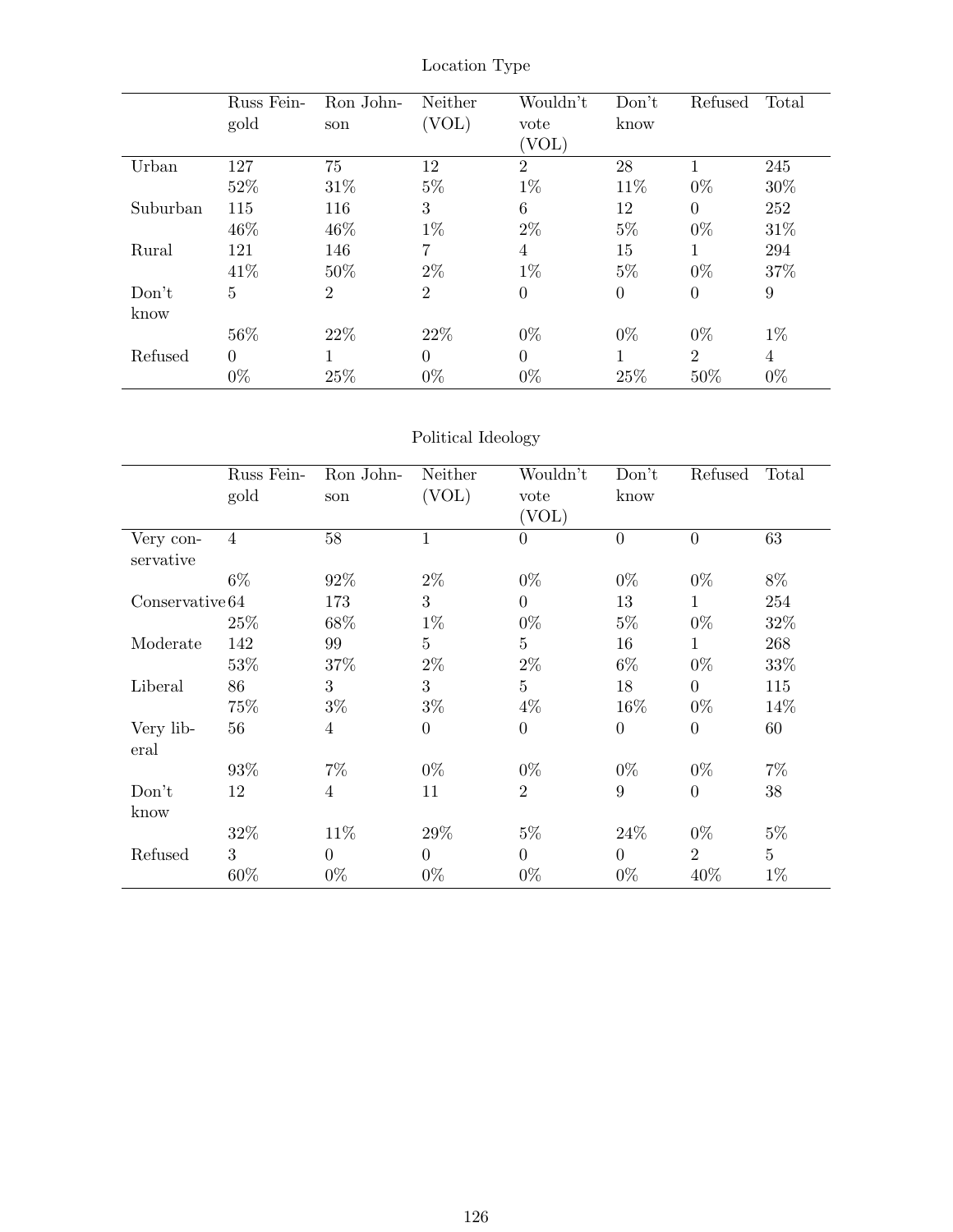|            | Russ Fein-     | Ron John- | Neither          | Wouldn't         | Don't            | Refused        | Total          |
|------------|----------------|-----------|------------------|------------------|------------------|----------------|----------------|
|            | gold           | son       | (VOL)            | vote             | know             |                |                |
|            |                |           |                  | (VOL)            |                  |                |                |
| respondent | 46             | 19        | 8                | $\boldsymbol{2}$ | 1                | $\overline{0}$ | 76             |
|            | 61\%           | 25%       | 11%              | $3\%$            | $1\%$            | $0\%$          | $9\%$          |
| another    | 28             | 10        | $\overline{0}$   | $\boldsymbol{0}$ | 1                | $\overline{0}$ | 39             |
| household  |                |           |                  |                  |                  |                |                |
| member     |                |           |                  |                  |                  |                |                |
|            | 72\%           | 26\%      | $0\%$            | $0\%$            | $3\%$            | $0\%$          | $5\%$          |
| nobody in  | 291            | 309       | 15               | 10               | 53               | $\overline{2}$ | 680            |
| household  |                |           |                  |                  |                  |                |                |
|            | 43\%           | 45%       | $2\%$            | $1\%$            | 8%               | $0\%$          | 85%            |
| Don't      | 1              | 1         | $\boldsymbol{0}$ | $\boldsymbol{0}$ | $\boldsymbol{0}$ | $\overline{0}$ | $\overline{2}$ |
| know       |                |           |                  |                  |                  |                |                |
|            | 50%            | 50%       | $0\%$            | $0\%$            | $0\%$            | $0\%$          | $0\%$          |
| Refused    | $\overline{2}$ | $\theta$  | $\Omega$         | $\overline{0}$   | 1                | $\overline{2}$ | $\overline{5}$ |
|            | 40%            | $0\%$     | $0\%$            | $0\%$            | 20%              | 40%            | $1\%$          |

Union Membership

Job Type and Union Membership

|                      | Russ Fein-<br>gold | Ron John-<br>son | Neither<br>(VOL) | Wouldn't<br>vote<br>(VOL) | Don't<br>know  | Refused        | Total           |
|----------------------|--------------------|------------------|------------------|---------------------------|----------------|----------------|-----------------|
| Public<br>union      | 33                 | 9                | $\overline{0}$   | $\overline{0}$            | $\overline{0}$ | $\overline{0}$ | 42              |
|                      | 79%                | 21\%             | $0\%$            | $0\%$                     | $0\%$          | $0\%$          | $5\%$           |
| Public<br>non-union  | 60                 | 55               | $\mathbf 1$      | $\boldsymbol{0}$          | 15             | $\overline{0}$ | 131             |
|                      | 46%                | 42\%             | $1\%$            | $0\%$                     | 11%            | $0\%$          | 16%             |
| Private<br>union     | 41                 | 21               | 8                | $\overline{2}$            | $\overline{2}$ | $\overline{0}$ | 74              |
|                      | 55%                | 28\%             | 11\%             | $3\%$                     | $3\%$          | $0\%$          | $9\%$           |
| Private<br>non-union | 229                | 254              | 14               | 10                        | 38             | $\overline{2}$ | 547             |
|                      | 42\%               | 46%              | $3\%$            | $2\%$                     | $7\%$          | $0\%$          | 68%             |
| DK/NA/<br>Ref        | $\overline{5}$     | 1                | $\boldsymbol{0}$ | $\theta$                  | 1              | $\overline{2}$ | $9\phantom{.0}$ |
|                      | $56\%$             | 11\%             | $0\%$            | $0\%$                     | 11%            | 22%            | $1\%$           |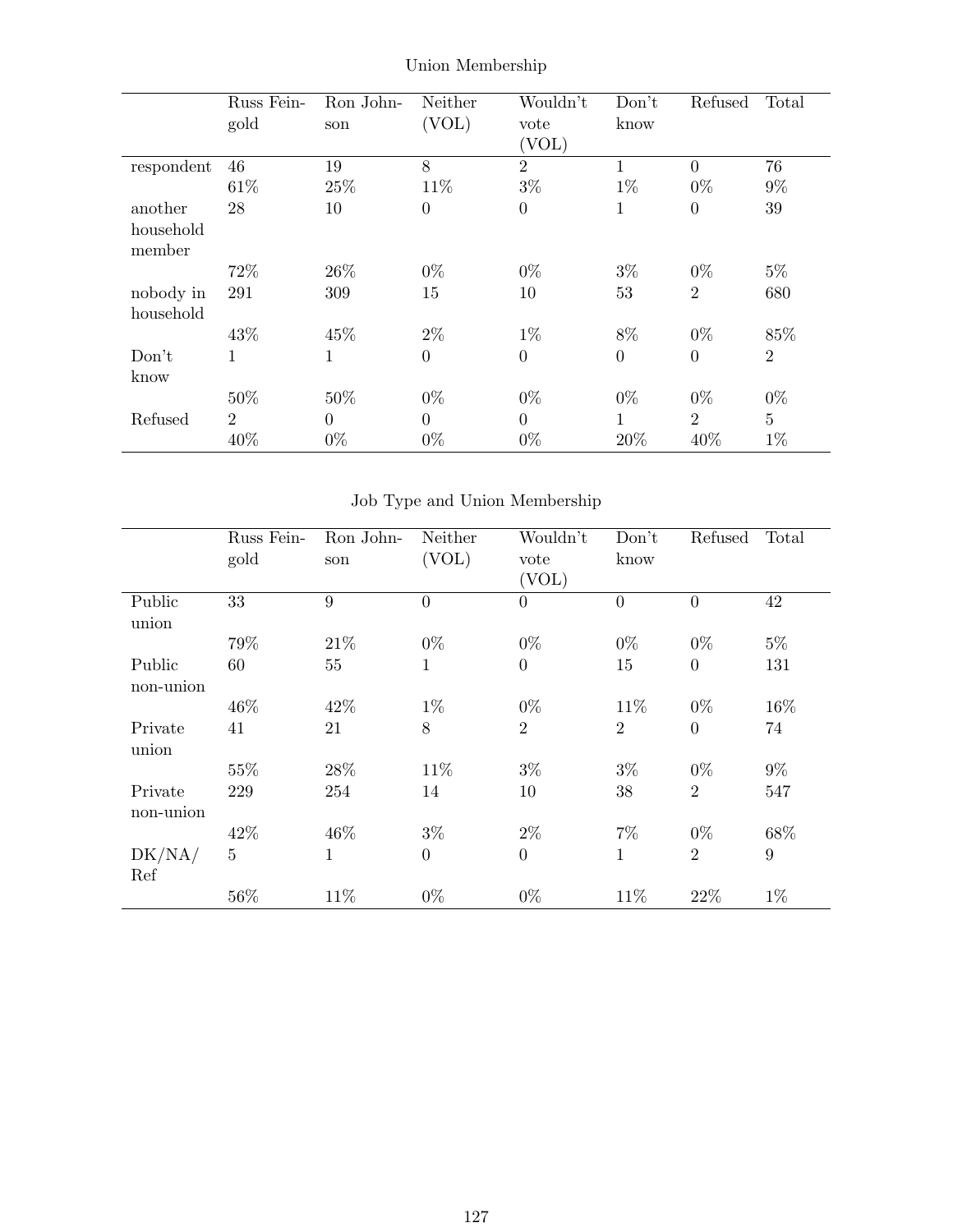|            | Russ Fein-<br>gold | Ron John-<br>son | Neither<br>(VOL) | Wouldn't<br>vote<br>(VOL) | Don't<br>know  | Refused        | Total |
|------------|--------------------|------------------|------------------|---------------------------|----------------|----------------|-------|
| MKE City   | 57                 | 13               | $\overline{0}$   | $\overline{2}$            | $\overline{4}$ | $\theta$       | 76    |
|            | 75%                | 17%              | $0\%$            | $3\%$                     | $5\%$          | $0\%$          | $9\%$ |
| Rest of    | 105                | 112              | 10               | $\overline{5}$            | 16             | 1              | 249   |
| <b>MKE</b> |                    |                  |                  |                           |                |                |       |
|            | 42\%               | 45%              | $4\%$            | $2\%$                     | $6\%$          | $0\%$          | 31\%  |
| msn        | 82                 | 48               | 3                | $\overline{4}$            | 8              | $\overline{0}$ | 145   |
|            | 57%                | 33%              | $2\%$            | $3\%$                     | $6\%$          | $0\%$          | 18%   |
| GB/A       | 48                 | 84               | 3                | $\overline{0}$            | 13             | 3              | 151   |
|            | 32%                | 56%              | $2\%$            | $0\%$                     | $9\%$          | $2\%$          | 19%   |
| Rest of    | 75                 | 84               | 7                | $\overline{2}$            | 16             | $\theta$       | 184   |
| state      |                    |                  |                  |                           |                |                |       |
|            | 41\%               | 46%              | $4\%$            | $1\%$                     | $9\%$          | $0\%$          | 23%   |

# Region

## Likelihood of Voting in Nov.

|                       | Russ Fein-<br>gold | Ron John-<br>son | Neither<br>(VOL) | Wouldn't<br>vote<br>(VOL) | Don't<br>know  | Refused        | Total          |
|-----------------------|--------------------|------------------|------------------|---------------------------|----------------|----------------|----------------|
| Absolutely<br>certain | 294                | 279              | $\overline{4}$   | $\theta$                  | 37             | $\overline{2}$ | 616            |
|                       | 48%                | 45%              | $1\%$            | $0\%$                     | $6\%$          | $0\%$          | 77%            |
| Very                  | 57                 | 37               | 13               | $\overline{4}$            | 6              | $\overline{2}$ | 119            |
| likely                |                    |                  |                  |                           |                |                |                |
|                       | 48%                | 31\%             | 11%              | $3\%$                     | $5\%$          | $2\%$          | 15%            |
| $50 - 50$             | 10                 | 14               | 1                | $\overline{0}$            | 7              | $\Omega$       | 32             |
|                       | 31\%               | 44\%             | $3\%$            | $0\%$                     | 22\%           | $0\%$          | $4\%$          |
| Will not<br>vote      | $\overline{5}$     | 9                | 3                | 7                         | 6              | $\Omega$       | 30             |
|                       | 17%                | 30%              | 10%              | 23\%                      | 20%            | $0\%$          | $4\%$          |
| Don't<br>know         | $\overline{2}$     | 1                | $\overline{2}$   | $\theta$                  | $\overline{0}$ | $\Omega$       | $\overline{5}$ |
|                       | 40%                | 20%              | 40%              | $0\%$                     | $0\%$          | $0\%$          | $1\%$          |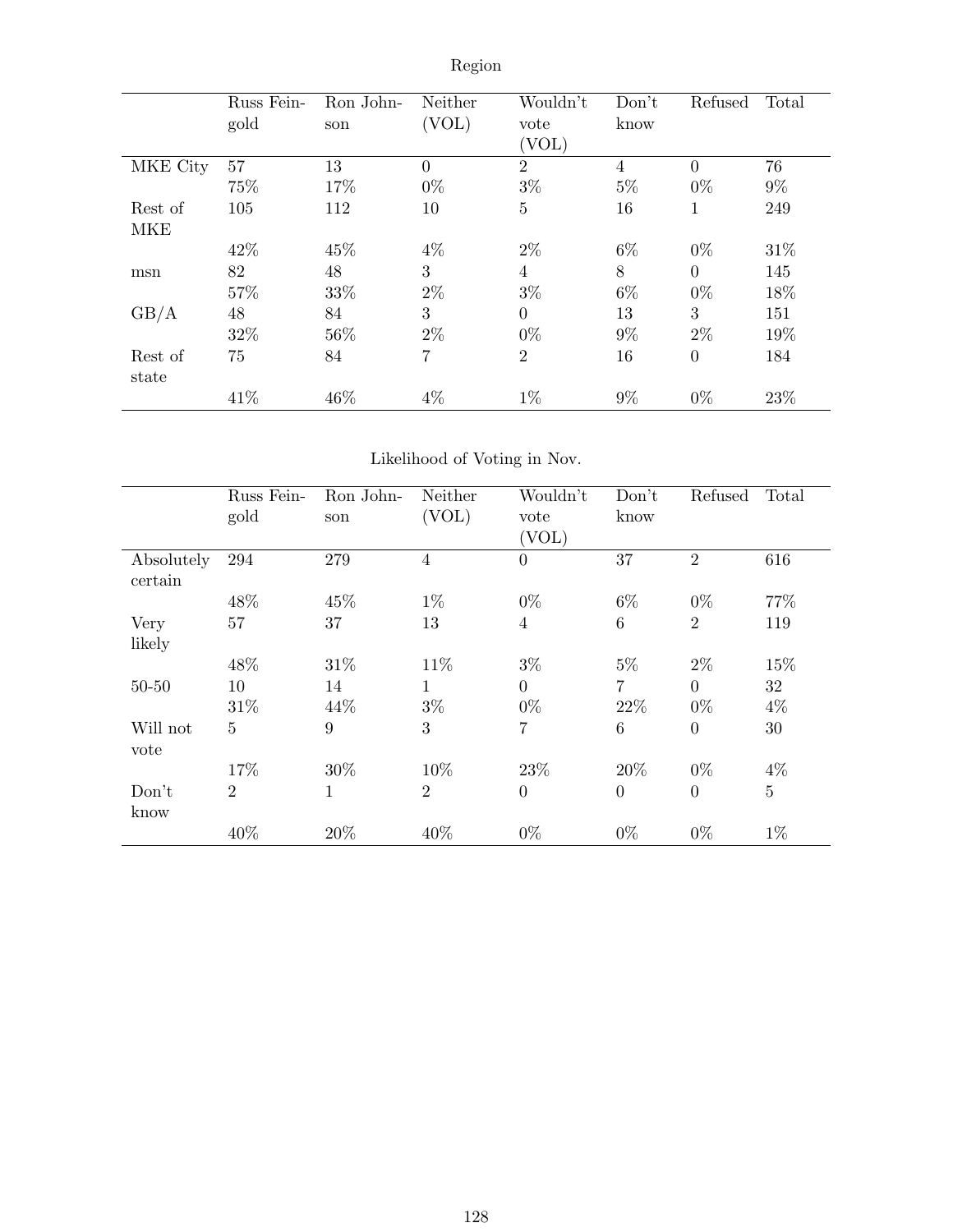Q17. If the election for president were being held today and the candidates were Hillary Clinton the Democrat and Donald Trump the Republican, for whom would you vote?

|        |         |        |         | Sex      |         |          |                |         |       |
|--------|---------|--------|---------|----------|---------|----------|----------------|---------|-------|
|        | Hillary | Donald | Gary    | Jill     | Neither |          | Wouldn't Don't | Refused | Total |
|        | Clinton | Trump  | Johnson | Stein    | 'VOL)   | vote     | know           |         |       |
|        |         |        | (VOL)   | (VOL)    |         | (VOL)    |                |         |       |
| Male   | 134     | 181    | 3       | 3        | 44      | $\Omega$ | 15             | 4       | 386   |
|        | 35%     | 47%    | $1\%$   | $1\%$    | 11%     | $1\%$    | $4\%$          | $1\%$   | 48%   |
| Female | 203     | 117    |         | $\theta$ | 60      | 3        | 25             | 5       | 417   |
|        | 49%     | 28%    | $1\%$   | $0\%$    | 14\%    | $1\%$    | $6\%$          | $1\%$   | 52%   |

#### Age 4 Categories

|           | Hillary  | Donald | Gary             | Jill Stein     | Neither        | Wouldn't Don't   |                  | Refused        | Total |
|-----------|----------|--------|------------------|----------------|----------------|------------------|------------------|----------------|-------|
|           | Clinton  | Trump  | Johnson          | (VOL)          | (VOL)          | vote             | know             |                |       |
|           |          |        | (VOL)            |                |                | 'VOL)            |                  |                |       |
| 18-29     | 70       | 28     | $\overline{2}$   | $\Omega$       | 14             | $\theta$         | 11               | 3              | 128   |
|           | 55%      | 22%    | $2\%$            | $0\%$          | 11\%           | $0\%$            | $9\%$            | $2\%$          | 16%   |
| 30-44     | 73       | 68     |                  | $\overline{2}$ | 38             | $\overline{2}$   | $\,6\,$          | $\Omega$       | 190   |
|           | 38%      | 36%    | $1\%$            | $1\%$          | 20%            | $1\%$            | $3\%$            | $0\%$          | 24\%  |
| $45 - 59$ | 97       | 110    | 3                | $\theta$       | 34             | $\overline{2}$   | 11               | $\Omega$       | 257   |
|           | 38\%     | 43%    | $1\%$            | $0\%$          | 13%            | $1\%$            | $4\%$            | $0\%$          | 32%   |
| $60+$     | 98       | 90     |                  | $\Omega$       | 18             |                  | 12               | 4              | 224   |
|           | 44%      | 40%    | $0\%$            | $0\%$          | 8%             | $0\%$            | $5\%$            | $2\%$          | 28\%  |
| DK/NA/    | $\theta$ |        | $\boldsymbol{0}$ | $\overline{0}$ | $\overline{0}$ | $\boldsymbol{0}$ | $\boldsymbol{0}$ | $\overline{2}$ | 3     |
| Ref       |          |        |                  |                |                |                  |                  |                |       |
|           | $0\%$    | 33%    | $0\%$            | $0\%$          | $0\%$          | $0\%$            | $0\%$            | 67%            | $0\%$ |

#### Education 5 Categories

|           | Hillary        | Donald | Gary             | Jill Stein     | Neither | Wouldn't Don't |                | Refused        | Total |
|-----------|----------------|--------|------------------|----------------|---------|----------------|----------------|----------------|-------|
|           | Clinton        | Trump  | Johnson          | (VOL)          | (VOL)   | vote           | know           |                |       |
|           |                |        | (VOL)            |                |         | (VOL)          |                |                |       |
| Not HS    | 19             | 11     | $\overline{0}$   | $\Omega$       | 14      | $\theta$       | 4              | $\Omega$       | 48    |
|           | 40%            | 23\%   | $0\%$            | $0\%$          | 29%     | $0\%$          | 8%             | $0\%$          | $6\%$ |
| <b>HS</b> | 114            | 94     | 0                | $\overline{2}$ | 25      | $\overline{2}$ | 7              | 3              | 247   |
|           | 46%            | 38%    | $0\%$            | $1\%$          | 10%     | $1\%$          | $3\%$          | $1\%$          | 31\%  |
| Some Coll | 57             | 44     | $\overline{0}$   | $\Omega$       | 36      | $\Omega$       | 14             | $\overline{2}$ | 153   |
|           | 37%            | 29%    | $0\%$            | $0\%$          | 24\%    | $0\%$          | $9\%$          | $1\%$          | 19%   |
| AA        | 33             | 58     | $\overline{2}$   | $\theta$       | 6       | 1              | $\overline{2}$ | $\overline{2}$ | 104   |
|           | 32%            | 56%    | $2\%$            | $0\%$          | $6\%$   | $1\%$          | $2\%$          | $2\%$          | 13%   |
| $BA+$     | 110            | 88     | 5                |                | 21      | $\overline{2}$ | 12             |                | 240   |
|           | 46%            | 37%    | $2\%$            | $0\%$          | $9\%$   | $1\%$          | $5\%$          | $0\%$          | 30%   |
| DK/NA/    | $\overline{4}$ | 3      | $\boldsymbol{0}$ | $\overline{0}$ | 1       | $\overline{0}$ | 1              | $\overline{2}$ | 11    |
| Ref       |                |        |                  |                |         |                |                |                |       |
|           | 36%            | 27%    | $0\%$            | $0\%$          | $9\%$   | $0\%$          | $9\%$          | 18%            | $1\%$ |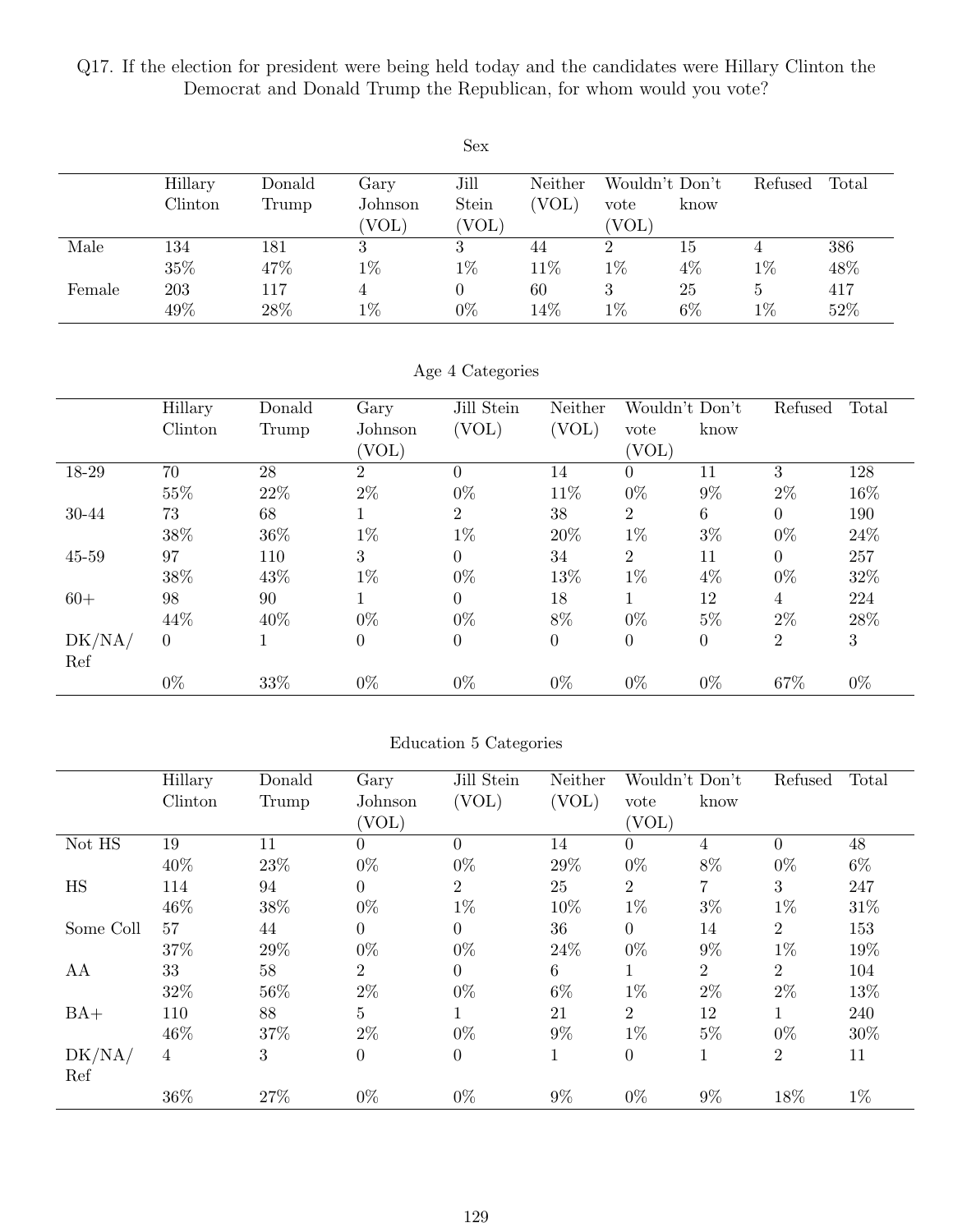|           | Hillary | Donald | Gary           | Jill Stein     | Neither | Wouldn't Don't   |       | Refused        | Total |
|-----------|---------|--------|----------------|----------------|---------|------------------|-------|----------------|-------|
|           | Clinton | Trump  | Johnson        | (VOL)          | (VOL)   | vote             | know  |                |       |
|           |         |        | (VOL)          |                |         | (VOL)            |       |                |       |
| Under     | 127     | 61     |                | $\overline{0}$ | 35      | $\overline{0}$   | 8     | 3              | 235   |
| \$40k     |         |        |                |                |         |                  |       |                |       |
|           | 54%     | 26\%   | $0\%$          | $0\%$          | 15%     | $0\%$            | $3\%$ | $1\%$          | 29%   |
| $$40k$ to | 86      | 88     | $\overline{2}$ | $\overline{2}$ | 27      | $\boldsymbol{0}$ | 7     | $\overline{2}$ | 214   |
| \$74k     |         |        |                |                |         |                  |       |                |       |
|           | 40%     | 41\%   | $1\%$          | $1\%$          | 13%     | $0\%$            | $3\%$ | $1\%$          | 27%   |
| $$75k$ up | 89      | 125    | 3              |                | 20      | 4                | 13    | $\overline{0}$ | 255   |
|           | 35%     | 49%    | $1\%$          | $0\%$          | 8%      | $2\%$            | $5\%$ | $0\%$          | 32%   |
| DK/NA/    | 36      | 24     | $\mathbf{I}$   | $\overline{0}$ | 21      | $\mathbf{I}$     | 12    | 4              | 99    |
| Ref       |         |        |                |                |         |                  |       |                |       |
|           | 36%     | 24%    | $1\%$          | $0\%$          | 21\%    | $1\%$            | 12%   | $4\%$          | 12%   |

#### Household Income

## Party ID

|                 | Hillary        | Donald   | Gary           | Jill Stein<br>Wouldn't Don't<br>Neither |                |                | Refused        | Total          |                 |
|-----------------|----------------|----------|----------------|-----------------------------------------|----------------|----------------|----------------|----------------|-----------------|
|                 | Clinton        | Trump    | Johnson        | (VOL)                                   | (VOL)          | vote           | know           |                |                 |
|                 |                |          | (VOL)          |                                         |                | (VOL)          |                |                |                 |
| Republican      | 14             | 178      | $\overline{2}$ | $\Omega$                                | 14             | T.             | 8              | $\overline{2}$ | 219             |
|                 | $6\%$          | 81\%     | $1\%$          | $0\%$                                   | $6\%$          | $0\%$          | $4\%$          | $1\%$          | 27\%            |
| Democrat        | 211            | 8        | $\overline{0}$ | $\Omega$                                | 10             | $\overline{2}$ | $5\,$          | $\overline{2}$ | 238             |
|                 | 89%            | $3\%$    | $0\%$          | $0\%$                                   | $4\%$          | $1\%$          | $2\%$          | $1\%$          | 30%             |
| Independent 109 |                | 101      | $\overline{4}$ | 3                                       | 60             | $\overline{0}$ | 25             | $\overline{2}$ | 304             |
|                 | 36%            | 33%      | $1\%$          | $1\%$                                   | 20%            | $0\%$          | 8%             | $1\%$          | 38%             |
| Other/No        | $\overline{2}$ | 7        | $\overline{0}$ | $\Omega$                                | 14             | $\overline{2}$ | $\theta$       | $\Omega$       | $25\,$          |
| preference      |                |          |                |                                         |                |                |                |                |                 |
|                 | 8%             | 28%      | $0\%$          | $0\%$                                   | 56%            | 8%             | $0\%$          | $0\%$          | $3\%$           |
| Don't           | $\mathbf{1}$   | 4        | $\overline{0}$ | $\overline{0}$                          | 3              | $\overline{0}$ | $\overline{2}$ | $\overline{0}$ | 10              |
| know            |                |          |                |                                         |                |                |                |                |                 |
|                 | 10%            | 40%      | $0\%$          | $0\%$                                   | 30%            | $0\%$          | 20%            | $0\%$          | $1\%$           |
| Refused         | $\mathbf{1}$   | $\Omega$ | $\overline{0}$ | $\Omega$                                | $\overline{2}$ | $\Omega$       | $\Omega$       | 3              | $6\phantom{.}6$ |
|                 | 17%            | $0\%$    | $0\%$          | $0\%$                                   | 33%            | $0\%$          | $0\%$          | 50%            | $1\%$           |

## Party ID, with leaners

|               | Hillary | Donald | Gary           | Jill Stein | Neither | Wouldn't Don't |                | Refused  | Total |
|---------------|---------|--------|----------------|------------|---------|----------------|----------------|----------|-------|
|               | Clinton | Trump  | Johnson        | (VOL)      | (VOL)   | vote           | know           |          |       |
|               |         |        | 'VOL)          |            |         | 'VOL)          |                |          |       |
| Republican    | 32      | 265    | 4              | $\Omega$   | 36      |                | 20             | 4        | 364   |
|               | $9\%$   | 73%    | $1\%$          | $1\%$      | 10%     | $0\%$          | $5\%$          | $1\%$    | 45%   |
| Democrat      | 296     | 16     | $\overline{0}$ |            | 35      | $\overline{2}$ | 16             | 2        | 368   |
|               | 80%     | 4%     | $0\%$          | $0\%$      | 10%     | $1\%$          | $4\%$          | $1\%$    | 46%   |
| Independent 8 |         | 17     | $\overline{2}$ |            | 25      | $\overline{2}$ | 3              | $\Omega$ | 57    |
|               | $14\%$  | 30%    | 4%             | $0\%$      | 44%     | $4\%$          | $5\%$          | $0\%$    | $7\%$ |
| Other/None 1  |         |        | 0              |            | 9       | 0              | $\overline{2}$ | 3        | 16    |
|               | $6\%$   | 6%     | $0\%$          | $0\%$      | 56%     | $0\%$          | 12%            | 19%      | $2\%$ |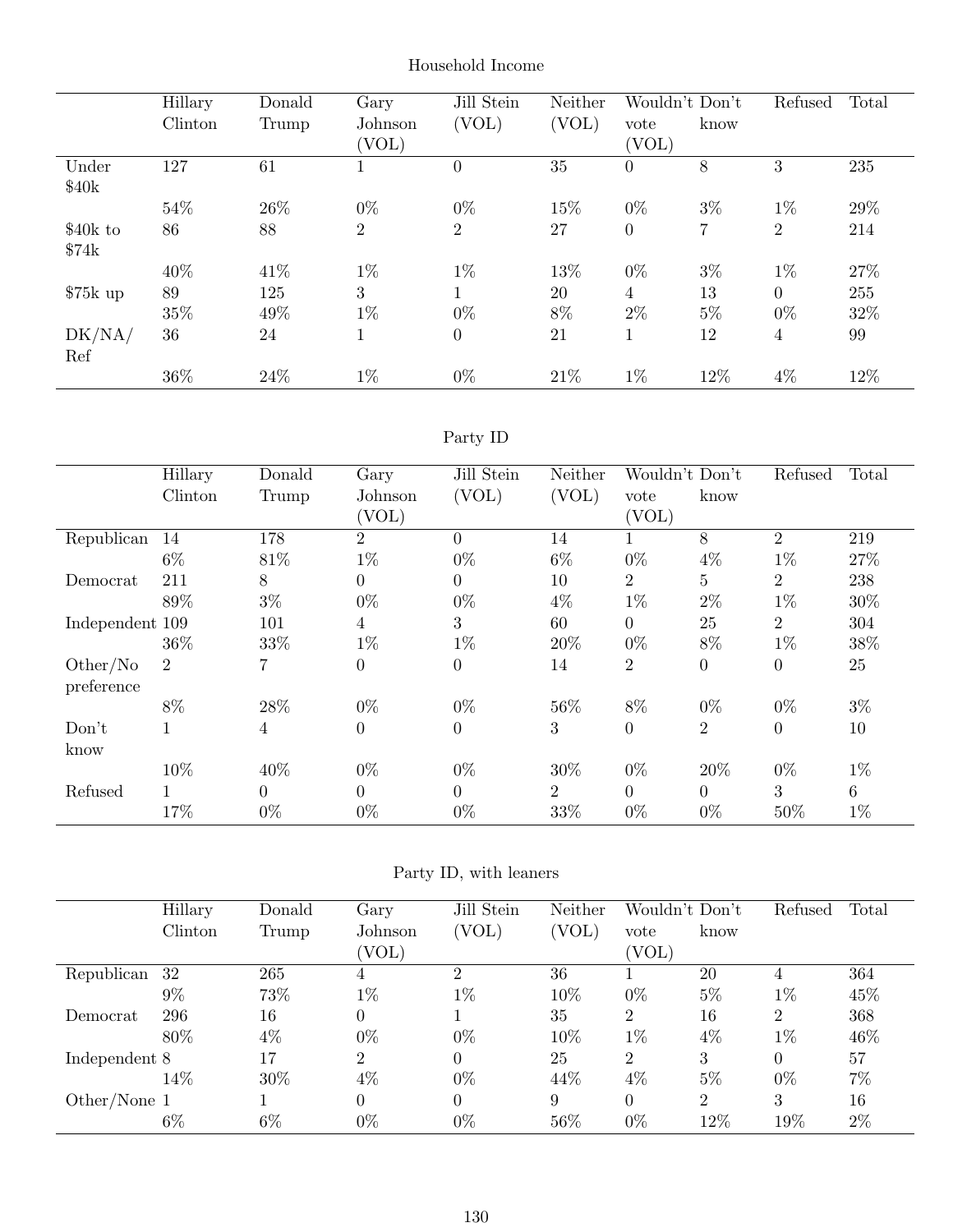Party Id, leaners separate

|              | Hillary | Donald | Gary           | Jill Stein     | Neither | Wouldn't Don't |                | Refused        | Total |
|--------------|---------|--------|----------------|----------------|---------|----------------|----------------|----------------|-------|
|              | Clinton | Trump  | Johnson        | (VOL)          | (VOL)   | vote           | know           |                |       |
|              |         |        | (VOL)          |                |         | (VOL)          |                |                |       |
| Rep          | 14      | 178    | $\overline{2}$ | $\Omega$       | 14      |                | 8              | $\overline{2}$ | 219   |
|              | $6\%$   | 81\%   | $1\%$          | $0\%$          | $6\%$   | $0\%$          | $4\%$          | $1\%$          | 27%   |
| Lean Rep     | 18      | 86     | 2              | $\overline{2}$ | 22      | $\overline{0}$ | 12             | $\overline{2}$ | 144   |
|              | 12%     | 60%    | $1\%$          | $1\%$          | 15%     | $0\%$          | 8%             | $1\%$          | 18%   |
| Ind          | 8       | 17     | $\overline{2}$ | $\Omega$       | 25      | $\overline{2}$ | 3              | $\Omega$       | 57    |
|              | 14%     | $30\%$ | $4\%$          | $0\%$          | 44%     | $4\%$          | $5\%$          | $0\%$          | $7\%$ |
| Lean Dem     | 85      | 8      | $\overline{0}$ |                | 24      | $\overline{0}$ | 11             | $\Omega$       | 129   |
|              | 66%     | $6\%$  | $0\%$          | $1\%$          | 19%     | $0\%$          | $9\%$          | $0\%$          | 16%   |
| Dem          | 211     | 8      | $\overline{0}$ | $\theta$       | 10      | $\overline{2}$ | $\overline{5}$ | $\overline{2}$ | 238   |
|              | 89%     | $3\%$  | $0\%$          | $0\%$          | $4\%$   | $1\%$          | $2\%$          | $1\%$          | 30%   |
| Other/None 1 |         |        | $\theta$       | $\Omega$       | 9       | $\overline{0}$ | 2              | 3              | 16    |
|              | $6\%$   | $6\%$  | $0\%$          | $0\%$          | 56%     | $0\%$          | 12%            | 19%            | $2\%$ |

#### Marital Status

|            | Hillary  | Donald         | Gary             | Jill Stein     | Neither        | Wouldn't Don't |                | Refused        | Total          |
|------------|----------|----------------|------------------|----------------|----------------|----------------|----------------|----------------|----------------|
|            | Clinton  | Trump          | Johnson          | (VOL)          | (VOL)          | vote           | know           |                |                |
|            |          |                | (VOL)            |                |                | (VOL)          |                |                |                |
| Married    | 172      | 216            | 3                | $\Omega$       | 70             | $\overline{4}$ | 22             | 3              | 490            |
|            | 35%      | 44\%           | $1\%$            | $0\%$          | 14%            | $1\%$          | $4\%$          | $1\%$          | 61\%           |
| Cohabiting | 21       | 14             | $\overline{2}$   | $\overline{2}$ | 11             | $\theta$       | $\overline{4}$ | $\Omega$       | 54             |
|            | 39%      | 26%            | $4\%$            | $4\%$          | 20%            | $0\%$          | $7\%$          | $0\%$          | $7\%$          |
| Widowed    | 21       | 16             | $\theta$         | $\Omega$       | $\overline{4}$ | $\mathbf 1$    | $\overline{2}$ | $\Omega$       | 44             |
|            | 48%      | 36%            | $0\%$            | $0\%$          | $9\%$          | $2\%$          | $5\%$          | $0\%$          | $5\%$          |
| Divorced   | 21       | 22             | $\mathbf{1}$     | $\Omega$       | $\overline{5}$ | $\Omega$       | $\overline{2}$ | $\mathbf 1$    | $52\,$         |
|            | 40%      | 42\%           | $2\%$            | $0\%$          | 10%            | $0\%$          | $4\%$          | $2\%$          | $6\%$          |
| Separated  | 12       | $\overline{2}$ | $\overline{0}$   | 0              | 1              | $\overline{0}$ | $\theta$       | $\Omega$       | 15             |
|            | 80%      | 13%            | $0\%$            | $0\%$          | $7\%$          | $0\%$          | $0\%$          | $0\%$          | $2\%$          |
| Never      | 90       | 29             | $\boldsymbol{0}$ | $\overline{0}$ | 13             | $\overline{0}$ | 10             | 3              | 145            |
| Married    |          |                |                  |                |                |                |                |                |                |
|            | 62%      | 20%            | $0\%$            | $0\%$          | $9\%$          | $0\%$          | $7\%$          | $2\%$          | 18%            |
| Refused    | $\Omega$ | $\Omega$       | $\theta$         | $\Omega$       | $\Omega$       | $\theta$       | $\overline{0}$ | $\overline{2}$ | $\overline{2}$ |
|            | $0\%$    | $0\%$          | $0\%$            | $0\%$          | $0\%$          | $0\%$          | $0\%$          | 100%           | $0\%$          |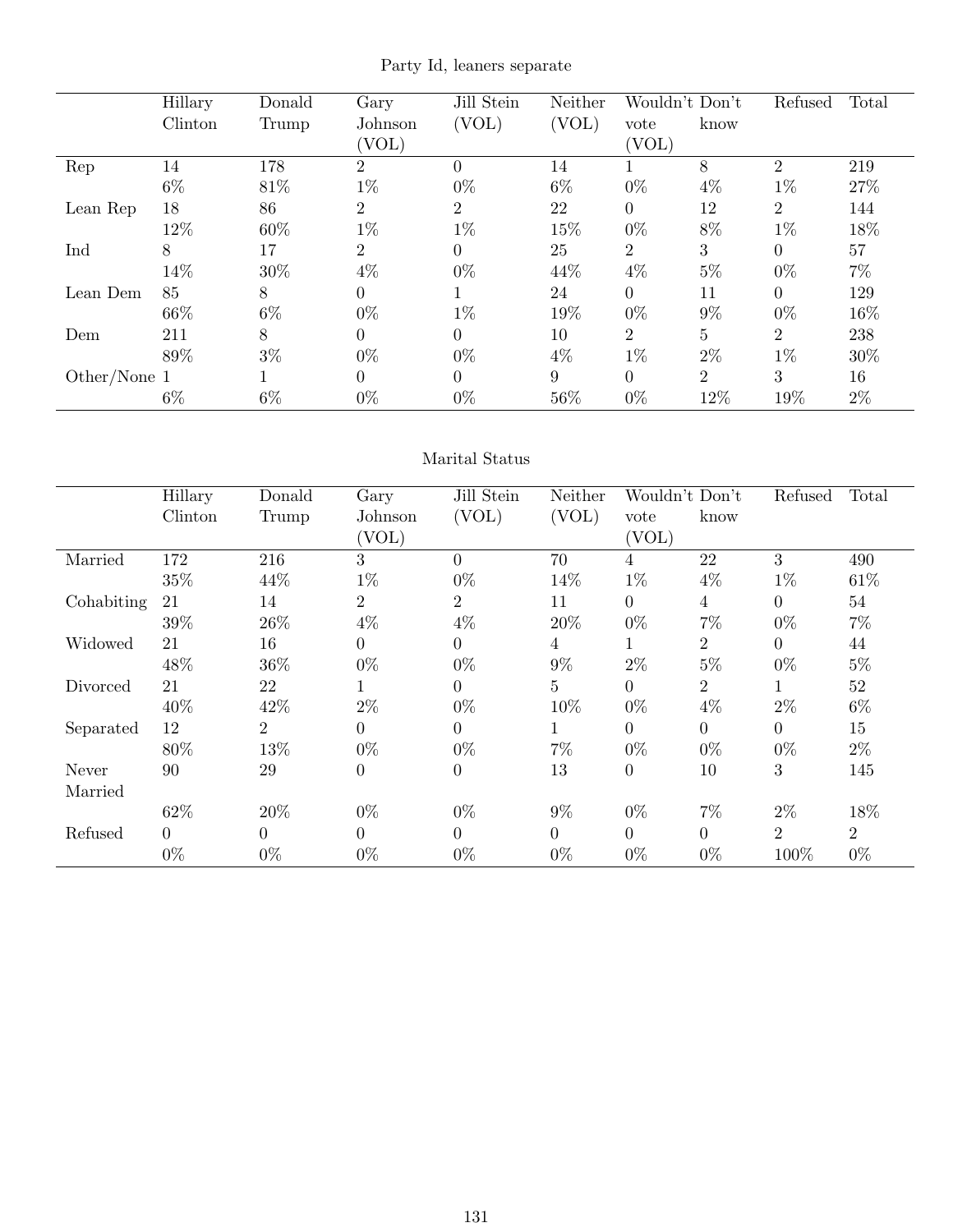|          | Hillary        | Donald         | Gary           | Jill Stein     | Neither        |                  | Wouldn't Don't | Refused | Total          |
|----------|----------------|----------------|----------------|----------------|----------------|------------------|----------------|---------|----------------|
|          | Clinton        | Trump          | Johnson        | (VOL)          | (VOL)          | vote             | know           |         |                |
|          |                |                | (VOL)          |                |                | (VOL)            |                |         |                |
| White    | 242            | 273            | 5              | 3              | 94             | 3                | 39             | 7       | 666            |
|          | 36\%           | 41\%           | $1\%$          | $0\%$          | 14%            | $0\%$            | $6\%$          | $1\%$   | 83%            |
| Black    | 38             | $\overline{2}$ | 0              | $\Omega$       | 3              | $\theta$         |                | 0       | 44             |
|          | 86%            | $5\%$          | $0\%$          | $0\%$          | $7\%$          | $0\%$            | $2\%$          | $0\%$   | $5\%$          |
| Hispanic | 31             | 7              | $\overline{0}$ | $\Omega$       | $\overline{2}$ | $\theta$         | $\overline{0}$ | 0       | 40             |
|          | 78%            | 18%            | $0\%$          | $0\%$          | $5\%$          | $0\%$            | $0\%$          | $0\%$   | $5\%$          |
| Other    | 26             | 14             | 2              | $\overline{0}$ | 4              | $\overline{2}$   |                | 0       | 49             |
|          | 53%            | 29%            | $4\%$          | $0\%$          | 8%             | $4\%$            | $2\%$          | $0\%$   | $6\%$          |
| DK/NA/   | $\overline{0}$ | $\overline{2}$ | $\overline{0}$ | 0              | $\theta$       | $\boldsymbol{0}$ | $\overline{0}$ | 2       | $\overline{4}$ |
| Ref      |                |                |                |                |                |                  |                |         |                |
|          | $0\%$          | 50%            | $0\%$          | $0\%$          | $0\%$          | $0\%$            | $0\%$          | 50%     | $0\%$          |

## Race and Ethnicity

## Religious Service Attendance

|             | Hillary          | Donald         | Gary             | Jill Stein     | Neither          |                | Wouldn't Don't   | Refused          | Total        |
|-------------|------------------|----------------|------------------|----------------|------------------|----------------|------------------|------------------|--------------|
|             | Clinton          | Trump          | Johnson          | (VOL)          | (VOL)            | vote           | know             |                  |              |
|             |                  |                | (VOL)            |                |                  | (VOL)          |                  |                  |              |
| More than   | 13               | 32             | $\boldsymbol{0}$ | $\overline{0}$ | $\overline{3}$   | $\overline{2}$ | $\,6\,$          | $\mathbf{1}$     | 57           |
| 1/wk        |                  |                |                  |                |                  |                |                  |                  |              |
|             | 23\%             | 56%            | $0\%$            | $0\%$          | $5\%$            | $4\%$          | 11\%             | $2\%$            | $7\%$        |
| $1$ /week   | 71               | 85             | $\overline{2}$   | $\theta$       | 23               | 1              | 10               | $\mathbf 1$      | 193          |
|             | $37\%$           | 44\%           | $1\%$            | $0\%$          | 12\%             | $1\%$          | $5\%$            | $1\%$            | $24\%$       |
| $1-2$ month | 49               | 61             | $\overline{0}$   | $\Omega$       | 12               | $\overline{0}$ | 3                | $\overline{0}$   | 125          |
|             | 39%              | 49%            | $0\%$            | $0\%$          | 10%              | $0\%$          | $2\%$            | $0\%$            | 16\%         |
| few times   | 68               | 29             | 3                | $\Omega$       | 16               | $\overline{2}$ | $\overline{5}$   | 5                | 128          |
| a year      |                  |                |                  |                |                  |                |                  |                  |              |
|             | 53%              | 23\%           | $2\%$            | $0\%$          | 12%              | $2\%$          | $4\%$            | $4\%$            | 16\%         |
| Seldom      | 57               | 54             | $\overline{0}$   | $\overline{0}$ | 20               | $\overline{0}$ | $\overline{4}$   | $\overline{0}$   | 135          |
|             | 42\%             | 40\%           | $0\%$            | $0\%$          | 15%              | $0\%$          | $3\%$            | $0\%$            | 17%          |
| Never       | 77               | 36             | 1                | 3              | 30               | 1              | 11               | $\overline{0}$   | 159          |
|             | 48\%             | $23\%$         | $1\%$            | $2\%$          | 19%              | $1\%$          | $7\%$            | $0\%$            | 20%          |
| Don't       | $\boldsymbol{0}$ | 1              | $\boldsymbol{0}$ | $\overline{0}$ | $\boldsymbol{0}$ | $\overline{0}$ | $\boldsymbol{0}$ | $\boldsymbol{0}$ | $\mathbf{1}$ |
| know        |                  |                |                  |                |                  |                |                  |                  |              |
|             | $0\%$            | 100%           | $0\%$            | $0\%$          | $0\%$            | $0\%$          | $0\%$            | $0\%$            | $0\%$        |
| Refused     | 3                | $\overline{0}$ | $\overline{0}$   | $\overline{0}$ | $\overline{0}$   | $\overline{0}$ | 1                | $\overline{2}$   | 6            |
|             | $50\%$           | $0\%$          | $0\%$            | $0\%$          | $0\%$            | $0\%$          | 17%              | 33\%             | $1\%$        |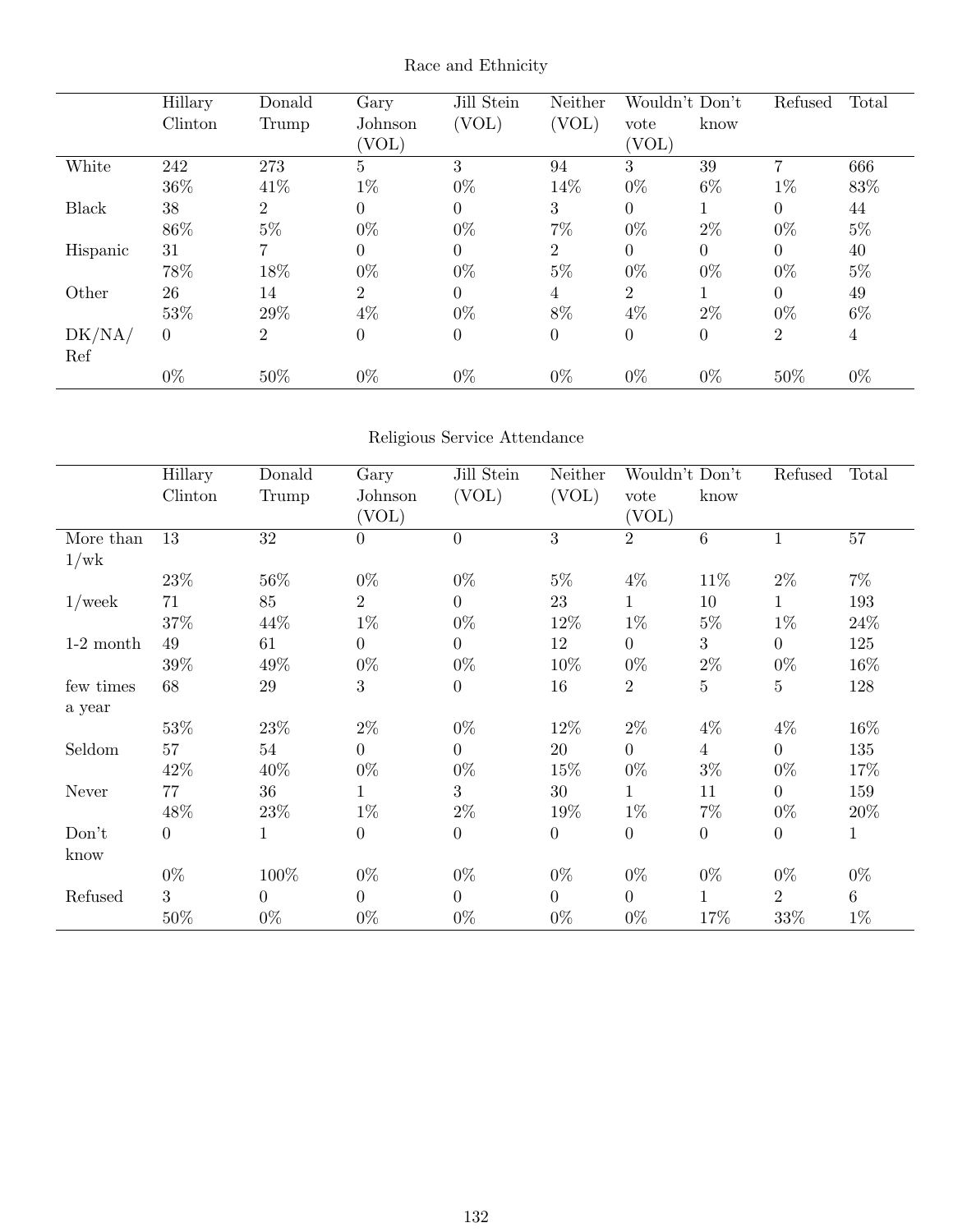|             | Hillary | Donald          | Gary             | Jill Stein | Neither        | Wouldn't Don't |                  | Refused        | Total          |
|-------------|---------|-----------------|------------------|------------|----------------|----------------|------------------|----------------|----------------|
|             | Clinton | Trump           | Johnson          | (VOL)      | (VOL)          | vote           | know             |                |                |
|             |         |                 | (VOL)            |            |                | (VOL)          |                  |                |                |
| Protestant/ | 133     | 142             | $\overline{2}$   | $\theta$   | 28             |                | 21               | 6              | 333            |
| Christian   |         |                 |                  |            |                |                |                  |                |                |
|             | 40%     | 43%             | $1\%$            | $0\%$      | 8%             | $0\%$          | $6\%$            | $2\%$          | 42%            |
| Catholic    | 101     | 116             | 3                | $\Omega$   | 37             | $\overline{2}$ | 12               |                | 272            |
|             | 37%     | 43%             | $1\%$            | $0\%$      | 14%            | $1\%$          | $4\%$            | $0\%$          | $34\%$         |
| Jewish      | 3       |                 | $\boldsymbol{0}$ | $\Omega$   | $\Omega$       | $\overline{0}$ | $\boldsymbol{0}$ | $\overline{0}$ | $\overline{4}$ |
|             | 75%     | 25%             | $0\%$            | $0\%$      | $0\%$          | $0\%$          | $0\%$            | $0\%$          | $0\%$          |
| Other       | 18      | 11              | $\theta$         | $\Omega$   | 8              | $\overline{0}$ | 1                | $\Omega$       | 38             |
|             | 47%     | 29%             | $0\%$            | $0\%$      | 21\%           | $0\%$          | $3\%$            | $0\%$          | $5\%$          |
| None        | 70      | 22              |                  | 3          | 31             | $\Omega$       | 5                | $\Omega$       | 132            |
|             | 53%     | 17%             | $1\%$            | $2\%$      | 23\%           | $0\%$          | $4\%$            | $0\%$          | 16%            |
| DK/NA/      | 12      | $6\phantom{.}6$ | $\boldsymbol{0}$ | $\theta$   | $\overline{0}$ | $\overline{2}$ | 1                | 2              | 23             |
| Ref         |         |                 |                  |            |                |                |                  |                |                |
|             | 52%     | 26%             | $0\%$            | $0\%$      | $0\%$          | $9\%$          | $4\%$            | $9\%$          | $3\%$          |

Religious Affiliation

## Born Again/Evangelical

|          | Hillary        | Donald         | Gary           | Jill Stein     | Neither        |                | Wouldn't Don't |                | Total |
|----------|----------------|----------------|----------------|----------------|----------------|----------------|----------------|----------------|-------|
|          | Clinton        | Trump          | Johnson        | (VOL)          | (VOL)          | vote           | know           |                |       |
|          |                |                | (VOL)          |                |                | (VOL)          |                |                |       |
| born     | 43             | 76             | $\overline{0}$ | 0              | 10             |                | 8              | 3              | 141   |
| again    |                |                |                |                |                |                |                |                |       |
|          | 30%            | 54%            | $0\%$          | $0\%$          | $7\%$          | $1\%$          | $6\%$          | $2\%$          | 42\%  |
| not born | 84             | 61             | $\overline{2}$ | $\Omega$       | 17             | 1              | 13             |                | 179   |
| again    |                |                |                |                |                |                |                |                |       |
|          | 47%            | 34%            | $1\%$          | $0\%$          | $9\%$          | $1\%$          | 7%             | $1\%$          | 54\%  |
| Don't    | 3              | $\overline{5}$ | $\overline{0}$ | $\overline{0}$ | $\overline{0}$ | $\overline{0}$ | $\overline{0}$ | $\theta$       | 8     |
| know     |                |                |                |                |                |                |                |                |       |
|          | 38%            | 62%            | $0\%$          | $0\%$          | $0\%$          | $0\%$          | $0\%$          | $0\%$          | $2\%$ |
| Refused  | $\overline{2}$ | $\Omega$       | $\overline{0}$ | $\theta$       | 1              | $\theta$       | $\overline{0}$ | $\overline{2}$ | 5     |
|          | 40%            | $0\%$          | $0\%$          | $0\%$          | 20%            | $0\%$          | $0\%$          | 40%            | $2\%$ |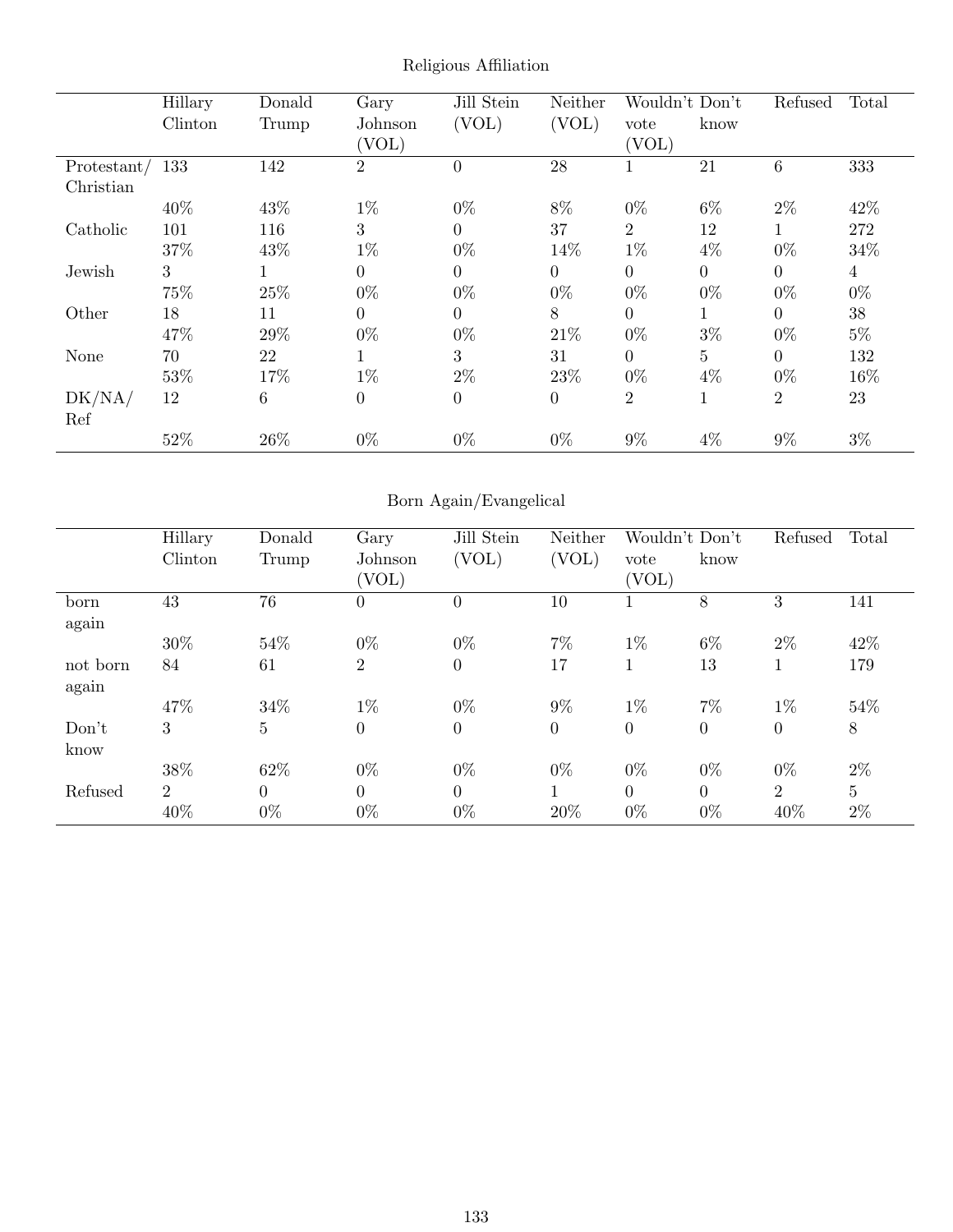|          | Hillary | Donald | Gary           | Jill Stein     | Neither        | Wouldn't Don't |                | Refused  | Total |
|----------|---------|--------|----------------|----------------|----------------|----------------|----------------|----------|-------|
|          | Clinton | Trump  | Johnson        | (VOL)          | (VOL)          | vote           | know           |          |       |
|          |         |        | (VOL)          |                |                | (VOL)          |                |          |       |
| Urban    | 128     | 69     | $\overline{2}$ |                | 27             | 2              | 15             |          | 245   |
|          | 52%     | 28%    | $1\%$          | $0\%$          | 11%            | $1\%$          | $6\%$          | $0\%$    | 31\%  |
| Suburban | 103     | 96     | 3              | 2              | 31             | $\overline{0}$ | 13             | 3        | 251   |
|          | 41\%    | 38%    | $1\%$          | $1\%$          | 12%            | $0\%$          | $5\%$          | $1\%$    | 31\%  |
| Rural    | 102     | 132    | $\overline{2}$ | $\Omega$       | 42             | $\overline{2}$ | 10             | 3        | 293   |
|          | 35%     | 45%    | $1\%$          | $0\%$          | 14%            | $1\%$          | $3\%$          | $1\%$    | 37%   |
| Don't    | 3       |        | $\overline{0}$ | $\overline{0}$ | 3              | 1              | $\overline{0}$ | $\theta$ | $8\,$ |
| know     |         |        |                |                |                |                |                |          |       |
|          | 38%     | 12%    | $0\%$          | $0\%$          | 38%            | 12%            | $0\%$          | $0\%$    | $1\%$ |
| Refused  |         | 0      | $\Omega$       | $\Omega$       | $\overline{0}$ | $\overline{0}$ |                | 2        | 4     |
|          | 25%     | $0\%$  | $0\%$          | $0\%$          | $0\%$          | $0\%$          | 25%            | 50%      | $0\%$ |

## Location Type

## Political Ideology

|                   | Hillary        | Donald           | Jill Stein<br>Gary |                | Neither<br>Wouldn't Don't |                |                  | Refused         | Total          |
|-------------------|----------------|------------------|--------------------|----------------|---------------------------|----------------|------------------|-----------------|----------------|
|                   | Clinton        | Trump            | Johnson            | (VOL)          | (VOL)                     | vote           | know             |                 |                |
|                   |                |                  | (VOL)              |                |                           | (VOL)          |                  |                 |                |
| Very con-         | $\overline{2}$ | 53               | $\overline{0}$     | $\theta$       | 5                         | $\overline{0}$ | $\overline{2}$   | $\overline{0}$  | 62             |
| servative         |                |                  |                    |                |                           |                |                  |                 |                |
|                   | $3\%$          | 85%              | $0\%$              | $0\%$          | 8%                        | $0\%$          | $3\%$            | $0\%$           | $8\%$          |
| Conservative 51   |                | 156              | $\overline{2}$     | $\Omega$       | 25                        | $\mathbf{1}$   | 17               | $\overline{2}$  | 254            |
|                   | 20%            | 61\%             | $1\%$              | $0\%$          | 10%                       | $0\%$          | $7\%$            | $1\%$           | 32\%           |
| Moderate          | 125            | 71               | $\overline{4}$     | $\overline{2}$ | 46                        | $\overline{2}$ | 13               | $5\overline{)}$ | 268            |
|                   | 47\%           | $26\%$           | $1\%$              | $1\%$          | 17%                       | $1\%$          | $5\%$            | $2\%$           | $34\%$         |
| Liberal           | 96             | 5                | $\boldsymbol{0}$   | $\overline{0}$ | 9                         | $\overline{0}$ | $\overline{4}$   | $\overline{0}$  | 114            |
|                   | 84%            | $4\%$            | $0\%$              | $0\%$          | $8\%$                     | $0\%$          | $4\%$            | $0\%$           | 14%            |
| Very lib-<br>eral | 52             | $\boldsymbol{0}$ | $\boldsymbol{0}$   |                | 7                         | $\overline{0}$ | $\boldsymbol{0}$ | $\theta$        | 60             |
|                   | 87%            | $0\%$            | $0\%$              | $2\%$          | 12%                       | $0\%$          | $0\%$            | $0\%$           | $8\%$          |
| Don't             | 9              | 13               | $\boldsymbol{0}$   | $\theta$       | 11                        | $\overline{2}$ | $\overline{2}$   | $\theta$        | 37             |
| know              |                |                  |                    |                |                           |                |                  |                 |                |
|                   | 24\%           | 35%              | $0\%$              | $0\%$          | 30%                       | $5\%$          | $5\%$            | $0\%$           | $5\%$          |
| Refused           | $\overline{2}$ | $\overline{0}$   | $\overline{0}$     | $\Omega$       | $\theta$                  | $\overline{0}$ | $\mathbf 1$      | 2               | 5 <sup>5</sup> |
|                   | 40%            | $0\%$            | $0\%$              | $0\%$          | $0\%$                     | $0\%$          | 20%              | 40\%            | $1\%$          |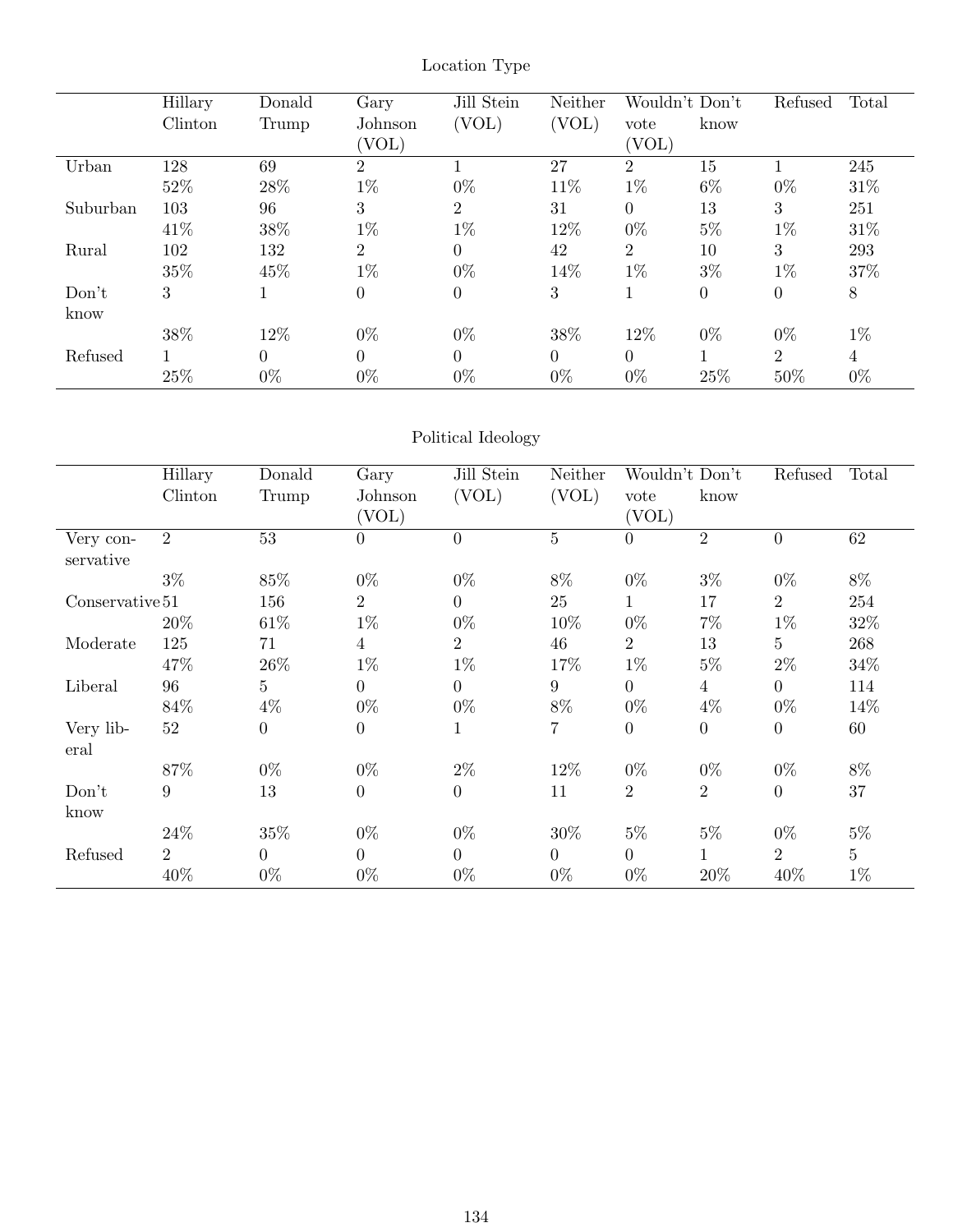|            | Hillary  | Donald         | Gary             | Jill Stein     | Neither        | Wouldn't Don't |                | Refused        | Total          |
|------------|----------|----------------|------------------|----------------|----------------|----------------|----------------|----------------|----------------|
|            | Clinton  | Trump          | Johnson          | (VOL)          | (VOL)          | vote           | know           |                |                |
|            |          |                | (VOL)            |                |                | (VOL)          |                |                |                |
| respondent | 40       | 20             | $\overline{0}$   | $\theta$       | 13             | $\overline{2}$ | 1              | $\theta$       | 76             |
|            | 53%      | 26\%           | $0\%$            | $0\%$          | 17%            | $3\%$          | $1\%$          | $0\%$          | $9\%$          |
| another    | 19       | 11             | $\boldsymbol{0}$ | $\overline{0}$ | 9              | $\overline{0}$ | 1              | $\theta$       | 40             |
| household  |          |                |                  |                |                |                |                |                |                |
| member     |          |                |                  |                |                |                |                |                |                |
|            | 48%      | 28\%           | $0\%$            | $0\%$          | 22\%           | $0\%$          | $2\%$          | $0\%$          | $5\%$          |
| nobody in  | 275      | 267            | $\overline{7}$   | 3              | 81             | 3              | 37             | $\overline{7}$ | 680            |
| household  |          |                |                  |                |                |                |                |                |                |
|            | 40%      | 39%            | $1\%$            | $0\%$          | 12%            | $0\%$          | $5\%$          | $1\%$          | 85%            |
| Don't      | $\theta$ | $\overline{0}$ | $\overline{0}$   | $\overline{0}$ | 1              | $\overline{0}$ | 1              | $\theta$       | $\overline{2}$ |
| know       |          |                |                  |                |                |                |                |                |                |
|            | $0\%$    | $0\%$          | $0\%$            | $0\%$          | 50%            | $0\%$          | 50%            | $0\%$          | $0\%$          |
| Refused    | 3        | $\overline{0}$ | $\overline{0}$   | $\theta$       | $\overline{0}$ | $\overline{0}$ | $\overline{0}$ | $\overline{2}$ | $\overline{5}$ |
|            | 60%      | $0\%$          | $0\%$            | $0\%$          | $0\%$          | $0\%$          | $0\%$          | 40%            | $1\%$          |

Union Membership

# Job Type and Union Membership

|           | Hillary        | Donald         | Gary             | Jill Stein<br>Neither<br>Wouldn't Don't |             |                | Refused        | Total            |        |
|-----------|----------------|----------------|------------------|-----------------------------------------|-------------|----------------|----------------|------------------|--------|
|           | Clinton        | Trump          | Johnson          | (VOL)                                   | (VOL)       | vote           | know           |                  |        |
|           |                |                | (VOL)            |                                         |             | (VOL)          |                |                  |        |
| Public    | 24             | 8              | $\overline{0}$   | $\Omega$                                | 9           | $\overline{0}$ |                | $\overline{0}$   | 42     |
| union     |                |                |                  |                                         |             |                |                |                  |        |
|           | $57\%$         | 19%            | $0\%$            | $0\%$                                   | 21\%        | $0\%$          | $2\%$          | $0\%$            | $5\%$  |
| Public    | 59             | 49             | 3                | $\theta$                                | 13          | $\mathbf{1}$   | $\overline{7}$ | $\boldsymbol{0}$ | 132    |
| non-union |                |                |                  |                                         |             |                |                |                  |        |
|           | 45%            | 37%            | $2\%$            | $0\%$                                   | 10%         | $1\%$          | $5\%$          | $0\%$            | 16%    |
| Private   | 36             | 22             | $\boldsymbol{0}$ | $\theta$                                | 13          | $\overline{2}$ | $\mathbf{1}$   | $\boldsymbol{0}$ | 74     |
| union     |                |                |                  |                                         |             |                |                |                  |        |
|           | 49%            | 30%            | $0\%$            | $0\%$                                   | 18%         | $3\%$          | $1\%$          | $0\%$            | $9\%$  |
| Private   | 215            | 219            | $\overline{4}$   | $\overline{2}$                          | 68          | $\overline{2}$ | 30             | $\overline{7}$   | 547    |
| non-union |                |                |                  |                                         |             |                |                |                  |        |
|           | 39%            | 40%            | $1\%$            | $0\%$                                   | 12%         | $0\%$          | $5\%$          | $1\%$            | $68\%$ |
| DK/NA/    | $\overline{4}$ | $\overline{0}$ | $\boldsymbol{0}$ | $\mathbf{1}$                            | $\mathbf 1$ | $\overline{0}$ | $\mathbf{1}$   | $\overline{2}$   | 9      |
| Ref       |                |                |                  |                                         |             |                |                |                  |        |
|           | 44%            | $0\%$          | $0\%$            | 11\%                                    | 11\%        | $0\%$          | 11\%           | 22%              | $1\%$  |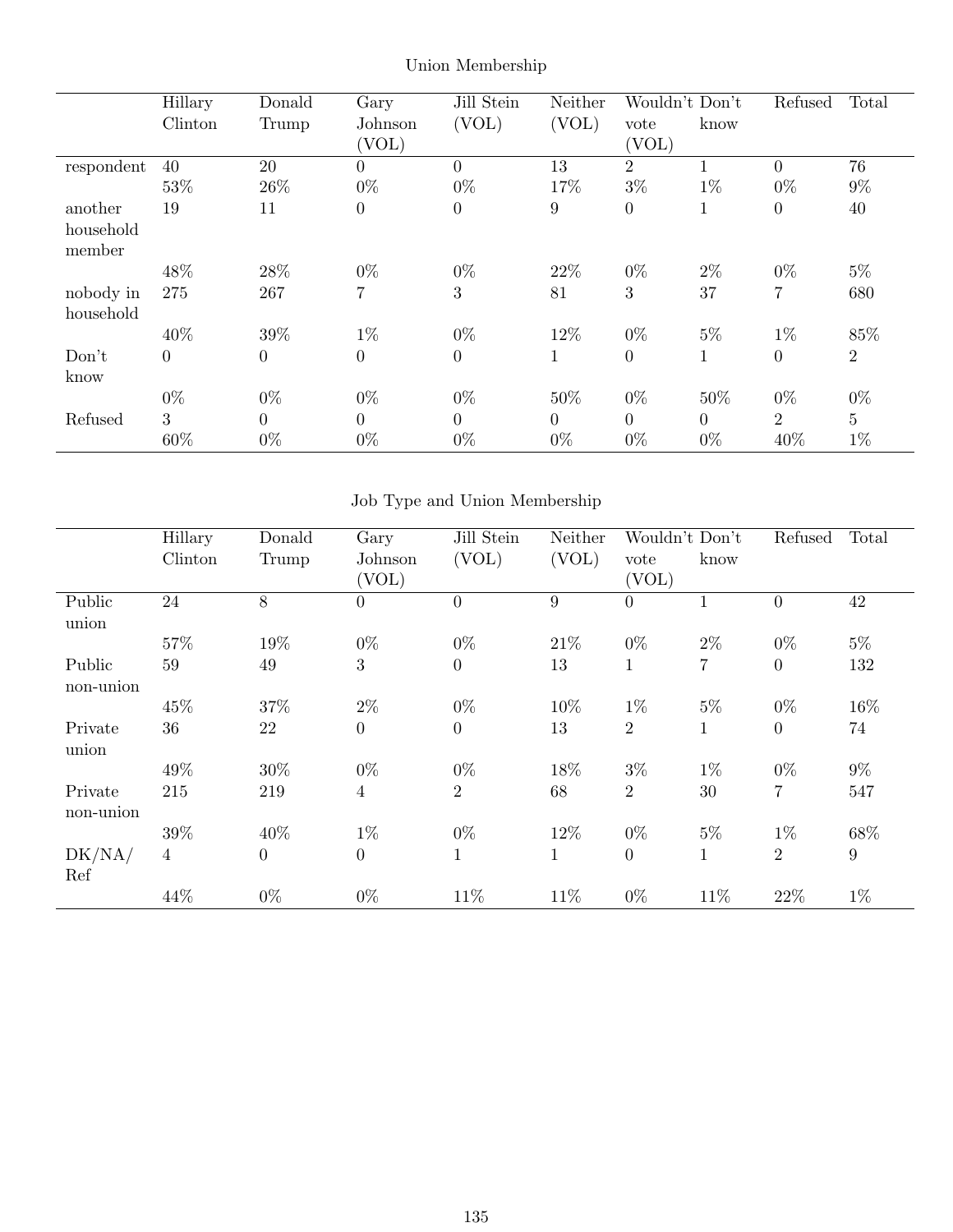| v<br>ſ |
|--------|
|        |
|        |

|            | Hillary | Donald | Gary           | Jill Stein     | Neither        | Wouldn't Don't |                | Refused  | Total |
|------------|---------|--------|----------------|----------------|----------------|----------------|----------------|----------|-------|
|            | Clinton | Trump  | Johnson        | (VOL)          | (VOL)          | vote           | know           |          |       |
|            |         |        | (VOL)          |                |                | (VOL)          |                |          |       |
| MKE City   | 56      | 12     | $\overline{0}$ |                | $\overline{5}$ | $\theta$       |                | $\Omega$ | 75    |
|            | 75%     | 16%    | $0\%$          | $1\%$          | $7\%$          | $0\%$          | $1\%$          | $0\%$    | $9\%$ |
| Rest of    | 95      | 94     | T              | $\overline{0}$ | 36             |                | 19             |          | 247   |
| <b>MKE</b> |         |        |                |                |                |                |                |          |       |
|            | 38\%    | 38%    | $0\%$          | $0\%$          | 15%            | $0\%$          | 8%             | $0\%$    | 31\%  |
| msn        | 75      | 41     | $\overline{2}$ | $\overline{2}$ | 16             | $\overline{2}$ | $\overline{5}$ | 3        | 146   |
|            | 51\%    | 28\%   | $1\%$          | $1\%$          | 11%            | $1\%$          | $3\%$          | $2\%$    | 18%   |
| GB/A       | 51      | 76     | $\theta$       | $\theta$       | 13             |                | 7              | 3        | 151   |
|            | 34%     | 50%    | $0\%$          | $0\%$          | $9\%$          | $1\%$          | $5\%$          | $2\%$    | 19%   |
| Rest of    | 60      | 76     | 3              | $\theta$       | 34             | $\overline{2}$ | 8              | 1        | 184   |
| state      |         |        |                |                |                |                |                |          |       |
|            | 33%     | 41\%   | $2\%$          | $0\%$          | 18%            | $1\%$          | $4\%$          | $1\%$    | 23\%  |

# Likelihood of Voting in Nov.

|            | Hillary      | Donald         | Gary             | Jill Stein     | Neither        | Wouldn't Don't |                | Refused        | Total           |
|------------|--------------|----------------|------------------|----------------|----------------|----------------|----------------|----------------|-----------------|
|            | Clinton      | Trump          | Johnson          | (VOL)          | (VOL)          | vote           | know           |                |                 |
|            |              |                | (VOL)            |                |                | (VOL)          |                |                |                 |
| Absolutely | 275          | 260            | $\,6\,$          | 3              | 44             |                | 21             | $\overline{5}$ | 615             |
| certain    |              |                |                  |                |                |                |                |                |                 |
|            | 45%          | 42\%           | $1\%$            | $0\%$          | $7\%$          | $0\%$          | $3\%$          | $1\%$          | 76%             |
| Very       | 47           | 22             | $\boldsymbol{0}$ | $\theta$       | 31             | $\theta$       | 16             | 4              | 120             |
| likely     |              |                |                  |                |                |                |                |                |                 |
|            | 39%          | 18%            | $0\%$            | $0\%$          | 26\%           | $0\%$          | 13%            | $3\%$          | 15%             |
| $50 - 50$  | 8            | 9              | $\overline{0}$   | $\Omega$       | 12             |                | $\overline{2}$ | $\Omega$       | 32              |
|            | 25%          | 28\%           | $0\%$            | $0\%$          | 38%            | $3\%$          | $6\%$          | $0\%$          | $4\%$           |
| Will not   | 7            | 7              | $\overline{0}$   | $\Omega$       | 13             | $\overline{4}$ | $\theta$       | $\Omega$       | 31              |
| vote       |              |                |                  |                |                |                |                |                |                 |
|            | 23%          | 23%            | $0\%$            | $0\%$          | 42%            | 13%            | $0\%$          | $0\%$          | $4\%$           |
| Don't      | $\mathbf{1}$ | $\overline{0}$ | $\boldsymbol{0}$ | $\overline{0}$ | $\overline{4}$ | $\overline{0}$ | 1              | $\overline{0}$ | $6\phantom{.}6$ |
| know       |              |                |                  |                |                |                |                |                |                 |
|            | 17%          | $0\%$          | $0\%$            | $0\%$          | 67%            | $0\%$          | 17%            | $0\%$          | $1\%$           |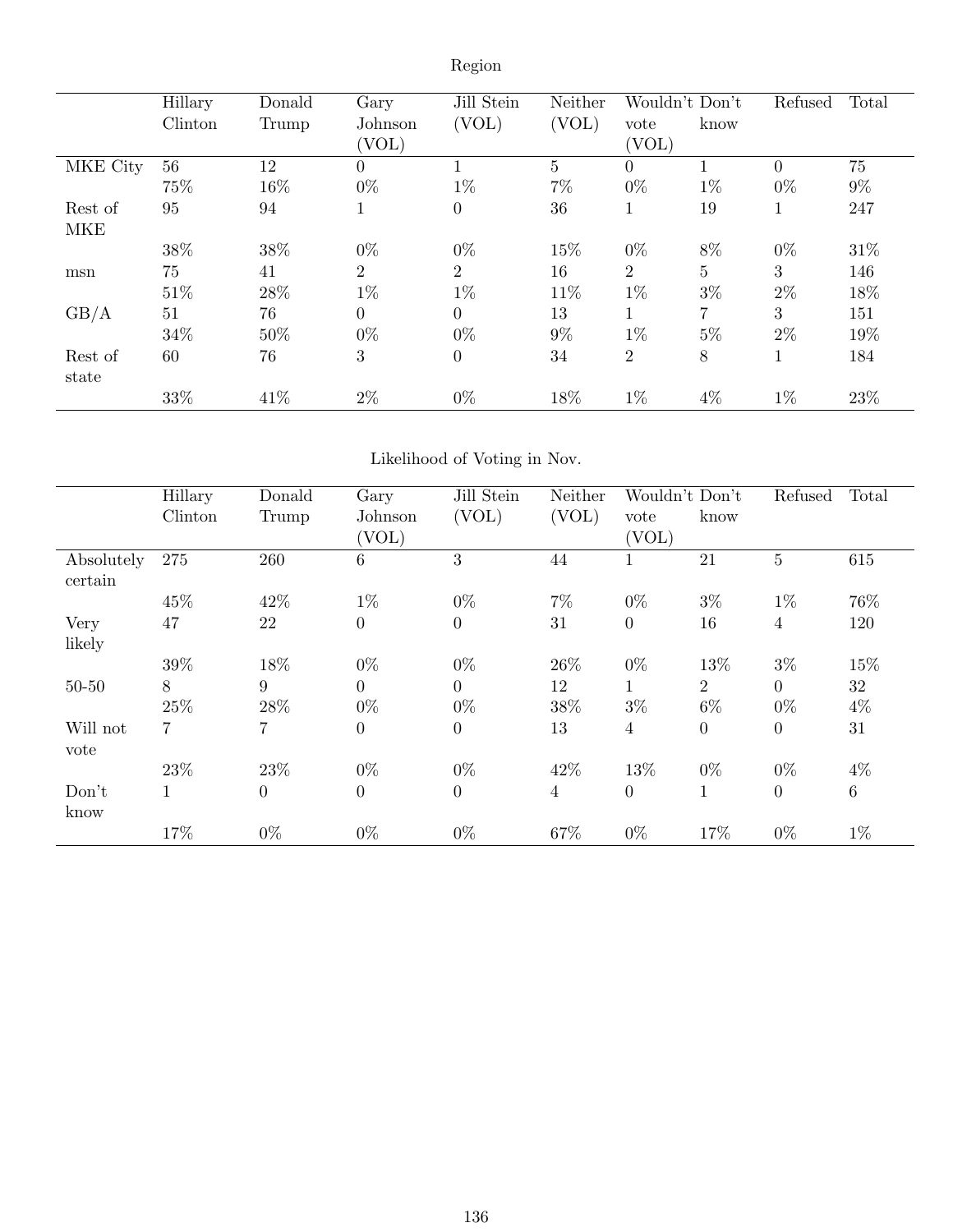Q18. If the election for U.S. Senator were being held today and the candidates were Russ Feingold the Democrat and Ron Johnson the Republican and Phil Anderson the Libertarian, for whom would you vote?

|        | Sex        |           |          |       |                |       |                |       |  |  |  |
|--------|------------|-----------|----------|-------|----------------|-------|----------------|-------|--|--|--|
|        | Russ Fein- | Ron John- | Phil An- | None  | Wouldn't Don't |       | Refused        | Total |  |  |  |
|        | gold       | son       | derson   | of    | vote           | know  |                |       |  |  |  |
|        |            |           |          | these |                |       |                |       |  |  |  |
| Male   | 150        | 177       | 33       | 3     | 3              | 19    |                | 386   |  |  |  |
|        | 39%        | $46\%$    | 9%       | $1\%$ | $1\%$          | $5\%$ | $0\%$          | 48%   |  |  |  |
| Female | 186        | 128       | 35       | 10    | 2              | 54    | $\overline{2}$ | 417   |  |  |  |
|        | 45\%       | 31\%      | 8%       | $2\%$ | $0\%$          | 13%   | $0\%$          | 52%   |  |  |  |

Age 4 Categories

|        | Russ Fein-     | Ron John- | Phil An- | None of          | Wouldn't Don't |                | Refused        | Total |
|--------|----------------|-----------|----------|------------------|----------------|----------------|----------------|-------|
|        | gold           | son       | derson   | these            | vote           | know           |                |       |
| 18-29  | 41             | 36        | 25       | $\overline{0}$   | $\overline{2}$ | 24             | $\overline{0}$ | 128   |
|        | 32%            | $28\%$    | 20%      | $0\%$            | $2\%$          | 19%            | $0\%$          | 16%   |
| 30-44  | 85             | 62        | 20       | $\boldsymbol{0}$ | 3              | 20             | $\Omega$       | 190   |
|        | 45%            | 33%       | 11%      | $0\%$            | $2\%$          | 11%            | $0\%$          | 24\%  |
| 45-59  | 102            | 106       | 17       | 12               | $\Omega$       | 19             | $\overline{0}$ | 256   |
|        | 40%            | 41\%      | 7%       | $5\%$            | $0\%$          | $7\%$          | $0\%$          | 32%   |
| $60+$  | 107            | 99        | 6        | 1                | $\Omega$       | 10             |                | 224   |
|        | 48%            | 44%       | $3\%$    | $0\%$            | $0\%$          | $4\%$          | $0\%$          | 28\%  |
| DK/NA/ | $\overline{0}$ |           | $\Omega$ | $\overline{0}$   | $\theta$       | $\overline{0}$ | $\overline{2}$ | 3     |
| Ref    |                |           |          |                  |                |                |                |       |
|        | $0\%$          | 33%       | $0\%$    | $0\%$            | $0\%$          | $0\%$          | 67%            | $0\%$ |

|  | Education 5 Categories |
|--|------------------------|
|  |                        |

|           | Russ Fein-     | Ron John- | Phil An- | None of          | Wouldn't Don't |                | Refused        | Total |
|-----------|----------------|-----------|----------|------------------|----------------|----------------|----------------|-------|
|           | gold           | son       | derson   | these            | vote           | know           |                |       |
| Not HS    | 17             | 6         | 6        | 8                | $\theta$       | 12             | $\theta$       | 49    |
|           | 35%            | 12%       | 12%      | 16%              | $0\%$          | 24\%           | $0\%$          | $6\%$ |
| HS        | 113            | 99        | 14       | 4                | $\overline{2}$ | 14             |                | 247   |
|           | 46\%           | 40\%      | $6\%$    | $2\%$            | $1\%$          | $6\%$          | $0\%$          | 31\%  |
| Some Coll | 50             | 68        | 16       |                  | $\overline{0}$ | 18             | $\overline{0}$ | 153   |
|           | 33%            | 44\%      | 10%      | $1\%$            | $0\%$          | 12%            | $0\%$          | 19%   |
| AA        | 33             | 52        | 9        | $\overline{0}$   | $\overline{2}$ | 8              | $\Omega$       | 104   |
|           | 32%            | 50%       | 9%       | $0\%$            | $2\%$          | 8%             | $0\%$          | 13%   |
| $BA+$     | 119            | 75        | 23       | $\overline{0}$   | $\overline{2}$ | 20             |                | 240   |
|           | 50%            | 31\%      | 10%      | $0\%$            | $1\%$          | 8%             | $0\%$          | 30%   |
| DK/NA/    | $\overline{5}$ | 4         | $\Omega$ | $\boldsymbol{0}$ | $\overline{0}$ | $\overline{0}$ | $\overline{2}$ | 11    |
| Ref       |                |           |          |                  |                |                |                |       |
|           | 45%            | 36\%      | $0\%$    | $0\%$            | $0\%$          | $0\%$          | 18%            | $1\%$ |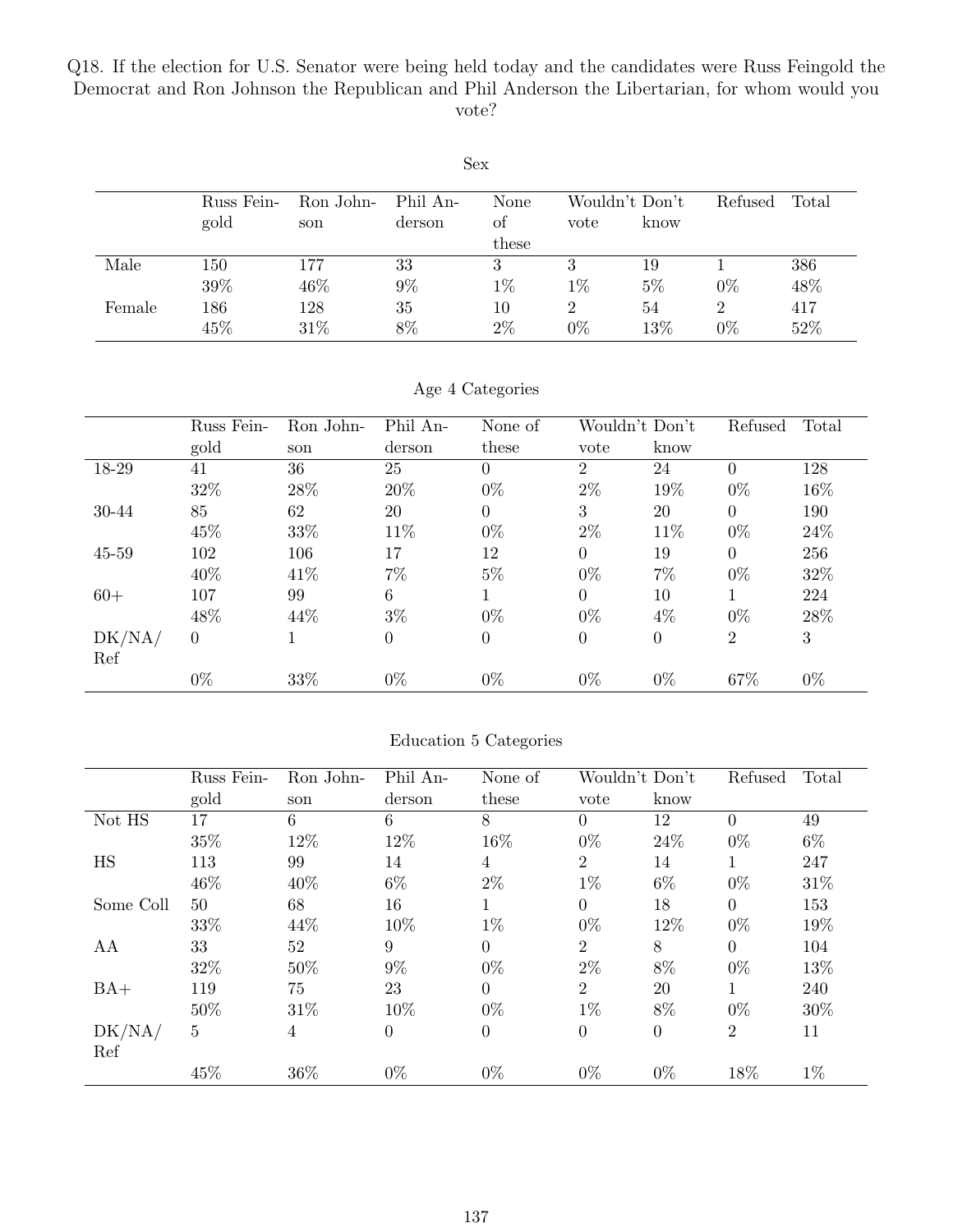|           | Russ Fein- | Ron John- | Phil An-       | None of          | Wouldn't Don't |       | Refused        | Total |
|-----------|------------|-----------|----------------|------------------|----------------|-------|----------------|-------|
|           | gold       | son       | derson         | these            | vote           | know  |                |       |
| Under     | 116        | 69        | 23             | 2                | 4              | 21    | $\overline{0}$ | 235   |
| \$40k     |            |           |                |                  |                |       |                |       |
|           | 49%        | 29\%      | 10%            | $1\%$            | $2\%$          | $9\%$ | $0\%$          | 29%   |
| \$40k to  | 85         | 84        | 22             | $\boldsymbol{0}$ | $\theta$       | 22    | 1              | 214   |
| \$74k     |            |           |                |                  |                |       |                |       |
|           | 40%        | 39%       | 10%            | $0\%$            | $0\%$          | 10%   | $0\%$          | 27%   |
| $$75k$ up | 97         | 119       | 20             | $\overline{0}$   | $\overline{2}$ | 15    | $\theta$       | 253   |
|           | 38%        | 47%       | 8%             | $0\%$            | $1\%$          | $6\%$ | $0\%$          | 32%   |
| DK/NA/    | 38         | 32        | $\overline{2}$ | 11               | $\theta$       | 15    | $\overline{2}$ | 100   |
| Ref       |            |           |                |                  |                |       |                |       |
|           | 38%        | 32%       | $2\%$          | 11\%             | $0\%$          | 15%   | $2\%$          | 12%   |

# Party ID

|                        | Russ Fein-     | Ron John- | Phil An-       | None of        |                | Wouldn't Don't | Refused          | Total |
|------------------------|----------------|-----------|----------------|----------------|----------------|----------------|------------------|-------|
|                        | gold           | son       | derson         | these          | vote           | know           |                  |       |
| Republican             | 18             | 181       | 8              | 1              | $\Omega$       | 12             | $\Omega$         | 220   |
|                        | 8%             | 82%       | $4\%$          | $0\%$          | $0\%$          | $5\%$          | $0\%$            | 27%   |
| Democrat               | 196            | 13        | 9              | $\overline{2}$ | $\overline{2}$ | 14             | 1                | 237   |
|                        | 83%            | $5\%$     | $4\%$          | $1\%$          | $1\%$          | $6\%$          | $0\%$            | 30%   |
| Independent 113        |                | 101       | 50             | $\overline{0}$ | $\overline{2}$ | 38             | 0                | 304   |
|                        | 37%            | 33%       | 16%            | $0\%$          | $1\%$          | 12%            | $0\%$            | 38%   |
| Other/No<br>preference | $\overline{4}$ | 5         | $\overline{0}$ | 8              | $\overline{2}$ | 7              | $\overline{0}$   | 26    |
|                        | 15%            | 19%       | $0\%$          | 31\%           | 8%             | 27\%           | $0\%$            | $3\%$ |
| Don't<br>know          | $\overline{2}$ | 4         | $\overline{0}$ | $\overline{2}$ | $\overline{0}$ | $\overline{2}$ | $\boldsymbol{0}$ | 10    |
|                        | 20%            | 40%       | $0\%$          | 20%            | $0\%$          | 20%            | $0\%$            | $1\%$ |
| Refused                | 3              |           | $\Omega$       | $\Omega$       | $\Omega$       | $\Omega$       | $\overline{2}$   | 6     |
|                        | 50%            | 17%       | $0\%$          | $0\%$          | $0\%$          | $0\%$          | 33%              | $1\%$ |

|                | Russ Fein- | Ron John- | Phil An- | None of        | Wouldn't Don't |      | Refused        | Total |
|----------------|------------|-----------|----------|----------------|----------------|------|----------------|-------|
|                | gold       | son       | derson   | these          | vote           | know |                |       |
| Republican     | 33         | 274       | 27       |                | 2              | 26   | $\theta$       | 363   |
|                | $9\%$      | 75%       | 7%       | $0\%$          | $1\%$          | 7%   | $0\%$          | 45%   |
| Democrat       | 284        | 24        | 25       | 2              | 2              | 28   |                | 366   |
|                | 78%        | $7\%$     | 7%       | $1\%$          | $1\%$          | 8%   | $0\%$          | 46%   |
| Independent 15 |            | 6         | 15       | 8              | 2              | 11   | $\Omega$       | 57    |
|                | 26\%       | 11%       | $26\%$   | 14\%           | 4%             | 19%  | $0\%$          | $7\%$ |
| Other/None 4   |            |           |          | $\overline{2}$ | 0              |      | $\overline{2}$ | 16    |
|                | 25\%       | 6%        | $0\%$    | 12%            | $0\%$          | 44\% | 12%            | $2\%$ |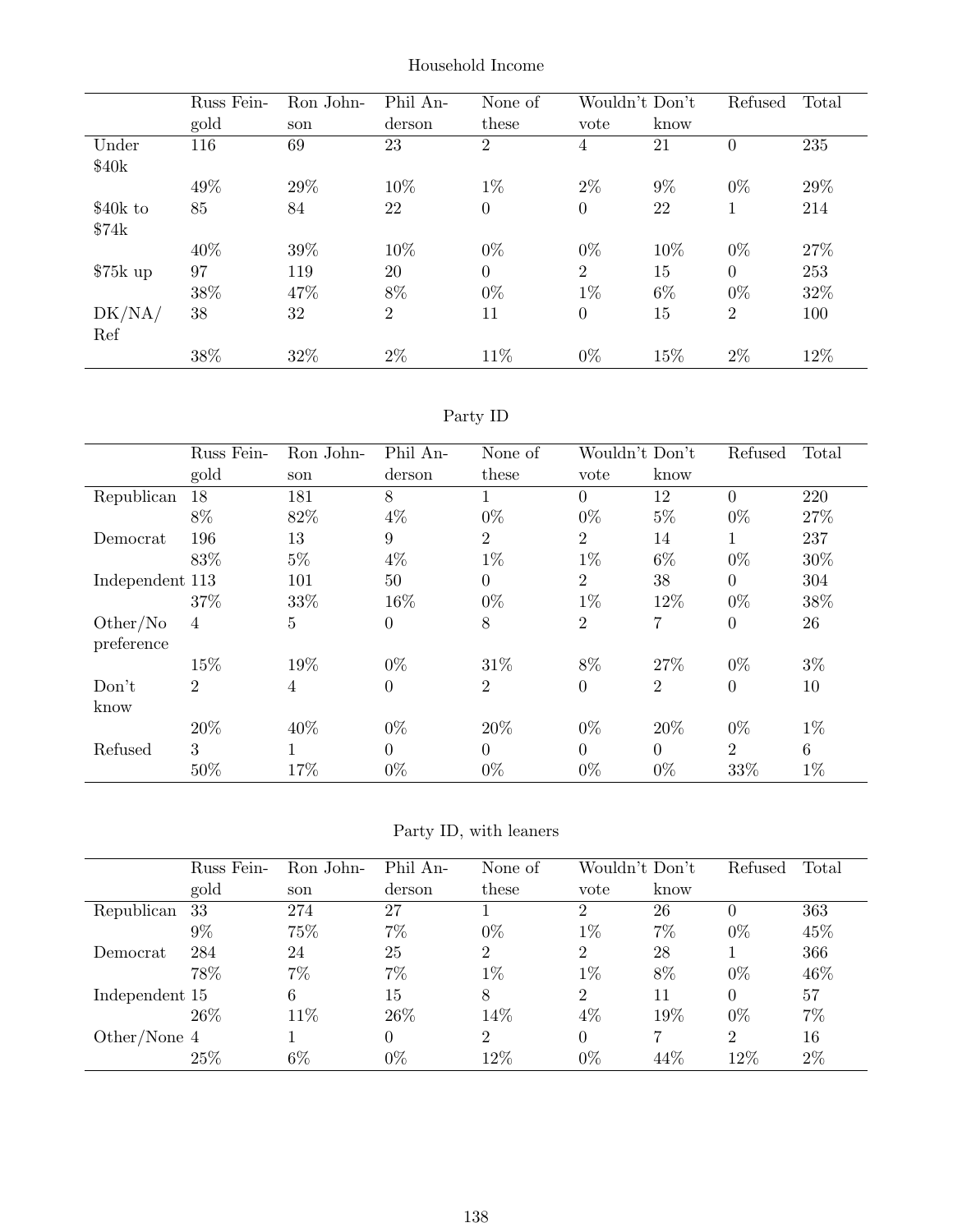Party Id, leaners separate

|              | Russ Fein- | Ron John- | Phil An- | None of        | Wouldn't Don't |       | Refused        | Total |
|--------------|------------|-----------|----------|----------------|----------------|-------|----------------|-------|
|              | gold       | son       | derson   | these          | vote           | know  |                |       |
| Rep          | 18         | 181       | 8        |                | $\theta$       | 12    | 0              | 220   |
|              | 8%         | 82\%      | $4\%$    | $0\%$          | $0\%$          | $5\%$ | $0\%$          | 27%   |
| Lean Rep     | 16         | 94        | 19       | 0              | 2              | 14    | $\Omega$       | 145   |
|              | 11%        | 65%       | 13%      | $0\%$          | $1\%$          | 10%   | $0\%$          | 18%   |
| Ind          | 15         | 6         | 15       | 8              | 2              | 11    | $\Omega$       | 57    |
|              | 26\%       | 11\%      | 26\%     | 14%            | $4\%$          | 19%   | $0\%$          | $7\%$ |
| Lean Dem     | 88         | 11        | 16       | 0              | $\theta$       | 15    | $\Omega$       | 130   |
|              | 68%        | 8%        | 12%      | $0\%$          | $0\%$          | 12%   | $0\%$          | 16%   |
| Dem          | 196        | 13        | 9        | $\overline{2}$ | 2              | 14    |                | 237   |
|              | 83%        | $5\%$     | $4\%$    | $1\%$          | $1\%$          | $6\%$ | $0\%$          | 29%   |
| Other/None 4 |            |           | $\Omega$ | $\overline{2}$ | $\theta$       | ⇁     | $\overline{2}$ | 16    |
|              | 25%        | $6\%$     | $0\%$    | 12%            | $0\%$          | 44%   | 12%            | $2\%$ |

#### Marital Status

|            | Russ Fein- | Ron John-      | Phil An-       | None of        | Wouldn't Don't |                | Refused        | Total          |
|------------|------------|----------------|----------------|----------------|----------------|----------------|----------------|----------------|
|            | gold       | son            | derson         | these          | vote           | know           |                |                |
| Married    | 197        | 210            | 37             | 8              | 2              | 35             |                | 490            |
|            | 40%        | 43\%           | 8%             | $2\%$          | $0\%$          | $7\%$          | $0\%$          | 61\%           |
| Cohabiting | 29         | $\overline{7}$ | 11             | $\Omega$       | $\overline{2}$ | $\overline{5}$ | $\Omega$       | 54             |
|            | 54%        | 13%            | 20%            | $0\%$          | $4\%$          | $9\%$          | $0\%$          | $7\%$          |
| Widowed    | 21         | 19             | $\overline{2}$ | $\overline{2}$ | $\Omega$       | 2              | $\Omega$       | 46             |
|            | 46%        | 41\%           | $4\%$          | 4%             | $0\%$          | $4\%$          | $0\%$          | $6\%$          |
| Divorced   | 24         | 21             | 3              |                | $\Omega$       | 4              | $\overline{0}$ | 53             |
|            | 45%        | 40\%           | $6\%$          | $2\%$          | $0\%$          | $8\%$          | $0\%$          | $7\%$          |
| Separated  | 7          | 3              | 3              | $\Omega$       | $\Omega$       | 1              | $\Omega$       | 14             |
|            | 50%        | 21\%           | 21\%           | $0\%$          | $0\%$          | $7\%$          | $0\%$          | $2\%$          |
| Never      | 59         | 44             | 12             | 3              | 2              | 26             | $\overline{0}$ | 146            |
| Married    |            |                |                |                |                |                |                |                |
|            | 40%        | 30%            | 8%             | $2\%$          | $1\%$          | 18%            | $0\%$          | 18%            |
| Refused    | $\Omega$   | $\Omega$       | $\Omega$       | $\Omega$       | $\Omega$       | $\Omega$       | $\overline{2}$ | $\overline{2}$ |
|            | $0\%$      | $0\%$          | $0\%$          | $0\%$          | $0\%$          | $0\%$          | 100%           | $0\%$          |

#### Race and Ethnicity

|          | Russ Fein- | Ron John- | Phil An- | None of          | Wouldn't Don't |                | Refused        | Total |
|----------|------------|-----------|----------|------------------|----------------|----------------|----------------|-------|
|          | gold       | son       | derson   | these            | vote           | know           |                |       |
| White    | 266        | 278       | 59       | 11               | 2              | 48             |                | 665   |
|          | 40%        | 42\%      | $9\%$    | $2\%$            | $0\%$          | 7%             | $0\%$          | 83%   |
| Black    | 28         | 5         | 2        | 3                | 2              | 6              | $\Omega$       | 46    |
|          | 61\%       | 11%       | $4\%$    | 7%               | 4%             | 13%            | $0\%$          | $6\%$ |
| Hispanic | 14         | 12        | 3        | $\overline{0}$   | $\Omega$       | 10             | $\Omega$       | 39    |
|          | 36\%       | 31\%      | 8%       | $0\%$            | $0\%$          | 26\%           | $0\%$          | $5\%$ |
| Other    | 26         | 9         | 3        | $\overline{0}$   | 2              | 8              | $\overline{0}$ | 48    |
|          | 54%        | 19%       | $6\%$    | $0\%$            | 4%             | 17%            | $0\%$          | $6\%$ |
| DK/NA/   | 1          |           | $\Omega$ | $\boldsymbol{0}$ | $\overline{0}$ | $\overline{0}$ | $\overline{2}$ | 4     |
| Ref      |            |           |          |                  |                |                |                |       |
|          | 25%        | 25%       | $0\%$    | $0\%$            | $0\%$          | $0\%$          | 50%            | $0\%$ |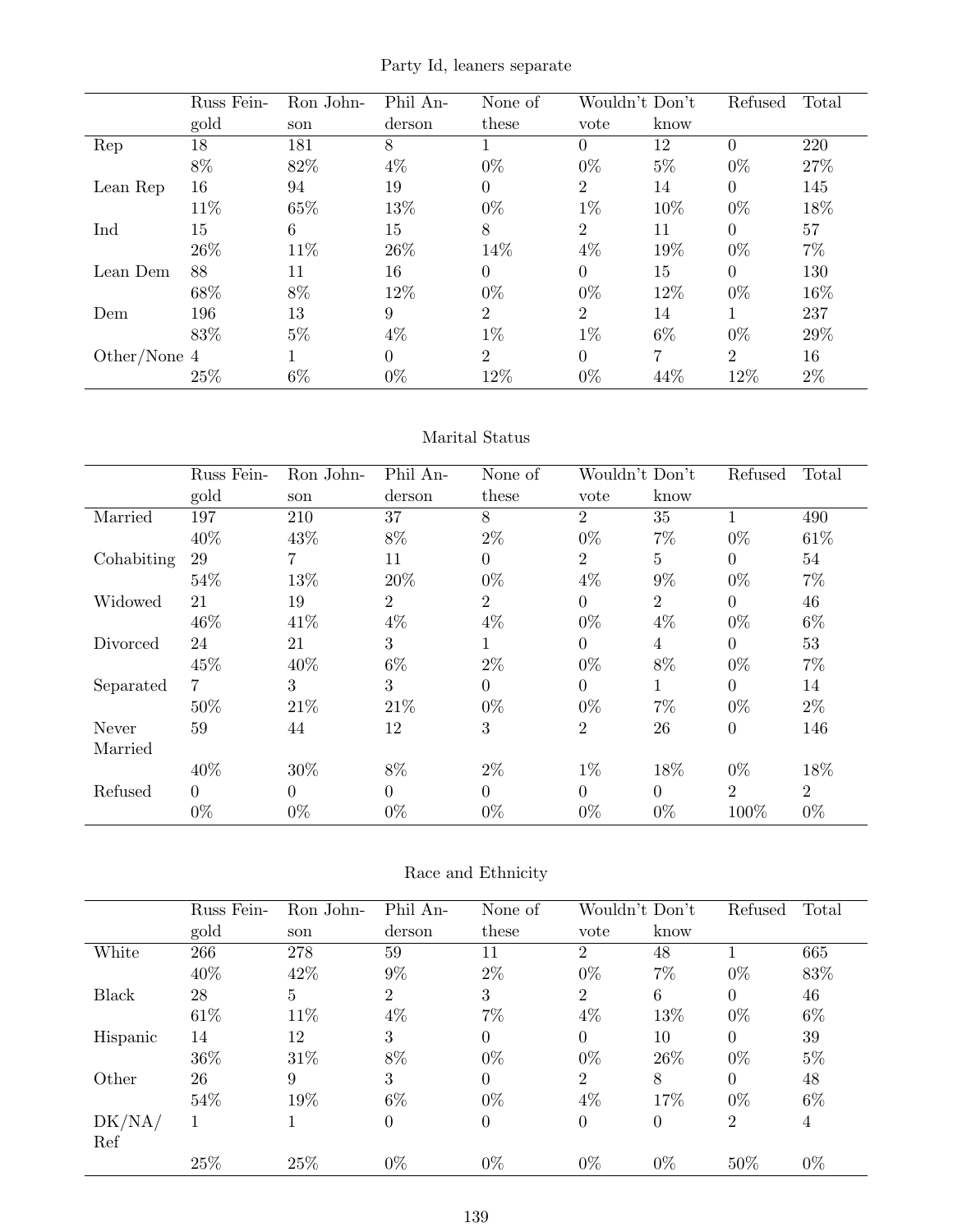|  |  | Religious Service Attendance |
|--|--|------------------------------|
|--|--|------------------------------|

|             | Russ Fein- | Ron John-        | Phil An-         | None of          |                  | Wouldn't Don't | Refused        | Total |
|-------------|------------|------------------|------------------|------------------|------------------|----------------|----------------|-------|
|             | gold       | son              | derson           | these            | vote             | know           |                |       |
| More than   | 10         | 38               | 1                | 1                | $\overline{2}$   | $\overline{4}$ | $\overline{0}$ | 56    |
| 1/wk        |            |                  |                  |                  |                  |                |                |       |
|             | 18%        | 68\%             | $2\%$            | $2\%$            | $4\%$            | $7\%$          | $0\%$          | $7\%$ |
| $1$ /week   | 76         | 87               | 6                | 9                | $\overline{0}$   | 13             | $\overline{0}$ | 191   |
|             | 40%        | 46\%             | $3\%$            | $5\%$            | $0\%$            | $7\%$          | $0\%$          | 24%   |
| $1-2$ month | 42         | 62               | 11               | $\boldsymbol{0}$ | $\theta$         | 10             | $\overline{0}$ | 125   |
|             | 34\%       | 50%              | $9\%$            | $0\%$            | $0\%$            | 8%             | $0\%$          | 16%   |
| few times   | 66         | 38               | 14               | $\theta$         | $\overline{2}$   | 7              | $\mathbf 1$    | 128   |
| a year      |            |                  |                  |                  |                  |                |                |       |
|             | 52\%       | 30%              | $11\%$           | $0\%$            | $2\%$            | $5\%$          | $1\%$          | 16%   |
| Seldom      | 60         | $48\,$           | 9                | $\overline{0}$   | $\overline{2}$   | 17             | $\overline{0}$ | 136   |
|             | 44\%       | $35\%$           | 7%               | $0\%$            | $1\%$            | 12%            | $0\%$          | 17%   |
| Never       | 77         | 31               | 26               | $\overline{4}$   | $\overline{0}$   | 21             | $\overline{0}$ | 159   |
|             | 48\%       | 19%              | 16%              | $3\%$            | $0\%$            | 13%            | $0\%$          | 20%   |
| Don't       |            | $\boldsymbol{0}$ | $\boldsymbol{0}$ | $\theta$         | $\boldsymbol{0}$ | $\theta$       | $\overline{0}$ | 1     |
| know        |            |                  |                  |                  |                  |                |                |       |
|             | 100%       | $0\%$            | $0\%$            | $0\%$            | $0\%$            | $0\%$          | $0\%$          | $0\%$ |
| Refused     | 3          | 1                | $\overline{0}$   | $\theta$         | $\theta$         | $\overline{0}$ | $\overline{2}$ | 6     |
|             | 50%        | 17%              | $0\%$            | $0\%$            | $0\%$            | $0\%$          | 33\%           | $1\%$ |

# Religious Affiliation

|               | Russ Fein- | Ron John-      | Phil An-       | None of        |                | Wouldn't Don't | Refused        | Total |
|---------------|------------|----------------|----------------|----------------|----------------|----------------|----------------|-------|
|               | gold       | son            | derson         | these          | vote           | know           |                |       |
| Protestant/   | 122        | 157            | 25             | $\overline{2}$ | $\theta$       | 28             | $\theta$       | 334   |
| Christian     |            |                |                |                |                |                |                |       |
|               | 37%        | 47%            | $7\%$          | $1\%$          | $0\%$          | 8%             | $0\%$          | 42%   |
| Catholic      | 99         | 110            | 17             | 10             | $\overline{2}$ | 33             | $\mathbf{1}$   | 272   |
|               | 36%        | 40\%           | $6\%$          | $4\%$          | $1\%$          | 12%            | $0\%$          | 34%   |
| Jewish        | 3          | 1              | $\Omega$       | $\overline{0}$ | $\overline{0}$ | $\Omega$       | $\overline{0}$ | 4     |
|               | 75%        | 25%            | $0\%$          | $0\%$          | $0\%$          | $0\%$          | $0\%$          | $0\%$ |
| Other         | 23         | 9              | $\overline{2}$ | $\Omega$       | $\theta$       | 4              | $\Omega$       | 38    |
|               | 61\%       | 24\%           | $5\%$          | $0\%$          | $0\%$          | 11%            | $0\%$          | $5\%$ |
| None          | 78         | 25             | 19             | $\overline{2}$ | $\overline{2}$ | $\overline{7}$ | $\Omega$       | 133   |
|               | 59%        | 19%            | 14%            | $2\%$          | $2\%$          | $5\%$          | $0\%$          | 17%   |
| DK/NA/<br>Ref | 11         | $\overline{2}$ | 5              | $\overline{0}$ | $\overline{2}$ | 1              | $\overline{2}$ | 23    |
|               | 48%        | $9\%$          | 22%            | $0\%$          | $9\%$          | $4\%$          | $9\%$          | $3\%$ |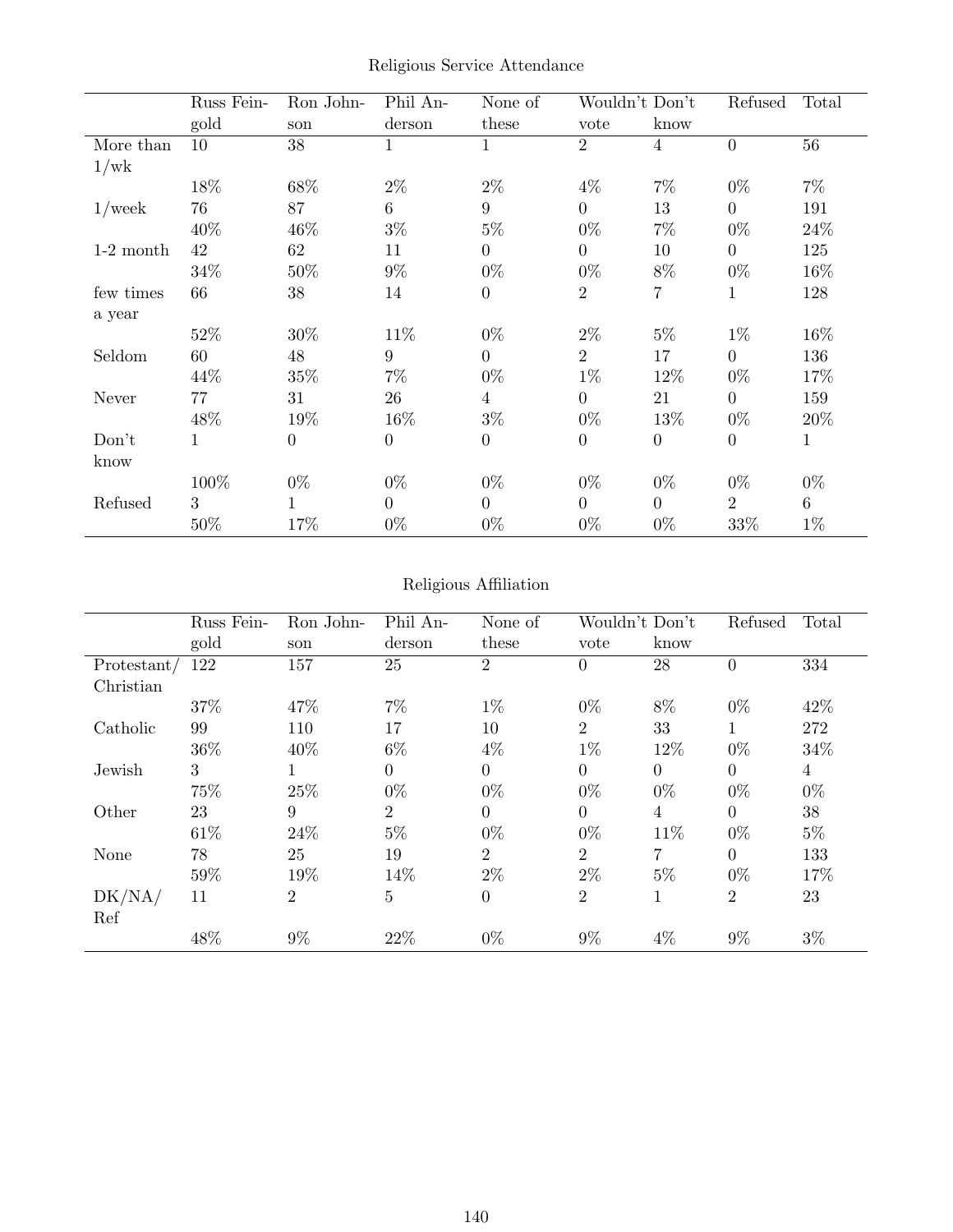Born Again/Evangelical

|          | Russ Fein-     | Ron John-      | Phil An-       | None of        | Wouldn't Don't |                | Refused  | Total          |
|----------|----------------|----------------|----------------|----------------|----------------|----------------|----------|----------------|
|          | gold           | son            | derson         | these          | vote           | know           |          |                |
| born     | 45             | 78             | 7              | $\overline{2}$ | $\overline{0}$ | 9              | 0        | 141            |
| again    |                |                |                |                |                |                |          |                |
|          | 32%            | 55%            | $5\%$          | $1\%$          | $0\%$          | $6\%$          | $0\%$    | 42%            |
| not born | 75             | 72             | 18             | $\overline{0}$ | $\overline{0}$ | 14             | $\theta$ | 179            |
| again    |                |                |                |                |                |                |          |                |
|          | 42%            | 40%            | 10%            | $0\%$          | $0\%$          | 8%             | $0\%$    | 54%            |
| Don't    | $\overline{0}$ | 5              | $\overline{0}$ | $\overline{0}$ | $\overline{0}$ | 3              | 0        | 8              |
| know     |                |                |                |                |                |                |          |                |
|          | $0\%$          | 62%            | $0\%$          | $0\%$          | $0\%$          | 38%            | $0\%$    | $2\%$          |
| Refused  | 1              | $\overline{2}$ | $\theta$       | $\theta$       | $\Omega$       | $\overline{2}$ | $\theta$ | $\overline{5}$ |
|          | 20%            | 40%            | $0\%$          | $0\%$          | $0\%$          | 40%            | $0\%$    | $2\%$          |

# Location Type

|          | Russ Fein-     | Ron John-      | Phil An-       | None of        | Wouldn't Don't |                  | Refused        | Total |
|----------|----------------|----------------|----------------|----------------|----------------|------------------|----------------|-------|
|          | gold           | son            | derson         | these          | vote           | know             |                |       |
| Urban    | 119            | 61             | 19             | 9              | $\overline{2}$ | 35               | $\Omega$       | 245   |
|          | 49%            | 25%            | 8%             | $4\%$          | $1\%$          | 14%              | $0\%$          | 31\%  |
| Suburban | 96             | 109            | 27             | $\Omega$       | $\overline{2}$ | 18               | $\Omega$       | 252   |
|          | 38%            | 43\%           | 11\%           | $0\%$          | $1\%$          | 7%               | $0\%$          | 31\%  |
| Rural    | 116            | 132            | 22             | $\overline{2}$ | 2              | 18               |                | 293   |
|          | 40%            | 45\%           | 8%             | $1\%$          | $1\%$          | $6\%$            | $0\%$          | 36%   |
| Don't    | $\overline{5}$ | $\overline{2}$ | $\overline{0}$ | $\overline{2}$ | $\overline{0}$ | $\boldsymbol{0}$ | $\theta$       | 9     |
| know     |                |                |                |                |                |                  |                |       |
|          | 56%            | 22\%           | $0\%$          | 22\%           | $0\%$          | $0\%$            | $0\%$          | $1\%$ |
| Refused  | $\Omega$       |                | $\Omega$       | $\Omega$       | $\Omega$       |                  | $\overline{2}$ | 4     |
|          | $0\%$          | 25%            | $0\%$          | $0\%$          | $0\%$          | 25%              | 50%            | $0\%$ |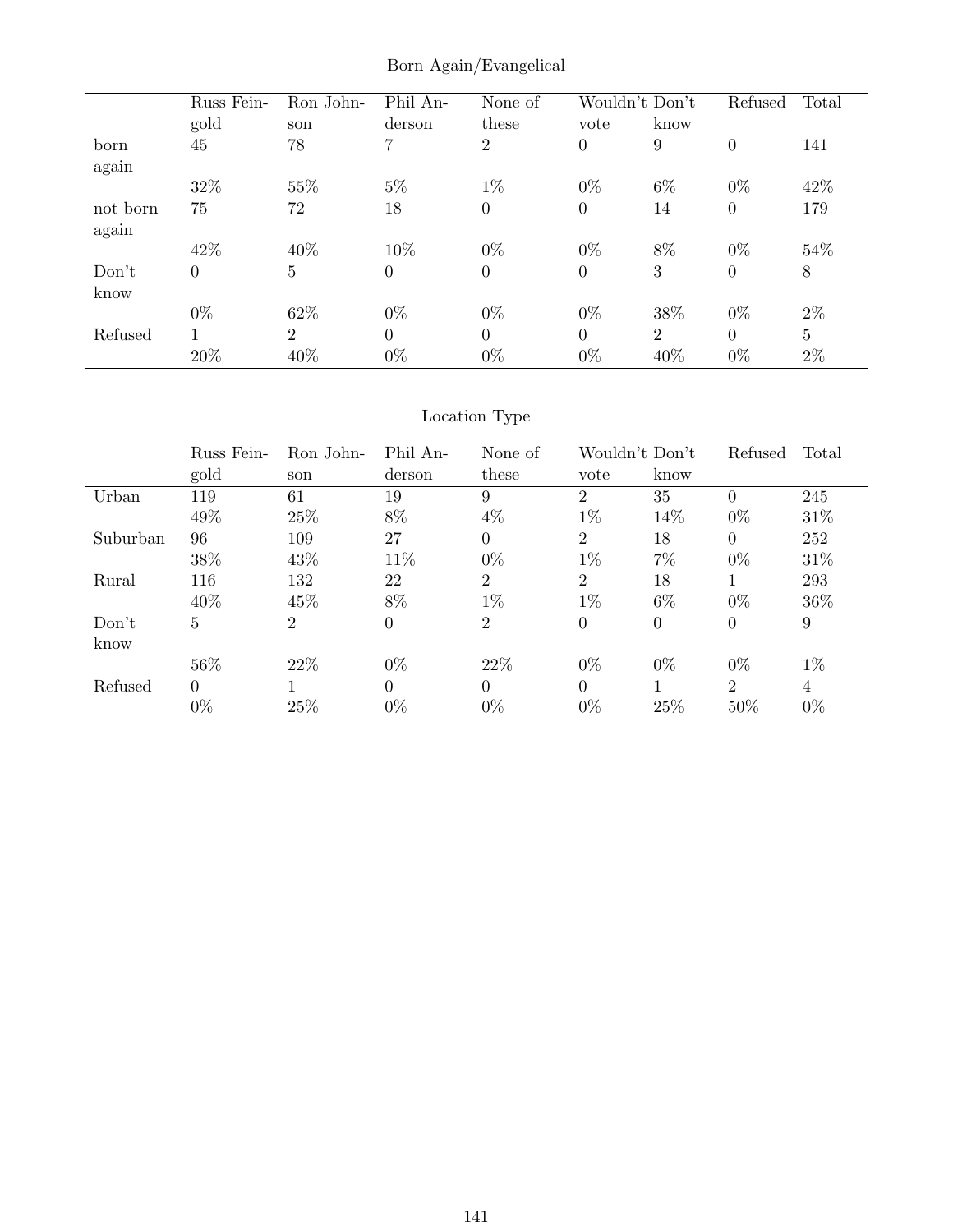|                 | Russ Fein-     | Ron John-      | Phil An-       | None of          | Wouldn't Don't |                  | Refused          | Total           |
|-----------------|----------------|----------------|----------------|------------------|----------------|------------------|------------------|-----------------|
|                 | gold           | son            | derson         | these            | vote           | know             |                  |                 |
| Very con-       | $\overline{2}$ | 58             | 1              | $\overline{0}$   | $\Omega$       | 1                | $\overline{0}$   | 62              |
| servative       |                |                |                |                  |                |                  |                  |                 |
|                 | $3\%$          | 94%            | $2\%$          | $0\%$            | $0\%$          | $2\%$            | $0\%$            | 8%              |
| Conservative 57 |                | 156            | 18             | $\overline{2}$   | $\overline{0}$ | 20               | $\overline{0}$   | 253             |
|                 | 23\%           | 62\%           | 7%             | $1\%$            | $0\%$          | 8%               | $0\%$            | 32%             |
| Moderate        | 124            | 82             | 36             | 1                | $\overline{2}$ | 23               | 1                | 269             |
|                 | 46\%           | 30\%           | 13%            | $0\%$            | $1\%$          | $9\%$            | $0\%$            | 34%             |
| Liberal         | 84             | $\overline{2}$ | $\overline{7}$ | $\overline{0}$   | $\overline{2}$ | 18               | $\overline{0}$   | 113             |
|                 | 74%            | $2\%$          | $6\%$          | $0\%$            | $2\%$          | 16%              | $0\%$            | 14%             |
| Very lib-       | 55             | $\overline{2}$ | 4              | $\boldsymbol{0}$ | $\theta$       | $\boldsymbol{0}$ | $\boldsymbol{0}$ | 61              |
| eral            |                |                |                |                  |                |                  |                  |                 |
|                 | 90%            | $3\%$          | $7\%$          | $0\%$            | $0\%$          | $0\%$            | $0\%$            | $8\%$           |
| Don't           | 11             | 5              | $\Omega$       | 10               | $\overline{2}$ | 10               | $\theta$         | 38              |
| know            |                |                |                |                  |                |                  |                  |                 |
|                 | 29%            | 13%            | $0\%$          | 26\%             | $5\%$          | 26\%             | $0\%$            | $5\%$           |
| Refused         | 3              | $\Omega$       | $\Omega$       | $\Omega$         | $\overline{0}$ | $\Omega$         | 2                | $5\overline{)}$ |
|                 | 60\%           | $0\%$          | $0\%$          | $0\%$            | $0\%$          | $0\%$            | 40%              | $1\%$           |

Political Ideology

# Union Membership

|                        | Russ Fein-     | Ron John-      | Phil An-       | None of          |                | Wouldn't Don't  | Refused        | Total          |
|------------------------|----------------|----------------|----------------|------------------|----------------|-----------------|----------------|----------------|
|                        | gold           | son            | derson         | these            | vote           | know            |                |                |
| respondent             | 48             | 15             | $\overline{2}$ | 8                | 2              |                 | $\theta$       | 76             |
|                        | 63%            | 20%            | $3\%$          | 11%              | $3\%$          | $1\%$           | $0\%$          | $9\%$          |
| another                | 23             | 9              | $\overline{2}$ | $\boldsymbol{0}$ | $\overline{0}$ | $6\phantom{.}6$ | $\overline{0}$ | 40             |
| household<br>member    |                |                |                |                  |                |                 |                |                |
|                        | 57%            | 22\%           | $5\%$          | $0\%$            | $0\%$          | 15%             | $0\%$          | $5\%$          |
| nobody in<br>household | 263            | 281            | 63             | $\overline{5}$   | $\overline{4}$ | 63              | 1              | 680            |
|                        | 39%            | 41\%           | $9\%$          | $1\%$            | $1\%$          | $9\%$           | $0\%$          | 85%            |
| Don't<br>know          | $\overline{0}$ | $\overline{0}$ | $\theta$       | $\overline{0}$   | $\overline{0}$ | $\overline{2}$  | $\overline{0}$ | $\overline{2}$ |
|                        | $0\%$          | $0\%$          | $0\%$          | $0\%$            | $0\%$          | 100%            | $0\%$          | $0\%$          |
| Refused                | $\overline{2}$ | $\overline{0}$ | $\theta$       | $\overline{0}$   | $\overline{0}$ | 1               | $\overline{2}$ | $\overline{5}$ |
|                        | 40%            | $0\%$          | $0\%$          | $0\%$            | $0\%$          | 20%             | 40%            | $1\%$          |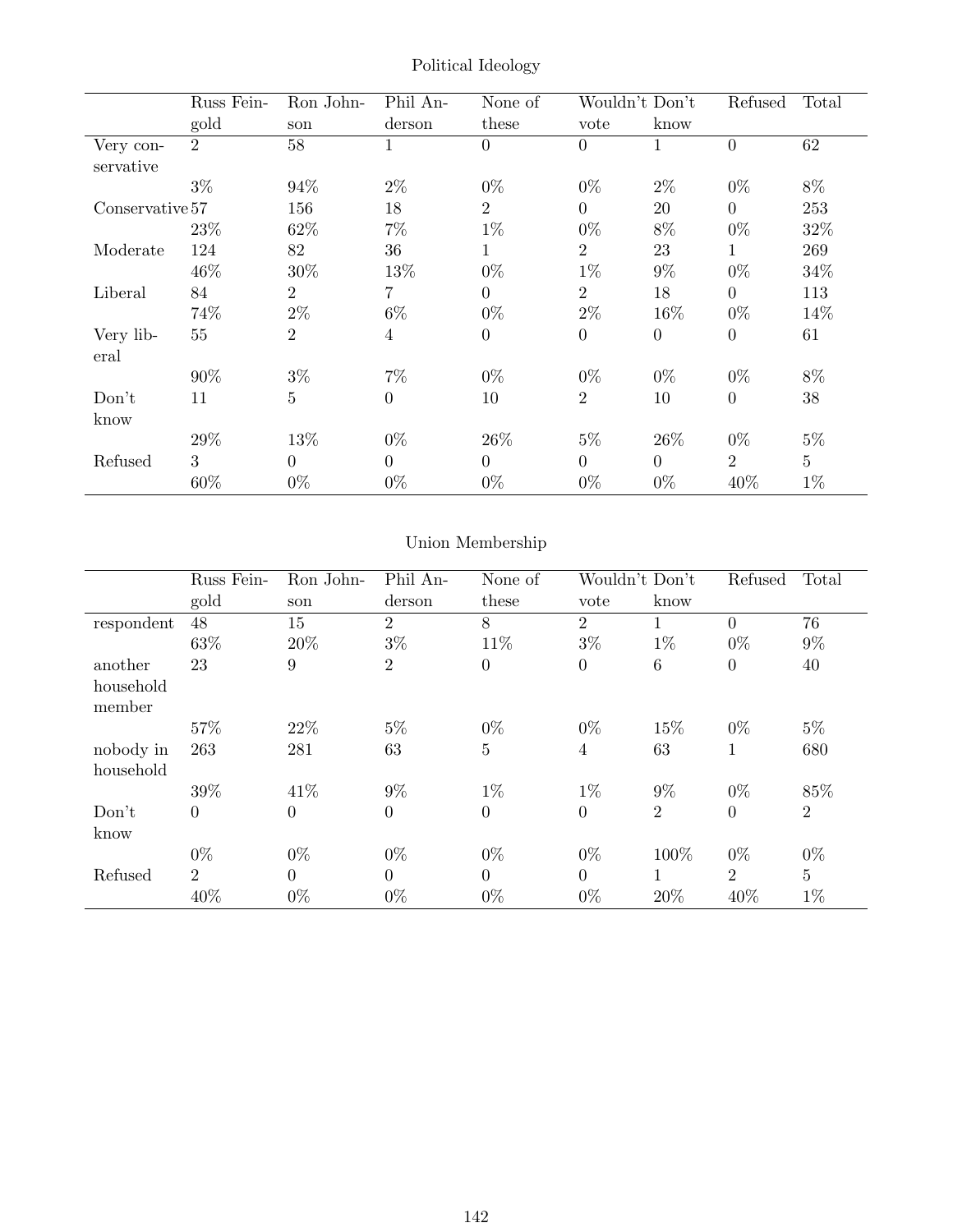|                        | Russ Fein-     | Ron John- | Phil An-       | None of        |                  | Wouldn't Don't | Refused        | Total |
|------------------------|----------------|-----------|----------------|----------------|------------------|----------------|----------------|-------|
|                        | gold           | son       | derson         | these          | vote             | know           |                |       |
| Public<br>union        | 30             | 6         | $\overline{2}$ | $\overline{0}$ | $\overline{0}$   | 3              | $\overline{0}$ | 41    |
|                        | 73%            | 15%       | $5\%$          | $0\%$          | $0\%$            | $7\%$          | $0\%$          | $5\%$ |
| Public<br>non-union    | 54             | 49        | 14             | $\mathbf{1}$   | $\boldsymbol{0}$ | 13             | $\overline{0}$ | 131   |
|                        | 41\%           | 37%       | 11\%           | $1\%$          | $0\%$            | 10%            | $0\%$          | 16%   |
| Private<br>union       | 41             | 18        | $\overline{2}$ | 8              | $\overline{2}$   | $\overline{4}$ | $\overline{0}$ | 75    |
|                        | 55%            | 24%       | $3\%$          | 11%            | $3\%$            | $5\%$          | $0\%$          | $9\%$ |
| Private<br>$non-union$ | 208            | 232       | 49             | $\overline{4}$ | $\overline{4}$   | 49             | 1              | 547   |
|                        | 38%            | 42\%      | $9\%$          | $1\%$          | $1\%$            | $9\%$          | $0\%$          | 68%   |
| DK/NA/<br>Ref          | $\overline{4}$ | $\theta$  | $\overline{0}$ | $\overline{0}$ | $\overline{0}$   | 3              | $\overline{2}$ | 9     |
|                        | 44%            | $0\%$     | $0\%$          | $0\%$          | $0\%$            | 33%            | 22%            | $1\%$ |

Job Type and Union Membership

# Region

|            | Russ Fein- | Ron John- | Phil An-       | None of          | Wouldn't Don't |       | Refused        | Total |
|------------|------------|-----------|----------------|------------------|----------------|-------|----------------|-------|
|            | gold       | son       | derson         | these            | vote           | know  |                |       |
| MKE City   | 53         | 8         | 4              |                  | 2              | 8     | $\theta$       | 76    |
|            | 70%        | 11\%      | $5\%$          | $1\%$            | $3\%$          | 11%   | $0\%$          | $9\%$ |
| Rest of    | 100        | 100       | 16             | 11               | $\overline{2}$ | 19    | $\overline{0}$ | 248   |
| <b>MKE</b> |            |           |                |                  |                |       |                |       |
|            | 40\%       | 40\%      | $6\%$          | $4\%$            | $1\%$          | 8%    | $0\%$          | 31\%  |
| msn        | 82         | 47        | $\overline{7}$ | $\mathbf{1}$     | $\Omega$       | 8     | $\overline{0}$ | 145   |
|            | 57%        | 32%       | $5\%$          | $1\%$            | $0\%$          | $6\%$ | $0\%$          | 18%   |
| GB/A       | 35         | 84        | 14             | $\overline{0}$   | $\Omega$       | 14    | 3              | 150   |
|            | 23\%       | 56\%      | $9\%$          | $0\%$            | $0\%$          | $9\%$ | $2\%$          | 19%   |
| Rest of    | 66         | 65        | 27             | $\boldsymbol{0}$ | $\overline{2}$ | 23    | $\overline{0}$ | 183   |
| state      |            |           |                |                  |                |       |                |       |
|            | 36%        | 36%       | 15%            | $0\%$            | $1\%$          | 13%   | $0\%$          | 23\%  |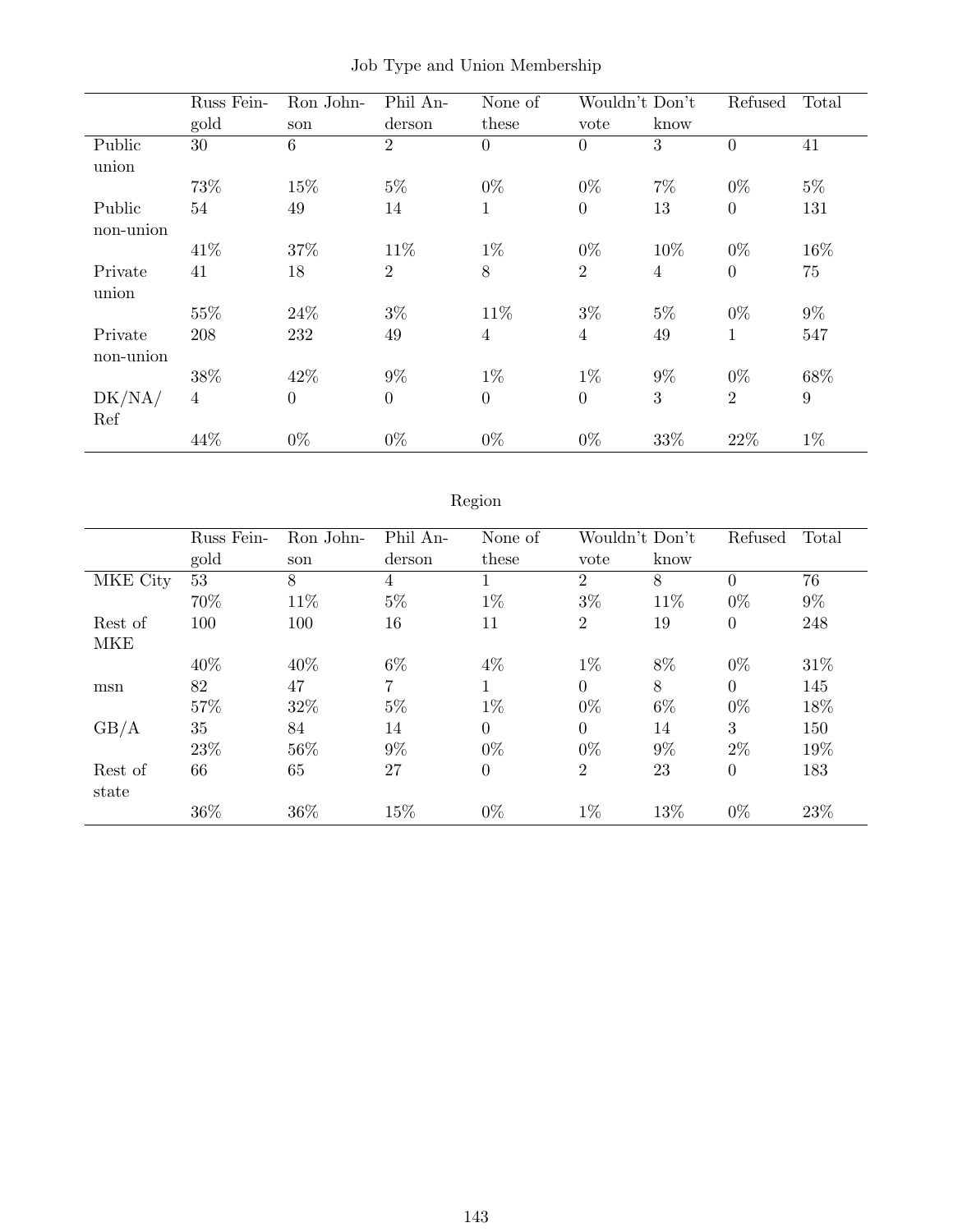|            | Russ Fein-      | Ron John- | Phil An-       | None of        | Wouldn't Don't |       | Refused        | Total           |
|------------|-----------------|-----------|----------------|----------------|----------------|-------|----------------|-----------------|
|            | gold            | son       | derson         | these          | vote           | know  |                |                 |
| Absolutely | 276             | 257       | 38             | 3              | $\Omega$       | 41    | 1              | 616             |
| certain    |                 |           |                |                |                |       |                |                 |
|            | 45%             | 42\%      | $6\%$          | $0\%$          | $0\%$          | $7\%$ | $0\%$          | 77%             |
| Very       | 47              | 30        | 14             | $8\,$          | $\overline{2}$ | 17    | $\overline{2}$ | 120             |
| likely     |                 |           |                |                |                |       |                |                 |
|            | 39%             | 25%       | 12%            | $7\%$          | $2\%$          | 14%   | $2\%$          | $15\%$          |
| $50 - 50$  | $6\phantom{.}6$ | 7         | 10             | $\overline{0}$ | $\overline{0}$ | 9     | $\overline{0}$ | 32              |
|            | 19%             | 22\%      | 31\%           | $0\%$          | $0\%$          | 28%   | $0\%$          | $4\%$           |
| Will not   | 5               | 10        | 4              | $\overline{2}$ | 3              | 6     | $\overline{0}$ | 30              |
| vote       |                 |           |                |                |                |       |                |                 |
|            | 17%             | 33%       | 13%            | $7\%$          | 10%            | 20%   | $0\%$          | 4%              |
| Don't      | $\overline{2}$  | 1         | $\overline{2}$ | $\overline{0}$ | $\overline{0}$ | 1     | $\theta$       | $6\phantom{.}6$ |
| know       |                 |           |                |                |                |       |                |                 |
|            | 33%             | 17%       | 33%            | $0\%$          | $0\%$          | 17%   | $0\%$          | $1\%$           |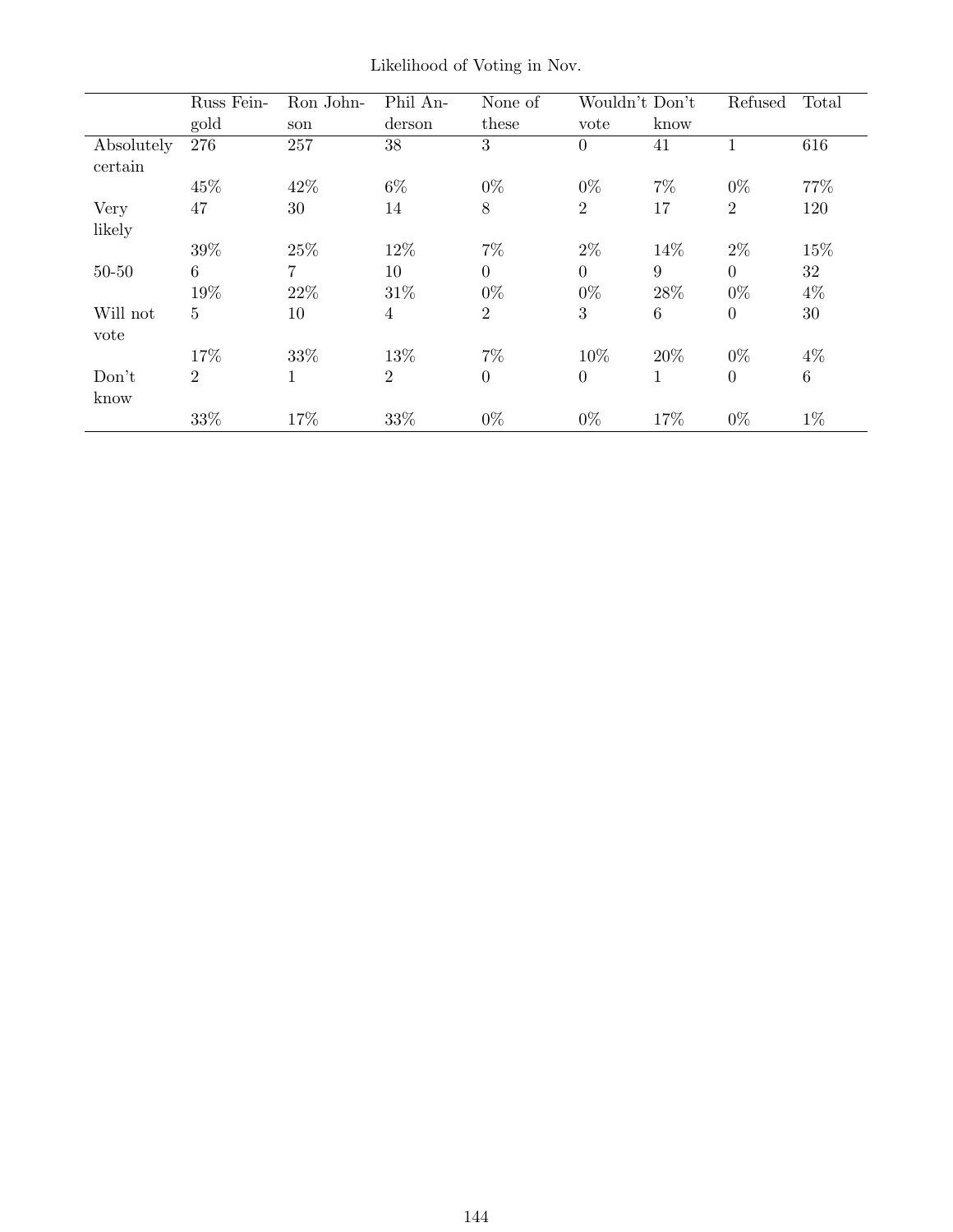Q19. If the election for president were being held today and the candidates were Hillary Clinton the Democrat, Donald Trump the Republican, Gary Johnson the Libertarian and Jill Stein the Green Party, for whom would you vote?

| <b>Sex</b> |         |         |         |       |       |       |                |         |       |  |  |
|------------|---------|---------|---------|-------|-------|-------|----------------|---------|-------|--|--|
|            | Hillary | Donald  | Gary    | Jill  | None  |       | Wouldn't Don't | Refused | Total |  |  |
|            | Clinton | Trump   | Johnson | Stein | οf    | vote  | know           |         |       |  |  |
|            |         |         |         |       | these |       |                |         |       |  |  |
| Male       | 120     | 151     | 61      | 24    | 10    | 2     | 15             | 3       | 386   |  |  |
|            | 31\%    | 39%     | 16\%    | $6\%$ | $3\%$ | $1\%$ | $4\%$          | $1\%$   | 48%   |  |  |
| Female     | 178     | $105\,$ | 28      | 29    | 31    | 3     | 42             | 2       | 418   |  |  |
|            | 43%     | 25%     | $7\%$   | 7%    | $7\%$ | $1\%$ | 10%            | $0\%$   | 52%   |  |  |

#### Age 4 Categories

|           | Hillary        | Donald | Gary             | Jill Stein     | <b>None</b>    | Wouldn't Don't |                | Refused        | Total |
|-----------|----------------|--------|------------------|----------------|----------------|----------------|----------------|----------------|-------|
|           | Clinton        | Trump  | Johnson          |                | <sub>of</sub>  | vote           | know           |                |       |
|           |                |        |                  |                | these          |                |                |                |       |
| 18-29     | 48             | 15     | 19               | 18             | 13             | $\Omega$       | 17             | $\Omega$       | 130   |
|           | 37%            | 12%    | 15%              | 14%            | 10%            | $0\%$          | 13%            | $0\%$          | 16%   |
| 30-44     | 69             | 56     | 43               | 14             | $\overline{2}$ | $\overline{2}$ | 4              | $\overline{0}$ | 190   |
|           | 36%            | 29%    | 23\%             | $7\%$          | $1\%$          | $1\%$          | $2\%$          | $0\%$          | 24\%  |
| $45 - 59$ | 86             | 98     | 19               | 16             | 18             | $\overline{2}$ | 15             | $\overline{2}$ | 256   |
|           | 34%            | 38%    | $7\%$            | $6\%$          | $7\%$          | $1\%$          | $6\%$          | $1\%$          | 32%   |
| $60+$     | 96             | 85     | 8                | $\overline{5}$ | 9              | 1              | 20             | 3              | 227   |
|           | 42%            | 37%    | $4\%$            | $2\%$          | $4\%$          | $0\%$          | $9\%$          | $1\%$          | 28%   |
| DK/NA/    | $\overline{0}$ |        | $\boldsymbol{0}$ | $\overline{0}$ | $\theta$       | $\overline{0}$ | $\overline{2}$ | $\overline{0}$ | 3     |
| Ref       |                |        |                  |                |                |                |                |                |       |
|           | $0\%$          | 33%    | $0\%$            | $0\%$          | $0\%$          | $0\%$          | 67%            | $0\%$          | $0\%$ |

#### Education 5 Categories

|           | Hillary | Donald | Gary             | Jill Stein      | None           | Wouldn't Don't |                  | Refused        | Total |
|-----------|---------|--------|------------------|-----------------|----------------|----------------|------------------|----------------|-------|
|           | Clinton | Trump  | Johnson          |                 | <sub>of</sub>  | vote           | know             |                |       |
|           |         |        |                  |                 | these          |                |                  |                |       |
| Not HS    | 10      | 6      | $\overline{2}$   | $5\overline{)}$ | 19             | $\theta$       | 6                | $\overline{0}$ | 48    |
|           | 21\%    | 12%    | $4\%$            | 10%             | 40%            | $0\%$          | 12%              | $0\%$          | $6\%$ |
| HS        | 103     | 86     | 15               | 15              | $\overline{7}$ | $\overline{2}$ | 16               | $\overline{4}$ | 248   |
|           | 42%     | 35%    | $6\%$            | $6\%$           | $3\%$          | $1\%$          | $6\%$            | $2\%$          | 31\%  |
| Some Coll | 46      | 39     | 25               | 19              | 6              | $\overline{0}$ | 18               | $\overline{0}$ | 153   |
|           | 30%     | 25%    | 16%              | 12%             | $4\%$          | $0\%$          | 12%              | $0\%$          | 19%   |
| AA        | 30      | 50     | 16               | 1               | $\overline{2}$ | $\mathbf{1}$   | $\overline{5}$   | $\theta$       | 105   |
|           | 29%     | 48%    | 15%              | $1\%$           | $2\%$          | $1\%$          | $5\%$            | $0\%$          | 13%   |
| $BA+$     | 106     | 71     | 31               | 14              | $\overline{7}$ | 3              | $\boldsymbol{9}$ |                | 242   |
|           | 44%     | 29%    | 13%              | $6\%$           | $3\%$          | $1\%$          | $4\%$            | $0\%$          | 30%   |
| DK/NA/    | 4       | 3      | $\boldsymbol{0}$ | $\theta$        | $\overline{0}$ | $\overline{0}$ | 4                | $\overline{0}$ | 11    |
| Ref       |         |        |                  |                 |                |                |                  |                |       |
|           | 36%     | 27%    | $0\%$            | $0\%$           | $0\%$          | $0\%$          | 36\%             | $0\%$          | $1\%$ |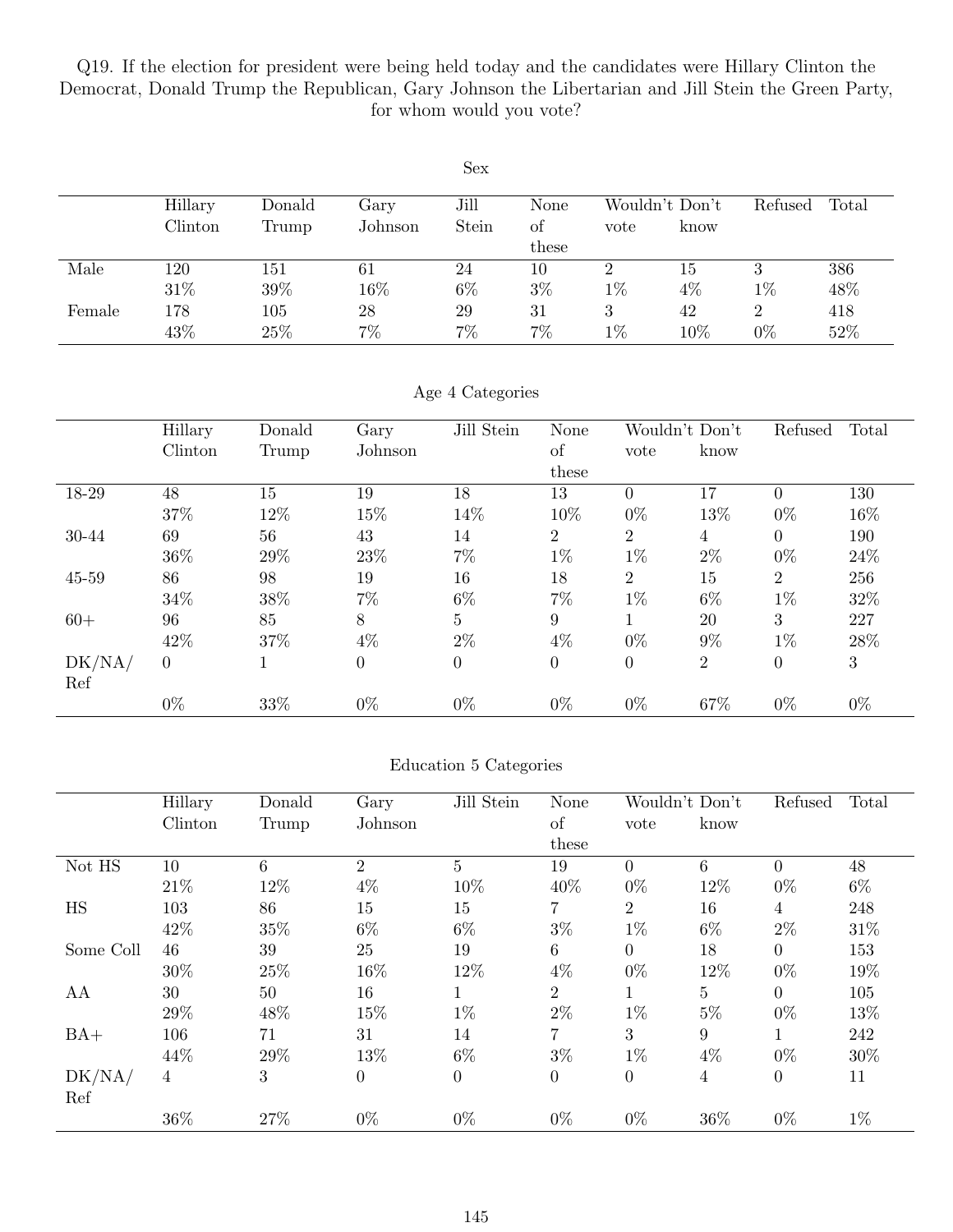|           | Hillary | Donald | Gary    | Jill Stein     | None           |                | Wouldn't Don't | Refused        | Total |
|-----------|---------|--------|---------|----------------|----------------|----------------|----------------|----------------|-------|
|           | Clinton | Trump  | Johnson |                | of             | vote           | know           |                |       |
|           |         |        |         |                | these          |                |                |                |       |
| Under     | 120     | 56     | 16      | 15             | 8              | $\overline{0}$ | 20             | $\Omega$       | 235   |
| \$40k     |         |        |         |                |                |                |                |                |       |
|           | 51\%    | 24\%   | $7\%$   | $6\%$          | $3\%$          | $0\%$          | $9\%$          | $0\%$          | 29%   |
| $$40k$ to | 70      | 73     | 28      | 17             | 16             |                | 8              | $\overline{2}$ | 215   |
| \$74k     |         |        |         |                |                |                |                |                |       |
|           | 33%     | 34%    | 13%     | 8%             | $7\%$          | $0\%$          | $4\%$          | $1\%$          | 27%   |
| $$75k$ up | 77      | 108    | 36      | 17             | $\overline{4}$ | 4              | 8              | $\theta$       | 254   |
|           | 30%     | 43%    | 14%     | $7\%$          | $2\%$          | $2\%$          | $3\%$          | $0\%$          | 31%   |
| DK/NA/    | 30      | 19     | 9       | $\overline{5}$ | 15             | T.             | 21             | 3              | 103   |
| Ref       |         |        |         |                |                |                |                |                |       |
|           | 29%     | 18%    | $9\%$   | $5\%$          | 15%            | $1\%$          | 20%            | $3\%$          | 13%   |

### Household Income

## Party ID

|                | Hillary        | Donald         | Gary             | Jill Stein     | None           | Wouldn't Don't |                  | Refused        | Total           |
|----------------|----------------|----------------|------------------|----------------|----------------|----------------|------------------|----------------|-----------------|
|                | Clinton        | Trump          | Johnson          |                | of             | vote           | know             |                |                 |
|                |                |                |                  |                | these          |                |                  |                |                 |
| Republican     | 13             | 166            | 18               | 5              | 8              | 1              | 9                | $\Omega$       | 220             |
|                | $6\%$          | 75%            | $8\%$            | $2\%$          | $4\%$          | $0\%$          | $4\%$            | $0\%$          | 27\%            |
| Democrat       | 201            | 7              | $\overline{4}$   | 11             | 4              | $\overline{2}$ | $\boldsymbol{9}$ |                | 239             |
|                | 84\%           | $3\%$          | $2\%$            | $5\%$          | $2\%$          | $1\%$          | $4\%$            | $0\%$          | 30%             |
| Independent 83 |                | 73             | 64               | 37             | 20             | 1              | 25               |                | 304             |
|                | 27\%           | 24\%           | 21\%             | 12%            | $7\%$          | $0\%$          | 8%               | $0\%$          | $38\%$          |
| Other/No       | $\overline{0}$ | 7              | $\boldsymbol{0}$ |                | 8              | $\overline{2}$ | 7                | $\overline{2}$ | 27              |
| preference     |                |                |                  |                |                |                |                  |                |                 |
|                | $0\%$          | 26\%           | $0\%$            | $4\%$          | 30%            | 7%             | 26\%             | $7\%$          | $3\%$           |
| Don't          |                | $\overline{2}$ | $\overline{2}$   | $\overline{0}$ | $\overline{2}$ | $\overline{0}$ | $\overline{4}$   | $\overline{0}$ | 11              |
| know           |                |                |                  |                |                |                |                  |                |                 |
|                | $9\%$          | 18%            | 18%              | $0\%$          | 18%            | $0\%$          | 36%              | $0\%$          | $1\%$           |
| Refused        | 1              | $\theta$       | $\theta$         | $\theta$       | $\theta$       | $\Omega$       | $\overline{4}$   |                | $6\phantom{.}6$ |
|                | 17%            | $0\%$          | $0\%$            | $0\%$          | $0\%$          | $0\%$          | 67%              | 17%            | $1\%$           |

## Party ID, with leaners

|               | Hillary | Donald | Gary           | Jill Stein | None           | Wouldn't Don't |       | Refused  | Total |
|---------------|---------|--------|----------------|------------|----------------|----------------|-------|----------|-------|
|               | Clinton | Trump  | Johnson        |            | of             | vote           | know  |          |       |
|               |         |        |                |            | these          |                |       |          |       |
| Republican    | -19     | 230    | 55             | 13         | 23             |                | 20    |          | 362   |
|               | $5\%$   | 64\%   | 15%            | $4\%$      | $6\%$          | $0\%$          | $6\%$ | $0\%$    | 45%   |
| Democrat      | 272     | 14     | 26             | 30         | 6              | $\overline{2}$ | 15    | 3        | 368   |
|               | 74%     | $4\%$  | 7%             | 8%         | $2\%$          | $1\%$          | $4\%$ | $1\%$    | 46%   |
| Independent 6 |         | 11     | ⇁              | 10         | 11             | $\overline{2}$ | 11    | $\Omega$ | 58    |
|               | 10%     | 19%    | 12%            | 17%        | 19%            | $3\%$          | 19%   | $0\%$    | 7%    |
| Other/None 1  |         |        | $\overline{0}$ |            | $\overline{2}$ | $\Omega$       | 10    |          | 15    |
|               | $7\%$   | 7%     | $0\%$          | $0\%$      | 13%            | $0\%$          | 67%   | $7\%$    | $2\%$ |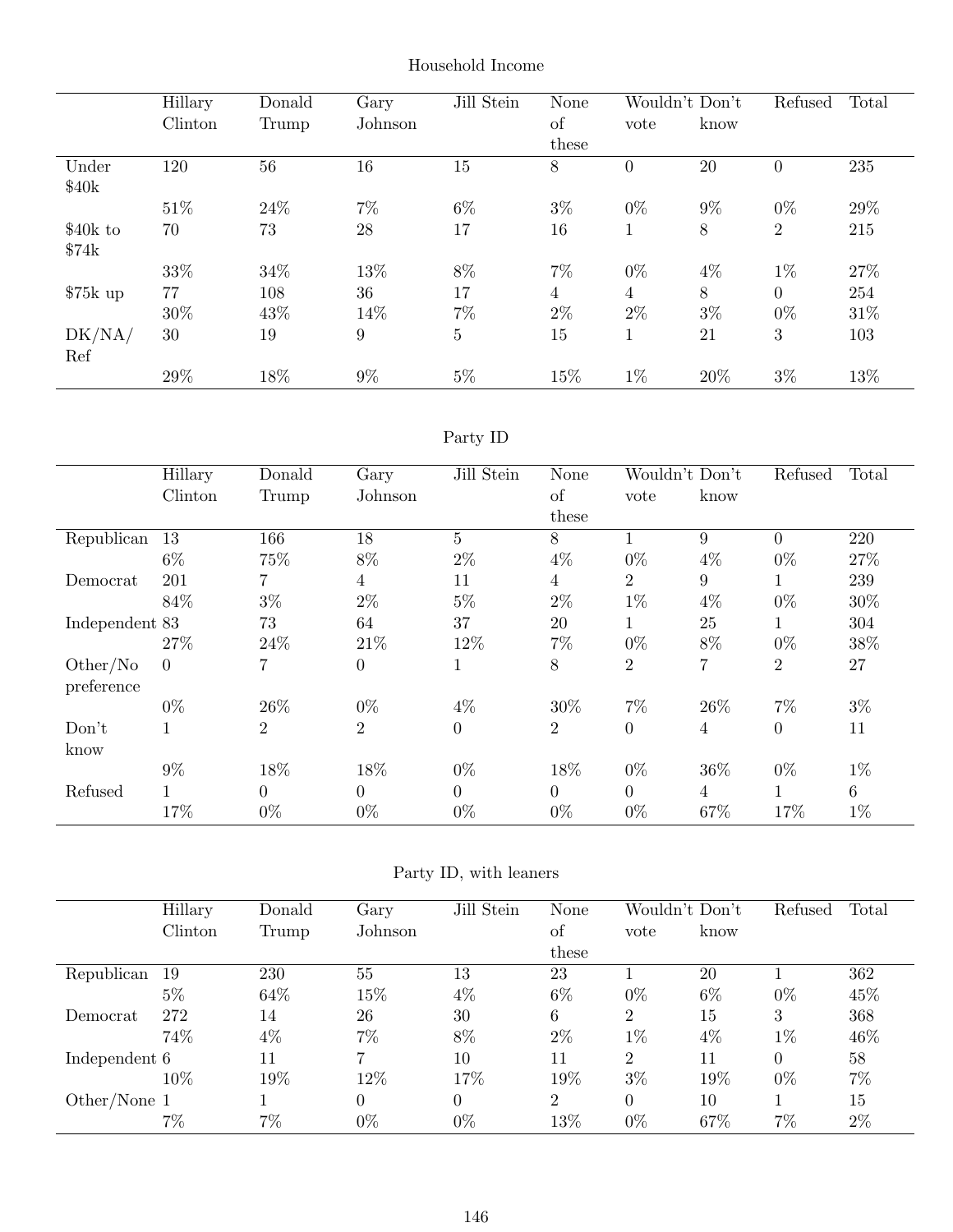Party Id, leaners separate

|              | Hillary | Donald         | Gary     | Jill Stein      | <b>None</b>    | Wouldn't Don't |                  | Refused        | Total |
|--------------|---------|----------------|----------|-----------------|----------------|----------------|------------------|----------------|-------|
|              | Clinton | Trump          | Johnson  |                 | of             | vote           | know             |                |       |
|              |         |                |          |                 | these          |                |                  |                |       |
| Rep          | 13      | 166            | 18       | $5\overline{)}$ | 8              |                | 9                | $\Omega$       | 220   |
|              | $6\%$   | 75%            | $8\%$    | $2\%$           | $4\%$          | $0\%$          | $4\%$            | $0\%$          | 27%   |
| Lean Rep     | 7       | 64             | 37       | 8               | 15             |                | 11               |                | 144   |
|              | $5\%$   | 44%            | 26\%     | $6\%$           | 10%            | $1\%$          | 8%               | $1\%$          | 18%   |
| Ind          | 6       | 11             | 7        | 10              | 11             | $\overline{2}$ | 11               | $\theta$       | 58    |
|              | 10%     | 19%            | 12%      | 17%             | 19%            | $3\%$          | 19%              | $0\%$          | $7\%$ |
| Lean Dem     | 71      |                | 22       | 19              | 3              | $\overline{0}$ | 6                | $\overline{2}$ | 130   |
|              | 55%     | $5\%$          | 17%      | 15%             | $2\%$          | $0\%$          | $5\%$            | $2\%$          | 16%   |
| Dem          | 201     | $\overline{7}$ | 4        | 11              | 4              | $\overline{2}$ | $\boldsymbol{9}$ |                | 239   |
|              | 84\%    | $3\%$          | $2\%$    | $5\%$           | $2\%$          | $1\%$          | $4\%$            | $0\%$          | 30%   |
| Other/None 1 |         |                | $\theta$ | $\Omega$        | $\overline{2}$ | $\overline{0}$ | 10               |                | 15    |
|              | $7\%$   | $7\%$          | $0\%$    | $0\%$           | 13%            | $0\%$          | 67%              | $7\%$          | $2\%$ |

### Marital Status

|            | Hillary  | Donald   | Gary             | Jill Stein     | None           | Wouldn't Don't   |          | Refused         | Total          |
|------------|----------|----------|------------------|----------------|----------------|------------------|----------|-----------------|----------------|
|            | Clinton  | Trump    | Johnson          |                | of             | vote             | know     |                 |                |
|            |          |          |                  |                | these          |                  |          |                 |                |
| Married    | 161      | 188      | 56               | 28             | 23             | $\overline{4}$   | 26       | $5\overline{)}$ | 491            |
|            | 33%      | $38\%$   | 11%              | $6\%$          | $5\%$          | $1\%$            | $5\%$    | $1\%$           | 61\%           |
| Cohabiting | 22       | 9        | 7                | 13             | $\theta$       | $\theta$         | 4        | $\Omega$        | 55             |
|            | 40%      | 16%      | 13%              | 24\%           | $0\%$          | $0\%$            | $7\%$    | $0\%$           | $7\%$          |
| Widowed    | 20       | 13       | $\overline{2}$   |                | $\overline{2}$ | $\mathbf 1$      | 5        | $\Omega$        | 44             |
|            | 45%      | 30%      | $5\%$            | $2\%$          | $5\%$          | $2\%$            | 11%      | $0\%$           | $5\%$          |
| Divorced   | 20       | 20       | $\overline{4}$   |                | 3              | $\mathbf 1$      | 3        | $\Omega$        | $52\,$         |
|            | 38%      | $38\%$   | 8%               | $2\%$          | $6\%$          | $2\%$            | $6\%$    | $0\%$           | $6\%$          |
| Separated  | 10       | 2        | $\boldsymbol{0}$ | $\overline{2}$ | $\mathbf 1$    | $\theta$         | $\theta$ | $\Omega$        | 15             |
|            | 67%      | 13%      | $0\%$            | 13%            | $7\%$          | $0\%$            | $0\%$    | $0\%$           | $2\%$          |
| Never      | 64       | 23       | 19               | 9              | 13             | $\boldsymbol{0}$ | 17       | $\overline{0}$  | 145            |
| Married    |          |          |                  |                |                |                  |          |                 |                |
|            | 44%      | 16%      | 13%              | $6\%$          | $9\%$          | $0\%$            | 12\%     | $0\%$           | 18%            |
| Refused    | $\Omega$ | $\theta$ | $\theta$         | $\Omega$       | $\theta$       | $\overline{0}$   | 2        | $\Omega$        | $\overline{2}$ |
|            | $0\%$    | $0\%$    | $0\%$            | $0\%$          | $0\%$          | $0\%$            | 100%     | $0\%$           | $0\%$          |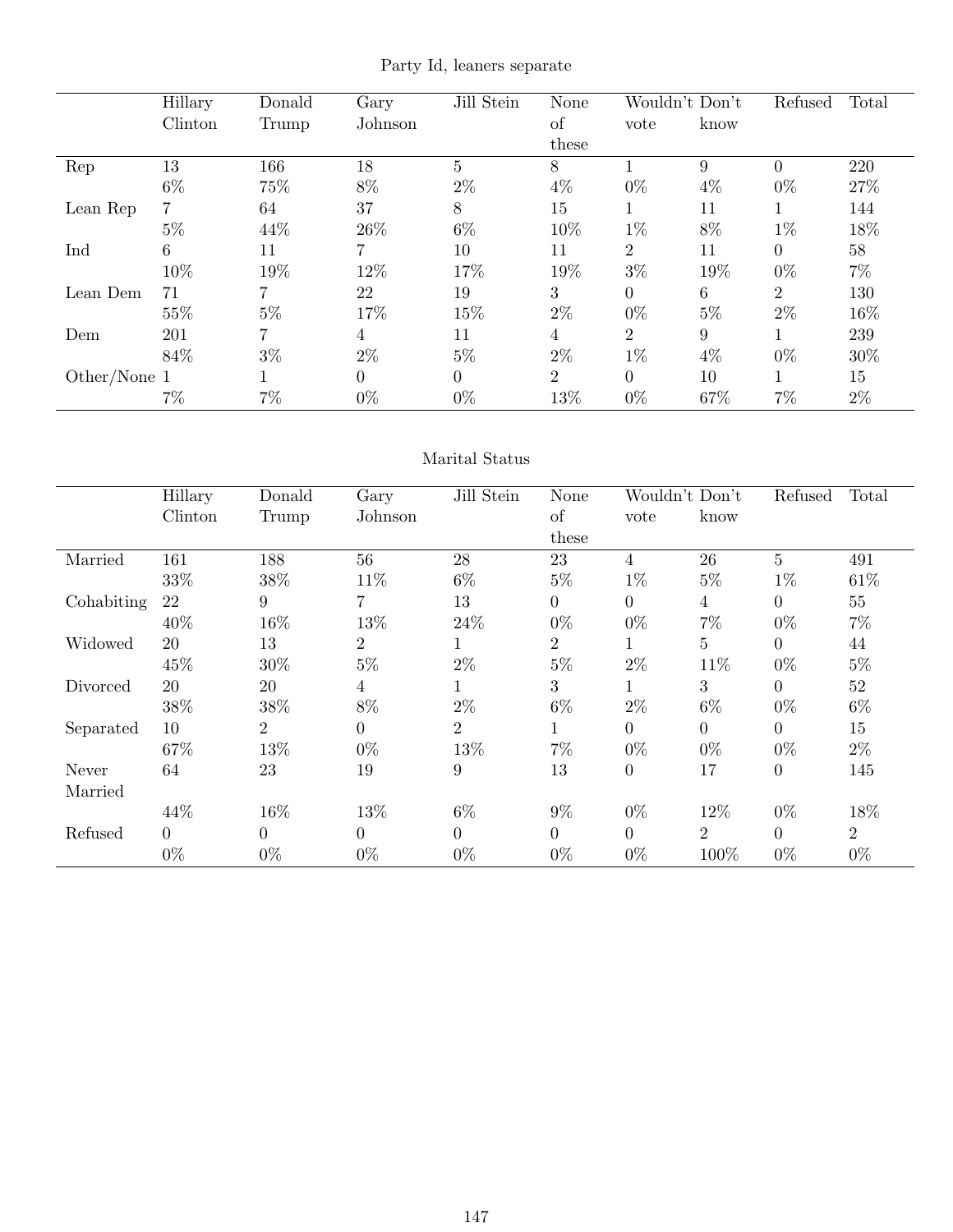|              | Hillary  | Donald         | Gary             | Jill Stein     | <b>None</b> |                | Wouldn't Don't | Refused        | Total |
|--------------|----------|----------------|------------------|----------------|-------------|----------------|----------------|----------------|-------|
|              | Clinton  | Trump          | Johnson          |                | of          | vote           | know           |                |       |
|              |          |                |                  |                | these       |                |                |                |       |
| White        | 217      | 234            | 80               | 47             | 29          | 3              | 53             | 3              | 666   |
|              | 33%      | 35%            | 12%              | $7\%$          | $4\%$       | $0\%$          | 8%             | $0\%$          | 83%   |
| <b>Black</b> | 36       | $\overline{2}$ |                  | $\overline{2}$ | 3           | $\Omega$       | $\theta$       | $\Omega$       | 44    |
|              | 82%      | $5\%$          | $2\%$            | $5\%$          | $7\%$       | $0\%$          | $0\%$          | $0\%$          | $5\%$ |
| Hispanic     | 22       | 7              |                  | $\Omega$       | 11          | $\overline{0}$ | $\overline{0}$ | $\Omega$       | 41    |
|              | 54%      | 17%            | $2\%$            | $0\%$          | 27%         | $0\%$          | $0\%$          | $0\%$          | $5\%$ |
| Other        | 23       | 10             | 6                | 4              | 0           | $\overline{2}$ | $\overline{2}$ | $\overline{2}$ | 49    |
|              | 47%      | 20%            | 12%              | 8%             | $0\%$       | $4\%$          | $4\%$          | $4\%$          | $6\%$ |
| DK/NA/       | $\Omega$ | $\overline{2}$ | $\boldsymbol{0}$ | $\Omega$       | $\theta$    | $\theta$       | $\overline{2}$ | $\Omega$       | 4     |
| Ref          |          |                |                  |                |             |                |                |                |       |
|              | $0\%$    | 50%            | $0\%$            | $0\%$          | $0\%$       | $0\%$          | 50%            | $0\%$          | $0\%$ |

## Race and Ethnicity

## Religious Service Attendance

|             | Hillary          | Donald           | Gary             | Jill Stein     | None             |                  | Wouldn't Don't  | Refused        | Total          |
|-------------|------------------|------------------|------------------|----------------|------------------|------------------|-----------------|----------------|----------------|
|             | Clinton          | Trump            | Johnson          |                | of               | vote             | know            |                |                |
|             |                  |                  |                  |                | these            |                  |                 |                |                |
| More than   | 10               | $\,29$           | $\overline{5}$   | $\mathbf{1}$   | $\overline{2}$   | $\overline{2}$   | $\,6\,$         | $\mathbf{1}$   | 56             |
| 1/wk        |                  |                  |                  |                |                  |                  |                 |                |                |
|             | 18%              | 52\%             | $9\%$            | $2\%$          | $4\%$            | $4\%$            | 11\%            | $2\%$          | $7\%$          |
| $1$ /week   | 67               | 79               | 18               | $\mathbf{1}$   | $11\,$           | $\mathbf 1$      | 14              | $\overline{0}$ | 191            |
|             | 35%              | 41\%             | $9\%$            | $1\%$          | $6\%$            | $1\%$            | $7\%$           | $0\%$          | 24\%           |
| $1-2$ month | 43               | 50               | 18               | $\overline{7}$ | $\mathbf{1}$     | $\overline{0}$   | $\overline{5}$  | $\overline{2}$ | 126            |
|             | 34\%             | 40\%             | 14\%             | $6\%$          | $1\%$            | $0\%$            | $4\%$           | $2\%$          | 16\%           |
| few times   | 58               | $27\,$           | 18               | 11             | $\,6\,$          | $\overline{2}$   | $\,6\,$         | 1              | 129            |
| a year      |                  |                  |                  |                |                  |                  |                 |                |                |
|             | 45%              | 21\%             | 14%              | $9\%$          | $5\%$            | $2\%$            | $5\%$           | $1\%$          | 16%            |
| Seldom      | 56               | 43               | 9                | 12             | 7                | $\overline{0}$   | $9\phantom{.0}$ | $\overline{0}$ | 136            |
|             | 41\%             | $32\%$           | $7\%$            | $9\%$          | $5\%$            | $0\%$            | $7\%$           | $0\%$          | 17%            |
| Never       | 64               | 26               | 20               | 19             | 15               | $\overline{0}$   | 15              | $\overline{0}$ | 159            |
|             | 40\%             | 16\%             | 13\%             | 12\%           | $9\%$            | $0\%$            | $9\%$           | $0\%$          | 20\%           |
| Don't       | $\boldsymbol{0}$ | $\boldsymbol{0}$ | $\boldsymbol{0}$ | $\overline{0}$ | $\boldsymbol{0}$ | $\boldsymbol{0}$ | $\mathbf{1}$    | $\overline{0}$ | $\mathbf{1}$   |
| know        |                  |                  |                  |                |                  |                  |                 |                |                |
|             | $0\%$            | $0\%$            | $0\%$            | $0\%$          | $0\%$            | $0\%$            | 100%            | $0\%$          | $0\%$          |
| Refused     | $\mathbf{1}$     | $\overline{0}$   | $\overline{0}$   | $\overline{4}$ | $\overline{0}$   | $\overline{0}$   | $\overline{2}$  | $\overline{0}$ | $\overline{7}$ |
|             | 14%              | $0\%$            | $0\%$            | 57%            | $0\%$            | $0\%$            | 29%             | $0\%$          | $1\%$          |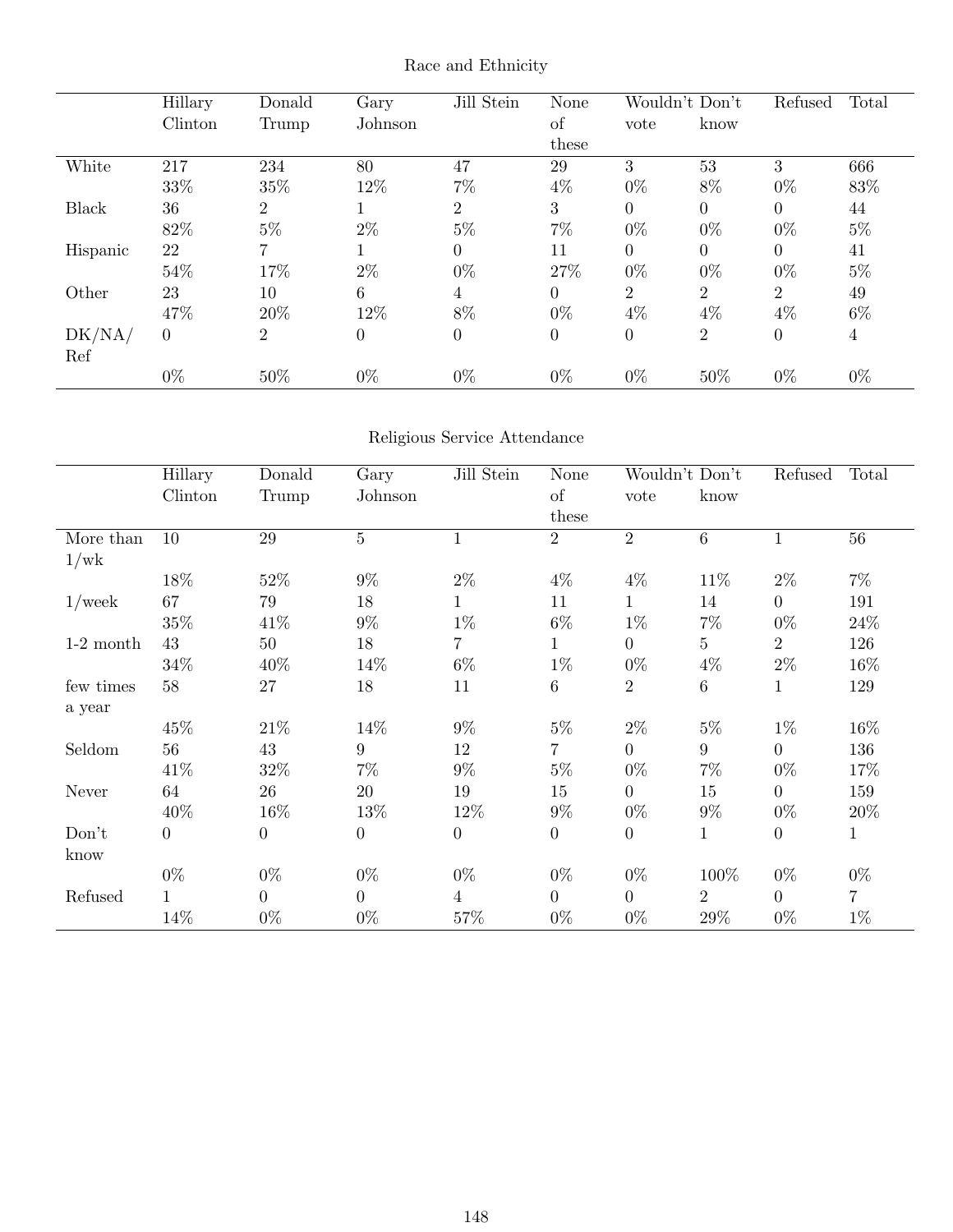|             | Hillary | Donald | Gary             | Jill Stein | None           | Wouldn't Don't |                | Refused        | Total          |
|-------------|---------|--------|------------------|------------|----------------|----------------|----------------|----------------|----------------|
|             | Clinton | Trump  | Johnson          |            | <sub>of</sub>  | vote           | know           |                |                |
|             |         |        |                  |            | these          |                |                |                |                |
| Protestant/ | 120     | 121    | 39               | 13         | 8              |                | 28             | 3              | 333            |
| Christian   |         |        |                  |            |                |                |                |                |                |
|             | 36%     | 36%    | 12%              | $4\%$      | $2\%$          | $0\%$          | 8%             | $1\%$          | 41\%           |
| Catholic    | 88      | 102    | 26               | 12         | 28             | $\overline{2}$ | 13             |                | 272            |
|             | 32%     | $38\%$ | 10%              | $4\%$      | 10%            | $1\%$          | $5\%$          | $0\%$          | 34%            |
| Jewish      | 3       |        |                  | $\Omega$   | $\Omega$       | $\overline{0}$ | $\overline{0}$ | $\overline{0}$ | 5 <sup>5</sup> |
|             | 60%     | 20%    | 20%              | $0\%$      | $0\%$          | $0\%$          | $0\%$          | $0\%$          | $1\%$          |
| Other       | 15      | 10     | $\overline{4}$   | 3          | $\overline{2}$ | $\overline{0}$ | $\overline{4}$ | $\overline{0}$ | 38             |
|             | 39%     | 26\%   | 11\%             | 8%         | $5\%$          | $0\%$          | 11\%           | $0\%$          | $5\%$          |
| None        | 63      | 21     | 19               | 17         | 3              | $\Omega$       | 10             | $\theta$       | 133            |
|             | 47%     | 16%    | 14%              | 13%        | $2\%$          | $0\%$          | $8\%$          | $0\%$          | 17%            |
| DK/NA/      | 9       |        | $\boldsymbol{0}$ | 9          | $\overline{0}$ | $\overline{2}$ | $\overline{2}$ | $\theta$       | 23             |
| Ref         |         |        |                  |            |                |                |                |                |                |
|             | 39%     | $4\%$  | $0\%$            | 39%        | $0\%$          | $9\%$          | $9\%$          | $0\%$          | $3\%$          |

Religious Affiliation

## Born Again/Evangelical

|          | Hillary        | Donald         | Gary             | Jill Stein | None     |                | Wouldn't Don't   | Refused        | Total          |
|----------|----------------|----------------|------------------|------------|----------|----------------|------------------|----------------|----------------|
|          | Clinton        | Trump          | Johnson          |            | of       | vote           | know             |                |                |
|          |                |                |                  |            | these    |                |                  |                |                |
| born     | 43             | 67             | 17               | 3          |          |                | 9                |                | 142            |
| again    |                |                |                  |            |          |                |                  |                |                |
|          | 30%            | 47%            | 12%              | $2\%$      | $1\%$    | $1\%$          | $6\%$            | $1\%$          | 43%            |
| not born | 75             | 48             | 23               | 7          | 7        | $\overline{0}$ | 15               | $\overline{2}$ | 177            |
| again    |                |                |                  |            |          |                |                  |                |                |
|          | 42%            | 27%            | 13%              | $4\%$      | $4\%$    | $0\%$          | 8%               | $1\%$          | 53%            |
| Don't    | $\overline{0}$ | $\overline{5}$ | $\boldsymbol{0}$ | 3          | $\theta$ | $\overline{0}$ | $\boldsymbol{0}$ | $\theta$       | $8\,$          |
| know     |                |                |                  |            |          |                |                  |                |                |
|          | $0\%$          | 62%            | $0\%$            | 38%        | $0\%$    | $0\%$          | $0\%$            | $0\%$          | $2\%$          |
| Refused  | $\mathbf{1}$   | $\overline{0}$ | $\overline{0}$   | $\Omega$   | $\theta$ | $\theta$       | $\overline{4}$   | $\overline{0}$ | $\overline{5}$ |
|          | 20%            | $0\%$          | $0\%$            | $0\%$      | $0\%$    | $0\%$          | 80%              | $0\%$          | $2\%$          |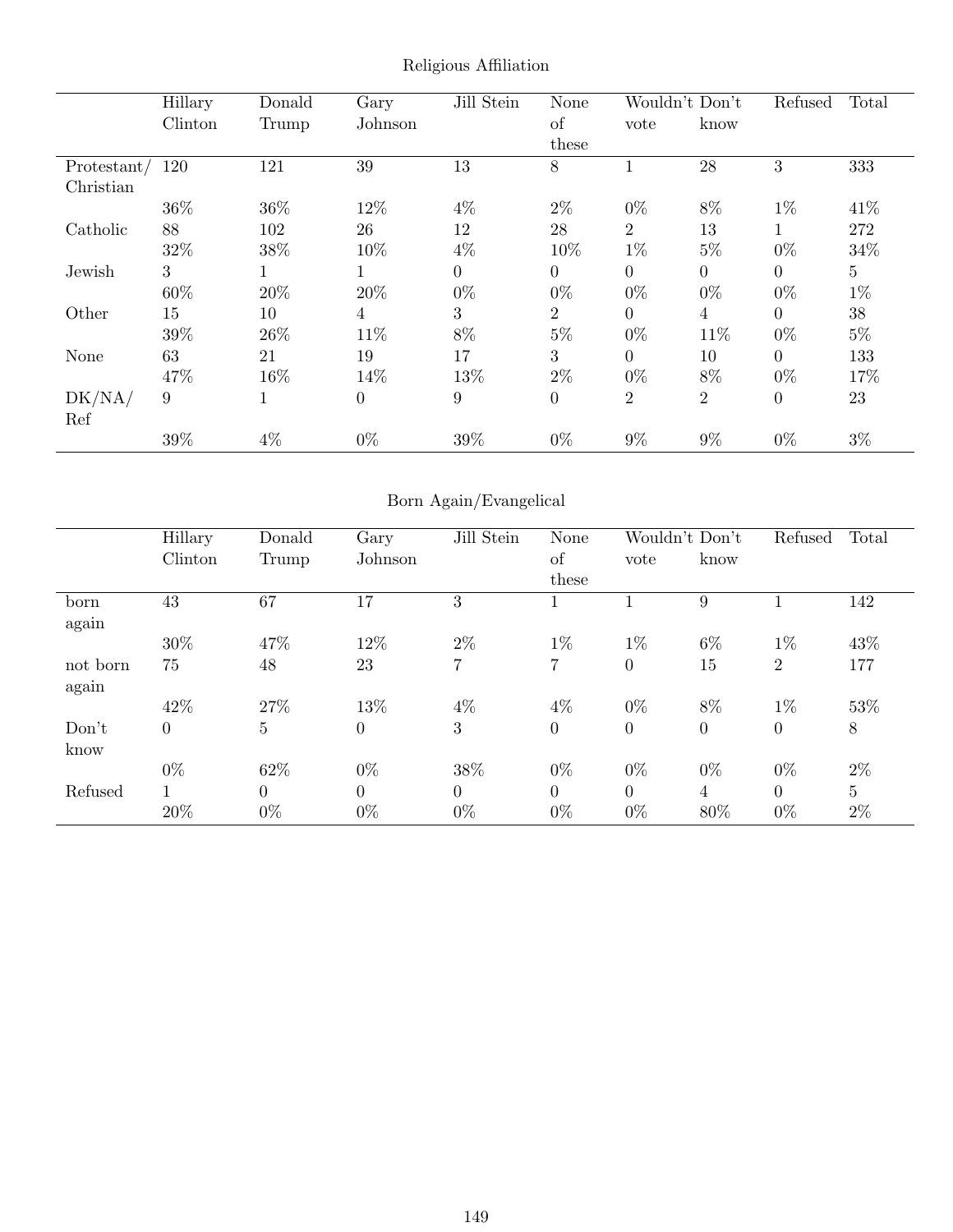|          | Hillary        | Donald   | Gary             | Jill Stein     | None           |                | Wouldn't Don't | Refused        | Total |
|----------|----------------|----------|------------------|----------------|----------------|----------------|----------------|----------------|-------|
|          | Clinton        | Trump    | Johnson          |                | of             | vote           | know           |                |       |
|          |                |          |                  |                | these          |                |                |                |       |
| Urban    | 110            | 61       | 23               | 12             | 21             | $\overline{2}$ | 15             |                | 245   |
|          | 45%            | 25%      | $9\%$            | $5\%$          | 9%             | $1\%$          | $6\%$          | $0\%$          | 30%   |
| Suburban | 85             | 76       | 39               | 24             | 9              |                | 19             | $\theta$       | 253   |
|          | 34%            | 30%      | 15%              | $9\%$          | $4\%$          | $0\%$          | 8%             | $0\%$          | 31\%  |
| Rural    | 101            | 117      | 27               | 17             | 10             | $\overline{2}$ | 18             | $\overline{2}$ | 294   |
|          | 34%            | 40%      | $9\%$            | $6\%$          | $3\%$          | $1\%$          | $6\%$          | $1\%$          | 36%   |
| Don't    | $\overline{2}$ |          | $\boldsymbol{0}$ | $\overline{0}$ | $\overline{2}$ |                | $\overline{2}$ | 2              | 10    |
| know     |                |          |                  |                |                |                |                |                |       |
|          | 20%            | 10%      | $0\%$            | $0\%$          | 20%            | 10%            | 20%            | 20%            | $1\%$ |
| Refused  | $\Omega$       | $\Omega$ | $\theta$         |                | $\Omega$       | $\Omega$       | 3              | $\Omega$       | 4     |
|          | $0\%$          | $0\%$    | $0\%$            | 25%            | $0\%$          | $0\%$          | 75%            | $0\%$          | $0\%$ |

## Location Type

## Political Ideology

|                 | Hillary        | Donald           | Gary           | Jill Stein      | None           |                | Wouldn't Don't | Refused        | Total          |
|-----------------|----------------|------------------|----------------|-----------------|----------------|----------------|----------------|----------------|----------------|
|                 | Clinton        | Trump            | Johnson        |                 | of             | vote           | know           |                |                |
|                 |                |                  |                |                 | these          |                |                |                |                |
| Very con-       | 2              | 50               | $\overline{4}$ |                 | $\overline{2}$ | $\overline{0}$ | 3              | $\theta$       | 62             |
| servative       |                |                  |                |                 |                |                |                |                |                |
|                 | $3\%$          | 81\%             | $6\%$          | $2\%$           | $3\%$          | $0\%$          | $5\%$          | $0\%$          | $8\%$          |
| Conservative 48 |                | 139              | 29             | $5\overline{)}$ | 8              | $\overline{0}$ | 22             | $\mathbf{1}$   | $252\,$        |
|                 | 19%            | 55%              | 12%            | $2\%$           | $3\%$          | $0\%$          | $9\%$          | $0\%$          | 31\%           |
| Moderate        | 113            | 53               | 45             | 30              | 7              | 3              | 17             | $\mathbf{1}$   | 269            |
|                 | 42\%           | $20\%$           | 17%            | 11\%            | $3\%$          | $1\%$          | $6\%$          | $0\%$          | $34\%$         |
| Liberal         | 79             | 5                | $6\,$          | 9               | 12             | $\theta$       | $\overline{4}$ | $\overline{0}$ | 115            |
|                 | 69%            | $4\%$            | $5\%$          | $8\%$           | 10%            | $0\%$          | $3\%$          | $0\%$          | 14%            |
| Very lib-       | 47             | $\boldsymbol{0}$ | $\mathbf{1}$   | 8               | $\overline{0}$ | $\overline{0}$ | $\overline{4}$ | $\overline{0}$ | 60             |
| eral            |                |                  |                |                 |                |                |                |                |                |
|                 | 78%            | $0\%$            | $2\%$          | 13%             | $0\%$          | $0\%$          | $7\%$          | $0\%$          | $7\%$          |
| Don't           | 8              | 8                | $\overline{2}$ | $\theta$        | 13             | $\overline{2}$ | $\overline{5}$ | $\overline{0}$ | 38             |
| know            |                |                  |                |                 |                |                |                |                |                |
|                 | 21\%           | 21\%             | $5\%$          | $0\%$           | 34\%           | $5\%$          | 13\%           | $0\%$          | $5\%$          |
| Refused         | $\overline{0}$ | $\overline{0}$   | $\overline{0}$ | $\Omega$        | $\theta$       | $\overline{0}$ | 3              | 2              | $\overline{5}$ |
|                 | $0\%$          | $0\%$            | $0\%$          | $0\%$           | $0\%$          | $0\%$          | 60%            | 40%            | $1\%$          |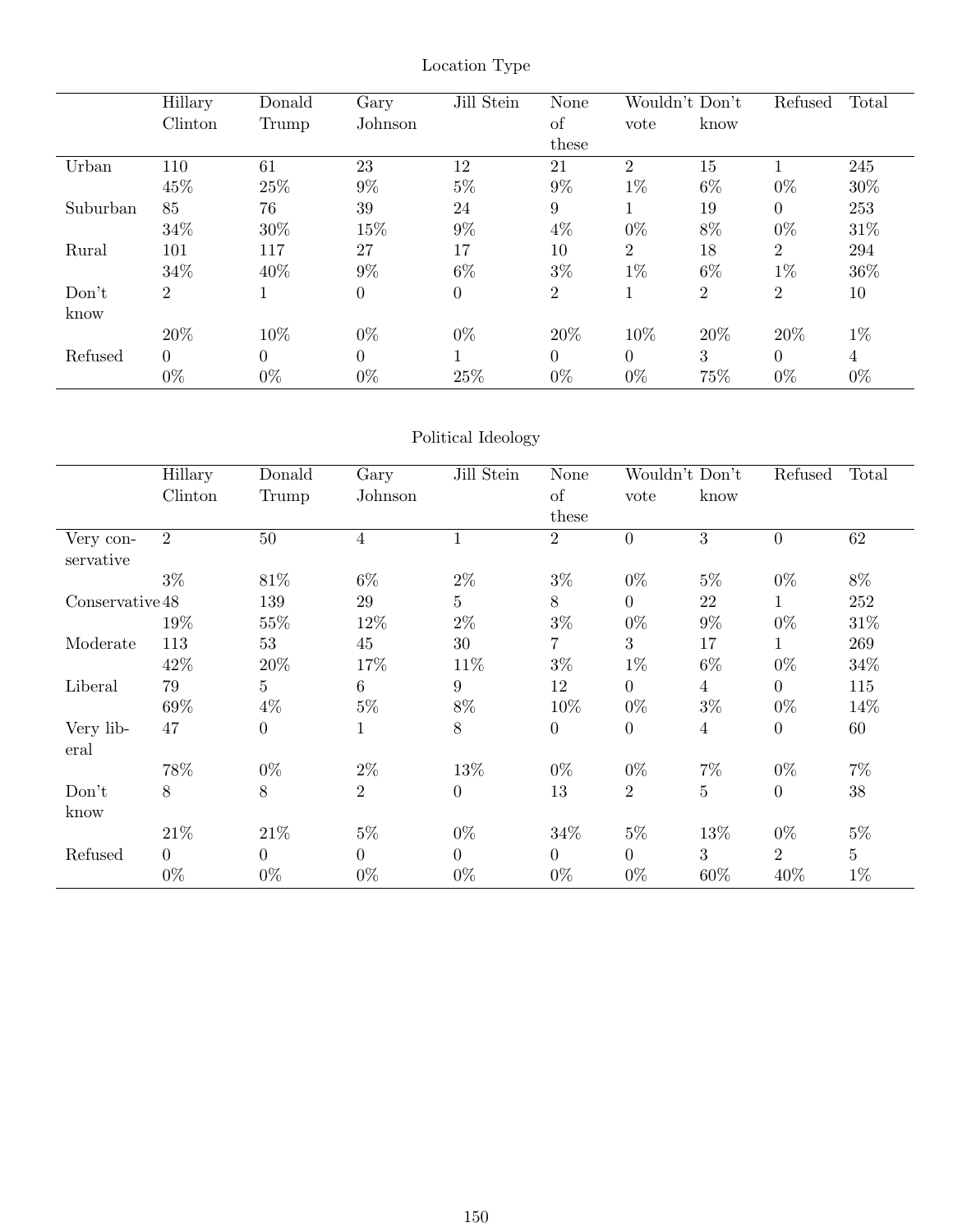|            | Hillary        | Donald         | Gary             | Jill Stein     | <b>None</b>      | Wouldn't Don't   |                | Refused          | Total          |
|------------|----------------|----------------|------------------|----------------|------------------|------------------|----------------|------------------|----------------|
|            | Clinton        | Trump          | Johnson          |                | of               | vote             | know           |                  |                |
|            |                |                |                  |                | these            |                  |                |                  |                |
| respondent | 39             | 15             | 3                | 3              | 10               | 2                |                | 2                | 75             |
|            | 52%            | 20%            | $4\%$            | $4\%$          | 13%              | $3\%$            | $1\%$          | $3\%$            | $9\%$          |
| another    | 18             | 11             | $\boldsymbol{0}$ | $\overline{5}$ | $\boldsymbol{0}$ | 1                | $\mathbf 5$    | $\boldsymbol{0}$ | 40             |
| household  |                |                |                  |                |                  |                  |                |                  |                |
| member     |                |                |                  |                |                  |                  |                |                  |                |
|            | 45\%           | 28\%           | $0\%$            | 12%            | $0\%$            | $2\%$            | 12\%           | $0\%$            | $5\%$          |
| nobody in  | 240            | 228            | 85               | 43             | 32               | $\overline{2}$   | 47             | 3                | 680            |
| household  |                |                |                  |                |                  |                  |                |                  |                |
|            | 35%            | 34%            | 12%              | $6\%$          | $5\%$            | $0\%$            | $7\%$          | $0\%$            | 85%            |
| Don't      | $\theta$       | $\overline{0}$ | $\boldsymbol{0}$ | $\overline{0}$ | $\overline{0}$   | $\boldsymbol{0}$ | $\overline{2}$ | $\boldsymbol{0}$ | $\overline{2}$ |
| know       |                |                |                  |                |                  |                  |                |                  |                |
|            | $0\%$          | $0\%$          | $0\%$            | $0\%$          | $0\%$            | $0\%$            | 100\%          | $0\%$            | $0\%$          |
| Refused    | $\overline{0}$ | $\theta$       | $\overline{0}$   | $\overline{2}$ | $\overline{0}$   | $\overline{0}$   | 3              | $\overline{0}$   | 5              |
|            | $0\%$          | $0\%$          | $0\%$            | 40%            | $0\%$            | $0\%$            | 60%            | $0\%$            | $1\%$          |

Union Membership

# Job Type and Union Membership

|           | Hillary      | Donald         | Gary             | Jill Stein   | <b>None</b>    | Wouldn't Don't |                | Refused          | Total  |
|-----------|--------------|----------------|------------------|--------------|----------------|----------------|----------------|------------------|--------|
|           | Clinton      | Trump          | Johnson          |              | of             | vote           | know           |                  |        |
|           |              |                |                  |              | these          |                |                |                  |        |
| Public    | 24           | 7              |                  | 8            | $\overline{0}$ |                |                | $\overline{0}$   | 42     |
| union     |              |                |                  |              |                |                |                |                  |        |
|           | $57\%$       | 17%            | $2\%$            | 19%          | $0\%$          | $2\%$          | $2\%$          | $0\%$            | $5\%$  |
| Public    | 50           | 33             | 26               | 16           | $\mathbf{1}$   | 1              | $\overline{5}$ | $\boldsymbol{0}$ | 132    |
| non-union |              |                |                  |              |                |                |                |                  |        |
|           | 38\%         | 25%            | 20%              | 12%          | $1\%$          | $1\%$          | $4\%$          | $0\%$            | 16%    |
| Private   | 33           | 20             | $\overline{2}$   | $\mathbf{1}$ | 10             | $\overline{2}$ | $\overline{5}$ | $\overline{2}$   | 75     |
| union     |              |                |                  |              |                |                |                |                  |        |
|           | 44\%         | 27%            | $3\%$            | $1\%$        | 13%            | $3\%$          | $7\%$          | $3\%$            | $9\%$  |
| Private   | 190          | 195            | 59               | 26           | 31             | $\overline{2}$ | 41             | 3                | 547    |
| non-union |              |                |                  |              |                |                |                |                  |        |
|           | 35%          | $36\%$         | 11%              | $5\%$        | $6\%$          | $0\%$          | $7\%$          | $1\%$            | $68\%$ |
| DK/NA/    | $\mathbf{1}$ | $\overline{0}$ | $\boldsymbol{0}$ | 3            | $\overline{0}$ | $\theta$       | $\overline{5}$ | $\overline{0}$   | 9      |
| Ref       |              |                |                  |              |                |                |                |                  |        |
|           | 11%          | $0\%$          | $0\%$            | 33%          | $0\%$          | $0\%$          | 56\%           | $0\%$            | $1\%$  |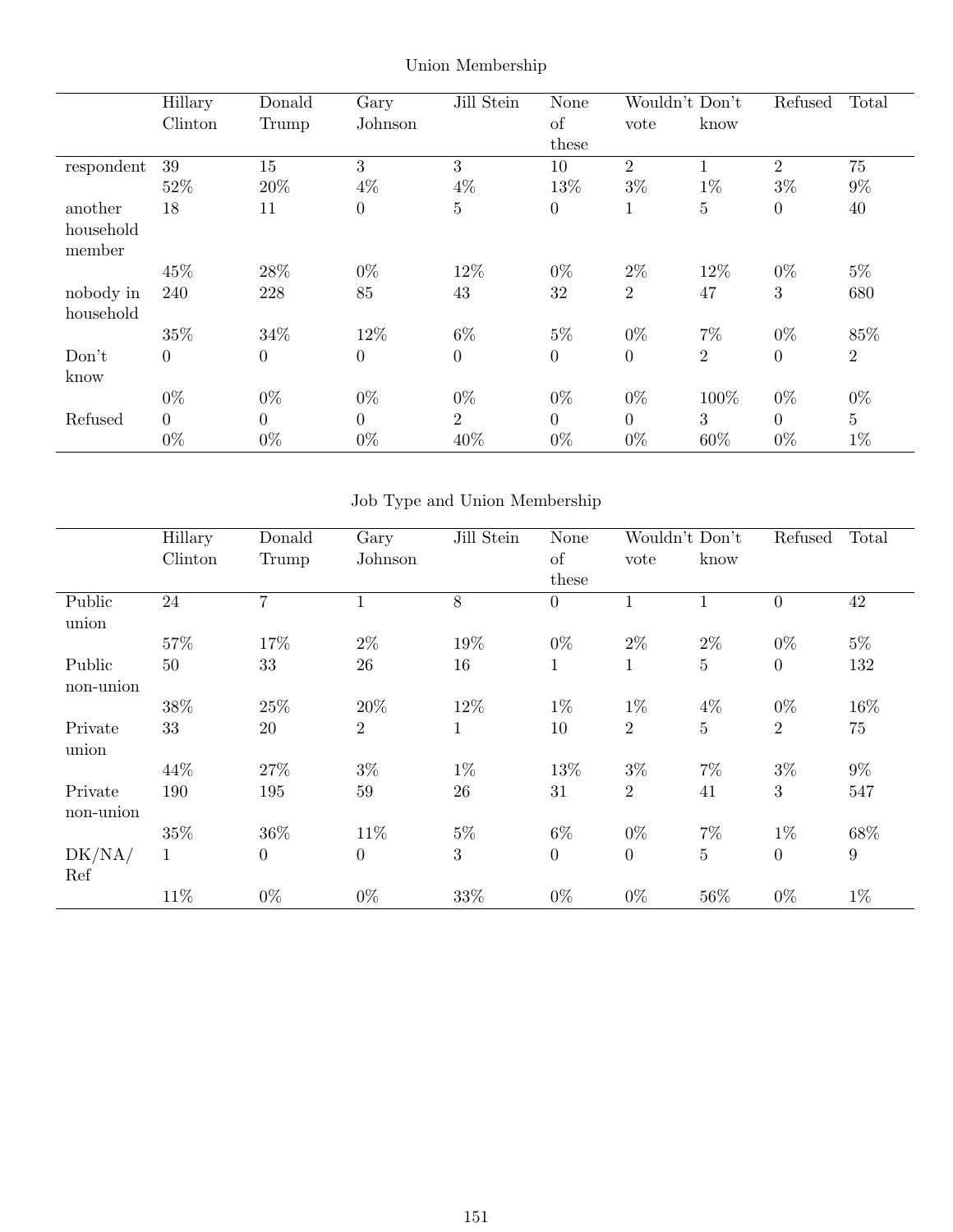|                  | Hillary<br>Clinton | Donald<br>Trump | Gary<br>Johnson | Jill Stein      | None<br>of     | Wouldn't Don't<br>vote | know  | Refused          | Total |
|------------------|--------------------|-----------------|-----------------|-----------------|----------------|------------------------|-------|------------------|-------|
|                  |                    |                 |                 |                 | these          |                        |       |                  |       |
| MKE City         | 53                 | 11              | $\overline{4}$  | 4               | 3              | $\overline{0}$         |       | $\overline{0}$   | 76    |
|                  | 70%                | 14%             | $5\%$           | $5\%$           | $4\%$          | $0\%$                  | $1\%$ | $0\%$            | $9\%$ |
| Rest of          | 82                 | 79              | 27              | 20              | 19             | $\boldsymbol{0}$       | 19    | 3                | 249   |
| <b>MKE</b>       |                    |                 |                 |                 |                |                        |       |                  |       |
|                  | 33%                | 32%             | 11\%            | 8%              | $8\%$          | $0\%$                  | 8%    | $1\%$            | 31\%  |
| msn              | 66                 | 38              | 19              | 9               | $\overline{4}$ | $\overline{2}$         | 6     | $\overline{0}$   | 144   |
|                  | 46%                | 26\%            | 13%             | $6\%$           | $3\%$          | $1\%$                  | $4\%$ | $0\%$            | 18%   |
| GB/A             | 41                 | 63              | 15              | $6\phantom{.}6$ | 11             | $\mathbf{1}$           | 12    | 1                | 150   |
|                  | 27%                | 42%             | 10%             | 4%              | $7\%$          | $1\%$                  | 8%    | $1\%$            | 19%   |
| Rest of<br>state | 55                 | 64              | 24              | 15              | $\overline{5}$ | $\overline{2}$         | 19    | $\boldsymbol{0}$ | 184   |
|                  | 30%                | 35%             | 13%             | 8%              | $3\%$          | $1\%$                  | 10%   | $0\%$            | 23%   |

Region

## Likelihood of Voting in Nov.

|                       | Hillary      | Donald         | Gary             | Jill Stein | <b>None</b>     | Wouldn't Don't |                | Refused        | Total   |
|-----------------------|--------------|----------------|------------------|------------|-----------------|----------------|----------------|----------------|---------|
|                       | Clinton      | Trump          | Johnson          |            | of              | vote           | know           |                |         |
|                       |              |                |                  |            | these           |                |                |                |         |
| Absolutely<br>certain | 250          | 231            | 63               | 25         | 19              | $\overline{0}$ | 24             | 4              | 616     |
|                       | 41\%         | 38%            | 10%              | $4\%$      | $3\%$           | $0\%$          | $4\%$          | $1\%$          | 77%     |
| Very                  | 33           | 15             | 19               | 17         | 14              | $\overline{0}$ | 22             | $\theta$       | 120     |
| likely                |              |                |                  |            |                 |                |                |                |         |
|                       | 28%          | 12%            | 16%              | 14%        | 12%             | $0\%$          | 18%            | $0\%$          | 15%     |
| $50 - 50$             | 8            | $\overline{2}$ | 6                | 6          | 1               | $\mathbf 1$    | $8\,$          | $\overline{0}$ | 32      |
|                       | 25%          | $6\%$          | 19%              | 19%        | $3\%$           | $3\%$          | $25\%$         | $0\%$          | $4\%$   |
| Will not              | 6            | 7              | $\overline{2}$   | 3          | $6\phantom{.}6$ | $\overline{4}$ | 3              | $\overline{0}$ | 31      |
| vote                  |              |                |                  |            |                 |                |                |                |         |
|                       | 19%          | 23%            | $6\%$            | 10%        | 19%             | 13%            | 10%            | $0\%$          | $4\%$   |
| Don't                 | $\mathbf{1}$ | $\overline{0}$ | $\boldsymbol{0}$ | 3          | $\overline{2}$  | $\overline{0}$ | $\overline{0}$ | $\overline{0}$ | $\,6\,$ |
| know                  |              |                |                  |            |                 |                |                |                |         |
|                       | 17%          | $0\%$          | $0\%$            | 50%        | 33%             | $0\%$          | $0\%$          | $0\%$          | $1\%$   |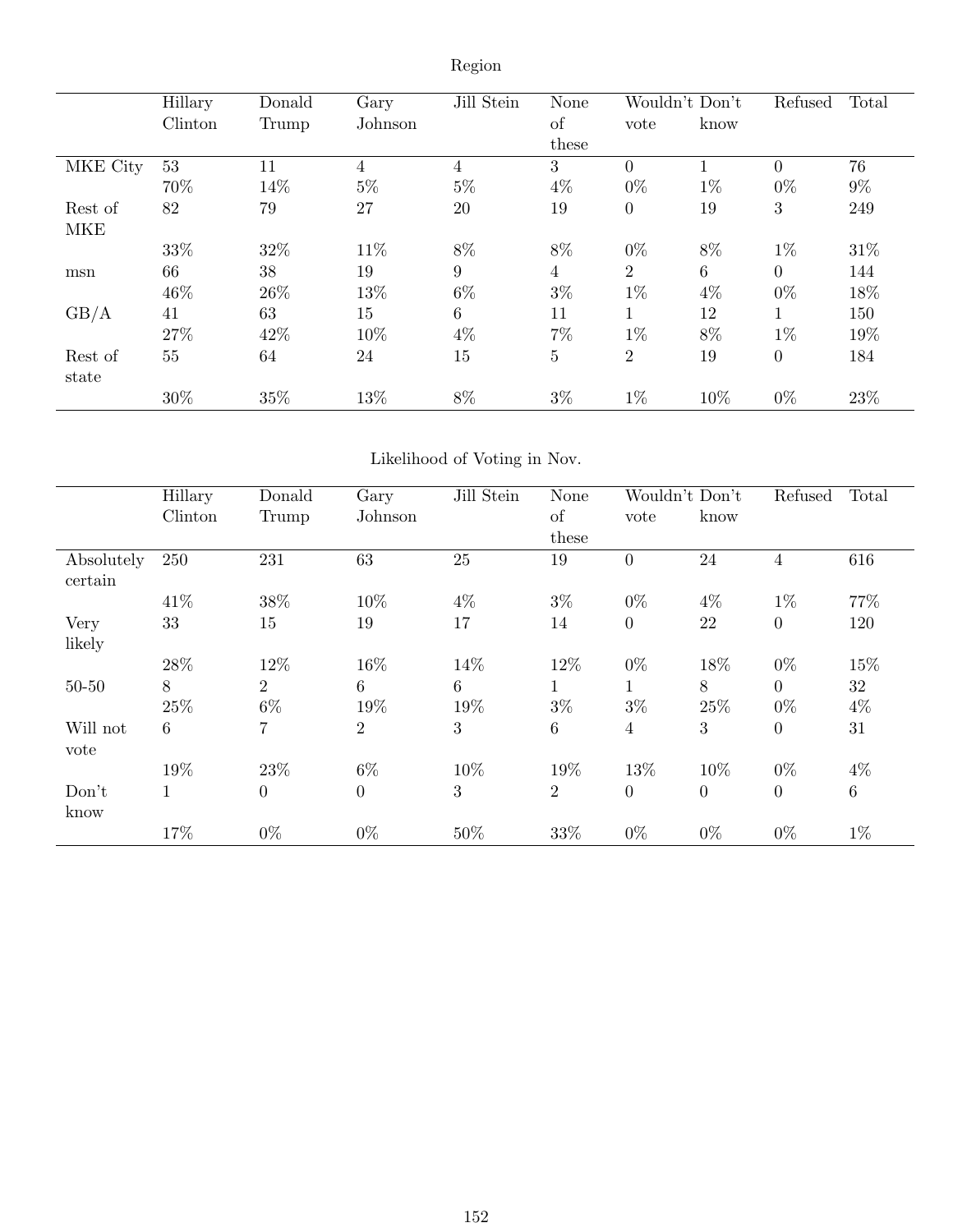Q20a. How comfortable are you with the idea of Hillary Clinton as president? Are you very comfortable, somewhat comfortable, somewhat uncomfortable or very uncomfortable?

|        |                       |                              | <b>Sex</b>                     |                                 |               |                         |            |
|--------|-----------------------|------------------------------|--------------------------------|---------------------------------|---------------|-------------------------|------------|
|        | Very com-<br>fortable | Somewhat<br>comfort-<br>able | Somewhat<br>uncom-<br>fortable | Very<br>uncom-<br>fort-<br>able | Don't<br>know | Refused                 | Total      |
| Male   | 61<br>16%             | 72<br>19%                    | 50<br>13%                      | 198<br>51\%                     | 3<br>$1\%$    | $\overline{2}$<br>$1\%$ | 386<br>48% |
| Female | 106<br>25%            | 92<br>22\%                   | 47<br>$11\%$                   | 161<br>38%                      | 12<br>$3\%$   | $0\%$                   | 419<br>52% |

Age 4 Categories

|        | Very com-<br>fortable | Somewhat<br>comfort-<br>able | Somewhat<br>uncom-<br>fortable | Very un-<br>comfort-<br>able | Don't<br>know  | Refused        | Total |
|--------|-----------------------|------------------------------|--------------------------------|------------------------------|----------------|----------------|-------|
| 18-29  | 14                    | 50                           | 23                             | 41                           | $\theta$       | $\theta$       | 128   |
|        | 11%                   | 39%                          | 18%                            | 32%                          | $0\%$          | $0\%$          | 16%   |
| 30-44  | 40                    | 38                           | 14                             | 96                           | $\overline{0}$ | $\overline{2}$ | 190   |
|        | 21\%                  | 20%                          | $7\%$                          | 51\%                         | $0\%$          | $1\%$          | 24%   |
| 45-59  | 50                    | 41                           | 35                             | 119                          | 12             | $\Omega$       | 257   |
|        | 19%                   | 16%                          | 14%                            | 46\%                         | $5\%$          | $0\%$          | 32%   |
| $60+$  | 64                    | 34                           | 25                             | 101                          | 1              | 1              | 226   |
|        | 28\%                  | 15%                          | 11\%                           | 45%                          | $0\%$          | $0\%$          | 28%   |
| DK/NA/ | $\theta$              | $\theta$                     | $\overline{0}$                 | 1                            | $\overline{2}$ | $\overline{0}$ | 3     |
| Ref    |                       |                              |                                |                              |                |                |       |
|        | $0\%$                 | $0\%$                        | $0\%$                          | 33%                          | 67%            | $0\%$          | $0\%$ |

#### Education 5 Categories

|           | Very com-<br>fortable | Somewhat<br>comfort- | Somewhat<br>uncom- | Very un-<br>comfort- | Don't<br>know  | Refused        | Total |
|-----------|-----------------------|----------------------|--------------------|----------------------|----------------|----------------|-------|
|           |                       | able                 | fortable           | able                 |                |                |       |
| Not HS    | $\overline{7}$        | 17                   | 6                  | 10                   | 8              | $\Omega$       | 48    |
|           | 15%                   | 35%                  | 12%                | 21\%                 | 17%            | $0\%$          | $6\%$ |
| <b>HS</b> | 59                    | 44                   | 30                 | 111                  | 3              | $\theta$       | 247   |
|           | 24\%                  | 18%                  | 12%                | 45%                  | $1\%$          | $0\%$          | 31\%  |
| Some Coll | 21                    | 26                   | 28                 | 76                   | $\overline{2}$ | $\overline{0}$ | 153   |
|           | 14%                   | 17%                  | 18%                | 50%                  | $1\%$          | $0\%$          | 19%   |
| AA        | 16                    | 23                   | 7                  | 58                   | $\mathbf{1}$   | $\theta$       | 105   |
|           | 15%                   | 22%                  | $7\%$              | 55%                  | $1\%$          | $0\%$          | 13%   |
| $BA+$     | 63                    | 51                   | 24                 | 101                  | $\Omega$       | $\overline{2}$ | 241   |
|           | 26\%                  | 21\%                 | 10%                | 42\%                 | $0\%$          | $1\%$          | 30%   |
| DK/NA/    | $\overline{2}$        | 3                    | 1                  | 3                    | $\overline{2}$ | $\theta$       | 11    |
| Ref       |                       |                      |                    |                      |                |                |       |
|           | 18%                   | 27%                  | $9\%$              | 27%                  | 18%            | $0\%$          | $1\%$ |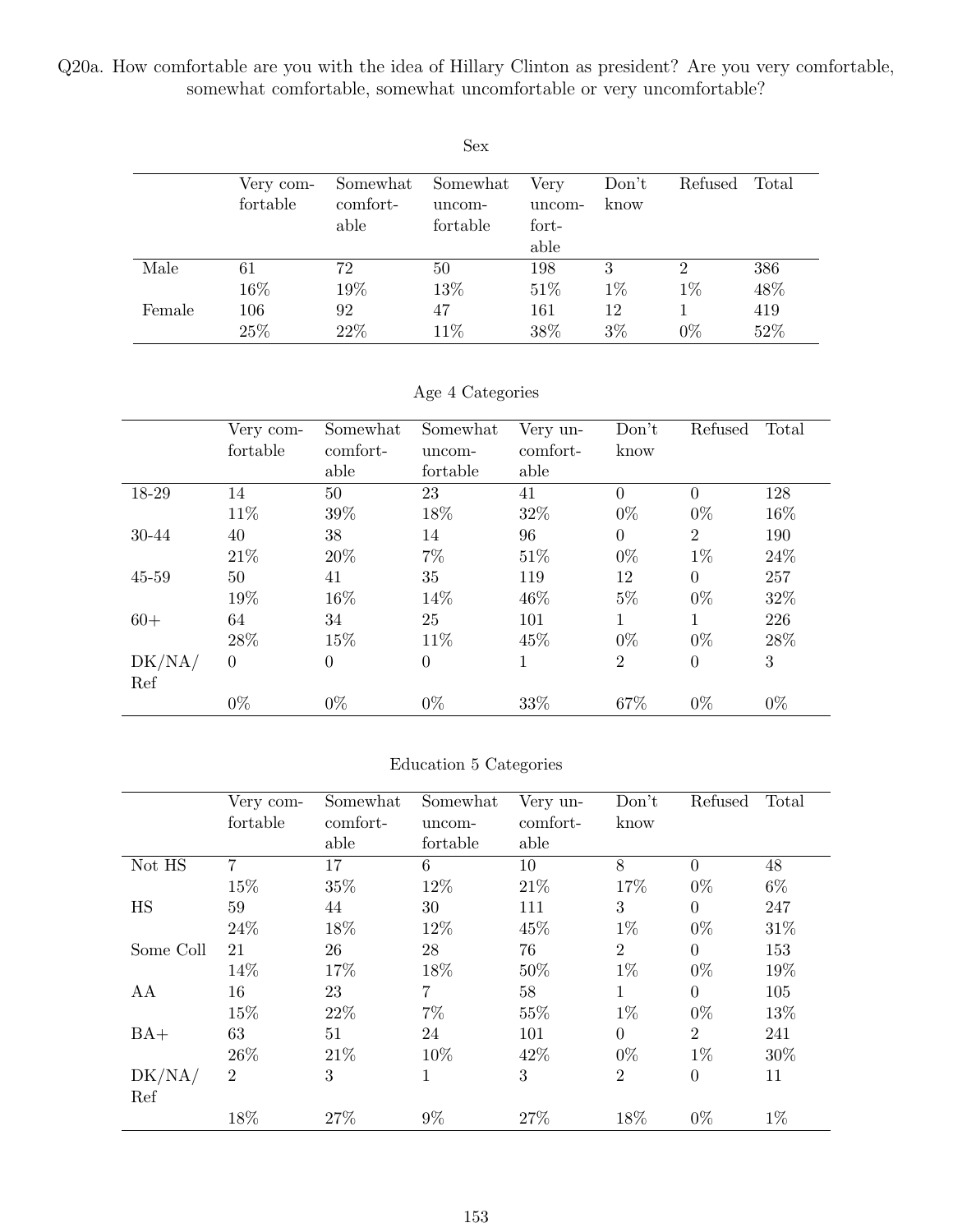|                    | Very com-<br>fortable | Somewhat<br>comfort-<br>able | Somewhat<br>uncom-<br>fortable | Very un-<br>comfort-<br>able | Don't<br>know  | Refused          | Total |
|--------------------|-----------------------|------------------------------|--------------------------------|------------------------------|----------------|------------------|-------|
| Under<br>\$40k     | 62                    | 57                           | 36                             | 80                           | $\theta$       | $\overline{0}$   | 235   |
|                    | 26\%                  | 24\%                         | 15%                            | 34%                          | $0\%$          | $0\%$            | 29%   |
| $$40k$ to<br>\$74k | 41                    | 47                           | 22                             | 103                          | 1              | $\boldsymbol{0}$ | 214   |
|                    | 19%                   | 22\%                         | 10%                            | 48%                          | $0\%$          | $0\%$            | 27%   |
| $$75k$ up          | 46                    | 44                           | 25                             | 137                          | $\overline{0}$ | $\overline{2}$   | 254   |
|                    | 18%                   | 17%                          | 10%                            | 54%                          | $0\%$          | $1\%$            | 32%   |
| DK/NA/<br>Ref      | 18                    | 15                           | 14                             | 39                           | 14             | 1                | 101   |
|                    | 18%                   | 15%                          | 14%                            | 39%                          | 14%            | $1\%$            | 13%   |

### Household Income

## Party ID

|                | Very com-      | Somewhat       | Somewhat       | Very un-       | Don't          | Refused        | Total |
|----------------|----------------|----------------|----------------|----------------|----------------|----------------|-------|
|                | fortable       | comfort-       | uncom-         | comfort-       | know           |                |       |
|                |                | able           | fortable       | able           |                |                |       |
| Republican     | 9              | $\overline{5}$ | 26             | 179            | 1              | $\theta$       | 220   |
|                | $4\%$          | $2\%$          | 12%            | 81%            | $0\%$          | $0\%$          | 27%   |
| Democrat       | 124            | 81             | 17             | 15             | 1              | $\theta$       | 238   |
|                | 52%            | 34%            | 7%             | $6\%$          | $0\%$          | $0\%$          | 30%   |
| Independent 32 |                | 75             | 51             | 144            | $\overline{2}$ | $\overline{0}$ | 304   |
|                | 11\%           | 25%            | 17%            | 47%            | $1\%$          | $0\%$          | 38%   |
| Other/No       | $\Omega$       | $\overline{2}$ | 1              | 13             | 8              | $\overline{2}$ | 26    |
| preference     |                |                |                |                |                |                |       |
|                | $0\%$          | 8%             | $4\%$          | 50%            | 31\%           | 8%             | $3\%$ |
| Don't          | $\overline{2}$ | $\overline{0}$ | $\overline{2}$ | $\overline{5}$ | $\overline{2}$ | $\overline{0}$ | 11    |
| know           |                |                |                |                |                |                |       |
|                | 18%            | $0\%$          | 18%            | 45%            | 18%            | $0\%$          | $1\%$ |
| Refused        | 1              | $\Omega$       | $\Omega$       | 3              | $\overline{2}$ | $\Omega$       | 6     |
|                | 17%            | $0\%$          | $0\%$          | 50%            | 33%            | $0\%$          | $1\%$ |

|                | Very com- | Somewhat | Somewhat       | Very un- | Don't | Refused        | Total |
|----------------|-----------|----------|----------------|----------|-------|----------------|-------|
|                | fortable  | comfort- | uncom-         | comfort- | know  |                |       |
|                |           | able     | fortable       | able     |       |                |       |
| Republican     | -13       | 23       | 43             | 284      |       | 0              | 364   |
|                | $4\%$     | $6\%$    | 12%            | 78%      | $0\%$ | $0\%$          | 45%   |
| Democrat       | 151       | 134      | 40             | 39       | 3     | $\theta$       | 367   |
|                | 41\%      | 37%      | 11\%           | 11\%     | $1\%$ | $0\%$          | 46%   |
| Independent 2  |           |          | 11             | 27       | 8     | $\overline{2}$ | 57    |
|                | $4\%$     | 12%      | 19%            | 47%      | 14%   | $4\%$          | $7\%$ |
| Other/None $2$ |           | $\Omega$ | $\overline{2}$ | 9        | 3     | $\overline{0}$ | 16    |
|                | $12\%$    | $0\%$    | 12%            | 56%      | 19%   | $0\%$          | $2\%$ |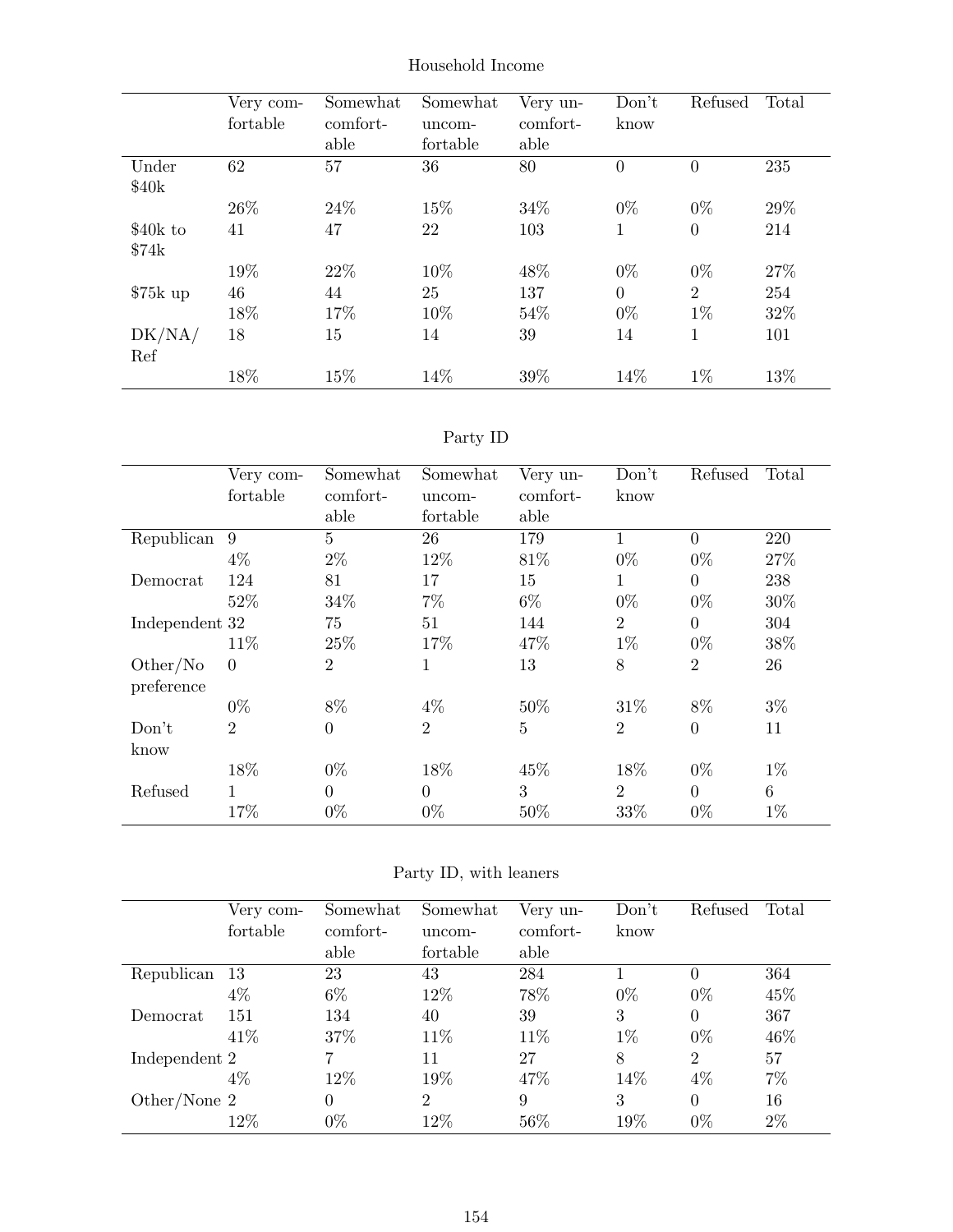|              | Very com-<br>fortable | Somewhat<br>comfort-<br>able | Somewhat<br>uncom-<br>fortable | Very un-<br>comfort-<br>able | Don't<br>know  | Refused        | Total |
|--------------|-----------------------|------------------------------|--------------------------------|------------------------------|----------------|----------------|-------|
| Rep          | 9                     | 5                            | 26                             | 179                          | 1              | $\theta$       | 220   |
|              | $4\%$                 | $2\%$                        | 12%                            | 81\%                         | $0\%$          | $0\%$          | 27%   |
| Lean Rep     | 4                     | 18                           | 17                             | 104                          | $\Omega$       | $\Omega$       | 143   |
|              | $3\%$                 | 13%                          | 12%                            | 73%                          | $0\%$          | $0\%$          | 18%   |
| Ind          | 2                     | $\overline{7}$               | 11                             | 27                           | 8              | $\overline{2}$ | 57    |
|              | $4\%$                 | 12%                          | 19%                            | 47%                          | 14%            | $4\%$          | $7\%$ |
| Lean Dem     | 27                    | 52                           | 24                             | 24                           | $\overline{2}$ | $\Omega$       | 129   |
|              | 21\%                  | 40%                          | 19%                            | 19%                          | $2\%$          | $0\%$          | 16%   |
| Dem          | 124                   | 81                           | 17                             | 15                           | 1              | $\Omega$       | 238   |
|              | 52%                   | 34%                          | $7\%$                          | $6\%$                        | $0\%$          | $0\%$          | 30%   |
| Other/None 2 |                       | $\theta$                     | $\overline{2}$                 | 9                            | 3              | $\theta$       | 16    |
|              | 12%                   | $0\%$                        | 12%                            | 56%                          | 19%            | $0\%$          | $2\%$ |

Party Id, leaners separate

#### Marital Status

|            | Very com-      | Somewhat       | Somewhat       | Very un-       | Don't          | Refused        | Total          |
|------------|----------------|----------------|----------------|----------------|----------------|----------------|----------------|
|            | fortable       | comfort-       | uncom-         | comfort-       | know           |                |                |
|            |                | able           | fortable       | able           |                |                |                |
| Married    | 97             | 78             | 44             | 257            | 11             | $\overline{2}$ | 489            |
|            | 20%            | 16%            | $9\%$          | 53%            | $2\%$          | $0\%$          | 61\%           |
| Cohabiting | $\overline{5}$ | 15             | 11             | 24             | $\Omega$       | $\Omega$       | 55             |
|            | $9\%$          | 27%            | 20%            | 44\%           | $0\%$          | $0\%$          | $7\%$          |
| Widowed    | 15             | 6              | 7              | 15             | 1              | $\Omega$       | 44             |
|            | 34\%           | 14%            | 16%            | 34%            | $2\%$          | $0\%$          | $5\%$          |
| Divorced   | 9              | 12             | $\overline{7}$ | 24             | $\Omega$       | $\overline{0}$ | 52             |
|            | 17%            | 23\%           | 13%            | 46%            | $0\%$          | $0\%$          | $6\%$          |
| Separated  | 8              | 3              | $\mathbf{1}$   | 3              | $\overline{0}$ | $\overline{0}$ | 15             |
|            | 53%            | 20%            | $7\%$          | 20%            | $0\%$          | $0\%$          | $2\%$          |
| Never      | 33             | 50             | 25             | 35             | $\overline{2}$ | $\overline{0}$ | 145            |
| Married    |                |                |                |                |                |                |                |
|            | 23\%           | 34\%           | 17%            | 24\%           | $1\%$          | $0\%$          | 18%            |
| Refused    | $\overline{0}$ | $\overline{0}$ | $\overline{0}$ | $\overline{0}$ | $\overline{2}$ | $\overline{0}$ | $\overline{2}$ |
|            | $0\%$          | $0\%$          | $0\%$          | $0\%$          | 100%           | $0\%$          | $0\%$          |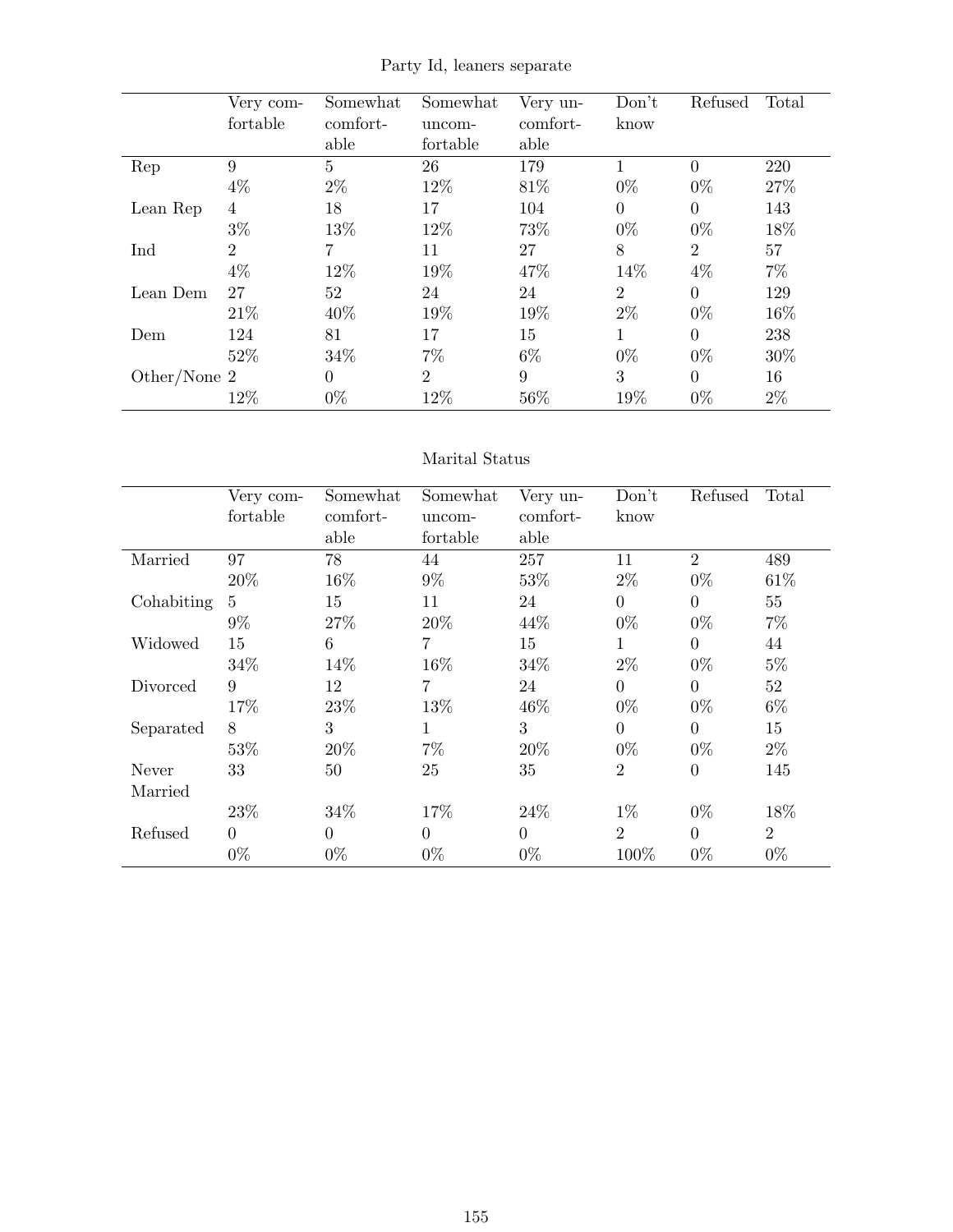|              | Very com-<br>fortable | Somewhat<br>comfort-<br>able | Somewhat<br>uncom-<br>fortable | Very un-<br>comfort-<br>able | Don't<br>know  | Refused        | Total          |
|--------------|-----------------------|------------------------------|--------------------------------|------------------------------|----------------|----------------|----------------|
| White        | 120                   | 119                          | 89                             | 326                          | 11             |                | 666            |
|              | 18%                   | 18%                          | 13%                            | 49%                          | $2\%$          | $0\%$          | 83%            |
| <b>Black</b> | 24                    | 14                           | 3                              | 2                            | $\overline{2}$ | $\Omega$       | 45             |
|              | 53%                   | 31\%                         | 7%                             | $4\%$                        | $4\%$          | $0\%$          | $6\%$          |
| Hispanic     | 11                    | 18                           | 4                              | 8                            | $\theta$       | $\Omega$       | 41             |
|              | 27%                   | 44\%                         | 10%                            | 20%                          | $0\%$          | $0\%$          | $5\%$          |
| Other        | 13                    | 13                           | 1                              | 20                           | $\overline{0}$ | $\overline{2}$ | 49             |
|              | 27\%                  | 27%                          | $2\%$                          | 41\%                         | $0\%$          | $4\%$          | $6\%$          |
| DK/NA/       | $\theta$              | $\overline{0}$               | $\boldsymbol{0}$               | $\overline{2}$               | $\overline{2}$ | $\overline{0}$ | $\overline{4}$ |
| Ref          |                       |                              |                                |                              |                |                |                |
|              | $0\%$                 | $0\%$                        | $0\%$                          | 50%                          | 50%            | $0\%$          | $0\%$          |

## Race and Ethnicity

## Religious Service Attendance

|             | Very com-      | Somewhat       | Somewhat     | Very un-         | Don't            | Refused          | Total          |
|-------------|----------------|----------------|--------------|------------------|------------------|------------------|----------------|
|             | fortable       | comfort-       | uncom-       | comfort-         | know             |                  |                |
|             |                | able           | fortable     | able             |                  |                  |                |
| More than   | $\overline{7}$ | $\overline{5}$ | 11           | 32               | $\overline{0}$   | $\overline{2}$   | 57             |
| 1/wk        |                |                |              |                  |                  |                  |                |
|             | 12%            | $9\%$          | 19%          | 56%              | $0\%$            | $4\%$            | $7\%$          |
| $1$ /week   | 48             | 23             | 14           | 97               | 10               | $\overline{0}$   | 192            |
|             | 25%            | 12\%           | $7\%$        | 51\%             | $5\%$            | $0\%$            | 24%            |
| $1-2$ month | 23             | $\sqrt{28}$    | 15           | 60               | $\overline{0}$   | $\overline{0}$   | 126            |
|             | 18%            | $22\%$         | 12\%         | 48%              | $0\%$            | $0\%$            | 16\%           |
| few times   | 26             | 35             | $18\,$       | 49               | $\mathbf{1}$     | $\overline{0}$   | 129            |
| a year      |                |                |              |                  |                  |                  |                |
|             | 20%            | 27\%           | 14%          | 38%              | $1\%$            | $0\%$            | 16%            |
| Seldom      | 33             | 26             | 19           | 58               | $\overline{0}$   | $\overline{0}$   | 136            |
|             | 24\%           | 19%            | 14%          | 43\%             | $0\%$            | $0\%$            | 17%            |
| Never       | 31             | 45             | 19           | 62               | $\overline{2}$   | $\overline{0}$   | 159            |
|             | 19%            | $28\%$         | 12%          | 39%              | $1\%$            | $0\%$            | 20%            |
| Don't       | $\overline{0}$ | $\overline{0}$ | $\mathbf{1}$ | $\boldsymbol{0}$ | $\boldsymbol{0}$ | $\boldsymbol{0}$ | $\mathbf{1}$   |
| know        |                |                |              |                  |                  |                  |                |
|             | $0\%$          | $0\%$          | 100%         | $0\%$            | $0\%$            | $0\%$            | $0\%$          |
| Refused     | $\mathbf 1$    | $\overline{2}$ | $\theta$     | $\mathbf 1$      | $\overline{2}$   | $\boldsymbol{0}$ | $6\phantom{.}$ |
|             | 17%            | 33%            | $0\%$        | 17%              | 33%              | $0\%$            | $1\%$          |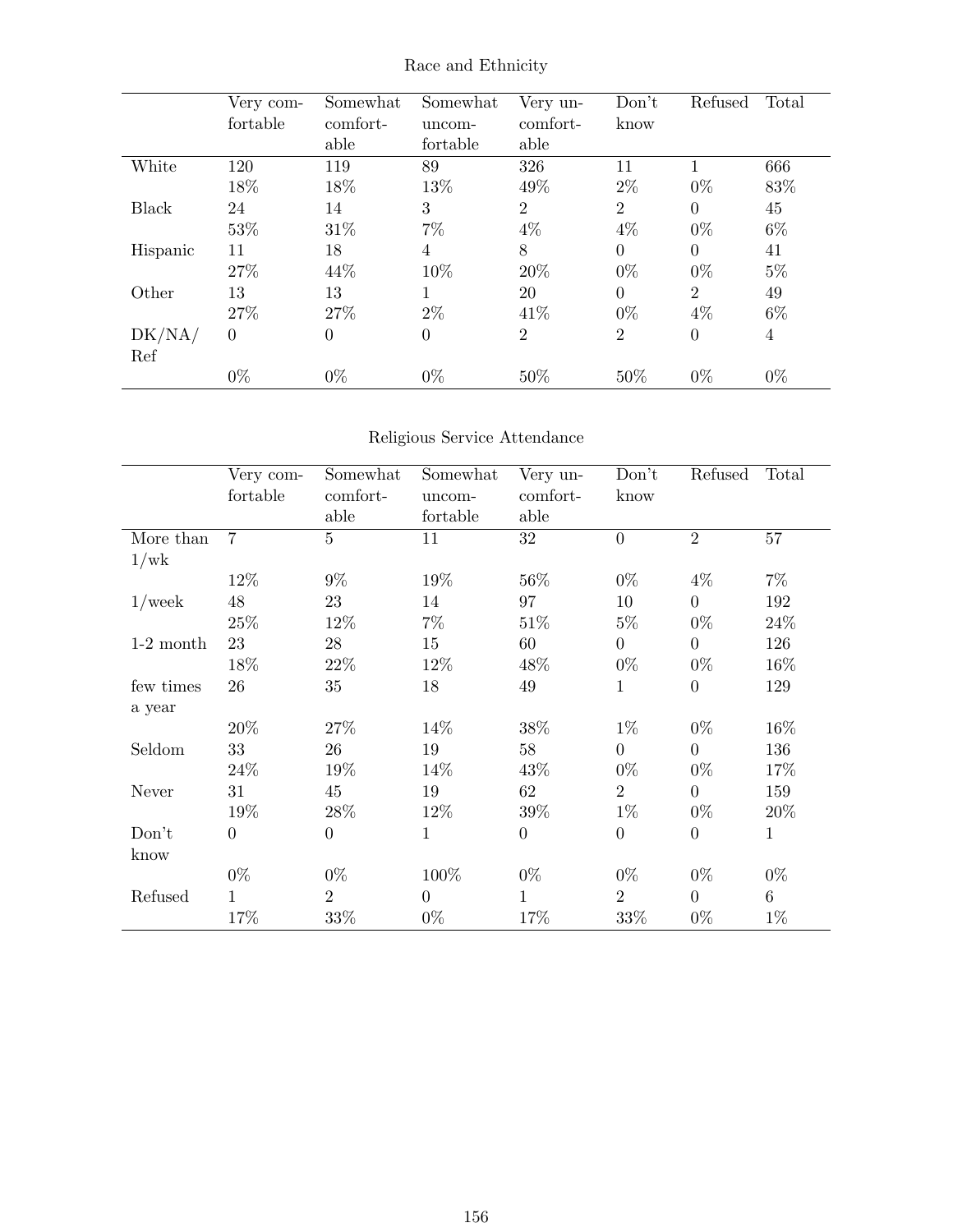|             | Very com-      | Somewhat       | Somewhat       | Very un-       | Don't            | Refused        | Total   |
|-------------|----------------|----------------|----------------|----------------|------------------|----------------|---------|
|             | fortable       | comfort-       | uncom-         | comfort-       | know             |                |         |
|             |                | able           | fortable       | able           |                  |                |         |
| Protestant/ | 68             | 58             | 41             | 166            | 1                | $\Omega$       | 334     |
| Christian   |                |                |                |                |                  |                |         |
|             | 20%            | 17%            | 12%            | 50%            | $0\%$            | $0\%$          | 42%     |
| Catholic    | 51             | 56             | 27             | 127            | 11               | $\overline{0}$ | 272     |
|             | 19%            | 21\%           | 10%            | 47%            | $4\%$            | $0\%$          | 34%     |
| Jewish      | $\overline{2}$ | 1              | $\mathbf 1$    | 1              | $\boldsymbol{0}$ | $\theta$       | $\bf 5$ |
|             | 40%            | 20%            | 20%            | 20%            | $0\%$            | $0\%$          | $1\%$   |
| Other       | 10             | $\overline{4}$ | 10             | 13             | $\overline{0}$   | $\Omega$       | 37      |
|             | 27%            | 11\%           | 27\%           | 35%            | $0\%$            | $0\%$          | $5\%$   |
| None        | 30             | 38             | 13             | 49             | $\overline{2}$   | $\Omega$       | 132     |
|             | 23%            | 29%            | 10%            | 37%            | $2\%$            | $0\%$          | 16%     |
| DK/NA/      | 6              | 6              | $\overline{5}$ | $\overline{2}$ | $\overline{2}$   | $\overline{2}$ | 23      |
| Ref         |                |                |                |                |                  |                |         |
|             | 26\%           | 26%            | 22%            | $9\%$          | $9\%$            | $9\%$          | $3\%$   |

Religious Affiliation

# Born Again/Evangelical

|          | Very com-      | Somewhat       | Somewhat       | Very un-       | Don't          | Refused  | Total          |
|----------|----------------|----------------|----------------|----------------|----------------|----------|----------------|
|          | fortable       | comfort-       | uncom-         | comfort-       | know           |          |                |
|          |                | able           | fortable       | able           |                |          |                |
| born     | 27             | 17             | 12             | 85             |                | $\theta$ | 142            |
| again    |                |                |                |                |                |          |                |
|          | 19%            | 12%            | 8%             | 60%            | $1\%$          | $0\%$    | 43%            |
| not born | 40             | 37             | 27             | 74             | $\overline{0}$ | $\theta$ | 178            |
| again    |                |                |                |                |                |          |                |
|          | 22\%           | 21\%           | 15%            | 42\%           | $0\%$          | $0\%$    | 53%            |
| Don't    | $\overline{0}$ | 3              | $\overline{0}$ | $\overline{5}$ | $\overline{0}$ | $\theta$ | 8              |
| know     |                |                |                |                |                |          |                |
|          | $0\%$          | 38%            | $0\%$          | 62%            | $0\%$          | $0\%$    | $2\%$          |
| Refused  | $\overline{0}$ | $\overline{2}$ | $\overline{2}$ | 1              | $\overline{0}$ | $\theta$ | $\overline{5}$ |
|          | $0\%$          | 40%            | 40%            | 20%            | $0\%$          | $0\%$    | $2\%$          |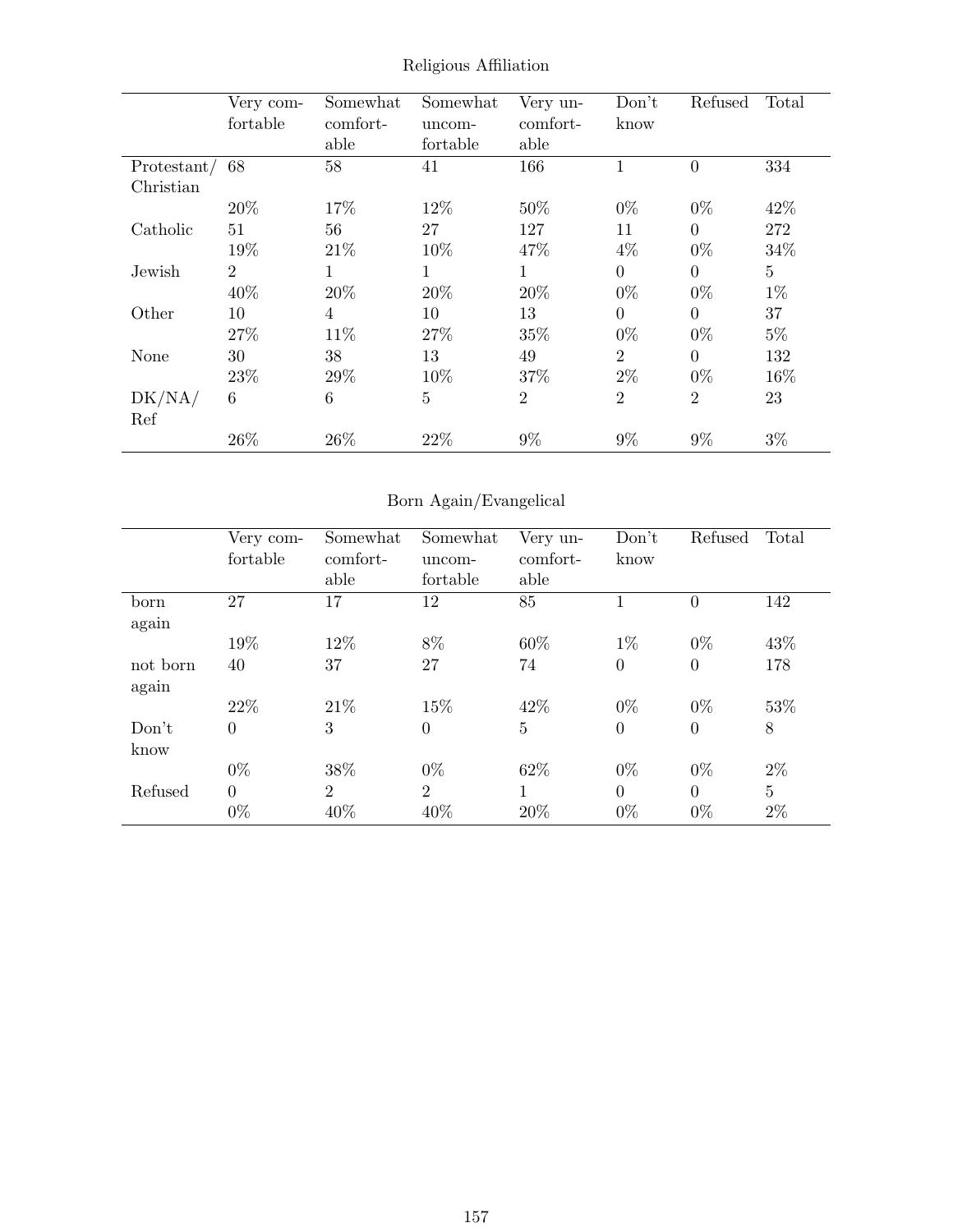|          | Very com-<br>fortable | Somewhat<br>comfort- | Somewhat<br>uncom- | Very un-<br>comfort- | Don't<br>know  | Refused        | Total          |
|----------|-----------------------|----------------------|--------------------|----------------------|----------------|----------------|----------------|
|          |                       | able                 | fortable           | able                 |                |                |                |
| Urban    | 62                    | 65                   | 29                 | 81                   | 8              | $\Omega$       | 245            |
|          | 25\%                  | 27%                  | 12%                | 33%                  | $3\%$          | $0\%$          | 31%            |
| Suburban | 49                    | 50                   | 34                 | 119                  | $\overline{0}$ | $\theta$       | 252            |
|          | 19%                   | 20%                  | 13%                | 47%                  | $0\%$          | $0\%$          | 31\%           |
| Rural    | 56                    | 44                   | 34                 | 154                  | 3              | $\overline{2}$ | 293            |
|          | 19%                   | 15%                  | 12%                | 53%                  | $1\%$          | $1\%$          | 37%            |
| Don't    | $\theta$              | 3                    | $\theta$           | 3                    | $\overline{2}$ | $\theta$       | 8              |
| know     |                       |                      |                    |                      |                |                |                |
|          | $0\%$                 | 38%                  | $0\%$              | 38%                  | 25%            | $0\%$          | $1\%$          |
| Refused  | $\Omega$              |                      | $\theta$           | 1                    | $\overline{2}$ | $\Omega$       | $\overline{4}$ |
|          | $0\%$                 | 25%                  | $0\%$              | 25%                  | 50%            | $0\%$          | $0\%$          |

## Location Type

## Political Ideology

|                        | Very com-<br>fortable | Somewhat<br>comfort-<br>able | Somewhat<br>uncom-<br>fortable | Very un-<br>comfort-<br>able | Don't<br>know    | Refused          | Total |
|------------------------|-----------------------|------------------------------|--------------------------------|------------------------------|------------------|------------------|-------|
| Very con-<br>servative | $\overline{2}$        | $\overline{0}$               | 3                              | 58                           | $\overline{0}$   | $\boldsymbol{0}$ | 63    |
|                        | $3\%$                 | $0\%$                        | $5\%$                          | 92%                          | $0\%$            | $0\%$            | 8%    |
| Conserveative 23       |                       | 23                           | 30                             | 176                          | $\overline{2}$   | $\overline{0}$   | 254   |
|                        | $9\%$                 | $9\%$                        | 12%                            | 69%                          | $1\%$            | $0\%$            | 32%   |
| Moderate               | 66                    | 59                           | 45                             | 97                           | $\mathbf{1}$     | $\boldsymbol{0}$ | 268   |
|                        | 25%                   | 22\%                         | 17\%                           | 36\%                         | $0\%$            | $0\%$            | 33%   |
| Liberal                | 42                    | 50                           | 9                              | 14                           | $\boldsymbol{0}$ | $\boldsymbol{0}$ | 115   |
|                        | 37%                   | 43\%                         | $8\%$                          | 12%                          | $0\%$            | $0\%$            | 14%   |
| Very lib-<br>eral      | 28                    | 22                           | $\overline{5}$                 | $\overline{5}$               | $\boldsymbol{0}$ | $\boldsymbol{0}$ | 60    |
|                        | 47%                   | 37%                          | $8\%$                          | 8%                           | $0\%$            | $0\%$            | $7\%$ |
| Don't<br>know          | $6\phantom{.}6$       | $\overline{7}$               | $\overline{4}$                 | $\boldsymbol{9}$             | 10               | $\overline{2}$   | 38    |
|                        | 16\%                  | 18%                          | 11\%                           | 24\%                         | 26\%             | $5\%$            | $5\%$ |
| Refused                | $\overline{0}$        | 2                            | $\mathbf{1}$                   | $\mathbf{1}$                 | $\overline{2}$   | $\overline{0}$   | $6\,$ |
|                        | $0\%$                 | 33%                          | 17%                            | 17%                          | 33%              | $0\%$            | $1\%$ |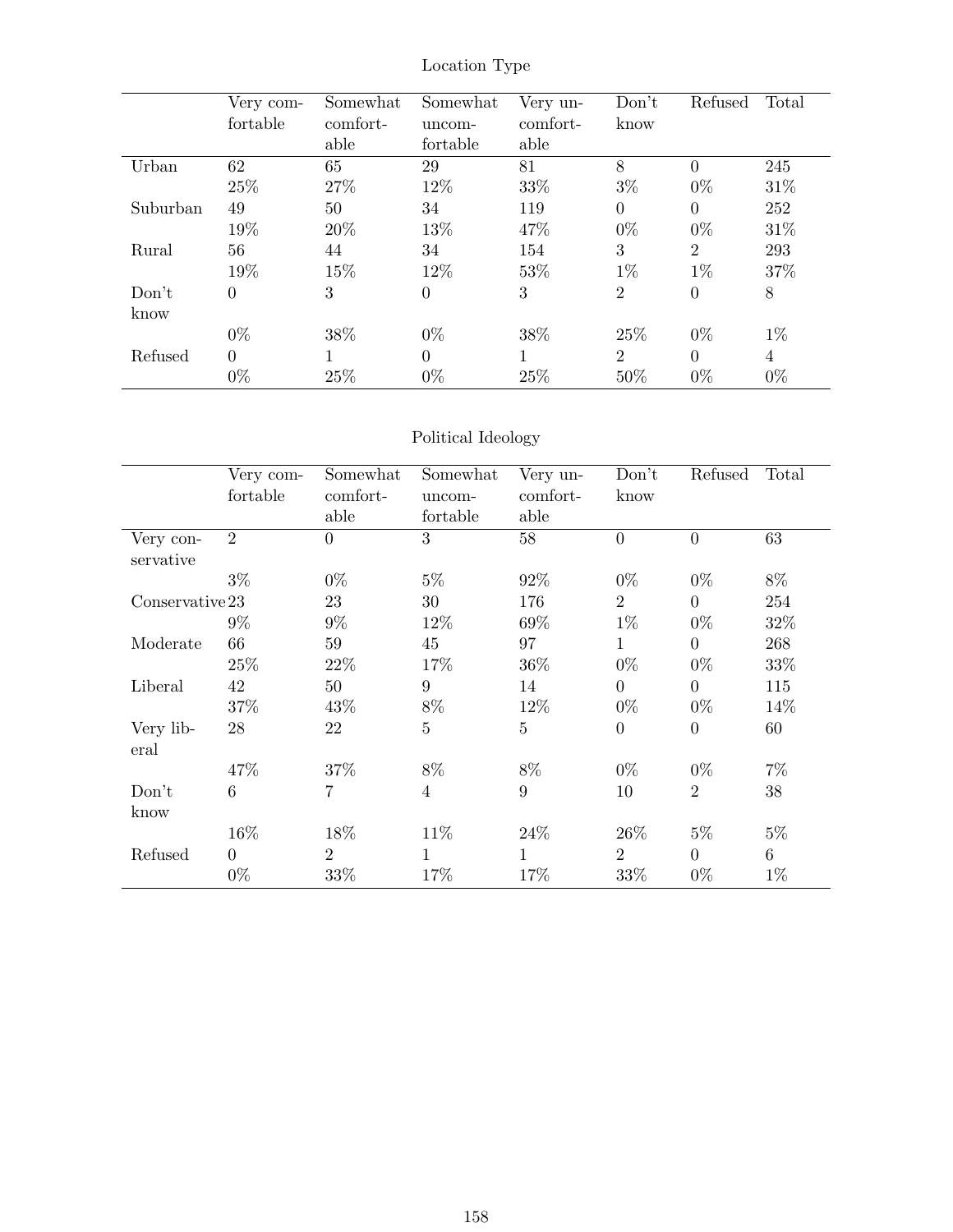|            | Very com-      | Somewhat       | Somewhat     | Very un-       | Don't          | Refused          | Total          |
|------------|----------------|----------------|--------------|----------------|----------------|------------------|----------------|
|            | fortable       | comfort-       | uncom-       | comfort-       | know           |                  |                |
|            |                | able           | fortable     | able           |                |                  |                |
| respondent | 27             | 15             | 6            | 17             | 8              | $\overline{2}$   | 75             |
|            | 36%            | 20%            | 8%           | 23%            | 11%            | $3\%$            | $9\%$          |
| another    | 13             | 6              | 7            | 14             | $\overline{0}$ | $\overline{0}$   | 40             |
| household  |                |                |              |                |                |                  |                |
| member     |                |                |              |                |                |                  |                |
|            | 32%            | 15%            | 18%          | 35%            | $0\%$          | $0\%$            | $5\%$          |
| nobody in  | 128            | 138            | 83           | 326            | $\overline{5}$ | 1                | 681            |
| household  |                |                |              |                |                |                  |                |
|            | 19%            | 20%            | 12%          | 48%            | $1\%$          | $0\%$            | 85%            |
| Don't      | $\overline{0}$ | $\overline{0}$ | $\mathbf{1}$ | 1              | $\overline{0}$ | $\boldsymbol{0}$ | $\overline{2}$ |
| know       |                |                |              |                |                |                  |                |
|            | $0\%$          | $0\%$          | 50%          | 50%            | $0\%$          | $0\%$            | $0\%$          |
| Refused    | $\theta$       | 3              | $\theta$     | $\overline{0}$ | $\overline{2}$ | $\overline{0}$   | $\overline{5}$ |
|            | $0\%$          | 60%            | $0\%$        | $0\%$          | 40%            | $0\%$            | $1\%$          |

## Union Membership

# Job Type and Union Membership

|                      | Very com-<br>fortable | Somewhat<br>comfort-<br>able | Somewhat<br>uncom-<br>fortable | Very un-<br>comfort-<br>able | Don't<br>know  | Refused        | Total |
|----------------------|-----------------------|------------------------------|--------------------------------|------------------------------|----------------|----------------|-------|
| Public<br>union      | 14                    | 9                            | 8                              | 9                            | $\overline{0}$ | $\overline{0}$ | 40    |
|                      | 35%                   | 22\%                         | 20%                            | 22%                          | $0\%$          | $0\%$          | $5\%$ |
| Public<br>non-union  | 21                    | 28                           | 25                             | 57                           | 1              | $\overline{0}$ | 132   |
|                      | 16%                   | 21\%                         | 19%                            | 43%                          | $1\%$          | $0\%$          | 16%   |
| Private<br>union     | 25                    | 12                           | $\bf 5$                        | 22                           | 8              | $\overline{2}$ | 74    |
|                      | 34%                   | 16\%                         | $7\%$                          | 30\%                         | 11\%           | $3\%$          | $9\%$ |
| Private<br>non-union | 106                   | 110                          | 58                             | 268                          | $\overline{4}$ | 1              | 547   |
|                      | 19%                   | 20%                          | 11\%                           | 49%                          | $1\%$          | $0\%$          | 68%   |
| DK/NA/<br>Ref        | $\mathbf{1}$          | $\overline{4}$               | 1                              | $\overline{2}$               | $\overline{2}$ | $\overline{0}$ | 10    |
|                      | 10%                   | 40%                          | 10%                            | 20%                          | 20%            | $0\%$          | $1\%$ |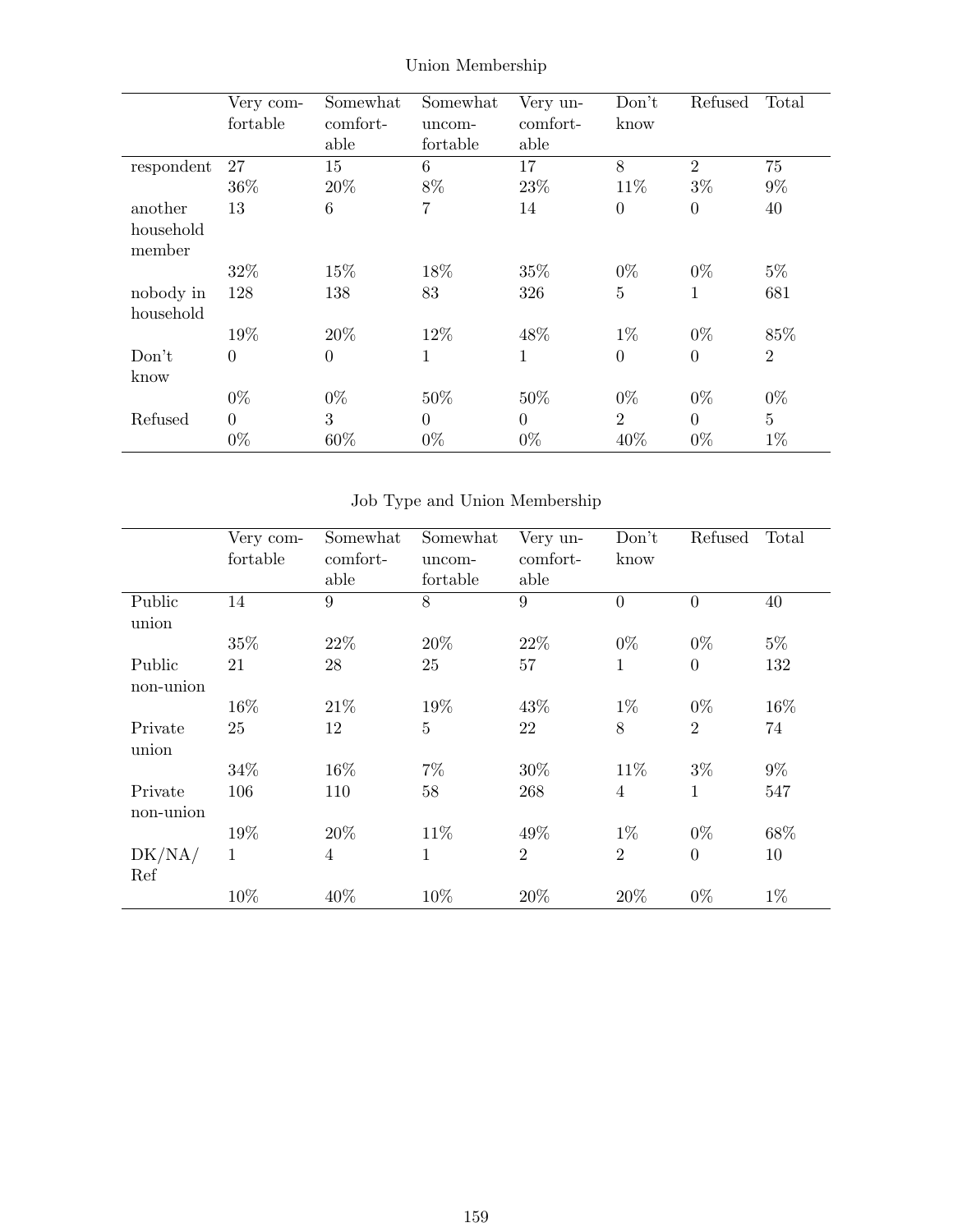|                  | Very com-<br>fortable | Somewhat<br>comfort-<br>able | Somewhat<br>uncom-<br>fortable | Very un-<br>comfort-<br>able | Don't<br>know   | Refused          | Total |
|------------------|-----------------------|------------------------------|--------------------------------|------------------------------|-----------------|------------------|-------|
| MKE City         | 23                    | 24                           | 11                             | 18                           | $\theta$        | $\theta$         | 76    |
|                  | 30\%                  | 32%                          | 14%                            | 24\%                         | $0\%$           | $0\%$            | $9\%$ |
| Rest of          | 52                    | 55                           | 23                             | 109                          | 10              | $\boldsymbol{0}$ | 249   |
| MKE              |                       |                              |                                |                              |                 |                  |       |
|                  | 21\%                  | 22\%                         | $9\%$                          | 44\%                         | $4\%$           | $0\%$            | 31\%  |
| msn              | 41                    | 32                           | 22                             | 49                           | $\overline{0}$  | $\overline{0}$   | 144   |
|                  | 28\%                  | 22\%                         | 15%                            | 34\%                         | $0\%$           | $0\%$            | 18%   |
| GB/A             | 22                    | 29                           | 10                             | 84                           | $5\phantom{.0}$ | $\overline{0}$   | 150   |
|                  | 15%                   | 19%                          | $7\%$                          | 56%                          | $3\%$           | $0\%$            | 19%   |
| Rest of<br>state | 30                    | 24                           | 29                             | 99                           | $\overline{0}$  | $\overline{2}$   | 184   |
|                  | 16%                   | 13%                          | 16%                            | 54%                          | $0\%$           | $1\%$            | 23\%  |

# Region

## Likelihood of Voting in Nov.

|                       | Very com-<br>fortable | Somewhat<br>comfort-<br>able | Somewhat<br>uncom-<br>fortable | Very un-<br>comfort-<br>able | Don't<br>know  | Refused           | Total           |
|-----------------------|-----------------------|------------------------------|--------------------------------|------------------------------|----------------|-------------------|-----------------|
| Absolutely<br>certain | 138                   | 125                          | 60                             | 289                          | 3              | $\theta$          | 615             |
|                       | 22%                   | 20%                          | 10%                            | 47%                          | $0\%$          | $0\%$             | 76%             |
| Very<br>likely        | 22                    | 24                           | 21                             | 43                           | 10             | $\theta$          | 120             |
|                       | 18%                   | 20%                          | 18%                            | 36%                          | 8%             | $0\%$             | 15%             |
| $50 - 50$             | 1<br>$3\%$            | 8<br>25%                     | 9<br>28\%                      | 13<br>41\%                   | 1<br>$3\%$     | $\Omega$<br>$0\%$ | 32<br>$4\%$     |
| Will not<br>vote      | 6                     | $\overline{4}$               | 6                              | 11                           | $\overline{2}$ | $\overline{2}$    | 31              |
|                       | 19%                   | 13%                          | 19%                            | 35%                          | $6\%$          | $6\%$             | $4\%$           |
| Don't<br>know         | $\overline{0}$        | $\overline{2}$               | 1                              | 3                            | $\overline{0}$ | $\Omega$          | $6\phantom{.}6$ |
|                       | $0\%$                 | 33%                          | 17%                            | 50%                          | $0\%$          | $0\%$             | $1\%$           |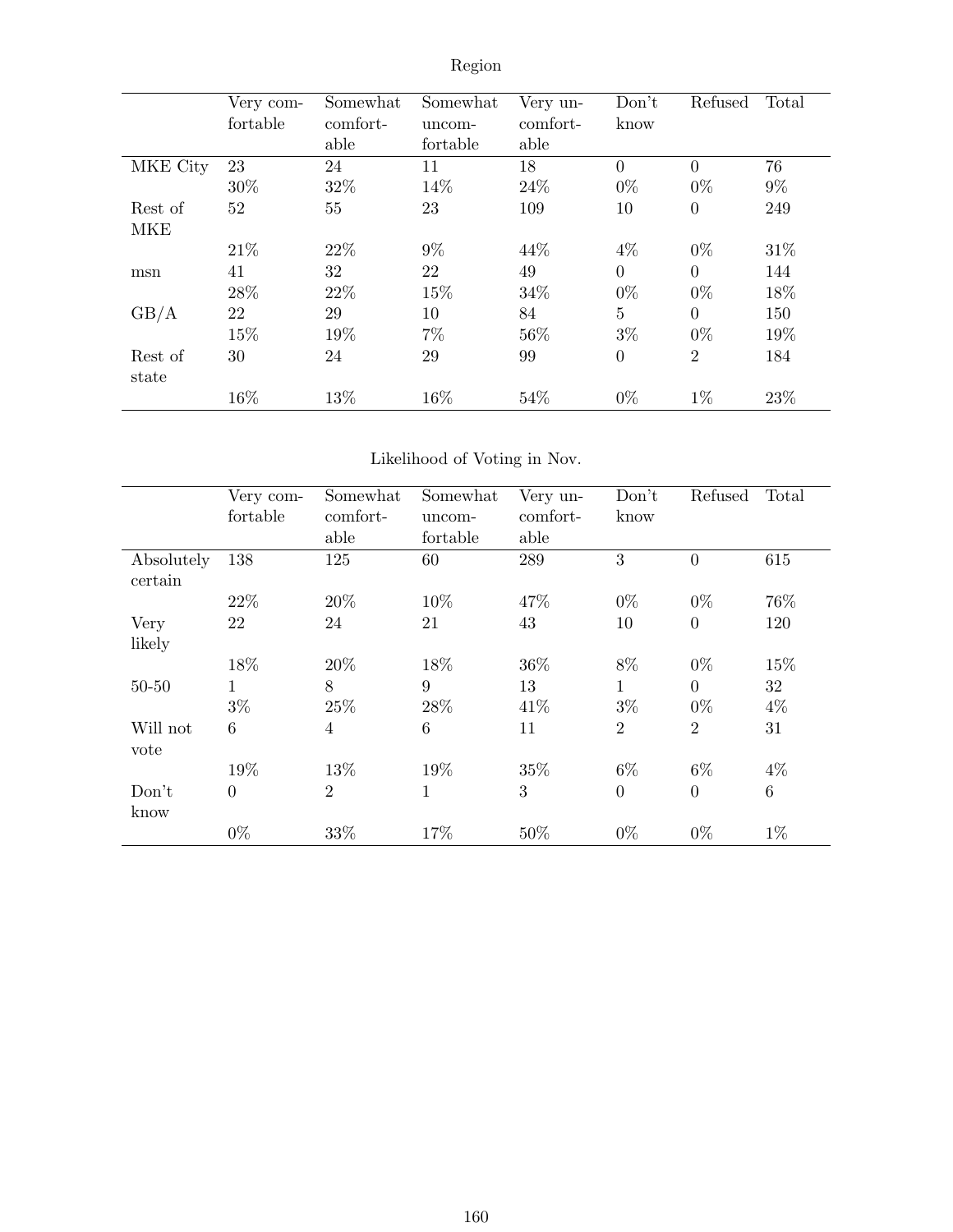Q20b. How comfortable are you with the idea of Donald Trump as president? Are you very comfortable, somewhat comfortable, somewhat uncomfortable or very uncomfortable?

|        |                       |                              | <b>Sex</b>                     |                                 |                         |                         |            |
|--------|-----------------------|------------------------------|--------------------------------|---------------------------------|-------------------------|-------------------------|------------|
|        | Very com-<br>fortable | Somewhat<br>comfort-<br>able | Somewhat<br>uncom-<br>fortable | Very<br>uncom-<br>fort-<br>able | Don't<br>know           | Refused                 | Total      |
| Male   | 64<br>17%             | 82<br>21\%                   | 78<br>$20\%$                   | 158<br>41\%                     | $\overline{2}$<br>$1\%$ | $\overline{2}$<br>$1\%$ | 386<br>48% |
| Female | 53<br>13%             | 52<br>12%                    | 45<br>$11\%$                   | 263<br>63%                      | 5<br>$1\%$              | $0\%$                   | 419<br>52% |

Age 4 Categories

|           | Very com-<br>fortable | Somewhat<br>comfort-<br>able | Somewhat<br>uncom-<br>fortable | Very un-<br>comfort-<br>able | Don't<br>know  | Refused        | Total  |
|-----------|-----------------------|------------------------------|--------------------------------|------------------------------|----------------|----------------|--------|
| 18-29     | 9                     | 13                           | 27                             | 80                           | $\overline{0}$ | $\theta$       | 129    |
|           | $7\%$                 | 10%                          | 21\%                           | 62%                          | $0\%$          | $0\%$          | 16%    |
| 30-44     | 28                    | 30                           | 22                             | 108                          | 1              | 2              | 191    |
|           | 15%                   | 16%                          | 12\%                           | 57%                          | $1\%$          | $1\%$          | 24%    |
| $45 - 59$ | 37                    | 52                           | 42                             | 124                          | $\overline{2}$ | $\Omega$       | 257    |
|           | 14%                   | 20%                          | 16%                            | 48%                          | $1\%$          | $0\%$          | $32\%$ |
| $60+$     | 41                    | 39                           | 32                             | 109                          | $\overline{2}$ | 1              | 224    |
|           | 18%                   | 17%                          | 14%                            | 49%                          | $1\%$          | $0\%$          | 28\%   |
| DK/NA/    | 1                     | $\overline{0}$               | $\overline{0}$                 | $\boldsymbol{0}$             | $\overline{2}$ | $\overline{0}$ | 3      |
| Ref       |                       |                              |                                |                              |                |                |        |
|           | 33%                   | $0\%$                        | $0\%$                          | $0\%$                        | 67%            | $0\%$          | $0\%$  |

#### Education 5 Categories

|           | Very com- | Somewhat       | Somewhat       | Very un-       | Don't          | Refused        | Total |
|-----------|-----------|----------------|----------------|----------------|----------------|----------------|-------|
|           | fortable  | comfort-       | uncom-         | comfort-       | know           |                |       |
|           |           | able           | fortable       | able           |                |                |       |
| Not HS    | 3         | $\overline{2}$ | 10             | 34             | $\theta$       | $\theta$       | 49    |
|           | $6\%$     | $4\%$          | 20%            | 69%            | $0\%$          | $0\%$          | $6\%$ |
| HS        | 46        | 39             | 31             | 129            | $\overline{2}$ | $\theta$       | 247   |
|           | 19%       | 16%            | 13%            | 52%            | $1\%$          | $0\%$          | 31\%  |
| Some Coll | 20        | 18             | 28             | 85             | $\overline{2}$ | $\overline{0}$ | 153   |
|           | 13%       | 12%            | 18%            | 56%            | $1\%$          | $0\%$          | 19%   |
| AA        | 12        | 39             | 19             | 34             | $\theta$       | $\overline{0}$ | 104   |
|           | 12%       | 38%            | 18%            | 33%            | $0\%$          | $0\%$          | 13%   |
| $BA+$     | 34        | 35             | 34             | 136            | $\mathbf{1}$   | $\overline{2}$ | 242   |
|           | 14%       | 14%            | 14%            | 56%            | $0\%$          | $1\%$          | 30%   |
| DK/NA/    | 2         | 1              | $\overline{2}$ | $\overline{4}$ | $\overline{2}$ | $\overline{0}$ | 11    |
| Ref       |           |                |                |                |                |                |       |
|           | 18%       | $9\%$          | 18%            | 36%            | 18%            | $0\%$          | $1\%$ |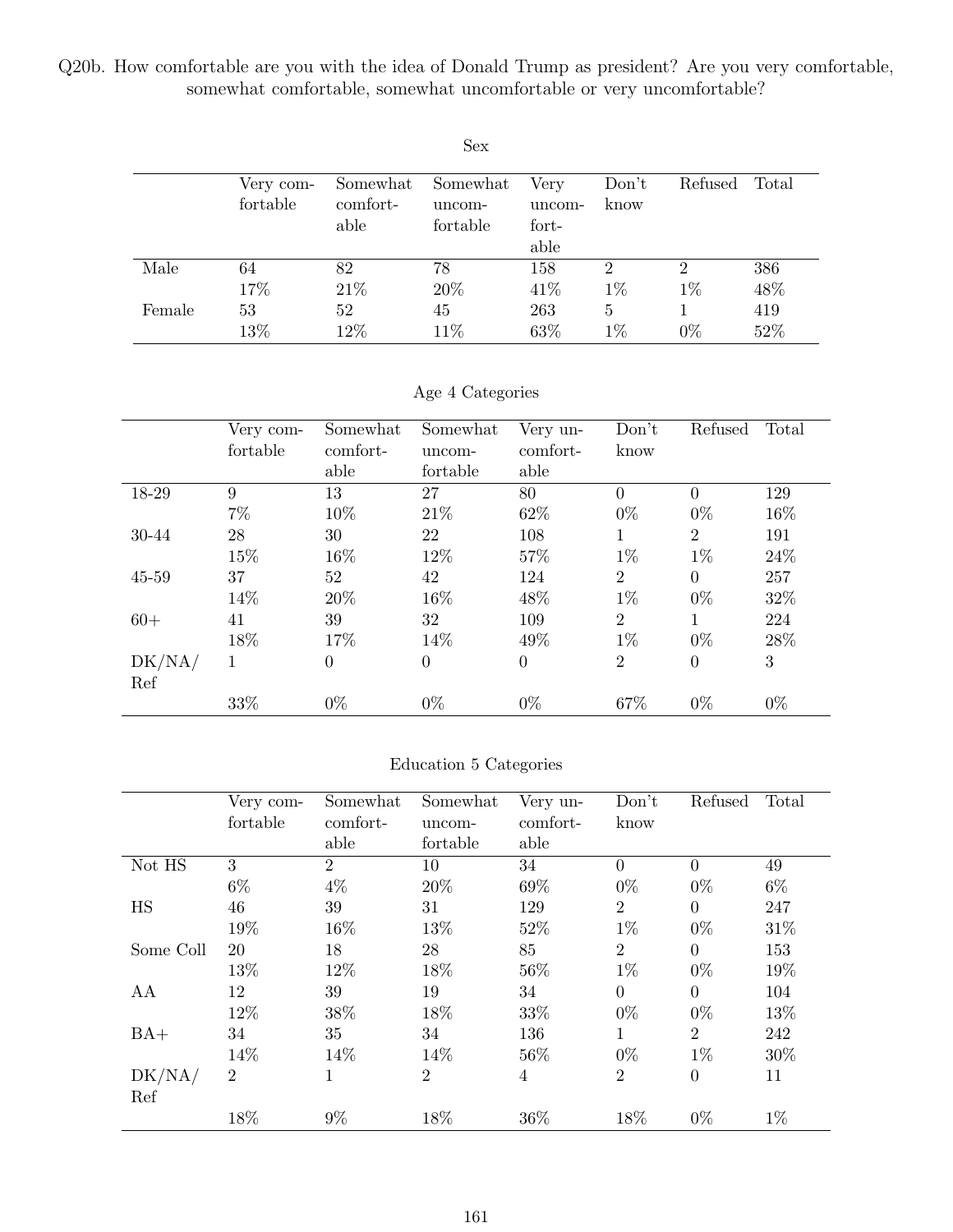|           | Very com- | Somewhat | Somewhat | Very un- | Don't          | Refused          | Total |
|-----------|-----------|----------|----------|----------|----------------|------------------|-------|
|           | fortable  | comfort- | uncom-   | comfort- | know           |                  |       |
|           |           | able     | fortable | able     |                |                  |       |
| Under     | 29        | 24       | 34       | 148      | $\overline{0}$ | $\overline{0}$   | 235   |
| \$40k     |           |          |          |          |                |                  |       |
|           | 12%       | 10%      | 14\%     | 63%      | $0\%$          | $0\%$            | 29%   |
| $$40k$ to | 30        | 47       | 25       | 111      | 1              | $\boldsymbol{0}$ | 214   |
| \$74k     |           |          |          |          |                |                  |       |
|           | 14%       | 22\%     | 12%      | 52%      | $0\%$          | $0\%$            | 27%   |
| $$75k$ up | 40        | 57       | 45       | 110      | $\overline{0}$ | $\overline{2}$   | 254   |
|           | 16%       | 22\%     | 18%      | 43\%     | $0\%$          | $1\%$            | 32%   |
| DK/NA/    | 18        | 6        | 18       | 52       | 6              | 1                | 101   |
| Ref       |           |          |          |          |                |                  |       |
|           | 18%       | $6\%$    | 18%      | 51\%     | $6\%$          | $1\%$            | 13%   |

### Household Income

## Party ID

|                | Very com-      | Somewhat       | Somewhat       | Very un-       | Don't            | Refused        | Total |
|----------------|----------------|----------------|----------------|----------------|------------------|----------------|-------|
|                | fortable       | comfort-       | uncom-         | comfort-       | know             |                |       |
|                |                | able           | fortable       | able           |                  |                |       |
| Republican     | 65             | 83             | 38             | 33             | $\overline{0}$   | $\overline{0}$ | 219   |
|                | $30\%$         | 38%            | 17%            | 15%            | $0\%$            | $0\%$          | 27%   |
| Democrat       | 7              | 7              | 19             | 204            | $\overline{2}$   | $\theta$       | 239   |
|                | $3\%$          | $3\%$          | 8%             | 85%            | $1\%$            | $0\%$          | 30%   |
| Independent 39 |                | 40             | 59             | 163            | 3                | $\overline{0}$ | 304   |
|                | 13%            | 13%            | 19%            | 54%            | $1\%$            | $0\%$          | 38%   |
| Other/No       | $\overline{4}$ | $\overline{2}$ | $\overline{2}$ | 16             | $\boldsymbol{0}$ | $\overline{2}$ | 26    |
| preference     |                |                |                |                |                  |                |       |
|                | 15%            | 8%             | 8%             | 62\%           | $0\%$            | 8%             | $3\%$ |
| Don't          | $\overline{2}$ | $\overline{2}$ | $\overline{4}$ | $\overline{2}$ | $\theta$         | $\overline{0}$ | 10    |
| know           |                |                |                |                |                  |                |       |
|                | 20%            | 20%            | 40%            | 20%            | $0\%$            | $0\%$          | $1\%$ |
| Refused        | $\Omega$       | $\Omega$       | 1              | 3              | $\overline{2}$   | $\Omega$       | 6     |
|                | $0\%$          | $0\%$          | 17%            | 50%            | 33%              | $0\%$          | $1\%$ |

|                | Very com-<br>fortable | Somewhat<br>comfort-<br>able | Somewhat<br>uncom-<br>fortable | Very un-<br>comfort-<br>able | Don't<br>know  | Refused  | Total |
|----------------|-----------------------|------------------------------|--------------------------------|------------------------------|----------------|----------|-------|
| Republican     | 100                   | 112                          | 71                             | 81                           | 0              | 0        | 364   |
|                | 27\%                  | 31\%                         | 20%                            | 22%                          | $0\%$          | $0\%$    | 45%   |
| Democrat       | 13                    | 13                           | 33                             | 304                          | 3              | 0        | 366   |
|                | $4\%$                 | $4\%$                        | $9\%$                          | 83%                          | $1\%$          | $0\%$    | 46%   |
| Independent 2  |                       | 8                            | 16                             | 28                           |                | 2        | 57    |
|                | $4\%$                 | 14%                          | 28\%                           | 49%                          | $2\%$          | 4%       | $7\%$ |
| Other/None $2$ |                       | $\Omega$                     | 3                              | 7                            | $\overline{2}$ | $\theta$ | 14    |
|                | 14\%                  | $0\%$                        | 21\%                           | 50%                          | 14%            | $0\%$    | 2%    |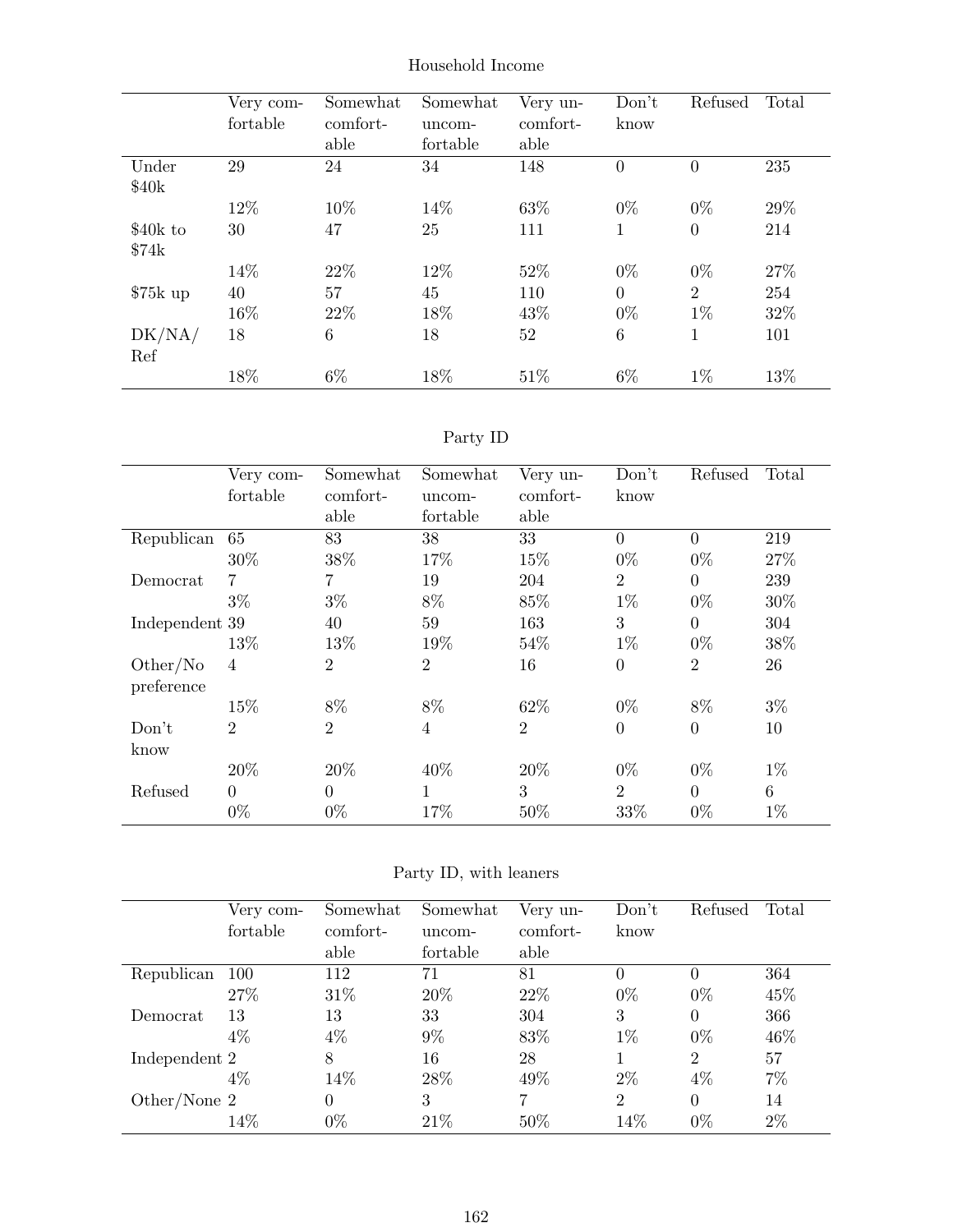|              | Very com-<br>fortable | Somewhat<br>comfort-<br>able | Somewhat<br>uncom-<br>fortable | Very un-<br>comfort-<br>able | Don't<br>know  | Refused        | Total |
|--------------|-----------------------|------------------------------|--------------------------------|------------------------------|----------------|----------------|-------|
| Rep          | 65                    | 83                           | 38                             | 33                           | $\theta$       | $\theta$       | 219   |
|              | 30%                   | 38%                          | 17%                            | 15%                          | $0\%$          | $0\%$          | 27%   |
| Lean Rep     | 34                    | 29                           | 32                             | 48                           | $\Omega$       | $\theta$       | 143   |
|              | 24\%                  | 20%                          | 22%                            | 34%                          | $0\%$          | $0\%$          | 18%   |
| Ind          | $\overline{2}$        | 8                            | 16                             | 28                           | 1              | $\overline{2}$ | 57    |
|              | $4\%$                 | 14%                          | 28%                            | 49%                          | $2\%$          | $4\%$          | $7\%$ |
| Lean Dem     | $\overline{7}$        | 6                            | 14                             | 100                          | $\overline{2}$ | $\theta$       | 129   |
|              | $5\%$                 | $5\%$                        | 11\%                           | 78%                          | $2\%$          | $0\%$          | 16%   |
| Dem          | $\overline{7}$        | $\overline{7}$               | 19                             | 204                          | $\overline{2}$ | $\theta$       | 239   |
|              | $3\%$                 | $3\%$                        | 8%                             | 85%                          | $1\%$          | $0\%$          | 30%   |
| Other/None 2 |                       | $\overline{0}$               | 3                              | 7                            | $\overline{2}$ | $\theta$       | 14    |
|              | 14%                   | $0\%$                        | 21%                            | 50%                          | 14%            | $0\%$          | $2\%$ |

Party Id, leaners separate

### Marital Status

|            | Very com- | Somewhat       | Somewhat       | Very un-       | Don't          | Refused        | Total          |
|------------|-----------|----------------|----------------|----------------|----------------|----------------|----------------|
|            | fortable  | comfort-       | uncom-         | comfort-       | know           |                |                |
|            |           | able           | fortable       | able           |                |                |                |
| Married    | 86        | 93             | 76             | 229            | 3              | $\overline{2}$ | 489            |
|            | 18%       | 19%            | 16%            | 47%            | $1\%$          | $0\%$          | 61\%           |
| Cohabiting | 6         | 4              | 10             | 34             | $\overline{0}$ | $\theta$       | 54             |
|            | 11\%      | $7\%$          | 19%            | 63%            | $0\%$          | $0\%$          | $7\%$          |
| Widowed    | 5         | 7              | 8              | 23             | 1              | $\theta$       | 44             |
|            | 11%       | 16%            | 18%            | 52%            | $2\%$          | $0\%$          | $5\%$          |
| Divorced   | 5         | 13             | $\overline{5}$ | 29             | $\overline{0}$ | $\overline{0}$ | 52             |
|            | 10%       | 25%            | 10%            | 56%            | $0\%$          | $0\%$          | $6\%$          |
| Separated  | $\Omega$  | $\overline{2}$ | $\Omega$       | 13             | $\overline{0}$ | $\theta$       | 15             |
|            | $0\%$     | 13%            | $0\%$          | 87%            | $0\%$          | $0\%$          | $2\%$          |
| Never      | 16        | 14             | 23             | 92             | $\overline{0}$ | $\overline{0}$ | 145            |
| Married    |           |                |                |                |                |                |                |
|            | 11\%      | 10%            | 16%            | 63%            | $0\%$          | $0\%$          | 18%            |
| Refused    | $\Omega$  | $\Omega$       | $\Omega$       | $\overline{0}$ | $\overline{2}$ | $\theta$       | $\overline{2}$ |
|            | $0\%$     | $0\%$          | $0\%$          | $0\%$          | 100%           | $0\%$          | $0\%$          |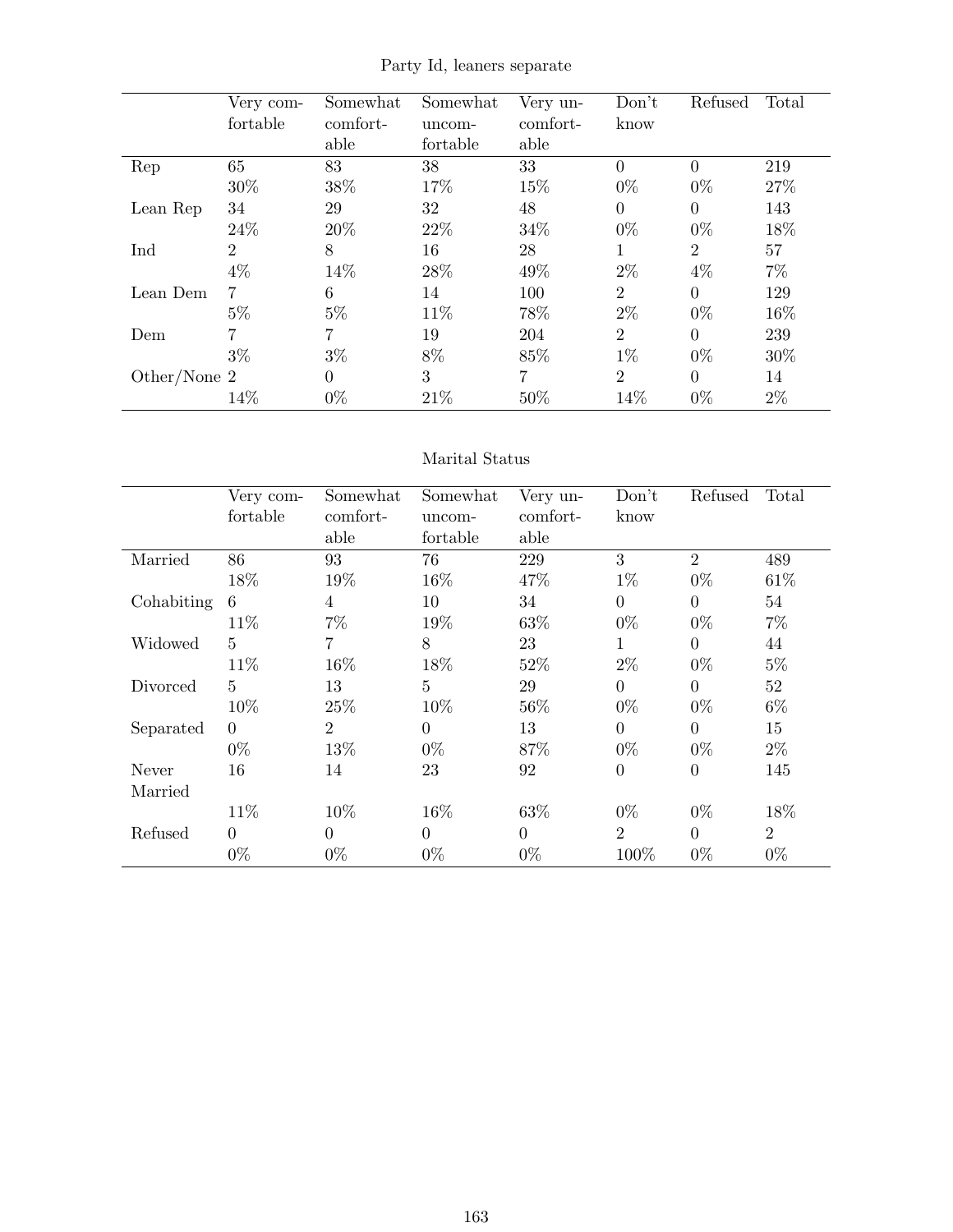|              | Very com-<br>fortable | Somewhat<br>comfort-<br>able | Somewhat<br>uncom-<br>fortable | Very un-<br>comfort-<br>able | Don't<br>know  | Refused        | Total          |
|--------------|-----------------------|------------------------------|--------------------------------|------------------------------|----------------|----------------|----------------|
| White        | 103                   | 125                          | 116                            | 317                          | 4              |                | 666            |
|              | 15%                   | 19%                          | 17%                            | 48%                          | $1\%$          | $0\%$          | 83%            |
| <b>Black</b> | $\overline{2}$        | $\overline{2}$               | $\overline{0}$                 | 41                           | $\Omega$       | $\Omega$       | 45             |
|              | $4\%$                 | $4\%$                        | $0\%$                          | 91%                          | $0\%$          | $0\%$          | $6\%$          |
| Hispanic     | 5                     | $\Omega$                     | 3                              | 32                           | $\Omega$       | $\theta$       | 40             |
|              | 12%                   | $0\%$                        | 8%                             | 80%                          | $0\%$          | $0\%$          | $5\%$          |
| Other        | 6                     | 6                            | 4                              | 30                           |                | $\overline{2}$ | 49             |
|              | 12%                   | 12%                          | 8%                             | 61\%                         | $2\%$          | $4\%$          | $6\%$          |
| DK/NA/       | 1                     |                              | $\boldsymbol{0}$               | $\theta$                     | $\overline{2}$ | $\overline{0}$ | $\overline{4}$ |
| Ref          |                       |                              |                                |                              |                |                |                |
|              | 25%                   | 25%                          | $0\%$                          | $0\%$                        | 50%            | $0\%$          | $0\%$          |

## Race and Ethnicity

## Religious Service Attendance

|             | Very com-<br>fortable | Somewhat<br>comfort-<br>able | Somewhat<br>uncom-<br>fortable | Very un-<br>comfort-<br>able | Don't<br>know    | Refused          | Total        |
|-------------|-----------------------|------------------------------|--------------------------------|------------------------------|------------------|------------------|--------------|
| More than   | 6                     | $21\,$                       | 9                              | 18                           | $\overline{0}$   | $\overline{2}$   | 56           |
| 1/wk        |                       |                              |                                |                              |                  |                  |              |
|             | 11%                   | 38%                          | 16%                            | 32%                          | $0\%$            | $4\%$            | $7\%$        |
| $1$ /week   | 32                    | 33                           | 31                             | 94                           | $\overline{2}$   | $\overline{0}$   | 192          |
|             | 17%                   | 17%                          | 16%                            | 49%                          | $1\%$            | $0\%$            | 24\%         |
| $1-2$ month | 21                    | $35\,$                       | 12                             | 57                           | $\boldsymbol{0}$ | $\overline{0}$   | 125          |
|             | 17%                   | 28\%                         | 10%                            | 46%                          | $0\%$            | $0\%$            | 16%          |
| few times   | 10                    | 12                           | 30                             | 76                           | $\mathbf{1}$     | $\boldsymbol{0}$ | 129          |
| a year      |                       |                              |                                |                              |                  |                  |              |
|             | 8%                    | $9\%$                        | 23%                            | 59%                          | $1\%$            | $0\%$            | 16%          |
| Seldom      | 26                    | 18                           | 16                             | 75                           | $\overline{0}$   | $\boldsymbol{0}$ | 135          |
|             | 19%                   | 13%                          | 12%                            | 56%                          | $0\%$            | $0\%$            | 17%          |
| Never       | 21                    | 15                           | 22                             | 99                           | 1                | $\overline{0}$   | 158          |
|             | 13%                   | $9\%$                        | 14%                            | 63%                          | $1\%$            | $0\%$            | 20%          |
| Don't       | $\overline{0}$        | $\overline{0}$               | $\boldsymbol{0}$               | $\boldsymbol{0}$             | $\mathbf{1}$     | $\boldsymbol{0}$ | $\mathbf{1}$ |
| know        |                       |                              |                                |                              |                  |                  |              |
|             | $0\%$                 | $0\%$                        | $0\%$                          | $0\%$                        | 100%             | $0\%$            | $0\%$        |
| Refused     | $\overline{0}$        | $\overline{0}$               | 3                              | $\overline{2}$               | $\overline{2}$   | $\overline{0}$   | $\sqrt{7}$   |
|             | $0\%$                 | $0\%$                        | 43%                            | 29%                          | 29%              | $0\%$            | $1\%$        |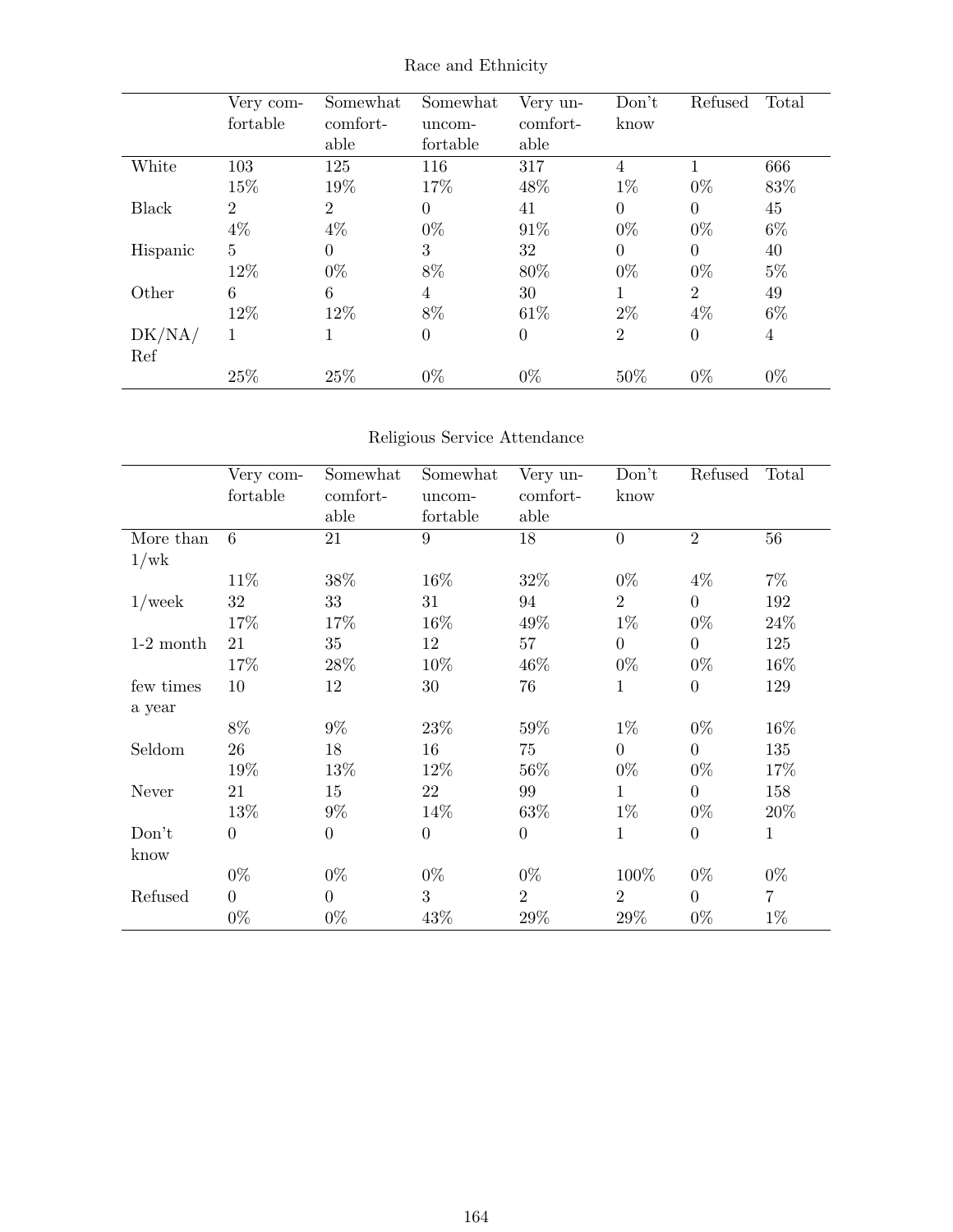|             | Very com-      | Somewhat       | Somewhat    | Very un- | Don't            | Refused        | Total   |
|-------------|----------------|----------------|-------------|----------|------------------|----------------|---------|
|             | fortable       | comfort-       | uncom-      | comfort- | know             |                |         |
|             |                | able           | fortable    | able     |                  |                |         |
| Protestant/ | 48             | 67             | 57          | 161      | 1                | $\theta$       | 334     |
| Christian   |                |                |             |          |                  |                |         |
|             | 14\%           | 20%            | 17%         | 48\%     | $0\%$            | $0\%$          | 41\%    |
| Catholic    | 46             | 51             | 38          | 134      | 3                | $\theta$       | 272     |
|             | 17%            | 19%            | 14%         | 49%      | $1\%$            | $0\%$          | 34%     |
| Jewish      | $\overline{0}$ | $\mathbf 1$    | $\mathbf 1$ | 3        | $\boldsymbol{0}$ | $\theta$       | $\bf 5$ |
|             | $0\%$          | 20%            | 20%         | 60%      | $0\%$            | $0\%$          | $1\%$   |
| Other       | 3              | $\overline{5}$ | 11          | 19       | $\theta$         | $\Omega$       | 38      |
|             | 8%             | 13%            | 29%         | 50%      | $0\%$            | $0\%$          | $5\%$   |
| None        | 20             | 9              | 10          | 94       | $\overline{0}$   | $\theta$       | 133     |
|             | 15%            | $7\%$          | 8%          | 71%      | $0\%$            | $0\%$          | 17%     |
| DK/NA/      | 1              | $\theta$       | 8           | 10       | $\overline{2}$   | $\overline{2}$ | 23      |
| Ref         |                |                |             |          |                  |                |         |
|             | $4\%$          | $0\%$          | 35%         | 43%      | $9\%$            | $9\%$          | $3\%$   |

Religious Affiliation

# Born Again/Evangelical

|          | Very com-      | Somewhat | Somewhat       | Very un-       | Don't          | Refused        | Total            |
|----------|----------------|----------|----------------|----------------|----------------|----------------|------------------|
|          | fortable       | comfort- | uncom-         | comfort-       | know           |                |                  |
|          |                | able     | fortable       | able           |                |                |                  |
| born     | 22             | 38       | 19             | 61             |                | $\theta$       | 141              |
| again    |                |          |                |                |                |                |                  |
|          | 16%            | 27%      | 13%            | 43\%           | $1\%$          | $0\%$          | 42\%             |
| not born | 22             | 28       | 35             | 94             | $\theta$       | $\overline{0}$ | 179              |
| again    |                |          |                |                |                |                |                  |
|          | 12%            | 16%      | 20%            | 53%            | $0\%$          | $0\%$          | 54%              |
| Don't    | $\overline{4}$ | 1        | 1              | 3              | $\overline{0}$ | $\overline{0}$ | $\boldsymbol{9}$ |
| know     |                |          |                |                |                |                |                  |
|          | 44%            | 11\%     | 11%            | 33%            | $0\%$          | $0\%$          | $3\%$            |
| Refused  | $\Omega$       | $\Omega$ | $\overline{2}$ | $\overline{2}$ | $\theta$       | $\theta$       | 4                |
|          | $0\%$          | $0\%$    | 50%            | 50%            | $0\%$          | $0\%$          | $1\%$            |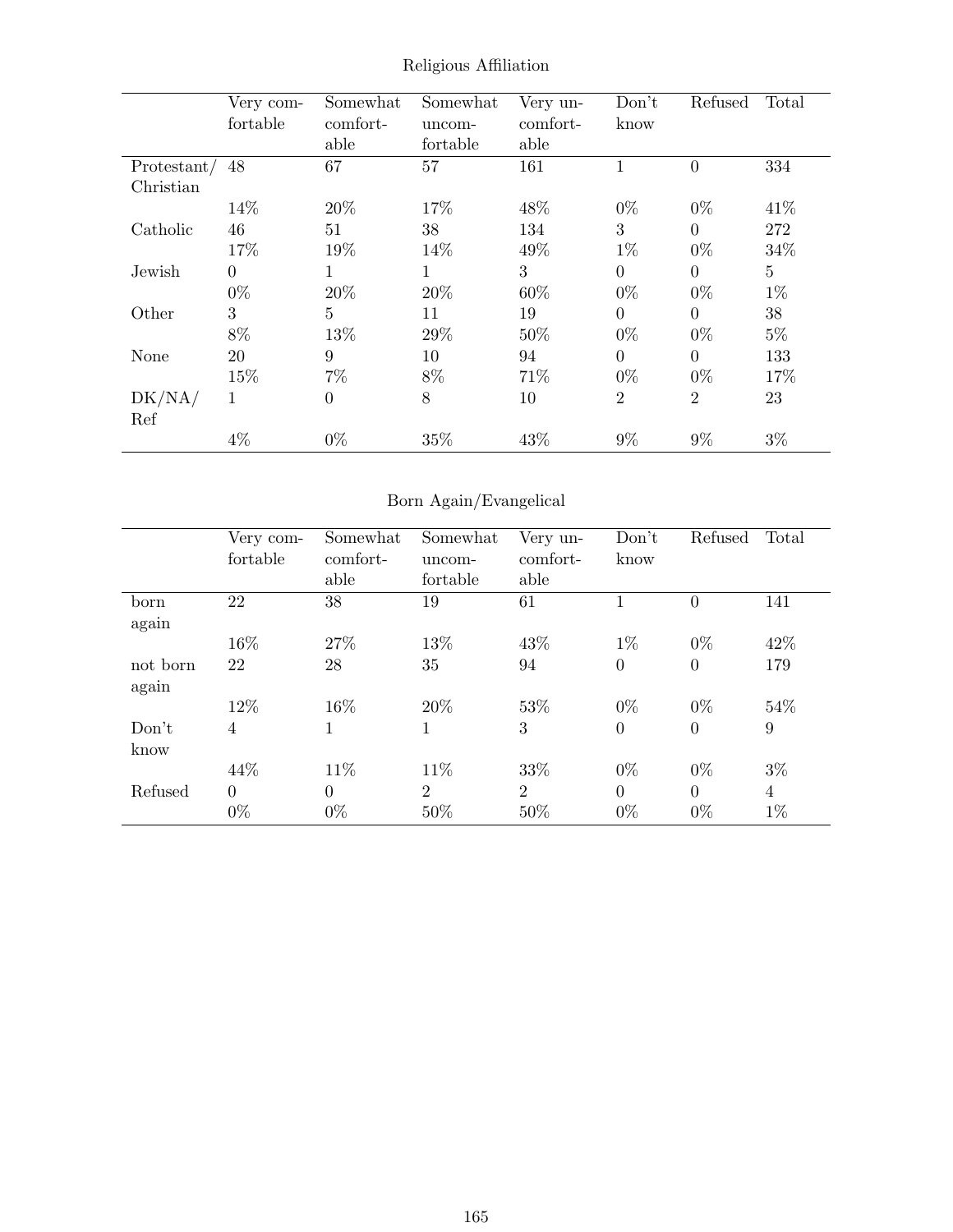|          | Very com-<br>fortable | Somewhat<br>comfort-<br>able | Somewhat<br>uncom-<br>fortable | Very un-<br>comfort-<br>able | Don't<br>know  | Refused        | Total          |
|----------|-----------------------|------------------------------|--------------------------------|------------------------------|----------------|----------------|----------------|
| Urban    | 36                    | 28                           | 27                             | 153                          |                | $\Omega$       | 245            |
|          | 15%                   | 11\%                         | 11\%                           | 62\%                         | $0\%$          | $0\%$          | 31\%           |
| Suburban | 28                    | 44                           | 49                             | 130                          | $\theta$       | $\overline{0}$ | 251            |
|          | 11\%                  | 18%                          | 20%                            | 52%                          | $0\%$          | $0\%$          | 31\%           |
| Rural    | 50                    | 61                           | 43                             | 133                          | $\overline{4}$ | $\overline{2}$ | 293            |
|          | 17%                   | 21\%                         | 15%                            | 45\%                         | $1\%$          | $1\%$          | 37%            |
| Don't    | 3                     | $\Omega$                     | 3                              | $\overline{2}$               | $\overline{0}$ | $\overline{0}$ | 8              |
| know     |                       |                              |                                |                              |                |                |                |
|          | 38%                   | $0\%$                        | 38%                            | 25%                          | $0\%$          | $0\%$          | $1\%$          |
| Refused  | $\Omega$              | $\Omega$                     | $\overline{0}$                 | $\overline{2}$               | $\overline{2}$ | $\Omega$       | $\overline{4}$ |
|          | $0\%$                 | $0\%$                        | $0\%$                          | 50%                          | 50%            | $0\%$          | $0\%$          |

## Location Type

## Political Ideology

|                        | Very com-<br>fortable | Somewhat<br>comfort- | Somewhat<br>uncom- | Very un-<br>comfort- | Don't<br>know    | Refused          | Total          |
|------------------------|-----------------------|----------------------|--------------------|----------------------|------------------|------------------|----------------|
|                        |                       | able                 | fortable           | able                 |                  |                  |                |
| Very con-<br>servative | 20                    | 24                   | 10                 | 9                    | $\overline{0}$   | $\boldsymbol{0}$ | 63             |
|                        | 32%                   | 38\%                 | 16%                | 14%                  | $0\%$            | $0\%$            | 8%             |
| Conserve the 60        |                       | 68                   | 56                 | 67                   | $\overline{2}$   | $\overline{0}$   | 253            |
|                        | 24\%                  | 27%                  | 22\%               | 26\%                 | $1\%$            | $0\%$            | 32%            |
| Moderate               | 22                    | 32                   | 47                 | 166                  | $\overline{2}$   | $\overline{0}$   | 269            |
|                        | 8%                    | 12%                  | 17%                | 62%                  | $1\%$            | $0\%$            | 33%            |
| Liberal                | $\overline{7}$        | 4                    | 3                  | 101                  | $\boldsymbol{0}$ | $\boldsymbol{0}$ | 115            |
|                        | $6\%$                 | $3\%$                | $3\%$              | 88%                  | $0\%$            | $0\%$            | 14%            |
| Very lib-<br>eral      | $\overline{0}$        | 1                    | $\mathbf{1}$       | 58                   | $\overline{0}$   | $\boldsymbol{0}$ | 60             |
|                        | $0\%$                 | $2\%$                | $2\%$              | 97%                  | $0\%$            | $0\%$            | $7\%$          |
| Don't<br>know          | 8                     | $\overline{4}$       | $\overline{5}$     | 18                   | $\mathbf 1$      | $\overline{2}$   | 38             |
|                        | 21\%                  | 11\%                 | 13%                | 47%                  | $3\%$            | $5\%$            | $5\%$          |
| Refused                | $\overline{0}$        | $\overline{0}$       | $\mathbf{1}$       | $\overline{2}$       | $\overline{2}$   | $\overline{0}$   | $\overline{5}$ |
|                        | $0\%$                 | $0\%$                | 20%                | 40%                  | 40%              | $0\%$            | $1\%$          |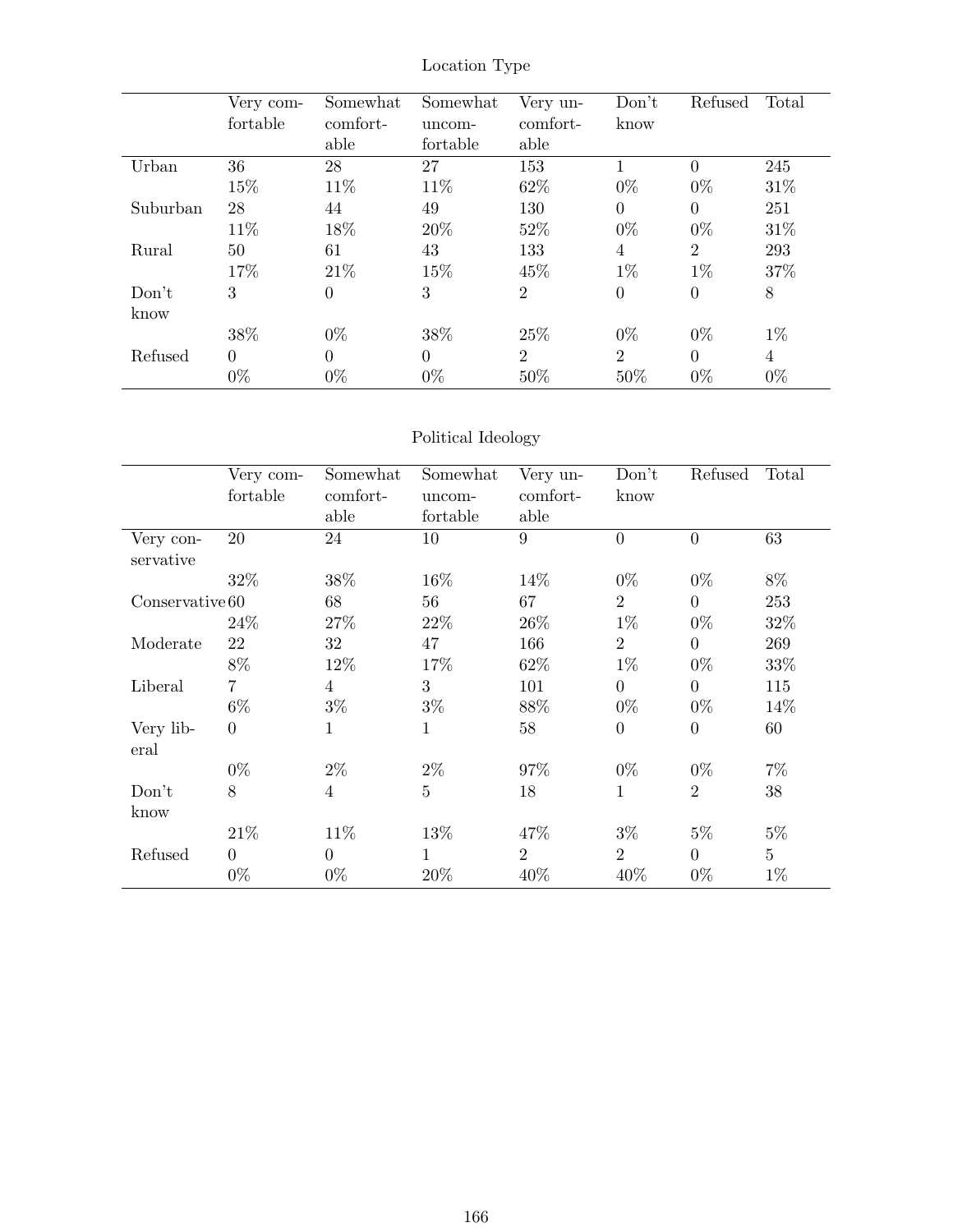|            | Very com-      | Somewhat | Somewhat       | Very un-         | Don't          | Refused        | Total          |
|------------|----------------|----------|----------------|------------------|----------------|----------------|----------------|
|            | fortable       | comfort- | uncom-         | comfort-         | know           |                |                |
|            |                | able     | fortable       | able             |                |                |                |
| respondent | 6              | 9        | 9              | 51               | $\overline{0}$ | $\overline{2}$ | 77             |
|            | 8%             | 12%      | 12%            | 66%              | $0\%$          | $3\%$          | 10%            |
| another    | $\overline{2}$ | 8        | 3              | 26               | $\overline{0}$ | $\overline{0}$ | 39             |
| household  |                |          |                |                  |                |                |                |
| member     |                |          |                |                  |                |                |                |
|            | $5\%$          | 21\%     | 8%             | 67%              | $0\%$          | $0\%$          | $5\%$          |
| nobody in  | 110            | 116      | 108            | 340              | $\overline{5}$ | $\mathbf{1}$   | 680            |
| household  |                |          |                |                  |                |                |                |
|            | 16%            | 17%      | 16%            | 50%              | $1\%$          | $0\%$          | 85%            |
| Don't      | $\theta$       | $\theta$ | $\overline{0}$ | $\boldsymbol{2}$ | $\overline{0}$ | $\overline{0}$ | $\overline{2}$ |
| know       |                |          |                |                  |                |                |                |
|            | $0\%$          | $0\%$    | $0\%$          | 100%             | $0\%$          | $0\%$          | $0\%$          |
| Refused    | $\theta$       | $\theta$ | $\overline{2}$ | 1                | 2              | $\overline{0}$ | $\overline{5}$ |
|            | $0\%$          | $0\%$    | 40%            | 20%              | 40%            | $0\%$          | $1\%$          |

## Union Membership

# Job Type and Union Membership

|                      | Very com-<br>fortable | Somewhat<br>comfort-<br>able | Somewhat<br>uncom-<br>fortable | Very un-<br>comfort-<br>able | Don't<br>know    | Refused        | Total |
|----------------------|-----------------------|------------------------------|--------------------------------|------------------------------|------------------|----------------|-------|
| Public<br>union      | 3                     | $\overline{5}$               | $\overline{2}$                 | 33                           | $\overline{0}$   | $\overline{0}$ | 43    |
|                      | $7\%$                 | 12%                          | $5\%$                          | 77%                          | $0\%$            | $0\%$          | $5\%$ |
| Public<br>non-union  | 20                    | 19                           | 22                             | 71                           | $\boldsymbol{0}$ | $\overline{0}$ | 132   |
|                      | 15%                   | 14%                          | 17%                            | 54%                          | $0\%$            | $0\%$          | 16%   |
| Private<br>union     | $\overline{5}$        | 12                           | 10                             | 45                           | $\boldsymbol{0}$ | $\overline{2}$ | 74    |
|                      | $7\%$                 | 16%                          | 14%                            | 61\%                         | $0\%$            | $3\%$          | $9\%$ |
| Private<br>non-union | 90                    | 97                           | 86                             | 268                          | $\overline{5}$   | $\mathbf{1}$   | 547   |
|                      | 16%                   | 18%                          | 16%                            | 49%                          | $1\%$            | $0\%$          | 68%   |
| DK/NA/<br>Ref        | $\overline{0}$        | $\theta$                     | 3                              | $\overline{5}$               | $\overline{2}$   | $\overline{0}$ | 10    |
|                      | $0\%$                 | $0\%$                        | 30%                            | 50%                          | 20%              | $0\%$          | $1\%$ |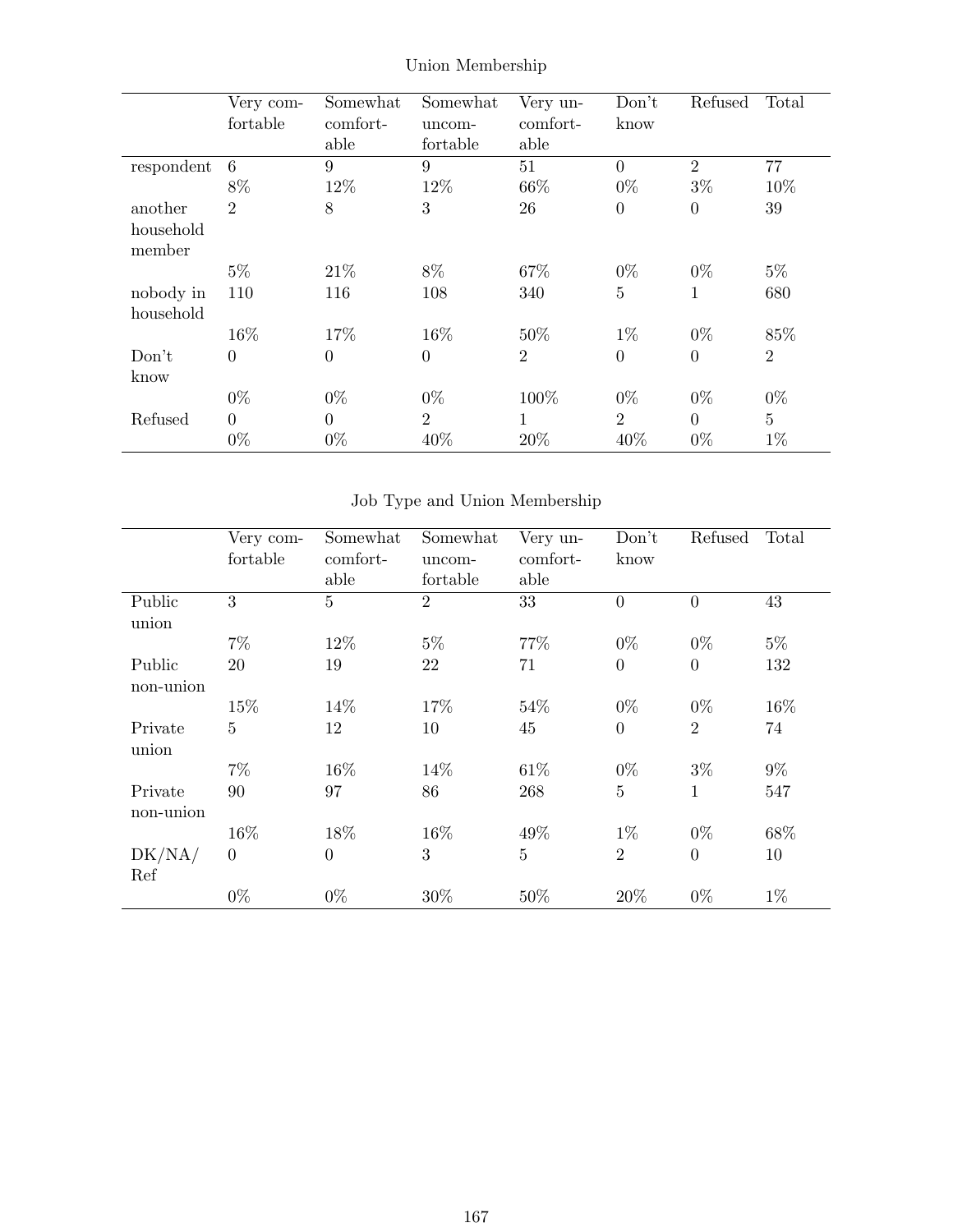|                  | Very com-<br>fortable | Somewhat<br>comfort-<br>able | Somewhat<br>uncom-<br>fortable | Very un-<br>comfort-<br>able | Don't<br>know  | Refused        | Total |
|------------------|-----------------------|------------------------------|--------------------------------|------------------------------|----------------|----------------|-------|
| MKE City         | 8                     | 5                            | $\overline{5}$                 | 58                           | $\overline{0}$ | $\overline{0}$ | 76    |
|                  | 11\%                  | 7%                           | $7\%$                          | 76%                          | $0\%$          | $0\%$          | $9\%$ |
| Rest of          | 34                    | 44                           | 42                             | 129                          | $\overline{0}$ | $\overline{0}$ | 249   |
| <b>MKE</b>       |                       |                              |                                |                              |                |                |       |
|                  | 14%                   | 18%                          | 17%                            | 52%                          | $0\%$          | $0\%$          | 31\%  |
| msn              | 23                    | 18                           | 16                             | 85                           | $\overline{2}$ | $\overline{0}$ | 144   |
|                  | 16%                   | 12%                          | 11\%                           | 59%                          | $1\%$          | $0\%$          | 18%   |
| GB/A             | 28                    | 37                           | 21                             | 60                           | $\overline{4}$ | $\overline{0}$ | 150   |
|                  | 19%                   | 25%                          | 14%                            | 40%                          | $3\%$          | $0\%$          | 19%   |
| Rest of<br>state | 25                    | 30                           | 39                             | 88                           | $\overline{0}$ | $\overline{2}$ | 184   |
|                  | 14%                   | 16%                          | 21\%                           | 48%                          | $0\%$          | $1\%$          | 23\%  |

# Region

## Likelihood of Voting in Nov.

|                       | Very com-<br>fortable | Somewhat<br>comfort-<br>able | Somewhat<br>uncom-<br>fortable | Very un-<br>comfort-<br>able | Don't<br>know  | Refused        | Total           |
|-----------------------|-----------------------|------------------------------|--------------------------------|------------------------------|----------------|----------------|-----------------|
| Absolutely<br>certain | 101                   | 113                          | 80                             | 318                          | 3              | $\theta$       | 615             |
|                       | 16%                   | 18%                          | 13%                            | 52%                          | $0\%$          | $0\%$          | 76%             |
| Very                  | 10                    | 12                           | 31                             | 66                           | $\overline{2}$ | $\theta$       | 121             |
| likely                |                       |                              |                                |                              |                |                |                 |
|                       | $8\%$                 | 10%                          | 26\%                           | 55%                          | $2\%$          | $0\%$          | 15%             |
| $50 - 50$             | $\overline{2}$        | $\overline{5}$               | 9                              | 15                           | $\overline{0}$ | $\overline{0}$ | 31              |
|                       | $6\%$                 | 16%                          | 29%                            | 48%                          | $0\%$          | $0\%$          | $4\%$           |
| Will not<br>vote      | $\overline{5}$        | $\overline{4}$               | $\overline{2}$                 | 17                           | $\mathbf{1}$   | $\overline{2}$ | 31              |
|                       | 16%                   | 13%                          | $6\%$                          | 55%                          | $3\%$          | $6\%$          | $4\%$           |
| Don't<br>know         | $\overline{0}$        | $\theta$                     | $\mathbf{1}$                   | $\overline{5}$               | $\overline{0}$ | $\Omega$       | $6\phantom{.}6$ |
|                       | $0\%$                 | $0\%$                        | 17%                            | 83%                          | $0\%$          | $0\%$          | $1\%$           |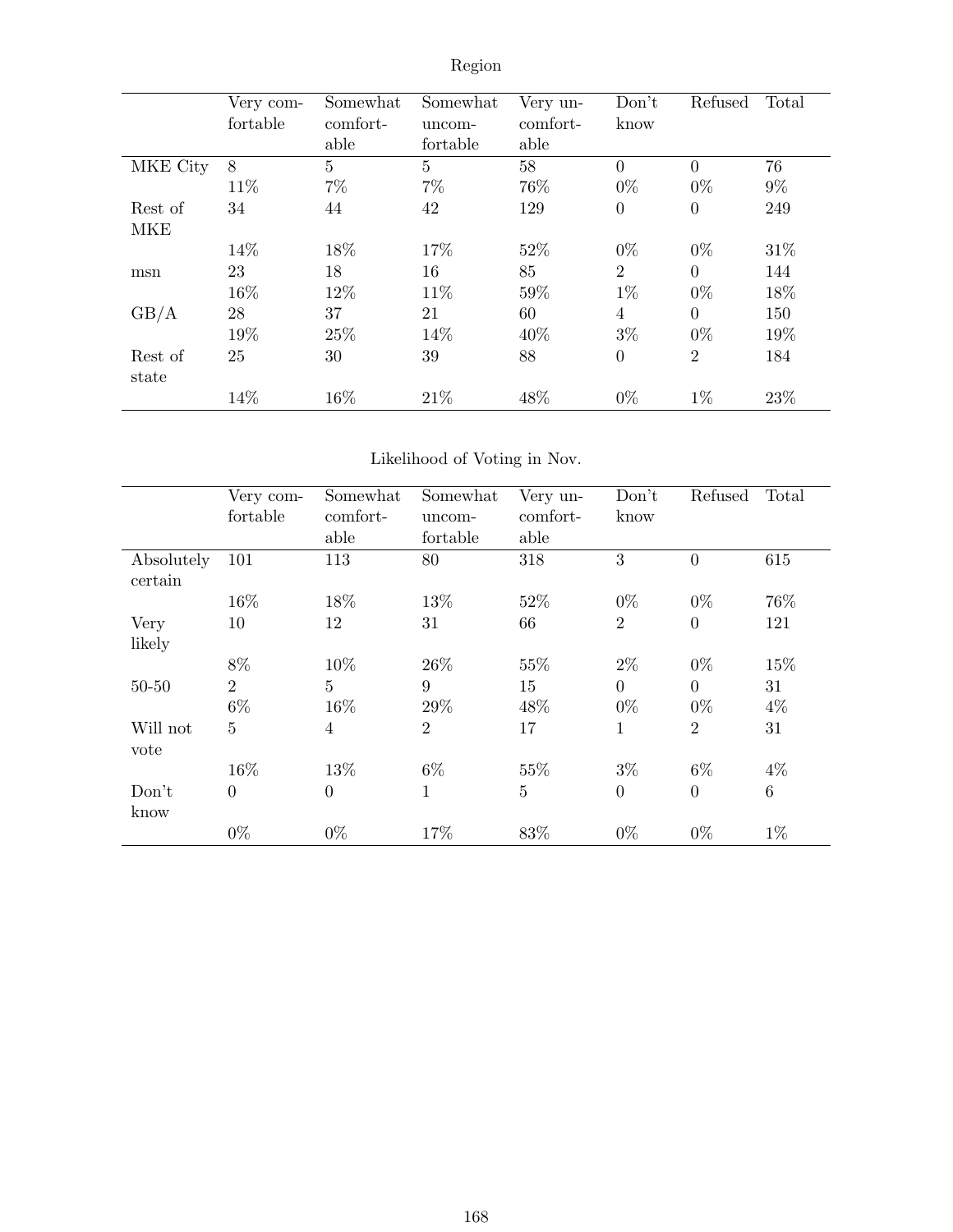Q21. Please tell me whether the following statement describes Russ Feingold, or not.... she is someone who cares about people like me.

| Sex    |           |          |       |                |       |  |  |  |
|--------|-----------|----------|-------|----------------|-------|--|--|--|
|        | Describes | Does not | Don't | Refused        | Total |  |  |  |
|        |           | describe | know  |                |       |  |  |  |
| Male   | 166       | 161      | 58    |                | 385   |  |  |  |
|        | 43%       | 42\%     | 15%   | $0\%$          | 48%   |  |  |  |
| Female | 208       | 129      | 77    | $\overline{4}$ | 418   |  |  |  |
|        | 50%       | 31%      | 18%   | $1\%$          | 52%   |  |  |  |

|           | Describes | Does not | Don't    | Refused        | Total |
|-----------|-----------|----------|----------|----------------|-------|
|           |           | describe | know     |                |       |
| 18-29     | 46        | 43       | 39       | $\theta$       | 128   |
|           | 36%       | 34%      | 30%      | $0\%$          | 16%   |
| 30-44     | 93        | 63       | 34       | $\Omega$       | 190   |
|           | 49%       | 33%      | 18%      | $0\%$          | 24\%  |
| $45 - 59$ | 123       | 100      | 32       | $\overline{2}$ | 257   |
|           | 48%       | 39%      | 12%      | $1\%$          | 32%   |
| $60+$     | 112       | 83       | 29       | 1              | 225   |
|           | $50\%$    | 37%      | 13%      | $0\%$          | 28\%  |
| DK/NA/    | $\theta$  | 1        | $\theta$ | $\overline{2}$ | 3     |
| Ref       |           |          |          |                |       |
|           | $0\%$     | 33%      | $0\%$    | 67%            | $0\%$ |

### Age 4 Categories

### Education 5 Categories

|           | Describes | Does not       | Don't          | Refused        | Total |
|-----------|-----------|----------------|----------------|----------------|-------|
|           |           | describe       | know           |                |       |
| Not HS    | 10        | 13             | 25             | $\Omega$       | 48    |
|           | 21\%      | 27%            | 52%            | $0\%$          | $6\%$ |
| HS        | 125       | 86             | 35             | $\Omega$       | 246   |
|           | 51%       | 35%            | 14%            | $0\%$          | 31%   |
| Some Coll | 67        | 66             | 19             | $\Omega$       | 152   |
|           | 44%       | 43%            | 12%            | $0\%$          | 19%   |
| AA        | 43        | 43             | 18             | $\Omega$       | 104   |
|           | 41\%      | 41\%           | 17%            | $0\%$          | 13%   |
| $BA+$     | 124       | 80             | 36             | $\overline{2}$ | 242   |
|           | 51\%      | 33%            | 15%            | $1\%$          | 30%   |
| DK/NA/    | 4         | $\overline{2}$ | $\overline{2}$ | $\overline{2}$ | 10    |
| Ref       |           |                |                |                |       |
|           | 40%       | 20%            | 20%            | 20%            | $1\%$ |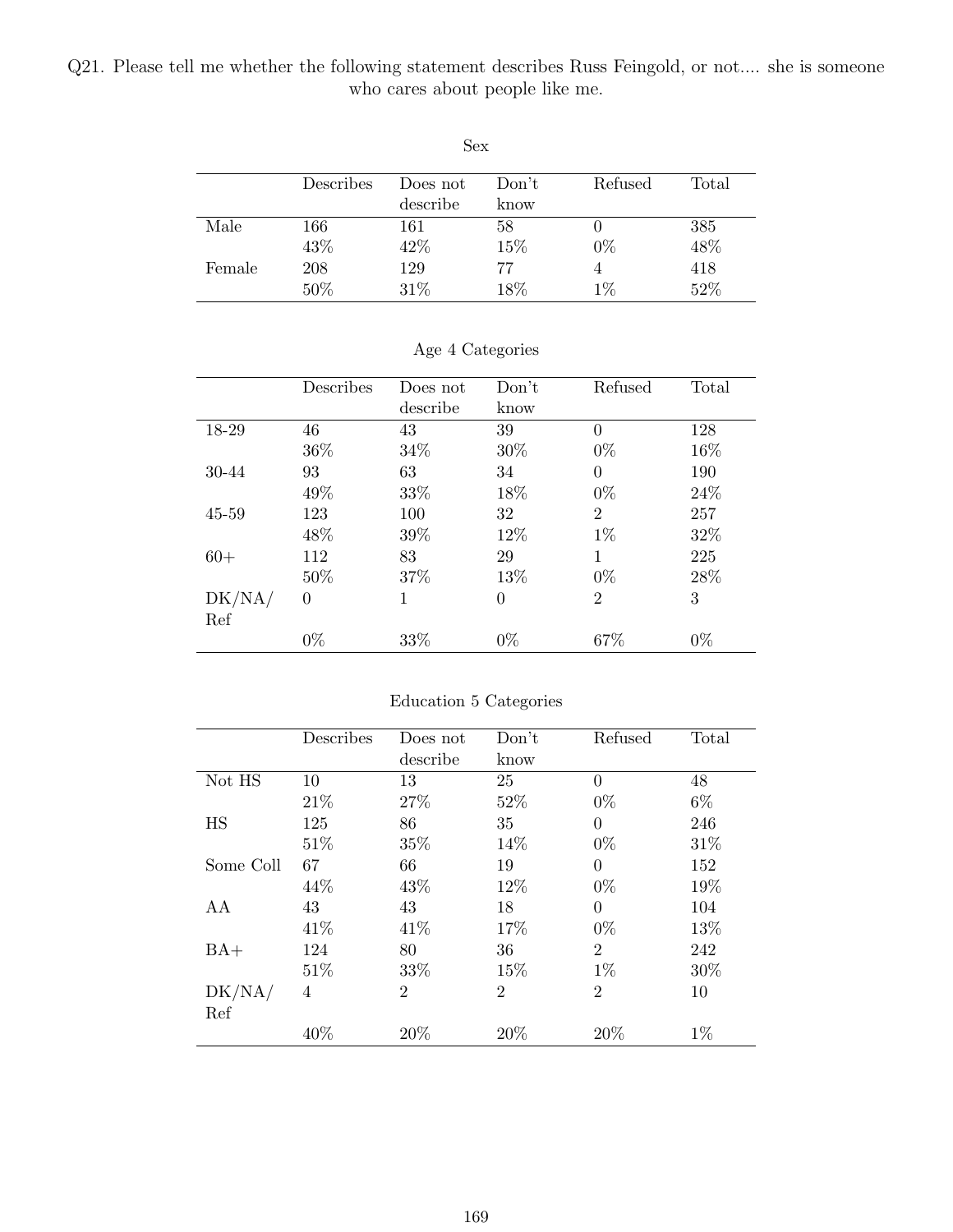|                   | Describes | Does not<br>describe | Don't<br>know | Refused        | Total |
|-------------------|-----------|----------------------|---------------|----------------|-------|
| Under             | 123       | 65                   | 44            | $\overline{2}$ | 234   |
| \$40 <sub>k</sub> |           |                      |               |                |       |
|                   | 53%       | 28%                  | 19%           | $1\%$          | 29\%  |
| \$40k to          | 93        | 96                   | 25            | $\theta$       | 214   |
| \$74k             |           |                      |               |                |       |
|                   | 43%       | 45%                  | 12\%          | $0\%$          | 27%   |
| $$75k$ up         | 125       | 99                   | 29            | $\Omega$       | 253   |
|                   | 49%       | 39%                  | 11\%          | $0\%$          | 32%   |
| DK/NA/            | 33        | 30                   | 36            | $\overline{2}$ | 101   |
| Ref               |           |                      |               |                |       |
|                   | 33%       | 30%                  | 36%           | $2\%$          | 13\%  |

Household Income

Party ID

|                 | Describes | Does not       | Don't | Refused        | Total  |
|-----------------|-----------|----------------|-------|----------------|--------|
|                 |           | describe       | know  |                |        |
| Republican      | 50        | 129            | 40    | $\theta$       | 219    |
|                 | 23\%      | 59%            | 18%   | $0\%$          | 27%    |
| Democrat        | 182       | 25             | 31    | $\theta$       | 238    |
|                 | 76%       | 11\%           | 13%   | $0\%$          | $30\%$ |
| Independent 136 |           | 127            | 40    | $\overline{2}$ | 305    |
|                 | 45%       | 42\%           | 13%   | $1\%$          | 38%    |
| Other/No        | 3         | 5              | 18    | $\overline{0}$ | 26     |
| preference      |           |                |       |                |        |
|                 | 12%       | 19%            | 69%   | $0\%$          | $3\%$  |
| Don't           | 3         | $\overline{4}$ | 3     | $\theta$       | 10     |
| know            |           |                |       |                |        |
|                 | 30%       | 40%            | 30%   | $0\%$          | $1\%$  |
| Refused         | $\theta$  | 1              | 3     | $\overline{2}$ | 6      |
|                 | $0\%$     | 17%            | 50%   | 33%            | $1\%$  |

Party ID, with leaners

|                | Describes | Does not | Don't | Refused        | Total |
|----------------|-----------|----------|-------|----------------|-------|
|                |           | describe | know  |                |       |
| Republican     | 83        | 230      | 50    | 0              | 363   |
|                | 23\%      | 63\%     | 14\%  | $0\%$          | 45\%  |
| Democrat       | 274       | 45       | 47    | $\overline{2}$ | 368   |
|                | 74%       | 12%      | 13%   | $1\%$          | 46\%  |
| Independent 15 |           | 14       | 28    | 0              | 57    |
|                | 26\%      | 25\%     | 49%   | $0\%$          | 7%    |
| Other/None $2$ |           |          | 11    | $\overline{2}$ | 16    |
|                | 12\%      | $6\%$    | 69%   | $12\%$         | $2\%$ |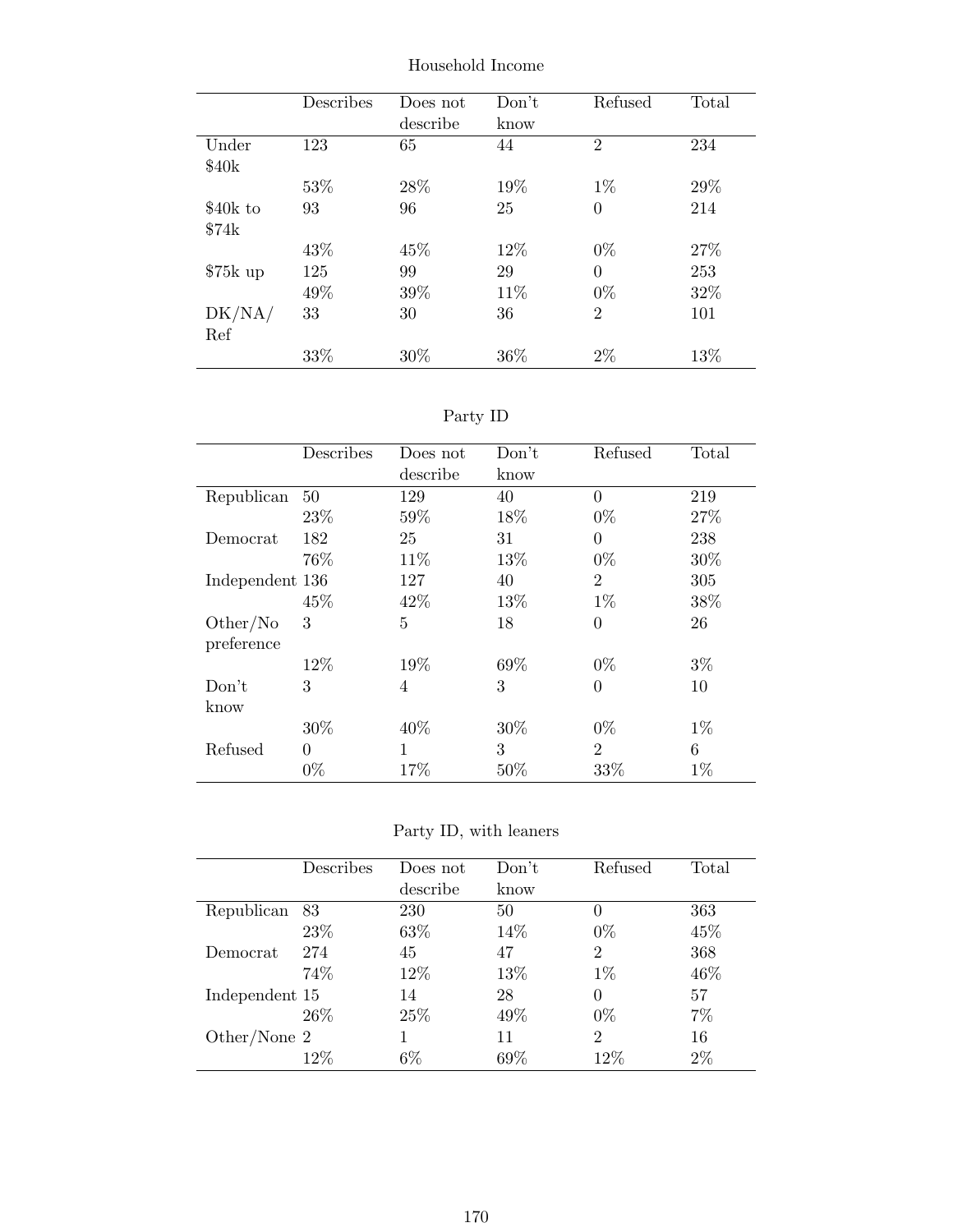|  |  |  | Party Id, leaners separate |
|--|--|--|----------------------------|
|--|--|--|----------------------------|

|              | Describes | Does not | Don't | Refused        | Total |
|--------------|-----------|----------|-------|----------------|-------|
|              |           | describe | know  |                |       |
| Rep          | 50        | 129      | 40    | $\theta$       | 219   |
|              | 23%       | 59%      | 18%   | $0\%$          | 27%   |
| Lean Rep     | 33        | 102      | 10    | $\theta$       | 145   |
|              | 23\%      | 70\%     | $7\%$ | $0\%$          | 18%   |
| Ind          | 15        | 14       | 28    | $\Omega$       | 57    |
|              | 26\%      | 25%      | 49%   | $0\%$          | 7%    |
| Lean Dem     | 92        | 20       | 16    | $\overline{2}$ | 130   |
|              | 71\%      | 15%      | 12%   | $2\%$          | 16%   |
| Dem          | 182       | 25       | 31    | 0              | 238   |
|              | 76%       | 11%      | 13%   | $0\%$          | 30%   |
| Other/None 2 |           |          | 11    | $\overline{2}$ | 16    |
|              | 12%       | $6\%$    | 69%   | 12\%           | $2\%$ |

### Marital Status

|            | Describes | Does not | Don't          | Refused        | Total          |
|------------|-----------|----------|----------------|----------------|----------------|
|            |           | describe | know           |                |                |
| Married    | 230       | 191      | 69             | $\overline{0}$ | 490            |
|            | 47%       | 39%      | 14%            | $0\%$          | 61\%           |
| Cohabiting | 28        | 12       | 14             | $\theta$       | 54             |
|            | 52%       | 22\%     | 26\%           | $0\%$          | $7\%$          |
| Widowed    | 22        | 15       | 7              | $\Omega$       | 44             |
|            | 50%       | 34\%     | 16%            | $0\%$          | $5\%$          |
| Divorced   | 22        | 17       | 11             | $\overline{2}$ | 52             |
|            | 42\%      | 33%      | 21\%           | $4\%$          | $6\%$          |
| Separated  | 8         | 5        | $\overline{2}$ | $\theta$       | 15             |
|            | 53%       | 33%      | 13%            | $0\%$          | $2\%$          |
| Never      | 63        | 51       | 31             | $\theta$       | 145            |
| Married    |           |          |                |                |                |
|            | 43%       | 35%      | 21\%           | $0\%$          | 18%            |
| Refused    | 0         | $\Omega$ | $\theta$       | $\overline{2}$ | $\overline{2}$ |
|            | $0\%$     | $0\%$    | $0\%$          | 100\%          | $0\%$          |

| Race and Ethnicity |  |
|--------------------|--|
|--------------------|--|

|          | Describes | Does not | Don't          | Refused        | Total |
|----------|-----------|----------|----------------|----------------|-------|
|          |           | describe | know           |                |       |
| White    | 309       | 246      | 110            | 1              | 666   |
|          | 46\%      | 37%      | 17%            | $0\%$          | 83%   |
| Black    | 23        | 12       | 9              | $\overline{0}$ | 44    |
|          | 52%       | 27%      | 20%            | $0\%$          | $5\%$ |
| Hispanic | 16        | 16       | 8              | $\theta$       | 40    |
|          | 40%       | 40\%     | 20%            | $0\%$          | $5\%$ |
| Other    | 24        | 15       | 7              | $\overline{2}$ | 48    |
|          | 50%       | 31%      | 15%            | $4\%$          | $6\%$ |
| DK/NA/   | 1         | 1        | $\overline{0}$ | $\overline{2}$ | 4     |
| Ref      |           |          |                |                |       |
|          | 25%       | 25%      | $0\%$          | 50%            | $0\%$ |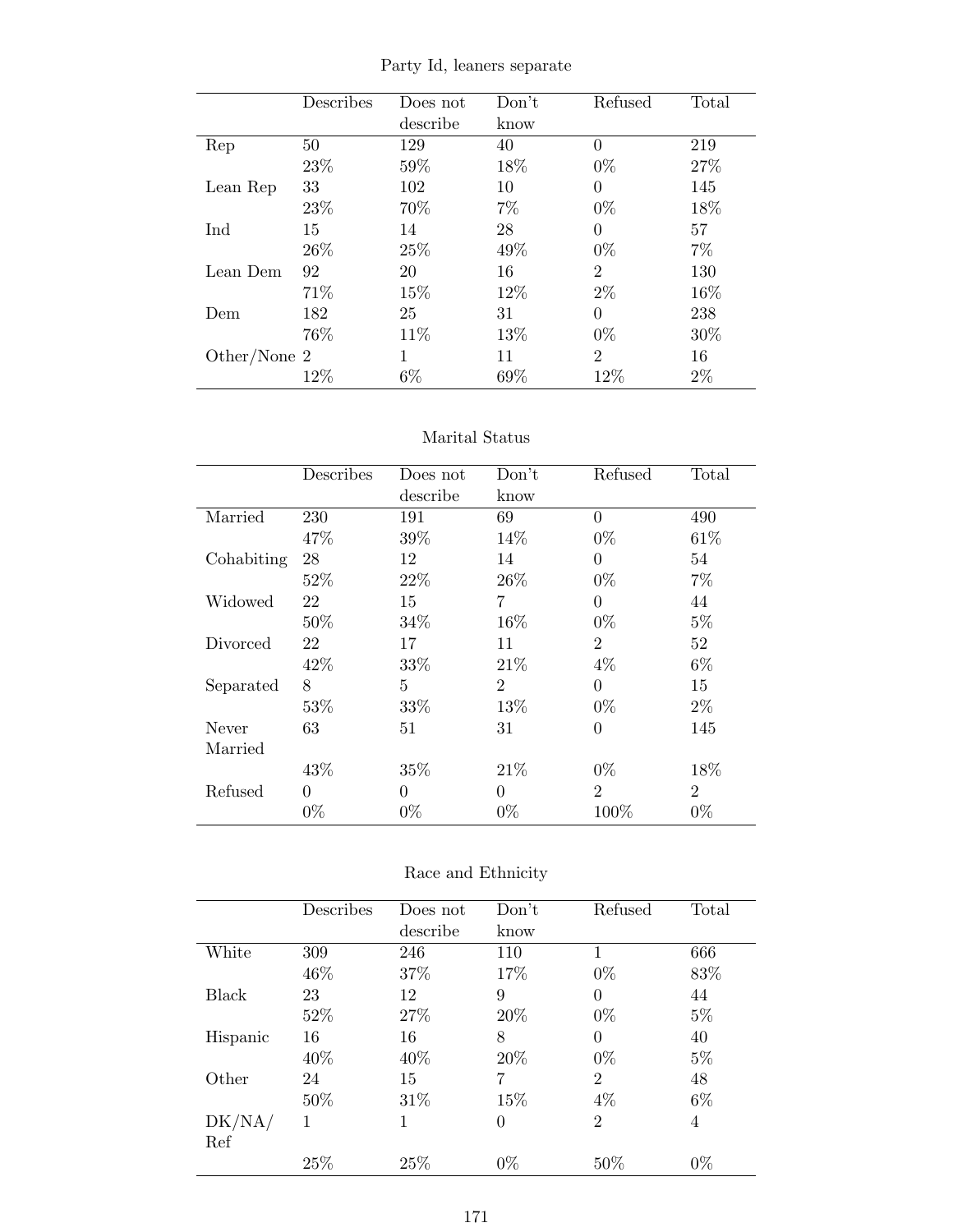|             | Describes      | Does not<br>describe | Don't<br>know  | Refused        | Total       |
|-------------|----------------|----------------------|----------------|----------------|-------------|
| More than   | 15             | 27                   | 14             | $\overline{0}$ | 56          |
| 1/wk        |                |                      |                |                |             |
|             | 27%            | 48%                  | 25%            | $0\%$          | $7\%$       |
| $1$ /week   | 88             | 76                   | 28             | $\overline{0}$ | 192         |
|             | 46\%           | 40\%                 | 15%            | $0\%$          | 24\%        |
| $1-2$ month | 60             | 52                   | 13             | $\overline{0}$ | 125         |
|             | 48\%           | 42\%                 | 10\%           | $0\%$          | $16\%$      |
| few times   | 68             | 43                   | 18             | $\overline{0}$ | 129         |
| a year      |                |                      |                |                |             |
|             | 53%            | 33%                  | 14%            | $0\%$          | 16%         |
| Seldom      | 68             | 41                   | 26             | $\Omega$       | 135         |
|             | $50\%$         | $30\%$               | 19%            | $0\%$          | 17%         |
| Never       | 74             | $50\,$               | 33             | $\overline{2}$ | 159         |
|             | 47\%           | $31\%$               | 21\%           | $1\%$          | 20%         |
| Don't       | $\overline{0}$ | $\overline{0}$       | $\mathbf 1$    | $\overline{0}$ | $\mathbf 1$ |
| know        |                |                      |                |                |             |
|             | $0\%$          | $0\%$                | 100%           | $0\%$          | $0\%$       |
| Refused     | 1              | 1                    | $\overline{2}$ | $\overline{2}$ | 6           |
|             | 17%            | 17%                  | 33%            | 33\%           | $1\%$       |

Religious Service Attendance

# Religious Affiliation

|             | Describes | Does not       | Don't          | Refused        | Total          |
|-------------|-----------|----------------|----------------|----------------|----------------|
|             |           | describe       | know           |                |                |
| Protestant/ | 143       | 150            | 41             | $\theta$       | 334            |
| Christian   |           |                |                |                |                |
|             | 43%       | 45%            | 12%            | $0\%$          | 42%            |
| Catholic    | 129       | 93             | 50             | 0              | 272            |
|             | 47%       | 34\%           | 18%            | $0\%$          | 34%            |
| Jewish      | 3         | $\overline{2}$ | $\overline{0}$ | $\theta$       | $\overline{5}$ |
|             | 60%       | 40%            | $0\%$          | $0\%$          | $1\%$          |
| Other       | 18        | 11             | 7              | $\theta$       | 36             |
|             | 50%       | 31\%           | 19%            | $0\%$          | $4\%$          |
| None        | 72        | 32             | 27             | $\overline{2}$ | 133            |
|             | 54%       | 24\%           | 20%            | $2\%$          | 17%            |
| DK/NA/      | 8         | $\overline{2}$ | 10             | $\overline{2}$ | 22             |
| Ref         |           |                |                |                |                |
|             | 36%       | 9%             | 45%            | 9%             | $3\%$          |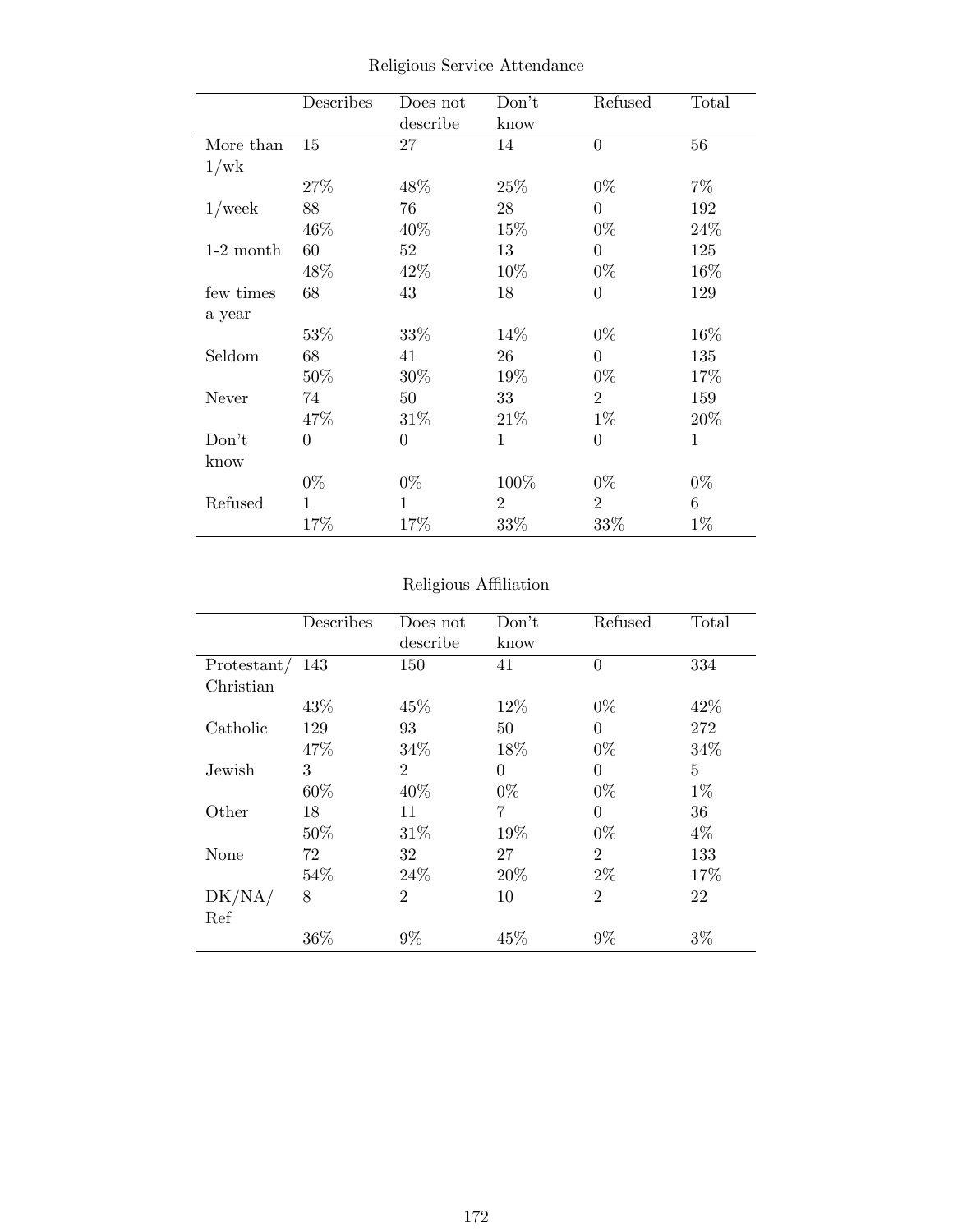|          | Describes      | Does not<br>describe | Don't<br>know | Refused        | Total          |
|----------|----------------|----------------------|---------------|----------------|----------------|
|          |                |                      |               |                |                |
| born     | 50             | 75                   | 16            | $\theta$       | 141            |
| again    |                |                      |               |                |                |
|          | 35%            | 53%                  | 11\%          | $0\%$          | 43%            |
| not born | 90             | 68                   | 20            | $\overline{0}$ | 178            |
| again    |                |                      |               |                |                |
|          | 51\%           | 38%                  | 11%           | $0\%$          | 54%            |
| Don't    | 0              | 6                    | 1             | $\overline{0}$ | $\overline{7}$ |
| know     |                |                      |               |                |                |
|          | $0\%$          | 86%                  | 14%           | $0\%$          | $2\%$          |
| Refused  | $\overline{2}$ | $\Omega$             | 3             | $\theta$       | 5              |
|          | 40%            | $0\%$                | 60%           | $0\%$          | $2\%$          |

Born Again/Evangelical

# Location Type

|          | Describes      | Does not | Don't | Refused        | Total |
|----------|----------------|----------|-------|----------------|-------|
|          |                | describe | know  |                |       |
| Urban    | 110            | 76       | 59    | $\theta$       | 245   |
|          | 45%            | 31\%     | 24\%  | $0\%$          | 31\%  |
| Suburban | 123            | 104      | 25    | 0              | 252   |
|          | 49%            | 41\%     | 10%   | $0\%$          | 31\%  |
| Rural    | 137            | 108      | 45    | $\overline{2}$ | 292   |
|          | 47\%           | 37\%     | 15%   | $1\%$          | 36%   |
| Don't    | $\overline{2}$ | 1        | 6     | 0              | 9     |
| know     |                |          |       |                |       |
|          | 22\%           | 11\%     | 67%   | $0\%$          | $1\%$ |
| Refused  | 1              | 1        | 0     | $\mathfrak{D}$ | 4     |
|          | 25%            | 25%      | $0\%$ | 50%            | $0\%$ |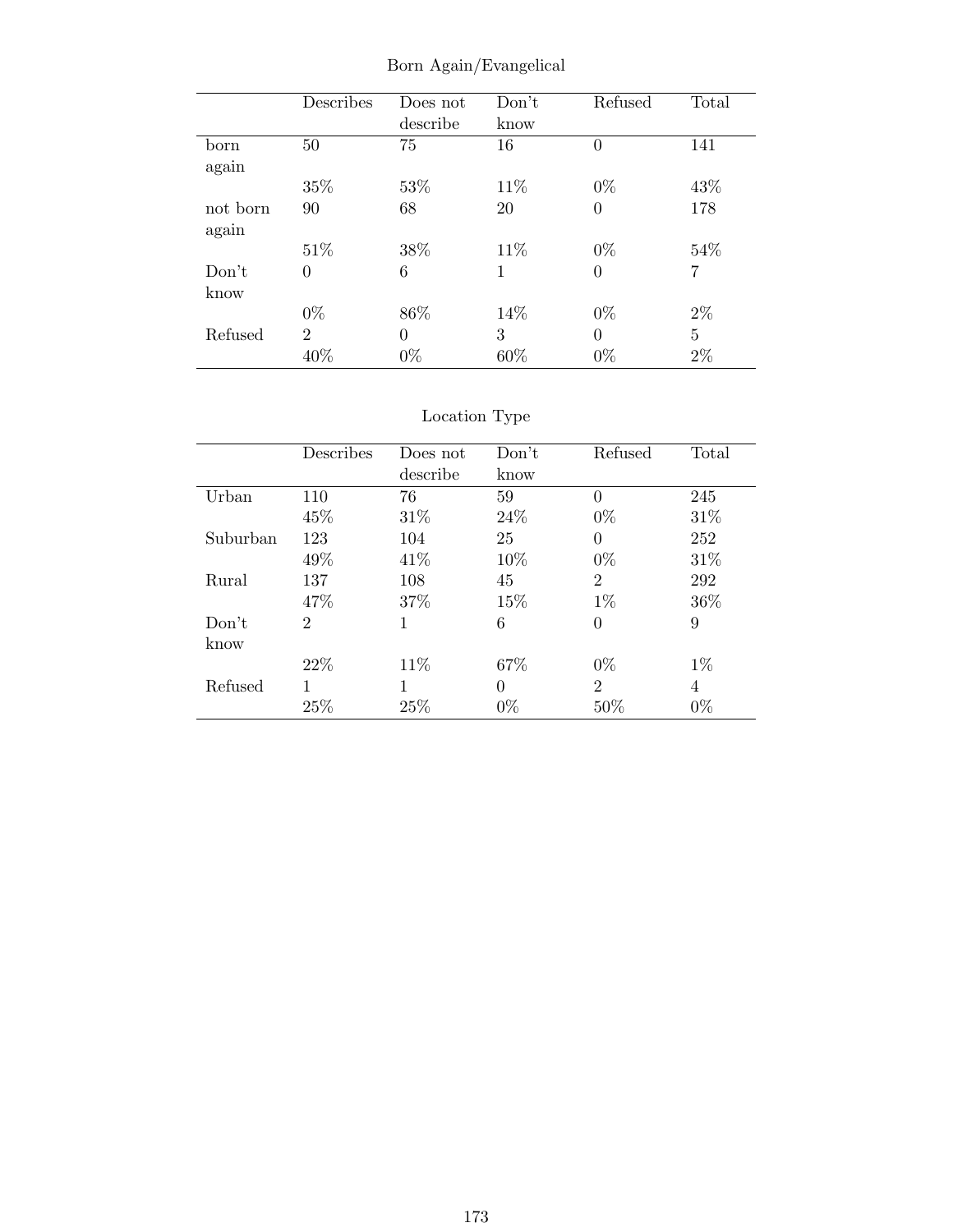|                 | Describes      | Does not | Don't    | Refused        | Total |
|-----------------|----------------|----------|----------|----------------|-------|
|                 |                | describe | know     |                |       |
| Very con-       | 13             | 44       | 6        | $\overline{0}$ | 63    |
| servative       |                |          |          |                |       |
|                 | 21\%           | 70\%     | 10\%     | $0\%$          | 8%    |
| Conservative 71 |                | 140      | 42       | $\overline{0}$ | 253   |
|                 | 28\%           | 55\%     | 17%      | $0\%$          | 31\%  |
| Moderate        | 154            | 69       | 46       | $\Omega$       | 269   |
|                 | 57\%           | 26\%     | 17\%     | $0\%$          | 33%   |
| Liberal         | 77             | 24       | 12       | $\overline{2}$ | 115   |
|                 | 67%            | 21\%     | 10%      | $2\%$          | 14%   |
| Very lib-       | 49             | 8        | 3        | $\overline{0}$ | 60    |
| eral            |                |          |          |                |       |
|                 | 82%            | 13%      | $5\%$    | $0\%$          | $7\%$ |
| Don't           | $\overline{7}$ | 5        | 27       | $\overline{0}$ | 39    |
| know            |                |          |          |                |       |
|                 | 18%            | 13\%     | 69%      | $0\%$          | $5\%$ |
| Refused         | 3              | 1        | $\Omega$ | $\overline{2}$ | 6     |
|                 | 50%            | 17%      | $0\%$    | 33\%           | $1\%$ |

Political Ideology

# Union Membership

|            | Describes | Does not       | Don't          | Refused        | Total          |
|------------|-----------|----------------|----------------|----------------|----------------|
|            |           | describe       | know           |                |                |
| respondent | 45        | 13             | 18             | $\Omega$       | 76             |
|            | 59%       | 17%            | 24%            | $0\%$          | $9\%$          |
| another    | 23        | 12             | $\overline{4}$ | $\overline{0}$ | 39             |
| household  |           |                |                |                |                |
| member     |           |                |                |                |                |
|            | 59%       | 31\%           | 10\%           | $0\%$          | $5\%$          |
| nobody in  | 303       | 265            | 110            | $\overline{2}$ | 680            |
| household  |           |                |                |                |                |
|            | 45\%      | 39%            | 16\%           | $0\%$          | 85%            |
| Don't      | 1         | $\overline{0}$ | 1              | $\overline{0}$ | $\overline{2}$ |
| know       |           |                |                |                |                |
|            | 50%       | $0\%$          | 50\%           | $0\%$          | $0\%$          |
| Refused    | 1         | $\theta$       | $\overline{2}$ | $\overline{2}$ | $\overline{5}$ |
|            | 20%       | $0\%$          | 40%            | 40%            | $1\%$          |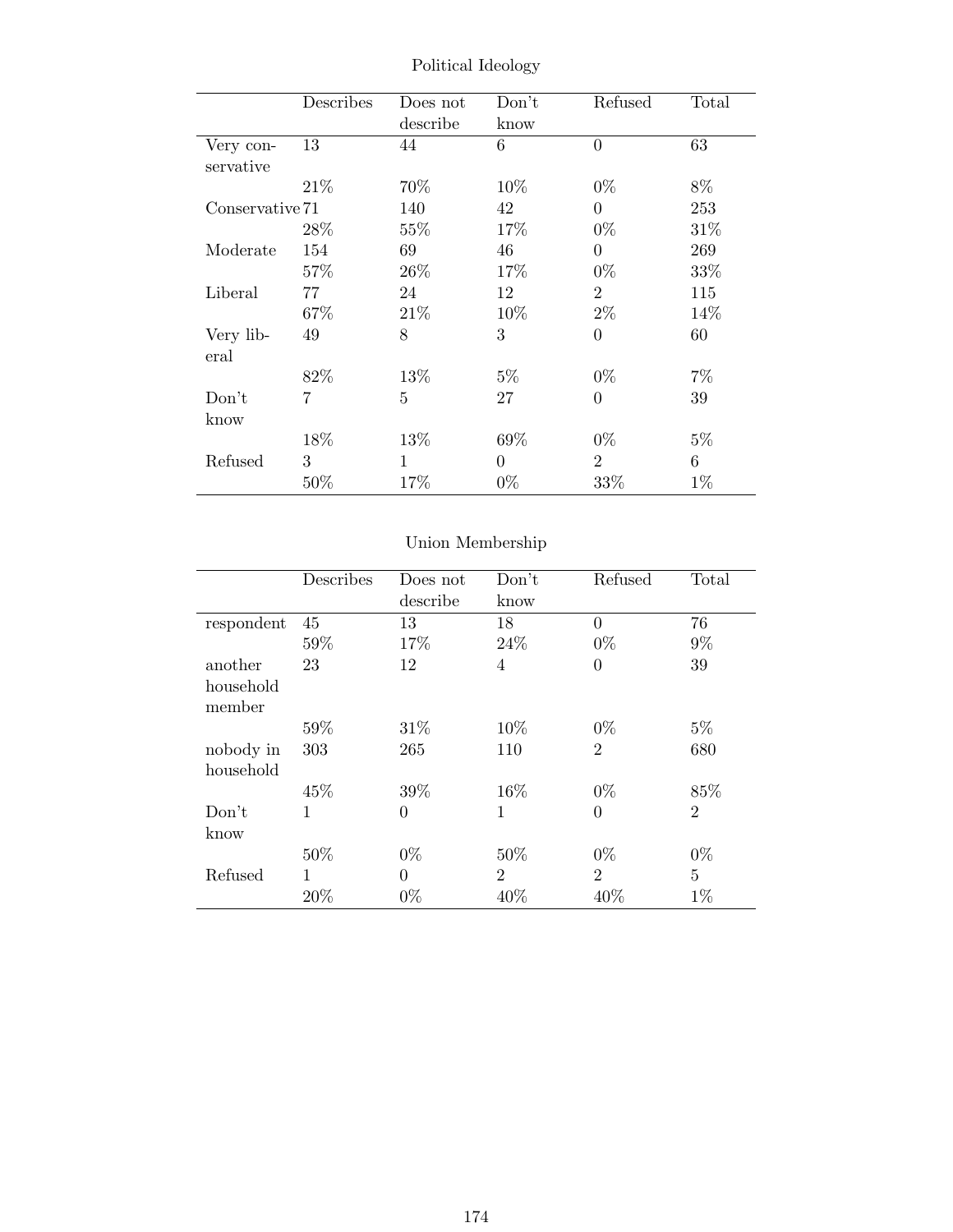|           | Describes | Does not     | Don't          | Refused        | Total |
|-----------|-----------|--------------|----------------|----------------|-------|
|           |           | describe     | know           |                |       |
| Public    | 30        | 11           | $\overline{0}$ | $\theta$       | 41    |
| union     |           |              |                |                |       |
|           | 73%       | 27\%         | $0\%$          | $0\%$          | $5\%$ |
| Public    | 68        | 44           | 20             | $\theta$       | 132   |
| non-union |           |              |                |                |       |
|           | 52%       | 33%          | 15%            | $0\%$          | 16%   |
| Private   | 38        | 14           | 22             | $\overline{0}$ | 74    |
| union     |           |              |                |                |       |
|           | 51\%      | 19%          | 30%            | $0\%$          | $9\%$ |
| Private   | 234       | 221          | 90             | $\overline{2}$ | 547   |
| non-union |           |              |                |                |       |
|           | 43%       | 40%          | 16%            | $0\%$          | 68%   |
| DK/NA/    | 3         | $\mathbf{1}$ | 3              | $\overline{2}$ | 9     |
| Ref       |           |              |                |                |       |
|           | 33%       | 11%          | 33%            | 22%            | $1\%$ |

Job Type and Union Membership

| 691OF |
|-------|
|       |

|          | Describes | Does not | Don't | Refused        | Total |
|----------|-----------|----------|-------|----------------|-------|
|          |           | describe | know  |                |       |
| MKE City | 42        | 19       | 15    | $\Omega$       | 76    |
|          | 55%       | 25%      | 20%   | $0\%$          | $9\%$ |
| Rest of  | 106       | 84       | 58    | $\theta$       | 248   |
| MKE      |           |          |       |                |       |
|          | 43%       | 34%      | 23\%  | $0\%$          | 31\%  |
| msn      | 90        | 41       | 13    | $\theta$       | 144   |
|          | 62%       | 28%      | $9\%$ | $0\%$          | 18%   |
| GB/A     | 57        | 79       | 11    | 3              | 150   |
|          | 38%       | 53\%     | 7%    | $2\%$          | 19%   |
| Rest of  | 78        | 68       | 38    | $\overline{0}$ | 184   |
| state    |           |          |       |                |       |
|          | 42%       | 37\%     | 21\%  | $0\%$          | 23%   |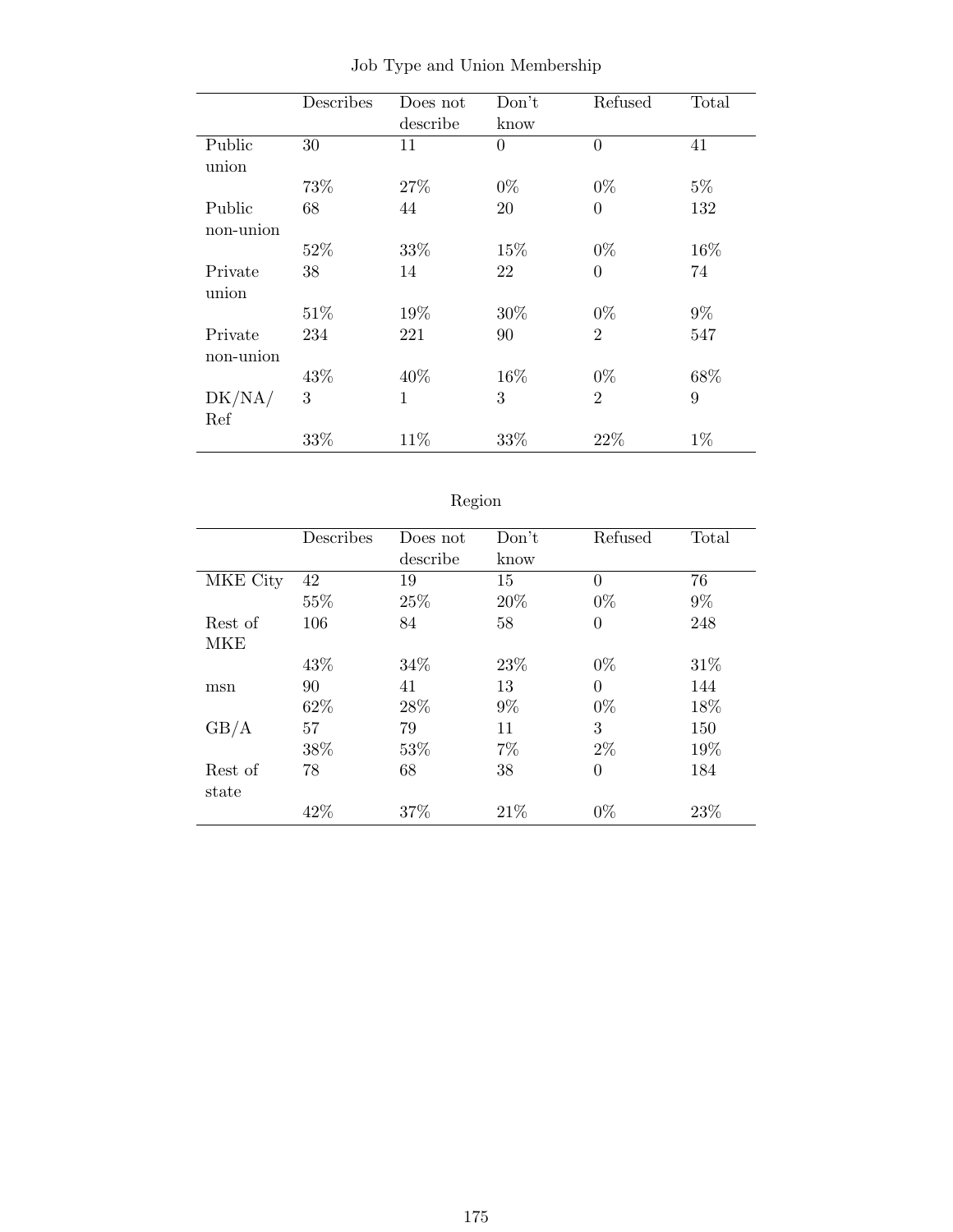|            | Describes    | Does not | Don't          | Refused        | Total |
|------------|--------------|----------|----------------|----------------|-------|
|            |              | describe | know           |                |       |
| Absolutely | 306          | 238      | 69             | $\overline{2}$ | 615   |
| certain    |              |          |                |                |       |
|            | $50\%$       | 39%      | 11\%           | $0\%$          | 77%   |
| Very       | 42           | 37       | 39             | $\overline{2}$ | 120   |
| likely     |              |          |                |                |       |
|            | 35%          | 31\%     | 32%            | $2\%$          | 15%   |
| $50 - 50$  | 11           | 8        | 13             | $\theta$       | 32    |
|            | 34%          | 25%      | 41\%           | $0\%$          | $4\%$ |
| Will not   | 13           | 4        | 13             | $\theta$       | 30    |
| vote       |              |          |                |                |       |
|            | 43%          | 13%      | 43%            | $0\%$          | $4\%$ |
| Don't      | $\mathbf{1}$ | 3        | $\mathfrak{D}$ | $\Omega$       | 6     |
| know       |              |          |                |                |       |
|            | 17%          | 50%      | 33\%           | $0\%$          | $1\%$ |

Likelihood of Voting in Nov.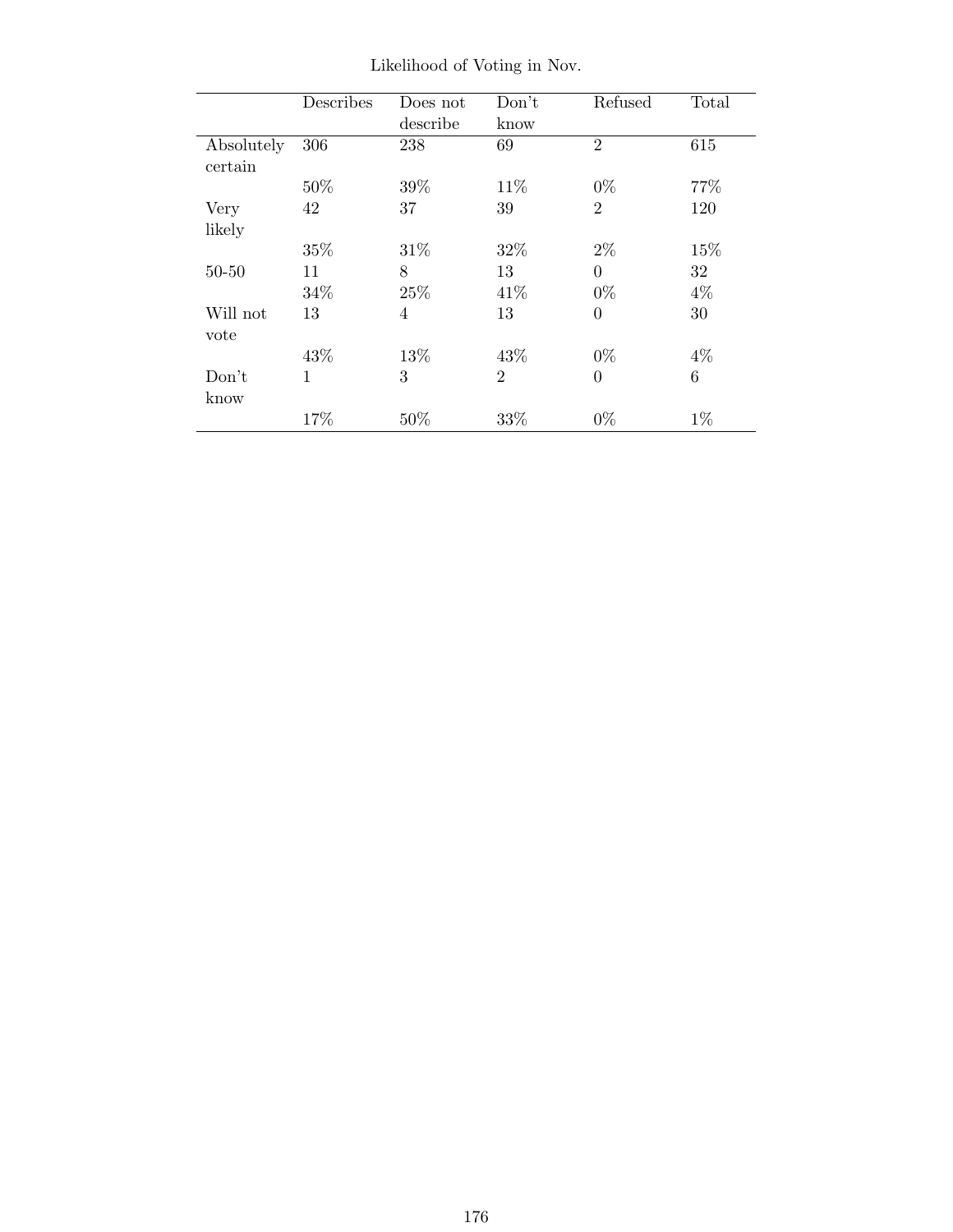Q22. Please tell me whether the following statement describes Ron Johnson, or not.... she is someone who cares about people like me.

| Sex    |           |          |       |          |       |  |
|--------|-----------|----------|-------|----------|-------|--|
|        | Describes | Does not | Don't | Refused  | Total |  |
|        |           | describe | know  |          |       |  |
| Male   | 168       | 138      | 79    | $\theta$ | 385   |  |
|        | 44%       | 36%      | 21%   | $0\%$    | 48%   |  |
| Female | 139       | 170      | 106   | 4        | 419   |  |
|        | 33%       | 41\%     | 25%   | $1\%$    | 52%   |  |

|        | Describes | Does not | Don't    | Refused        | Total |
|--------|-----------|----------|----------|----------------|-------|
|        |           | describe | know     |                |       |
| 18-29  | 48        | 21       | 59       | 0              | 128   |
|        | 38\%      | 16%      | 46\%     | $0\%$          | 16%   |
| 30-44  | 62        | 75       | 53       | $\Omega$       | 190   |
|        | 33%       | 39%      | 28\%     | $0\%$          | 24\%  |
| 45-59  | 101       | 108      | 46       | $\overline{2}$ | 257   |
|        | 39%       | 42\%     | 18%      | $1\%$          | 32%   |
| $60+$  | 94        | 103      | 27       | $\theta$       | 224   |
|        | 42\%      | 46\%     | 12%      | $0\%$          | 28\%  |
| DK/NA/ | 1         | $\theta$ | $\theta$ | $\overline{2}$ | 3     |
| Ref    |           |          |          |                |       |
|        | 33%       | $0\%$    | $0\%$    | 67\%           | $0\%$ |

### Education 5 Categories

|           | Describes | Does not | Don't | Refused        | Total |
|-----------|-----------|----------|-------|----------------|-------|
|           |           | describe | know  |                |       |
| Not HS    | 17        | 19       | 13    | $\Omega$       | 49    |
|           | 35%       | 39%      | 27%   | $0\%$          | $6\%$ |
| HS        | 98        | 87       | 63    | $\theta$       | 248   |
|           | 40%       | 35%      | 25%   | $0\%$          | 31%   |
| Some Coll | 59        | 58       | 36    | $\Omega$       | 153   |
|           | 39%       | 38%      | 24%   | $0\%$          | 19%   |
| AA        | 47        | 37       | 21    | $\theta$       | 105   |
|           | 45%       | 35%      | 20%   | $0\%$          | 13%   |
| $BA+$     | 83        | 105      | 50    | $\overline{2}$ | 240   |
|           | 35%       | 44\%     | 21\%  | $1\%$          | 30%   |
| DK/NA/    | 3         | 3        | 3     | $\overline{2}$ | 11    |
| Ref       |           |          |       |                |       |
|           | 27%       | 27%      | 27\%  | 18%            | $1\%$ |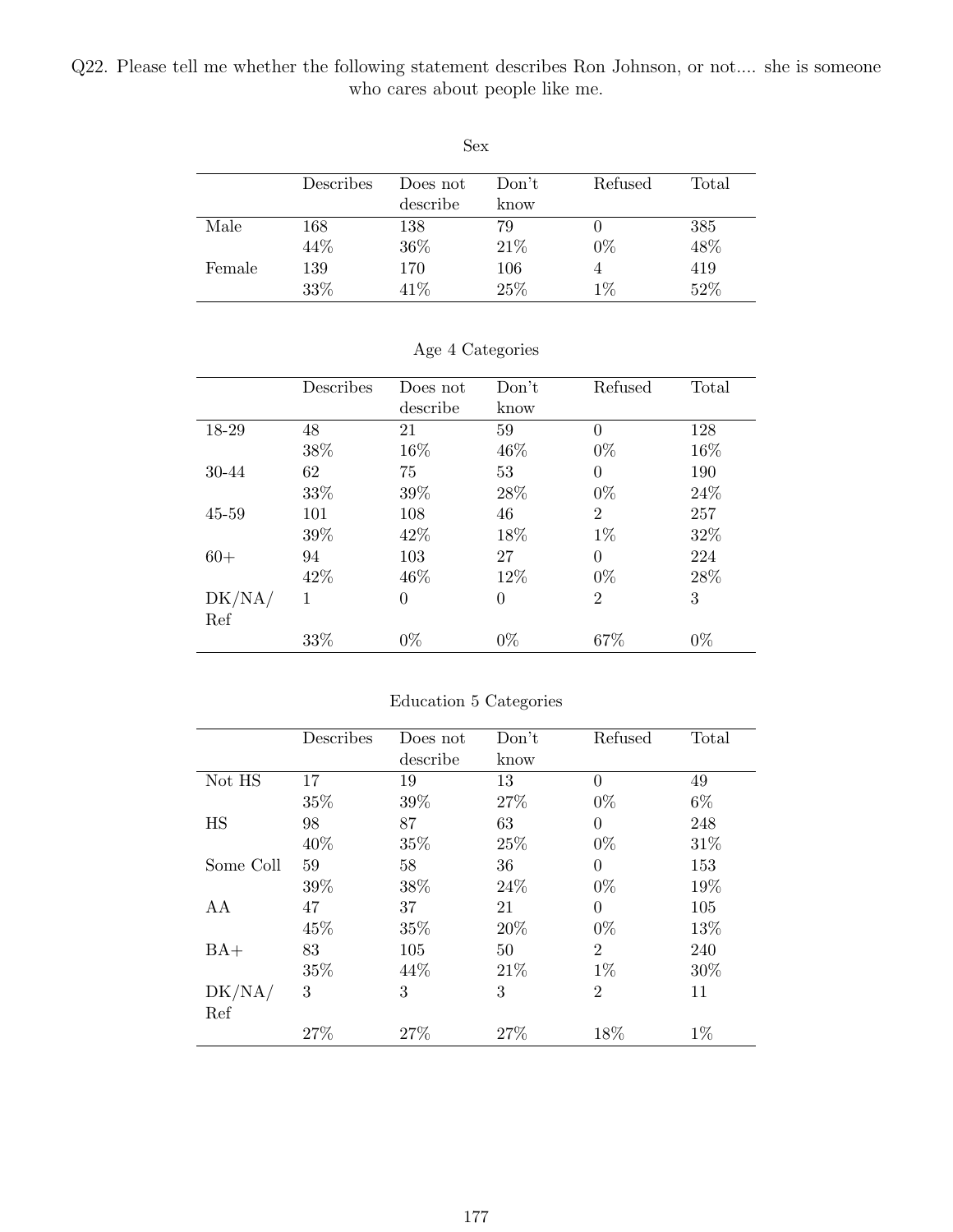|           | Describes | Does not<br>describe | Don't<br>know | Refused        | Total |
|-----------|-----------|----------------------|---------------|----------------|-------|
| Under     | 70        | 94                   | 68            | $\overline{2}$ | 234   |
| \$40k     |           |                      |               |                |       |
|           | 30%       | 40%                  | 29%           | $1\%$          | 29\%  |
| \$40k to  | 94        | 87                   | 33            | $\theta$       | 214   |
| \$74k     |           |                      |               |                |       |
|           | 44\%      | 41\%                 | 15%           | $0\%$          | 27%   |
| $$75k$ up | 112       | 93                   | 49            | $\Omega$       | 254   |
|           | 44\%      | 37%                  | 19%           | $0\%$          | 32%   |
| DK/NA/    | 30        | 33                   | 36            | $\overline{2}$ | 101   |
| Ref       |           |                      |               |                |       |
|           | 30\%      | 33\%                 | 36\%          | $2\%$          | 13\%  |

Household Income

Party ID

|                 | Describes      | Does not<br>describe | Don't<br>know  | Refused        | Total |
|-----------------|----------------|----------------------|----------------|----------------|-------|
| Republican      | 163            | 19                   | 37             | $\Omega$       | 219   |
|                 | 74%            | $9\%$                | 17%            | $0\%$          | 27%   |
| Democrat        | 24             | 152                  | 62             | $\overline{0}$ | 238   |
|                 | 10%            | 64\%                 | 26\%           | $0\%$          | 30%   |
| Independent 107 |                | 121                  | 74             | $\overline{2}$ | 304   |
|                 | 35%            | 40%                  | 24\%           | $1\%$          | 38%   |
| Other/No        | 5              | 13                   | 8              | $\overline{0}$ | 26    |
| preference      |                |                      |                |                |       |
|                 | 19%            | 50%                  | 31\%           | $0\%$          | $3\%$ |
| Don't           | 5              | 3                    | $\overline{2}$ | $\theta$       | 10    |
| know            |                |                      |                |                |       |
|                 | 50%            | 30%                  | 20%            | $0\%$          | $1\%$ |
| Refused         | $\overline{2}$ | $\theta$             | $\overline{2}$ | $\overline{2}$ | 6     |
|                 | 33%            | $0\%$                | 33%            | 33%            | $1\%$ |

Party ID, with leaners

|                | Describes | Does not | Don't | Refused        | Total |
|----------------|-----------|----------|-------|----------------|-------|
|                |           | describe | know  |                |       |
| Republican     | 256       | 51       | 57    | 0              | 364   |
|                | 70%       | 14%      | 16%   | $0\%$          | 45%   |
| Democrat       | 41        | 231      | 94    | $\overline{2}$ | 368   |
|                | 11\%      | 63%      | 26\%  | $1\%$          | 46\%  |
| Independent 6  |           | 25       | 26    | 0              | 57    |
|                | 11%       | 44\%     | 46\%  | $0\%$          | 7%    |
| Other/None $4$ |           | 2        | 8     | $\overline{2}$ | 16    |
|                | 25%       | 12%      | 50%   | $12\%$         | 2%    |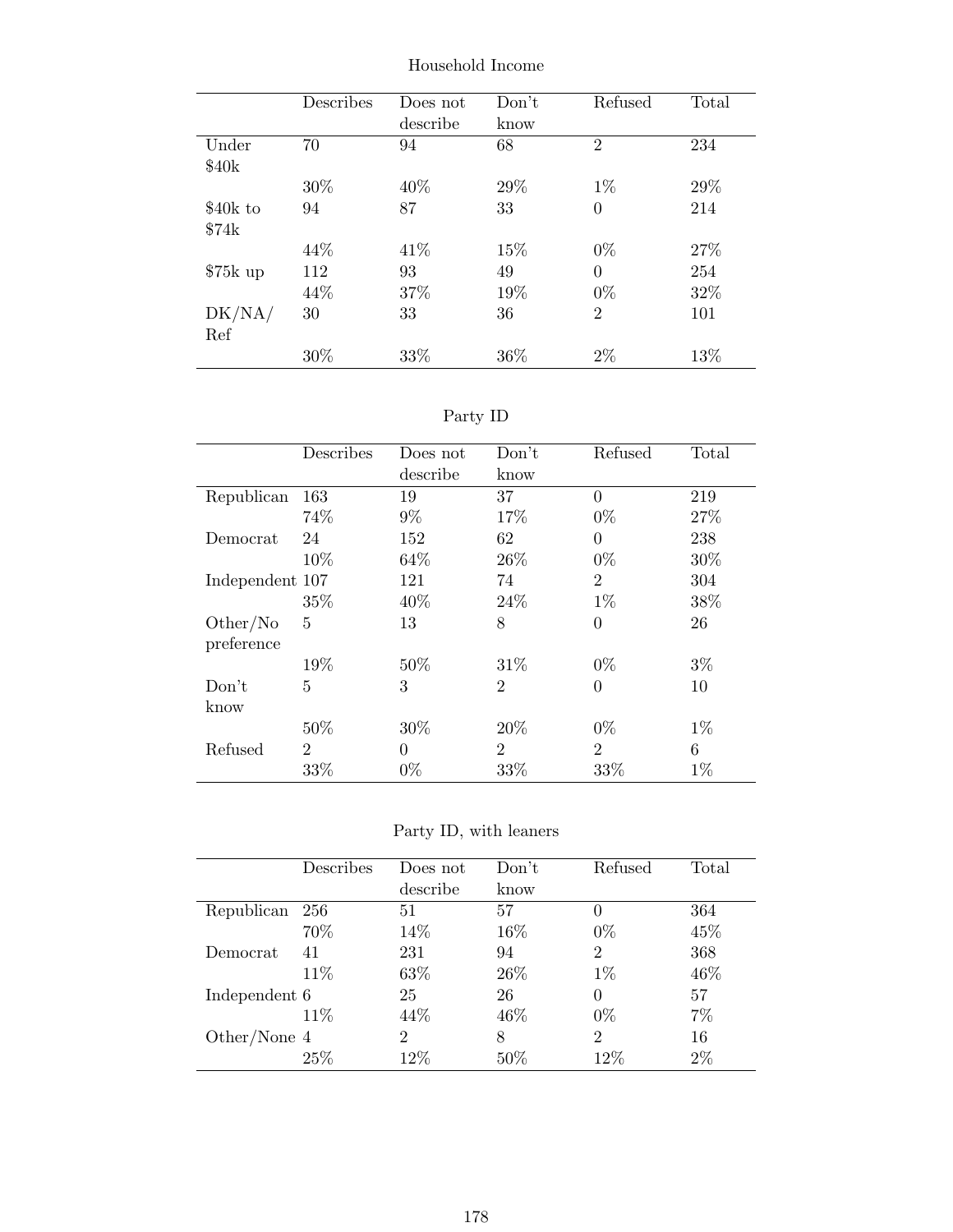|  |  |  |  | Party Id, leaners separate |
|--|--|--|--|----------------------------|
|--|--|--|--|----------------------------|

|              | Describes | Does not       | Don't | Refused        | Total |
|--------------|-----------|----------------|-------|----------------|-------|
|              |           | describe       | know  |                |       |
| Rep          | 163       | 19             | 37    | $\theta$       | 219   |
|              | 74%       | $9\%$          | 17%   | $0\%$          | 27%   |
| Lean Rep     | 93        | 31             | 19    | $\theta$       | 143   |
|              | 65%       | 22\%           | 13%   | $0\%$          | 18%   |
| Ind          | 6         | 25             | 26    | $\Omega$       | 57    |
|              | 11\%      | 44\%           | 46\%  | $0\%$          | 7%    |
| Lean Dem     | 17        | 79             | 32    | $\overline{2}$ | 130   |
|              | 13%       | 61\%           | 25\%  | $2\%$          | 16%   |
| Dem          | 24        | 152            | 62    | $\theta$       | 238   |
|              | 10%       | 64\%           | 26\%  | $0\%$          | 30%   |
| Other/None 4 |           | $\overline{2}$ | 8     | $\mathfrak{D}$ | 16    |
|              | 25%       | 12%            | 50%   | 12%            | $2\%$ |

### Marital Status

|            | Describes      | Does not | Don't          | Refused        | Total          |
|------------|----------------|----------|----------------|----------------|----------------|
|            |                | describe | know           |                |                |
| Married    | 207            | 204      | 79             | $\overline{0}$ | 490            |
|            | 42\%           | 42\%     | 16%            | $0\%$          | 61\%           |
| Cohabiting | 9              | 22       | 24             | $\theta$       | 55             |
|            | 16%            | 40%      | 44\%           | $0\%$          | $7\%$          |
| Widowed    | 15             | 16       | 12             | $\theta$       | 43             |
|            | 35%            | 37\%     | 28\%           | $0\%$          | $5\%$          |
| Divorced   | 18             | 20       | 13             | $\overline{2}$ | 53             |
|            | 34\%           | 38%      | 25\%           | $4\%$          | $7\%$          |
| Separated  | $\overline{4}$ | 6        | $\overline{4}$ | $\theta$       | 14             |
|            | 29%            | 43\%     | 29%            | $0\%$          | $2\%$          |
| Never      | 54             | 39       | 53             | $\theta$       | 146            |
| Married    |                |          |                |                |                |
|            | 37%            | 27\%     | 36\%           | $0\%$          | 18%            |
| Refused    | $\Omega$       | $\Omega$ | $\theta$       | $\overline{2}$ | $\overline{2}$ |
|            | $0\%$          | $0\%$    | $0\%$          | 100%           | $0\%$          |

|          | Describes | Does not | Don't          | Refused        | Total |
|----------|-----------|----------|----------------|----------------|-------|
|          |           | describe | know           |                |       |
| White    | 263       | 252      | 151            | $\theta$       | 666   |
|          | 39%       | 38%      | 23\%           | $0\%$          | 83%   |
| Black    | 4         | 24       | 16             | $\theta$       | 44    |
|          | $9\%$     | 55%      | 36\%           | $0\%$          | $5\%$ |
| Hispanic | 27        | 8        | 6              | $\Omega$       | 41    |
|          | 66%       | 20%      | 15%            | $0\%$          | $5\%$ |
| Other    | 12        | 22       | 13             | $\overline{2}$ | 49    |
|          | 24\%      | 45%      | 27%            | $4\%$          | $6\%$ |
| DK/NA/   | 1         | 1        | $\overline{0}$ | $\overline{2}$ | 4     |
| Ref      |           |          |                |                |       |
|          | 25%       | 25\%     | $0\%$          | $50\%$         | $0\%$ |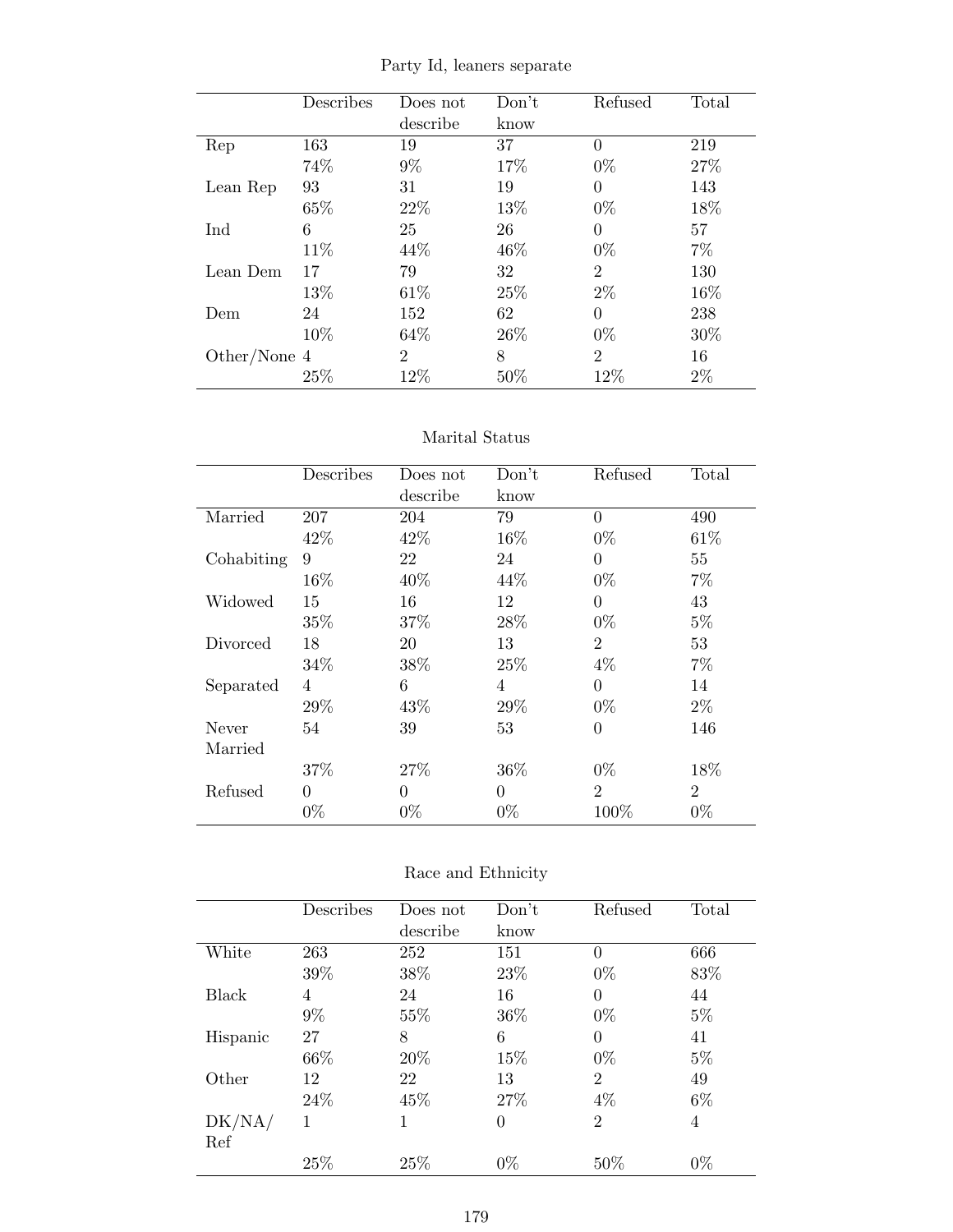|             | Describes      | Does not       | Don't          | Refused        | Total       |
|-------------|----------------|----------------|----------------|----------------|-------------|
|             |                | describe       | know           |                |             |
| More than   | 33             | 11             | 12             | $\overline{0}$ | 56          |
| 1/wk        |                |                |                |                |             |
|             | 59%            | 20%            | 21\%           | $0\%$          | $7\%$       |
| $1$ /week   | 98             | 66             | 29             | $\overline{0}$ | 193         |
|             | 51%            | $34\%$         | 15\%           | $0\%$          | 24\%        |
| $1-2$ month | 62             | 41             | 23             | $\overline{0}$ | 126         |
|             | 49\%           | $33\%$         | 18\%           | $0\%$          | $16\%$      |
| few times   | 28             | 66             | 34             | $\overline{0}$ | 128         |
| a year      |                |                |                |                |             |
|             | 22\%           | 52%            | 27\%           | $0\%$          | 16%         |
| Seldom      | 46             | 57             | 32             | $\Omega$       | 135         |
|             | 34\%           | 42\%           | 24\%           | $0\%$          | 17%         |
| Never       | 40             | 65             | 52             | $\overline{2}$ | 159         |
|             | 25%            | 41\%           | 33\%           | $1\%$          | 20%         |
| Don't       | $\overline{0}$ | $\overline{0}$ | $\mathbf 1$    | $\overline{0}$ | $\mathbf 1$ |
| know        |                |                |                |                |             |
|             | $0\%$          | $0\%$          | 100%           | $0\%$          | $0\%$       |
| Refused     | $\overline{0}$ | $\overline{2}$ | $\overline{2}$ | $\overline{2}$ | 6           |
|             | $0\%$          | $33\%$         | 33%            | 33\%           | $1\%$       |

Religious Service Attendance

# Religious Affiliation

|             | Describes      | Does not | Don't          | Refused        | Total          |
|-------------|----------------|----------|----------------|----------------|----------------|
|             |                | describe | know           |                |                |
| Protestant/ | 150            | 119      | 65             | $\theta$       | 334            |
| Christian   |                |          |                |                |                |
|             | 45%            | 36%      | 19%            | $0\%$          | 42%            |
| Catholic    | 112            | 109      | 50             | $\Omega$       | 271            |
|             | 41\%           | 40%      | 18%            | $0\%$          | 34%            |
| Jewish      | $\overline{2}$ | 3        | $\overline{0}$ | $\theta$       | $\overline{5}$ |
|             | 40\%           | 60%      | $0\%$          | $0\%$          | $1\%$          |
| Other       | 14             | 13       | 11             | 0              | 38             |
|             | 37%            | 34%      | 29%            | $0\%$          | $5\%$          |
| None        | 27             | 58       | 46             | $\overline{2}$ | 133            |
|             | 20%            | 44\%     | 35%            | $2\%$          | 17%            |
| DK/NA/      | 1              | 7        | 13             | $\overline{2}$ | 23             |
| Ref         |                |          |                |                |                |
|             | $4\%$          | 30%      | 57%            | 9%             | $3\%$          |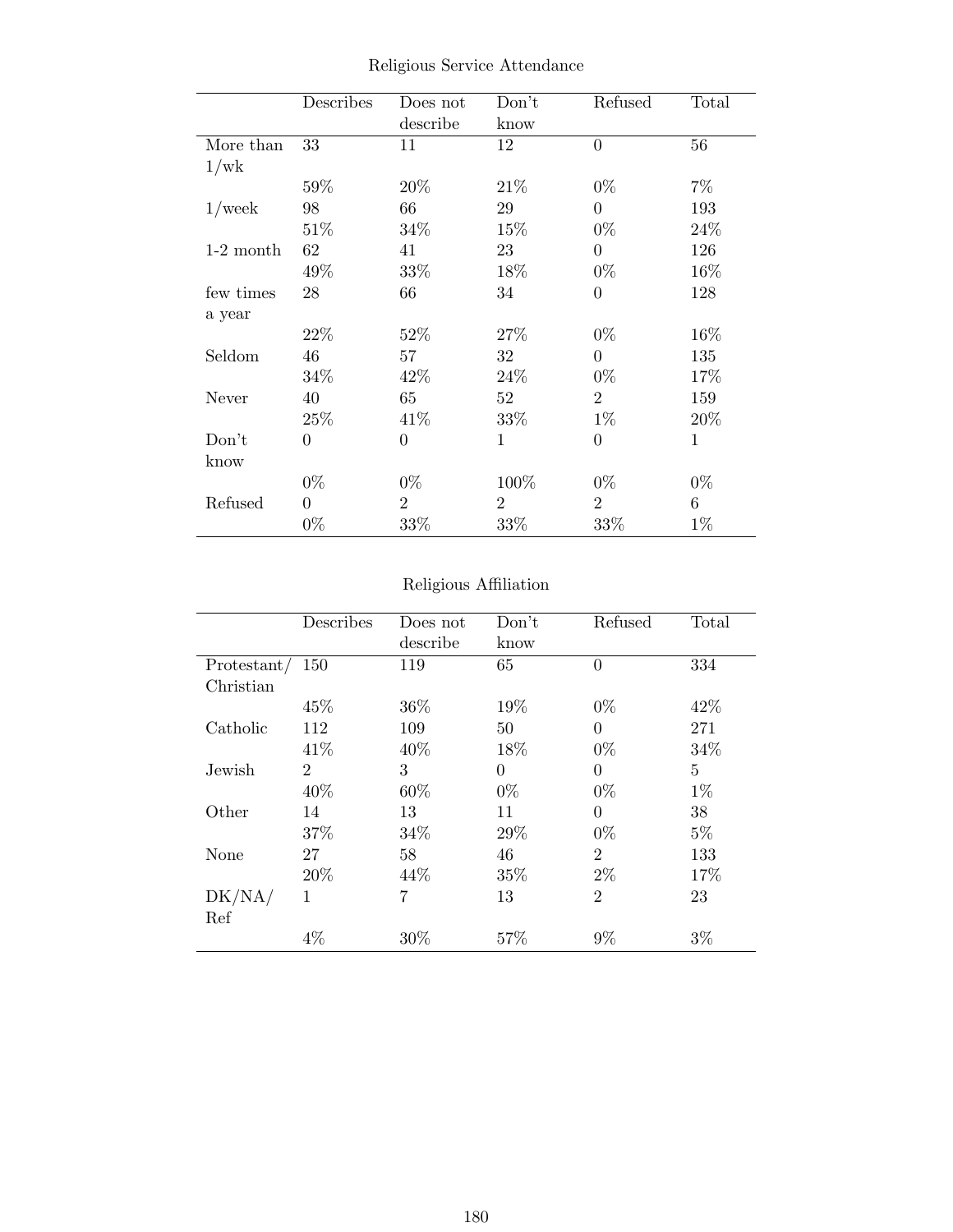|                   | Describes         | Does not<br>describe | Don't<br>know | Refused           | Total      |
|-------------------|-------------------|----------------------|---------------|-------------------|------------|
| born              | 69                | 41                   | 30            | $\theta$          | 140        |
| again             | 49%               | 29%                  | 21%           | $0\%$             | 42\%       |
| not born<br>again | 76                | 75                   | 28            | $\overline{0}$    | 179        |
|                   | 42\%              | 42\%                 | 16\%          | $0\%$             | 54\%       |
| Don't             | 4                 | $\overline{0}$       | 4             | $\overline{0}$    | 8          |
| know              |                   |                      |               |                   |            |
|                   | 50%               | $0\%$                | 50%           | $0\%$             | $2\%$      |
| Refused           | $\theta$<br>$0\%$ | 1<br>25%             | 3<br>75%      | $\theta$<br>$0\%$ | 4<br>$1\%$ |

Born Again/Evangelical

|          | Describes | Does not       | Don't    | Refused        | Total |
|----------|-----------|----------------|----------|----------------|-------|
|          |           | describe       | know     |                |       |
| Urban    | 77        | 100            | 68       | $\theta$       | 245   |
|          | 31\%      | 41\%           | 28\%     | $0\%$          | 30%   |
| Suburban | 111       | 84             | 58       | $\overline{0}$ | 253   |
|          | 44\%      | 33%            | 23\%     | $0\%$          | 31\%  |
| Rural    | 118       | 119            | 55       | $\overline{2}$ | 294   |
|          | 40\%      | 40%            | 19%      | $1\%$          | 37%   |
| Don't    | 1         | 3              | 4        | $\theta$       | 8     |
| know     |           |                |          |                |       |
|          | 12%       | 38%            | 50%      | $0\%$          | $1\%$ |
| Refused  | $\theta$  | $\overline{2}$ | $\theta$ | $\overline{2}$ | 4     |
|          | $0\%$     | 50%            | $0\%$    | 50%            | $0\%$ |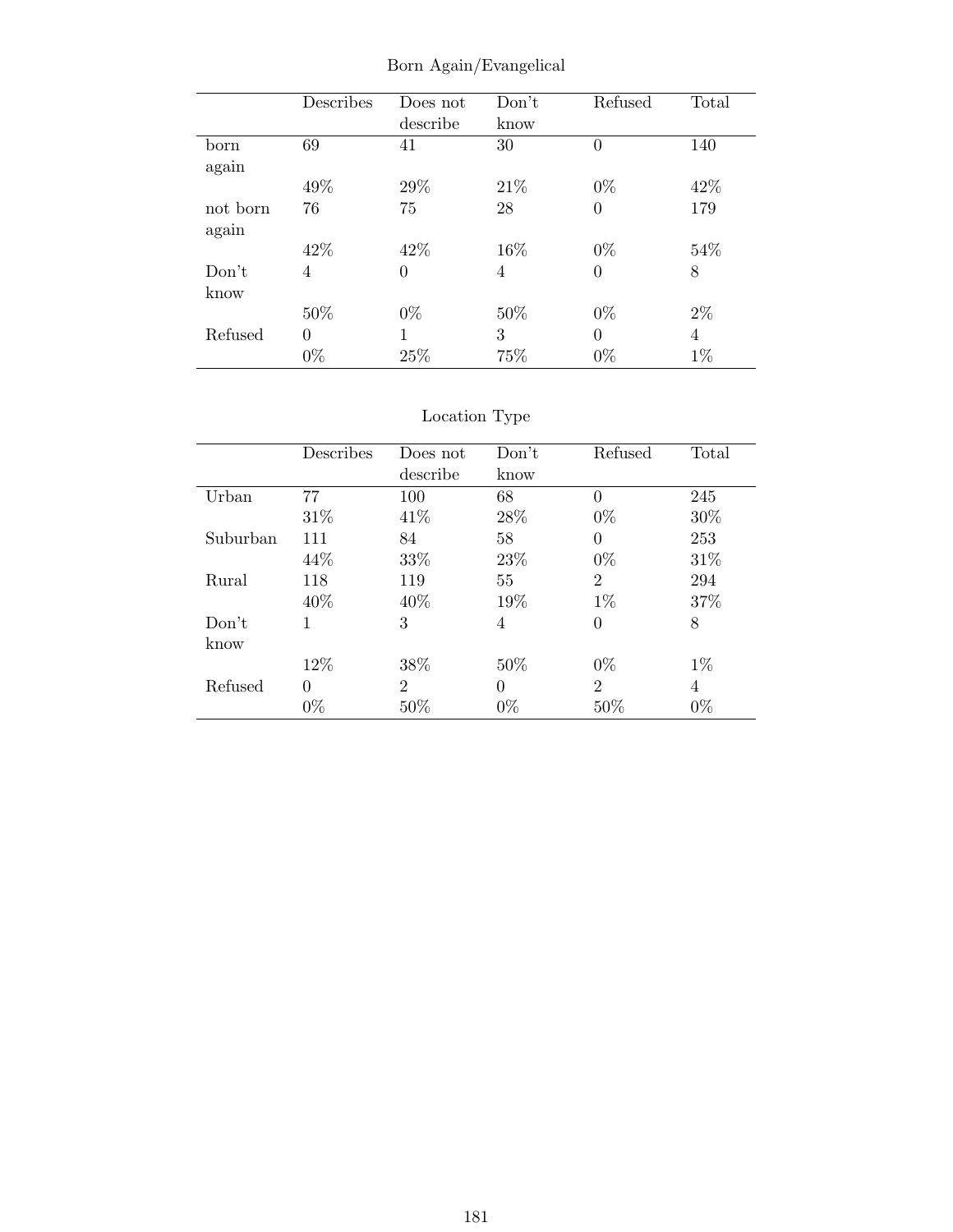|                  | Describes | Does not       | Don't        | Refused        | Total          |
|------------------|-----------|----------------|--------------|----------------|----------------|
|                  |           | describe       | know         |                |                |
| Very con-        | 49        | 4              | 10           | $\overline{0}$ | 63             |
| servative        |           |                |              |                |                |
|                  | 78%       | $6\%$          | 16%          | $0\%$          | 8%             |
| Conservative 151 |           | 53             | 49           | $\overline{0}$ | 253            |
|                  | $60\%$    | 21\%           | 19%          | $0\%$          | 31\%           |
| Moderate         | 76        | 121            | 72           | $\theta$       | 269            |
|                  | 28\%      | 45%            | 27%          | $0\%$          | 33%            |
| Liberal          | 25        | 66             | 23           | $\overline{2}$ | 116            |
|                  | 22\%      | 57\%           | 20%          | $2\%$          | 14%            |
| Very lib-        | 1         | 47             | 13           | $\overline{0}$ | 61             |
| eral             |           |                |              |                |                |
|                  | $2\%$     | 77\%           | 21\%         | $0\%$          | $8\%$          |
| Don't            | 5         | 15             | 18           | $\theta$       | 38             |
| know             |           |                |              |                |                |
|                  | 13\%      | 39\%           | 47\%         | $0\%$          | $5\%$          |
| Refused          | $\theta$  | $\overline{2}$ | $\mathbf{1}$ | $\overline{2}$ | $\overline{5}$ |
|                  | $0\%$     | 40\%           | 20%          | 40\%           | $1\%$          |

Political Ideology

|                        | Describes      | Does not<br>describe | Don't<br>know  | Refused        | Total          |
|------------------------|----------------|----------------------|----------------|----------------|----------------|
| respondent             | 16             | 48                   | 11             | $\theta$       | 75             |
|                        | 21\%           | 64%                  | 15%            | $0\%$          | $9\%$          |
| another                | 10             | 23                   | 7              | $\overline{0}$ | 40             |
| household<br>member    |                |                      |                |                |                |
|                        | 25%            | 57%                  | 18%            | $0\%$          | $5\%$          |
| nobody in<br>household | 280            | 235                  | 163            | $\overline{2}$ | 680            |
|                        | 41\%           | 35%                  | 24\%           | $0\%$          | 85%            |
| Don't                  | $\overline{0}$ | $\overline{0}$       | $\overline{2}$ | $\overline{0}$ | $\overline{2}$ |
| know                   |                |                      |                |                |                |
|                        | $0\%$          | $0\%$                | 100%           | $0\%$          | $0\%$          |
| Refused                | $\theta$       | 1                    | $\overline{2}$ | $\overline{2}$ | $\overline{5}$ |
|                        | $0\%$          | 20%                  | 40%            | 40%            | $1\%$          |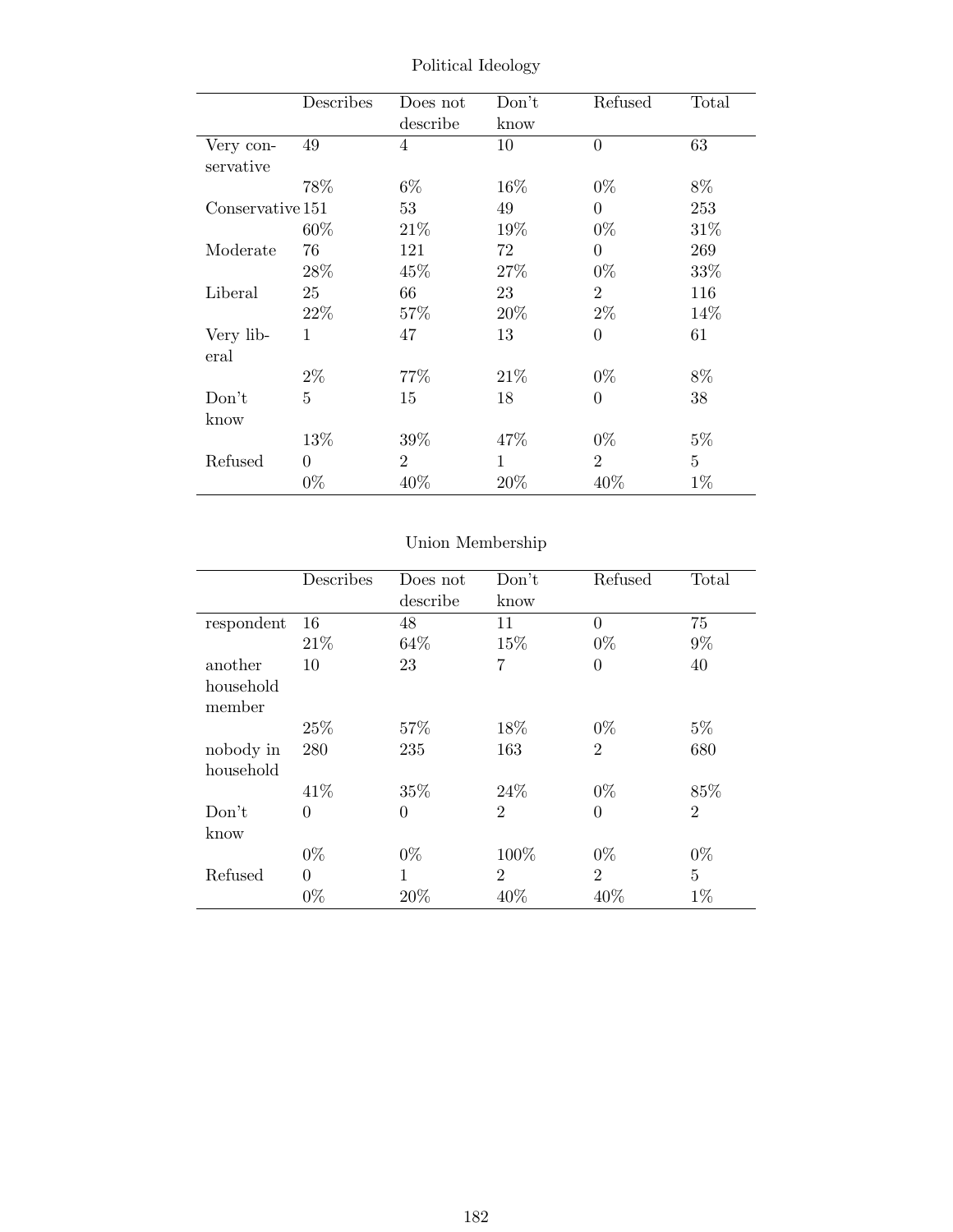|           | Describes      | Does not | Don't          | Refused        | Total |
|-----------|----------------|----------|----------------|----------------|-------|
|           |                | describe | know           |                |       |
| Public    | 6              | 30       | $\overline{5}$ | $\theta$       | 41    |
| union     |                |          |                |                |       |
|           | 15%            | 73%      | 12%            | $0\%$          | $5\%$ |
| Public    | 50             | 50       | 31             | $\overline{0}$ | 131   |
| non-union |                |          |                |                |       |
|           | 38%            | 38%      | 24\%           | $0\%$          | 16%   |
| Private   | 20             | 41       | 13             | $\overline{0}$ | 74    |
| union     |                |          |                |                |       |
|           | 27\%           | 55%      | 18%            | $0\%$          | $9\%$ |
| Private   | 230            | 183      | 131            | $\overline{2}$ | 546   |
| non-union |                |          |                |                |       |
|           | 42\%           | 34%      | 24\%           | $0\%$          | 68%   |
| DK/NA/    | $\overline{0}$ | 3        | $\overline{4}$ | $\overline{2}$ | 9     |
| Ref       |                |          |                |                |       |
|           | $0\%$          | 33%      | 44%            | 22%            | $1\%$ |

Job Type and Union Membership

| 691OF |
|-------|
|       |

|          | Describes | Does not | Don't | Refused        | Total |
|----------|-----------|----------|-------|----------------|-------|
|          |           | describe | know  |                |       |
| MKE City | 12        | 34       | 30    | $\theta$       | 76    |
|          | 16%       | 45%      | 39%   | $0\%$          | $9\%$ |
| Rest of  | 104       | 88       | 57    | $\overline{0}$ | 249   |
| MKE      |           |          |       |                |       |
|          | 42\%      | 35%      | 23\%  | $0\%$          | 31\%  |
| msn      | 43        | 67       | 34    | $\theta$       | 144   |
|          | 30%       | 47%      | 24\%  | $0\%$          | 18%   |
| GB/A     | 84        | 52       | 11    | 3              | 150   |
|          | 56%       | 35%      | 7%    | $2\%$          | 19%   |
| Rest of  | 64        | 66       | 53    | $\overline{0}$ | 183   |
| state    |           |          |       |                |       |
|          | 35%       | 36%      | 29%   | $0\%$          | 23%   |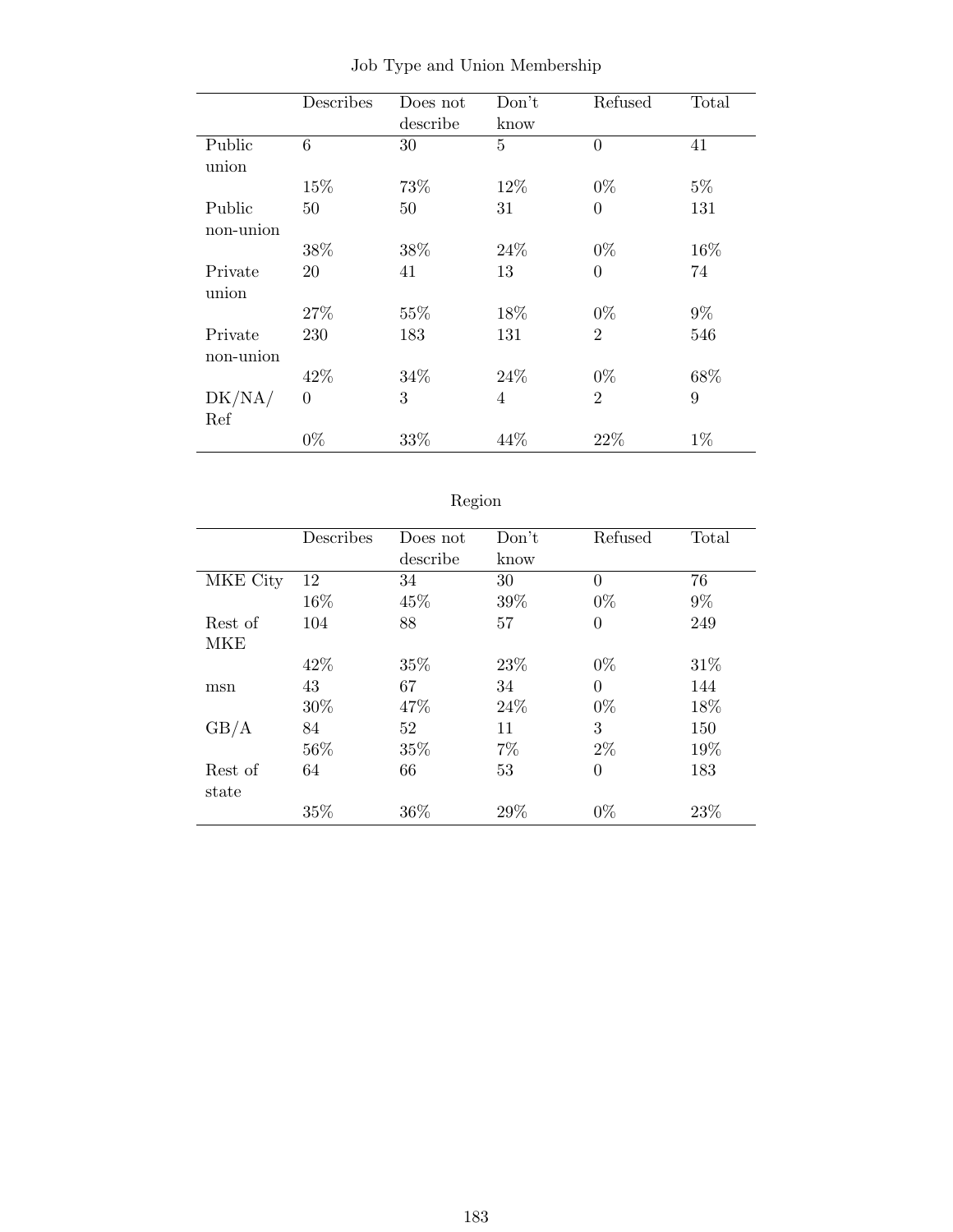|            | Describes    | Does not | Don't          | Refused        | Total |
|------------|--------------|----------|----------------|----------------|-------|
|            |              | describe | know           |                |       |
| Absolutely | 255          | 245      | 113            | $\overline{2}$ | 615   |
| certain    |              |          |                |                |       |
|            | 41\%         | 40\%     | 18%            | $0\%$          | 76%   |
| Very       | 35           | 42       | 40             | $\overline{2}$ | 119   |
| likely     |              |          |                |                |       |
|            | 29%          | 35%      | 34%            | $2\%$          | 15%   |
| $50 - 50$  | 10           | 10       | 13             | $\theta$       | 33    |
|            | $30\%$       | 30%      | 39%            | $0\%$          | $4\%$ |
| Will not   | 6            | 7        | 18             | $\theta$       | 31    |
| vote       |              |          |                |                |       |
|            | 19%          | 23%      | 58%            | $0\%$          | $4\%$ |
| Don't      | $\mathbf{1}$ | 3        | $\mathfrak{D}$ | $\Omega$       | 6     |
| know       |              |          |                |                |       |
|            | 17%          | 50%      | 33\%           | $0\%$          | $1\%$ |

Likelihood of Voting in Nov.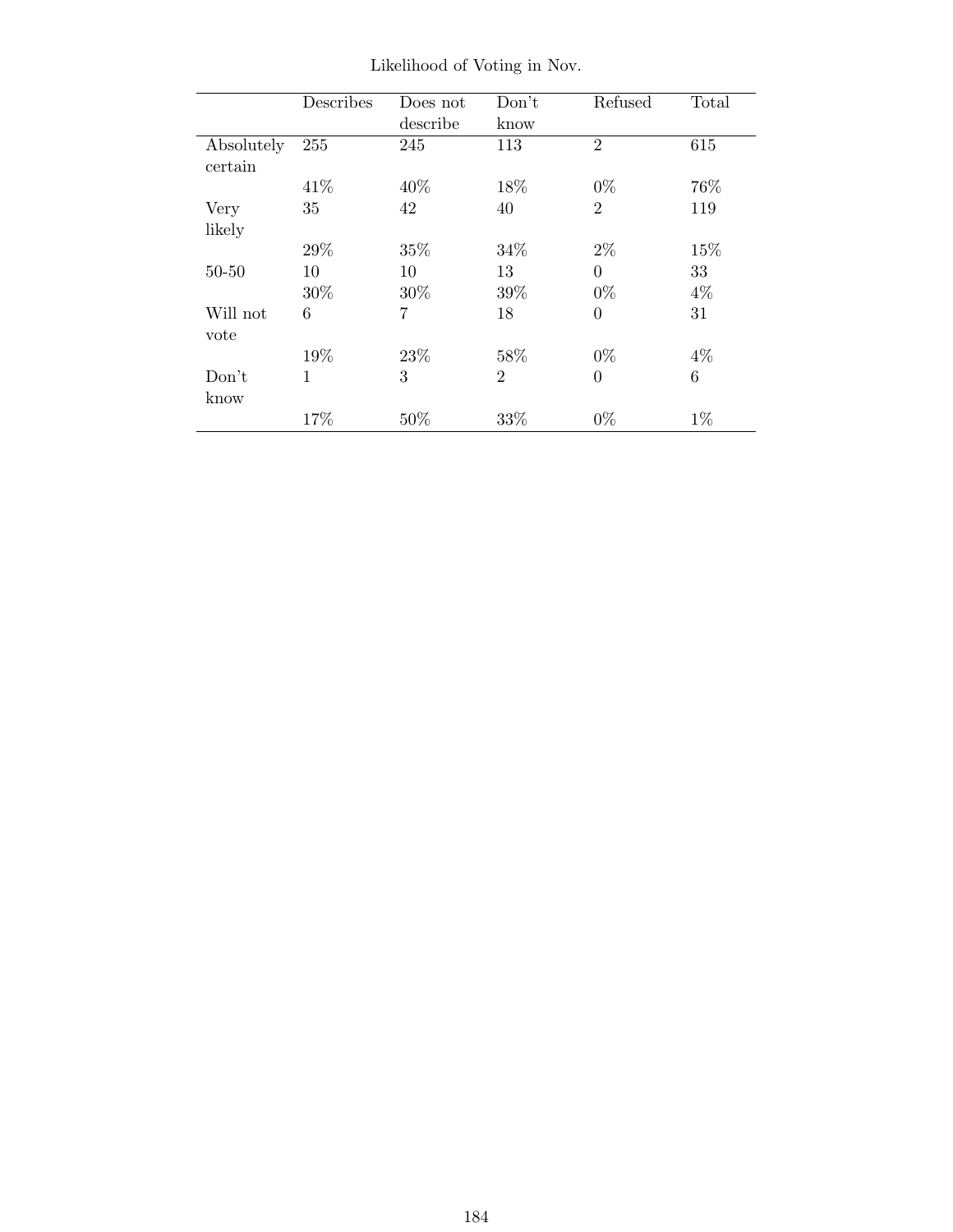Q23. Please tell me whether the following statement describes Hillary Clinton, or not.... she is someone who cares about people like me.

| Sex    |           |          |       |         |       |  |  |
|--------|-----------|----------|-------|---------|-------|--|--|
|        | Describes | Does not | Don't | Refused | Total |  |  |
|        |           | describe | know  |         |       |  |  |
| Male   | 114       | 253      | 16    | 2       | 385   |  |  |
|        | 30%       | 66%      | $4\%$ | $1\%$   | 48%   |  |  |
| Female | 203       | 181      | 27    | 6       | 417   |  |  |
|        | 49%       | 43%      | 6%    | $1\%$   | 52%   |  |  |

|           | Describes | Does not | Don't          | Refused        | Total |
|-----------|-----------|----------|----------------|----------------|-------|
|           |           | describe | know           |                |       |
| 18-29     | 34        | 79       | 10             | 6              | 129   |
|           | 26\%      | 61\%     | 8%             | $5\%$          | 16%   |
| 30-44     | 86        | 98       | 6              | $\overline{0}$ | 190   |
|           | 45\%      | 52%      | $3\%$          | $0\%$          | 24\%  |
| $45 - 59$ | 99        | 139      | 18             | $\theta$       | 256   |
|           | 39%       | 54\%     | $7\%$          | $0\%$          | 32%   |
| $60+$     | 99        | 117      | 8              | 1              | 225   |
|           | 44%       | 52\%     | $4\%$          | $0\%$          | 28%   |
| DK/NA/    | $\Omega$  | 1        | $\overline{0}$ | $\overline{2}$ | 3     |
| Ref       |           |          |                |                |       |
|           | $0\%$     | 33%      | $0\%$          | 67%            | $0\%$ |

### Age 4 Categories

### Education 5 Categories

|           | Describes | Does not | Don't          | Refused        | Total |
|-----------|-----------|----------|----------------|----------------|-------|
|           |           | describe | know           |                |       |
| Not HS    | 11        | 26       | 12             | $\Omega$       | 49    |
|           | 22\%      | 53%      | 24\%           | $0\%$          | $6\%$ |
| HS        | 101       | 129      | 17             | 1              | 248   |
|           | 41\%      | 52%      | $7\%$          | $0\%$          | 31%   |
| Some Coll | 54        | 90       | 6              | $\overline{2}$ | 152   |
|           | 36\%      | 59%      | $4\%$          | $1\%$          | 19%   |
| AA        | 33        | 67       | 3              | $\overline{2}$ | 105   |
|           | 31\%      | 64\%     | $3\%$          | $2\%$          | 13%   |
| $BA+$     | 115       | 118      | 5              | 3              | 241   |
|           | 48%       | 49%      | $2\%$          | $1\%$          | 30%   |
| DK/NA/    | 4         | 5        | $\overline{0}$ | $\overline{2}$ | 11    |
| Ref       |           |          |                |                |       |
|           | 36%       | 45%      | $0\%$          | 18%            | $1\%$ |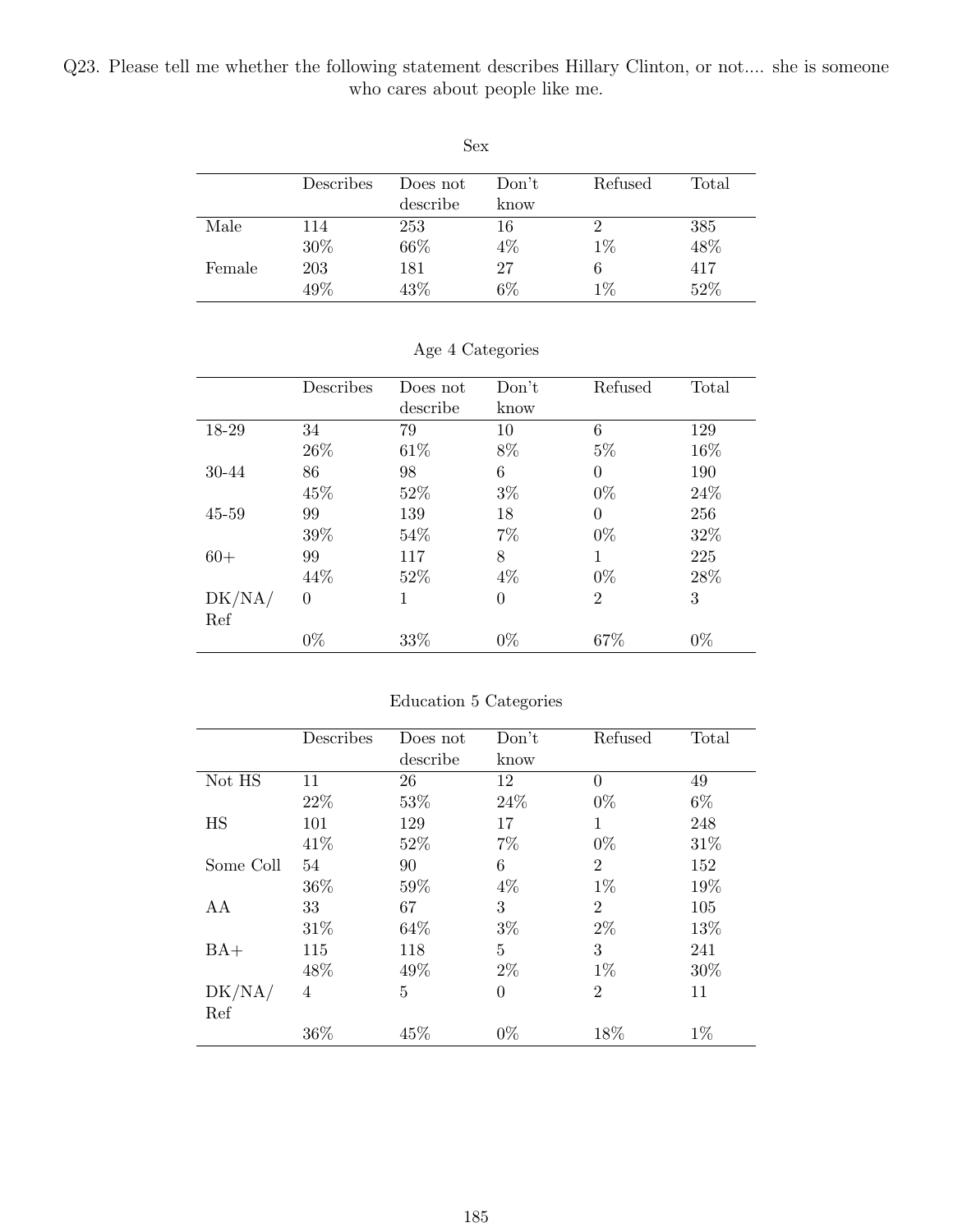|           | Describes | Does not<br>describe | Don't<br>know | Refused        | Total |
|-----------|-----------|----------------------|---------------|----------------|-------|
| Under     | 121       | 99                   | 13            | $\overline{2}$ | 235   |
| \$40k     |           |                      |               |                |       |
|           | 51\%      | 42\%                 | $6\%$         | $1\%$          | 29\%  |
| \$40k to  | 79        | 130                  | 4             | 1              | 214   |
| \$74k     |           |                      |               |                |       |
|           | 37%       | 61\%                 | $2\%$         | $0\%$          | 27%   |
| $$75k$ up | 88        | 151                  | 12            | $\overline{2}$ | 253   |
|           | 35%       | 60%                  | $5\%$         | $1\%$          | 32%   |
| DK/NA/    | 29        | 54                   | 14            | 4              | 101   |
| Ref       |           |                      |               |                |       |
|           | 29%       | 53\%                 | 14\%          | $4\%$          | 13\%  |

Household Income

Party ID

|                | Describes      | Does not<br>describe | Don't<br>know | Refused        | Total |
|----------------|----------------|----------------------|---------------|----------------|-------|
| Republican     | 31             | 179                  | 8             | $\mathfrak{D}$ | 220   |
|                | 14%            | 81\%                 | $4\%$         | $1\%$          | 27%   |
| Democrat       | 199            | 25                   | 10            | 3              | 237   |
|                | 84\%           | 11\%                 | $4\%$         | $1\%$          | 29%   |
| Independent 84 |                | 204                  | 14            | 3              | 305   |
|                | 28%            | 67%                  | $5\%$         | $1\%$          | 38%   |
| Other/No       | 1              | 15                   | 10            | $\overline{0}$ | 26    |
| preference     |                |                      |               |                |       |
|                | $4\%$          | 58%                  | 38%           | $0\%$          | $3\%$ |
| Don't          | $\overline{2}$ | 7                    | $\mathbf{1}$  | $\theta$       | 10    |
| know           |                |                      |               |                |       |
|                | 20%            | 70%                  | 10%           | $0\%$          | $1\%$ |
| Refused        | 1              | 3                    | $\theta$      | $\mathfrak{D}$ | 6     |
|                | 17%            | 50%                  | $0\%$         | 33%            | $1\%$ |

Party ID, with leaners

|               | Describes | Does not<br>describe | Don't<br>know | Refused        | Total |
|---------------|-----------|----------------------|---------------|----------------|-------|
| Republican    | 43        | 311                  | 8             | $\mathfrak{D}$ | 364   |
|               | 12\%      | 85\%                 | $2\%$         | $1\%$          | 45%   |
| Democrat      | 266       | 74                   | 22            | 5              | 367   |
|               | 72%       | 20%                  | $6\%$         | $1\%$          | 46%   |
| Independent 6 |           | 39                   | 12            | 0              | 57    |
|               | 11\%      | 68%                  | 21\%          | $0\%$          | 7%    |
| Other/None 2  |           | 10                   |               | $\overline{2}$ | 15    |
|               | $13\%$    | 67\%                 | $7\%$         | $13\%$         | 2%    |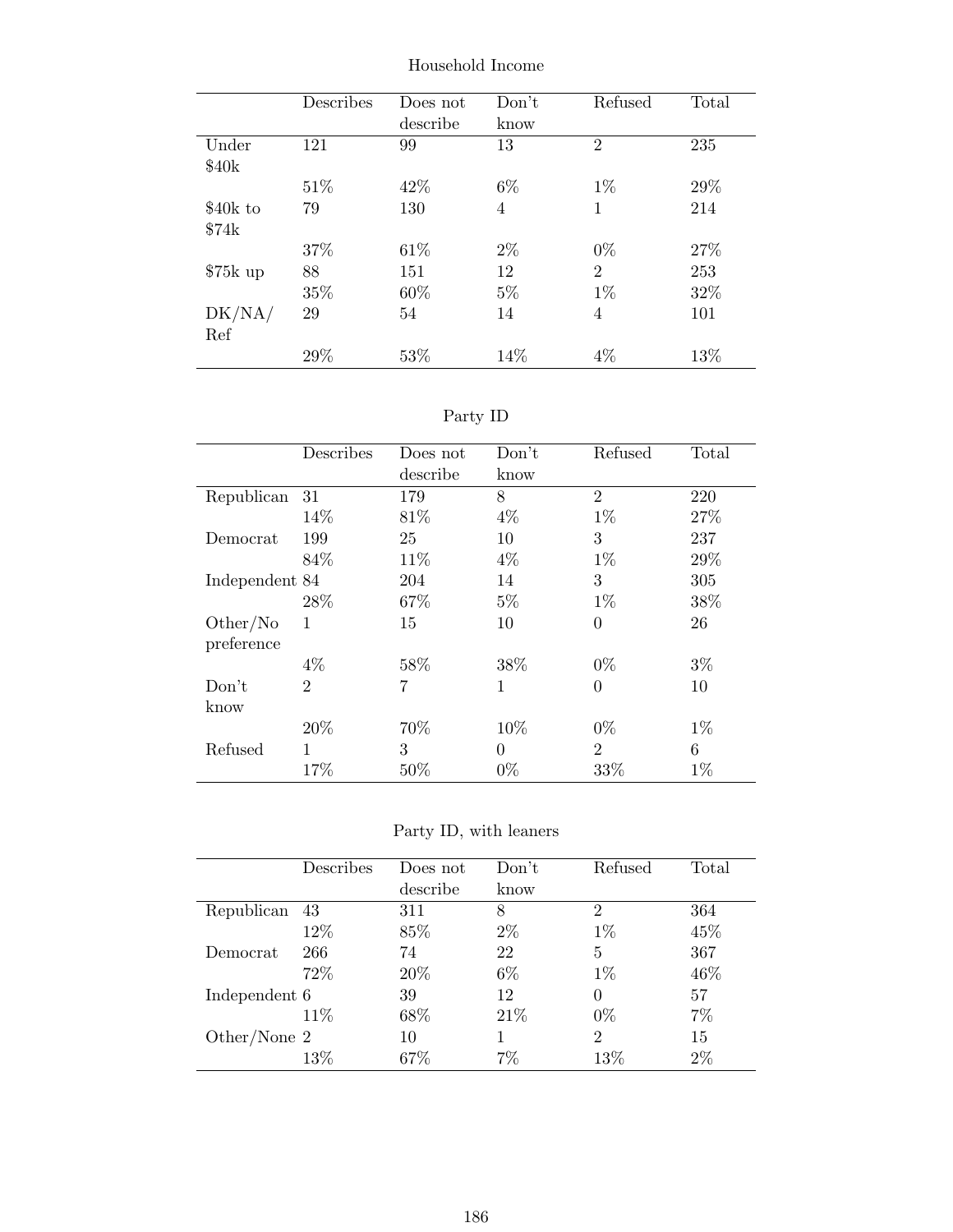|  |  | Party Id, leaners separate |
|--|--|----------------------------|
|--|--|----------------------------|

|              | Describes | Does not | Don't    | Refused        | Total |
|--------------|-----------|----------|----------|----------------|-------|
|              |           | describe | know     |                |       |
| Rep          | 31        | 179      | 8        | $\overline{2}$ | 220   |
|              | 14%       | 81\%     | $4\%$    | $1\%$          | 27%   |
| Lean Rep     | 12        | 132      | $\theta$ | $\theta$       | 144   |
|              | 8%        | 92%      | $0\%$    | $0\%$          | 18%   |
| Ind          | 6         | 39       | 12       | $\theta$       | 57    |
|              | 11\%      | 68%      | 21\%     | $0\%$          | $7\%$ |
| Lean Dem     | 67        | 48       | 12       | $\overline{2}$ | 129   |
|              | 52%       | 37%      | $9\%$    | $2\%$          | 16%   |
| Dem          | 199       | 25       | 10       | 3              | 237   |
|              | 84\%      | 11\%     | $4\%$    | $1\%$          | 30\%  |
| Other/None 2 |           | 10       | 1        | $\overline{2}$ | 15    |
|              | 13%       | 67\%     | 7%       | 13%            | $2\%$ |

### Marital Status

|            | Describes | Does not       | Don't          | Refused        | Total          |
|------------|-----------|----------------|----------------|----------------|----------------|
|            |           | describe       | know           |                |                |
| Married    | 181       | 286            | 22             | $\mathbf{1}$   | 490            |
|            | 37%       | 58%            | $4\%$          | $0\%$          | 61\%           |
| Cohabiting | 15        | 31             | 7              | $\overline{2}$ | 55             |
|            | 27%       | 56%            | 13%            | $4\%$          | $7\%$          |
| Widowed    | 21        | 21             | $\overline{2}$ | $\theta$       | 44             |
|            | 48%       | 48%            | $5\%$          | $0\%$          | $5\%$          |
| Divorced   | 26        | 25             | 1              | $\theta$       | 52             |
|            | 50%       | 48\%           | $2\%$          | $0\%$          | $6\%$          |
| Separated  | 13        | $\overline{2}$ | $\theta$       | $\theta$       | 15             |
|            | 87\%      | 13%            | $0\%$          | $0\%$          | $2\%$          |
| Never      | 61        | 70             | 11             | 3              | 145            |
| Married    |           |                |                |                |                |
|            | 42%       | 48\%           | 8%             | $2\%$          | 18%            |
| Refused    | $\theta$  | $\theta$       | $\theta$       | $\overline{2}$ | $\overline{2}$ |
|            | $0\%$     | $0\%$          | $0\%$          | 100%           | $0\%$          |

| Race and Ethnicity |  |
|--------------------|--|
|--------------------|--|

|          | Describes | Does not       | Don't          | Refused        | Total |
|----------|-----------|----------------|----------------|----------------|-------|
|          |           | describe       | know           |                |       |
| White    | 242       | 383            | 36             | 5              | 666   |
|          | 36%       | 58%            | $5\%$          | $1\%$          | 83%   |
| Black    | 36        | 5              | 1              | $\overline{2}$ | 44    |
|          | 82%       | 11\%           | $2\%$          | $5\%$          | $5\%$ |
| Hispanic | 20        | 20             | $\theta$       | 0              | 40    |
|          | 50%       | 50%            | $0\%$          | $0\%$          | $5\%$ |
| Other    | 19        | 24             | 6              | $\theta$       | 49    |
|          | 39%       | 49%            | 12%            | $0\%$          | $6\%$ |
| DK/NA/   | $\theta$  | $\overline{2}$ | $\overline{0}$ | $\overline{2}$ | 4     |
| Ref      |           |                |                |                |       |
|          | $0\%$     | 50%            | $0\%$          | 50%            | $0\%$ |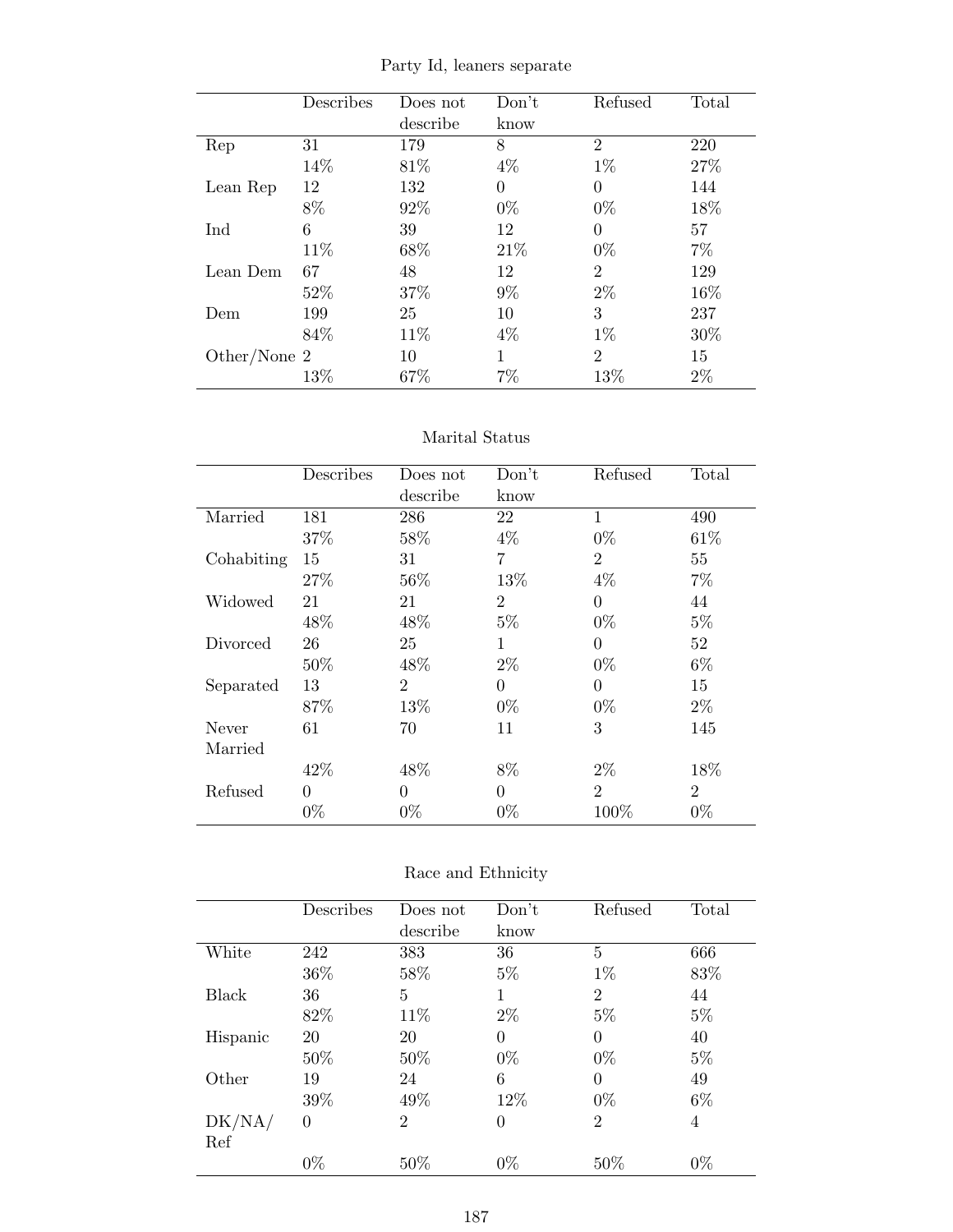|             | Describes        | Does not       | Don't          | Refused        | Total        |
|-------------|------------------|----------------|----------------|----------------|--------------|
|             |                  | describe       | know           |                |              |
| More than   | 13               | 40             | 3              | $\overline{0}$ | 56           |
| 1/wk        |                  |                |                |                |              |
|             | 23\%             | 71%            | $5\%$          | $0\%$          | $7\%$        |
| $1$ /week   | 75               | 102            | 14             | $\theta$       | 191          |
|             | 39%              | 53\%           | $7\%$          | $0\%$          | 24%          |
| $1-2$ month | 49               | 70             | $\overline{4}$ | $\overline{2}$ | 125          |
|             | 39%              | 56%            | $3\%$          | $2\%$          | 16%          |
| few times   | 51               | 65             | 10             | $\overline{2}$ | 128          |
| a year      |                  |                |                |                |              |
|             | 40%              | 51%            | $8\%$          | $2\%$          | 16%          |
| Seldom      | 68               | 66             | $\overline{2}$ | $\Omega$       | 136          |
|             | 50%              | 49%            | $1\%$          | $0\%$          | 17%          |
| Never       | 57               | 90             | 9              | $\overline{2}$ | 158          |
|             | $36\%$           | 57%            | $6\%$          | $1\%$          | 20%          |
| Don't       | $\boldsymbol{0}$ | $\overline{0}$ | $\mathbf{1}$   | $\overline{0}$ | $\mathbf{1}$ |
| know        |                  |                |                |                |              |
|             | $0\%$            | $0\%$          | 100%           | $0\%$          | $0\%$        |
| Refused     | 3                | 1              | $\overline{0}$ | $\overline{2}$ | 6            |
|             | 50%              | 17%            | $0\%$          | 33%            | $1\%$        |

Religious Service Attendance

# Religious Affiliation

|             | Describes | Does not       | Don't          | Refused        | Total |
|-------------|-----------|----------------|----------------|----------------|-------|
|             |           | describe       | know           |                |       |
| Protestant/ | 132       | 186            | 12             | 4              | 334   |
| Christian   |           |                |                |                |       |
|             | 40\%      | 56%            | $4\%$          | $1\%$          | 42%   |
| Catholic    | 94        | 154            | 22             | 1              | 271   |
|             | 35%       | 57%            | 8%             | $0\%$          | 34%   |
| Jewish      | 3         | $\overline{2}$ | $\overline{0}$ | $\theta$       | 5     |
|             | 60%       | 40%            | $0\%$          | $0\%$          | $1\%$ |
| Other       | 12        | 25             | 1              | $\theta$       | 38    |
|             | 32%       | 66%            | $3\%$          | $0\%$          | $5\%$ |
| None        | 65        | 61             | $\overline{5}$ | $\overline{2}$ | 133   |
|             | 49%       | 46%            | $4\%$          | $2\%$          | 17%   |
| DK/NA/      | 11        | 7              | 3              | $\overline{2}$ | 23    |
| Ref         |           |                |                |                |       |
|             | 48%       | 30%            | 13%            | $9\%$          | $3\%$ |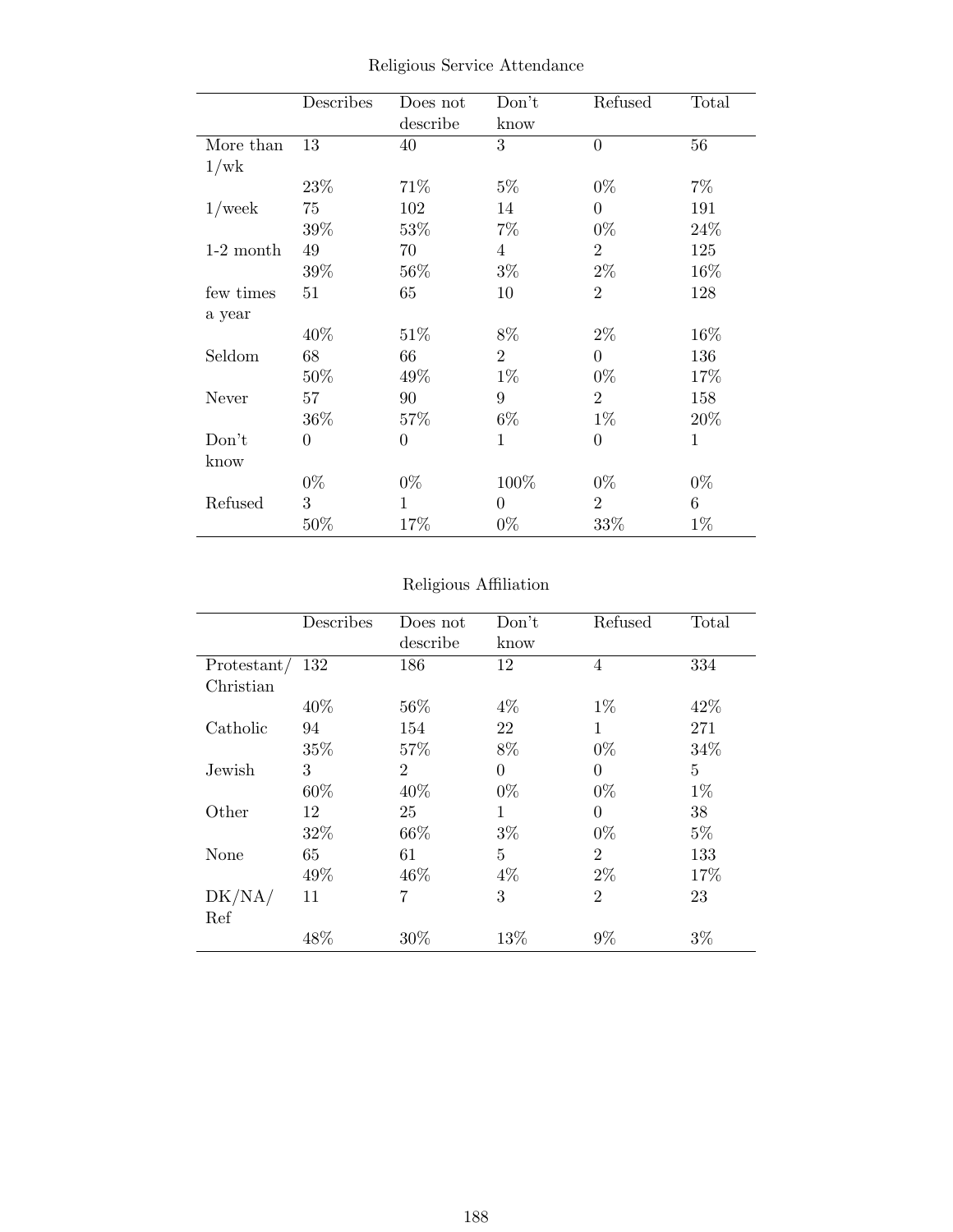|          | Describes      | Does not | Don't          | Refused        | Total          |
|----------|----------------|----------|----------------|----------------|----------------|
|          |                | describe | know           |                |                |
| born     | 49             | 91       | $\overline{2}$ | $\theta$       | 142            |
| again    |                |          |                |                |                |
|          | 35%            | 64%      | $1\%$          | $0\%$          | 43%            |
| not born | 80             | 88       | 8              | $\overline{2}$ | 178            |
| again    |                |          |                |                |                |
|          | 45%            | 49%      | $4\%$          | $1\%$          | 53%            |
| Don't    | $\overline{0}$ | 5        | 3              | $\overline{0}$ | 8              |
| know     |                |          |                |                |                |
|          | $0\%$          | 62%      | 38%            | $0\%$          | $2\%$          |
| Refused  | $\overline{2}$ |          | $\overline{0}$ | $\overline{2}$ | $\overline{5}$ |
|          | 40%            | 20%      | $0\%$          | 40%            | $2\%$          |

Born Again/Evangelical

|          | Describes | Does not | Don't | Refused        | Total |
|----------|-----------|----------|-------|----------------|-------|
|          |           | describe | know  |                |       |
| Urban    | 102       | 115      | 25    | 4              | 246   |
|          | 41\%      | 47\%     | 10%   | $2\%$          | 31\%  |
| Suburban | 98        | 144      | 8     | $\overline{2}$ | 252   |
|          | 39%       | 57\%     | $3\%$ | $1\%$          | 31%   |
| Rural    | 116       | 166      | 10    | 1              | 293   |
|          | 40\%      | 57\%     | $3\%$ | $0\%$          | 36%   |
| Don't    | $\theta$  | 9        | 0     | 0              | 9     |
| know     |           |          |       |                |       |
|          | $0\%$     | 100%     | $0\%$ | $0\%$          | $1\%$ |
| Refused  | 1         | 1        | 0     | $\overline{2}$ | 4     |
|          | 25%       | 25%      | $0\%$ | 50%            | $0\%$ |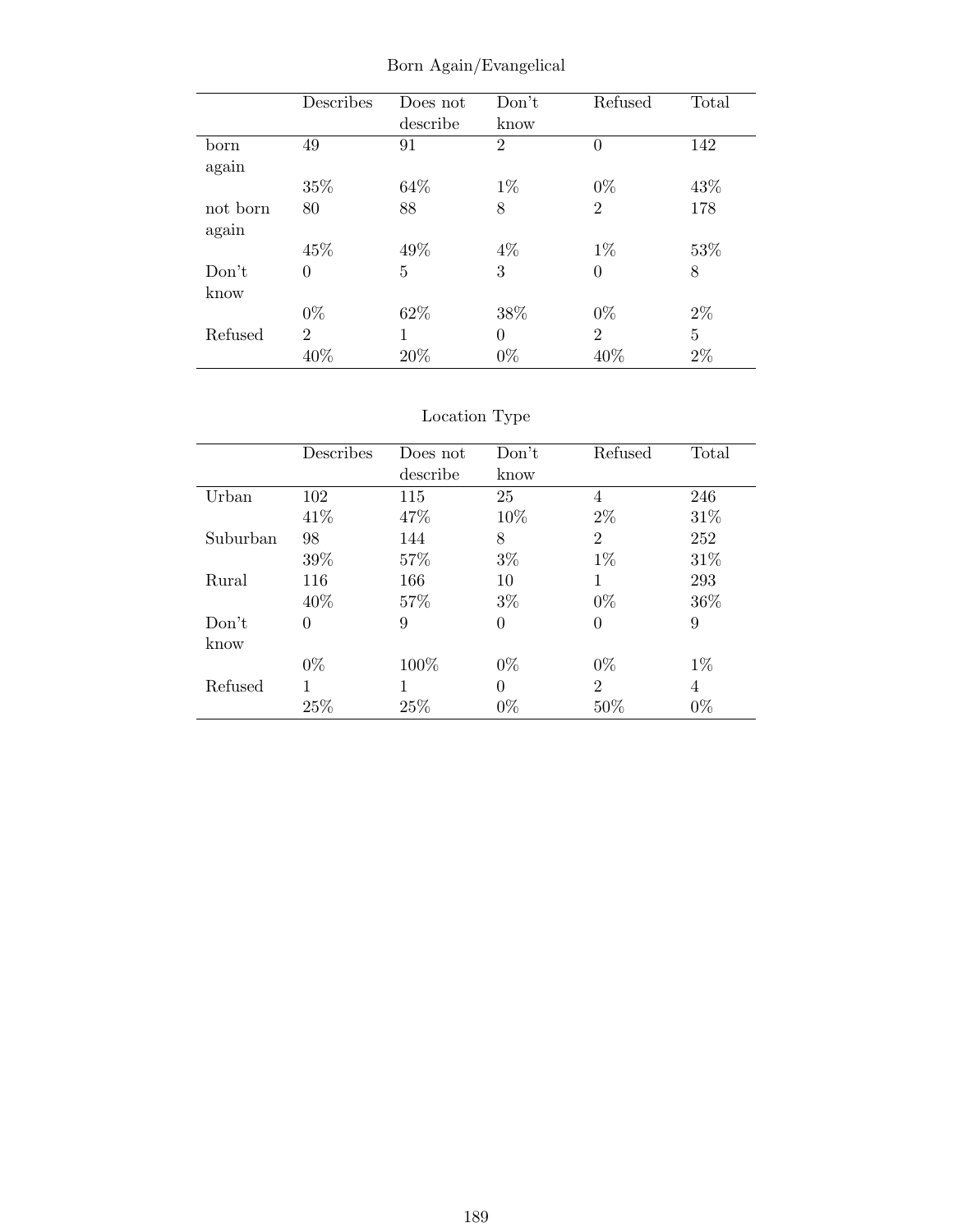|                 | Describes      | Does not | Don't    | Refused        | Total          |
|-----------------|----------------|----------|----------|----------------|----------------|
|                 |                | describe | know     |                |                |
| Very con-       | $\overline{7}$ | 56       | $\theta$ | $\theta$       | 63             |
| servative       |                |          |          |                |                |
|                 | 11%            | 89%      | $0\%$    | $0\%$          | $8\%$          |
| Conservative 54 |                | 191      | 8        | $\overline{0}$ | 253            |
|                 | 21\%           | 75\%     | $3\%$    | $0\%$          | 32%            |
| Moderate        | 125            | 130      | 7        | 6              | 268            |
|                 | 47%            | 49%      | $3\%$    | $2\%$          | 33%            |
| Liberal         | 76             | 31       | 8        | $\overline{0}$ | 115            |
|                 | 66\%           | 27\%     | $7\%$    | $0\%$          | 14\%           |
| Very lib-       | 47             | 10       | 3        | $\overline{0}$ | 60             |
| eral            |                |          |          |                |                |
|                 | 78%            | 17%      | $5\%$    | $0\%$          | 7%             |
| Don't           | 8              | 13       | 17       | $\theta$       | 38             |
| know            |                |          |          |                |                |
|                 | 21\%           | 34%      | 45\%     | $0\%$          | $5\%$          |
| Refused         | $\Omega$       | 3        | $\theta$ | $\overline{2}$ | $\overline{5}$ |
|                 | $0\%$          | 60%      | $0\%$    | 40\%           | $1\%$          |

Political Ideology

|            | Describes | Does not       | Don't          | Refused        | Total          |
|------------|-----------|----------------|----------------|----------------|----------------|
|            |           | describe       | know           |                |                |
| respondent | 34        | 31             | 11             | $\theta$       | 76             |
|            | 45%       | 41\%           | 14%            | $0\%$          | $9\%$          |
| another    | 22        | 18             | $\overline{0}$ | $\overline{0}$ | 40             |
| household  |           |                |                |                |                |
| member     |           |                |                |                |                |
|            | 55%       | 45\%           | $0\%$          | $0\%$          | $5\%$          |
| nobody in  | 258       | 384            | 32             | 7              | 681            |
| household  |           |                |                |                |                |
|            | 38%       | 56%            | $5\%$          | $1\%$          | 85%            |
| Don't      | 1         | $\overline{2}$ | $\overline{0}$ | $\overline{0}$ | 3              |
| know       |           |                |                |                |                |
|            | 33%       | 67%            | $0\%$          | $0\%$          | $0\%$          |
| Refused    | 3         | $\theta$       | $\theta$       | $\overline{2}$ | $\overline{5}$ |
|            | 60%       | $0\%$          | $0\%$          | 40%            | $1\%$          |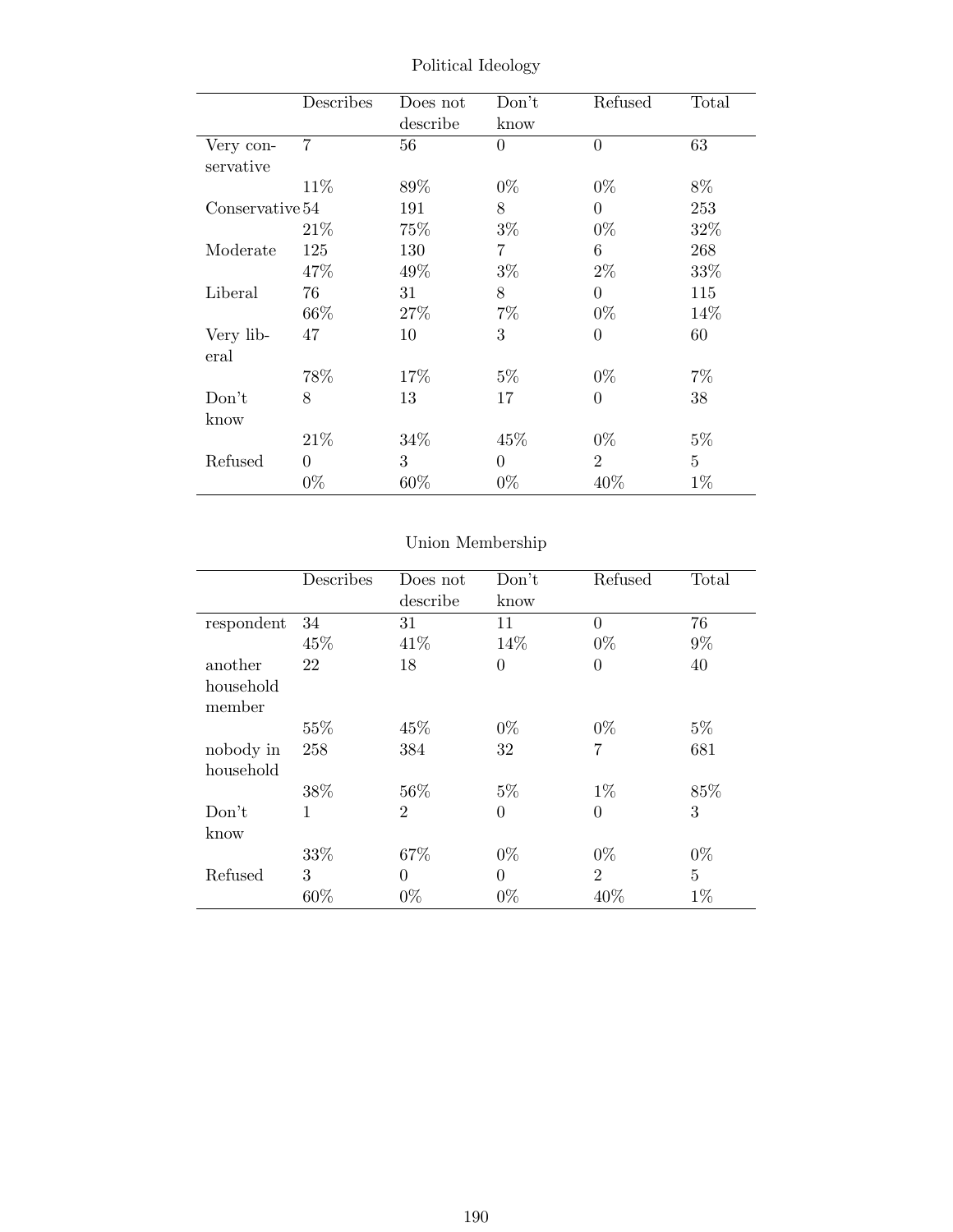|           | Describes | Does not | Don't          | Refused        | Total |
|-----------|-----------|----------|----------------|----------------|-------|
|           |           | describe | know           |                |       |
| Public    | 27        | 15       | $\overline{0}$ | $\overline{0}$ | 42    |
| union     |           |          |                |                |       |
|           | 64%       | 36%      | $0\%$          | $0\%$          | $5\%$ |
| Public    | 56        | 67       | 6              | $\overline{2}$ | 131   |
| non-union |           |          |                |                |       |
|           | 43%       | 51\%     | $5\%$          | $2\%$          | 16%   |
| Private   | 29        | 34       | 11             | $\overline{0}$ | 74    |
| union     |           |          |                |                |       |
|           | 39%       | 46\%     | 15%            | $0\%$          | $9\%$ |
| Private   | 201       | 316      | 25             | $\overline{5}$ | 547   |
| non-union |           |          |                |                |       |
|           | 37%       | 58%      | $5\%$          | $1\%$          | 68%   |
| DK/NA/    | 4         | 3        | $\overline{0}$ | $\overline{2}$ | 9     |
| Ref       |           |          |                |                |       |
|           | 44%       | 33%      | $0\%$          | 22%            | $1\%$ |

Job Type and Union Membership

| 691OF |
|-------|
|       |

|          | Describes | Does not | Don't          | Refused        | Total |
|----------|-----------|----------|----------------|----------------|-------|
|          |           | describe | know           |                |       |
| MKE City | 52        | 19       | $\overline{2}$ | $\mathfrak{D}$ | 75    |
|          | 69%       | 25%      | $3\%$          | $3\%$          | $9\%$ |
| Rest of  | 92        | 130      | 25             | $\overline{2}$ | 249   |
| MKE      |           |          |                |                |       |
|          | 37%       | 52%      | 10%            | $1\%$          | 31\%  |
| msn      | 65        | 71       | 7              | $\overline{2}$ | 145   |
|          | 45%       | 49%      | $5\%$          | $1\%$          | 18%   |
| GB/A     | 48        | 95       | 4              | 3              | 150   |
|          | 32%       | 63%      | $3\%$          | $2\%$          | 19%   |
| Rest of  | 59        | 119      | 5              | $\theta$       | 183   |
| state    |           |          |                |                |       |
|          | 32%       | 65%      | $3\%$          | $0\%$          | 23%   |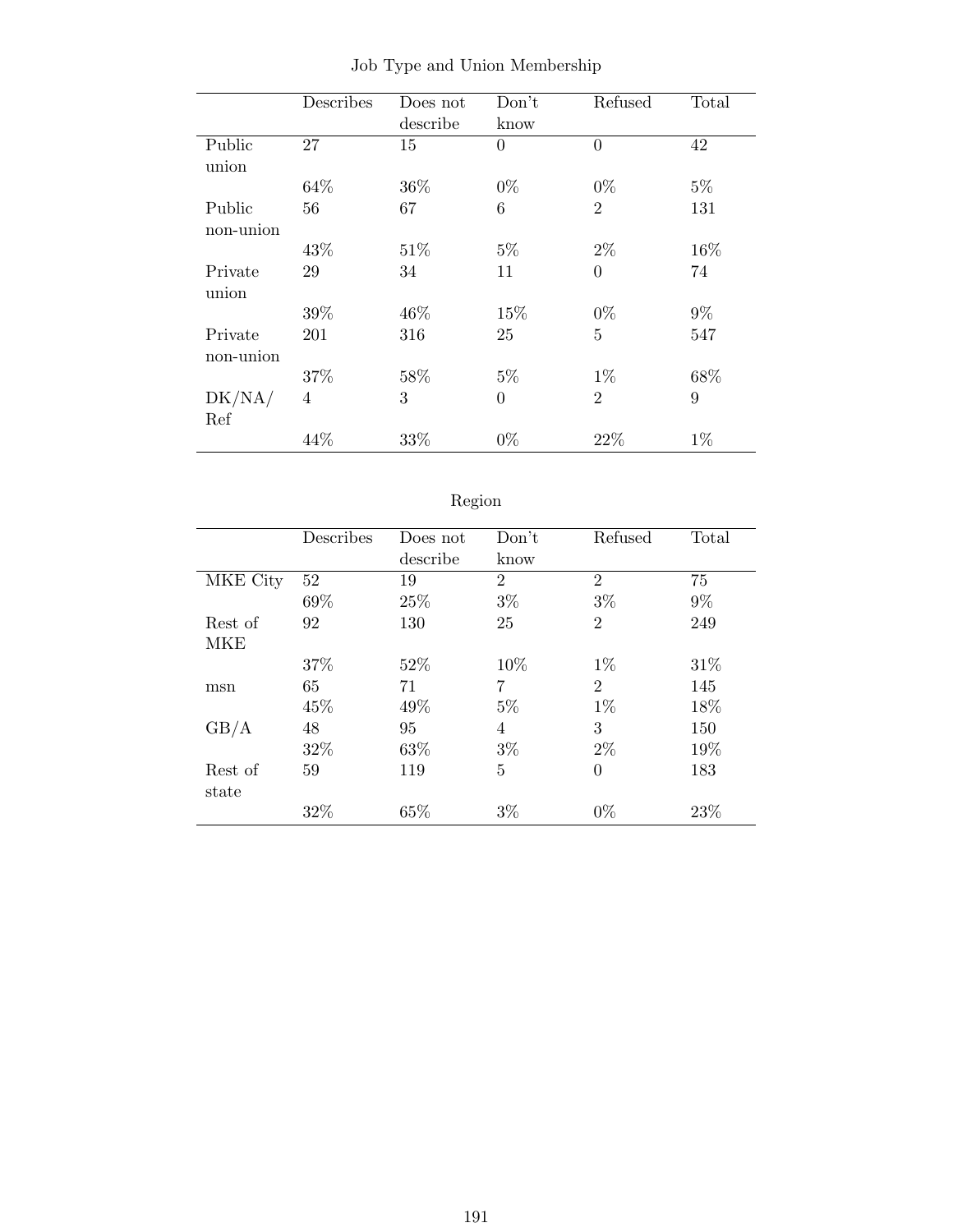|            | Describes    | Does not | Don't          | Refused        | Total |
|------------|--------------|----------|----------------|----------------|-------|
|            |              | describe | know           |                |       |
| Absolutely | 260          | 333      | 21             | $\mathbf{1}$   | 615   |
| certain    |              |          |                |                |       |
|            | 42%          | 54%      | $3\%$          | $0\%$          | 77%   |
| Very       | 39           | 60       | 15             | $\overline{5}$ | 119   |
| likely     |              |          |                |                |       |
|            | 33%          | 50%      | 13%            | $4\%$          | 15%   |
| $50 - 50$  | 7            | 22       | $\mathbf{1}$   | $\overline{2}$ | 32    |
|            | 22%          | 69%      | $3\%$          | $6\%$          | $4\%$ |
| Will not   | 11           | 14       | $\overline{5}$ | $\theta$       | 30    |
| vote       |              |          |                |                |       |
|            | 37%          | 47%      | 17%            | $0\%$          | $4\%$ |
| Don't      | $\mathbf{1}$ | 5        | $\overline{0}$ | $\Omega$       | 6     |
| know       |              |          |                |                |       |
|            | 17%          | 83%      | $0\%$          | $0\%$          | $1\%$ |

Likelihood of Voting in Nov.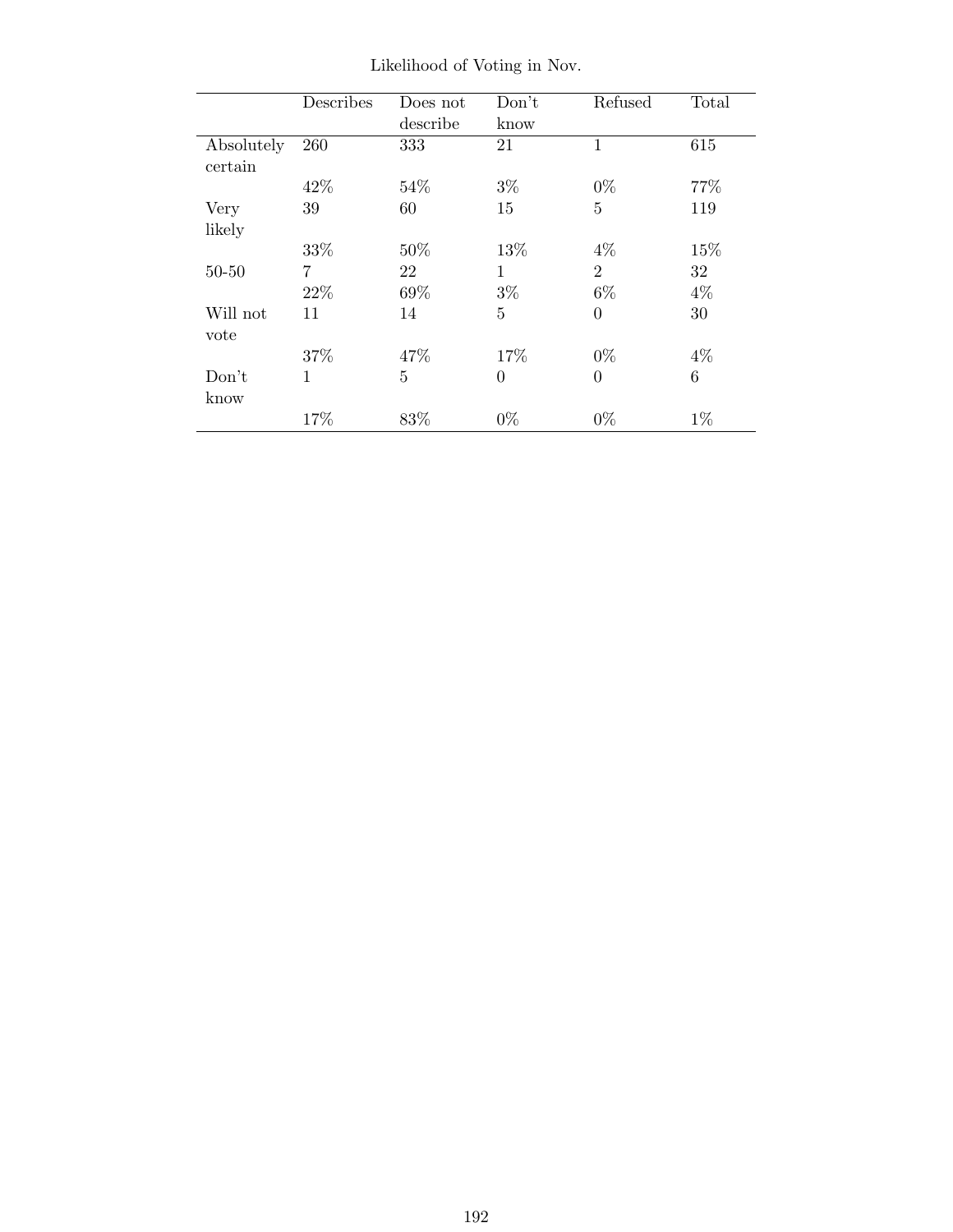Q24. Please tell me whether the following statement describes Donald Trump, or not.... he is someone who cares about people like me.

|        |           | Sex      |       |         |       |
|--------|-----------|----------|-------|---------|-------|
|        | Describes | Does not | Don't | Refused | Total |
|        |           | describe | know  |         |       |
| Male   | 155       | 216      | 10    | 4       | 385   |
|        | 40%       | 56%      | $3\%$ | $1\%$   | 48%   |
| Female | 96        | 303      | 17    | 2       | 418   |
|        | 23%       | 72%      | $4\%$ | $0\%$   | 52%   |

|           | Describes | Does not | Don't          | Refused        | Total |
|-----------|-----------|----------|----------------|----------------|-------|
|           |           | describe | know           |                |       |
| 18-29     | 19        | 105      | $\overline{4}$ | $\overline{2}$ | 130   |
|           | 15%       | 81\%     | $3\%$          | $2\%$          | 16%   |
| 30-44     | 44        | 135      | 9              | $\overline{2}$ | 190   |
|           | 23\%      | 71%      | $5\%$          | $1\%$          | 24%   |
| $45 - 59$ | 99        | 154      | 4              | $\theta$       | 257   |
|           | 39%       | 60%      | $2\%$          | $0\%$          | 32%   |
| $60+$     | 87        | 126      | 10             | 1              | 224   |
|           | 39%       | 56%      | $4\%$          | $0\%$          | 28%   |
| DK/NA/    | 1         | $\theta$ | $\overline{0}$ | $\overline{2}$ | 3     |
| Ref       |           |          |                |                |       |
|           | 33%       | $0\%$    | $0\%$          | 67%            | $0\%$ |

### Age 4 Categories

### Education 5 Categories

|           | Describes | Does not | Don't          | Refused        | Total |
|-----------|-----------|----------|----------------|----------------|-------|
|           |           | describe | know           |                |       |
| Not HS    | 6         | 39       | 3              | $\Omega$       | 48    |
|           | 12%       | 81\%     | $6\%$          | $0\%$          | $6\%$ |
| HS        | 88        | 148      | 11             | 1              | 248   |
|           | 35%       | 60%      | $4\%$          | $0\%$          | 31%   |
| Some Coll | 40        | 109      | 3              | $\overline{2}$ | 154   |
|           | 26\%      | 71%      | $2\%$          | $1\%$          | 19%   |
| AA        | 45        | 57       | $\overline{2}$ | $\theta$       | 104   |
|           | 43%       | 55%      | $2\%$          | $0\%$          | 13%   |
| $BA+$     | 69        | 161      | 8              | $\overline{2}$ | 240   |
|           | 29%       | 67%      | $3\%$          | $1\%$          | 30%   |
| DK/NA/    | 3         | 6        | $\overline{0}$ | $\overline{2}$ | 11    |
| Ref       |           |          |                |                |       |
|           | 27%       | 55%      | $0\%$          | 18%            | $1\%$ |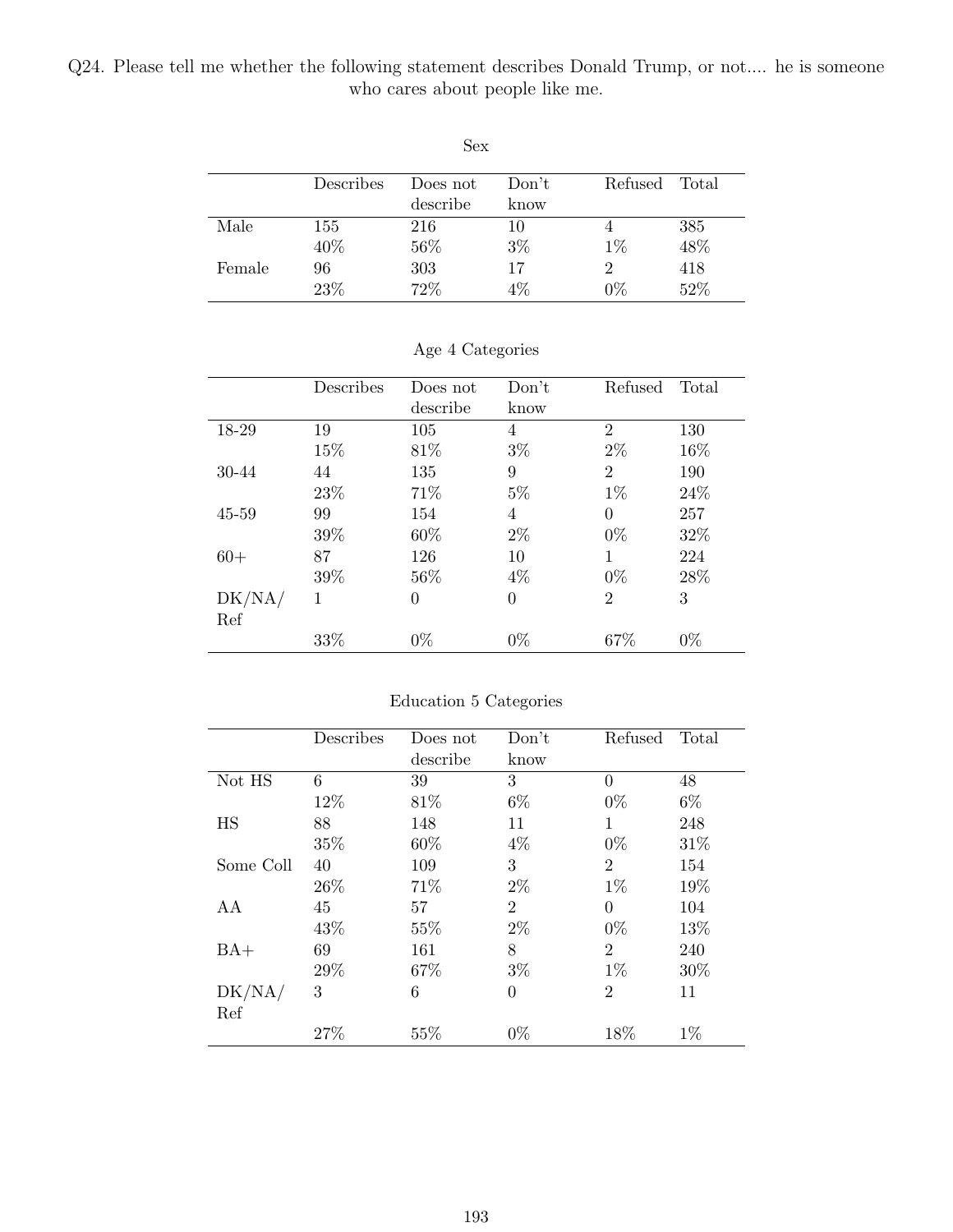|           | Describes | Does not<br>describe | Don't<br>know | Refused        | Total |
|-----------|-----------|----------------------|---------------|----------------|-------|
| Under     | 64        | 168                  | 3             | $\theta$       | 235   |
| \$40k     |           |                      |               |                |       |
|           | 27%       | 71\%                 | $1\%$         | $0\%$          | 29%   |
| \$40k to  | 69        | 136                  | 8             | 1              | 214   |
| \$74k     |           |                      |               |                |       |
|           | 32%       | 64\%                 | $4\%$         | $0\%$          | 27%   |
| $$75k$ up | 97        | 149                  | 6             | $\overline{2}$ | 254   |
|           | 38%       | 59%                  | $2\%$         | $1\%$          | 32%   |
| DK/NA/    | 21        | 67                   | 10            | 4              | 102   |
| Ref       |           |                      |               |                |       |
|           | 21\%      | 66\%                 | 10%           | $4\%$          | 13%   |

Household Income

Party ID

| Describes      | Does not | Don't          | Refused        | Total |
|----------------|----------|----------------|----------------|-------|
|                | describe | know           |                |       |
| 142            | 61       | 15             | $\overline{2}$ | 220   |
| 65%            | 28\%     | 7%             | $1\%$          | 27%   |
| 17             | 216      | 5              | 1              | 239   |
| $7\%$          | 90%      | $2\%$          | $0\%$          | 30%   |
| Independent 81 | 217      | 5              | $\Omega$       | 303   |
| 27%            | 72%      | $2\%$          | $0\%$          | 38%   |
| 8              | 16       | $\theta$       | $\overline{2}$ | 26    |
|                |          |                |                |       |
| 31\%           | 62\%     | $0\%$          | 8%             | $3\%$ |
| $\overline{2}$ | 7        | $\overline{2}$ | $\Omega$       | 11    |
|                |          |                |                |       |
| 18%            | 64\%     | 18%            | $0\%$          | $1\%$ |
| 1              | 3        | $\Omega$       | $\overline{2}$ | 6     |
| 17%            | 50%      | $0\%$          | 33%            | $1\%$ |
|                |          |                |                |       |

Party ID, with leaners

|                | Describes | Does not | Don't          | Refused        | Total |
|----------------|-----------|----------|----------------|----------------|-------|
|                |           | describe | know           |                |       |
| Republican     | 212       | 134      | 16             | $\overline{2}$ | 364   |
|                | 58%       | 37%      | $4\%$          | $1\%$          | 45%   |
| Democrat       | 27        | 333      | 6              |                | 367   |
|                | 7%        | 91\%     | $2\%$          | $0\%$          | 46%   |
| Independent 10 |           | 42       | 4              | 2              | 58    |
|                | 17%       | 72\%     | 7%             | $3\%$          | $7\%$ |
| Other/None 2   |           | 10       | $\overline{2}$ | $\overline{2}$ | 16    |
|                | 12\%      | 62\%     | $12\%$         | 12%            | $2\%$ |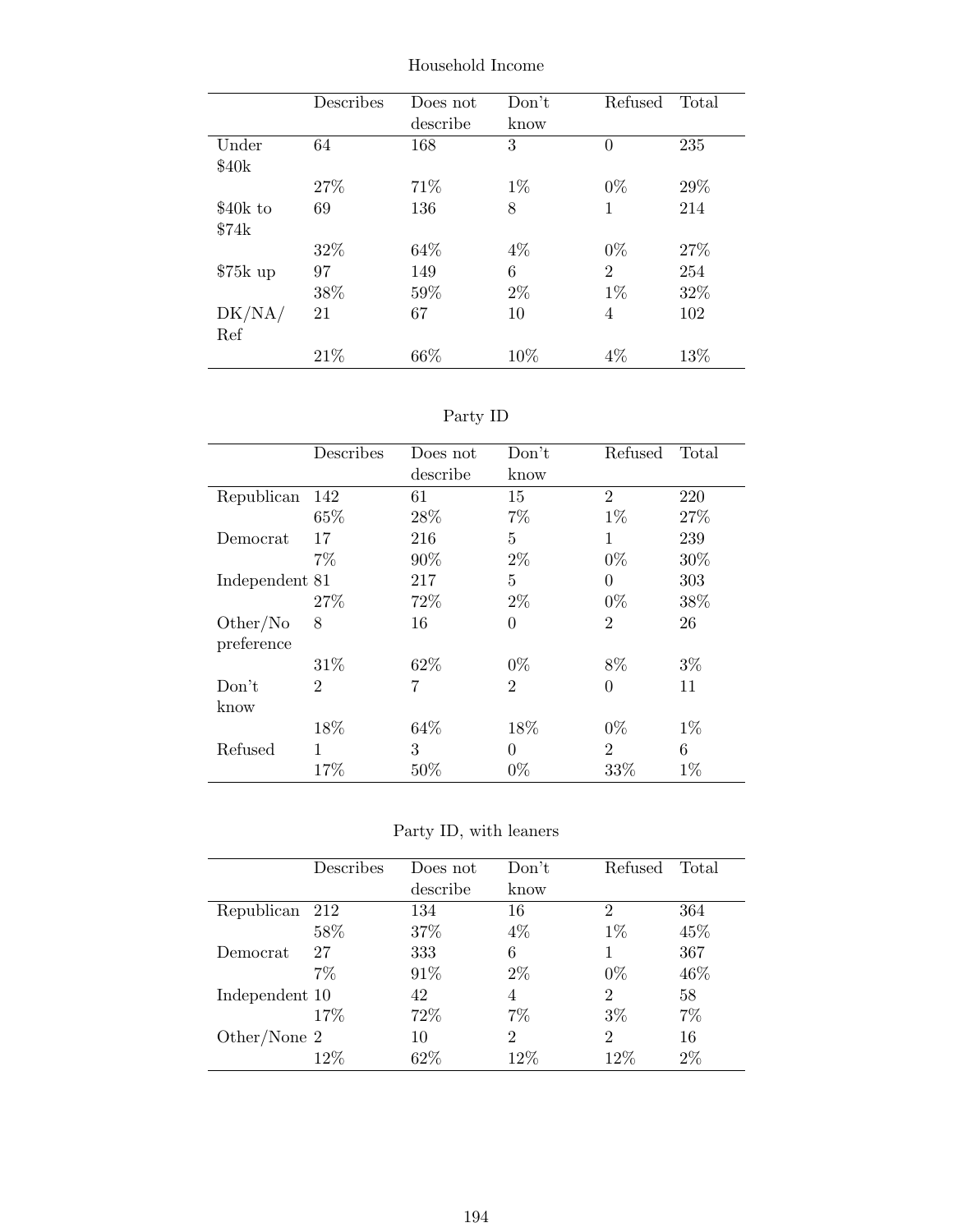|                | Describes | Does not<br>describe | Don't<br>know  | Refused        | Total  |
|----------------|-----------|----------------------|----------------|----------------|--------|
| Rep            | 142       | 61                   | 15             | $\overline{2}$ | 220    |
|                | 65%       | 28\%                 | 7%             | $1\%$          | 27%    |
| Lean Rep       | 70        | 74                   | 1              | $\theta$       | 145    |
|                | 48\%      | 51\%                 | $1\%$          | $0\%$          | 18%    |
| Ind            | 10        | 42                   | 4              | $\overline{2}$ | 58     |
|                | 17%       | 72\%                 | $7\%$          | $3\%$          | $7\%$  |
| Lean Dem       | 10        | 118                  | $\overline{2}$ | 0              | 130    |
|                | 8%        | 91\%                 | $2\%$          | $0\%$          | 16\%   |
| Dem            | 17        | 216                  | 5              | 1              | 239    |
|                | 7%        | 90%                  | $2\%$          | $0\%$          | $30\%$ |
| Other/None $2$ |           | 10                   | $\overline{2}$ | $\overline{2}$ | 16     |
|                | 12%       | 62%                  | 12%            | 12%            | $2\%$  |

Party Id, leaners separate

### Marital Status

|            | Describes | Does not | Don't          | Refused        | Total          |
|------------|-----------|----------|----------------|----------------|----------------|
|            |           | describe | know           |                |                |
| Married    | 180       | 289      | 18             | 3              | 490            |
|            | 37%       | 59%      | $4\%$          | $1\%$          | 61\%           |
| Cohabiting | 8         | 45       | $\overline{2}$ | $\theta$       | 55             |
|            | 15%       | 82%      | $4\%$          | $0\%$          | 7%             |
| Widowed    | 17        | 24       | 3              | $\theta$       | 44             |
|            | 39%       | 55%      | $7\%$          | $0\%$          | $5\%$          |
| Divorced   | 19        | 31       | $\overline{2}$ | $\theta$       | 52             |
|            | 37%       | 60%      | $4\%$          | $0\%$          | 6%             |
| Separated  | $\theta$  | 15       | $\Omega$       | $\theta$       | 15             |
|            | $0\%$     | 100\%    | $0\%$          | $0\%$          | $2\%$          |
| Never      | 26        | 116      | $\overline{2}$ | $\overline{2}$ | 146            |
| Married    |           |          |                |                |                |
|            | 18%       | 79%      | $1\%$          | $1\%$          | 18\%           |
| Refused    | $\theta$  | $\Omega$ | $\Omega$       | $\overline{2}$ | $\overline{2}$ |
|            | $0\%$     | $0\%$    | $0\%$          | $100\%$        | $0\%$          |

| Race and Ethnicity |  |  |
|--------------------|--|--|
|--------------------|--|--|

|          | Describes | Does not | Don't          | Refused        | Total |
|----------|-----------|----------|----------------|----------------|-------|
|          |           | describe | know           |                |       |
| White    | 225       | 413      | 24             | 3              | 665   |
|          | 34%       | 62\%     | $4\%$          | $0\%$          | 83%   |
| Black    | 3         | 42       | 0              | 0              | 45    |
|          | $7\%$     | 93%      | $0\%$          | $0\%$          | $6\%$ |
| Hispanic | 6         | 33       | 1              | 0              | 40    |
|          | 15%       | 82\%     | $2\%$          | $0\%$          | $5\%$ |
| Other    | 15        | 30       | $\overline{2}$ | $\overline{2}$ | 49    |
|          | 31\%      | 61\%     | $4\%$          | $4\%$          | $6\%$ |
| DK/NA/   | 1         | 1        | 0              | $\overline{2}$ | 4     |
| Ref      |           |          |                |                |       |
|          | 25%       | 25%      | $0\%$          | $50\%$         | $0\%$ |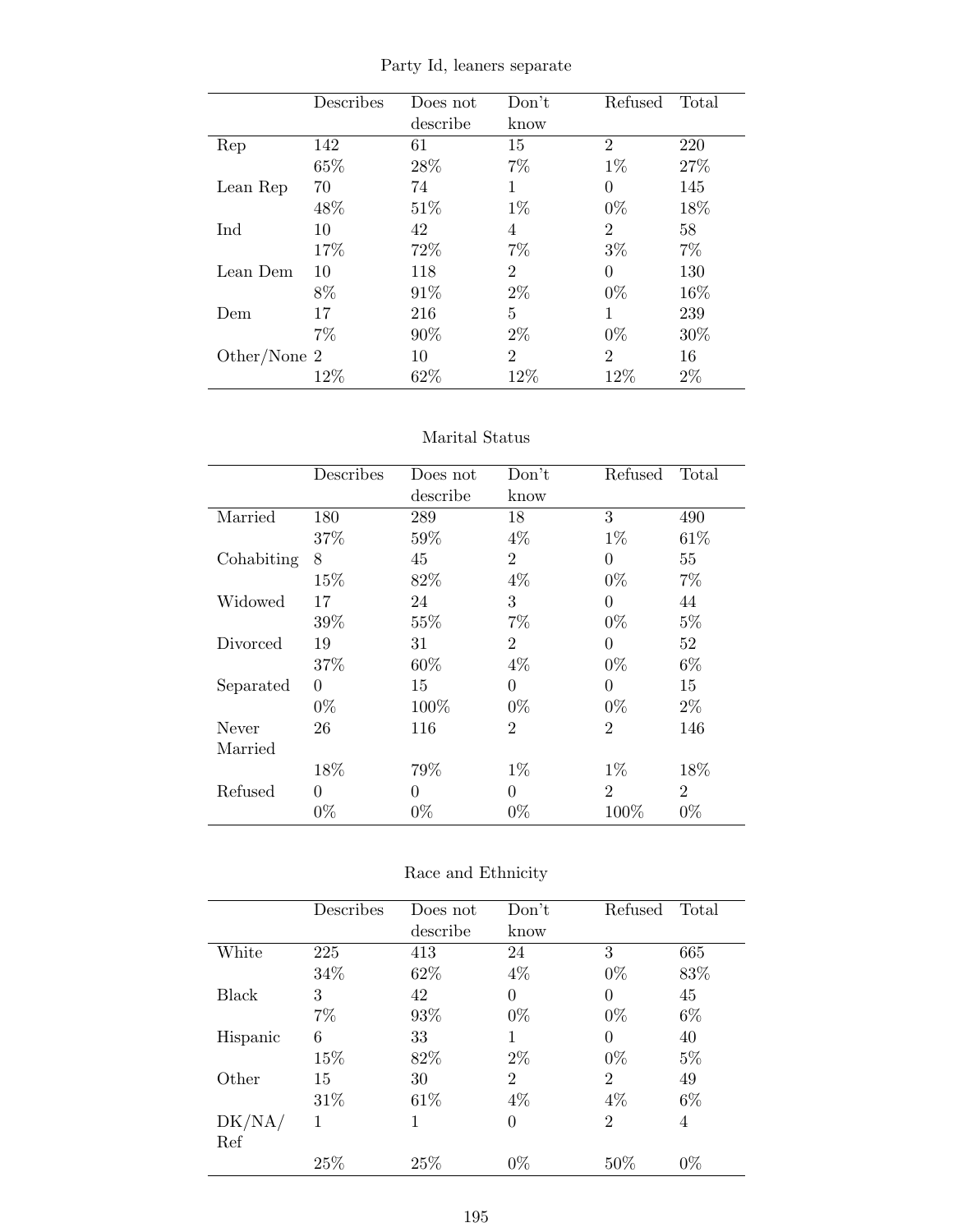|             | Describes      | Does not       | Don't          | Refused        | Total        |
|-------------|----------------|----------------|----------------|----------------|--------------|
|             |                | describe       | know           |                |              |
| More than   | 27             | 22             | $\overline{5}$ | $\overline{2}$ | 56           |
| 1/wk        |                |                |                |                |              |
|             | 48%            | 39%            | $9\%$          | $4\%$          | $7\%$        |
| $1$ /week   | 79             | 106            | 7              | $\theta$       | 192          |
|             | 41\%           | 55%            | $4\%$          | $0\%$          | 24%          |
| $1-2$ month | 46             | 75             | $\overline{4}$ | $\overline{0}$ | 125          |
|             | 37\%           | 60\%           | $3\%$          | $0\%$          | 16%          |
| few times   | 23             | 99             | $\overline{5}$ | $\overline{2}$ | 129          |
| a year      |                |                |                |                |              |
|             | 18%            | 77%            | $4\%$          | $2\%$          | 16%          |
| Seldom      | 44             | 88             | $\overline{4}$ | $\overline{0}$ | 136          |
|             | 32%            | $65\%$         | $3\%$          | $0\%$          | 17%          |
| Never       | 32             | 126            | $\mathbf{1}$   | $\overline{0}$ | 159          |
|             | 20%            | 79%            | $1\%$          | $0\%$          | 20%          |
| Don't       | $\overline{0}$ | 0              | $\mathbf 1$    | $\overline{0}$ | $\mathbf{1}$ |
| know        |                |                |                |                |              |
|             | $0\%$          | $0\%$          | 100%           | $0\%$          | $0\%$        |
| Refused     | $\overline{0}$ | $\overline{4}$ | $\overline{0}$ | $\overline{2}$ | 6            |
|             | $0\%$          | 67%            | $0\%$          | 33%            | $1\%$        |

Religious Service Attendance

## Religious Affiliation

|             | Describes | Does not | Don't          | Refused        | Total |
|-------------|-----------|----------|----------------|----------------|-------|
|             |           | describe | know           |                |       |
| Protestant/ | 124       | 189      | 19             | $\overline{2}$ | 334   |
| Christian   |           |          |                |                |       |
|             | 37%       | 57\%     | $6\%$          | $1\%$          | 41\%  |
| Catholic    | 92        | 174      | 6              | 1              | 273   |
|             | 34%       | 64\%     | $2\%$          | $0\%$          | 34%   |
| Jewish      | 1         | 4        | $\overline{0}$ | $\theta$       | 5     |
|             | 20%       | 80%      | $0\%$          | $0\%$          | $1\%$ |
| Other       | 10        | 26       | $\overline{2}$ | 0              | 38    |
|             | 26\%      | 68%      | $5\%$          | $0\%$          | $5\%$ |
| None        | 23        | 110      | $\overline{0}$ | $\theta$       | 133   |
|             | 17%       | 83\%     | $0\%$          | $0\%$          | 17%   |
| DK/NA/      | 1         | 17       | 1              | 4              | 23    |
| Ref         |           |          |                |                |       |
|             | $4\%$     | 74%      | 4%             | 17%            | $3\%$ |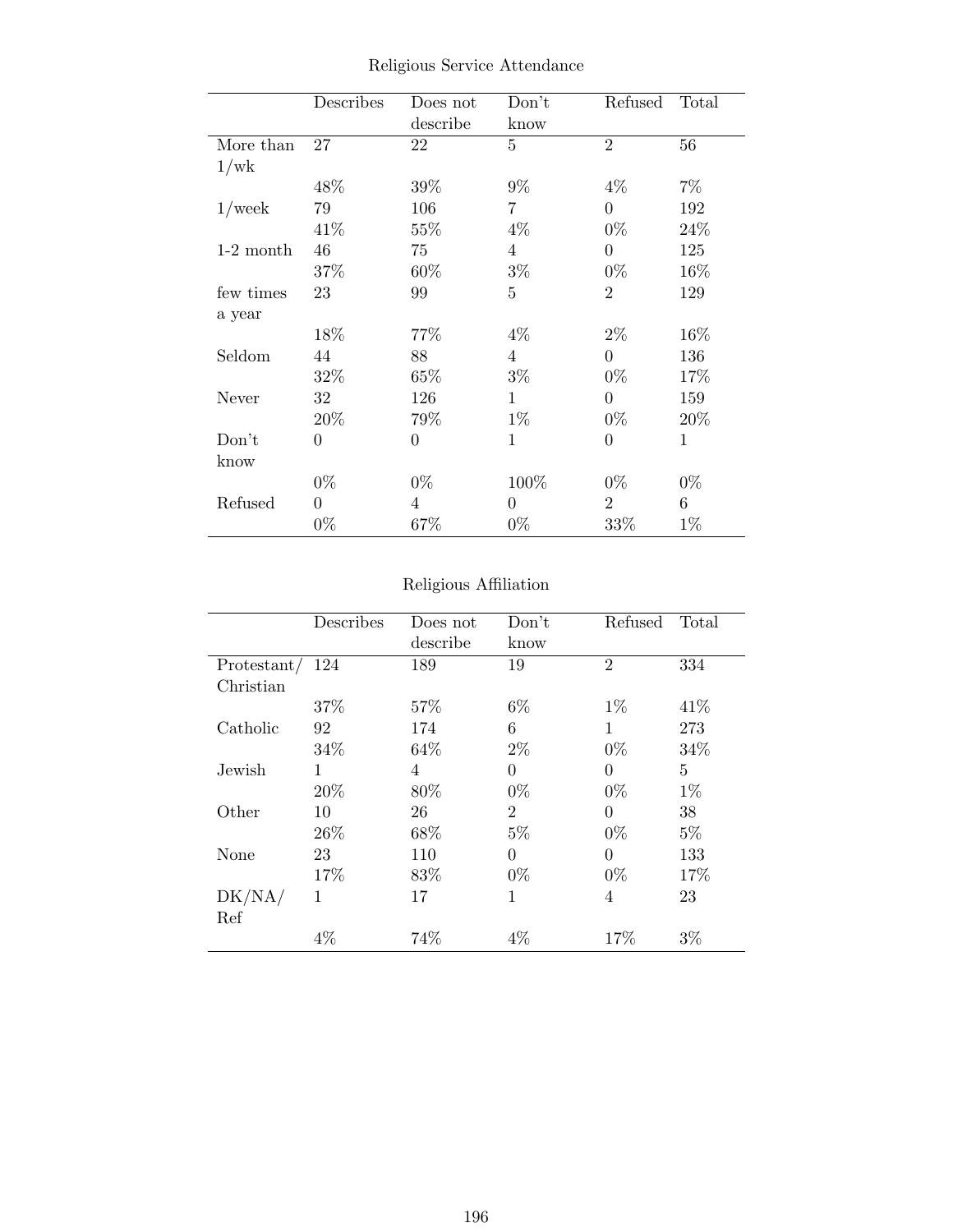|          | Describes | Does not<br>describe | Don't<br>know  | Refused        | Total |
|----------|-----------|----------------------|----------------|----------------|-------|
| born     | 61        | 69                   | 11             | 0              | 141   |
| again    |           |                      |                |                |       |
|          | 43\%      | 49%                  | 8%             | $0\%$          | 42%   |
| not born | 57        | 113                  | 8              | $\theta$       | 178   |
| again    |           |                      |                |                |       |
|          | 32%       | 63%                  | $4\%$          | $0\%$          | 54\%  |
| Don't    | 5         | 3                    | $\overline{0}$ | $\Omega$       | 8     |
| know     |           |                      |                |                |       |
|          | 62%       | 38%                  | $0\%$          | $0\%$          | $2\%$ |
| Refused  | $\Omega$  | 3                    | $\theta$       | $\overline{2}$ | 5     |
|          | $0\%$     | 60%                  | $0\%$          | 40%            | $2\%$ |

Born Again/Evangelical

|          | Describes | Does not | Don't    | Refused        | Total |
|----------|-----------|----------|----------|----------------|-------|
|          |           | describe | know     |                |       |
| Urban    | 62        | 177      | 6        | 0              | 245   |
|          | 25\%      | 72%      | $2\%$    | $0\%$          | 31\%  |
| Suburban | 77        | 166      | 8        | 2              | 253   |
|          | $30\%$    | 66\%     | $3\%$    | $1\%$          | 32%   |
| Rural    | 108       | 169      | 13       | 3              | 293   |
|          | 37\%      | 58%      | $4\%$    | $1\%$          | 36\%  |
| Don't    | 3         | 5        | 0        | 0              | 8     |
| know     |           |          |          |                |       |
|          | 38%       | 62%      | $0\%$    | $0\%$          | $1\%$ |
| Refused  | 0         | 2        | $\Omega$ | $\overline{2}$ | 4     |
|          | $0\%$     | 50%      | $0\%$    | 50%            | $0\%$ |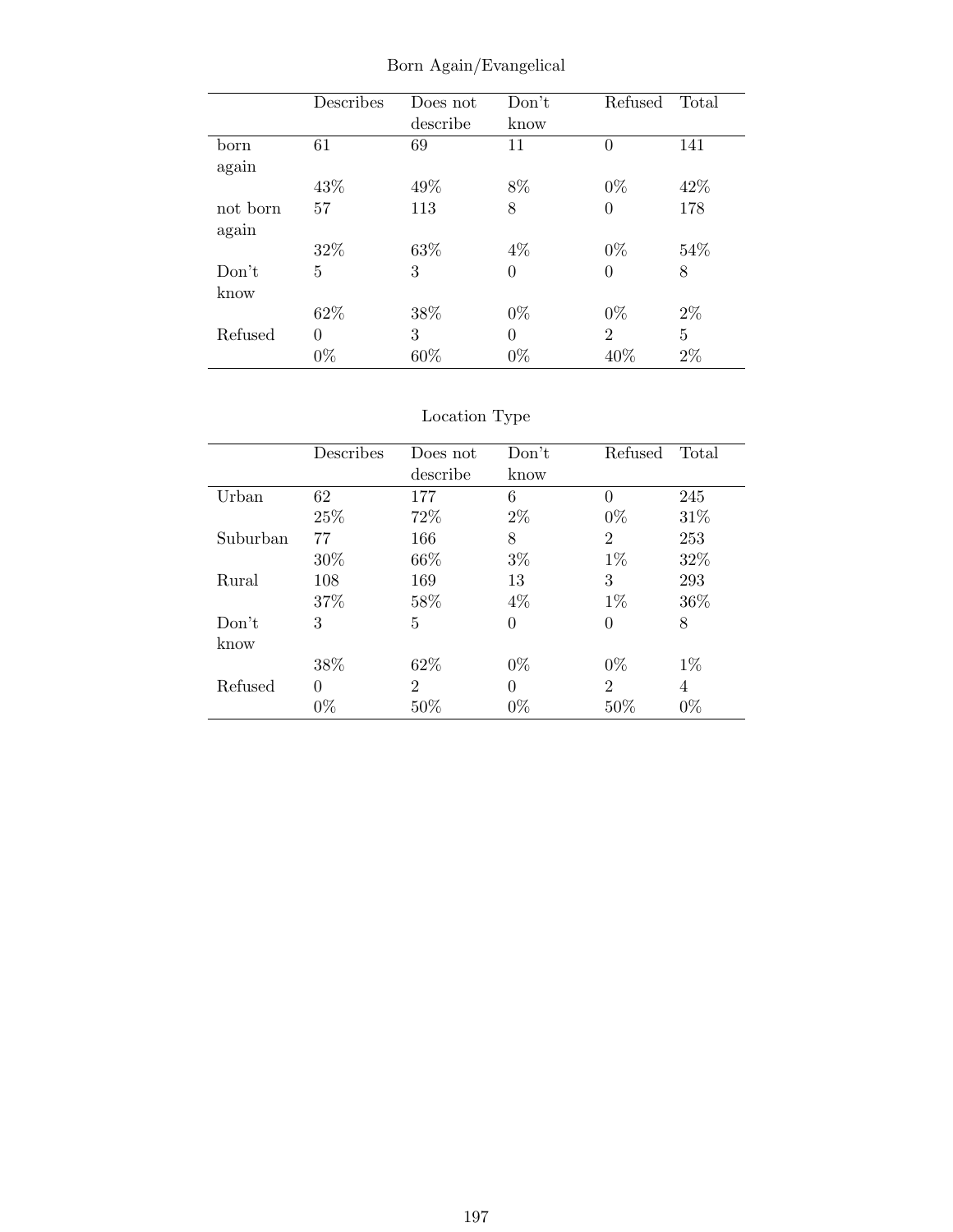|                  | Describes | Does not<br>describe | Don't<br>know  | Refused        | Total          |
|------------------|-----------|----------------------|----------------|----------------|----------------|
| Very con-        | 44        | 13                   | 5              | $\theta$       | 62             |
| servative        |           |                      |                |                |                |
|                  | 71%       | 21\%                 | 8%             | $0\%$          | 8%             |
| Conservative 137 |           | 108                  | 9              | $\theta$       | 254            |
|                  | 54%       | 43\%                 | $4\%$          | $0\%$          | 32%            |
| Moderate         | 53        | 206                  | 7              | $\overline{2}$ | 268            |
|                  | 20%       | 77%                  | $3\%$          | $1\%$          | 33%            |
| Liberal          | 7         | 108                  | $\Omega$       | $\theta$       | 115            |
|                  | $6\%$     | 94%                  | $0\%$          | $0\%$          | 14\%           |
| Very lib-        | $\Omega$  | 60                   | $\overline{0}$ | $\theta$       | 60             |
| eral             |           |                      |                |                |                |
|                  | $0\%$     | 100\%                | $0\%$          | $0\%$          | $7\%$          |
| Don't            | 9         | 21                   | 6              | $\overline{2}$ | 38             |
| know             |           |                      |                |                |                |
|                  | 24\%      | 55%                  | 16%            | $5\%$          | $5\%$          |
| Refused          | $\Omega$  | 3                    | $\Omega$       | $\overline{2}$ | $\overline{5}$ |
|                  | $0\%$     | $60\%$               | $0\%$          | 40\%           | $1\%$          |

Political Ideology

|                        | Describes | Does not<br>describe | Don't<br>know | Refused        | Total          |
|------------------------|-----------|----------------------|---------------|----------------|----------------|
| respondent             | 18        | 55                   | 1             | $\overline{2}$ | 76             |
|                        | 24\%      | 72\%                 | $1\%$         | $3\%$          | $9\%$          |
| another                | 10        | 29                   | 1             | $\overline{0}$ | 40             |
| household<br>member    |           |                      |               |                |                |
|                        | 25%       | 72%                  | $2\%$         | $0\%$          | $5\%$          |
| nobody in<br>household | 221       | 430                  | 26            | 3              | 680            |
|                        | 32%       | 63%                  | $4\%$         | $0\%$          | 85%            |
| Don't<br>know          | 1         | $\mathbf{1}$         | $\theta$      | $\overline{0}$ | $\overline{2}$ |
|                        | 50%       | 50%                  | $0\%$         | $0\%$          | $0\%$          |
| Refused                | $\theta$  | 3                    | $\theta$      | $\overline{2}$ | 5              |
|                        | $0\%$     | 60%                  | $0\%$         | 40%            | $1\%$          |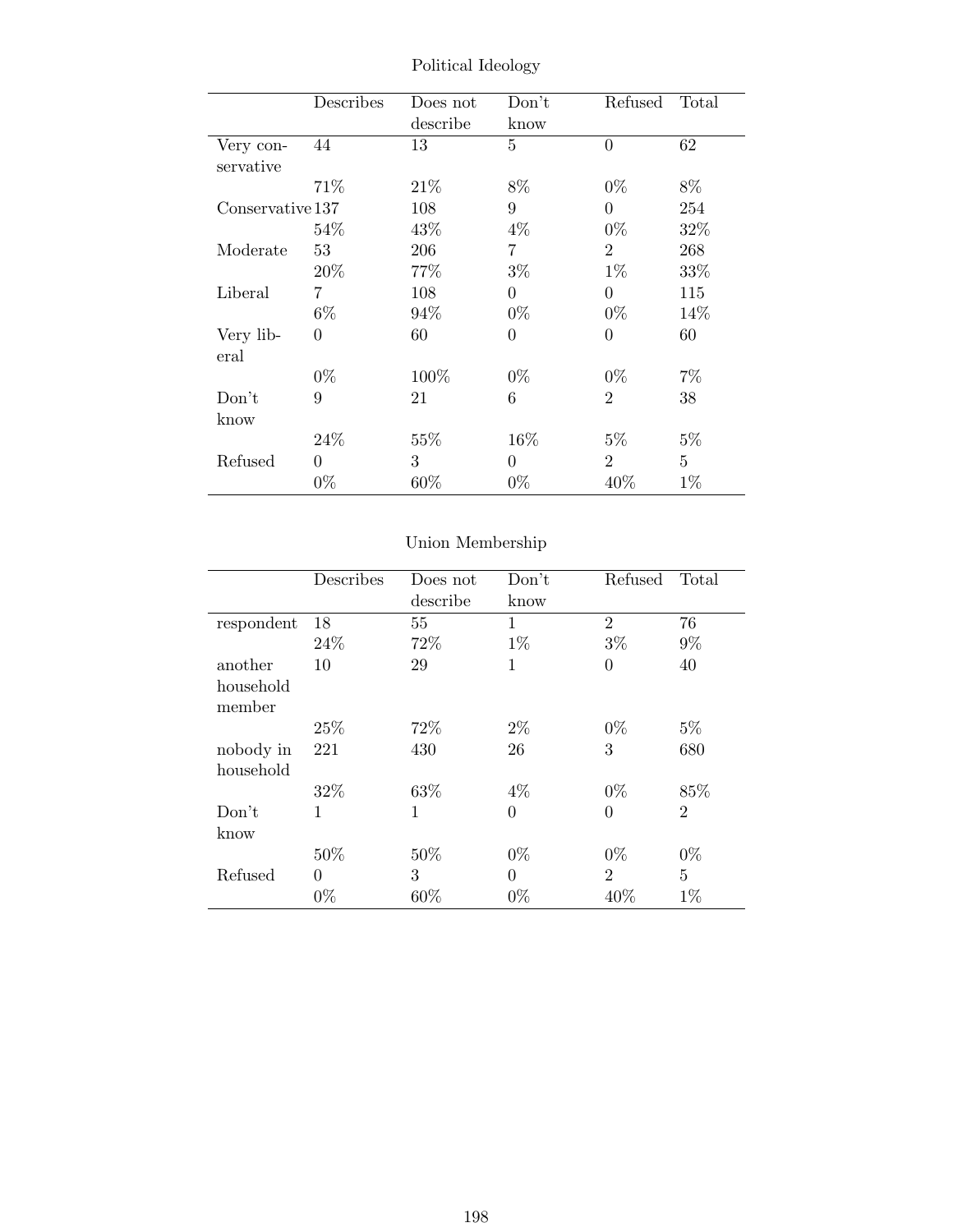|           | Describes | Does not | Don't          | Refused        | Total |
|-----------|-----------|----------|----------------|----------------|-------|
|           |           | describe | know           |                |       |
| Public    | 8         | 34       | $\theta$       | $\overline{0}$ | 42    |
| union     |           |          |                |                |       |
|           | 19%       | 81\%     | $0\%$          | $0\%$          | $5\%$ |
| Public    | 27        | 100      | $\overline{4}$ | 0              | 131   |
| non-union |           |          |                |                |       |
|           | 21\%      | 76%      | $3\%$          | $0\%$          | 16%   |
| Private   | 20        | 51       | 1              | $\overline{2}$ | 74    |
| union     |           |          |                |                |       |
|           | 27%       | 69%      | $1\%$          | $3\%$          | $9\%$ |
| Private   | 194       | 329      | 21             | 3              | 547   |
| non-union |           |          |                |                |       |
|           | 35%       | 60%      | $4\%$          | $1\%$          | 68%   |
| DK/NA/    | 1         | 6        | $\overline{0}$ | $\overline{2}$ | 9     |
| Ref       |           |          |                |                |       |
|           | 11%       | 67%      | $0\%$          | 22%            | $1\%$ |

Job Type and Union Membership

| - J -<br>ı |
|------------|
|            |

|          | Describes | Does not | Don't          | Refused        | Total |
|----------|-----------|----------|----------------|----------------|-------|
|          |           | describe | know           |                |       |
| MKE City | 10        | 63       | 3              | $\theta$       | 76    |
|          | 13%       | 83%      | $4\%$          | $0\%$          | $9\%$ |
| Rest of  | 84        | 157      | 8              | $\theta$       | 249   |
| MKE      |           |          |                |                |       |
|          | 34%       | 63\%     | $3\%$          | $0\%$          | 31\%  |
| msn      | 37        | 100      | 6              | $\overline{2}$ | 145   |
|          | 26\%      | 69%      | $4\%$          | $1\%$          | 18%   |
| GB/A     | 59        | 87       | $\overline{2}$ | 3              | 151   |
|          | 39%       | 58%      | $1\%$          | $2\%$          | 19%   |
| Rest of  | 60        | 113      | 9              | $\overline{2}$ | 184   |
| state    |           |          |                |                |       |
|          | 33%       | 61\%     | $5\%$          | $1\%$          | 23%   |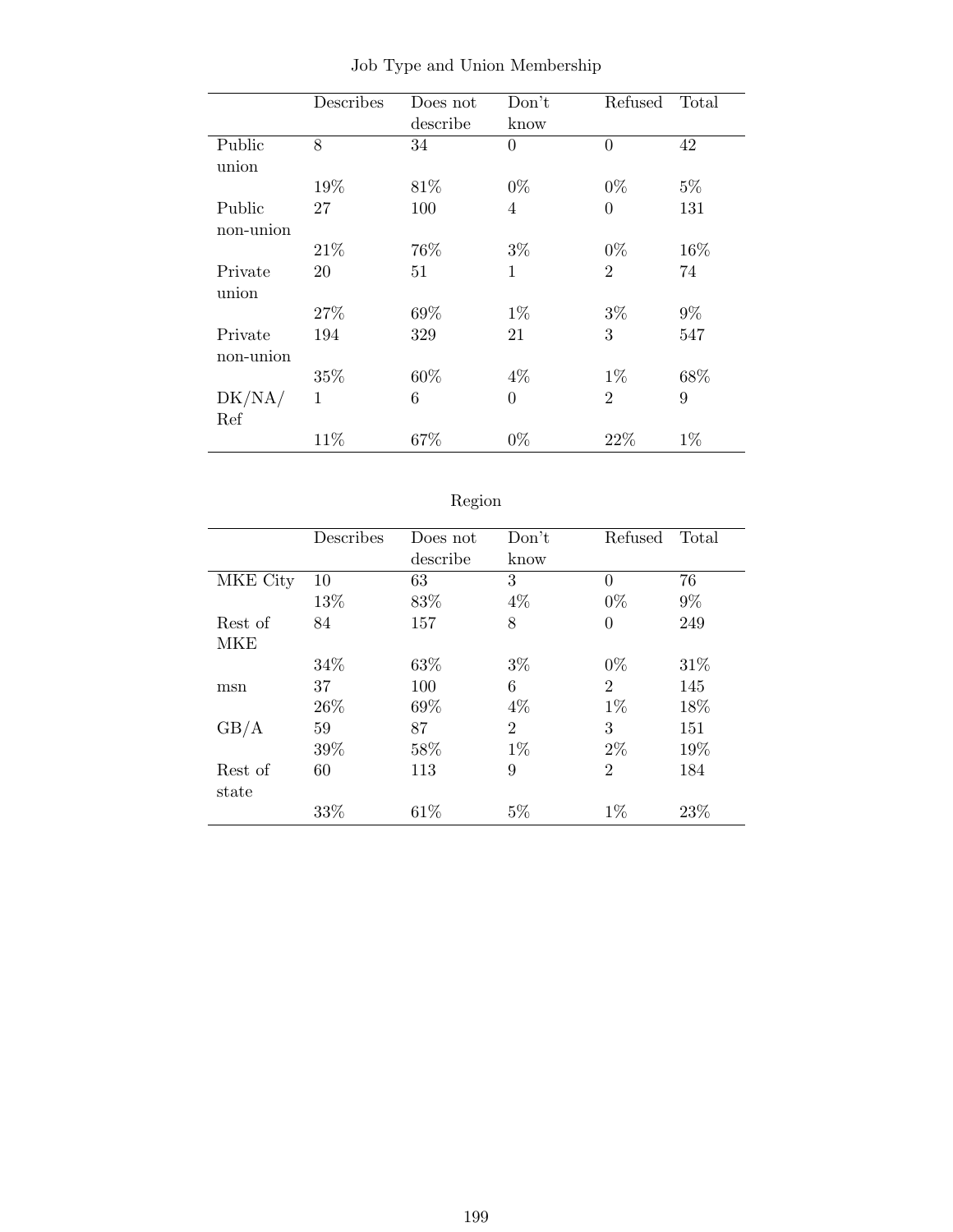|                       | Describes      | Does not<br>describe | Don't<br>know  | Refused        | Total |
|-----------------------|----------------|----------------------|----------------|----------------|-------|
| Absolutely<br>certain | 224            | 376                  | 14             | 1              | 615   |
|                       | 36\%           | 61\%                 | $2\%$          | $0\%$          | 77%   |
| Very                  | 16             | 91                   | 10             | 3              | 120   |
| likely                |                |                      |                |                |       |
|                       | 13%            | 76%                  | 8%             | $2\%$          | 15%   |
| $50 - 50$             | $\overline{2}$ | 28                   | $\overline{2}$ | $\theta$       | 32    |
|                       | $6\%$          | 88%                  | $6\%$          | $0\%$          | $4\%$ |
| Will not              | 8              | 19                   | 1              | $\overline{2}$ | 30    |
| vote                  |                |                      |                |                |       |
|                       | 27%            | 63%                  | $3\%$          | $7\%$          | $4\%$ |
| Don't                 | 1              | 5                    | $\overline{0}$ | $\theta$       | 6     |
| know                  |                |                      |                |                |       |
|                       | 17%            | 83%                  | $0\%$          | $0\%$          | $1\%$ |

Likelihood of Voting in Nov.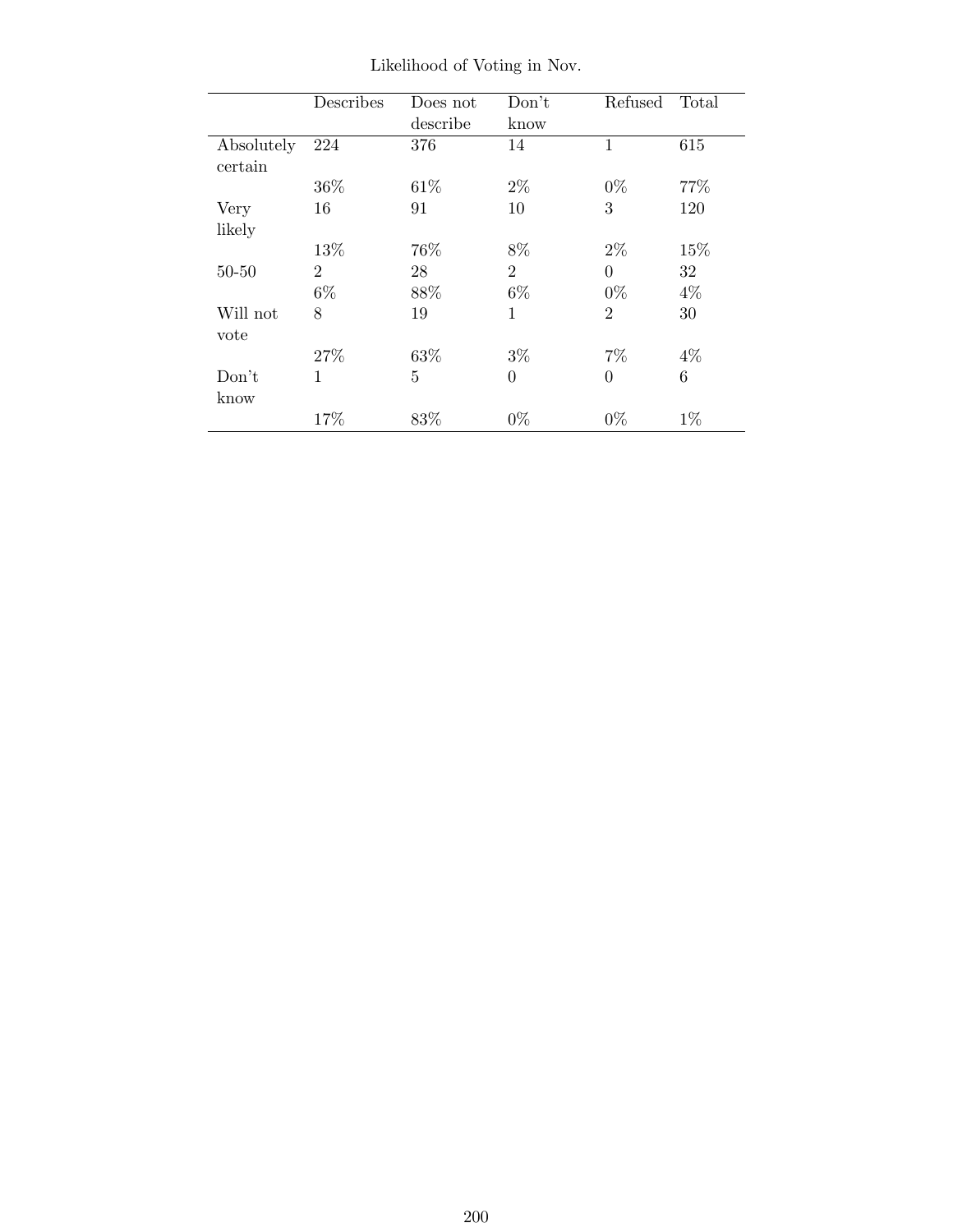### Q25. Please tell me whether the following statement describes Hillary Clinton, or not.... she is someone who is honest.

|        | Describes | Does not | Don't | Refused | Total |
|--------|-----------|----------|-------|---------|-------|
|        |           | describe | know  |         |       |
| Male   | 68        | 296      | 20    |         | 386   |
|        | 18%       | 77%      | $5\%$ | $1\%$   | 48%   |
| Female | 139       | 250      | 24    | 5       | 418   |
|        | 33%       | 60%      | $6\%$ | $1\%$   | 52%   |

Sex

|  | Age 4 Categories |  |
|--|------------------|--|
|  |                  |  |

|        | Describes | Does not | Don't          | Refused        | Total |
|--------|-----------|----------|----------------|----------------|-------|
|        |           | describe | know           |                |       |
| 18-29  | 33        | 90       | 5              | $\overline{2}$ | 130   |
|        | 25%       | 69%      | $4\%$          | $2\%$          | 16%   |
| 30-44  | 41        | 135      | 14             | $\theta$       | 190   |
|        | 22\%      | 71\%     | $7\%$          | $0\%$          | 24\%  |
| 45-59  | 56        | 186      | 12             | $\overline{2}$ | 256   |
|        | 22\%      | 73%      | $5\%$          | $1\%$          | 32%   |
| $60+$  | 77        | 133      | 12             | 3              | 225   |
|        | 34%       | 59%      | $5\%$          | $1\%$          | 28\%  |
| DK/NA/ | $\theta$  | 1        | $\overline{2}$ | $\overline{0}$ | 3     |
| Ref    |           |          |                |                |       |
|        | $0\%$     | 33%      | 67\%           | $0\%$          | $0\%$ |

## Education 5 Categories

|           | Describes      | Does not | Don't | Refused        | Total |
|-----------|----------------|----------|-------|----------------|-------|
|           |                | describe | know  |                |       |
| Not HS    | 7              | 28       | 13    | $\Omega$       | 48    |
|           | 15%            | 58%      | 27\%  | $0\%$          | $6\%$ |
| HS        | 76             | 164      | 6     | $\theta$       | 246   |
|           | 31%            | 67%      | $2\%$ | $0\%$          | 31\%  |
| Some Coll | 36             | 110      | 5     | $\overline{2}$ | 153   |
|           | 24%            | 72%      | $3\%$ | $1\%$          | 19%   |
| AA        | 18             | 80       | 5     | 1              | 104   |
|           | 17%            | 77%      | $5\%$ | $1\%$          | 13%   |
| $BA+$     | 68             | 159      | 11    | 3              | 241   |
|           | 28%            | 66\%     | $5\%$ | $1\%$          | 30%   |
| DK/NA/    | $\overline{2}$ | 4        | 4     | $\overline{0}$ | 10    |
| Ref       |                |          |       |                |       |
|           | 20%            | 40%      | 40\%  | $0\%$          | $1\%$ |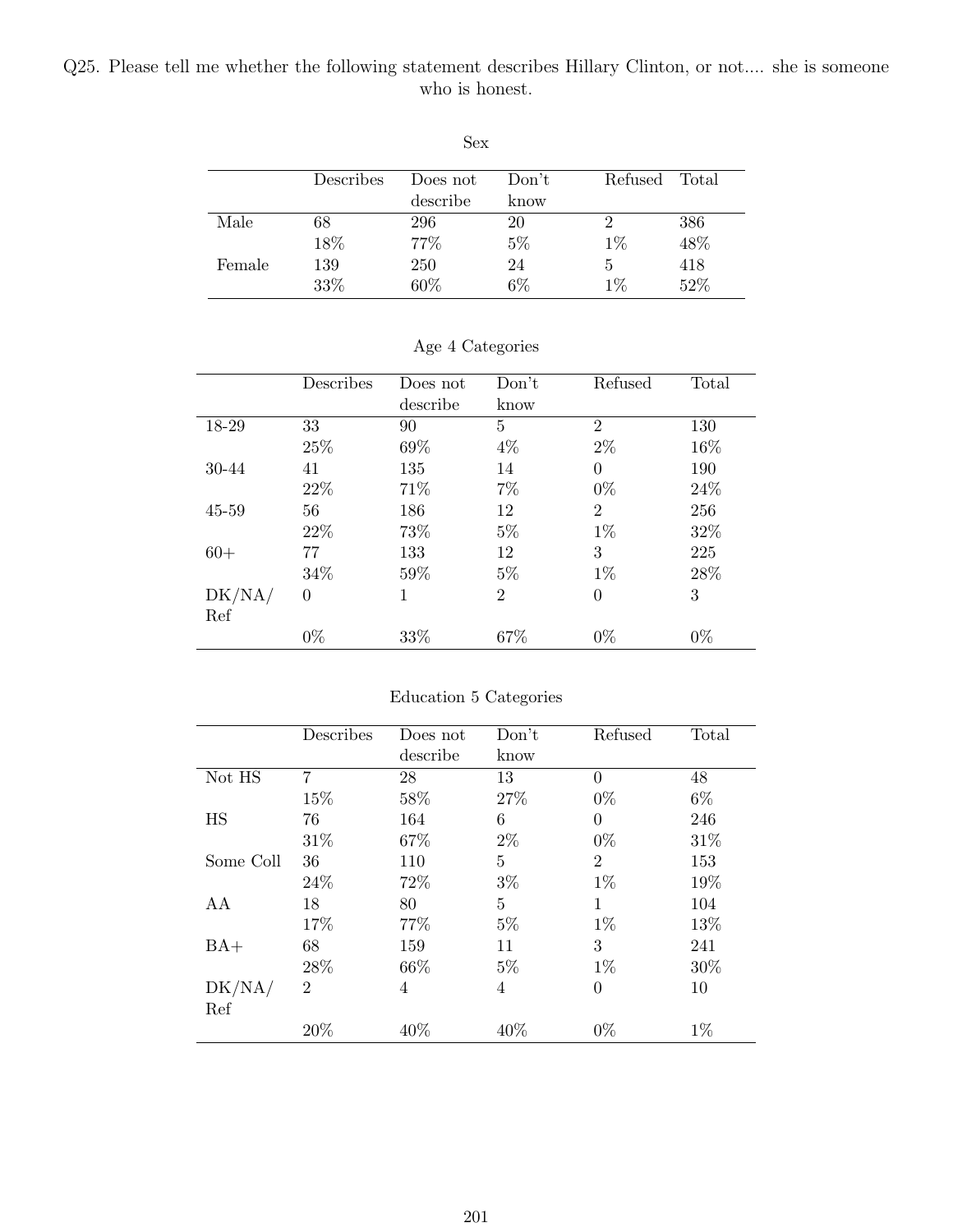|           | Describes | Does not<br>describe | Don't<br>know | Refused  | Total |
|-----------|-----------|----------------------|---------------|----------|-------|
| Under     | 87        | 133                  | 12            | 3        | 235   |
| \$40k     |           |                      |               |          |       |
|           | 37%       | 57%                  | $5\%$         | $1\%$    | 29\%  |
| \$40k to  | 46        | 156                  | 12            | $\theta$ | 214   |
| \$74k     |           |                      |               |          |       |
|           | 21\%      | 73%                  | $6\%$         | $0\%$    | 27%   |
| $$75k$ up | 52        | 195                  | 7             | $\Omega$ | 254   |
|           | 20%       | 77\%                 | $3\%$         | $0\%$    | 32%   |
| DK/NA/    | 22        | 61                   | 14            | 3        | 100   |
| Ref       |           |                      |               |          |       |
|           | 22%       | 61\%                 | 14\%          | $3\%$    | 12\%  |

Household Income

Party ID

|                | Describes      | Does not<br>describe | Don't<br>know  | Refused        | Total |
|----------------|----------------|----------------------|----------------|----------------|-------|
| Republican     | 10             | 207                  | $\theta$       | $\overline{2}$ | 219   |
|                | $5\%$          | 95%                  | $0\%$          | $1\%$          | 27%   |
| Democrat       | 151            | 68                   | 17             | 1              | 237   |
|                | 64\%           | 29%                  | 7%             | $0\%$          | 29%   |
| Independent 43 |                | 243                  | 15             | 3              | 304   |
|                | 14%            | 80%                  | $5\%$          | $1\%$          | 38%   |
| Other/No       | $\theta$       | 16                   | 10             | $\mathbf{1}$   | 27    |
| preference     |                |                      |                |                |       |
|                | $0\%$          | 59%                  | 37%            | $4\%$          | $3\%$ |
| Don't          | $\overline{2}$ | 8                    | $\mathbf{1}$   | $\theta$       | 11    |
| know           |                |                      |                |                |       |
|                | 18%            | 73%                  | $9\%$          | $0\%$          | $1\%$ |
| Refused        | 1              | 3                    | $\overline{2}$ | $\theta$       | 6     |
|                | 17%            | 50%                  | 33%            | $0\%$          | $1\%$ |

Party ID, with leaners

|                  | Describes | Does not | Don't          | Refused        | Total |
|------------------|-----------|----------|----------------|----------------|-------|
|                  |           | describe | know           |                |       |
| Republican       | -16       | 346      | $\theta$       | $\overline{2}$ | 364   |
|                  | $4\%$     | 95%      | $0\%$          | $1\%$          | 45%   |
| Democrat         | 185       | 150      | 28             | 4              | 367   |
|                  | 50%       | 41\%     | 8%             | $1\%$          | 46\%  |
| Independent 4    |           | 39       | 14             | 0              | 57    |
|                  | $7\%$     | 68%      | 25\%           | $0\%$          | 7%    |
| Other/None $2\,$ |           | 11       | $\overline{2}$ | 0              | 15    |
|                  | $13\%$    | 73%      | 13\%           | $0\%$          | $2\%$ |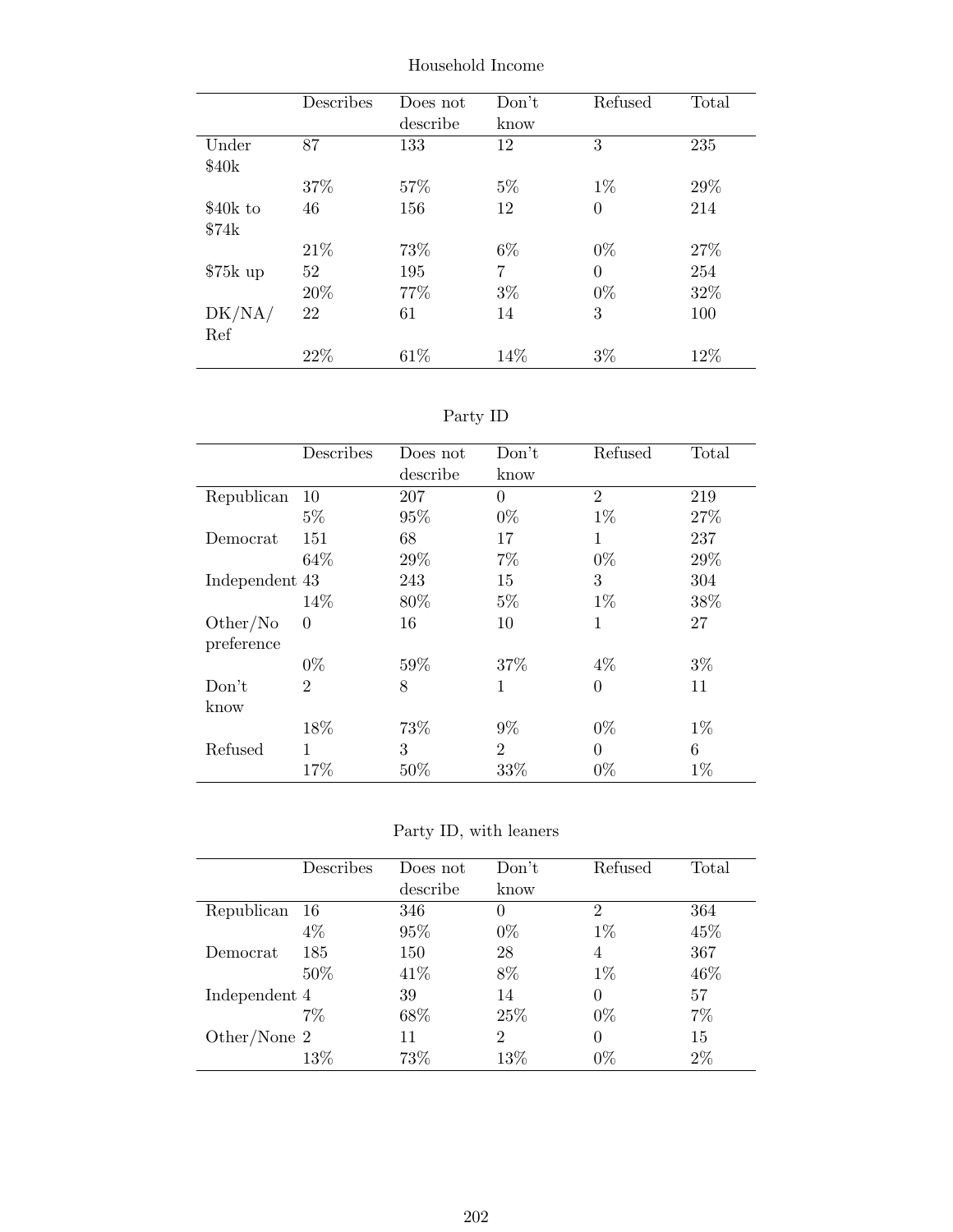|  |  |  |  | Party Id, leaners separate |
|--|--|--|--|----------------------------|
|--|--|--|--|----------------------------|

|              | Describes | Does not | Don't          | Refused        | Total |
|--------------|-----------|----------|----------------|----------------|-------|
|              |           | describe | know           |                |       |
| Rep          | 10        | 207      | 0              | $\overline{2}$ | 219   |
|              | $5\%$     | 95%      | $0\%$          | $1\%$          | 27%   |
| Lean Rep     | 5         | 139      | 0              | 0              | 144   |
|              | $3\%$     | 97%      | $0\%$          | $0\%$          | 18%   |
| Ind          | 4         | 39       | 14             | $\theta$       | 57    |
|              | $7\%$     | 68\%     | 25\%           | $0\%$          | $7\%$ |
| Lean Dem     | 34        | 82       | 10             | 3              | 129   |
|              | 26\%      | 64\%     | 8%             | $2\%$          | 16%   |
| Dem          | 151       | 68       | 17             | 1              | 237   |
|              | 64\%      | 29%      | 7%             | $0\%$          | 30%   |
| Other/None 2 |           | 11       | $\overline{2}$ | $\Omega$       | 15    |
|              | 13%       | 73%      | 13%            | $0\%$          | $2\%$ |

### Marital Status

|            | Describes | Does not       | Don't          | Refused        | Total          |
|------------|-----------|----------------|----------------|----------------|----------------|
|            |           | describe       | know           |                |                |
| Married    | 113       | 350            | 25             | $\overline{2}$ | 490            |
|            | 23%       | 71\%           | $5\%$          | $0\%$          | 61\%           |
| Cohabiting | 5         | 46             | 4              | $\overline{0}$ | 55             |
|            | $9\%$     | 84\%           | 7%             | $0\%$          | $7\%$          |
| Widowed    | 19        | 23             | $\overline{2}$ | $\theta$       | 44             |
|            | 43%       | 52%            | $5\%$          | $0\%$          | $5\%$          |
| Divorced   | 9         | 36             | 5              | $\overline{2}$ | 52             |
|            | 17%       | 69%            | 10%            | $4\%$          | $6\%$          |
| Separated  | 10        | $\overline{5}$ | $\overline{0}$ | $\overline{0}$ | 15             |
|            | 67%       | 33%            | $0\%$          | $0\%$          | $2\%$          |
| Never      | 51        | 86             | 6              | $\overline{2}$ | 145            |
| Married    |           |                |                |                |                |
|            | 35%       | 59%            | $4\%$          | $1\%$          | 18%            |
| Refused    | $\theta$  | $\theta$       | $\overline{2}$ | $\theta$       | $\overline{2}$ |
|            | $0\%$     | $0\%$          | 100%           | $0\%$          | $0\%$          |

|          | Describes | Does not       | Don't          | Refused        | Total |
|----------|-----------|----------------|----------------|----------------|-------|
|          |           | describe       | know           |                |       |
| White    | 150       | 478            | 33             | 4              | 665   |
|          | 23\%      | 72%            | $5\%$          | $1\%$          | 83%   |
| Black    | 32        | 10             | 3              | $\theta$       | 45    |
|          | 71%       | 22\%           | 7%             | $0\%$          | $6\%$ |
| Hispanic | 11        | 26             | 3              | $\Omega$       | 40    |
|          | 28\%      | 65%            | 8%             | $0\%$          | $5\%$ |
| Other    | 14        | 29             | 4              | $\overline{2}$ | 49    |
|          | 29%       | 59%            | 8%             | $4\%$          | $6\%$ |
| DK/NA/   | $\theta$  | $\overline{2}$ | $\overline{2}$ | $\theta$       | 4     |
| Ref      |           |                |                |                |       |
|          | $0\%$     | 50%            | 50%            | $0\%$          | $0\%$ |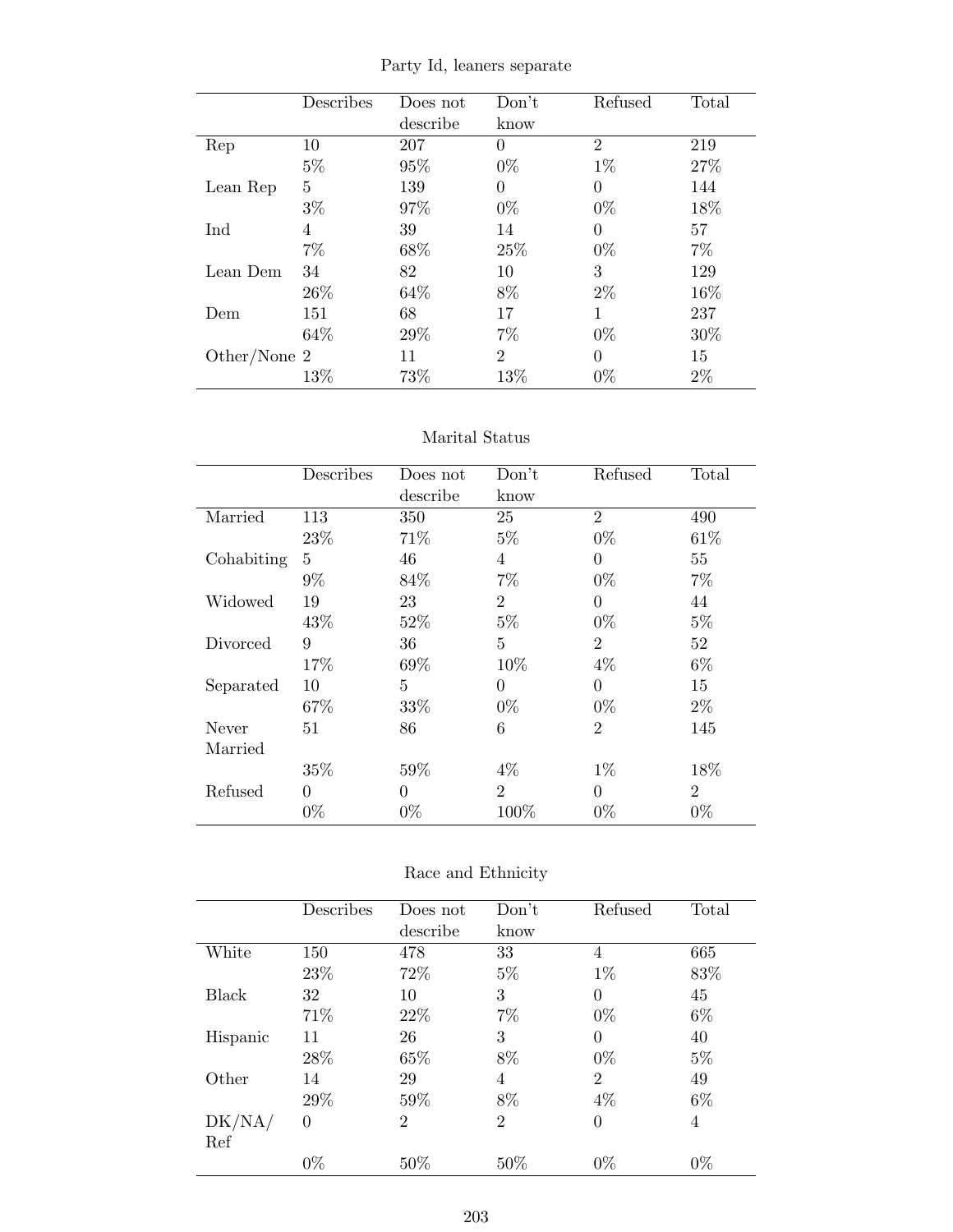|             | Describes        | Does not       | Don't          | Refused        | Total        |
|-------------|------------------|----------------|----------------|----------------|--------------|
|             |                  | describe       | know           |                |              |
| More than   | 9                | 44             | 3              | $\overline{0}$ | 56           |
| 1/wk        |                  |                |                |                |              |
|             | 16%              | 79%            | $5\%$          | $0\%$          | $7\%$        |
| $1$ /week   | $50\,$           | 127            | 14             | $\mathbf{1}$   | 192          |
|             | 26\%             | $66\%$         | $7\%$          | $1\%$          | 24%          |
| $1-2$ month | 37               | 86             | $\overline{2}$ | $\overline{0}$ | 125          |
|             | 30%              | 69%            | $2\%$          | $0\%$          | 16%          |
| few times   | 38               | 82             | 6              | $\overline{2}$ | 128          |
| a year      |                  |                |                |                |              |
|             | 30%              | 64\%           | $5\%$          | $2\%$          | 16%          |
| Seldom      | 36               | 94             | $\overline{5}$ | 1              | 136          |
|             | 26\%             | 69%            | $4\%$          | $1\%$          | 17%          |
| Never       | 36               | 110            | 12             | $\overline{2}$ | 160          |
|             | 22\%             | 69%            | 8%             | $1\%$          | 20%          |
| Don't       | $\boldsymbol{0}$ | $\overline{0}$ | $\mathbf{1}$   | $\overline{0}$ | $\mathbf{1}$ |
| know        |                  |                |                |                |              |
|             | $0\%$            | $0\%$          | 100%           | $0\%$          | $0\%$        |
| Refused     | 1                | $\overline{4}$ | $\overline{2}$ | $\overline{0}$ | 7            |
|             | 14%              | 57%            | 29%            | $0\%$          | $1\%$        |

Religious Service Attendance

# Religious Affiliation

|             | Describes      | Does not       | Don't | Refused        | Total          |
|-------------|----------------|----------------|-------|----------------|----------------|
|             |                | describe       | know  |                |                |
| Protestant/ | 93             | 230            | 7     | 3              | 333            |
| Christian   |                |                |       |                |                |
|             | 28\%           | 69%            | $2\%$ | $1\%$          | 42%            |
| Catholic    | 65             | 191            | 14    | 1              | 271            |
|             | 24\%           | 70\%           | $5\%$ | $0\%$          | 34%            |
| Jewish      | $\overline{2}$ | $\overline{2}$ | 1     | $\theta$       | $\overline{5}$ |
|             | 40%            | 40%            | 20%   | $0\%$          | $1\%$          |
| Other       | 8              | 25             | 4     | 0              | 37             |
|             | 22\%           | 68%            | 11%   | $0\%$          | $5\%$          |
| None        | 33             | 86             | 12    | $\overline{2}$ | 133            |
|             | 25\%           | 65%            | 9%    | $2\%$          | 17%            |
| DK/NA/      | 6              | 10             | 7     | $\theta$       | 23             |
| Ref         |                |                |       |                |                |
|             | 26%            | 43%            | 30%   | $0\%$          | $3\%$          |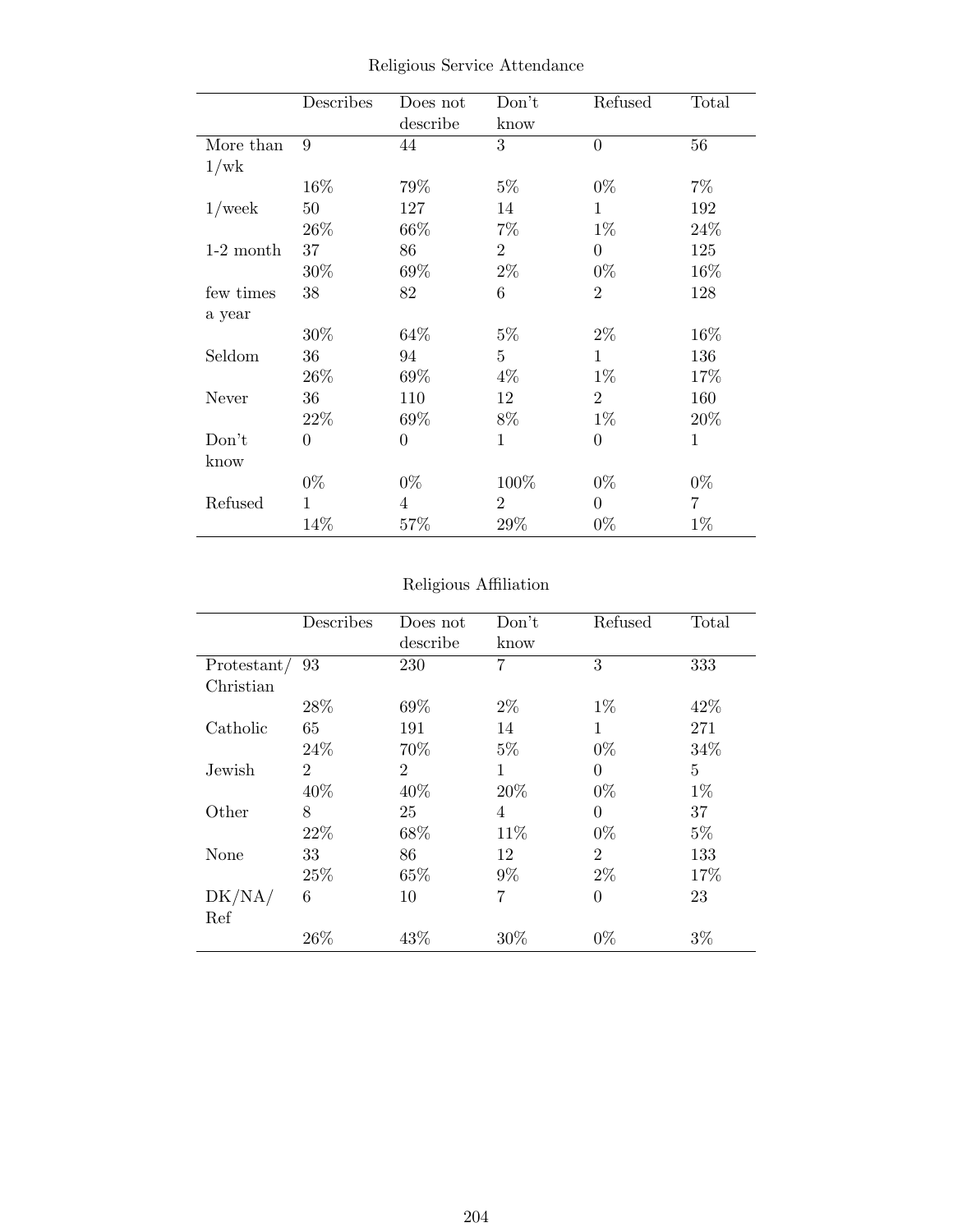|          | Describes      | Does not | Don't          | Refused        | Total |
|----------|----------------|----------|----------------|----------------|-------|
|          |                | describe | know           |                |       |
| born     | 33             | 106      | $\overline{2}$ | 1              | 142   |
| again    |                |          |                |                |       |
|          | 23\%           | 75%      | $1\%$          | $1\%$          | 43%   |
| not born | 58             | 115      | $\overline{5}$ | $\overline{0}$ | 178   |
| again    |                |          |                |                |       |
|          | 33%            | 65%      | $3\%$          | $0\%$          | 53%   |
| Don't    | 0              | 8        | $\overline{0}$ | 0              | 8     |
| know     |                |          |                |                |       |
|          | $0\%$          | 100%     | $0\%$          | $0\%$          | $2\%$ |
| Refused  | $\overline{2}$ | 1        | $\theta$       | $\overline{2}$ | 5     |
|          | 40%            | 20%      | $0\%$          | 40%            | $2\%$ |

Born Again/Evangelical

|          | Describes | Does not | Don't          | Refused        | Total |
|----------|-----------|----------|----------------|----------------|-------|
|          |           | describe | know           |                |       |
| Urban    | 76        | 147      | 21             | 1              | 245   |
|          | 31\%      | 60\%     | $9\%$          | $0\%$          | 31%   |
| Suburban | 63        | 175      | 11             | $\overline{2}$ | 251   |
|          | 25%       | 70\%     | $4\%$          | $1\%$          | 31\%  |
| Rural    | 67        | 215      | 8              | 3              | 293   |
|          | 23\%      | 73%      | $3\%$          | $1\%$          | 37%   |
| Don't    | 1         | 6        | $\overline{2}$ | 0              | 9     |
| know     |           |          |                |                |       |
|          | 11\%      | 67%      | 22\%           | $0\%$          | $1\%$ |
| Refused  | 1         |          | $\overline{2}$ | $\Omega$       | 4     |
|          | 25%       | 25%      | 50%            | $0\%$          | $0\%$ |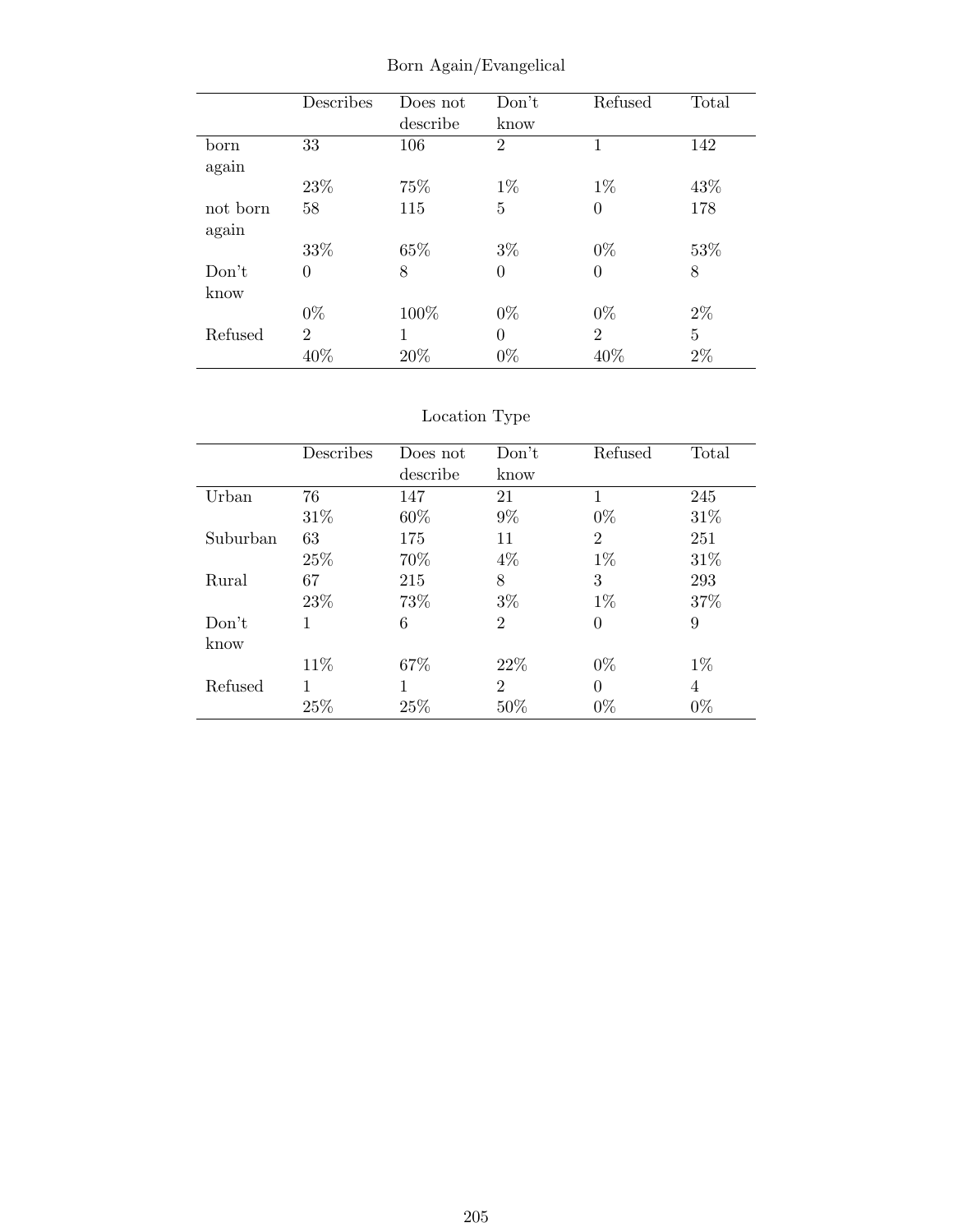|                 | Describes      | Does not | Don't          | Refused        | Total          |
|-----------------|----------------|----------|----------------|----------------|----------------|
|                 |                | describe | know           |                |                |
| Very con-       | $\overline{2}$ | 60       | $\theta$       | $\overline{0}$ | 62             |
| servative       |                |          |                |                |                |
|                 | $3\%$          | 97%      | $0\%$          | $0\%$          | 8%             |
| Conservative 37 |                | 214      | $\overline{2}$ | 1              | 254            |
|                 | 15%            | 84%      | $1\%$          | $0\%$          | 32%            |
| Moderate        | 77             | 174      | 15             | 3              | 269            |
|                 | 29%            | 65\%     | $6\%$          | $1\%$          | 33%            |
| Liberal         | 50             | 57       | 6              | $\overline{2}$ | 115            |
|                 | 43%            | 50%      | $5\%$          | $2\%$          | 14%            |
| Very lib-       | 36             | 22       | 3              | $\overline{0}$ | 61             |
| eral            |                |          |                |                |                |
|                 | 59%            | 36%      | $5\%$          | $0\%$          | $8\%$          |
| Don't           | $\overline{4}$ | 15       | 18             | $\mathbf{1}$   | 38             |
| know            |                |          |                |                |                |
|                 | 11\%           | $39\%$   | 47\%           | $3\%$          | $5\%$          |
| Refused         | $\Omega$       | 3        | $\overline{2}$ | $\Omega$       | $\overline{5}$ |
|                 | $0\%$          | $60\%$   | 40%            | $0\%$          | $1\%$          |

Political Ideology

|                     | Describes      | Does not<br>describe | Don't<br>know  | Refused        | Total          |
|---------------------|----------------|----------------------|----------------|----------------|----------------|
|                     |                |                      |                |                |                |
| respondent          | 26             | 37                   | 12             | $\mathbf{1}$   | 76             |
|                     | 34%            | 49%                  | 16%            | $1\%$          | $9\%$          |
| another             | 16             | 22                   | $\overline{2}$ | $\overline{0}$ | 40             |
| household<br>member |                |                      |                |                |                |
|                     | 40%            | 55%                  | $5\%$          | $0\%$          | $5\%$          |
| nobody in           | 164            | 482                  | 28             | $\overline{5}$ | 679            |
| household           |                |                      |                |                |                |
|                     | 24\%           | 71%                  | $4\%$          | $1\%$          | 85%            |
| Don't               | $\overline{0}$ | $\overline{2}$       | $\overline{0}$ | $\overline{0}$ | $\overline{2}$ |
| know                |                |                      |                |                |                |
|                     | $0\%$          | 100%                 | $0\%$          | $0\%$          | $0\%$          |
| Refused             | 1              | $\overline{2}$       | $\overline{2}$ | $\theta$       | $\overline{5}$ |
|                     | 20%            | 40%                  | 40%            | $0\%$          | $1\%$          |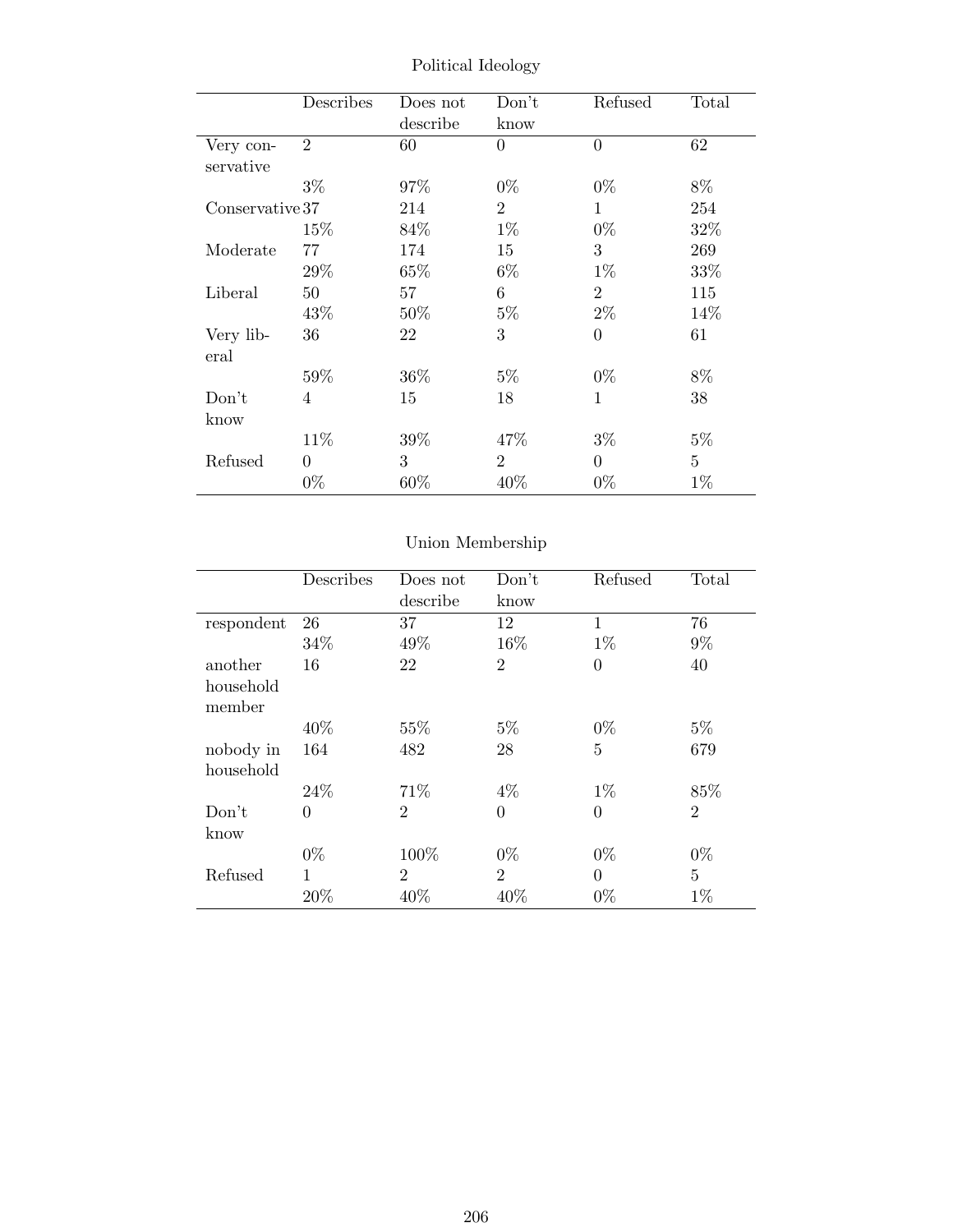|           | Describes      | Does not | Don't          | Refused        | Total |
|-----------|----------------|----------|----------------|----------------|-------|
|           |                | describe | know           |                |       |
| Public    | 17             | 25       | $\overline{0}$ | $\theta$       | 42    |
| union     |                |          |                |                |       |
|           | 40%            | 60%      | $0\%$          | $0\%$          | $5\%$ |
| Public    | 32             | 93       | 6              | 1              | 132   |
| non-union |                |          |                |                |       |
|           | 24\%           | 70%      | $5\%$          | $1\%$          | 16%   |
| Private   | 25             | 34       | 14             | 1              | 74    |
| union     |                |          |                |                |       |
|           | 34%            | 46%      | 19%            | $1\%$          | $9\%$ |
| Private   | 131            | 389      | 22             | 5              | 547   |
| non-union |                |          |                |                |       |
|           | 24\%           | 71%      | $4\%$          | $1\%$          | 68%   |
| DK/NA/    | $\overline{2}$ | 5        | $\overline{2}$ | $\overline{0}$ | 9     |
| Ref       |                |          |                |                |       |
|           | 22%            | 56%      | 22%            | $0\%$          | $1\%$ |

Job Type and Union Membership

| t | O.<br>к<br>п |
|---|--------------|

|          | Describes | Does not | Don't | Refused        | Total |
|----------|-----------|----------|-------|----------------|-------|
|          |           | describe | know  |                |       |
| MKE City | 34        | 35       | 6     | 0              | 75    |
|          | 45%       | 47%      | 8%    | $0\%$          | $9\%$ |
| Rest of  | 60        | 168      | 20    | 1              | 249   |
| MKE      |           |          |       |                |       |
|          | 24\%      | 67%      | 8%    | $0\%$          | 31\%  |
| msn      | 47        | 90       | 5     | $\overline{2}$ | 144   |
|          | 33\%      | 62%      | $3\%$ | $1\%$          | 18%   |
| GB/A     | 28        | 116      | 5     | 3              | 152   |
|          | 18%       | 76%      | $3\%$ | $2\%$          | 19%   |
| Rest of  | 38        | 136      | 8     | 1              | 183   |
| state    |           |          |       |                |       |
|          | 21\%      | 74%      | $4\%$ | $1\%$          | 23%   |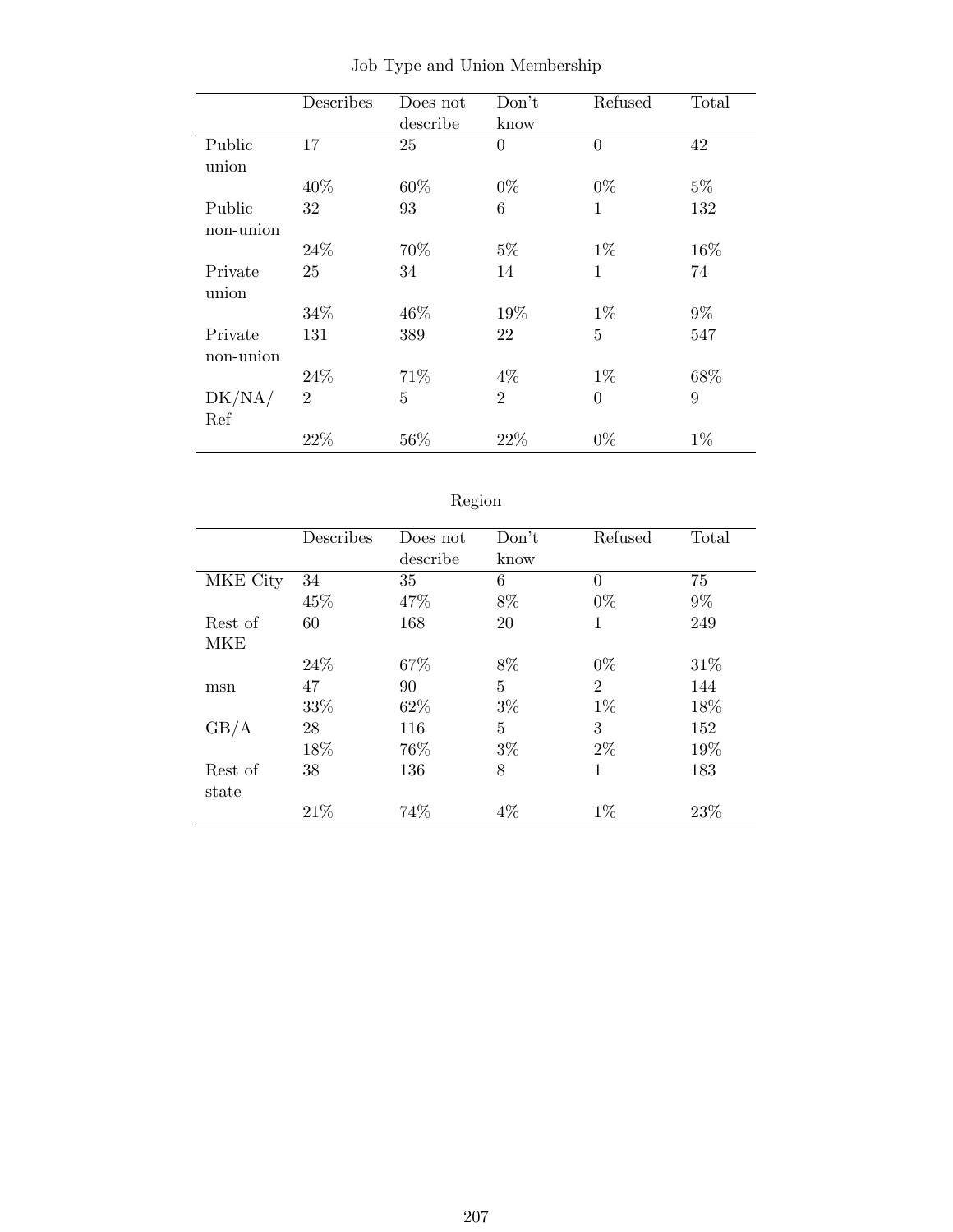|            | Describes      | Does not | Don't          | Refused        | Total |
|------------|----------------|----------|----------------|----------------|-------|
|            |                | describe | know           |                |       |
| Absolutely | 162            | 428      | 22             | 4              | 616   |
| certain    |                |          |                |                |       |
|            | 26\%           | 69%      | $4\%$          | $1\%$          | 77%   |
| Very       | 30             | 69       | 18             | $\overline{2}$ | 119   |
| likely     |                |          |                |                |       |
|            | 25%            | 58%      | 15%            | $2\%$          | 15%   |
| $50 - 50$  | $\overline{7}$ | 23       | $\overline{2}$ | $\theta$       | 32    |
|            | 22%            | 72%      | $6\%$          | $0\%$          | $4\%$ |
| Will not   | 7              | 21       | $\overline{2}$ | $\theta$       | 30    |
| vote       |                |          |                |                |       |
|            | 23\%           | 70%      | $7\%$          | $0\%$          | $4\%$ |
| Don't      | $\mathbf{1}$   | 5        | $\overline{0}$ | $\Omega$       | 6     |
| know       |                |          |                |                |       |
|            | 17%            | 83\%     | $0\%$          | $0\%$          | $1\%$ |

Likelihood of Voting in Nov.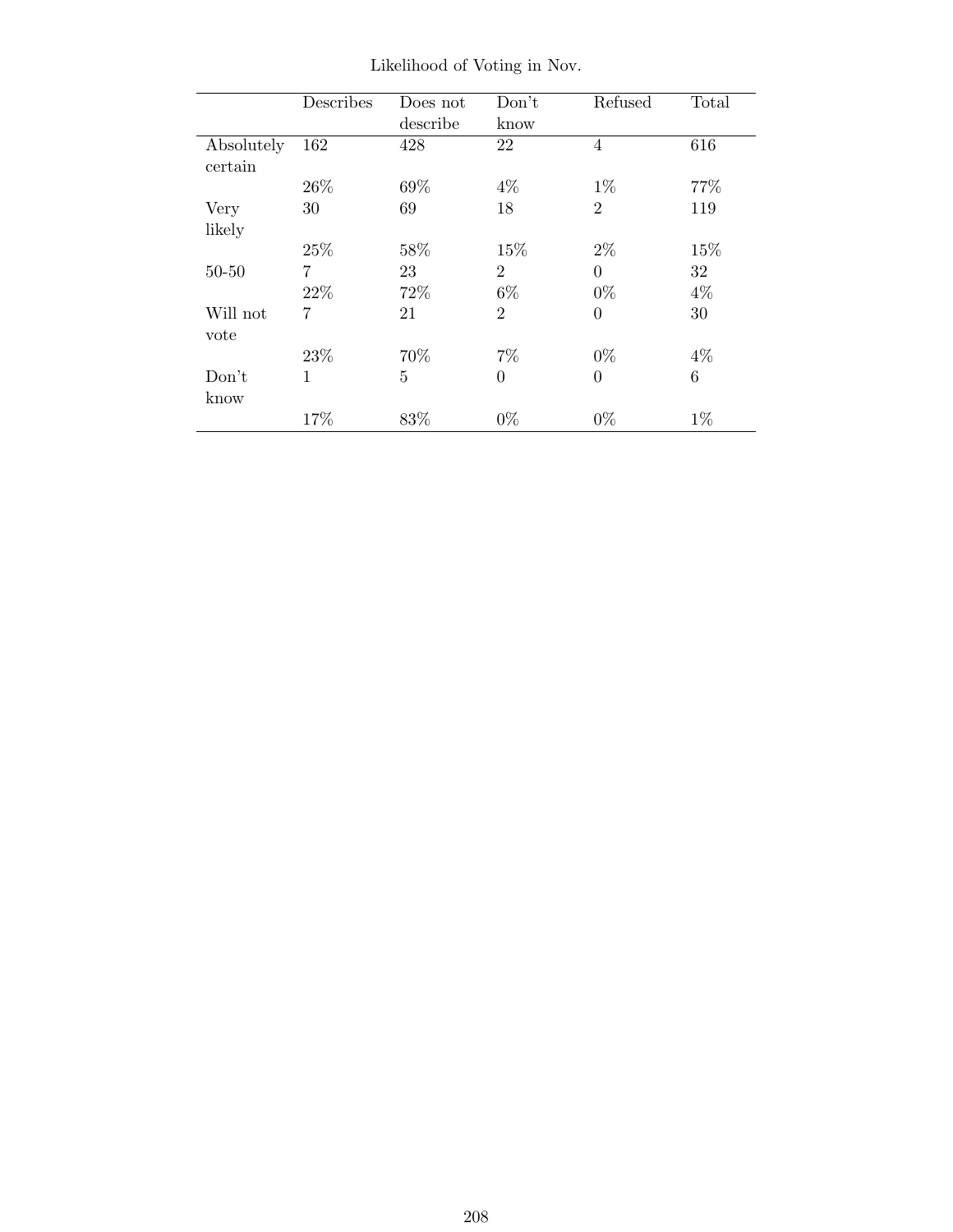### Q26. Please tell me whether the following statement describes Donald Trump, or not.... he is someone who is honest.

|        | Describes | Does not | Don't | Refused | Total |
|--------|-----------|----------|-------|---------|-------|
|        |           | describe | know  |         |       |
| Male   | 147       | 220      | 15    | 3       | 385   |
|        | 38%       | 57%      | 4%    | $1\%$   | 48%   |
| Female | 103       | 293      | 19    | 3       | 418   |
|        | 25%       | 70%      | $5\%$ | $1\%$   | 52%   |

Sex

|        | Describes | Does not | Don't    | Refused        | Total |
|--------|-----------|----------|----------|----------------|-------|
|        |           | describe | know     |                |       |
| 18-29  | 20        | 103      | 3        | 3              | 129   |
|        | 16%       | 80%      | $2\%$    | $2\%$          | 16%   |
| 30-44  | 55        | 129      | 7        | $\Omega$       | 191   |
|        | 29%       | 68%      | $4\%$    | $0\%$          | 24\%  |
| 45-59  | 89        | 157      | 11       | $\Omega$       | 257   |
|        | 35%       | 61\%     | $4\%$    | $0\%$          | 32%   |
| $60+$  | 85        | 124      | 14       | 1              | 224   |
|        | 38%       | 55\%     | $6\%$    | $0\%$          | 28%   |
| DK/NA/ | 1         | $\Omega$ | $\theta$ | $\overline{2}$ | 3     |
| Ref    |           |          |          |                |       |
|        | 33%       | $0\%$    | $0\%$    | 67%            | $0\%$ |

### Age 4 Categories

## Education 5 Categories

|           | Describes | Does not | Don't          | Refused        | Total |
|-----------|-----------|----------|----------------|----------------|-------|
|           |           | describe | know           |                |       |
| Not HS    | 6         | 40       | $\overline{2}$ | $\Omega$       | 48    |
|           | 12%       | 83%      | $4\%$          | $0\%$          | $6\%$ |
| HS        | 89        | 147      | 11             | $\theta$       | 247   |
|           | 36%       | 60%      | $4\%$          | $0\%$          | 31%   |
| Some Coll | 43        | 102      | 6              | $\overline{2}$ | 153   |
|           | 28%       | 67%      | $4\%$          | $1\%$          | 19%   |
| AA        | 39        | 60       | 4              | 1              | 104   |
|           | 38%       | 58%      | $4\%$          | $1\%$          | 13%   |
| $BA+$     | 71        | 158      | 11             | 1              | 241   |
|           | 29%       | 66\%     | $5\%$          | $0\%$          | 30%   |
| DK/NA/    | 3         | 6        | $\overline{0}$ | $\overline{2}$ | 11    |
| Ref       |           |          |                |                |       |
|           | 27%       | 55%      | $0\%$          | 18%            | $1\%$ |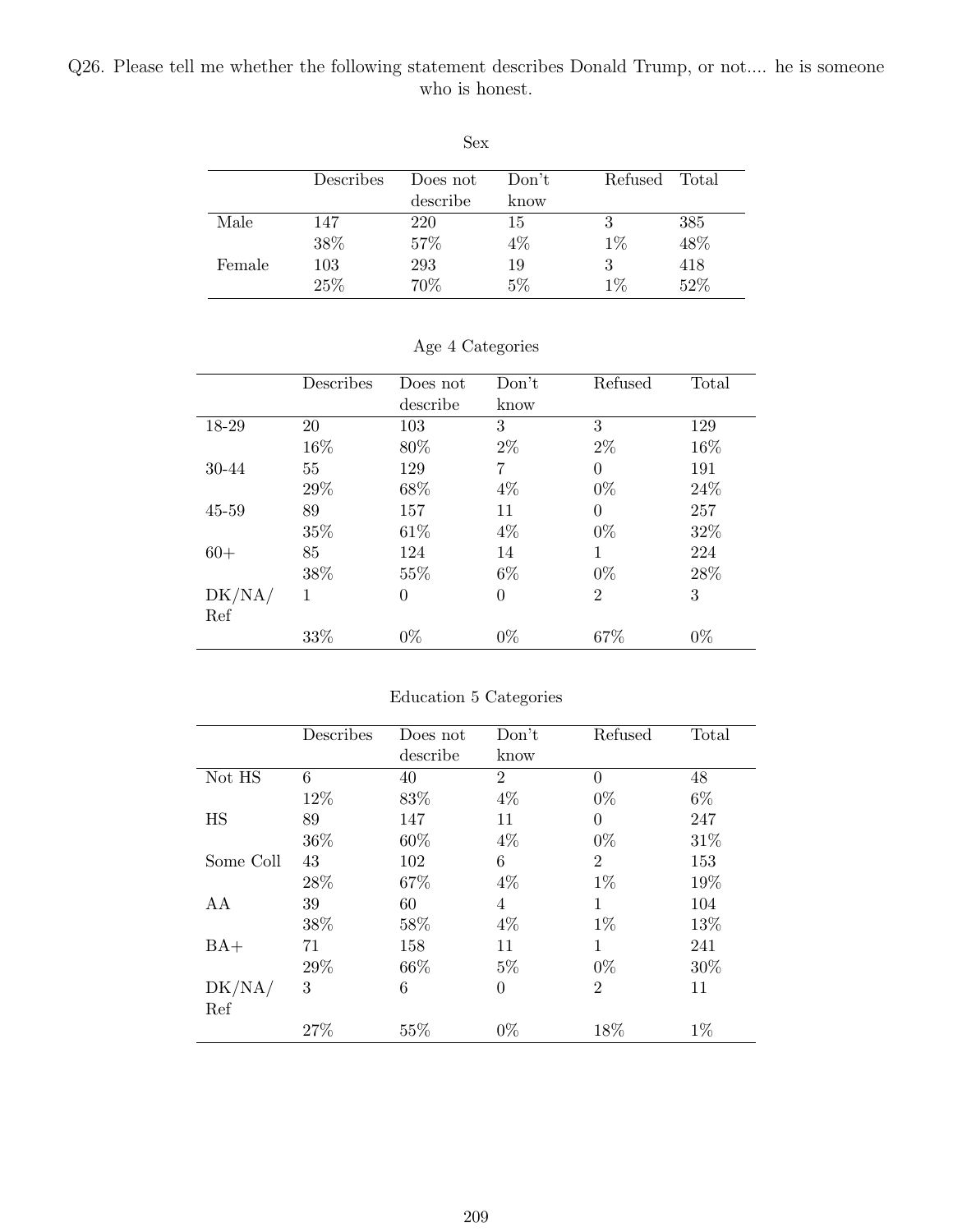|                   | Describes | Does not | Don't | Refused      | Total |
|-------------------|-----------|----------|-------|--------------|-------|
|                   |           | describe | know  |              |       |
| Under             | 69        | 161      | 3     | $\mathbf{1}$ | 234   |
| \$40 <sub>k</sub> |           |          |       |              |       |
|                   | 29%       | 69%      | $1\%$ | $0\%$        | 29\%  |
| \$40k to          | 71        | 128      | 15    | $\theta$     | 214   |
| \$74k             |           |          |       |              |       |
|                   | 33%       | 60%      | $7\%$ | $0\%$        | 27%   |
| $$75k$ up         | 91        | 155      | 6     | 1            | 253   |
|                   | 36\%      | 61\%     | $2\%$ | $0\%$        | 32%   |
| DK/NA/            | 19        | 68       | 10    | 4            | 101   |
| Ref               |           |          |       |              |       |
|                   | 19%       | 67%      | 10\%  | $4\%$        | 13\%  |

Household Income

Party ID

|                | Describes      | Does not | Don't          | Refused        | Total |
|----------------|----------------|----------|----------------|----------------|-------|
|                |                | describe | know           |                |       |
| Republican     | 130            | 71       | 16             | $\overline{2}$ | 219   |
|                | 59%            | 32%      | 7%             | $1\%$          | 27%   |
| Democrat       | 32             | 203      | 3              | $\theta$       | 238   |
|                | 13%            | 85%      | $1\%$          | $0\%$          | 30%   |
| Independent 79 |                | 213      | 10             | $\overline{2}$ | 304   |
|                | 26\%           | 70%      | $3\%$          | $1\%$          | 38%   |
| Other/No       | 6              | 17       | 3              | $\overline{0}$ | 26    |
| preference     |                |          |                |                |       |
|                | 23\%           | 65%      | 12\%           | $0\%$          | $3\%$ |
| Don't          | $\overline{2}$ | 6        | $\overline{2}$ | $\theta$       | 10    |
| know           |                |          |                |                |       |
|                | 20%            | 60%      | 20%            | $0\%$          | $1\%$ |
| Refused        | 1              | 3        | $\theta$       | $\mathfrak{D}$ | 6     |
|                | 17%            | 50%      | $0\%$          | 33%            | $1\%$ |

Party ID, with leaners

|                | Describes | Does not | Don't          | Refused        | Total |
|----------------|-----------|----------|----------------|----------------|-------|
|                |           | describe | know           |                |       |
| Republican     | 197       | 142      | 20             | 4              | 363   |
|                | 54%       | 39\%     | $6\%$          | $1\%$          | 45%   |
| Democrat       | 42        | 319      | 5              | 0              | 366   |
|                | 11%       | 87%      | $1\%$          | $0\%$          | 46%   |
| Independent 10 |           | 41       | 6              | 0              | 57    |
|                | 18%       | 72%      | 11\%           | $0\%$          | 7%    |
| Other/None 1   |           | 10       | $\overline{2}$ | $\overline{2}$ | 15    |
|                | $7\%$     | 67\%     | 13\%           | $13\%$         | 2%    |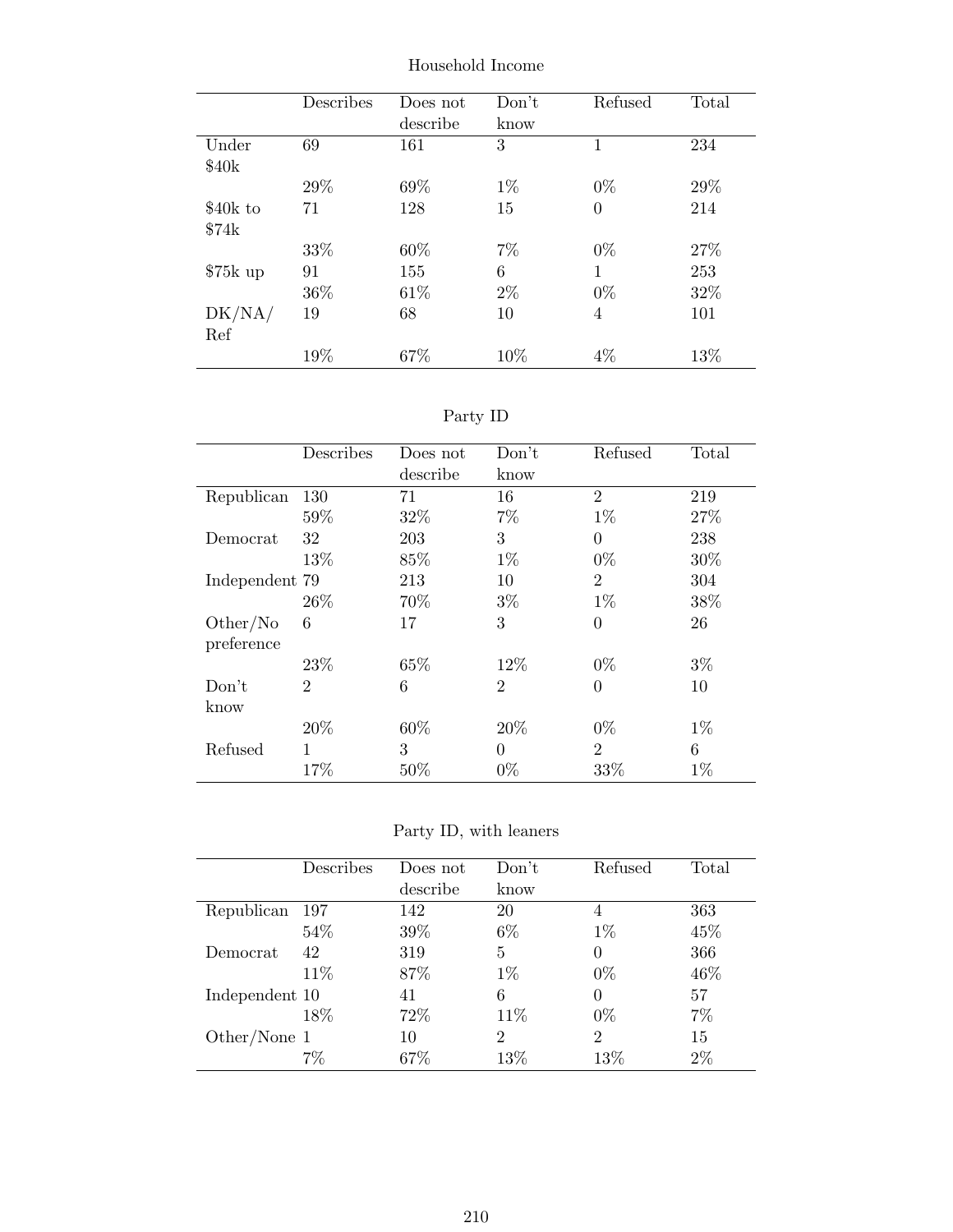|  |  |  | Party Id, leaners separate |
|--|--|--|----------------------------|
|--|--|--|----------------------------|

|              | Describes | Does not | Don't          | Refused        | Total |
|--------------|-----------|----------|----------------|----------------|-------|
|              |           | describe | know           |                |       |
| Rep          | 130       | 71       | 16             | $\overline{2}$ | 219   |
|              | 59%       | 32%      | 7%             | $1\%$          | 27%   |
| Lean Rep     | 67        | 71       | 4              | 1              | 143   |
|              | 47%       | 50%      | $3\%$          | $1\%$          | 18%   |
| Ind          | 10        | 41       | 6              | $\theta$       | 57    |
|              | 18%       | 72\%     | 11\%           | $0\%$          | $7\%$ |
| Lean Dem     | 11        | 116      | 3              | $\theta$       | 130   |
|              | 8%        | 89%      | $2\%$          | $0\%$          | 16%   |
| Dem          | 32        | 203      | 3              | 0              | 238   |
|              | 13%       | 85%      | $1\%$          | $0\%$          | 30%   |
| Other/None 1 |           | 10       | $\overline{2}$ | $\mathfrak{D}$ | 15    |
|              | 7%        | 67\%     | 13%            | 13%            | $2\%$ |

### Marital Status

|            | Describes | Does not | Don't          | Refused        | Total          |
|------------|-----------|----------|----------------|----------------|----------------|
|            |           | describe | know           |                |                |
| Married    | 175       | 291      | 23             | $\mathbf{1}$   | 490            |
|            | 36%       | 59%      | $5\%$          | $0\%$          | 61\%           |
| Cohabiting | 13        | 42       | $\theta$       | $\theta$       | 55             |
|            | 24\%      | 76%      | $0\%$          | $0\%$          | $7\%$          |
| Widowed    | 15        | 25       | 4              | $\theta$       | 44             |
|            | 34%       | 57%      | $9\%$          | $0\%$          | $5\%$          |
| Divorced   | 16        | 30       | 6              | 0              | 52             |
|            | 31\%      | 58%      | 12%            | $0\%$          | $6\%$          |
| Separated  | 3         | 12       | $\theta$       | $\theta$       | 15             |
|            | 20%       | 80\%     | $0\%$          | $0\%$          | $2\%$          |
| Never      | 28        | 112      | $\overline{2}$ | 3              | 145            |
| Married    |           |          |                |                |                |
|            | 19%       | 77%      | $1\%$          | $2\%$          | 18%            |
| Refused    | $\theta$  | $\theta$ | $\theta$       | $\overline{2}$ | $\overline{2}$ |
|            | $0\%$     | $0\%$    | $0\%$          | 100%           | $0\%$          |

| Race and Ethnicity |
|--------------------|
|                    |

|          | Describes | Does not | Don't          | Refused        | Total |
|----------|-----------|----------|----------------|----------------|-------|
|          |           | describe | know           |                |       |
| White    | 222       | 410      | 29             | 4              | 665   |
|          | 33%       | 62%      | $4\%$          | $1\%$          | 83%   |
| Black    | 9         | 35       | $\theta$       | $\theta$       | 44    |
|          | 20%       | 80%      | $0\%$          | $0\%$          | $5\%$ |
| Hispanic | 6         | 33       | 1              | 0              | 40    |
|          | 15%       | 82\%     | $2\%$          | $0\%$          | $5\%$ |
| Other    | 12        | 32       | 5              | $\theta$       | 49    |
|          | 24\%      | 65%      | 10%            | $0\%$          | $6\%$ |
| DK/NA/   | 1         | 1        | $\overline{0}$ | $\overline{2}$ | 4     |
| Ref      |           |          |                |                |       |
|          | 25%       | 25%      | $0\%$          | $50\%$         | $0\%$ |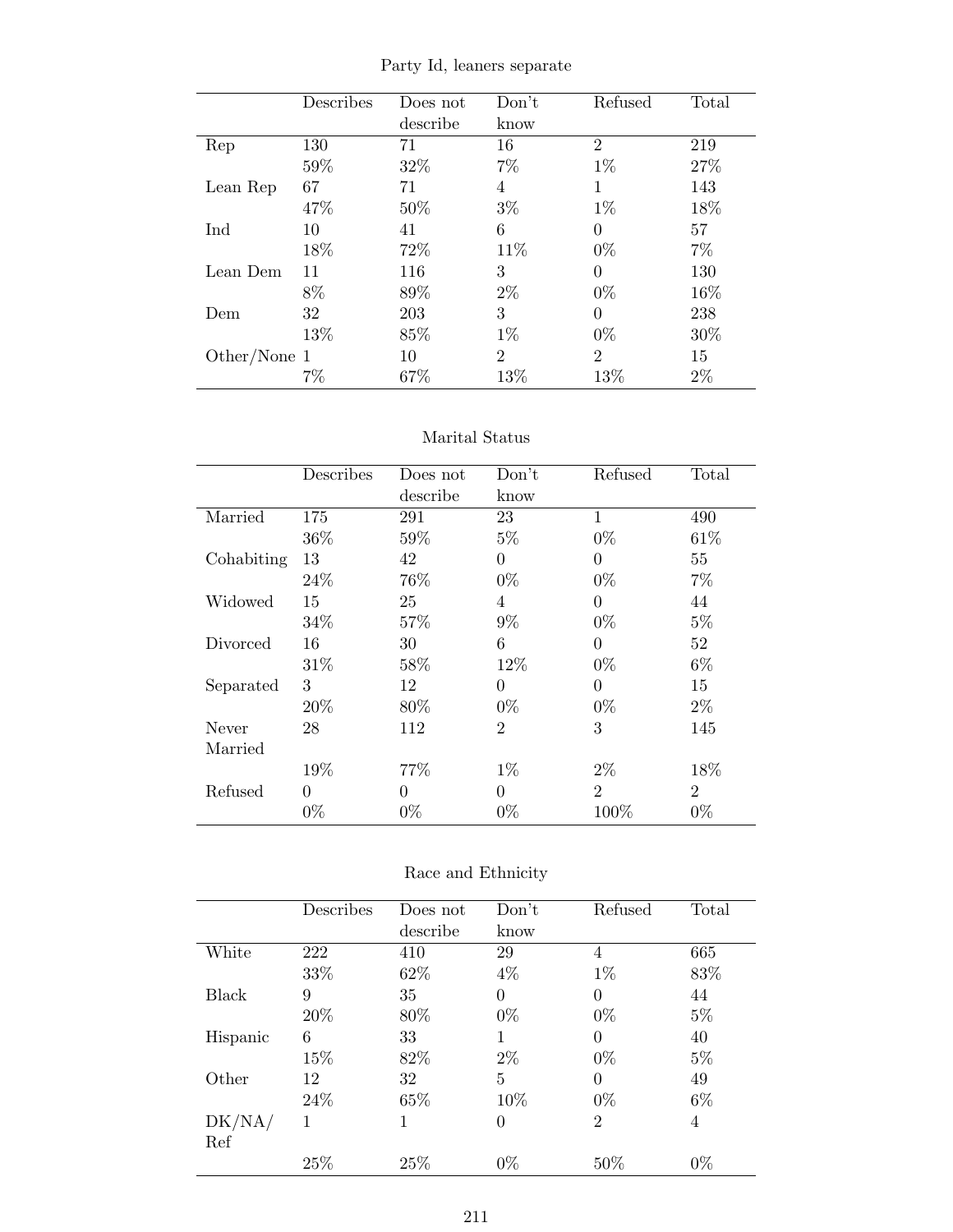|             | Describes        | Does not       | Don't          | Refused        | Total       |
|-------------|------------------|----------------|----------------|----------------|-------------|
|             |                  | describe       | know           |                |             |
| More than   | 27               | 23             | 5              | $\overline{0}$ | 55          |
| 1/wk        |                  |                |                |                |             |
|             | 49%              | 42%            | $9\%$          | $0\%$          | $7\%$       |
| $1$ /week   | 71               | 112            | 8              | $\mathbf{1}$   | 192         |
|             | 37%              | 58%            | $4\%$          | $1\%$          | 24\%        |
| $1-2$ month | 44               | 75             | $\overline{7}$ | $\overline{0}$ | 126         |
|             | 35%              | 60%            | $6\%$          | $0\%$          | 16%         |
| few times   | 34               | 88             | 5              | 3              | 130         |
| a year      |                  |                |                |                |             |
|             | $26\%$           | 68\%           | $4\%$          | $2\%$          | 16%         |
| Seldom      | 43               | 89             | $\overline{4}$ | $\Omega$       | 136         |
|             | 32%              | 65%            | $3\%$          | $0\%$          | 17%         |
| Never       | 31               | 122            | $\overline{5}$ | $\overline{0}$ | 158         |
|             | 20%              | 77%            | $3\%$          | $0\%$          | 20%         |
| Don't       | $\boldsymbol{0}$ | $\overline{0}$ | $\mathbf 1$    | $\overline{0}$ | $\mathbf 1$ |
| know        |                  |                |                |                |             |
|             | $0\%$            | $0\%$          | 100%           | $0\%$          | $0\%$       |
| Refused     | 1                | 3              | $\overline{0}$ | $\overline{2}$ | 6           |
|             | 17%              | 50%            | $0\%$          | 33\%           | $1\%$       |

Religious Service Attendance

# Religious Affiliation

|             | Describes      | Does not | Don't          | Refused        | Total          |
|-------------|----------------|----------|----------------|----------------|----------------|
|             |                | describe | know           |                |                |
| Protestant/ | 131            | 185      | 14             | 4              | 334            |
| Christian   |                |          |                |                |                |
|             | 39%            | 55%      | $4\%$          | $1\%$          | 41\%           |
| Catholic    | 83             | 177      | 13             | $\Omega$       | 273            |
|             | 30%            | 65%      | $5\%$          | $0\%$          | 34%            |
| Jewish      | 1              | 4        | $\overline{0}$ | $\theta$       | $\overline{5}$ |
|             | 20%            | 80%      | $0\%$          | $0\%$          | $1\%$          |
| Other       | 9              | 26       | 3              | 0              | 38             |
|             | 24\%           | 68%      | 8%             | $0\%$          | $5\%$          |
| None        | 25             | 105      | 3              | $\theta$       | 133            |
|             | 19%            | 79%      | $2\%$          | $0\%$          | 17%            |
| DK/NA/      | $\overline{2}$ | 17       | $\overline{2}$ | $\overline{2}$ | 23             |
| Ref         |                |          |                |                |                |
|             | $9\%$          | 74%      | 9%             | $9\%$          | $3\%$          |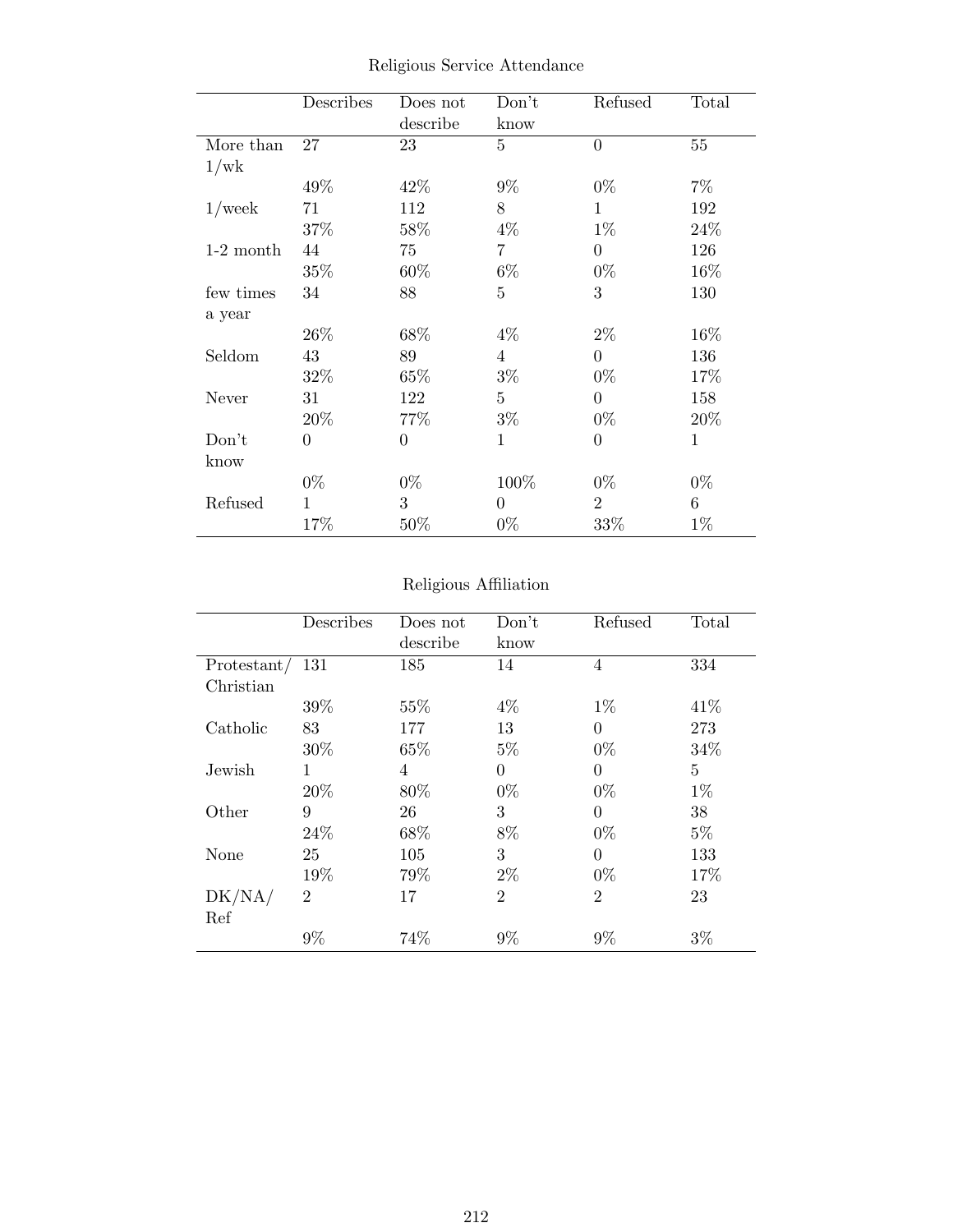|          | Describes | Does not | Don't    | Refused        | Total          |
|----------|-----------|----------|----------|----------------|----------------|
|          |           | describe | know     |                |                |
| born     | 67        | 69       | 4        | 1              | 141            |
| again    |           |          |          |                |                |
|          | 48%       | 49%      | $3\%$    | $1\%$          | 42\%           |
| not born | 59        | 109      | 9        | 1              | 178            |
| again    |           |          |          |                |                |
|          | 33%       | 61\%     | $5\%$    | $1\%$          | 54%            |
| Don't    | 5         | 3        | $\theta$ | 0              | 8              |
| know     |           |          |          |                |                |
|          | 62%       | 38%      | $0\%$    | $0\%$          | $2\%$          |
| Refused  | 0         | 3        | $\theta$ | $\overline{2}$ | $\overline{5}$ |
|          | $0\%$     | 60%      | $0\%$    | 40%            | $2\%$          |

Born Again/Evangelical

|          | Describes | Does not | Don't          | Refused        | Total |
|----------|-----------|----------|----------------|----------------|-------|
|          |           | describe | know           |                |       |
| Urban    | 67        | 172      | 6              | $\theta$       | 245   |
|          | 27\%      | 70%      | $2\%$          | $0\%$          | 31\%  |
| Suburban | 77        | 163      | 7              | 4              | 251   |
|          | $31\%$    | 65\%     | $3\%$          | $2\%$          | 31\%  |
| Rural    | 102       | 172      | 19             | $\Omega$       | 293   |
|          | 35%       | 59%      | $6\%$          | $0\%$          | 37%   |
| Don't    | 3         | 3        | $\overline{2}$ | $\theta$       | 8     |
| know     |           |          |                |                |       |
|          | 38%       | 38%      | 25\%           | $0\%$          | $1\%$ |
| Refused  | 1         | 1        | 0              | $\overline{2}$ | 4     |
|          | 25%       | 25%      | $0\%$          | $50\%$         | $0\%$ |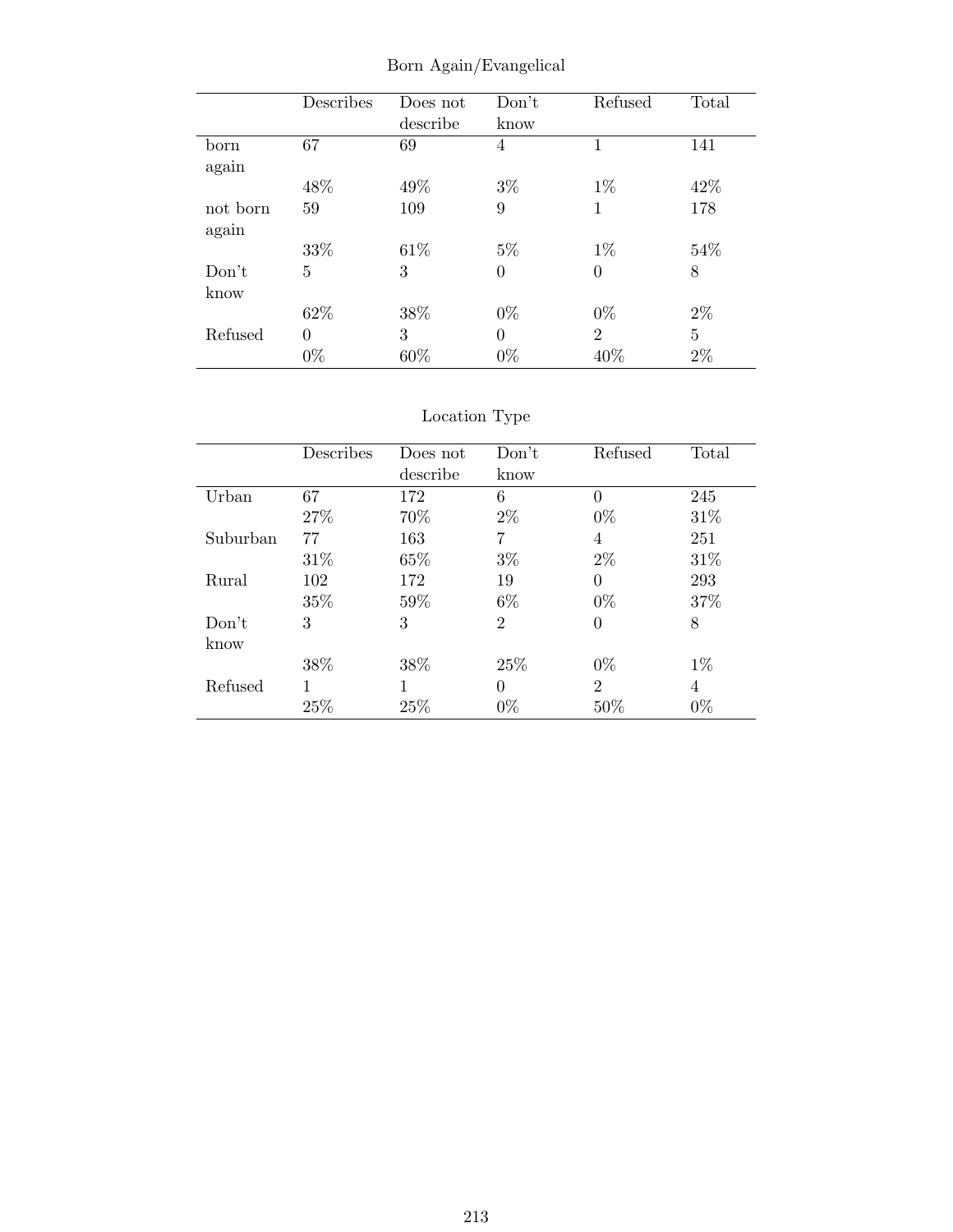|                  | Describes      | Does not | Don't            | Refused        | Total          |
|------------------|----------------|----------|------------------|----------------|----------------|
|                  |                | describe | know             |                |                |
| Very con-        | 46             | 11       | 5                | $\overline{0}$ | 62             |
| servative        |                |          |                  |                |                |
|                  | 74%            | 18%      | 8%               | $0\%$          | $8\%$          |
| Conservative 120 |                | 125      | 7                | $\mathbf{1}$   | 253            |
|                  | 47\%           | 49\%     | $3\%$            | $0\%$          | 32%            |
| Moderate         | 62             | 194      | 10               | 3              | 269            |
|                  | 23\%           | 72%      | $4\%$            | $1\%$          | 34%            |
| Liberal          | 12             | 103      | $\overline{0}$   | $\overline{0}$ | 115            |
|                  | 10%            | 90%      | $0\%$            | $0\%$          | 14\%           |
| Very lib-        | $\overline{2}$ | 58       | $\boldsymbol{0}$ | $\overline{0}$ | 60             |
| eral             |                |          |                  |                |                |
|                  | $3\%$          | 97%      | $0\%$            | $0\%$          | 7%             |
| Don't            | $\overline{7}$ | 19       | 11               | $\theta$       | 37             |
| know             |                |          |                  |                |                |
|                  | 19%            | 51\%     | $30\%$           | $0\%$          | $5\%$          |
| Refused          | $\Omega$       | 3        | $\theta$         | $\overline{2}$ | $\overline{5}$ |
|                  | $0\%$          | $60\%$   | $0\%$            | 40\%           | $1\%$          |

Political Ideology

|                        | Describes | Does not<br>describe | Don't<br>know  | Refused        | Total          |
|------------------------|-----------|----------------------|----------------|----------------|----------------|
| respondent             | 17        | 57                   | $\overline{2}$ | $\theta$       | 76             |
|                        | 22%       | 75%                  | $3\%$          | $0\%$          | $9\%$          |
| another                | 10        | 28                   | 1              | $\overline{0}$ | 39             |
| household<br>member    |           |                      |                |                |                |
|                        | 26\%      | 72%                  | $3\%$          | $0\%$          | $5\%$          |
| nobody in<br>household | 222       | 423                  | 31             | $\overline{4}$ | 680            |
|                        | 33%       | 62\%                 | $5\%$          | $1\%$          | 85%            |
| Don't<br>know          | 1         | $\overline{2}$       | $\overline{0}$ | $\overline{0}$ | 3              |
|                        | 33%       | 67%                  | $0\%$          | $0\%$          | $0\%$          |
| Refused                | $\Omega$  | 3                    | $\theta$       | $\overline{2}$ | $\overline{5}$ |
|                        | $0\%$     | 60%                  | $0\%$          | 40%            | $1\%$          |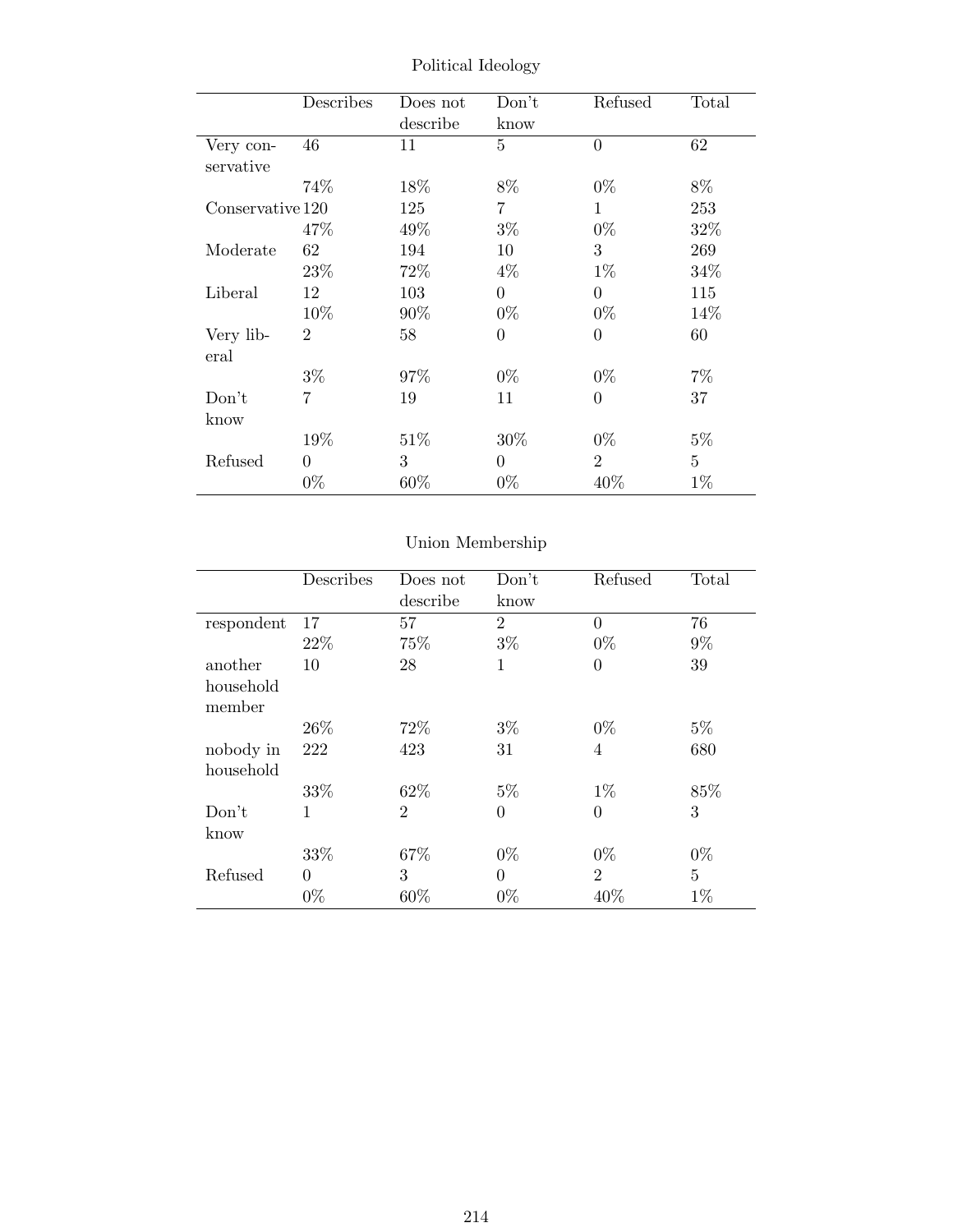|           | Describes | Does not | Don't          | Refused        | Total |
|-----------|-----------|----------|----------------|----------------|-------|
|           |           | describe | know           |                |       |
| Public    | 10        | 32       | $\overline{0}$ | $\overline{0}$ | 42    |
| union     |           |          |                |                |       |
|           | 24\%      | 76%      | $0\%$          | $0\%$          | $5\%$ |
| Public    | 35        | 92       | $\overline{5}$ | $\theta$       | 132   |
| non-union |           |          |                |                |       |
|           | 27%       | 70%      | $4\%$          | $0\%$          | 16%   |
| Private   | 17        | 53       | $\overline{4}$ | $\overline{0}$ | 74    |
| union     |           |          |                |                |       |
|           | 23\%      | 72%      | $5\%$          | $0\%$          | $9\%$ |
| Private   | 188       | 329      | 26             | 4              | 547   |
| non-union |           |          |                |                |       |
|           | 34%       | 60%      | $5\%$          | $1\%$          | 68%   |
| DK/NA/    | 1         | 6        | $\overline{0}$ | $\overline{2}$ | 9     |
| Ref       |           |          |                |                |       |
|           | 11%       | 67%      | $0\%$          | 22%            | $1\%$ |

Job Type and Union Membership

| t | O.<br>к<br>п |
|---|--------------|

|          | Describes | Does not | Don't | Refused        | Total |
|----------|-----------|----------|-------|----------------|-------|
|          |           | describe | know  |                |       |
| MKE City | 19        | 53       | 4     | 0              | 76    |
|          | 25%       | 70%      | $5\%$ | $0\%$          | $9\%$ |
| Rest of  | 80        | 161      | 7     | $\theta$       | 248   |
| MKE      |           |          |       |                |       |
|          | 32%       | 65%      | $3\%$ | $0\%$          | 31\%  |
| msn      | 35        | 103      | 5     | $\overline{2}$ | 145   |
|          | 24%       | 71\%     | $3\%$ | $1\%$          | 18%   |
| GB/A     | 61        | 80       | 7     | 3              | 151   |
|          | 40\%      | 53\%     | $5\%$ | $2\%$          | 19%   |
| Rest of  | 55        | 116      | 11    | 1              | 183   |
| state    |           |          |       |                |       |
|          | 30%       | 63%      | $6\%$ | $1\%$          | 23%   |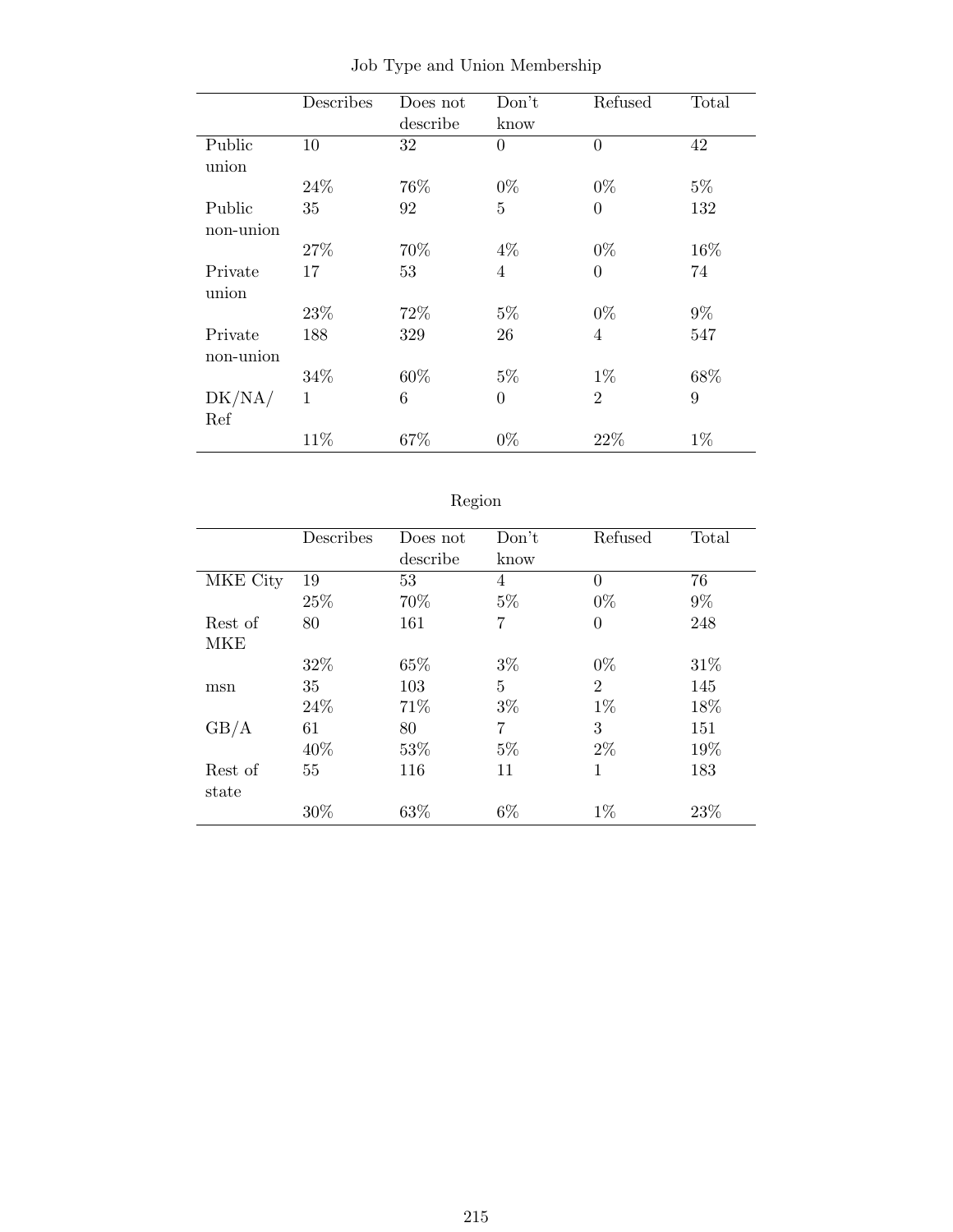|            | Describes    | Does not       | Don't          | Refused        | Total |
|------------|--------------|----------------|----------------|----------------|-------|
|            |              | describe       | know           |                |       |
| Absolutely | 221          | 374            | 18             | $\overline{2}$ | 615   |
| certain    |              |                |                |                |       |
|            | 36%          | 61\%           | $3\%$          | $0\%$          | 77%   |
| Very       | 16           | 90             | 10             | 3              | 119   |
| likely     |              |                |                |                |       |
|            | 13%          | 76%            | 8%             | $3\%$          | 15%   |
| $50 - 50$  | 5            | 23             | $\overline{4}$ | $\theta$       | 32    |
|            | 16%          | 72%            | 12%            | $0\%$          | $4\%$ |
| Will not   | 7            | 21             | $\overline{2}$ | $\theta$       | 30    |
| vote       |              |                |                |                |       |
|            | 23\%         | 70%            | $7\%$          | $0\%$          | $4\%$ |
| Don't      | $\mathbf{1}$ | $\overline{4}$ | 1              | $\Omega$       | 6     |
| know       |              |                |                |                |       |
|            | 17%          | 67\%           | 17\%           | $0\%$          | $1\%$ |

Likelihood of Voting in Nov.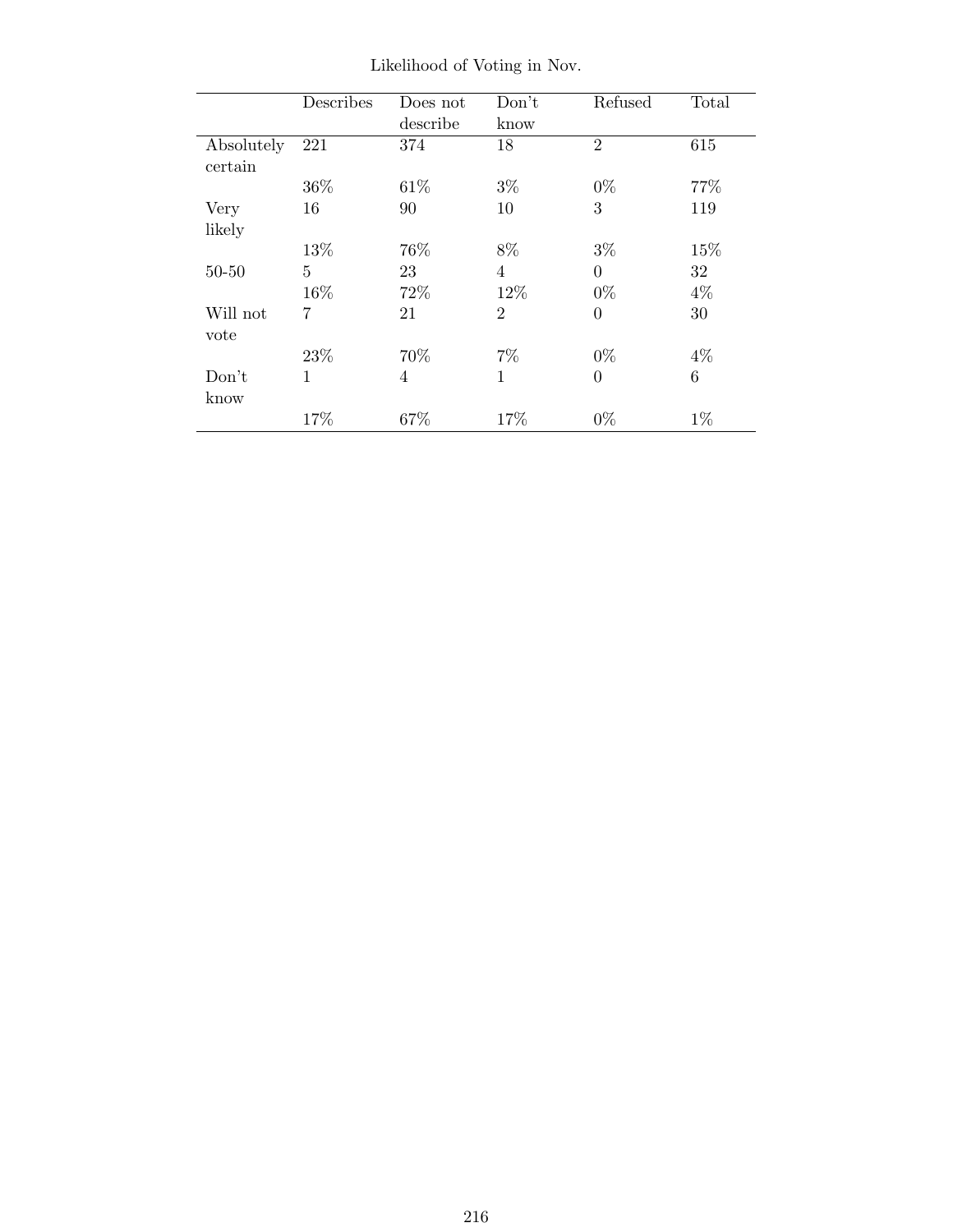Q27. Please tell me whether the following statement describes Hillary Clinton, or not.... she has the qualifications to be president.

|        |            | Sex.                 |               |            |            |
|--------|------------|----------------------|---------------|------------|------------|
|        | Describes  | Does not<br>describe | Don't<br>know | Refused    | Total      |
| Male   | 177        | 202                  | 5             | 2          | 386        |
| Female | 46%<br>258 | 52%<br>152           | $1\%$<br>5    | $1\%$<br>2 | 48%<br>417 |
|        | 62%        | 36%                  | $1\%$         | $0\%$      | 52%        |

|           | Describes | Does not | Don't          | Refused        | Total |
|-----------|-----------|----------|----------------|----------------|-------|
|           |           | describe | know           |                |       |
| 18-29     | 81        | 45       | 1              | $\overline{2}$ | 129   |
|           | 63%       | 35%      | $1\%$          | $2\%$          | 16%   |
| 30-44     | 105       | 83       | $\overline{2}$ | $\theta$       | 190   |
|           | 55%       | 44\%     | $1\%$          | $0\%$          | 24%   |
| $45 - 59$ | 129       | 126      | $\overline{2}$ | $\Omega$       | 257   |
|           | 50\%      | 49%      | $1\%$          | $0\%$          | 32%   |
| $60+$     | 120       | 99       | 5              | 1              | 225   |
|           | 53\%      | 44\%     | $2\%$          | $0\%$          | 28%   |
| DK/NA/    | $\theta$  | 1        | $\theta$       | $\overline{2}$ | 3     |
| Ref       |           |          |                |                |       |
|           | $0\%$     | 33%      | $0\%$          | 67\%           | $0\%$ |

#### Age 4 Categories

#### Education 5 Categories

|           | Describes | Does not | Don't          | Refused        | Total |
|-----------|-----------|----------|----------------|----------------|-------|
|           |           | describe | know           |                |       |
| Not HS    | 29        | 17       | $\overline{2}$ | $\Omega$       | 48    |
|           | 60%       | 35%      | $4\%$          | $0\%$          | $6\%$ |
| HS        | 130       | 115      | $\overline{2}$ | $\Omega$       | 247   |
|           | 53%       | 47%      | $1\%$          | $0\%$          | 31%   |
| Some Coll | 78        | 71       | $\overline{2}$ | $\overline{2}$ | 153   |
|           | 51\%      | 46\%     | $1\%$          | $1\%$          | 19%   |
| AA        | 48        | 54       | $\overline{2}$ | $\Omega$       | 104   |
|           | 46\%      | 52%      | $2\%$          | $0\%$          | 13%   |
| $BA+$     | 146       | 93       | $\overline{2}$ | 1              | 242   |
|           | 60%       | 38%      | $1\%$          | $0\%$          | 30%   |
| DK/NA/    | 4         | 5        | $\overline{0}$ | $\overline{2}$ | 11    |
| Ref       |           |          |                |                |       |
|           | 36%       | 45%      | $0\%$          | 18%            | $1\%$ |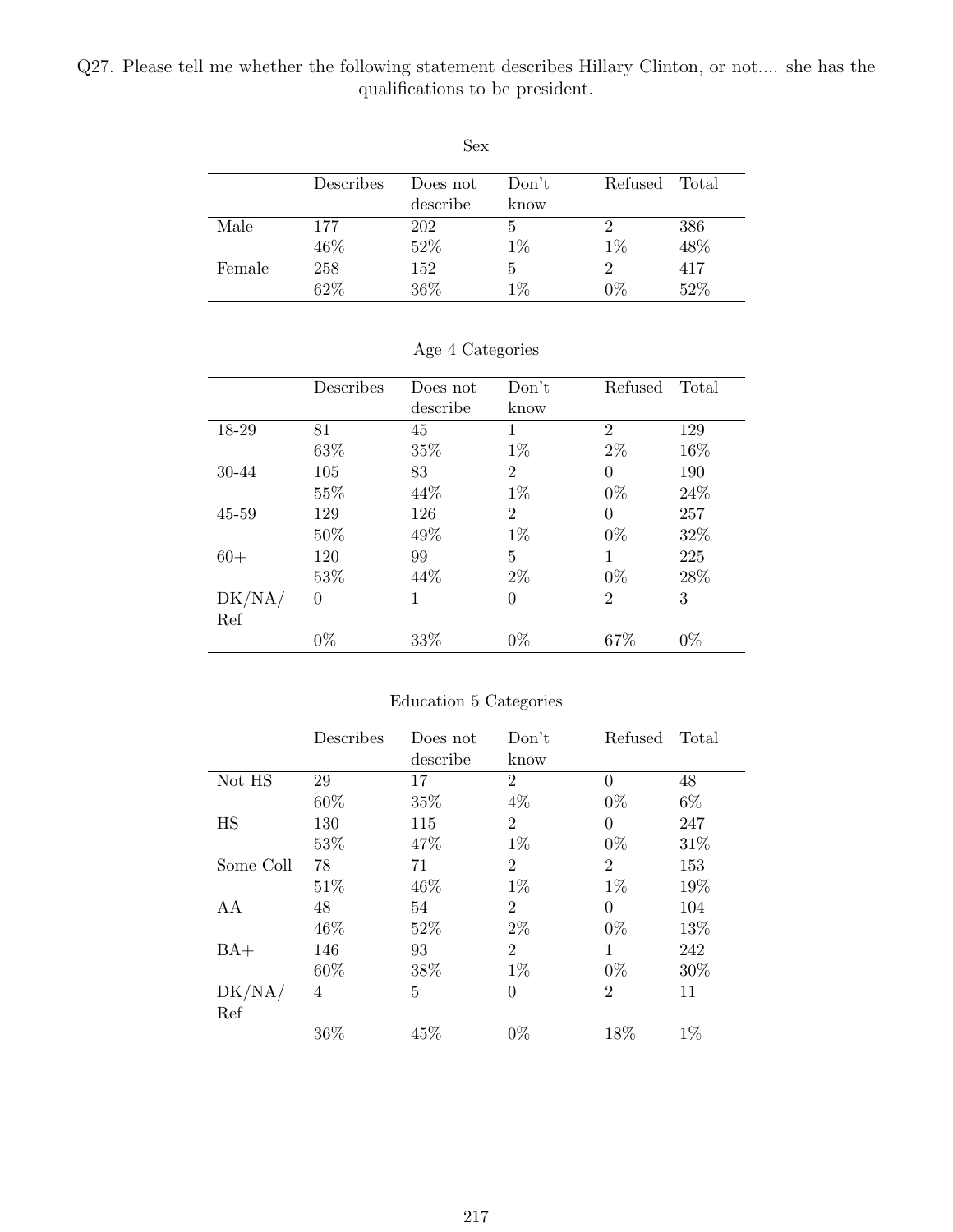|           | Describes | Does not<br>describe | Don't<br>know  | Refused  | Total |
|-----------|-----------|----------------------|----------------|----------|-------|
| Under     | 142       | 89                   | 4              | $\theta$ | 235   |
| \$40k     |           |                      |                |          |       |
|           | 60%       | 38%                  | $2\%$          | $0\%$    | 29%   |
| \$40k to  | 115       | 98                   | 1              | $\theta$ | 214   |
| \$74k     |           |                      |                |          |       |
|           | 54%       | 46\%                 | $0\%$          | $0\%$    | 27\%  |
| $$75k$ up | 129       | 122                  | $\overline{2}$ | 0        | 253   |
|           | 51%       | 48%                  | $1\%$          | $0\%$    | 32%   |
| DK/NA/    | 48        | 45                   | 4              | 4        | 101   |
| Ref       |           |                      |                |          |       |
|           | 48\%      | 45%                  | $4\%$          | $4\%$    | 13%   |

Household Income

Party ID

|                 | Describes      | Does not | Don't          | Refused        | Total |
|-----------------|----------------|----------|----------------|----------------|-------|
|                 |                | describe | know           |                |       |
| Republican      | 51             | 166      | 1              | $\overline{2}$ | 220   |
|                 | 23\%           | 75%      | $0\%$          | $1\%$          | 27%   |
| Democrat        | 219            | 17       | $\mathbf{1}$   | $\Omega$       | 237   |
|                 | 92%            | $7\%$    | $0\%$          | $0\%$          | 30%   |
| Independent 151 |                | 147      | 5              | $\Omega$       | 303   |
|                 | 50%            | 49%      | $2\%$          | $0\%$          | 38%   |
| Other/No        | 10             | 14       | $\overline{2}$ | $\Omega$       | 26    |
| preference      |                |          |                |                |       |
|                 | 38%            | 54\%     | 8\%            | $0\%$          | $3\%$ |
| Don't           | $\overline{2}$ | 7        | $\mathbf{1}$   | $\theta$       | 10    |
| know            |                |          |                |                |       |
|                 | $20\%$         | 70%      | 10%            | $0\%$          | $1\%$ |
| Refused         | 1              | 3        | $\Omega$       | $\overline{2}$ | 6     |
|                 | 17%            | 50%      | $0\%$          | 33%            | $1\%$ |

Party ID, with leaners

|                | Describes | Does not | Don't          | Refused        | Total |
|----------------|-----------|----------|----------------|----------------|-------|
|                |           | describe | know           |                |       |
| Republican     | 98        | 261      | $\overline{2}$ | $\overline{2}$ | 363   |
|                | 27%       | 72%      | $1\%$          | $1\%$          | 45\%  |
| Democrat       | 312       | 53       | 3              | 0              | 368   |
|                | 85%       | 14%      | $1\%$          | $0\%$          | 46\%  |
| Independent 23 |           | 30       | 4              | 0              | 57    |
|                | 40\%      | 53%      | 7%             | $0\%$          | $7\%$ |
| Other/None $2$ |           | 11       |                | $\overline{2}$ | 16    |
|                | 12\%      | 69%      | $6\%$          | $12\%$         | $2\%$ |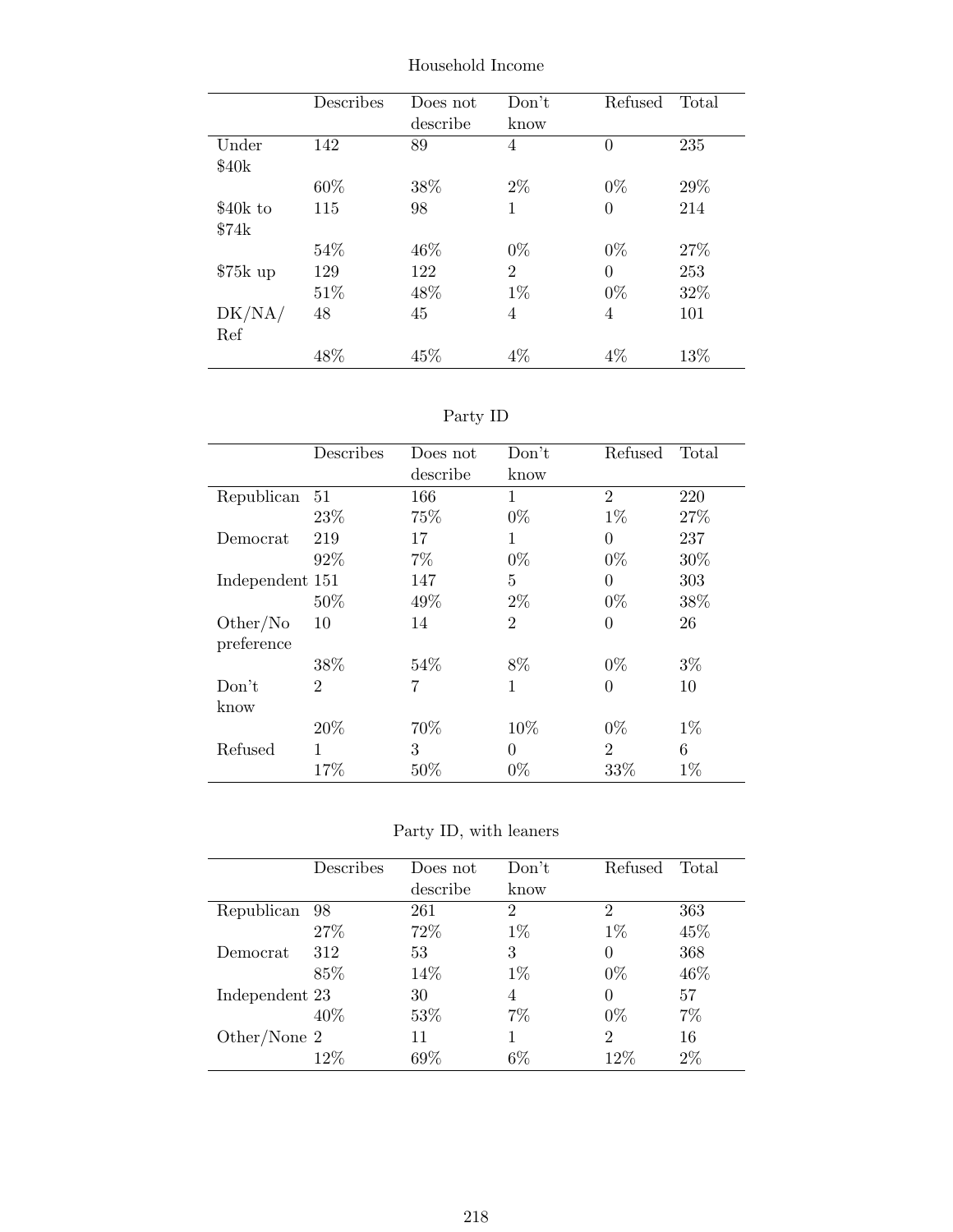|                | Describes | Does not | Don't          | Refused        | Total  |
|----------------|-----------|----------|----------------|----------------|--------|
|                |           | describe | know           |                |        |
| Rep            | 51        | 166      | 1              | $\overline{2}$ | 220    |
|                | 23\%      | 75%      | $0\%$          | $1\%$          | 27%    |
| Lean Rep       | 48        | 95       | 1              | $\Omega$       | 144    |
|                | 33%       | 66%      | $1\%$          | $0\%$          | 18%    |
| Ind            | 23        | 30       | 4              | $\theta$       | 57     |
|                | 40%       | 53%      | 7%             | $0\%$          | $7\%$  |
| Lean Dem       | 92        | 35       | $\overline{2}$ | 0              | 129    |
|                | 71%       | 27%      | $2\%$          | $0\%$          | 16%    |
| Dem            | 219       | 17       | 1              | 0              | 237    |
|                | 92%       | 7%       | $0\%$          | $0\%$          | $30\%$ |
| Other/None $2$ |           | 11       | 1              | $\overline{2}$ | 16     |
|                | 12%       | 69%      | $6\%$          | 12%            | $2\%$  |

Party Id, leaners separate

#### Marital Status

|            | Describes | Does not | Don't          | Refused        | Total          |
|------------|-----------|----------|----------------|----------------|----------------|
|            |           | describe | know           |                |                |
| Married    | 240       | 245      | $\overline{4}$ | $\mathbf{1}$   | 490            |
|            | 49%       | 50%      | $1\%$          | $0\%$          | 61\%           |
| Cohabiting | 30        | 25       | $\Omega$       | 0              | 55             |
|            | 55%       | 45\%     | $0\%$          | $0\%$          | 7%             |
| Widowed    | 25        | 17       | 3              | $\theta$       | 45             |
|            | 56\%      | 38%      | $7\%$          | $0\%$          | $6\%$          |
| Divorced   | 28        | 24       | 1              | $\theta$       | 53             |
|            | 53%       | 45%      | $2\%$          | $0\%$          | 7%             |
| Separated  | 12        | 3        | $\Omega$       | 0              | 15             |
|            | 80%       | 20%      | $0\%$          | $0\%$          | $2\%$          |
| Never      | 101       | 41       | $\overline{2}$ | $\overline{2}$ | 146            |
| Married    |           |          |                |                |                |
|            | 69%       | 28\%     | $1\%$          | $1\%$          | 18\%           |
| Refused    | $\theta$  | $\Omega$ | $\Omega$       | $\overline{2}$ | $\overline{2}$ |
|            | $0\%$     | $0\%$    | $0\%$          | 100%           | $0\%$          |

| Race and Ethnicity |  |  |
|--------------------|--|--|
|--------------------|--|--|

|              | Describes | Does not       | Don't          | Refused        | Total |
|--------------|-----------|----------------|----------------|----------------|-------|
|              |           | describe       | know           |                |       |
| White        | 340       | 316            | 7              | $\overline{2}$ | 665   |
|              | 51\%      | 48%            | $1\%$          | $0\%$          | 83%   |
| <b>Black</b> | 38        | 6              | $\overline{0}$ | $\theta$       | 44    |
|              | 86%       | 14%            | $0\%$          | $0\%$          | $5\%$ |
| Hispanic     | 30        | 9              | 1              | 0              | 40    |
|              | 75%       | 22\%           | $2\%$          | $0\%$          | $5\%$ |
| Other        | 26        | 21             | $\overline{2}$ | $\theta$       | 49    |
|              | 53%       | 43%            | $4\%$          | $0\%$          | $6\%$ |
| DK/NA/       | 0         | $\overline{2}$ | 0              | $\overline{2}$ | 4     |
| Ref          |           |                |                |                |       |
|              | $0\%$     | 50%            | $0\%$          | 50%            | $0\%$ |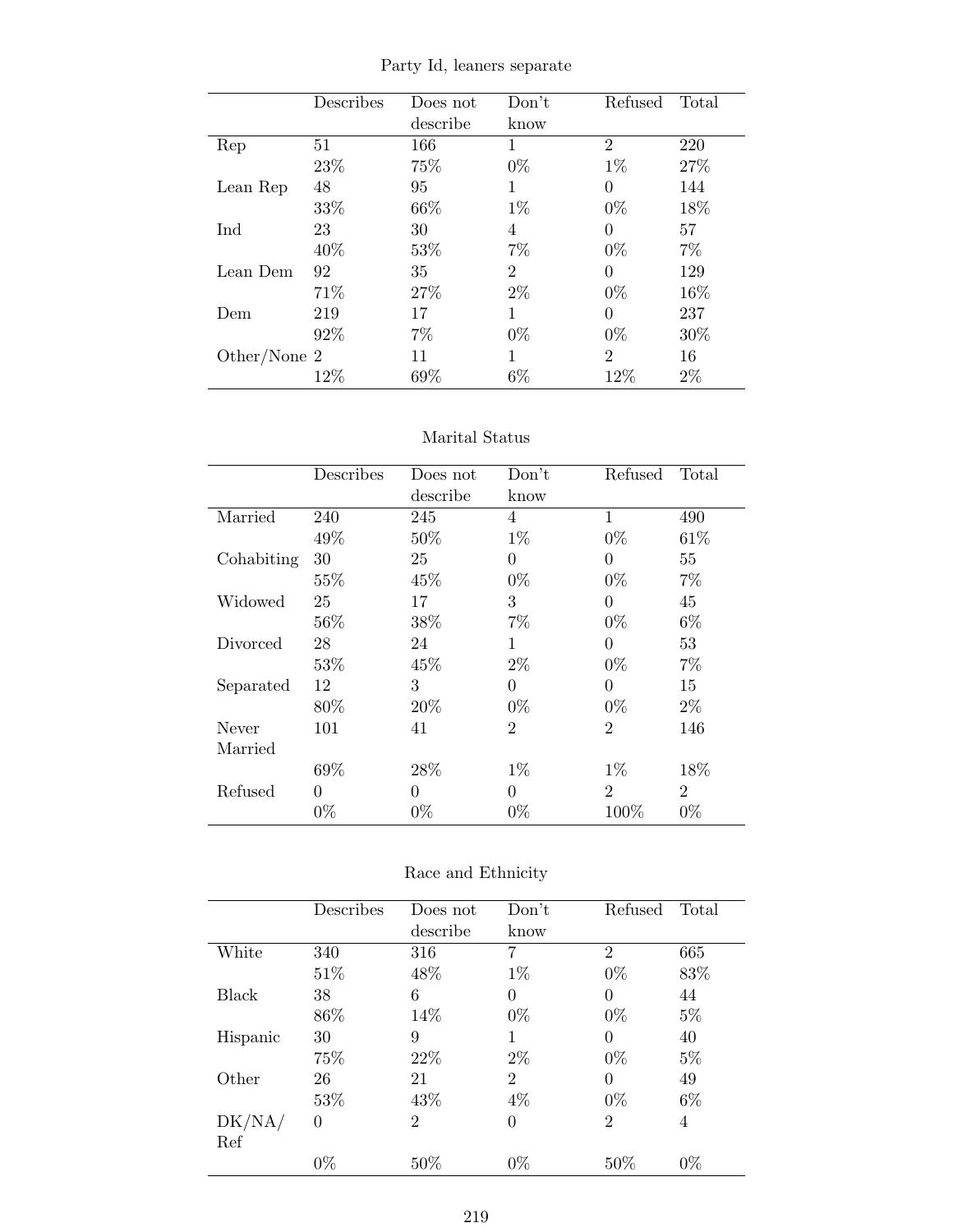|             | Describes      | Does not<br>describe | Don't<br>know  | Refused        | Total |
|-------------|----------------|----------------------|----------------|----------------|-------|
| More than   | 23             | 31                   | $\overline{2}$ | $\overline{0}$ | 56    |
| 1/wk        |                |                      |                |                |       |
|             | 41\%           | 55%                  | $4\%$          | $0\%$          | $7\%$ |
| $1$ /week   | 93             | 94                   | $\overline{4}$ | $\theta$       | 191   |
|             | 49%            | 49%                  | $2\%$          | $0\%$          | 24%   |
| $1-2$ month | 68             | 57                   | $\theta$       | $\overline{0}$ | 125   |
|             | 54\%           | 46\%                 | $0\%$          | $0\%$          | 16%   |
| few times   | 86             | 39                   | $\overline{2}$ | $\overline{2}$ | 129   |
| a year      |                |                      |                |                |       |
|             | 67%            | 30\%                 | $2\%$          | $2\%$          | 16%   |
| Seldom      | 72             | 63                   | 1              | $\overline{0}$ | 136   |
|             | 53%            | 46\%                 | $1\%$          | $0\%$          | 17%   |
| Never       | 92             | 66                   | 1              | $\overline{0}$ | 159   |
|             | 58%            | 42\%                 | $1\%$          | $0\%$          | 20%   |
| Don't       | $\overline{0}$ | $\overline{0}$       | 1              | $\overline{0}$ | 1     |
| know        |                |                      |                |                |       |
|             | $0\%$          | $0\%$                | 100%           | $0\%$          | $0\%$ |
| Refused     | 1              | 4                    | $\theta$       | $\overline{2}$ | 7     |
|             | 14%            | 57%                  | $0\%$          | 29%            | $1\%$ |

Religious Service Attendance

## Religious Affiliation

|             | Describes | Does not | Don't          | Refused        | Total |
|-------------|-----------|----------|----------------|----------------|-------|
|             |           | describe | know           |                |       |
| Protestant/ | 178       | 148      | 6              | $\overline{2}$ | 334   |
| Christian   |           |          |                |                |       |
|             | 53\%      | 44\%     | $2\%$          | $1\%$          | 42\%  |
| Catholic    | 149       | 120      | 3              | $\Omega$       | 272   |
|             | 55%       | 44\%     | $1\%$          | $0\%$          | 34%   |
| Jewish      | 4         | 1        | 0              | $\Omega$       | 5     |
|             | 80%       | 20%      | $0\%$          | $0\%$          | $1\%$ |
| Other       | 16        | 21       | $\theta$       | $\theta$       | 37    |
|             | 43\%      | 57%      | $0\%$          | $0\%$          | $5\%$ |
| None        | 78        | 55       | 0              | $\Omega$       | 133   |
|             | 59%       | 41\%     | $0\%$          | $0\%$          | 17%   |
| DK/NA/      | 9         | 10       | $\overline{2}$ | $\overline{2}$ | 23    |
| Ref         |           |          |                |                |       |
|             | 39%       | 43%      | 9%             | 9%             | $3\%$ |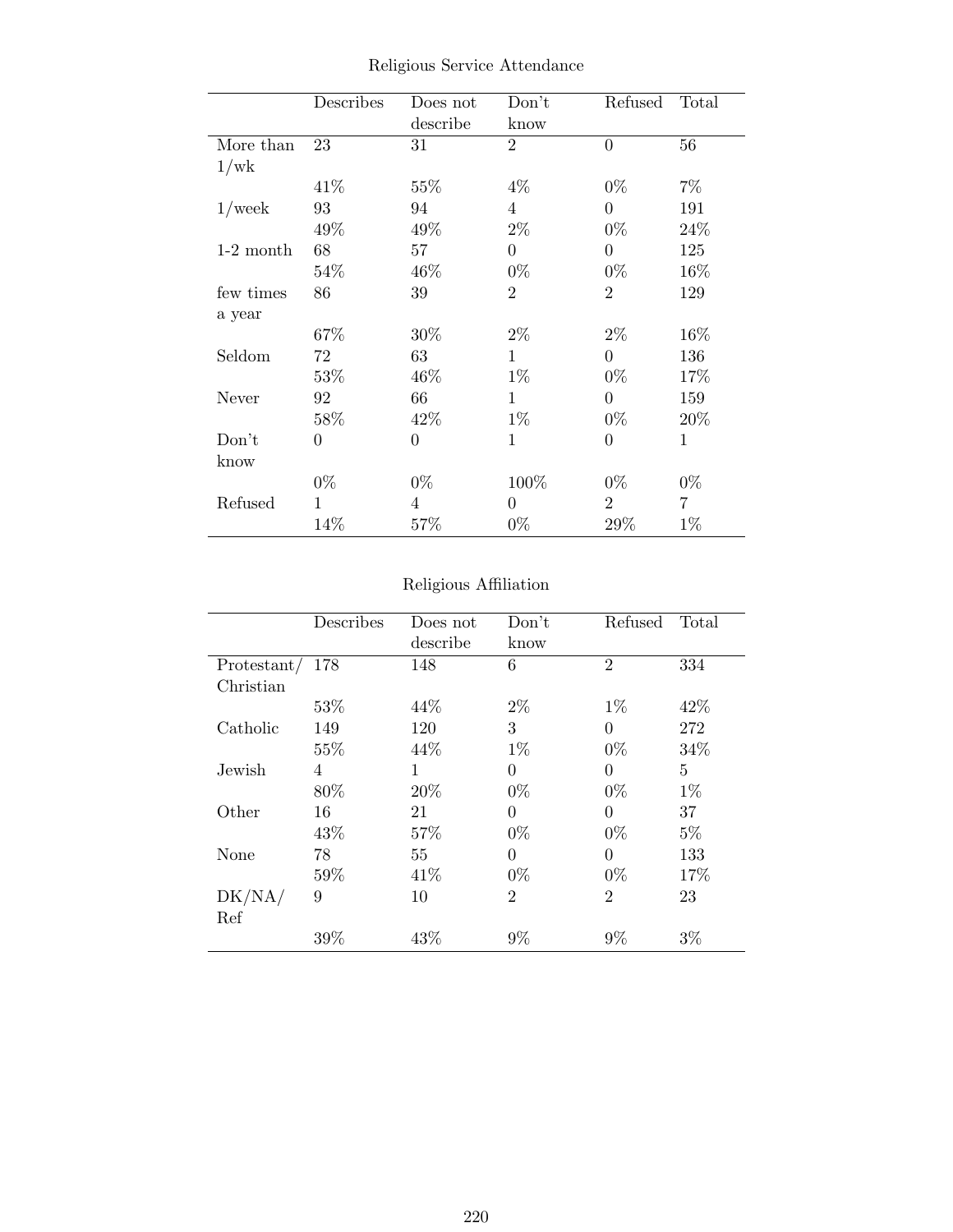|          | Describes      | Does not<br>describe | Don't<br>know  | Refused        | Total |
|----------|----------------|----------------------|----------------|----------------|-------|
| born     | 61             | 76                   | 4              | $\Omega$       | 141   |
| again    |                |                      |                |                |       |
|          | 43%            | 54%                  | $3\%$          | $0\%$          | 42\%  |
| not born | 113            | 64                   | 1              | $\Omega$       | 178   |
| again    |                |                      |                |                |       |
|          | 63%            | 36\%                 | $1\%$          | $0\%$          | 54%   |
| Don't    | 1              | 7                    | $\overline{0}$ | $\theta$       | 8     |
| know     |                |                      |                |                |       |
|          | 12%            | 88%                  | $0\%$          | $0\%$          | $2\%$ |
| Refused  | $\overline{2}$ | 1                    | $\overline{0}$ | $\overline{2}$ | 5     |
|          | 40%            | 20%                  | $0\%$          | 40%            | $2\%$ |

Born Again/Evangelical

## Location Type

|          | Describes | Does not | Don't    | Refused        | Total |
|----------|-----------|----------|----------|----------------|-------|
|          |           | describe | know     |                |       |
| Urban    | 157       | 88       | 1        | $\Omega$       | 246   |
|          | 64%       | 36\%     | $0\%$    | $0\%$          | 31\%  |
| Suburban | 142       | 107      | 1        | $\overline{2}$ | 252   |
|          | 56%       | 42\%     | $0\%$    | $1\%$          | 31\%  |
| Rural    | 132       | 155      | 6        | $\theta$       | 293   |
|          | 45\%      | 53%      | $2\%$    | $0\%$          | 36\%  |
| Don't    | 3         | 3        | 2        | $\overline{0}$ | 8     |
| know     |           |          |          |                |       |
|          | 38%       | 38%      | 25%      | $0\%$          | $1\%$ |
| Refused  |           | 1        | $\Omega$ | $\overline{2}$ | 4     |
|          | 25%       | 25%      | $0\%$    | 50%            | $0\%$ |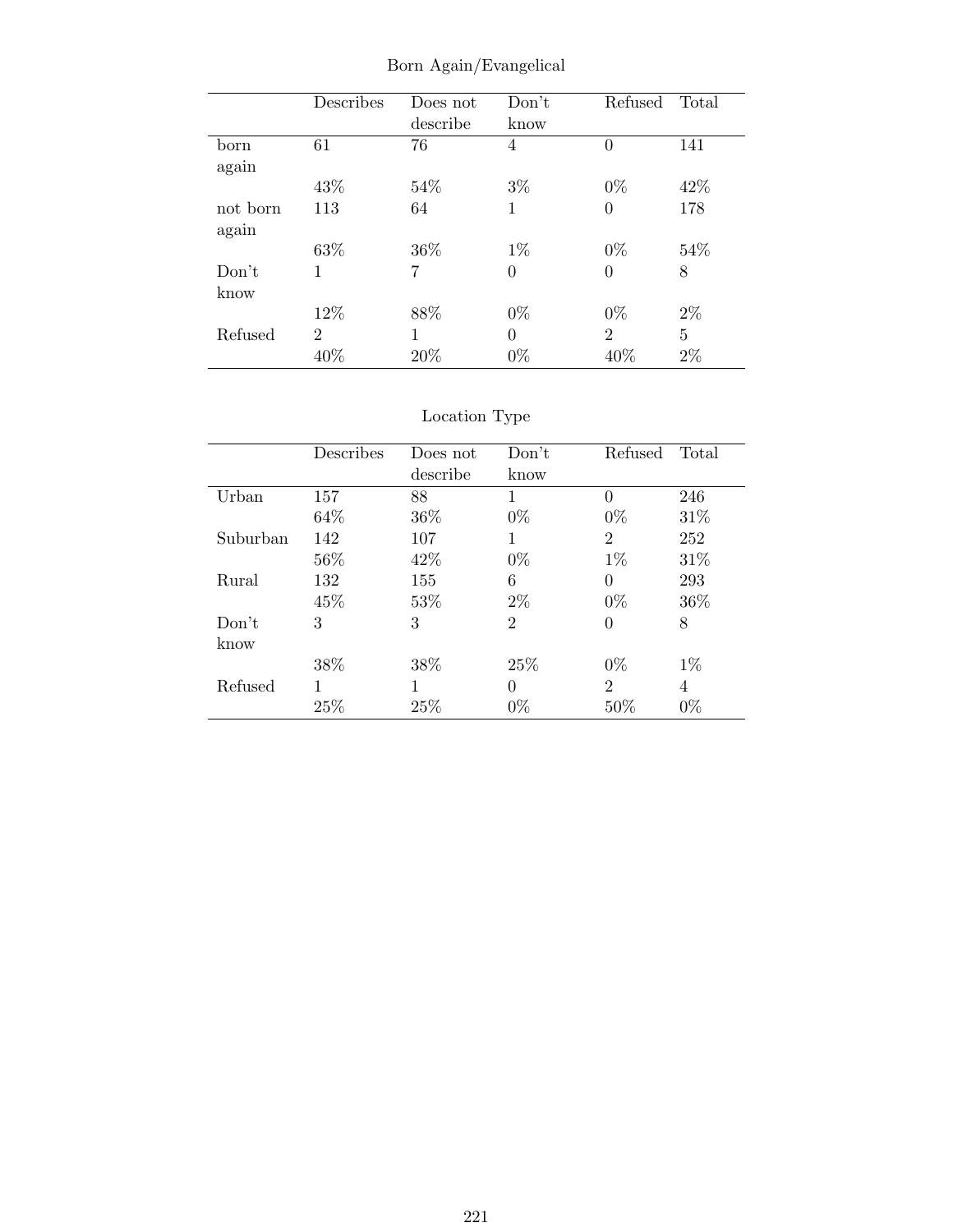|                 | Describes      | Does not<br>describe | Don't<br>know  | Refused        | Total |
|-----------------|----------------|----------------------|----------------|----------------|-------|
| Very con-       | 8              | 54                   | $\theta$       | $\theta$       | 62    |
| servative       |                |                      |                |                |       |
|                 | 13%            | 87%                  | $0\%$          | $0\%$          | 8%    |
| Conservative 89 |                | 163                  | $\overline{2}$ | $\overline{0}$ | 254   |
|                 | 35%            | 64\%                 | $1\%$          | $0\%$          | 32%   |
| Moderate        | 162            | 100                  | 5              | $\overline{2}$ | 269   |
|                 | $60\%$         | 37\%                 | $2\%$          | $1\%$          | 34%   |
| Liberal         | 98             | 17                   | $\theta$       | $\overline{0}$ | 115   |
|                 | $85\%$         | 15\%                 | $0\%$          | $0\%$          | 14\%  |
| Very lib-       | 56             | $\overline{4}$       | 0              | $\overline{0}$ | 60    |
| eral            |                |                      |                |                |       |
|                 | $93\%$         | 7%                   | $0\%$          | $0\%$          | $7\%$ |
| Don't           | 20             | 14                   | 3              | $\overline{0}$ | 37    |
| know            |                |                      |                |                |       |
|                 | 54%            | 38%                  | 8%             | $0\%$          | $5\%$ |
| Refused         | $\overline{2}$ | 1                    | $\theta$       | $\overline{2}$ | 5     |
|                 | 40%            | 20%                  | $0\%$          | 40\%           | $1\%$ |

Political Ideology

# Union Membership

|                     | Describes | Does not       | Don't          | Refused        | Total          |
|---------------------|-----------|----------------|----------------|----------------|----------------|
|                     |           | describe       | know           |                |                |
| respondent          | 54        | 19             | $\overline{2}$ | $\theta$       | 75             |
|                     | 72%       | 25%            | $3\%$          | $0\%$          | $9\%$          |
| another             | 24        | 16             | $\theta$       | $\theta$       | 40             |
| household<br>member |           |                |                |                |                |
|                     | 60%       | 40\%           | $0\%$          | $0\%$          | $5\%$          |
| nobody in           | 356       | 315            | 8              | $\overline{2}$ | 681            |
| household           |           |                |                |                |                |
|                     | 52%       | 46\%           | $1\%$          | $0\%$          | 85%            |
| Don't               | $\theta$  | $\overline{2}$ | $\theta$       | $\overline{0}$ | $\overline{2}$ |
| know                |           |                |                |                |                |
|                     | $0\%$     | 100%           | $0\%$          | $0\%$          | $0\%$          |
| Refused             | 1         | $\overline{2}$ | $\Omega$       | $\overline{2}$ | 5              |
|                     | 20%       | 40%            | $0\%$          | 40%            | $1\%$          |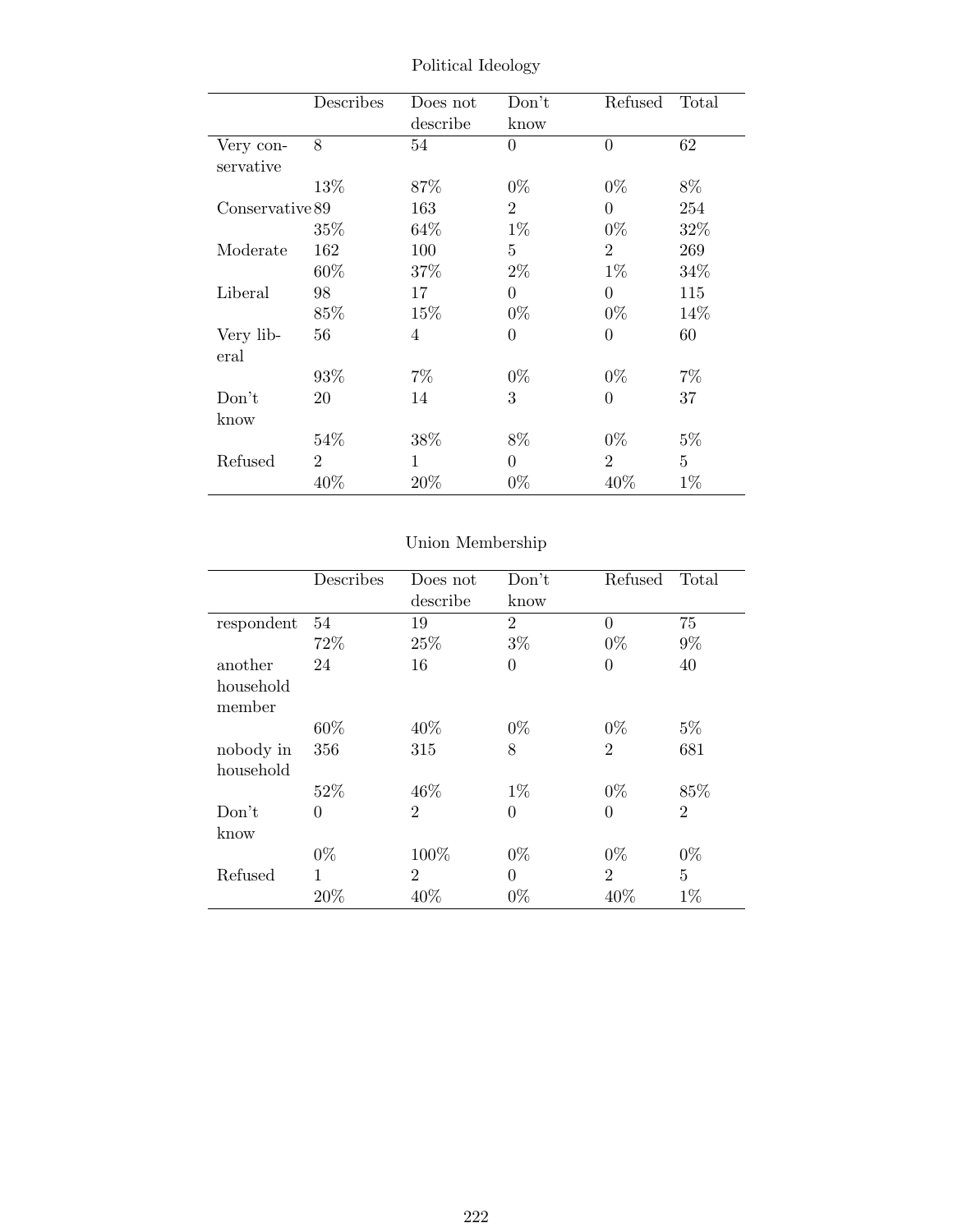|           | Describes      | Does not       | Don't          | Refused        | Total |
|-----------|----------------|----------------|----------------|----------------|-------|
|           |                | describe       | know           |                |       |
| Public    | 30             | 12             | $\overline{0}$ | $\overline{0}$ | 42    |
| union     |                |                |                |                |       |
|           | 71%            | 29%            | $0\%$          | $0\%$          | $5\%$ |
| Public    | 78             | 53             | 1              | $\theta$       | 132   |
| non-union |                |                |                |                |       |
|           | 59%            | 40%            | $1\%$          | $0\%$          | 16%   |
| Private   | 48             | 23             | $\overline{2}$ | $\overline{0}$ | 73    |
| union     |                |                |                |                |       |
|           | 66%            | 32%            | $3\%$          | $0\%$          | $9\%$ |
| Private   | 277            | 261            | 7              | $\overline{2}$ | 547   |
| non-union |                |                |                |                |       |
|           | 51\%           | 48%            | $1\%$          | $0\%$          | 68%   |
| DK/NA/    | $\overline{2}$ | $\overline{5}$ | $\theta$       | $\overline{2}$ | 9     |
| Ref       |                |                |                |                |       |
|           | 22%            | 56%            | $0\%$          | 22%            | $1\%$ |
|           |                |                |                |                |       |

Job Type and Union Membership

| -0<br>ю |
|---------|
|         |

|          | Describes | Does not | Don't          | Refused        | Total |
|----------|-----------|----------|----------------|----------------|-------|
|          |           | describe | know           |                |       |
| MKE City | 57        | 18       | $\mathbf{1}$   | $\theta$       | 76    |
|          | 75%       | 24\%     | $1\%$          | $0\%$          | $9\%$ |
| Rest of  | 136       | 110      | $\overline{2}$ | $\theta$       | 248   |
| MKE      |           |          |                |                |       |
|          | 55\%      | 44\%     | $1\%$          | $0\%$          | 31\%  |
| msn      | 82        | 60       | $\mathbf{1}$   | $\overline{2}$ | 145   |
|          | 57%       | 41\%     | $1\%$          | $1\%$          | 18%   |
| GB/A     | 72        | 73       | 3              | $\overline{2}$ | 150   |
|          | 48\%      | 49%      | $2\%$          | $1\%$          | 19%   |
| Rest of  | 88        | 93       | 3              | $\theta$       | 184   |
| state    |           |          |                |                |       |
|          | 48\%      | 51\%     | $2\%$          | $0\%$          | 23%   |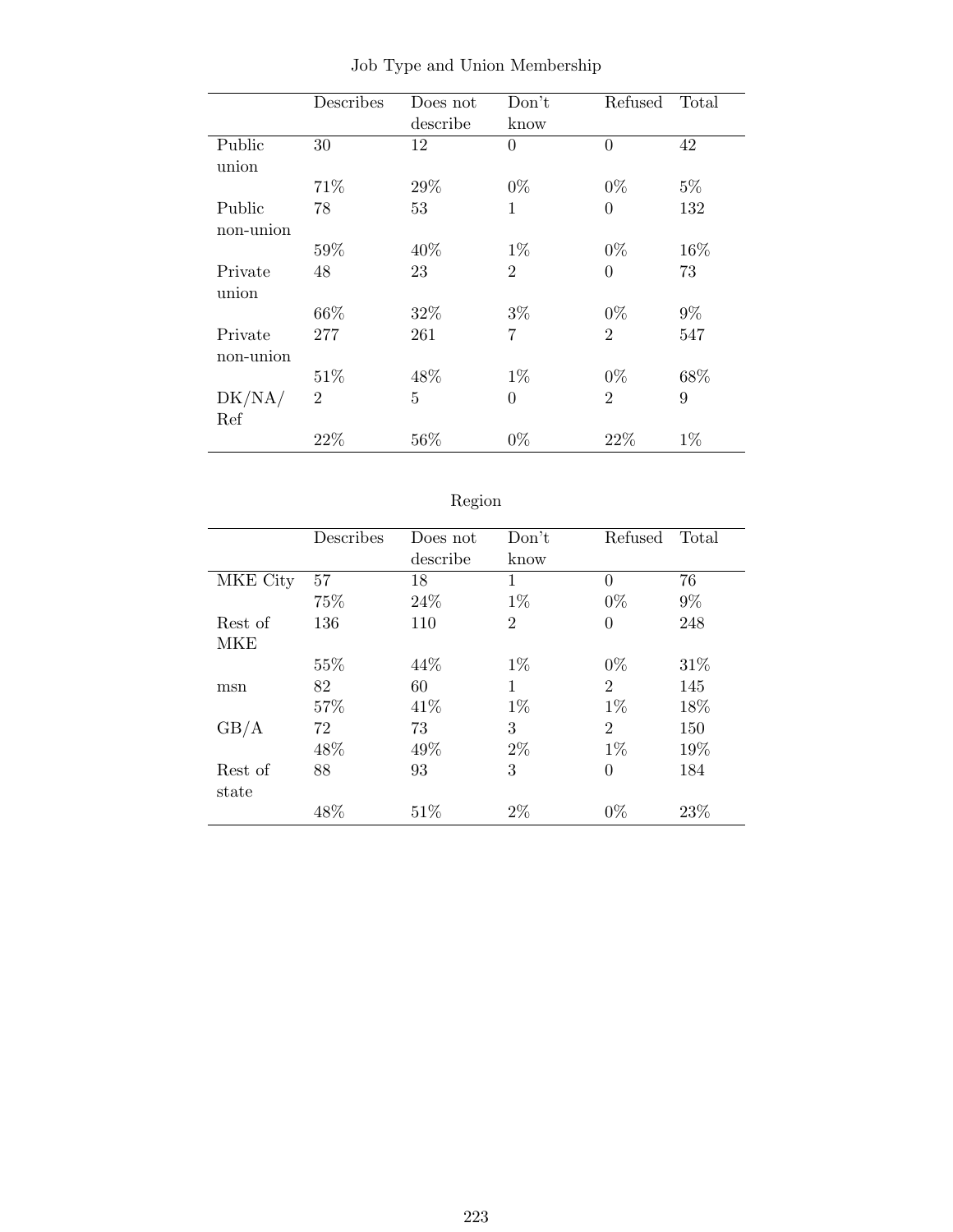|                       | Describes | Does not<br>describe | Don't<br>know  | Refused        | Total |
|-----------------------|-----------|----------------------|----------------|----------------|-------|
| Absolutely<br>certain | 338       | 272                  | 5              | $\overline{0}$ | 615   |
|                       | 55%       | 44\%                 | $1\%$          | $0\%$          | 77%   |
| Very                  | 71        | 43                   | $\overline{2}$ | 3              | 119   |
| likely                |           |                      |                |                |       |
|                       | 60%       | 36\%                 | $2\%$          | $3\%$          | 15%   |
| $50 - 50$             | 13        | 18                   | 1              | $\theta$       | 32    |
|                       | 41\%      | 56%                  | $3\%$          | $0\%$          | $4\%$ |
| Will not              | 10        | 18                   | $\overline{2}$ | $\overline{0}$ | 30    |
| vote                  |           |                      |                |                |       |
|                       | 33%       | 60%                  | $7\%$          | $0\%$          | $4\%$ |
| Don't                 | 3         | 3                    | $\theta$       | $\theta$       | 6     |
| know                  |           |                      |                |                |       |
|                       | 50%       | 50%                  | $0\%$          | $0\%$          | $1\%$ |

Likelihood of Voting in Nov.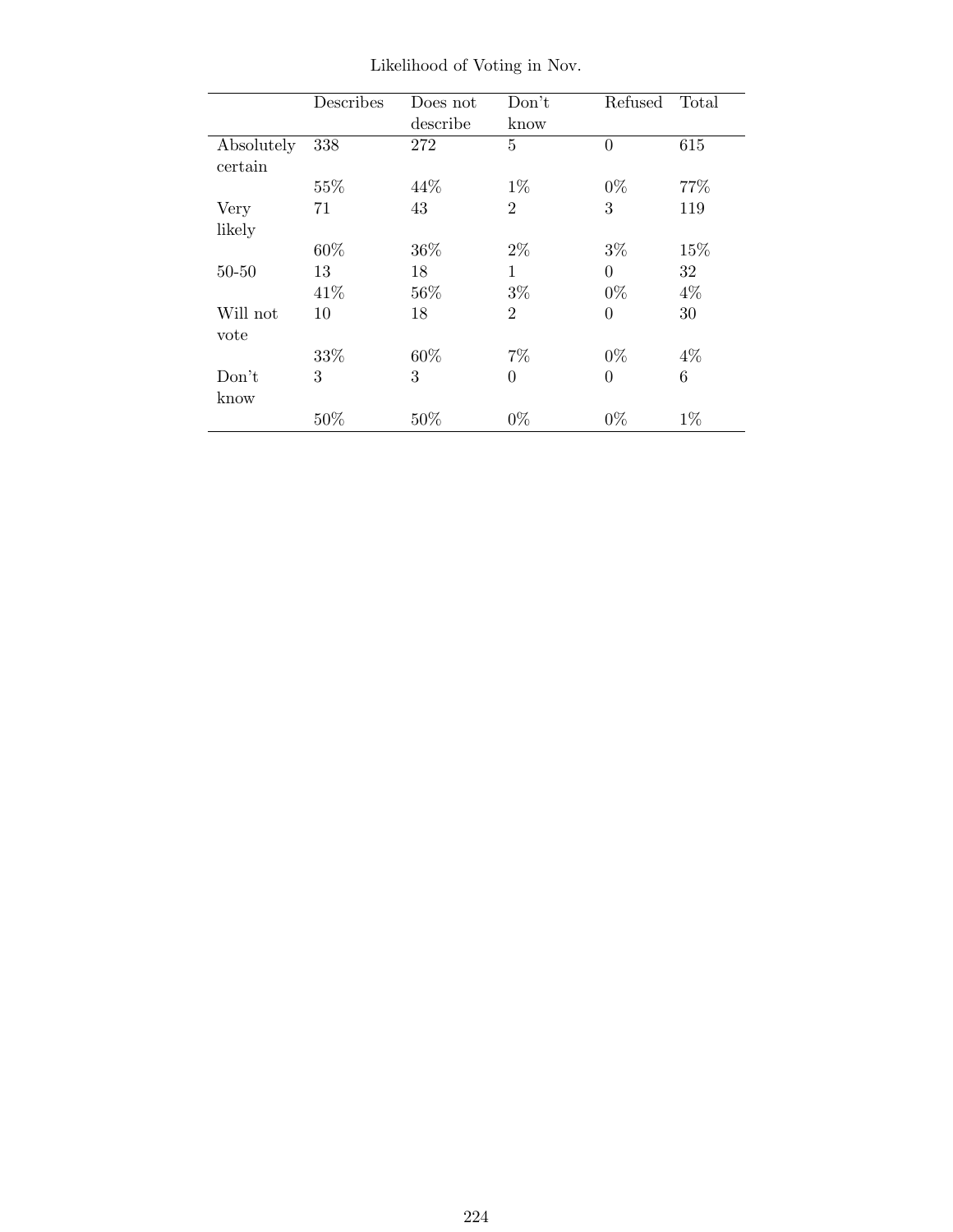Q28. Please tell me whether the following statement describes Donald Trump, or not.... he has the qualifications to be president.

| Sex    |           |          |       |         |       |  |
|--------|-----------|----------|-------|---------|-------|--|
|        | Describes | Does not | Don't | Refused | Total |  |
|        |           | describe | know  |         |       |  |
| Male   | 160       | 214      | 10    | 2       | 386   |  |
|        | 41\%      | 55%      | $3\%$ | $1\%$   | 48%   |  |
| Female | 95        | 306      | 14    | 2       | 417   |  |
|        | 23%       | 73%      | $3\%$ | $0\%$   | 52%   |  |

|  | Age 4 Categories |  |
|--|------------------|--|
|  |                  |  |
|  |                  |  |

|        | Describes | Does not | Don't    | Refused        | Total |
|--------|-----------|----------|----------|----------------|-------|
|        |           | describe | know     |                |       |
| 18-29  | 22        | 104      | 1        | $\overline{2}$ | 129   |
|        | 17%       | 81%      | $1\%$    | $2\%$          | 16\%  |
| 30-44  | 56        | 128      | 5        | $\Omega$       | 189   |
|        | 30%       | 68%      | $3\%$    | $0\%$          | 24\%  |
| 45-59  | 98        | 147      | 12       | $\overline{0}$ | 257   |
|        | 38%       | 57%      | $5\%$    | $0\%$          | 32%   |
| $60+$  | 77        | 140      | 7        | 1              | 225   |
|        | 34\%      | 62%      | $3\%$    | $0\%$          | 28\%  |
| DK/NA/ | 1         | $\theta$ | $\theta$ | $\overline{2}$ | 3     |
| Ref    |           |          |          |                |       |
|        | $33\%$    | $0\%$    | $0\%$    | 67%            | $0\%$ |

Education 5 Categories

|           | Describes | Does not | Don't          | Refused        | Total |
|-----------|-----------|----------|----------------|----------------|-------|
|           |           | describe | know           |                |       |
| Not HS    | 5         | 42       | $\overline{2}$ | $\Omega$       | 49    |
|           | 10%       | 86%      | $4\%$          | $0\%$          | $6\%$ |
| <b>HS</b> | 83        | 156      | 8              | $\Omega$       | 247   |
|           | 34\%      | 63%      | $3\%$          | $0\%$          | 31%   |
| Some Coll | 44        | 103      | 5              | $\overline{2}$ | 154   |
|           | 29%       | 67%      | $3\%$          | $1\%$          | 19%   |
| AA        | 50        | 51       | 3              | $\theta$       | 104   |
|           | 48%       | 49%      | $3\%$          | $0\%$          | 13%   |
| $BA+$     | 71        | 162      | 7              | 1              | 241   |
|           | 29%       | 67%      | $3\%$          | $0\%$          | 30%   |
| DK/NA/    | 3         | 6        | $\overline{0}$ | $\overline{2}$ | 11    |
| Ref       |           |          |                |                |       |
|           | 27%       | 55%      | $0\%$          | 18%            | $1\%$ |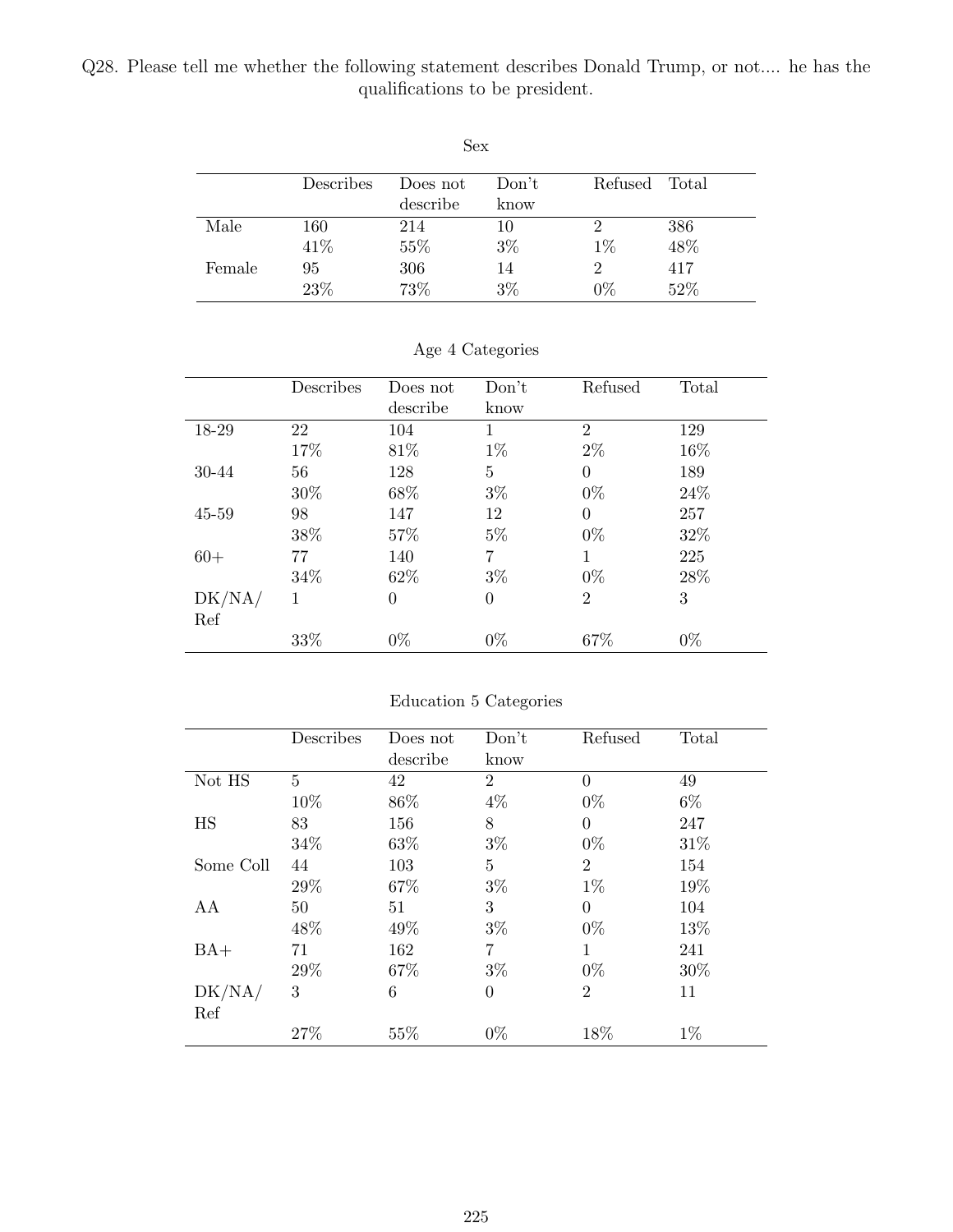|           | Describes | Does not<br>describe | Don't<br>know | Refused        | Total |
|-----------|-----------|----------------------|---------------|----------------|-------|
| Under     | 56        | 174                  | 4             | $\overline{0}$ | 234   |
| \$40k     |           |                      |               |                |       |
|           | 24\%      | 74%                  | $2\%$         | $0\%$          | 29%   |
| \$40k to  | 72        | 135                  | 7             | $\overline{0}$ | 214   |
| \$74k     |           |                      |               |                |       |
|           | 34\%      | 63%                  | $3\%$         | $0\%$          | 27%   |
| $$75k$ up | 101       | 142                  | 9             | $\theta$       | 252   |
|           | 40\%      | 56%                  | $4\%$         | $0\%$          | 31\%  |
| DK/NA/    | 26        | 68                   | 3             | 4              | 101   |
| Ref       |           |                      |               |                |       |
|           | 26\%      | 67%                  | $3\%$         | $4\%$          | 13%   |

Household Income

| 'artv | ⟩ |
|-------|---|
|       |   |

|                | Describes      | Does not | Don't          | Refused        | Total |
|----------------|----------------|----------|----------------|----------------|-------|
|                |                | describe | know           |                |       |
| Republican     | 145            | 66       | 7              | $\overline{2}$ | 220   |
|                | 66\%           | 30%      | $3\%$          | $1\%$          | 27%   |
| Democrat       | 12             | 223      | $\overline{2}$ | $\overline{0}$ | 237   |
|                | $5\%$          | 94%      | $1\%$          | $0\%$          | 30%   |
| Independent 87 |                | 205      | 11             | 1              | 304   |
|                | 29%            | 67%      | $4\%$          | $0\%$          | 38%   |
| Other/No       | 7              | 17       | $\overline{2}$ | $\theta$       | 26    |
| preference     |                |          |                |                |       |
|                | 27\%           | 65%      | 8%             | $0\%$          | $3\%$ |
| Don't          | $\overline{4}$ | 5        | 1              | $\theta$       | 10    |
| know           |                |          |                |                |       |
|                | 40%            | 50\%     | 10%            | $0\%$          | $1\%$ |
| Refused        | $\theta$       | 4        | $\theta$       | $\overline{2}$ | 6     |
|                | $0\%$          | 67%      | $0\%$          | 33%            | $1\%$ |

Party ID, with leaners

|                | Describes | Does not | Don't | Refused        | Total |
|----------------|-----------|----------|-------|----------------|-------|
|                |           | describe | know  |                |       |
| Republican     | -215      | 135      | 11    | $\overline{2}$ | 363   |
|                | 59%       | 37%      | $3\%$ | $1\%$          | 45%   |
| Democrat       | 28        | 333      | 6     | 0              | 367   |
|                | 8%        | 91\%     | $2\%$ | $0\%$          | 46\%  |
| Independent 11 |           | 40       | 5     | 0              | 56    |
|                | 20\%      | 71%      | $9\%$ | $0\%$          | $7\%$ |
| Other/None 1   |           | 11       |       | $\overline{2}$ | 15    |
|                | $7\%$     | 73%      | 7%    | 13%            | $2\%$ |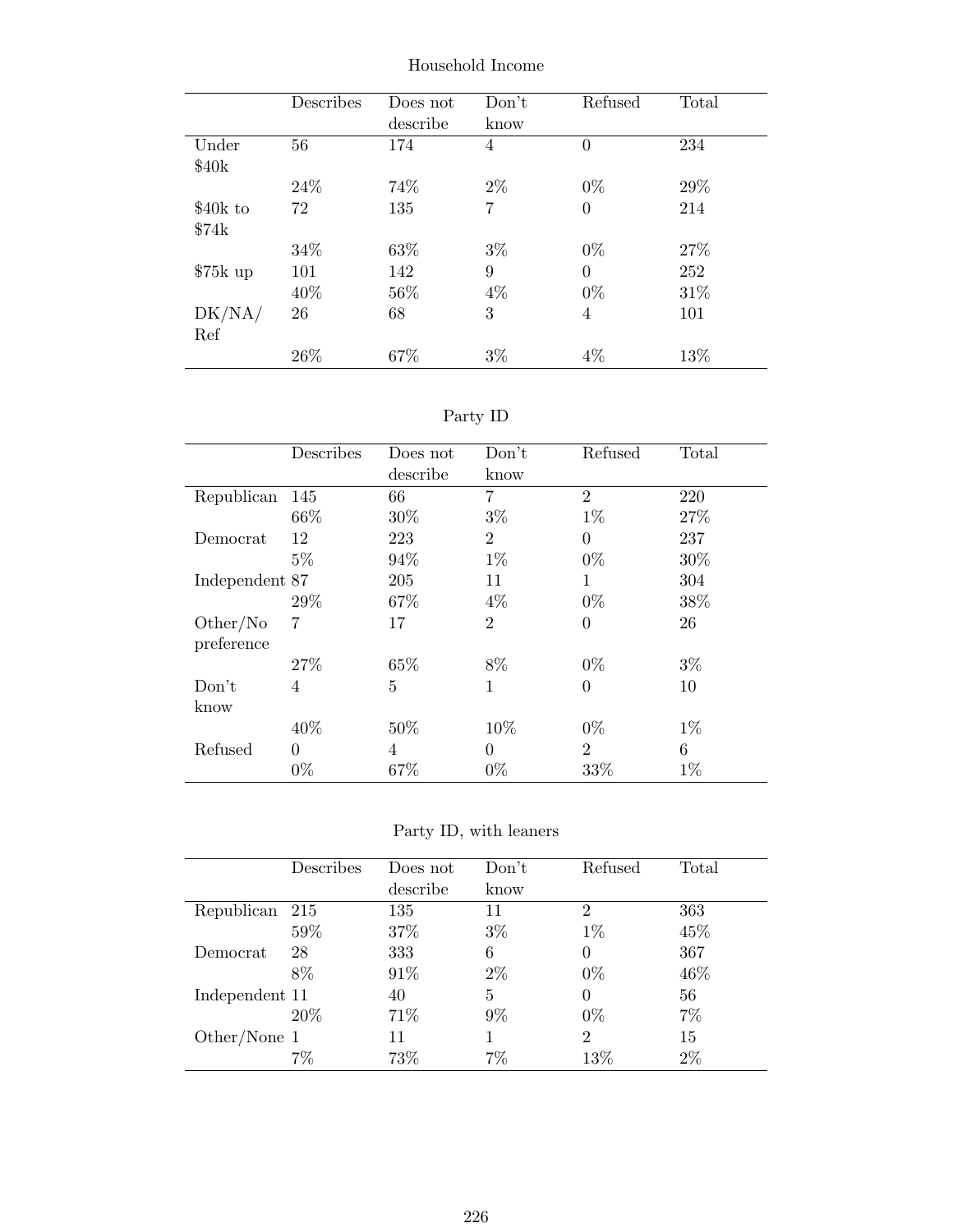|  |  |  | Party Id, leaners separate |
|--|--|--|----------------------------|
|--|--|--|----------------------------|

|              | Describes | Does not | Don't | Refused        | Total |
|--------------|-----------|----------|-------|----------------|-------|
|              |           | describe | know  |                |       |
| Rep          | 145       | 66       | 7     | $\overline{2}$ | 220   |
|              | 66\%      | 30%      | $3\%$ | $1\%$          | 28%   |
| Lean Rep     | 70        | 69       | 4     | $\theta$       | 143   |
|              | 49%       | 48%      | $3\%$ | $0\%$          | 18%   |
| Ind          | 11        | 40       | 5     | $\Omega$       | 56    |
|              | 20%       | 71%      | $9\%$ | $0\%$          | $7\%$ |
| Lean Dem     | 16        | 110      | 3     | $\theta$       | 129   |
|              | 12%       | 85\%     | $2\%$ | $0\%$          | 16\%  |
| Dem          | 12        | 223      | 2     | $\Omega$       | 237   |
|              | $5\%$     | 94\%     | $1\%$ | $0\%$          | 30\%  |
| Other/None 1 |           | 11       | 1     | $\mathfrak{D}$ | 15    |
|              | 7%        | 73%      | 7%    | 13%            | $2\%$ |

|            | Describes | Does not | Don't          | Refused        | Total          |
|------------|-----------|----------|----------------|----------------|----------------|
|            |           | describe | know           |                |                |
| Married    | 184       | 287      | 17             | 1              | 489            |
|            | 38%       | 59%      | $3\%$          | $0\%$          | 61\%           |
| Cohabiting | 8         | 45       | $\overline{2}$ | $\theta$       | 55             |
|            | 15%       | 82%      | $4\%$          | $0\%$          | $7\%$          |
| Widowed    | 13        | 29       | $\overline{2}$ | $\Omega$       | 44             |
|            | 30%       | 66\%     | $5\%$          | $0\%$          | $5\%$          |
| Divorced   | 20        | 30       | $\overline{2}$ | $\Omega$       | 52             |
|            | 38%       | 58%      | $4\%$          | $0\%$          | $6\%$          |
| Separated  | $\theta$  | 15       | $\theta$       | $\theta$       | 15             |
|            | $0\%$     | 100%     | $0\%$          | $0\%$          | $2\%$          |
| Never      | 29        | 114      | 1              | $\overline{2}$ | 146            |
| Married    |           |          |                |                |                |
|            | 20%       | 78%      | $1\%$          | $1\%$          | 18%            |
| Refused    | 0         | $\theta$ | $\Omega$       | $\overline{2}$ | $\overline{2}$ |
|            | $0\%$     | $0\%$    | $0\%$          | 100%           | $0\%$          |

|          | Describes | Does not | Don't          | Refused        | Total |
|----------|-----------|----------|----------------|----------------|-------|
|          |           | describe | know           |                |       |
| White    | 230       | 411      | 22             | 3              | 666   |
|          | 35%       | 62\%     | $3\%$          | $0\%$          | 83%   |
| Black    | 1         | 43       | $\theta$       | 0              | 44    |
|          | $2\%$     | 98%      | $0\%$          | $0\%$          | $5\%$ |
| Hispanic | 8         | 32       | $\Omega$       | 0              | 40    |
|          | 20%       | 80%      | $0\%$          | $0\%$          | $5\%$ |
| Other    | 14        | 32       | $\overline{2}$ | $\theta$       | 48    |
|          | 29%       | 67%      | $4\%$          | $0\%$          | $6\%$ |
| DK/NA/   | 1         | 1        | $\Omega$       | $\overline{2}$ | 4     |
| Ref      |           |          |                |                |       |
|          | 25%       | 25%      | $0\%$          | 50%            | $0\%$ |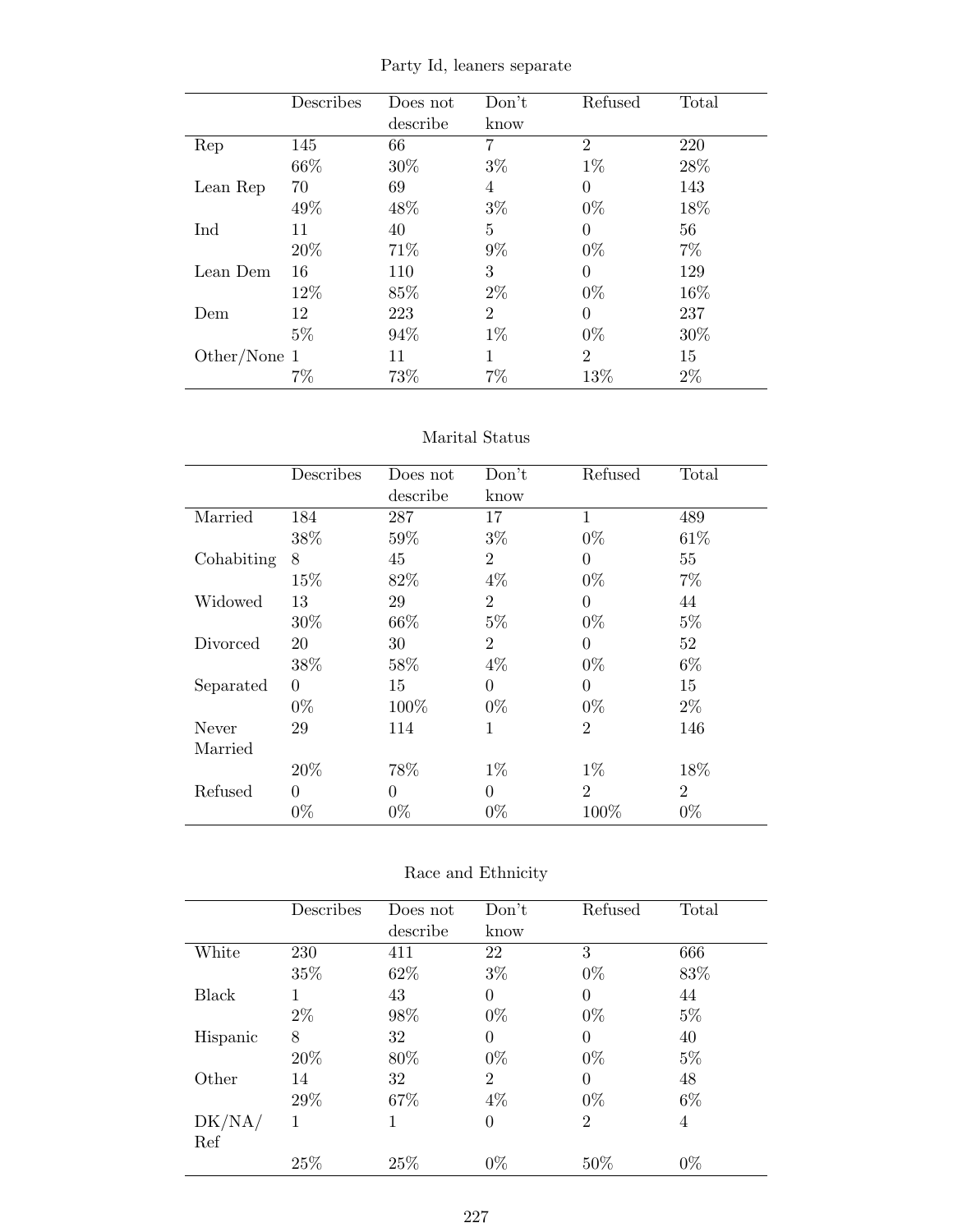|             | Describes        | Does not<br>describe | Don't<br>know  | Refused        | Total        |
|-------------|------------------|----------------------|----------------|----------------|--------------|
| More than   | 27               | 25                   | $\overline{4}$ | $\overline{0}$ | 56           |
| 1/wk        |                  |                      |                |                |              |
|             | 48\%             | 45%                  | $7\%$          | $0\%$          | $7\%$        |
| $1$ /week   | 75               | 109                  | 7              | $\overline{0}$ | 191          |
|             | 39%              | 57\%                 | $4\%$          | $0\%$          | 24\%         |
| $1-2$ month | 44               | 78                   | 3              | $\theta$       | 125          |
|             | 35\%             | 62\%                 | $2\%$          | $0\%$          | 16\%         |
| few times   | 29               | 94                   | $\overline{4}$ | $\overline{2}$ | 129          |
| a year      |                  |                      |                |                |              |
|             | 22\%             | 73%                  | $3\%$          | $2\%$          | 16\%         |
| Seldom      | 42               | 91                   | $\overline{2}$ | $\theta$       | 135          |
|             | $31\%$           | 67%                  | $1\%$          | $0\%$          | 17%          |
| Never       | 37               | 119                  | $\overline{2}$ | $\theta$       | 158          |
|             | 23\%             | 75\%                 | $1\%$          | $0\%$          | 20\%         |
| Don't       | $\boldsymbol{0}$ | $\boldsymbol{0}$     | $\mathbf{1}$   | $\overline{0}$ | $\mathbf{1}$ |
| know        |                  |                      |                |                |              |
|             | $0\%$            | $0\%$                | 100%           | $0\%$          | $0\%$        |
| Refused     | $\overline{0}$   | $\overline{4}$       | $\overline{0}$ | $\overline{2}$ | 6            |
|             | $0\%$            | 67%                  | $0\%$          | 33%            | $1\%$        |

Religious Service Attendance

## Religious Affiliation

|             | Describes      | Does not | Don't          | Refused        | Total          |
|-------------|----------------|----------|----------------|----------------|----------------|
|             |                | describe | know           |                |                |
| Protestant/ | 123            | 198      | 11             | $\overline{2}$ | 334            |
| Christian   |                |          |                |                |                |
|             | 37%            | 59%      | $3\%$          | $1\%$          | 42%            |
| Catholic    | 98             | 164      | 10             | $\Omega$       | 272            |
|             | 36\%           | 60%      | $4\%$          | $0\%$          | 34%            |
| Jewish      | 1              | 4        | $\theta$       | $\theta$       | $\overline{5}$ |
|             | 20%            | 80%      | $0\%$          | $0\%$          | $1\%$          |
| Other       | $\overline{7}$ | 29       | $\theta$       | 0              | 36             |
|             | 19%            | 81\%     | $0\%$          | $0\%$          | $4\%$          |
| None        | 25             | 107      | 1              | $\theta$       | 133            |
|             | 19%            | 80%      | $1\%$          | $0\%$          | 17%            |
| DK/NA/      | 1              | 18       | $\overline{2}$ | $\overline{2}$ | 23             |
| Ref         |                |          |                |                |                |
|             | $4\%$          | 78%      | $9\%$          | 9%             | $3\%$          |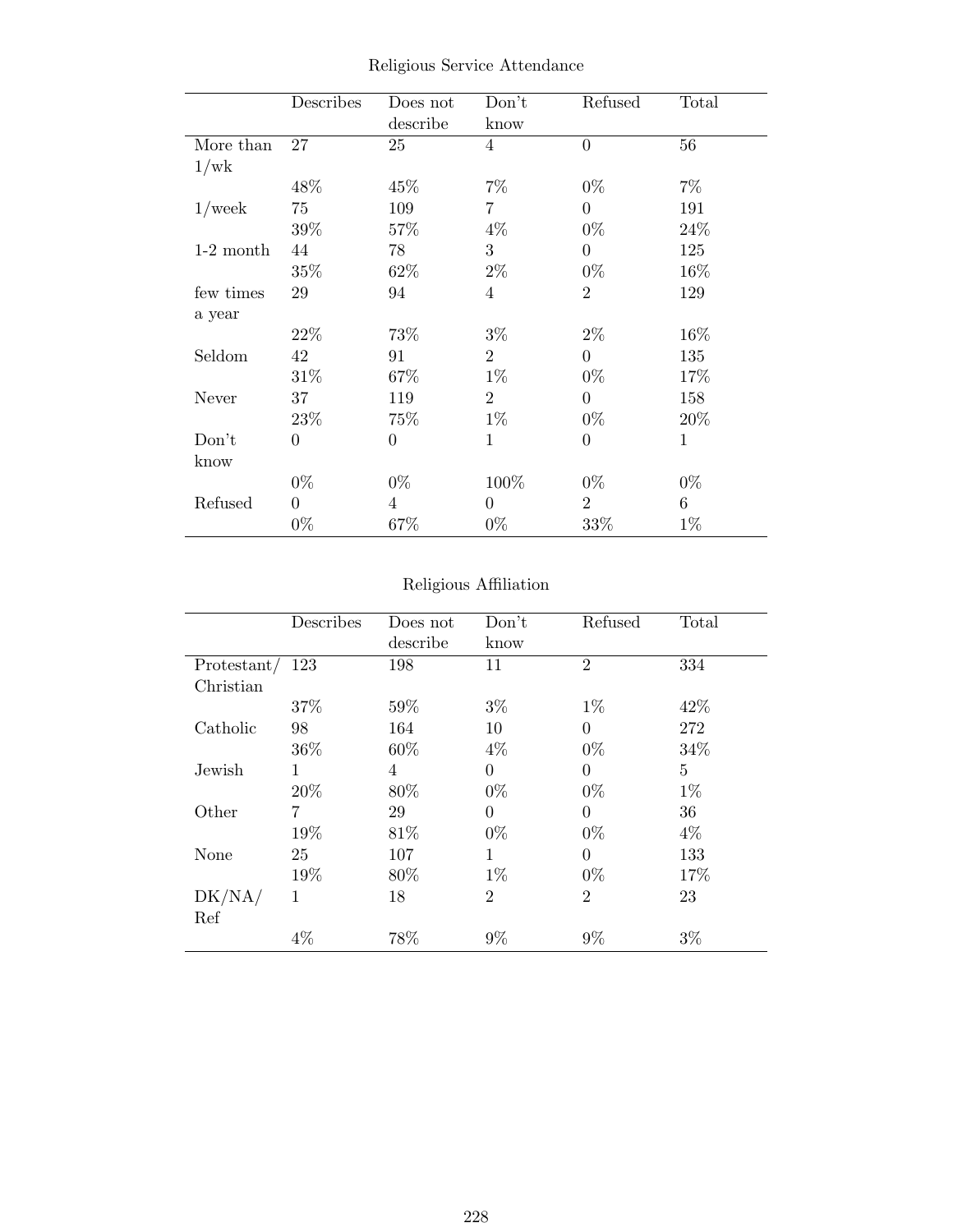|          | Describes | Does not | Don't          | Refused        | Total          |
|----------|-----------|----------|----------------|----------------|----------------|
|          |           | describe | know           |                |                |
| born     | 64        | 72       | $\overline{5}$ | $\theta$       | 141            |
| again    |           |          |                |                |                |
|          | 45%       | 51%      | $4\%$          | $0\%$          | 43%            |
| not born | 54        | 119      | 5              | $\overline{0}$ | 178            |
| again    |           |          |                |                |                |
|          | 30%       | 67%      | $3\%$          | $0\%$          | 54%            |
| Don't    | 4         | 3        | $\theta$       | $\overline{0}$ | 7              |
| know     |           |          |                |                |                |
|          | 57%       | 43%      | $0\%$          | $0\%$          | $2\%$          |
| Refused  | $\theta$  | 3        | $\Omega$       | $\overline{2}$ | $\overline{5}$ |
|          | $0\%$     | 60%      | $0\%$          | 40%            | $2\%$          |

Born Again/Evangelical

# Location Type

|          | Describes | Does not       | Don't    | Refused        | Total |
|----------|-----------|----------------|----------|----------------|-------|
|          |           | describe       | know     |                |       |
| Urban    | 66        | 176            | 4        | $\theta$       | 246   |
|          | 27\%      | 72\%           | $2\%$    | $0\%$          | 31%   |
| Suburban | 78        | 165            | 8        | $\overline{2}$ | 253   |
|          | 31\%      | 65%            | $3\%$    | $1\%$          | 32%   |
| Rural    | 110       | 170            | 12       | $\Omega$       | 292   |
|          | 38%       | 58%            | $4\%$    | $0\%$          | 36\%  |
| Don't    | 1         |                | $\Omega$ | $\theta$       | 8     |
| know     |           |                |          |                |       |
|          | 12%       | 88\%           | $0\%$    | $0\%$          | $1\%$ |
| Refused  | $\Omega$  | $\overline{2}$ | $\Omega$ | $\overline{2}$ | 4     |
|          | $0\%$     | 50%            | $0\%$    | 50%            | $0\%$ |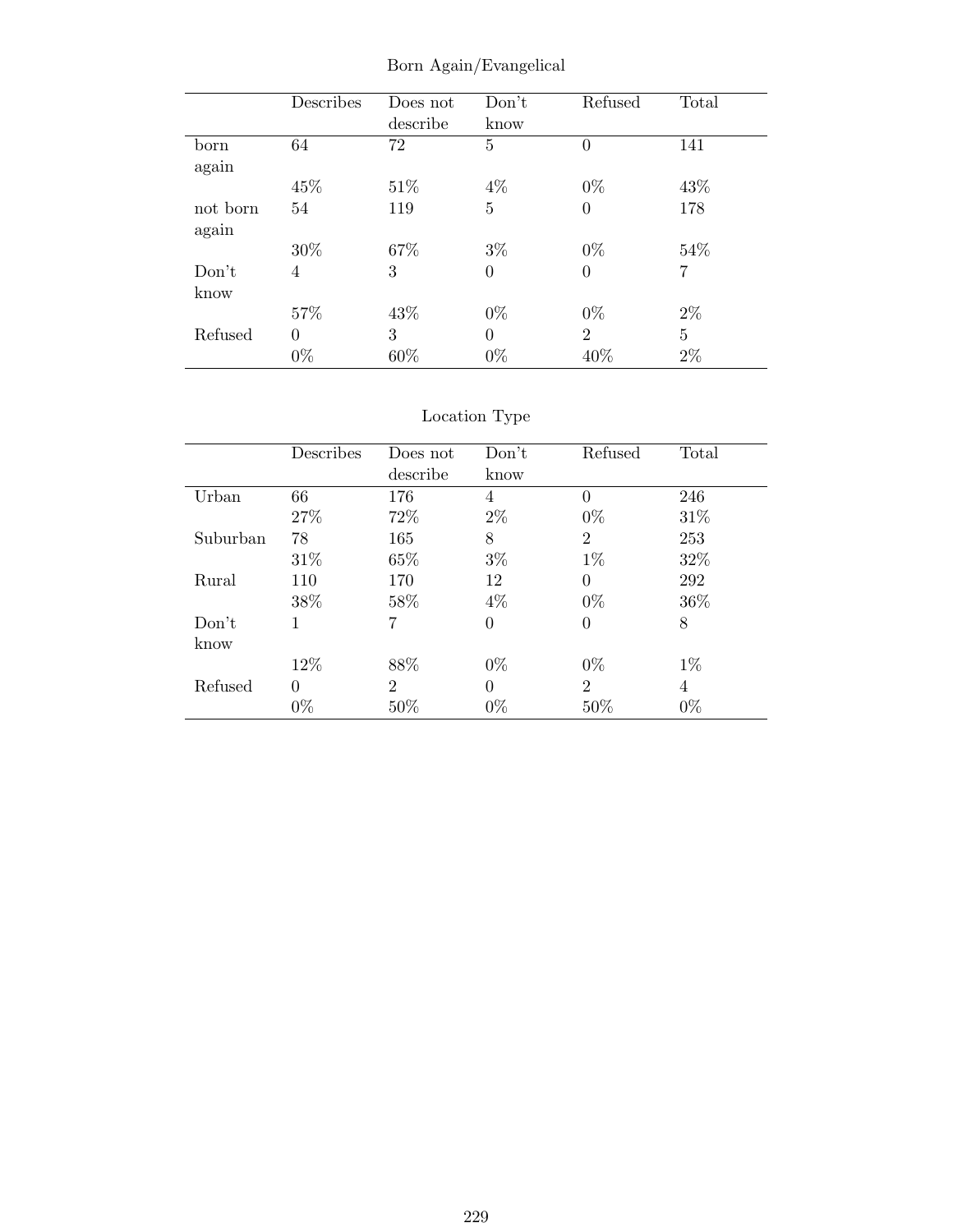|                  | Describes    | Does not | Don't          | Refused          | Total |
|------------------|--------------|----------|----------------|------------------|-------|
|                  |              | describe | know           |                  |       |
| Very con-        | 46           | 13       | $\overline{4}$ | $\theta$         | 63    |
| servative        |              |          |                |                  |       |
|                  | 73%          | 21\%     | $6\%$          | $0\%$            | 8%    |
| Conservative 135 |              | 106      | 13             | $\overline{0}$   | 254   |
|                  | 53%          | 42\%     | $5\%$          | $0\%$            | 32%   |
| Moderate         | 52           | 212      | 3              | $\overline{2}$   | 269   |
|                  | 19%          | 79%      | $1\%$          | $1\%$            | 33%   |
| Liberal          | 8            | 107      | $\theta$       | $\overline{0}$   | 115   |
|                  | $7\%$        | 93\%     | $0\%$          | $0\%$            | 14\%  |
| Very lib-        | 1            | 59       | $\overline{0}$ | $\boldsymbol{0}$ | 60    |
| eral             |              |          |                |                  |       |
|                  | $2\%$        | 98%      | $0\%$          | $0\%$            | $7\%$ |
| Don't            | 13           | 20       | $\overline{5}$ | $\overline{0}$   | 38    |
| know             |              |          |                |                  |       |
|                  | 34\%         | 53\%     | 13\%           | $0\%$            | $5\%$ |
| Refused          | $\mathbf{1}$ | 3        | $\Omega$       | $\overline{2}$   | 6     |
|                  | 17%          | $50\%$   | $0\%$          | 33%              | $1\%$ |

Political Ideology

# Union Membership

|                     | Describes | Does not<br>describe | Don't<br>know  | Refused        | Total          |
|---------------------|-----------|----------------------|----------------|----------------|----------------|
| respondent          | 19        | 55                   | $\overline{2}$ | $\Omega$       | 76             |
|                     | 25%       | 72%                  | $3\%$          | $0\%$          | $9\%$          |
| another             | 10        | 29                   | $\mathbf{1}$   | $\overline{0}$ | 40             |
| household<br>member |           |                      |                |                |                |
|                     | 25\%      | 72%                  | $2\%$          | $0\%$          | $5\%$          |
| nobody in           | 227       | 432                  | 19             | 3              | 681            |
| household           |           |                      |                |                |                |
|                     | 33%       | 63%                  | $3\%$          | $0\%$          | 85%            |
| Don't               | $\Omega$  | $\mathbf{1}$         | $\mathbf{1}$   | 0              | $\overline{2}$ |
| know                |           |                      |                |                |                |
|                     | $0\%$     | 50%                  | 50%            | $0\%$          | $0\%$          |
| Refused             | $\Omega$  | 3                    | $\Omega$       | $\overline{2}$ | $\overline{5}$ |
|                     | $0\%$     | 60%                  | $0\%$          | 40%            | $1\%$          |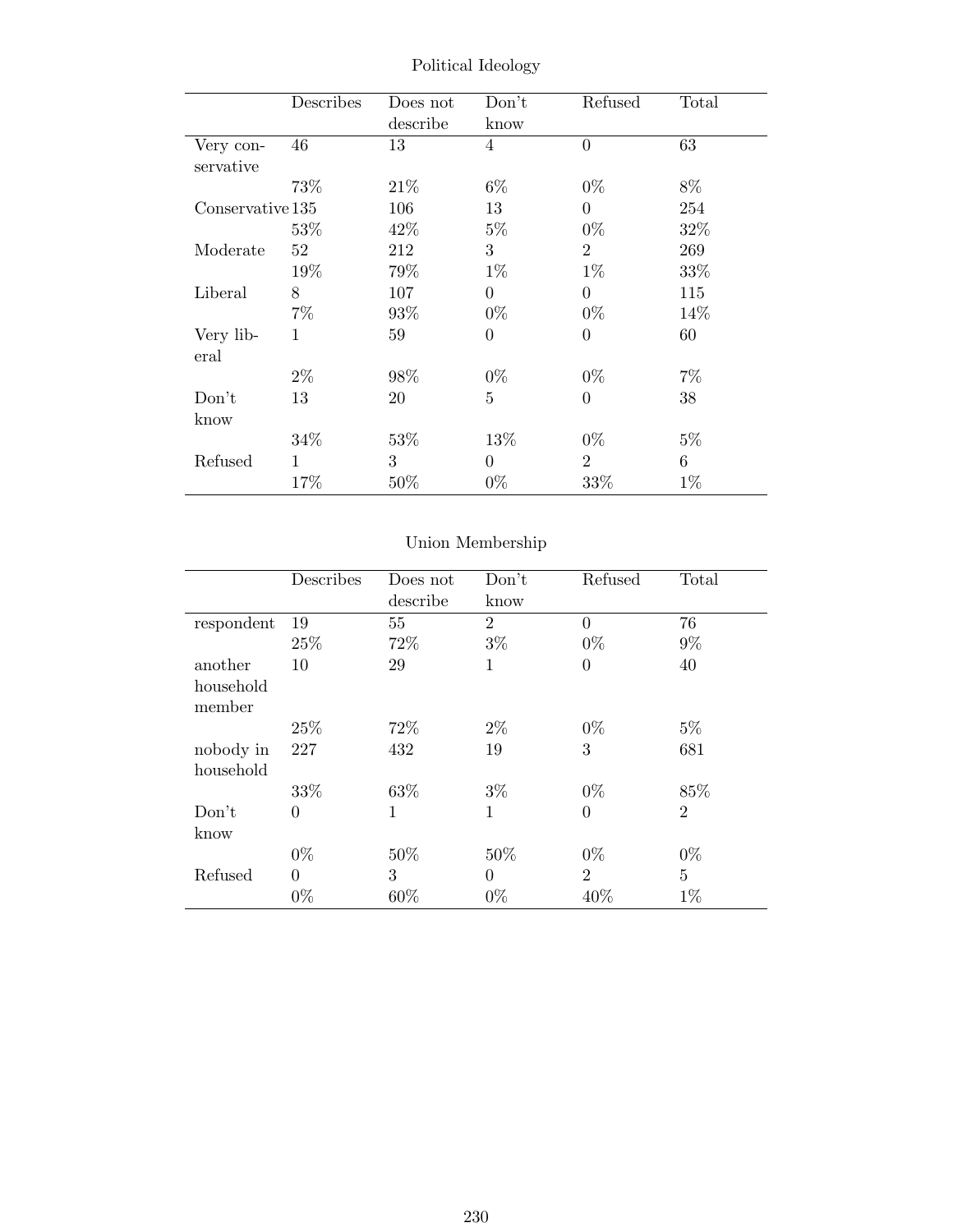|              | Describes      | Does not | Don't          | Refused        | Total            |
|--------------|----------------|----------|----------------|----------------|------------------|
|              |                | describe | know           |                |                  |
| Public       | 8              | 34       | $\overline{0}$ | $\overline{0}$ | 42               |
| union        |                |          |                |                |                  |
|              | 19%            | 81\%     | $0\%$          | $0\%$          | $5\%$            |
| Public       | 30             | 97       | 5              | $\overline{0}$ | 132              |
| non-union    |                |          |                |                |                  |
|              | 23\%           | 73%      | $4\%$          | $0\%$          | 16%              |
| Private      | 20             | 50       | $\overline{4}$ | $\overline{0}$ | 74               |
| union        |                |          |                |                |                  |
|              | 27\%           | 68%      | $5\%$          | $0\%$          | $9\%$            |
| Private      | 196            | 333      | 15             | 3              | 547              |
| non-union    |                |          |                |                |                  |
|              | 36%            | 61\%     | $3\%$          | $1\%$          | 68%              |
| $\rm DK/NA/$ | $\overline{0}$ | 6        | $\mathbf{1}$   | $\overline{2}$ | $\boldsymbol{9}$ |
| Ref          |                |          |                |                |                  |
|              | $0\%$          | 67%      | 11%            | 22%            | $1\%$            |

Job Type and Union Membership

|--|--|

|          | Describes | Does not | Don't          | Refused        | Total |
|----------|-----------|----------|----------------|----------------|-------|
|          |           | describe | know           |                |       |
| MKE City | 10        | 63       | $\overline{2}$ | 0              | 75    |
|          | 13%       | 84%      | $3\%$          | $0\%$          | $9\%$ |
| Rest of  | 83        | 163      | $\overline{2}$ | 1              | 249   |
| MKE      |           |          |                |                |       |
|          | 33%       | 65%      | $1\%$          | $0\%$          | 31\%  |
| msn      | 44        | 95       | 3              | $\overline{2}$ | 144   |
|          | 31\%      | 66\%     | $2\%$          | $1\%$          | 18%   |
| GB/A     | 59        | 85       | 5              | $\overline{2}$ | 151   |
|          | 39%       | 56%      | $3\%$          | $1\%$          | 19%   |
| Rest of  | 59        | 114      | 11             | $\overline{0}$ | 184   |
| state    |           |          |                |                |       |
|          | 32%       | 62%      | $6\%$          | $0\%$          | 23%   |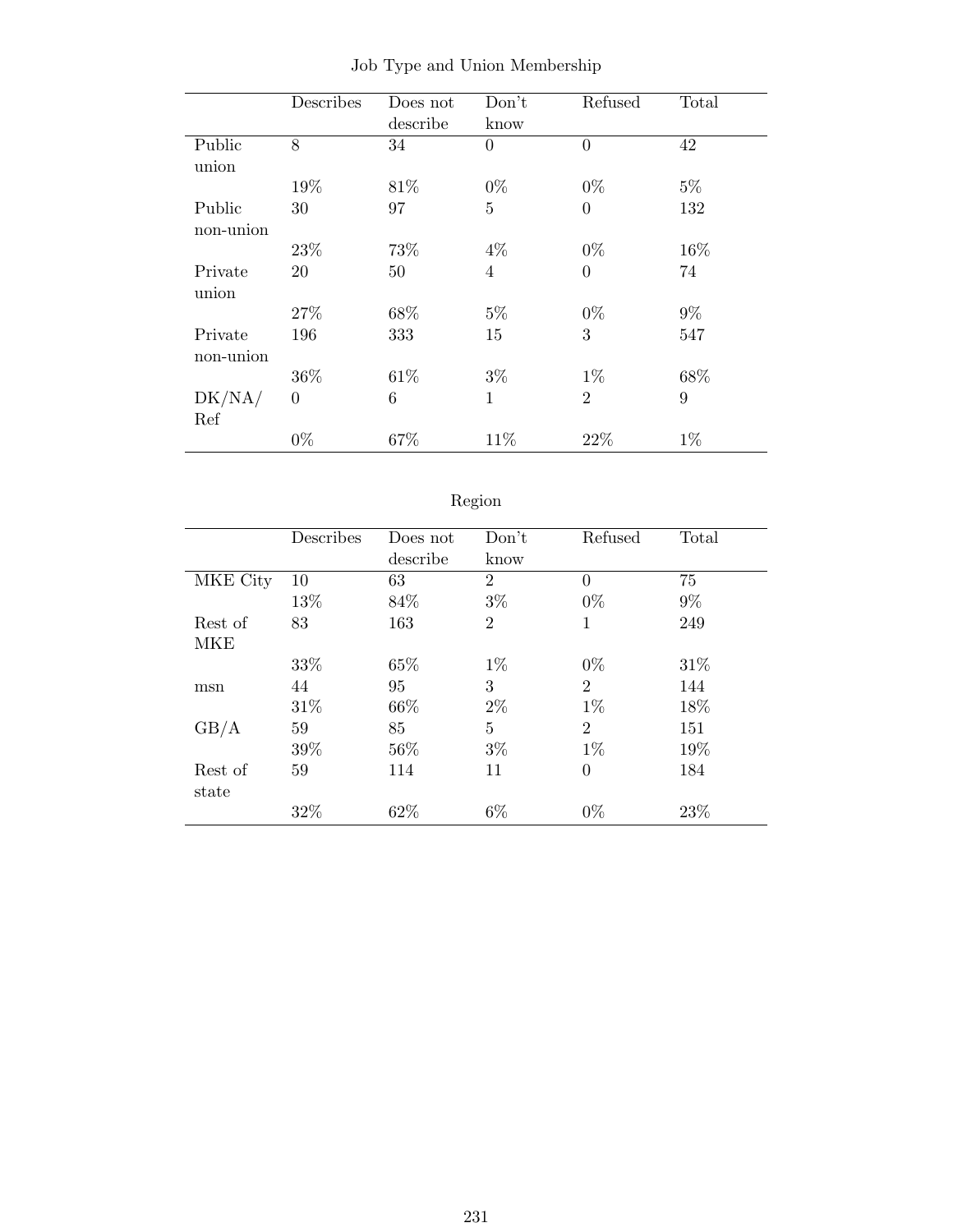|                       | Describes      | Does not<br>describe | Don't<br>know  | Refused        | Total |
|-----------------------|----------------|----------------------|----------------|----------------|-------|
| Absolutely<br>certain | 223            | 379                  | 13             | 1              | 616   |
|                       | 36\%           | 62%                  | $2\%$          | $0\%$          | 77%   |
| Very                  | 24             | 87                   | 6              | 3              | 120   |
| likely                |                |                      |                |                |       |
|                       | 20%            | 72%                  | $5\%$          | $2\%$          | 15%   |
| $50 - 50$             | 3              | 26                   | 3              | $\overline{0}$ | 32    |
|                       | $9\%$          | 81\%                 | $9\%$          | $0\%$          | $4\%$ |
| Will not              | $\overline{5}$ | 23                   | $\overline{2}$ | $\overline{0}$ | 30    |
| vote                  |                |                      |                |                |       |
|                       | 17%            | 77\%                 | $7\%$          | $0\%$          | $4\%$ |
| Don't                 | $\overline{0}$ | $\overline{5}$       | 1              | $\overline{0}$ | 6     |
| know                  |                |                      |                |                |       |
|                       | $0\%$          | 83%                  | 17%            | $0\%$          | $1\%$ |

Likelihood of Voting in Nov.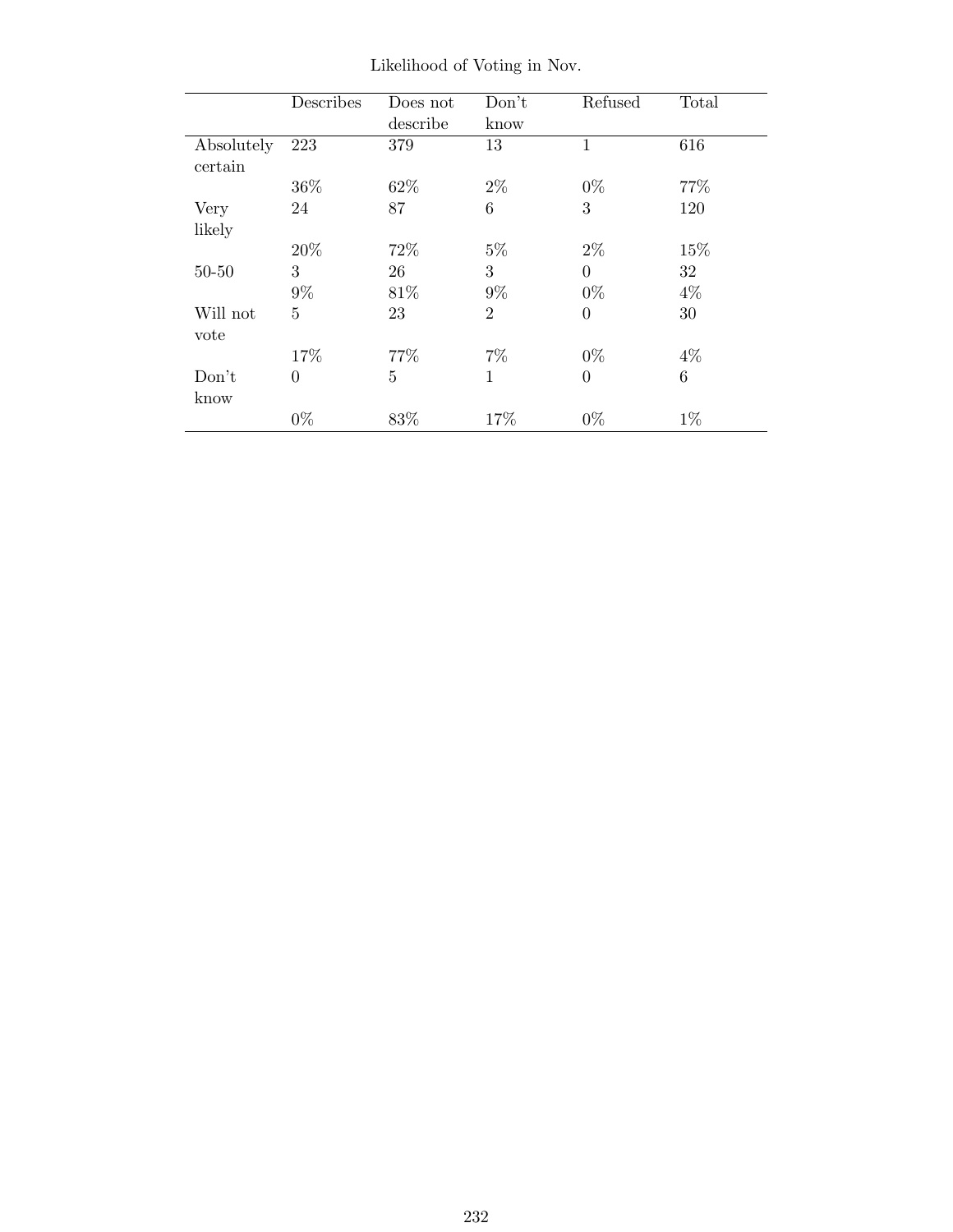Q29. How concerned are you about the safety of the water supply in low income communities in Wisconsin? Are you very concerned, somewhat concerned, not too concerned, or not at all concerned?

| <b>Sex</b> |           |           |           |          |       |                |       |  |  |  |
|------------|-----------|-----------|-----------|----------|-------|----------------|-------|--|--|--|
|            | Very con- | Somewhat  | Not too   | Not at   | Don't | Refused        | Total |  |  |  |
|            | cerned    | concerned | concerned | all con- | know  |                |       |  |  |  |
|            |           |           |           | cerned   |       |                |       |  |  |  |
| Male       | 105       | 145       | 63        | 62       | 11    |                | 386   |  |  |  |
|            | 27%       | 38%       | 16\%      | 16\%     | $3\%$ | $0\%$          | 48%   |  |  |  |
| Female     | 143       | 155       | 72        | 40       | 5     | $\overline{2}$ | 417   |  |  |  |
|            | 34%       | 37%       | 17%       | 10%      | $1\%$ | $0\%$          | 52%   |  |  |  |

|  | Age 4 Categories |  |
|--|------------------|--|
|  |                  |  |

|        | Very con- | Somewhat  | Not too   | Not at   | Don't          | Refused        | Total |
|--------|-----------|-----------|-----------|----------|----------------|----------------|-------|
|        | cerned    | concerned | concerned | all con- | know           |                |       |
|        |           |           |           | cerned   |                |                |       |
| 18-29  | 36        | 54        | 28        | 11       | $\Omega$       | $\theta$       | 129   |
|        | 28%       | 42\%      | 22\%      | $9\%$    | $0\%$          | $0\%$          | 16%   |
| 30-44  | 51        | 70        | 40        | 26       | 3              | $\overline{0}$ | 190   |
|        | 27%       | 37%       | 21\%      | 14%      | $2\%$          | $0\%$          | 24\%  |
| 45-59  | 91        | 85        | 37        | 36       | 8              | $\overline{0}$ | 257   |
|        | 35%       | 33%       | 14%       | 14%      | $3\%$          | $0\%$          | 32%   |
| $60+$  | 70        | 90        | 30        | 30       | $\overline{5}$ | $\theta$       | 225   |
|        | 31\%      | 40\%      | 13%       | 13%      | $2\%$          | $0\%$          | 28\%  |
| DK/NA/ | $\theta$  |           | $\theta$  | $\theta$ | $\theta$       | $\overline{2}$ | 3     |
| Ref    |           |           |           |          |                |                |       |
|        | $0\%$     | 33%       | $0\%$     | $0\%$    | $0\%$          | 67%            | $0\%$ |

#### Education 5 Categories

|           | Very con-      | Somewhat  | Not too        | Not at         | Don't          | Refused        | Total |
|-----------|----------------|-----------|----------------|----------------|----------------|----------------|-------|
|           | cerned         | concerned | concerned      | all con-       | know           |                |       |
|           |                |           |                | cerned         |                |                |       |
| Not HS    | 26             | 16        | $\overline{2}$ | 3              | 1              | $\Omega$       | 48    |
|           | 54%            | 33%       | $4\%$          | $6\%$          | $2\%$          | $0\%$          | $6\%$ |
| <b>HS</b> | 76             | 83        | 41             | 37             | 9              | $\theta$       | 246   |
|           | 31\%           | 34\%      | 17%            | 15%            | $4\%$          | $0\%$          | 31\%  |
| Some Coll | 50             | 67        | 17             | 17             | $\overline{2}$ | $\theta$       | 153   |
|           | 33%            | 44\%      | 11\%           | 11\%           | $1\%$          | $0\%$          | 19%   |
| AA        | 30             | 32        | 27             | 14             | $\overline{2}$ | $\Omega$       | 105   |
|           | 29%            | 30%       | 26\%           | 13%            | $2\%$          | $0\%$          | 13%   |
| $BA+$     | 62             | 98        | 48             | 30             | $\overline{2}$ | $\theta$       | 240   |
|           | 26\%           | 41\%      | 20%            | 12\%           | $1\%$          | $0\%$          | 30%   |
| DK/NA/    | $\overline{2}$ | 4         | 1              | $\overline{2}$ | $\overline{0}$ | $\overline{2}$ | 11    |
| Ref       |                |           |                |                |                |                |       |
|           | 18%            | 36%       | $9\%$          | 18%            | $0\%$          | 18%            | $1\%$ |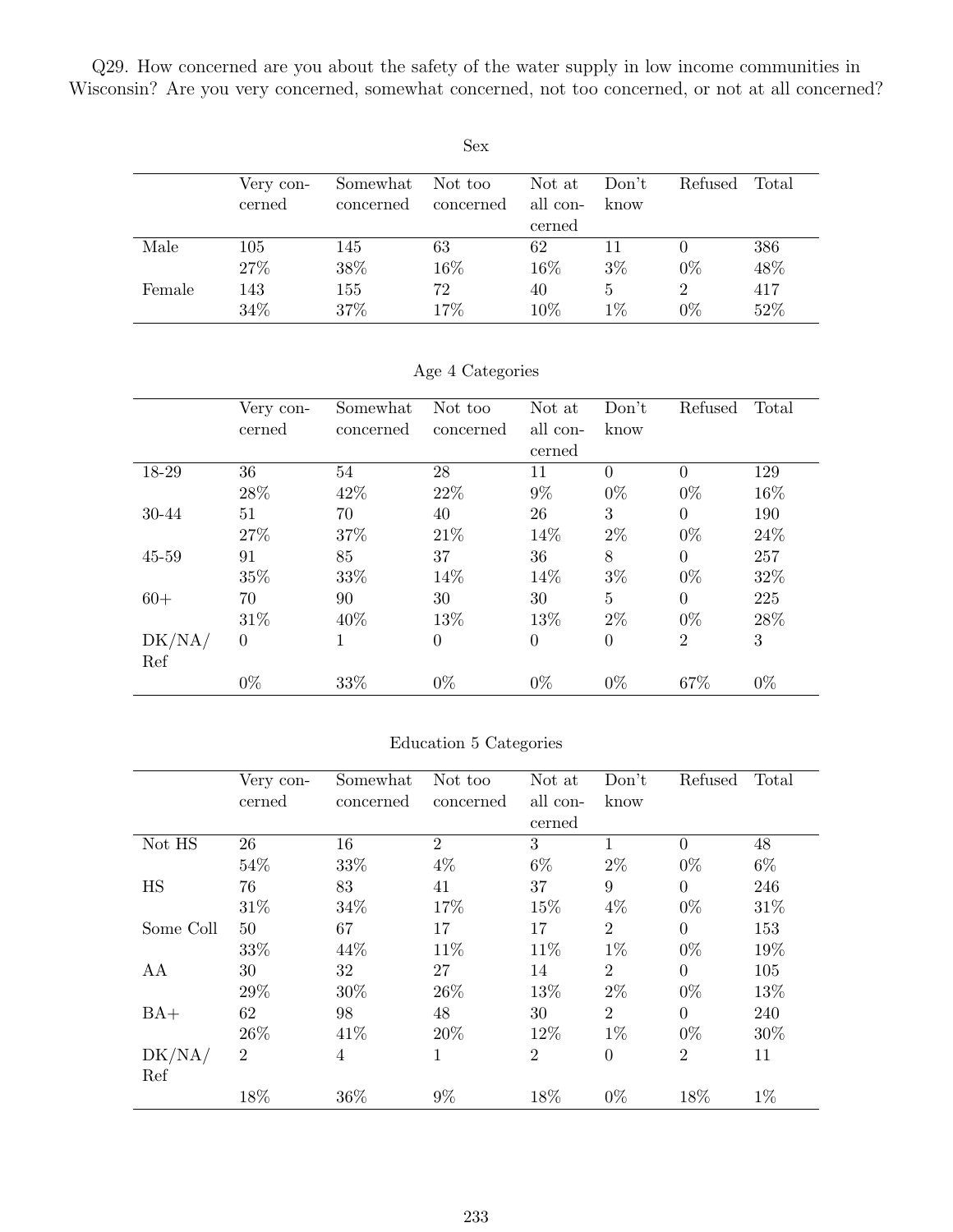|                   | Very con-<br>cerned | Somewhat<br>concerned | Not too<br>concerned | Not at<br>all con-<br>cerned | Don't<br>know  | Refused        | Total |
|-------------------|---------------------|-----------------------|----------------------|------------------------------|----------------|----------------|-------|
| Under             | 92                  | 93                    | 25                   | 20                           | $\overline{4}$ | $\overline{0}$ | 234   |
| \$40 <sub>k</sub> |                     |                       |                      |                              |                |                |       |
|                   | 39%                 | 40\%                  | 11\%                 | $9\%$                        | $2\%$          | $0\%$          | 29%   |
| \$40k to          | 60                  | 65                    | 56                   | 30                           | $\overline{4}$ | $\theta$       | 215   |
| \$74k             |                     |                       |                      |                              |                |                |       |
|                   | 28\%                | 30%                   | 26\%                 | 14%                          | $2\%$          | $0\%$          | 27%   |
| $$75k$ up         | 68                  | 99                    | 45                   | 38                           | 3              | $\overline{0}$ | 253   |
|                   | 27\%                | 39%                   | 18%                  | 15%                          | $1\%$          | $0\%$          | 31\%  |
| DK/NA/            | 28                  | 42                    | 9                    | 16                           | 5              | $\overline{2}$ | 102   |
| Ref               |                     |                       |                      |                              |                |                |       |
|                   | 27%                 | 41\%                  | $9\%$                | 16%                          | $5\%$          | $2\%$          | 13%   |

Household Income

| ъrт |  |
|-----|--|
|     |  |

|                 | Very con- | Somewhat       | Not too        | Not at         | Don't          | Refused        | Total |
|-----------------|-----------|----------------|----------------|----------------|----------------|----------------|-------|
|                 | cerned    | concerned      | concerned      | all con-       | know           |                |       |
|                 |           |                |                | cerned         |                |                |       |
| Republican      | 34        | 87             | 40             | 53             | $\overline{4}$ | $\Omega$       | 218   |
|                 | 16%       | 40%            | 18%            | 24%            | $2\%$          | $0\%$          | 27%   |
| Democrat        | 81        | 98             | 44             | 11             | 3              | $\Omega$       | 237   |
|                 | 34\%      | 41\%           | 19%            | $5\%$          | $1\%$          | $0\%$          | 30%   |
| Independent 109 |           | 107            | 47             | 32             | 9              | $\overline{0}$ | 304   |
|                 | 36\%      | 35%            | 15%            | 11\%           | $3\%$          | $0\%$          | 38%   |
| Other/No        | 17        | 3              | $\overline{4}$ | $\overline{2}$ | $\theta$       | $\overline{0}$ | 26    |
| preference      |           |                |                |                |                |                |       |
|                 | 65%       | 12%            | 15%            | 8%             | $0\%$          | $0\%$          | $3\%$ |
| Don't           | 4         | $\overline{2}$ | $\overline{0}$ | $\overline{4}$ | $\theta$       | $\theta$       | 10    |
| know            |           |                |                |                |                |                |       |
|                 | 40%       | 20%            | $0\%$          | 40%            | $0\%$          | $0\%$          | $1\%$ |
| Refused         | 3         | 1              | $\Omega$       | $\Omega$       | $\Omega$       | $\overline{2}$ | 6     |
|                 | 50%       | 17%            | $0\%$          | $0\%$          | $0\%$          | 33%            | $1\%$ |

|  |  |  |  | Party ID, with leaners |
|--|--|--|--|------------------------|
|--|--|--|--|------------------------|

|                | Very con-<br>cerned | Somewhat<br>concerned | Not too<br>concerned | Not at<br>all con-<br>cerned | Don't<br>know | Refused        | Total |
|----------------|---------------------|-----------------------|----------------------|------------------------------|---------------|----------------|-------|
| Republican     | 87                  | 133                   | 65                   | 74                           | 4             | $\Omega$       | 363   |
|                | 24\%                | 37%                   | 18%                  | 20%                          | $1\%$         | $0\%$          | 45%   |
| Democrat       | 137                 | 143                   | 62                   | 19                           | 6             | $\Omega$       | 367   |
|                | 37%                 | 39%                   | 17%                  | $5\%$                        | $2\%$         | $0\%$          | 46%   |
| Independent 18 |                     | 22                    | 5                    | 6                            | 6             | 0              | 57    |
|                | 32\%                | 39%                   | 9%                   | 11\%                         | 11%           | $0\%$          | $7\%$ |
| Other/None 7   |                     | $\overline{2}$        | 3                    | 3                            | $\Omega$      | $\overline{2}$ | 17    |
|                | 41\%                | 12%                   | 18%                  | 18%                          | $0\%$         | 12%            | $2\%$ |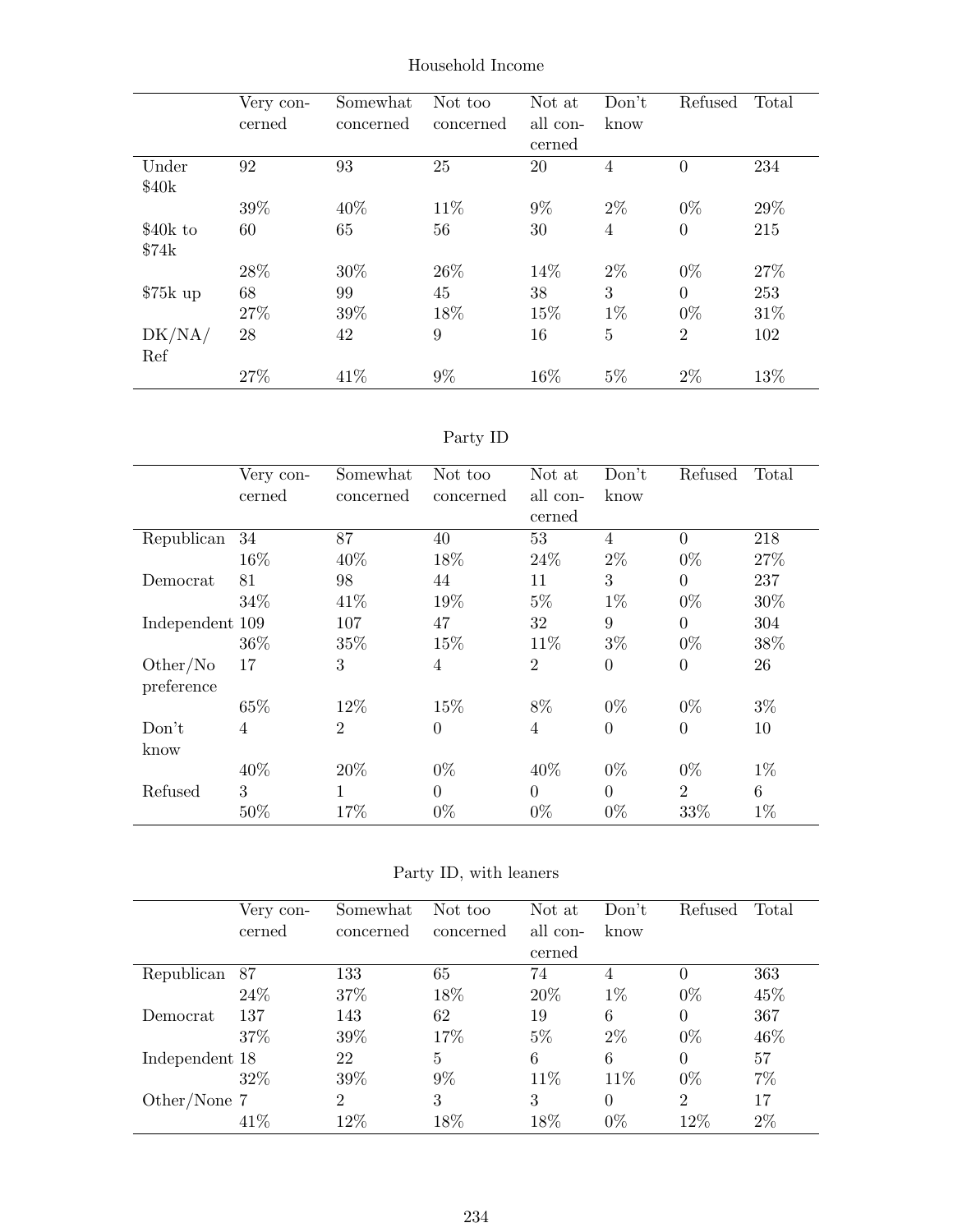|              | Very con- | Somewhat       | Not too   | Not at   | Don't    | Refused        | Total |
|--------------|-----------|----------------|-----------|----------|----------|----------------|-------|
|              | cerned    | concerned      | concerned | all con- | know     |                |       |
|              |           |                |           | cerned   |          |                |       |
| Rep          | 34        | 87             | 40        | 53       | 4        | $\theta$       | 218   |
|              | 16%       | 40%            | 18%       | 24\%     | $2\%$    | $0\%$          | 27%   |
| Lean Rep     | 52        | 46             | 25        | 21       | $\Omega$ | $\Omega$       | 144   |
|              | 36%       | 32\%           | 17%       | 15%      | $0\%$    | $0\%$          | 18%   |
| Ind          | 18        | 22             | 5         | 6        | 6        | $\Omega$       | 57    |
|              | 32%       | 39%            | $9\%$     | 11\%     | 11\%     | $0\%$          | $7\%$ |
| Lean Dem     | 56        | 44             | 18        | 8        | 3        | $\Omega$       | 129   |
|              | 43%       | 34%            | 14\%      | $6\%$    | $2\%$    | $0\%$          | 16%   |
| Dem          | 81        | 98             | 44        | 11       | 3        | $\Omega$       | 237   |
|              | 34\%      | 41\%           | 19%       | $5\%$    | $1\%$    | $0\%$          | 30%   |
| Other/None 7 |           | $\overline{2}$ | 3         | 3        | $\theta$ | $\overline{2}$ | 17    |
|              | 41\%      | 12%            | 18%       | 18%      | $0\%$    | 12%            | $2\%$ |

Party Id, leaners separate

#### Marital Status

|            | Very con-      | Somewhat       | Not too        | Not at         | Don't          | Refused        | Total          |
|------------|----------------|----------------|----------------|----------------|----------------|----------------|----------------|
|            | cerned         | concerned      | concerned      | all con-       | know           |                |                |
|            |                |                |                | cerned         |                |                |                |
| Married    | 148            | 187            | 69             | 75             | 10             | $\Omega$       | 489            |
|            | 30%            | 38%            | 14%            | 15%            | $2\%$          | $0\%$          | 61\%           |
| Cohabiting | 21             | 21             | 11             | 1              | 1              | $\Omega$       | 55             |
|            | $38\%$         | 38\%           | 20%            | $2\%$          | $2\%$          | $0\%$          | $7\%$          |
| Widowed    | 13             | 16             | 8              | $\overline{4}$ | $\overline{2}$ | $\Omega$       | 43             |
|            | 30%            | 37%            | 19%            | $9\%$          | $5\%$          | $0\%$          | $5\%$          |
| Divorced   | 22             | 11             | 16             | 3              | $\theta$       | $\theta$       | 52             |
|            | 42%            | 21\%           | 31\%           | $6\%$          | $0\%$          | $0\%$          | $6\%$          |
| Separated  | $\overline{4}$ | 8              | $\overline{2}$ | $\theta$       | $\theta$       | $\theta$       | 14             |
|            | 29%            | 57%            | 14%            | $0\%$          | $0\%$          | $0\%$          | $2\%$          |
| Never      | 40             | 55             | 28             | 19             | 3              | $\overline{0}$ | 145            |
| Married    |                |                |                |                |                |                |                |
|            | 28\%           | 38%            | 19%            | 13%            | $2\%$          | $0\%$          | 18%            |
| Refused    | $\Omega$       | $\overline{0}$ | $\theta$       | $\theta$       | $\theta$       | $\overline{2}$ | $\overline{2}$ |
|            | $0\%$          | $0\%$          | $0\%$          | $0\%$          | $0\%$          | 100%           | $0\%$          |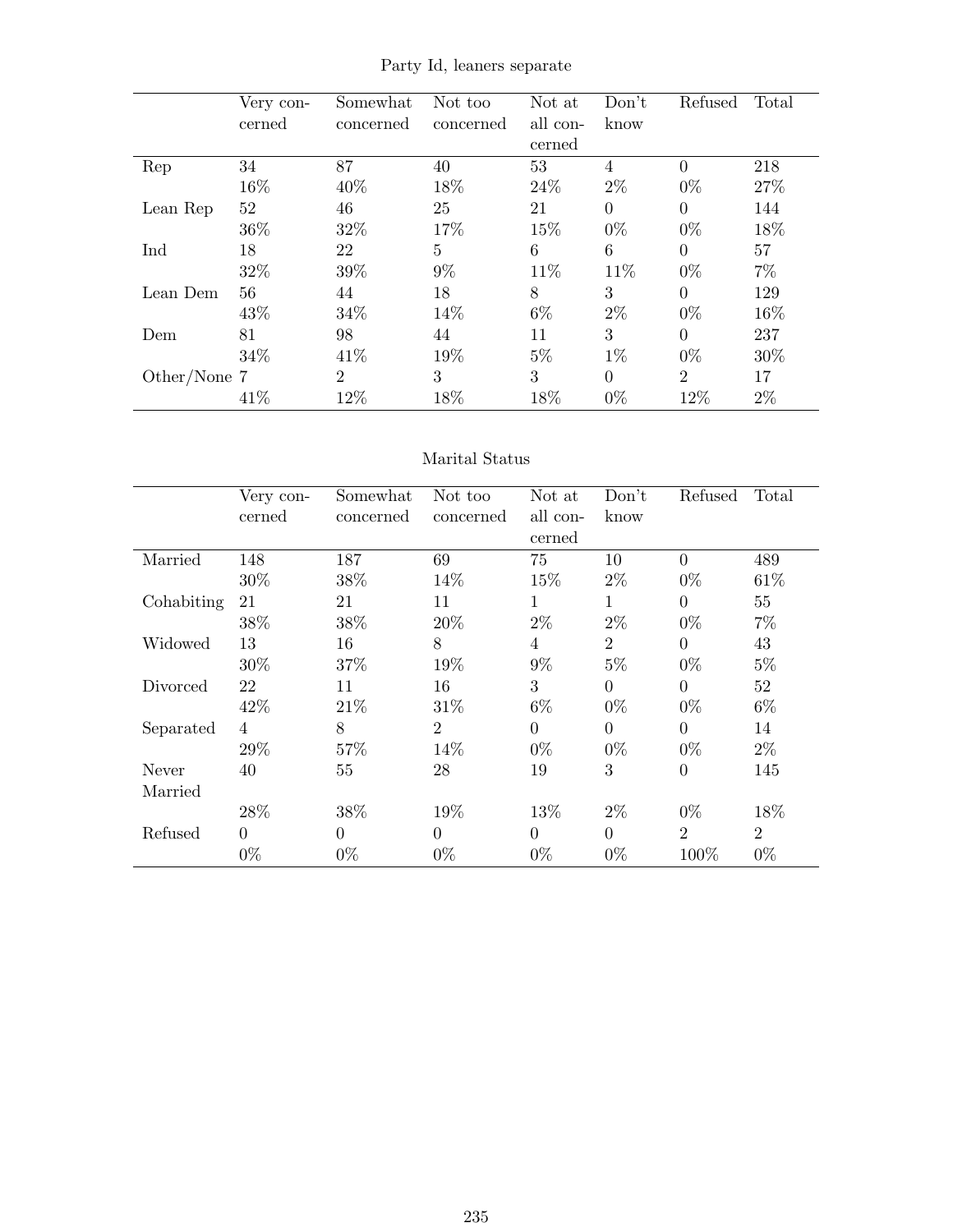|          | Very con-<br>cerned | Somewhat<br>concerned | Not too<br>concerned | Not at<br>all con-<br>cerned | Don't<br>know  | Refused        | Total          |
|----------|---------------------|-----------------------|----------------------|------------------------------|----------------|----------------|----------------|
| White    | 193                 | 258                   | 112                  | 90                           | 13             | $\Omega$       | 666            |
|          | 29%                 | 39%                   | 17%                  | 14%                          | $2\%$          | $0\%$          | 83%            |
| Black    | 18                  | 10                    | 10                   | 3                            | 3              | $\theta$       | 44             |
|          | 41\%                | 23%                   | 23\%                 | $7\%$                        | $7\%$          | $0\%$          | $5\%$          |
| Hispanic | 21                  | 15                    | $\Omega$             | $\overline{5}$               | $\theta$       | $\Omega$       | 41             |
|          | 51\%                | 37%                   | $0\%$                | 12\%                         | $0\%$          | $0\%$          | $5\%$          |
| Other    | 16                  | 17                    | 12                   | 3                            | $\Omega$       | $\Omega$       | 48             |
|          | 33%                 | 35%                   | 25\%                 | $6\%$                        | $0\%$          | $0\%$          | $6\%$          |
| DK/NA/   | $\Omega$            | $\boldsymbol{0}$      | 1                    | 1                            | $\overline{0}$ | $\overline{2}$ | $\overline{4}$ |
| Ref      |                     |                       |                      |                              |                |                |                |
|          | $0\%$               | $0\%$                 | 25%                  | 25%                          | $0\%$          | 50%            | $0\%$          |

Race and Ethnicity

## Religious Service Attendance

|             | Very con-        | Somewhat     | Not too          | Not at           | Don't            | Refused          | Total        |
|-------------|------------------|--------------|------------------|------------------|------------------|------------------|--------------|
|             | cerned           | concerned    | concerned        | all con-         | know             |                  |              |
|             |                  |              |                  | cerned           |                  |                  |              |
| More than   | 17               | 16           | 11               | 11               | $\mathbf{1}$     | $\overline{0}$   | 56           |
| 1/wk        |                  |              |                  |                  |                  |                  |              |
|             | 30%              | 29%          | 20%              | $20\%$           | $2\%$            | $0\%$            | $7\%$        |
| $1$ /week   | 51               | 86           | 26               | 22               | 7                | $\overline{0}$   | 192          |
|             | 27\%             | 45\%         | 14%              | $11\%$           | $4\%$            | $0\%$            | 24\%         |
| $1-2$ month | 24               | 42           | 35               | 23               | $\mathbf{1}$     | $\overline{0}$   | 125          |
|             | 19%              | 34\%         | 28\%             | 18%              | $1\%$            | $0\%$            | 16%          |
| few times   | 46               | 43           | 24               | 12               | 3                | $\boldsymbol{0}$ | 128          |
| a year      |                  |              |                  |                  |                  |                  |              |
|             | 36\%             | 34%          | 19%              | $9\%$            | $2\%$            | $0\%$            | 16%          |
| Seldom      | 42               | 49           | 20               | 24               | $\mathbf{1}$     | $\overline{0}$   | 136          |
|             | 31\%             | 36\%         | 15%              | 18%              | $1\%$            | $0\%$            | 17%          |
| Never       | 67               | 59           | 19               | 10               | 4                | $\theta$         | 159          |
|             | 42\%             | 37%          | 12%              | $6\%$            | $3\%$            | $0\%$            | 20%          |
| Don't       | $\boldsymbol{0}$ | $\mathbf{1}$ | $\boldsymbol{0}$ | $\boldsymbol{0}$ | $\boldsymbol{0}$ | $\boldsymbol{0}$ | $\mathbf{1}$ |
| know        |                  |              |                  |                  |                  |                  |              |
|             | $0\%$            | 100%         | $0\%$            | $0\%$            | $0\%$            | $0\%$            | $0\%$        |
| Refused     | $\overline{0}$   | 3            | $\overline{0}$   | $\boldsymbol{0}$ | 1                | $\overline{2}$   | $6\,$        |
|             | $0\%$            | 50\%         | $0\%$            | $0\%$            | 17%              | 33%              | $1\%$        |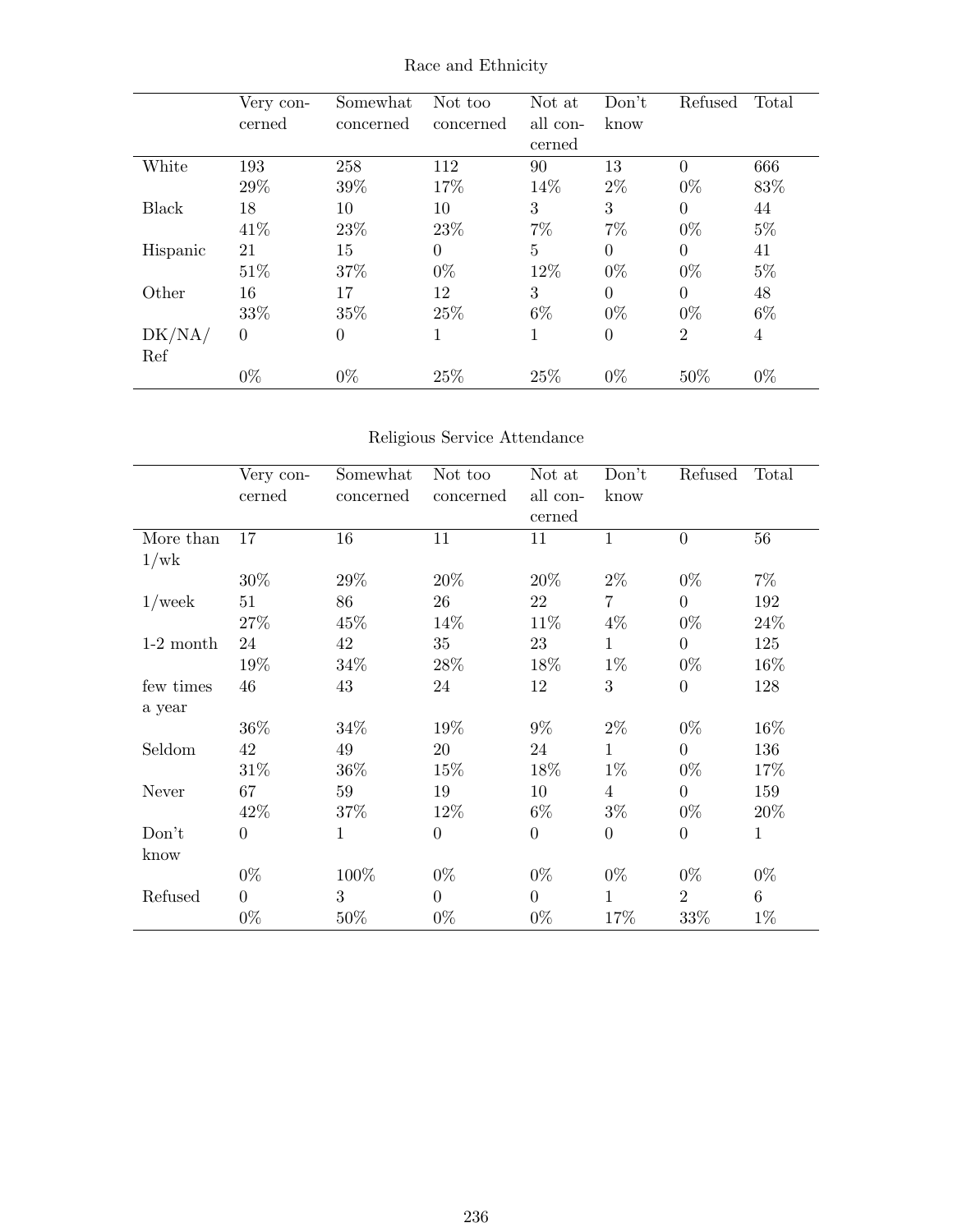|             | Very con- | Somewhat  | Not too        | Not at   | Don't          | Refused        | Total          |
|-------------|-----------|-----------|----------------|----------|----------------|----------------|----------------|
|             | cerned    | concerned | concerned      | all con- | know           |                |                |
|             |           |           |                | cerned   |                |                |                |
| Protestant/ | 85        | 135       | 70             | 40       | 4              | $\overline{0}$ | 334            |
| Christian   |           |           |                |          |                |                |                |
|             | 25\%      | 40\%      | 21\%           | 12\%     | $1\%$          | $0\%$          | 42%            |
| Catholic    | 94        | 91        | 32             | 48       | $\overline{7}$ | $\Omega$       | 272            |
|             | 35%       | 33%       | 12%            | 18%      | $3\%$          | $0\%$          | 34%            |
| Jewish      | 1         |           | 1              | 1        | $\Omega$       | $\theta$       | $\overline{4}$ |
|             | 25%       | 25%       | 25%            | 25%      | $0\%$          | $0\%$          | $0\%$          |
| Other       | 14        | 10        | 10             | 3        | $\Omega$       | $\theta$       | 37             |
|             | 38%       | 27\%      | 27%            | 8%       | $0\%$          | $0\%$          | $5\%$          |
| None        | 48        | 50        | 22             | 10       | 4              | $\Omega$       | 134            |
|             | 36\%      | 37%       | 16%            | $7\%$    | $3\%$          | $0\%$          | 17%            |
| DK/NA/      | 7         | 13        | $\overline{0}$ | $\theta$ | 1              | $\overline{2}$ | 23             |
| Ref         |           |           |                |          |                |                |                |
|             | 30%       | 57%       | $0\%$          | $0\%$    | 4%             | $9\%$          | $3\%$          |

Religious Affiliation

# Born Again/Evangelical

|          | Very con-      | Somewhat         | Not too        | Not at   | Don't    | Refused        | Total          |
|----------|----------------|------------------|----------------|----------|----------|----------------|----------------|
|          | cerned         | concerned        | concerned      | all con- | know     |                |                |
|          |                |                  |                | cerned   |          |                |                |
| born     | 35             | 62               | 29             | 13       | 3        | $\theta$       | 142            |
| again    |                |                  |                |          |          |                |                |
|          | 25\%           | 44%              | 20%            | $9\%$    | $2\%$    | $0\%$          | 43\%           |
| not born | 48             | 70               | 38             | 22       | 1        | $\overline{0}$ | 179            |
| again    |                |                  |                |          |          |                |                |
|          | 27%            | 39%              | 21\%           | 12%      | $1\%$    | $0\%$          | 54%            |
| Don't    | $\overline{2}$ | $\boldsymbol{0}$ | $\overline{2}$ | 4        | $\Omega$ | $\overline{0}$ | 8              |
| know     |                |                  |                |          |          |                |                |
|          | 25\%           | $0\%$            | 25\%           | 50%      | $0\%$    | $0\%$          | $2\%$          |
| Refused  | $\overline{0}$ | 3                | $\Omega$       | 1        | $\Omega$ | $\Omega$       | $\overline{4}$ |
|          | $0\%$          | 75%              | $0\%$          | 25%      | $0\%$    | $0\%$          | $1\%$          |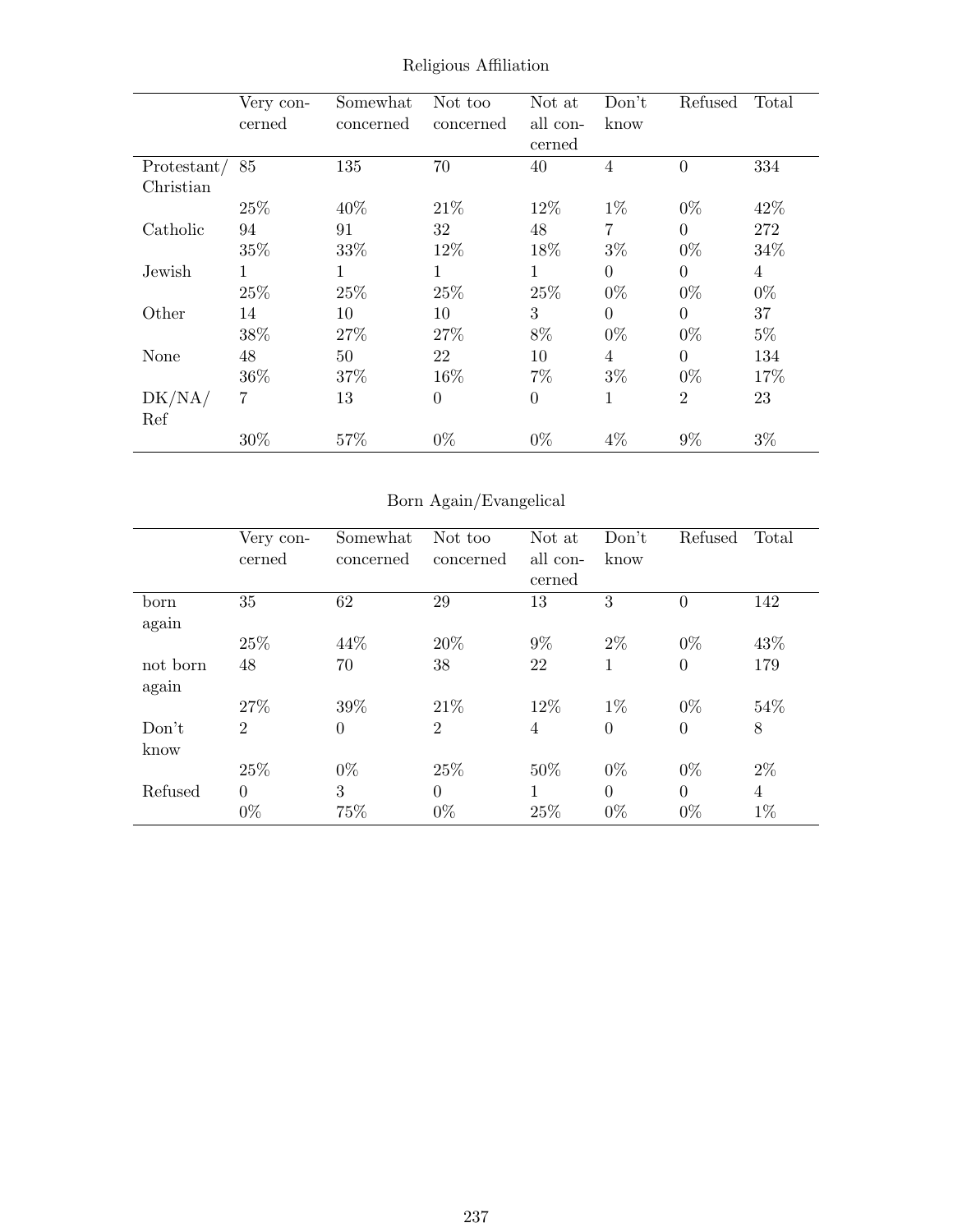|          | Very con-<br>cerned | Somewhat<br>concerned | Not too<br>concerned | Not at<br>all con- | Don't<br>know | Refused        | Total  |
|----------|---------------------|-----------------------|----------------------|--------------------|---------------|----------------|--------|
|          |                     |                       |                      | cerned             |               |                |        |
| Urban    | 91                  | 78                    | 38                   | 31                 | 6             | $\theta$       | 244    |
|          | 37%                 | 32%                   | 16%                  | 13%                | $2\%$         | $0\%$          | $30\%$ |
| Suburban | 65                  | 99                    | 54                   | 28                 | 6             | $\theta$       | 252    |
|          | 26\%                | 39%                   | 21\%                 | 11\%               | $2\%$         | $0\%$          | 31%    |
| Rural    | 91                  | 117                   | 43                   | 40                 | 3             | $\theta$       | 294    |
|          | 31\%                | 40%                   | 15%                  | 14\%               | $1\%$         | $0\%$          | 37%    |
| Don't    | 2                   | $\overline{5}$        | $\theta$             | $\overline{2}$     | $\theta$      | $\overline{0}$ | 9      |
| know     |                     |                       |                      |                    |               |                |        |
|          | 22\%                | 56%                   | $0\%$                | 22\%               | $0\%$         | $0\%$          | $1\%$  |
| Refused  | $\theta$            | $\Omega$              | $\Omega$             |                    |               | $\overline{2}$ | 4      |
|          | $0\%$               | $0\%$                 | $0\%$                | 25%                | 25%           | 50%            | $0\%$  |

Location Type

## Political Ideology

|                 | Very con-      | Somewhat       | Not too        | Not at         | Don't           | Refused        | Total          |
|-----------------|----------------|----------------|----------------|----------------|-----------------|----------------|----------------|
|                 | cerned         | concerned      | concerned      | all con-       | know            |                |                |
|                 |                |                |                | cerned         |                 |                |                |
| Very con-       | 12             | 13             | 13             | 21             | 3               | $\overline{0}$ | 62             |
| servative       |                |                |                |                |                 |                |                |
|                 | 19%            | 21\%           | 21\%           | 34\%           | $5\%$           | $0\%$          | 8%             |
| Conservative 69 |                | 98             | 36             | 44             | 6               | $\overline{0}$ | 253            |
|                 | 27%            | 39%            | 14\%           | 17%            | $2\%$           | $0\%$          | 32%            |
| Moderate        | 66             | 119            | 60             | 18             | $5\overline{)}$ | $\overline{0}$ | 268            |
|                 | 25\%           | 44\%           | $22\%$         | $7\%$          | $2\%$           | $0\%$          | 34\%           |
| Liberal         | 47             | 40             | 16             | 12             | $\overline{0}$  | $\overline{0}$ | 115            |
|                 | 41\%           | 35%            | 14%            | 10\%           | $0\%$           | $0\%$          | 14\%           |
| Very lib-       | 32             | 21             | 7              | $\overline{0}$ | $\overline{0}$  | $\overline{0}$ | 60             |
| eral            |                |                |                |                |                 |                |                |
|                 | 53%            | 35%            | 12%            | $0\%$          | $0\%$           | $0\%$          | $8\%$          |
| Don't           | 19             | 8              | $\overline{2}$ | 6              | $\overline{2}$  | $\overline{0}$ | 37             |
| know            |                |                |                |                |                 |                |                |
|                 | 51\%           | 22\%           | $5\%$          | $16\%$         | $5\%$           | $0\%$          | $5\%$          |
| Refused         | $\overline{2}$ | $\overline{0}$ | $\theta$       | $\mathbf{1}$   | $\overline{0}$  | $\overline{2}$ | $\overline{5}$ |
|                 | 40%            | $0\%$          | $0\%$          | 20%            | $0\%$           | 40%            | $1\%$          |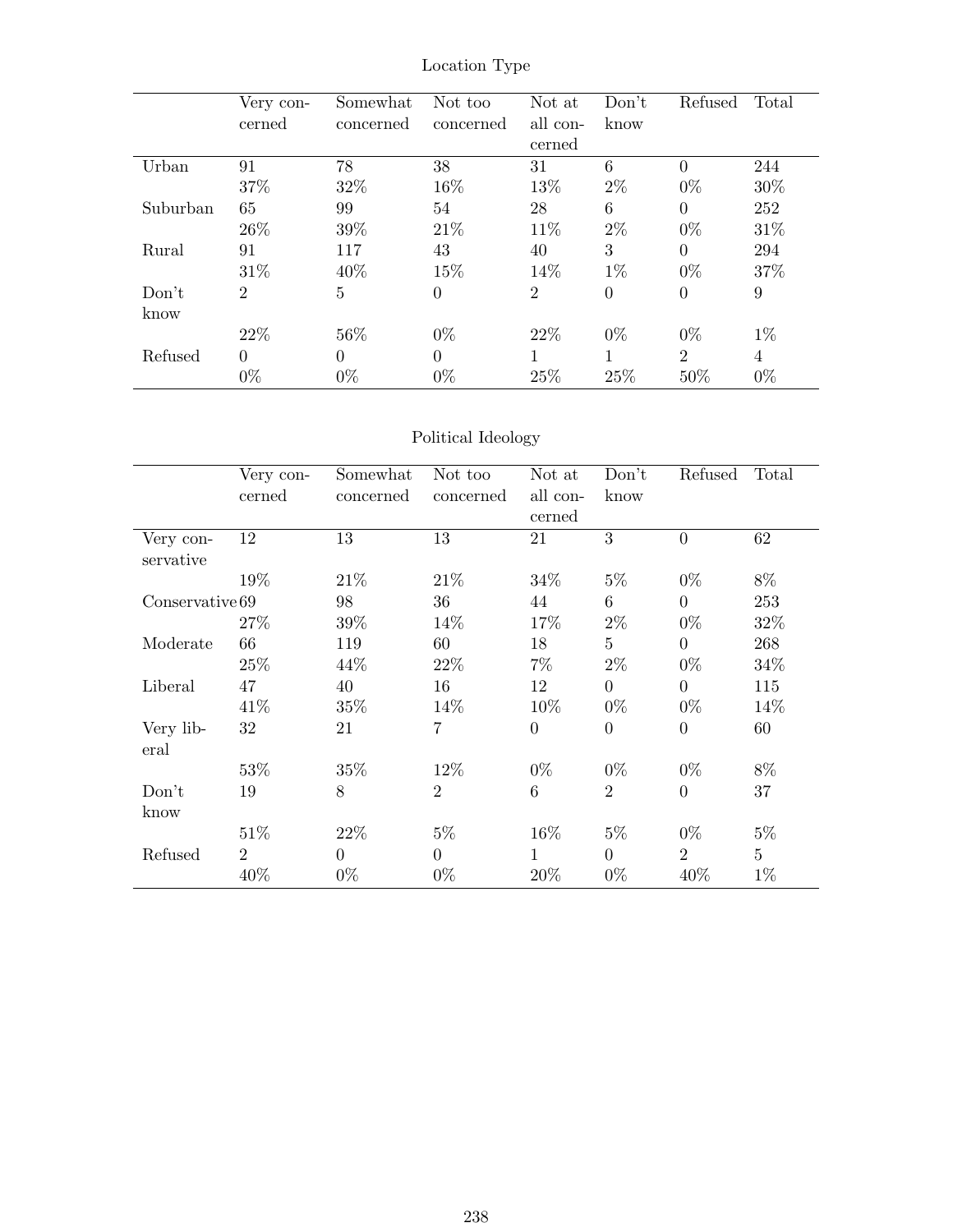|            | Very con-      | Somewhat       | Not too   | Not at       | Don't          | Refused        | Total          |
|------------|----------------|----------------|-----------|--------------|----------------|----------------|----------------|
|            | cerned         | concerned      | concerned | all con-     | know           |                |                |
|            |                |                |           | cerned       |                |                |                |
| respondent | 38             | 13             | 12        | 9            | 3              | $\Omega$       | 75             |
|            | 51\%           | 17%            | 16%       | 12%          | $4\%$          | $0\%$          | $9\%$          |
| another    | 19             | 13             | 5         | 1            | $\mathbf{1}$   | $\overline{0}$ | 39             |
| household  |                |                |           |              |                |                |                |
| member     |                |                |           |              |                |                |                |
|            | 49%            | 33\%           | 13%       | $3\%$        | $3\%$          | $0\%$          | $5\%$          |
| nobody in  | 191            | 269            | 117       | 91           | 12             | $\theta$       | 680            |
| household  |                |                |           |              |                |                |                |
|            | 28\%           | 40%            | 17%       | 13\%         | $2\%$          | $0\%$          | 85%            |
| Don't      | $\overline{0}$ | $\overline{2}$ | 1         | $\theta$     | $\theta$       | $\theta$       | 3              |
| know       |                |                |           |              |                |                |                |
|            | $0\%$          | 67%            | 33%       | $0\%$        | $0\%$          | $0\%$          | $0\%$          |
| Refused    | $\overline{0}$ | $\overline{2}$ | $\Omega$  | $\mathbf{1}$ | $\overline{0}$ | $\overline{2}$ | $\overline{5}$ |
|            | $0\%$          | 40%            | $0\%$     | 20%          | $0\%$          | 40%            | $1\%$          |

Union Membership

# Job Type and Union Membership

|           | Very con- | Somewhat       | Not too      | Not at       | Don't          | Refused        | Total |
|-----------|-----------|----------------|--------------|--------------|----------------|----------------|-------|
|           | cerned    | concerned      | concerned    | all con-     | know           |                |       |
|           |           |                |              | cerned       |                |                |       |
| Public    | 22        | 10             | 8            | 1            | $\overline{0}$ | $\theta$       | 41    |
| union     |           |                |              |              |                |                |       |
|           | 54%       | 24\%           | 20%          | $2\%$        | $0\%$          | $0\%$          | $5\%$ |
| Public    | 26        | 58             | 19           | 27           | $\overline{2}$ | $\overline{0}$ | 132   |
| non-union |           |                |              |              |                |                |       |
|           | 20%       | 44%            | 14%          | 20%          | $2\%$          | $0\%$          | 16%   |
| Private   | 36        | 17             | 10           | 8            | $\overline{4}$ | $\overline{0}$ | 75    |
| union     |           |                |              |              |                |                |       |
|           | 48%       | 23\%           | 13%          | 11\%         | $5\%$          | $0\%$          | $9\%$ |
| Private   | 164       | 210            | 98           | 65           | 10             | $\theta$       | 547   |
| non-union |           |                |              |              |                |                |       |
|           | 30%       | 38%            | 18%          | 12%          | $2\%$          | $0\%$          | 68%   |
| DK/NA/    | 1         | $\overline{5}$ | $\mathbf{1}$ | $\mathbf{1}$ | $\Omega$       | $\overline{2}$ | 10    |
| Ref       |           |                |              |              |                |                |       |
|           | 10%       | 50%            | 10%          | 10%          | $0\%$          | 20%            | $1\%$ |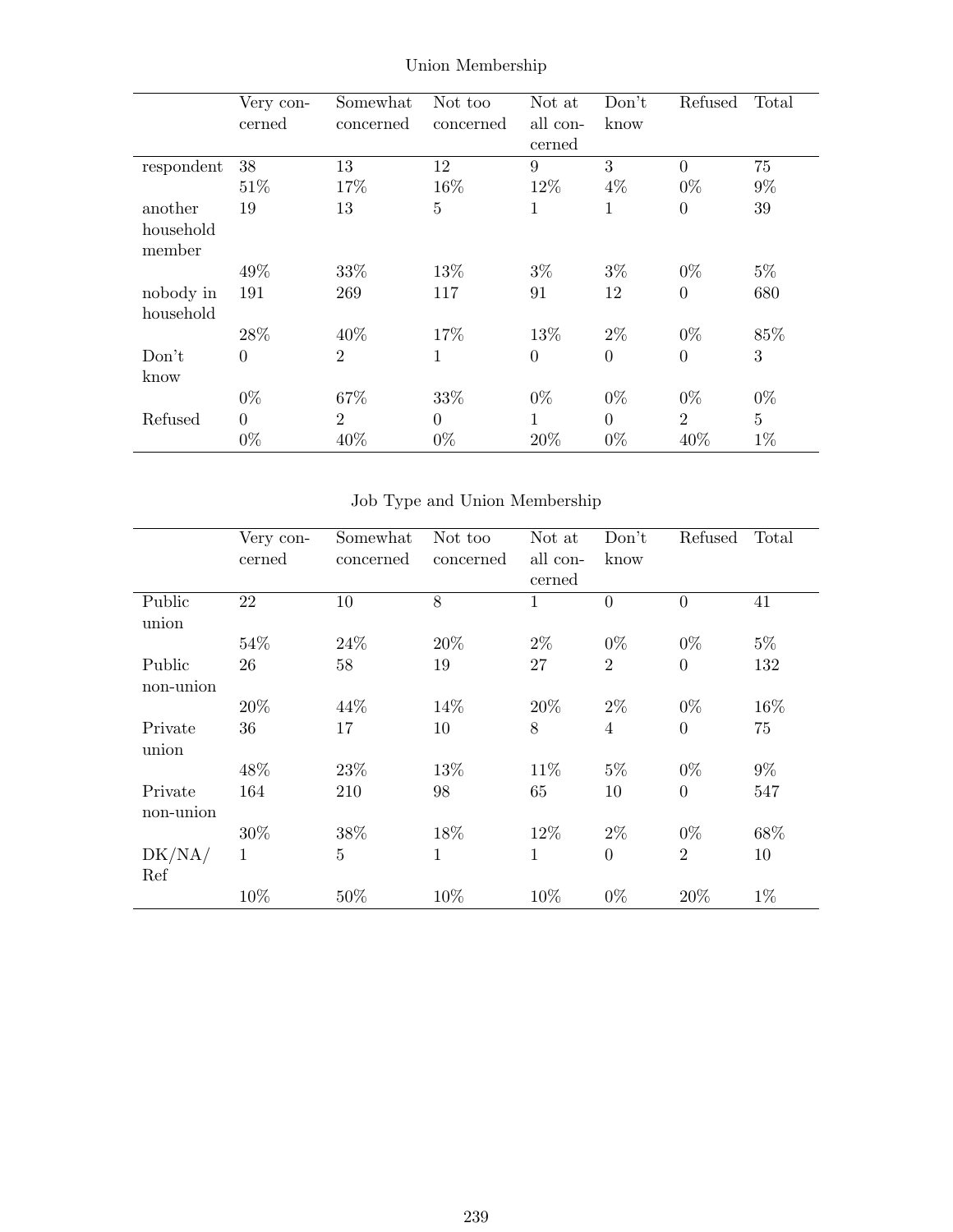|            | Very con-<br>cerned | Somewhat<br>concerned | Not too<br>concerned | Not at<br>all con-<br>cerned | Don't<br>know  | Refused        | Total |
|------------|---------------------|-----------------------|----------------------|------------------------------|----------------|----------------|-------|
| MKE City   | 33                  | 19                    | 15                   | 6                            | 3              | $\theta$       | 76    |
|            | 43%                 | 25%                   | 20%                  | 8%                           | $4\%$          | $0\%$          | $9\%$ |
| Rest of    | 90                  | 83                    | 39                   | 35                           | $\overline{2}$ | $\overline{0}$ | 249   |
| <b>MKE</b> |                     |                       |                      |                              |                |                |       |
|            | 36\%                | 33%                   | 16%                  | 14%                          | $1\%$          | $0\%$          | 31\%  |
| msn        | 37                  | 63                    | 25                   | 17                           | $\overline{2}$ | $\theta$       | 144   |
|            | 26\%                | 44\%                  | 17%                  | 12%                          | $1\%$          | $0\%$          | 18%   |
| GB/A       | 43                  | 56                    | 22                   | 25                           | 3              | $\overline{2}$ | 151   |
|            | 28%                 | 37%                   | 15%                  | 17%                          | $2\%$          | $1\%$          | 19%   |
| Rest of    | 44                  | 79                    | 35                   | 19                           | 7              | $\overline{0}$ | 184   |
| state      |                     |                       |                      |                              |                |                |       |
|            | 24\%                | 43%                   | 19%                  | 10\%                         | $4\%$          | $0\%$          | 23%   |

# Region

## Likelihood of Voting in Nov.

|            | Very con-      | Somewhat         | Not too        | Not at         | Don't          | Refused        | Total   |
|------------|----------------|------------------|----------------|----------------|----------------|----------------|---------|
|            | cerned         | concerned        | concerned      | all con-       | know           |                |         |
|            |                |                  |                | cerned         |                |                |         |
| Absolutely | 194            | 210              | 109            | 91             | 11             | $\overline{0}$ | 615     |
| certain    |                |                  |                |                |                |                |         |
|            | 32%            | 34\%             | 18%            | 15%            | $2\%$          | $0\%$          | 77%     |
| Very       | 35             | 57               | 19             | 6              | $\mathbf{1}$   | $\overline{2}$ | 120     |
| likely     |                |                  |                |                |                |                |         |
|            | 29%            | 48%              | 16\%           | $5\%$          | $1\%$          | $2\%$          | 15%     |
| $50 - 50$  | $\overline{4}$ | 17               | 7              | $\overline{2}$ | $\overline{2}$ | $\Omega$       | 32      |
|            | 12%            | 53%              | 22\%           | $6\%$          | $6\%$          | $0\%$          | $4\%$   |
| Will not   | 10             | 15               | 1              | 3              | $\mathbf{1}$   | $\overline{0}$ | 30      |
| vote       |                |                  |                |                |                |                |         |
|            | 33%            | 50%              | $3\%$          | 10%            | $3\%$          | $0\%$          | $4\%$   |
| Don't      | $\overline{4}$ | $\boldsymbol{0}$ | $\overline{0}$ | $\overline{0}$ | $\mathbf{1}$   | $\overline{0}$ | $\bf 5$ |
| know       |                |                  |                |                |                |                |         |
|            | 80%            | $0\%$            | $0\%$          | $0\%$          | 20%            | $0\%$          | $1\%$   |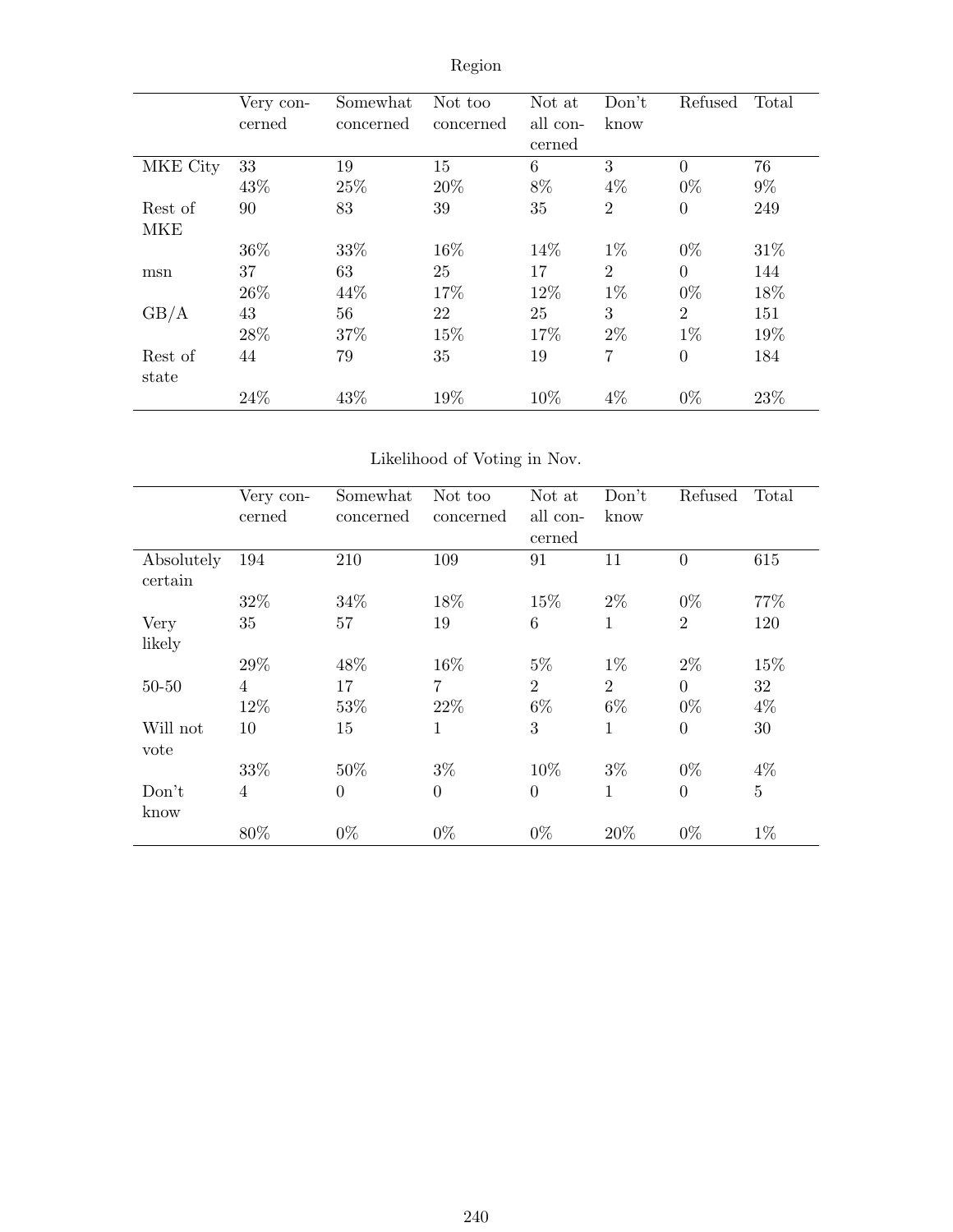Q30. How concerned are you about the safety of the water supply in your community? Are you very concerned, somewhat concerned, not too concerned, or not at all concerned?

|        |           |           | <b>Sex</b> |          |       |                |       |
|--------|-----------|-----------|------------|----------|-------|----------------|-------|
|        | Very con- | Somewhat  | Not too    | Not at   | Don't | Refused        | Total |
|        | cerned    | concerned | concerned  | all con- | know  |                |       |
|        |           |           |            | cerned   |       |                |       |
| Male   | 75        | 74        | 117        | 118      |       | $\theta$       | 385   |
|        | 19%       | 19%       | 30%        | 31\%     | $0\%$ | $0\%$          | 48%   |
| Female | 90        | 107       | 108        | 107      | 4     | $\overline{2}$ | 418   |
|        | 22%       | 26\%      | 26\%       | 26\%     | $1\%$ | $0\%$          | 52%   |

|  | Age 4 Categories |  |
|--|------------------|--|
|  |                  |  |

|           | Very con-<br>cerned | Somewhat<br>concerned | Not too<br>concerned | Not at<br>all con-<br>cerned | Don't<br>know  | Refused        | Total |
|-----------|---------------------|-----------------------|----------------------|------------------------------|----------------|----------------|-------|
| 18-29     | 24                  | 23                    | 39                   | 43                           | $\theta$       | $\overline{0}$ | 129   |
|           | 19%                 | 18%                   | $30\%$               | 33%                          | $0\%$          | $0\%$          | 16%   |
| 30-44     | 39                  | 54                    | 45                   | 49                           | 3              | $\Omega$       | 190   |
|           | 21\%                | 28%                   | 24\%                 | 26%                          | $2\%$          | $0\%$          | 24\%  |
| $45 - 59$ | 58                  | 59                    | 81                   | 59                           | $\Omega$       | $\Omega$       | 257   |
|           | 23%                 | 23%                   | 32%                  | 23%                          | $0\%$          | $0\%$          | 32%   |
| $60+$     | 43                  | 45                    | 60                   | 75                           | $\overline{2}$ | $\theta$       | 225   |
|           | 19%                 | 20%                   | 27%                  | 33%                          | $1\%$          | $0\%$          | 28%   |
| DK/NA/    | $\theta$            | $\theta$              | 1                    | $\theta$                     | $\overline{0}$ | $\overline{2}$ | 3     |
| Ref       |                     |                       |                      |                              |                |                |       |
|           | $0\%$               | $0\%$                 | 33%                  | $0\%$                        | $0\%$          | 67%            | $0\%$ |

#### Education 5 Categories

|           | Very con-      | Somewhat  | Not too   | Not at         | Don't          | Refused        | Total |
|-----------|----------------|-----------|-----------|----------------|----------------|----------------|-------|
|           | cerned         | concerned | concerned | all con-       | know           |                |       |
|           |                |           |           | cerned         |                |                |       |
| Not HS    | 13             | 13        | 15        | 6              | $\Omega$       | $\Omega$       | 47    |
|           | 28%            | 28%       | 32%       | 13%            | $0\%$          | $0\%$          | $6\%$ |
| HS        | 57             | 50        | 72        | 64             | 3              | $\overline{0}$ | 246   |
|           | 23%            | 20%       | 29%       | 26\%           | $1\%$          | $0\%$          | 31\%  |
| Some Coll | 30             | 37        | 45        | 41             | $\overline{0}$ | $\theta$       | 153   |
|           | 20%            | 24\%      | 29%       | 27%            | $0\%$          | $0\%$          | 19%   |
| AA        | 20             | 20        | 29        | 35             | $\mathbf{1}$   | $\Omega$       | 105   |
|           | 19%            | 19%       | $28\%$    | 33%            | $1\%$          | $0\%$          | 13%   |
| $BA+$     | 43             | 59        | 62        | 76             | $\mathbf{1}$   | $\Omega$       | 241   |
|           | 18%            | 24\%      | 26\%      | 32%            | $0\%$          | $0\%$          | 30%   |
| DK/NA/    | $\overline{2}$ | 1         | 3         | $\overline{2}$ | $\overline{0}$ | $\overline{2}$ | 10    |
| Ref       |                |           |           |                |                |                |       |
|           | 20%            | 10%       | 30%       | 20%            | $0\%$          | 20%            | $1\%$ |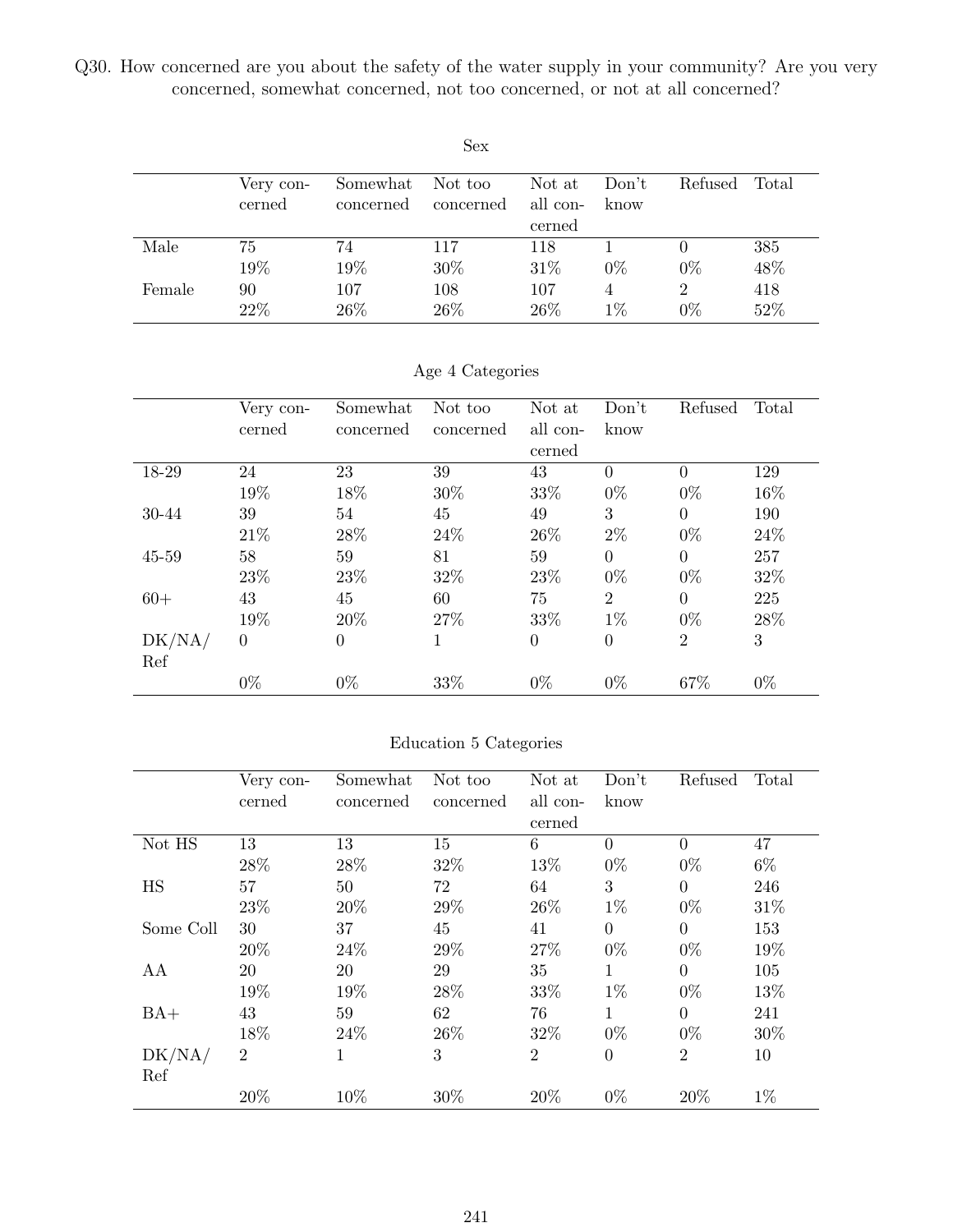|           | Very con- | Somewhat  | Not too   | Not at   | Don't          | Refused        | Total |
|-----------|-----------|-----------|-----------|----------|----------------|----------------|-------|
|           | cerned    | concerned | concerned | all con- | know           |                |       |
|           |           |           |           | cerned   |                |                |       |
| Under     | 67        | 60        | 63        | 45       | $\theta$       | $\overline{0}$ | 235   |
| \$40k     |           |           |           |          |                |                |       |
|           | 29%       | 26\%      | 27\%      | 19%      | $0\%$          | $0\%$          | 29%   |
| \$40k to  | 48        | 41        | 62        | 62       | $\overline{0}$ | $\theta$       | 213   |
| \$74k     |           |           |           |          |                |                |       |
|           | 23%       | 19%       | 29%       | 29%      | $0\%$          | $0\%$          | 26\%  |
| $$75k$ up | 39        | 53        | 70        | 92       | $\overline{0}$ | $\theta$       | 254   |
|           | 15%       | 21\%      | 28\%      | 36\%     | $0\%$          | $0\%$          | 32%   |
| DK/NA/    | 11        | 27        | 31        | 26       | $\overline{5}$ | $\overline{2}$ | 102   |
| Ref       |           |           |           |          |                |                |       |
|           | 11%       | 26\%      | 30%       | 25\%     | $5\%$          | $2\%$          | 13%   |

Household Income

| ъrт |  |
|-----|--|
|     |  |

|                | Very con-      | Somewhat       | Not too        | Not at   | Don't          | Refused        | Total |
|----------------|----------------|----------------|----------------|----------|----------------|----------------|-------|
|                | cerned         | concerned      | concerned      | all con- | know           |                |       |
|                |                |                |                | cerned   |                |                |       |
| Republican     | 32             | 46             | 61             | 80       | $\Omega$       | $\Omega$       | 219   |
|                | 15%            | 21\%           | 28\%           | 37%      | $0\%$          | $0\%$          | 27%   |
| Democrat       | 53             | 49             | 83             | 51       | $\overline{2}$ | $\Omega$       | 238   |
|                | 22\%           | 21\%           | 35\%           | 21\%     | $1\%$          | $0\%$          | 30%   |
| Independent 74 |                | 74             | 71             | 83       | $\overline{2}$ | $\overline{0}$ | 304   |
|                | 24\%           | 24\%           | 23\%           | 27\%     | $1\%$          | $0\%$          | 38%   |
| Other/No       | 5              | 9              | $\overline{4}$ | 7        | 1              | $\overline{0}$ | 26    |
| preference     |                |                |                |          |                |                |       |
|                | 19%            | 35%            | 15%            | 27%      | $4\%$          | $0\%$          | $3\%$ |
| Don't          | $\overline{2}$ | $\overline{0}$ | 4              | 4        | $\theta$       | $\theta$       | 10    |
| know           |                |                |                |          |                |                |       |
|                | 20%            | $0\%$          | 40\%           | 40%      | $0\%$          | $0\%$          | $1\%$ |
| Refused        | $\Omega$       | $\overline{2}$ | $\overline{2}$ | $\Omega$ | $\Omega$       | $\overline{2}$ | 6     |
|                | $0\%$          | 33%            | 33%            | $0\%$    | $0\%$          | 33%            | $1\%$ |

|                | Very con- | Somewhat       | Not too   | Not at   | Don't    | Refused        | Total |
|----------------|-----------|----------------|-----------|----------|----------|----------------|-------|
|                | cerned    | concerned      | concerned | all con- | know     |                |       |
|                |           |                |           | cerned   |          |                |       |
| Republican     | 66        | 75             | 90        | 133      |          | 0              | 364   |
|                | 18%       | 21\%           | 25\%      | 37%      | $0\%$    | $0\%$          | 45%   |
| Democrat       | 86        | 83             | 115       | 79       | 5        | $\Omega$       | 368   |
|                | 23\%      | 23\%           | $31\%$    | 21\%     | $1\%$    | $0\%$          | 46%   |
| Independent 10 |           | 21             | 14        | 12       | $\Omega$ | 0              | 57    |
|                | 18%       | 37%            | 25\%      | 21\%     | $0\%$    | $0\%$          | 7%    |
| Other/None 4   |           | $\overline{2}$ | 7         |          | $\Omega$ | $\overline{2}$ | 16    |
|                | 25\%      | 12%            | 44%       | $6\%$    | $0\%$    | 12%            | $2\%$ |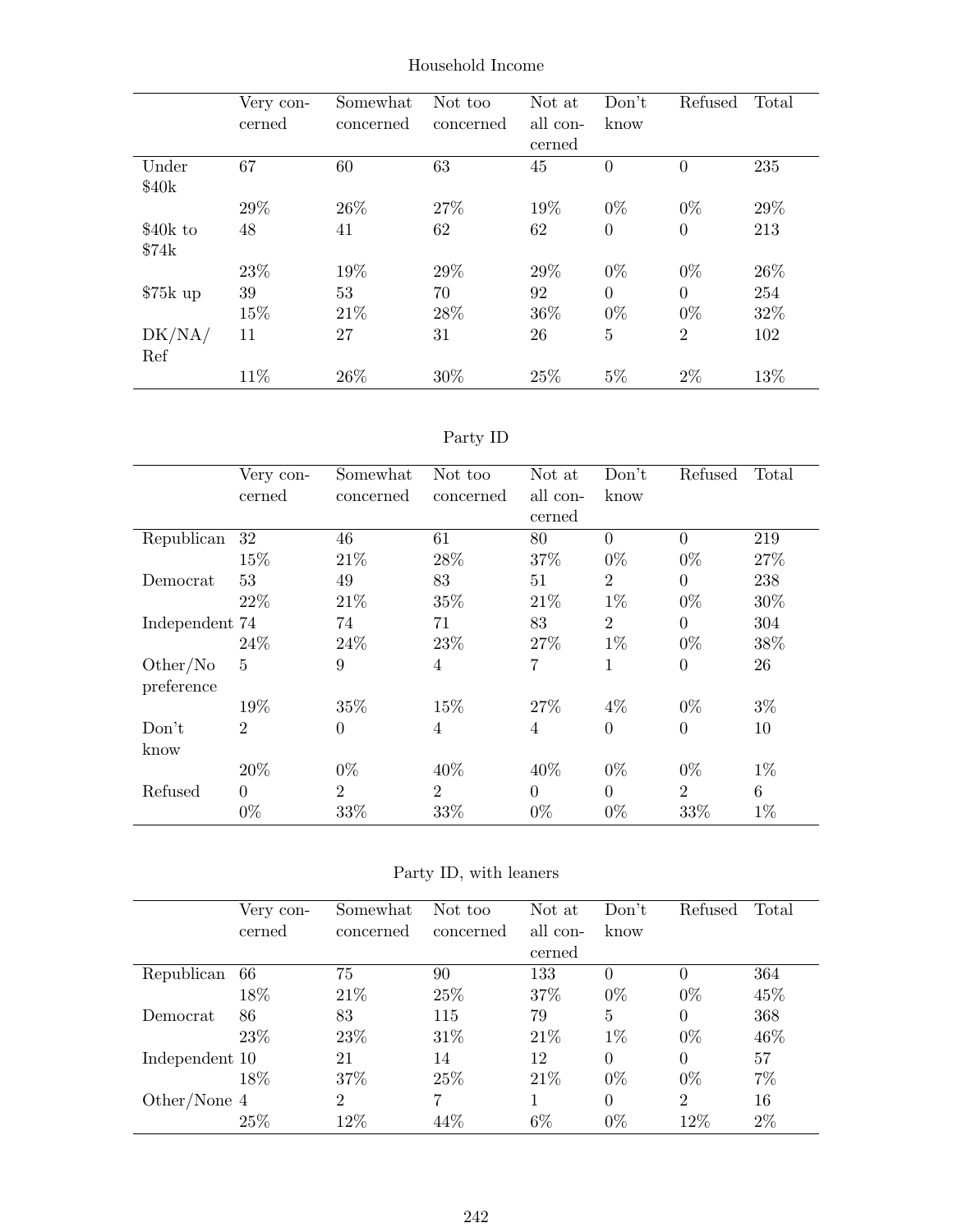|              | Very con- | Somewhat       | Not too   | Not at   | Don't          | Refused        | Total |
|--------------|-----------|----------------|-----------|----------|----------------|----------------|-------|
|              | cerned    | concerned      | concerned | all con- | know           |                |       |
|              |           |                |           | cerned   |                |                |       |
| Rep          | 32        | 46             | 61        | 80       | $\Omega$       | $\Omega$       | 219   |
|              | 15%       | 21\%           | 28\%      | 37%      | $0\%$          | $0\%$          | 27%   |
| Lean Rep     | 34        | 28             | 29        | 53       | $\Omega$       | $\Omega$       | 144   |
|              | 24\%      | 19%            | 20%       | 37%      | $0\%$          | $0\%$          | 18%   |
| Ind          | 10        | 21             | 14        | 12       | $\Omega$       | $\Omega$       | 57    |
|              | 18%       | 37%            | 25%       | 21\%     | $0\%$          | $0\%$          | $7\%$ |
| Lean Dem     | 33        | 34             | 32        | 28       | 3              | $\Omega$       | 130   |
|              | 25%       | 26\%           | 25%       | 22\%     | $2\%$          | $0\%$          | 16%   |
| Dem          | 53        | 49             | 83        | 51       | $\overline{2}$ | $\theta$       | 238   |
|              | 22\%      | 21\%           | 35%       | 21\%     | $1\%$          | $0\%$          | 30%   |
| Other/None 4 |           | $\overline{2}$ | 7         |          | $\Omega$       | $\overline{2}$ | 16    |
|              | 25%       | 12%            | 44%       | 6%       | $0\%$          | 12%            | 2%    |

Party Id, leaners separate

#### Marital Status

|            | Very con- | Somewhat       | Not too   | Not at   | Don't          | Refused        | Total          |
|------------|-----------|----------------|-----------|----------|----------------|----------------|----------------|
|            | cerned    | concerned      | concerned | all con- | know           |                |                |
|            |           |                |           | cerned   |                |                |                |
| Married    | 90        | 117            | 129       | 153      | $\overline{2}$ | $\overline{0}$ | 491            |
|            | 18%       | 24\%           | 26\%      | 31\%     | $0\%$          | $0\%$          | 61\%           |
| Cohabiting | 12        | 10             | 26        | 6        | 1              | $\theta$       | 55             |
|            | 22%       | 18%            | 47\%      | 11\%     | $2\%$          | $0\%$          | $7\%$          |
| Widowed    | 9         | 13             | 11        | 11       | $\theta$       | $\theta$       | 44             |
|            | 20%       | 30%            | 25%       | 25%      | $0\%$          | $0\%$          | $5\%$          |
| Divorced   | 18        | 4              | 17        | 12       | $\overline{0}$ | $\theta$       | 51             |
|            | 35%       | 8%             | 33%       | 24\%     | $0\%$          | $0\%$          | $6\%$          |
| Separated  | 7         | $\overline{2}$ | 5         | $\Omega$ | $\theta$       | $\Omega$       | 14             |
|            | 50%       | 14%            | 36%       | $0\%$    | $0\%$          | $0\%$          | $2\%$          |
| Never      | 28        | 34             | 38        | 43       | $\overline{2}$ | $\overline{0}$ | 145            |
| Married    |           |                |           |          |                |                |                |
|            | 19%       | 23\%           | 26\%      | 30%      | $1\%$          | $0\%$          | 18%            |
| Refused    | $\Omega$  | $\overline{0}$ | $\Omega$  | $\Omega$ | $\theta$       | $\overline{2}$ | $\overline{2}$ |
|            | $0\%$     | $0\%$          | $0\%$     | $0\%$    | $0\%$          | 100%           | $0\%$          |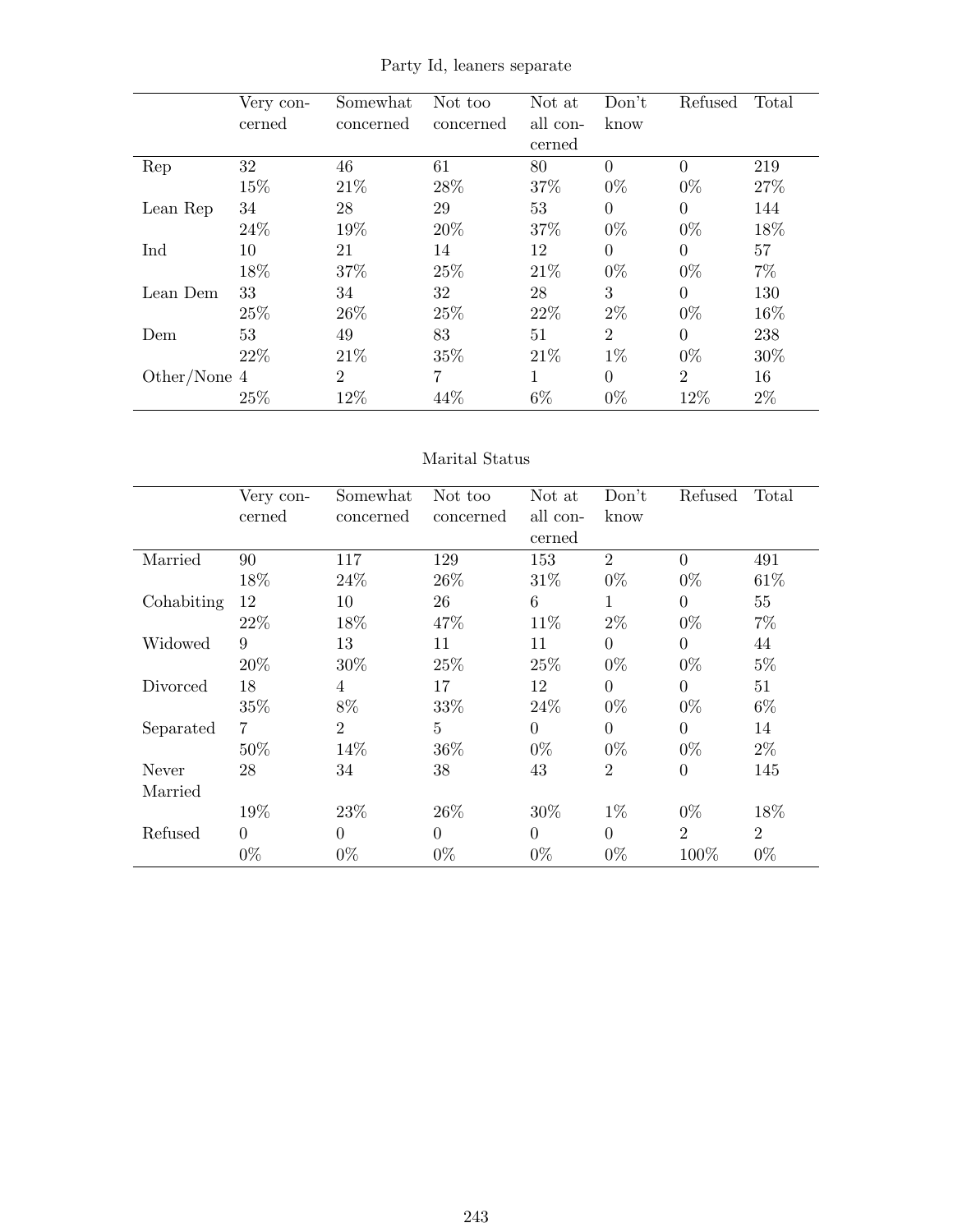|          | Very con-<br>cerned | Somewhat<br>concerned | Not too<br>concerned | Not at<br>all con-<br>cerned | Don't<br>know  | Refused        | Total |
|----------|---------------------|-----------------------|----------------------|------------------------------|----------------|----------------|-------|
| White    | 121                 | 146                   | 195                  | 201                          | 3              | $\overline{0}$ | 666   |
|          | 18%                 | 22\%                  | 29%                  | 30\%                         | $0\%$          | $0\%$          | 83%   |
| Black    | 17                  | 7                     | 16                   | 1                            | $\overline{2}$ | $\overline{0}$ | 43    |
|          | 40%                 | 16%                   | 37%                  | $2\%$                        | $5\%$          | $0\%$          | $5\%$ |
| Hispanic | 15                  | 13                    | 5                    | 7                            | $\Omega$       | $\theta$       | 40    |
|          | 38%                 | 32%                   | 12%                  | 18%                          | $0\%$          | $0\%$          | $5\%$ |
| Other    | 12                  | 14                    | 7                    | 15                           | $\Omega$       | $\Omega$       | 48    |
|          | 25%                 | 29%                   | 15%                  | 31\%                         | $0\%$          | $0\%$          | $6\%$ |
| DK/NA/   | $\overline{0}$      | $\boldsymbol{0}$      | $\overline{2}$       | $\overline{0}$               | $\theta$       | $\overline{2}$ | 4     |
| Ref      |                     |                       |                      |                              |                |                |       |
|          | $0\%$               | $0\%$                 | 50%                  | $0\%$                        | $0\%$          | 50%            | $0\%$ |

Race and Ethnicity

## Religious Service Attendance

|             | Very con-        | Somewhat         | Not too          | Not at       | Don't          | Refused          | Total        |
|-------------|------------------|------------------|------------------|--------------|----------------|------------------|--------------|
|             | cerned           | concerned        | concerned        | all con-     | know           |                  |              |
|             |                  |                  |                  | cerned       |                |                  |              |
| More than   | 10               | 14               | 19               | 14           | $\overline{0}$ | $\overline{0}$   | 57           |
| 1/wk        |                  |                  |                  |              |                |                  |              |
|             | 18%              | 25\%             | 33%              | 25\%         | $0\%$          | $0\%$            | $7\%$        |
| $1$ /week   | 36               | 58               | 51               | 48           | $\overline{0}$ | $\overline{0}$   | 193          |
|             | 19%              | 30\%             | $26\%$           | 25\%         | $0\%$          | $0\%$            | 24\%         |
| $1-2$ month | 14               | 32               | 35               | 43           | 1              | $\overline{0}$   | 125          |
|             | 11\%             | 26\%             | 28\%             | 34\%         | $1\%$          | $0\%$            | 16%          |
| few times   | 34               | 24               | 36               | 33           | $\mathbf{1}$   | $\overline{0}$   | 128          |
| a year      |                  |                  |                  |              |                |                  |              |
|             | 27%              | 19%              | 28%              | 26\%         | $1\%$          | $0\%$            | 16%          |
| Seldom      | 31               | 27               | 40               | 37           | $\mathbf{1}$   | $\overline{0}$   | 136          |
|             | 23\%             | $20\%$           | 29\%             | 27\%         | $1\%$          | $0\%$            | 17%          |
| Never       | 41               | 26               | 42               | 48           | $\overline{2}$ | $\overline{0}$   | 159          |
|             | 26\%             | 16\%             | 26\%             | 30%          | $1\%$          | $0\%$            | 20%          |
| Don't       | $\boldsymbol{0}$ | $\boldsymbol{0}$ | $\boldsymbol{0}$ | 1            | $\overline{0}$ | $\boldsymbol{0}$ | $\mathbf{1}$ |
| know        |                  |                  |                  |              |                |                  |              |
|             | $0\%$            | $0\%$            | $0\%$            | 100\%        | $0\%$          | $0\%$            | $0\%$        |
| Refused     | $\overline{0}$   | $\mathbf{1}$     | 3                | $\mathbf{1}$ | $\overline{0}$ | $\overline{2}$   | 7            |
|             | $0\%$            | 14%              | 43%              | 14%          | $0\%$          | 29%              | $1\%$        |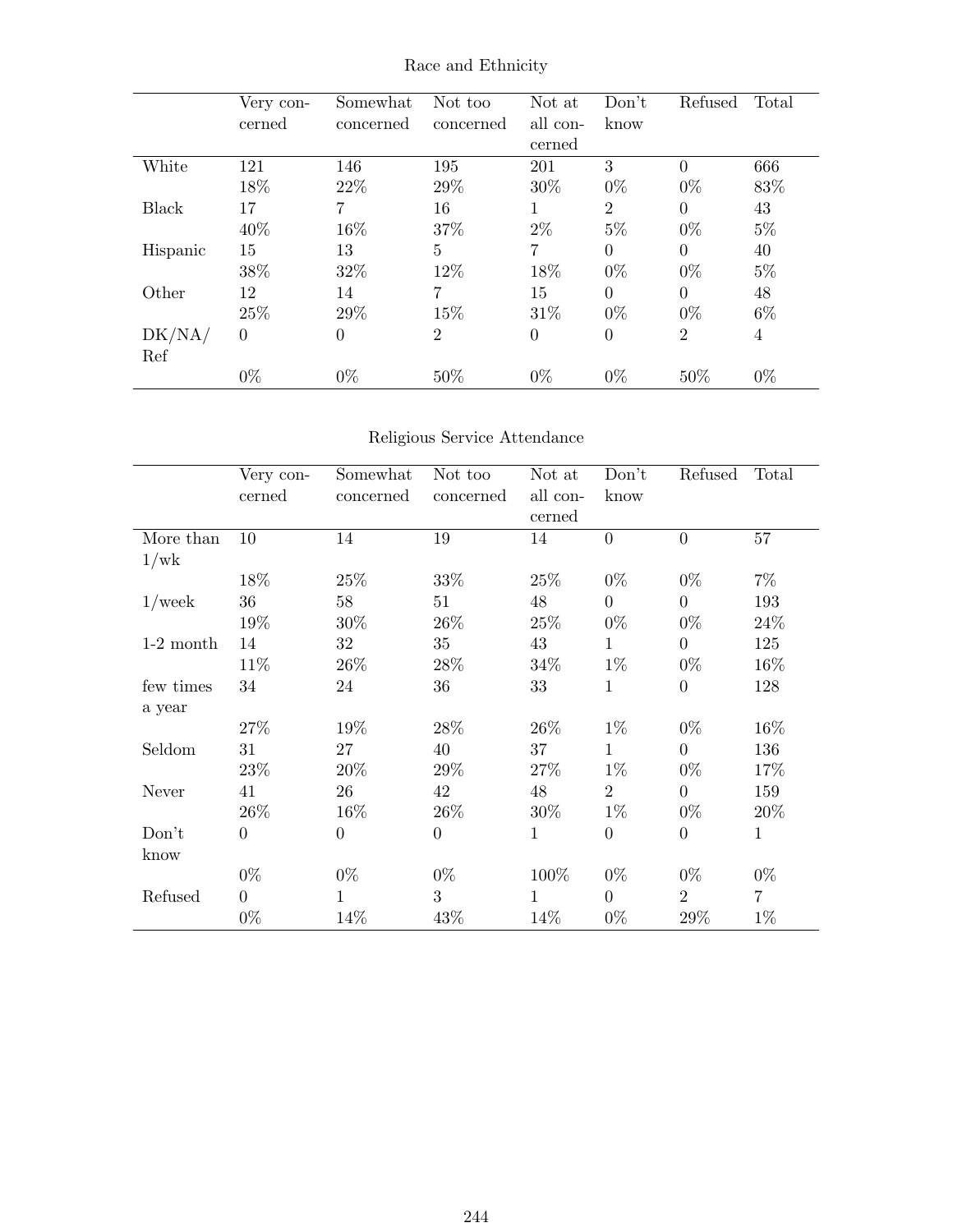|             | Very con-      | Somewhat       | Not too        | Not at   | Don't          | Refused        | Total          |
|-------------|----------------|----------------|----------------|----------|----------------|----------------|----------------|
|             | cerned         | concerned      | concerned      | all con- | know           |                |                |
|             |                |                |                | cerned   |                |                |                |
| Protestant/ | 70             | 69             | 92             | 100      | 1              | $\overline{0}$ | 332            |
| Christian   |                |                |                |          |                |                |                |
|             | 21\%           | 21\%           | 28\%           | 30%      | $0\%$          | $0\%$          | 41\%           |
| Catholic    | 60             | 60             | 66             | 85       | 1              | $\Omega$       | 272            |
|             | 22%            | 22%            | 24\%           | 31\%     | $0\%$          | $0\%$          | 34%            |
| Jewish      | 1              |                | $\overline{2}$ | 1        | $\Omega$       | $\theta$       | $\overline{5}$ |
|             | 20%            | 20%            | 40%            | 20%      | $0\%$          | $0\%$          | $1\%$          |
| Other       | $\overline{4}$ | 11             | 13             | 8        | $\Omega$       | $\theta$       | 36             |
|             | 11\%           | 31\%           | 36%            | 22\%     | $0\%$          | $0\%$          | $4\%$          |
| None        | 25             | 37             | 41             | 28       | $\overline{2}$ | $\Omega$       | 133            |
|             | 19%            | 28%            | 31\%           | 21\%     | $2\%$          | $0\%$          | 17%            |
| DK/NA/      | $\overline{5}$ | $\overline{2}$ | 11             | 3        | $\overline{0}$ | $\overline{2}$ | 23             |
| Ref         |                |                |                |          |                |                |                |
|             | 22%            | 9%             | 48%            | 13%      | $0\%$          | $9\%$          | $3\%$          |

Religious Affiliation

# Born Again/Evangelical

|          | Very con-      | Somewhat  | Not too        | Not at   | Don't          | Refused        | Total          |
|----------|----------------|-----------|----------------|----------|----------------|----------------|----------------|
|          | cerned         | concerned | concerned      | all con- | know           |                |                |
|          |                |           |                | cerned   |                |                |                |
| born     | 25             | 38        | 45             | 32       |                | $\overline{0}$ | 141            |
| again    |                |           |                |          |                |                |                |
|          | 18%            | 27%       | 32%            | 23\%     | $1\%$          | $0\%$          | 43\%           |
| not born | 44             | 27        | 45             | 61       | $\theta$       | $\overline{0}$ | 177            |
| again    |                |           |                |          |                |                |                |
|          | 25\%           | 15%       | 25\%           | 34\%     | $0\%$          | $0\%$          | 53%            |
| Don't    |                | 1         | $\overline{0}$ | 6        | $\overline{0}$ | $\overline{0}$ | 8              |
| know     |                |           |                |          |                |                |                |
|          | 12%            | 12%       | $0\%$          | 75%      | $0\%$          | $0\%$          | $2\%$          |
| Refused  | $\overline{0}$ | 3         | $\overline{2}$ | $\Omega$ | $\Omega$       | $\overline{0}$ | $\overline{5}$ |
|          | $0\%$          | 60%       | 40%            | $0\%$    | $0\%$          | $0\%$          | $2\%$          |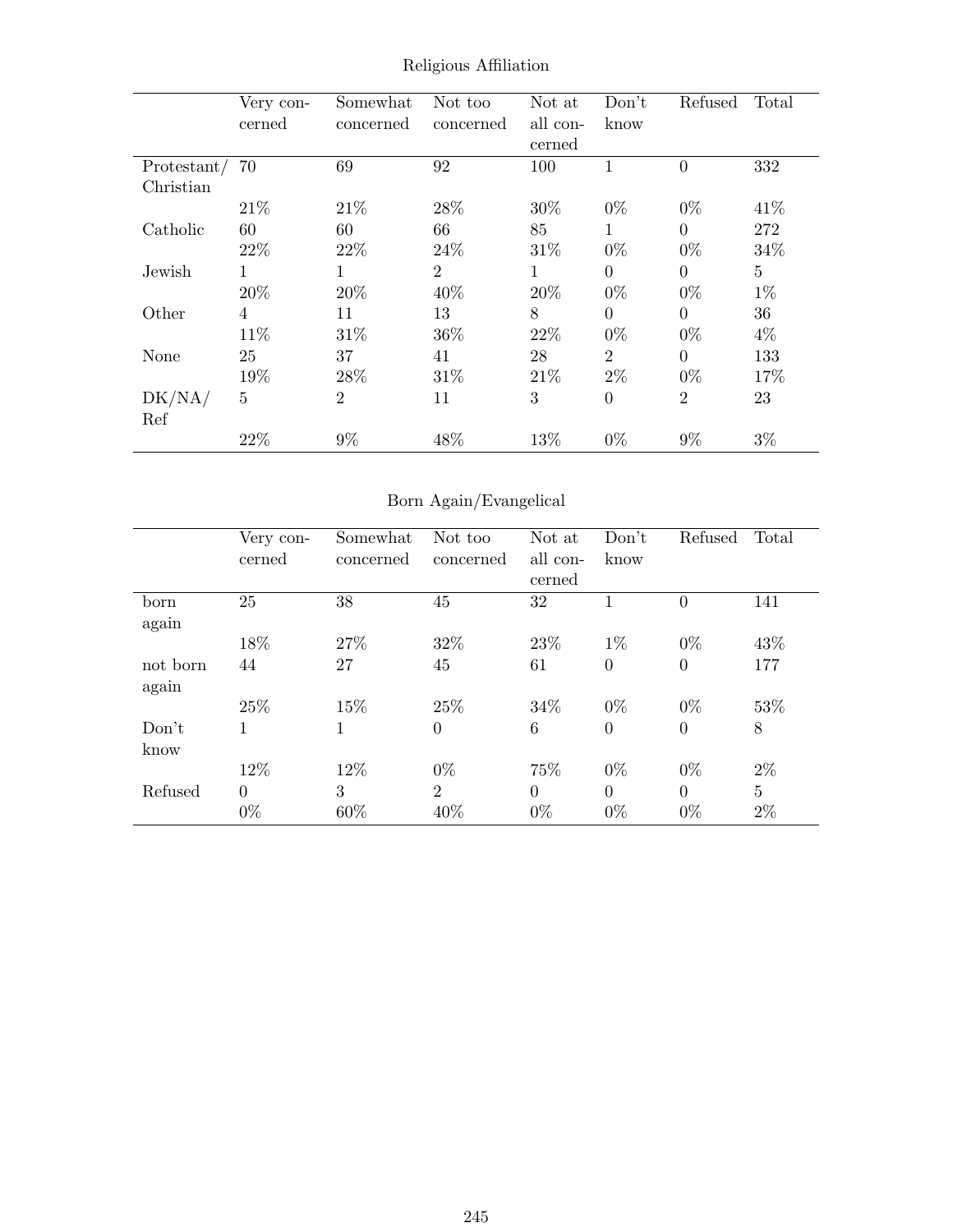|          | Very con-<br>cerned | Somewhat<br>concerned | Not too<br>concerned | Not at<br>all con- | Don't<br>know  | Refused        | Total |
|----------|---------------------|-----------------------|----------------------|--------------------|----------------|----------------|-------|
|          |                     |                       |                      | cerned             |                |                |       |
| Urban    | 59                  | 73                    | 56                   | 55                 | $\overline{2}$ | $\theta$       | 245   |
|          | 24\%                | 30%                   | 23%                  | 22\%               | $1\%$          | $0\%$          | 31\%  |
| Suburban | 33                  | 53                    | 91                   | 75                 | 1              | $\theta$       | 253   |
|          | 13%                 | 21\%                  | 36\%                 | 30%                | $0\%$          | $0\%$          | 32\%  |
| Rural    | 73                  | 51                    | 75                   | 92                 | $\overline{2}$ | $\theta$       | 293   |
|          | 25%                 | 17%                   | 26\%                 | 31\%               | $1\%$          | $0\%$          | 36\%  |
| Don't    | $\overline{0}$      | 3                     | 3                    | $\overline{2}$     | $\overline{0}$ | $\overline{0}$ | 8     |
| know     |                     |                       |                      |                    |                |                |       |
|          | $0\%$               | 38%                   | 38%                  | 25\%               | $0\%$          | $0\%$          | $1\%$ |
| Refused  | $\theta$            | 1                     | $\theta$             |                    | $\theta$       | $\overline{2}$ | 4     |
|          | $0\%$               | 25%                   | $0\%$                | 25%                | $0\%$          | 50%            | $0\%$ |

Location Type

## Political Ideology

|                 | Very con-      | Somewhat       | Not too   | Not at         | Don't          | Refused        | Total |
|-----------------|----------------|----------------|-----------|----------------|----------------|----------------|-------|
|                 | cerned         | concerned      | concerned | all con-       | know           |                |       |
|                 |                |                |           | cerned         |                |                |       |
| Very con-       | $\overline{7}$ | 9              | 23        | 23             | $\theta$       | $\overline{0}$ | 62    |
| servative       |                |                |           |                |                |                |       |
|                 | 11\%           | 15%            | 37%       | 37\%           | $0\%$          | $0\%$          | 8%    |
| Conservative 51 |                | 48             | 64        | 90             | $\mathbf{1}$   | $\overline{0}$ | 254   |
|                 | 20%            | 19%            | 25%       | 35%            | $0\%$          | $0\%$          | 32%   |
| Moderate        | 51             | 68             | 83        | 64             | $\mathbf{1}$   | $\overline{0}$ | 267   |
|                 | 19%            | 25\%           | 31\%      | 24\%           | $0\%$          | $0\%$          | 33%   |
| Liberal         | 32             | 27             | 30        | 26             | $\theta$       | $\overline{0}$ | 115   |
|                 | 28\%           | 23%            | 26\%      | 23\%           | $0\%$          | $0\%$          | 14\%  |
| Very lib-       | 14             | 14             | 19        | 13             | $\overline{0}$ | $\overline{0}$ | 60    |
| eral            |                |                |           |                |                |                |       |
|                 | 23%            | 23\%           | 32%       | 22\%           | $0\%$          | $0\%$          | $7\%$ |
| Don't           | 9              | 14             | 6         | $\overline{7}$ | $\overline{2}$ | $\overline{0}$ | 38    |
| know            |                |                |           |                |                |                |       |
|                 | 24%            | 37%            | 16\%      | 18%            | $5\%$          | $0\%$          | $5\%$ |
| Refused         | 1              | $\overline{0}$ | $\theta$  | 3              | $\overline{0}$ | $\overline{2}$ | 6     |
|                 | 17%            | $0\%$          | $0\%$     | 50%            | $0\%$          | 33%            | $1\%$ |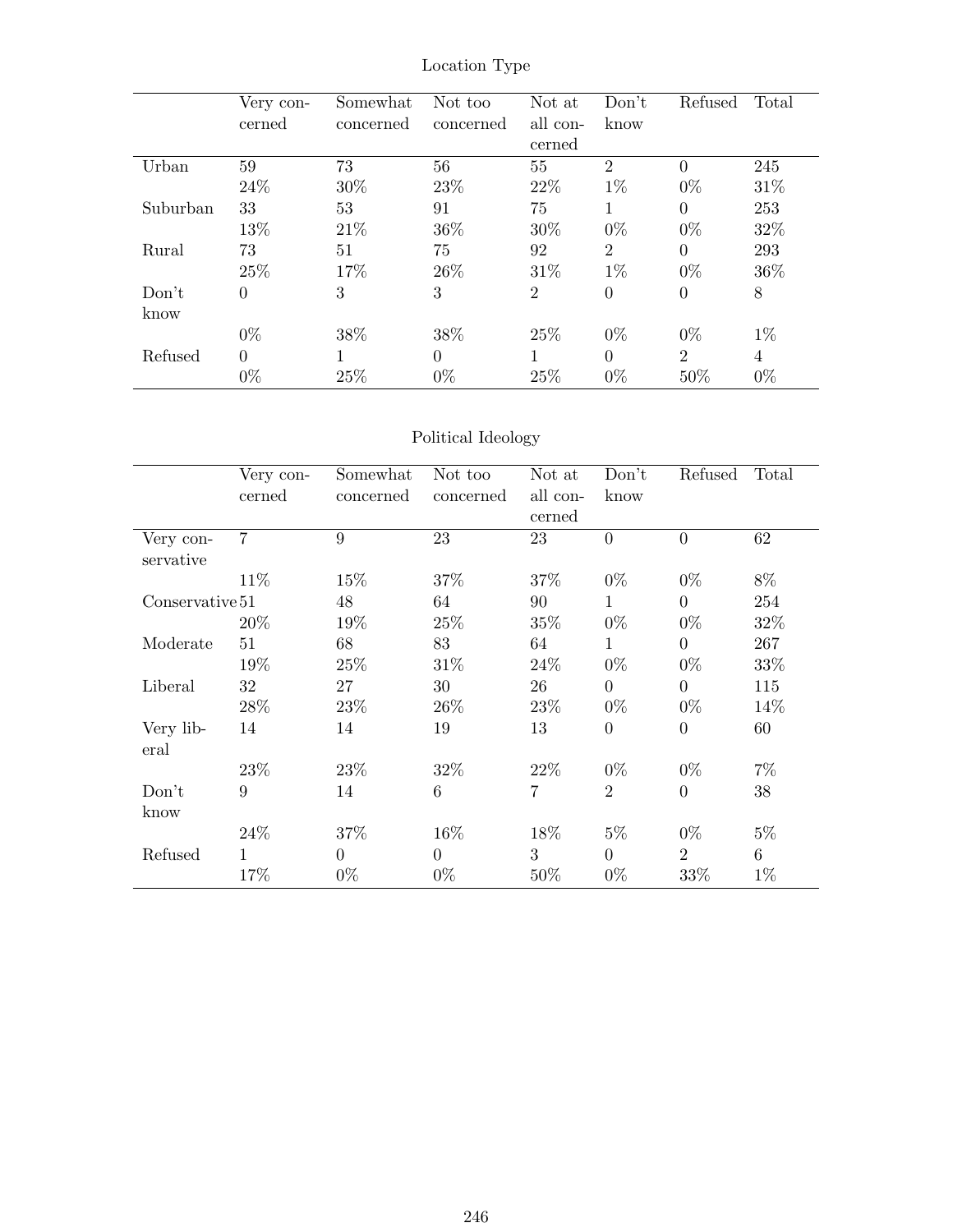|            | Very con-      | Somewhat       | Not too        | Not at   | Don't          | Refused        | Total          |
|------------|----------------|----------------|----------------|----------|----------------|----------------|----------------|
|            | cerned         | concerned      | concerned      | all con- | know           |                |                |
|            |                |                |                | cerned   |                |                |                |
| respondent | 16             | 23             | 15             | 19       | $\overline{2}$ | $\overline{0}$ | 75             |
|            | 21\%           | 31%            | 20%            | 25%      | $3\%$          | $0\%$          | $9\%$          |
| another    | 9              | 9              | 15             | 7        | $\theta$       | $\overline{0}$ | 40             |
| household  |                |                |                |          |                |                |                |
| member     |                |                |                |          |                |                |                |
|            | 22\%           | 22\%           | 38\%           | 18%      | $0\%$          | $0\%$          | $5\%$          |
| nobody in  | 140            | 146            | 192            | 199      | 3              | $\theta$       | 680            |
| household  |                |                |                |          |                |                |                |
|            | 21\%           | 21\%           | 28\%           | 29%      | $0\%$          | $0\%$          | 85%            |
| Don't      | $\overline{0}$ | $\overline{2}$ | 1              | $\theta$ | $\theta$       | $\theta$       | 3              |
| know       |                |                |                |          |                |                |                |
|            | $0\%$          | 67%            | 33%            | $0\%$    | $0\%$          | $0\%$          | $0\%$          |
| Refused    | $\overline{0}$ | 1              | $\overline{2}$ | $\theta$ | $\overline{0}$ | $\overline{2}$ | $\overline{5}$ |
|            | $0\%$          | 20%            | 40%            | $0\%$    | $0\%$          | 40%            | $1\%$          |

Union Membership

# Job Type and Union Membership

|           | Very con- | Somewhat  | Not too   | Not at   | Don't          | Refused        | Total |
|-----------|-----------|-----------|-----------|----------|----------------|----------------|-------|
|           | cerned    | concerned | concerned | all con- | know           |                |       |
|           |           |           |           | cerned   |                |                |       |
| Public    | 14        | 9         | 9         | 10       | $\overline{0}$ | $\theta$       | 42    |
| union     |           |           |           |          |                |                |       |
|           | 33%       | 21\%      | 21\%      | 24\%     | $0\%$          | $0\%$          | $5\%$ |
| Public    | 20        | 28        | 37        | 45       | $\overline{2}$ | $\overline{0}$ | 132   |
| non-union |           |           |           |          |                |                |       |
|           | 15%       | 21\%      | 28\%      | 34%      | $2\%$          | $0\%$          | 16%   |
| Private   | 11        | 23        | 21        | 16       | $\overline{2}$ | $\overline{0}$ | 73    |
| union     |           |           |           |          |                |                |       |
|           | 15%       | 32%       | 29%       | 22\%     | $3\%$          | $0\%$          | $9\%$ |
| Private   | 120       | 118       | 155       | 153      | 1              | $\theta$       | 547   |
| non-union |           |           |           |          |                |                |       |
|           | 22%       | 22%       | 28\%      | 28\%     | $0\%$          | $0\%$          | 68%   |
| DK/NA/    | 1         | 3         | 3         | $\theta$ | $\overline{0}$ | $\overline{2}$ | 9     |
| Ref       |           |           |           |          |                |                |       |
|           | 11%       | 33%       | 33%       | $0\%$    | $0\%$          | 22%            | $1\%$ |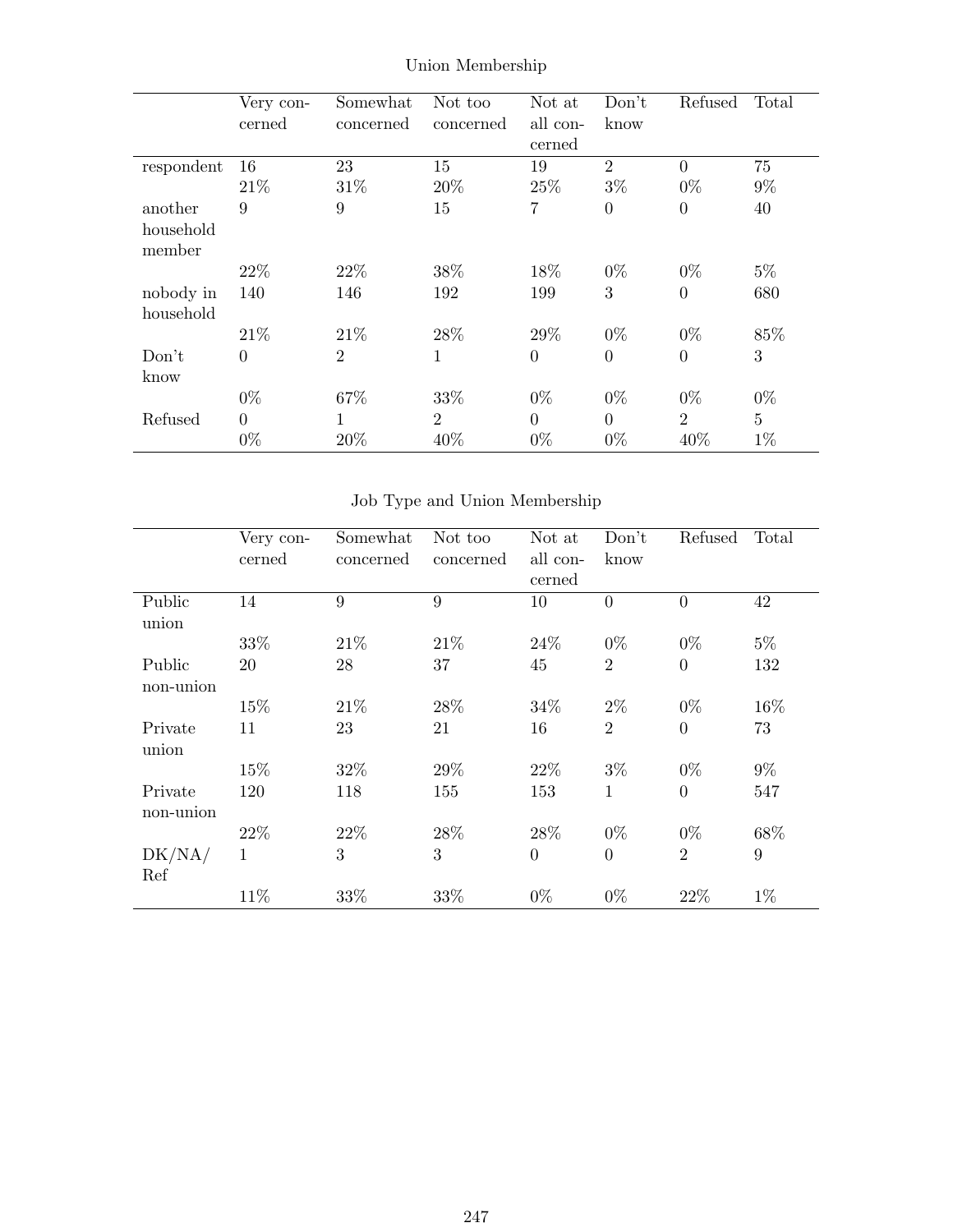|            | Very con-<br>cerned | Somewhat<br>concerned | Not too<br>concerned | Not at<br>all con-<br>cerned | Don't<br>know  | Refused        | Total |
|------------|---------------------|-----------------------|----------------------|------------------------------|----------------|----------------|-------|
| MKE City   | 26                  | 20                    | 18                   | 10                           | $\overline{2}$ | $\theta$       | 76    |
|            | 34\%                | 26\%                  | 24\%                 | 13%                          | $3\%$          | $0\%$          | $9\%$ |
| Rest of    | 43                  | 68                    | 65                   | 73                           | $\overline{0}$ | $\overline{0}$ | 249   |
| <b>MKE</b> |                     | 27%                   | 26\%                 |                              |                |                |       |
|            | 17%                 |                       |                      | 29%                          | $0\%$          | $0\%$          | 31\%  |
| msn        | 25                  | 35                    | 44                   | 39                           | 1              | $\theta$       | 144   |
|            | 17%                 | 24\%                  | 31\%                 | 27%                          | $1\%$          | $0\%$          | 18%   |
| GB/A       | 35                  | 30                    | 29                   | 54                           | $\theta$       | $\overline{2}$ | 150   |
|            | 23\%                | 20%                   | 19%                  | 36\%                         | $0\%$          | $1\%$          | 19%   |
| Rest of    | 37                  | 28                    | 69                   | 49                           | $\overline{2}$ | $\overline{0}$ | 185   |
| state      |                     |                       |                      |                              |                |                |       |
|            | 20%                 | 15%                   | 37%                  | 26\%                         | $1\%$          | $0\%$          | 23%   |

# Region

## Likelihood of Voting in Nov.

|                       | Very con- | Somewhat         | Not too        | Not at         | Don't          | Refused        | Total   |
|-----------------------|-----------|------------------|----------------|----------------|----------------|----------------|---------|
|                       | cerned    | concerned        | concerned      | all con-       | know           |                |         |
|                       |           |                  |                | cerned         |                |                |         |
| Absolutely<br>certain | 125       | 131              | 161            | 195            | 3              | $\theta$       | 615     |
|                       | 20%       | 21\%             | 26\%           | 32\%           | $0\%$          | $0\%$          | 76%     |
| Very                  | 20        | 38               | 39             | 20             | 1              | $\overline{2}$ | 120     |
| likely                |           |                  |                |                |                |                |         |
|                       | 17%       | 32%              | 32%            | 17%            | $1\%$          | $2\%$          | 15%     |
| $50 - 50$             | 6         | $\overline{2}$   | 21             | $\overline{4}$ | $\Omega$       | $\overline{0}$ | 33      |
|                       | 18%       | $6\%$            | 64\%           | 12%            | $0\%$          | $0\%$          | $4\%$   |
| Will not              | 12        | 10               | 3              | 5              | $\mathbf{1}$   | $\theta$       | 31      |
| vote                  |           |                  |                |                |                |                |         |
|                       | 39%       | 32\%             | 10%            | 16%            | $3\%$          | $0\%$          | $4\%$   |
| Don't                 | 3         | $\boldsymbol{0}$ | $\overline{2}$ | 1              | $\overline{0}$ | $\theta$       | $\,6\,$ |
| know                  |           |                  |                |                |                |                |         |
|                       | 50%       | $0\%$            | 33%            | 17%            | $0\%$          | $0\%$          | $1\%$   |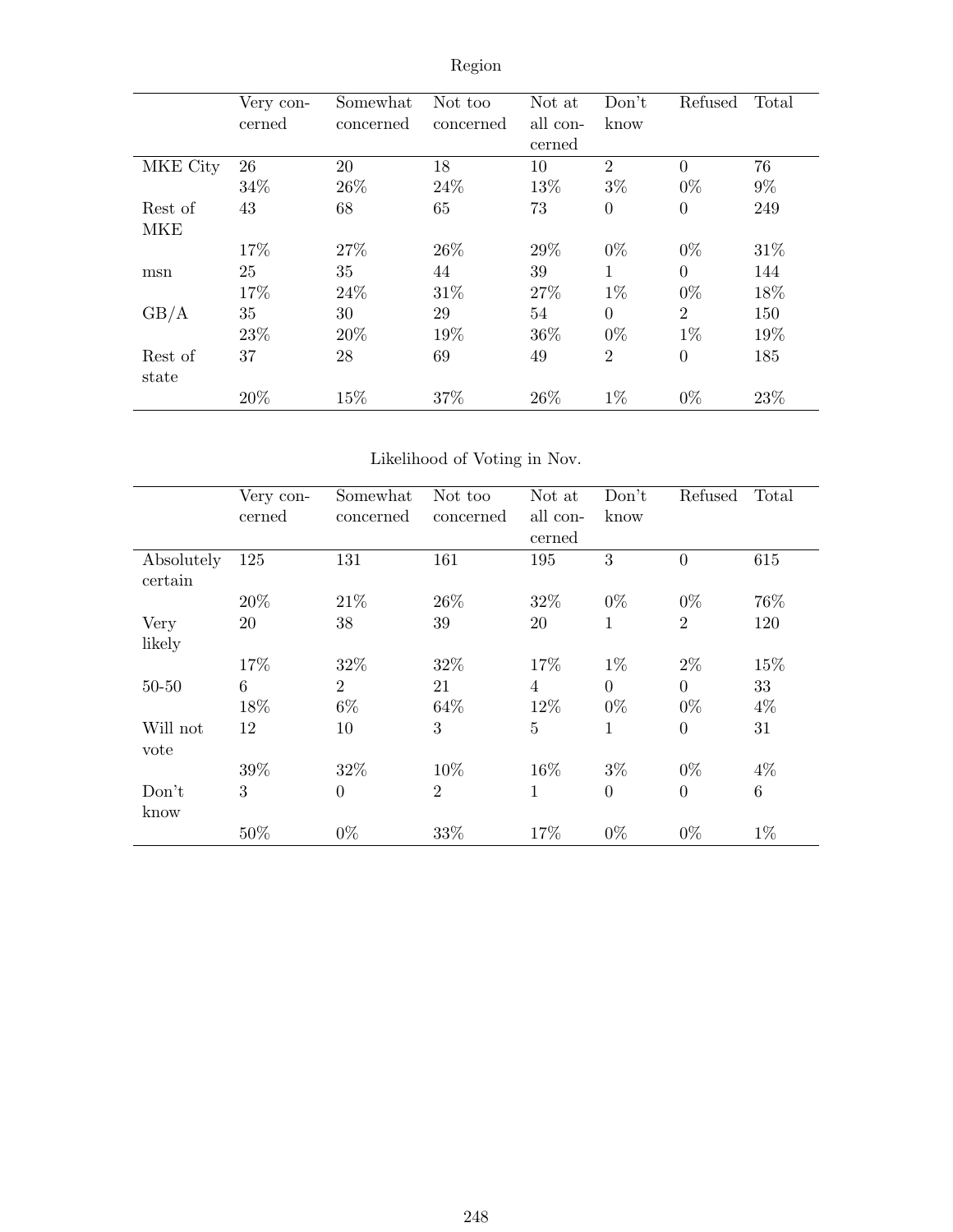Q31. How would you rate the job being done by the state of Wisconsin in protecting the safety of public drinking water? Would you say it is excellent, good, only fair, or poor?

|        |           |      | Sex  |       |       |         |       |
|--------|-----------|------|------|-------|-------|---------|-------|
|        | Excellent | Good | Fair | Poor  | Don't | Refused | Total |
|        |           |      |      |       | know  |         |       |
| Male   | 44        | 158  | 123  | 48    | 12    |         | 385   |
|        | 11\%      | 41\% | 32%  | 12%   | $3\%$ | $0\%$   | 48%   |
| Female | 33        | 181  | 160  | 21    | 20    | 2       | 417   |
|        | 8%        | 43%  | 38%  | $5\%$ | $5\%$ | $0\%$   | 52%   |

|        | Excellent      | Good | Fair           | Poor           | Don't<br>know    | Refused        | Total  |
|--------|----------------|------|----------------|----------------|------------------|----------------|--------|
| 18-29  | 3              | 65   | 54             | $\overline{5}$ |                  | $\overline{0}$ | 128    |
|        | $2\%$          | 51%  | 42\%           | $4\%$          | $1\%$            | $0\%$          | 16%    |
| 30-44  | 21             | 69   | 73             | 18             | 9                | $\Omega$       | 190    |
|        | 11%            | 36\% | 38%            | $9\%$          | $5\%$            | $0\%$          | 24\%   |
| 45-59  | 28             | 108  | 92             | 23             | 7                | $\theta$       | 258    |
|        | 11\%           | 42\% | 36\%           | $9\%$          | $3\%$            | $0\%$          | 32\%   |
| $60+$  | 26             | 95   | 64             | 24             | 16               | $\Omega$       | 225    |
|        | 12%            | 42%  | 28\%           | 11%            | 7%               | $0\%$          | $28\%$ |
| DK/NA/ | $\overline{0}$ |      | $\overline{0}$ | $\overline{0}$ | $\boldsymbol{0}$ | $\overline{2}$ | 3      |
| Ref    |                |      |                |                |                  |                |        |
|        | $0\%$          | 33%  | $0\%$          | $0\%$          | $0\%$            | 67%            | $0\%$  |

Age 4 Categories

|           | Excellent      | Good           | Fair | Poor           | Don't          | Refused        | Total |
|-----------|----------------|----------------|------|----------------|----------------|----------------|-------|
|           |                |                |      |                | know           |                |       |
| Not HS    | $\overline{4}$ | 10             | 28   | 3              | 3              | $\overline{0}$ | 48    |
|           | 8%             | 21\%           | 58%  | $6\%$          | $6\%$          | $0\%$          | $6\%$ |
| HS        | 22             | 113            | 81   | 21             | 9              | $\Omega$       | 246   |
|           | 9%             | 46%            | 33%  | $9\%$          | $4\%$          | $0\%$          | 31%   |
| Some Coll | 17             | 53             | 67   | 10             | 5              | $\Omega$       | 152   |
|           | 11%            | 35%            | 44%  | $7\%$          | $3\%$          | $0\%$          | 19%   |
| AA        | 12             | 57             | 26   | $\overline{7}$ | $\mathbf{1}$   | $\Omega$       | 103   |
|           | 12%            | 55%            | 25%  | $7\%$          | $1\%$          | $0\%$          | 13%   |
| $BA+$     | 22             | 103            | 76   | 27             | 12             | $\theta$       | 240   |
|           | 9%             | 43%            | 32%  | 11\%           | 5%             | $0\%$          | 30%   |
| DK/NA/    | $\theta$       | $\overline{2}$ | 4    | 1              | $\overline{2}$ | $\overline{2}$ | 11    |
| Ref       |                |                |      |                |                |                |       |
|           | $0\%$          | 18%            | 36\% | $9\%$          | 18%            | 18%            | $1\%$ |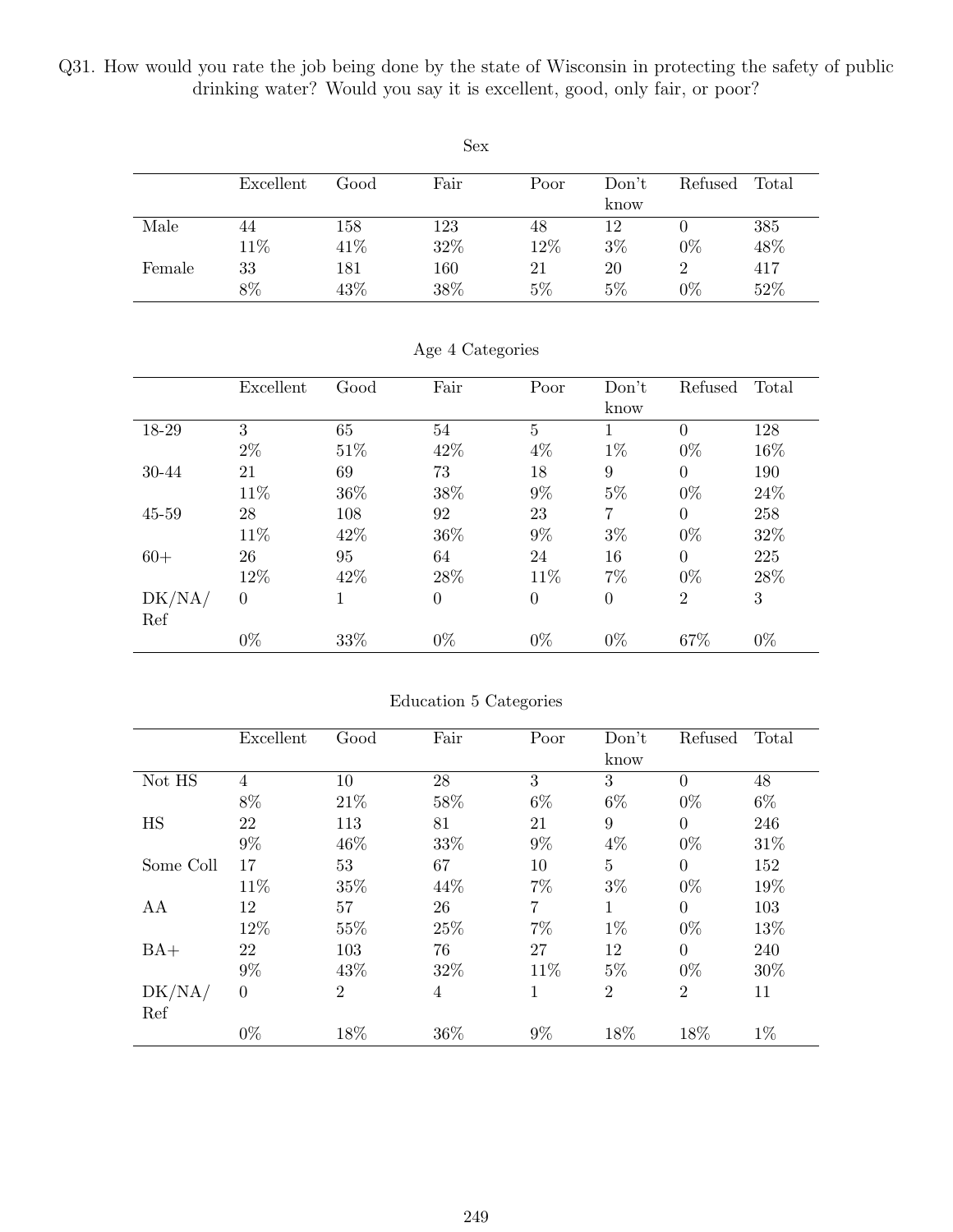|           | Excellent | Good | Fair | Poor  | Don't          | Refused        | Total |
|-----------|-----------|------|------|-------|----------------|----------------|-------|
|           |           |      |      |       | know           |                |       |
| Under     | 24        | 105  | 75   | 23    | 7              | 0              | 234   |
| \$40k     |           |      |      |       |                |                |       |
|           | 10%       | 45%  | 32%  | 10%   | $3\%$          | $0\%$          | 29%   |
| \$40k to  | 14        | 96   | 74   | 20    | 9              | 0              | 213   |
| \$74k     |           |      |      |       |                |                |       |
|           | $7\%$     | 45%  | 35%  | $9\%$ | $4\%$          | $0\%$          | 27%   |
| $$75k$ up | 32        | 105  | 94   | 18    | $\overline{5}$ | $\overline{0}$ | 254   |
|           | 13%       | 41\% | 37%  | $7\%$ | $2\%$          | $0\%$          | 32%   |
| DK/NA/    | 8         | 32   | 39   | 9     | 11             | $\overline{2}$ | 101   |
| Ref       |           |      |      |       |                |                |       |
|           | 8%        | 32%  | 39%  | $9\%$ | 11\%           | $2\%$          | 13%   |

Household Income

Party ID

|                        | Excellent      | Good | Fair           | Poor           | Don't<br>know | Refused        | Total |
|------------------------|----------------|------|----------------|----------------|---------------|----------------|-------|
| Republican             | 37             | 110  | 55             | 8              | 9             | $\theta$       | 219   |
|                        | 17%            | 50%  | 25%            | $4\%$          | $4\%$         | $0\%$          | 27%   |
| Democrat               | 14             | 90   | 97             | 23             | 15            | $\overline{0}$ | 239   |
|                        | $6\%$          | 38%  | 41\%           | 10%            | $6\%$         | $0\%$          | 30%   |
| Independent 25         |                | 123  | 113            | 36             | 7             | $\theta$       | 304   |
|                        | 8%             | 40\% | 37%            | 12%            | $2\%$         | $0\%$          | 38%   |
| Other/No<br>preference | $\overline{2}$ | 10   | 13             | $\overline{2}$ | $\theta$      | $\overline{0}$ | 27    |
|                        | $7\%$          | 37%  | 48%            | $7\%$          | $0\%$         | $0\%$          | $3\%$ |
| Don't<br>know          | 1              | 5    | $\overline{2}$ | 1              | 1             | $\overline{0}$ | 10    |
|                        | 10%            | 50%  | 20%            | 10%            | 10%           | $0\%$          | $1\%$ |
| Refused                | $\overline{0}$ |      | 3              | $\Omega$       | $\theta$      | $\overline{2}$ | 6     |
|                        | $0\%$          | 17%  | 50%            | $0\%$          | $0\%$         | 33%            | $1\%$ |

Party ID, with leaners

|                | Excellent | Good | Fair   | Poor           | Don't          | Refused        | Total |
|----------------|-----------|------|--------|----------------|----------------|----------------|-------|
|                |           |      |        |                | know           |                |       |
| Republican     | 52        | 186  | 97     | 15             | 12             | 0              | 362   |
|                | 14%       | 51\% | 27\%   | $4\%$          | $3\%$          | $0\%$          | 45%   |
| Democrat       | 23        | 130  | 147    | 52             | 16             | $\theta$       | 368   |
|                | $6\%$     | 35%  | 40\%   | 14\%           | 4%             | $0\%$          | 46%   |
| Independent 2  |           | 18   | 32     | $\overline{2}$ | $\overline{4}$ | $\theta$       | 58    |
|                | $3\%$     | 31\% | 55%    | $3\%$          | 7%             | $0\%$          | $7\%$ |
| Other/None $1$ |           | 4    | 8      |                | $\Omega$       | $\overline{2}$ | 16    |
|                | 6%        | 25%  | $50\%$ | $6\%$          | $0\%$          | 12%            | $2\%$ |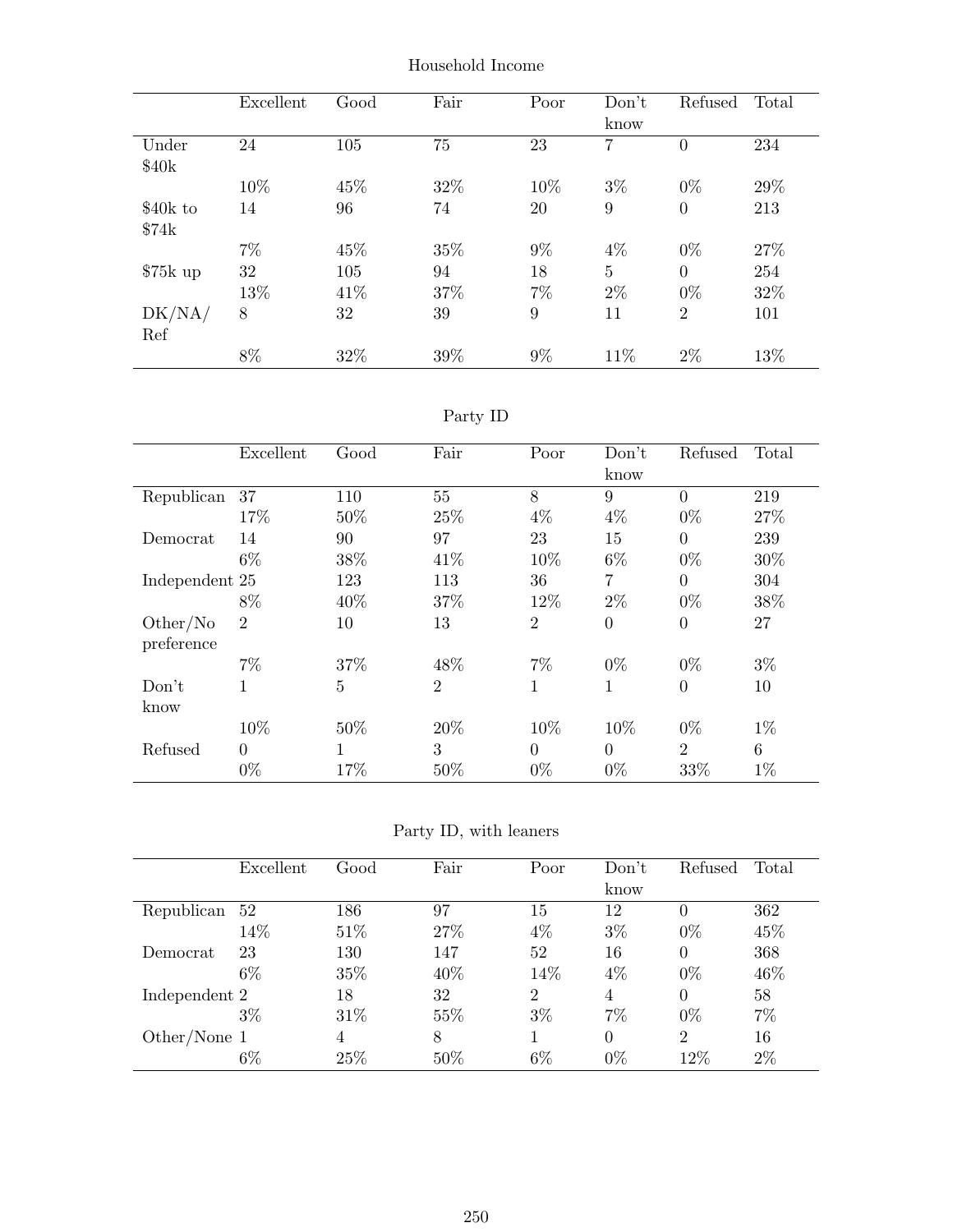Party Id, leaners separate

|              | Excellent      | Good | Fair | Poor  | Don't.<br>know | Refused        | Total |
|--------------|----------------|------|------|-------|----------------|----------------|-------|
| Rep          | 37             | 110  | 55   | 8     | 9              | $\theta$       | 219   |
|              | 17%            | 50%  | 25%  | $4\%$ | $4\%$          | $0\%$          | 27%   |
| Lean Rep     | 15             | 76   | 42   | 7     | 4              | $\theta$       | 144   |
|              | 10%            | 53%  | 29%  | $5\%$ | $3\%$          | $0\%$          | 18%   |
| Ind          | $\overline{2}$ | 18   | 32   | 2     | 4              | $\Omega$       | 58    |
|              | $3\%$          | 31\% | 55%  | $3\%$ | $7\%$          | $0\%$          | $7\%$ |
| Lean Dem     | 9              | 40   | 50   | 29    | $\overline{2}$ | $\Omega$       | 130   |
|              | 7%             | 31\% | 38\% | 22\%  | $2\%$          | $0\%$          | 16%   |
| Dem          | 14             | 90   | 97   | 23    | 15             | $\Omega$       | 239   |
|              | $6\%$          | 38%  | 41\% | 10%   | $6\%$          | $0\%$          | 30%   |
| Other/None 1 |                | 4    | 8    | 1     | $\Omega$       | $\overline{2}$ | 16    |
|              | $6\%$          | 25%  | 50%  | $6\%$ | $0\%$          | 12%            | $2\%$ |

#### Marital Status

|            | Excellent      | Good           | Fair     | Poor         | Don't          | Refused        | Total          |
|------------|----------------|----------------|----------|--------------|----------------|----------------|----------------|
|            |                |                |          |              | know           |                |                |
| Married    | 56             | 207            | 158      | 51           | 19             | $\theta$       | 491            |
|            | 11%            | 42\%           | 32%      | 10%          | $4\%$          | $0\%$          | 61\%           |
| Cohabiting | $\overline{2}$ | 23             | 24       | 6            | $\overline{0}$ | $\theta$       | 55             |
|            | $4\%$          | 42\%           | 44%      | 11\%         | $0\%$          | $0\%$          | $7\%$          |
| Widowed    | $\overline{2}$ | 23             | 10       | 1            | 8              | $\Omega$       | 44             |
|            | $5\%$          | 52%            | 23\%     | $2\%$        | 18%            | $0\%$          | $5\%$          |
| Divorced   | 3              | 20             | 21       | 4            | $\overline{4}$ | $\Omega$       | 52             |
|            | $6\%$          | 38\%           | 40%      | 8%           | 8%             | $0\%$          | $6\%$          |
| Separated  | $\Omega$       | $\overline{2}$ | 11       | $\mathbf{1}$ | $\Omega$       | $\theta$       | 14             |
|            | $0\%$          | 14%            | 79%      | $7\%$        | $0\%$          | $0\%$          | $2\%$          |
| Never      | 14             | 63             | 59       | 7            | $\overline{2}$ | $\theta$       | 145            |
| Married    |                |                |          |              |                |                |                |
|            | 10%            | 43%            | 41\%     | $5\%$        | $1\%$          | $0\%$          | 18%            |
| Refused    | $\Omega$       | $\overline{0}$ | $\Omega$ | $\theta$     | $\Omega$       | $\overline{2}$ | $\overline{2}$ |
|            | $0\%$          | $0\%$          | $0\%$    | $0\%$        | $0\%$          | 100%           | $0\%$          |

## Race and Ethnicity

|              | Excellent      | Good | Fair | Poor           | Don't          | Refused        | Total |
|--------------|----------------|------|------|----------------|----------------|----------------|-------|
|              |                |      |      |                | know           |                |       |
| White        | 67             | 280  | 231  | 59             | 29             | $\overline{0}$ | 666   |
|              | 10%            | 42\% | 35%  | $9\%$          | 4%             | $0\%$          | 83%   |
| <b>Black</b> | 5              | 10   | 23   | $\overline{5}$ | $\theta$       | $\overline{0}$ | 43    |
|              | 12%            | 23%  | 53%  | 12%            | $0\%$          | $0\%$          | $5\%$ |
| Hispanic     |                | 24   | 14   | 1              | $\Omega$       | $\overline{0}$ | 40    |
|              | $2\%$          | 60%  | 35%  | $2\%$          | $0\%$          | $0\%$          | $5\%$ |
| Other        | 4              | 24   | 13   | 4              | 4              | $\overline{0}$ | 49    |
|              | 8%             | 49%  | 27\% | 8%             | 8%             | $0\%$          | $6\%$ |
| DK/NA/       | $\overline{0}$ | 1    | 1    | $\overline{0}$ | $\overline{0}$ | $\overline{2}$ | 4     |
| Ref          |                |      |      |                |                |                |       |
|              | $0\%$          | 25%  | 25%  | $0\%$          | $0\%$          | 50%            | $0\%$ |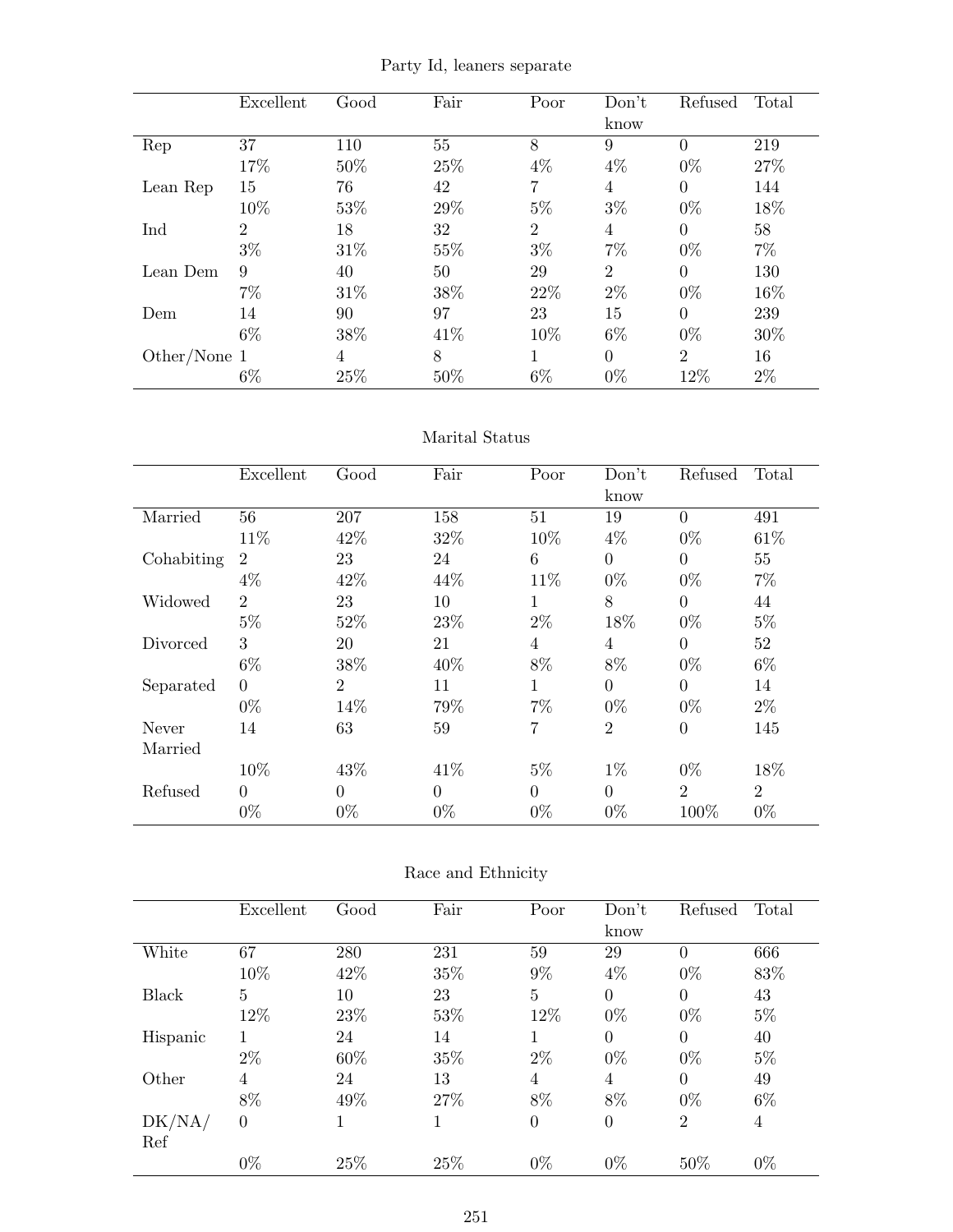|             | Excellent        | Good             | Fair           | Poor           | Don't<br>know  | Refused          | Total        |
|-------------|------------------|------------------|----------------|----------------|----------------|------------------|--------------|
| More than   | 9                | 28               | $12\,$         | $\overline{5}$ | $\overline{2}$ | $\theta$         | 56           |
| 1/wk        |                  |                  |                |                |                |                  |              |
|             | 16%              | 50%              | 21\%           | $9\%$          | $4\%$          | $0\%$            | $7\%$        |
| $1$ /week   | 20               | 89               | 58             | 13             | 12             | $\theta$         | 192          |
|             | 10%              | 46%              | 30%            | $7\%$          | $6\%$          | $0\%$            | 24\%         |
| $1-2$ month | 17               | 54               | 39             | 9              | 6              | $\theta$         | 125          |
|             | 14%              | 43\%             | $31\%$         | $7\%$          | $5\%$          | $0\%$            | 16\%         |
| few times   | 10               | 52               | 53             | 9              | $\overline{4}$ | $\boldsymbol{0}$ | 128          |
| a year      |                  |                  |                |                |                |                  |              |
|             | 8%               | 41\%             | 41\%           | $7\%$          | $3\%$          | $0\%$            | 16%          |
| Seldom      | 14               | 52               | 52             | 13             | $\overline{4}$ | $\theta$         | 135          |
|             | 10%              | 39%              | 39%            | 10%            | $3\%$          | $0\%$            | 17%          |
| Never       | 8                | 60               | 67             | 20             | 3              | $\theta$         | 158          |
|             | $5\%$            | $38\%$           | 42\%           | 13%            | $2\%$          | $0\%$            | 20%          |
| Don't       | $\boldsymbol{0}$ | $\boldsymbol{0}$ | $\overline{0}$ | $\overline{0}$ | $\mathbf{1}$   | $\boldsymbol{0}$ | $\mathbf{1}$ |
| know        |                  |                  |                |                |                |                  |              |
|             | $0\%$            | $0\%$            | $0\%$          | $0\%$          | 100%           | $0\%$            | $0\%$        |
| Refused     | $\overline{0}$   | 3                | 1              | 1              | $\Omega$       | $\overline{2}$   | 7            |
|             | $0\%$            | 43%              | 14%            | 14%            | $0\%$          | 29%              | $1\%$        |

Religious Service Attendance

## Religious Affiliation

|             | Excellent      | Good           | Fair | Poor        | Don't<br>know  | Refused        | Total          |
|-------------|----------------|----------------|------|-------------|----------------|----------------|----------------|
| Protestant/ | 36             | 145            | 110  | 25          | 18             | 0              | 334            |
| Christian   |                |                |      |             |                |                |                |
|             | 11%            | 43%            | 33%  | $7\%$       | $5\%$          | $0\%$          | 42\%           |
| Catholic    | 33             | 121            | 91   | 19          | 8              | $\theta$       | 272            |
|             | 12%            | 44\%           | 33%  | $7\%$       | $3\%$          | $0\%$          | 34%            |
| Jewish      | 1              | $\overline{2}$ | 1    | $\mathbf 1$ | $\overline{0}$ | $\overline{0}$ | $\overline{5}$ |
|             | 20%            | 40%            | 20%  | 20%         | $0\%$          | $0\%$          | $1\%$          |
| Other       | $\overline{2}$ | 17             | 11   | 5           | $\overline{2}$ | $\theta$       | 37             |
|             | $5\%$          | 46%            | 30%  | 14%         | $5\%$          | $0\%$          | $5\%$          |
| None        | $\overline{7}$ | 44             | 61   | 17          | 4              | $\theta$       | 133            |
|             | $5\%$          | 33%            | 46\% | 13%         | $3\%$          | $0\%$          | 17%            |
| DK/NA/      | $\overline{0}$ | 9              | 9    | 3           | $\overline{0}$ | $\overline{2}$ | 23             |
| Ref         |                |                |      |             |                |                |                |
|             | $0\%$          | 39%            | 39%  | 13%         | $0\%$          | $9\%$          | $3\%$          |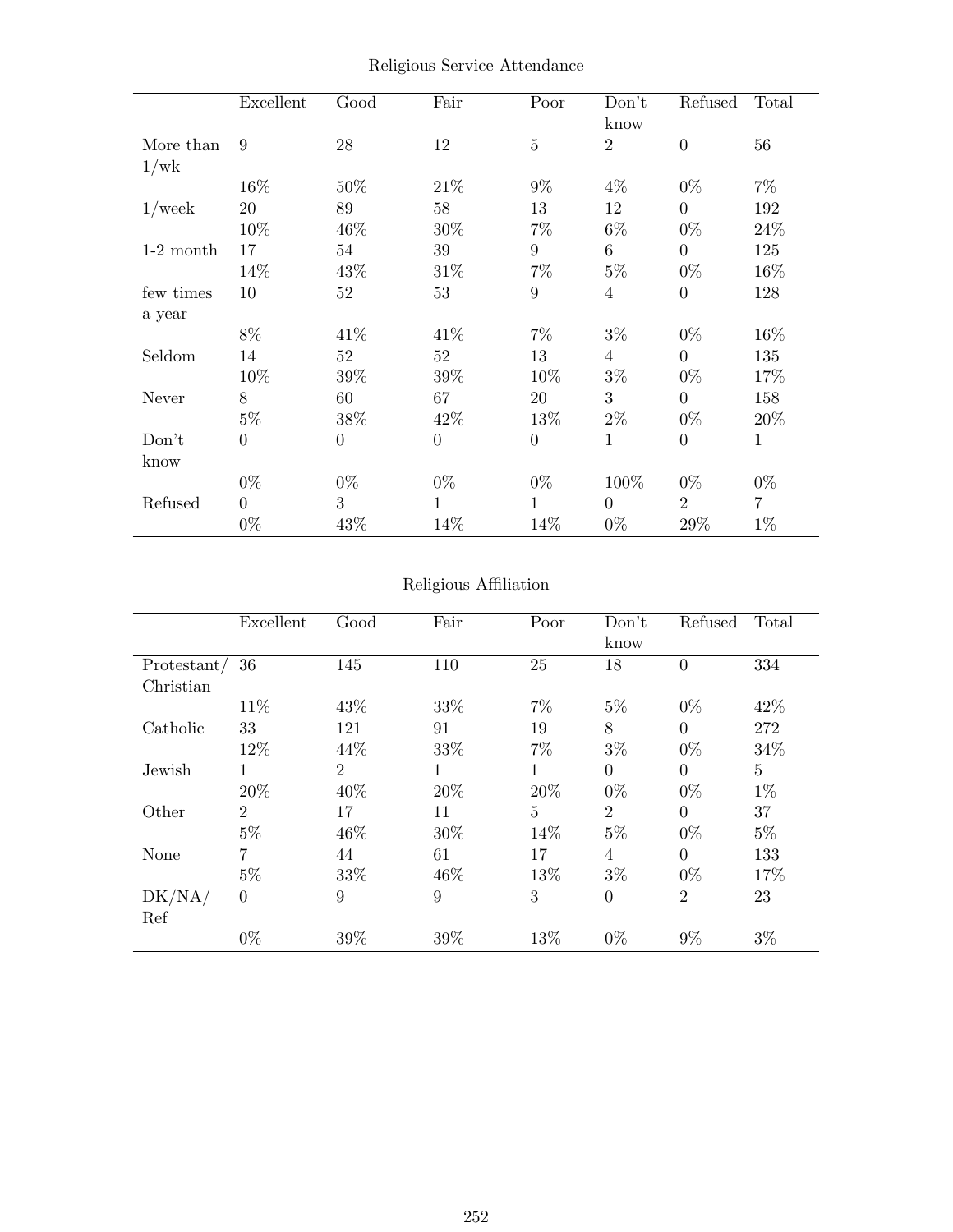|          | Excellent      | Good           | Fair | Poor           | Don't          | Refused          | Total          |
|----------|----------------|----------------|------|----------------|----------------|------------------|----------------|
|          |                |                |      |                | know           |                  |                |
| born     | 14             | 72             | 42   | 9              | 4              | $\boldsymbol{0}$ | 141            |
| again    |                |                |      |                |                |                  |                |
|          | 10%            | 51\%           | 30%  | $6\%$          | $3\%$          | $0\%$            | 42\%           |
| not born | 18             | 69             | 63   | 15             | 14             | $\boldsymbol{0}$ | 179            |
| again    |                |                |      |                |                |                  |                |
|          | 10%            | 39%            | 35%  | 8%             | 8%             | $0\%$            | 54%            |
| Don't    | 3              | $\overline{2}$ | 3    | $\overline{0}$ | $\overline{0}$ | $\boldsymbol{0}$ | 8              |
| know     |                |                |      |                |                |                  |                |
|          | 38%            | 25%            | 38%  | $0\%$          | $0\%$          | $0\%$            | $2\%$          |
| Refused  | $\overline{0}$ | $\overline{2}$ | 3    | $\overline{0}$ | $\Omega$       | $\Omega$         | $\overline{5}$ |
|          | $0\%$          | 40%            | 60%  | $0\%$          | $0\%$          | $0\%$            | $2\%$          |

Born Again/Evangelical

# Location Type

|          | Excellent        | Good     | Fair           | Poor           | Don't          | Refused          | Total          |
|----------|------------------|----------|----------------|----------------|----------------|------------------|----------------|
|          |                  |          |                |                | know           |                  |                |
| Urban    | 28               | 86       | 106            | 19             | $\overline{7}$ | $\theta$         | 246            |
|          | 11\%             | 35%      | 43\%           | 8%             | $3\%$          | $0\%$            | 31\%           |
| Suburban | 25               | 117      | 83             | 14             | 12             | $\overline{0}$   | 251            |
|          | 10%              | 47\%     | 33%            | $6\%$          | $5\%$          | $0\%$            | 31\%           |
| Rural    | 25               | 130      | 92             | 34             | 13             | $\Omega$         | 294            |
|          | $9\%$            | 44\%     | 31\%           | 12%            | $4\%$          | $0\%$            | 37%            |
| Don't    | $\boldsymbol{0}$ | 5        | $\overline{2}$ | $\overline{2}$ | $\overline{0}$ | $\boldsymbol{0}$ | 9              |
| know     |                  |          |                |                |                |                  |                |
|          | $0\%$            | 56\%     | 22\%           | 22%            | $0\%$          | $0\%$            | $1\%$          |
| Refused  | $\theta$         | $\theta$ |                |                | $\theta$       | $\overline{2}$   | $\overline{4}$ |
|          | $0\%$            | $0\%$    | 25%            | 25%            | $0\%$          | 50%              | $0\%$          |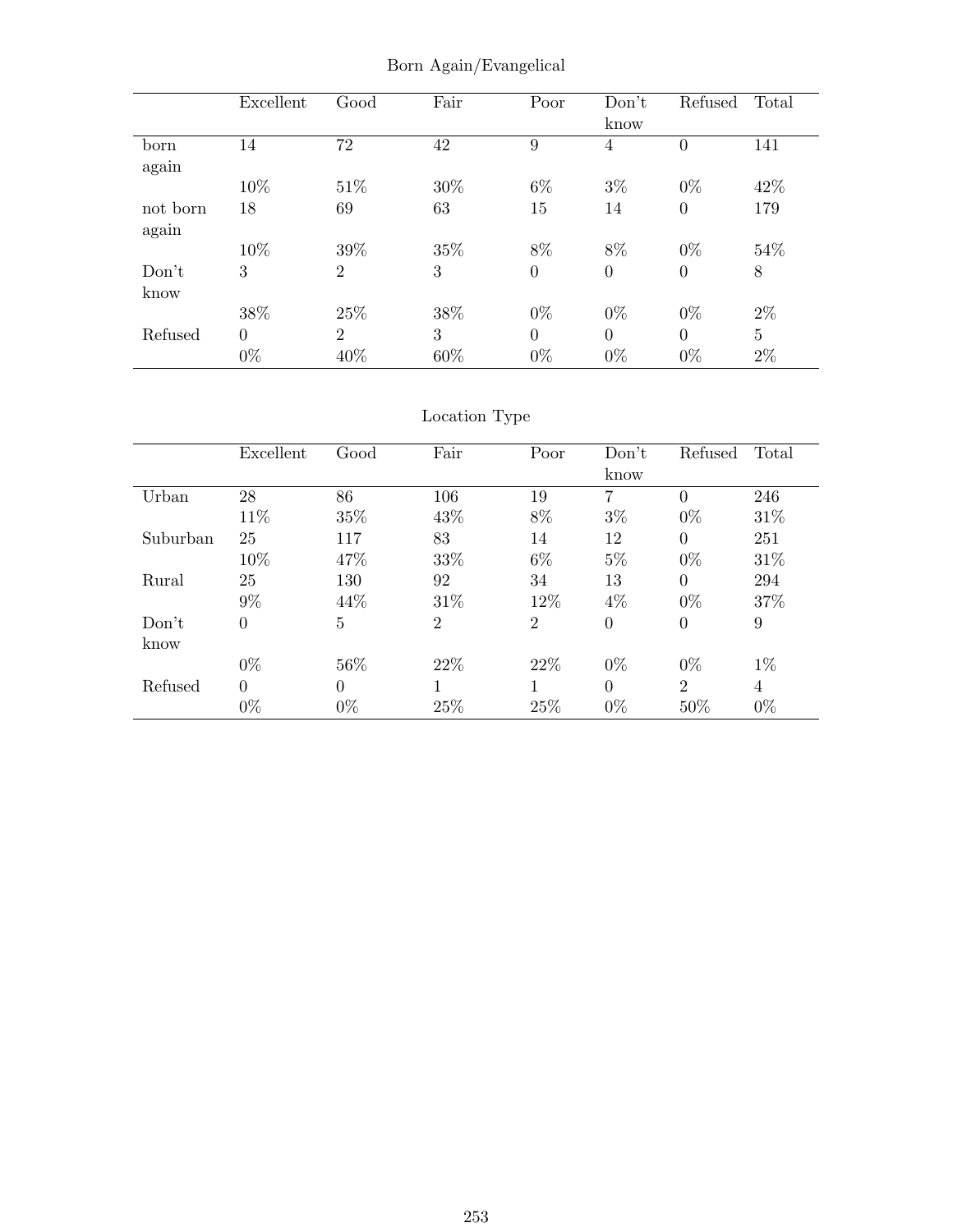|                 | Excellent               | Good         | Fair           | Poor           | Don't<br>know  | Refused                   | Total          |
|-----------------|-------------------------|--------------|----------------|----------------|----------------|---------------------------|----------------|
| Very con-       | 17                      | 28           | 10             | $\overline{4}$ | $\overline{4}$ | $\overline{0}$            | 63             |
| servative       | 27\%                    | 44%          | $16\%$         | $6\%$          | $6\%$          | $0\%$                     | 8%             |
| Conservative 33 |                         | 143          | 60             | 10             | 7              | $\overline{0}$            | 253            |
| Moderate        | 13%<br>20               | 57%<br>102   | 24\%<br>117    | $4\%$<br>22    | $3\%$<br>8     | $0\%$<br>$\overline{0}$   | 32%<br>269     |
|                 | $7\%$                   | 38\%         | 43\%           | 8%             | $3\%$          | $0\%$                     | 33%            |
| Liberal         | $\overline{2}$          | 31           | 61             | 13             | 8              | $\Omega$                  | 115            |
| Very lib-       | $2\%$<br>$\overline{2}$ | 27%<br>23    | 53%<br>17      | 11\%<br>15     | $7\%$<br>3     | $0\%$<br>$\boldsymbol{0}$ | 14%<br>60      |
| eral            |                         |              |                |                |                |                           |                |
|                 | $3\%$                   | 38%          | 28\%           | 25%            | $5\%$          | $0\%$                     | $7\%$          |
| Don't<br>know   | 4                       | 10           | 18             | $\overline{4}$ | $\overline{2}$ | $\overline{0}$            | $38\,$         |
|                 | 11\%                    | 26\%         | 47%            | 11\%           | $5\%$          | $0\%$                     | $5\%$          |
| Refused         | $\overline{0}$          | $\mathbf{1}$ | $\overline{0}$ | $\overline{2}$ | $\Omega$       | $\overline{2}$            | $\overline{5}$ |
|                 | $0\%$                   | 20%          | $0\%$          | 40\%           | $0\%$          | 40\%                      | $1\%$          |

Political Ideology

# Union Membership

|                        | Excellent        | Good           | Fair           | Poor           | Don't<br>know    | Refused        | Total          |
|------------------------|------------------|----------------|----------------|----------------|------------------|----------------|----------------|
| respondent             | 3                | 31             | 24             | 15             | $\overline{4}$   | $\overline{0}$ | 77             |
|                        | $4\%$            | 40\%           | 31%            | 19%            | $5\%$            | $0\%$          | 10%            |
| another                | 3                | 16             | 17             | $\overline{4}$ | $\boldsymbol{0}$ | $\overline{0}$ | 40             |
| household<br>member    |                  |                |                |                |                  |                |                |
|                        | 8%               | 40\%           | 42\%           | 10%            | $0\%$            | $0\%$          | $5\%$          |
| nobody in<br>household | 72               | 287            | 241            | 51             | 29               | $\overline{0}$ | 680            |
|                        | 11%              | 42\%           | 35%            | 8%             | $4\%$            | $0\%$          | 85%            |
| Don't<br>know          | $\overline{0}$   | $\overline{2}$ | $\overline{0}$ | $\overline{0}$ | $\overline{0}$   | $\overline{0}$ | $\overline{2}$ |
|                        | $0\%$            | 100%           | $0\%$          | $0\%$          | $0\%$            | $0\%$          | $0\%$          |
| Refused                | $\boldsymbol{0}$ | $\overline{2}$ | 1              | $\overline{0}$ | $\theta$         | $\overline{2}$ | $\overline{5}$ |
|                        | $0\%$            | 40%            | 20%            | $0\%$          | $0\%$            | 40%            | $1\%$          |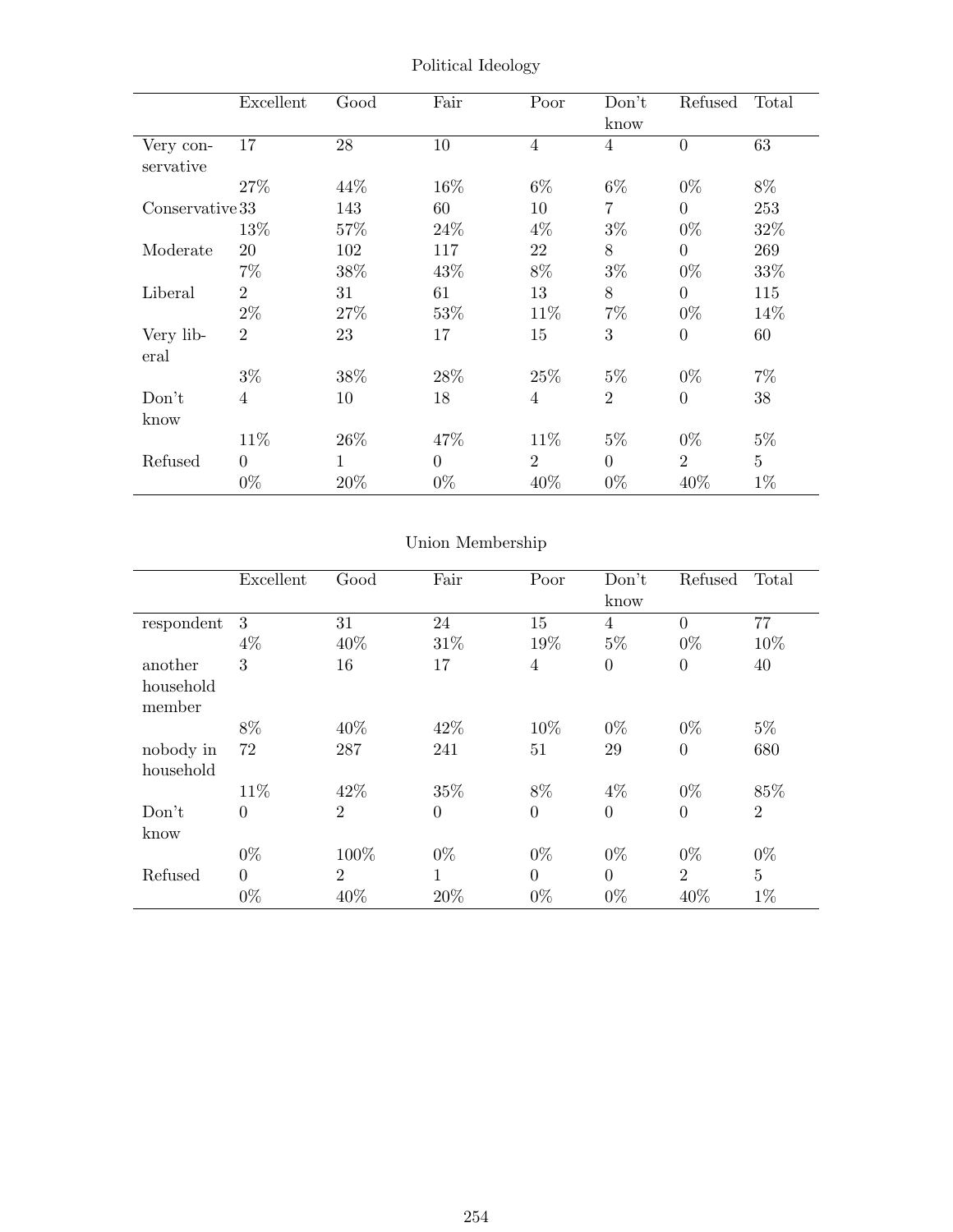|           | Excellent | Good           | Fair         | Poor         | Don't          | Refused          | Total |
|-----------|-----------|----------------|--------------|--------------|----------------|------------------|-------|
|           |           |                |              |              | know           |                  |       |
| Public    | 3         | 16             | 11           | 10           | 1              | $\overline{0}$   | 41    |
| union     |           |                |              |              |                |                  |       |
|           | $7\%$     | 39%            | 27%          | 24\%         | $2\%$          | $0\%$            | $5\%$ |
| Public    | 13        | 53             | 45           | 14           | 6              | $\theta$         | 131   |
| non-union |           |                |              |              |                |                  |       |
|           | 10%       | 40%            | 34\%         | 11%          | $5\%$          | $0\%$            | 16%   |
| Private   | 3         | 31             | 29           | 8            | $\overline{2}$ | $\boldsymbol{0}$ | 73    |
| union     |           |                |              |              |                |                  |       |
|           | $4\%$     | 42\%           | 40\%         | 11\%         | $3\%$          | $0\%$            | $9\%$ |
| Private   | 59        | 233            | 196          | 37           | 23             | $\overline{0}$   | 548   |
| non-union |           |                |              |              |                |                  |       |
|           | 11\%      | 43%            | 36\%         | $7\%$        | $4\%$          | $0\%$            | 68%   |
| DK/NA/    | $\theta$  | $\overline{5}$ | $\mathbf{1}$ | $\mathbf{1}$ | $\overline{0}$ | $\overline{2}$   | 9     |
| Ref       |           |                |              |              |                |                  |       |
|           | $0\%$     | 56%            | 11\%         | 11\%         | $0\%$          | 22%              | $1\%$ |

|  |  |  |  |  | Job Type and Union Membership |
|--|--|--|--|--|-------------------------------|
|--|--|--|--|--|-------------------------------|

# Region

|          | Excellent | Good | Fair | Poor  | Don't    | Refused        | Total |
|----------|-----------|------|------|-------|----------|----------------|-------|
|          |           |      |      |       | know     |                |       |
| MKE City | 6         | 27   | 33   | 10    | $\theta$ | $\Omega$       | 76    |
|          | 8%        | 36\% | 43\% | 13%   | $0\%$    | $0\%$          | $9\%$ |
| Rest of  | 32        | 114  | 75   | 15    | 13       | $\theta$       | 249   |
| MKE      |           |      |      |       |          |                |       |
|          | 13%       | 46%  | 30%  | $6\%$ | $5\%$    | $0\%$          | 31%   |
| msn      | 16        | 50   | 50   | 18    | 11       | $\Omega$       | 145   |
|          | 11\%      | 34%  | 34\% | 12%   | 8%       | $0\%$          | 18%   |
| GB/A     | 9         | 70   | 59   | 8     | 3        | $\overline{2}$ | 151   |
|          | $6\%$     | 46%  | 39%  | $5\%$ | $2\%$    | $1\%$          | 19%   |
| Rest of  | 14        | 78   | 67   | 19    | 6        | $\theta$       | 184   |
| state    |           |      |      |       |          |                |       |
|          | 8%        | 42%  | 36\% | 10%   | $3\%$    | $0\%$          | 23%   |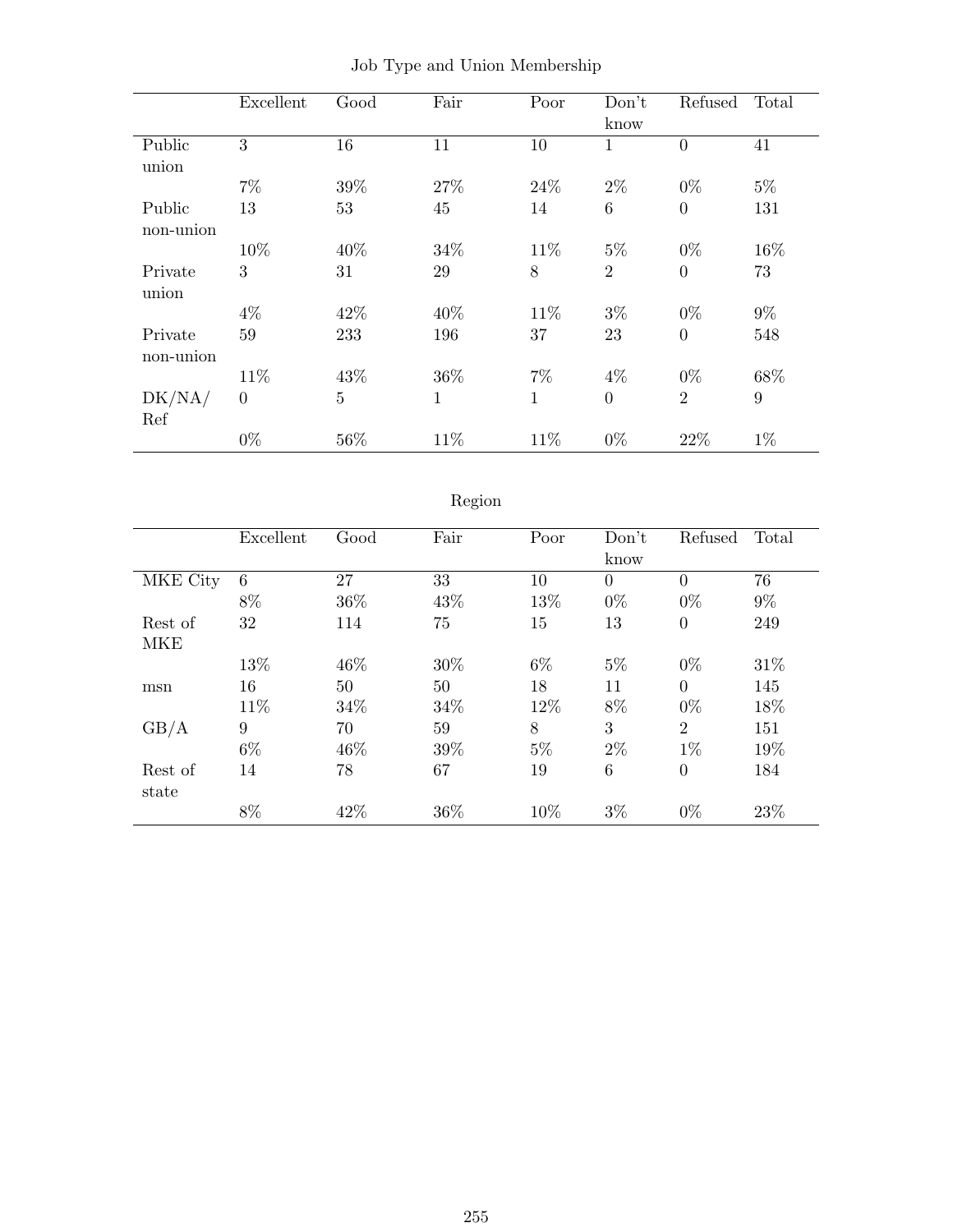|            | Excellent      | Good           | Fair           | Poor           | Don't          | Refused        | Total   |
|------------|----------------|----------------|----------------|----------------|----------------|----------------|---------|
|            |                |                |                |                | know           |                |         |
| Absolutely | 67             | 257            | 211            | 60             | 21             | $\overline{0}$ | 616     |
| certain    |                |                |                |                |                |                |         |
|            | 11\%           | 42%            | 34\%           | 10%            | $3\%$          | $0\%$          | 77%     |
| Very       | $\overline{5}$ | 51             | 46             | 5              | 11             | $\overline{2}$ | 120     |
| likely     |                |                |                |                |                |                |         |
|            | $4\%$          | 42\%           | 38%            | $4\%$          | $9\%$          | $2\%$          | 15%     |
| $50 - 50$  | $\overline{2}$ | 12             | 15             | 3              | $\overline{0}$ | $\theta$       | 32      |
|            | $6\%$          | 38\%           | 47%            | $9\%$          | $0\%$          | $0\%$          | $4\%$   |
| Will not   | $\overline{4}$ | 17             | 9              | $\overline{0}$ | $\mathbf{1}$   | $\overline{0}$ | 31      |
| vote       |                |                |                |                |                |                |         |
|            | 13%            | 55%            | 29%            | $0\%$          | $3\%$          | $0\%$          | $4\%$   |
| Don't      | $\overline{0}$ | $\overline{2}$ | $\overline{2}$ | $\overline{2}$ | $\overline{0}$ | $\overline{0}$ | $\,6\,$ |
| know       |                |                |                |                |                |                |         |
|            | $0\%$          | 33%            | 33%            | 33%            | $0\%$          | $0\%$          | $1\%$   |

Likelihood of Voting in Nov.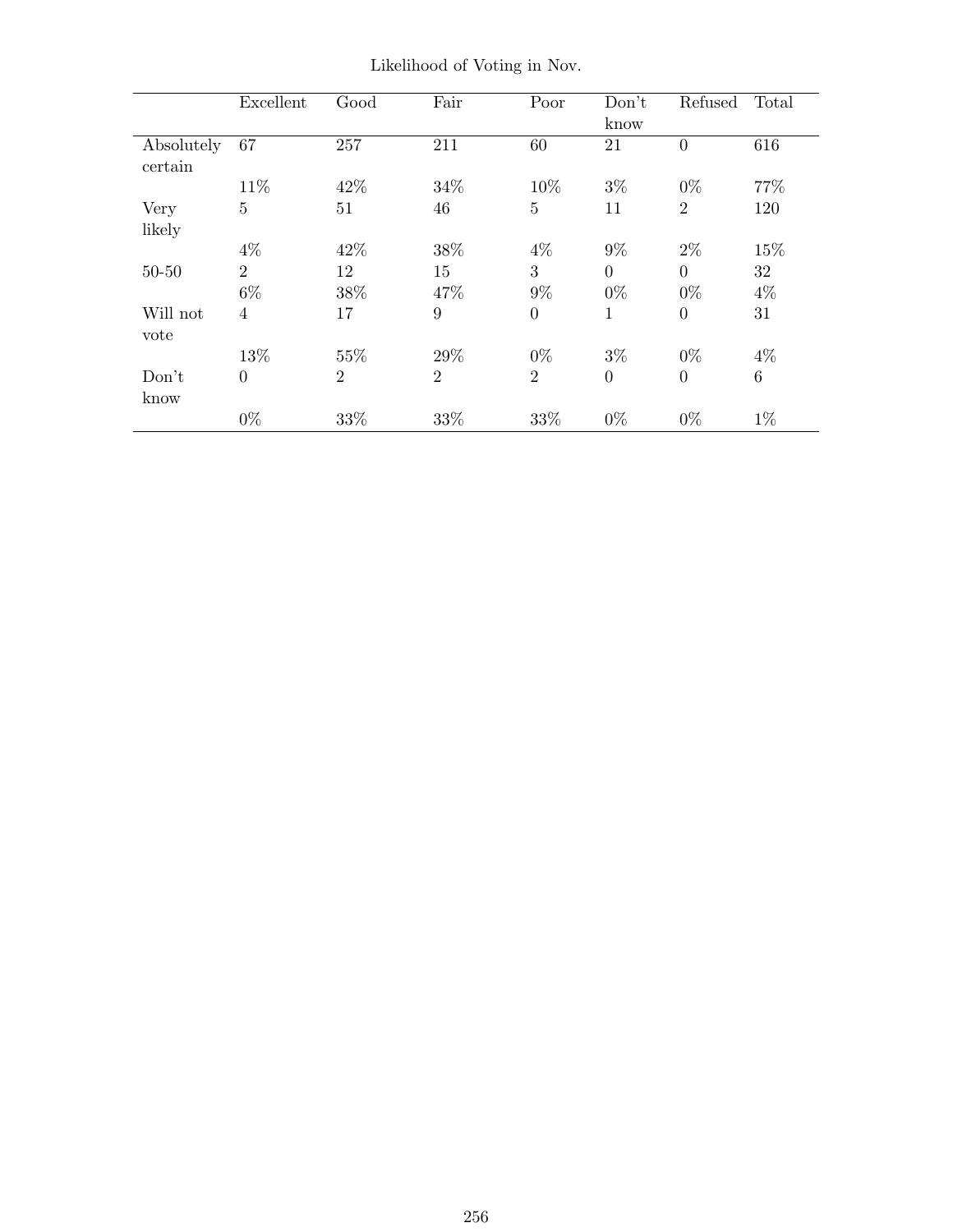Q32. How would you rate the job being done by the federal government in protecting the safety of public drinking water? Would you say it is excellent, good, only fair, or poor?

|        |           |      | <b>Sex</b> |      |       |         |       |
|--------|-----------|------|------------|------|-------|---------|-------|
|        | Excellent | Good | Fair       | Poor | Don't | Refused | Total |
|        |           |      |            |      | know  |         |       |
| Male   |           | 107  | 178        | 81   | 11    | 2       | 386   |
|        | $2\%$     | 28%  | 46%        | 21\% | $3\%$ | $1\%$   | 48%   |
| Female | 9         | 125  | 167        | 90   | 20    | 5       | 416   |
|        | $2\%$     | 30%  | 40%        | 22%  | 5%    | $1\%$   | 52%   |

|           | Excellent      | Good     | Fair           | Poor | Don't          | Refused        | Total |
|-----------|----------------|----------|----------------|------|----------------|----------------|-------|
|           |                |          |                |      | know           |                |       |
| 18-29     |                | 44       | 51             | 28   |                | 4              | 129   |
|           | $1\%$          | 34%      | 40\%           | 22\% | $1\%$          | $3\%$          | 16\%  |
| 30-44     | 9              | 60       | 71             | 44   | 6              | $\overline{0}$ | 190   |
|           | $5\%$          | 32%      | 37%            | 23%  | $3\%$          | $0\%$          | 24\%  |
| $45 - 59$ | $\overline{2}$ | 70       | 121            | 52   | 11             | $\overline{2}$ | 258   |
|           | $1\%$          | 27%      | 47%            | 20%  | $4\%$          | $1\%$          | 32%   |
| $60+$     | 5              | 58       | 101            | 46   | 14             | $\overline{0}$ | 224   |
|           | $2\%$          | 26\%     | 45\%           | 21\% | $6\%$          | $0\%$          | 28\%  |
| DK/NA/    | $\overline{0}$ | $\theta$ | $\overline{0}$ |      | $\overline{0}$ | $\overline{2}$ | 3     |
| Ref       |                |          |                |      |                |                |       |
|           | $0\%$          | $0\%$    | $0\%$          | 33%  | $0\%$          | 67%            | $0\%$ |

Age 4 Categories

| Education 5 Categories |  |  |
|------------------------|--|--|
|                        |  |  |
|                        |  |  |

|           | Excellent | Good | Fair | Poor           | Don't    | Refused        | Total |
|-----------|-----------|------|------|----------------|----------|----------------|-------|
|           |           |      |      |                | know     |                |       |
| Not HS    | $\theta$  | 15   | 11   | 23             | $\Omega$ | $\theta$       | 49    |
|           | $0\%$     | 31%  | 22%  | 47%            | $0\%$    | $0\%$          | $6\%$ |
| HS        | 6         | 77   | 97   | 52             | 14       | $\theta$       | 246   |
|           | $2\%$     | 31%  | 39%  | 21\%           | 6%       | $0\%$          | 31%   |
| Some Coll | 3         | 40   | 68   | 38             | 3        | $\Omega$       | 152   |
|           | $2\%$     | 26\% | 45%  | 25%            | $2\%$    | $0\%$          | 19%   |
| AA        | $\Omega$  | 34   | 52   | 13             | 3        | $\overline{2}$ | 104   |
|           | $0\%$     | 33%  | 50%  | 12%            | $3\%$    | $2\%$          | 13%   |
| $BA+$     | 6         | 66   | 113  | 42             | 10       | $\overline{4}$ | 241   |
|           | $2\%$     | 27%  | 47\% | 17%            | 4%       | $2\%$          | 30%   |
| DK/NA/    | $\theta$  | 1    | 4    | $\overline{2}$ | 1        | $\overline{2}$ | 10    |
| Ref       |           |      |      |                |          |                |       |
|           | $0\%$     | 10%  | 40%  | 20%            | 10%      | 20%            | $1\%$ |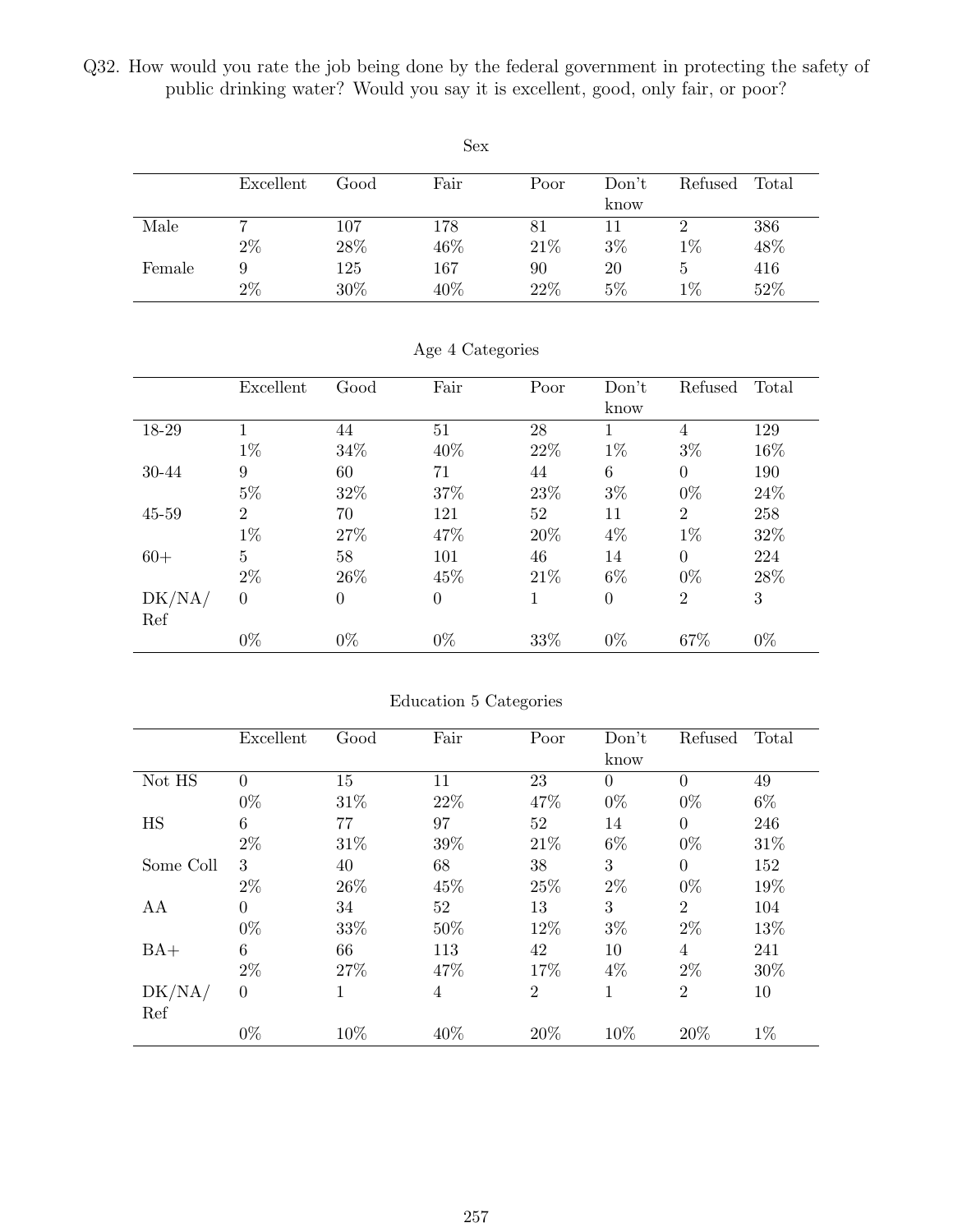|           | Excellent      | Good | Fair | Poor | Don't          | Refused        | Total |
|-----------|----------------|------|------|------|----------------|----------------|-------|
|           |                |      |      |      | know           |                |       |
| Under     | $\overline{2}$ | 81   | 106  | 40   | 5              | 0              | 234   |
| \$40k     |                |      |      |      |                |                |       |
|           | $1\%$          | 35%  | 45%  | 17%  | $2\%$          | $0\%$          | 29%   |
| \$40k to  | $\overline{5}$ | 57   | 89   | 51   | 10             | $\overline{2}$ | 214   |
| \$74k     |                |      |      |      |                |                |       |
|           | $2\%$          | 27%  | 42\% | 24\% | $5\%$          | $1\%$          | 27%   |
| $$75k$ up | 7              | 65   | 121  | 52   | $\overline{5}$ | 3              | 253   |
|           | $3\%$          | 26\% | 48%  | 21\% | $2\%$          | $1\%$          | 32%   |
| DK/NA/    | $\overline{2}$ | 29   | 30   | 28   | 10             | $\overline{2}$ | 101   |
| Ref       |                |      |      |      |                |                |       |
|           | $2\%$          | 29%  | 30%  | 28%  | 10%            | $2\%$          | 13%   |

Household Income

Party ID

|               | Excellent      | Good     | Fair   | Poor | Don't<br>know  | Refused        | Total |
|---------------|----------------|----------|--------|------|----------------|----------------|-------|
|               |                |          |        |      |                |                |       |
| Republican    | $\overline{4}$ | 75       | 93     | 35   | 10             | $\overline{2}$ | 219   |
|               | $2\%$          | 34\%     | 42\%   | 16%  | $5\%$          | $1\%$          | 27%   |
| Democrat      | 3              | 72       | 122    | 30   | 11             | $\overline{0}$ | 238   |
|               | $1\%$          | 30%      | 51\%   | 13%  | $5\%$          | $0\%$          | 30%   |
| Independent 8 |                | 80       | 115    | 91   | $\overline{7}$ | 4              | 305   |
|               | $3\%$          | 26\%     | 38%    | 30%  | $2\%$          | $1\%$          | 38%   |
| Other/No      | 1              | 3        | 9      | 11   | $\overline{2}$ | $\overline{0}$ | 26    |
| preference    |                |          |        |      |                |                |       |
|               | $4\%$          | 12%      | 35%    | 42\% | 8%             | $0\%$          | $3\%$ |
| Don't         | $\overline{0}$ | 3        | 3      | 3    | 1              | $\overline{0}$ | 10    |
| know          |                |          |        |      |                |                |       |
|               | $0\%$          | 30%      | $30\%$ | 30%  | 10%            | $0\%$          | $1\%$ |
| Refused       | $\overline{0}$ | $\Omega$ | 3      |      | $\Omega$       | $\overline{2}$ | 6     |
|               | $0\%$          | $0\%$    | 50%    | 17%  | $0\%$          | 33%            | $1\%$ |

Party ID, with leaners

|                | Excellent | Good           | Fair   | Poor           | Don't          | Refused        | Total |
|----------------|-----------|----------------|--------|----------------|----------------|----------------|-------|
|                |           |                |        |                | know           |                |       |
| Republican 5   |           | 113            | 149    | 81             | 14             | $\overline{2}$ | 364   |
|                | $1\%$     | 31\%           | 41\%   | 22\%           | $4\%$          | $1\%$          | 45%   |
| Democrat       | 9         | 100            | 173    | 69             | 13             | 3              | 367   |
|                | $2\%$     | 27\%           | 47\%   | 19%            | 4%             | $1\%$          | 46%   |
| Independent 2  |           | 18             | 15     | 19             | 3              | $\Omega$       | 57    |
|                | $4\%$     | 32%            | 26\%   | 33%            | $5\%$          | $0\%$          | $7\%$ |
| Other/None $0$ |           | $\overline{2}$ | 8      | $\overline{2}$ | $\overline{2}$ | $\overline{2}$ | 16    |
|                | $0\%$     | 12%            | $50\%$ | 12%            | 12\%           | 12%            | $2\%$ |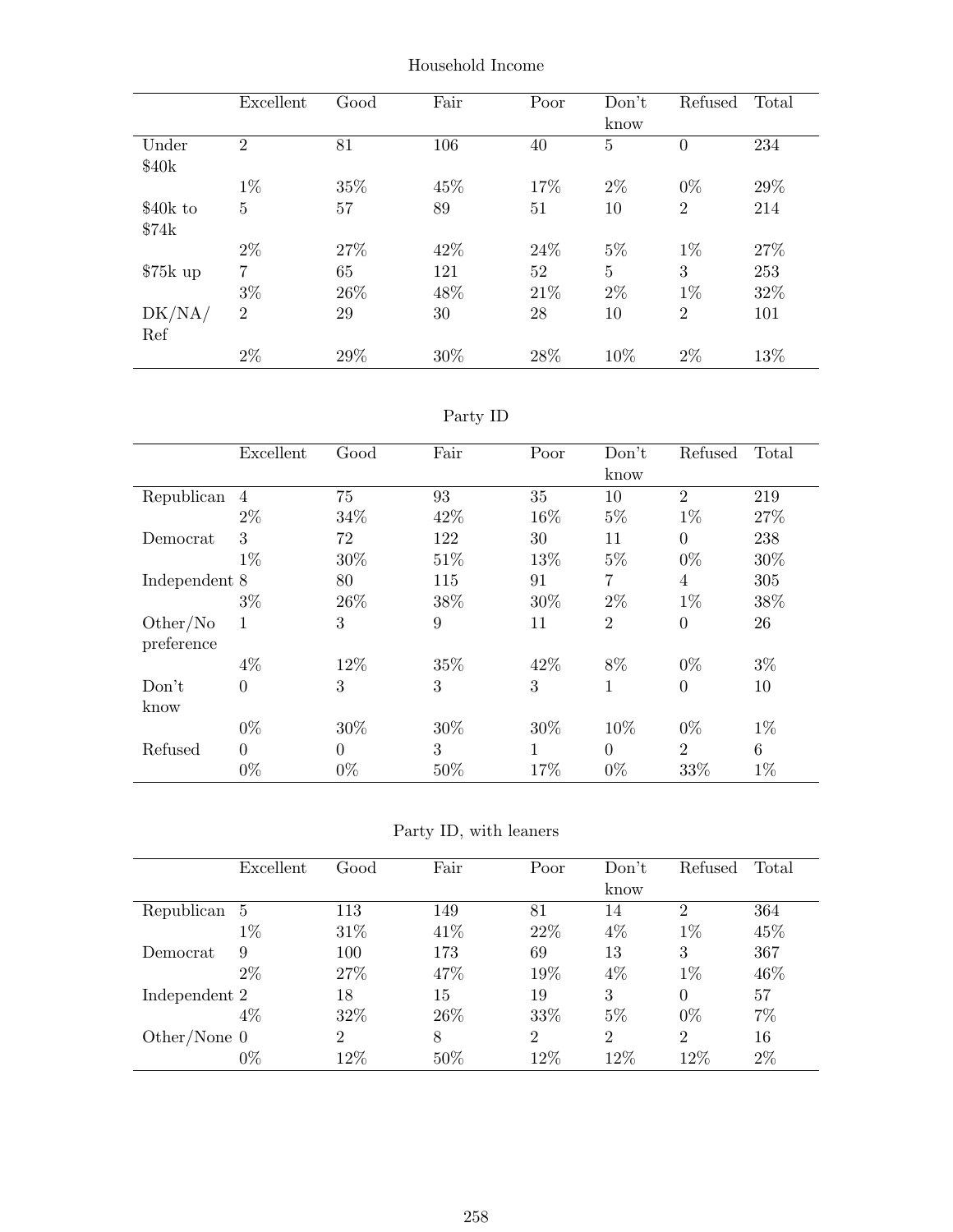Party Id, leaners separate

|                | Excellent      | Good           | Fair | Poor           | Don't          | Refused        | Total |
|----------------|----------------|----------------|------|----------------|----------------|----------------|-------|
|                |                |                |      |                | know           |                |       |
| Rep            | $\overline{4}$ | 75             | 93   | 35             | 10             | $\overline{2}$ | 219   |
|                | $2\%$          | 34%            | 42\% | 16%            | $5\%$          | $1\%$          | 27%   |
| Lean Rep       |                | 38             | 56   | 45             | 3              | $\Omega$       | 143   |
|                | $1\%$          | 27%            | 39%  | 31\%           | $2\%$          | $0\%$          | 18%   |
| Ind            | $\overline{2}$ | 18             | 15   | 19             | 3              | $\theta$       | 57    |
|                | $4\%$          | 32%            | 26\% | 33%            | $5\%$          | $0\%$          | $7\%$ |
| Lean Dem       | 6              | 28             | 50   | 39             | 3              | 3              | 129   |
|                | $5\%$          | 22\%           | 39%  | 30%            | $2\%$          | $2\%$          | 16%   |
| Dem            | 3              | 72             | 122  | 30             | 11             | $\Omega$       | 238   |
|                | $1\%$          | 30%            | 51\% | 13%            | $5\%$          | $0\%$          | 30%   |
| Other/None $0$ |                | $\overline{2}$ | 8    | $\overline{2}$ | $\overline{2}$ | $\overline{2}$ | 16    |
|                | $0\%$          | 12%            | 50%  | 12%            | 12%            | 12%            | $2\%$ |

#### Marital Status

|            | Excellent      | Good           | Fair     | Poor     | Don't    | Refused        | Total          |
|------------|----------------|----------------|----------|----------|----------|----------------|----------------|
|            |                |                |          |          | know     |                |                |
| Married    | 13             | 126            | 220      | 113      | 17       | $\overline{2}$ | 491            |
|            | $3\%$          | 26\%           | 45%      | 23%      | $3\%$    | $0\%$          | 61\%           |
| Cohabiting | 1              | 14             | 27       | 11       | $\Omega$ | $\overline{2}$ | 55             |
|            | $2\%$          | 25%            | 49%      | 20%      | $0\%$    | $4\%$          | $7\%$          |
| Widowed    | $\Omega$       | 18             | 16       | 5        | 5        | $\Omega$       | 44             |
|            | $0\%$          | 41\%           | 36\%     | 11%      | 11%      | $0\%$          | $5\%$          |
| Divorced   | $\Omega$       | 15             | 22       | 9        | 6        | $\Omega$       | 52             |
|            | $0\%$          | 29%            | 42\%     | 17%      | 12%      | $0\%$          | $6\%$          |
| Separated  | $\Omega$       | $\overline{2}$ | 10       | 3        | $\Omega$ | $\Omega$       | 15             |
|            | $0\%$          | 13%            | 67\%     | 20%      | $0\%$    | $0\%$          | $2\%$          |
| Never      | $\overline{2}$ | 57             | 51       | 31       | 3        | $\overline{2}$ | 146            |
| Married    |                |                |          |          |          |                |                |
|            | $1\%$          | 39%            | 35%      | 21\%     | $2\%$    | $1\%$          | 18%            |
| Refused    | $\theta$       | $\Omega$       | $\Omega$ | $\theta$ | $\Omega$ | $\overline{2}$ | $\overline{2}$ |
|            | $0\%$          | $0\%$          | $0\%$    | $0\%$    | $0\%$    | 100\%          | $0\%$          |

## Race and Ethnicity

|              | Excellent      | Good             | Fair           | Poor           | Don't          | Refused        | Total |
|--------------|----------------|------------------|----------------|----------------|----------------|----------------|-------|
|              |                |                  |                |                | know           |                |       |
| White        | 14             | 187              | 299            | 134            | 27             | $\overline{5}$ | 666   |
|              | $2\%$          | 28\%             | 45%            | 20%            | $4\%$          | $1\%$          | 83%   |
| <b>Black</b> | $\overline{0}$ | 13               | 22             | 7              | $\overline{2}$ | $\overline{0}$ | 44    |
|              | $0\%$          | 30%              | 50%            | 16%            | $5\%$          | $0\%$          | $5\%$ |
| Hispanic     | $\overline{0}$ | 15               | 8              | 17             | $\Omega$       | $\Omega$       | 40    |
|              | $0\%$          | 38%              | 20%            | 42%            | $0\%$          | $0\%$          | $5\%$ |
| Other        |                | 18               | 16             | 11             | $\overline{2}$ | $\theta$       | 48    |
|              | $2\%$          | 38%              | 33%            | 23%            | $4\%$          | $0\%$          | $6\%$ |
| DK/NA/       | $\overline{0}$ | $\boldsymbol{0}$ | $\overline{0}$ | $\overline{2}$ | $\overline{0}$ | $\overline{2}$ | 4     |
| Ref          |                |                  |                |                |                |                |       |
|              | $0\%$          | $0\%$            | $0\%$          | 50%            | $0\%$          | 50%            | $0\%$ |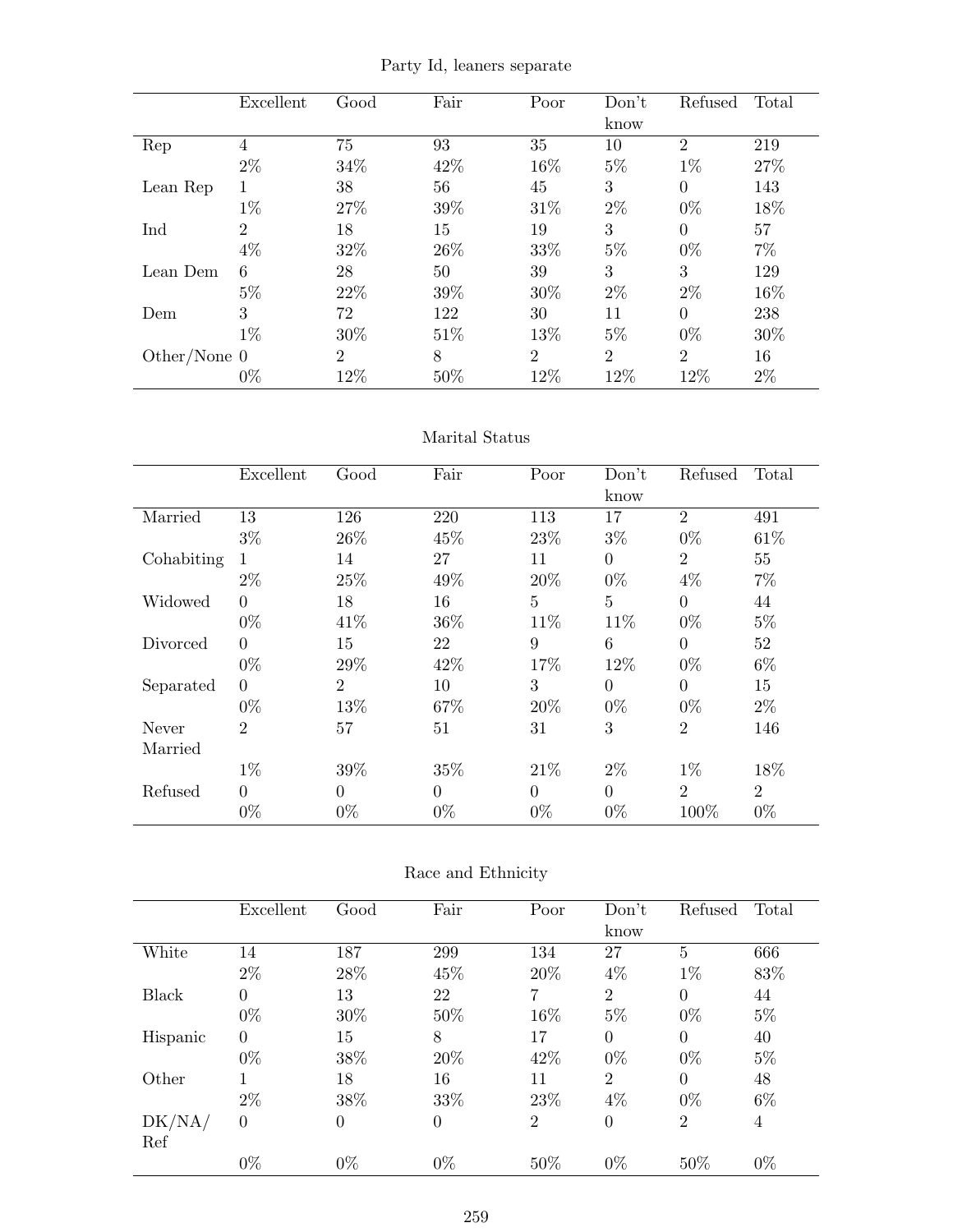|             | Excellent        | Good             | Fair           | Poor           | Don't<br>know  | Refused          | Total        |
|-------------|------------------|------------------|----------------|----------------|----------------|------------------|--------------|
| More than   | $\overline{0}$   | 13               | 31             | 9              | 3              | $\theta$         | 56           |
| 1/wk        |                  |                  |                |                |                |                  |              |
|             | $0\%$            | 23%              | 55%            | 16%            | $5\%$          | $0\%$            | $7\%$        |
| $1$ /week   | 4                | $58\,$           | 78             | 42             | 8              | $\theta$         | 190          |
|             | $2\%$            | 31\%             | 41\%           | 22\%           | $4\%$          | $0\%$            | 24\%         |
| $1-2$ month | $\overline{4}$   | 48               | 47             | 22             | $\overline{5}$ | $\theta$         | 126          |
|             | $3\%$            | 38\%             | 37%            | 17\%           | $4\%$          | $0\%$            | 16\%         |
| few times   | 3                | 38               | 58             | 22             | $\,6\,$        | $\mathbf{1}$     | 128          |
| a year      |                  |                  |                |                |                |                  |              |
|             | $2\%$            | 30%              | 45%            | 17%            | $5\%$          | $1\%$            | 16%          |
| Seldom      | $\overline{4}$   | 37               | 67             | 23             | 3              | $\overline{2}$   | 136          |
|             | $3\%$            | 27\%             | 49%            | 17\%           | $2\%$          | $1\%$            | 17%          |
| Never       | $\overline{0}$   | 37               | 61             | 52             | 6              | $\overline{2}$   | 158          |
|             | $0\%$            | $23\%$           | 39%            | 33%            | $4\%$          | $1\%$            | 20%          |
| Don't       | $\boldsymbol{0}$ | $\boldsymbol{0}$ | $\overline{0}$ | $\overline{0}$ | $\mathbf{1}$   | $\boldsymbol{0}$ | $\mathbf{1}$ |
| know        |                  |                  |                |                |                |                  |              |
|             | $0\%$            | $0\%$            | $0\%$          | $0\%$          | 100%           | $0\%$            | $0\%$        |
| Refused     | $\theta$         | $\overline{0}$   | $\overline{2}$ | 1              | 1              | $\overline{2}$   | $6\,$        |
|             | $0\%$            | $0\%$            | $33\%$         | 17%            | 17%            | 33\%             | $1\%$        |

Religious Service Attendance

## Religious Affiliation

|             | Excellent      | Good | Fair | Poor        | Don't<br>know  | Refused        | Total          |
|-------------|----------------|------|------|-------------|----------------|----------------|----------------|
| Protestant/ | $\overline{7}$ | 91   | 157  | 58          | 21             |                | 335            |
| Christian   |                |      |      |             |                |                |                |
|             | $2\%$          | 27%  | 47%  | 17%         | $6\%$          | $0\%$          | 42\%           |
| Catholic    | 6              | 87   | 116  | 57          | $\overline{5}$ | $\overline{2}$ | 273            |
|             | $2\%$          | 32%  | 42\% | 21\%        | $2\%$          | $1\%$          | 34%            |
| Jewish      | $\theta$       | 3    | 1    | $\mathbf 1$ | $\overline{0}$ | $\theta$       | $\overline{5}$ |
|             | $0\%$          | 60%  | 20%  | 20%         | $0\%$          | $0\%$          | $1\%$          |
| Other       | 1              | 12   | 10   | 11          | $\overline{2}$ | 1              | 37             |
|             | $3\%$          | 32%  | 27%  | 30%         | $5\%$          | $3\%$          | $5\%$          |
| None        | $\overline{2}$ | 30   | 54   | 42          | 3              | $\overline{2}$ | 133            |
|             | $2\%$          | 23%  | 41\% | 32%         | $2\%$          | $2\%$          | 17%            |
| DK/NA/      | $\overline{0}$ | 10   | 7    | 3           | 1              | $\overline{2}$ | 23             |
| Ref         |                |      |      |             |                |                |                |
|             | $0\%$          | 43%  | 30%  | 13%         | 4%             | 9%             | $3\%$          |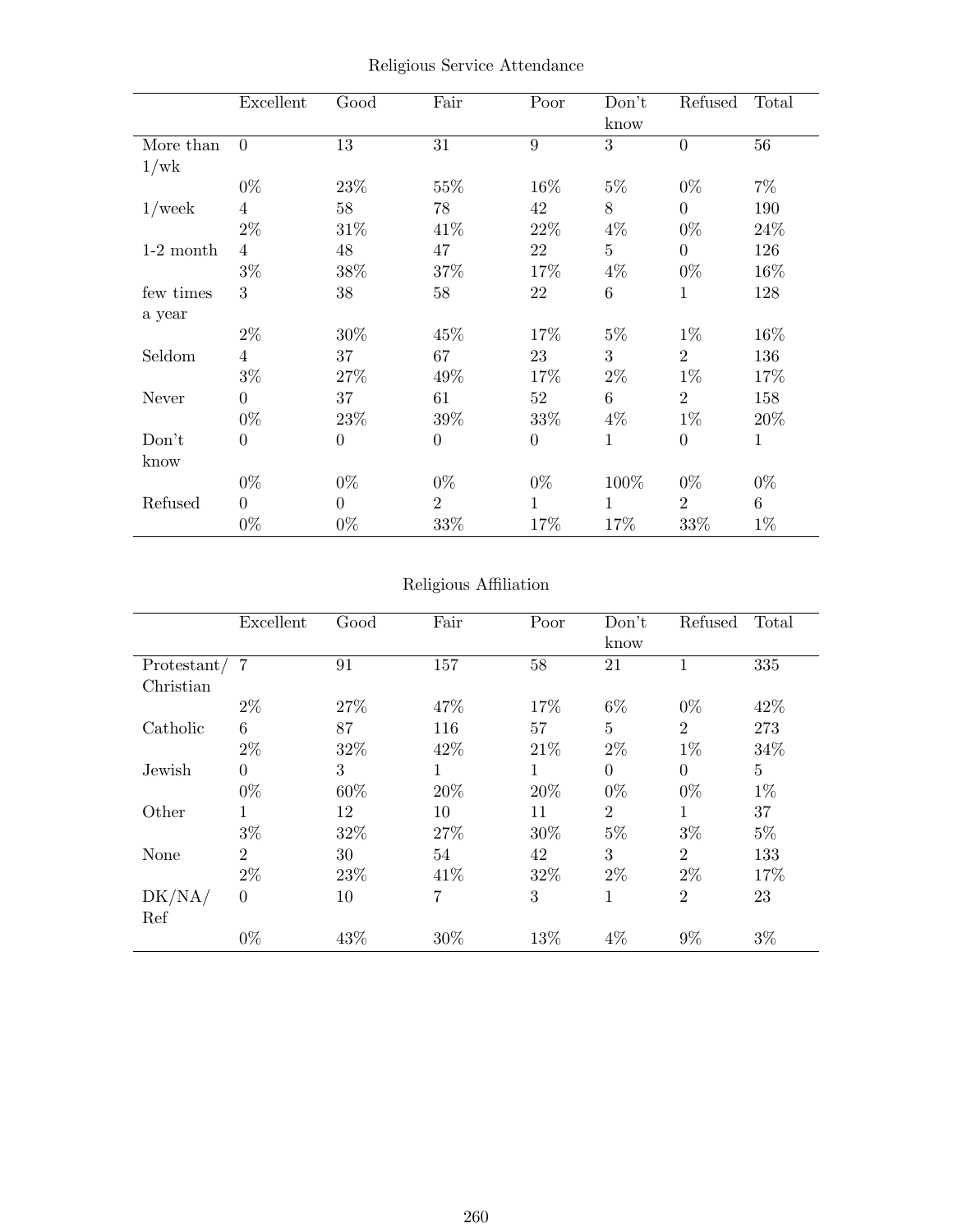|          | Excellent      | Good     | Fair | Poor | Don't<br>know | Refused          | Total          |
|----------|----------------|----------|------|------|---------------|------------------|----------------|
| born     | $\overline{0}$ | 43       | 61   | 29   | 7             | 1                | 141            |
| again    |                |          |      |      |               |                  |                |
|          | $0\%$          | 30%      | 43%  | 21\% | $5\%$         | $1\%$            | 42%            |
| not born | 7              | 46       | 90   | 25   | 12            | $\boldsymbol{0}$ | 180            |
| again    |                |          |      |      |               |                  |                |
|          | $4\%$          | 26\%     | 50%  | 14%  | $7\%$         | $0\%$            | 54%            |
| Don't    | $\overline{0}$ | 1        | 3    | 3    |               | $\boldsymbol{0}$ | 8              |
| know     |                |          |      |      |               |                  |                |
|          | $0\%$          | 12%      | 38%  | 38%  | 12%           | $0\%$            | $2\%$          |
| Refused  | $\overline{0}$ | $\theta$ | 3    | 1    |               | $\Omega$         | $\overline{5}$ |
|          | $0\%$          | $0\%$    | 60%  | 20%  | 20%           | $0\%$            | $1\%$          |

Born Again/Evangelical

```
Location Type
```

|          | Excellent      | Good           | Fair           | Poor | Don't    | Refused        | Total |
|----------|----------------|----------------|----------------|------|----------|----------------|-------|
|          |                |                |                |      | know     |                |       |
| Urban    | 6              | 74             | 89             | 65   | 7        | 3              | 244   |
|          | $2\%$          | 30%            | 36%            | 27\% | $3\%$    | $1\%$          | 30%   |
| Suburban | 6              | 73             | 117            | 46   | 9        |                | 252   |
|          | $2\%$          | 29%            | 46\%           | 18%  | $4\%$    | $0\%$          | 31\%  |
| Rural    | $\overline{4}$ | 80             | 138            | 56   | 14       | $\overline{2}$ | 294   |
|          | $1\%$          | 27%            | 47\%           | 19%  | $5\%$    | $1\%$          | 37%   |
| Don't    | $\Omega$       | 6              | $\overline{0}$ | 3    | $\theta$ | $\theta$       | 9     |
| know     |                |                |                |      |          |                |       |
|          | $0\%$          | 67%            | $0\%$          | 33%  | $0\%$    | $0\%$          | $1\%$ |
| Refused  | $\Omega$       | $\overline{0}$ |                | 1    | $\Omega$ | $\overline{2}$ | 4     |
|          | $0\%$          | $0\%$          | 25%            | 25%  | $0\%$    | 50%            | $0\%$ |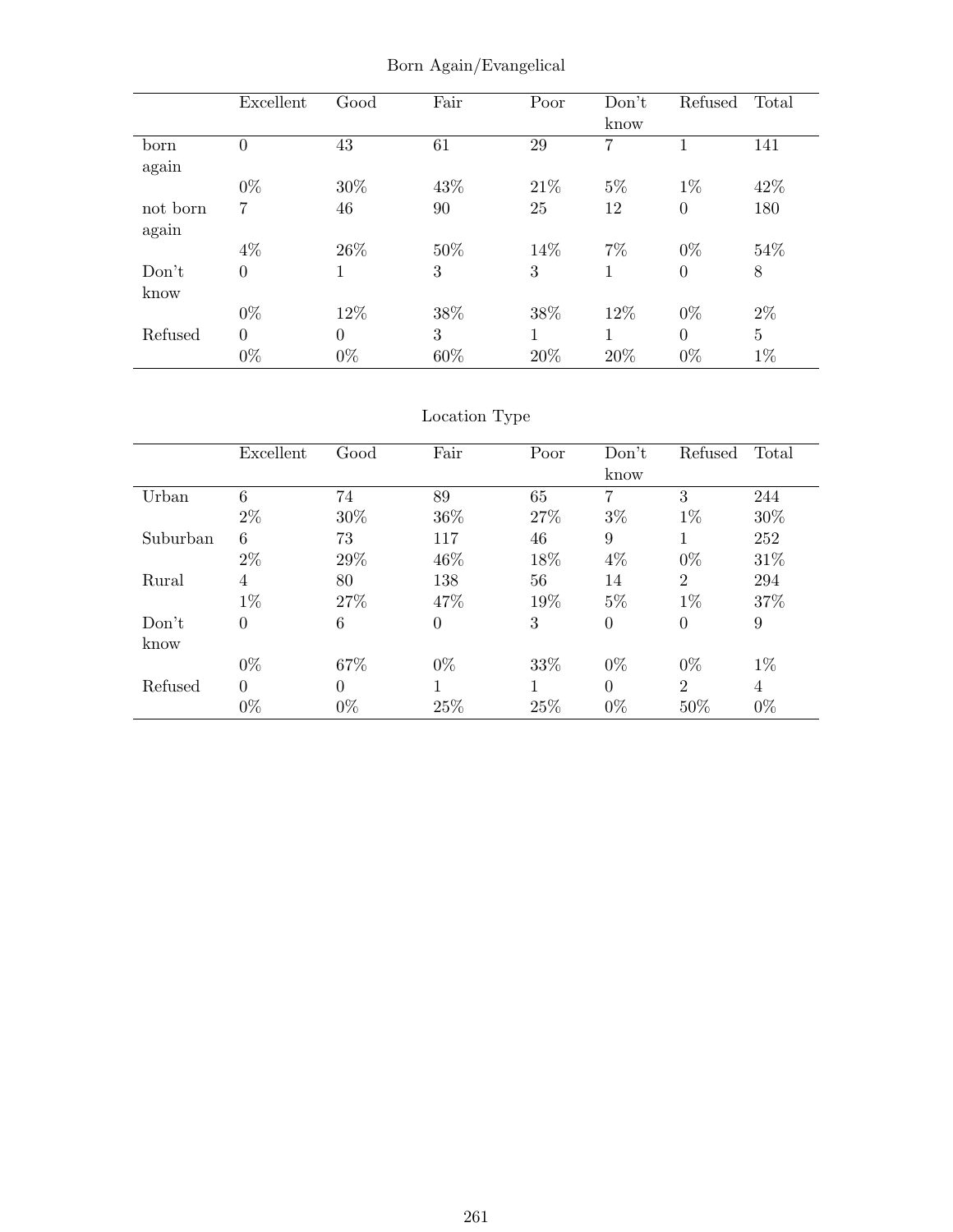|                        | Excellent        | Good     | Fair | Poor           | Don't<br>know   | Refused          | Total          |
|------------------------|------------------|----------|------|----------------|-----------------|------------------|----------------|
| Very con-<br>servative | $\overline{2}$   | 18       | 21   | 15             | $\overline{5}$  | $\overline{2}$   | 63             |
|                        | $3\%$            | 29%      | 33%  | 24\%           | 8%              | $3\%$            | $8\%$          |
| Conserve 4             |                  | 79       | 112  | 49             | 9               | $\overline{0}$   | 253            |
|                        | $2\%$            | 31%      | 44%  | 19%            | $4\%$           | $0\%$            | $32\%$         |
| Moderate               | 9                | 83       | 127  | 40             | $6\phantom{.}6$ | 3                | 268            |
|                        | $3\%$            | 31\%     | 47\% | 15%            | $2\%$           | $1\%$            | 33%            |
| Liberal                | 1                | 26       | 50   | 35             | 3               | $\Omega$         | 115            |
|                        | $1\%$            | 23%      | 43\% | 30%            | $3\%$           | $0\%$            | 14%            |
| Very lib-<br>eral      | $\theta$         | 14       | 26   | 17             | 3               | $\boldsymbol{0}$ | 60             |
|                        | $0\%$            | 23%      | 43\% | 28\%           | $5\%$           | $0\%$            | $7\%$          |
| Don't                  | $\boldsymbol{0}$ | 13       | 8    | 13             | $\overline{5}$  | $\boldsymbol{0}$ | 39             |
| know                   |                  |          |      |                |                 |                  |                |
|                        | $0\%$            | 33%      | 21\% | 33\%           | 13\%            | $0\%$            | $5\%$          |
| Refused                | $\Omega$         | $\Omega$ | 1    | $\overline{2}$ | $\Omega$        | $\overline{2}$   | $\overline{5}$ |
|                        | $0\%$            | $0\%$    | 20%  | 40\%           | $0\%$           | 40\%             | $1\%$          |

Political Ideology

# Union Membership

|                     | Excellent      | Good           | Fair           | Poor           | Don't          | Refused        | Total          |
|---------------------|----------------|----------------|----------------|----------------|----------------|----------------|----------------|
|                     |                |                |                |                | know           |                |                |
| respondent          | $\overline{0}$ | 23             | 24             | 28             | 1              | $\Omega$       | 76             |
|                     | $0\%$          | 30%            | 32%            | 37%            | $1\%$          | $0\%$          | $9\%$          |
| another             | 4              | $\overline{5}$ | 23             | $\overline{7}$ | $\theta$       | $\theta$       | 39             |
| household<br>member |                |                |                |                |                |                |                |
|                     | 10%            | 13%            | 59%            | 18%            | $0\%$          | $0\%$          | $5\%$          |
| nobody in           | 12             | 203            | 295            | 135            | 30             | 5              | 680            |
| household           |                |                |                |                |                |                |                |
|                     | $2\%$          | 30%            | 43%            | 20%            | $4\%$          | $1\%$          | 85%            |
| Don't               | $\overline{0}$ | 1              | $\overline{0}$ | 1              | $\overline{0}$ | $\overline{0}$ | $\overline{2}$ |
| know                |                |                |                |                |                |                |                |
|                     | $0\%$          | 50%            | $0\%$          | 50%            | $0\%$          | $0\%$          | $0\%$          |
| Refused             | $\overline{0}$ | $\Omega$       | 3              | $\overline{0}$ | $\Omega$       | $\overline{2}$ | $\overline{5}$ |
|                     | $0\%$          | $0\%$          | 60%            | $0\%$          | $0\%$          | 40%            | $1\%$          |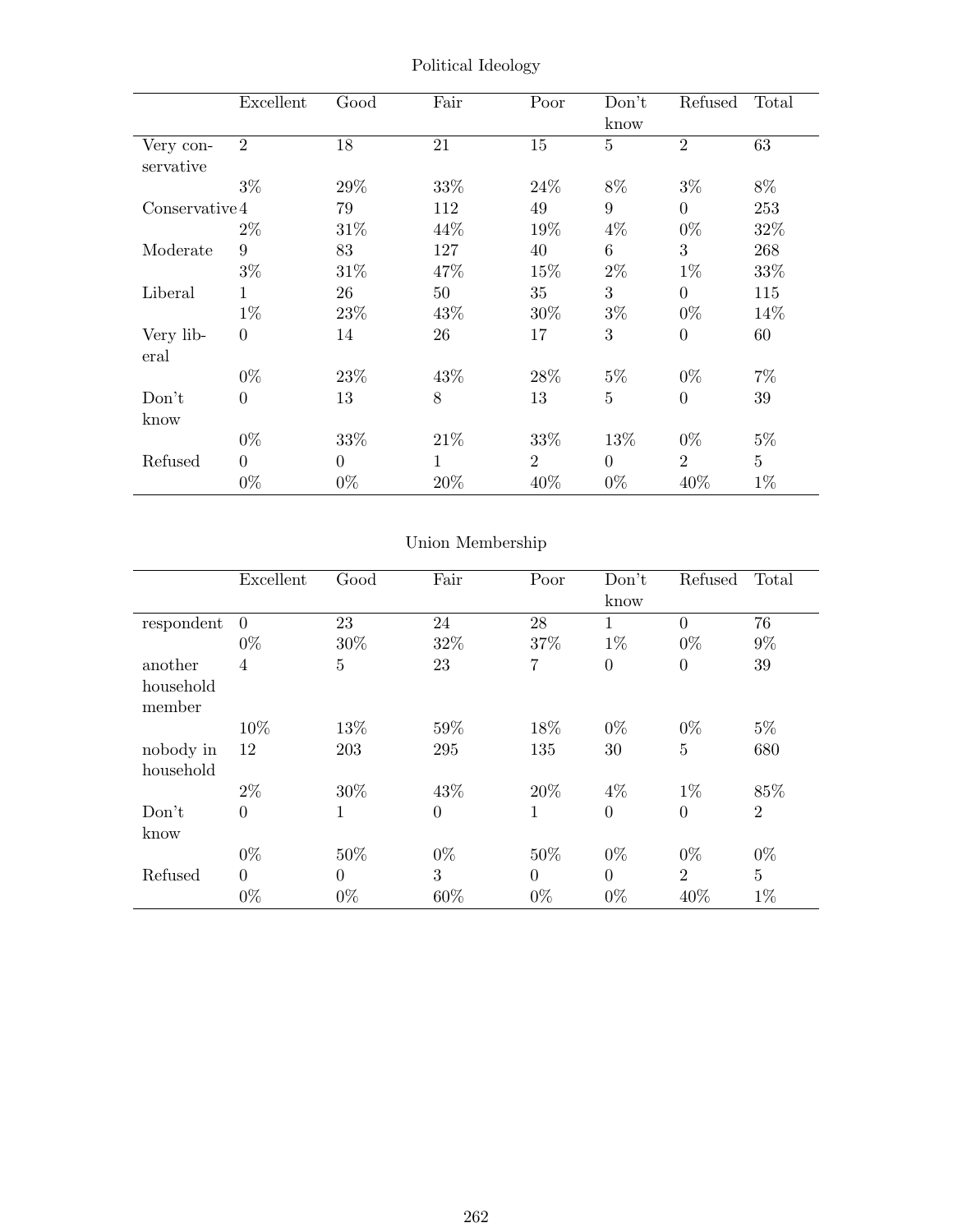|           | Excellent      | Good           | Fair           | Poor           | Don't          | Refused        | Total |
|-----------|----------------|----------------|----------------|----------------|----------------|----------------|-------|
|           |                |                |                |                | know           |                |       |
| Public    | 3              | $\overline{7}$ | 18             | 13             | 1              | $\overline{0}$ | 42    |
| union     |                |                |                |                |                |                |       |
|           | $7\%$          | 17%            | 43%            | 31\%           | $2\%$          | $0\%$          | $5\%$ |
| Public    | 1              | 42             | 53             | 28             | 4              | 3              | 131   |
| non-union |                |                |                |                |                |                |       |
|           | $1\%$          | 32%            | 40\%           | 21\%           | $3\%$          | $2\%$          | 16%   |
| Private   | 1              | 21             | 29             | 22             | $\overline{0}$ | $\overline{0}$ | 73    |
| union     |                |                |                |                |                |                |       |
|           | $1\%$          | 29%            | 40\%           | 30%            | $0\%$          | $0\%$          | $9\%$ |
| Private   | 11             | 160            | 241            | 106            | 27             | $\overline{2}$ | 547   |
| non-union |                |                |                |                |                |                |       |
|           | $2\%$          | 29%            | 44%            | 19%            | $5\%$          | $0\%$          | 68%   |
| DK/NA/    | $\overline{0}$ | $\overline{2}$ | $\overline{4}$ | $\overline{2}$ | $\overline{0}$ | $\overline{2}$ | 10    |
| Ref       |                |                |                |                |                |                |       |
|           | $0\%$          | 20%            | 40%            | 20%            | $0\%$          | 20%            | $1\%$ |

|  |  |  |  |  | Job Type and Union Membership |
|--|--|--|--|--|-------------------------------|
|--|--|--|--|--|-------------------------------|

# Region

|          | Excellent      | Good | Fair | Poor | Don't          | Refused        | Total |
|----------|----------------|------|------|------|----------------|----------------|-------|
|          |                |      |      |      | know           |                |       |
| MKE City | $\overline{2}$ | 20   | 39   | 14   | $\overline{2}$ | $\theta$       | 77    |
|          | $3\%$          | 26\% | 51%  | 18%  | $3\%$          | $0\%$          | 10%   |
| Rest of  | $\overline{4}$ | 81   | 103  | 51   | 8              | $\overline{2}$ | 249   |
| MKE      |                |      |      |      |                |                |       |
|          | $2\%$          | 33%  | 41\% | 20%  | $3\%$          | $1\%$          | 31\%  |
| msn      | $\overline{5}$ | 38   | 58   | 32   | 11             | 1              | 145   |
|          | $3\%$          | 26\% | 40\% | 22\% | 8%             | $1\%$          | 18%   |
| GB/A     | $\overline{4}$ | 41   | 59   | 41   | $\overline{2}$ | 3              | 150   |
|          | $3\%$          | 27%  | 39%  | 27%  | $1\%$          | $2\%$          | 19%   |
| Rest of  | $\overline{2}$ | 53   | 86   | 34   | 8              | 1              | 184   |
| state    |                |      |      |      |                |                |       |
|          | $1\%$          | 29%  | 47%  | 18%  | 4%             | $1\%$          | 23%   |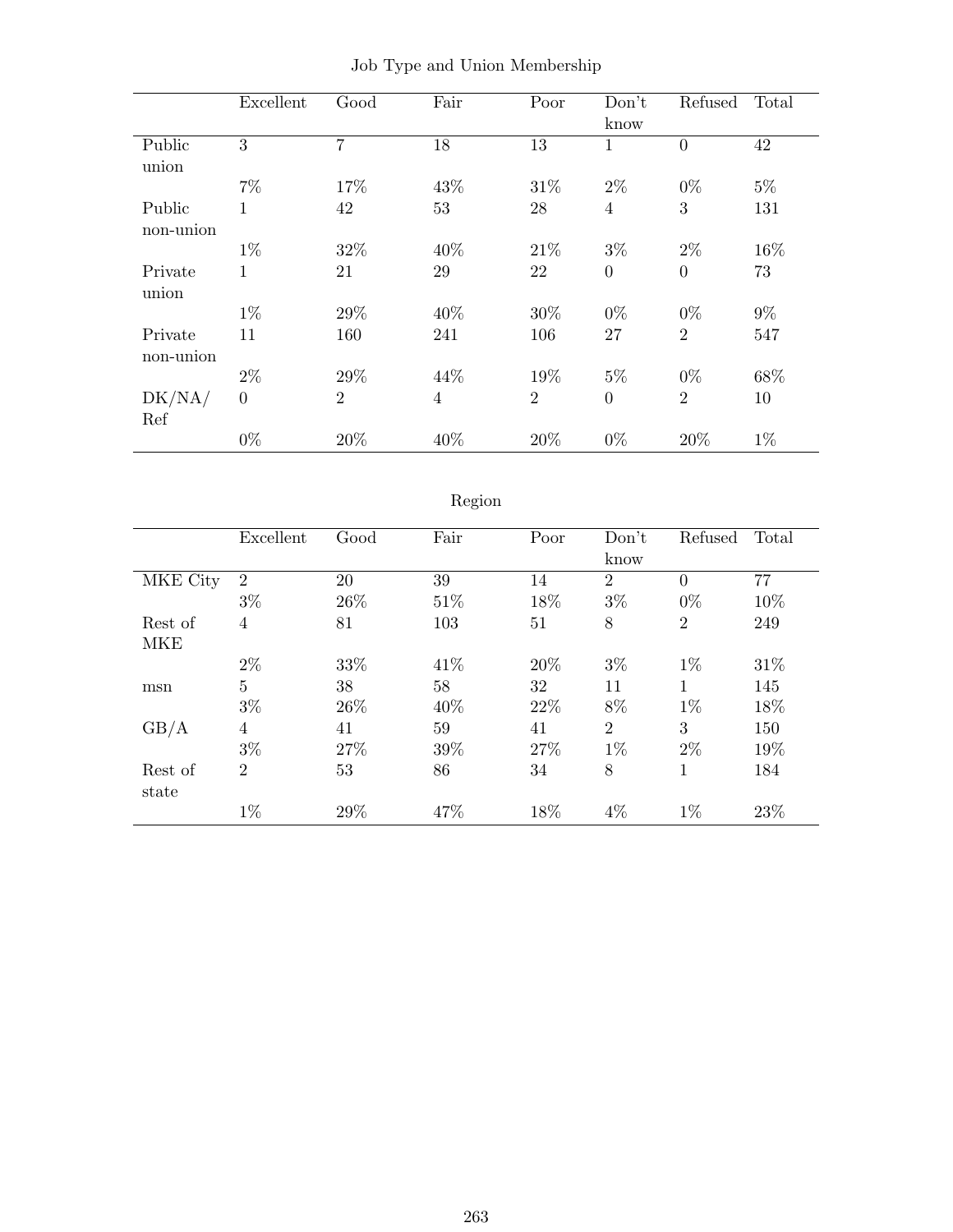|            | Excellent      | Good     | Fair     | Poor           | Don't          | Refused        | Total   |
|------------|----------------|----------|----------|----------------|----------------|----------------|---------|
|            |                |          |          |                | know           |                |         |
| Absolutely | 12             | 164      | 280      | 135            | 21             | 3              | 615     |
| certain    |                |          |          |                |                |                |         |
|            | $2\%$          | 27%      | 46\%     | 22\%           | $3\%$          | $0\%$          | 77%     |
| Very       | 3              | 38       | 40       | 26             | 8              | $\overline{4}$ | 119     |
| likely     |                |          |          |                |                |                |         |
|            | $3\%$          | 32%      | 34%      | 22\%           | $7\%$          | $3\%$          | 15%     |
| $50 - 50$  | $\overline{0}$ | 12       | 18       | 3              | $\overline{0}$ | $\overline{0}$ | 33      |
|            | $0\%$          | 36\%     | 55%      | $9\%$          | $0\%$          | $0\%$          | $4\%$   |
| Will not   | $\overline{0}$ | 19       | 7        | $\overline{2}$ | $\overline{2}$ | $\theta$       | 30      |
| vote       |                |          |          |                |                |                |         |
|            | $0\%$          | 63%      | 23\%     | $7\%$          | $7\%$          | $0\%$          | $4\%$   |
| Don't      | $\overline{0}$ | $\theta$ | $\theta$ | 6              | $\overline{0}$ | $\theta$       | $\,6\,$ |
| know       |                |          |          |                |                |                |         |
|            | $0\%$          | $0\%$    | $0\%$    | 100%           | $0\%$          | $0\%$          | $1\%$   |

Likelihood of Voting in Nov.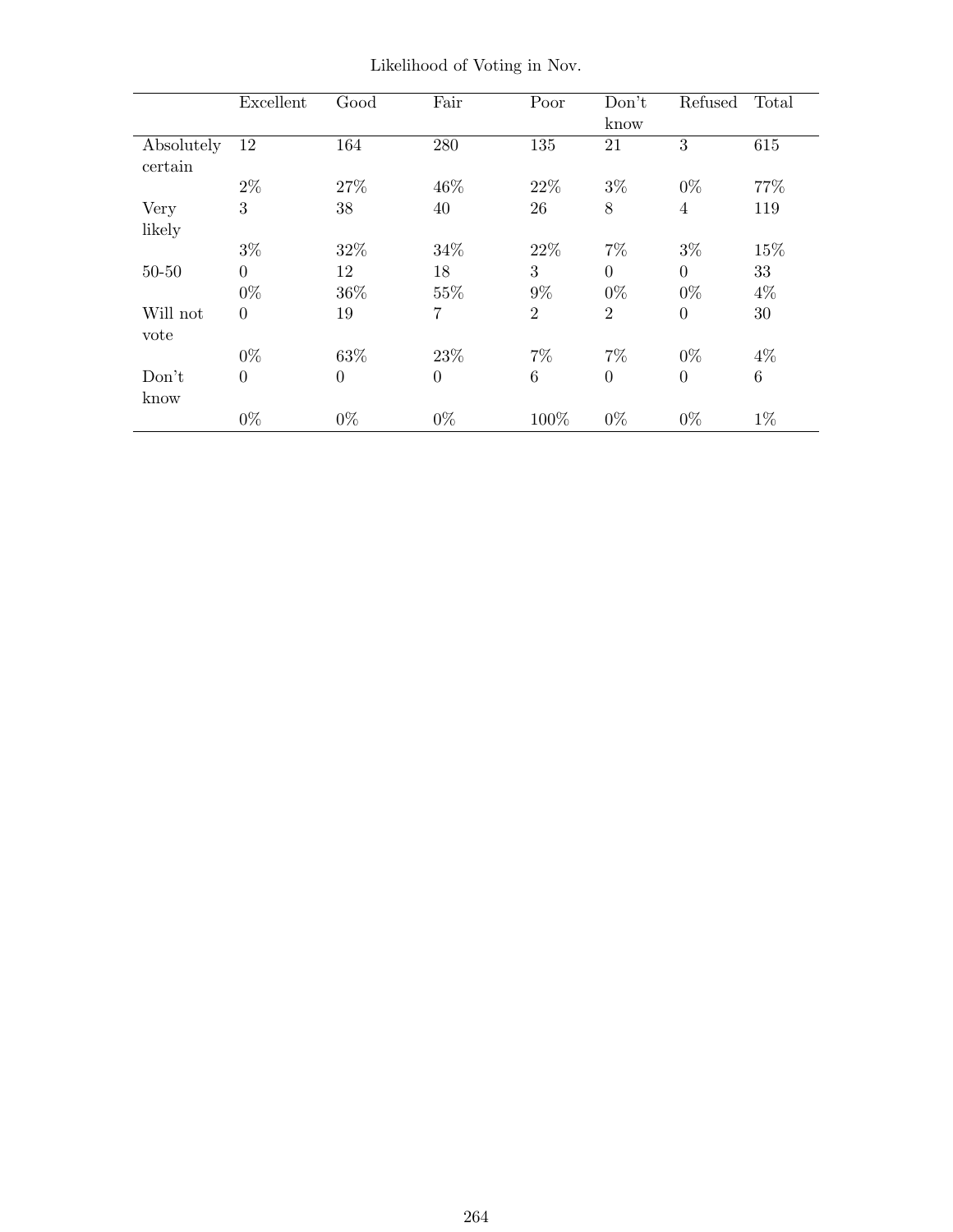Q33. Does your home's water come from a private well or a public water system?

|        | Private<br>well | Public<br>water sys- | Don't<br>know | Refused    | Total      |
|--------|-----------------|----------------------|---------------|------------|------------|
| Male   | 125             | tem<br>254           | 6             |            | 386        |
|        | 32%             | 66\%                 | $2\%$         | $0\%$      | 48%        |
| Female | 139<br>33%      | 268<br>64%           | 9<br>$2\%$    | 2<br>$0\%$ | 418<br>52% |

Sex

|  | Age 4 Categories |  |
|--|------------------|--|
|  |                  |  |

|        | Private  | Public     | Don't          | Refused        | Total  |
|--------|----------|------------|----------------|----------------|--------|
|        | well     | water sys- | know           |                |        |
|        |          | tem        |                |                |        |
| 18-29  | 16       | 103        | 9              | $\theta$       | 128    |
|        | 12%      | 80%        | $7\%$          | $0\%$          | 16%    |
| 30-44  | 63       | 127        | $\overline{0}$ | $\theta$       | 190    |
|        | 33\%     | 67%        | $0\%$          | $0\%$          | 24\%   |
| 45-59  | 92       | 161        | $\overline{2}$ | 1              | 256    |
|        | 36%      | 63%        | $1\%$          | $0\%$          | $32\%$ |
| $60+$  | 92       | 129        | 3              | $\theta$       | 224    |
|        | 41\%     | 58%        | $1\%$          | $0\%$          | 28%    |
| DK/NA/ | $\theta$ | 1          | $\overline{0}$ | $\overline{2}$ | 3      |
| Ref    |          |            |                |                |        |
|        | $0\%$    | 33\%       | $0\%$          | 67%            | $0\%$  |

## Education 5 Categories

|           | Private        | Public     | Don't          | Refused        | Total |
|-----------|----------------|------------|----------------|----------------|-------|
|           | well           | water sys- | know           |                |       |
|           |                | tem        |                |                |       |
| Not HS    | $\overline{7}$ | 41         | $\theta$       | $\Omega$       | 48    |
|           | 15%            | 85%        | $0\%$          | $0\%$          | $6\%$ |
| HS        | 84             | 157        | 5              | 1              | 247   |
|           | 34%            | 64%        | $2\%$          | $0\%$          | 31%   |
| Some Coll | 50             | 96         | 6              | $\theta$       | 152   |
|           | 33%            | 63%        | $4\%$          | $0\%$          | 19%   |
| AA        | 44             | 58         | $\overline{2}$ | $\theta$       | 104   |
|           | 42%            | 56%        | $2\%$          | $0\%$          | 13%   |
| $BA+$     | 77             | 162        | 1              | $\Omega$       | 240   |
|           | 32%            | 68%        | $0\%$          | $0\%$          | 30%   |
| DK/NA/    | $\overline{2}$ | 7          | $\overline{0}$ | $\overline{2}$ | 11    |
| Ref       |                |            |                |                |       |
|           | 18%            | 64%        | $0\%$          | 18%            | $1\%$ |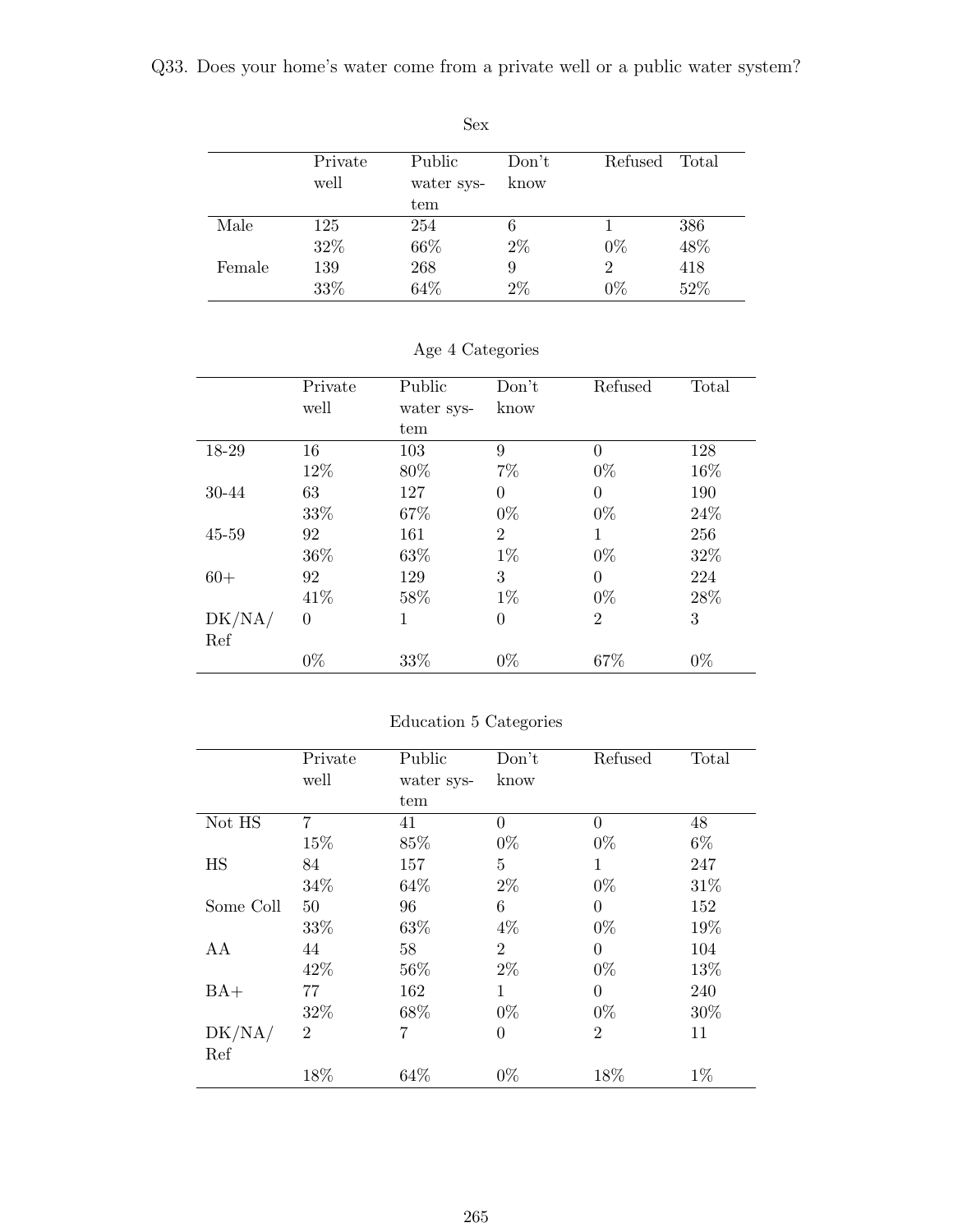|                   | Private | Public     | Don't          | Refused        | Total |
|-------------------|---------|------------|----------------|----------------|-------|
|                   | well    | water sys- | know           |                |       |
|                   |         | tem        |                |                |       |
| Under             | 69      | 160        | 6              | $\overline{0}$ | 235   |
| \$40 <sub>k</sub> |         |            |                |                |       |
|                   | 29%     | 68\%       | $3\%$          | $0\%$          | 29%   |
| \$40k to          | 72      | 139        | 3              | $\overline{0}$ | 214   |
| \$74k             |         |            |                |                |       |
|                   | 34\%    | 65%        | $1\%$          | $0\%$          | 27%   |
| $$75k$ up         | 97      | 155        | $\overline{0}$ | 1              | 253   |
|                   | 38%     | 61\%       | $0\%$          | $0\%$          | 31\%  |
| DK/NA/            | 26      | 68         | 6              | $\overline{2}$ | 102   |
| Ref               |         |            |                |                |       |
|                   | 25%     | 67%        | $6\%$          | 2%             | 13%   |

Household Income

| ъrт |  |
|-----|--|
|     |  |

|                | Private        | Public         | Don't          | Refused        | Total |
|----------------|----------------|----------------|----------------|----------------|-------|
|                | well           | water sys-     | know           |                |       |
|                |                | tem            |                |                |       |
| Republican     | 90             | 128            | 1              | 0              | 219   |
|                | 41\%           | 58%            | $0\%$          | $0\%$          | 27%   |
| Democrat       | 64             | 169            | $\overline{4}$ | 1              | 238   |
|                | 27%            | 71%            | $2\%$          | $0\%$          | 30%   |
| Independent 92 |                | 202            | 10             | 0              | 304   |
|                | 30%            | 66\%           | $3\%$          | $0\%$          | 38%   |
| Other/No       | 11             | 15             | $\overline{0}$ | $\overline{0}$ | 26    |
| preference     |                |                |                |                |       |
|                | 42%            | 58%            | $0\%$          | $0\%$          | $3\%$ |
| Don't          | 5              | 5              | $\overline{0}$ | $\overline{0}$ | 10    |
| know           |                |                |                |                |       |
|                | 50%            | 50%            | $0\%$          | $0\%$          | $1\%$ |
| Refused        | $\overline{2}$ | $\overline{2}$ | $\theta$       | $\overline{2}$ | 6     |
|                | 33%            | 33%            | $0\%$          | 33%            | $1\%$ |

|  |  |  |  | Party ID, with leaners |
|--|--|--|--|------------------------|
|--|--|--|--|------------------------|

|                | Private<br>well | Public<br>water sys- | Don't<br>know  | Refused        | Total |
|----------------|-----------------|----------------------|----------------|----------------|-------|
|                |                 | tem                  |                |                |       |
| Republican     | 141             | 220                  | $\overline{2}$ | 0              | 363   |
|                | 39%             | 61\%                 | $1\%$          | $0\%$          | 45%   |
| Democrat       | 96              | 258                  | 11             |                | 366   |
|                | 26\%            | 70%                  | $3\%$          | $0\%$          | 46\%  |
| Independent 20 |                 | 36                   |                | $\Omega$       | 57    |
|                | $35\%$          | 63%                  | $2\%$          | $0\%$          | 7%    |
| Other/None 7   |                 |                      | 0              | $\overline{2}$ | 16    |
|                |                 | 44%                  | $0\%$          | $12\%$         | 2%    |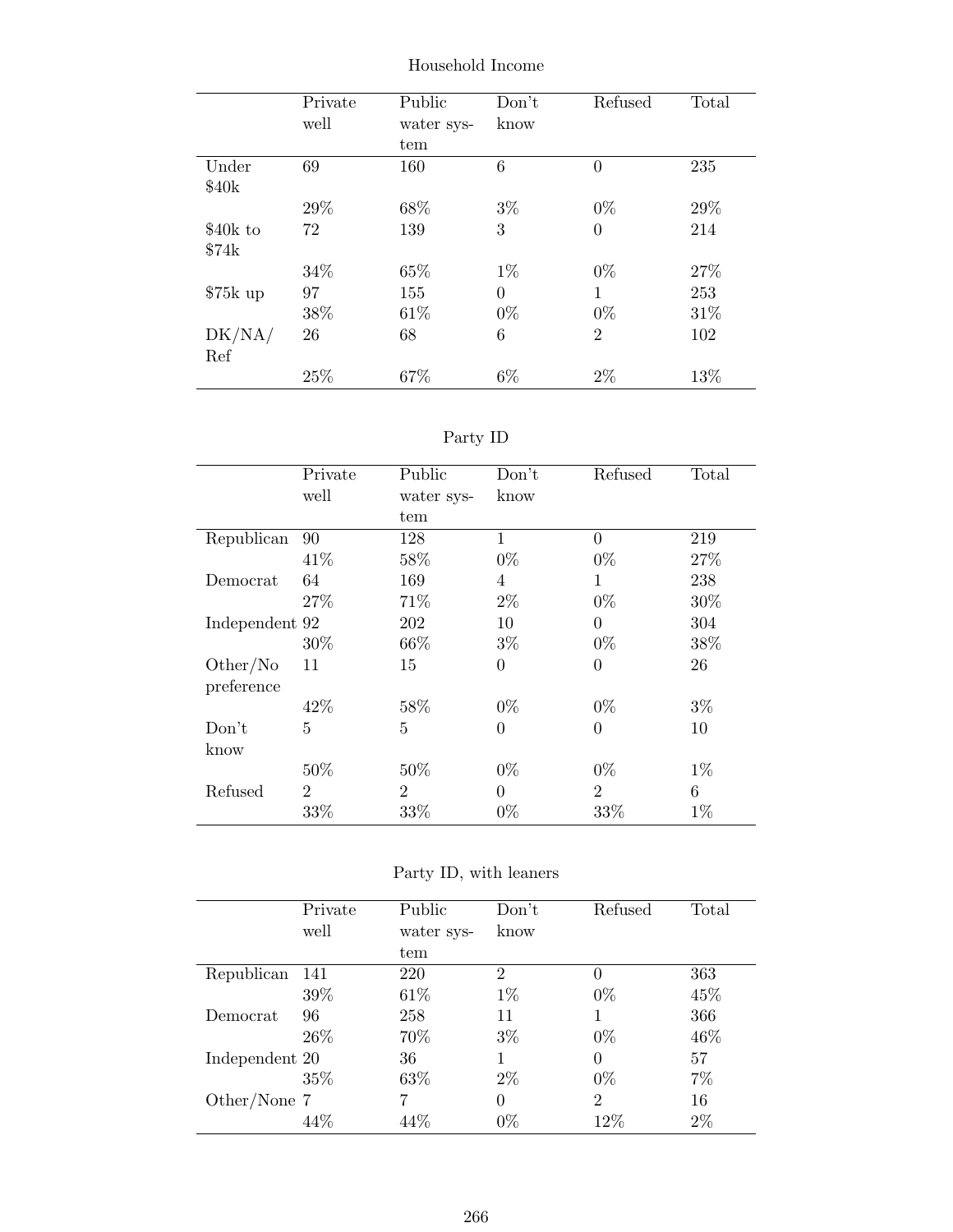|              | Private | Public     | Don't | Refused        | Total |
|--------------|---------|------------|-------|----------------|-------|
|              | well    | water sys- | know  |                |       |
|              |         | tem        |       |                |       |
| Rep          | 90      | 128        | 1     | $\Omega$       | 219   |
|              | 41\%    | 58%        | $0\%$ | $0\%$          | 27%   |
| Lean Rep     | 51      | 92         | 1     | $\Omega$       | 144   |
|              | 35%     | 64%        | $1\%$ | $0\%$          | 18%   |
| Ind          | 20      | 36         | 1     | $\Omega$       | 57    |
|              | 35%     | 63%        | $2\%$ | $0\%$          | $7\%$ |
| Lean Dem     | 32      | 89         | 8     | $\theta$       | 129   |
|              | 25%     | 69%        | $6\%$ | $0\%$          | 16%   |
| Dem          | 64      | 169        | 4     | 1              | 238   |
|              | 27%     | 71\%       | $2\%$ | $0\%$          | 30%   |
| Other/None 7 |         | 7          | 0     | $\overline{2}$ | 16    |
|              | 44%     | 44\%       | $0\%$ | 12%            | $2\%$ |

Party Id, leaners separate

#### Marital Status

|            | Private  | Public     | Don't          | Refused        | Total          |
|------------|----------|------------|----------------|----------------|----------------|
|            | well     | water sys- | know           |                |                |
|            |          | tem        |                |                |                |
| Married    | 212      | 276        | $\overline{2}$ | $\overline{0}$ | 490            |
|            | 43%      | 56%        | $0\%$          | $0\%$          | 61\%           |
| Cohabiting | 6        | 49         | $\overline{0}$ | $\theta$       | 55             |
|            | 11\%     | 89%        | $0\%$          | $0\%$          | $7\%$          |
| Widowed    | 9        | 34         | $\overline{0}$ | $\theta$       | 43             |
|            | 21\%     | 79%        | $0\%$          | $0\%$          | $5\%$          |
| Divorced   | 15       | 36         | 1              | 1              | 53             |
|            | 28%      | 68%        | $2\%$          | $2\%$          | $7\%$          |
| Separated  | 3        | 10         | 1              | $\theta$       | 14             |
|            | 21\%     | 71\%       | $7\%$          | $0\%$          | $2\%$          |
| Never      | 19       | 116        | 10             | $\theta$       | 145            |
| Married    |          |            |                |                |                |
|            | 13%      | 80%        | $7\%$          | $0\%$          | 18%            |
| Refused    | $\theta$ | 0          | $\theta$       | $\overline{2}$ | $\overline{2}$ |
|            | $0\%$    | $0\%$      | $0\%$          | 100\%          | $0\%$          |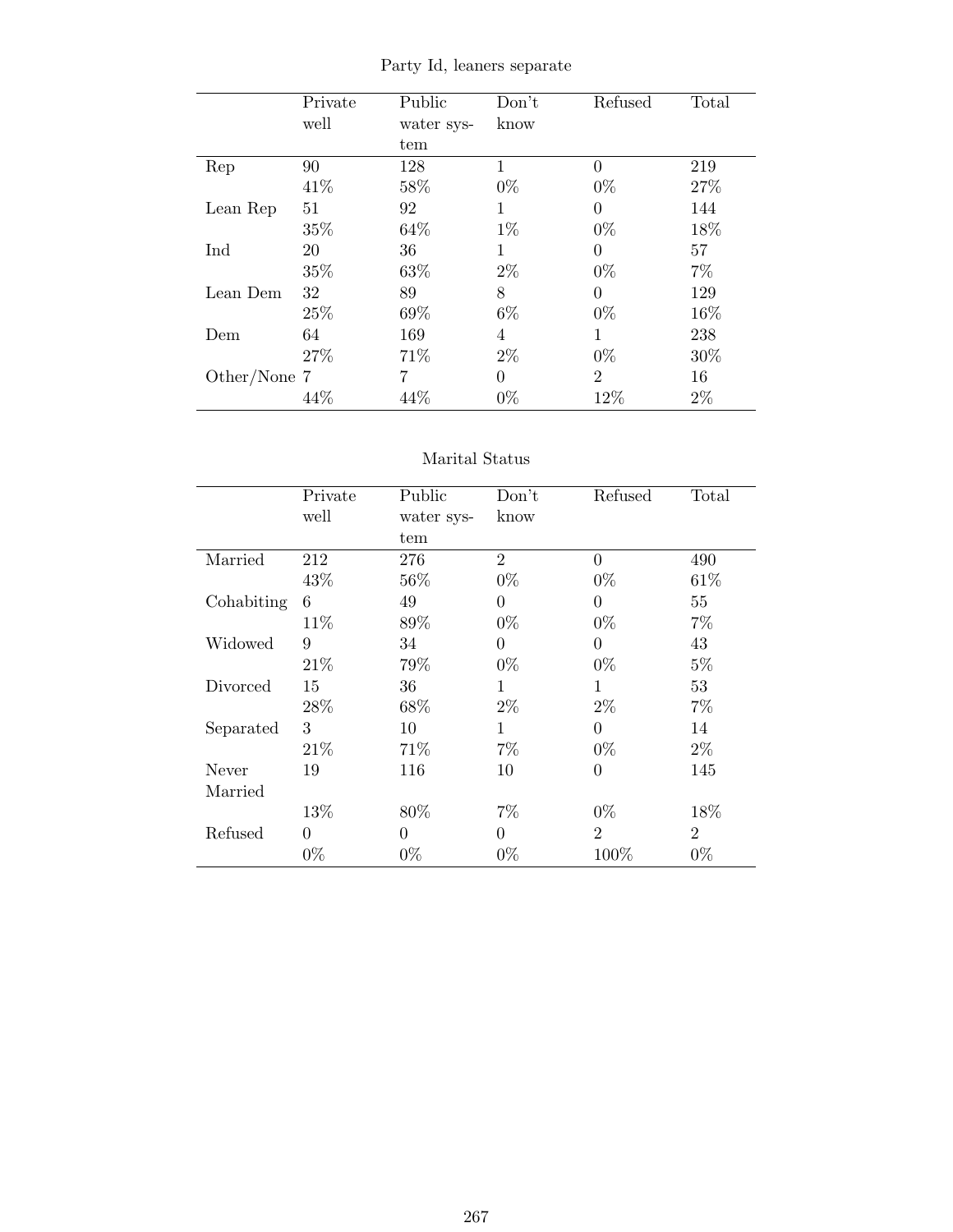|          | Private  | Public     | Don't          | Refused        | Total |
|----------|----------|------------|----------------|----------------|-------|
|          | well     | water sys- | know           |                |       |
|          |          | tem        |                |                |       |
| White    | 238      | 420        | 6              | $\mathbf 1$    | 665   |
|          | 36%      | 63%        | $1\%$          | $0\%$          | 83%   |
| Black    | $\Omega$ | 43         | $\overline{2}$ | $\Omega$       | 45    |
|          | $0\%$    | 96%        | $4\%$          | $0\%$          | $6\%$ |
| Hispanic | 6        | 33         | 1              | 0              | 40    |
|          | 15%      | 82%        | $2\%$          | $0\%$          | $5\%$ |
| Other    | 19       | 24         | $\overline{5}$ | $\theta$       | 48    |
|          | 40%      | 50%        | 10%            | $0\%$          | $6\%$ |
| DK/NA/   | 1        | 1          | $\overline{0}$ | $\overline{2}$ | 4     |
| Ref      |          |            |                |                |       |
|          | 25%      | 25%        | $0\%$          | 50%            | $0\%$ |

Race and Ethnicity

## Religious Service Attendance

|             | Private          | Public     | Don't            | Refused        | Total          |
|-------------|------------------|------------|------------------|----------------|----------------|
|             | well             | water sys- | know             |                |                |
|             |                  | tem        |                  |                |                |
| More than   | 23               | 33         | $\overline{0}$   | $\overline{0}$ | 56             |
| 1/wk        |                  |            |                  |                |                |
|             | 41\%             | $59\%$     | $0\%$            | $0\%$          | $7\%$          |
| $1$ /week   | 60               | 130        | $\overline{2}$   | $\overline{0}$ | 192            |
|             | 31\%             | 68%        | $1\%$            | $0\%$          | 24\%           |
| $1-2$ month | 45               | 76         | $\overline{4}$   | $\overline{0}$ | 125            |
|             | 36\%             | 61\%       | $3\%$            | $0\%$          | 16%            |
| few times   | 39               | 86         | 3                | $\overline{0}$ | 128            |
| a year      |                  |            |                  |                |                |
|             | 30%              | 67%        | $2\%$            | $0\%$          | 16%            |
| Seldom      | 57               | 74         | $\overline{4}$   | $\theta$       | 135            |
|             | 42\%             | $55\%$     | $3\%$            | $0\%$          | 17%            |
| Never       | 38               | 119        | $\mathbf{1}$     | $\mathbf{1}$   | 159            |
|             | 24\%             | 75%        | $1\%$            | $1\%$          | 20%            |
| Don't       | $\boldsymbol{0}$ | 1          | $\boldsymbol{0}$ | $\overline{0}$ | $\mathbf{1}$   |
| know        |                  |            |                  |                |                |
|             | $0\%$            | 100%       | $0\%$            | $0\%$          | $0\%$          |
| Refused     | $\overline{2}$   | 3          | $\overline{0}$   | $\overline{2}$ | $\overline{7}$ |
|             | $29\%$           | 43\%       | $0\%$            | 29\%           | $1\%$          |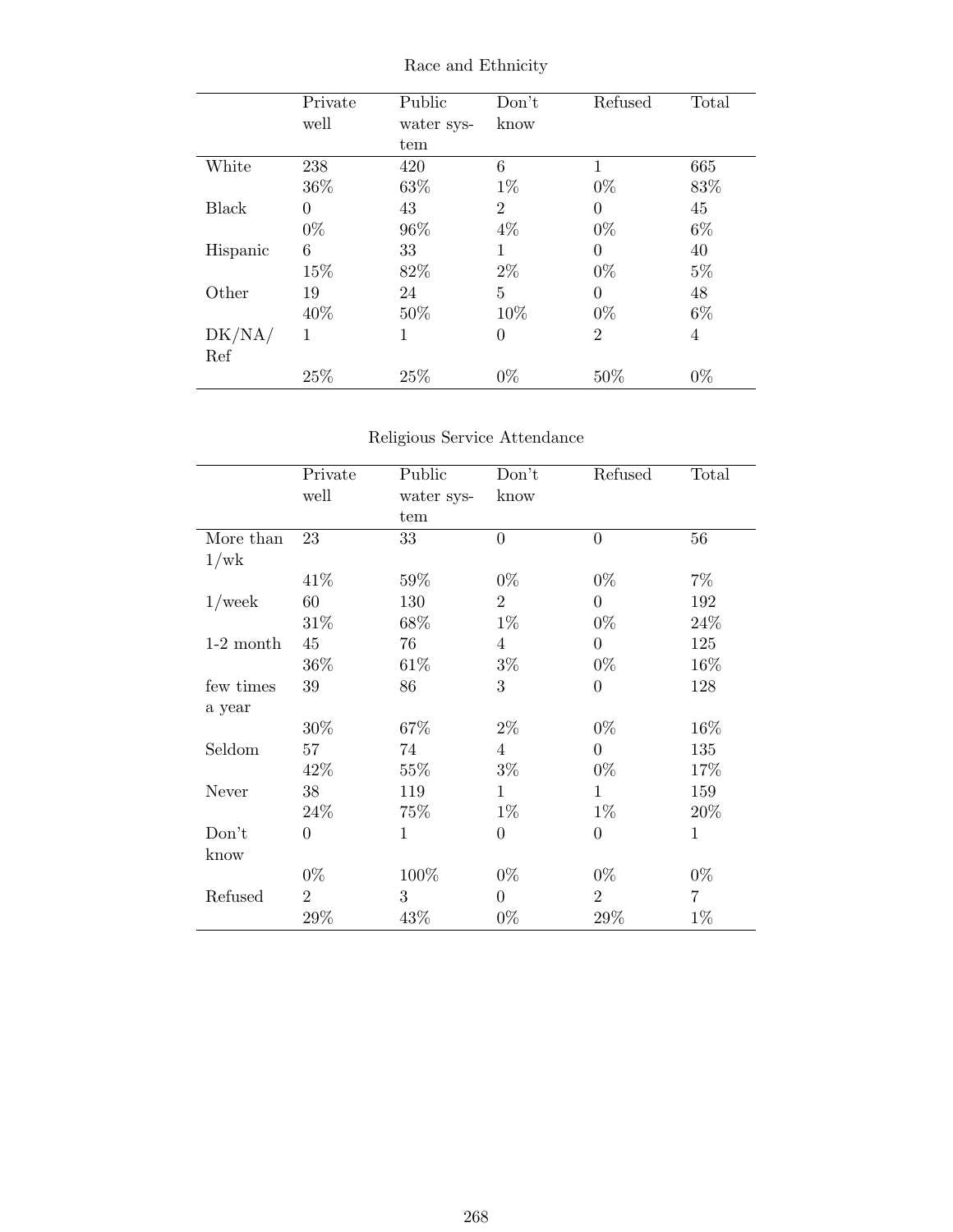|             | Private | Public     | Don't          | Refused        | Total |
|-------------|---------|------------|----------------|----------------|-------|
|             | well    | water sys- | know           |                |       |
|             |         | tem        |                |                |       |
| Protestant/ | 124     | 202        | $\overline{7}$ | $\overline{0}$ | 333   |
| Christian   |         |            |                |                |       |
|             | 37%     | 61\%       | $2\%$          | $0\%$          | 42\%  |
| Catholic    | 90      | 180        | $\overline{2}$ | $\theta$       | 272   |
|             | 33%     | 66\%       | $1\%$          | $0\%$          | 34%   |
| Jewish      | 1       | 4          | $\overline{0}$ | $\Omega$       | 5     |
|             | 20%     | 80\%       | $0\%$          | $0\%$          | $1\%$ |
| Other       | 12      | 22         | $\overline{2}$ | $\overline{0}$ | 36    |
|             | 33%     | 61\%       | $6\%$          | $0\%$          | 4%    |
| None        | 30      | 99         | 3              | 1              | 133   |
|             | 23%     | 74%        | $2\%$          | $1\%$          | 17%   |
| DK/NA/      | 7       | 14         | $\overline{0}$ | $\overline{2}$ | 23    |
| Ref         |         |            |                |                |       |
|             | 30%     | 61\%       | $0\%$          | $9\%$          | $3\%$ |

Religious Affiliation

## Born Again/Evangelical

|                   | Private<br>well | Public<br>water sys- | Don't<br>know  | Refused  | Total |
|-------------------|-----------------|----------------------|----------------|----------|-------|
|                   |                 | tem                  |                |          |       |
| born<br>again     | 53              | 88                   | $\overline{0}$ | $\theta$ | 141   |
|                   | 38\%            | 62%                  | $0\%$          | $0\%$    | 42\%  |
| not born<br>again | 68              | 108                  | 3              | $\theta$ | 179   |
|                   | 38%             | 60%                  | $2\%$          | $0\%$    | 54%   |
| Don't<br>know     | $\overline{2}$  | 3                    | 3              | $\theta$ | 8     |
|                   | 25%             | 38%                  | 38%            | $0\%$    | $2\%$ |
| Refused           | 1               | 3                    | 1              | $\theta$ | 5     |
|                   | 20%             | 60%                  | 20%            | $0\%$    | $2\%$ |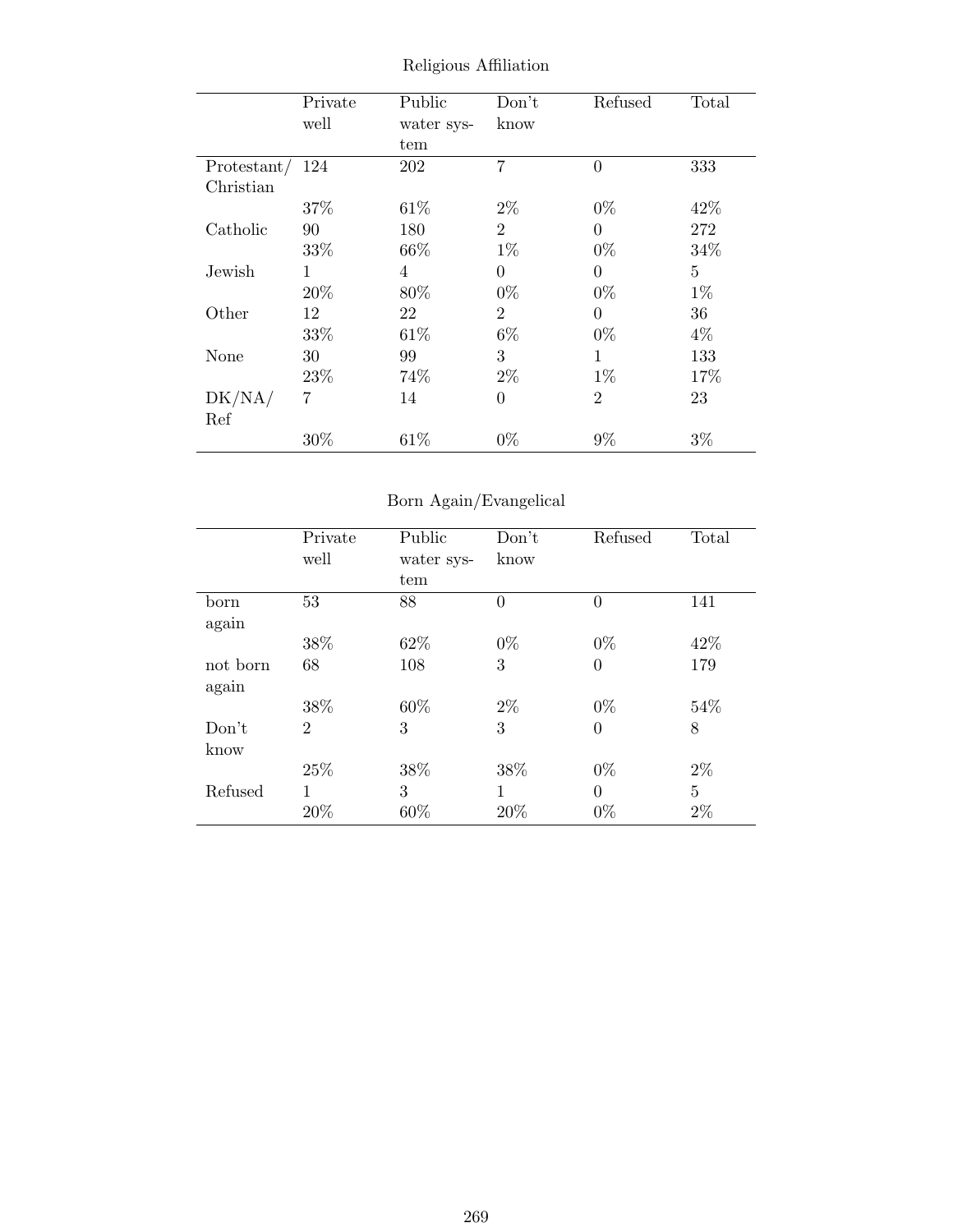|          | Private  | Public     | Don't          | Refused        | Total |
|----------|----------|------------|----------------|----------------|-------|
|          | well     | water sys- | know           |                |       |
|          |          | tem        |                |                |       |
| Urban    | 20       | 217        | 8              | 0              | 245   |
|          | $8\%$    | 89%        | $3\%$          | $0\%$          | 31\%  |
| Suburban | 37       | 210        | 4              | 1              | 252   |
|          | 15%      | 83%        | $2\%$          | $0\%$          | 31\%  |
| Rural    | 206      | 86         | 1              | 0              | 293   |
|          | 70%      | 29%        | $0\%$          | $0\%$          | 36%   |
| Don't    | $\theta$ | 9          | $\overline{0}$ | 0              | 9     |
| know     |          |            |                |                |       |
|          | $0\%$    | 100%       | $0\%$          | $0\%$          | $1\%$ |
| Refused  | 1        | $\Omega$   | 1              | $\overline{2}$ | 4     |
|          | 25%      | $0\%$      | 25%            | 50%            | $0\%$ |

Location Type

## Political Ideology

|                 | Private<br>well | Public<br>water sys- | Don't<br>know    | Refused        | Total          |
|-----------------|-----------------|----------------------|------------------|----------------|----------------|
|                 |                 | tem                  |                  |                |                |
| Very con-       | 29              | 31                   | $\overline{2}$   | $\overline{0}$ | 62             |
| servative       |                 |                      |                  |                |                |
|                 | 47%             | $50\%$               | $3\%$            | $0\%$          | 8%             |
| Conservative 95 |                 | 155                  | $\overline{4}$   | $\theta$       | 254            |
|                 | 37%             | $61\%$               | $2\%$            | $0\%$          | $32\%$         |
| Moderate        | 91              | 174                  | 3                | $\mathbf{1}$   | 269            |
|                 | 34\%            | $65\%$               | $1\%$            | $0\%$          | 33%            |
| Liberal         | 27              | 82                   | $\boldsymbol{6}$ | $\overline{0}$ | 115            |
|                 | 23\%            | 71\%                 | $5\%$            | $0\%$          | 14\%           |
| Very lib-       | 15              | 46                   | $\overline{0}$   | $\theta$       | 61             |
| eral            |                 |                      |                  |                |                |
|                 | 25%             | 75%                  | $0\%$            | $0\%$          | $8\%$          |
| Don't           | 7               | 31                   | $\overline{0}$   | $\overline{0}$ | 38             |
| know            |                 |                      |                  |                |                |
|                 | 18%             | 82%                  | $0\%$            | $0\%$          | $5\%$          |
| Refused         | $\theta$        | 3                    | $\overline{0}$   | $\overline{2}$ | $\overline{5}$ |
|                 | $0\%$           | 60%                  | $0\%$            | 40%            | $1\%$          |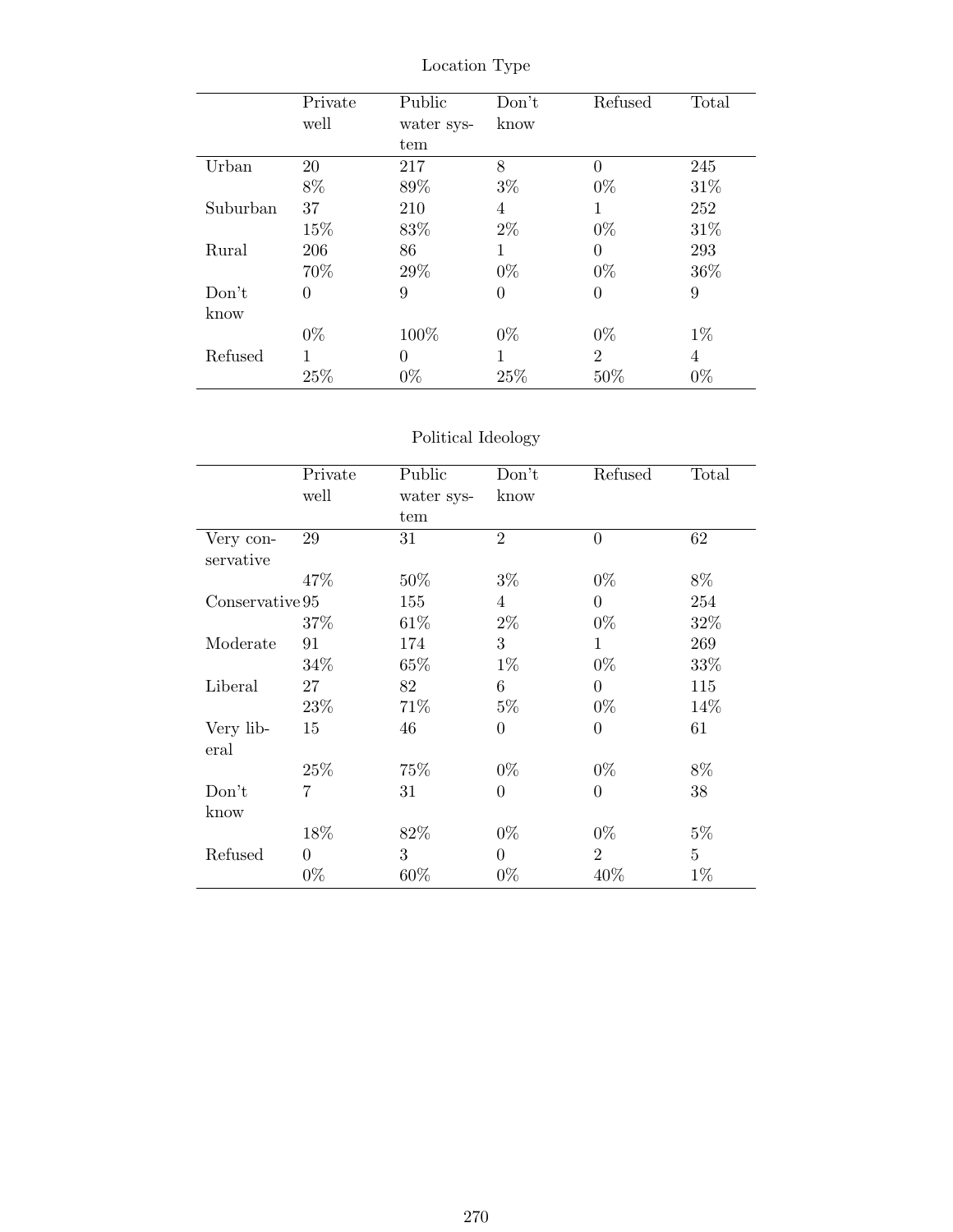|            | Private  | Public         | Don't          | Refused        | Total          |
|------------|----------|----------------|----------------|----------------|----------------|
|            | well     | water sys-     | know           |                |                |
|            |          | tem            |                |                |                |
| respondent | 23       | 51             | $\theta$       | $\mathbf{1}$   | 75             |
|            | 31%      | 68%            | $0\%$          | $1\%$          | $9\%$          |
| another    | 18       | 22             | $\overline{0}$ | $\theta$       | 40             |
| household  |          |                |                |                |                |
| member     |          |                |                |                |                |
|            | 45%      | 55%            | $0\%$          | $0\%$          | $5\%$          |
| nobody in  | 224      | 443            | 13             | $\overline{0}$ | 680            |
| household  |          |                |                |                |                |
|            | 33%      | 65%            | $2\%$          | $0\%$          | 85%            |
| Don't      | 0        | $\overline{2}$ | $\overline{0}$ | $\theta$       | $\overline{2}$ |
| know       |          |                |                |                |                |
|            | $0\%$    | 100%           | $0\%$          | $0\%$          | $0\%$          |
| Refused    | $\Omega$ | $\overline{2}$ | 1              | $\overline{2}$ | $\overline{5}$ |
|            | $0\%$    | 40%            | 20%            | 40%            | $1\%$          |

Union Membership

Job Type and Union Membership

|              | Private        | Public     | Don't            | Refused        | Total |
|--------------|----------------|------------|------------------|----------------|-------|
|              | well           | water sys- | know             |                |       |
|              |                | tem        |                  |                |       |
| Public       | $20\,$         | 21         | $\overline{0}$   | $\overline{0}$ | 41    |
| union        |                |            |                  |                |       |
|              | 49%            | 51\%       | $0\%$            | $0\%$          | $5\%$ |
| Public       | 42             | 84         | $\overline{5}$   | $\overline{0}$ | 131   |
| non-union    |                |            |                  |                |       |
|              | 32%            | 64\%       | $4\%$            | $0\%$          | 16%   |
| Private      | 21             | 52         | $\boldsymbol{0}$ | $\mathbf{1}$   | 74    |
| union        |                |            |                  |                |       |
|              | 28%            | 70%        | $0\%$            | $1\%$          | $9\%$ |
| Private      | 181            | 358        | $\overline{7}$   | $\overline{0}$ | 546   |
| non-union    |                |            |                  |                |       |
|              | 33%            | 66%        | $1\%$            | $0\%$          | 68%   |
| $\rm DK/NA/$ | $\overline{0}$ | 6          | $\overline{2}$   | $\overline{2}$ | 10    |
| Ref          |                |            |                  |                |       |
|              | $0\%$          | 60%        | 20%              | 20%            | $1\%$ |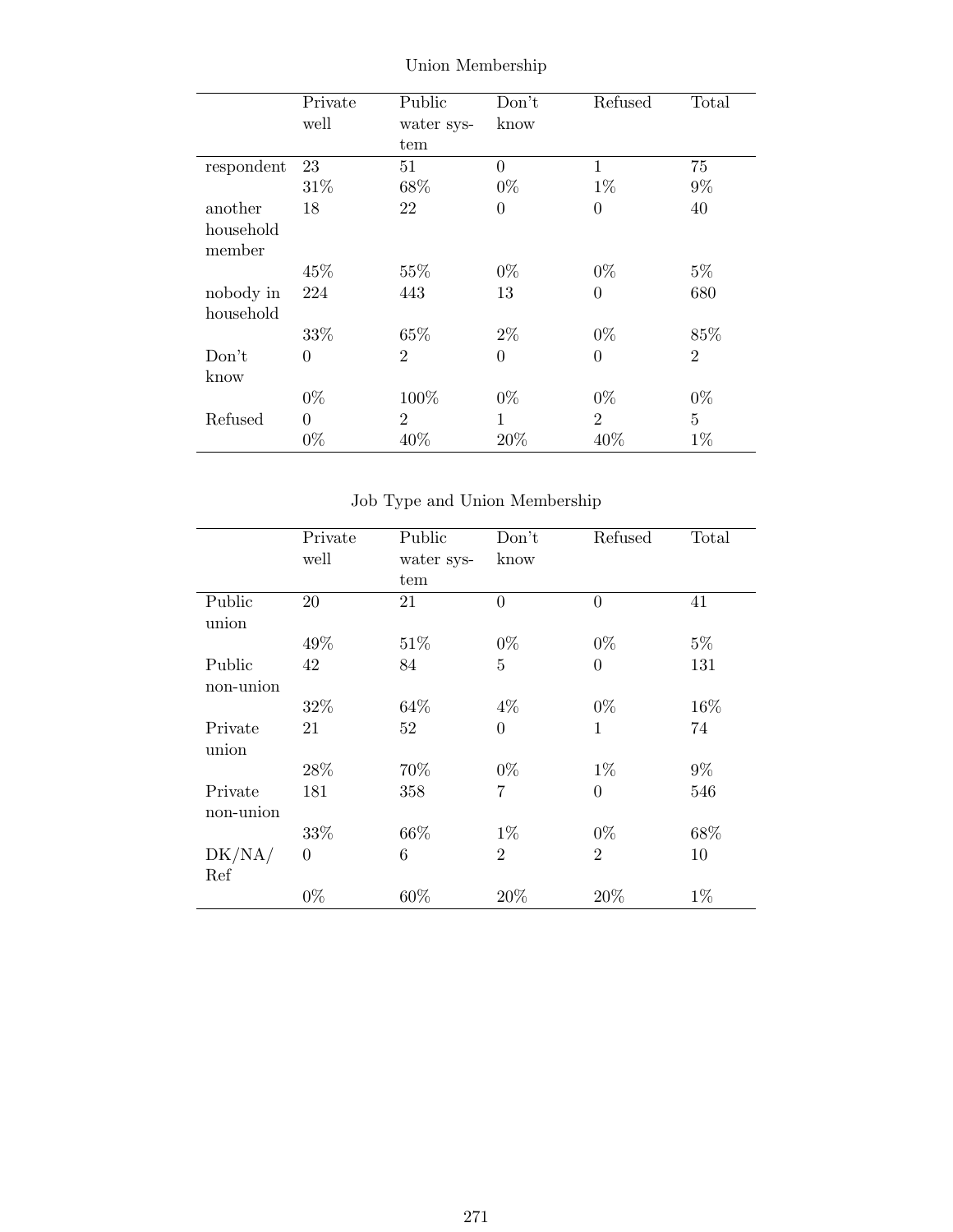|          | Private<br>well | Public<br>water sys- | Don't<br>know  | Refused        | Total |
|----------|-----------------|----------------------|----------------|----------------|-------|
|          |                 | tem                  |                |                |       |
| MKE City | 4               | 66                   | 6              | $\Omega$       | 76    |
|          | $5\%$           | 87%                  | 8%             | $0\%$          | $9\%$ |
| Rest of  | 66              | 178                  | $\overline{4}$ | 1              | 249   |
| MKE      |                 |                      |                |                |       |
|          | 27%             | 71%                  | $2\%$          | $0\%$          | 31\%  |
| msn      | 33              | 109                  | 3              | $\theta$       | 145   |
|          | $23\%$          | 75%                  | $2\%$          | $0\%$          | 18%   |
| GB/A     | 58              | 89                   | $\overline{2}$ | $\overline{2}$ | 151   |
|          | 38%             | 59%                  | $1\%$          | $1\%$          | 19%   |
| Rest of  | 104             | 80                   | $\overline{0}$ | $\overline{0}$ | 184   |
| state    |                 |                      |                |                |       |
|          | 57%             | 43%                  | $0\%$          | $0\%$          | 23%   |

# Region

## Likelihood of Voting in Nov.

|                       | Private        | Public         | Don't            | Refused        | Total           |
|-----------------------|----------------|----------------|------------------|----------------|-----------------|
|                       | well           | water sys-     | know             |                |                 |
|                       |                | tem            |                  |                |                 |
| Absolutely<br>certain | 218            | 389            | 7                | $\mathbf 1$    | 615             |
|                       | 35%            | 63%            | $1\%$            | $0\%$          | 77%             |
| Very                  | 30             | 85             | 3                | $\overline{2}$ | 120             |
| likely                |                |                |                  |                |                 |
|                       | 25%            | 71\%           | $2\%$            | $2\%$          | 15%             |
| $50 - 50$             | 10             | 19             | 3                | $\overline{0}$ | 32              |
|                       | 31%            | 59%            | $9\%$            | $0\%$          | $4\%$           |
| Will not              | 4              | 25             | $\mathbf{1}$     | $\overline{0}$ | 30              |
| vote                  |                |                |                  |                |                 |
|                       | 13%            | 83%            | $3\%$            | $0\%$          | $4\%$           |
| Don't                 | $\overline{2}$ | $\overline{4}$ | $\boldsymbol{0}$ | $\overline{0}$ | $6\phantom{.}6$ |
| know                  |                |                |                  |                |                 |
|                       | 33%            | 67%            | $0\%$            | $0\%$          | $1\%$           |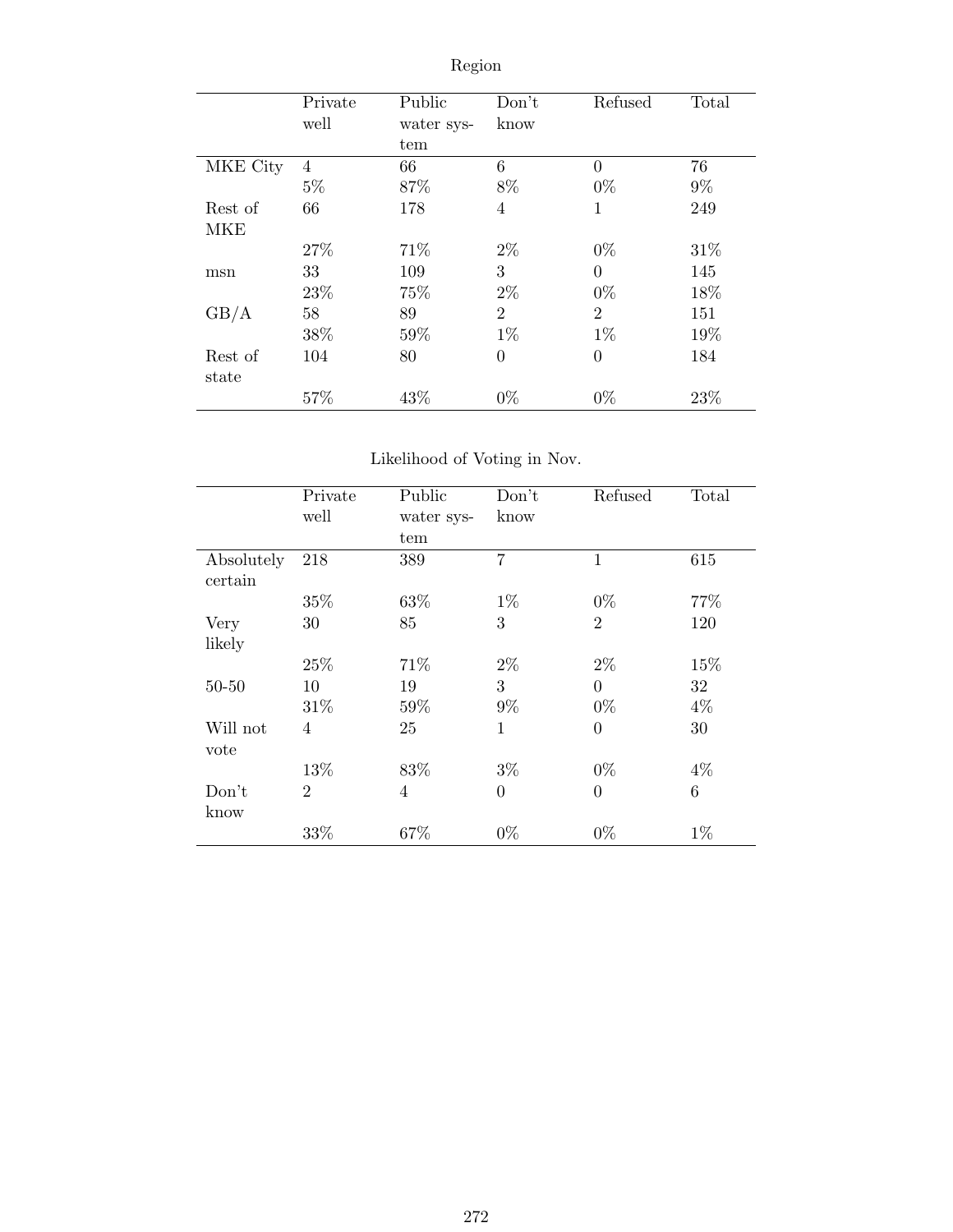Q34. Which comes closest to your view about undocumented immigrants who are currently working in the U.S.? They should be allowed to stay in their jobs and to eventually apply for U.S. citizenship. OR, They should be allowed to stay in their jobs only as temporary guest workers, but not to apply for U.S. citizenship. OR, They should be required to leave their jobs and leave the U.S.

|        |             |            | Sex      |       |         |       |
|--------|-------------|------------|----------|-------|---------|-------|
|        | Stay and    | Stay as    | Required | Don't | Refused | Total |
|        | apply for   | tempo-     | to leave | know  |         |       |
|        | citizenship | rary guest | jobs and |       |         |       |
|        |             | workers    | U.S.     |       |         |       |
| Male   | 213         | 84         | 81       | 6     | 3       | 387   |
|        | 55%         | 22\%       | 21\%     | $2\%$ | $1\%$   | 48%   |
| Female | 282         | 73         | 42       | 17    | 3       | 417   |
|        | 68%         | 18%        | 10%      | $4\%$ | $1\%$   | 52%   |

#### Age 4 Categories

|           | Stay and    | Stay as        | Required       | Don't          | Refused        | Total |
|-----------|-------------|----------------|----------------|----------------|----------------|-------|
|           | apply for   | tempo-         | to leave       | know           |                |       |
|           | citizenship | rary guest     | jobs and       |                |                |       |
|           |             | workers        | U.S.           |                |                |       |
| 18-29     | 98          | 22             | $\overline{7}$ | $\Omega$       | $\overline{2}$ | 129   |
|           | 76%         | 17%            | $5\%$          | $0\%$          | $2\%$          | 16%   |
| 30-44     | 119         | 28             | 37             | 7              | $\theta$       | 191   |
|           | 62\%        | 15%            | 19%            | $4\%$          | $0\%$          | 24\%  |
| $45 - 59$ | 138         | 54             | 54             | 10             | 1              | 257   |
|           | 54\%        | 21\%           | 21\%           | $4\%$          | $0\%$          | 32%   |
| $60+$     | 138         | 53             | 26             | 6              | $\overline{2}$ | 225   |
|           | 61\%        | 24\%           | 12%            | $3\%$          | $1\%$          | 28\%  |
| DK/NA/    | 1           | $\overline{0}$ | $\theta$       | $\overline{0}$ | $\overline{2}$ | 3     |
| Ref       |             |                |                |                |                |       |
|           | 33%         | $0\%$          | $0\%$          | $0\%$          | 67%            | $0\%$ |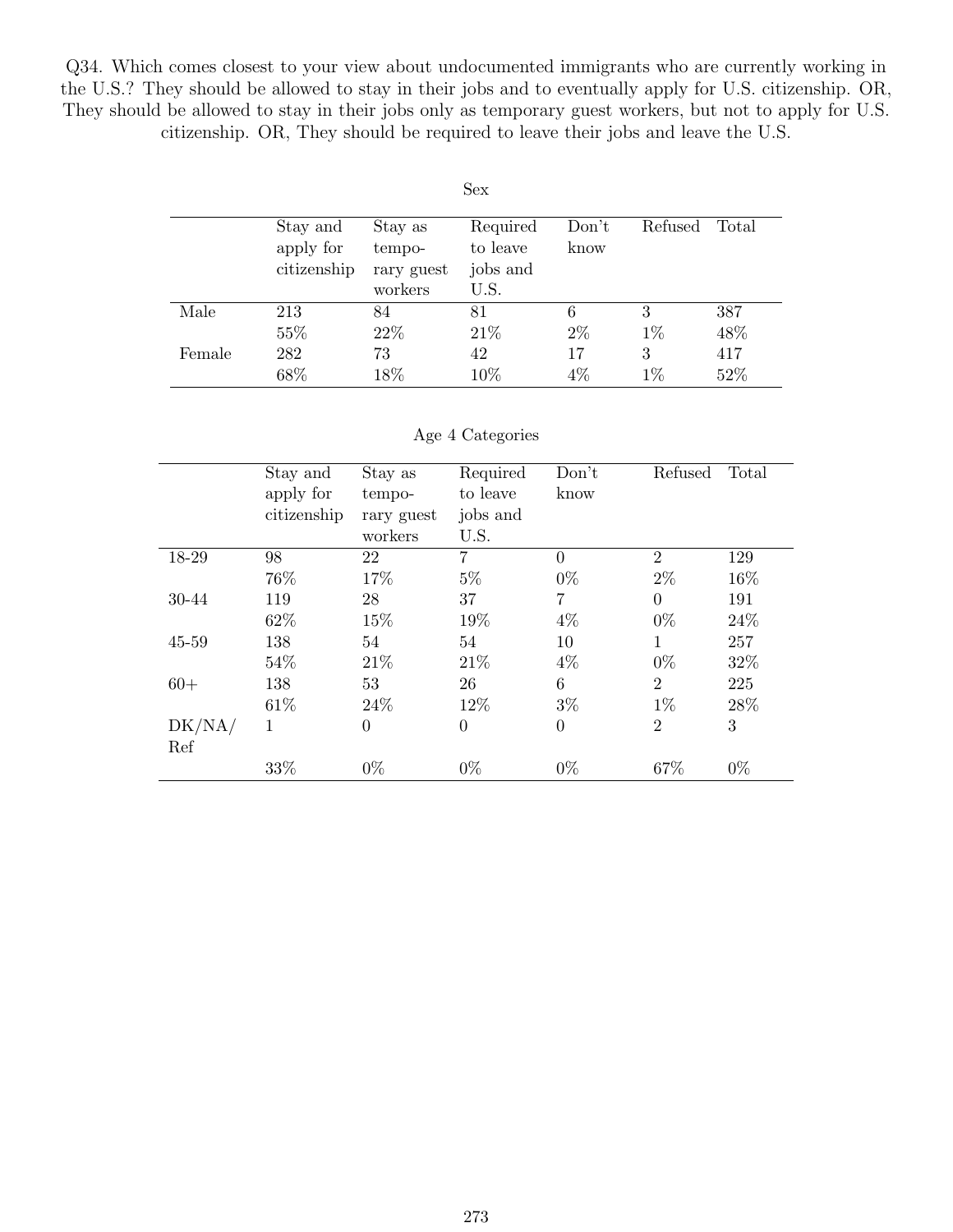|           | Stay and    | Stay as        | Required | Don't          | Refused        | Total |
|-----------|-------------|----------------|----------|----------------|----------------|-------|
|           | apply for   | tempo-         | to leave | know           |                |       |
|           | citizenship | rary guest     | jobs and |                |                |       |
|           |             | workers        | U.S.     |                |                |       |
| Not HS    | 29          | 11             | $\Omega$ | 8              | $\overline{0}$ | 48    |
|           | 60%         | 23%            | $0\%$    | 17%            | $0\%$          | $6\%$ |
| HS        | 156         | 35             | 48       | 7              | $\mathbf{1}$   | 247   |
|           | 63%         | 14%            | 19%      | $3\%$          | $0\%$          | 31\%  |
| Some Coll | 99          | 26             | 23       | $\overline{2}$ | 3              | 153   |
|           | 65%         | 17%            | 15%      | $1\%$          | $2\%$          | 19%   |
| AA        | 48          | 35             | 19       | $\overline{2}$ | $\theta$       | 104   |
|           | 46\%        | 34\%           | 18%      | $2\%$          | $0\%$          | 13%   |
| $BA+$     | 157         | 47             | 32       | 3              | 1              | 240   |
|           | 65%         | 20%            | 13%      | $1\%$          | $0\%$          | 30\%  |
| DK/NA/    | 5           | $\overline{2}$ | 1        | 1              | $\overline{2}$ | 11    |
| Ref       |             |                |          |                |                |       |
|           | 45%         | 18%            | $9\%$    | $9\%$          | 18%            | $1\%$ |

Education 5 Categories

## Household Income

|           | Stay and    | Stay as    | Required | Don't          | Refused        | Total |
|-----------|-------------|------------|----------|----------------|----------------|-------|
|           | apply for   | tempo-     | to leave | know           |                |       |
|           | citizenship | rary guest | jobs and |                |                |       |
|           |             | workers    | U.S.     |                |                |       |
| Under     | 157         | 41         | 34       | 3              | 1              | 236   |
| \$40k     |             |            |          |                |                |       |
|           | 67%         | 17%        | 14%      | $1\%$          | $0\%$          | 29%   |
| \$40k to  | 138         | 44         | 30       | $\overline{2}$ | $\overline{0}$ | 214   |
| \$74k     |             |            |          |                |                |       |
|           | 64%         | 21\%       | 14%      | $1\%$          | $0\%$          | 27%   |
| $$75k$ up | 149         | 56         | 43       | $\overline{4}$ | 1              | 253   |
|           | 59%         | 22\%       | 17%      | $2\%$          | $0\%$          | 31\%  |
| DK/NA/    | 50          | 16         | 17       | 14             | $\overline{4}$ | 101   |
| Ref       |             |            |          |                |                |       |
|           | 50%         | 16%        | 17%      | 14%            | $4\%$          | 13%   |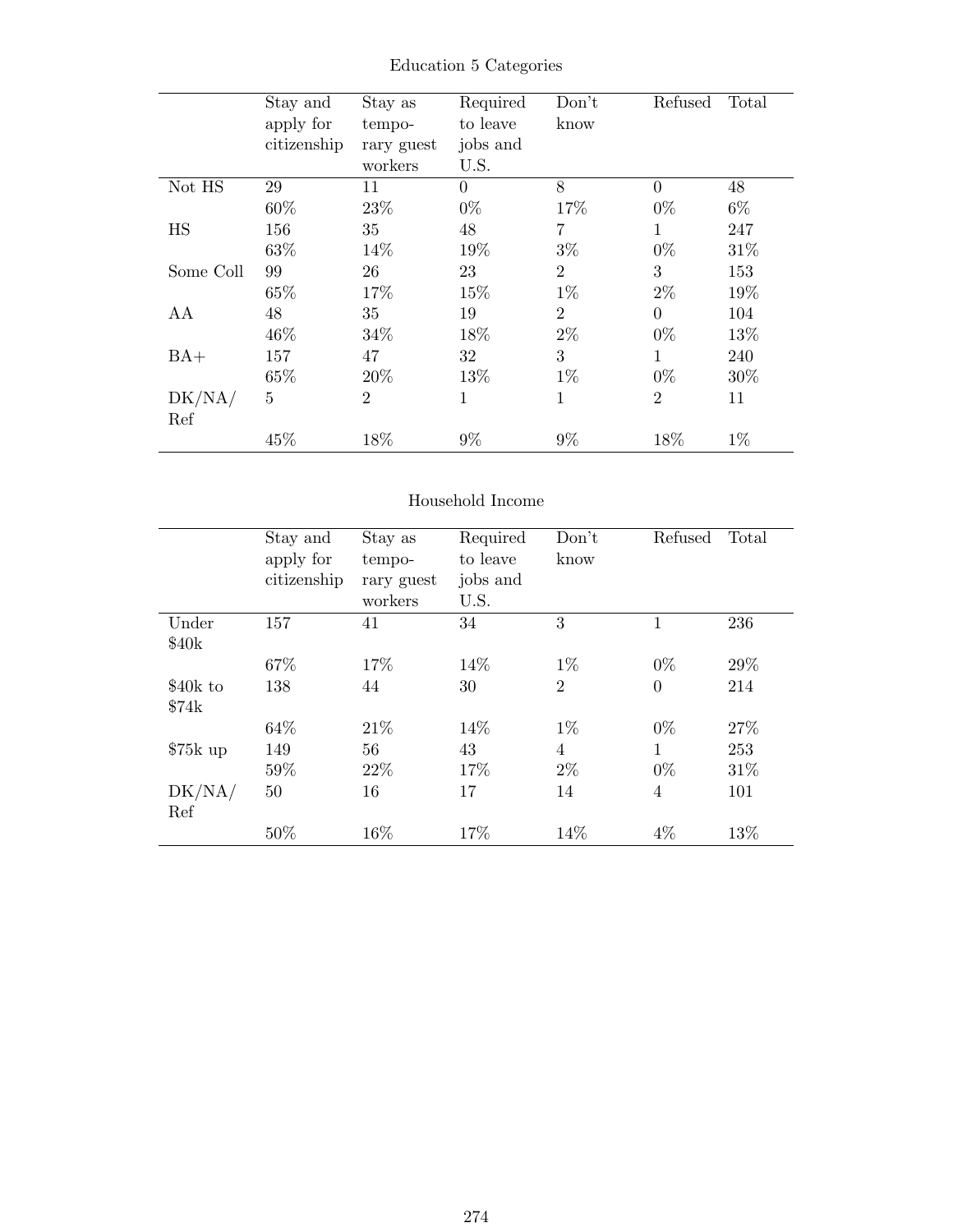|                 | Stay and       | Stay as    | Required       | Don't          | Refused        | Total |
|-----------------|----------------|------------|----------------|----------------|----------------|-------|
|                 | apply for      | tempo-     | to leave       | know           |                |       |
|                 | citizenship    | rary guest | jobs and       |                |                |       |
|                 |                | workers    | U.S.           |                |                |       |
| Republican      | 94             | 58         | 62             | $\overline{4}$ | $\overline{2}$ | 220   |
|                 | 43\%           | 26\%       | 28\%           | $2\%$          | $1\%$          | 27%   |
| Democrat        | 193            | 32         | 10             | 3              | $\overline{0}$ | 238   |
|                 | 81\%           | 13%        | $4\%$          | $1\%$          | $0\%$          | 30%   |
| Independent 196 |                | 53         | 47             | 7              | 1              | 304   |
|                 | 64\%           | 17%        | 15%            | $2\%$          | $0\%$          | 38%   |
| Other/No        | 10             | 5          | 3              | 9              | $\overline{0}$ | 27    |
| preference      |                |            |                |                |                |       |
|                 | 37\%           | 19%        | 11\%           | 33%            | $0\%$          | $3\%$ |
| Don't           | 3              | 5          | $\overline{2}$ | 1              | $\overline{0}$ | 11    |
| know            |                |            |                |                |                |       |
|                 | 27\%           | 45%        | 18%            | $9\%$          | $0\%$          | $1\%$ |
| Refused         | $\overline{0}$ | 3          | $\overline{0}$ | $\theta$       | 3              | 6     |
|                 | $0\%$          | 50%        | $0\%$          | $0\%$          | 50%            | $1\%$ |

Party ID

Party ID, with leaners

|                | Stay and    | Stay as    | Required       | Don't | Refused  | Total |
|----------------|-------------|------------|----------------|-------|----------|-------|
|                | apply for   | tempo-     | to leave       | know  |          |       |
|                | citizenship | rary guest | jobs and       |       |          |       |
|                |             | workers    | U.S.           |       |          |       |
| Republican     | -165        | 93         | 95             | 6     | 3        | 362   |
|                | 46\%        | 26\%       | 26\%           | $2\%$ | $1\%$    | 45\%  |
| Democrat       | 299         | 48         | 15             | 5     | $\Omega$ | 367   |
|                | 81\%        | 13\%       | $4\%$          | $1\%$ | $0\%$    | 46\%  |
| Independent 25 |             | 11         | 11             | 11    | $\Omega$ | 58    |
|                | 43\%        | 19%        | 19%            | 19%   | $0\%$    | $7\%$ |
| Other/None $6$ |             | 5          | $\overline{2}$ | 1     | 3        | 17    |
|                | 35%         | 29\%       | 12%            | $6\%$ | 18%      | $2\%$ |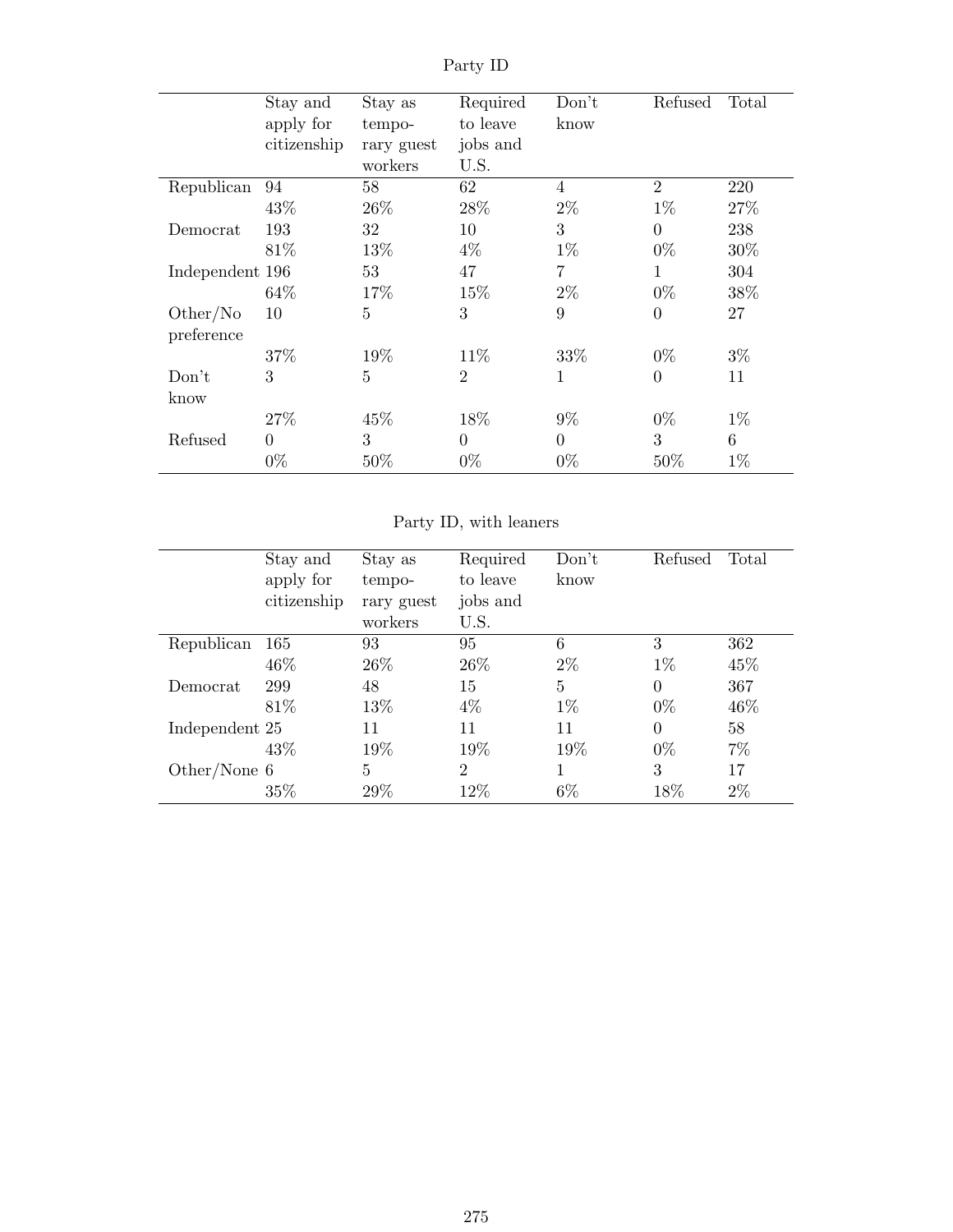|                | Stay and    | Stay as        | Required       | Don't          | Refused        | Total |
|----------------|-------------|----------------|----------------|----------------|----------------|-------|
|                | apply for   | tempo-         | to leave       | know           |                |       |
|                | citizenship | rary guest     | jobs and       |                |                |       |
|                |             | workers        | U.S.           |                |                |       |
| Rep            | 94          | 58             | 62             | $\overline{4}$ | $\overline{2}$ | 220   |
|                | 43\%        | 26\%           | 28\%           | $2\%$          | $1\%$          | 27%   |
| Lean Rep       | 71          | 35             | 33             | 3              | $\mathbf{1}$   | 143   |
|                | 50%         | 24\%           | 23%            | $2\%$          | $1\%$          | 18%   |
| Ind            | 25          | 11             | 11             | 11             | $\theta$       | 58    |
|                | 43%         | 19%            | 19%            | 19%            | $0\%$          | $7\%$ |
| Lean Dem       | 105         | 16             | 6              | $\overline{2}$ | $\overline{0}$ | 129   |
|                | 81\%        | 12%            | $5\%$          | $2\%$          | $0\%$          | 16%   |
| Dem            | 193         | 32             | 10             | 3              | $\overline{0}$ | 238   |
|                | 81\%        | 13%            | $4\%$          | $1\%$          | $0\%$          | 30%   |
| Other/None $6$ |             | $\overline{5}$ | $\overline{2}$ | 1              | 3              | 17    |
|                | 35%         | 29%            | 12%            | $6\%$          | 18%            | $2\%$ |

Party Id, leaners separate

#### Marital Status

|            | Stay and    | Stay as        | Required       | Don't          | Refused        | Total          |
|------------|-------------|----------------|----------------|----------------|----------------|----------------|
|            | apply for   | tempo-         | to leave       | know           |                |                |
|            | citizenship | rary guest     | jobs and       |                |                |                |
|            |             | workers        | U.S.           |                |                |                |
| Married    | 284         | 100            | 90             | 15             | $\mathbf{1}$   | 490            |
|            | 58%         | 20%            | 18%            | $3\%$          | $0\%$          | 61\%           |
| Cohabiting | 38          | 12             | $\overline{4}$ | 1              | 1              | 56             |
|            | 68%         | 21%            | $7\%$          | $2\%$          | $2\%$          | $7\%$          |
| Widowed    | 29          | 8              | $\overline{4}$ | $\overline{4}$ | $\overline{0}$ | 45             |
|            | 64%         | 18%            | $9\%$          | $9\%$          | $0\%$          | $6\%$          |
| Divorced   | 30          | 13             | 8              | 1              | 1              | 53             |
|            | 57%         | 25%            | 15%            | $2\%$          | $2\%$          | $7\%$          |
| Separated  | 10          | $\overline{0}$ | 5              | $\theta$       | $\overline{0}$ | 15             |
|            | 67%         | $0\%$          | 33%            | $0\%$          | $0\%$          | $2\%$          |
| Never      | 104         | 23             | 14             | 3              | $\overline{2}$ | 146            |
| Married    |             |                |                |                |                |                |
|            | 71%         | 16%            | 10\%           | $2\%$          | $1\%$          | 18%            |
| Refused    | $\Omega$    | $\Omega$       | $\theta$       | $\theta$       | $\overline{2}$ | $\overline{2}$ |
|            | $0\%$       | $0\%$          | $0\%$          | $0\%$          | 100%           | $0\%$          |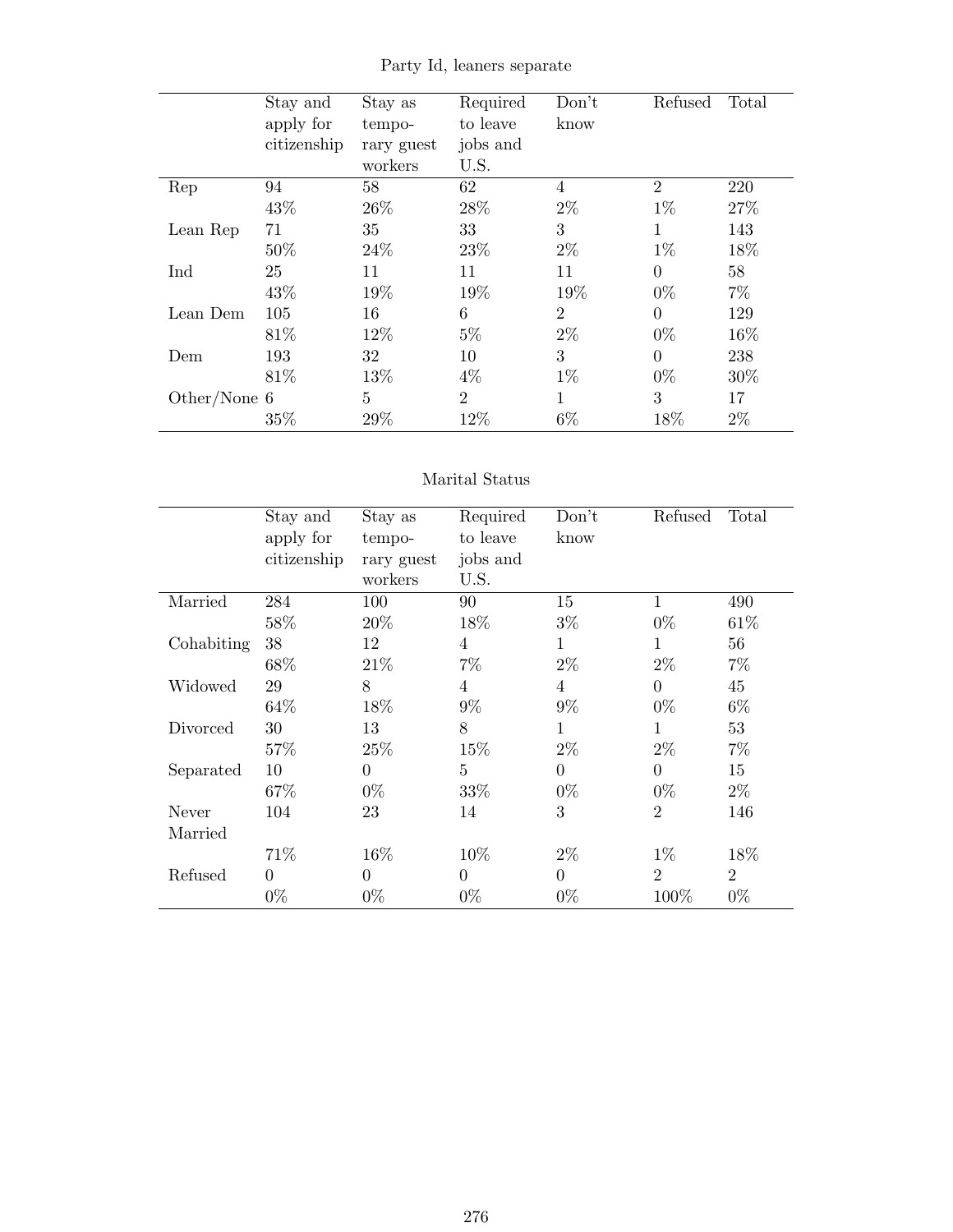|          | Stay and<br>apply for<br>citizenship | Stay as<br>tempo-<br>rary guest<br>workers | Required<br>to leave<br>jobs and<br>U.S. | Don't<br>know  | Refused        | Total          |
|----------|--------------------------------------|--------------------------------------------|------------------------------------------|----------------|----------------|----------------|
| White    | 396                                  | 140                                        | 105                                      | 20             | 4              | 665            |
|          | 60%                                  | 21\%                                       | 16%                                      | $3\%$          | $1\%$          | 83%            |
| Black    | 31                                   | 5                                          | 6                                        | $\overline{2}$ | $\overline{0}$ | 44             |
|          | 70%                                  | 11\%                                       | 14%                                      | $5\%$          | $0\%$          | $5\%$          |
| Hispanic | 32                                   | 5                                          | 3                                        | $\Omega$       | $\overline{0}$ | 40             |
|          | 80%                                  | 12%                                        | 8%                                       | $0\%$          | $0\%$          | $5\%$          |
| Other    | 35                                   | 5                                          | 7                                        | 1              | $\theta$       | 48             |
|          | 73%                                  | 10%                                        | 15%                                      | $2\%$          | $0\%$          | $6\%$          |
| DK/NA/   | $\overline{0}$                       | $\overline{0}$                             | $\overline{2}$                           | $\theta$       | $\overline{2}$ | $\overline{4}$ |
| Ref      |                                      |                                            |                                          |                |                |                |
|          | $0\%$                                | $0\%$                                      | 50%                                      | $0\%$          | 50%            | $0\%$          |

Race and Ethnicity

## Religious Service Attendance

|             | Stay and<br>apply for | Stay as<br>tempo-     | Required<br>to leave | Don't<br>know  | Refused          | Total          |
|-------------|-----------------------|-----------------------|----------------------|----------------|------------------|----------------|
|             | citizenship           | rary guest<br>workers | jobs and<br>U.S.     |                |                  |                |
| More than   | 25                    | 18                    | 12                   | $\overline{0}$ | $\boldsymbol{0}$ | $55\,$         |
| 1/wk        |                       |                       |                      |                |                  |                |
|             | 45%                   | 33%                   | 22%                  | $0\%$          | $0\%$            | $7\%$          |
| $1$ /week   | 120                   | 40                    | 20                   | 11             | 1                | 192            |
|             | 62%                   | 21\%                  | 10\%                 | $6\%$          | $1\%$            | 24%            |
| $1-2$ month | 65                    | 29                    | 27                   | 3              | $\boldsymbol{0}$ | 124            |
|             | 52\%                  | 23\%                  | 22%                  | $2\%$          | $0\%$            | 15\%           |
| few times   | 86                    | 28                    | 12                   | $\overline{2}$ | $\overline{2}$   | 130            |
| a year      |                       |                       |                      |                |                  |                |
|             | 66%                   | 22%                   | $9\%$                | $2\%$          | $2\%$            | 16\%           |
| Seldom      | 77                    | 28                    | 30                   | $\overline{0}$ | $\mathbf{1}$     | 136            |
|             | 57%                   | 21\%                  | 22%                  | $0\%$          | $1\%$            | 17\%           |
| Never       | 120                   | 14                    | 18                   | 6              | $\mathbf{1}$     | 159            |
|             | 75%                   | $9\%$                 | $11\%$               | $4\%$          | $1\%$            | $20\%$         |
| Don't       | $\mathbf{1}$          | $\overline{0}$        | $\boldsymbol{0}$     | $\overline{0}$ | $\boldsymbol{0}$ | $\mathbf{1}$   |
| know        |                       |                       |                      |                |                  |                |
|             | 100%                  | $0\%$                 | $0\%$                | $0\%$          | $0\%$            | $0\%$          |
| Refused     | 1                     | $\theta$              | $\overline{4}$       | $\overline{0}$ | $\overline{2}$   | $\overline{7}$ |
|             | 14%                   | $0\%$                 | 57%                  | $0\%$          | $29\%$           | $1\%$          |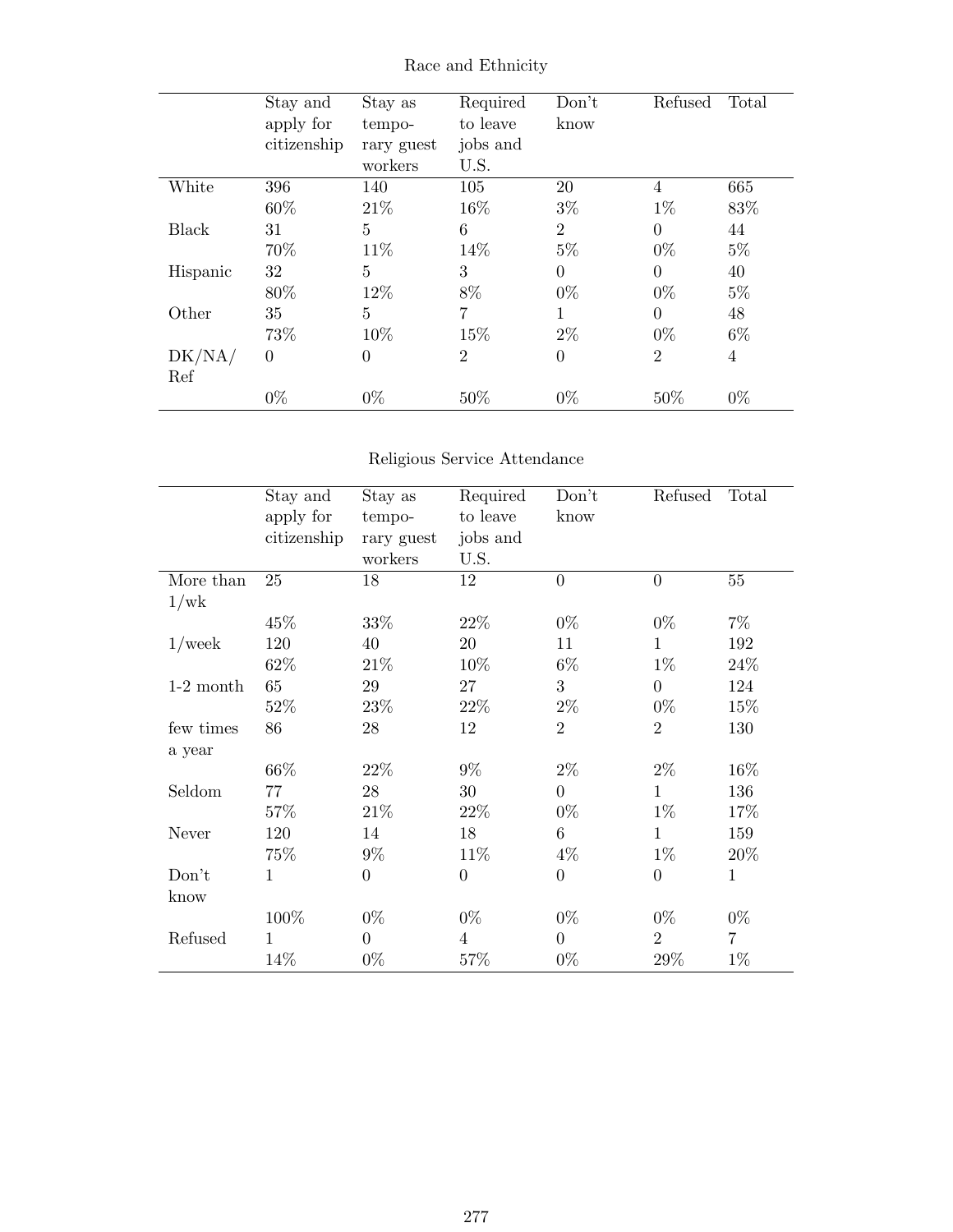|                 | Stay and    | Stay as        | Required       | Don't           | Refused  | Total          |
|-----------------|-------------|----------------|----------------|-----------------|----------|----------------|
|                 | apply for   | tempo-         | to leave       | know            |          |                |
|                 | citizenship | rary guest     | jobs and       |                 |          |                |
|                 |             | workers        | U.S.           |                 |          |                |
| Protestant/ 194 |             | 70             | 60             | $6\phantom{.}6$ | 3        | 333            |
| Christian       |             |                |                |                 |          |                |
|                 | 58%         | 21\%           | 18%            | $2\%$           | $1\%$    | 42\%           |
| Catholic        | 164         | 56             | 38             | 13              | $\Omega$ | 271            |
|                 | 61\%        | 21\%           | 14\%           | $5\%$           | $0\%$    | 34%            |
| Jewish          | 3           | $\overline{2}$ | $\theta$       | $\theta$        | $\Omega$ | $\overline{5}$ |
|                 | 60%         | 40%            | $0\%$          | $0\%$           | $0\%$    | $1\%$          |
| Other           | 22          | 7              | 8              | $\theta$        | $\Omega$ | 37             |
|                 | 59%         | 19%            | 22%            | $0\%$           | $0\%$    | $5\%$          |
| None            | 102         | 14             | 13             | 3               | $\theta$ | 132            |
|                 | 77\%        | 11\%           | 10%            | $2\%$           | $0\%$    | 16%            |
| DK/NA/          | 10          | $\overline{7}$ | $\overline{4}$ | $\overline{0}$  | 3        | 24             |
| Ref             |             |                |                |                 |          |                |
|                 | 42\%        | 29%            | 17%            | $0\%$           | 12%      | $3\%$          |

Religious Affiliation

# Born Again/Evangelical

|                   | Stay and<br>apply for<br>citizenship | Stay as<br>tempo-<br>rary guest<br>workers | Required<br>to leave<br>jobs and<br>U.S. | Don't<br>know     | Refused                | Total      |
|-------------------|--------------------------------------|--------------------------------------------|------------------------------------------|-------------------|------------------------|------------|
| born<br>again     | 78                                   | 32                                         | 28                                       | 3                 |                        | 142        |
|                   | 55%                                  | 23\%                                       | 20%                                      | $2\%$             | $1\%$                  | 43\%       |
| not born<br>again | 111                                  | 37                                         | 27                                       | 3                 | 1                      | 179        |
|                   | 62%                                  | 21\%                                       | 15%                                      | $2\%$             | $1\%$                  | 54\%       |
| Don't<br>know     | 3                                    | 1                                          | 4                                        | $\Omega$          | $\overline{0}$         | 8          |
|                   | 38%                                  | 12\%                                       | 50%                                      | $0\%$             | $0\%$                  | $2\%$      |
| Refused           | $\overline{2}$<br>40%                | $\Omega$<br>$0\%$                          | 1<br>20%                                 | $\Omega$<br>$0\%$ | $\overline{2}$<br>40\% | 5<br>$1\%$ |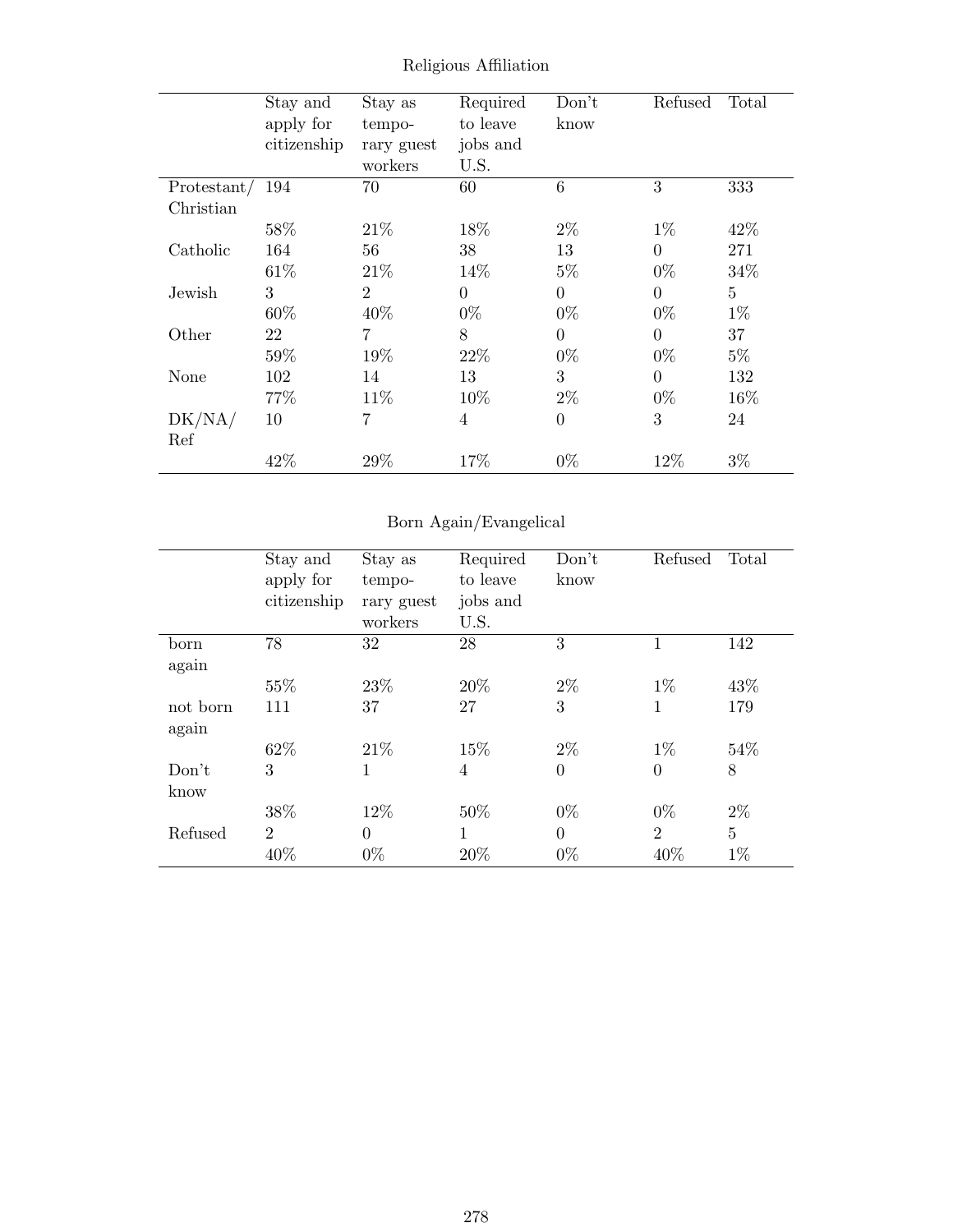|          | Stay and    | Stay as    | Required       | Don't          | Refused        | Total |
|----------|-------------|------------|----------------|----------------|----------------|-------|
|          | apply for   | tempo-     | to leave       | know           |                |       |
|          | citizenship | rary guest | jobs and       |                |                |       |
|          |             | workers    | U.S.           |                |                |       |
| Urban    | 166         | 27         | 35             | 15             | $\overline{2}$ | 245   |
|          | 68\%        | 11\%       | 14%            | 6%             | $1\%$          | 31\%  |
| Suburban | 161         | 61         | 25             | $\overline{2}$ | 3              | 252   |
|          | 64\%        | 24\%       | 10%            | $1\%$          | $1\%$          | 31%   |
| Rural    | 159         | 68         | 60             | 6              | $\theta$       | 293   |
|          | 54\%        | 23\%       | 20%            | $2\%$          | $0\%$          | 36\%  |
| Don't    | 7           | $\theta$   | $\overline{2}$ | $\theta$       | $\overline{0}$ | 9     |
| know     |             |            |                |                |                |       |
|          | 78%         | $0\%$      | 22\%           | $0\%$          | $0\%$          | $1\%$ |
| Refused  | 1           | $\theta$   | 1              | $\Omega$       | $\overline{2}$ | 4     |
|          | 25%         | $0\%$      | 25%            | $0\%$          | 50%            | $0\%$ |

Location Type

## Political Ideology

|                   | Stay and<br>apply for<br>citizenship | Stay as<br>tempo-<br>rary guest | Required<br>to leave<br>jobs and | Don't<br>know  | Refused          | Total          |
|-------------------|--------------------------------------|---------------------------------|----------------------------------|----------------|------------------|----------------|
|                   |                                      | workers                         | U.S.                             |                |                  |                |
| Very con-         | 17                                   | 16                              | 29                               | $\overline{0}$ | $\overline{0}$   | 62             |
| servative         |                                      |                                 |                                  |                |                  |                |
|                   | 27%                                  | 26\%                            | 47%                              | $0\%$          | $0\%$            | 8%             |
| Conservative 126  |                                      | 61                              | 56                               | 8              | $\overline{2}$   | 253            |
|                   | 50%                                  | 24\%                            | 22\%                             | $3\%$          | $1\%$            | 32%            |
| Moderate          | 182                                  | 58                              | 25                               | $\overline{2}$ | $\overline{2}$   | 269            |
|                   | 68%                                  | 22\%                            | $9\%$                            | $1\%$          | $1\%$            | 34%            |
| Liberal           | 95                                   | 15                              | $\overline{4}$                   | $\overline{0}$ | $\mathbf 1$      | 115            |
|                   | 83%                                  | 13%                             | $3\%$                            | $0\%$          | $1\%$            | 14%            |
| Very lib-<br>eral | 60                                   | $\overline{0}$                  | $\theta$                         | $\overline{0}$ | $\overline{0}$   | 60             |
|                   | 100%                                 | $0\%$                           | $0\%$                            | $0\%$          | $0\%$            | $7\%$          |
| Don't             | 13                                   | 4                               | 8                                | 12             | $\boldsymbol{0}$ | 37             |
| know              |                                      |                                 |                                  |                |                  |                |
|                   | 35%                                  | 11\%                            | 22%                              | 32%            | $0\%$            | $5\%$          |
| Refused           | $\overline{2}$                       | $\mathbf{1}$                    | $\overline{0}$                   | $\overline{0}$ | $\overline{2}$   | $\overline{5}$ |
|                   | 40%                                  | 20%                             | $0\%$                            | $0\%$          | 40%              | $1\%$          |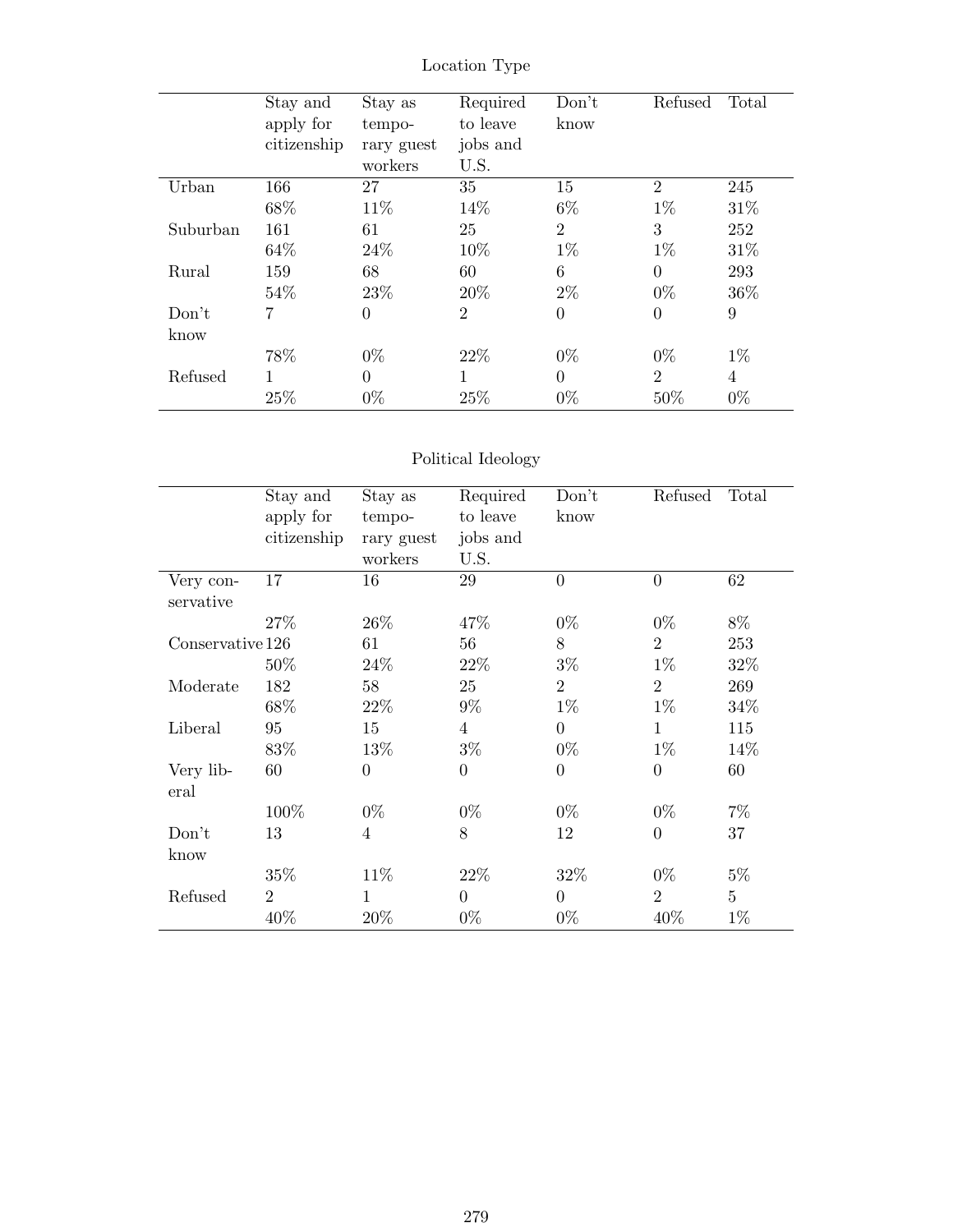|            | Stay and     | Stay as        | Required       | Don't    | Refused          | Total          |
|------------|--------------|----------------|----------------|----------|------------------|----------------|
|            | apply for    | tempo-         | to leave       | know     |                  |                |
|            | citizenship  | rary guest     | jobs and       |          |                  |                |
|            |              | workers        | U.S.           |          |                  |                |
| respondent | 46           | 10             | 8              | 11       | $\mathbf 1$      | 76             |
|            | 61\%         | 13%            | 11%            | 14%      | $1\%$            | $9\%$          |
| another    | 24           | 10             | $\overline{5}$ | 1        | $\boldsymbol{0}$ | 40             |
| household  |              |                |                |          |                  |                |
| member     |              |                |                |          |                  |                |
|            | $60\%$       | 25\%           | 12%            | $2\%$    | $0\%$            | $5\%$          |
| nobody in  | 423          | 137            | 107            | 10       | $\overline{4}$   | 681            |
| household  |              |                |                |          |                  |                |
|            | 62%          | 20%            | 16%            | $1\%$    | $1\%$            | 85%            |
| Don't      | $\mathbf{1}$ | $\overline{0}$ | 1              | 1        | $\overline{0}$   | 3              |
| know       |              |                |                |          |                  |                |
|            | 33%          | $0\%$          | 33%            | 33%      | $0\%$            | $0\%$          |
| Refused    | 1            | $\overline{0}$ | $\overline{2}$ | $\theta$ | $\overline{2}$   | $\overline{5}$ |
|            | 20%          | $0\%$          | 40%            | $0\%$    | 40%              | $1\%$          |

Union Membership

## Job Type and Union Membership

|                      | Stay and       | Stay as               | Required         | Don't          | Refused        | Total |
|----------------------|----------------|-----------------------|------------------|----------------|----------------|-------|
|                      | apply for      | tempo-                | to leave         | know           |                |       |
|                      | citizenship    | rary guest<br>workers | jobs and<br>U.S. |                |                |       |
| Public<br>union      | 33             | $\overline{4}$        | $\overline{5}$   | $\theta$       | $\overline{0}$ | 42    |
|                      | 79%            | 10%                   | 12%              | $0\%$          | $0\%$          | $5\%$ |
| Public<br>non-union  | 85             | 25                    | 19               | $\overline{2}$ | $\overline{0}$ | 131   |
|                      | 65%            | 19%                   | 15%              | $2\%$          | $0\%$          | 16%   |
| Private<br>union     | 37             | 16                    | 8                | 12             | $\mathbf{1}$   | 74    |
|                      | 50%            | 22\%                  | 11\%             | 16%            | $1\%$          | $9\%$ |
| Private<br>non-union | 336            | 112                   | 87               | 8              | $\overline{4}$ | 547   |
|                      | 61\%           | 20%                   | 16%              | $1\%$          | $1\%$          | 68%   |
| DK/NA/<br>Ref        | $\overline{2}$ | $\theta$              | $\overline{4}$   | $\mathbf 1$    | $\overline{2}$ | 9     |
|                      | 22%            | $0\%$                 | 44%              | 11\%           | 22%            | $1\%$ |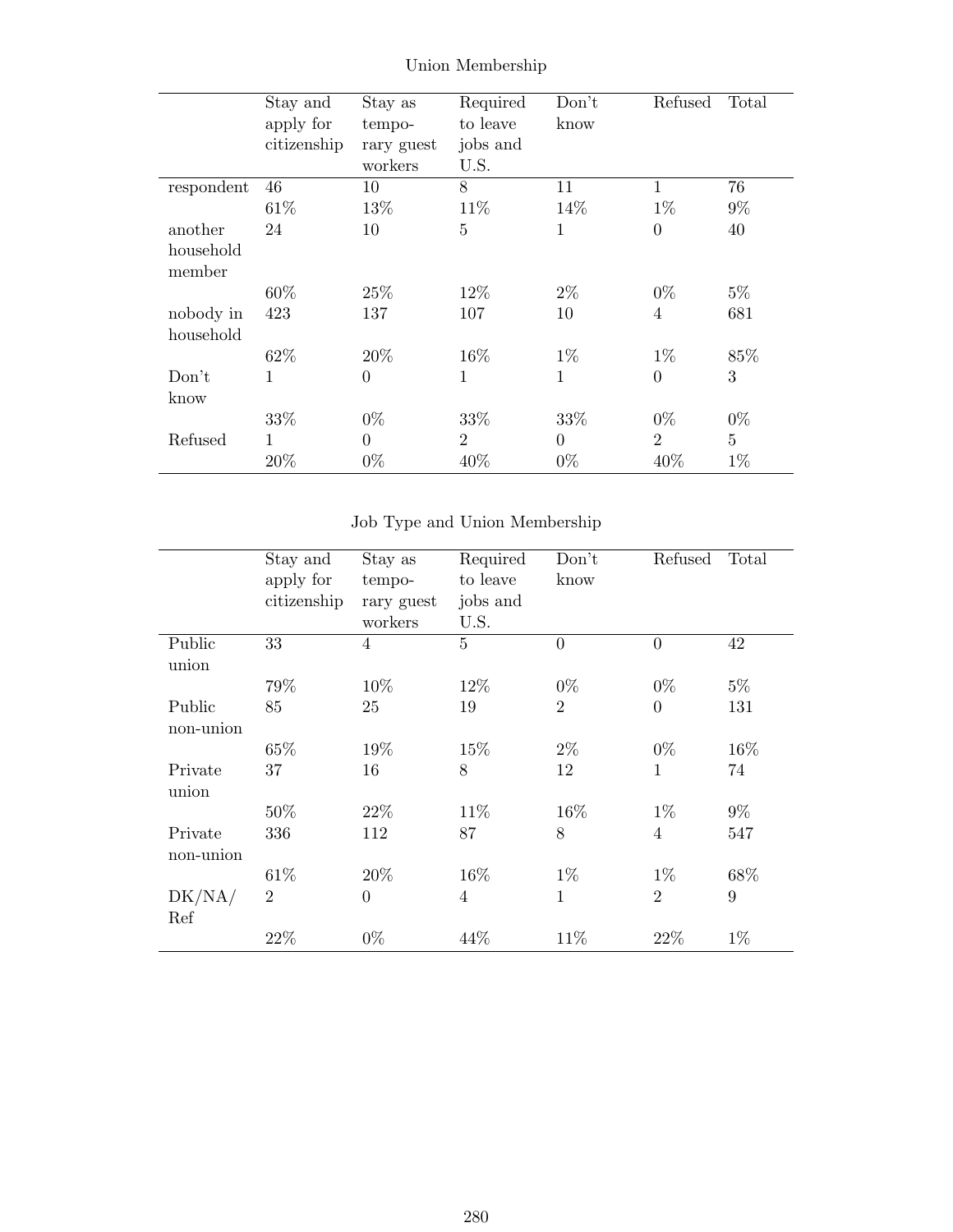|                  | Stay and<br>apply for<br>citizenship | Stay as<br>tempo-<br>rary guest<br>workers | Required<br>to leave<br>jobs and<br>U.S. | Don't<br>know  | Refused        | Total |
|------------------|--------------------------------------|--------------------------------------------|------------------------------------------|----------------|----------------|-------|
| MKE City         | 56                                   | 6                                          | 10                                       | 3              | $\theta$       | 75    |
|                  | 75%                                  | 8%                                         | 13%                                      | $4\%$          | $0\%$          | $9\%$ |
| Rest of          | 158                                  | 45                                         | 33                                       | 12             | $\mathbf{1}$   | 249   |
| MKE              |                                      |                                            |                                          |                |                |       |
|                  | 63%                                  | 18%                                        | 13%                                      | $5\%$          | $0\%$          | 31\%  |
| msn              | 89                                   | 34                                         | 15                                       | $\overline{4}$ | $\overline{2}$ | 144   |
|                  | 62%                                  | 24\%                                       | 10%                                      | $3\%$          | $1\%$          | 18%   |
| GB/A             | 82                                   | 35                                         | 31                                       | 1              | $\overline{2}$ | 151   |
|                  | 54%                                  | 23\%                                       | 21\%                                     | $1\%$          | $1\%$          | 19%   |
| Rest of<br>state | 109                                  | 36                                         | 34                                       | 3              | 1              | 183   |
|                  | 60%                                  | 20%                                        | 19%                                      | $2\%$          | $1\%$          | 23%   |

Region

## Likelihood of Voting in Nov.

|                       | Stay and<br>apply for<br>citizenship | Stay as<br>tempo-<br>rary guest | Required<br>to leave<br>jobs and | Don't<br>know  | Refused        | Total          |
|-----------------------|--------------------------------------|---------------------------------|----------------------------------|----------------|----------------|----------------|
|                       |                                      | workers                         | U.S.                             |                |                |                |
| Absolutely<br>certain | 388                                  | 120                             | 96                               | 9              | $\overline{2}$ | 615            |
|                       | 63%                                  | 20%                             | 16%                              | $1\%$          | $0\%$          | 77%            |
| Very<br>likely        | 69                                   | 23                              | 14                               | 10             | $\overline{4}$ | 120            |
|                       | 57%                                  | 19%                             | 12%                              | 8%             | $3\%$          | 15\%           |
| $50 - 50$             | 21                                   | 7                               | 3                                | $\overline{2}$ | $\overline{0}$ | 33             |
|                       | 64%                                  | 21\%                            | $9\%$                            | $6\%$          | $0\%$          | $4\%$          |
| Will not<br>vote      | 12                                   | 6                               | 10                               | $\overline{2}$ | $\overline{0}$ | 30             |
|                       | 40%                                  | 20%                             | 33%                              | $7\%$          | $0\%$          | $4\%$          |
| Don't<br>know         | $\overline{4}$                       | $\overline{0}$                  | $\mathbf 1$                      | $\overline{0}$ | $\overline{0}$ | $\overline{5}$ |
|                       | 80%                                  | $0\%$                           | 20%                              | $0\%$          | $0\%$          | $1\%$          |

281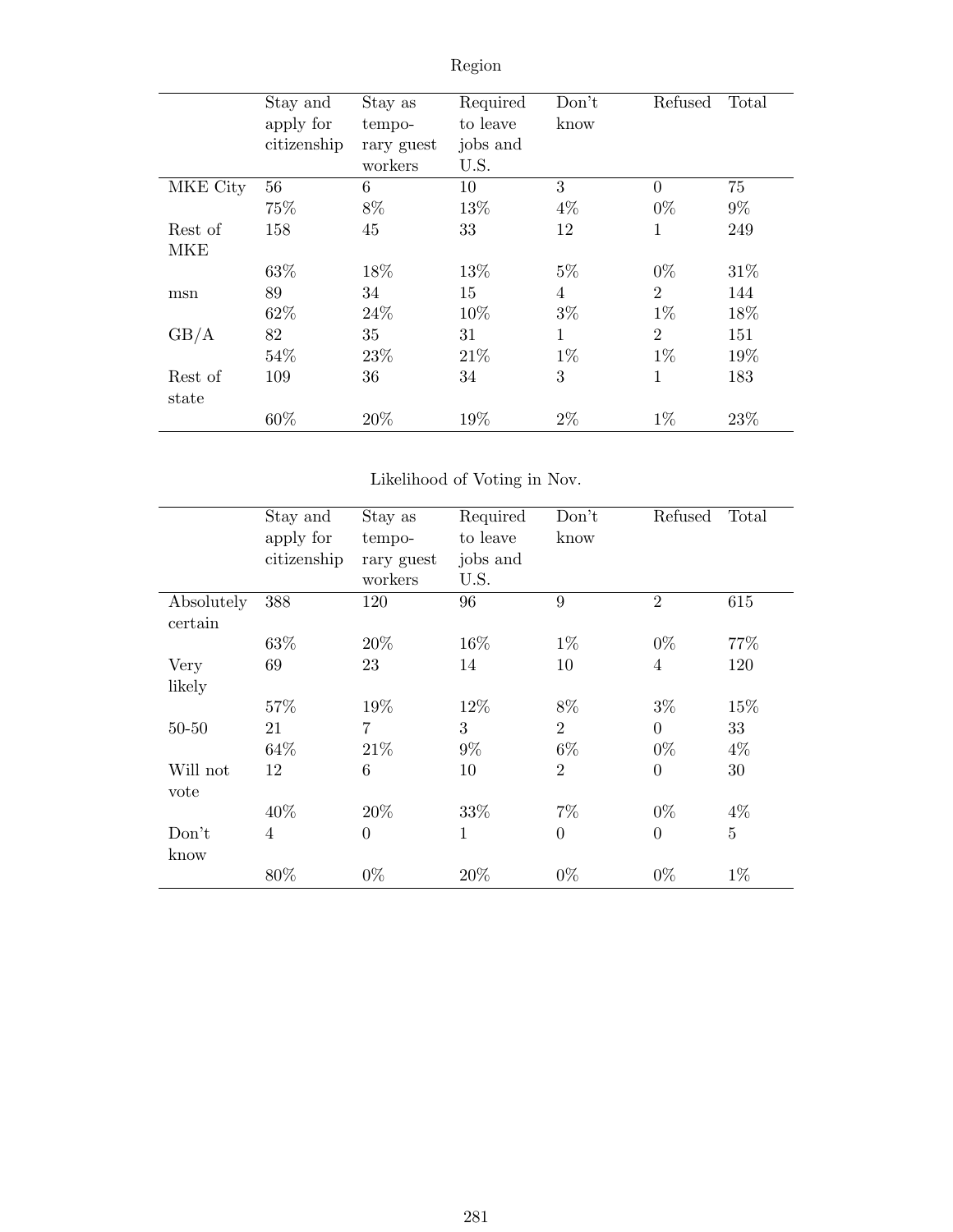Q35. What do you think Donald Trumpâ $\breve{\text{A}}\breve{\text{Z}}$ s position is on undocumented immigrants. Does he think they should be allowed to stay in their jobs and to eventually apply for U.S. citizenship. OR, they should be allowed to stay in their jobs only as temporary guest workers, but not to apply for U.S. citizenship. OR, they should be required to leave their jobs and leave the U.S.

| Sex    |                                      |                                            |                                          |               |                |       |  |  |
|--------|--------------------------------------|--------------------------------------------|------------------------------------------|---------------|----------------|-------|--|--|
|        | Stay and<br>apply for<br>citizenship | Stay as<br>tempo-<br>rary guest<br>workers | Required<br>to leave<br>jobs and<br>U.S. | Don't<br>know | Refused        | Total |  |  |
| Male   | 37                                   | 59                                         | 258                                      | 30            | $\overline{2}$ | 386   |  |  |
|        | 10%                                  | 15%                                        | 67%                                      | 8%            | $1\%$          | 48%   |  |  |
| Female | 38                                   | 57                                         | 286                                      | 34            | 3              | 418   |  |  |
|        | 9%                                   | 14%                                        | 68%                                      | 8%            | $1\%$          | 52%   |  |  |

#### Age 4 Categories

|        | Stay and    | Stay as    | Required | Don't    | Refused        | Total |
|--------|-------------|------------|----------|----------|----------------|-------|
|        | apply for   | tempo-     | to leave | know     |                |       |
|        | citizenship | rary guest | jobs and |          |                |       |
|        |             | workers    | U.S.     |          |                |       |
| 18-29  | $\theta$    | 7          | 120      | $\Omega$ | $\overline{2}$ | 129   |
|        | $0\%$       | $5\%$      | 93%      | $0\%$    | $2\%$          | 16%   |
| 30-44  | 4           | 26         | 147      | 14       | $\Omega$       | 191   |
|        | $2\%$       | 14%        | 77%      | $7\%$    | $0\%$          | 24%   |
| 45-59  | 37          | 42         | 161      | 17       | $\Omega$       | 257   |
|        | 14%         | 16\%       | 63%      | $7\%$    | $0\%$          | 32%   |
| $60+$  | 34          | 39         | 117      | 34       | 1              | 225   |
|        | 15%         | 17%        | 52%      | 15%      | $0\%$          | 28\%  |
| DK/NA/ | $\Omega$    | 1          | $\theta$ | $\theta$ | 2              | 3     |
| Ref    |             |            |          |          |                |       |
|        | $0\%$       | 33%        | $0\%$    | $0\%$    | 67%            | $0\%$ |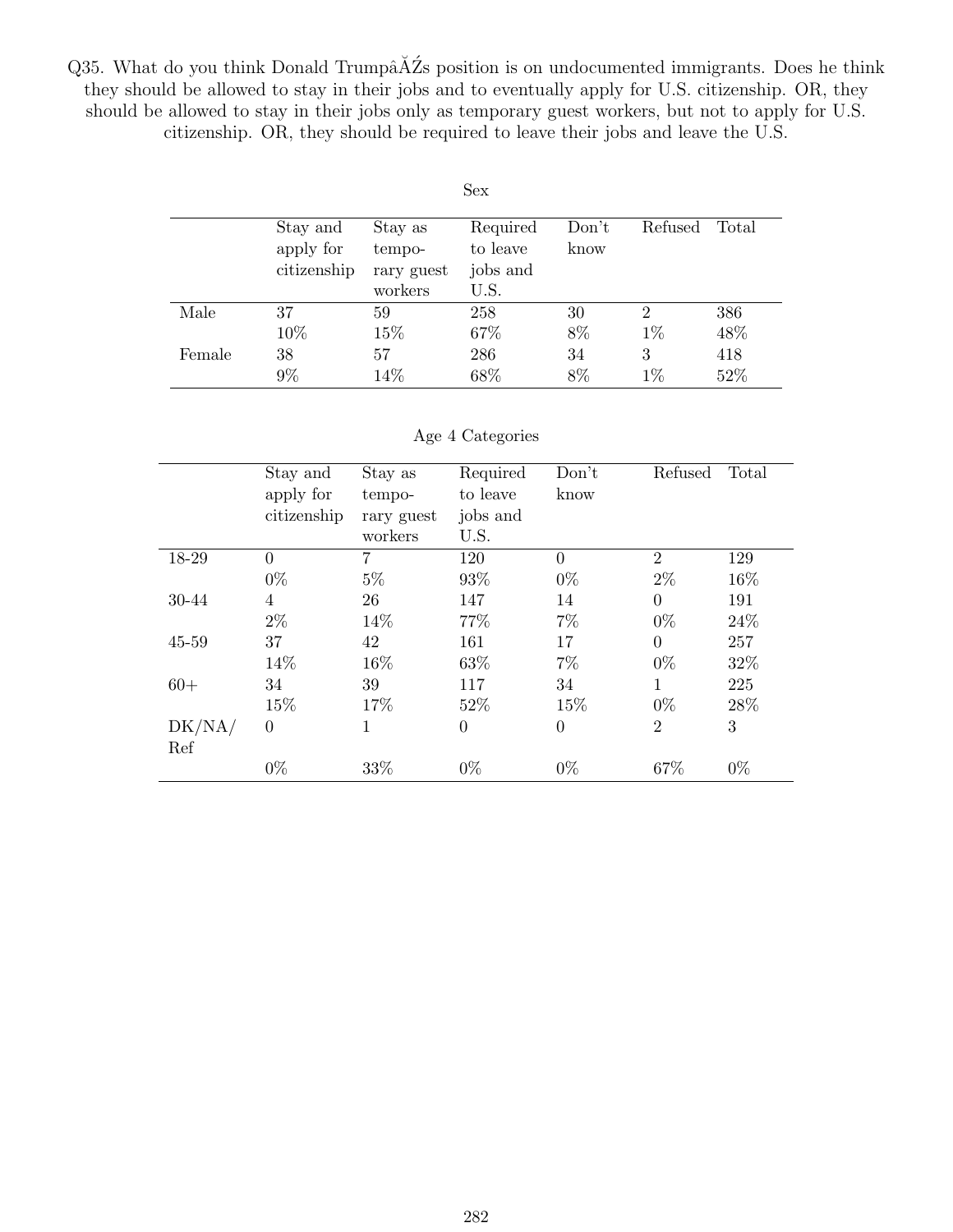|           | Stay and       | Stay as    | Required | Don't          | Refused        | Total |
|-----------|----------------|------------|----------|----------------|----------------|-------|
|           | apply for      | tempo-     | to leave | know           |                |       |
|           | citizenship    | rary guest | jobs and |                |                |       |
|           |                | workers    | U.S.     |                |                |       |
| Not HS    | 2              | 4          | 33       | 10             | $\overline{0}$ | 49    |
|           | $4\%$          | 8%         | 67%      | 20%            | $0\%$          | 6\%   |
| <b>HS</b> | 34             | 26         | 163      | 23             | $\theta$       | 246   |
|           | 14%            | 11%        | 66\%     | $9\%$          | $0\%$          | 31\%  |
| Some Coll | $\overline{2}$ | 30         | 111      | $\overline{7}$ | 3              | 153   |
|           | $1\%$          | 20%        | 73%      | $5\%$          | $2\%$          | 19%   |
| AA        | 18             | 12         | 67       | $\overline{7}$ | $\overline{0}$ | 104   |
|           | 17%            | 12\%       | 64\%     | $7\%$          | $0\%$          | 13%   |
| $BA+$     | 18             | 42         | 164      | 17             | $\theta$       | 241   |
|           | $7\%$          | 17%        | 68%      | $7\%$          | $0\%$          | 30%   |
| DK/NA/    | $\overline{2}$ | 1          | $\bf 5$  | $\theta$       | $\overline{2}$ | 10    |
| Ref       |                |            |          |                |                |       |
|           | 20%            | 10%        | 50%      | $0\%$          | 20%            | $1\%$ |

## Education 5 Categories

## Household Income

|                   | Stay and    | Stay as    | Required | Don't | Refused        | Total |
|-------------------|-------------|------------|----------|-------|----------------|-------|
|                   |             |            |          |       |                |       |
|                   | apply for   | tempo-     | to leave | know  |                |       |
|                   | citizenship | rary guest | jobs and |       |                |       |
|                   |             | workers    | U.S.     |       |                |       |
| Under             | 24          | 25         | 166      | 19    | $\theta$       | 234   |
| \$40 <sub>k</sub> |             |            |          |       |                |       |
|                   | 10%         | 11\%       | 71%      | 8%    | $0\%$          | 29%   |
| \$40k to          | 20          | 39         | 139      | 16    | $\overline{0}$ | 214   |
| \$74k             |             |            |          |       |                |       |
|                   | $9\%$       | 18%        | 65%      | $7\%$ | $0\%$          | 27%   |
| $$75k$ up         | 22          | 39         | 183      | 9     | $\theta$       | 253   |
|                   | $9\%$       | 15%        | 72%      | $4\%$ | $0\%$          | 32%   |
| $\rm DK/NA/$      | 9           | 13         | 55       | 19    | $\overline{4}$ | 100   |
| Ref               |             |            |          |       |                |       |
|                   | $9\%$       | 13%        | 55%      | 19%   | $4\%$          | 12%   |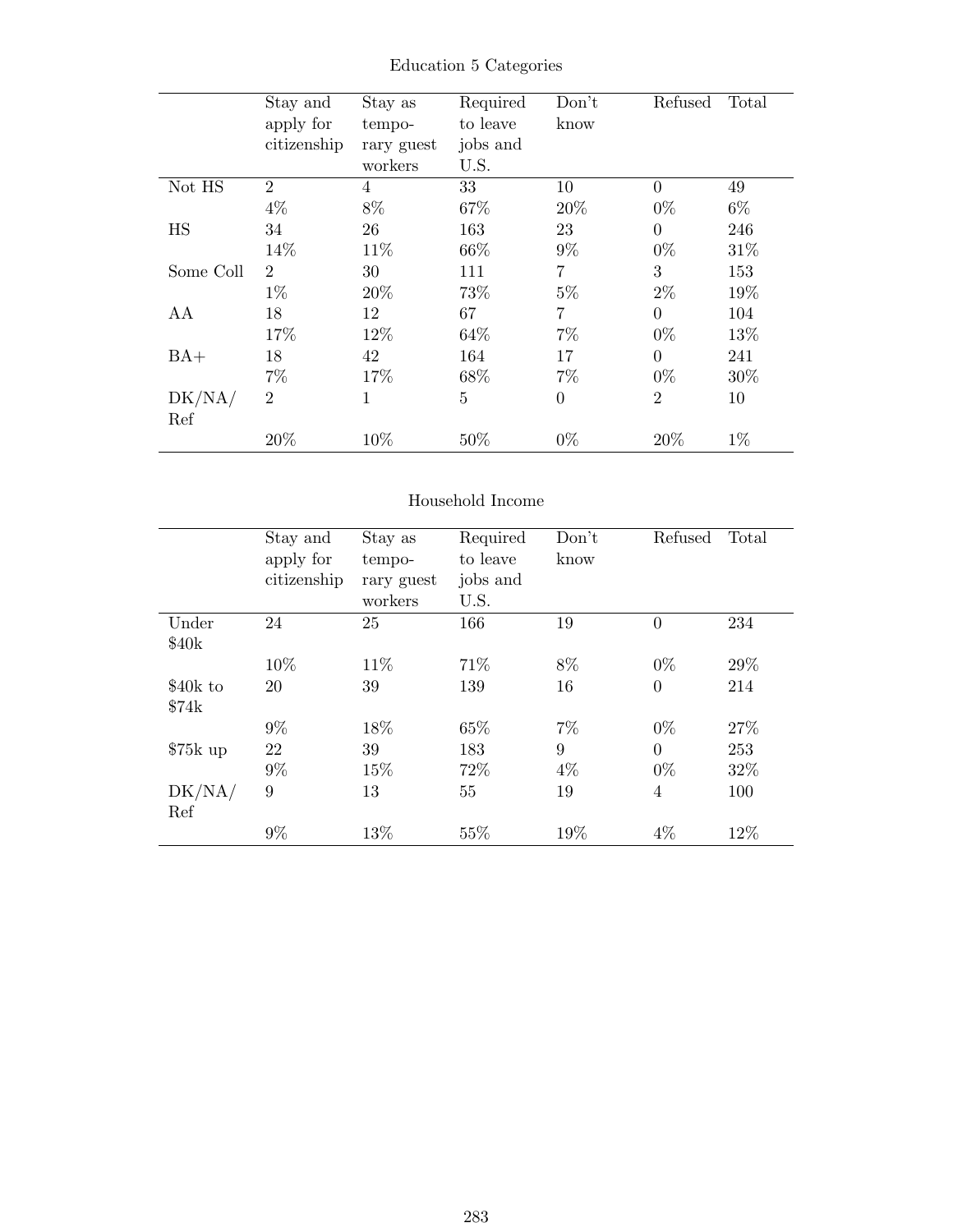|                | Stay and       | Stay as        | Required       | Don't          | Refused          | Total  |
|----------------|----------------|----------------|----------------|----------------|------------------|--------|
|                | apply for      | tempo-         | to leave       | know           |                  |        |
|                | citizenship    | rary guest     | jobs and       |                |                  |        |
|                |                | workers        | U.S.           |                |                  |        |
| Republican     | 33             | 56             | 109            | 19             | $\overline{2}$   | 219    |
|                | 15%            | 26\%           | 50%            | $9\%$          | $1\%$            | 27\%   |
| Democrat       | 9              | 14             | 201            | 14             | $\overline{0}$   | 238    |
|                | $4\%$          | $6\%$          | 84\%           | $6\%$          | $0\%$            | $30\%$ |
| Independent 31 |                | 39             | 210            | 24             | $\overline{0}$   | 304    |
|                | 10\%           | 13%            | 69%            | 8%             | $0\%$            | 38%    |
| Other/No       | $\mathbf{1}$   | $\overline{2}$ | 19             | $\overline{4}$ | $\boldsymbol{0}$ | 26     |
| preference     |                |                |                |                |                  |        |
|                | $4\%$          | 8%             | 73%            | 15\%           | $0\%$            | $3\%$  |
| Don't          | 1              | $\overline{2}$ | 5              | 3              | $\overline{0}$   | 11     |
| know           |                |                |                |                |                  |        |
|                | $9\%$          | 18%            | 45%            | 27%            | $0\%$            | $1\%$  |
| Refused        | $\overline{0}$ | 3              | $\overline{0}$ | $\Omega$       | 3                | 6      |
|                | $0\%$          | 50\%           | $0\%$          | $0\%$          | $50\%$           | $1\%$  |

Party ID

Party ID, with leaners

|                | Stay and    | Stay as    | Required | Don't | Refused        | Total |
|----------------|-------------|------------|----------|-------|----------------|-------|
|                | apply for   | tempo-     | to leave | know  |                |       |
|                | citizenship | rary guest | jobs and |       |                |       |
|                |             | workers    | U.S.     |       |                |       |
| Republican     | 56          | 86         | 196      | 23    | $\overline{2}$ | 363   |
|                | 15%         | 24\%       | 54%      | $6\%$ | $1\%$          | 45\%  |
| Democrat       | 14          | 22         | 304      | 27    | $\overline{0}$ | 367   |
|                | 4%          | 6\%        | 83\%     | 7%    | $0\%$          | 46\%  |
| Independent 5  |             | 4          | 38       | 11    | $\Omega$       | 58    |
|                | $9\%$       | $7\%$      | 66\%     | 19%   | $0\%$          | $7\%$ |
| Other/None $0$ |             | 4          | 6        | 3     | 3              | 16    |
|                | $0\%$       | 25\%       | 38%      | 19%   | 19%            | $2\%$ |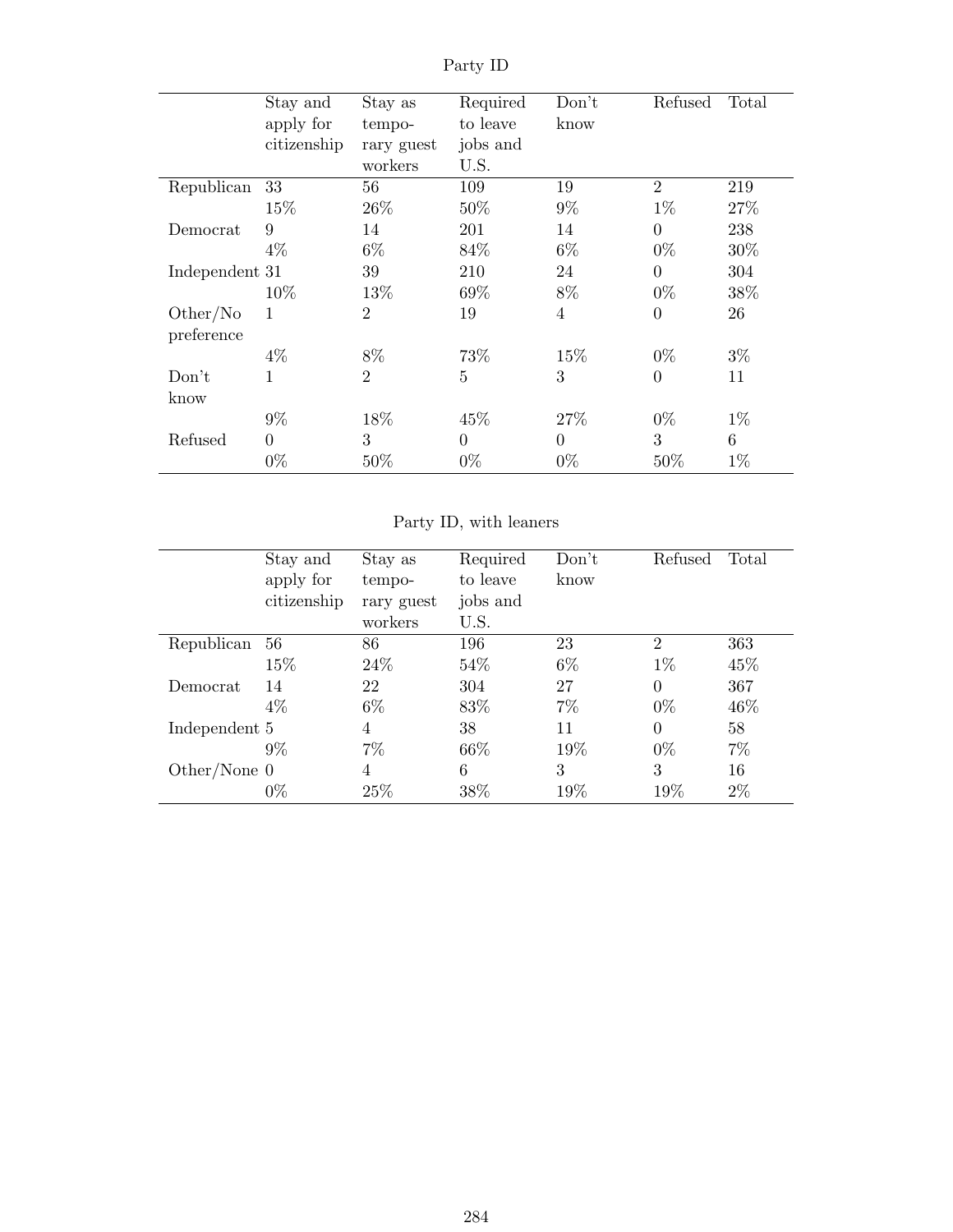|                | Stay and     | Stay as        | Required | Don't | Refused        | Total |
|----------------|--------------|----------------|----------|-------|----------------|-------|
|                | apply for    | tempo-         | to leave | know  |                |       |
|                | citizenship  | rary guest     | jobs and |       |                |       |
|                |              | workers        | U.S.     |       |                |       |
| Rep            | 33           | 56             | 109      | 19    | $\overline{2}$ | 219   |
|                | 15%          | 26\%           | 50%      | $9\%$ | $1\%$          | 27%   |
| Lean Rep       | 22           | 31             | 87       | 4     | $\overline{0}$ | 144   |
|                | 15%          | 22%            | 60%      | $3\%$ | $0\%$          | 18%   |
| Ind            | 5            | $\overline{4}$ | 38       | 11    | $\theta$       | 58    |
|                | $9\%$        | $7\%$          | 66\%     | 19%   | $0\%$          | $7\%$ |
| Lean Dem       | $\mathbf{5}$ | 8              | 103      | 13    | $\theta$       | 129   |
|                | $4\%$        | $6\%$          | 80%      | 10%   | $0\%$          | 16%   |
| Dem            | 9            | 14             | 201      | 14    | $\theta$       | 238   |
|                | $4\%$        | $6\%$          | 84%      | $6\%$ | $0\%$          | 30%   |
| Other/None $0$ |              | $\overline{4}$ | 6        | 3     | 3              | 16    |
|                | $0\%$        | 25%            | 38%      | 19%   | 19%            | $2\%$ |

Party Id, leaners separate

#### Marital Status

|            | Stay and       | Stay as        | Required       | Don't    | Refused        | Total          |
|------------|----------------|----------------|----------------|----------|----------------|----------------|
|            | apply for      | tempo-         | to leave       | know     |                |                |
|            | citizenship    | rary guest     | jobs and       |          |                |                |
|            |                | workers        | U.S.           |          |                |                |
| Married    | 53             | 90             | 308            | 39       | $\theta$       | 490            |
|            | 11\%           | 18%            | 63\%           | 8%       | $0\%$          | 61\%           |
| Cohabiting | 5              | $\overline{4}$ | 45             | 1        | $\overline{0}$ | 55             |
|            | $9\%$          | $7\%$          | 82\%           | $2\%$    | $0\%$          | $7\%$          |
| Widowed    | 4              | 8              | 21             | 11       | $\theta$       | 44             |
|            | $9\%$          | 18%            | 48\%           | 25%      | $0\%$          | $5\%$          |
| Divorced   | $\overline{4}$ | $\overline{5}$ | 37             | 5        | $\mathbf{1}$   | 52             |
|            | 8%             | 10%            | 71%            | 10%      | $2\%$          | $6\%$          |
| Separated  | $\overline{2}$ | $\mathbf{1}$   | 11             | 1        | $\overline{0}$ | 15             |
|            | 13%            | $7\%$          | 73%            | $7\%$    | $0\%$          | $2\%$          |
| Never      | 6              | 8              | 122            | 8        | $\overline{2}$ | 146            |
| Married    |                |                |                |          |                |                |
|            | $4\%$          | $5\%$          | 84\%           | $5\%$    | $1\%$          | 18%            |
| Refused    | $\theta$       | $\theta$       | $\overline{0}$ | $\theta$ | $\overline{2}$ | $\overline{2}$ |
|            | $0\%$          | $0\%$          | $0\%$          | $0\%$    | 100%           | $0\%$          |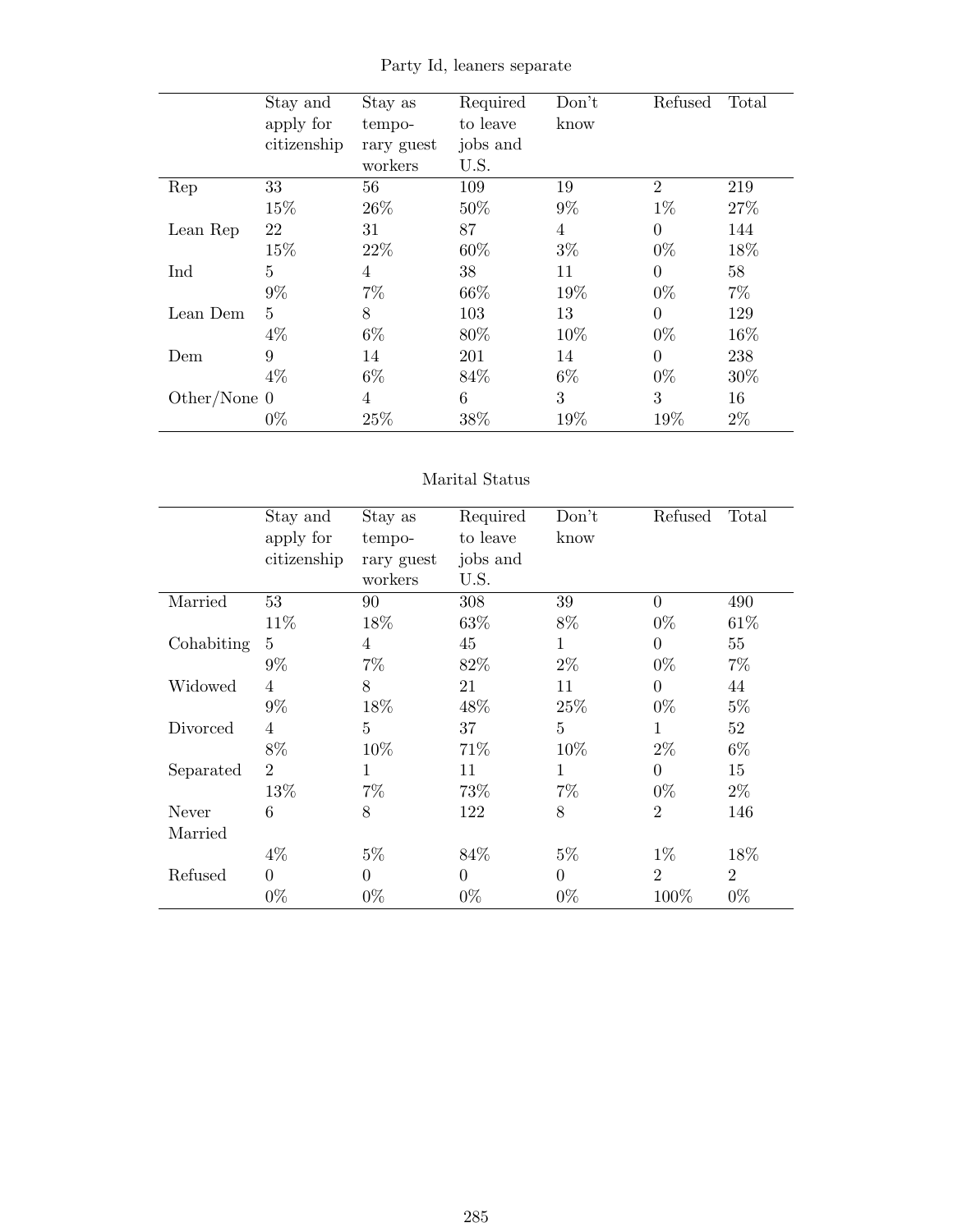|          | Stay and<br>apply for<br>citizenship | Stay as<br>tempo-<br>rary guest<br>workers | Required<br>to leave<br>jobs and<br>U.S. | Don't<br>know | Refused        | Total          |
|----------|--------------------------------------|--------------------------------------------|------------------------------------------|---------------|----------------|----------------|
| White    | 66                                   | 101                                        | 442                                      | 53            | 3              | 665            |
|          | 10%                                  | 15%                                        | 66\%                                     | 8%            | $0\%$          | 83%            |
| Black    | $\overline{2}$                       | 3                                          | 35                                       | 5             | $\theta$       | 45             |
|          | $4\%$                                | $7\%$                                      | 78%                                      | 11\%          | $0\%$          | $6\%$          |
| Hispanic | 3                                    | 1                                          | 35                                       | $\mathbf{1}$  | $\theta$       | 40             |
|          | 8%                                   | $2\%$                                      | 88%                                      | $2\%$         | $0\%$          | $5\%$          |
| Other    | 4                                    | 10                                         | 30                                       | 5             | $\overline{0}$ | 49             |
|          | 8%                                   | 20%                                        | 61\%                                     | 10%           | $0\%$          | $6\%$          |
| DK/NA/   | $\overline{0}$                       | $\boldsymbol{0}$                           | 1                                        | 1             | $\overline{2}$ | $\overline{4}$ |
| Ref      |                                      |                                            |                                          |               |                |                |
|          | $0\%$                                | $0\%$                                      | 25%                                      | 25%           | 50%            | $0\%$          |

Race and Ethnicity

## Religious Service Attendance

|             | Stay and<br>apply for<br>citizenship | Stay as<br>tempo-<br>rary guest<br>workers | Required<br>to leave<br>jobs and<br>U.S. | Don't<br>know  | Refused        | Total        |
|-------------|--------------------------------------|--------------------------------------------|------------------------------------------|----------------|----------------|--------------|
| More than   | 6                                    | 14                                         | 32                                       | $\overline{4}$ | $\overline{0}$ | 56           |
| 1/wk        |                                      |                                            |                                          |                |                |              |
|             | 11%                                  | $25\%$                                     | 57%                                      | $7\%$          | $0\%$          | $7\%$        |
| $1$ /week   | $30\,$                               | 35                                         | 103                                      | 22             | $\mathbf 1$    | 191          |
|             | 16%                                  | 18%                                        | 54%                                      | 12%            | $1\%$          | 24\%         |
| $1-2$ month | 11                                   | 24                                         | 84                                       | 6              | $\overline{0}$ | 125          |
|             | $9\%$                                | 19%                                        | 67%                                      | $5\%$          | $0\%$          | 16%          |
| few times   | 11                                   | $\boldsymbol{9}$                           | 100                                      | $\overline{7}$ | $\overline{2}$ | 129          |
| a year      |                                      |                                            |                                          |                |                |              |
|             | $9\%$                                | $7\%$                                      | 78%                                      | $5\%$          | $2\%$          | 16%          |
| Seldom      | $\overline{7}$                       | 16                                         | 108                                      | 5              | $\overline{0}$ | 136          |
|             | $5\%$                                | 12%                                        | 79%                                      | $4\%$          | $0\%$          | 17\%         |
| Never       | 10                                   | 17                                         | 112                                      | 19             | $\overline{0}$ | 158          |
|             | $6\%$                                | 11%                                        | 71%                                      | $12\%$         | $0\%$          | $20\%$       |
| Don't       | $\overline{0}$                       | $\overline{0}$                             | $\theta$                                 | $\mathbf{1}$   | $\overline{0}$ | $\mathbf{1}$ |
| know        |                                      |                                            |                                          |                |                |              |
|             | $0\%$                                | $0\%$                                      | $0\%$                                    | 100%           | $0\%$          | $0\%$        |
| Refused     | $\overline{0}$                       | $\overline{0}$                             | $\overline{4}$                           | $\overline{0}$ | $\overline{2}$ | 6            |
|             | $0\%$                                | $0\%$                                      | 67%                                      | $0\%$          | $33\%$         | $1\%$        |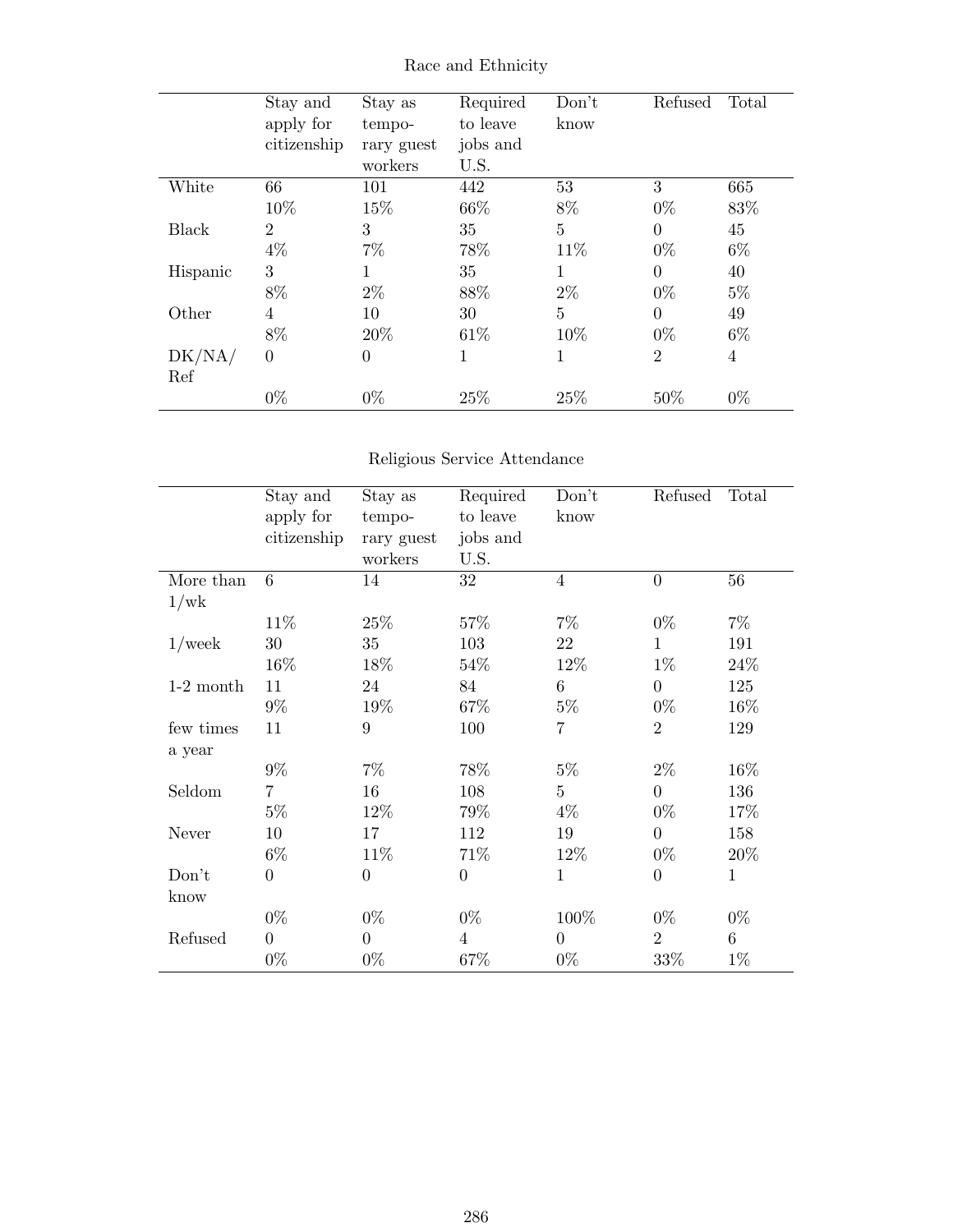|             | Stay and       | Stay as    | Required | Don't          | Refused        | Total          |
|-------------|----------------|------------|----------|----------------|----------------|----------------|
|             | apply for      | tempo-     | to leave | know           |                |                |
|             | citizenship    | rary guest | jobs and |                |                |                |
|             |                | workers    | U.S.     |                |                |                |
| Protestant/ | 32             | 48         | 226      | 26             | $\overline{2}$ | 334            |
| Christian   |                |            |          |                |                |                |
|             | 10\%           | 14\%       | 68%      | 8%             | $1\%$          | 42\%           |
| Catholic    | 32             | 42         | 178      | 20             | $\theta$       | 272            |
|             | 12\%           | 15%        | 65%      | $7\%$          | $0\%$          | 34%            |
| Jewish      | $\overline{0}$ | 1          | 3        | $\theta$       | $\theta$       | $\overline{4}$ |
|             | $0\%$          | 25%        | 75%      | $0\%$          | $0\%$          | $0\%$          |
| Other       | 3              | 9          | 23       | $\overline{2}$ | $\theta$       | 37             |
|             | 8%             | 24\%       | 62%      | $5\%$          | $0\%$          | $5\%$          |
| None        | 6              | 15         | 98       | 13             | $\theta$       | 132            |
|             | $5\%$          | 11\%       | 74%      | 10%            | $0\%$          | 16%            |
| DK/NA/      | $\overline{0}$ | 1          | 16       | 3              | 3              | 23             |
| Ref         |                |            |          |                |                |                |
|             | $0\%$          | $4\%$      | 70%      | 13%            | 13%            | $3\%$          |

Religious Affiliation

## Born Again/Evangelical

|          | Stay and<br>apply for<br>citizenship | Stay as<br>tempo-<br>rary guest<br>workers | Required<br>to leave<br>jobs and<br>U.S. | Don't<br>know | Refused        | Total |
|----------|--------------------------------------|--------------------------------------------|------------------------------------------|---------------|----------------|-------|
| born     | 19                                   | 23                                         | 86                                       | 13            | $\overline{0}$ | 141   |
| again    |                                      |                                            |                                          |               |                |       |
|          | 13%                                  | 16%                                        | 61\%                                     | $9\%$         | $0\%$          | 42\%  |
| not born | 12                                   | 25                                         | 130                                      | 12            | $\overline{0}$ | 179   |
| again    |                                      |                                            |                                          |               |                |       |
|          | $7\%$                                | 14%                                        | 73%                                      | $7\%$         | $0\%$          | 54%   |
| Don't    | $\overline{0}$                       | $\overline{0}$                             | 7                                        | 1             | $\overline{0}$ | 8     |
| know     |                                      |                                            |                                          |               |                |       |
|          | $0\%$                                | $0\%$                                      | 88%                                      | 12%           | $0\%$          | $2\%$ |
| Refused  | 1                                    | $\theta$                                   | 1                                        | 1             | $\overline{2}$ | 5     |
|          | 20%                                  | $0\%$                                      | 20%                                      | 20%           | 40%            | $2\%$ |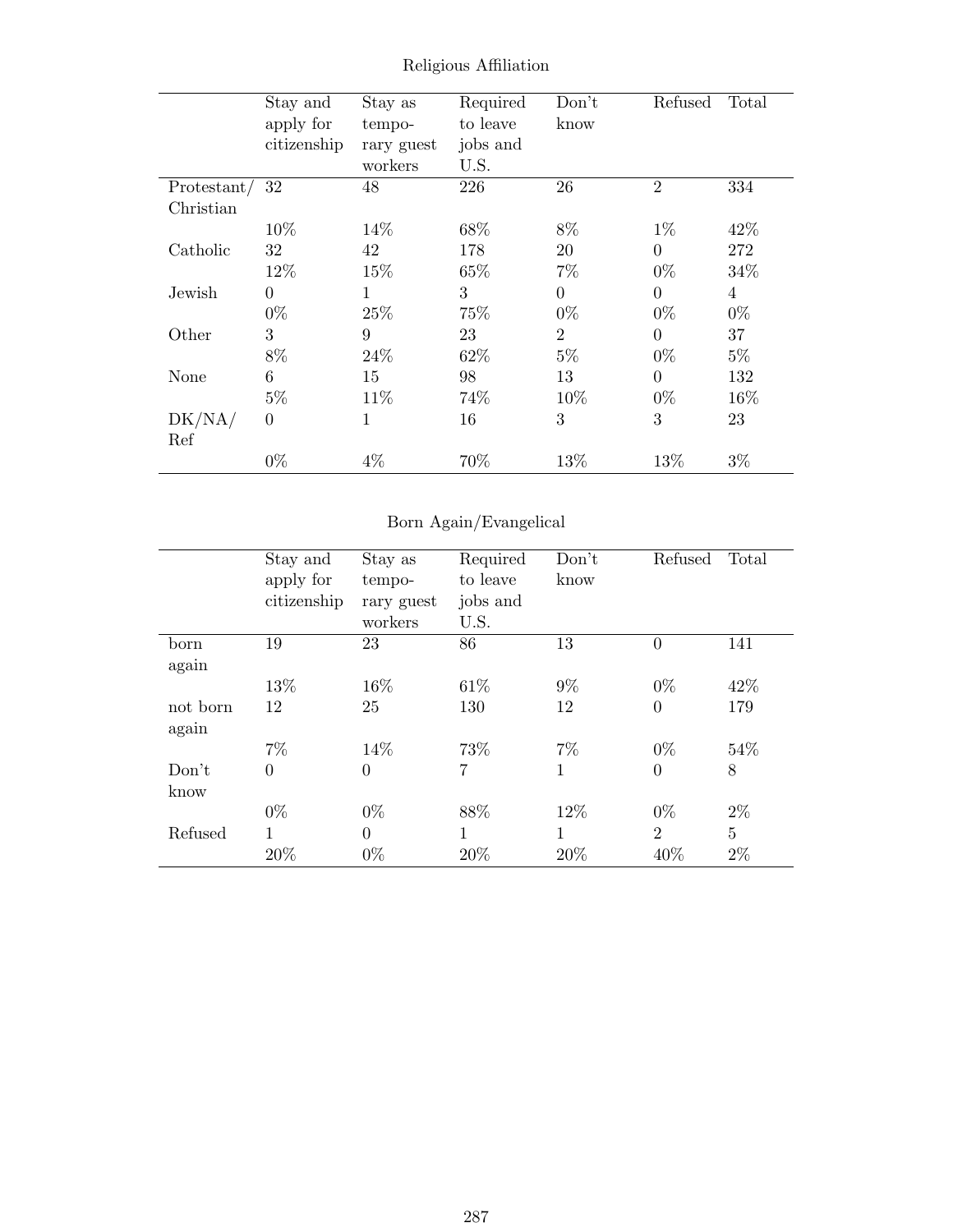|          | Stay and       | Stay as        | Required | Don't    | Refused          | Total |
|----------|----------------|----------------|----------|----------|------------------|-------|
|          | apply for      | tempo-         | to leave | know     |                  |       |
|          | citizenship    | rary guest     | jobs and |          |                  |       |
|          |                | workers        | U.S.     |          |                  |       |
| Urban    | 23             | 19             | 180      | 22       | 1                | 245   |
|          | $9\%$          | 8%             | 73%      | $9\%$    | $0\%$            | 31\%  |
| Suburban | 22             | 43             | 169      | 17       | $\overline{2}$   | 253   |
|          | $9\%$          | 17%            | 67%      | $7\%$    | $1\%$            | 32\%  |
| Rural    | 28             | 52             | 190      | 22       | $\theta$         | 292   |
|          | 10%            | 18%            | 65%      | 8%       | $0\%$            | 36\%  |
| Don't    | $\overline{0}$ | 1              | 3        | 4        | $\boldsymbol{0}$ | 8     |
| know     |                |                |          |          |                  |       |
|          | $0\%$          | 12%            | 38%      | 50%      | $0\%$            | $1\%$ |
| Refused  | 1              | $\overline{0}$ | 1        | $\theta$ | $\overline{2}$   | 4     |
|          | 25%            | $0\%$          | 25%      | $0\%$    | 50\%             | $0\%$ |

Location Type

# Political Ideology

|                        | Stay and<br>apply for<br>citizenship | Stay as<br>tempo-<br>rary guest<br>workers | Required<br>to leave<br>jobs and<br>U.S. | Don't<br>know  | Refused        | Total          |
|------------------------|--------------------------------------|--------------------------------------------|------------------------------------------|----------------|----------------|----------------|
| Very con-<br>servative | 6                                    | 14                                         | 38                                       | $\overline{5}$ | $\overline{0}$ | 63             |
|                        | 10%                                  | 22%                                        | 60%                                      | $8\%$          | $0\%$          | $8\%$          |
| Conservative 34        |                                      | 58                                         | 135                                      | 26             | $\overline{0}$ | 253            |
|                        | 13\%                                 | 23\%                                       | 53%                                      | 10%            | $0\%$          | 32\%           |
| Moderate               | 26                                   | 28                                         | 197                                      | 16             | $\overline{2}$ | 269            |
|                        | 10%                                  | 10%                                        | 73%                                      | $6\%$          | $1\%$          | 33\%           |
| Liberal                | $\overline{5}$                       | 10                                         | 95                                       | $\overline{4}$ | 1              | 115            |
|                        | $4\%$                                | $9\%$                                      | 83%                                      | $3\%$          | $1\%$          | 14%            |
| Very lib-<br>eral      | $\overline{0}$                       | 3                                          | 54                                       | 3              | $\overline{0}$ | 60             |
|                        | $0\%$                                | $5\%$                                      | 90%                                      | $5\%$          | $0\%$          | $7\%$          |
| Don't                  | $\overline{4}$                       | 1                                          | 22                                       | 11             | $\theta$       | 38             |
| know                   |                                      |                                            |                                          |                |                |                |
|                        | 11\%                                 | $3\%$                                      | 58%                                      | 29%            | $0\%$          | $5\%$          |
| Refused                | $\overline{0}$                       | $\theta$                                   | 3                                        | $\overline{0}$ | $\overline{2}$ | $\overline{5}$ |
|                        | $0\%$                                | $0\%$                                      | 60%                                      | $0\%$          | 40%            | $1\%$          |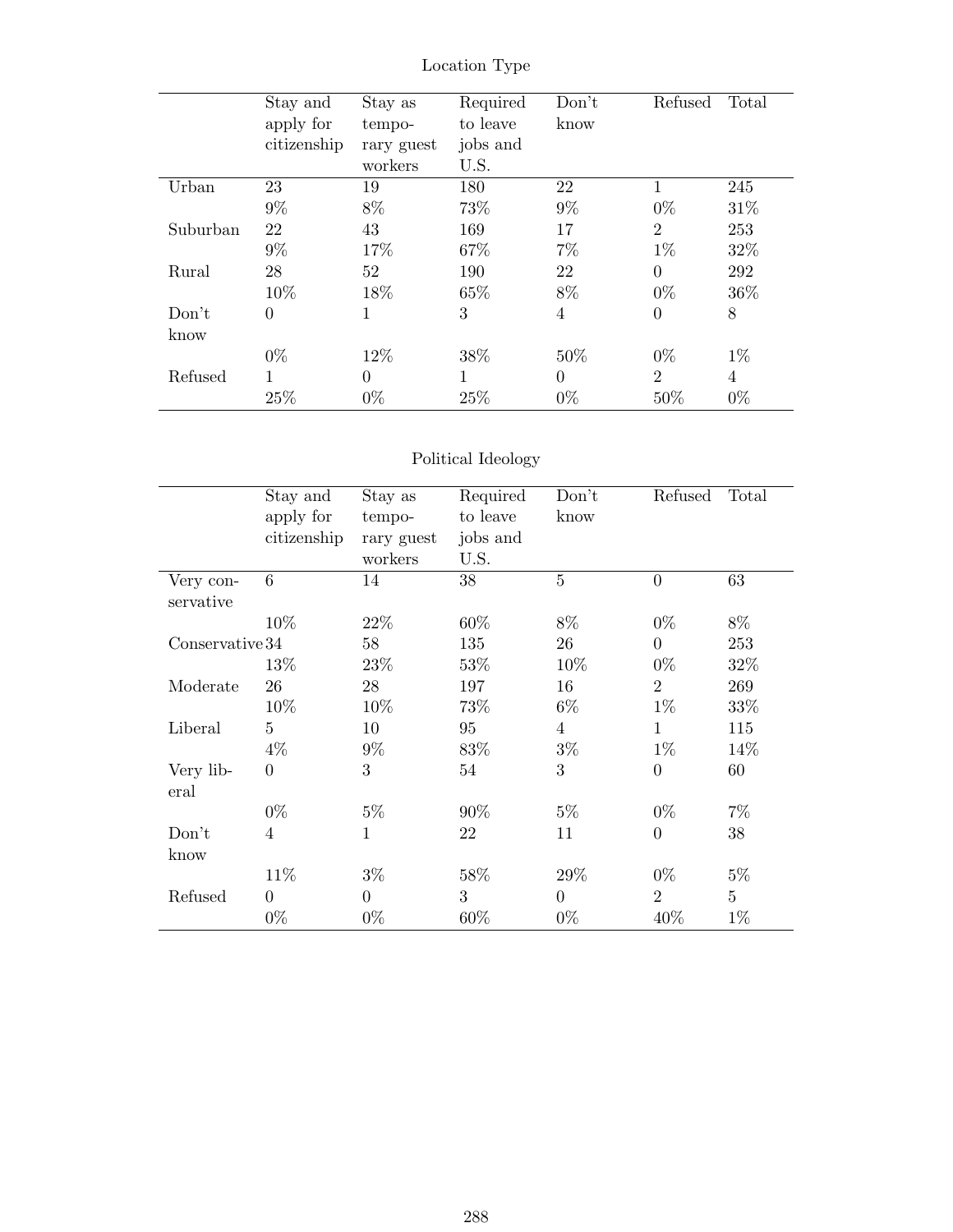|            | Stay and       | Stay as        | Required       | Don't          | Refused        | Total          |
|------------|----------------|----------------|----------------|----------------|----------------|----------------|
|            | apply for      | tempo-         | to leave       | know           |                |                |
|            | citizenship    | rary guest     | jobs and       |                |                |                |
|            |                | workers        | U.S.           |                |                |                |
| respondent | 11             | $\overline{5}$ | 52             | 7              | 1              | 76             |
|            | 14%            | $7\%$          | 68%            | $9\%$          | $1\%$          | $9\%$          |
| another    | $\overline{4}$ | 9              | 25             | $\overline{2}$ | $\overline{0}$ | 40             |
| household  |                |                |                |                |                |                |
| member     |                |                |                |                |                |                |
|            | 10%            | 22\%           | 62%            | $5\%$          | $0\%$          | $5\%$          |
| nobody in  | 59             | 102            | 463            | 54             | $\overline{2}$ | 680            |
| household  |                |                |                |                |                |                |
|            | $9\%$          | 15%            | 68%            | 8%             | $0\%$          | 85%            |
| Don't      | $\overline{0}$ | $\overline{0}$ | $\overline{2}$ | $\mathbf{1}$   | $\overline{0}$ | 3              |
| know       |                |                |                |                |                |                |
|            | $0\%$          | $0\%$          | 67%            | 33%            | $0\%$          | $0\%$          |
| Refused    | 1              | $\overline{0}$ | $\overline{2}$ | $\Omega$       | $\overline{2}$ | $\overline{5}$ |
|            | 20%            | $0\%$          | 40%            | $0\%$          | 40%            | $1\%$          |

Union Membership

## Job Type and Union Membership

|           | Stay and     | Stay as        | Required       | Don't          | Refused        | Total |
|-----------|--------------|----------------|----------------|----------------|----------------|-------|
|           | apply for    | tempo-         | to leave       | know           |                |       |
|           | citizenship  | rary guest     | jobs and       |                |                |       |
|           |              | workers        | U.S.           |                |                |       |
| Public    | 6            | 3              | 32             | $\overline{0}$ | $\overline{0}$ | 41    |
| union     |              |                |                |                |                |       |
|           | 15%          | 7%             | 78%            | $0\%$          | $0\%$          | $5\%$ |
| Public    | 1            | 19             | 104            | 9              | $\overline{0}$ | 133   |
| non-union |              |                |                |                |                |       |
|           | $1\%$        | 14%            | 78%            | $7\%$          | $0\%$          | 17%   |
| Private   | 8            | 11             | 45             | 8              | $\mathbf{1}$   | 73    |
| union     |              |                |                |                |                |       |
|           | 11\%         | 15%            | 62\%           | 11\%           | $1\%$          | $9\%$ |
| Private   | 58           | 83             | 358            | 46             | $\overline{2}$ | 547   |
| non-union |              |                |                |                |                |       |
|           | 11%          | 15%            | 65%            | $8\%$          | $0\%$          | 68\%  |
| DK/NA/    | $\mathbf{1}$ | $\overline{0}$ | $\overline{5}$ | $\mathbf{1}$   | $\overline{2}$ | 9     |
| Ref       |              |                |                |                |                |       |
|           | 11%          | $0\%$          | $56\%$         | 11\%           | 22%            | $1\%$ |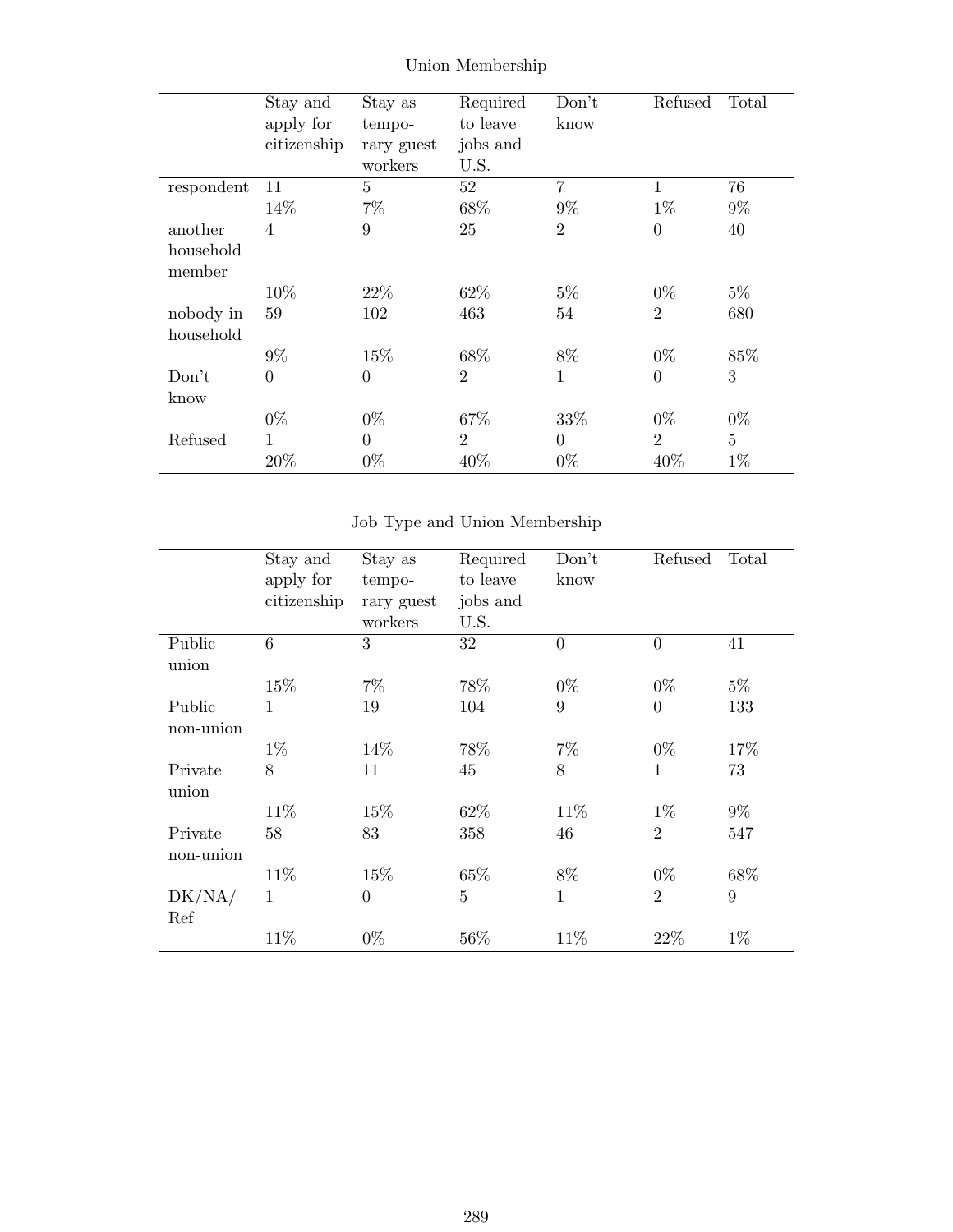|          | Stay and<br>apply for<br>citizenship | Stay as<br>tempo-<br>rary guest<br>workers | Required<br>to leave<br>jobs and<br>U.S. | Don't<br>know | Refused        | Total |
|----------|--------------------------------------|--------------------------------------------|------------------------------------------|---------------|----------------|-------|
| MKE City | 5                                    | 3                                          | 62                                       | 5             | $\overline{0}$ | 75    |
|          | $7\%$                                | $4\%$                                      | 83%                                      | $7\%$         | $0\%$          | $9\%$ |
| Rest of  | 34                                   | 39                                         | 157                                      | 19            | $\overline{0}$ | 249   |
| MKE      |                                      |                                            |                                          |               |                |       |
|          | 14%                                  | 16%                                        | 63%                                      | 8%            | $0\%$          | 31\%  |
| msn      | 10                                   | 21                                         | 95                                       | 18            | $\overline{2}$ | 146   |
|          | $7\%$                                | 14%                                        | 65%                                      | 12%           | $1\%$          | 18%   |
| GB/A     | 6                                    | 31                                         | 100                                      | 10            | $\overline{2}$ | 149   |
|          | $4\%$                                | 21\%                                       | 67%                                      | $7\%$         | $1\%$          | 19%   |
| Rest of  | 19                                   | 22                                         | 130                                      | 13            | $\overline{0}$ | 184   |
| state    | 10%                                  | 12%                                        | 71%                                      | $7\%$         | $0\%$          | 23%   |

## Likelihood of Voting in Nov.

|            | Stay and<br>apply for<br>citizenship | Stay as<br>tempo-<br>rary guest<br>workers | Required<br>to leave<br>jobs and<br>U.S. | Don't<br>know | Refused        | Total |
|------------|--------------------------------------|--------------------------------------------|------------------------------------------|---------------|----------------|-------|
| Absolutely | 56                                   | 96                                         | 423                                      | 39            | $\mathbf{1}$   | 615   |
| certain    |                                      |                                            |                                          |               |                |       |
|            | $9\%$                                | 16%                                        | 69%                                      | $6\%$         | $0\%$          | 77%   |
| Very       | 12                                   | 17                                         | 71                                       | 16            | $\overline{4}$ | 120   |
| likely     |                                      |                                            |                                          |               |                |       |
|            | 10%                                  | 14%                                        | $59\%$                                   | 13%           | $3\%$          | 15%   |
| $50 - 50$  | 1                                    | $\overline{2}$                             | 26                                       | 3             | $\overline{0}$ | 32    |
|            | $3\%$                                | $6\%$                                      | 81%                                      | $9\%$         | $0\%$          | $4\%$ |
| Will not   | $\overline{4}$                       | $\overline{0}$                             | 20                                       | 6             | $\overline{0}$ | 30    |
| vote       |                                      |                                            |                                          |               |                |       |
|            | 13%                                  | $0\%$                                      | 67%                                      | 20%           | $0\%$          | $4\%$ |
| Don't      | $\overline{2}$                       | $\overline{0}$                             | 3                                        | 1             | $\overline{0}$ | 6     |
| know       |                                      |                                            |                                          |               |                |       |
|            | 33%                                  | $0\%$                                      | $50\%$                                   | 17%           | $0\%$          | $1\%$ |

Region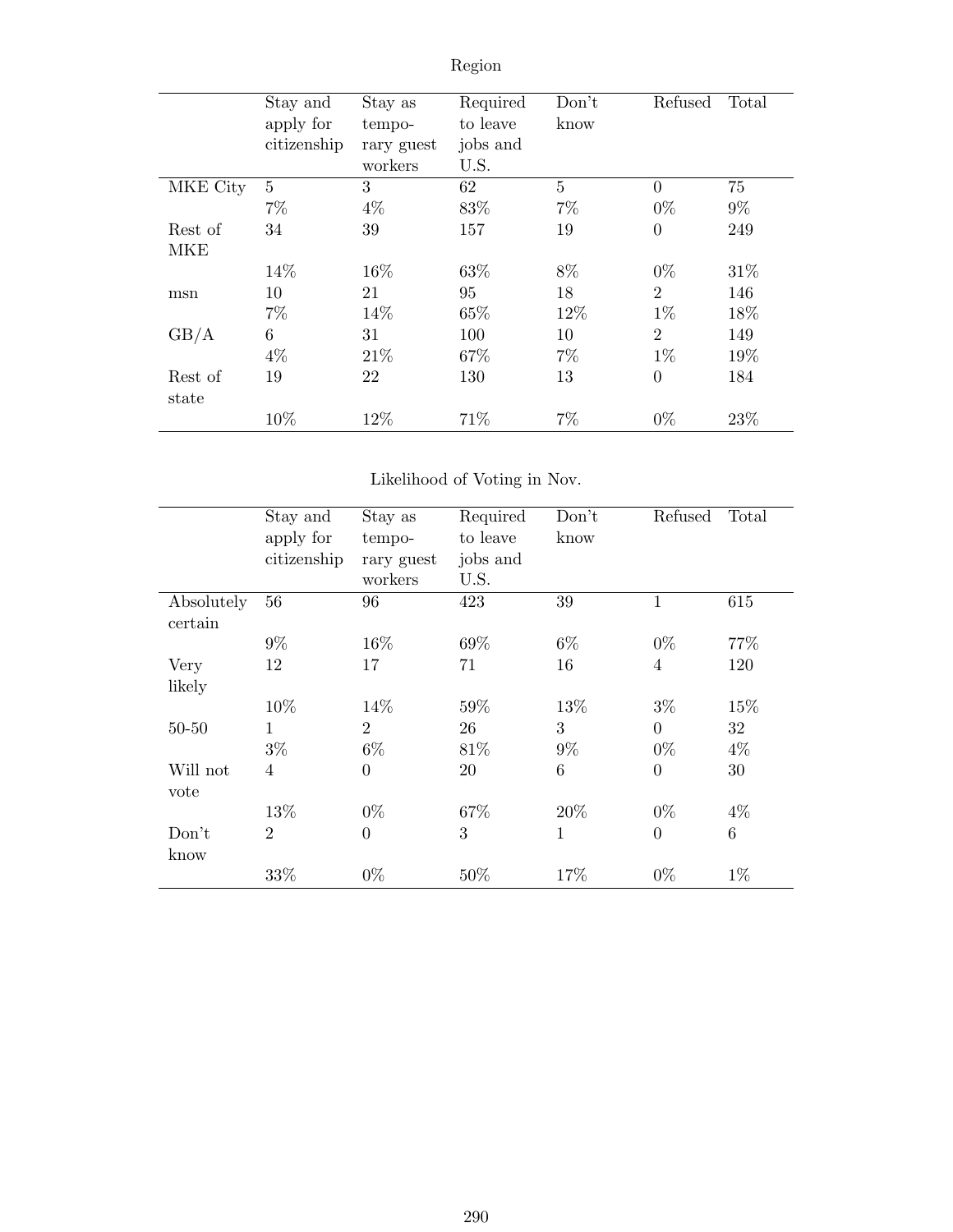## Q36. Has Trump held this position all along or has he recently changed his position on undocumented immigrants?

| Sex    |            |          |       |         |       |  |
|--------|------------|----------|-------|---------|-------|--|
|        | Held po-   | Has      | Don't | Refused | Total |  |
|        | sition all | changed  | know  |         |       |  |
|        | along      | position |       |         |       |  |
| Male   | 149        | 188      | 47    | 2       | 386   |  |
|        | 39%        | 49%      | 12%   | $1\%$   | 48\%  |  |
| Female | 167        | 193      | 55    | 3       | 418   |  |
|        | 40\%       | 46\%     | 13%   | $1\%$   | 52%   |  |

|  |  | Age 4 Categories |
|--|--|------------------|
|--|--|------------------|

|        | Held po-   | Has      | Don't          | Refused        | Total |
|--------|------------|----------|----------------|----------------|-------|
|        | sition all | changed  | know           |                |       |
|        | along      | position |                |                |       |
| 18-29  | 61         | 50       | 16             | $\overline{2}$ | 129   |
|        | 47%        | 39%      | 12\%           | $2\%$          | 16%   |
| 30-44  | 83         | 78       | 29             | $\overline{0}$ | 190   |
|        | 44\%       | 41\%     | 15%            | $0\%$          | 24\%  |
| 45-59  | 96         | 127      | 34             | $\theta$       | 257   |
|        | 37%        | 49\%     | 13%            | $0\%$          | 32\%  |
| $60+$  | 74         | 125      | 24             | $\overline{2}$ | 225   |
|        | 33%        | 56%      | 11\%           | $1\%$          | 28%   |
| DK/NA/ | 1          | 0        | $\overline{0}$ | $\overline{2}$ | 3     |
| Ref    |            |          |                |                |       |
|        | 33%        | $0\%$    | $0\%$          | 67%            | $0\%$ |

### Education 5 Categories

|           | Held po-   | Has      | Don't          | Refused        | Total |
|-----------|------------|----------|----------------|----------------|-------|
|           | sition all | changed  | know           |                |       |
|           | along      | position |                |                |       |
| Not HS    | 13         | 26       | 9              | $\Omega$       | 48    |
|           | 27\%       | 54%      | 19%            | $0\%$          | $6\%$ |
| HS        | 90         | 123      | 33             | $\theta$       | 246   |
|           | 37%        | 50%      | 13%            | $0\%$          | 31\%  |
| Some Coll | 65         | 65       | 20             | 3              | 153   |
|           | 42\%       | 42\%     | 13%            | $2\%$          | 19%   |
| AА        | 43         | 46       | 15             | $\Omega$       | 104   |
|           | 41\%       | 44\%     | 14%            | $0\%$          | 13%   |
| $BA+$     | 97         | 119      | 25             | $\theta$       | 241   |
|           | 40%        | 49%      | 10%            | $0\%$          | 30%   |
| DK/NA/    | 7          | 1        | $\overline{0}$ | $\overline{2}$ | 10    |
| Ref       |            |          |                |                |       |
|           | 70%        | 10%      | $0\%$          | 20%            | $1\%$ |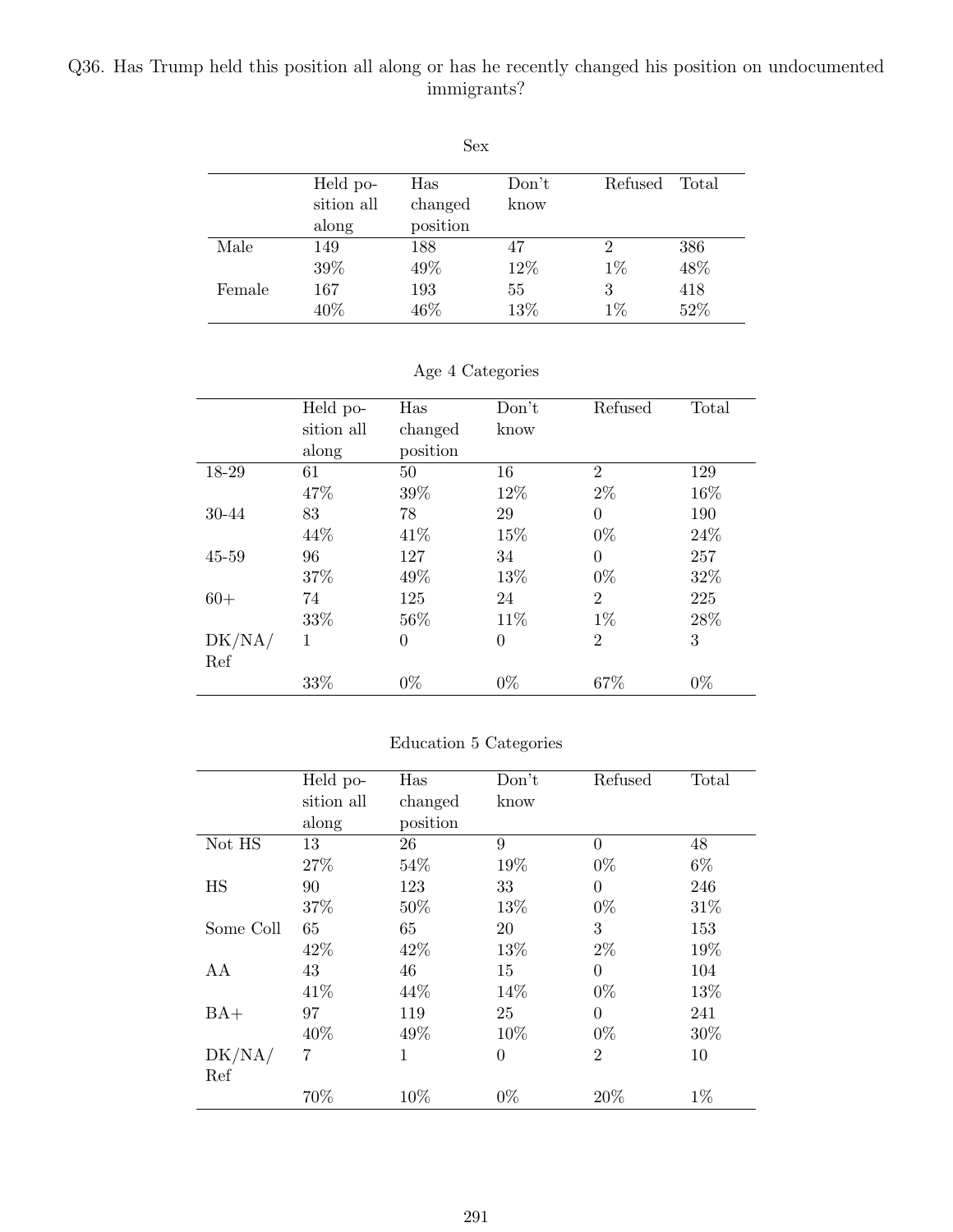|           | Held po-   | Has      | Don't | Refused        | Total |
|-----------|------------|----------|-------|----------------|-------|
|           | sition all | changed  | know  |                |       |
|           | along      | position |       |                |       |
| Under     | 101        | 95       | 38    | $\overline{0}$ | 234   |
| \$40k     |            |          |       |                |       |
|           | 43\%       | 41\%     | 16%   | $0\%$          | 29%   |
| \$40k to  | 86         | 109      | 19    | $\overline{0}$ | 214   |
| \$74k     |            |          |       |                |       |
|           | 40%        | 51\%     | $9\%$ | $0\%$          | 27%   |
| $$75k$ up | 86         | 144      | 24    | $\theta$       | 254   |
|           | 34\%       | 57%      | $9\%$ | $0\%$          | 32%   |
| DK/NA/    | 42         | 33       | 21    | 5              | 101   |
| Ref       |            |          |       |                |       |
|           | 42%        | 33%      | 21%   | $5\%$          | 13%   |

Household Income

| aг<br>L |  |
|---------|--|
|---------|--|

|                 | Held po-       | Has      | Don't    | Refused        | Total |
|-----------------|----------------|----------|----------|----------------|-------|
|                 | sition all     | changed  | know     |                |       |
|                 | along          | position |          |                |       |
| Republican      | 80             | 104      | 33       | $\overline{2}$ | 219   |
|                 | 37%            | 47%      | 15%      | $1\%$          | 27%   |
| Democrat        | 99             | 113      | 26       | $\Omega$       | 238   |
|                 | 42\%           | 47\%     | 11\%     | $0\%$          | 30%   |
| Independent 121 |                | 149      | 33       | $\theta$       | 303   |
|                 | 40\%           | 49%      | 11\%     | $0\%$          | 38%   |
| Other/No        | 12             | 9        | 6        | $\overline{0}$ | 27    |
| preference      |                |          |          |                |       |
|                 | 44\%           | 33%      | 22\%     | $0\%$          | $3\%$ |
| Don't           | $\overline{4}$ | 3        | 3        | $\overline{0}$ | 10    |
| know            |                |          |          |                |       |
|                 | 40%            | 30\%     | 30\%     | $0\%$          | $1\%$ |
| Refused         | $\theta$       | 3        | $\theta$ | 3              | 6     |
|                 | $0\%$          | 50%      | $0\%$    | $50\%$         | $1\%$ |

|  | Party ID, with leaners |
|--|------------------------|
|  |                        |

|                | Held po-   | Has      | Don't | Refused        | Total |
|----------------|------------|----------|-------|----------------|-------|
|                | sition all | changed  | know  |                |       |
|                | along      | position |       |                |       |
| Republican     | 133        | 186      | 41    | $\overline{2}$ | 362   |
|                | 37%        | 51\%     | 11\%  | $1\%$          | 45%   |
| Democrat       | 158        | 171      | 38    | 0              | 367   |
|                | 43\%       | 47\%     | 10%   | $0\%$          | 46\%  |
| Independent 21 |            | 18       | 19    | 0              | 58    |
|                | 36\%       | 31\%     | 33%   | $0\%$          | 7%    |
| Other/None 3   |            | 5        | 4     | 3              | 15    |
|                | 20%        | 33%      | 27%   | 20%            | $2\%$ |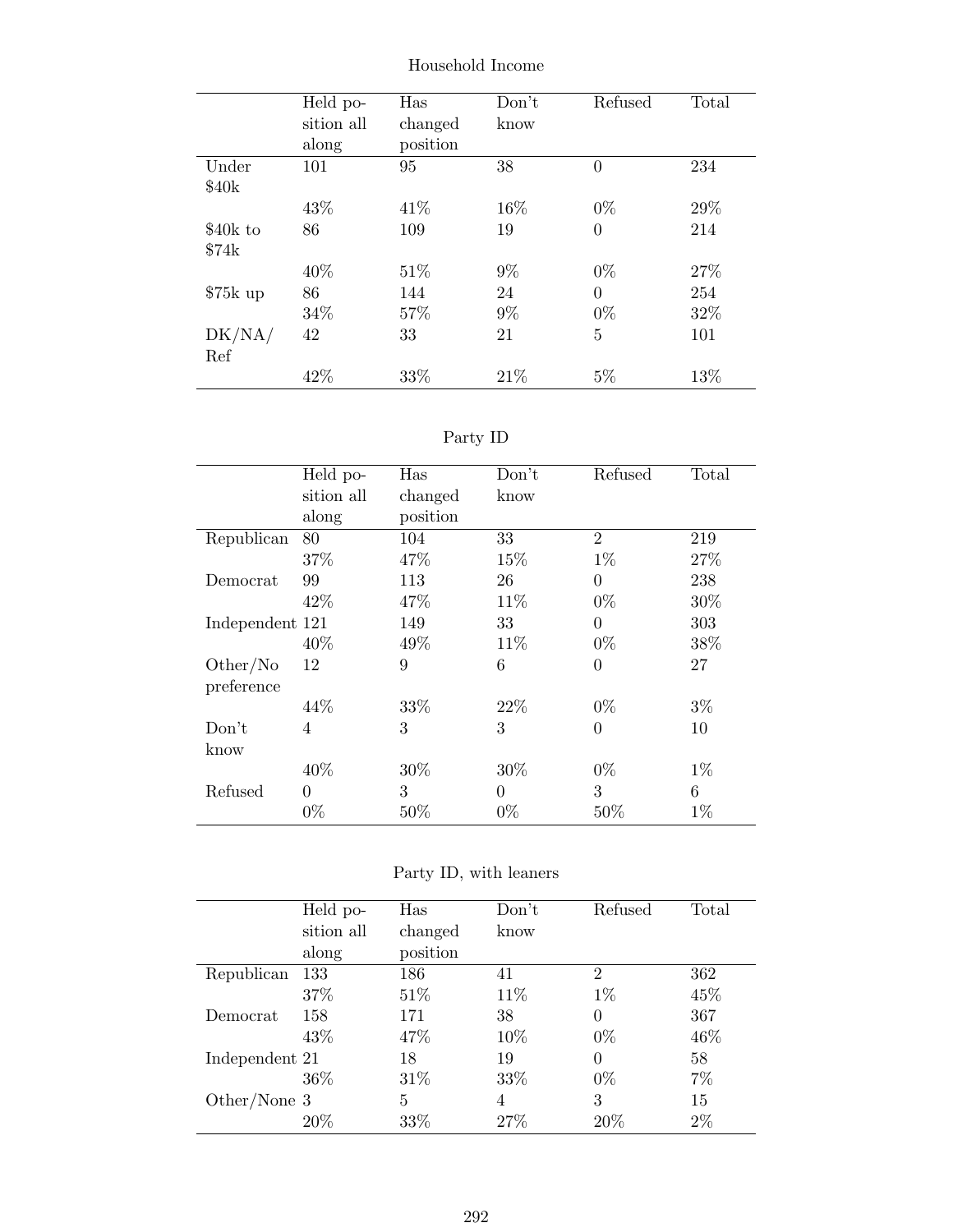|              | Held po-   | Has      | Don't | Refused        | Total |
|--------------|------------|----------|-------|----------------|-------|
|              | sition all | changed  | know  |                |       |
|              | along      | position |       |                |       |
| Rep          | 80         | 104      | 33    | $\overline{2}$ | 219   |
|              | 37%        | 47%      | 15%   | $1\%$          | 27%   |
| Lean Rep     | 53         | 82       | 8     | $\Omega$       | 143   |
|              | 37%        | 57%      | $6\%$ | $0\%$          | 18%   |
| Ind          | 21         | 18       | 19    | $\Omega$       | 58    |
|              | 36%        | 31\%     | 33%   | $0\%$          | $7\%$ |
| Lean Dem     | 59         | 59       | 11    | $\theta$       | 129   |
|              | 46%        | 46%      | $9\%$ | $0\%$          | 16%   |
| Dem          | 99         | 113      | 26    | $\theta$       | 238   |
|              | 42\%       | 47\%     | 11\%  | $0\%$          | 30%   |
| Other/None 3 |            | 5        | 4     | 3              | 15    |
|              | 20%        | 33%      | 27%   | 20%            | $2\%$ |

Party Id, leaners separate

### Marital Status

|            | Held po-   | Has      | Don't          | Refused        | Total          |
|------------|------------|----------|----------------|----------------|----------------|
|            | sition all | changed  | know           |                |                |
|            | along      | position |                |                |                |
| Married    | 187        | 243      | 59             | $\mathbf{1}$   | 490            |
|            | 38%        | 50%      | 12%            | $0\%$          | 61\%           |
| Cohabiting | 24         | 21       | 9              | $\theta$       | 54             |
|            | 44\%       | 39%      | 17%            | $0\%$          | $7\%$          |
| Widowed    | 11         | 22       | 12             | $\Omega$       | 45             |
|            | 24\%       | 49\%     | 27%            | $0\%$          | $6\%$          |
| Divorced   | 21         | 25       | $\overline{5}$ | 1              | 52             |
|            | 40%        | 48%      | 10\%           | $2\%$          | $6\%$          |
| Separated  | 7          | 4        | $\overline{4}$ | $\Omega$       | 15             |
|            | 47%        | 27\%     | 27%            | $0\%$          | $2\%$          |
| Never      | 65         | 65       | 13             | $\overline{2}$ | 145            |
| Married    |            |          |                |                |                |
|            | 45%        | 45%      | $9\%$          | $1\%$          | 18%            |
| Refused    | $\theta$   | $\Omega$ | $\theta$       | $\overline{2}$ | $\overline{2}$ |
|            | $0\%$      | $0\%$    | $0\%$          | 100%           | $0\%$          |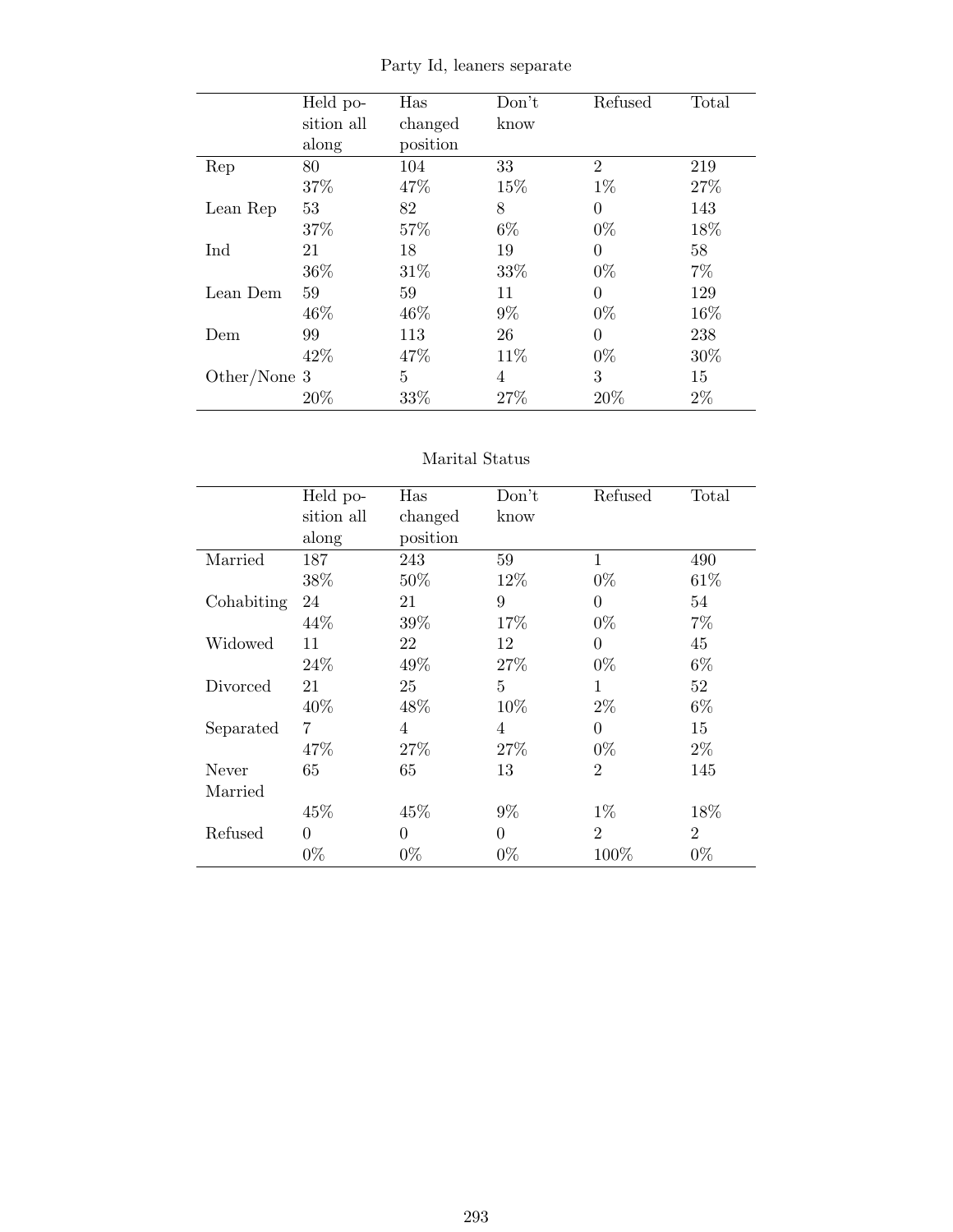|              | Held po-   | Has            | Don't        | Refused        | Total |
|--------------|------------|----------------|--------------|----------------|-------|
|              | sition all | changed        | know         |                |       |
|              | along      | position       |              |                |       |
| White        | 269        | 311            | 82           | 3              | 665   |
|              | 40%        | 47%            | 12%          | $0\%$          | 83%   |
| <b>Black</b> | 18         | 14             | 12           | $\Omega$       | 44    |
|              | 41\%       | 32%            | 27\%         | $0\%$          | $5\%$ |
| Hispanic     | 13         | 26             | 1            | 0              | 40    |
|              | 32%        | 65%            | $2\%$        | $0\%$          | $5\%$ |
| Other        | 14         | 30             | 5            | $\theta$       | 49    |
|              | 29%        | 61\%           | 10%          | $0\%$          | $6\%$ |
| DK/NA/       | 1          | $\overline{0}$ | $\mathbf{1}$ | $\overline{2}$ | 4     |
| Ref          |            |                |              |                |       |
|              | 25%        | $0\%$          | 25%          | 50%            | $0\%$ |

Race and Ethnicity

## Religious Service Attendance

|             | Held po-       | Has            | Don't          | Refused        | Total        |
|-------------|----------------|----------------|----------------|----------------|--------------|
|             | sition all     | changed        | know           |                |              |
|             | along          | position       |                |                |              |
| More than   | 24             | 20             | 11             | $\overline{0}$ | 55           |
| 1/wk        |                |                |                |                |              |
|             | 44%            | 36\%           | 20%            | $0\%$          | 7%           |
| $1$ /week   | 65             | 96             | 30             | $\mathbf{1}$   | 192          |
|             | 34%            | $50\%$         | 16%            | $1\%$          | 24%          |
| $1-2$ month | 55             | 60             | 11             | $\overline{0}$ | 126          |
|             | 44\%           | 48\%           | 9%             | $0\%$          | $16\%$       |
| few times   | 49             | 64             | 13             | $\overline{2}$ | 128          |
| a year      |                |                |                |                |              |
|             | 38%            | $50\%$         | 10%            | $2\%$          | 16%          |
| Seldom      | 53             | 63             | 19             | $\overline{0}$ | 135          |
|             | $39\%$         | 47\%           | 14\%           | $0\%$          | 17%          |
| Never       | 67             | 75             | 17             | $\Omega$       | 159          |
|             | 42%            | 47%            | 11\%           | $0\%$          | 20%          |
| Don't       | $\overline{0}$ | $\overline{0}$ | 1              | $\overline{0}$ | $\mathbf{1}$ |
| know        |                |                |                |                |              |
|             | $0\%$          | $0\%$          | 100%           | $0\%$          | $0\%$        |
| Refused     | $\overline{2}$ | $\overline{2}$ | $\overline{0}$ | $\overline{2}$ | 6            |
|             | 33%            | 33%            | $0\%$          | 33%            | $1\%$        |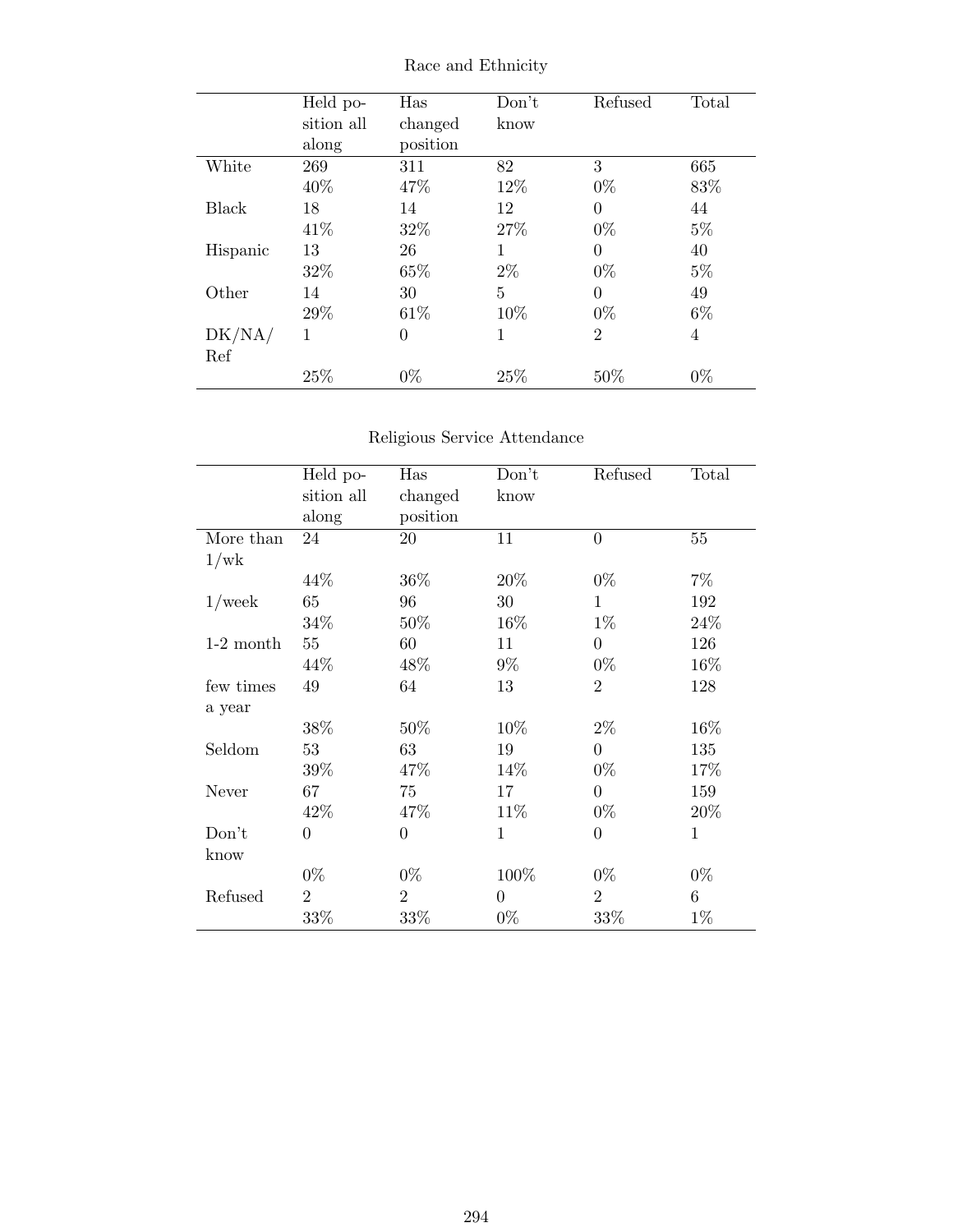|             | Held po-       | Has            | Don't    | Refused        | Total |
|-------------|----------------|----------------|----------|----------------|-------|
|             | sition all     | changed        | know     |                |       |
|             | along          | position       |          |                |       |
| Protestant/ | 129            | 160            | 42       | $\overline{2}$ | 333   |
| Christian   |                |                |          |                |       |
|             | 39%            | 48\%           | 13%      | $1\%$          | 42\%  |
| Catholic    | 108            | 132            | 32       | $\Omega$       | 272   |
|             | 40%            | 49%            | 12%      | $0\%$          | 34%   |
| Jewish      | $\overline{2}$ | $\overline{2}$ | $\theta$ | 1              | 5     |
|             | 40%            | 40%            | $0\%$    | 20\%           | $1\%$ |
| Other       | 12             | 17             | 8        | $\theta$       | 37    |
|             | 32%            | 46\%           | 22\%     | $0\%$          | $5\%$ |
| None        | 56             | 64             | 12       | $\Omega$       | 132   |
|             | 42\%           | 48\%           | $9\%$    | $0\%$          | 16%   |
| DK/NA/      | 7              | 6              | 7        | 3              | 23    |
| Ref         |                |                |          |                |       |
|             | 30%            | 26%            | 30%      | 13\%           | $3\%$ |

Religious Affiliation

## Born Again/Evangelical

|          | Held po-       | Has            | Don't | Refused        | Total |
|----------|----------------|----------------|-------|----------------|-------|
|          | sition all     | changed        | know  |                |       |
|          | along          | position       |       |                |       |
| born     | 52             | 68             | 20    | $\theta$       | 140   |
| again    |                |                |       |                |       |
|          | 37%            | 49%            | 14\%  | $0\%$          | 42%   |
| not born | 74             | 84             | 20    | $\theta$       | 178   |
| again    |                |                |       |                |       |
|          | 42\%           | 47\%           | 11\%  | $0\%$          | 54\%  |
| Don't    | $\overline{2}$ | $\overline{5}$ | 1     | $\theta$       | 8     |
| know     |                |                |       |                |       |
|          | 25%            | 62%            | 12%   | $0\%$          | $2\%$ |
| Refused  | $\theta$       | $\overline{2}$ | 1     | $\overline{2}$ | 5     |
|          | $0\%$          | 40%            | 20%   | 40%            | $2\%$ |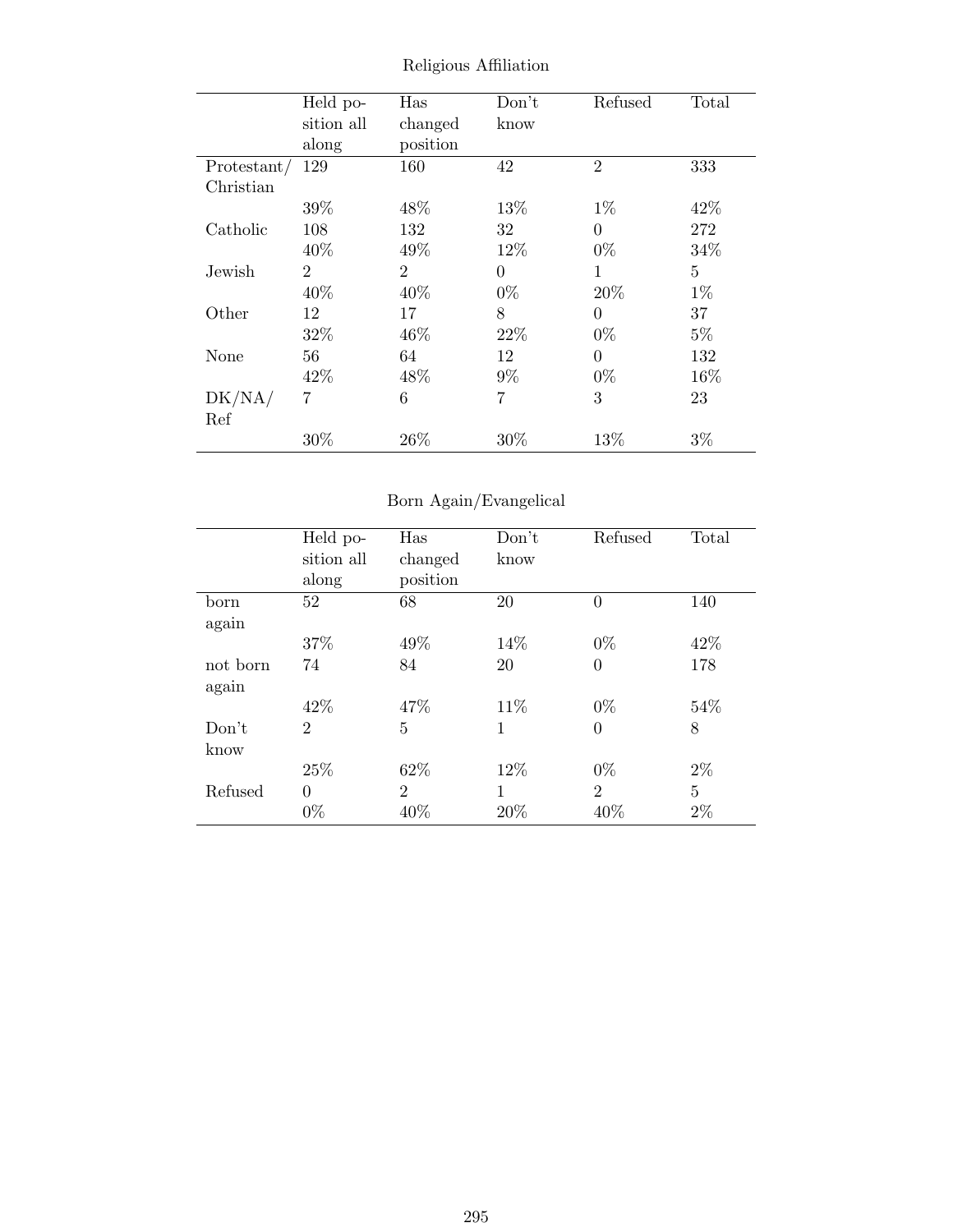|          | Held po-   | Has      | Don't          | Refused        | Total |
|----------|------------|----------|----------------|----------------|-------|
|          | sition all | changed  | know           |                |       |
|          | along      | position |                |                |       |
| Urban    | 99         | 106      | 39             | $\overline{2}$ | 246   |
|          | 40%        | 43\%     | 16\%           | $1\%$          | 31\%  |
| Suburban | 95         | 131      | 24             | $\overline{2}$ | 252   |
|          | 38%        | 52%      | 10%            | $1\%$          | 31\%  |
| Rural    | 118        | 138      | 37             | $\theta$       | 293   |
|          | 40\%       | 47%      | 13%            | $0\%$          | 36%   |
| Don't    | 1          | 5        | $\overline{2}$ | 0              | 8     |
| know     |            |          |                |                |       |
|          | 12%        | 62%      | 25\%           | $0\%$          | $1\%$ |
| Refused  |            | 1        | $\overline{0}$ | $\overline{2}$ | 4     |
|          | 25%        | 25%      | $0\%$          | 50%            | $0\%$ |

Location Type

## Political Ideology

|                 | Held po-   | Has            | Don't          | Refused        | Total          |
|-----------------|------------|----------------|----------------|----------------|----------------|
|                 | sition all | changed        | know           |                |                |
|                 | along      | position       |                |                |                |
| Very con-       | 26         | 24             | 12             | $\overline{0}$ | 62             |
| servative       |            |                |                |                |                |
|                 | 42%        | 39%            | 19%            | $0\%$          | 8%             |
| Conservative 93 |            | 129            | 31             | $\mathbf{1}$   | 254            |
|                 | 37\%       | 51\%           | 12%            | $0\%$          | 32%            |
| Moderate        | 107        | 128            | 32             | $\overline{2}$ | 269            |
|                 | 40\%       | 48\%           | 12\%           | $1\%$          | 33\%           |
| Liberal         | 45         | 60             | 9              | $\mathbf{1}$   | 115            |
|                 | 39%        | 52\%           | 8%             | $1\%$          | 14%            |
| Very lib-       | 28         | 30             | 3              | $\overline{0}$ | 61             |
| eral            |            |                |                |                |                |
|                 | 46\%       | 49%            | $5\%$          | $0\%$          | $8\%$          |
| Don't           | 16         | 8              | 14             | $\overline{0}$ | 38             |
| know            |            |                |                |                |                |
|                 | 42\%       | 21\%           | 37%            | $0\%$          | $5\%$          |
| Refused         | 1          | $\overline{2}$ | $\overline{0}$ | $\overline{2}$ | $\overline{5}$ |
|                 | 20%        | 40%            | $0\%$          | 40%            | $1\%$          |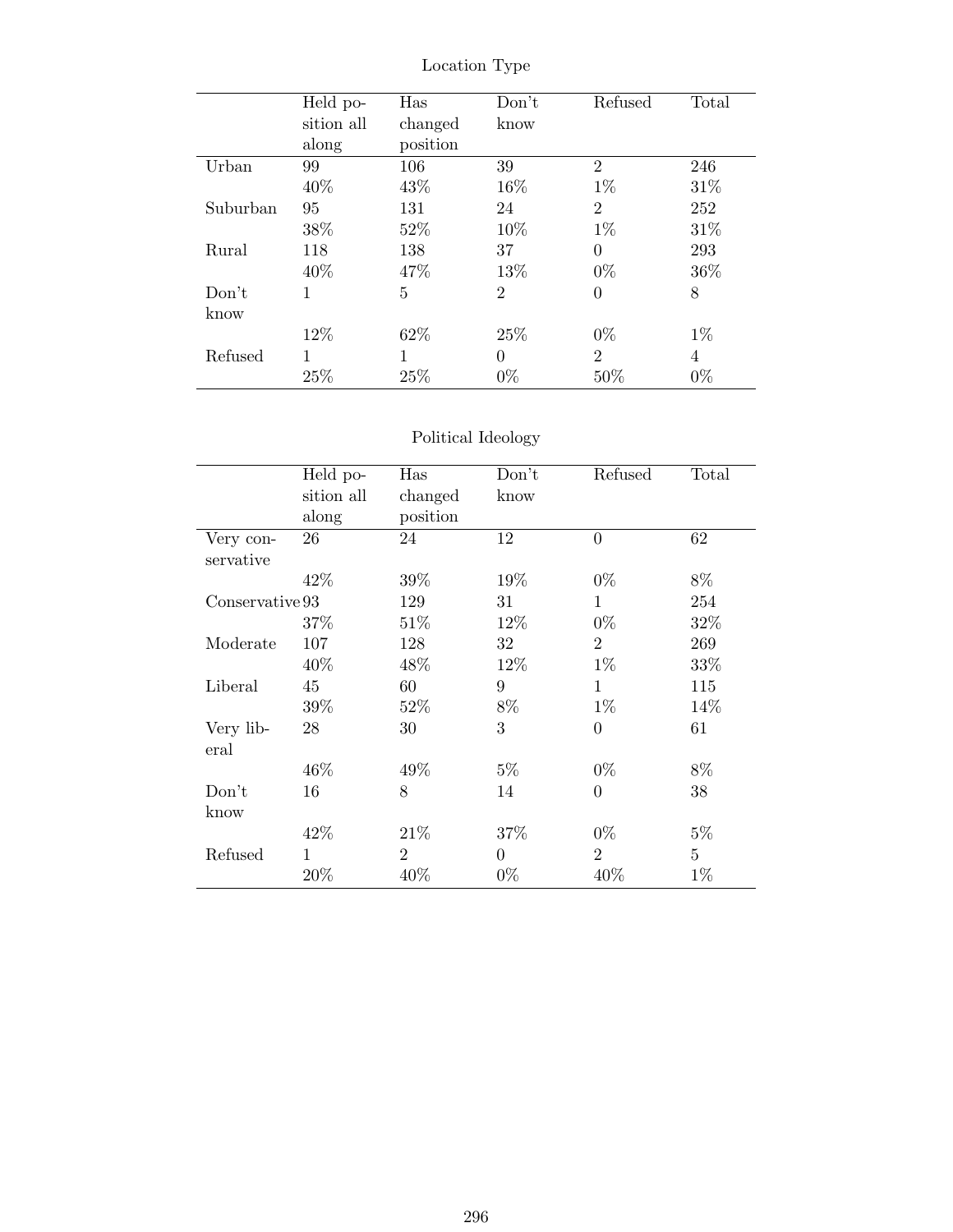|            | Held po-       | Has      | Don't          | Refused        | Total          |
|------------|----------------|----------|----------------|----------------|----------------|
|            | sition all     | changed  | know           |                |                |
|            | along          | position |                |                |                |
| respondent | 34             | 32       | 9              | 1              | 76             |
|            | 45%            | 42\%     | 12%            | $1\%$          | $9\%$          |
| another    | 18             | 20       | $\overline{2}$ | $\theta$       | 40             |
| household  |                |          |                |                |                |
| member     |                |          |                |                |                |
|            | 45%            | 50%      | $5\%$          | $0\%$          | $5\%$          |
| nobody in  | 262            | 325      | 90             | 3              | 680            |
| household  |                |          |                |                |                |
|            | 39%            | 48%      | 13%            | $0\%$          | 85%            |
| Don't      | $\overline{0}$ | 1        | $\mathbf{1}$   | $\overline{0}$ | $\overline{2}$ |
| know       |                |          |                |                |                |
|            | $0\%$          | 50%      | 50%            | $0\%$          | $0\%$          |
| Refused    | $\theta$       | 3        | $\overline{0}$ | $\overline{2}$ | 5              |
|            | $0\%$          | 60%      | $0\%$          | 40%            | $1\%$          |

Union Membership

Job Type and Union Membership

|           | Held po-   | Has      | Don't          | Refused        | Total |
|-----------|------------|----------|----------------|----------------|-------|
|           | sition all | changed  | know           |                |       |
|           | along      | position |                |                |       |
| Public    | 19         | 21       | $\overline{2}$ | $\overline{0}$ | 42    |
| union     |            |          |                |                |       |
|           | 45\%       | 50%      | $5\%$          | $0\%$          | $5\%$ |
| Public    | 52         | 65       | 14             | $\overline{0}$ | 131   |
| non-union |            |          |                |                |       |
|           | 40%        | 50%      | 11\%           | $0\%$          | 16%   |
| Private   | 33         | 30       | 10             | $\mathbf{1}$   | 74    |
| union     |            |          |                |                |       |
|           | 45%        | 41\%     | 14%            | $1\%$          | $9\%$ |
| Private   | 211        | 259      | 75             | $\overline{2}$ | 547   |
| non-union |            |          |                |                |       |
|           | 39%        | 47%      | 14%            | $0\%$          | 68%   |
| DK/NA/    | $\theta$   | 6        | 1              | $\overline{2}$ | 9     |
| Ref       |            |          |                |                |       |
|           | $0\%$      | 67%      | 11%            | 22%            | $1\%$ |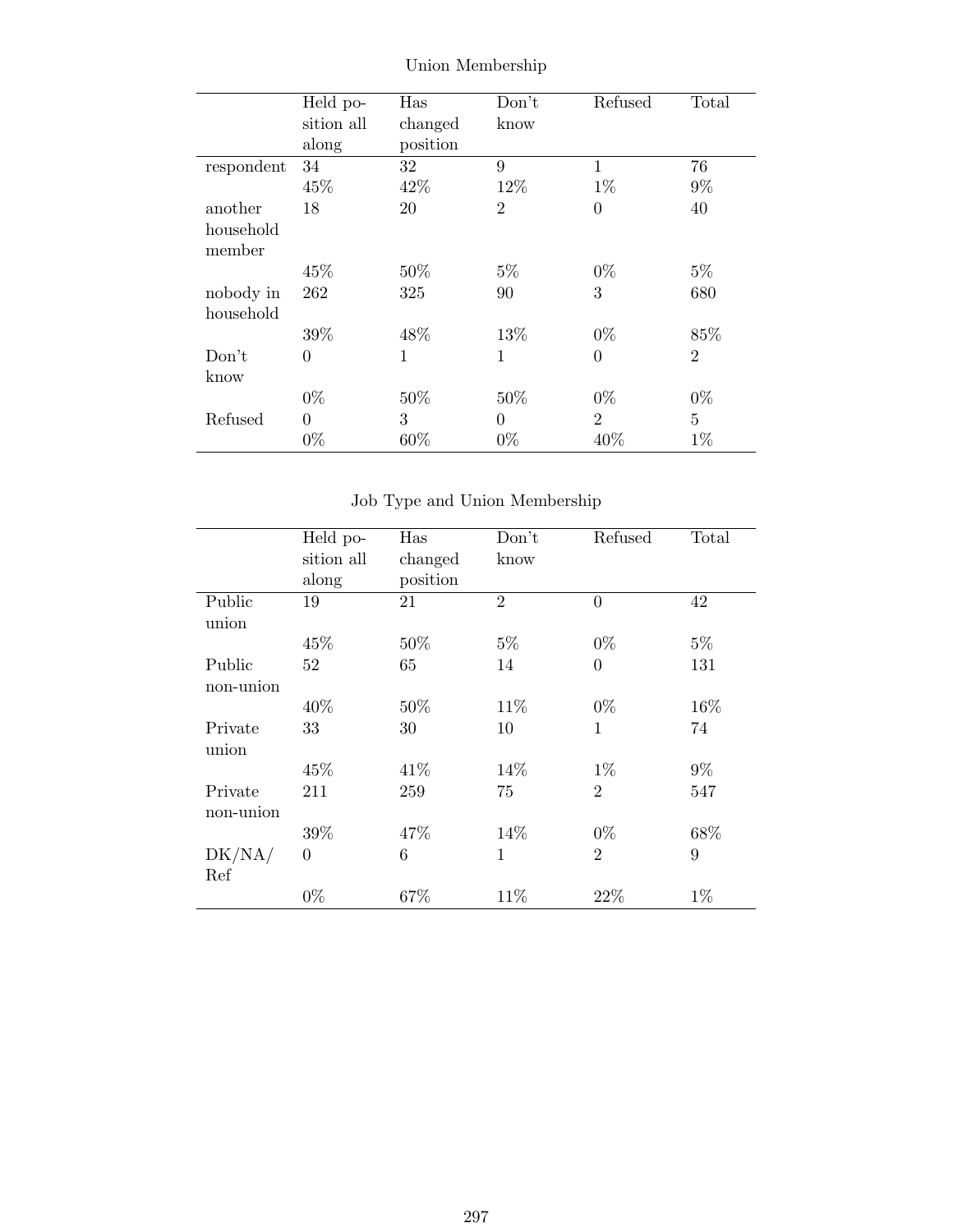|            | Held po-   | Has      | Don't | Refused        | Total |
|------------|------------|----------|-------|----------------|-------|
|            | sition all | changed  | know  |                |       |
|            | along      | position |       |                |       |
| MKE City   | 35         | 23       | 18    | $\mathbf{1}$   | 77    |
|            | 45%        | 30%      | 23%   | $1\%$          | 10%   |
| Rest of    | 93         | 127      | 29    | $\overline{0}$ | 249   |
| <b>MKE</b> |            |          |       |                |       |
|            | 37%        | 51\%     | 12%   | $0\%$          | 31%   |
| msn        | 56         | 72       | 14    | $\overline{2}$ | 144   |
|            | 39%        | $50\%$   | 10%   | $1\%$          | 18%   |
| GB/A       | 59         | 80       | 9     | $\overline{2}$ | 150   |
|            | 39%        | 53%      | $6\%$ | $1\%$          | 19%   |
| Rest of    | 73         | 79       | 32    | $\overline{0}$ | 184   |
| state      |            |          |       |                |       |
|            | 40%        | 43%      | 17%   | $0\%$          | 23%   |

# Region

## Likelihood of Voting in Nov.

|            | Held po-   | Has            | Don't          | Refused        | Total          |
|------------|------------|----------------|----------------|----------------|----------------|
|            | sition all | changed        | know           |                |                |
|            | along      | position       |                |                |                |
| Absolutely | 241        | 305            | 69             | 1              | 616            |
| certain    |            |                |                |                |                |
|            | 39%        | 50%            | 11\%           | $0\%$          | 77\%           |
| Very       | 45         | 57             | 13             | 4              | 119            |
| likely     |            |                |                |                |                |
|            | 38%        | 48\%           | 11\%           | $3\%$          | 15%            |
| $50 - 50$  | 12         | 9              | 12             | $\overline{0}$ | 33             |
|            | 36\%       | 27%            | 36%            | $0\%$          | $4\%$          |
| Will not   | 15         | 8              | $\overline{7}$ | $\theta$       | 30             |
| vote       |            |                |                |                |                |
|            | 50%        | 27%            | 23%            | $0\%$          | $4\%$          |
| Don't      | 3          | $\overline{2}$ | $\mathbf{1}$   | $\overline{0}$ | $\overline{6}$ |
| know       |            |                |                |                |                |
|            | 50%        | 33%            | 17%            | $0\%$          | $1\%$          |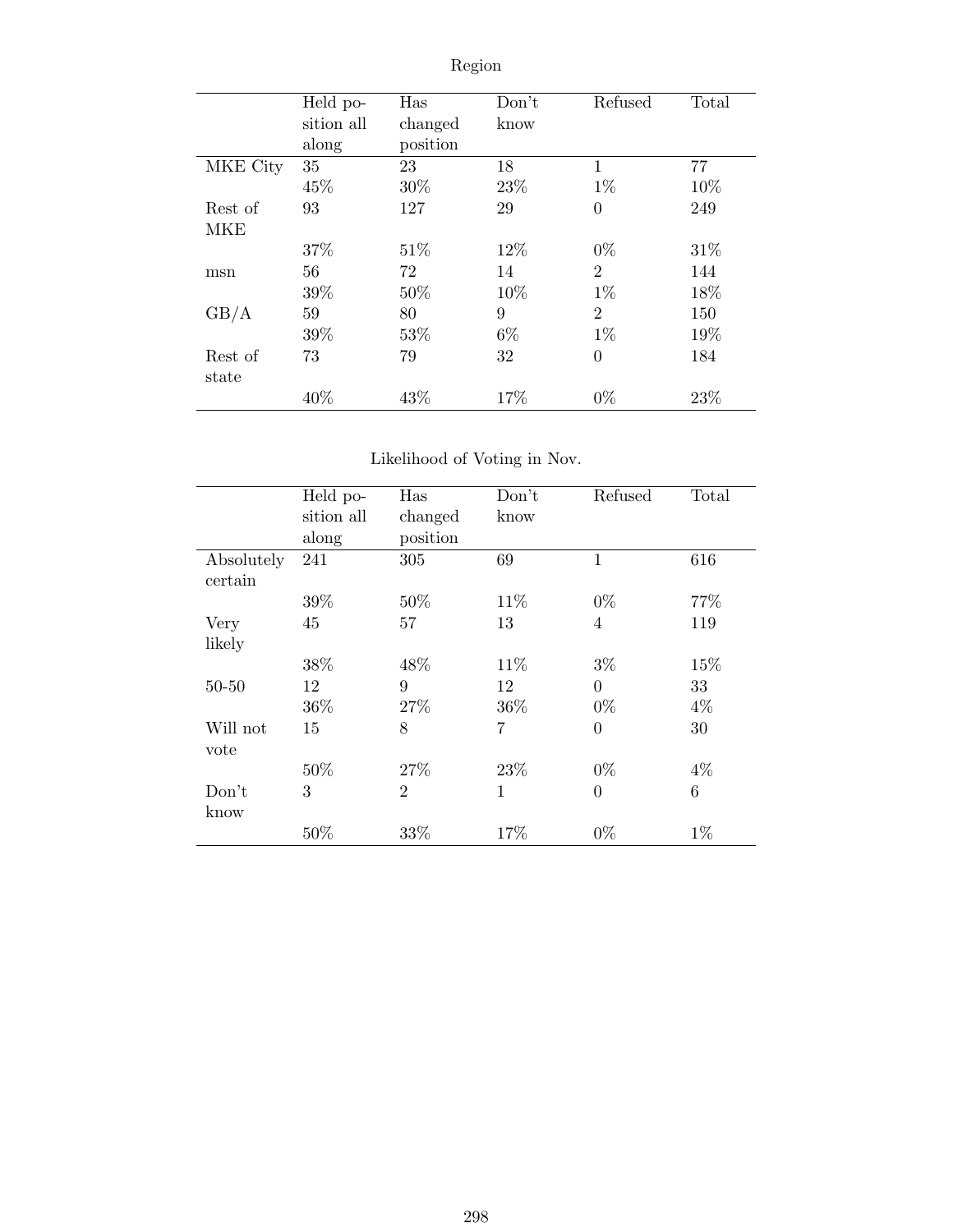Q37. What do you think Hillary Clintonâ $\breve{\text{A}}$ Zs position is on undocumented immigrants. Does she think they should be allowed to stay in their jobs and to eventually apply for U.S. citizenship. OR, they should be allowed to stay in their jobs only as temporary guest workers, but not to apply for U.S. citizenship. OR, they should be required to leave their jobs and leave the U.S.

|        |                                      |                                            | Sex                                      |               |            |            |
|--------|--------------------------------------|--------------------------------------------|------------------------------------------|---------------|------------|------------|
|        | Stay and<br>apply for<br>citizenship | Stay as<br>tempo-<br>rary guest<br>workers | Required<br>to leave<br>jobs and<br>U.S. | Don't<br>know | Refused    | Total      |
| Male   | 285<br>74%                           | 56<br>15%                                  | 8<br>$2\%$                               | 35<br>$9\%$   | $0\%$      | 385<br>48% |
| Female | 275<br>66%                           | 60<br>14%                                  | $2\%$                                    | 72<br>17%     | 3<br>$1\%$ | 417<br>52% |

#### Age 4 Categories

|           | Stay and    | Stay as        | Required       | Don't          | Refused  | Total |
|-----------|-------------|----------------|----------------|----------------|----------|-------|
|           | apply for   | tempo-         | to leave       | know           |          |       |
|           | citizenship | rary guest     | jobs and       |                |          |       |
|           |             | workers        | U.S.           |                |          |       |
| 18-29     | 73          | 37             | 3              | 16             | $\Omega$ | 129   |
|           | 57%         | 29%            | $2\%$          | 12%            | $0\%$    | 16%   |
| 30-44     | 145         | 27             | 1              | 17             | $\Omega$ | 190   |
|           | 76%         | 14%            | $1\%$          | $9\%$          | $0\%$    | 24%   |
| $45 - 59$ | 184         | 26             | 5              | 41             | $\Omega$ | 256   |
|           | 72%         | 10%            | $2\%$          | 16%            | $0\%$    | 32%   |
| $60+$     | 158         | 27             | 5              | 33             | 2        | 225   |
|           | 70%         | 12%            | $2\%$          | 15%            | $1\%$    | 28\%  |
| DK/NA/    | 1           | $\overline{0}$ | $\overline{0}$ | $\overline{0}$ | 2        | 3     |
| Ref       |             |                |                |                |          |       |
|           | 33%         | $0\%$          | $0\%$          | $0\%$          | 67%      | $0\%$ |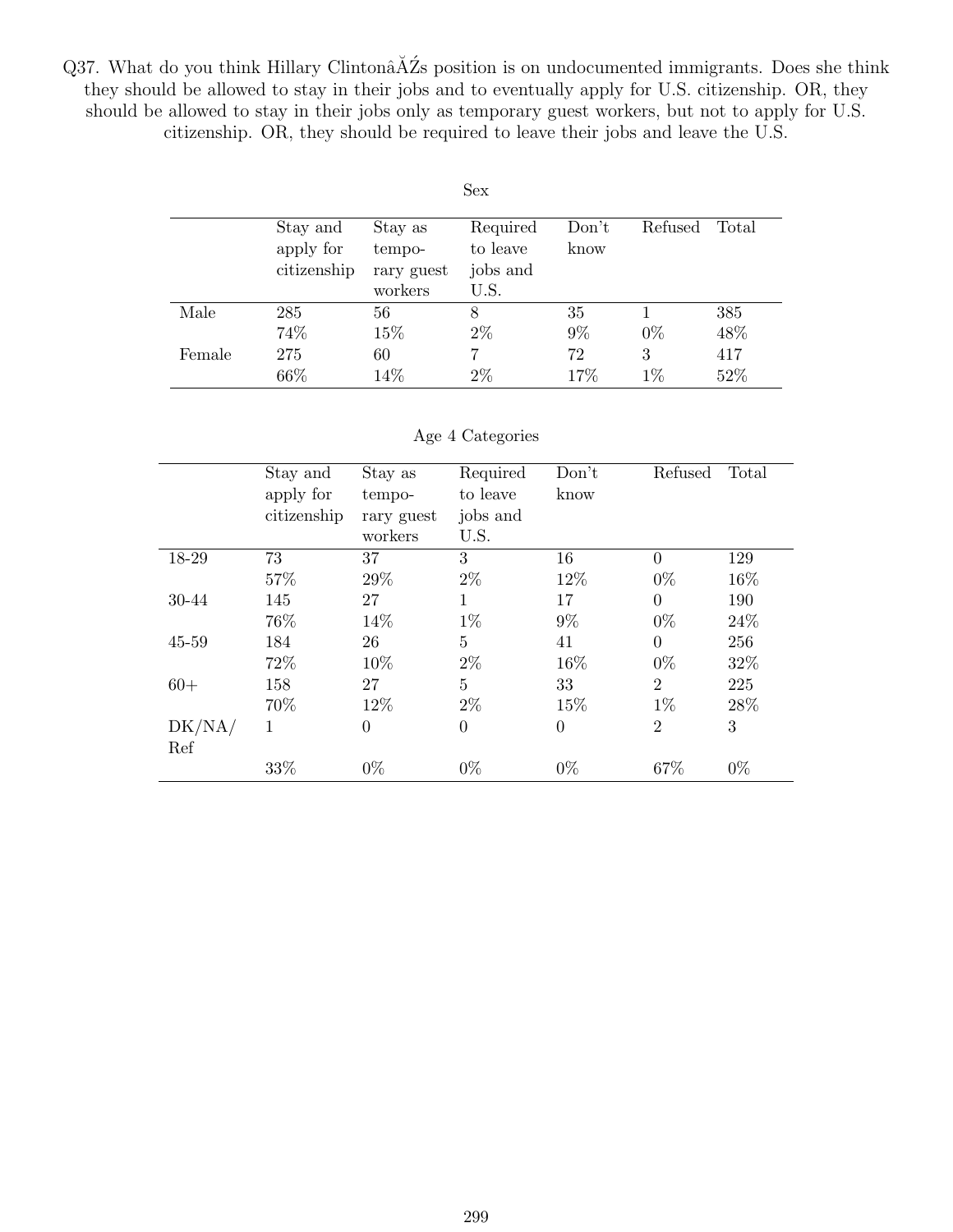|           | Stay and    | Stay as        | Required       | Don't | Refused        | Total |
|-----------|-------------|----------------|----------------|-------|----------------|-------|
|           | apply for   | tempo-         | to leave       | know  |                |       |
|           | citizenship | rary guest     | jobs and       |       |                |       |
|           |             | workers        | U.S.           |       |                |       |
| Not HS    | 31          | $\overline{2}$ | $\theta$       | 14    | $\theta$       | 47    |
|           | 66\%        | $4\%$          | $0\%$          | 30%   | $0\%$          | $6\%$ |
| HS        | 164         | 45             | 6              | 32    | $\overline{0}$ | 247   |
|           | 66\%        | 18%            | $2\%$          | 13%   | $0\%$          | 31\%  |
| Some Coll | 98          | 21             | 6              | 26    | 1              | 152   |
|           | 64%         | 14\%           | $4\%$          | 17%   | $1\%$          | 19%   |
| AA        | 80          | 14             | $\theta$       | 9     | $\theta$       | 103   |
|           | 78%         | 14%            | $0\%$          | $9\%$ | $0\%$          | 13%   |
| $BA+$     | 182         | 32             | $\overline{2}$ | 25    | $\overline{0}$ | 241   |
|           | 76%         | 13%            | $1\%$          | 10%   | $0\%$          | 30\%  |
| DK/NA/    | 5           | $\overline{2}$ | 1              | 1     | $\overline{2}$ | 11    |
| Ref       |             |                |                |       |                |       |
|           | 45%         | 18%            | $9\%$          | $9\%$ | 18%            | $1\%$ |

Education 5 Categories

## Household Income

|           | Stay and<br>apply for<br>citizenship | Stay as<br>tempo-<br>rary guest<br>workers | Required<br>to leave<br>jobs and<br>U.S. | Don't<br>know | Refused        | Total |
|-----------|--------------------------------------|--------------------------------------------|------------------------------------------|---------------|----------------|-------|
| Under     | 158                                  | 41                                         | $6\phantom{.}6$                          | 29            | $\overline{0}$ | 234   |
| \$40k     |                                      |                                            |                                          |               |                |       |
|           | 68\%                                 | 18%                                        | $3\%$                                    | 12%           | $0\%$          | 29%   |
| \$40k to  | 158                                  | 30                                         | $\mathbf 5$                              | 21            | $\overline{0}$ | 214   |
| \$74k     |                                      |                                            |                                          |               |                |       |
|           | 74%                                  | 14%                                        | $2\%$                                    | 10%           | $0\%$          | 27%   |
| $$75k$ up | 203                                  | 29                                         | $\overline{0}$                           | 21            | $\theta$       | 253   |
|           | 80%                                  | 11\%                                       | $0\%$                                    | 8%            | $0\%$          | 32%   |
| DK/NA/    | 41                                   | 16                                         | $\overline{4}$                           | 36            | 3              | 100   |
| Ref       |                                      |                                            |                                          |               |                |       |
|           | 41\%                                 | 16%                                        | $4\%$                                    | 36%           | $3\%$          | 12%   |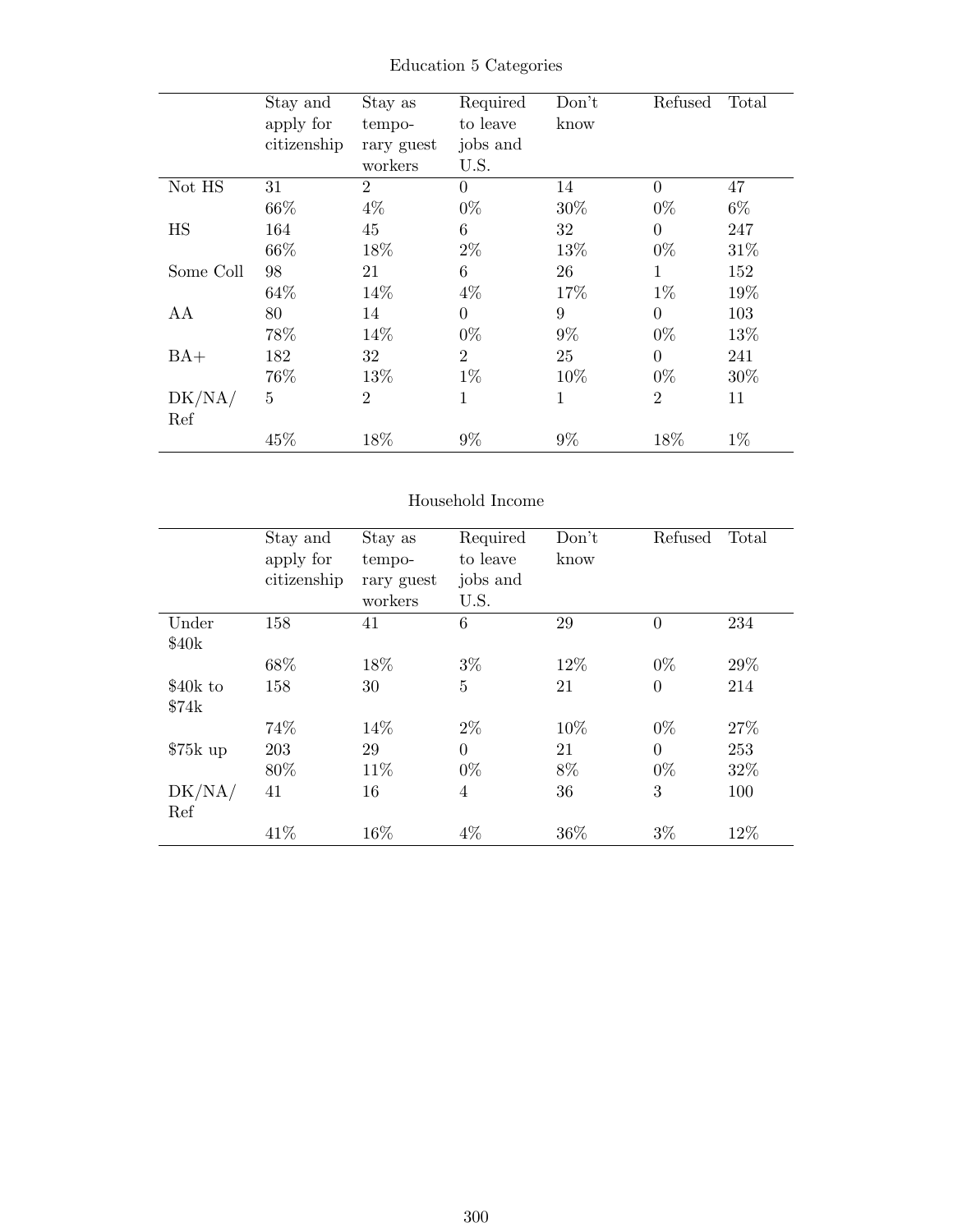| Stay and<br>Stay as | Required                 | Don't          | Refused        | Total  |
|---------------------|--------------------------|----------------|----------------|--------|
| tempo-              | to leave                 | know           |                |        |
| rary guest          | jobs and                 |                |                |        |
| workers             | U.S.                     |                |                |        |
| 18                  | 3                        | 32             | $\overline{0}$ | 218    |
| 8%                  | $1\%$                    | 15%            | $0\%$          | 27\%   |
| 32                  | $\overline{2}$           | 22             | $\overline{0}$ | 238    |
| 13%                 | $1\%$                    | $9\%$          | $0\%$          | $30\%$ |
| 61                  | 10                       | 30             | $\overline{0}$ | 304    |
| 20\%                | $3\%$                    | 10%            | $0\%$          | 38%    |
| $\overline{0}$      | $\theta$                 | 17             | $\overline{0}$ | 26     |
|                     |                          |                |                |        |
| $0\%$               | $0\%$                    | 65%            | $0\%$          | $3\%$  |
| 3                   | $\overline{0}$           | $\overline{5}$ | $\overline{0}$ | 11     |
|                     |                          |                |                |        |
| 27%                 | $0\%$                    | 45%            | $0\%$          | $1\%$  |
| $\overline{2}$      | $\overline{0}$           | 1              | 3              | 6      |
| 33%                 | $0\%$                    | 17%            | $50\%$         | $1\%$  |
|                     | apply for<br>citizenship |                |                |        |

Party ID

Party ID, with leaners

|                | Stay and    | Stay as    | Required       | Don't  | Refused  | Total |
|----------------|-------------|------------|----------------|--------|----------|-------|
|                | apply for   | tempo-     | to leave       | know   |          |       |
|                | citizenship | rary guest | jobs and       |        |          |       |
|                |             | workers    | U.S.           |        |          |       |
| Republican     | 273         | 41         | 6              | 43     |          | 364   |
|                | 75%         | 11\%       | $2\%$          | 12\%   | $0\%$    | 45%   |
| Democrat       | 258         | 64         | 8              | 37     | $\Omega$ | 367   |
|                | 70%         | 17%        | $2\%$          | 10%    | $0\%$    | 46\%  |
| Independent 29 |             | 8          | $\overline{2}$ | 19     | $\Omega$ | 58    |
|                | 50%         | 14\%       | $3\%$          | 33\%   | $0\%$    | $7\%$ |
| Other/None $1$ |             | 3          | 0              | 9      | 3        | 16    |
|                | $6\%$       | 19%        | $0\%$          | $56\%$ | 19%      | $2\%$ |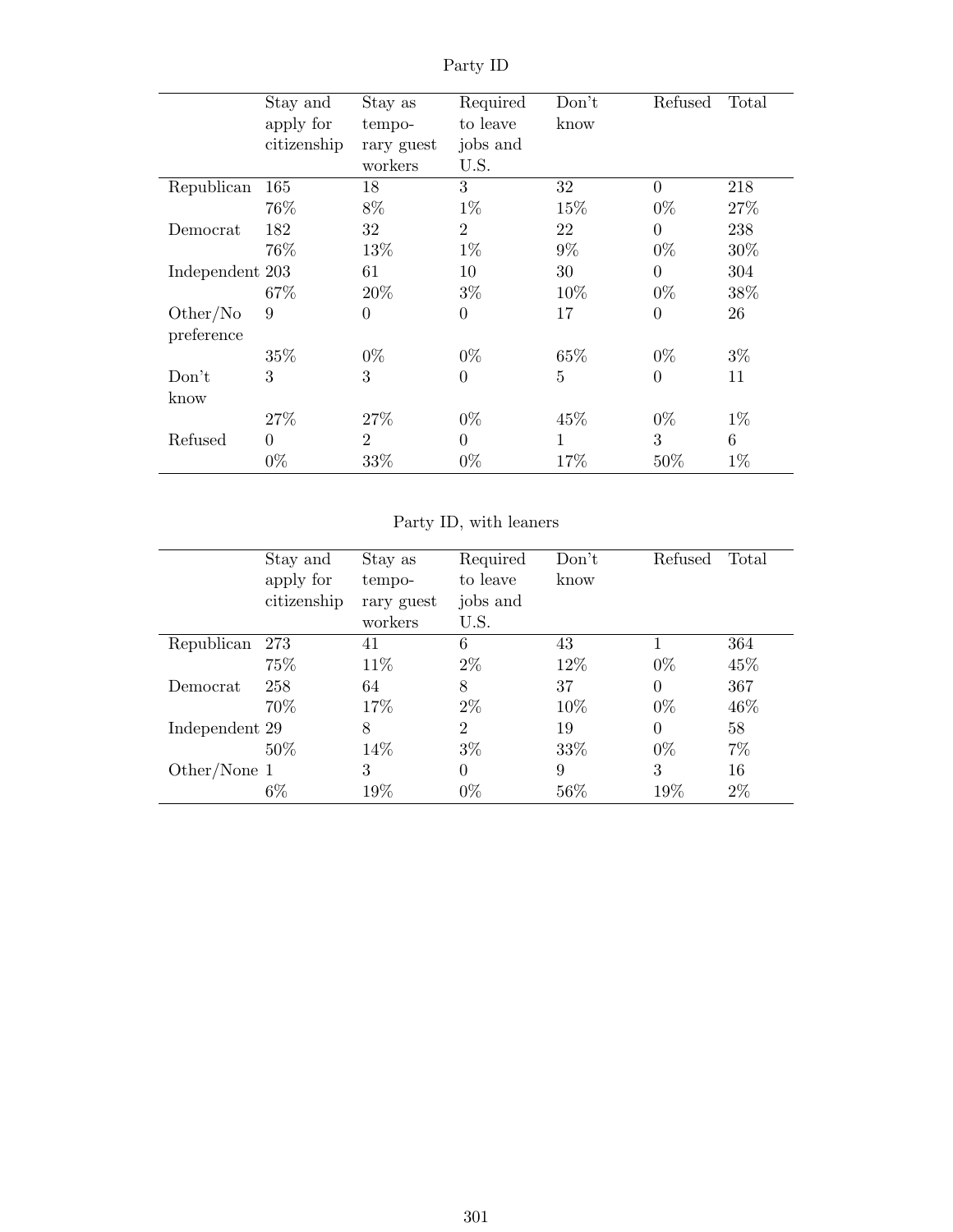|              | Stay and    | Stay as    | Required       | Don't | Refused        | Total |
|--------------|-------------|------------|----------------|-------|----------------|-------|
|              | apply for   | tempo-     | to leave       | know  |                |       |
|              | citizenship | rary guest | jobs and       |       |                |       |
|              |             | workers    | U.S.           |       |                |       |
| Rep          | 165         | 18         | 3              | 32    | $\theta$       | 218   |
|              | 76%         | 8%         | $1\%$          | 15%   | $0\%$          | 27%   |
| Lean Rep     | 108         | 23         | $\overline{2}$ | 10    | $\overline{0}$ | 143   |
|              | 76%         | 16%        | $1\%$          | $7\%$ | $0\%$          | 18%   |
| Ind          | 29          | 8          | $\overline{2}$ | 19    | $\theta$       | 58    |
|              | 50%         | 14%        | $3\%$          | 33%   | $0\%$          | $7\%$ |
| Lean Dem     | 76          | 32         | 6              | 15    | $\theta$       | 129   |
|              | 59%         | 25\%       | $5\%$          | 12%   | $0\%$          | 16%   |
| Dem          | 182         | 32         | $\overline{2}$ | 22    | $\theta$       | 238   |
|              | 76%         | 13%        | $1\%$          | $9\%$ | $0\%$          | 30%   |
| Other/None 1 |             | 3          | $\Omega$       | 9     | 3              | 16    |
|              | $6\%$       | 19%        | $0\%$          | 56%   | 19%            | $2\%$ |

Party Id, leaners separate

### Marital Status

|            | Stay and    | Stay as        | Required | Don't    | Refused          | Total          |
|------------|-------------|----------------|----------|----------|------------------|----------------|
|            | apply for   | tempo-         | to leave | know     |                  |                |
|            | citizenship | rary guest     | jobs and |          |                  |                |
|            |             | workers        | U.S.     |          |                  |                |
| Married    | 360         | 64             | 9        | 57       | 1                | 491            |
|            | 73%         | 13\%           | $2\%$    | 12\%     | $0\%$            | 61\%           |
| Cohabiting | 37          | 11             | $\Omega$ | 7        | $\overline{0}$   | 55             |
|            | 67%         | 20%            | $0\%$    | 13%      | $0\%$            | $7\%$          |
| Widowed    | 31          | $\overline{2}$ | $\Omega$ | 11       | $\overline{0}$   | 44             |
|            | 70%         | $5\%$          | $0\%$    | 25%      | $0\%$            | $5\%$          |
| Divorced   | 35          | 3              | 1        | 12       | 1                | 52             |
|            | 67%         | $6\%$          | $2\%$    | 23%      | $2\%$            | $6\%$          |
| Separated  | 10          | 3              | 1        | $\Omega$ | $\overline{0}$   | 14             |
|            | 71%         | 21\%           | $7\%$    | $0\%$    | $0\%$            | $2\%$          |
| Never      | 87          | 34             | 3        | 21       | $\boldsymbol{0}$ | 145            |
| Married    |             |                |          |          |                  |                |
|            | $60\%$      | 23%            | $2\%$    | 14%      | $0\%$            | 18%            |
| Refused    | $\theta$    | $\overline{0}$ | $\Omega$ | $\theta$ | $\overline{2}$   | $\overline{2}$ |
|            | $0\%$       | $0\%$          | $0\%$    | $0\%$    | 100%             | $0\%$          |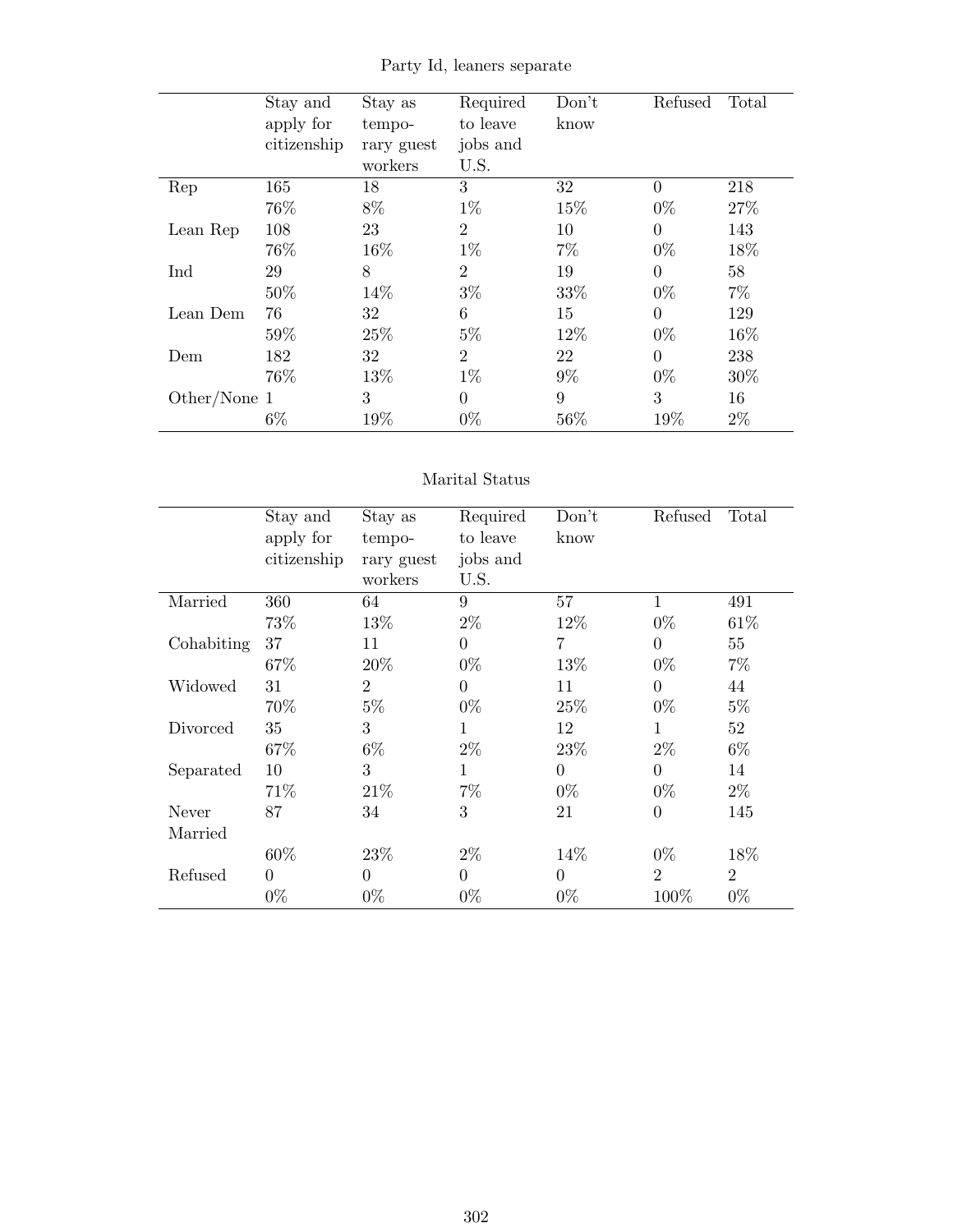|               | Stay and<br>apply for<br>citizenship | Stay as<br>tempo-<br>rary guest<br>workers | Required<br>to leave<br>jobs and<br>U.S. | Don't<br>know  | Refused        | Total          |
|---------------|--------------------------------------|--------------------------------------------|------------------------------------------|----------------|----------------|----------------|
| White         | 465                                  | 101                                        | 12                                       | 87             | $\overline{2}$ | 667            |
|               | 70%                                  | 15%                                        | $2\%$                                    | 13%            | $0\%$          | 83%            |
| Black         | 29                                   | 3                                          | 1                                        | 11             | $\theta$       | 44             |
|               | 66\%                                 | $7\%$                                      | $2\%$                                    | 25\%           | $0\%$          | $5\%$          |
| Hispanic      | 32                                   | 6                                          | $\theta$                                 | $\overline{2}$ | $\theta$       | 40             |
|               | 80%                                  | 15%                                        | $0\%$                                    | $5\%$          | $0\%$          | $5\%$          |
| Other         | 33                                   | 6                                          | $\overline{2}$                           | 8              | $\theta$       | 49             |
|               | 67%                                  | 12%                                        | $4\%$                                    | 16%            | $0\%$          | $6\%$          |
| DK/NA/<br>Ref | 1                                    | 1                                          | $\overline{0}$                           | $\theta$       | $\overline{2}$ | $\overline{4}$ |
|               | 25%                                  | 25%                                        | $0\%$                                    | $0\%$          | 50\%           | $0\%$          |

Race and Ethnicity

## Religious Service Attendance

|             | Stay and<br>apply for<br>citizenship | Stay as<br>tempo-<br>rary guest<br>workers | Required<br>to leave<br>jobs and<br>U.S. | Don't<br>know  | Refused        | Total        |
|-------------|--------------------------------------|--------------------------------------------|------------------------------------------|----------------|----------------|--------------|
| More than   | 35                                   | 11                                         | $\mathbf{1}$                             | 9              | $\overline{0}$ | 56           |
| 1/wk        |                                      |                                            |                                          |                |                |              |
|             | 62%                                  | 20%                                        | $2\%$                                    | 16%            | $0\%$          | $7\%$        |
| $1$ /week   | 137                                  | 21                                         | $\mathbf{1}$                             | 31             | $\mathbf{1}$   | 191          |
|             | 72%                                  | 11%                                        | $1\%$                                    | 16%            | $1\%$          | 24\%         |
| $1-2$ month | 93                                   | 14                                         | $\overline{4}$                           | 14             | $\overline{0}$ | 125          |
|             | 74%                                  | 11%                                        | $3\%$                                    | 11%            | $0\%$          | 16\%         |
| few times   | 96                                   | 19                                         | 3                                        | 11             | $\overline{0}$ | 129          |
| a year      |                                      |                                            |                                          |                |                |              |
|             | 74%                                  | 15%                                        | $2\%$                                    | $9\%$          | $0\%$          | 16\%         |
| Seldom      | 88                                   | 25                                         | $\overline{2}$                           | 21             | $\overline{0}$ | 136          |
|             | 65%                                  | 18%                                        | $1\%$                                    | 15%            | $0\%$          | 17\%         |
| Never       | 108                                  | 26                                         | $\overline{5}$                           | 21             | $\overline{0}$ | 160          |
|             | 68\%                                 | 16%                                        | $3\%$                                    | 13\%           | $0\%$          | 20\%         |
| Don't       | $\overline{0}$                       | $\boldsymbol{0}$                           | $\theta$                                 | $\mathbf{1}$   | $\overline{0}$ | $\mathbf{1}$ |
| know        |                                      |                                            |                                          |                |                |              |
|             | $0\%$                                | $0\%$                                      | $0\%$                                    | 100%           | $0\%$          | $0\%$        |
| Refused     | 3                                    | 1                                          | $\Omega$                                 | $\overline{0}$ | $\overline{2}$ | 6            |
|             | 50%                                  | 17%                                        | $0\%$                                    | $0\%$          | 33%            | $1\%$        |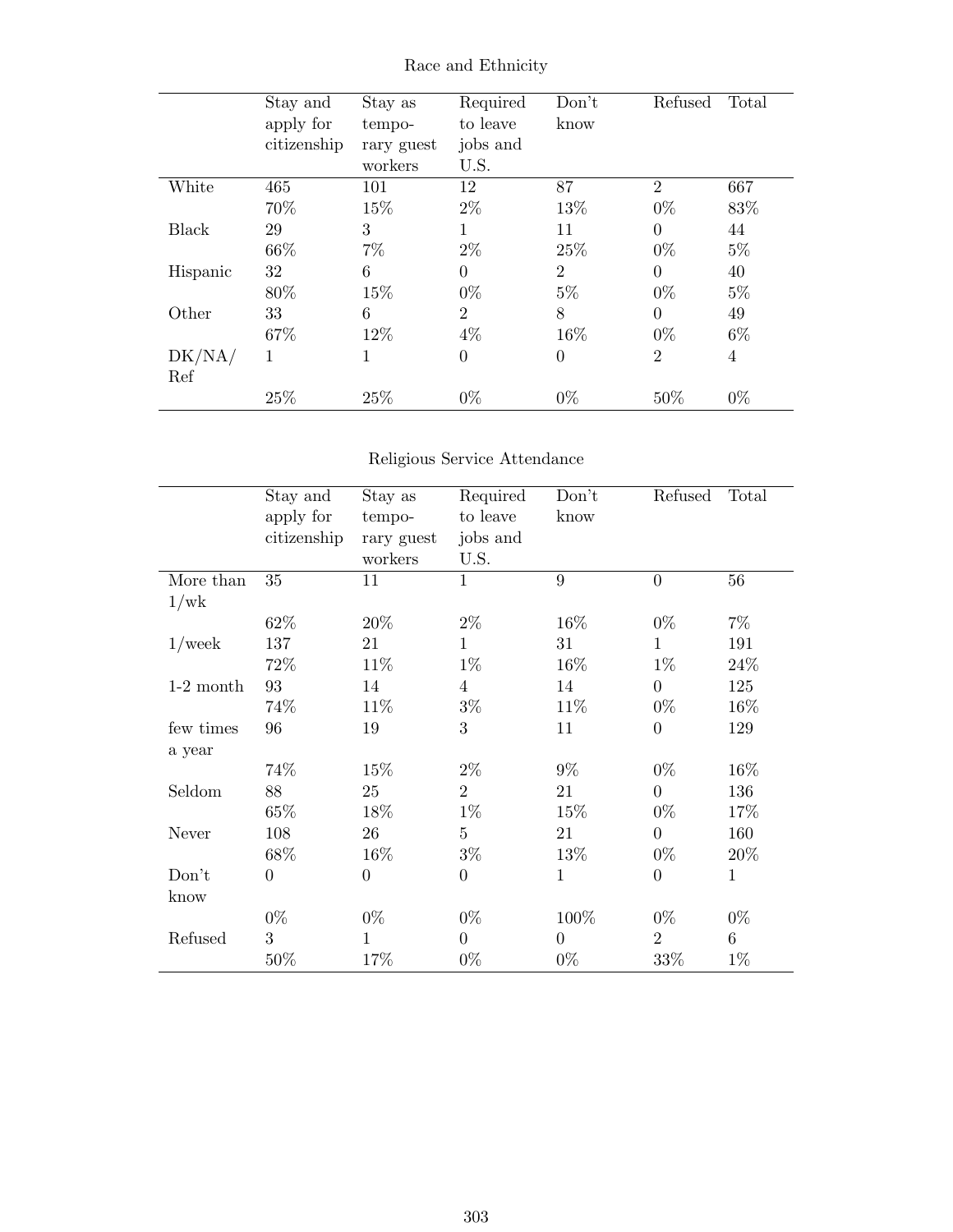|                 | Stay and       | Stay as        | Required       | Don't          | Refused        | Total          |
|-----------------|----------------|----------------|----------------|----------------|----------------|----------------|
|                 | apply for      | tempo-         | to leave       | know           |                |                |
|                 | citizenship    | rary guest     | jobs and       |                |                |                |
|                 |                | workers        | U.S.           |                |                |                |
| Protestant/ 245 |                | 33             | 6              | 49             | $\overline{0}$ | 333            |
| Christian       |                |                |                |                |                |                |
|                 | 74\%           | 10%            | $2\%$          | 15%            | $0\%$          | 41\%           |
| Catholic        | 194            | 39             | $\overline{5}$ | 33             | $\Omega$       | 271            |
|                 | 72%            | 14%            | $2\%$          | 12%            | $0\%$          | 34%            |
| Jewish          | $\overline{5}$ | $\Omega$       | $\overline{0}$ | $\overline{0}$ | $\Omega$       | $\overline{5}$ |
|                 | 100%           | $0\%$          | $0\%$          | $0\%$          | $0\%$          | $1\%$          |
| Other           | 23             | 9              | $\mathbf{1}$   | $\overline{5}$ | $\Omega$       | 38             |
|                 | 61\%           | 24\%           | $3\%$          | 13%            | $0\%$          | $5\%$          |
| None            | 82             | 34             | 3              | 14             | $\theta$       | 133            |
|                 | 62\%           | 26\%           | $2\%$          | 11\%           | $0\%$          | 17%            |
| DK/NA/          | 12             | $\overline{2}$ | $\overline{0}$ | 6              | 3              | 23             |
| Ref             |                |                |                |                |                |                |
|                 | 52%            | $9\%$          | $0\%$          | 26\%           | 13%            | $3\%$          |

Religious Affiliation

## Born Again/Evangelical

|                   | Stay and<br>apply for<br>citizenship | Stay as<br>tempo-<br>rary guest<br>workers | Required<br>to leave<br>jobs and<br>U.S. | Don't<br>know | Refused  | Total          |
|-------------------|--------------------------------------|--------------------------------------------|------------------------------------------|---------------|----------|----------------|
| born<br>again     | 108                                  | 8                                          | 3                                        | 22            | $\theta$ | 141            |
|                   | 77\%                                 | $6\%$                                      | $2\%$                                    | 16\%          | $0\%$    | 43\%           |
| not born<br>again | 130                                  | 24                                         | 3                                        | 21            | $\theta$ | 178            |
|                   | 73%                                  | 13%                                        | $2\%$                                    | 12%           | $0\%$    | 54\%           |
| Don't<br>know     | $\overline{5}$                       | $\overline{0}$                             | $\overline{0}$                           | 3             | $\theta$ | 8              |
|                   | 62\%                                 | $0\%$                                      | $0\%$                                    | 38%           | $0\%$    | $2\%$          |
| Refused           | 1                                    | $\theta$                                   | $\theta$                                 | 3             | $\Omega$ | $\overline{4}$ |
|                   | 25%                                  | $0\%$                                      | $0\%$                                    | 75%           | $0\%$    | $1\%$          |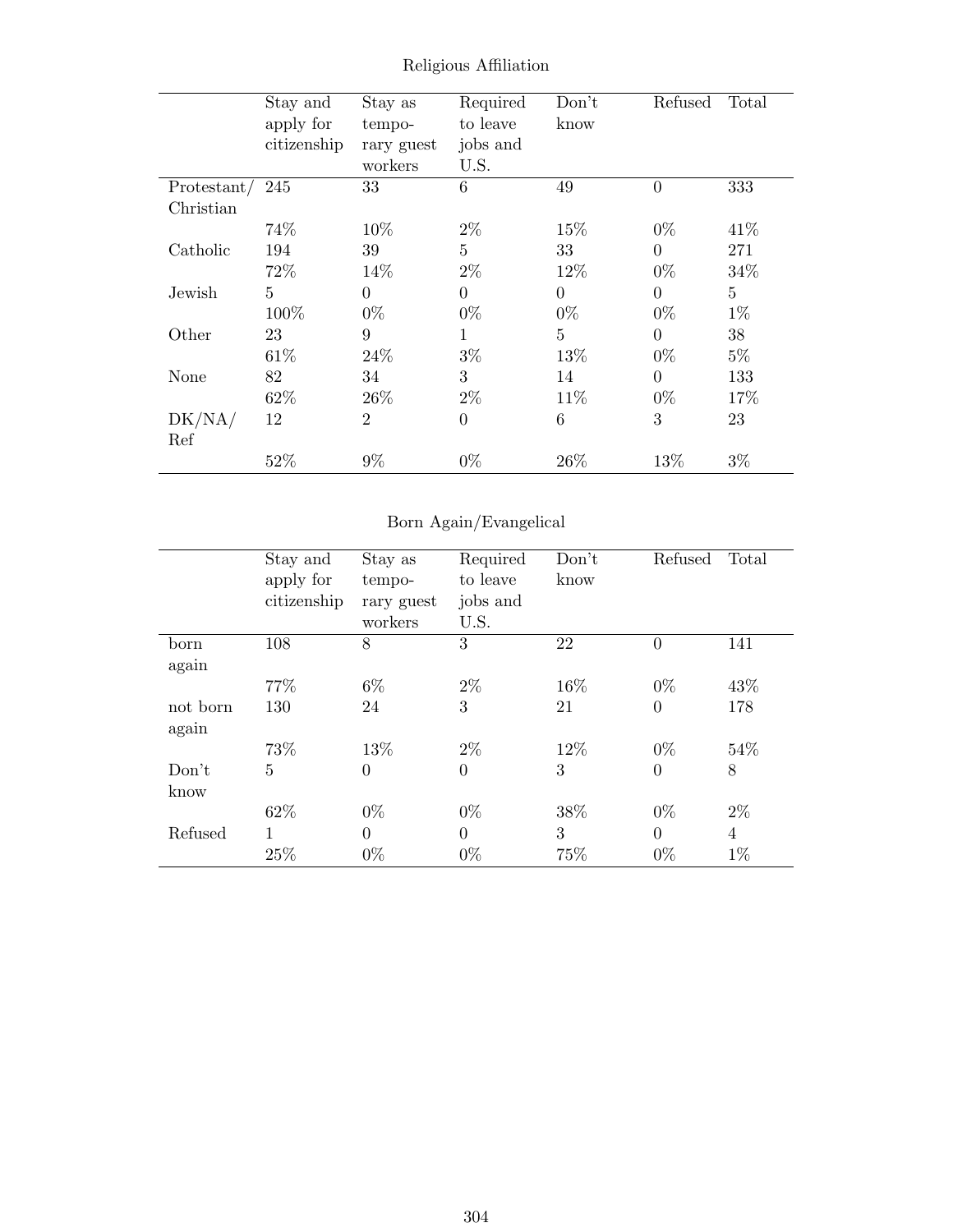|          | Stay and<br>apply for<br>citizenship | Stay as<br>tempo-<br>rary guest<br>workers | Required<br>to leave<br>jobs and<br>U.S. | Don't<br>know  | Refused        | Total |
|----------|--------------------------------------|--------------------------------------------|------------------------------------------|----------------|----------------|-------|
| Urban    | 160                                  | 37                                         | $\overline{5}$                           | 42             | $\mathbf 1$    | 245   |
|          | 65%                                  | 15%                                        | $2\%$                                    | 17%            | $0\%$          | 31%   |
| Suburban | 191                                  | 32                                         | 8                                        | 21             | $\theta$       | 252   |
|          | 76%                                  | 13%                                        | $3\%$                                    | 8%             | $0\%$          | 31\%  |
| Rural    | 203                                  | 46                                         | 3                                        | 41             | $\theta$       | 293   |
|          | 69%                                  | 16\%                                       | $1\%$                                    | 14%            | $0\%$          | 37%   |
| Don't    | 6                                    | $\overline{0}$                             | $\overline{0}$                           | $\overline{2}$ | $\overline{0}$ | 8     |
| know     |                                      |                                            |                                          |                |                |       |
|          | 75%                                  | $0\%$                                      | $0\%$                                    | 25\%           | $0\%$          | $1\%$ |
| Refused  | $\Omega$                             | $\mathbf{1}$                               | $\theta$                                 | 1              | $\overline{2}$ | 4     |
|          | $0\%$                                | 25%                                        | $0\%$                                    | 25%            | 50\%           | $0\%$ |

Location Type

## Political Ideology

|                        | Stay and<br>apply for<br>citizenship | Stay as<br>tempo-<br>rary guest<br>workers | Required<br>to leave<br>jobs and<br>U.S. | Don't<br>know  | Refused          | Total          |
|------------------------|--------------------------------------|--------------------------------------------|------------------------------------------|----------------|------------------|----------------|
| Very con-<br>servative | 45                                   | $\mathbf{1}$                               | 3                                        | 14             | $\overline{0}$   | 63             |
|                        | 71%                                  | $2\%$                                      | $5\%$                                    | 22\%           | $0\%$            | $8\%$          |
| Conservative 177       |                                      | 38                                         | 4                                        | 34             | $\Omega$         | 253            |
|                        | 70%                                  | $15\%$                                     | $2\%$                                    | 13%            | $0\%$            | 32\%           |
| Moderate               | 195                                  | 40                                         | $\overline{7}$                           | 26             | $\Omega$         | 268            |
|                        | 73%                                  | 15%                                        | $3\%$                                    | 10%            | $0\%$            | 33\%           |
| Liberal                | 90                                   | 16                                         | 1                                        | 8              | $\mathbf{1}$     | 116            |
|                        | 78%                                  | 14\%                                       | $1\%$                                    | $7\%$          | $1\%$            | 14%            |
| Very lib-<br>eral      | 38                                   | 19                                         | $\overline{0}$                           | $\overline{4}$ | $\theta$         | 61             |
|                        | 62%                                  | 31\%                                       | $0\%$                                    | $7\%$          | $0\%$            | $8\%$          |
| Don't<br>know          | 13                                   | $\mathbf{1}$                               | $\mathbf{1}$                             | 22             | $\boldsymbol{0}$ | 37             |
|                        | 35%                                  | $3\%$                                      | $3\%$                                    | 59%            | $0\%$            | $5\%$          |
| Refused                | $\overline{2}$                       | 1                                          | $\theta$                                 | $\theta$       | $\overline{2}$   | $\overline{5}$ |
|                        | 40%                                  | 20%                                        | $0\%$                                    | $0\%$          | 40%              | $1\%$          |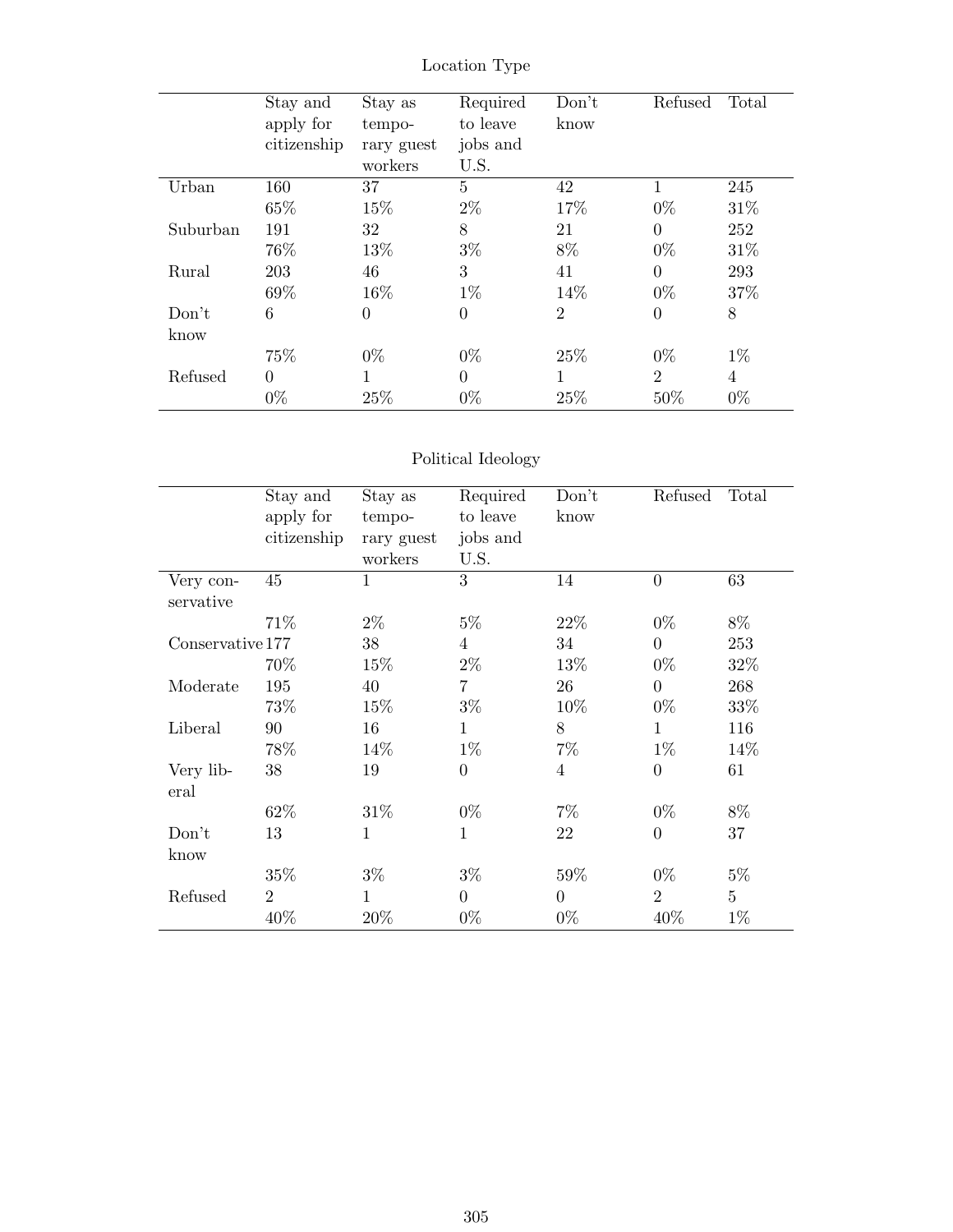|            | Stay and       | Stay as        | Required       | Don't        | Refused          | Total          |
|------------|----------------|----------------|----------------|--------------|------------------|----------------|
|            | apply for      | tempo-         | to leave       | know         |                  |                |
|            | citizenship    | rary guest     | jobs and       |              |                  |                |
|            |                | workers        | U.S.           |              |                  |                |
| respondent | 52             | $\overline{5}$ | $\theta$       | 18           | $\mathbf{1}$     | 76             |
|            | 68%            | $7\%$          | $0\%$          | 24\%         | $1\%$            | $9\%$          |
| another    | 23             | 13             | $\overline{0}$ | 4            | $\boldsymbol{0}$ | 40             |
| household  |                |                |                |              |                  |                |
| member     |                |                |                |              |                  |                |
|            | 57\%           | 32\%           | $0\%$          | 10%          | $0\%$            | $5\%$          |
| nobody in  | 482            | 99             | 15             | 84           | 1                | 681            |
| household  |                |                |                |              |                  |                |
|            | 71\%           | 15%            | $2\%$          | 12%          | $0\%$            | 85%            |
| Don't      | $\overline{2}$ | $\overline{0}$ | $\overline{0}$ | $\mathbf{1}$ | $\overline{0}$   | 3              |
| know       |                |                |                |              |                  |                |
|            | 67%            | $0\%$          | $0\%$          | 33%          | $0\%$            | $0\%$          |
| Refused    | $\overline{2}$ | $\overline{0}$ | $\overline{0}$ | 1            | $\overline{2}$   | $\overline{5}$ |
|            | 40%            | $0\%$          | $0\%$          | 20%          | 40%              | $1\%$          |

Union Membership

## Job Type and Union Membership

|                 | Stay and    | Stay as    | Required         | Don't          | Refused        | Total |
|-----------------|-------------|------------|------------------|----------------|----------------|-------|
|                 | apply for   | tempo-     | to leave         | know           |                |       |
|                 | citizenship | rary guest | jobs and         |                |                |       |
|                 |             | workers    | U.S.             |                |                |       |
| Public<br>union | 27          | 12         | $\overline{0}$   | $\overline{2}$ | $\overline{0}$ | 41    |
|                 | 66%         | 29%        | $0\%$            | $5\%$          | $0\%$          | $5\%$ |
| Public          | 94          | 19         | $\overline{5}$   | 13             | $\theta$       | 131   |
| non-union       |             |            |                  |                |                |       |
|                 | 72%         | 15%        | $4\%$            | 10%            | $0\%$          | 16%   |
| Private         | 48          | 6          | $\overline{0}$   | 19             | $\mathbf{1}$   | 74    |
| union           |             |            |                  |                |                |       |
|                 | 65%         | 8%         | $0\%$            | 26\%           | $1\%$          | $9\%$ |
| Private         | 388         | 78         | 10               | 71             | $\mathbf{1}$   | 548   |
| non-union       |             |            |                  |                |                |       |
|                 | 71%         | 14%        | $2\%$            | 13%            | $0\%$          | 68\%  |
| DK/NA/          | 4           | 1          | $\boldsymbol{0}$ | $\overline{2}$ | $\overline{2}$ | 9     |
| Ref             |             |            |                  |                |                |       |
|                 | 44%         | 11\%       | $0\%$            | 22%            | 22%            | $1\%$ |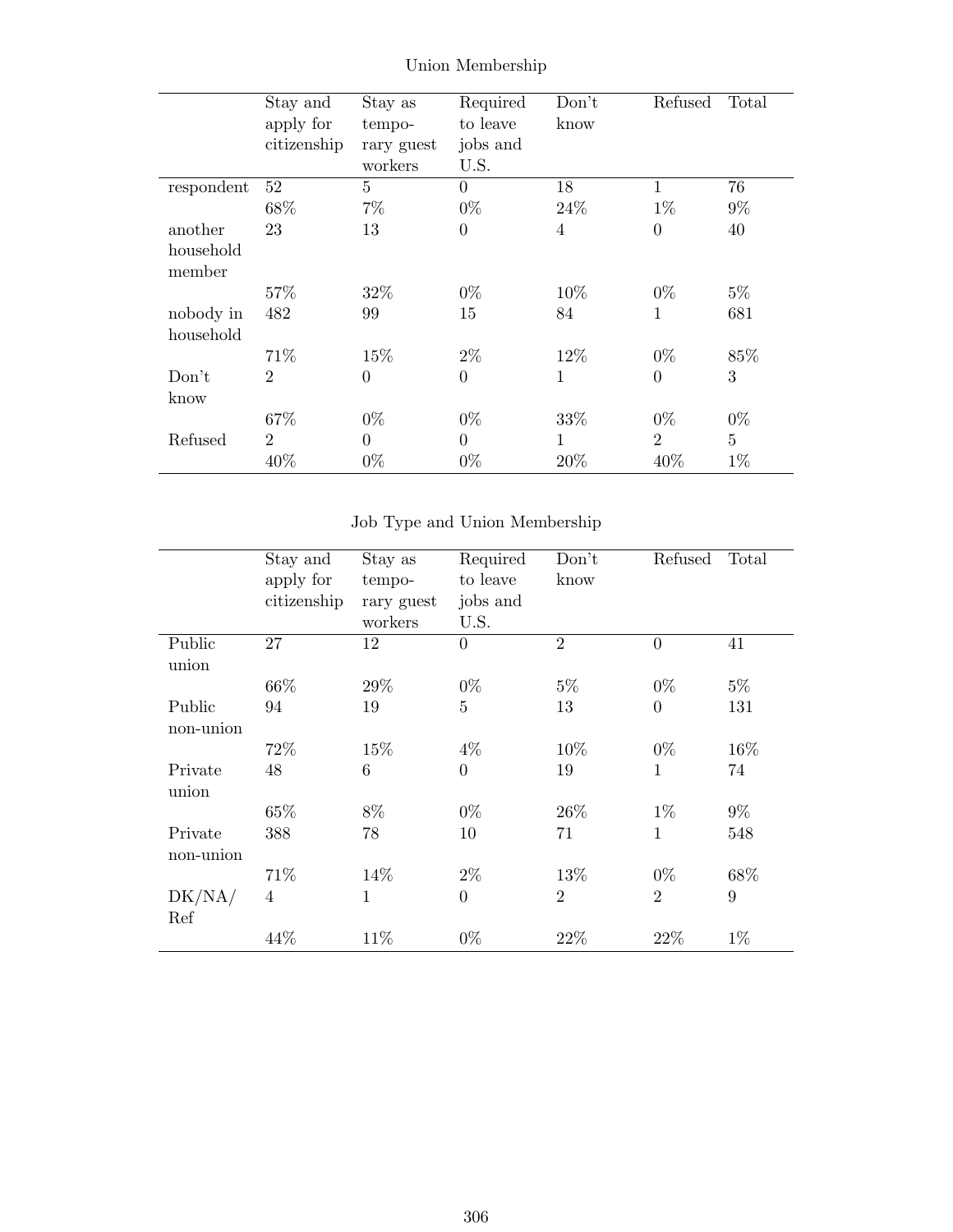|          | Stay and<br>apply for<br>citizenship | Stay as<br>tempo-<br>rary guest<br>workers | Required<br>to leave<br>jobs and<br>U.S. | Don't<br>know | Refused  | Total |
|----------|--------------------------------------|--------------------------------------------|------------------------------------------|---------------|----------|-------|
| MKE City | 48                                   | 14                                         | 3                                        | 10            | $\Omega$ | 75    |
|          | 64\%                                 | 19%                                        | $4\%$                                    | 13%           | $0\%$    | $9\%$ |
| Rest of  | 166                                  | 43                                         | 3                                        | 37            | 1        | 250   |
| MKE      |                                      |                                            |                                          |               |          |       |
|          | 66\%                                 | 17%                                        | $1\%$                                    | 15%           | $0\%$    | 31\%  |
| msn      | 108                                  | 13                                         | $\overline{2}$                           | 22            | $\Omega$ | 145   |
|          | 74%                                  | $9\%$                                      | $1\%$                                    | 15%           | $0\%$    | 18%   |
| GB/A     | 112                                  | 23                                         | 1                                        | 12            | 2        | 150   |
|          | 75%                                  | 15%                                        | $1\%$                                    | 8%            | $1\%$    | 19%   |
| Rest of  | 128                                  | 22                                         | $\overline{7}$                           | 27            | $\theta$ | 184   |
| state    |                                      |                                            |                                          |               |          |       |
|          | 70%                                  | 12%                                        | $4\%$                                    | 15\%          | $0\%$    | 23%   |

Region

## Likelihood of Voting in Nov.

|            | Stay and<br>apply for<br>citizenship | Stay as<br>tempo-<br>rary guest<br>workers | Required<br>to leave<br>jobs and<br>U.S. | Don't<br>know  | Refused        | Total          |
|------------|--------------------------------------|--------------------------------------------|------------------------------------------|----------------|----------------|----------------|
| Absolutely | 460                                  | 88                                         | 13                                       | 55             | $\mathbf{1}$   | 617            |
| certain    |                                      |                                            |                                          |                |                |                |
|            | 75%                                  | 14\%                                       | $2\%$                                    | $9\%$          | $0\%$          | 77%            |
| Very       | 63                                   | 19                                         | $\mathbf 1$                              | 35             | 3              | 121            |
| likely     |                                      |                                            |                                          |                |                |                |
|            | 52%                                  | 16%                                        | $1\%$                                    | 29%            | $2\%$          | 15\%           |
| $50 - 50$  | 17                                   | 8                                          | $\overline{0}$                           | 7              | $\theta$       | 32             |
|            | 53%                                  | 25%                                        | $0\%$                                    | 22%            | $0\%$          | $4\%$          |
| Will not   | 19                                   | 1                                          | $\overline{2}$                           | 9              | $\overline{0}$ | 31             |
| vote       |                                      |                                            |                                          |                |                |                |
|            | 61\%                                 | $3\%$                                      | $6\%$                                    | 29%            | $0\%$          | $4\%$          |
| Don't      | $\overline{2}$                       | $\mathbf{1}$                               | $\overline{0}$                           | $\overline{2}$ | $\overline{0}$ | $\overline{5}$ |
| know       |                                      |                                            |                                          |                |                |                |
|            | 40%                                  | 20%                                        | $0\%$                                    | 40%            | $0\%$          | $1\%$          |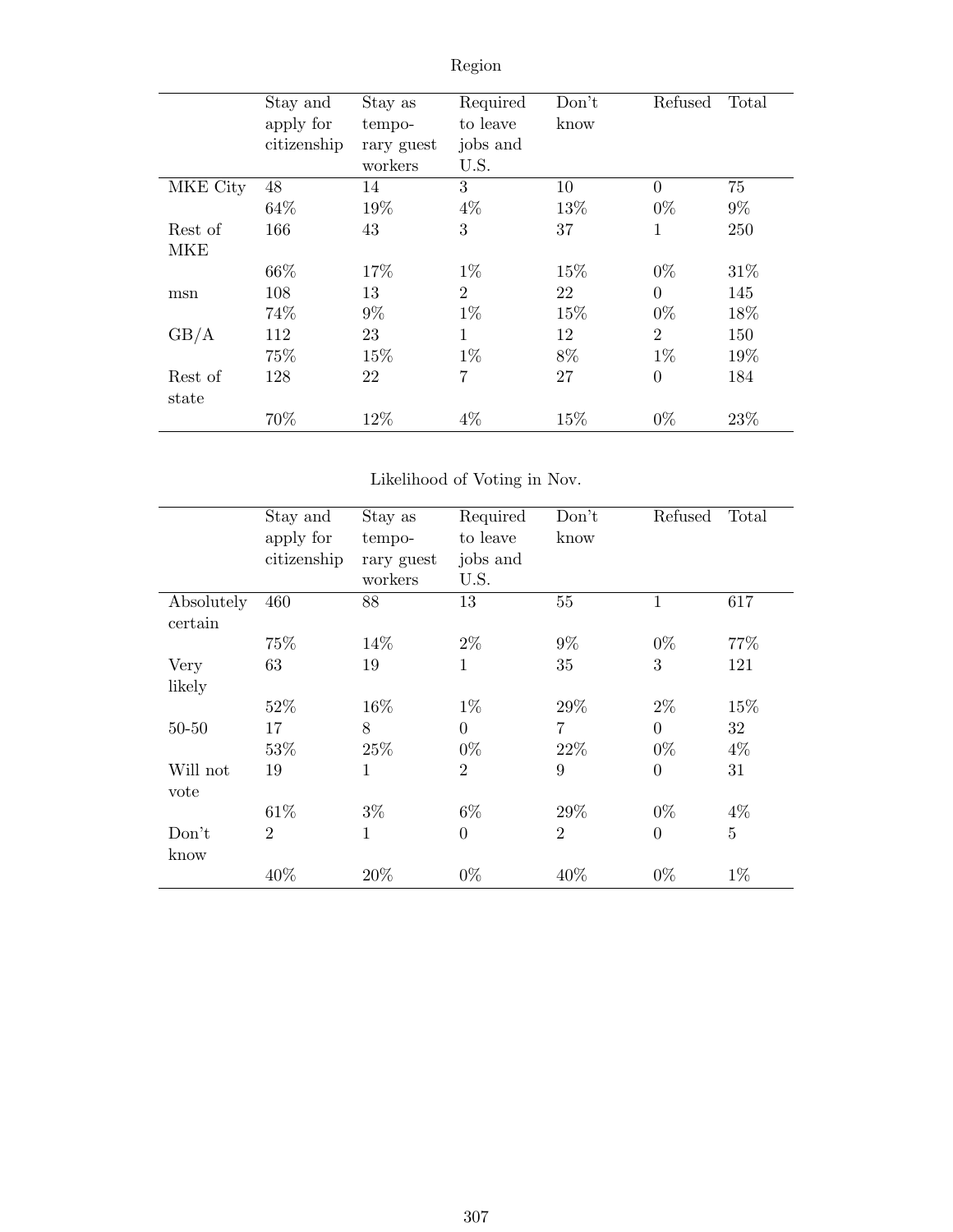### Q38. Has Clinton held this position all along or has she recently changed her position on undocumented immigrants?

|        |            | Sex      |       |         |       |
|--------|------------|----------|-------|---------|-------|
|        | Held po-   | Has      | Don't | Refused | Total |
|        | sition all | changed  | know  |         |       |
|        | along      | position |       |         |       |
| Male   | 223        | 89       | 72    | 2       | 386   |
|        | 58%        | 23%      | 19%   | $1\%$   | 48%   |
| Female | 212        | 62       | 139   | 5       | 418   |
|        | 51\%       | 15%      | 33%   | $1\%$   | 52%   |

|           | Held po-   | Has            | Don't          | Refused        | Total |
|-----------|------------|----------------|----------------|----------------|-------|
|           | sition all | changed        | know           |                |       |
|           | along      | position       |                |                |       |
| 18-29     | 52         | 42             | 33             | $\overline{2}$ | 129   |
|           | 40%        | 33%            | 26\%           | $2\%$          | 16%   |
| 30-44     | 118        | 35             | 37             | $\Omega$       | 190   |
|           | 62%        | 18%            | 19%            | $0\%$          | 24\%  |
| $45 - 59$ | 142        | 41             | 73             | $\Omega$       | 256   |
|           | 55%        | 16%            | 29%            | $0\%$          | 32\%  |
| $60+$     | 121        | 34             | 67             | 3              | 225   |
|           | 54%        | 15%            | 30%            | $1\%$          | 28%   |
| DK/NA/    | 1          | $\overline{0}$ | $\overline{0}$ | $\overline{2}$ | 3     |
| Ref       |            |                |                |                |       |
|           | 33%        | $0\%$          | $0\%$          | 67%            | $0\%$ |

### Age 4 Categories

### Education 5 Categories

|           | Held po-   | Has      | Don't | Refused        | Total |
|-----------|------------|----------|-------|----------------|-------|
|           | sition all | changed  | know  |                |       |
|           | along      | position |       |                |       |
| Not HS    | 16         | 5        | 28    | $\Omega$       | 49    |
|           | 33%        | 10%      | 57%   | $0\%$          | $6\%$ |
| <b>HS</b> | 126        | 51       | 69    | 1              | 247   |
|           | 51\%       | 21\%     | 28\%  | $0\%$          | 31\%  |
| Some Coll | 78         | 31       | 41    | 3              | 153   |
|           | 51\%       | 20%      | 27%   | $2\%$          | 19%   |
| AA        | 66         | 18       | 20    | $\Omega$       | 104   |
|           | 63%        | 17%      | 19%   | $0\%$          | 13%   |
| $BA+$     | 144        | 46       | 50    | $\Omega$       | 240   |
|           | 60%        | 19%      | 21\%  | $0\%$          | 30%   |
| DK/NA/    | 5          | 1        | 3     | $\overline{2}$ | 11    |
| Ref       |            |          |       |                |       |
|           | 45%        | 9%       | 27%   | 18%            | $1\%$ |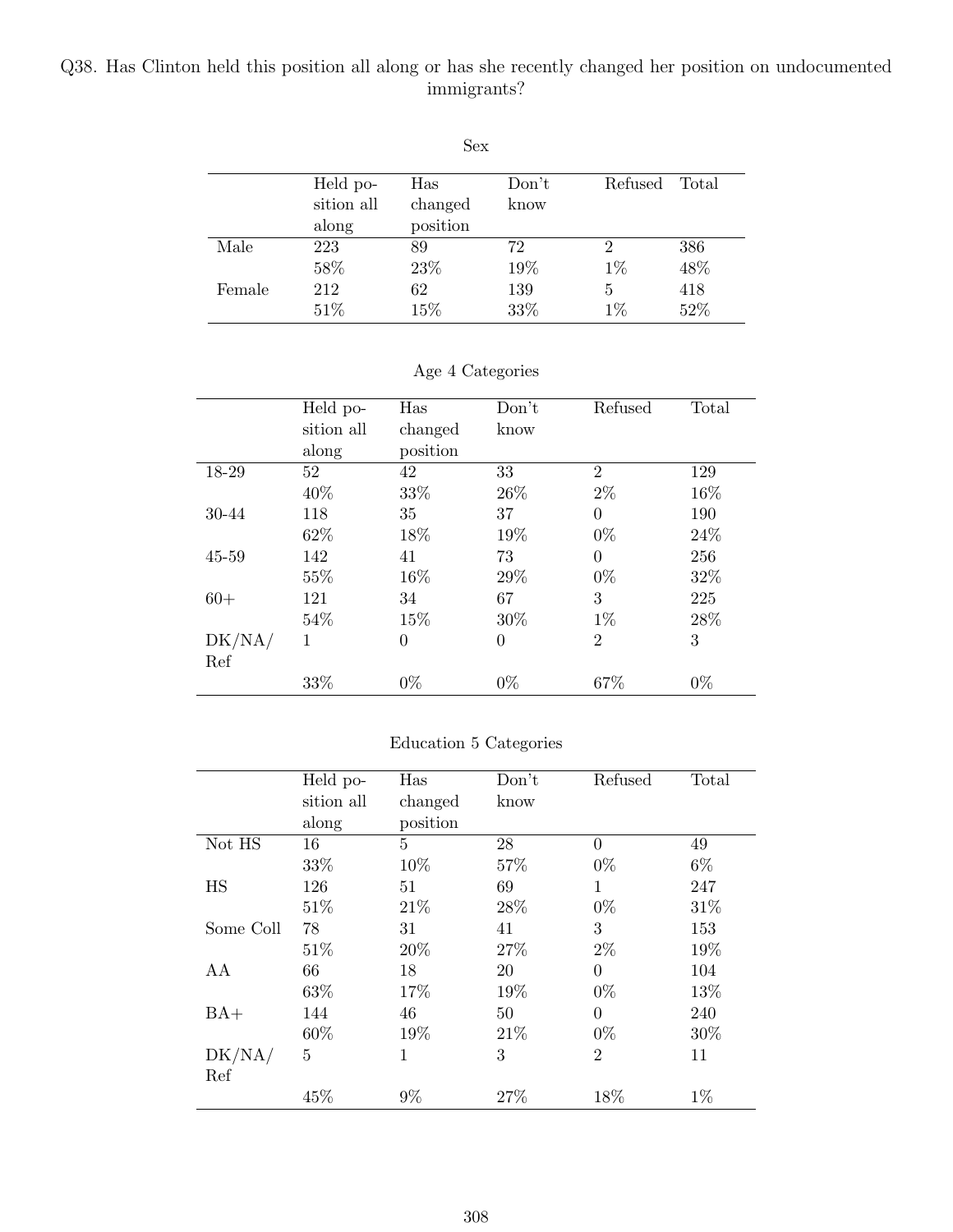|           | Held po-   | Has      | Don't | Refused        | Total |
|-----------|------------|----------|-------|----------------|-------|
|           | sition all | changed  | know  |                |       |
|           | along      | position |       |                |       |
| Under     | 132        | 50       | 51    | 1              | 234   |
| \$40k     |            |          |       |                |       |
|           | 56%        | 21\%     | 22\%  | $0\%$          | 29%   |
| \$40k to  | 125        | 38       | 51    | $\overline{0}$ | 214   |
| \$74k     |            |          |       |                |       |
|           | 58%        | 18%      | 24\%  | $0\%$          | 27%   |
| $$75k$ up | 146        | 49       | 59    | $\Omega$       | 254   |
|           | 57%        | 19%      | 23\%  | $0\%$          | 32%   |
| DK/NA/    | 32         | 15       | 49    | 5              | 101   |
| Ref       |            |          |       |                |       |
|           | 32%        | 15%      | 49%   | $5\%$          | 13%   |

Household Income

| aг<br>L |  |
|---------|--|
|---------|--|

|                 | Held po-       | Has            | Don't        | Refused        | Total |
|-----------------|----------------|----------------|--------------|----------------|-------|
|                 | sition all     | changed        | know         |                |       |
|                 | along          | position       |              |                |       |
| Republican      | 116            | 45             | 55           | 3              | 219   |
|                 | 53%            | 21\%           | 25\%         | $1\%$          | 27%   |
| Democrat        | 148            | 35             | 54           | $\theta$       | 237   |
|                 | 62%            | 15%            | 23%          | $0\%$          | 30%   |
| Independent 156 |                | 63             | 85           | $\overline{0}$ | 304   |
|                 | 51\%           | 21\%           | 28%          | $0\%$          | 38%   |
| Other/No        | 9              | 5              | 12           | $\overline{0}$ | 26    |
| preference      |                |                |              |                |       |
|                 | 35%            | 19%            | 46\%         | $0\%$          | $3\%$ |
| Don't           | 4              | $\overline{2}$ | 4            | $\Omega$       | 10    |
| know            |                |                |              |                |       |
|                 | 40%            | 20%            | 40\%         | $0\%$          | $1\%$ |
| Refused         | $\overline{2}$ | $\theta$       | $\mathbf{1}$ | 3              | 6     |
|                 | 33%            | $0\%$          | 17%          | 50%            | $1\%$ |

|                | Held po-   | Has      | Don't | Refused  | Total |
|----------------|------------|----------|-------|----------|-------|
|                | sition all | changed  | know  |          |       |
|                | along      | position |       |          |       |
| Republican     | 200        | 76       | 84    | 3        | 363   |
|                | 55%        | 21\%     | 23\%  | $1\%$    | 45%   |
| Democrat       | 211        | 62       | 93    | $\Omega$ | 366   |
|                | 58%        | 17%      | 25\%  | $0\%$    | 46\%  |
| Independent 21 |            | 9        | 27    | 0        | 57    |
|                | 37\%       | 16%      | 47%   | $0\%$    | 7%    |
| Other/None 3   |            | 4        | 6     | 3        | 16    |
|                | $19\%$     | 25\%     | 38\%  | $19\%$   | $2\%$ |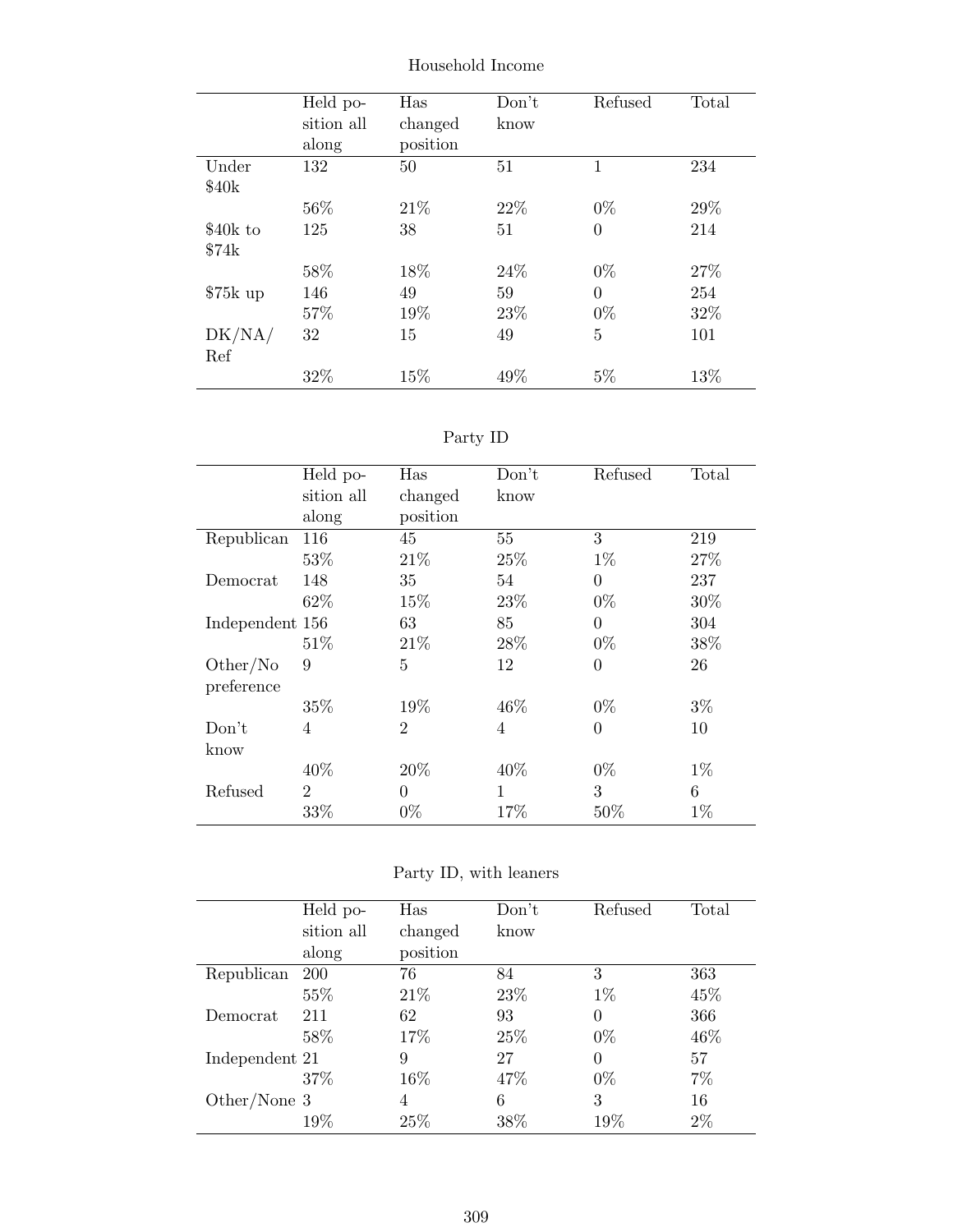|              | Held po-   | Has      | Don't | Refused  | Total |
|--------------|------------|----------|-------|----------|-------|
|              | sition all | changed  | know  |          |       |
|              | along      | position |       |          |       |
| Rep          | 116        | 45       | 55    | 3        | 219   |
|              | 53%        | 21\%     | 25%   | $1\%$    | 27%   |
| Lean Rep     | 84         | 31       | 29    | $\Omega$ | 144   |
|              | 58%        | 22%      | 20%   | $0\%$    | 18%   |
| Ind          | 21         | 9        | 27    | $\Omega$ | 57    |
|              | 37%        | 16%      | 47%   | $0\%$    | $7\%$ |
| Lean Dem     | 63         | 27       | 39    | $\theta$ | 129   |
|              | 49%        | 21\%     | 30%   | $0\%$    | 16%   |
| Dem          | 148        | 35       | 54    | $\theta$ | 237   |
|              | 62\%       | 15\%     | 23\%  | $0\%$    | 30%   |
| Other/None 3 |            | 4        | 6     | 3        | 16    |
|              | 19%        | 25%      | 38%   | 19%      | $2\%$ |

Party Id, leaners separate

### Marital Status

|            | Held po-   | Has      | Don't          | Refused        | Total          |
|------------|------------|----------|----------------|----------------|----------------|
|            | sition all | changed  | know           |                |                |
|            | along      | position |                |                |                |
| Married    | 278        | 82       | 128            | $\overline{2}$ | 490            |
|            | 57%        | 17%      | 26\%           | $0\%$          | 61\%           |
| Cohabiting | 32         | 16       | $\overline{7}$ | $\Omega$       | 55             |
|            | 58%        | 29%      | 13%            | $0\%$          | $7\%$          |
| Widowed    | 16         | 7        | 22             | $\theta$       | 45             |
|            | 36\%       | 16%      | 49%            | $0\%$          | $6\%$          |
| Divorced   | 28         | 10       | 13             | 1              | 52             |
|            | 54%        | 19%      | 25%            | $2\%$          | $6\%$          |
| Separated  | 10         | 1        | $\overline{4}$ | $\Omega$       | 15             |
|            | 67%        | $7\%$    | 27%            | $0\%$          | $2\%$          |
| Never      | 71         | 35       | 37             | $\overline{2}$ | 145            |
| Married    |            |          |                |                |                |
|            | 49%        | 24\%     | 26\%           | $1\%$          | 18%            |
| Refused    | $\theta$   | 0        | $\theta$       | $\overline{2}$ | $\overline{2}$ |
|            | $0\%$      | $0\%$    | $0\%$          | 100%           | $0\%$          |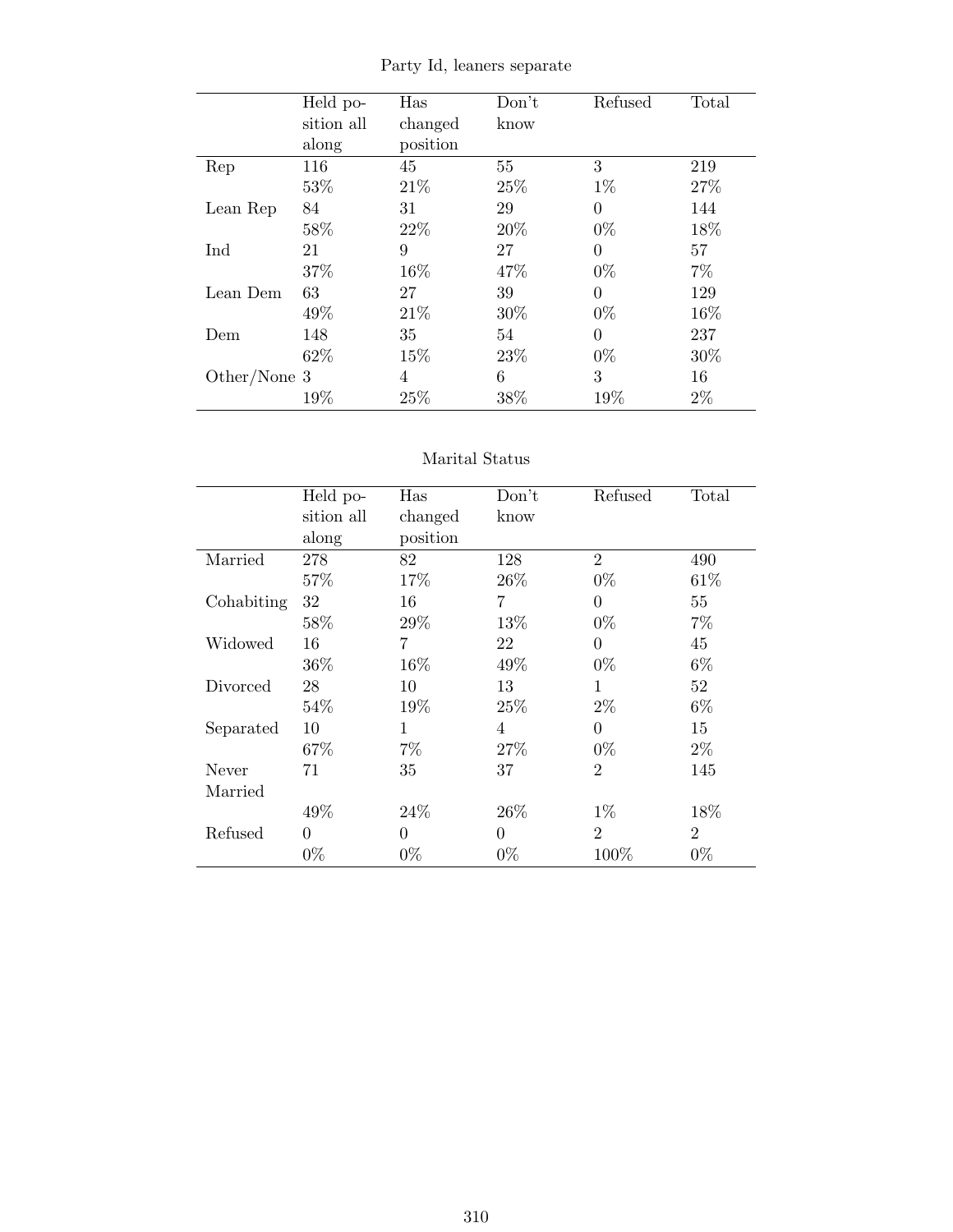|          | Held po-   | Has      | Don't          | Refused        | Total |
|----------|------------|----------|----------------|----------------|-------|
|          | sition all | changed  | know           |                |       |
|          | along      | position |                |                |       |
| White    | 362        | 130      | 169            | 4              | 665   |
|          | 54\%       | 20%      | 25\%           | $1\%$          | 83%   |
| Black    | 26         | 6        | 12             | 0              | 44    |
|          | 59%        | 14%      | 27\%           | $0\%$          | $5\%$ |
| Hispanic | 25         | 5        | 10             | 0              | 40    |
|          | 62\%       | 12%      | 25\%           | $0\%$          | $5\%$ |
| Other    | 20         | 9        | 20             | $\theta$       | 49    |
|          | 41\%       | 18%      | 41\%           | $0\%$          | $6\%$ |
| DK/NA/   | 1          | 1        | $\overline{0}$ | $\overline{2}$ | 4     |
| Ref      |            |          |                |                |       |
|          | 25%        | 25%      | $0\%$          | 50%            | $0\%$ |

Race and Ethnicity

## Religious Service Attendance

|             | Held po-       | Has            | Don't | Refused        | Total        |
|-------------|----------------|----------------|-------|----------------|--------------|
|             | sition all     | changed        | know  |                |              |
|             | along          | position       |       |                |              |
| More than   | 41             | 5              | 8     | $\mathbf{1}$   | 55           |
| 1/wk        |                |                |       |                |              |
|             | 75%            | $9\%$          | 15%   | $2\%$          | $7\%$        |
| $1$ /week   | 99             | 30             | 62    | $\mathbf{1}$   | 192          |
|             | 52%            | 16%            | 32%   | $1\%$          | 24%          |
| $1-2$ month | 71             | 32             | 23    | $\overline{0}$ | 126          |
|             | 56%            | $25\%$         | 18%   | $0\%$          | $16\%$       |
| few times   | 76             | 27             | 23    | $\overline{2}$ | 128          |
| a year      |                |                |       |                |              |
|             | 59%            | 21\%           | 18%   | $2\%$          | 16%          |
| Seldom      | 78             | 24             | 33    | $\overline{0}$ | 135          |
|             | 58%            | 18\%           | 24\%  | $0\%$          | 17%          |
| Never       | 65             | 34             | 59    | $\overline{0}$ | 158          |
|             | 41\%           | 22%            | 37%   | $0\%$          | 20%          |
| Don't       | $\overline{0}$ | $\overline{0}$ | 1     | $\overline{0}$ | $\mathbf{1}$ |
| know        |                |                |       |                |              |
|             | $0\%$          | $0\%$          | 100%  | $0\%$          | $0\%$        |
| Refused     | 3              | $\overline{0}$ | 1     | $\overline{2}$ | 6            |
|             | 50%            | $0\%$          | 17%   | 33%            | $1\%$        |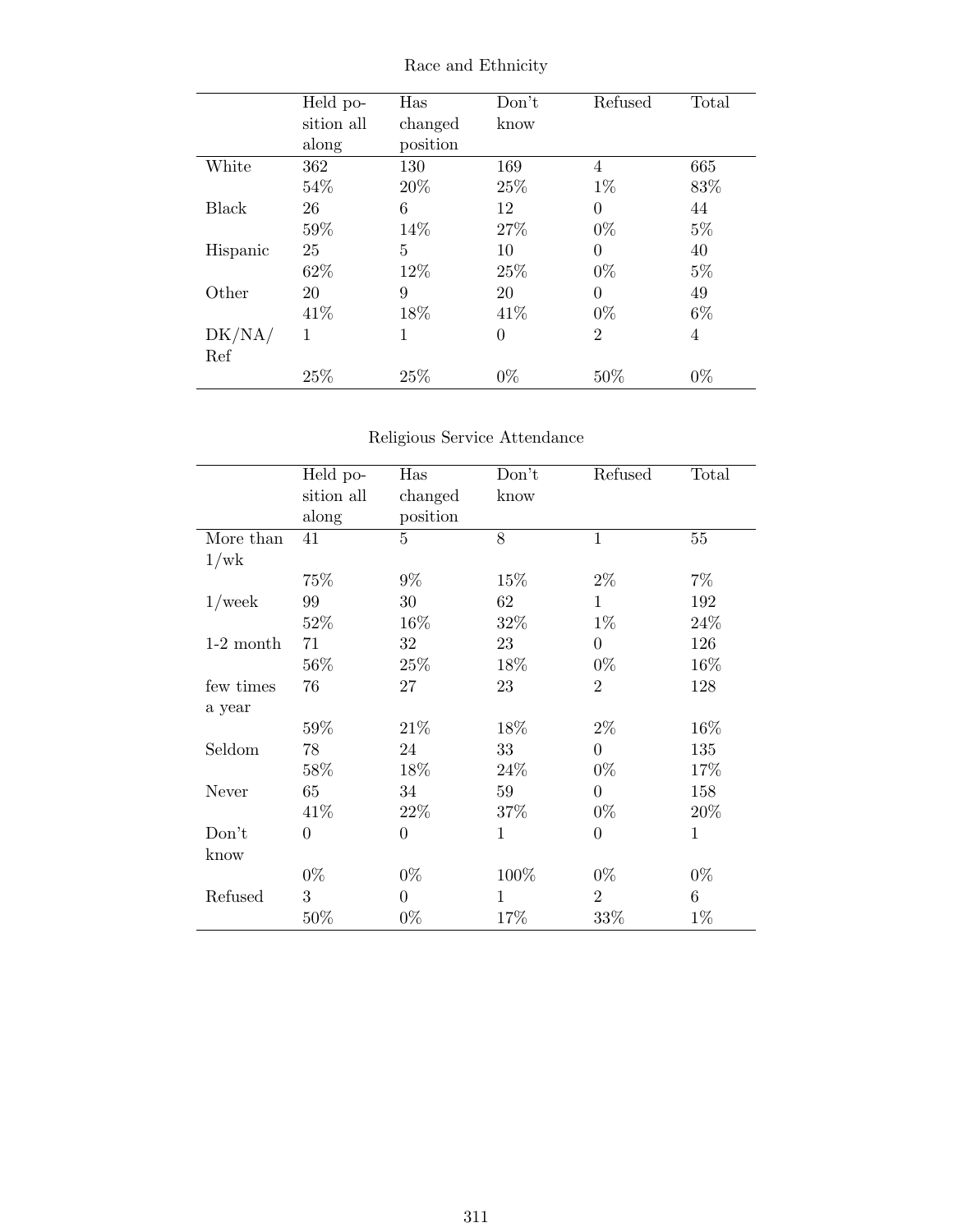|             | Held po-   | Has            | Don't | Refused        | Total |
|-------------|------------|----------------|-------|----------------|-------|
|             | sition all | changed        | know  |                |       |
|             | along      | position       |       |                |       |
| Protestant/ | 188        | 61             | 83    | $\overline{2}$ | 334   |
| Christian   |            |                |       |                |       |
|             | 56%        | 18%            | 25%   | $1\%$          | 41\%  |
| Catholic    | 150        | 42             | 79    | 1              | 272   |
|             | 55%        | 15%            | 29%   | $0\%$          | 34%   |
| Jewish      | 3          | 1              | 1     | 1              | 6     |
|             | 50%        | 17%            | 17%   | 17%            | $1\%$ |
| Other       | 16         | 14             | 7     | $\theta$       | 37    |
|             | 43%        | 38%            | 19%   | $0\%$          | $5\%$ |
| None        | 64         | 34             | 35    | $\Omega$       | 133   |
|             | 48%        | 26\%           | 26\%  | $0\%$          | 17%   |
| DK/NA/      | 14         | $\overline{0}$ | 6     | 3              | 23    |
| Ref         |            |                |       |                |       |
|             | 61\%       | $0\%$          | 26\%  | 13%            | $3\%$ |

Religious Affiliation

## Born Again/Evangelical

|          | Held po-       | Has      | Don't          | Refused        | Total          |
|----------|----------------|----------|----------------|----------------|----------------|
|          | sition all     | changed  | know           |                |                |
|          | along          | position |                |                |                |
| born     | 78             | 34       | 29             | $\theta$       | 141            |
| again    |                |          |                |                |                |
|          | 55%            | 24\%     | 21\%           | $0\%$          | 42%            |
| not born | 105            | 24       | 50             | $\Omega$       | 179            |
| again    |                |          |                |                |                |
|          | 59%            | 13\%     | 28\%           | $0\%$          | 54%            |
| Don't    | $\overline{2}$ | 3        | 3              | $\theta$       | 8              |
| know     |                |          |                |                |                |
|          | 25%            | 38%      | 38%            | $0\%$          | $2\%$          |
| Refused  | 1              | $\Omega$ | $\mathfrak{D}$ | $\mathfrak{D}$ | $\overline{5}$ |
|          | 20%            | $0\%$    | 40%            | 40%            | $2\%$          |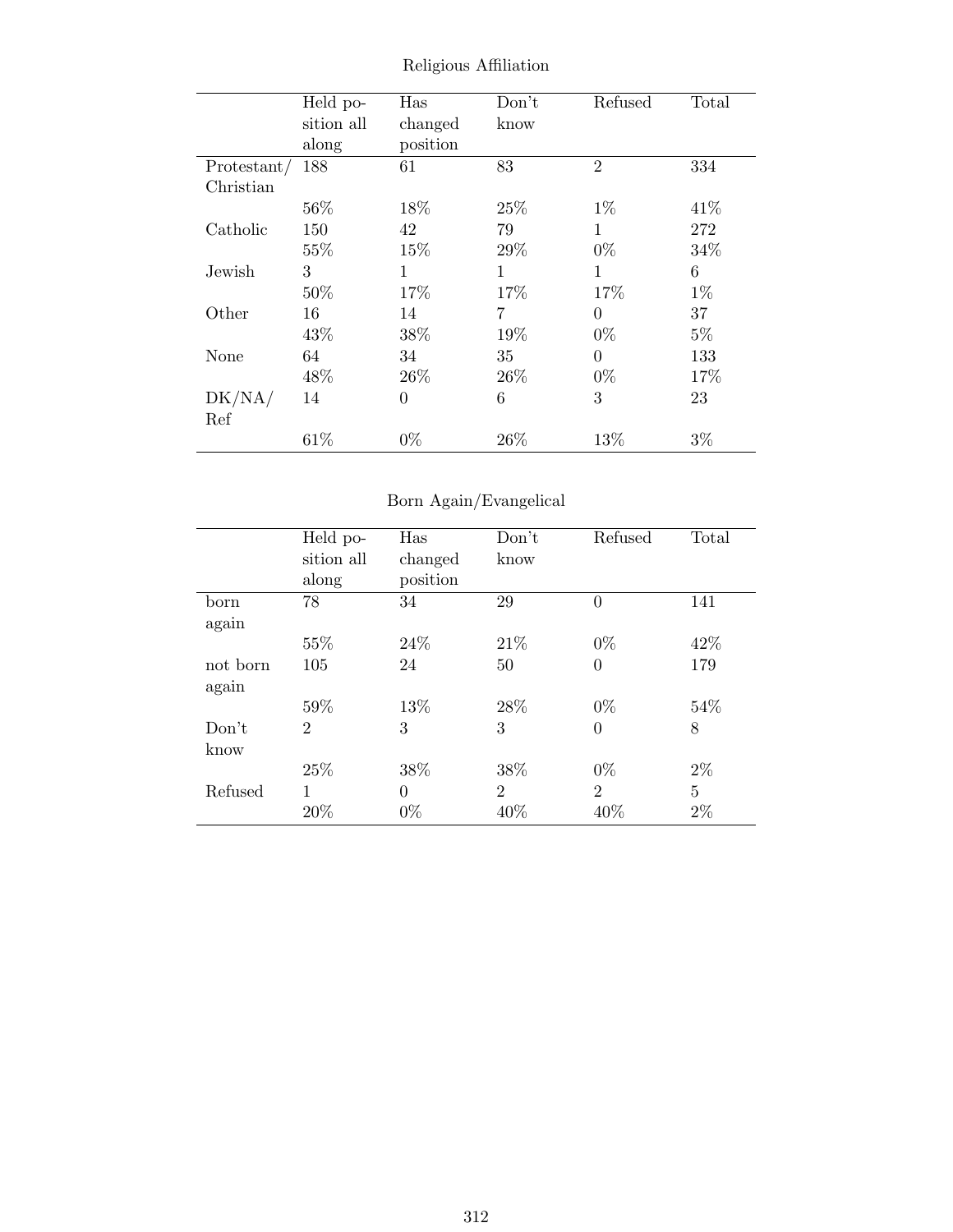|          | Held po-   | Has      | Don't          | Refused        | Total |
|----------|------------|----------|----------------|----------------|-------|
|          | sition all | changed  | know           |                |       |
|          | along      | position |                |                |       |
| Urban    | 129        | 44       | 71             | $\overline{2}$ | 246   |
|          | 52%        | 18%      | 29%            | $1\%$          | 31%   |
| Suburban | 141        | 59       | 51             | $\overline{2}$ | 253   |
|          | $56\%$     | 23%      | 20%            | $1\%$          | 31\%  |
| Rural    | 164        | 45       | 83             | 1              | 293   |
|          | 56%        | 15%      | 28\%           | $0\%$          | 36\%  |
| Don't    | 1          | 3        | 4              | $\theta$       | 8     |
| know     |            |          |                |                |       |
|          | 12%        | 38%      | 50%            | $0\%$          | $1\%$ |
| Refused  | $\theta$   | 0        | $\overline{2}$ | $\overline{2}$ | 4     |
|          | $0\%$      | $0\%$    | 50%            | 50%            | $0\%$ |

Location Type

## Political Ideology

|                  | Held po-       | Has            | Don't          | Refused        | Total          |
|------------------|----------------|----------------|----------------|----------------|----------------|
|                  | sition all     | changed        | know           |                |                |
|                  | along          | position       |                |                |                |
| Very con-        | 35             | 11             | 15             | $\mathbf{1}$   | 62             |
| servative        |                |                |                |                |                |
|                  | 56%            | 18%            | 24\%           | $2\%$          | 8%             |
| Conservative 142 |                | 53             | 59             | 1              | 255            |
|                  | $56\%$         | 21\%           | 23\%           | $0\%$          | 32%            |
| Moderate         | 161            | 53             | 53             | $\overline{2}$ | 269            |
|                  | 60%            | 20%            | 20%            | $1\%$          | 33%            |
| Liberal          | $55\,$         | 17             | 42             | $\mathbf{1}$   | 115            |
|                  | 48\%           | 15\%           | 37%            | $1\%$          | 14\%           |
| Very lib-        | 32             | 15             | 13             | $\overline{0}$ | 60             |
| eral             |                |                |                |                |                |
|                  | 53\%           | 25\%           | 22%            | $0\%$          | 7%             |
| Don't            | 10             | $\overline{0}$ | 28             | $\overline{0}$ | 38             |
| know             |                |                |                |                |                |
|                  | 26\%           | $0\%$          | 74\%           | $0\%$          | $5\%$          |
| Refused          | $\overline{0}$ | 3              | $\overline{0}$ | $\overline{2}$ | $\overline{5}$ |
|                  | $0\%$          | 60%            | $0\%$          | 40%            | $1\%$          |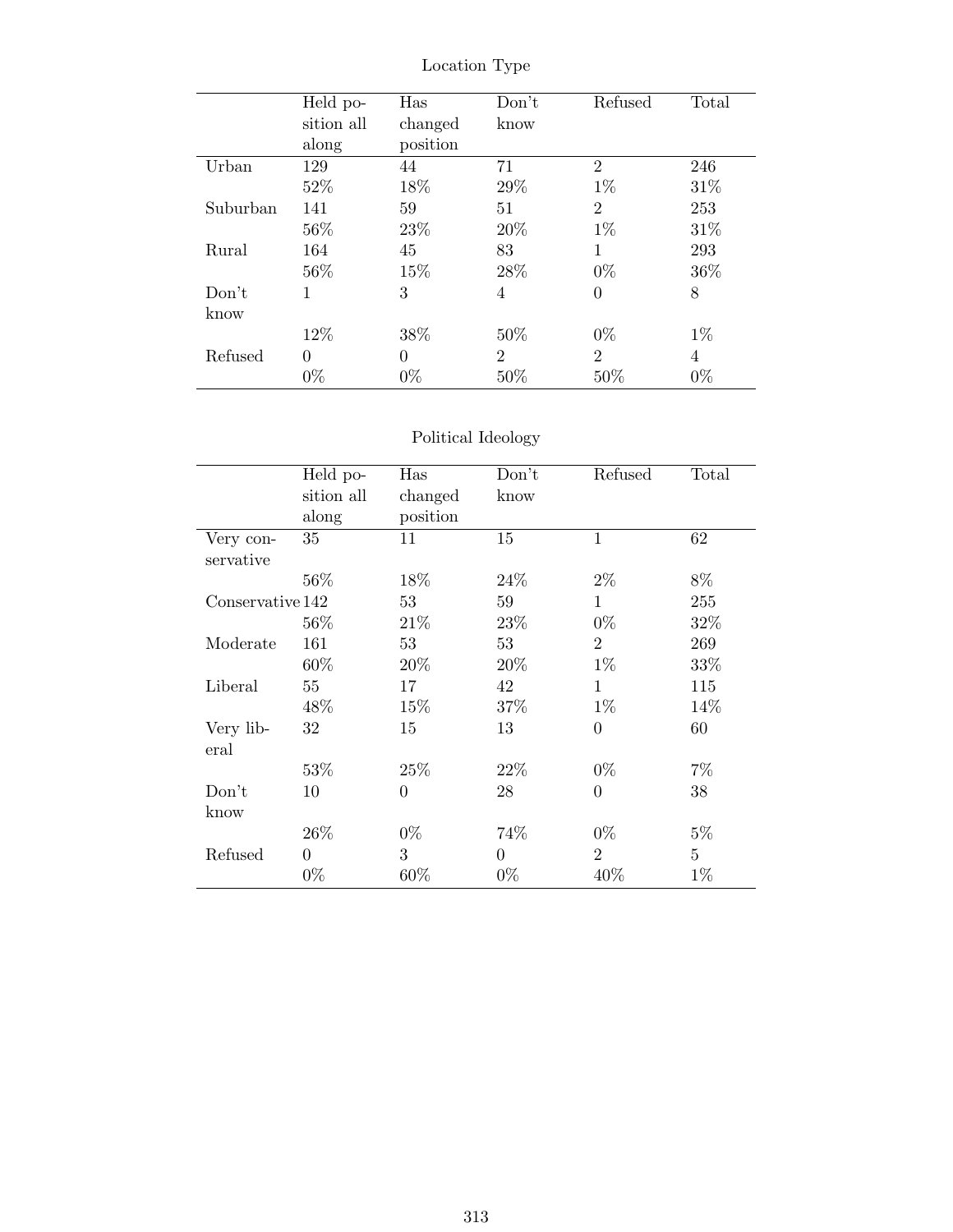|            | Held po-       | Has            | Don't        | Refused        | Total          |
|------------|----------------|----------------|--------------|----------------|----------------|
|            | sition all     | changed        | know         |                |                |
|            | along          | position       |              |                |                |
| respondent | 43             | 12             | 20           | 1              | 76             |
|            | 57%            | 16%            | 26\%         | $1\%$          | $9\%$          |
| another    | 27             | 5              | 7            | $\theta$       | 39             |
| household  |                |                |              |                |                |
| member     |                |                |              |                |                |
|            | 69%            | 13%            | 18%          | $0\%$          | $5\%$          |
| nobody in  | 360            | 135            | 181          | $\overline{4}$ | 680            |
| household  |                |                |              |                |                |
|            | 53%            | 20%            | 27\%         | $1\%$          | 85%            |
| Don't      | $\mathbf{1}$   | $\overline{0}$ | $\mathbf{1}$ | $\overline{0}$ | $\overline{2}$ |
| know       |                |                |              |                |                |
|            | 50%            | $0\%$          | 50%          | $0\%$          | $0\%$          |
| Refused    | $\overline{2}$ | $\theta$       | $\mathbf{1}$ | $\overline{2}$ | 5              |
|            | 40%            | $0\%$          | 20%          | 40%            | $1\%$          |

Union Membership

Job Type and Union Membership

|              | Held po-   | Has          | Don't          | Refused        | Total |
|--------------|------------|--------------|----------------|----------------|-------|
|              | sition all | changed      | know           |                |       |
|              | along      | position     |                |                |       |
| Public       | 29         | 6            | $\overline{7}$ | $\overline{0}$ | 42    |
| union        |            |              |                |                |       |
|              | 69%        | 14\%         | 17%            | $0\%$          | $5\%$ |
| Public       | 70         | 25           | 37             | $\overline{0}$ | 132   |
| non-union    |            |              |                |                |       |
|              | 53%        | 19%          | 28\%           | $0\%$          | 16%   |
| Private      | 42         | 11           | 20             | 1              | 74    |
| union        |            |              |                |                |       |
|              | 57%        | 15%          | 27\%           | $1\%$          | $9\%$ |
| Private      | 291        | 109          | 144            | $\overline{4}$ | 548   |
| non-union    |            |              |                |                |       |
|              | 53%        | 20%          | 26\%           | $1\%$          | 68%   |
| $\rm DK/NA/$ | 4          | $\mathbf{1}$ | 3              | $\mathfrak{D}$ | 10    |
| Ref          |            |              |                |                |       |
|              | 40%        | 10%          | 30%            | 20%            | $1\%$ |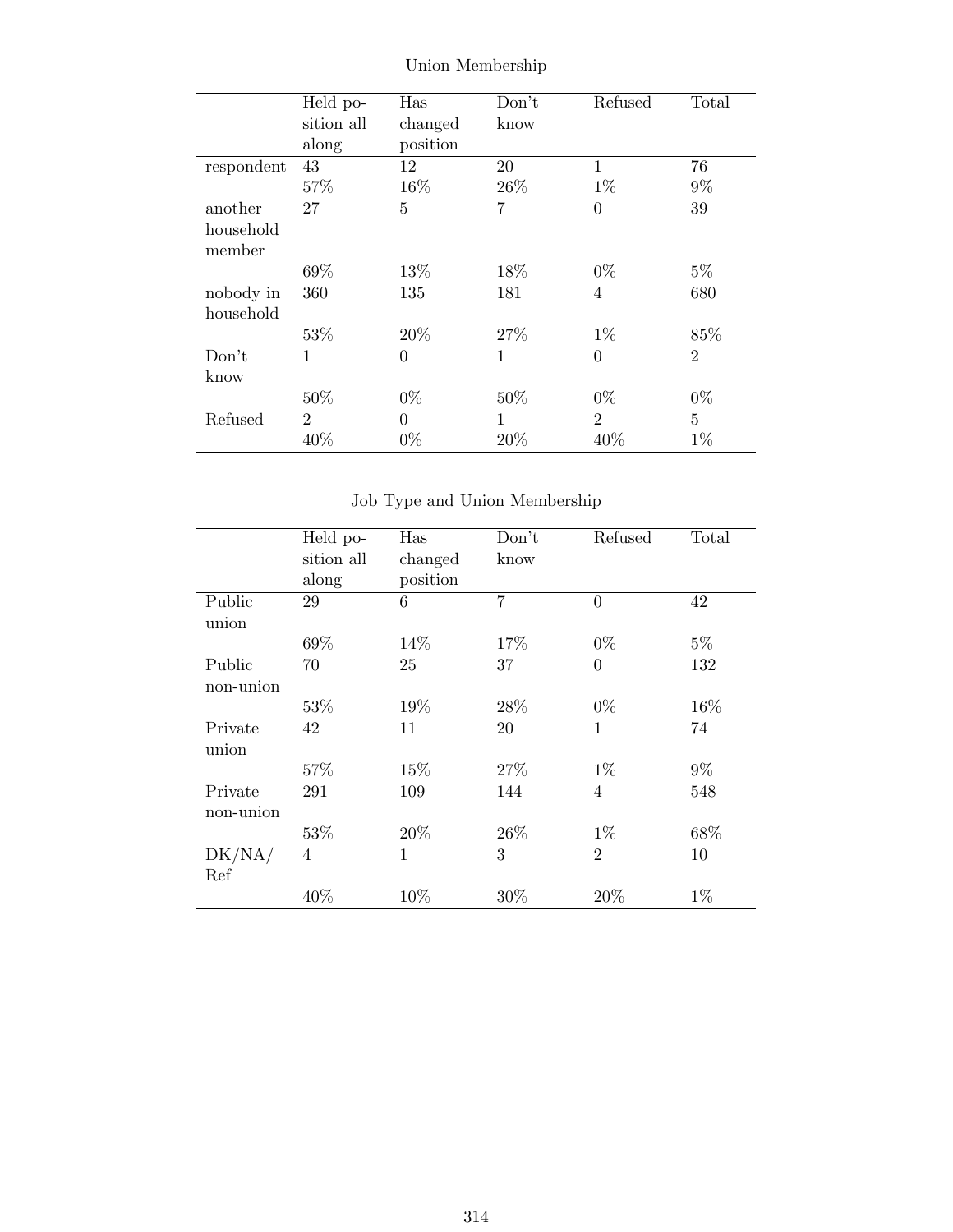|          | Held po-   | Has      | Don't | Refused        | Total |
|----------|------------|----------|-------|----------------|-------|
|          | sition all | changed  | know  |                |       |
|          | along      | position |       |                |       |
| MKE City | 42         | 15       | 18    | 1              | 76    |
|          | 55%        | 20%      | 24\%  | $1\%$          | $9\%$ |
| Rest of  | 141        | 45       | 62    | $\overline{0}$ | 248   |
| MKE      |            |          |       |                |       |
|          | 57%        | 18%      | 25\%  | $0\%$          | 31%   |
| msn      | 77         | 28       | 38    | $\overline{2}$ | 145   |
|          | 53%        | 19%      | 26\%  | $1\%$          | 18%   |
| GB/A     | 78         | 30       | 39    | 4              | 151   |
|          | 52%        | 20\%     | 26\%  | $3\%$          | 19%   |
| Rest of  | 96         | 34       | 54    | $\overline{0}$ | 184   |
| state    |            |          |       |                |       |
|          | 52%        | 18%      | 29%   | $0\%$          | 23%   |

# Region

## Likelihood of Voting in Nov.

|            | Held po-       | Has            | Don't          | Refused        | Total |
|------------|----------------|----------------|----------------|----------------|-------|
|            | sition all     | changed        | know           |                |       |
|            | along          | position       |                |                |       |
| Absolutely | 358            | 110            | 146            | $\overline{2}$ | 616   |
| certain    |                |                |                |                |       |
|            | 58%            | 18%            | 24\%           | $0\%$          | 77\%  |
| Very       | 45             | 28             | 43             | 4              | 120   |
| likely     |                |                |                |                |       |
|            | 38%            | 23%            | 36\%           | $3\%$          | 15%   |
| $50 - 50$  | 18             | 6              | $\overline{7}$ | $\overline{0}$ | 31    |
|            | 58%            | 19%            | 23\%           | $0\%$          | 4%    |
| Will not   | 11             | 7              | 12             | $\theta$       | 30    |
| vote       |                |                |                |                |       |
|            | 37%            | 23\%           | 40%            | $0\%$          | $4\%$ |
| Don't      | $\overline{2}$ | $\overline{0}$ | 3              | $\overline{0}$ | 5     |
| know       |                |                |                |                |       |
|            | 40%            | $0\%$          | 60%            | $0\%$          | $1\%$ |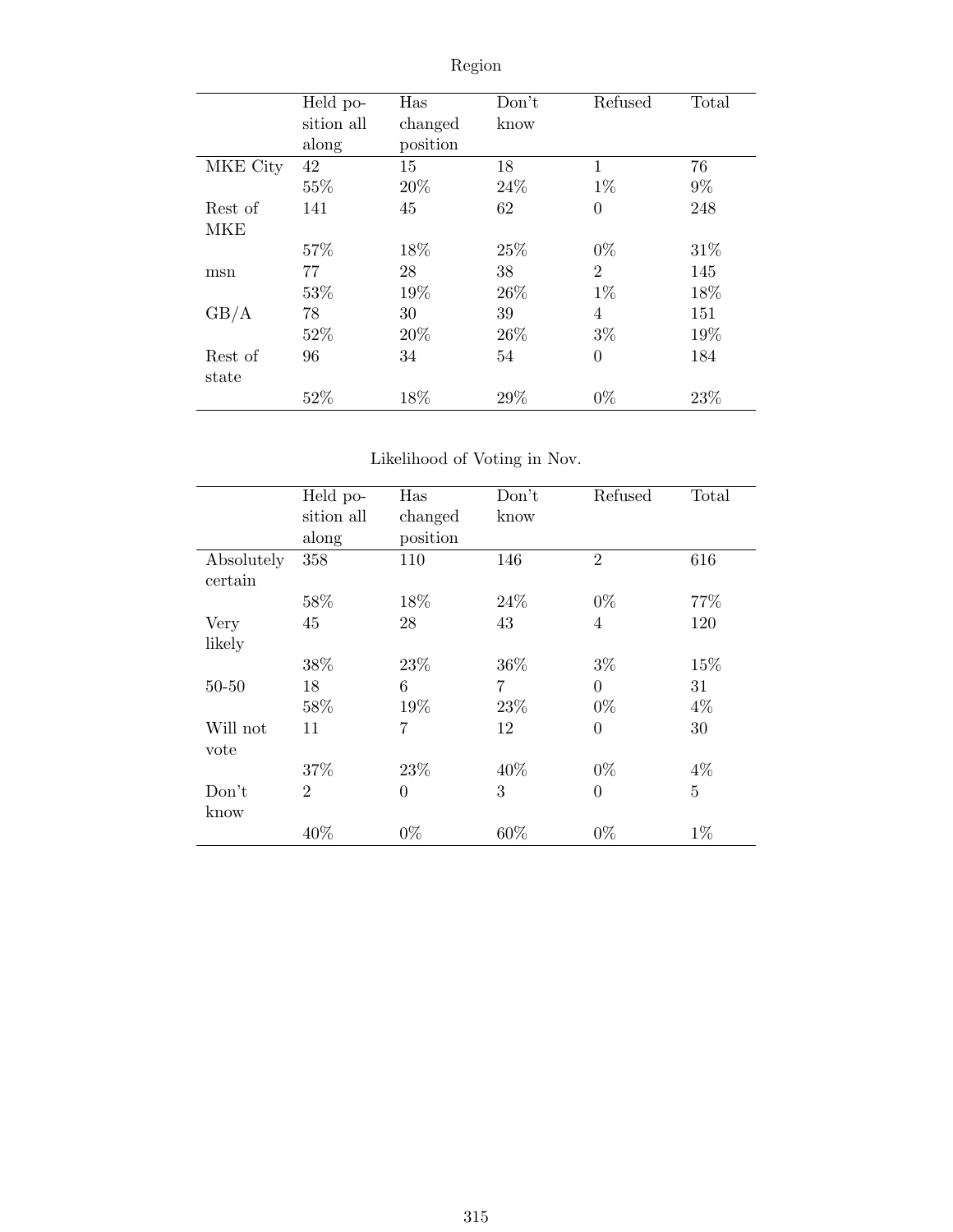Q39. How much have you read or heard about the recent unrest in Milwaukee following the officer-involved killing of a black man following a traffic stop?

|        |       |      | <b>Sex</b> |         |       |         |       |
|--------|-------|------|------------|---------|-------|---------|-------|
|        | A lot | Some | Only a     | Nothing | Don't | Refused | Total |
|        |       |      | little     | at all  | know  |         |       |
| Male   | 207   | 112  | 47         | 15      | 2     |         | 384   |
|        | 54%   | 29%  | 12%        | $4\%$   | $1\%$ | $0\%$   | 48%   |
| Female | 202   | 124  | 72         | 14      | 3     | 3       | 418   |
|        | 48%   | 30%  | 17%        | $3\%$   | $1\%$ | $1\%$   | 52%   |

|           | A lot | Some           | Only a   | Nothing          | Don't          | Refused        | Total  |
|-----------|-------|----------------|----------|------------------|----------------|----------------|--------|
|           |       |                | little   | at all           | know           |                |        |
| 18-29     | 56    | 40             | 26       | 7                | $\overline{0}$ | $\theta$       | 129    |
|           | 43%   | 31%            | 20%      | $5\%$            | $0\%$          | $0\%$          | 16%    |
| 30-44     | 91    | 60             | 27       | 11               | $\overline{0}$ | 1              | 190    |
|           | 48\%  | 32%            | 14%      | 6\%              | $0\%$          | $1\%$          | 24\%   |
| $45 - 59$ | 134   | 80             | 36       | $\overline{7}$   | $\theta$       | $\Omega$       | 257    |
|           | 52%   | 31%            | 14%      | $3\%$            | $0\%$          | $0\%$          | 32\%   |
| $60+$     | 126   | 57             | 31       | $\overline{5}$   | $\overline{5}$ | $\overline{2}$ | 226    |
|           | 56\%  | 25%            | 14%      | $2\%$            | $2\%$          | $1\%$          | $28\%$ |
| DK/NA/    | 1     | $\overline{0}$ | $\theta$ | $\boldsymbol{0}$ | $\overline{0}$ | $\overline{2}$ | 3      |
| Ref       |       |                |          |                  |                |                |        |
|           | 33%   | $0\%$          | $0\%$    | $0\%$            | $0\%$          | 67%            | $0\%$  |

### Age 4 Categories

### Education 5 Categories

|           | A lot  | Some           | Only a         | Nothing          | Don't          | Refused        | Total |
|-----------|--------|----------------|----------------|------------------|----------------|----------------|-------|
|           |        |                | little         | at all           | know           |                |       |
| Not HS    | 27     | 7              | 14             | $\overline{0}$   | 1              | $\theta$       | 49    |
|           | 55%    | 14%            | 29%            | $0\%$            | $2\%$          | $0\%$          | $6\%$ |
| <b>HS</b> | 119    | 67             | 43             | 15               | $\overline{2}$ | 1              | 247   |
|           | 48%    | 27%            | 17%            | $6\%$            | $1\%$          | $0\%$          | 31\%  |
| Some Coll | 78     | 51             | 22             | 1                | 1              | $\Omega$       | 153   |
|           | 51%    | $33\%$         | 14%            | $1\%$            | $1\%$          | $0\%$          | 19%   |
| AA        | 61     | 25             | 13             | $\overline{5}$   | 1              | 1              | 106   |
|           | $58\%$ | 24\%           | 12%            | $5\%$            | $1\%$          | $1\%$          | 13%   |
| $BA+$     | 123    | 84             | 25             | 8                | $\overline{0}$ | 1              | 241   |
|           | 51%    | 35%            | 10%            | $3\%$            | $0\%$          | $0\%$          | 30%   |
| DK/NA/    | 1      | $\overline{2}$ | $\overline{4}$ | $\boldsymbol{0}$ | 1              | $\overline{2}$ | 10    |
| Ref       |        |                |                |                  |                |                |       |
|           | 10%    | 20%            | 40%            | $0\%$            | 10%            | 20%            | $1\%$ |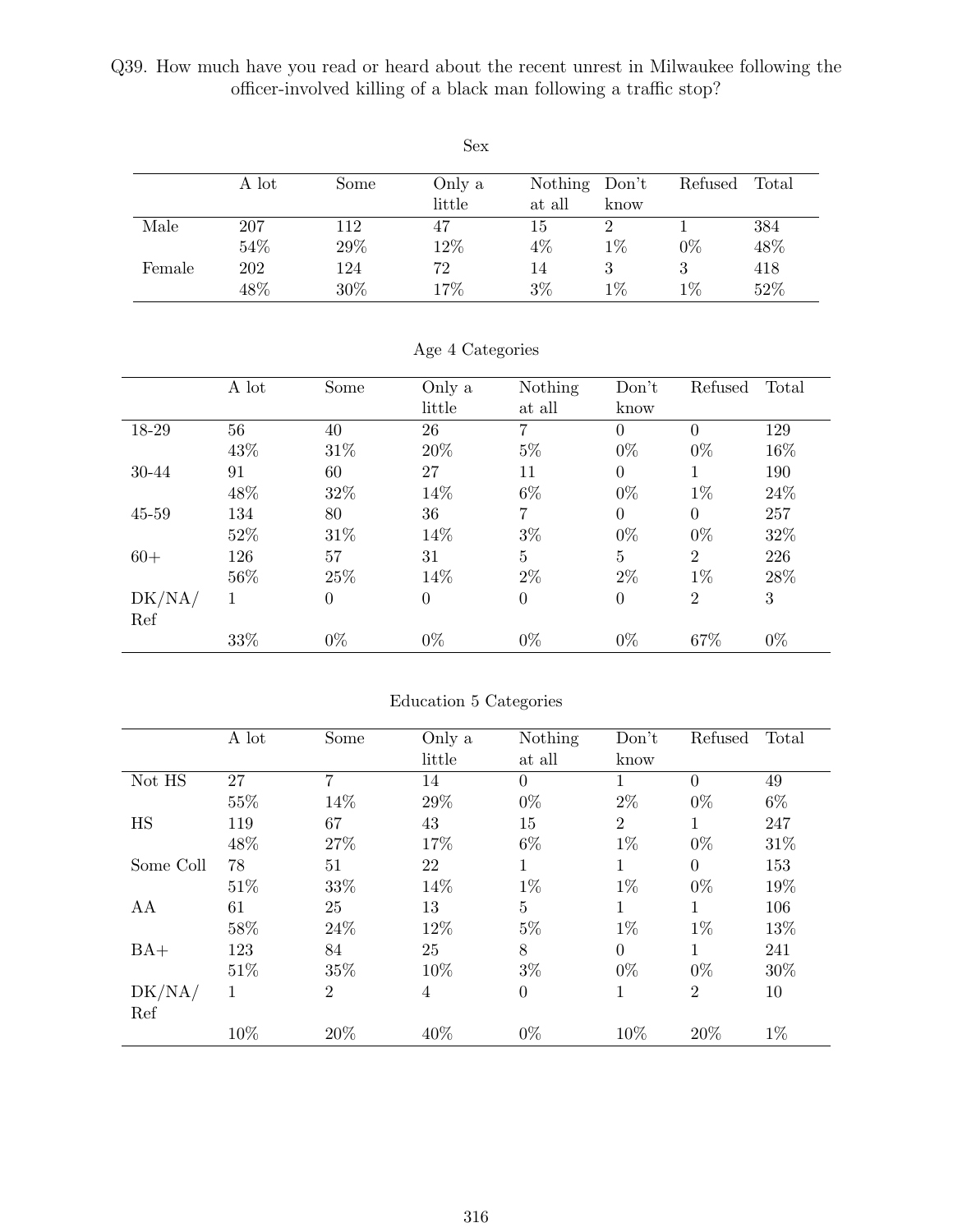|           | A lot | Some | Only a<br>little | Nothing<br>at all | Don't<br>know | Refused  | Total |
|-----------|-------|------|------------------|-------------------|---------------|----------|-------|
| Under     | 128   | 59   | 35               | 11                | 1             | 1        | 235   |
| \$40k     |       |      |                  |                   |               |          |       |
|           | 54\%  | 25%  | 15%              | $5\%$             | $0\%$         | $0\%$    | 29%   |
| \$40k to  | 103   | 70   | 38               | 1                 | 1             | 1        | 214   |
| \$74k     |       |      |                  |                   |               |          |       |
|           | 48%   | 33%  | 18%              | $0\%$             | $0\%$         | $0\%$    | 27\%  |
| $$75k$ up | 134   | 84   | 26               | 10                | $\theta$      | $\theta$ | 254   |
|           | 53%   | 33%  | 10%              | 4%                | $0\%$         | $0\%$    | 32%   |
| DK/NA/    | 44    | 23   | 20               | $\overline{7}$    | 3             | 3        | 100   |
| Ref       |       |      |                  |                   |               |          |       |
|           | 44%   | 23%  | 20%              | $7\%$             | $3\%$         | $3\%$    | 12%   |

Household Income

Party ID

|                 | A lot | Some | Only a         | Nothing          | Don't          | Refused        | Total |
|-----------------|-------|------|----------------|------------------|----------------|----------------|-------|
|                 |       |      | little         | at all           | know           |                |       |
| Republican      | 118   | 56   | 32             | 11               | $\overline{2}$ | 1              | 220   |
|                 | 54%   | 25%  | 15%            | $5\%$            | $1\%$          | $0\%$          | 27%   |
| Democrat        | 110   | 81   | 36             | 10               | $\overline{2}$ | $\overline{0}$ | 239   |
|                 | 46\%  | 34\% | 15%            | $4\%$            | $1\%$          | $0\%$          | 30%   |
| Independent 162 |       | 87   | 48             | 6                | 1              | 1              | 305   |
|                 | 53%   | 29%  | 16%            | $2\%$            | $0\%$          | $0\%$          | 38%   |
| Other/No        | 16    | 9    | 1              | $\boldsymbol{0}$ | 1              | $\overline{0}$ | 27    |
| preference      |       |      |                |                  |                |                |       |
|                 | 59%   | 33%  | $4\%$          | $0\%$            | $4\%$          | $0\%$          | $3\%$ |
| Don't           | 3     | 3    | $\overline{2}$ | $\overline{2}$   | $\overline{0}$ | 1              | 11    |
| know            |       |      |                |                  |                |                |       |
|                 | 27%   | 27%  | 18%            | 18%              | $0\%$          | $9\%$          | $1\%$ |
| Refused         | 1     | 1    | $\overline{2}$ | $\overline{0}$   | $\overline{0}$ | $\overline{2}$ | 6     |
|                 | 17%   | 17%  | 33%            | $0\%$            | $0\%$          | 33%            | $1\%$ |

Party ID, with leaners

|                | A lot | Some            | Only a | Nothing        | Don't          | Refused        | Total |
|----------------|-------|-----------------|--------|----------------|----------------|----------------|-------|
|                |       |                 | little | at all         | know           |                |       |
| Republican     | 206   | 83              | 55     | 15             | 3              |                | 363   |
|                | 57%   | 23%             | 15%    | $4\%$          | $1\%$          | $0\%$          | 45%   |
| Democrat       | 172   | 130             | 51     | 10             | $\overline{2}$ |                | 366   |
|                | 47\%  | 36\%            | 14%    | $3\%$          | $1\%$          | $0\%$          | 46\%  |
| Independent 28 |       | 17              | 10     |                | 0              |                | 57    |
|                | 49%   | 30%             | 18%    | $2\%$          | $0\%$          | $2\%$          | $7\%$ |
| Other/None 2   |       | $5\overline{)}$ | 4      | $\overline{2}$ | 0              | $\overline{2}$ | 15    |
|                | 13%   | 33%             | 27%    | 13%            | $0\%$          | 13%            | $2\%$ |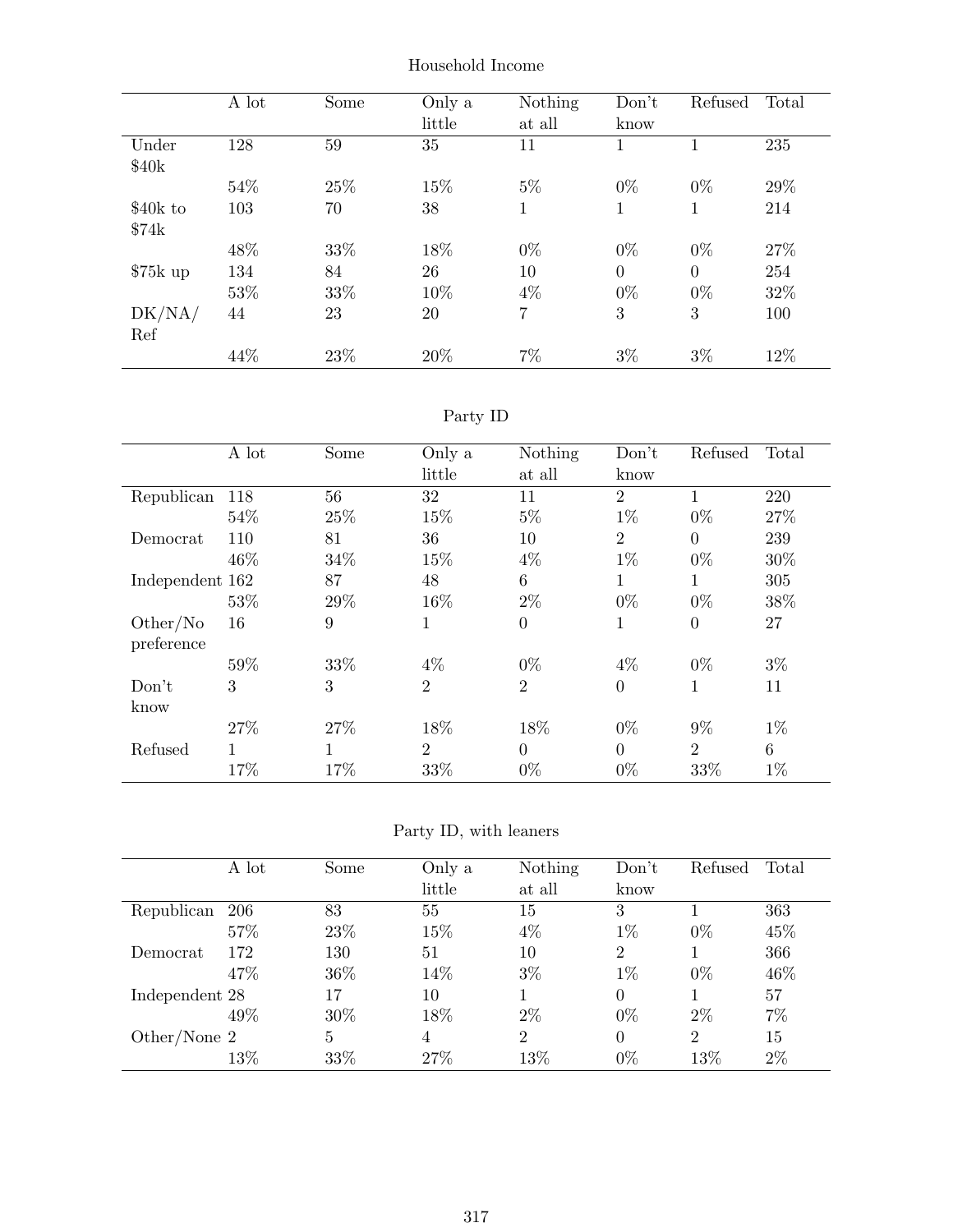| Party Id, leaners separate |  |
|----------------------------|--|
|----------------------------|--|

|                | A lot | Some | Only a | Nothing        | Don't          | Refused        | Total |
|----------------|-------|------|--------|----------------|----------------|----------------|-------|
|                |       |      | little | at all         | know           |                |       |
| Rep            | 118   | 56   | 32     | 11             | $\overline{2}$ |                | 220   |
|                | 54\%  | 25%  | 15%    | $5\%$          | $1\%$          | $0\%$          | 27%   |
| Lean Rep       | 88    | 28   | 23     | 4              |                | $\theta$       | 144   |
|                | 61\%  | 19%  | 16%    | $3\%$          | $1\%$          | $0\%$          | 18%   |
| Ind            | 28    | 17   | 10     | 1              | $\theta$       | 1              | 57    |
|                | 49%   | 30%  | 18%    | $2\%$          | $0\%$          | $2\%$          | $7\%$ |
| Lean Dem       | 62    | 50   | 15     | 1              | 1              | 1              | 130   |
|                | 48%   | 38%  | 12%    | $1\%$          | $1\%$          | $1\%$          | 16%   |
| Dem            | 110   | 81   | 36     | 10             | $\overline{2}$ | $\theta$       | 239   |
|                | 46\%  | 34\% | 15%    | $4\%$          | $1\%$          | $0\%$          | 30%   |
| Other/None $2$ |       | 5    | 4      | $\overline{2}$ | $\Omega$       | $\overline{2}$ | 15    |
|                | 13%   | 33%  | 27%    | 13%            | $0\%$          | 13%            | $2\%$ |

### Marital Status

|            | A lot    | Some     | Only a         | Nothing        | Don't            | Refused        | Total          |
|------------|----------|----------|----------------|----------------|------------------|----------------|----------------|
|            |          |          | little         | at all         | know             |                |                |
| Married    | 258      | 148      | 69             | 10             | 3                | $\overline{2}$ | 490            |
|            | 53%      | 30%      | 14%            | $2\%$          | $1\%$            | $0\%$          | 61\%           |
| Cohabiting | 41       | 9        | $\overline{4}$ | 1              | $\theta$         | $\Omega$       | 55             |
|            | 75%      | 16%      | $7\%$          | $2\%$          | $0\%$            | $0\%$          | $7\%$          |
| Widowed    | 22       | 12       | 7              | $\overline{2}$ | $\overline{2}$   | $\theta$       | 45             |
|            | 49%      | 27%      | 16%            | $4\%$          | $4\%$            | $0\%$          | $6\%$          |
| Divorced   | 21       | 24       | 4              | $\overline{2}$ | $\theta$         | 1              | 52             |
|            | 40%      | 46%      | 8%             | $4\%$          | $0\%$            | $2\%$          | $6\%$          |
| Separated  | 6        | 6        | 3              | $\overline{0}$ | $\overline{0}$   | $\Omega$       | 15             |
|            | 40%      | 40%      | 20%            | $0\%$          | $0\%$            | $0\%$          | $2\%$          |
| Never      | 60       | 39       | 33             | 14             | $\boldsymbol{0}$ | $\theta$       | 146            |
| Married    |          |          |                |                |                  |                |                |
|            | 41\%     | 27%      | 23%            | 10%            | $0\%$            | $0\%$          | 18%            |
| Refused    | $\Omega$ | $\Omega$ | $\Omega$       | $\theta$       | $\overline{0}$   | $\overline{2}$ | $\overline{2}$ |
|            | $0\%$    | $0\%$    | $0\%$          | $0\%$          | $0\%$            | 100%           | $0\%$          |

## Race and Ethnicity

|              | A lot | Some | Only a         | Nothing        | Don't          | Refused        | Total |
|--------------|-------|------|----------------|----------------|----------------|----------------|-------|
|              |       |      | little         | at all         | know           |                |       |
| White        | 338   | 201  | 97             | 23             | 4              | $\overline{2}$ | 665   |
|              | 51\%  | 30%  | 15%            | $3\%$          | $1\%$          | $0\%$          | 83%   |
| <b>Black</b> | 29    | 8    | $\overline{2}$ | $\overline{5}$ | $\theta$       | $\overline{0}$ | 44    |
|              | 66%   | 18%  | $5\%$          | 11\%           | $0\%$          | $0\%$          | $5\%$ |
| Hispanic     | 16    | 9    | 15             | 1              | $\theta$       |                | 42    |
|              | 38%   | 21\% | 36\%           | $2\%$          | $0\%$          | $2\%$          | $5\%$ |
| Other        | 24    | 18   | $\overline{5}$ | 1              | 1              | $\Omega$       | 49    |
|              | 49%   | 37%  | 10%            | $2\%$          | $2\%$          | $0\%$          | $6\%$ |
| DK/NA/       |       |      | $\overline{0}$ | $\overline{0}$ | $\overline{0}$ | $\overline{2}$ | 4     |
| Ref          |       |      |                |                |                |                |       |
|              | 25%   | 25%  | $0\%$          | $0\%$          | $0\%$          | 50%            | $0\%$ |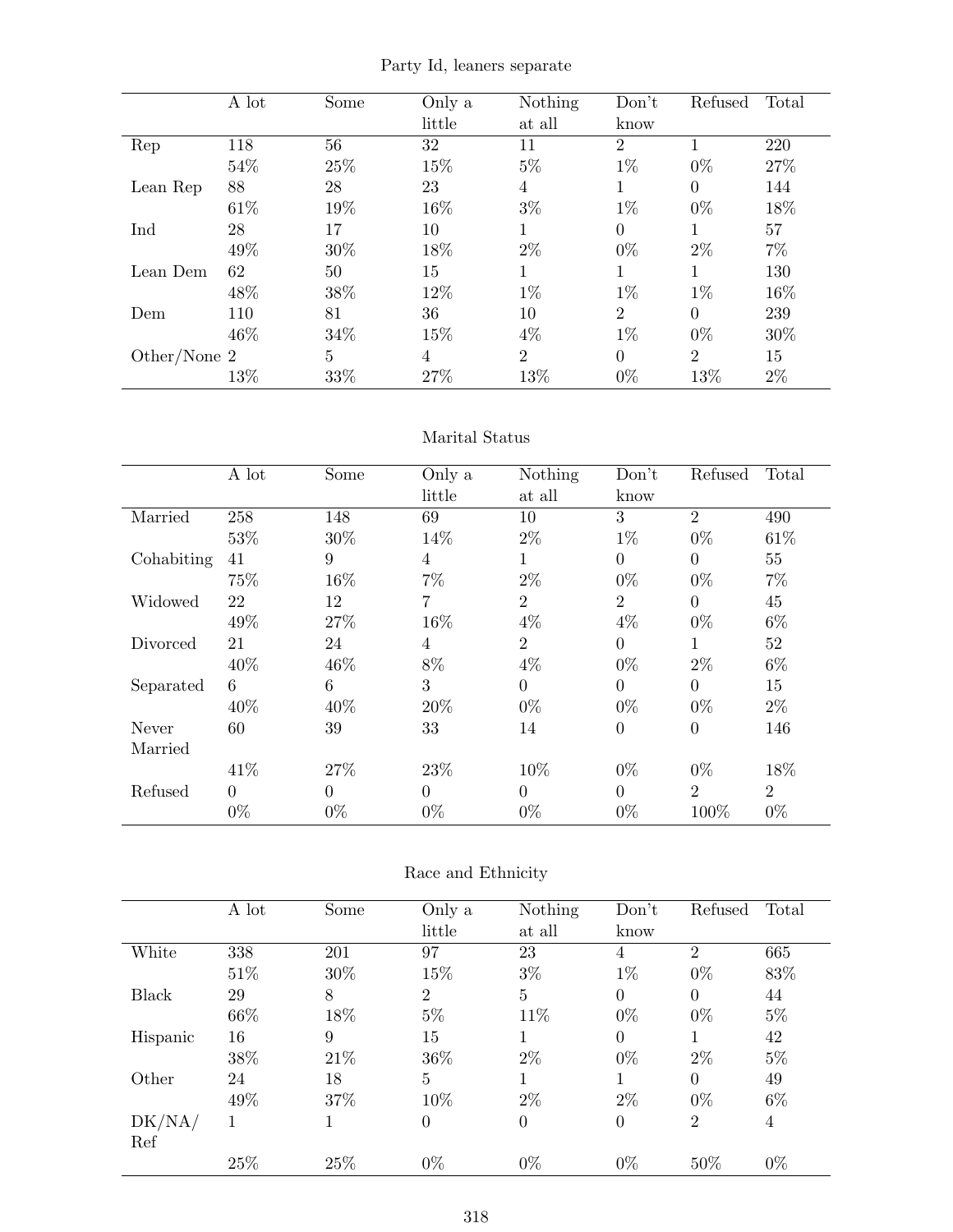|             | A lot            | Some             | Only a<br>little | Nothing<br>at all | Don't<br>know    | Refused          | Total           |
|-------------|------------------|------------------|------------------|-------------------|------------------|------------------|-----------------|
| More than   | 35               | 8                | 8                | $\overline{4}$    | 1                | $\boldsymbol{0}$ | 56              |
| 1/wk        |                  |                  |                  |                   |                  |                  |                 |
|             | 62%              | 14%              | 14%              | $7\%$             | $2\%$            | $0\%$            | $7\%$           |
| $1$ /week   | 96               | 69               | 22               | 3                 | $\mathbf{1}$     | $\mathbf 1$      | 192             |
|             | 50%              | 36%              | 11\%             | $2\%$             | $1\%$            | $1\%$            | 24%             |
| $1-2$ month | 66               | 41               | 14               | 3                 | $\mathbf{1}$     | $\boldsymbol{0}$ | 125             |
|             | 53%              | 33\%             | 11\%             | $2\%$             | $1\%$            | $0\%$            | 16%             |
| few times   | 59               | 46               | 18               | $\bf 5$           | 1                | $\boldsymbol{0}$ | 129             |
| a year      |                  |                  |                  |                   |                  |                  |                 |
|             | 46\%             | 36\%             | 14%              | $4\%$             | $1\%$            | $0\%$            | 16%             |
| Seldom      | 69               | 39               | 21               | $\overline{4}$    | 1                | 1                | 135             |
|             | 51\%             | 29\%             | 16%              | $3\%$             | $1\%$            | $1\%$            | 17%             |
| Never       | 84               | 32               | 34               | $8\,$             | $\mathbf 1$      | $\overline{0}$   | 159             |
|             | 53%              | 20%              | 21\%             | $5\%$             | $1\%$            | $0\%$            | 20%             |
| Don't       | $\boldsymbol{0}$ | $\boldsymbol{0}$ | $\boldsymbol{0}$ | $\mathbf{1}$      | $\boldsymbol{0}$ | $\boldsymbol{0}$ | $\mathbf{1}$    |
| know        |                  |                  |                  |                   |                  |                  |                 |
|             | $0\%$            | $0\%$            | $0\%$            | 100%              | $0\%$            | $0\%$            | $0\%$           |
| Refused     | $\overline{0}$   | 1                | $\overline{2}$   | $\overline{0}$    | $\overline{0}$   | 3                | $6\phantom{.}6$ |
|             | $0\%$            | 17%              | 33\%             | $0\%$             | $0\%$            | 50%              | $1\%$           |

Religious Service Attendance

## Religious Affiliation

|             | A lot | Some           | Only a         | Nothing     | Don't          | Refused        | Total          |
|-------------|-------|----------------|----------------|-------------|----------------|----------------|----------------|
|             |       |                | little         | at all      | know           |                |                |
| Protestant/ | 172   | 99             | 49             | 10          | 3              | 1              | 334            |
| Christian   |       |                |                |             |                |                |                |
|             | 51\%  | 30%            | 15%            | $3\%$       | $1\%$          | $0\%$          | 42%            |
| Catholic    | 144   | 75             | 41             | 9           | $\overline{2}$ | 1              | 272            |
|             | 53%   | 28%            | 15%            | $3\%$       | $1\%$          | $0\%$          | 34%            |
| Jewish      | 3     | $\overline{0}$ | $\overline{0}$ | 1           | $\overline{0}$ | $\overline{0}$ | $\overline{4}$ |
|             | 75%   | $0\%$          | $0\%$          | 25%         | $0\%$          | $0\%$          | $0\%$          |
| Other       | 13    | 17             | $\overline{5}$ | 1           | $\theta$       | $\overline{0}$ | 36             |
|             | 36\%  | 47%            | 14%            | $3\%$       | $0\%$          | $0\%$          | $4\%$          |
| None        | 67    | 37             | 20             | 8           | $\overline{0}$ | $\overline{0}$ | 132            |
|             | 51\%  | 28\%           | 15%            | $6\%$       | $0\%$          | $0\%$          | 16%            |
| DK/NA/      | 9     | 7              | 3              | $\mathbf 1$ | $\theta$       | 3              | 23             |
| Ref         |       |                |                |             |                |                |                |
|             | 39%   | 30%            | 13%            | 4%          | $0\%$          | 13%            | $3\%$          |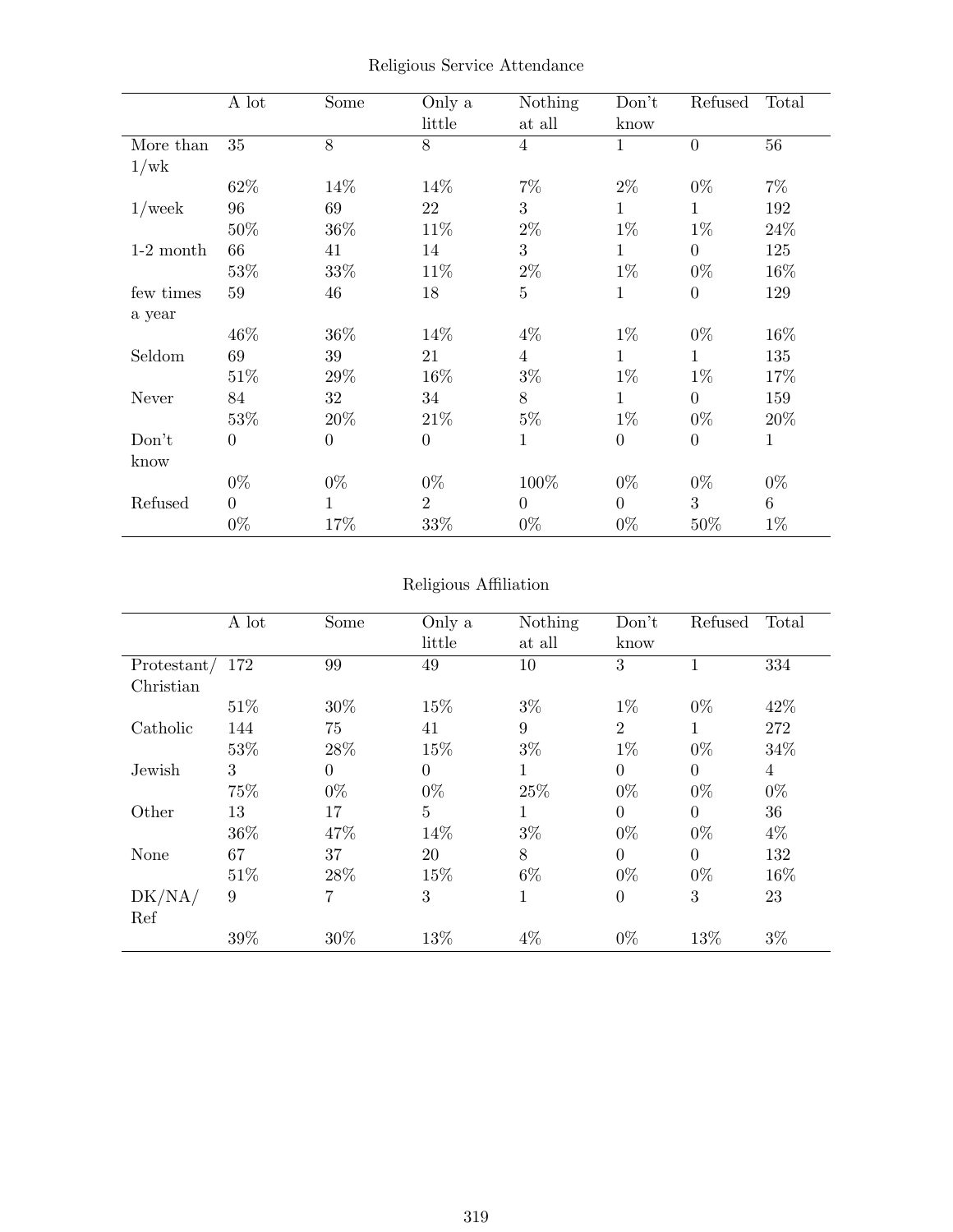|          | A lot          | Some | Only a<br>little | Nothing<br>at all | Don't<br>know    | Refused        | Total          |
|----------|----------------|------|------------------|-------------------|------------------|----------------|----------------|
| born     | 72             | 43   | 19               | 4                 | 3                | $\overline{0}$ | 141            |
| again    |                |      |                  |                   |                  |                |                |
|          | 51%            | 30%  | 13%              | $3\%$             | $2\%$            | $0\%$          | 42\%           |
| not born | 91             | 53   | 30               | $\overline{5}$    | $\boldsymbol{0}$ | 1              | 180            |
| again    |                |      |                  |                   |                  |                |                |
|          | 51\%           | 29%  | 17%              | $3\%$             | $0\%$            | $1\%$          | 54%            |
| Don't    | $\overline{5}$ | 3    | $\theta$         | $\boldsymbol{0}$  | $\overline{0}$   | $\overline{0}$ | $8\,$          |
| know     |                |      |                  |                   |                  |                |                |
|          | 62\%           | 38%  | $0\%$            | $0\%$             | $0\%$            | $0\%$          | $2\%$          |
| Refused  | 3              | 1    | $\theta$         | $\theta$          | $\theta$         | $\theta$       | $\overline{4}$ |
|          | 75%            | 25%  | $0\%$            | $0\%$             | $0\%$            | $0\%$          | $1\%$          |

Born Again/Evangelical

# Location Type

|          | A lot | Some           | Only a         | Nothing        | Don't          | Refused        | Total          |
|----------|-------|----------------|----------------|----------------|----------------|----------------|----------------|
|          |       |                | little         | at all         | know           |                |                |
| Urban    | 134   | 69             | 33             | 8              | $\overline{0}$ | $\overline{2}$ | 246            |
|          | 54%   | 28%            | 13%            | $3\%$          | $0\%$          | $1\%$          | 31\%           |
| Suburban | 140   | 73             | 31             | 7              | $\overline{2}$ | $\overline{0}$ | 253            |
|          | 55%   | 29%            | 12%            | $3\%$          | $1\%$          | $0\%$          | 31\%           |
| Rural    | 131   | 93             | 54             | 12             | 3              | $\theta$       | 293            |
|          | 45%   | 32%            | 18%            | $4\%$          | $1\%$          | $0\%$          | 36\%           |
| Don't    | 3     | $\overline{2}$ | $\overline{2}$ | $\overline{2}$ | $\overline{0}$ | $\overline{0}$ | 9              |
| know     |       |                |                |                |                |                |                |
|          | 33%   | 22\%           | 22\%           | 22\%           | $0\%$          | $0\%$          | $1\%$          |
| Refused  |       | $\Omega$       | $\theta$       | $\theta$       | $\theta$       | 3              | $\overline{4}$ |
|          | 25%   | $0\%$          | $0\%$          | $0\%$          | $0\%$          | 75%            | $0\%$          |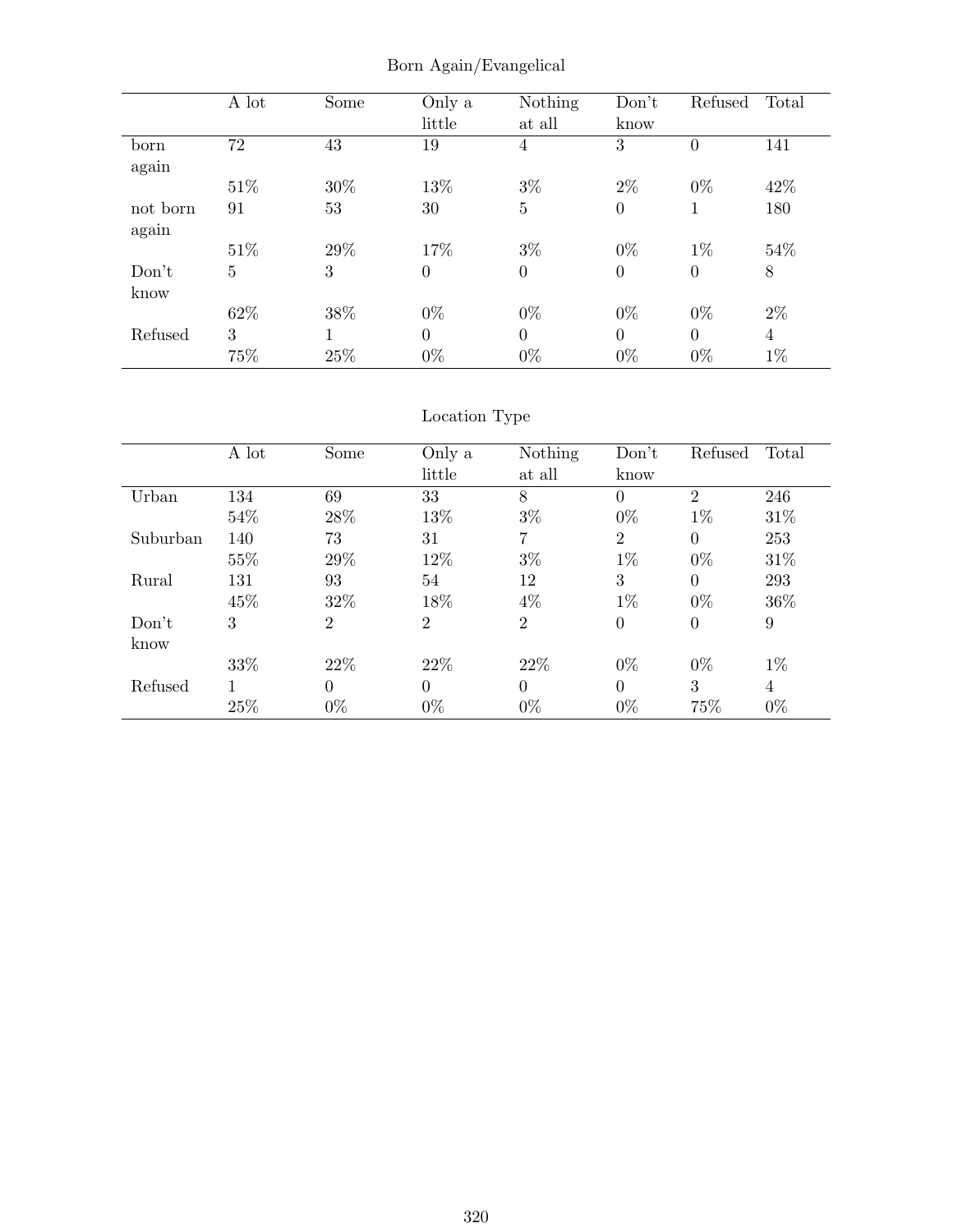|                        | A lot          | Some     | Only a         | Nothing        | Don't          | Refused          | Total          |
|------------------------|----------------|----------|----------------|----------------|----------------|------------------|----------------|
|                        |                |          | little         | at all         | know           |                  |                |
| Very con-<br>servative | 37             | 12       | 10             | $\overline{2}$ | $\overline{0}$ |                  | 62             |
|                        | 60%            | 19%      | 16%            | $3\%$          | $0\%$          | $2\%$            | 8%             |
| Conservative 151       |                | 52       | 35             | 13             | 3              | $\overline{0}$   | 254            |
|                        | 59%            | 20%      | 14%            | $5\%$          | $1\%$          | $0\%$            | 32%            |
| Moderate               | 121            | 105      | 36             | $\overline{5}$ | $\overline{2}$ | 1                | 270            |
|                        | 45\%           | 39%      | 13%            | $2\%$          | $1\%$          | $0\%$            | 34%            |
| Liberal                | 52             | 35       | 25             | 3              | $\overline{0}$ | $\overline{0}$   | 115            |
|                        | 45%            | 30%      | 22\%           | $3\%$          | $0\%$          | $0\%$            | 14%            |
| Very lib-<br>eral      | 30             | 18       | 9              | $\overline{4}$ | $\overline{0}$ | $\boldsymbol{0}$ | 61             |
|                        | 49%            | 30%      | 15\%           | $7\%$          | $0\%$          | $0\%$            | 8%             |
| Don't                  | 17             | 14       | $\overline{2}$ | 3              | $\mathbf 1$    | 1                | 38             |
| know                   |                |          |                |                |                |                  |                |
|                        | 45%            | 37%      | $5\%$          | 8%             | $3\%$          | $3\%$            | $5\%$          |
| Refused                | $\overline{2}$ | $\theta$ | $\mathbf{1}$   | $\overline{0}$ | $\overline{0}$ | $\overline{2}$   | $\overline{5}$ |
|                        | 40%            | $0\%$    | 20%            | $0\%$          | $0\%$          | 40\%             | $1\%$          |

Political Ideology

# Union Membership

|                        | A lot        | Some             | Only a<br>little | Nothing<br>at all | Don't<br>know  | Refused        | Total          |
|------------------------|--------------|------------------|------------------|-------------------|----------------|----------------|----------------|
| respondent             | 41           | 25               | 8                | 1                 | $\theta$       | $\theta$       | 75             |
|                        | 55%          | 33%              | 11\%             | $1\%$             | $0\%$          | $0\%$          | $9\%$          |
| another                | 22           | $\boldsymbol{9}$ | $\boldsymbol{9}$ | $\boldsymbol{0}$  | $\overline{0}$ | $\theta$       | 40             |
| household<br>member    |              |                  |                  |                   |                |                |                |
|                        | 55%          | 22\%             | 22%              | $0\%$             | $0\%$          | $0\%$          | $5\%$          |
| nobody in<br>household | 345          | 200              | 100              | 28                | $\overline{5}$ | 3              | 681            |
|                        | 51\%         | 29%              | 15%              | $4\%$             | $1\%$          | $0\%$          | 85%            |
| Don't<br>know          | $\theta$     | $\overline{2}$   | $\overline{0}$   | $\overline{0}$    | $\overline{0}$ | $\overline{0}$ | $\overline{2}$ |
|                        | $0\%$        | 100%             | $0\%$            | $0\%$             | $0\%$          | $0\%$          | $0\%$          |
| Refused                | $\mathbf{1}$ | $\theta$         | $\overline{2}$   | $\overline{0}$    | $\overline{0}$ | $\overline{2}$ | $\overline{5}$ |
|                        | 20%          | $0\%$            | 40%              | $0\%$             | $0\%$          | 40%            | $1\%$          |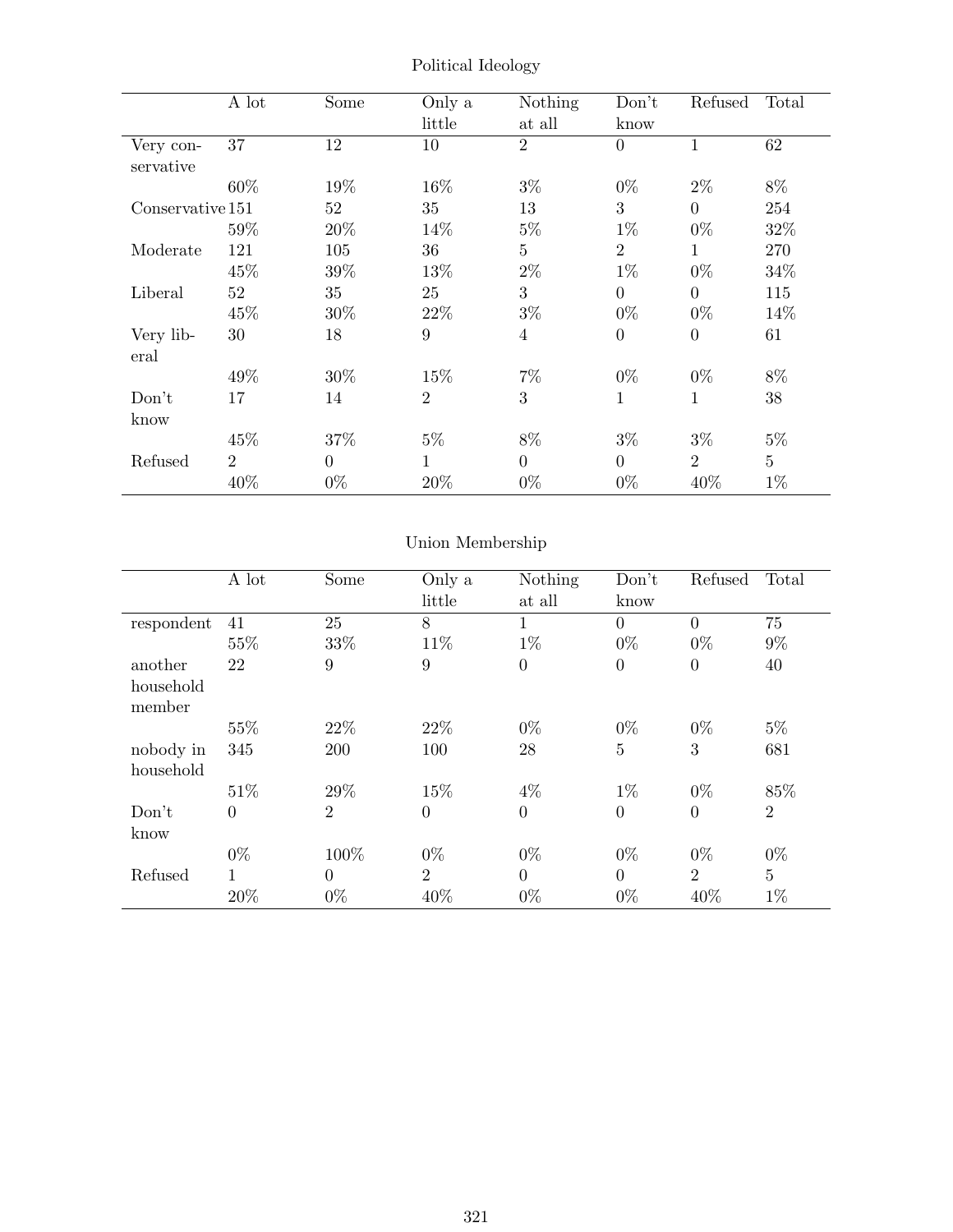|           | A lot          | Some           | Only a         | Nothing        | Don't          | Refused          | Total |
|-----------|----------------|----------------|----------------|----------------|----------------|------------------|-------|
|           |                |                | little         | at all         | know           |                  |       |
| Public    | 22             | 14             | 6              | $\overline{0}$ | $\overline{0}$ | $\overline{0}$   | 42    |
| union     |                |                |                |                |                |                  |       |
|           | 52%            | 33%            | 14%            | $0\%$          | $0\%$          | $0\%$            | $5\%$ |
| Public    | 64             | 41             | 22             | $\overline{4}$ | $\mathbf 1$    | 1                | 133   |
| non-union |                |                |                |                |                |                  |       |
|           | 48%            | 31\%           | 17%            | $3\%$          | $1\%$          | $1\%$            | 17%   |
| Private   | 41             | 21             | 12             | $\mathbf{1}$   | $\overline{0}$ | $\boldsymbol{0}$ | 75    |
| union     |                |                |                |                |                |                  |       |
|           | 55%            | 28\%           | 16%            | $1\%$          | $0\%$          | $0\%$            | $9\%$ |
| Private   | 280            | 159            | 78             | 24             | $\overline{4}$ | $\mathbf 1$      | 546   |
| non-union |                |                |                |                |                |                  |       |
|           | 51\%           | 29%            | 14%            | $4\%$          | $1\%$          | $0\%$            | 68%   |
| DK/NA/    | $\overline{2}$ | $\overline{2}$ | $\overline{2}$ | $\overline{0}$ | $\overline{0}$ | $\overline{2}$   | $8\,$ |
| Ref       |                |                |                |                |                |                  |       |
|           | 25%            | 25%            | 25%            | $0\%$          | $0\%$          | 25%              | $1\%$ |

|  |  |  |  |  | Job Type and Union Membership |
|--|--|--|--|--|-------------------------------|
|--|--|--|--|--|-------------------------------|

# Region

|            | A lot | Some | Only a | Nothing | Don't          | Refused        | Total |
|------------|-------|------|--------|---------|----------------|----------------|-------|
|            |       |      | little | at all  | know           |                |       |
| MKE City   | 51    | 11   | 11     | 3       | $\overline{0}$ | $\theta$       | 76    |
|            | 67%   | 14%  | 14%    | $4\%$   | $0\%$          | $0\%$          | $9\%$ |
| Rest of    | 173   | 54   | 14     | $\,6$   | $\overline{2}$ | $\theta$       | 249   |
| <b>MKE</b> |       |      |        |         |                |                |       |
|            | 69%   | 22%  | 6%     | $2\%$   | $1\%$          | $0\%$          | 31\%  |
| msn        | 62    | 42   | 33     | 6       | 1              | 1              | 145   |
|            | 43%   | 29%  | 23%    | $4\%$   | $1\%$          | $1\%$          | 18%   |
| GB/A       | 71    | 43   | 28     | 3       | 1              | 3              | 149   |
|            | 48%   | 29%  | 19%    | $2\%$   | $1\%$          | $2\%$          | 19%   |
| Rest of    | 51    | 86   | 34     | 11      | $\overline{2}$ | $\overline{0}$ | 184   |
| state      |       |      |        |         |                |                |       |
|            | 28%   | 47%  | 18%    | $6\%$   | $1\%$          | $0\%$          | 23%   |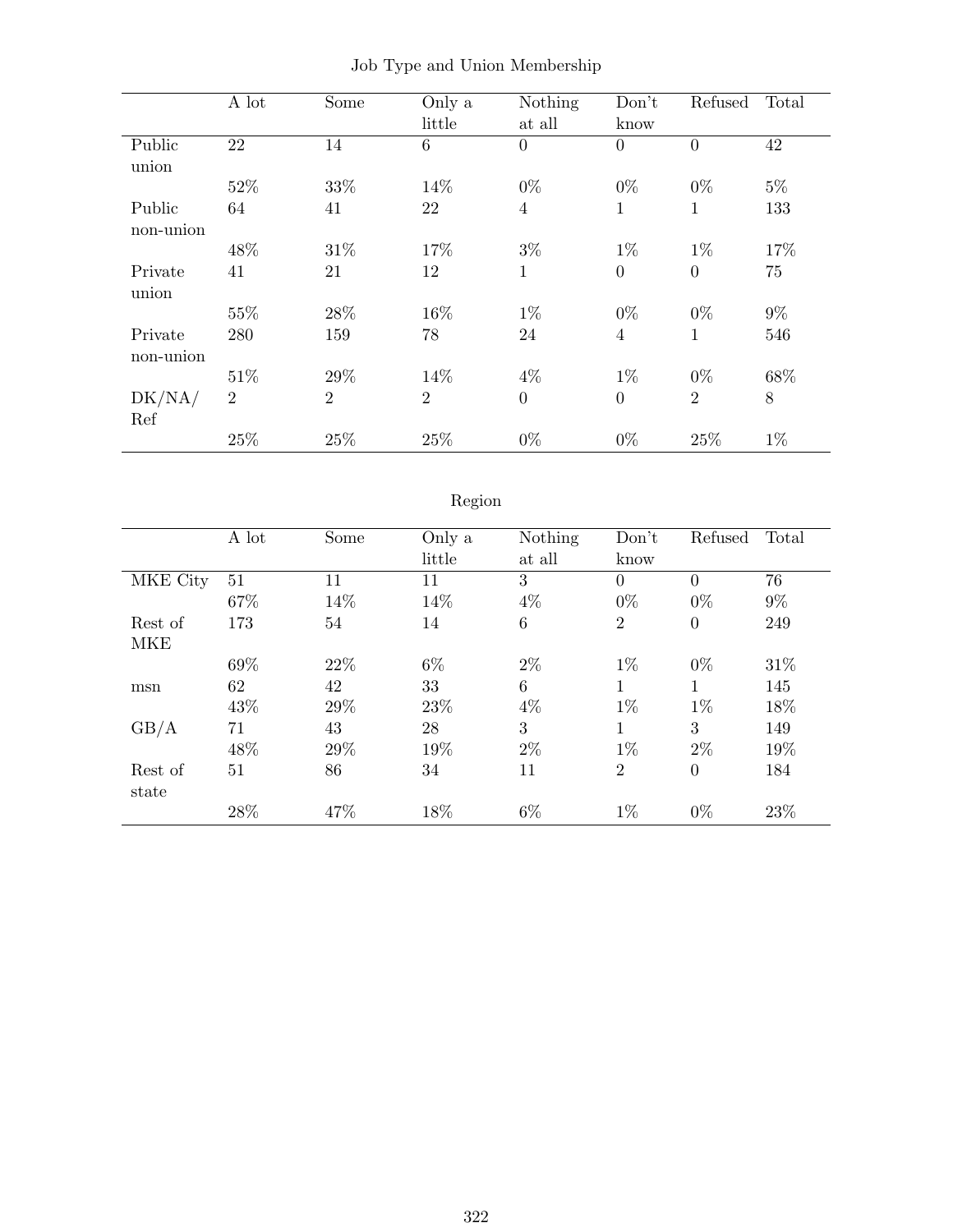|            | A lot          | Some     | Only a         | Nothing          | Don't          | Refused        | Total   |
|------------|----------------|----------|----------------|------------------|----------------|----------------|---------|
|            |                |          | little         | at all           | know           |                |         |
| Absolutely | 336            | 176      | 84             | 16               | $\overline{2}$ | $\overline{2}$ | 616     |
| certain    |                |          |                |                  |                |                |         |
|            | 55%            | 29%      | 14%            | $3\%$            | $0\%$          | $0\%$          | 77%     |
| Very       | 42             | 38       | 30             | $\,6$            | $\mathbf 1$    | $\overline{2}$ | 119     |
| likely     |                |          |                |                  |                |                |         |
|            | $35\%$         | 32%      | 25%            | $5\%$            | $1\%$          | $2\%$          | 15%     |
| $50 - 50$  | 15             | 12       | 3              | $\mathbf{1}$     | 1              | $\overline{0}$ | 32      |
|            | 47%            | 38%      | $9\%$          | $3\%$            | $3\%$          | $0\%$          | $4\%$   |
| Will not   | 12             | 10       | $\overline{2}$ | 6                | $\mathbf{1}$   | $\overline{0}$ | 31      |
| vote       |                |          |                |                  |                |                |         |
|            | 39%            | 32%      | $6\%$          | 19%              | $3\%$          | $0\%$          | $4\%$   |
| Don't      | $\overline{4}$ | $\theta$ | $\mathbf 1$    | $\boldsymbol{0}$ | $\overline{0}$ | $\mathbf{1}$   | $\,6\,$ |
| know       |                |          |                |                  |                |                |         |
|            | 67%            | $0\%$    | 17%            | $0\%$            | $0\%$          | 17%            | $1\%$   |

Likelihood of Voting in Nov.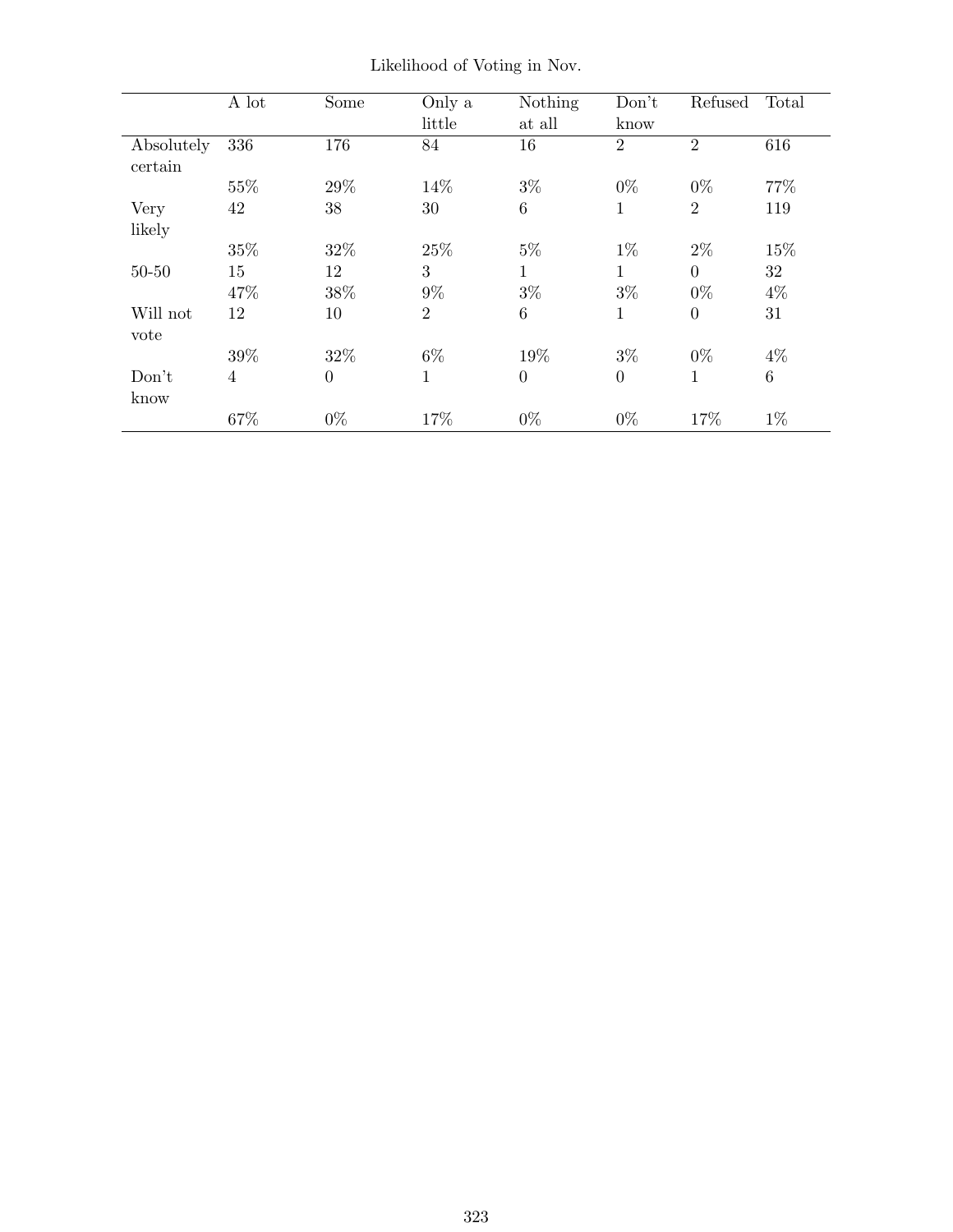Q40. Do you think the main source of the recent unrest in Milwaukee is mostly due to anger at decades of disadvantage for black communities or is mostly due to lack of respect for law and order?

|        |        |         | Sex       |       |         |       |
|--------|--------|---------|-----------|-------|---------|-------|
|        | Mostly | Mostly  | Something | Don't | Refused | Total |
|        | due to | due to  | else      | know  |         |       |
|        | anger  | lack of |           |       |         |       |
|        |        | respect |           |       |         |       |
| Male   | 134    | 197     | 28        | 19    | 8       | 386   |
|        | 35%    | 51\%    | 7%        | $5\%$ | $2\%$   | 48%   |
| Female | 167    | 192     | 21        | 34    | 3       | 417   |
|        | 40%    | 46\%    | $5\%$     | 8%    | $1\%$   | 52%   |

### Age 4 Categories

|        | Mostly         | Mostly  | Something      | Don't          | Refused        | Total |
|--------|----------------|---------|----------------|----------------|----------------|-------|
|        | due to         | due to  | else           | know           |                |       |
|        | anger          | lack of |                |                |                |       |
|        |                | respect |                |                |                |       |
| 18-29  | 74             | 37      | 10             | 7              | $\overline{2}$ | 130   |
|        | 57%            | 28%     | 8%             | $5\%$          | $2\%$          | 16%   |
| 30-44  | 76             | 97      | 6              | 8              | 3              | 190   |
|        | 40%            | 51%     | $3\%$          | $4\%$          | $2\%$          | 24\%  |
| 45-59  | 80             | 140     | 21             | 16             | $\theta$       | 257   |
|        | 31\%           | 54%     | 8%             | $6\%$          | $0\%$          | 32%   |
| $60+$  | 71             | 115     | 12             | 22             | 5              | 225   |
|        | 32%            | 51%     | $5\%$          | 10%            | $2\%$          | 28%   |
| DK/NA/ | $\overline{0}$ | 1       | $\overline{0}$ | $\overline{0}$ | $\overline{2}$ | 3     |
| Ref    |                |         |                |                |                |       |
|        | $0\%$          | 33%     | $0\%$          | $0\%$          | 67%            | $0\%$ |

#### Education 5 Categories

|           | Mostly         | Mostly         | Something      | Don't          | Refused        | Total |
|-----------|----------------|----------------|----------------|----------------|----------------|-------|
|           | due to         | due to         | else           | know           |                |       |
|           | anger          | lack of        |                |                |                |       |
|           |                | respect        |                |                |                |       |
| Not HS    | 14             | 26             | 6              | 3              | $\overline{0}$ | 49    |
|           | 29%            | 53%            | 12%            | $6\%$          | $0\%$          | $6\%$ |
| <b>HS</b> | 82             | 133            | 13             | 16             | 4              | 248   |
|           | 33%            | 54%            | $5\%$          | $6\%$          | $2\%$          | 31\%  |
| Some Coll | 61             | 72             | 8              | 10             | $\overline{2}$ | 153   |
|           | 40%            | 47%            | $5\%$          | $7\%$          | $1\%$          | 19%   |
| AA        | 28             | 56             | 9              | 10             | $\theta$       | 103   |
|           | 27%            | 54%            | $9\%$          | 10%            | $0\%$          | 13%   |
| $BA+$     | 113            | 100            | 12             | 13             | 3              | 241   |
|           | 47%            | 41\%           | $5\%$          | $5\%$          | $1\%$          | 30%   |
| DK/NA/    | $\overline{2}$ | $\overline{2}$ | $\overline{2}$ | $\overline{2}$ | $\overline{2}$ | 10    |
| Ref       |                |                |                |                |                |       |
|           | 20%            | 20%            | 20%            | 20%            | 20%            | $1\%$ |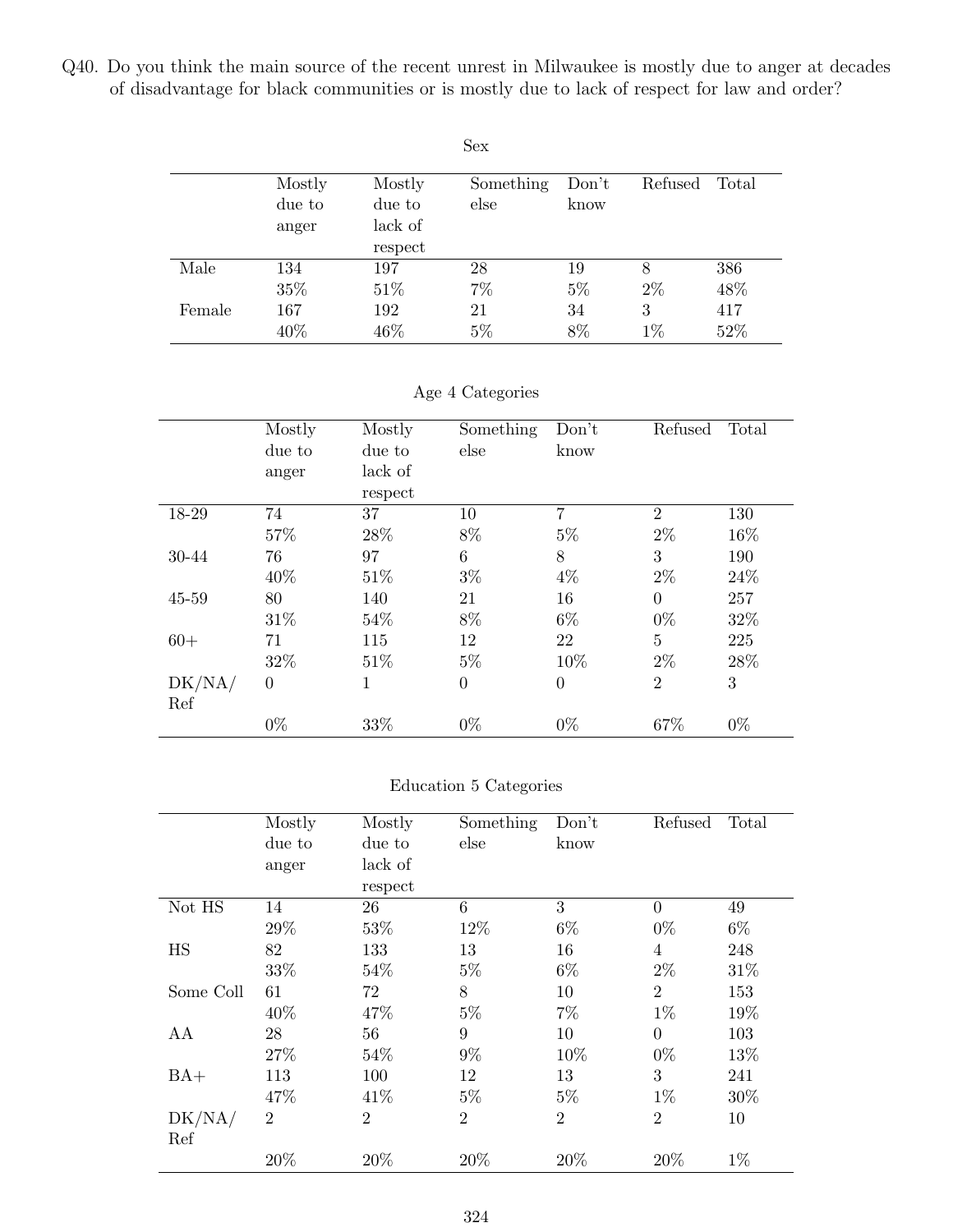|                   | Mostly | Mostly  | Something | Don't | Refused        | Total |
|-------------------|--------|---------|-----------|-------|----------------|-------|
|                   | due to | due to  | else      | know  |                |       |
|                   | anger  | lack of |           |       |                |       |
|                   |        | respect |           |       |                |       |
| Under             | 94     | 112     | 12        | 17    | 1              | 236   |
| \$40 <sub>k</sub> |        |         |           |       |                |       |
|                   | 40%    | 47%     | $5\%$     | $7\%$ | $0\%$          | 29%   |
| \$40k to          | 85     | 106     | 8         | 13    | 3              | 215   |
| \$74k             |        |         |           |       |                |       |
|                   | 40%    | 49%     | $4\%$     | $6\%$ | $1\%$          | 27%   |
| $$75k$ up         | 98     | 124     | 18        | 11    | $\overline{4}$ | 255   |
|                   | 38%    | 49%     | $7\%$     | $4\%$ | $2\%$          | 32\%  |
| DK/NA/            | 24     | 48      | 13        | 12    | $\overline{4}$ | 101   |
| Ref               |        |         |           |       |                |       |
|                   | 24%    | 48%     | 13%       | 12%   | $4\%$          | 13%   |

#### Household Income

# Party ID

|                 | Mostly   | Mostly         | Something      | Don't          | Refused        | Total |
|-----------------|----------|----------------|----------------|----------------|----------------|-------|
|                 | due to   | due to         | else           | know           |                |       |
|                 | anger    | lack of        |                |                |                |       |
|                 |          | respect        |                |                |                |       |
| Republican      | 43       | 145            | 19             | 11             | $\overline{2}$ | 220   |
|                 | 20%      | 66%            | $9\%$          | $5\%$          | $1\%$          | 27%   |
| Democrat        | 128      | 80             | 7              | 21             | $\overline{2}$ | 238   |
|                 | 54%      | 34%            | $3\%$          | $9\%$          | $1\%$          | 30%   |
| Independent 127 |          | 138            | 21             | 16             | $\overline{2}$ | 304   |
|                 | 42\%     | 45%            | $7\%$          | $5\%$          | $1\%$          | 38%   |
| Other/No        | 1        | 20             | $\overline{2}$ | $\overline{2}$ | $\overline{2}$ | 27    |
| preference      |          |                |                |                |                |       |
|                 | $4\%$    | 74%            | $7\%$          | $7\%$          | $7\%$          | $3\%$ |
| Don't           | 1        | $5\,$          | 1              | 3              | $\overline{0}$ | 10    |
| know            |          |                |                |                |                |       |
|                 | 10%      | 50%            | 10%            | 30%            | $0\%$          | $1\%$ |
| Refused         | $\theta$ | $\overline{2}$ | $\theta$       | 1              | 3              | 6     |
|                 | $0\%$    | $33\%$         | $0\%$          | 17%            | 50%            | $1\%$ |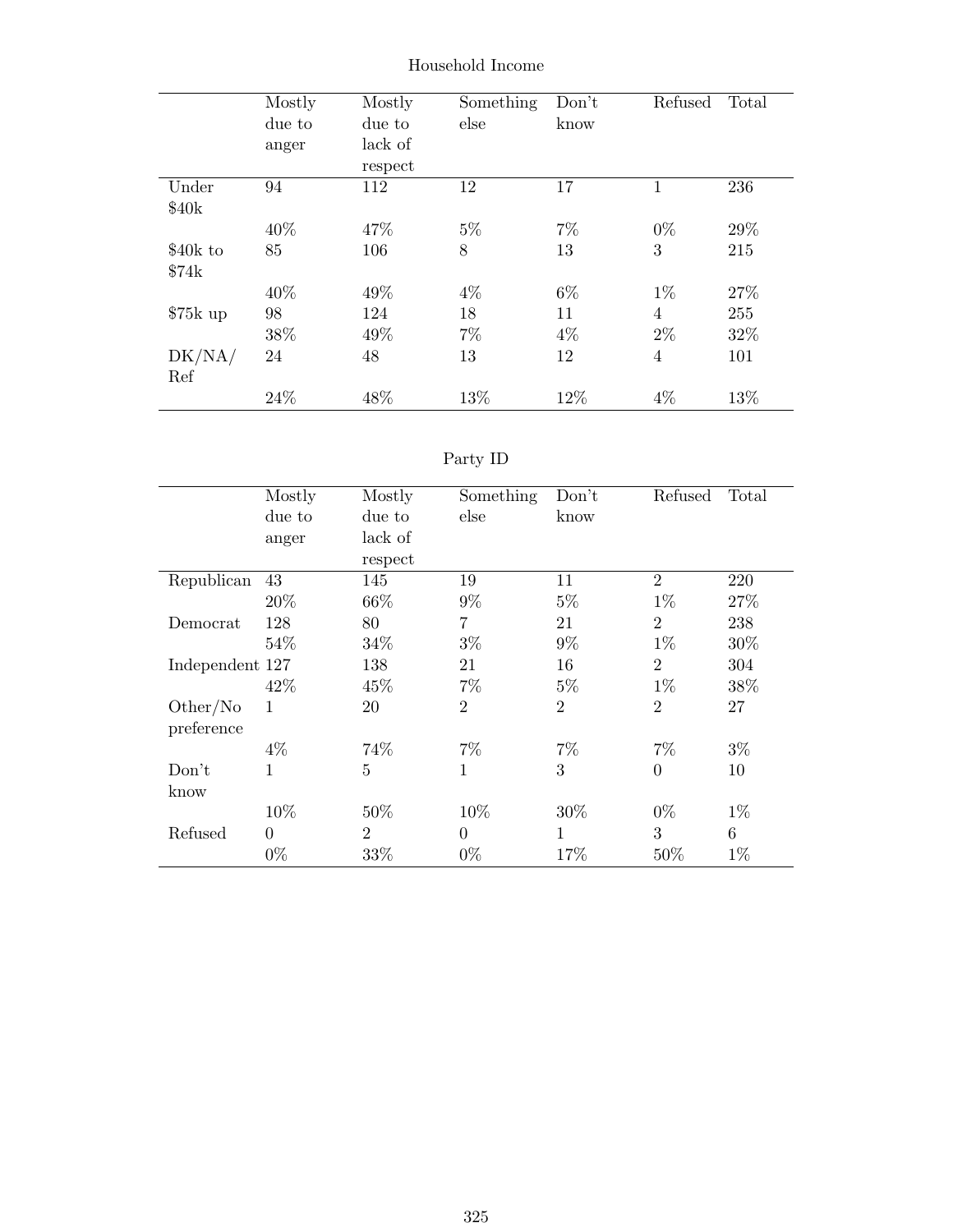|               | Mostly | Mostly  | Something | Don't | Refused        | Total |
|---------------|--------|---------|-----------|-------|----------------|-------|
|               | due to | due to  | else      | know  |                |       |
|               | anger  | lack of |           |       |                |       |
|               |        | respect |           |       |                |       |
| Republican    | 93     | 223     | 29        | 15    | 3              | 363   |
|               | 26\%   | 61\%    | 8%        | $4\%$ | $1\%$          | 45%   |
| Democrat      | 198    | 127     | 12        | 27    | 3              | 367   |
|               | 54\%   | 35%     | $3\%$     | $7\%$ | $1\%$          | 46%   |
| Independent 9 |        | 33      | 8         | 6     | $\overline{2}$ | 58    |
|               | 16\%   | 57%     | 14%       | 10%   | $3\%$          | $7\%$ |
| Other/None 1  |        | 6       |           | 5     | 3              | 16    |
|               | $6\%$  | 38%     | 6%        | 31%   | 19%            | $2\%$ |

Party ID, with leaners

Party Id, leaners separate

|              | Mostly | Mostly  | Something | Don't | Refused        | Total |
|--------------|--------|---------|-----------|-------|----------------|-------|
|              | due to | due to  | else      | know  |                |       |
|              | anger  | lack of |           |       |                |       |
|              |        | respect |           |       |                |       |
| Rep          | 43     | 145     | 19        | 11    | $\overline{2}$ | 220   |
|              | 20%    | 66%     | $9\%$     | $5\%$ | $1\%$          | 27%   |
| Lean Rep     | 50     | 78      | 10        | 4     | 1              | 143   |
|              | 35%    | 55%     | $7\%$     | $3\%$ | $1\%$          | 18%   |
| Ind          | 9      | 33      | 8         | 6     | $\overline{2}$ | 58    |
|              | 16%    | 57%     | 14%       | 10%   | $3\%$          | $7\%$ |
| Lean Dem     | 70     | 48      | 4         | 7     | 1              | 130   |
|              | 54\%   | 37%     | $3\%$     | $5\%$ | $1\%$          | 16%   |
| Dem          | 128    | 80      | 7         | 21    | $\overline{2}$ | 238   |
|              | 54%    | 34\%    | $3\%$     | $9\%$ | $1\%$          | 30\%  |
| Other/None 1 |        | 6       | 1         | 5     | 3              | 16    |
|              | $6\%$  | 38%     | $6\%$     | 31\%  | 19%            | $2\%$ |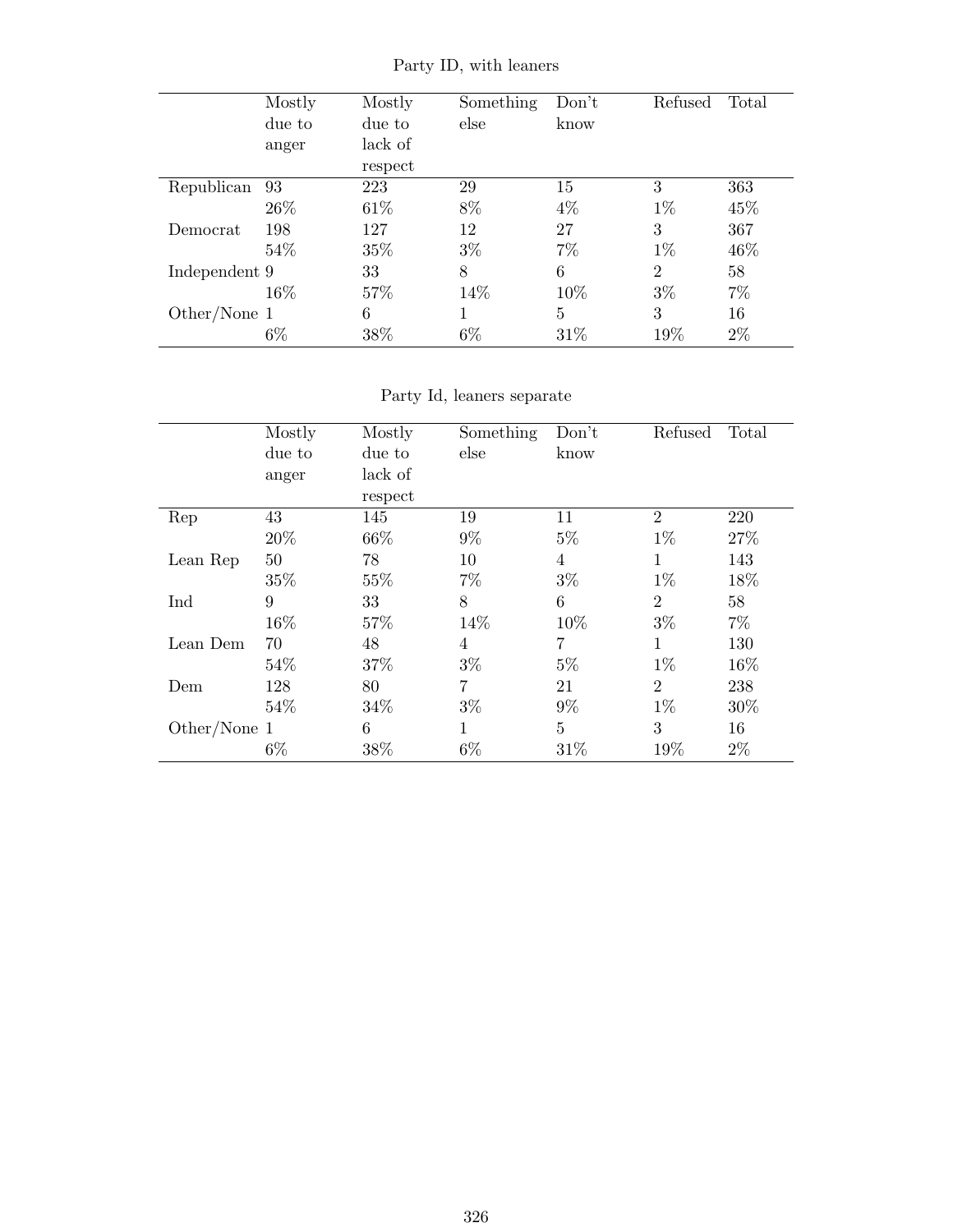|            | Mostly         | Mostly         | Something      | Don't          | Refused        | Total          |
|------------|----------------|----------------|----------------|----------------|----------------|----------------|
|            | due to         | due to         | else           | know           |                |                |
|            | anger          | lack of        |                |                |                |                |
|            |                | respect        |                |                |                |                |
| Married    | 172            | 258            | 33             | 21             | 6              | 490            |
|            | 35%            | 53%            | $7\%$          | $4\%$          | $1\%$          | 61\%           |
| Cohabiting | 24             | 22             | $\overline{5}$ | $\overline{2}$ | $\overline{2}$ | 55             |
|            | 44\%           | 40\%           | $9\%$          | $4\%$          | $4\%$          | $7\%$          |
| Widowed    | 11             | 23             | 3              | $\overline{7}$ | $\theta$       | 44             |
|            | 25\%           | 52\%           | $7\%$          | 16%            | $0\%$          | $5\%$          |
| Divorced   | 19             | 23             | 3              | 7              | $\overline{0}$ | 52             |
|            | 37%            | 44\%           | $6\%$          | 13%            | $0\%$          | $6\%$          |
| Separated  | $\overline{4}$ | $\overline{5}$ | $\theta$       | 6              | $\theta$       | 15             |
|            | 27\%           | 33%            | $0\%$          | 40%            | $0\%$          | $2\%$          |
| Never      | 70             | 59             | 5              | 9              | $\overline{2}$ | 145            |
| Married    |                |                |                |                |                |                |
|            | 48\%           | 41\%           | $3\%$          | $6\%$          | $1\%$          | 18%            |
| Refused    | $\Omega$       | $\theta$       | $\Omega$       | $\overline{0}$ | $\overline{2}$ | $\overline{2}$ |
|            | $0\%$          | $0\%$          | $0\%$          | $0\%$          | 100%           | $0\%$          |

Marital Status

# Race and Ethnicity

|              | Mostly<br>due to | Mostly<br>due to | Something<br>else | Don't<br>know  | Refused        | Total |
|--------------|------------------|------------------|-------------------|----------------|----------------|-------|
|              | anger            | lack of          |                   |                |                |       |
|              |                  | respect          |                   |                |                |       |
| White        | 237              | 341              | 42                | 37             | 8              | 665   |
|              | 36%              | 51\%             | $6\%$             | $6\%$          | $1\%$          | 83%   |
| <b>Black</b> | 11               | 23               | 3                 | 8              | $\overline{0}$ | 45    |
|              | 24\%             | 51\%             | $7\%$             | 18%            | $0\%$          | $6\%$ |
| Hispanic     | 30               | 9                | 1                 | 1              | $\theta$       | 41    |
|              | 73%              | 22\%             | $2\%$             | $2\%$          | $0\%$          | $5\%$ |
| Other        | 21               | 14               | 4                 | 7              | $\overline{2}$ | 48    |
|              | 44\%             | 29%              | 8%                | 15%            | $4\%$          | $6\%$ |
| DK/NA/       | $\theta$         | $\overline{2}$   | $\overline{0}$    | $\overline{0}$ | $\overline{2}$ | 4     |
| Ref          |                  |                  |                   |                |                |       |
|              | $0\%$            | 50%              | $0\%$             | $0\%$          | 50%            | $0\%$ |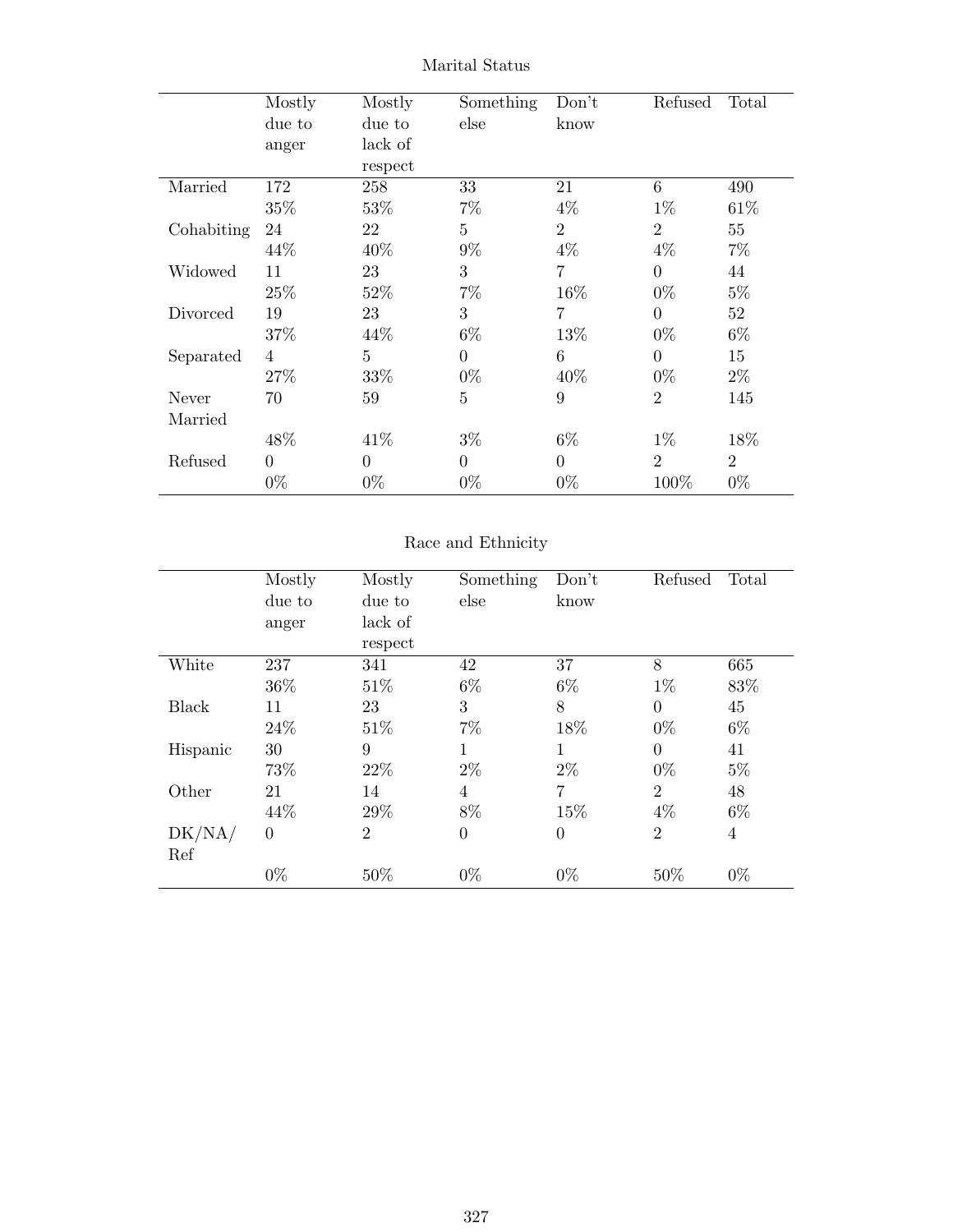|             | Mostly<br>due to<br>anger | Mostly<br>due to<br>lack of | Something<br>else | Don't<br>know    | Refused        | Total        |
|-------------|---------------------------|-----------------------------|-------------------|------------------|----------------|--------------|
| More than   | 21                        | respect<br>29               | 3                 | $\boldsymbol{0}$ | 3              | 56           |
| 1/wk        |                           |                             |                   |                  |                |              |
|             | 38%                       | 52%                         | $5\%$             | $0\%$            | $5\%$          | $7\%$        |
| $1$ /week   | 53                        | 116                         | 8                 | 15               | $\Omega$       | 192          |
|             | 28%                       | 60%                         | $4\%$             | $8\%$            | $0\%$          | 24%          |
| $1-2$ month | 34                        | 69                          | 12                | 10               | $\Omega$       | 125          |
|             | 27%                       | 55%                         | 10%               | 8%               | $0\%$          | 16%          |
| few times   | 51                        | 58                          | $\,6\,$           | 8                | $\overline{5}$ | 128          |
| a year      |                           |                             |                   |                  |                |              |
|             | 40%                       | 45%                         | $5\%$             | $6\%$            | $4\%$          | 16%          |
| Seldom      | 55                        | 55                          | 15                | 9                | $\mathbf{1}$   | 135          |
|             | 41\%                      | 41\%                        | 11\%              | $7\%$            | $1\%$          | 17%          |
| Never       | 85                        | 59                          | $6\phantom{.}6$   | 9                | $\overline{0}$ | 159          |
|             | 53\%                      | 37%                         | $4\%$             | $6\%$            | $0\%$          | 20\%         |
| Don't       | $\overline{0}$            | $\theta$                    | $\overline{0}$    | 1                | $\theta$       | $\mathbf{1}$ |
| know        |                           |                             |                   |                  |                |              |
|             | $0\%$                     | $0\%$                       | $0\%$             | 100%             | $0\%$          | $0\%$        |
| Refused     | $\overline{0}$            | $\overline{4}$              | $\overline{0}$    | $\overline{0}$   | $\overline{2}$ | 6            |
|             | $0\%$                     | 67%                         | $0\%$             | $0\%$            | 33%            | $1\%$        |

# Religious Service Attendance

#### Religious Affiliation

|                 | Mostly         | Mostly         | Something      | Don't          | Refused        | Total          |
|-----------------|----------------|----------------|----------------|----------------|----------------|----------------|
|                 | due to         | due to         | else           | know           |                |                |
|                 | anger          | lack of        |                |                |                |                |
|                 |                | respect        |                |                |                |                |
| Protestant/ 114 |                | 157            | 25             | 32             | 6              | 334            |
| Christian       |                |                |                |                |                |                |
|                 | 34\%           | 47%            | $7\%$          | 10%            | $2\%$          | 42\%           |
| Catholic        | 83             | 167            | 9              | 11             | 1              | 271            |
|                 | 31\%           | 62%            | $3\%$          | $4\%$          | $0\%$          | 34%            |
| Jewish          | 3              | $\overline{2}$ | $\overline{0}$ | $\theta$       | $\overline{0}$ | $\overline{5}$ |
|                 | 60%            | 40%            | $0\%$          | $0\%$          | $0\%$          | $1\%$          |
| Other           | 22             | 8              | $\overline{4}$ | 3              | $\overline{0}$ | 37             |
|                 | 59%            | 22\%           | 11\%           | 8%             | $0\%$          | $5\%$          |
| None            | 73             | 48             | 6              | $\overline{5}$ | $\theta$       | 132            |
|                 | 55%            | 36%            | $5\%$          | $4\%$          | $0\%$          | 16%            |
| DK/NA/          | $\overline{5}$ | 7              | $\overline{5}$ | $\overline{2}$ | $\overline{4}$ | 23             |
| Ref             |                |                |                |                |                |                |
|                 | 22%            | 30%            | 22%            | $9\%$          | 17%            | $3\%$          |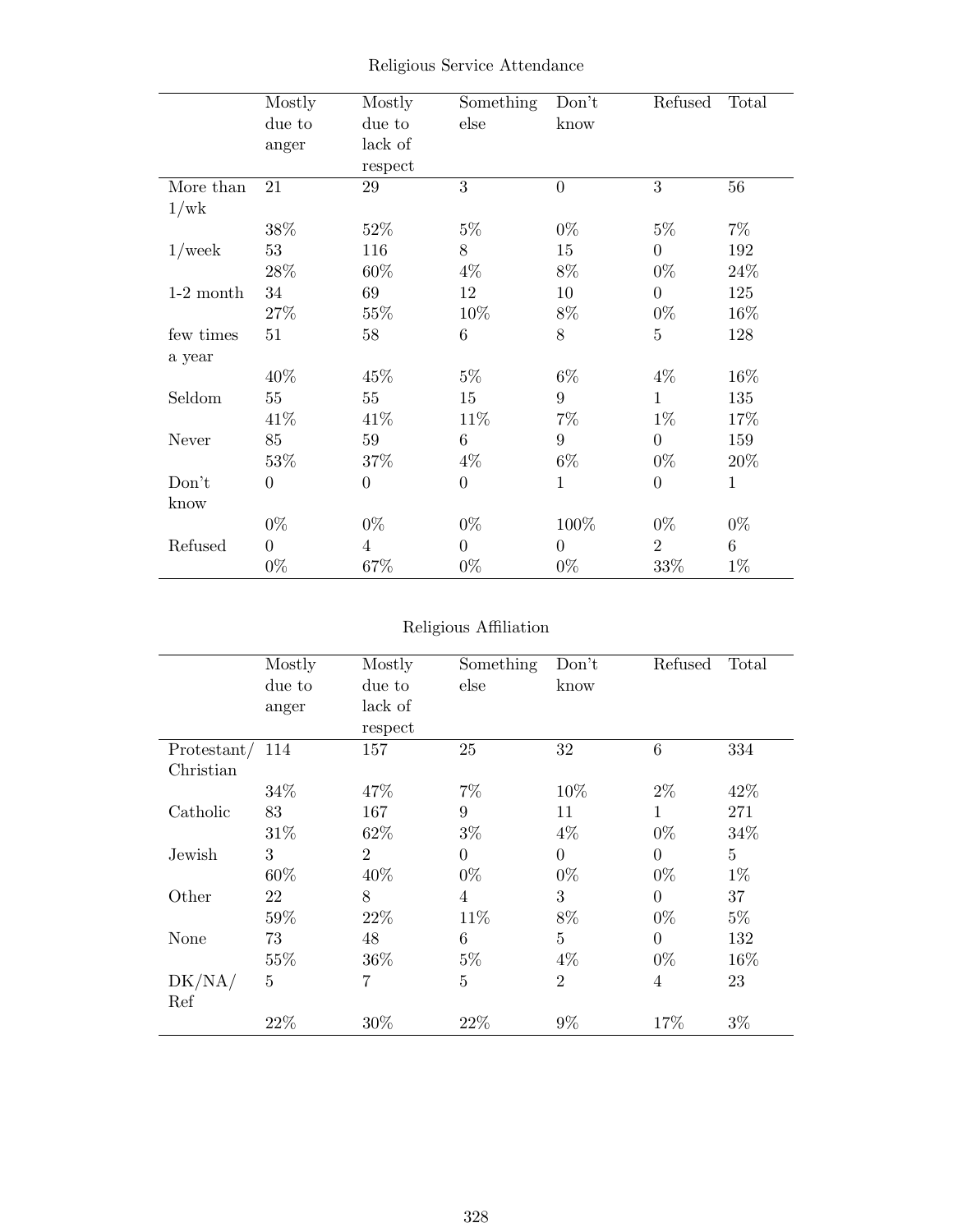|          | Mostly | Mostly         | Something | Don't    | Refused          | Total          |
|----------|--------|----------------|-----------|----------|------------------|----------------|
|          | due to | due to         | else      | know     |                  |                |
|          | anger  | lack of        |           |          |                  |                |
|          |        | respect        |           |          |                  |                |
| born     | 35     | 77             | 13        | 15       | 1                | 141            |
| again    |        |                |           |          |                  |                |
|          | 25%    | 55%            | $9\%$     | 11\%     | $1\%$            | 42%            |
| not born | 76     | 73             | 12        | 14       | 3                | 178            |
| again    |        |                |           |          |                  |                |
|          | 43%    | 41\%           | $7\%$     | 8%       | $2\%$            | 54%            |
| Don't    | 1      | $\overline{4}$ | $\theta$  | 3        | $\boldsymbol{0}$ | 8              |
| know     |        |                |           |          |                  |                |
|          | 12%    | 50%            | $0\%$     | 38%      | $0\%$            | $2\%$          |
| Refused  | 1      | $\overline{2}$ | $\theta$  | $\Omega$ | $\overline{2}$   | $\overline{5}$ |
|          | 20%    | 40%            | $0\%$     | $0\%$    | 40%              | $2\%$          |

# Born Again/Evangelical

# Location Type

|          | Mostly         | Mostly         | Something      | Don't          | Refused        | Total |
|----------|----------------|----------------|----------------|----------------|----------------|-------|
|          | due to         | due to         | else           | know           |                |       |
|          | anger          | lack of        |                |                |                |       |
|          |                | respect        |                |                |                |       |
| Urban    | 96             | 119            | 15             | 14             | 1              | 245   |
|          | 39%            | 49%            | $6\%$          | $6\%$          | $0\%$          | 31\%  |
| Suburban | 107            | 119            | 9              | 14             | 3              | 252   |
|          | 42\%           | 47\%           | $4\%$          | $6\%$          | $1\%$          | 31\%  |
| Rural    | 98             | 144            | 24             | 22             | 5              | 293   |
|          | 33%            | 49%            | 8%             | 8%             | $2\%$          | 36\%  |
| Don't    | $\overline{0}$ | $\overline{5}$ | $\overline{2}$ | $\overline{2}$ | $\overline{0}$ | 9     |
| know     |                |                |                |                |                |       |
|          | $0\%$          | 56%            | 22\%           | 22%            | $0\%$          | $1\%$ |
| Refused  | $\overline{0}$ | $\overline{2}$ | $\theta$       | $\Omega$       | $\overline{2}$ | 4     |
|          | $0\%$          | 50%            | $0\%$          | $0\%$          | 50%            | $0\%$ |
|          |                |                |                |                |                |       |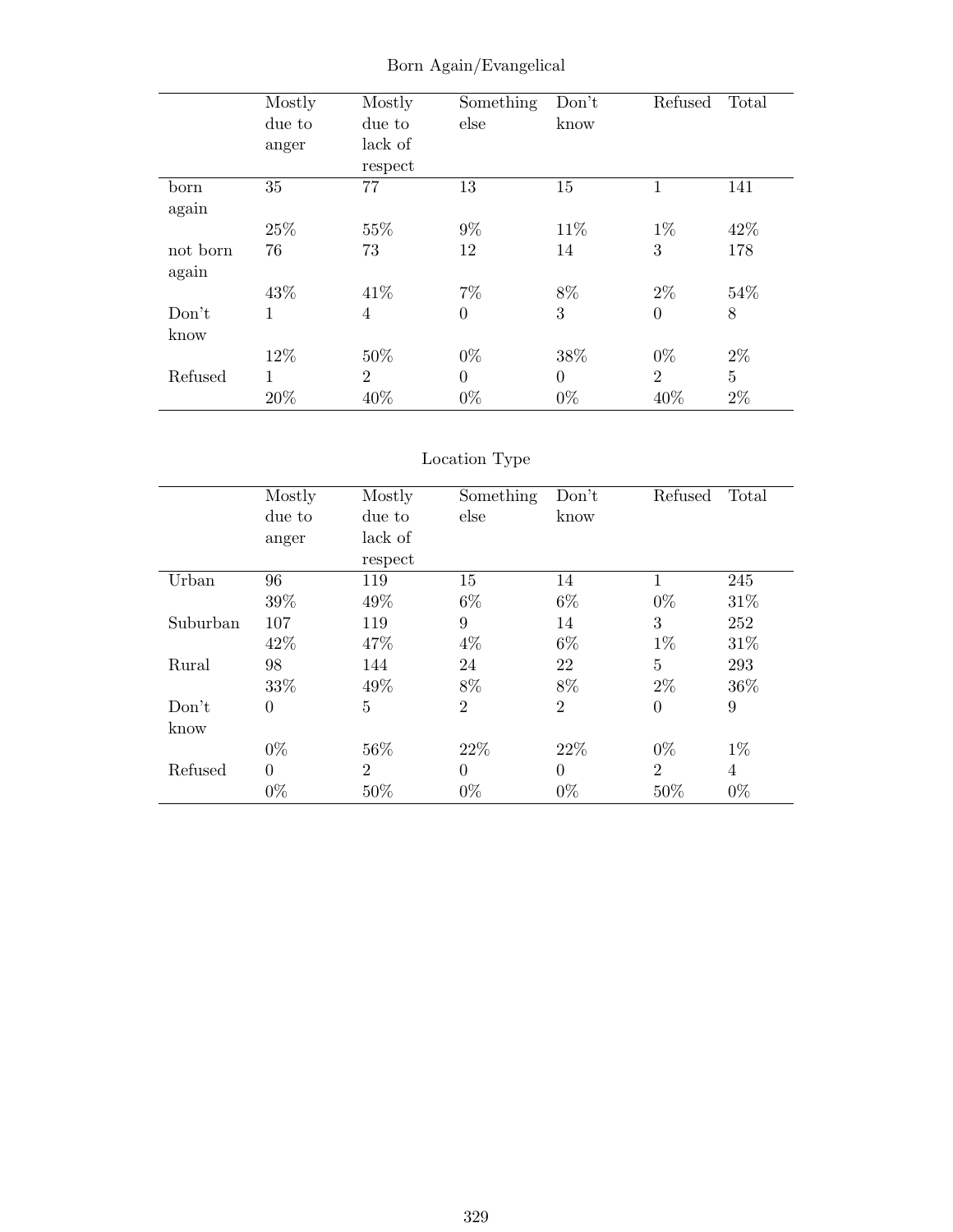|                        | Mostly<br>due to<br>anger | Mostly<br>due to<br>lack of<br>respect | Something<br>else | Don't<br>know  | Refused        | Total          |
|------------------------|---------------------------|----------------------------------------|-------------------|----------------|----------------|----------------|
| Very con-<br>servative | 8                         | 49                                     | $\overline{4}$    | $\mathbf{1}$   | $\theta$       | 62             |
|                        | 13%                       | 79%                                    | $6\%$             | $2\%$          | $0\%$          | 8%             |
| Conserveative 63       |                           | 160                                    | 15                | 13             | 3              | 254            |
|                        | 25\%                      | 63%                                    | $6\%$             | $5\%$          | $1\%$          | 32%            |
| Moderate               | 112                       | 114                                    | 21                | 18             | $\overline{4}$ | 269            |
|                        | 42\%                      | 42\%                                   | 8%                | $7\%$          | $1\%$          | 34%            |
| Liberal                | 73                        | 31                                     | $\mathbf{1}$      | 9              | $\theta$       | 114            |
|                        | 64%                       | 27%                                    | $1\%$             | 8%             | $0\%$          | 14\%           |
| Very lib-<br>eral      | 42                        | 14                                     | $\overline{0}$    | $\overline{4}$ | $\Omega$       | 60             |
|                        | 70%                       | 23%                                    | $0\%$             | $7\%$          | $0\%$          | $7\%$          |
| Don't                  | $\mathbf{1}$              | 21                                     | 6                 | 8              | $\overline{2}$ | 38             |
| know                   |                           |                                        |                   |                |                |                |
|                        | $3\%$                     | 55%                                    | 16%               | 21\%           | $5\%$          | $5\%$          |
| Refused                | 1                         | $\Omega$                               | $\overline{2}$    | $\overline{0}$ | $\overline{2}$ | $\overline{5}$ |
|                        | 20%                       | $0\%$                                  | 40%               | $0\%$          | 40%            | $1\%$          |

Political Ideology

# Union Membership

|            | Mostly   | Mostly         | Something      | Don't          | Refused        | Total          |
|------------|----------|----------------|----------------|----------------|----------------|----------------|
|            | due to   | due to         | else           | know           |                |                |
|            | anger    | lack of        |                |                |                |                |
|            |          | respect        |                |                |                |                |
| respondent | 30       | 33             | 6              | $\overline{5}$ | $\overline{2}$ | 76             |
|            | 39%      | 43%            | 8%             | $7\%$          | $3\%$          | $9\%$          |
| another    | 10       | 25             | $\overline{2}$ | $\overline{2}$ | $\theta$       | 39             |
| household  |          |                |                |                |                |                |
| member     |          |                |                |                |                |                |
|            | $26\%$   | 64\%           | $5\%$          | $5\%$          | $0\%$          | $5\%$          |
| nobody in  | 259      | 327            | 42             | 44             | 8              | 680            |
| household  |          |                |                |                |                |                |
|            | 38%      | 48%            | $6\%$          | $6\%$          | $1\%$          | 85%            |
| Don't      | 1        | $\overline{0}$ | $\overline{0}$ | $\mathbf 1$    | $\overline{0}$ | $\overline{2}$ |
| know       |          |                |                |                |                |                |
|            | 50%      | $0\%$          | $0\%$          | 50%            | $0\%$          | $0\%$          |
| Refused    | $\theta$ | 3              | $\overline{0}$ | $\theta$       | $\overline{2}$ | $\overline{5}$ |
|            | $0\%$    | 60%            | $0\%$          | $0\%$          | 40%            | $1\%$          |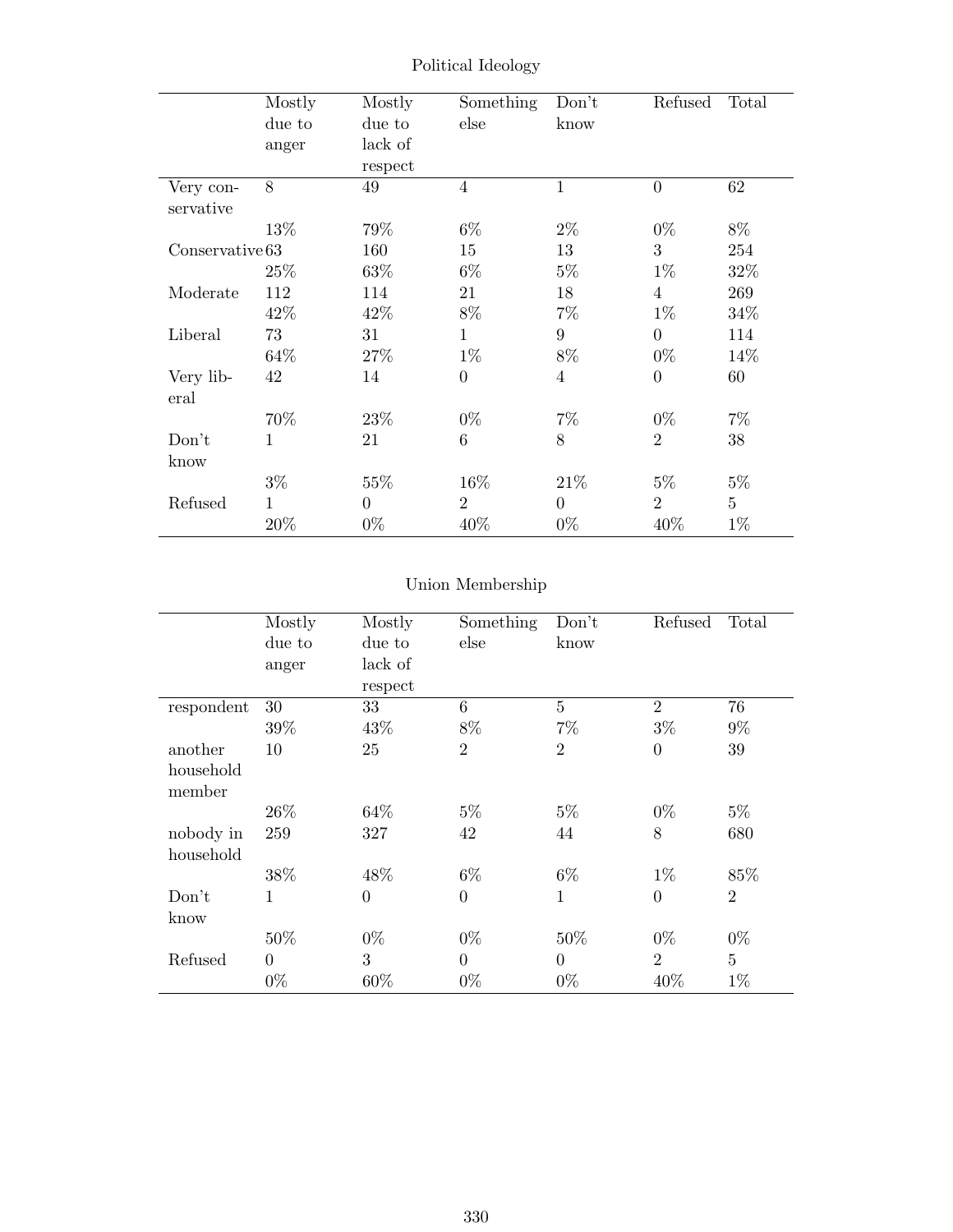|           | Mostly         | Mostly  | Something      | Don't          | Refused        | Total |
|-----------|----------------|---------|----------------|----------------|----------------|-------|
|           | due to         | due to  | else           | know           |                |       |
|           | anger          | lack of |                |                |                |       |
|           |                | respect |                |                |                |       |
| Public    | 18             | 17      | $\overline{5}$ | $\mathbf{1}$   | $\theta$       | 41    |
| union     |                |         |                |                |                |       |
|           | 44%            | 41\%    | 12%            | $2\%$          | $0\%$          | $5\%$ |
| Public    | 52             | 61      | 9              | 10             | $\overline{0}$ | 132   |
| non-union |                |         |                |                |                |       |
|           | 39%            | 46\%    | $7\%$          | 8%             | $0\%$          | 16%   |
| Private   | 22             | 41      | 3              | $\,6$          | $\overline{2}$ | 74    |
| union     |                |         |                |                |                |       |
|           | 30%            | $55\%$  | $4\%$          | $8\%$          | $3\%$          | $9\%$ |
| Private   | 206            | 267     | 33             | 34             | 8              | 548   |
| non-union |                |         |                |                |                |       |
|           | 38%            | 49%     | $6\%$          | $6\%$          | $1\%$          | 68%   |
| DK/NA/    | $\overline{2}$ | 3       | $\theta$       | $\overline{2}$ | $\overline{2}$ | 9     |
| Ref       |                |         |                |                |                |       |
|           | 22\%           | 33\%    | $0\%$          | 22%            | 22%            | $1\%$ |

|  |  |  |  |  | Job Type and Union Membership |
|--|--|--|--|--|-------------------------------|
|--|--|--|--|--|-------------------------------|

# Region

|            | Mostly | Mostly  | Something | Don't | Refused        | Total |
|------------|--------|---------|-----------|-------|----------------|-------|
|            | due to | due to  | else      | know  |                |       |
|            | anger  | lack of |           |       |                |       |
|            |        | respect |           |       |                |       |
| MKE City   | 30     | 35      | 3         | 6     | $\overline{2}$ | 76    |
|            | 39%    | 46%     | $4\%$     | $8\%$ | $3\%$          | $9\%$ |
| Rest of    | 96     | 124     | 16        | 10    | $\overline{2}$ | 248   |
| <b>MKE</b> |        |         |           |       |                |       |
|            | 39%    | 50%     | $6\%$     | $4\%$ | $1\%$          | 31\%  |
| msn        | 58     | 63      | 8         | 14    | $\overline{2}$ | 145   |
|            | 40%    | 43%     | $6\%$     | 10%   | $1\%$          | 18%   |
| GB/A       | 59     | 73      | 8         | 7     | 3              | 150   |
|            | 39%    | 49%     | $5\%$     | $5\%$ | $2\%$          | 19%   |
| Rest of    | 57     | 94      | 15        | 15    | $\overline{2}$ | 183   |
| state      |        |         |           |       |                |       |
|            | 31%    | 51%     | 8%        | 8%    | $1\%$          | 23%   |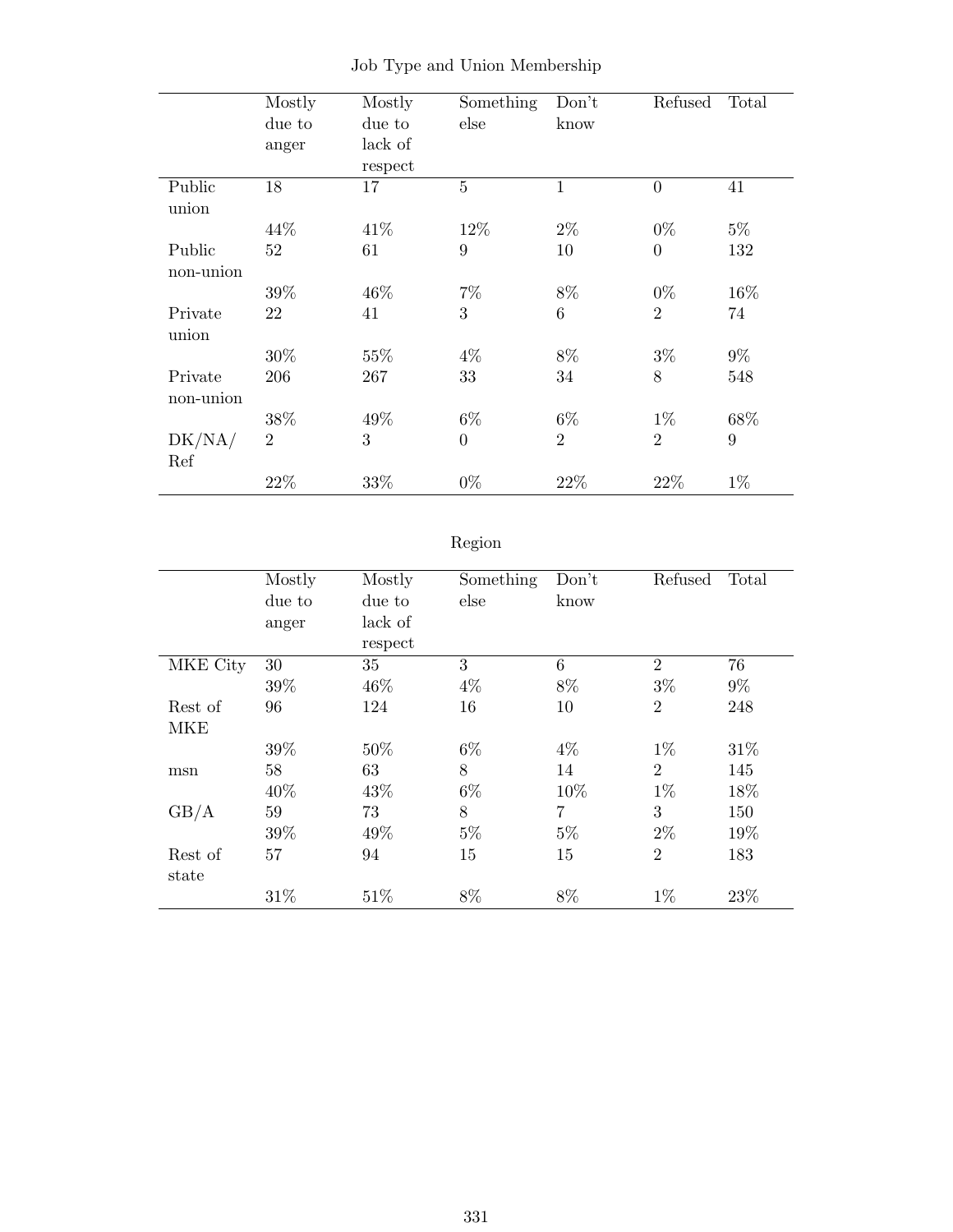|            | Mostly         | Mostly  | Something       | Don't          | Refused         | Total |
|------------|----------------|---------|-----------------|----------------|-----------------|-------|
|            | due to         | due to  | else            | know           |                 |       |
|            | anger          | lack of |                 |                |                 |       |
|            |                | respect |                 |                |                 |       |
| Absolutely | 243            | 291     | 37              | 39             | $6\phantom{.}6$ | 616   |
| certain    |                |         |                 |                |                 |       |
|            | 39%            | 47%     | $6\%$           | $6\%$          | $1\%$           | 77%   |
| Very       | 46             | 56      | $\overline{5}$  | 8              | $\overline{4}$  | 119   |
| likely     |                |         |                 |                |                 |       |
|            | 39%            | 47%     | $4\%$           | $7\%$          | $3\%$           | 15%   |
| $50 - 50$  | $\overline{4}$ | 20      | $6\phantom{.}6$ | $\mathbf{1}$   | $\overline{0}$  | 31    |
|            | 13%            | 65%     | 19%             | $3\%$          | $0\%$           | $4\%$ |
| Will not   | 7              | 17      | $\overline{0}$  | $\overline{4}$ | $\overline{2}$  | 30    |
| vote       |                |         |                 |                |                 |       |
|            | 23%            | 57%     | $0\%$           | 13%            | $7\%$           | $4\%$ |
| Don't      | $\overline{0}$ | 6       | $\overline{0}$  | $\overline{0}$ | $\overline{0}$  | 6     |
| know       |                |         |                 |                |                 |       |
|            | $0\%$          | 100%    | $0\%$           | $0\%$          | $0\%$           | $1\%$ |
|            |                |         |                 |                |                 |       |

Likelihood of Voting in Nov.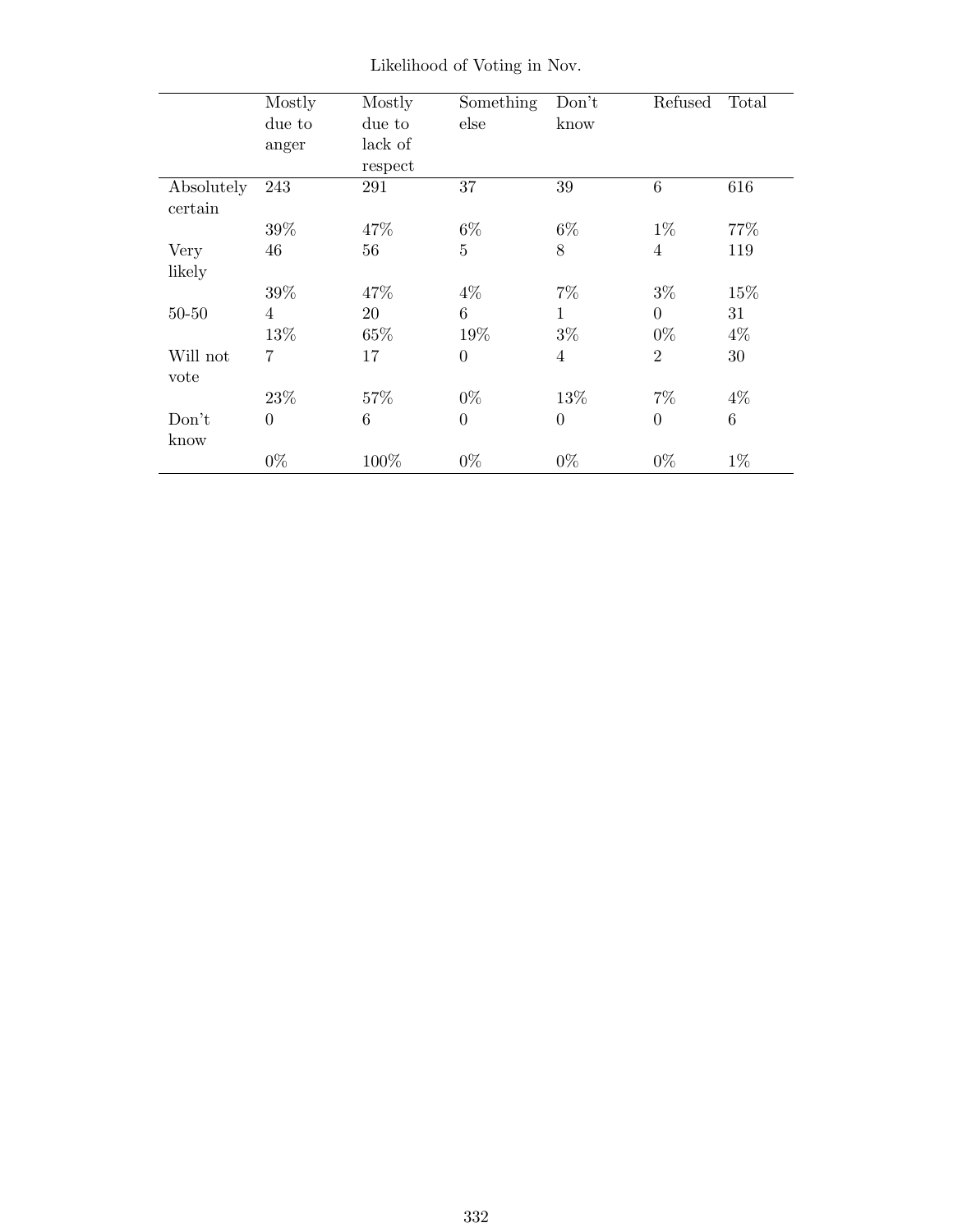Q41. How would you describe your feelings about the police in your community? Would you say they make you feel mostly safe or mostly anxious?

| Sex    |        |         |           |       |         |       |  |  |
|--------|--------|---------|-----------|-------|---------|-------|--|--|
|        | Mostly | Mostly  | Something | Don't | Refused | Total |  |  |
|        | safe   | anxious | else      | know  |         |       |  |  |
| Male   | 341    | 38      | 3         | 4     |         | 386   |  |  |
|        | 88%    | 10%     | $1\%$     | $1\%$ | $0\%$   | 48%   |  |  |
| Female | 352    | 56      |           | 8     | 2       | 418   |  |  |
|        | 84%    | 13%     | $0\%$     | 2%    | $0\%$   | 52%   |  |  |

|        | Mostly | Mostly         | Something      | Don't          | Refused        | Total |
|--------|--------|----------------|----------------|----------------|----------------|-------|
|        | safe   | anxious        | else           | know           |                |       |
| 18-29  | 91     | 35             | $\theta$       | $\overline{2}$ | $\overline{0}$ | 128   |
|        | 71%    | 27%            | $0\%$          | $2\%$          | $0\%$          | 16%   |
| 30-44  | 157    | 31             | 1              | $\overline{2}$ | $\overline{0}$ | 191   |
|        | 82\%   | $16\%$         | $1\%$          | $1\%$          | $0\%$          | 24\%  |
| 45-59  | 234    | 17             | $\overline{2}$ | 4              | $\overline{0}$ | 257   |
|        | 91\%   | $7\%$          | $1\%$          | $2\%$          | $0\%$          | 32%   |
| $60+$  | 210    | 11             | $\Omega$       | 3              | 1              | 225   |
|        | 93%    | $5\%$          | $0\%$          | $1\%$          | $0\%$          | 28%   |
| DK/NA/ | 1      | $\overline{0}$ | $\theta$       | $\overline{0}$ | $\overline{2}$ | 3     |
| Ref    |        |                |                |                |                |       |
|        | 33%    | $0\%$          | $0\%$          | $0\%$          | 67%            | $0\%$ |

#### Age 4 Categories

#### Education 5 Categories

|           | Mostly | Mostly         | Something      | Don't          | Refused        | Total |
|-----------|--------|----------------|----------------|----------------|----------------|-------|
|           | safe   | anxious        | else           | know           |                |       |
| Not HS    | 36     | 12             | $\overline{0}$ | $\theta$       | $\theta$       | 48    |
|           | 75%    | 25%            | $0\%$          | $0\%$          | $0\%$          | $6\%$ |
| HS        | 215    | 25             | $\mathbf 1$    | 6              | $\theta$       | 247   |
|           | 87%    | 10%            | $0\%$          | $2\%$          | $0\%$          | 31\%  |
| Some Coll | 129    | 21             | $\Omega$       | $\overline{2}$ | $\Omega$       | 152   |
|           | 85%    | 14%            | $0\%$          | $1\%$          | $0\%$          | 19%   |
| AA        | 89     | 12             | 1              | $\overline{2}$ | $\Omega$       | 104   |
|           | 86\%   | 12%            | $1\%$          | $2\%$          | $0\%$          | 13%   |
| $BA+$     | 218    | 21             | 1              | $\theta$       | 1              | 241   |
|           | 90%    | 9%             | $0\%$          | $0\%$          | $0\%$          | 30%   |
| DK/NA/    | 6      | $\overline{2}$ | $\theta$       | $\overline{0}$ | $\overline{2}$ | 10    |
| Ref       |        |                |                |                |                |       |
|           | 60%    | 20%            | $0\%$          | $0\%$          | 20%            | $1\%$ |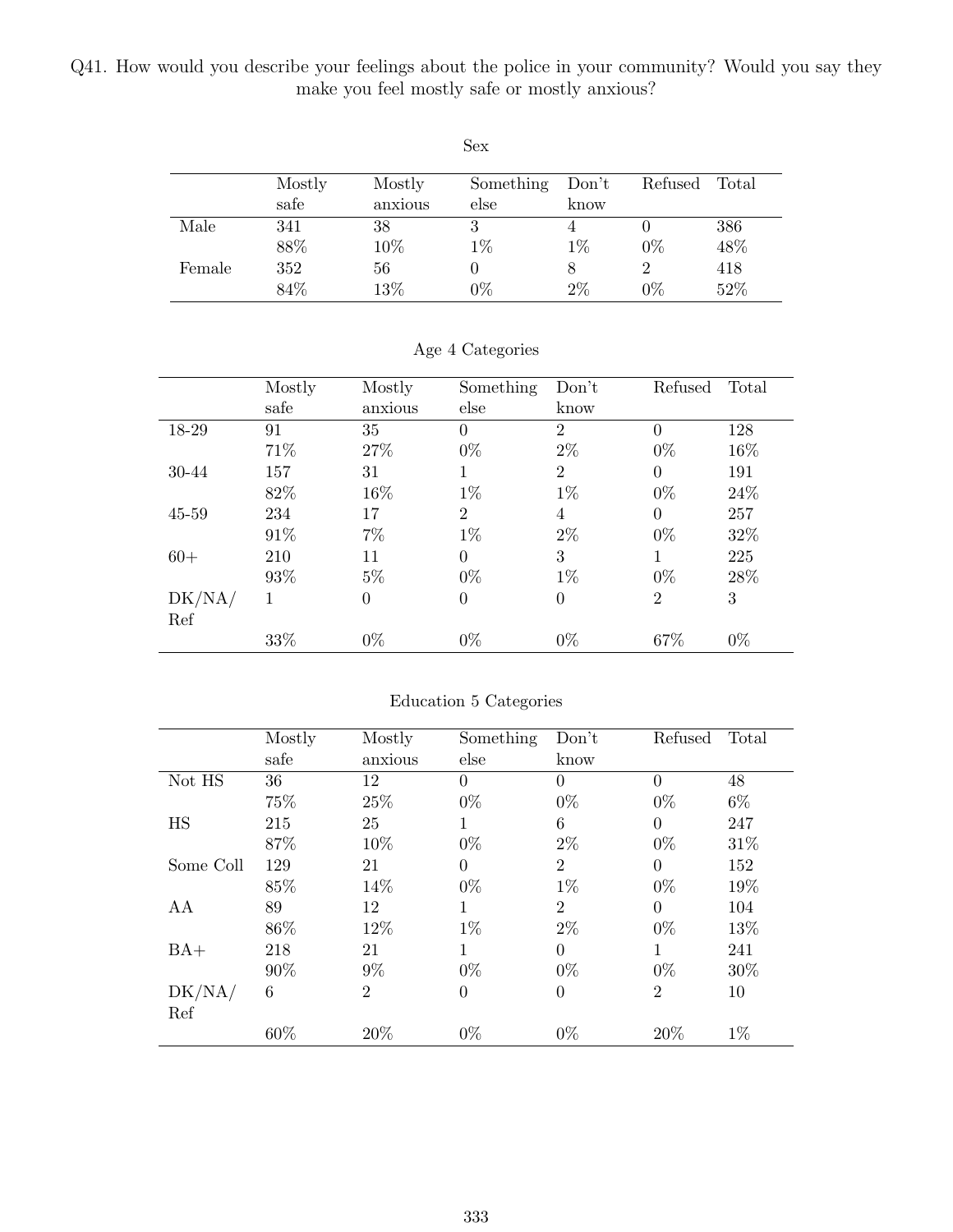|           | Mostly<br>safe | Mostly<br>anxious | Something<br>else | Don't<br>know  | Refused        | Total |
|-----------|----------------|-------------------|-------------------|----------------|----------------|-------|
| Under     | 189            | 44                | 1                 | 1              | $\theta$       | 235   |
| \$40k     |                |                   |                   |                |                |       |
|           | 80%            | 19%               | $0\%$             | $0\%$          | $0\%$          | 29%   |
| \$40k to  | 186            | 25                | $\theta$          | 4              | $\overline{0}$ | 215   |
| \$74k     |                |                   |                   |                |                |       |
|           | 87%            | 12%               | $0\%$             | $2\%$          | $0\%$          | 27%   |
| $$75k$ up | 227            | 22                | $\overline{2}$    | $\overline{2}$ | $\theta$       | 253   |
|           | 90%            | $9\%$             | $1\%$             | $1\%$          | $0\%$          | 32%   |
| DK/NA/    | 91             | 3                 | $\theta$          | 4              | $\overline{2}$ | 100   |
| Ref       |                |                   |                   |                |                |       |
|           | 91%            | $3\%$             | $0\%$             | $4\%$          | $2\%$          | 12%   |

Household Income

# Party ID

|                        | Mostly         | Mostly         | Something | Don't          | Refused        | Total |
|------------------------|----------------|----------------|-----------|----------------|----------------|-------|
|                        | safe           | anxious        | else      | know           |                |       |
| Republican             | 209            | 9              | 1         | $\theta$       | $\theta$       | 219   |
|                        | 95%            | $4\%$          | $0\%$     | $0\%$          | $0\%$          | 27%   |
| Democrat               | 197            | 38             | 1         | $\overline{2}$ | $\overline{0}$ | 238   |
|                        | 83%            | 16%            | $0\%$     | $1\%$          | $0\%$          | 30%   |
| Independent 252        |                | 46             | 1         | 6              | $\overline{0}$ | 305   |
|                        | 83%            | 15%            | $0\%$     | $2\%$          | $0\%$          | 38%   |
| Other/No<br>preference | 25             | $\overline{0}$ | $\theta$  | $\overline{2}$ | $\overline{0}$ | 27    |
|                        | 93%            | $0\%$          | $0\%$     | $7\%$          | $0\%$          | $3\%$ |
| Don't<br>know          | 8              | 1              | $\theta$  | $\overline{2}$ | $\theta$       | 11    |
|                        | 73%            | $9\%$          | $0\%$     | 18%            | $0\%$          | $1\%$ |
| Refused                | $\overline{4}$ | $\overline{0}$ | $\theta$  | $\theta$       | $\overline{2}$ | 6     |
|                        | 67%            | $0\%$          | $0\%$     | $0\%$          | 33%            | $1\%$ |

Party ID, with leaners

|                 | Mostly | Mostly  | Something      | Don't | Refused        | Total |
|-----------------|--------|---------|----------------|-------|----------------|-------|
|                 | safe   | anxious | else           | know  |                |       |
| Republican      | 330    | 32      |                |       | $\theta$       | 364   |
|                 | 91\%   | 9%      | $0\%$          | $0\%$ | $0\%$          | 45%   |
| Democrat        | 306    | 53      | $\overline{2}$ | 6     | $\theta$       | 367   |
|                 | 83\%   | 14%     | $1\%$          | $2\%$ | $0\%$          | 46\%  |
| Independent 48  |        | 8       | $\Omega$       |       | $\Omega$       | 57    |
|                 | 84\%   | 14%     | $0\%$          | $2\%$ | $0\%$          | $7\%$ |
| Other/None $10$ |        |         | $\Omega$       | 3     | $\overline{2}$ | 16    |
|                 | 62\%   | $6\%$   | $0\%$          | 19%   | $12\%$         | $2\%$ |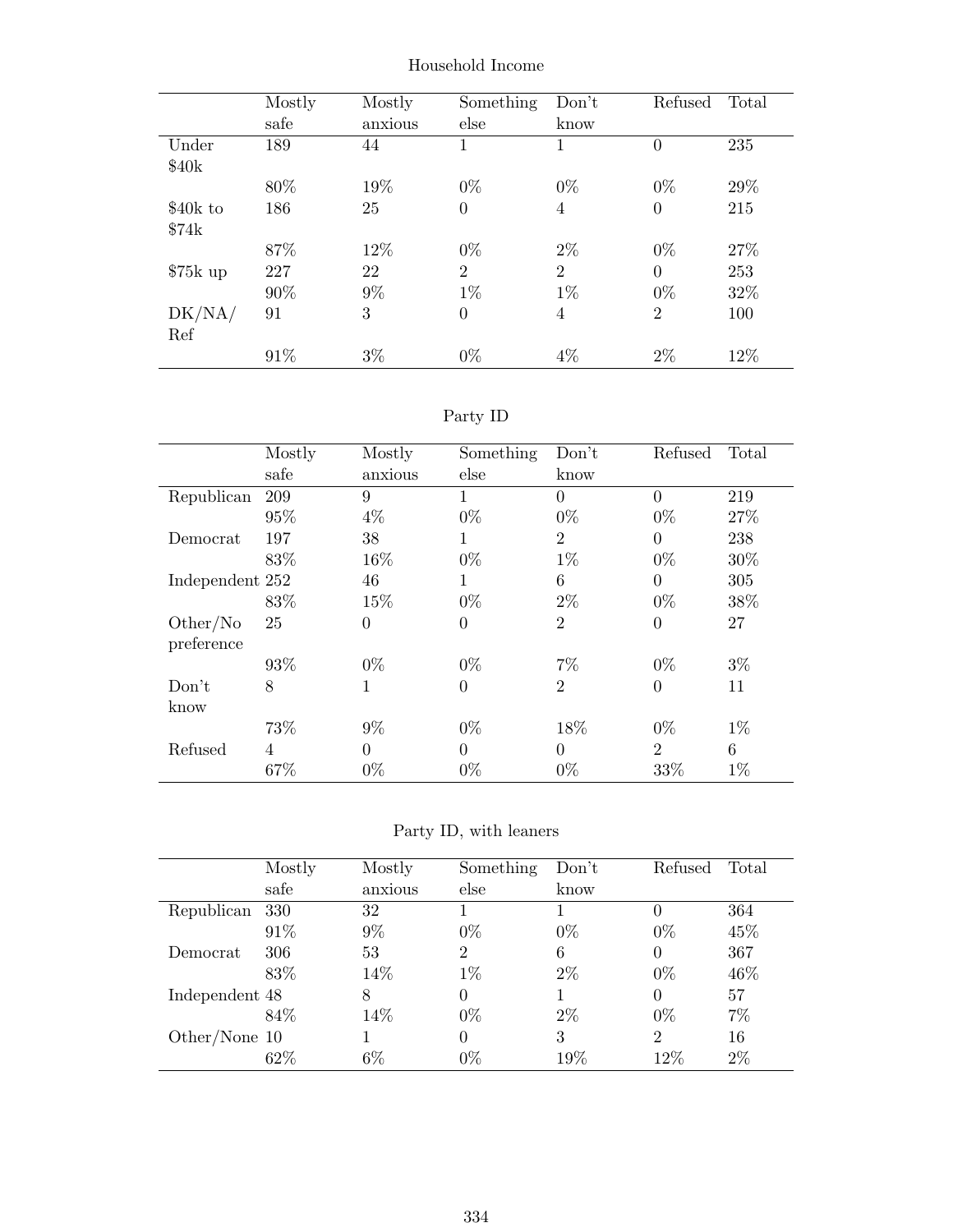|                 | Mostly | Mostly  | Something | Don't          | Refused        | Total |
|-----------------|--------|---------|-----------|----------------|----------------|-------|
|                 | safe   | anxious | else      | know           |                |       |
| Rep             | 209    | 9       | 1         | $\Omega$       |                | 219   |
|                 | 95%    | 4%      | $0\%$     | $0\%$          | $0\%$          | 27%   |
| Lean Rep        | 121    | 22      | 0         | 1              | $\Omega$       | 144   |
|                 | 84\%   | 15%     | $0\%$     | $1\%$          | $0\%$          | 18%   |
| Ind             | 48     | 8       | 0         | 1              | $\Omega$       | 57    |
|                 | 84%    | 14%     | $0\%$     | $2\%$          | $0\%$          | $7\%$ |
| Lean Dem        | 109    | 15      | 1         | 4              | $\Omega$       | 129   |
|                 | 84\%   | 12%     | $1\%$     | $3\%$          | $0\%$          | 16%   |
| Dem             | 197    | 38      | 1         | $\overline{2}$ | $\Omega$       | 238   |
|                 | 83%    | 16%     | $0\%$     | $1\%$          | $0\%$          | 30\%  |
| Other/None $10$ |        | 1       | 0         | 3              | $\overline{2}$ | 16    |
|                 | 62%    | $6\%$   | $0\%$     | 19%            | 12%            | $2\%$ |

Party Id, leaners separate

#### Marital Status

|            | Mostly   | Mostly         | Something      | Don't          | Refused        | Total          |
|------------|----------|----------------|----------------|----------------|----------------|----------------|
|            | safe     | anxious        | else           | know           |                |                |
| Married    | 457      | 27             | $\overline{2}$ | 3              | 0              | 489            |
|            | 93%      | $6\%$          | $0\%$          | $1\%$          | $0\%$          | 61\%           |
| Cohabiting | 43       | 12             | $\Omega$       | $\overline{0}$ | $\Omega$       | 55             |
|            | 78%      | 22%            | $0\%$          | $0\%$          | $0\%$          | $7\%$          |
| Widowed    | 39       | $\overline{4}$ | $\Omega$       | 1              | 0              | 44             |
|            | 89%      | $9\%$          | $0\%$          | $2\%$          | $0\%$          | $5\%$          |
| Divorced   | 40       | 9              | 1              | 3              | $\Omega$       | 53             |
|            | 75%      | 17%            | $2\%$          | $6\%$          | $0\%$          | $7\%$          |
| Separated  | 12       | 3              | $\Omega$       | $\overline{0}$ | $\Omega$       | 15             |
|            | 80%      | 20%            | $0\%$          | $0\%$          | $0\%$          | $2\%$          |
| Never      | 103      | 38             | $\theta$       | 4              | $\overline{0}$ | 145            |
| Married    |          |                |                |                |                |                |
|            | 71%      | 26\%           | $0\%$          | $3\%$          | $0\%$          | 18%            |
| Refused    | $\Omega$ | $\theta$       | $\Omega$       | $\overline{0}$ | $\overline{2}$ | $\overline{2}$ |
|            | $0\%$    | $0\%$          | $0\%$          | $0\%$          | 100\%          | $0\%$          |

### Race and Ethnicity

|              | Mostly         | Mostly         | Something      | Don't          | Refused        | Total          |
|--------------|----------------|----------------|----------------|----------------|----------------|----------------|
|              | safe           | anxious        | else           | know           |                |                |
| White        | 602            | 57             | $\overline{2}$ | 4              |                | 666            |
|              | 90%            | $9\%$          | $0\%$          | $1\%$          | $0\%$          | 83%            |
| <b>Black</b> | 25             | 14             | 1              | 4              | $\overline{0}$ | 44             |
|              | 57%            | 32\%           | $2\%$          | 9%             | $0\%$          | $5\%$          |
| Hispanic     | 22             | 17             | $\Omega$       |                | $\theta$       | 40             |
|              | 55%            | 42\%           | $0\%$          | $2\%$          | $0\%$          | $5\%$          |
| Other        | 41             | $\overline{5}$ | $\theta$       | $\overline{2}$ | $\theta$       | 48             |
|              | 85%            | 10%            | $0\%$          | $4\%$          | $0\%$          | $6\%$          |
| DK/NA/       | $\overline{2}$ | $\theta$       | $\theta$       | $\theta$       | $\overline{2}$ | $\overline{4}$ |
| Ref          |                |                |                |                |                |                |
|              | 50%            | $0\%$          | $0\%$          | $0\%$          | 50%            | $0\%$          |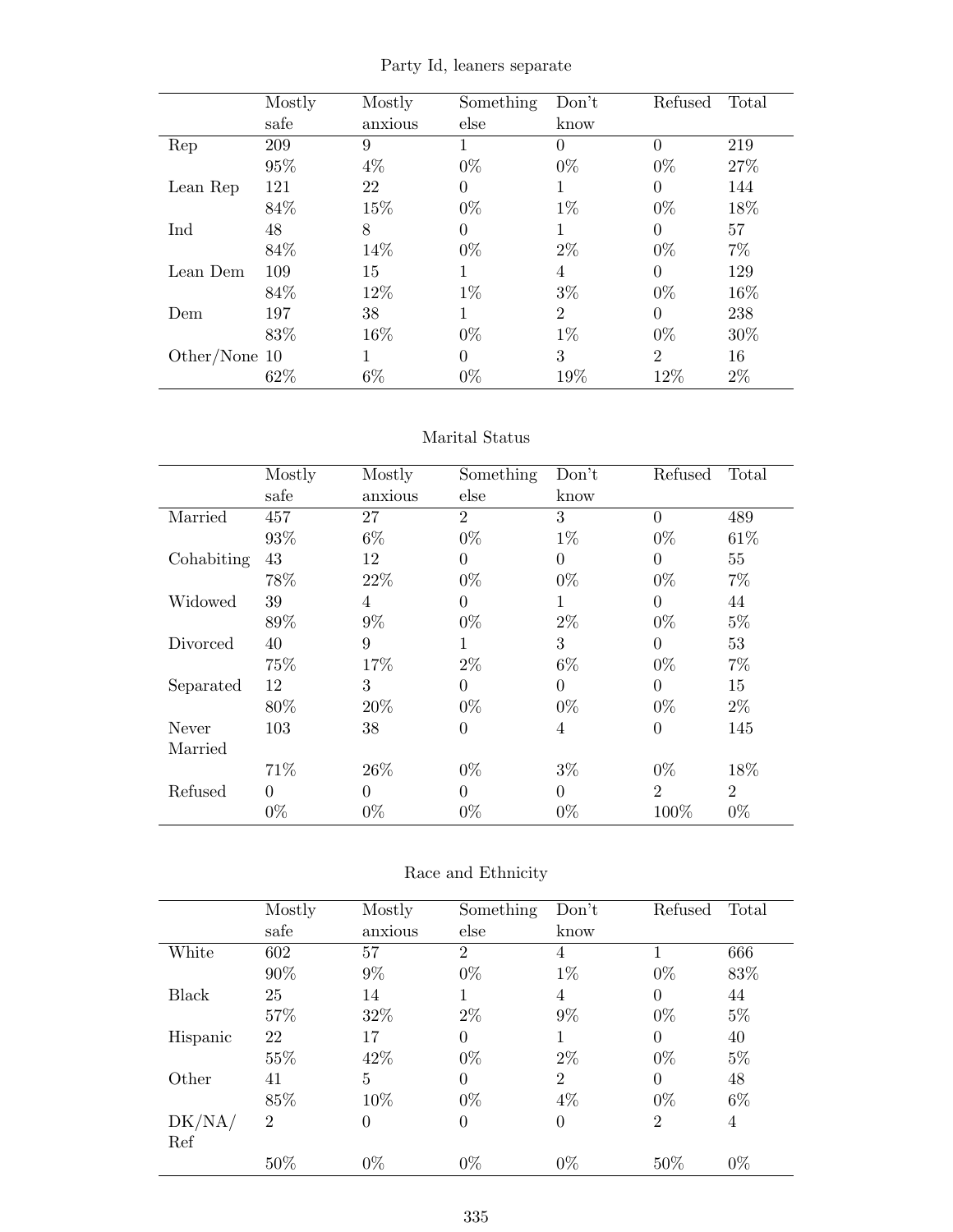|             | Mostly<br>safe | Mostly<br>anxious | Something<br>else | Don't<br>know  | Refused        | Total        |
|-------------|----------------|-------------------|-------------------|----------------|----------------|--------------|
| More than   | 50             | $\overline{5}$    | $\overline{0}$    | $\mathbf{1}$   | $\overline{0}$ | 56           |
| 1/wk        |                |                   |                   |                |                |              |
|             | 89%            | $9\%$             | $0\%$             | $2\%$          | $0\%$          | $7\%$        |
| $1$ /week   | 182            | 8                 | $\overline{0}$    | $\mathbf{1}$   | $\theta$       | 191          |
|             | 95%            | $4\%$             | $0\%$             | $1\%$          | $0\%$          | 24\%         |
| $1-2$ month | 111            | 11                | $\overline{2}$    | $\overline{2}$ | $\overline{0}$ | 126          |
|             | 88%            | $9\%$             | $2\%$             | $2\%$          | $0\%$          | 16%          |
| few times   | 115            | 13                | $\overline{0}$    | $\mathbf{1}$   | $\overline{0}$ | 129          |
| a year      |                |                   |                   |                |                |              |
|             | 89%            | 10%               | $0\%$             | $1\%$          | $0\%$          | 16%          |
| Seldom      | 121            | 11                | $\mathbf{1}$      | 3              | $\theta$       | 136          |
|             | 89%            | $8\%$             | $1\%$             | $2\%$          | $0\%$          | 17%          |
| Never       | 109            | 46                | $\overline{0}$    | 3              | $\overline{0}$ | 158          |
|             | 69%            | 29\%              | $0\%$             | $2\%$          | $0\%$          | 20%          |
| Don't       | 1              | $\Omega$          | $\boldsymbol{0}$  | $\overline{0}$ | $\overline{0}$ | $\mathbf{1}$ |
| know        |                |                   |                   |                |                |              |
|             | 100%           | $0\%$             | $0\%$             | $0\%$          | $0\%$          | $0\%$        |
| Refused     | 4              | $\Omega$          | $\boldsymbol{0}$  | $\overline{0}$ | $\overline{2}$ | 6            |
|             | 67%            | $0\%$             | $0\%$             | $0\%$          | 33%            | $1\%$        |

Religious Service Attendance

### Religious Affiliation

|             | Mostly<br>safe | Mostly<br>anxious | Something<br>else | Don't<br>know  | Refused        | Total |
|-------------|----------------|-------------------|-------------------|----------------|----------------|-------|
| Protestant/ | 293            | 36                | $\overline{2}$    | 3              | $\overline{0}$ | 334   |
| Christian   |                |                   |                   |                |                |       |
|             | 88%            | 11\%              | $1\%$             | $1\%$          | $0\%$          | 42\%  |
| Catholic    | 247            | 20                | 1                 | $\overline{4}$ | $\Omega$       | 272   |
|             | 91\%           | $7\%$             | $0\%$             | $1\%$          | $0\%$          | 34%   |
| Jewish      | 4              | 1                 | $\overline{0}$    | $\Omega$       | $\theta$       | 5     |
|             | 80%            | 20%               | $0\%$             | $0\%$          | $0\%$          | $1\%$ |
| Other       | 35             | $\overline{2}$    | $\overline{0}$    | $\Omega$       | $\overline{0}$ | 37    |
|             | 95%            | $5\%$             | $0\%$             | $0\%$          | $0\%$          | $5\%$ |
| None        | 95             | 34                | $\overline{0}$    | $\overline{4}$ | $\theta$       | 133   |
|             | 71\%           | 26\%              | $0\%$             | $3\%$          | $0\%$          | 17%   |
| DK/NA/      | 19             | $\mathbf{1}$      | $\overline{0}$    | $\Omega$       | $\overline{2}$ | 22    |
| Ref         |                |                   |                   |                |                |       |
|             | 86\%           | $5\%$             | $0\%$             | $0\%$          | $9\%$          | $3\%$ |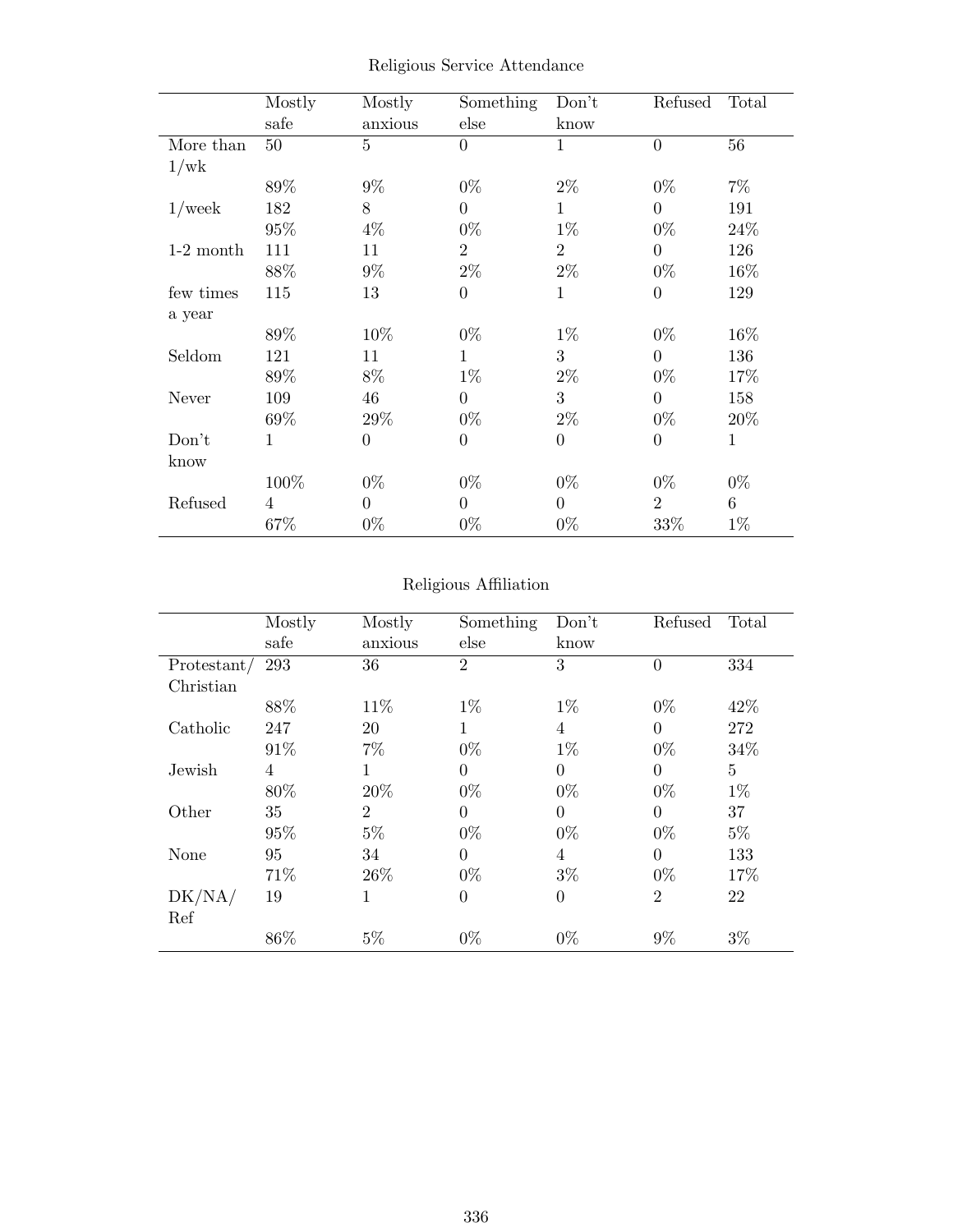|          | Mostly | Mostly           | Something      | Don't          | Refused          | Total          |
|----------|--------|------------------|----------------|----------------|------------------|----------------|
|          | safe   | anxious          | else           | know           |                  |                |
| born     | 126    | 13               | $\theta$       | $\overline{2}$ | $\theta$         | 141            |
| again    |        |                  |                |                |                  |                |
|          | 89%    | $9\%$            | $0\%$          | $1\%$          | $0\%$            | 42\%           |
| not born | 153    | 23               | $\overline{2}$ | 1              | $\overline{0}$   | 179            |
| again    |        |                  |                |                |                  |                |
|          | 85%    | 13%              | $1\%$          | $1\%$          | $0\%$            | 54%            |
| Don't    | 8      | $\boldsymbol{0}$ | $\theta$       | $\overline{0}$ | $\boldsymbol{0}$ | 8              |
| know     |        |                  |                |                |                  |                |
|          | 100%   | $0\%$            | $0\%$          | $0\%$          | $0\%$            | $2\%$          |
| Refused  | 4      | $\theta$         | $\Omega$       | $\theta$       | $\Omega$         | $\overline{4}$ |
|          | 100%   | $0\%$            | $0\%$          | $0\%$          | $0\%$            | $1\%$          |

Born Again/Evangelical

# Location Type

|          | Mostly                      | Mostly         | Something      | Don't          | Refused        | Total          |
|----------|-----------------------------|----------------|----------------|----------------|----------------|----------------|
|          | safe                        | anxious        | else           | know           |                |                |
| Urban    | 199                         | 43             | $\overline{2}$ | $\overline{2}$ | $\theta$       | 246            |
|          | 81\%                        | 17%            | $1\%$          | $1\%$          | $0\%$          | 31\%           |
| Suburban | 219                         | 28             | 1              | 4              | $\overline{0}$ | 252            |
|          | 87\%                        | 11\%           | $0\%$          | $2\%$          | $0\%$          | 31\%           |
| Rural    | 268                         | 22             | $\Omega$       | 3              | $\theta$       | 293            |
|          | 91%                         | 8%             | $0\%$          | $1\%$          | $0\%$          | 36\%           |
| Don't    | 5                           | $\overline{2}$ | $\theta$       | $\overline{2}$ | $\overline{0}$ | 9              |
| know     |                             |                |                |                |                |                |
|          | 56%                         | 22\%           | $0\%$          | 22%            | $0\%$          | $1\%$          |
| Refused  | $\mathcal{D}_{\mathcal{L}}$ | $\theta$       | $\Omega$       | $\theta$       | $\overline{2}$ | $\overline{4}$ |
|          | 50%                         | $0\%$          | $0\%$          | $0\%$          | 50%            | $0\%$          |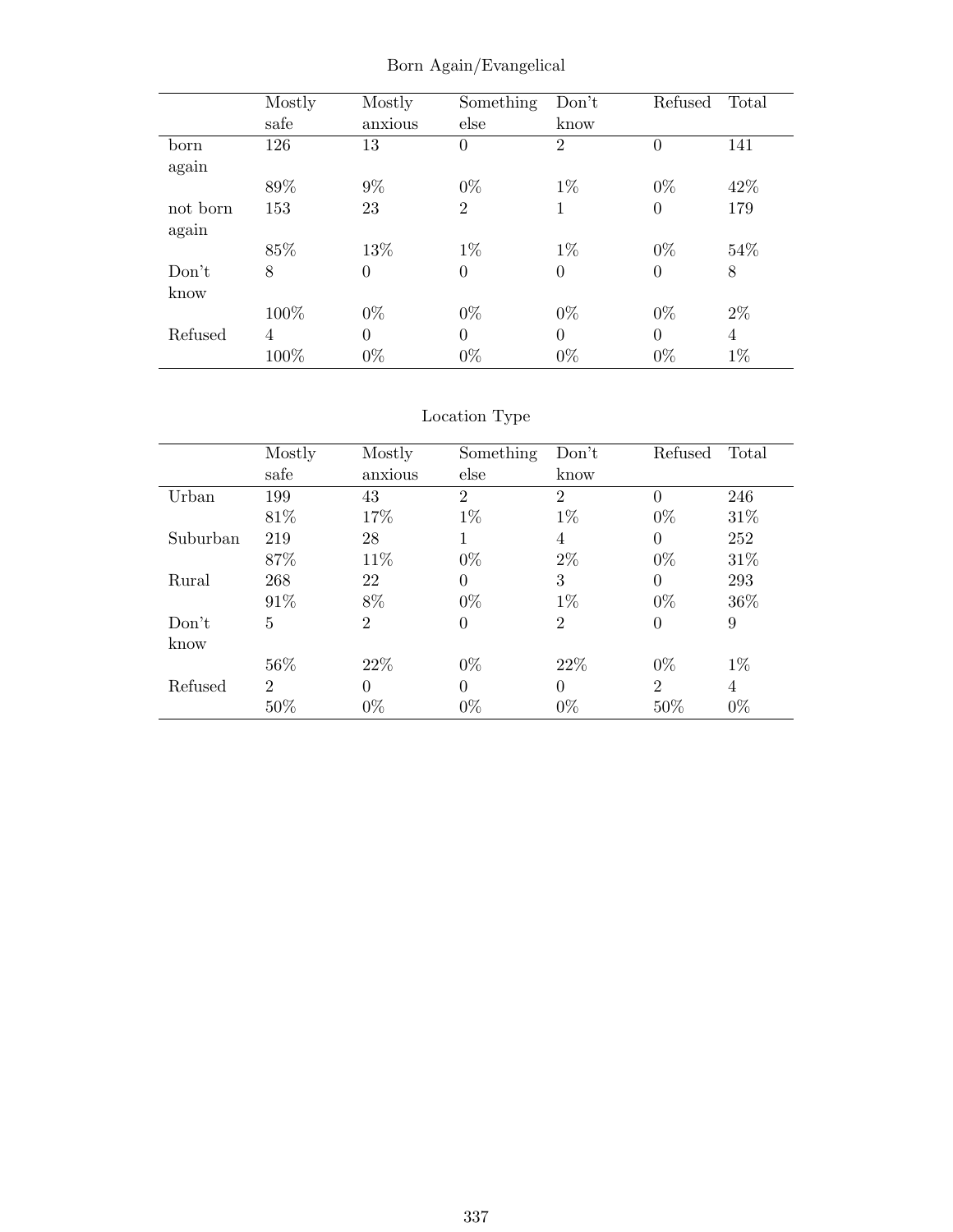|                  | Mostly | Mostly         | Something      | Don't          | Refused          | Total          |
|------------------|--------|----------------|----------------|----------------|------------------|----------------|
|                  | safe   | anxious        | else           | know           |                  |                |
| Very con-        | 59     | $\overline{2}$ | 1              | $\mathbf 1$    | $\overline{0}$   | 63             |
| servative        |        |                |                |                |                  |                |
|                  | 94%    | $3\%$          | $2\%$          | $2\%$          | $0\%$            | 8%             |
| Conservative 230 |        | 22             | $\overline{0}$ | $\mathbf{1}$   | $\overline{0}$   | 253            |
|                  | 91%    | $9\%$          | $0\%$          | $0\%$          | $0\%$            | 32%            |
| Moderate         | 241    | 25             | $\theta$       | 3              | $\overline{0}$   | 269            |
|                  | 90%    | $9\%$          | $0\%$          | $1\%$          | $0\%$            | 33%            |
| Liberal          | 95     | 18             | $\overline{0}$ | $\overline{2}$ | $\overline{0}$   | 115            |
|                  | 83%    | 16%            | $0\%$          | $2\%$          | $0\%$            | 14\%           |
| Very lib-        | 36     | 23             | $\mathbf{1}$   | $\theta$       | $\boldsymbol{0}$ | 60             |
| eral             |        |                |                |                |                  |                |
|                  | 60\%   | 38%            | $2\%$          | $0\%$          | $0\%$            | $7\%$          |
| Don't            | 29     | $\overline{4}$ | 1              | $\overline{4}$ | $\overline{0}$   | 38             |
| know             |        |                |                |                |                  |                |
|                  | 76%    | 11\%           | $3\%$          | 11\%           | $0\%$            | $5\%$          |
| Refused          | 3      | $\Omega$       | $\theta$       | $\Omega$       | $\overline{2}$   | $\overline{5}$ |
|                  | 60%    | $0\%$          | $0\%$          | $0\%$          | 40\%             | $1\%$          |

Political Ideology

# Union Membership

|                     | Mostly         | Mostly         | Something      | Don't    | Refused        | Total          |
|---------------------|----------------|----------------|----------------|----------|----------------|----------------|
|                     | safe           | anxious        | else           | know     |                |                |
| respondent          | 72             | 4              | $\theta$       | $\theta$ | 0              | 76             |
|                     | 95%            | $5\%$          | $0\%$          | $0\%$    | $0\%$          | $9\%$          |
| another             | 39             | $\mathbf{1}$   | $\overline{0}$ | $\theta$ | $\overline{0}$ | 40             |
| household<br>member |                |                |                |          |                |                |
|                     | 98%            | $2\%$          | $0\%$          | $0\%$    | $0\%$          | $5\%$          |
| nobody in           | 577            | 89             | 3              | 11       | 1              | 681            |
| household           |                |                |                |          |                |                |
|                     | 85%            | 13%            | $0\%$          | $2\%$    | $0\%$          | 85%            |
| Don't               | $\overline{2}$ | $\overline{0}$ | $\overline{0}$ | $\theta$ | $\theta$       | $\overline{2}$ |
| know                |                |                |                |          |                |                |
|                     | 100%           | $0\%$          | $0\%$          | $0\%$    | $0\%$          | $0\%$          |
| Refused             | 3              | $\theta$       | $\theta$       | $\Omega$ | $\overline{2}$ | $\overline{5}$ |
|                     | 60%            | $0\%$          | $0\%$          | $0\%$    | 40%            | $1\%$          |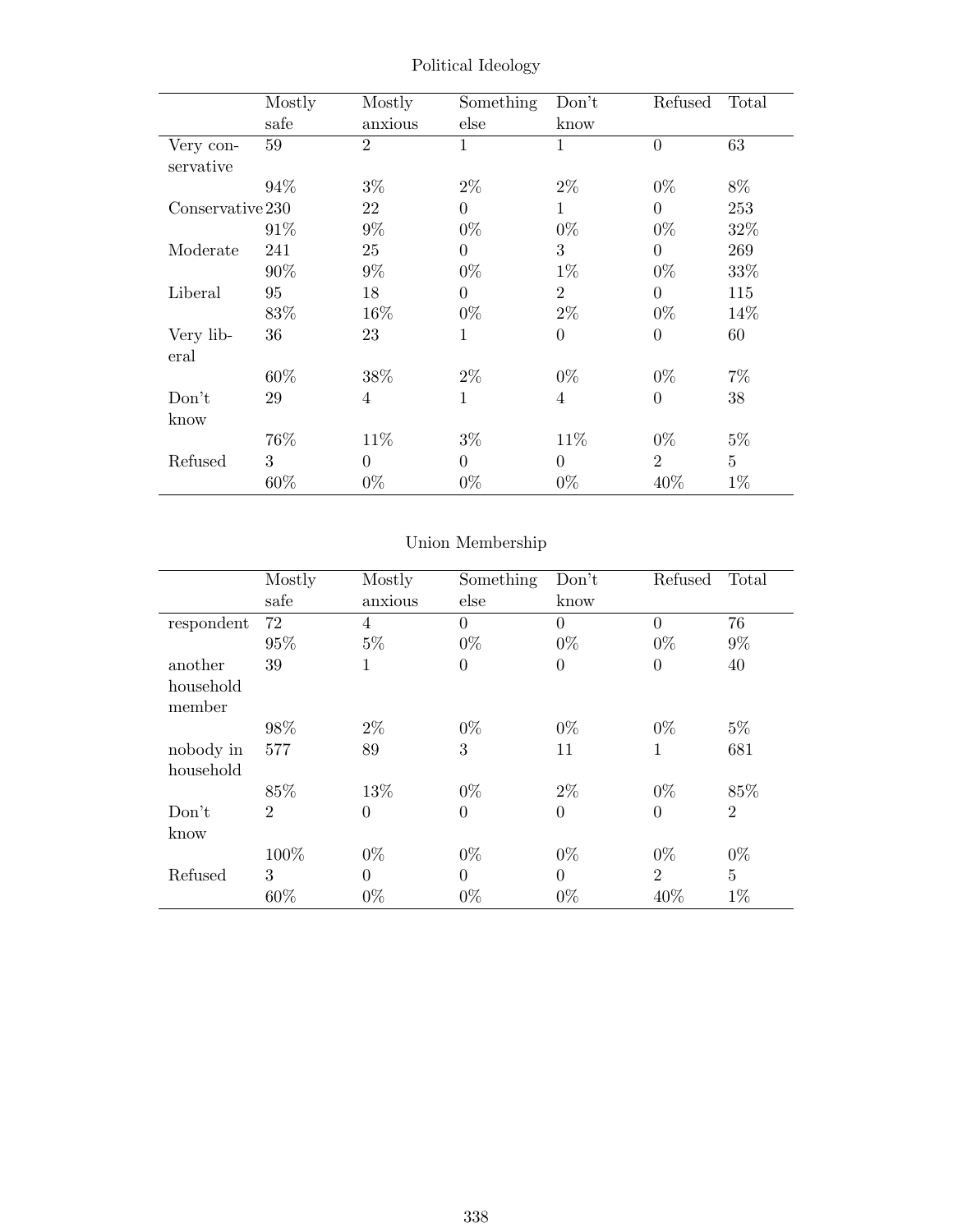|           | Mostly | Mostly         | Something        | Don't          | Refused        | Total |
|-----------|--------|----------------|------------------|----------------|----------------|-------|
|           | safe   | anxious        | else             | know           |                |       |
| Public    | 42     | $\overline{0}$ | $\overline{0}$   | $\overline{0}$ | $\overline{0}$ | 42    |
| union     |        |                |                  |                |                |       |
|           | 100%   | $0\%$          | $0\%$            | $0\%$          | $0\%$          | $5\%$ |
| Public    | 116    | 10             | $\boldsymbol{0}$ | 6              | $\theta$       | 132   |
| non-union |        |                |                  |                |                |       |
|           | 88%    | 8%             | $0\%$            | $5\%$          | $0\%$          | 16%   |
| Private   | 69     | $\overline{5}$ | $\overline{0}$   | $\overline{0}$ | $\overline{0}$ | 74    |
| union     |        |                |                  |                |                |       |
|           | 93%    | $7\%$          | $0\%$            | $0\%$          | $0\%$          | $9\%$ |
| Private   | 461    | 78             | 3                | $\overline{5}$ | $\mathbf{1}$   | 548   |
| non-union |        |                |                  |                |                |       |
|           | 84\%   | 14\%           | $1\%$            | $1\%$          | $0\%$          | 68%   |
| DK/NA/    | 6      | 1              | $\theta$         | $\Omega$       | $\overline{2}$ | 9     |
| Ref       |        |                |                  |                |                |       |
|           | 67%    | 11%            | $0\%$            | $0\%$          | 22%            | $1\%$ |

|  |  |  |  |  | Job Type and Union Membership |
|--|--|--|--|--|-------------------------------|
|--|--|--|--|--|-------------------------------|

# Region

|          | Mostly | Mostly  | Something        | Don't          | Refused        | Total |
|----------|--------|---------|------------------|----------------|----------------|-------|
|          | safe   | anxious | else             | know           |                |       |
| MKE City | 50     | 22      | 1                | 3              | $\Omega$       | 76    |
|          | 66\%   | 29%     | $1\%$            | $4\%$          | $0\%$          | $9\%$ |
| Rest of  | 217    | 28      | $\overline{2}$   | $\overline{2}$ | $\Omega$       | 249   |
| MKE      |        |         |                  |                |                |       |
|          | 87%    | 11\%    | $1\%$            | $1\%$          | $0\%$          | 31\%  |
| msn      | 129    | 13      | $\overline{0}$   | $\overline{2}$ | $\Omega$       | 144   |
|          | $90\%$ | $9\%$   | $0\%$            | $1\%$          | $0\%$          | 18%   |
| GB/A     | 130    | 17      | $\overline{0}$   | 1              | $\overline{2}$ | 150   |
|          | 87%    | 11\%    | $0\%$            | $1\%$          | $1\%$          | 19%   |
| Rest of  | 167    | 13      | $\boldsymbol{0}$ | 3              | $\overline{0}$ | 183   |
| state    |        |         |                  |                |                |       |
|          | 91%    | $7\%$   | $0\%$            | $2\%$          | $0\%$          | 23%   |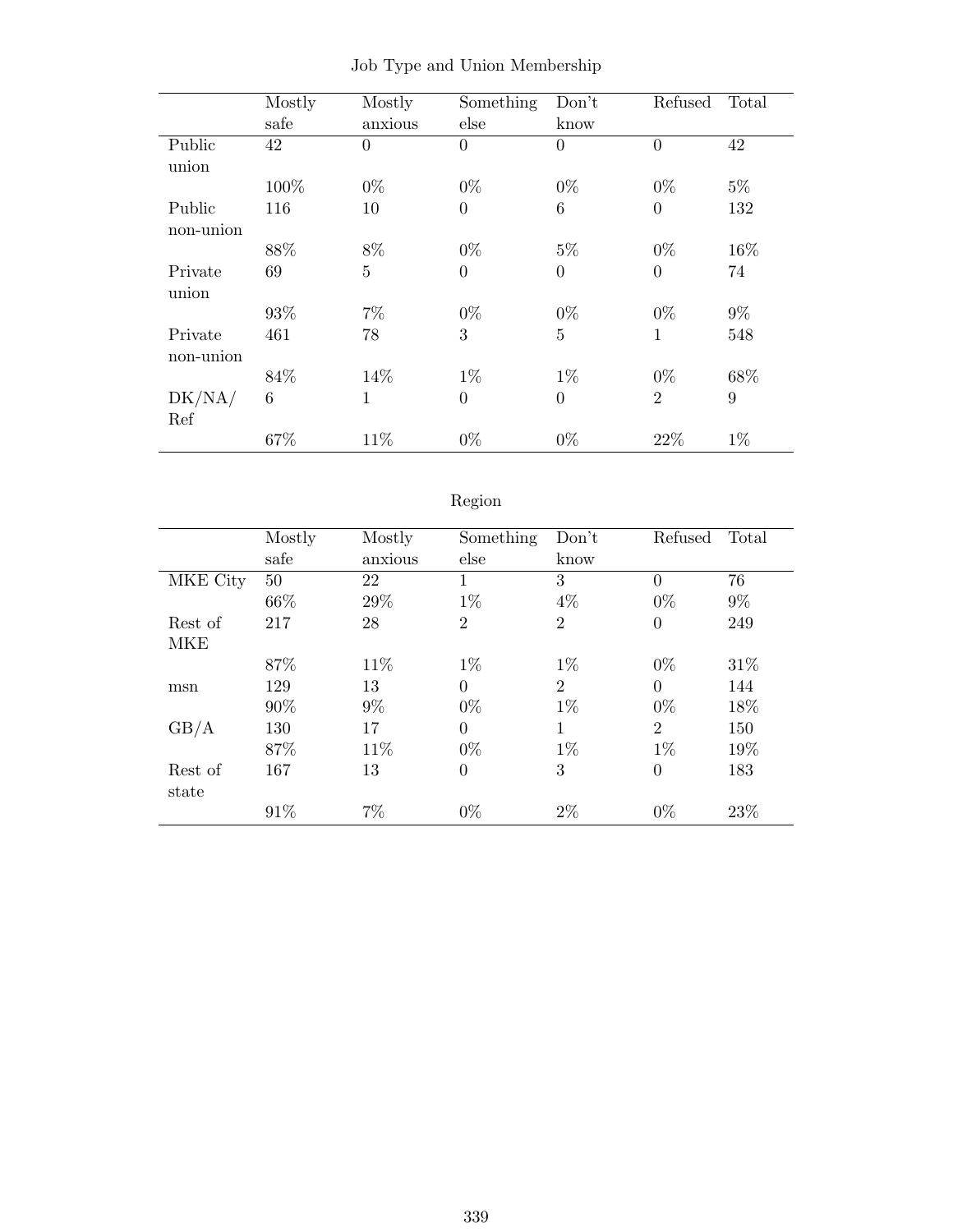|            | Mostly<br>safe | Mostly<br>anxious | Something<br>else | Don't<br>know  | Refused          | Total          |
|------------|----------------|-------------------|-------------------|----------------|------------------|----------------|
| Absolutely | 531            | 76                | 3                 | 6              | 1                | 617            |
| certain    |                |                   |                   |                |                  |                |
|            | 86\%           | 12%               | $0\%$             | $1\%$          | $0\%$            | 77\%           |
| Very       | 109            | 8                 | $\theta$          | 1              | $\overline{2}$   | 120            |
| likely     |                |                   |                   |                |                  |                |
|            | 91\%           | $7\%$             | $0\%$             | $1\%$          | $2\%$            | 15%            |
| $50 - 50$  | 26             | 6                 | $\Omega$          | 1              | $\theta$         | 33             |
|            | 79%            | 18%               | $0\%$             | $3\%$          | $0\%$            | $4\%$          |
| Will not   | 25             | $\overline{2}$    | $\overline{0}$    | 3              | $\boldsymbol{0}$ | 30             |
| vote       |                |                   |                   |                |                  |                |
|            | 83%            | $7\%$             | $0\%$             | 10%            | $0\%$            | $4\%$          |
| Don't      | 3              | $\overline{2}$    | $\overline{0}$    | $\overline{0}$ | $\overline{0}$   | $\overline{5}$ |
| know       |                |                   |                   |                |                  |                |
|            | 60%            | 40%               | $0\%$             | $0\%$          | $0\%$            | $1\%$          |

Likelihood of Voting in Nov.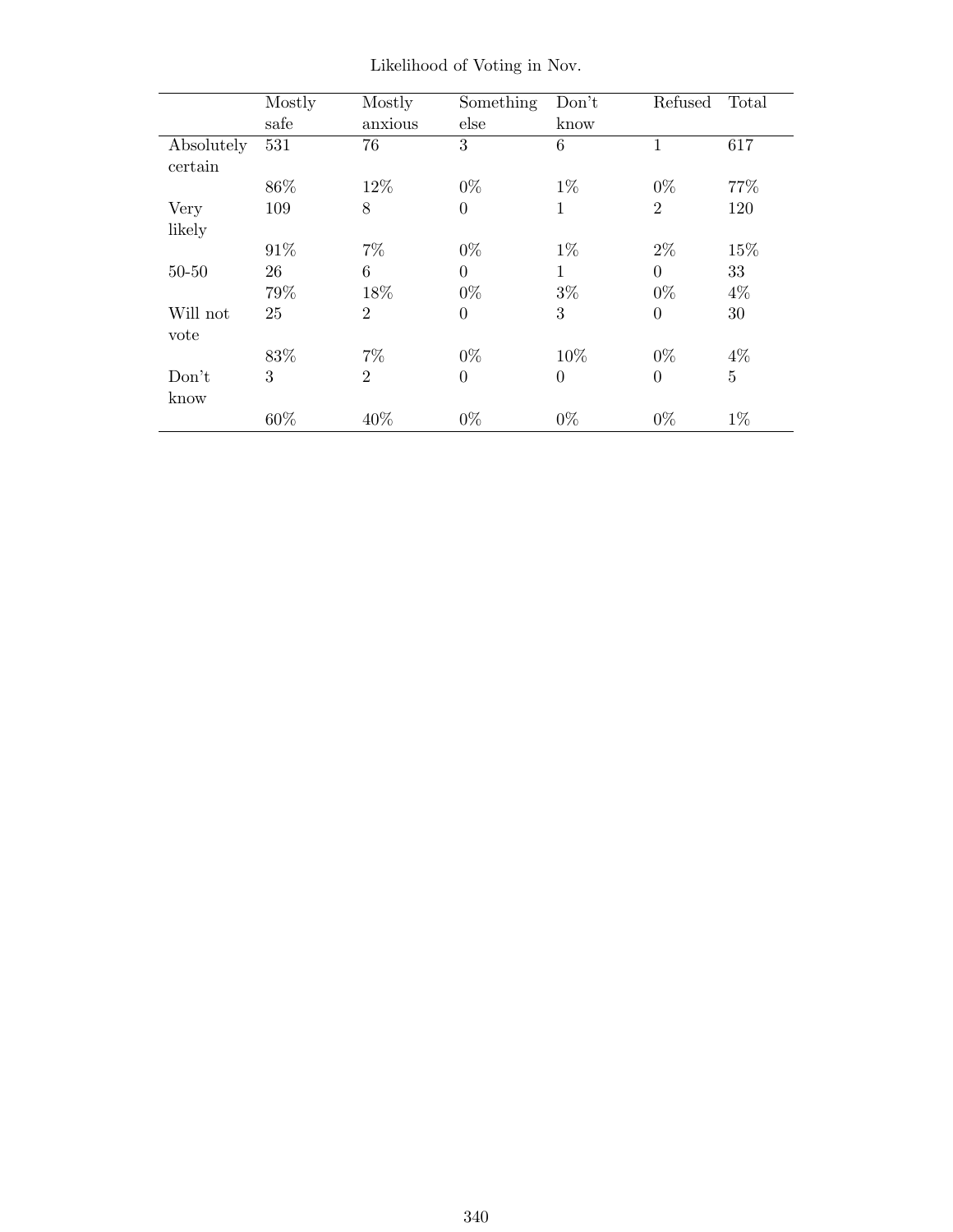Q42. Do you mostly agree or mostly disagree that "People like me are not getting their fair share."

|        |        | Sex      |       |         |       |
|--------|--------|----------|-------|---------|-------|
|        | Mostly | Mostly   | Don't | Refused | Total |
|        | agree  | disagree | know  |         |       |
| Male   | 159    | 193      | 29    | 5       | 386   |
|        | 41\%   | 50%      | 8%    | $1\%$   | 48%   |
| Female | 176    | 200      | 40    |         | 417   |
|        | 42%    | 48%      | 10%   | $0\%$   | 52%   |

|           | Mostly | Mostly   | Don't          | Refused        | Total |
|-----------|--------|----------|----------------|----------------|-------|
|           | agree  | disagree | know           |                |       |
| 18-29     | 61     | 59       | 6              | $\overline{2}$ | 128   |
|           | 48%    | 46%      | $5\%$          | $2\%$          | 16%   |
| 30-44     | 85     | 93       | 9              | $\overline{2}$ | 189   |
|           | 45%    | 49%      | $5\%$          | $1\%$          | 24\%  |
| $45 - 59$ | 93     | 136      | 28             | $\theta$       | 257   |
|           | 36\%   | 53%      | 11%            | $0\%$          | 32%   |
| $60+$     | 94     | 105      | 24             | $\overline{2}$ | 225   |
|           | 42\%   | 47%      | 11%            | $1\%$          | 28\%  |
| DK/NA/    | 1      | $\theta$ | $\overline{2}$ | $\overline{0}$ | 3     |
| Ref       |        |          |                |                |       |
|           | 33%    | $0\%$    | 67%            | $0\%$          | $0\%$ |
|           |        |          |                |                |       |

### Age 4 Categories

#### Education 5 Categories

|           | Mostly | Mostly         | Don't | Refused        | Total |
|-----------|--------|----------------|-------|----------------|-------|
|           | agree  | disagree       | know  |                |       |
| Not HS    | 26     | $\overline{7}$ | 15    | $\theta$       | 48    |
|           | 54%    | 15%            | 31\%  | $0\%$          | $6\%$ |
| HS        | 117    | 105            | 24    | $\overline{2}$ | 248   |
|           | 47\%   | 42\%           | 10%   | $1\%$          | 31\%  |
| Some Coll | 61     | 83             | 6     | $\overline{2}$ | 152   |
|           | 40\%   | 55%            | $4\%$ | $1\%$          | 19%   |
| AA        | 41     | 56             | 8     | $\Omega$       | 105   |
|           | 39%    | 53%            | 8%    | $0\%$          | 13%   |
| $BA+$     | 86     | 141            | 13    | $\mathbf{1}$   | 241   |
|           | 36\%   | 59%            | $5\%$ | $0\%$          | 30\%  |
| DK/NA/    | 4      | $\overline{2}$ | 3     | 1              | 10    |
| Ref       |        |                |       |                |       |
|           | 40%    | 20%            | 30%   | 10\%           | $1\%$ |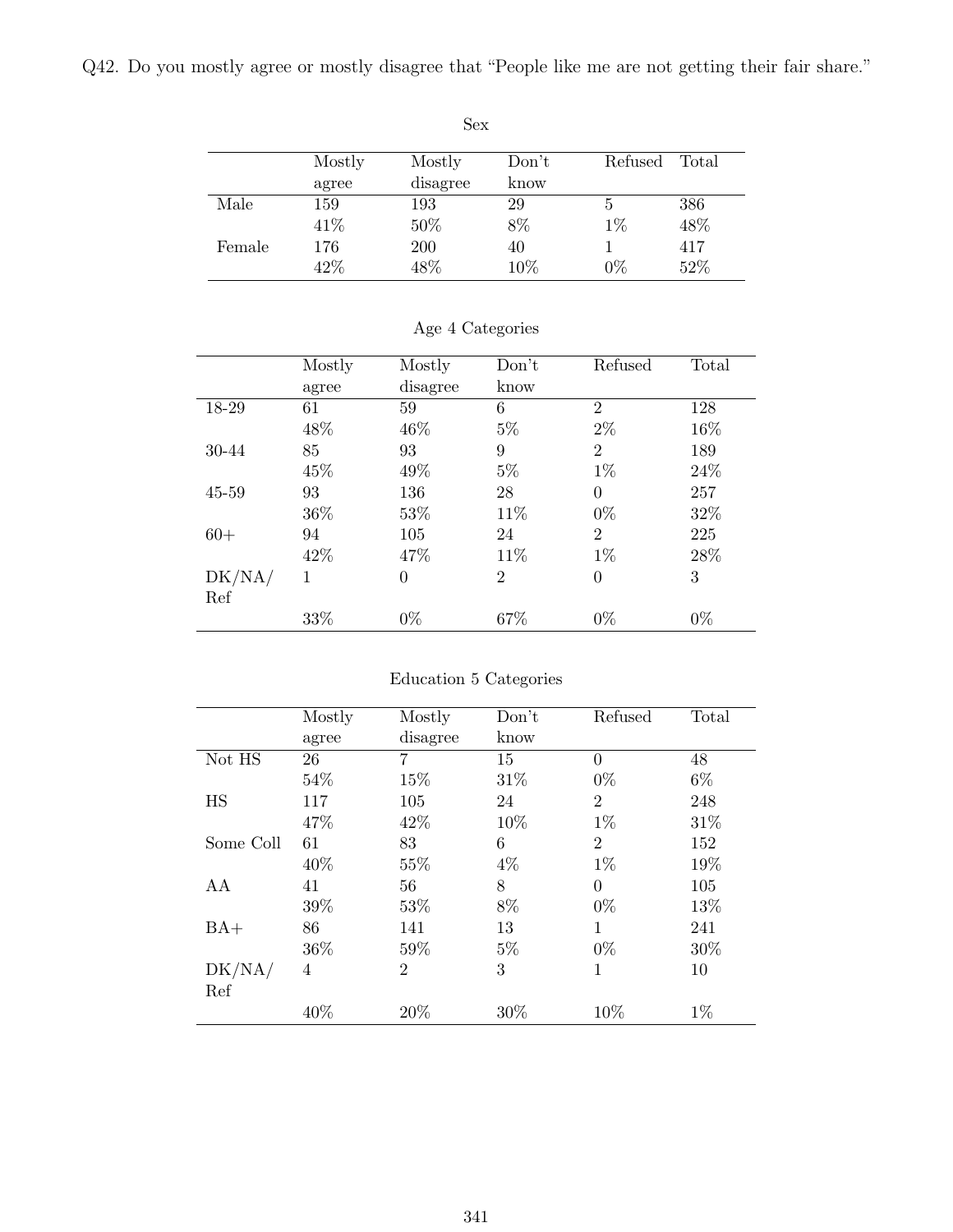|           | Mostly | Mostly   | Don't | Refused        | Total |
|-----------|--------|----------|-------|----------------|-------|
|           | agree  | disagree | know  |                |       |
| Under     | 135    | 78       | 21    | $\overline{0}$ | 234   |
| \$40k     |        |          |       |                |       |
|           | 58%    | 33%      | $9\%$ | $0\%$          | 29\%  |
| \$40k to  | 91     | 107      | 15    | 1              | 214   |
| \$74k     |        |          |       |                |       |
|           | 43%    | 50%      | 7%    | $0\%$          | 27%   |
| $$75k$ up | 71     | 170      | 11    | $\overline{2}$ | 254   |
|           | 28%    | 67%      | $4\%$ | $1\%$          | 32%   |
| DK/NA/    | 37     | 38       | 22    | 4              | 101   |
| Ref       |        |          |       |                |       |
|           | 37%    | 38%      | 22%   | 4%             | 13%   |

Household Income

Party ID

|                 | Mostly   | Mostly   | Don't          | Refused        | Total |
|-----------------|----------|----------|----------------|----------------|-------|
|                 | agree    | disagree | know           |                |       |
| Republican      | 83       | 115      | 19             | $\overline{2}$ | 219   |
|                 | 38%      | 53%      | $9\%$          | $1\%$          | 27%   |
| Democrat        | 113      | 110      | 13             | $\overline{2}$ | 238   |
|                 | 47\%     | 46\%     | $5\%$          | $1\%$          | 30%   |
| Independent 129 |          | 155      | 18             | 1              | 303   |
|                 | 43\%     | 51\%     | $6\%$          | $0\%$          | 38%   |
| Other/No        | 6        | 10       | 11             | $\theta$       | 27    |
| preference      |          |          |                |                |       |
|                 | 22\%     | 37%      | 41\%           | $0\%$          | $3\%$ |
| Don't           | 3        | 3        | $\overline{4}$ | $\theta$       | 10    |
| know            |          |          |                |                |       |
|                 | 30%      | 30\%     | 40\%           | $0\%$          | $1\%$ |
| Refused         | $\theta$ | 1        | 4              | 1              | 6     |
|                 | $0\%$    | 17%      | 67%            | 17%            | $1\%$ |

Party ID, with leaners

|                | Mostly | Mostly   | Don't  | Refused        | Total |
|----------------|--------|----------|--------|----------------|-------|
|                | agree  | disagree | know   |                |       |
| Republican     | 133    | 201      | 26     | $\mathfrak{D}$ | 362   |
|                | 37%    | 56%      | 7%     | $1\%$          | 45%   |
| Democrat       | 182    | 165      | 19     | $\overline{2}$ | 368   |
|                | 49%    | 45%      | $5\%$  | $1\%$          | 46\%  |
| Independent 19 |        | 23       | 14     |                | 57    |
|                | 33%    | 40%      | 25\%   | $2\%$          | 7%    |
| Other/None 1   |        | 5        | 9      |                | 16    |
|                | $6\%$  | 31\%     | $56\%$ | $6\%$          | 2%    |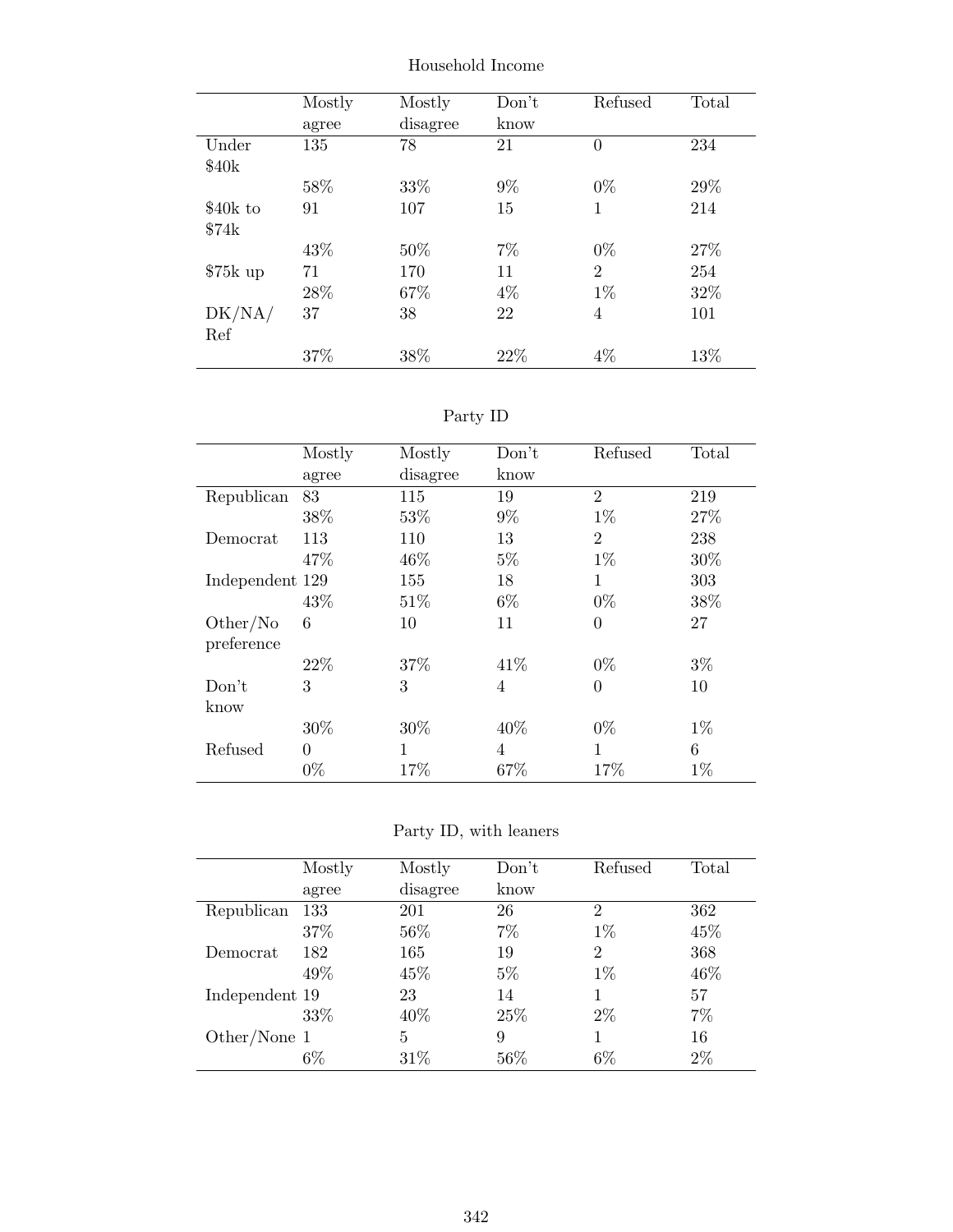|  |  |  | Party Id, leaners separate |
|--|--|--|----------------------------|
|--|--|--|----------------------------|

|              | Mostly | Mostly   | Don't | Refused        | Total |
|--------------|--------|----------|-------|----------------|-------|
|              | agree  | disagree | know  |                |       |
| Rep          | 83     | 115      | 19    | $\overline{2}$ | 219   |
|              | 38%    | 53%      | $9\%$ | $1\%$          | 27%   |
| Lean Rep     | 50     | 86       | 7     | $\theta$       | 143   |
|              | 35%    | 60%      | $5\%$ | $0\%$          | 18%   |
| Ind          | 19     | 23       | 14    | 1              | 57    |
|              | 33%    | 40%      | 25%   | $2\%$          | 7%    |
| Lean Dem     | 69     | 55       | 6     | $\Omega$       | 130   |
|              | 53%    | 42\%     | $5\%$ | $0\%$          | 16%   |
| Dem          | 113    | 110      | 13    | $\overline{2}$ | 238   |
|              | 47%    | 46\%     | $5\%$ | $1\%$          | 30%   |
| Other/None 1 |        | 5        | 9     | 1              | 16    |
|              | $6\%$  | 31%      | 56\%  | $6\%$          | $2\%$ |

#### Marital Status

|            | Mostly   | Mostly   | Don't          | Refused        | Total          |
|------------|----------|----------|----------------|----------------|----------------|
|            | agree    | disagree | know           |                |                |
| Married    | 190      | 265      | 34             | $\mathbf{1}$   | 490            |
|            | 39%      | 54%      | $7\%$          | $0\%$          | 61\%           |
| Cohabiting | 18       | 28       | 7              | $\overline{2}$ | 55             |
|            | 33%      | 51\%     | 13%            | $4\%$          | $7\%$          |
| Widowed    | 17       | 18       | 9              | $\theta$       | 44             |
|            | 39%      | 41\%     | 20%            | $0\%$          | $5\%$          |
| Divorced   | 26       | 19       | 6              | 1              | 52             |
|            | 50%      | 37\%     | 12%            | $2\%$          | 6%             |
| Separated  | 9        | 3        | 1              | 1              | 14             |
|            | 64\%     | 21\%     | $7\%$          | $7\%$          | $2\%$          |
| Never      | 74       | 60       | 9              | $\overline{2}$ | 145            |
| Married    |          |          |                |                |                |
|            | 51\%     | 41\%     | $6\%$          | $1\%$          | 18%            |
| Refused    | $\theta$ | $\theta$ | $\overline{2}$ | $\theta$       | $\overline{2}$ |
|            | $0\%$    | $0\%$    | 100%           | $0\%$          | $0\%$          |

### Race and Ethnicity

|              | Mostly   | Mostly   | Don't | Refused  | Total          |
|--------------|----------|----------|-------|----------|----------------|
|              | agree    | disagree | know  |          |                |
| White        | 257      | 345      | 59    | 4        | 665            |
|              | 39%      | 52%      | $9\%$ | $1\%$    | 83%            |
| Black        | 27       | 13       | 4     | $\theta$ | 44             |
|              | 61\%     | 30%      | $9\%$ | $0\%$    | $5\%$          |
| Hispanic     | 27       | 13       | 1     | $\theta$ | 41             |
|              | 66\%     | 32%      | $2\%$ | $0\%$    | $5\%$          |
| Other        | 23       | 22       | 3     | 1        | 49             |
|              | 47%      | 45%      | $6\%$ | $2\%$    | $6\%$          |
| $\rm DK/NA/$ | $\theta$ | $\theta$ | 3     | 1        | $\overline{4}$ |
| Ref          |          |          |       |          |                |
|              | $0\%$    | $0\%$    | 75%   | 25%      | $0\%$          |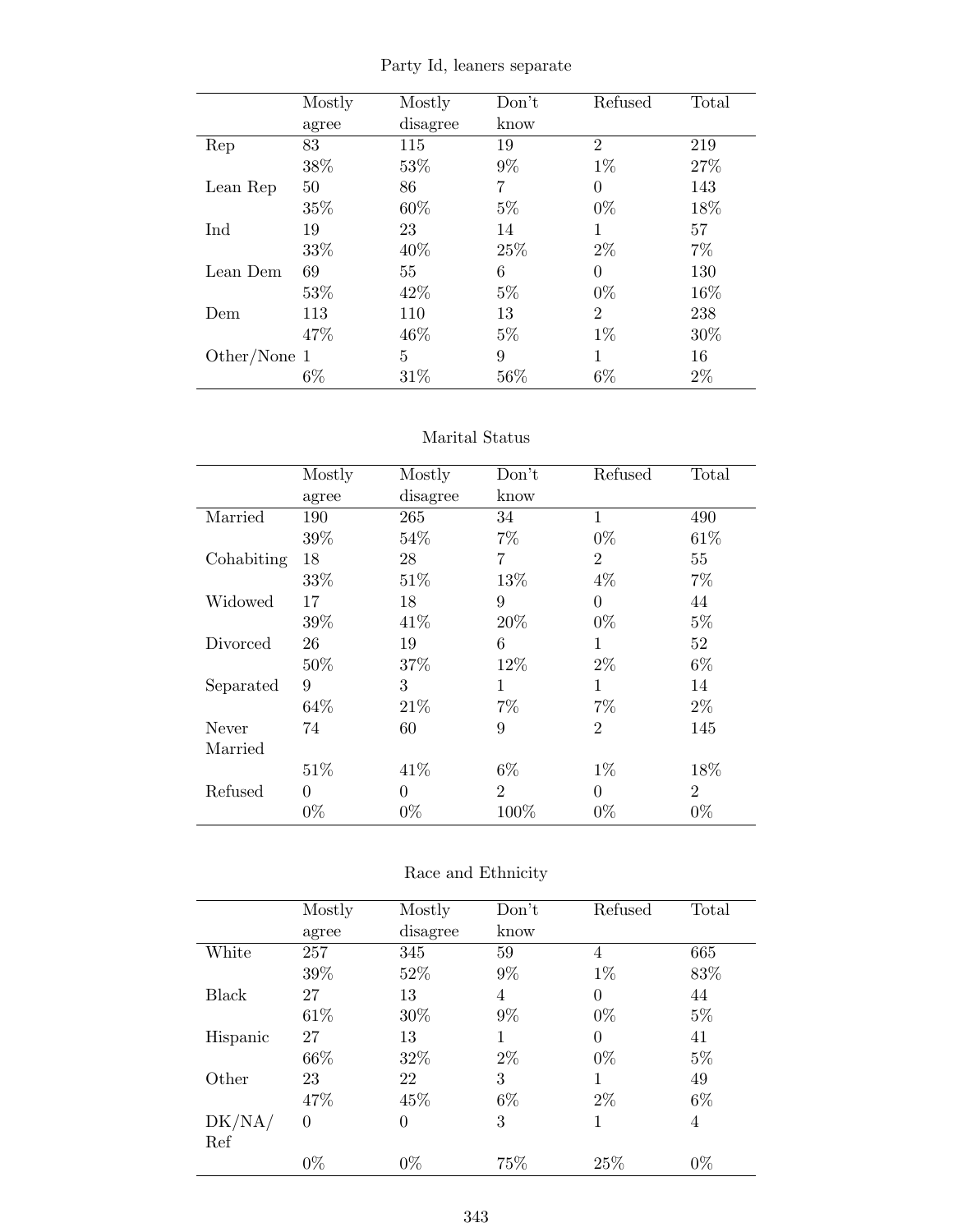|             | Mostly         | Mostly         | Don't          | Refused        | Total       |
|-------------|----------------|----------------|----------------|----------------|-------------|
|             | agree          | disagree       | know           |                |             |
| More than   | 24             | 29             | 3              | $\overline{0}$ | 56          |
| 1/wk        |                |                |                |                |             |
|             | 43%            | 52%            | $5\%$          | $0\%$          | $7\%$       |
| $1$ /week   | 78             | 88             | 26             | $\mathbf{1}$   | 193         |
|             | 40%            | 46%            | 13\%           | $1\%$          | 24%         |
| $1-2$ month | 54             | 64             | $\overline{7}$ | $\overline{2}$ | 127         |
|             | 43%            | 50%            | $6\%$          | $2\%$          | 16%         |
| few times   | 54             | 65             | 7              | 3              | 129         |
| a year      |                |                |                |                |             |
|             | 42\%           | $50\%$         | $5\%$          | $2\%$          | 16%         |
| Seldom      | 61             | 64             | 11             | $\Omega$       | 136         |
|             | 45%            | 47%            | 8%             | $0\%$          | 17%         |
| Never       | 63             | 81             | 14             | $\overline{0}$ | 158         |
|             | 40%            | 51\%           | $9\%$          | $0\%$          | 20%         |
| Don't       | $\overline{0}$ | $\overline{0}$ | $\mathbf{1}$   | $\theta$       | $\mathbf 1$ |
| know        |                |                |                |                |             |
|             | $0\%$          | $0\%$          | 100%           | $0\%$          | $0\%$       |
| Refused     | $\overline{2}$ | 3              | $\overline{2}$ | $\theta$       | 7           |
|             | 29%            | 43\%           | $29\%$         | $0\%$          | $1\%$       |

Religious Service Attendance

# Religious Affiliation

|              | Mostly | Mostly   | Don't          | Refused        | Total |
|--------------|--------|----------|----------------|----------------|-------|
|              | agree  | disagree | know           |                |       |
| Protestant/  | 135    | 172      | 22             | 4              | 333   |
| Christian    |        |          |                |                |       |
|              | 41\%   | 52\%     | 7%             | $1\%$          | 42\%  |
| Catholic     | 122    | 123      | 27             | $\theta$       | 272   |
|              | 45%    | 45%      | 10%            | $0\%$          | 34%   |
| Jewish       | 1      | 3        | $\overline{0}$ | $\overline{0}$ | 4     |
|              | 25%    | 75%      | $0\%$          | $0\%$          | $0\%$ |
| Other        | 13     | 20       | 3              | 1              | 37    |
|              | 35%    | 54%      | 8%             | $3\%$          | $5\%$ |
| None         | 55     | 69       | 9              | $\theta$       | 133   |
|              | 41\%   | 52%      | 7%             | $0\%$          | 17%   |
| $\rm DK/NA/$ | 8      | 6        | 7              | 1              | 22    |
| Ref          |        |          |                |                |       |
|              | 36%    | 27%      | 32%            | 5%             | $3\%$ |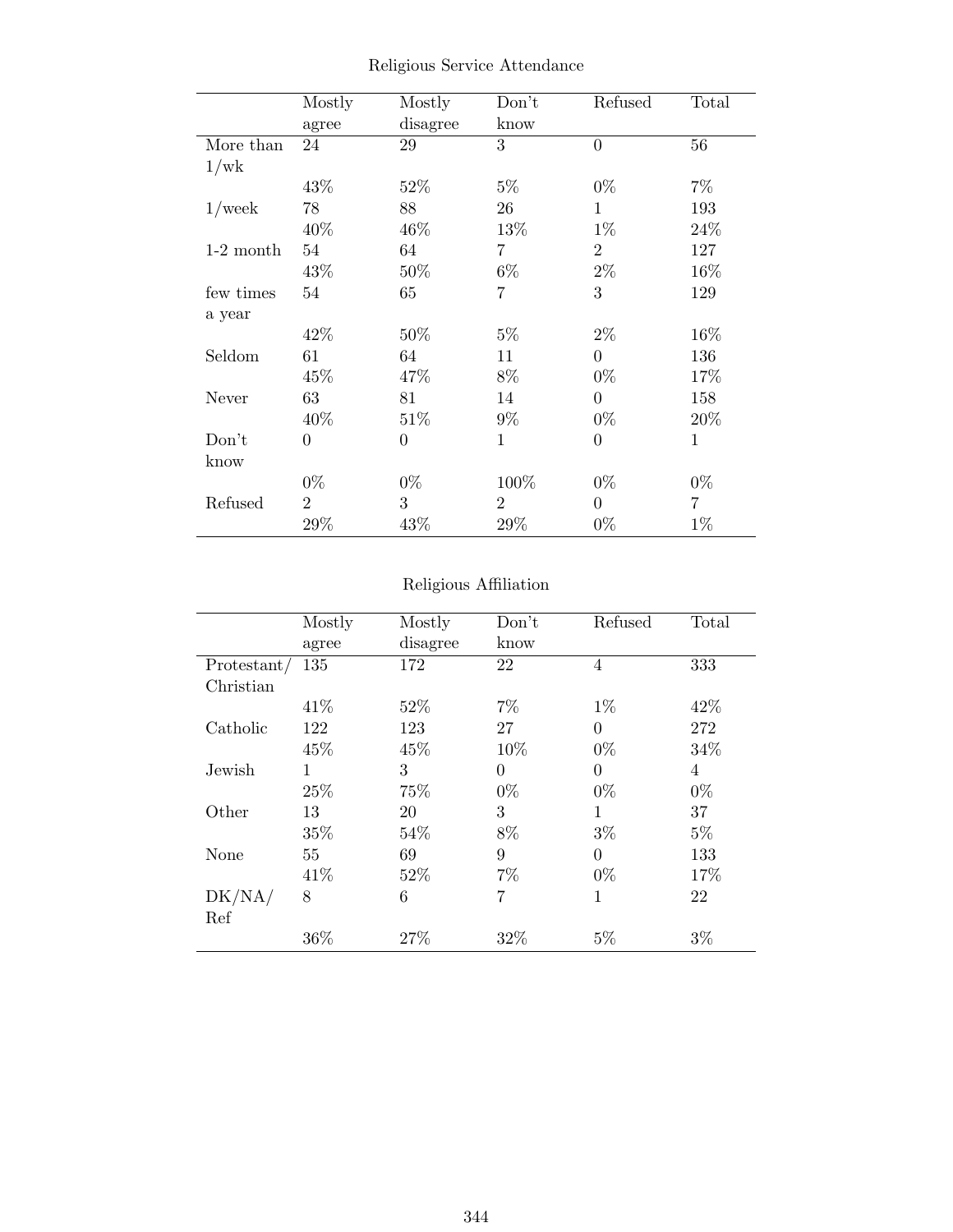|          | Mostly         | Mostly   | Don't    | Refused        | Total          |
|----------|----------------|----------|----------|----------------|----------------|
|          | agree          | disagree | know     |                |                |
| born     | 59             | 71       | 10       | 1              | 141            |
| again    |                |          |          |                |                |
|          | 42\%           | 50%      | $7\%$    | $1\%$          | 42\%           |
| not born | 69             | 97       | 11       | $\overline{2}$ | 179            |
| again    |                |          |          |                |                |
|          | 39%            | 54\%     | $6\%$    | $1\%$          | 54%            |
| Don't    | 5              | 3        | $\theta$ | $\overline{0}$ | 8              |
| know     |                |          |          |                |                |
|          | 62%            | 38%      | $0\%$    | $0\%$          | $2\%$          |
| Refused  | $\overline{2}$ | $\theta$ | 1        | $\overline{2}$ | $\overline{5}$ |
|          | 40%            | $0\%$    | 20%      | 40%            | $2\%$          |

Born Again/Evangelical

### Location Type

|          | Mostly         | Mostly   | Don't          | Refused        | Total |
|----------|----------------|----------|----------------|----------------|-------|
|          | agree          | disagree | know           |                |       |
| Urban    | 122            | 100      | 23             | 1              | 246   |
|          | 50%            | 41\%     | $9\%$          | $0\%$          | 31\%  |
| Suburban | 95             | 140      | 14             | 3              | 252   |
|          | 38%            | 56%      | $6\%$          | $1\%$          | 31\%  |
| Rural    | 115            | 148      | 28             | $\overline{2}$ | 293   |
|          | 39%            | 51\%     | 10%            | $1\%$          | 36%   |
| Don't    | 1              | 5        | $\overline{2}$ | $\theta$       | 8     |
| know     |                |          |                |                |       |
|          | 12%            | 62\%     | 25\%           | $0\%$          | $1\%$ |
| Refused  | $\overline{2}$ | $\Omega$ | $\overline{2}$ | $\Omega$       | 4     |
|          | 50%            | $0\%$    | 50%            | $0\%$          | $0\%$ |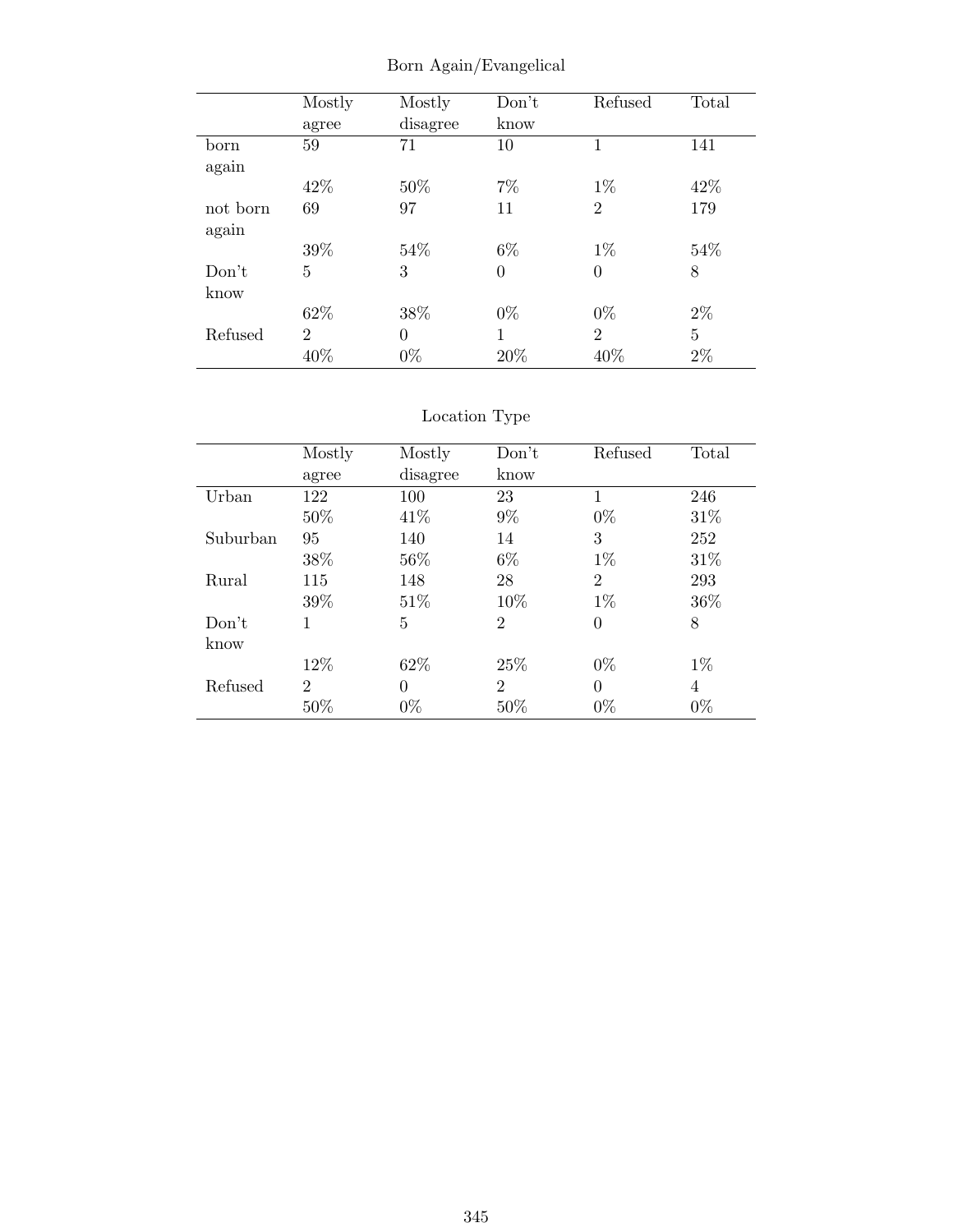|                  | Mostly   | Mostly         | Don't  | Refused        | Total          |
|------------------|----------|----------------|--------|----------------|----------------|
|                  | agree    | disagree       | know   |                |                |
| Very con-        | 25       | 34             | 3      | $\theta$       | 62             |
| servative        |          |                |        |                |                |
|                  | 40%      | 55%            | $5\%$  | $0\%$          | $8\%$          |
| Conservative 102 |          | 126            | 24     | $\overline{2}$ | 254            |
|                  | 40\%     | 50%            | $9\%$  | $1\%$          | 32%            |
| Moderate         | 97       | 151            | 18     | $\overline{2}$ | 268            |
|                  | $36\%$   | $56\%$         | $7\%$  | $1\%$          | 33%            |
| Liberal          | 63       | 48             | 3      | 1              | 115            |
|                  | 55\%     | 42\%           | $3\%$  | $1\%$          | 14\%           |
| Very lib-        | 31       | 26             | 3      | $\overline{0}$ | 60             |
| eral             |          |                |        |                |                |
|                  | 52%      | 43\%           | $5\%$  | $0\%$          | 7%             |
| Don't            | 17       | 5              | 15     | 1              | 38             |
| know             |          |                |        |                |                |
|                  | 45%      | 13\%           | $39\%$ | $3\%$          | $5\%$          |
| Refused          | $\Omega$ | $\overline{2}$ | 3      | $\theta$       | $\overline{5}$ |
|                  | $0\%$    | 40\%           | 60%    | $0\%$          | $1\%$          |

Political Ideology

# Union Membership

|            | Mostly | Mostly         | Don't          | Refused        | Total          |
|------------|--------|----------------|----------------|----------------|----------------|
|            | agree  | disagree       | know           |                |                |
| respondent | 38     | 27             | 10             | $\mathbf{1}$   | 76             |
|            | 50%    | 36%            | 13%            | $1\%$          | $9\%$          |
| another    | 18     | 16             | 5              | $\overline{0}$ | 39             |
| household  |        |                |                |                |                |
| member     |        |                |                |                |                |
|            | 46\%   | 41\%           | 13%            | $0\%$          | $5\%$          |
| nobody in  | 276    | 346            | 52             | $\overline{5}$ | 679            |
| household  |        |                |                |                |                |
|            | 41\%   | 51\%           | 8%             | $1\%$          | 85%            |
| Don't      | 1      | 1              | $\overline{0}$ | $\overline{0}$ | $\overline{2}$ |
| know       |        |                |                |                |                |
|            | 50%    | 50%            | $0\%$          | $0\%$          | $0\%$          |
| Refused    | 1      | $\overline{2}$ | $\overline{2}$ | $\theta$       | $\overline{5}$ |
|            | 20%    | 40%            | 40%            | $0\%$          | $1\%$          |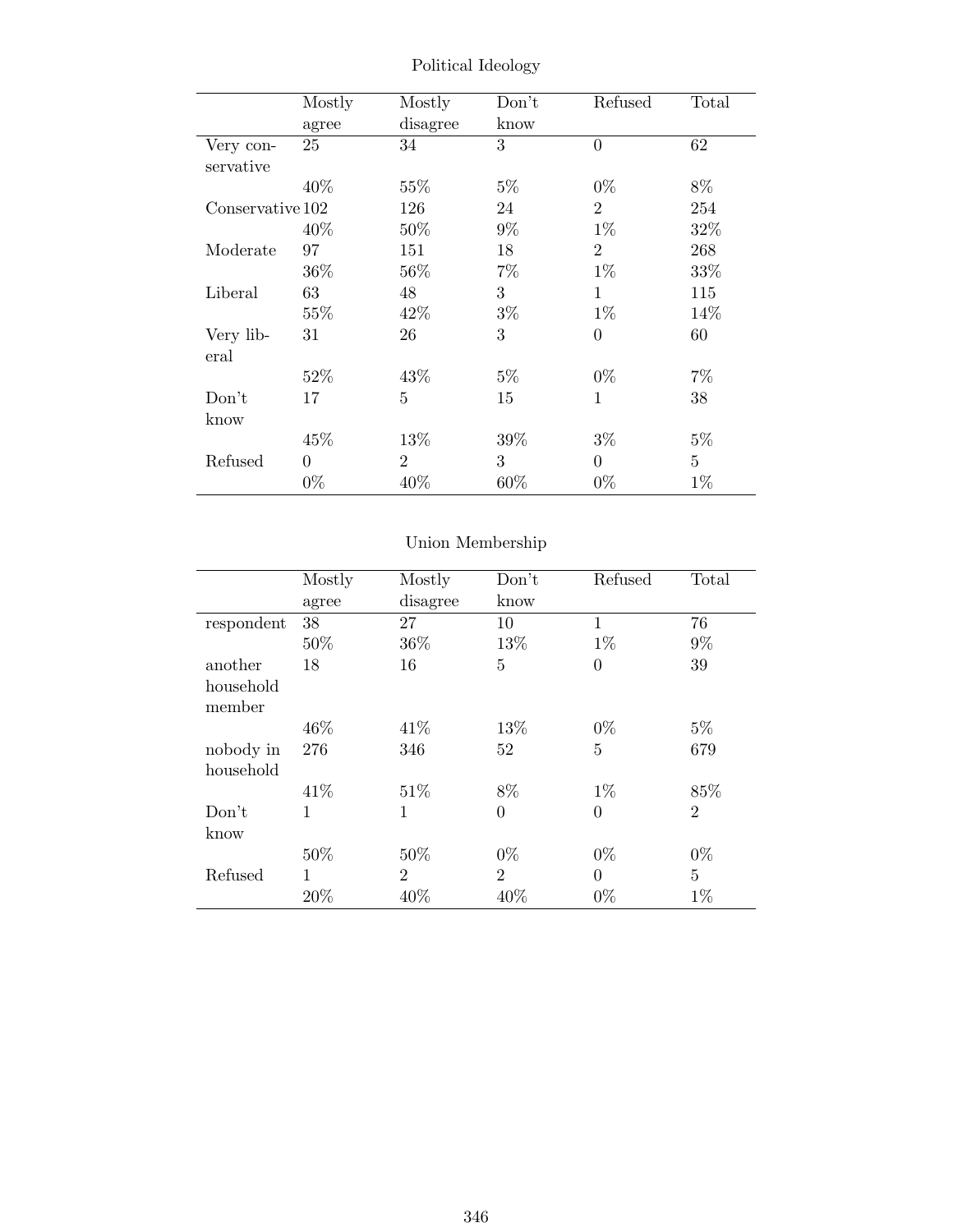|           | Mostly         | Mostly         | Don't          | Refused        | Total |
|-----------|----------------|----------------|----------------|----------------|-------|
|           | agree          | disagree       | know           |                |       |
| Public    | 21             | 19             | $\overline{2}$ | $\overline{0}$ | 42    |
| union     |                |                |                |                |       |
|           | 50%            | 45%            | $5\%$          | $0\%$          | $5\%$ |
| Public    | 50             | 71             | 10             | $\theta$       | 131   |
| non-union |                |                |                |                |       |
|           | 38%            | 54%            | 8%             | $0\%$          | 16%   |
| Private   | 35             | 24             | 14             | 1              | 74    |
| union     |                |                |                |                |       |
|           | 47%            | 32%            | 19%            | $1\%$          | $9\%$ |
| Private   | 226            | 275            | 41             | 5              | 547   |
| non-union |                |                |                |                |       |
|           | 41\%           | 50%            | $7\%$          | $1\%$          | 68%   |
| DK/NA/    | $\overline{2}$ | $\overline{5}$ | $\overline{2}$ | $\overline{0}$ | 9     |
| Ref       |                |                |                |                |       |
|           | 22%            | 56%            | 22%            | $0\%$          | $1\%$ |

Job Type and Union Membership

|          | Mostly | Mostly   | Don't          | Refused        | Total |
|----------|--------|----------|----------------|----------------|-------|
|          | agree  | disagree | know           |                |       |
| MKE City | 43     | 29       | $\overline{2}$ | $\overline{2}$ | 76    |
|          | 57%    | 38%      | $3\%$          | $3\%$          | $9\%$ |
| Rest of  | 80     | 137      | 31             | $\theta$       | 248   |
| MKE      |        |          |                |                |       |
|          | 32%    | 55%      | 12%            | $0\%$          | 31\%  |
| msn      | 66     | 65       | 10             | 3              | 144   |
|          | 46\%   | 45%      | 7%             | $2\%$          | 18%   |
| GB/A     | 66     | 72       | 10             | $\overline{2}$ | 150   |
|          | 44\%   | 48\%     | 7%             | $1\%$          | 19%   |
| Rest of  | 78     | 90       | 16             | $\overline{0}$ | 184   |
| state    |        |          |                |                |       |
|          | 42%    | 49%      | $9\%$          | $0\%$          | 23\%  |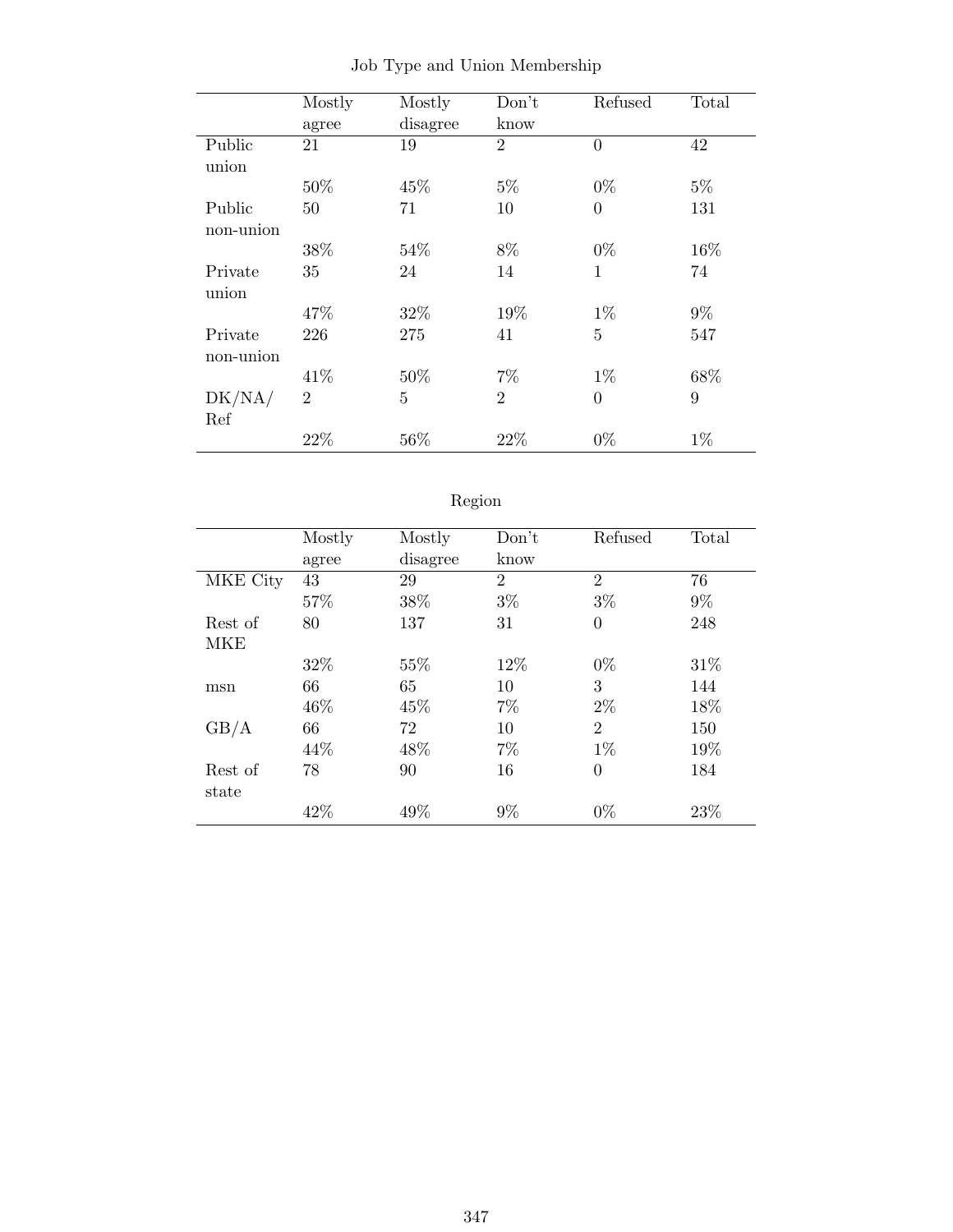|            | Mostly | Mostly   | Don't       | Refused        | Total |
|------------|--------|----------|-------------|----------------|-------|
|            | agree  | disagree | know        |                |       |
| Absolutely | 255    | 317      | 41          | 3              | 616   |
| certain    |        |          |             |                |       |
|            | 41\%   | 51\%     | $7\%$       | $0\%$          | 77%   |
| Very       | 45     | 57       | 14          | 3              | 119   |
| likely     |        |          |             |                |       |
|            | 38%    | 48\%     | 12%         | $3\%$          | 15%   |
| $50 - 50$  | 14     | 13       | 5           | $\theta$       | 32    |
|            | 44%    | 41\%     | 16%         | $0\%$          | $4\%$ |
| Will not   | 16     | 7        | 7           | $\theta$       | 30    |
| vote       |        |          |             |                |       |
|            | 53%    | 23%      | 23\%        | $0\%$          | $4\%$ |
| Don't      | 5      | $\theta$ | $\mathbf 1$ | $\overline{0}$ | 6     |
| know       |        |          |             |                |       |
|            | 83%    | $0\%$    | 17%         | $0\%$          | $1\%$ |

Likelihood of Voting in Nov.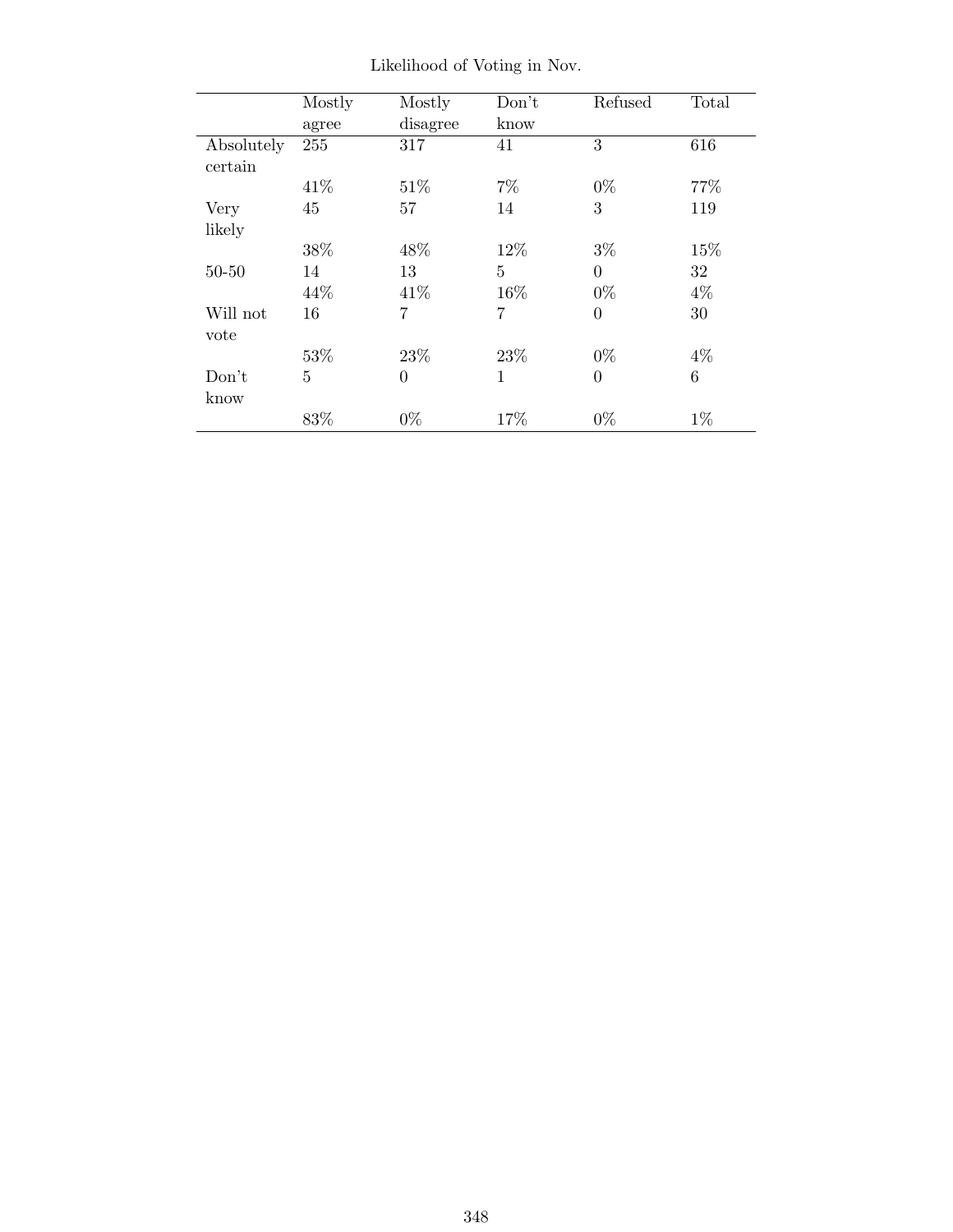### Q43. Do you think the future of the next generation of Americans will be better, worse, or about the same as life today?

|        |               |       | <b>Sex</b> |       |         |       |
|--------|---------------|-------|------------|-------|---------|-------|
|        | <b>Better</b> | Worse | About the  | Don't | Refused | Total |
|        |               |       | same       | know  |         |       |
| Male   | 76            | 205   | 87         | 15    | 2       | 385   |
|        | 20%           | 53%   | 23%        | $4\%$ | $1\%$   | 48%   |
| Female | 83            | 190   | 116        | 25    | 4       | 418   |
|        | 20%           | 45\%  | 28%        | $6\%$ | $1\%$   | 52%   |

|           | <b>Better</b> | Worse          | About the | Don't    | Refused        | Total |
|-----------|---------------|----------------|-----------|----------|----------------|-------|
|           |               |                | same      | know     |                |       |
| 18-29     | 27            | 62             | 35        | $\theta$ | 4              | 128   |
|           | 21\%          | 48%            | 27\%      | $0\%$    | $3\%$          | 16%   |
| 30-44     | 36            | 107            | 39        | 7        | $\Omega$       | 189   |
|           | 19%           | 57%            | 21\%      | $4\%$    | $0\%$          | 24\%  |
| $45 - 59$ | 44            | 128            | 71        | 14       | $\theta$       | 257   |
|           | 17%           | 50%            | 28%       | $5\%$    | $0\%$          | 32%   |
| $60+$     | 51            | 97             | 58        | 19       | 1              | 226   |
|           | 23%           | 43%            | 26\%      | 8%       | $0\%$          | 28%   |
| DK/NA/    | 1             | $\overline{0}$ | $\Omega$  | $\Omega$ | $\overline{2}$ | 3     |
| Ref       |               |                |           |          |                |       |
|           | 33%           | $0\%$          | $0\%$     | $0\%$    | 67%            | $0\%$ |

#### Age 4 Categories

#### Education 5 Categories

|           | Better | Worse          | About the      | Don't | Refused        | Total |
|-----------|--------|----------------|----------------|-------|----------------|-------|
|           |        |                | same           | know  |                |       |
| Not HS    | 8      | 27             | 12             | 1     | $\theta$       | 48    |
|           | 17%    | 56%            | 25%            | $2\%$ | $0\%$          | $6\%$ |
| <b>HS</b> | 62     | 106            | 66             | 13    | $\theta$       | 247   |
|           | 25%    | 43%            | 27\%           | $5\%$ | $0\%$          | 31\%  |
| Some Coll | 28     | 79             | 36             | 9     | $\overline{2}$ | 154   |
|           | 18%    | 51\%           | 23%            | $6\%$ | $1\%$          | 19%   |
| AA        | 13     | 62             | 23             | 6     | $\theta$       | 104   |
|           | 12%    | 60%            | 22\%           | $6\%$ | $0\%$          | 13%   |
| $BA+$     | 45     | 116            | 66             | 11    | 3              | 241   |
|           | 19%    | 48%            | 27\%           | $5\%$ | $1\%$          | 30%   |
| DK/NA/    | 3      | $\overline{5}$ | $\overline{0}$ | 1     | $\overline{2}$ | 11    |
| Ref       |        |                |                |       |                |       |
|           | 27%    | 45%            | $0\%$          | $9\%$ | 18%            | $1\%$ |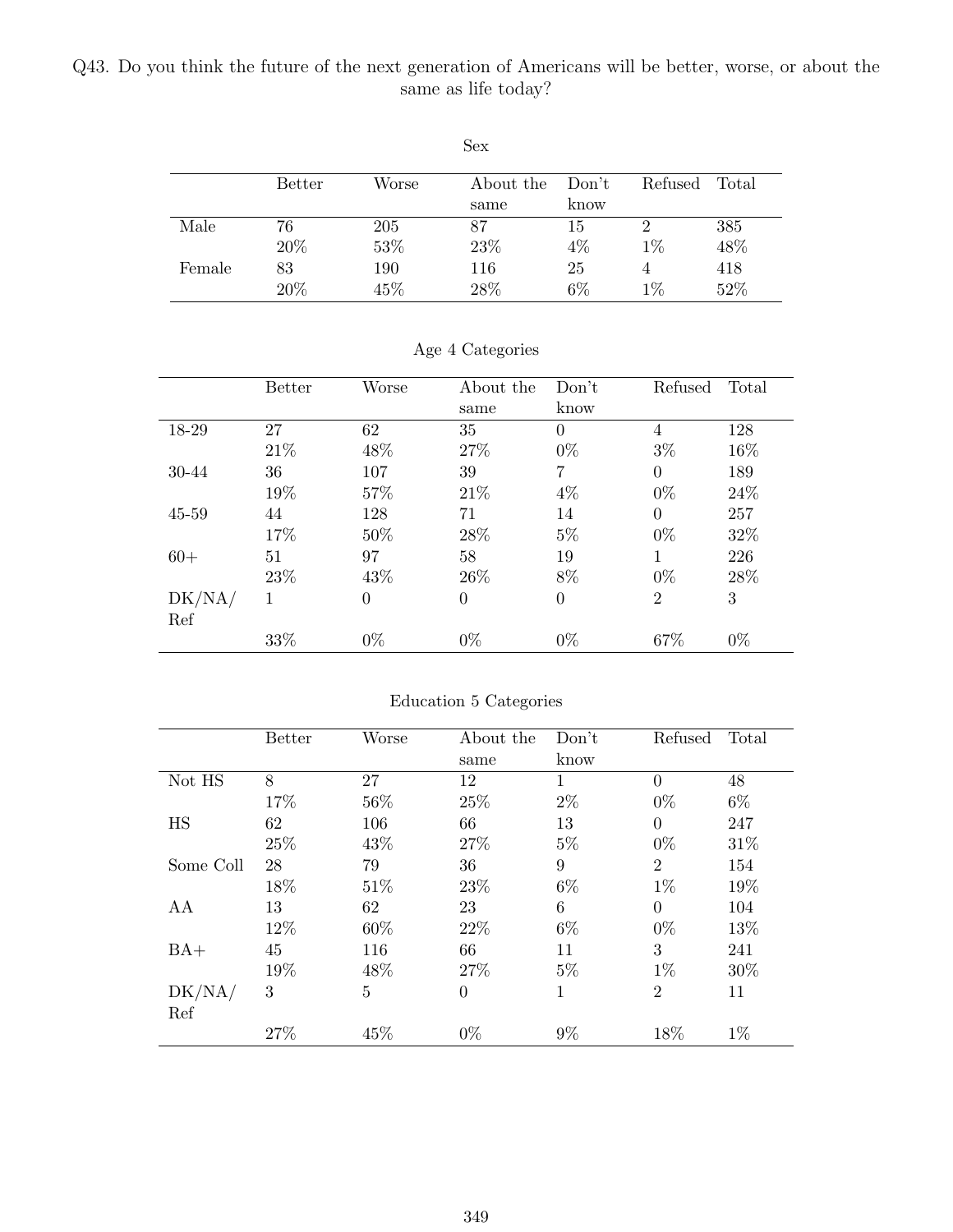|           | <b>Better</b> | Worse | About the | Don't | Refused        | Total |
|-----------|---------------|-------|-----------|-------|----------------|-------|
|           |               |       | same      | know  |                |       |
| Under     | 73            | 100   | 52        | 10    | $\overline{0}$ | 235   |
| \$40k     |               |       |           |       |                |       |
|           | 31\%          | 43%   | 22\%      | $4\%$ | $0\%$          | 29%   |
| \$40k to  | 42            | 113   | 51        | 8     | $\overline{0}$ | 214   |
| \$74k     |               |       |           |       |                |       |
|           | 20%           | 53%   | 24\%      | $4\%$ | $0\%$          | 27%   |
| $$75k$ up | 34            | 136   | 73        | 8     | $\overline{2}$ | 253   |
|           | 13%           | 54\%  | 29%       | $3\%$ | $1\%$          | 32%   |
| DK/NA/    | 11            | 46    | 27        | 13    | $\overline{4}$ | 101   |
| Ref       |               |       |           |       |                |       |
|           | 11\%          | 46\%  | 27%       | 13%   | $4\%$          | 13%   |

Household Income

# Party ID

|                | <b>Better</b>  | Worse          | About the    | Don't          | Refused        | Total |
|----------------|----------------|----------------|--------------|----------------|----------------|-------|
|                |                |                | same         | know           |                |       |
| Republican     | 31             | 137            | 35           | 14             | $\overline{2}$ | 219   |
|                | 14%            | 63%            | 16%          | $6\%$          | $1\%$          | 27%   |
| Democrat       | 70             | 78             | 84           | 6              | $\overline{0}$ | 238   |
|                | 29%            | 33%            | 35%          | $3\%$          | $0\%$          | 30%   |
| Independent 55 |                | 157            | 72           | 16             | $\overline{2}$ | 302   |
|                | 18%            | 52%            | 24\%         | $5\%$          | $1\%$          | 38%   |
| Other/No       | 1              | 15             | 10           | $\overline{0}$ | $\overline{0}$ | 26    |
| preference     | $4\%$          | 58%            | 38%          | $0\%$          | $0\%$          | $3\%$ |
| Don't          | $\overline{2}$ | $\overline{4}$ | $\mathbf{1}$ | 3              | $\overline{0}$ | 10    |
| know           |                |                |              |                |                |       |
|                | 20%            | 40\%           | 10%          | 30%            | $0\%$          | $1\%$ |
| Refused        | $\theta$       | 3              | 1            | $\theta$       | $\overline{2}$ | 6     |
|                | $0\%$          | 50%            | 17%          | $0\%$          | 33%            | $1\%$ |

Party ID, with leaners

|               | <b>Better</b> | Worse | About the | Don't          | Refused        | Total |
|---------------|---------------|-------|-----------|----------------|----------------|-------|
|               |               |       | same      | know           |                |       |
| Republican    | 47            | 234   | 62        | 18             | $\overline{2}$ | 363   |
|               | 13%           | 64\%  | 17%       | $5\%$          | $1\%$          | 45\%  |
| Democrat      | 108           | 128   | 115       | 13             | $\overline{2}$ | 366   |
|               | 30%           | 35%   | 31\%      | $4\%$          | $1\%$          | 46\%  |
| Independent 3 |               | 25    | 24        | $\overline{5}$ | $\theta$       | 57    |
|               | $5\%$         | 44\%  | 42\%      | $9\%$          | $0\%$          | $7\%$ |
| Other/None 1  |               | 8     |           | 3              | 2              | 15    |
|               | $7\%$         | 53%   | 7%        | 20%            | 13%            | $2\%$ |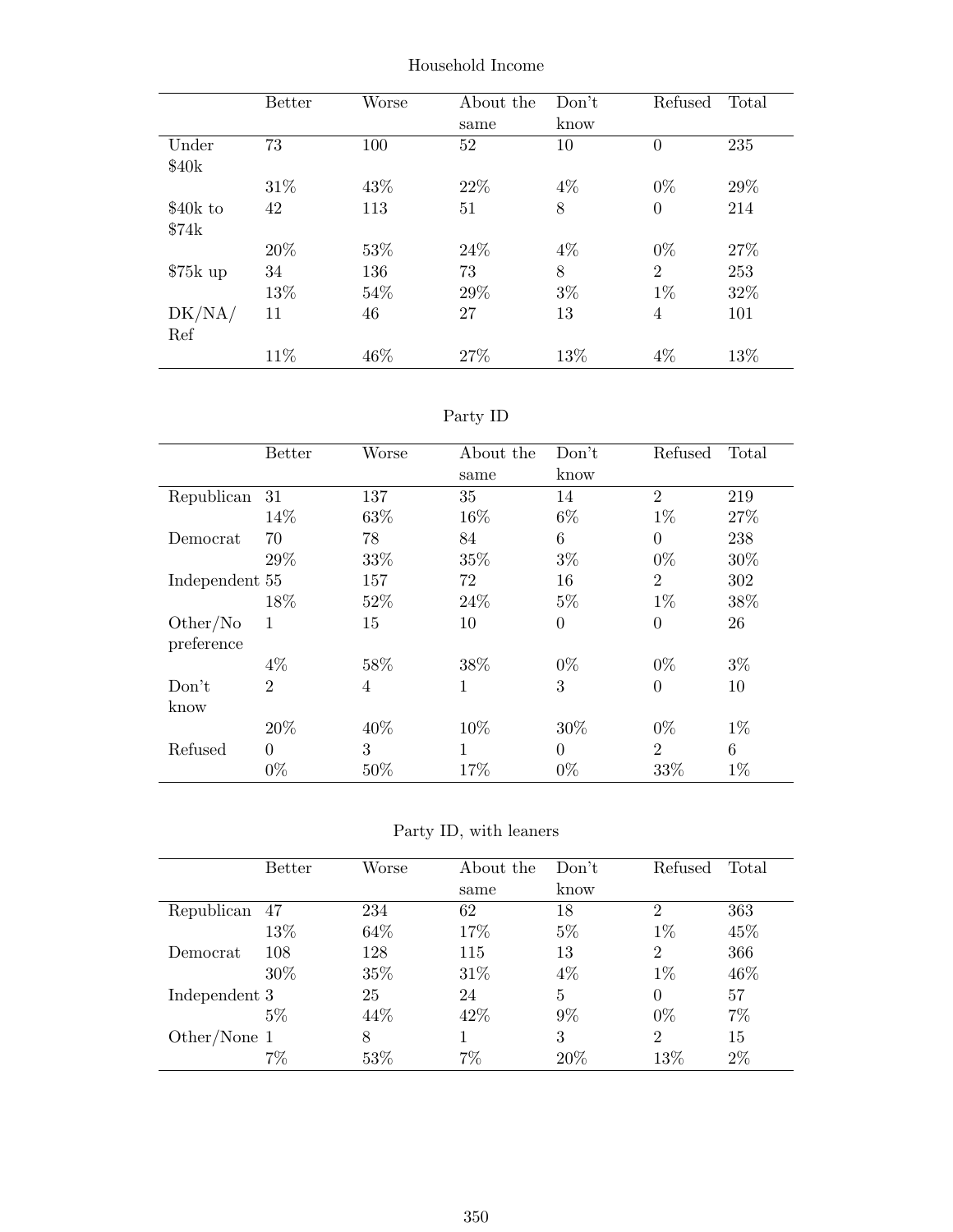|  |  |  |  | Party Id, leaners separate |
|--|--|--|--|----------------------------|
|--|--|--|--|----------------------------|

|              | <b>Better</b> | Worse  | About the | Don't          | Refused        | Total |
|--------------|---------------|--------|-----------|----------------|----------------|-------|
|              |               |        | same      | know           |                |       |
| Rep          | 31            | 137    | 35        | 14             | $\overline{2}$ | 219   |
|              | 14%           | 63%    | 16%       | $6\%$          | $1\%$          | 27%   |
| Lean Rep     | 16            | 97     | 27        | $\overline{4}$ | $\theta$       | 144   |
|              | 11\%          | 67%    | 19%       | $3\%$          | $0\%$          | 18%   |
| Ind          | 3             | 25     | 24        | 5              | $\theta$       | 57    |
|              | $5\%$         | 44\%   | 42\%      | $9\%$          | $0\%$          | $7\%$ |
| Lean Dem     | 39            | 49     | 32        | 7              | 2              | 129   |
|              | 30%           | 38%    | 25%       | $5\%$          | $2\%$          | 16%   |
| Dem          | 70            | 78     | 84        | 6              | $\theta$       | 238   |
|              | 29%           | 33%    | 35%       | $3\%$          | $0\%$          | 30%   |
| Other/None 1 |               | 8      | 1         | 3              | $\overline{2}$ | 15    |
|              | $7\%$         | $53\%$ | $7\%$     | 20%            | 13%            | $2\%$ |

#### Marital Status

|            | <b>Better</b>   | Worse    | About the<br>same | Don't<br>know  | Refused        | Total          |
|------------|-----------------|----------|-------------------|----------------|----------------|----------------|
| Married    | 96              | 255      | 117               | 22             | 1              | 491            |
|            | 20%             | 52%      | 24\%              | $4\%$          | $0\%$          | 61\%           |
| Cohabiting | $6\phantom{.}6$ | 31       | 14                | 1              | $\overline{2}$ | 54             |
|            | 11\%            | 57%      | 26\%              | $2\%$          | $4\%$          | $7\%$          |
| Widowed    | 9               | 15       | 13                | 8              | $\theta$       | 45             |
|            | 20%             | 33%      | 29%               | 18%            | $0\%$          | $6\%$          |
| Divorced   | 12              | 27       | 11                | $\overline{2}$ | $\theta$       | 52             |
|            | 23\%            | 52%      | 21\%              | $4\%$          | $0\%$          | $6\%$          |
| Separated  | 3               | 7        | 3                 | $\mathbf{1}$   | $\Omega$       | 14             |
|            | 21\%            | 50%      | 21\%              | $7\%$          | $0\%$          | $2\%$          |
| Never      | 33              | 60       | 45                | $\overline{5}$ | $\overline{2}$ | 145            |
| Married    |                 |          |                   |                |                |                |
|            | 23%             | 41\%     | 31\%              | $3\%$          | $1\%$          | 18%            |
| Refused    | $\overline{0}$  | $\theta$ | $\theta$          | $\theta$       | $\overline{2}$ | $\overline{2}$ |
|            | $0\%$           | $0\%$    | $0\%$             | $0\%$          | 100%           | $0\%$          |

#### Race and Ethnicity

|          | <b>Better</b> | Worse          | About the      | Don't    | Refused        | Total |
|----------|---------------|----------------|----------------|----------|----------------|-------|
|          |               |                | same           | know     |                |       |
| White    | 126           | 324            | 177            | 34       | 4              | 665   |
|          | 19%           | 49%            | 27%            | $5\%$    | $1\%$          | 83%   |
| Black    | 14            | 20             | 7              | 3        | $\overline{0}$ | 44    |
|          | 32%           | 45%            | 16%            | $7\%$    | $0\%$          | $5\%$ |
| Hispanic | 5             | 28             | 7              | $\Omega$ | $\overline{0}$ | 40    |
|          | 12%           | 70%            | 18%            | $0\%$    | $0\%$          | $5\%$ |
| Other    | 13            | 21             | 12             | 3        | $\theta$       | 49    |
|          | 27\%          | 43\%           | 24\%           | $6\%$    | $0\%$          | $6\%$ |
| DK/NA/   | $\theta$      | $\overline{2}$ | $\overline{0}$ | $\Omega$ | $\overline{2}$ | 4     |
| Ref      |               |                |                |          |                |       |
|          | $0\%$         | 50%            | $0\%$          | $0\%$    | 50%            | $0\%$ |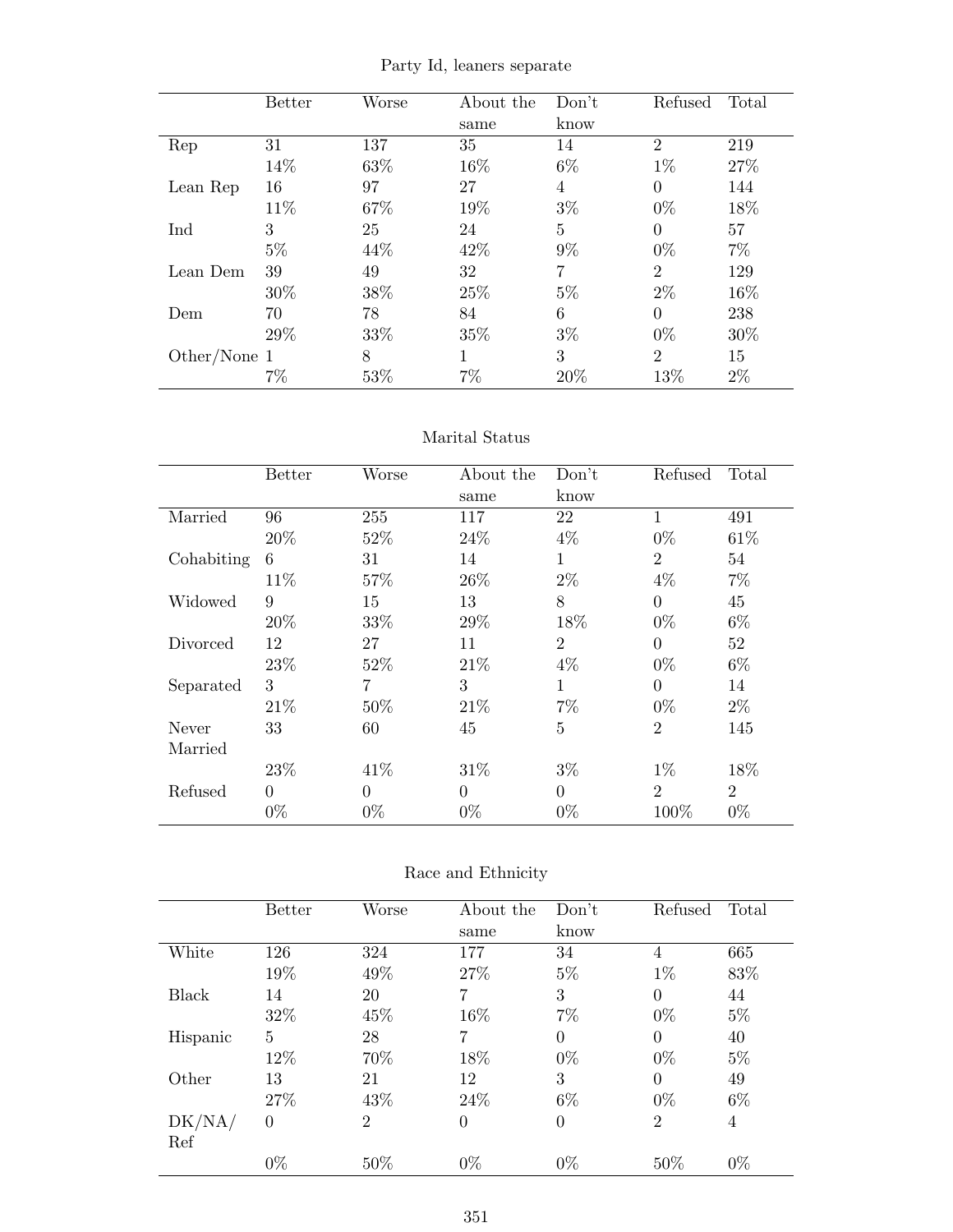|             | <b>Better</b>  | Worse          | About the      | Don't          | Refused        | Total |
|-------------|----------------|----------------|----------------|----------------|----------------|-------|
|             |                |                | same           | know           |                |       |
| More than   | $\overline{7}$ | 35             | 12             | $\overline{2}$ | $\overline{0}$ | 56    |
| 1/wk        |                |                |                |                |                |       |
|             | 12%            | 62%            | 21\%           | $4\%$          | $0\%$          | $7\%$ |
| $1$ /week   | 35             | 89             | 51             | 18             | 1              | 194   |
|             | 18%            | 46%            | 26\%           | $9\%$          | $1\%$          | 24\%  |
| $1-2$ month | 14             | 69             | 38             | 3              | $\overline{0}$ | 124   |
|             | 11%            | 56%            | 31\%           | $2\%$          | $0\%$          | 15%   |
| few times   | 34             | 58             | 30             | $\overline{4}$ | $\overline{2}$ | 128   |
| a year      |                |                |                |                |                |       |
|             | 27%            | 45%            | 23%            | $3\%$          | $2\%$          | 16%   |
| Seldom      | 27             | 67             | 38             | 3              | $\overline{0}$ | 135   |
|             | 20%            | 50%            | 28%            | $2\%$          | $0\%$          | 17%   |
| Never       | 41             | 73             | 34             | 9              | $\overline{2}$ | 159   |
|             | 26\%           | 46%            | 21\%           | $6\%$          | $1\%$          | 20%   |
| Don't       | $\theta$       | $\overline{0}$ | $\mathbf{1}$   | $\overline{0}$ | $\overline{0}$ | 1     |
| know        |                |                |                |                |                |       |
|             | $0\%$          | $0\%$          | 100%           | $0\%$          | $0\%$          | $0\%$ |
| Refused     | 1              | $\overline{4}$ | $\overline{0}$ | $\overline{0}$ | $\overline{2}$ | 7     |
|             | 14%            | 57%            | $0\%$          | $0\%$          | 29%            | $1\%$ |

Religious Service Attendance

### Religious Affiliation

|             | Better         | Worse | About the      | Don't          | Refused        | Total |
|-------------|----------------|-------|----------------|----------------|----------------|-------|
|             |                |       | same           | know           |                |       |
| Protestant/ | 60             | 175   | 79             | 18             | $\overline{2}$ | 334   |
| Christian   |                |       |                |                |                |       |
|             | 18%            | 52%   | 24\%           | $5\%$          | $1\%$          | 42\%  |
| Catholic    | 59             | 117   | 83             | 12             | 1              | 272   |
|             | 22%            | 43%   | 31\%           | $4\%$          | $0\%$          | 34%   |
| Jewish      | $\theta$       | 1     | $\overline{2}$ | $\overline{2}$ | $\overline{0}$ | 5     |
|             | $0\%$          | 20%   | 40%            | 40%            | $0\%$          | $1\%$ |
| Other       | 9              | 27    | $\mathbf{1}$   | $\theta$       | $\overline{0}$ | 37    |
|             | 24%            | 73%   | $3\%$          | $0\%$          | $0\%$          | $5\%$ |
| None        | 30             | 59    | 35             | $\overline{7}$ | $\overline{2}$ | 133   |
|             | 23\%           | 44\%  | 26\%           | $5\%$          | $2\%$          | 17%   |
| DK/NA/      | $\overline{2}$ | 15    | 3              | 1              | $\overline{2}$ | 23    |
| Ref         |                |       |                |                |                |       |
|             | $9\%$          | 65%   | 13%            | 4%             | $9\%$          | $3\%$ |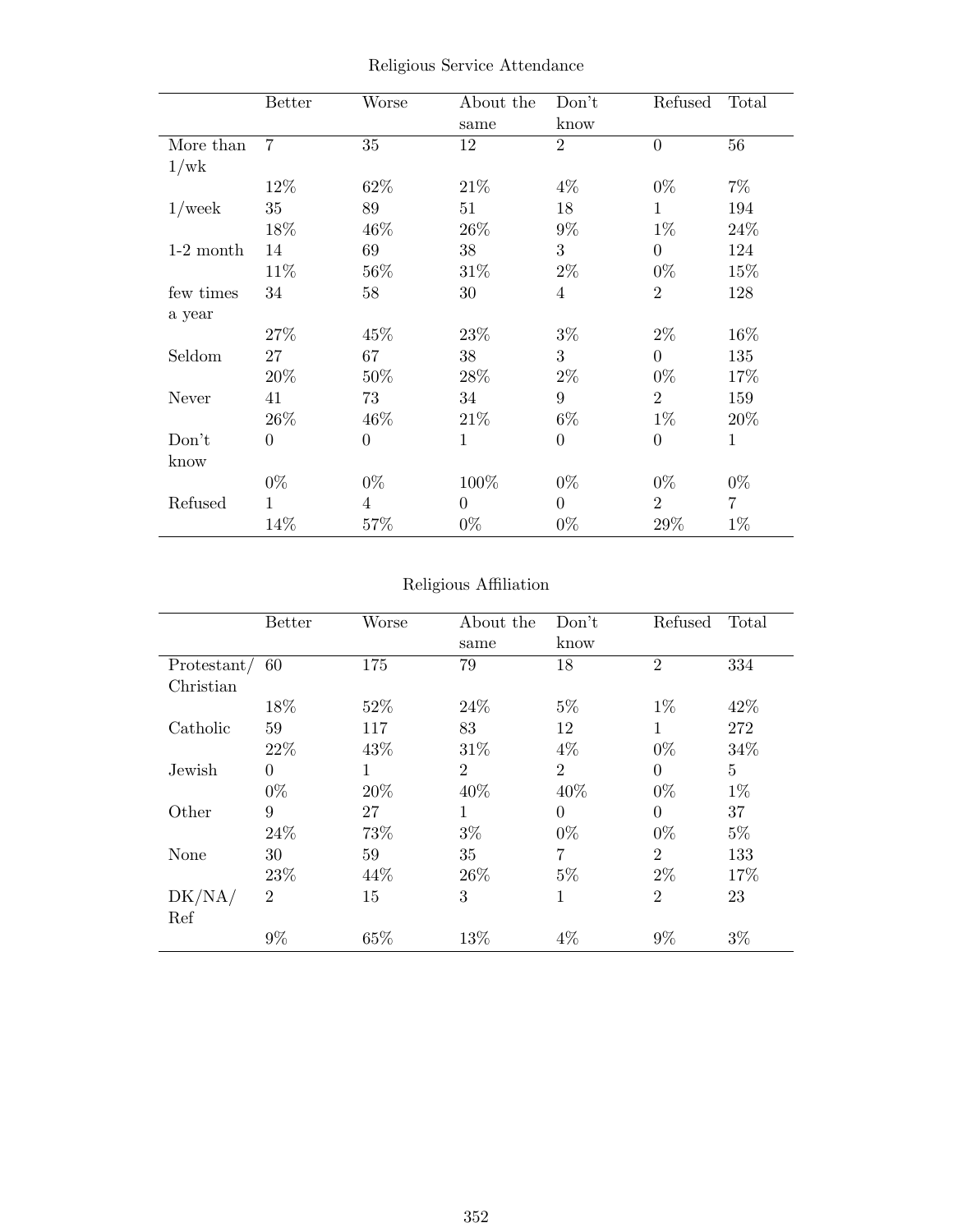|          | <b>Better</b>  | Worse          | About the      | Don't    | Refused        | Total |
|----------|----------------|----------------|----------------|----------|----------------|-------|
|          |                |                | same           | know     |                |       |
| born     | 20             | 84             | 28             | 8        | $\overline{0}$ | 140   |
| again    |                |                |                |          |                |       |
|          | 14%            | 60%            | 20%            | $6\%$    | $0\%$          | 42\%  |
| not born | 37             | 87             | 46             | 9        | $\overline{0}$ | 179   |
| again    |                |                |                |          |                |       |
|          | 21\%           | 49%            | 26\%           | $5\%$    | $0\%$          | 54\%  |
| Don't    | $\overline{2}$ | $\overline{2}$ | 3              | 1        | $\overline{0}$ | 8     |
| know     |                |                |                |          |                |       |
|          | 25%            | 25\%           | 38\%           | 12%      | $0\%$          | $2\%$ |
| Refused  | $\Omega$       | 1              | $\overline{2}$ | $\Omega$ | $\overline{2}$ | 5     |
|          | $0\%$          | 20%            | 40\%           | $0\%$    | 40%            | $2\%$ |

Born Again/Evangelical

# Location Type

|          | <b>Better</b>  | Worse | About the      | Don't          | Refused        | Total |
|----------|----------------|-------|----------------|----------------|----------------|-------|
|          |                |       | same           | know           |                |       |
| Urban    | 53             | 109   | 67             | 13             | $\overline{2}$ | 244   |
|          | 22%            | 45\%  | 27\%           | $5\%$          | $1\%$          | 30%   |
| Suburban | 56             | 117   | 72             | 6              | $\overline{2}$ | 253   |
|          | 22%            | 46\%  | 28%            | $2\%$          | $1\%$          | 32\%  |
| Rural    | 48             | 164   | 61             | 19             |                | 293   |
|          | 16%            | 56%   | 21\%           | $6\%$          | $0\%$          | 36%   |
| Don't    | $\overline{2}$ | 3     | $\mathfrak{D}$ | $\overline{2}$ | $\Omega$       | 9     |
| know     |                |       |                |                |                |       |
|          | 22\%           | 33%   | 22\%           | 22\%           | $0\%$          | $1\%$ |
| Refused  | $\overline{0}$ | 1     | 1              | $\theta$       | $\overline{2}$ | 4     |
|          | $0\%$          | 25%   | 25\%           | $0\%$          | 50%            | $0\%$ |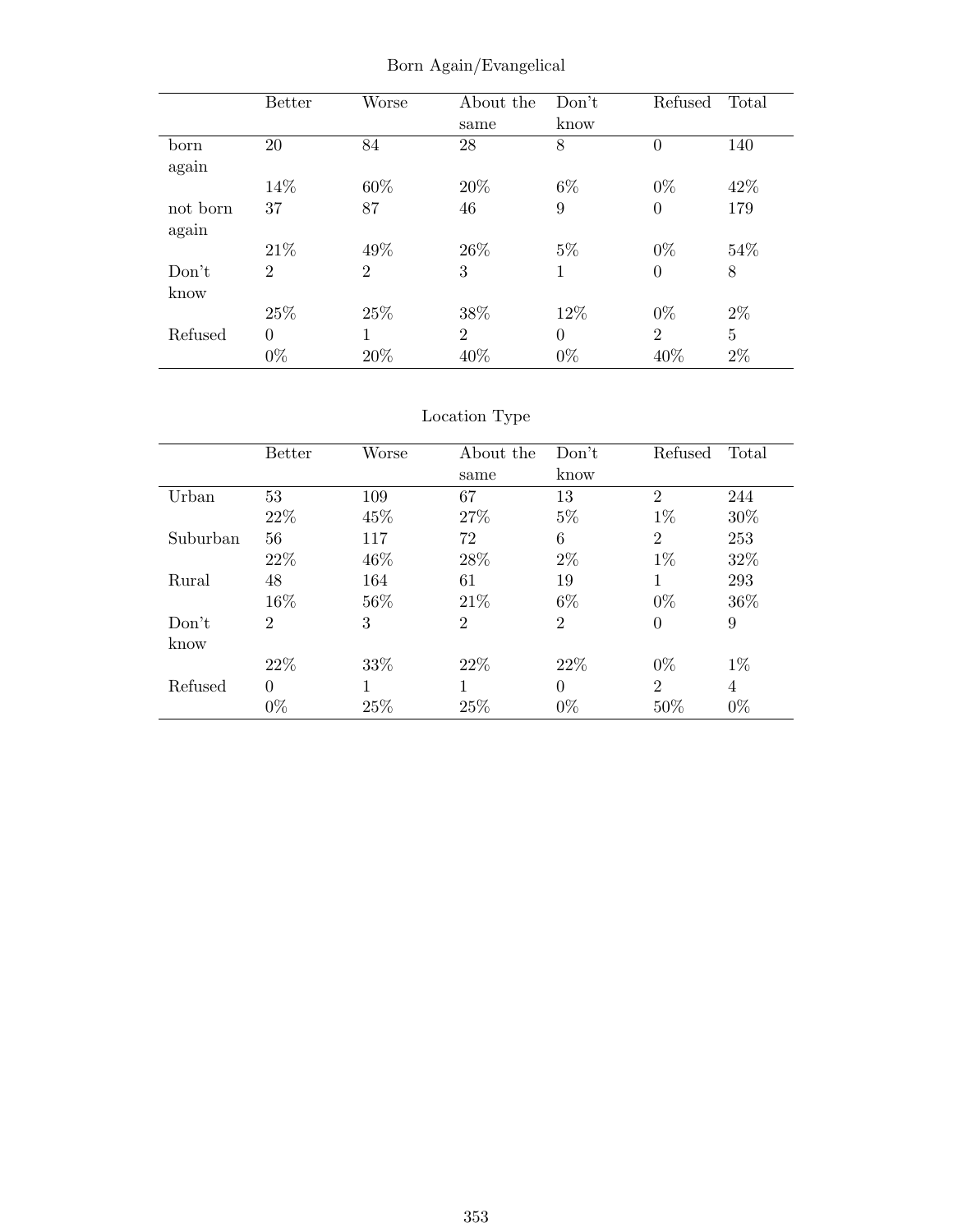|                        | <b>Better</b> | Worse  | About the<br>same | Don't<br>know  | Refused        | Total          |
|------------------------|---------------|--------|-------------------|----------------|----------------|----------------|
| Very con-<br>servative | 9             | 37     | 11                | 6              | $\Omega$       | 63             |
|                        | 14%           | 59%    | 17%               | 10\%           | $0\%$          | 8%             |
| Conservative 30        |               | 156    | 50                | 17             | 1              | 254            |
|                        | 12%           | 61\%   | 20%               | $7\%$          | $0\%$          | 32%            |
| Moderate               | 69            | 111    | 78                | $\overline{7}$ | 4              | 269            |
|                        | 26\%          | 41\%   | 29%               | $3\%$          | $1\%$          | 33%            |
| Liberal                | 26            | 51     | 33                | $\overline{5}$ | $\theta$       | 115            |
|                        | 23\%          | 44\%   | 29%               | $4\%$          | $0\%$          | 14%            |
| Very lib-<br>eral      | 19            | 21     | 19                | $\mathbf{1}$   | $\overline{0}$ | 60             |
|                        | 32%           | $35\%$ | $32\%$            | $2\%$          | $0\%$          | $7\%$          |
| Don't                  | 6             | 18     | 11                | 3              | $\theta$       | 38             |
| know                   |               |        |                   |                |                |                |
|                        | 16%           | 47%    | 29%               | 8%             | $0\%$          | $5\%$          |
| Refused                | $\theta$      | 3      | $\theta$          | $\overline{0}$ | $\overline{2}$ | $\overline{5}$ |
|                        | $0\%$         | 60%    | $0\%$             | $0\%$          | 40%            | $1\%$          |

Political Ideology

# Union Membership

|                     | <b>Better</b> | Worse          | About the<br>same | Don't<br>know  | Refused        | Total          |
|---------------------|---------------|----------------|-------------------|----------------|----------------|----------------|
| respondent          | 12            | 42             | 20                | $\overline{2}$ | $\overline{0}$ | 76             |
|                     | 16%           | 55%            | 26\%              | $3\%$          | $0\%$          | $9\%$          |
| another             | 8             | 21             | 11                | 1              | $\overline{0}$ | 41             |
| household<br>member |               |                |                   |                |                |                |
|                     | 20%           | 51\%           | 27\%              | $2\%$          | $0\%$          | $5\%$          |
| nobody in           | 140           | 328            | 171               | 37             | $\overline{4}$ | 680            |
| household           |               |                |                   |                |                |                |
|                     | 21\%          | 48\%           | 25%               | $5\%$          | $1\%$          | 85%            |
| Don't               | $\Omega$      | 1              | $\overline{0}$    | $\mathbf{1}$   | $\overline{0}$ | $\overline{2}$ |
| know                |               |                |                   |                |                |                |
|                     | $0\%$         | 50%            | $0\%$             | 50%            | $0\%$          | $0\%$          |
| Refused             | $\Omega$      | $\overline{2}$ | 1                 | $\theta$       | $\overline{2}$ | $\overline{5}$ |
|                     | $0\%$         | 40%            | 20%               | $0\%$          | 40%            | $1\%$          |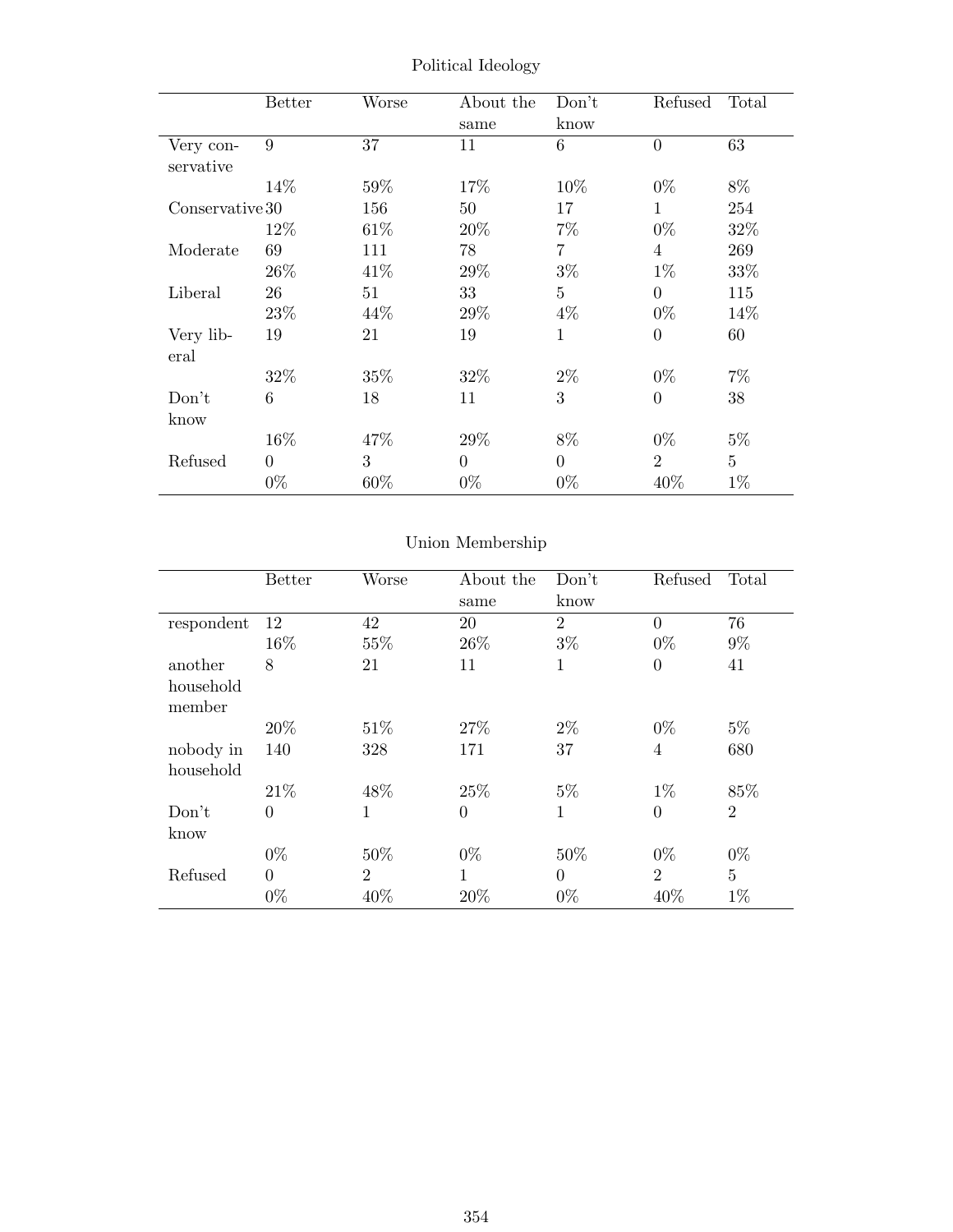|                      | <b>Better</b>  | Worse          | About the<br>same | Don't<br>know  | Refused        | Total |
|----------------------|----------------|----------------|-------------------|----------------|----------------|-------|
| Public<br>union      | $\overline{7}$ | 22             | 12                | $\overline{0}$ | $\overline{0}$ | 41    |
|                      | 17%            | 54%            | 29%               | $0\%$          | $0\%$          | $5\%$ |
| Public<br>non-union  | 33             | 60             | 35                | $\overline{2}$ | $\overline{2}$ | 132   |
|                      | 25%            | 45%            | 27%               | $2\%$          | $2\%$          | 16%   |
| Private<br>union     | 12             | 41             | 19                | $\overline{2}$ | $\overline{0}$ | 74    |
|                      | 16%            | 55%            | 26\%              | $3\%$          | $0\%$          | $9\%$ |
| Private<br>non-union | 107            | 267            | 136               | 35             | $\overline{2}$ | 547   |
|                      | 20%            | 49%            | 25%               | $6\%$          | $0\%$          | 68%   |
| DK/NA/<br>Ref        | 1              | $\overline{5}$ | $\mathbf 1$       | 1              | $\overline{2}$ | 10    |
|                      | 10%            | 50%            | 10%               | 10%            | 20%            | $1\%$ |

Job Type and Union Membership

# Region

|            | <b>Better</b> | Worse | About the | Don't | Refused        | Total  |
|------------|---------------|-------|-----------|-------|----------------|--------|
|            |               |       | same      | know  |                |        |
| MKE City   | 22            | 33    | 17        | 3     | $\Omega$       | 75     |
|            | 29%           | 44\%  | 23%       | $4\%$ | $0\%$          | $9\%$  |
| Rest of    | 44            | 123   | 70        | 10    | $\overline{2}$ | 249    |
| <b>MKE</b> |               |       |           |       |                |        |
|            | 18%           | 49%   | 28\%      | $4\%$ | $1\%$          | 31%    |
| msn        | 36            | 56    | 42        | 8     | $\overline{2}$ | 144    |
|            | 25%           | 39%   | 29%       | $6\%$ | $1\%$          | 18%    |
| GB/A       | 25            | 84    | 29        | 10    | $\overline{2}$ | 150    |
|            | 17%           | 56%   | 19%       | $7\%$ | $1\%$          | 19%    |
| Rest of    | 31            | 99    | 44        | 9     | $\overline{0}$ | 183    |
| state      |               |       |           |       |                |        |
|            | 17%           | 54%   | 24\%      | $5\%$ | $0\%$          | $23\%$ |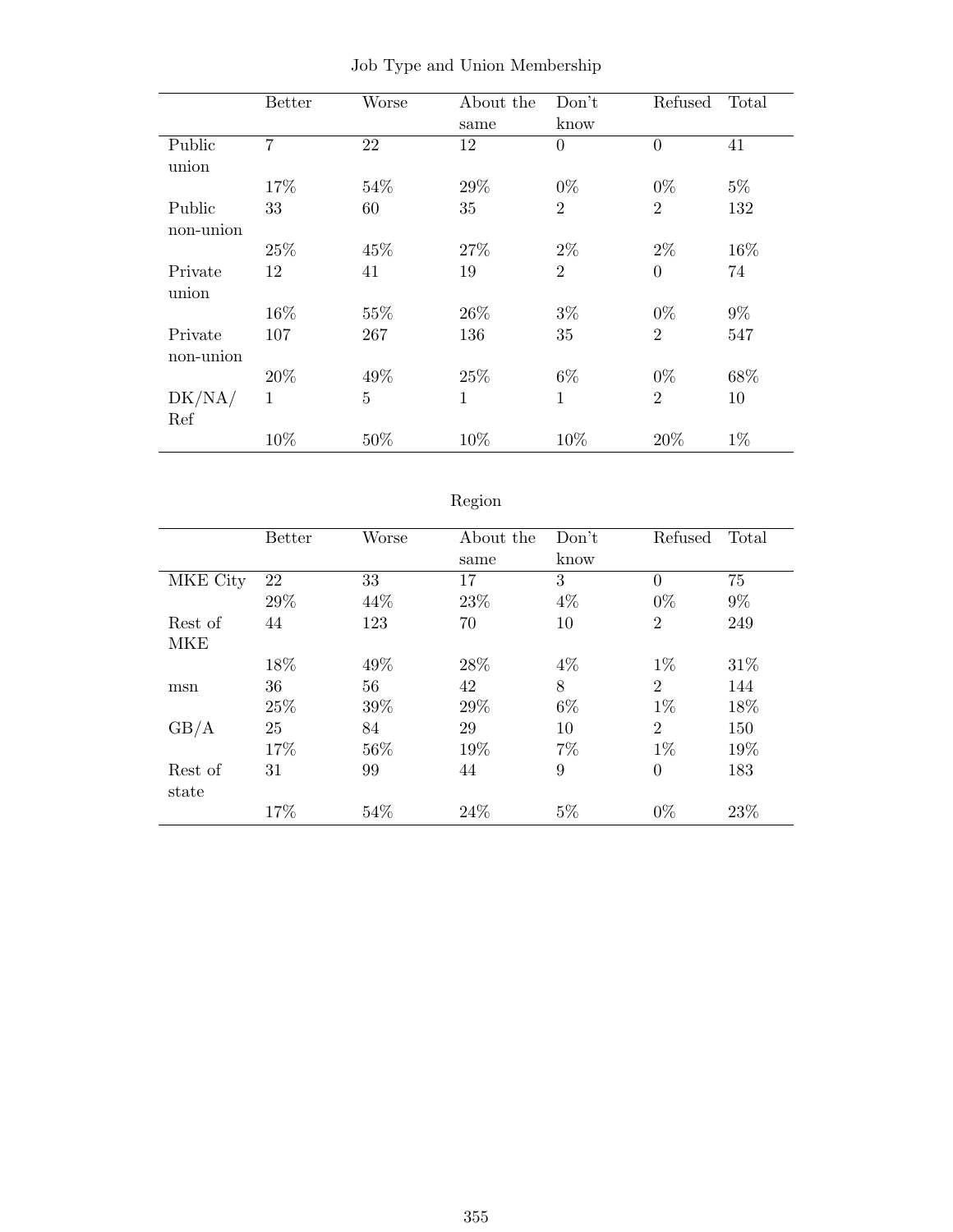|                       | <b>Better</b>  | Worse          | About the<br>same | Don't<br>know           | Refused           | Total       |
|-----------------------|----------------|----------------|-------------------|-------------------------|-------------------|-------------|
| Absolutely<br>certain | 124            | 312            | 150               | 28                      |                   | 615         |
|                       | 20%            | 51\%           | 24\%              | $5\%$                   | $0\%$             | 77%         |
| Very<br>likely        | 22             | 49             | 34                | 9                       | $\overline{5}$    | 119         |
|                       | 18%            | 41\%           | 29%               | 8%                      | $4\%$             | 15%         |
| $50 - 50$             | 7<br>$23\%$    | 16<br>52%      | 8<br>26\%         | $\overline{0}$<br>$0\%$ | $\Omega$<br>$0\%$ | 31<br>$4\%$ |
| Will not<br>vote      | $\overline{5}$ | 12             | 10                | $\overline{2}$          | $\overline{0}$    | 29          |
|                       | 17%            | 41\%           | 34\%              | $7\%$                   | $0\%$             | $4\%$       |
| Don't<br>know         | $\overline{0}$ | $\overline{5}$ | $\overline{0}$    | $\mathbf{1}$            | $\overline{0}$    | 6           |
|                       | $0\%$          | $83\%$         | $0\%$             | 17%                     | $0\%$             | $1\%$       |

Likelihood of Voting in Nov.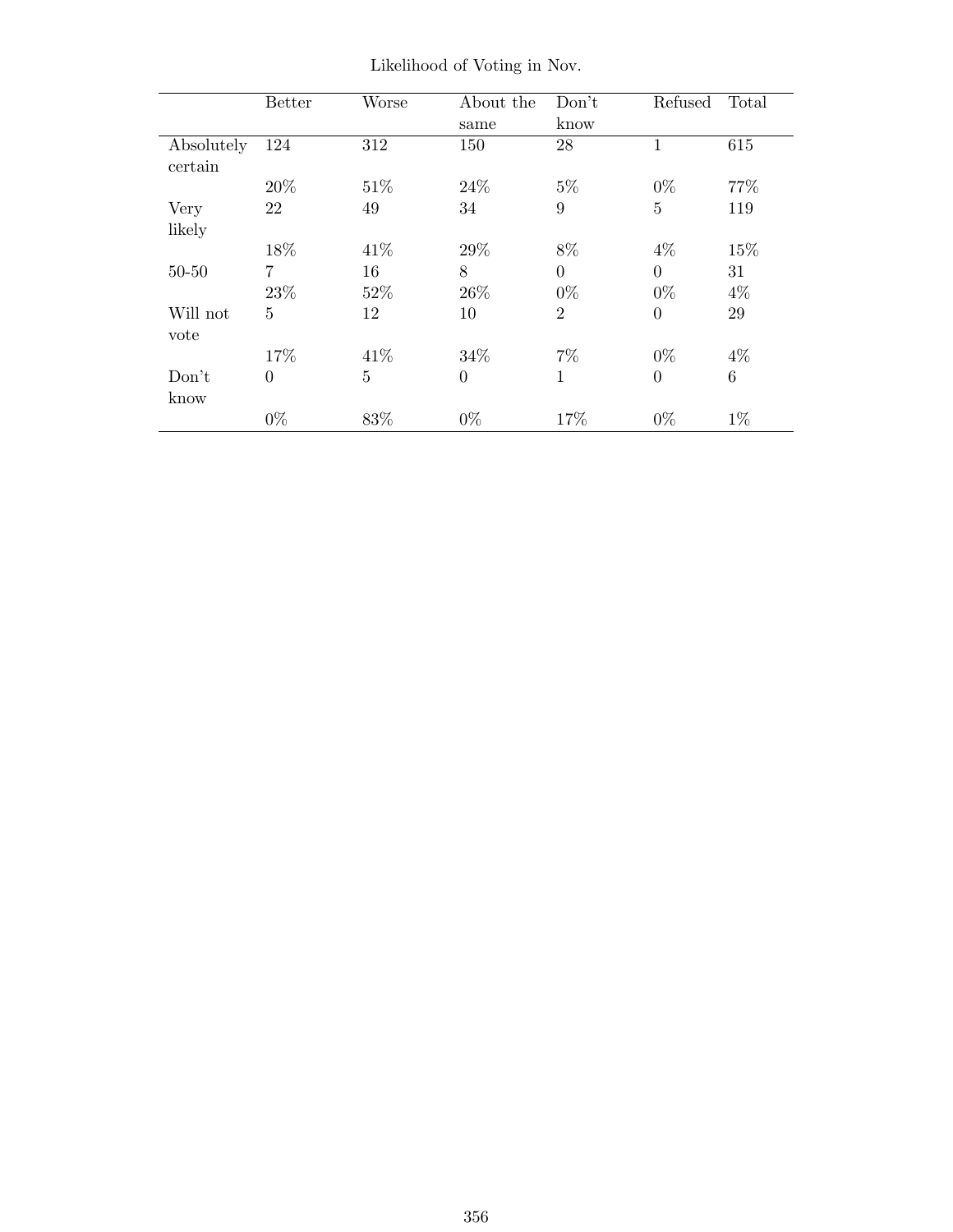Q44. Thinking about your family's financial situation, would you say you are living comfortably, just getting by, or struggling to make ends meet?

|        |                    |                      | Sex        |               |         |       |
|--------|--------------------|----------------------|------------|---------------|---------|-------|
|        | Living<br>comfort- | Just get-<br>ting by | Struggling | Don't<br>know | Refused | Total |
|        | ably               |                      |            |               |         |       |
| Male   | 204                | 147                  | 32         | 2             |         | 386   |
|        | 53%                | 38%                  | 8%         | $1\%$         | $0\%$   | 48%   |
| Female | 222                | 122                  | 72         | $\theta$      | 2       | 418   |
|        | 53%                | 29%                  | 17%        | $0\%$         | $0\%$   | 52%   |

| Age 4 Categories |
|------------------|
|                  |

|        | Living<br>comfort- | Just get-<br>ting by | Struggling       | Don't<br>know  | Refused        | Total |
|--------|--------------------|----------------------|------------------|----------------|----------------|-------|
|        | ably               |                      |                  |                |                |       |
| 18-29  | 66                 | 41                   | 21               | $\overline{0}$ | $\theta$       | 128   |
|        | 52%                | 32%                  | 16%              | $0\%$          | $0\%$          | 16%   |
| 30-44  | 95                 | 66                   | 28               | $\overline{0}$ | $\Omega$       | 189   |
|        | 50%                | 35%                  | 15%              | $0\%$          | $0\%$          | 24%   |
| 45-59  | 137                | 82                   | 36               | $\overline{2}$ | $\Omega$       | 257   |
|        | 53%                | 32%                  | 14%              | $1\%$          | $0\%$          | 32%   |
| $60+$  | 126                | 80                   | 18               | $\overline{0}$ | 1              | 225   |
|        | 56%                | 36\%                 | 8%               | $0\%$          | $0\%$          | 28%   |
| DK/NA/ | 1                  | $\overline{0}$       | $\boldsymbol{0}$ | $\overline{0}$ | $\overline{2}$ | 3     |
| Ref    |                    |                      |                  |                |                |       |
|        | 33%                | $0\%$                | $0\%$            | $0\%$          | 67%            | $0\%$ |

#### Education 5 Categories

|           | Living<br>comfort-<br>ably | Just get-<br>ting by | Struggling     | Don't<br>know  | Refused        | Total |
|-----------|----------------------------|----------------------|----------------|----------------|----------------|-------|
| Not HS    | 16                         | 18                   | 14             | $\overline{0}$ | $\theta$       | 48    |
|           | 33%                        | 38%                  | 29%            | $0\%$          | $0\%$          | $6\%$ |
| HS        | 104                        | 103                  | 38             | $\overline{2}$ | $\overline{0}$ | 247   |
|           | 42%                        | 42\%                 | 15%            | $1\%$          | $0\%$          | 31\%  |
| Some Coll | 69                         | 61                   | 23             | $\theta$       | $\overline{0}$ | 153   |
|           | 45%                        | 40%                  | 15%            | $0\%$          | $0\%$          | 19%   |
| AA        | 63                         | 29                   | 12             | $\theta$       | $\overline{0}$ | 104   |
|           | 61\%                       | 28%                  | 12%            | $0\%$          | $0\%$          | 13%   |
| $BA+$     | 170                        | 55                   | 15             | $\overline{0}$ | $\overline{0}$ | 240   |
|           | 71%                        | 23\%                 | $6\%$          | $0\%$          | $0\%$          | 30%   |
| DK/NA/    | $\overline{4}$             | $\overline{2}$       | $\overline{2}$ | $\theta$       | 3              | 11    |
| Ref       |                            |                      |                |                |                |       |
|           | 36%                        | 18%                  | 18%            | $0\%$          | 27%            | $1\%$ |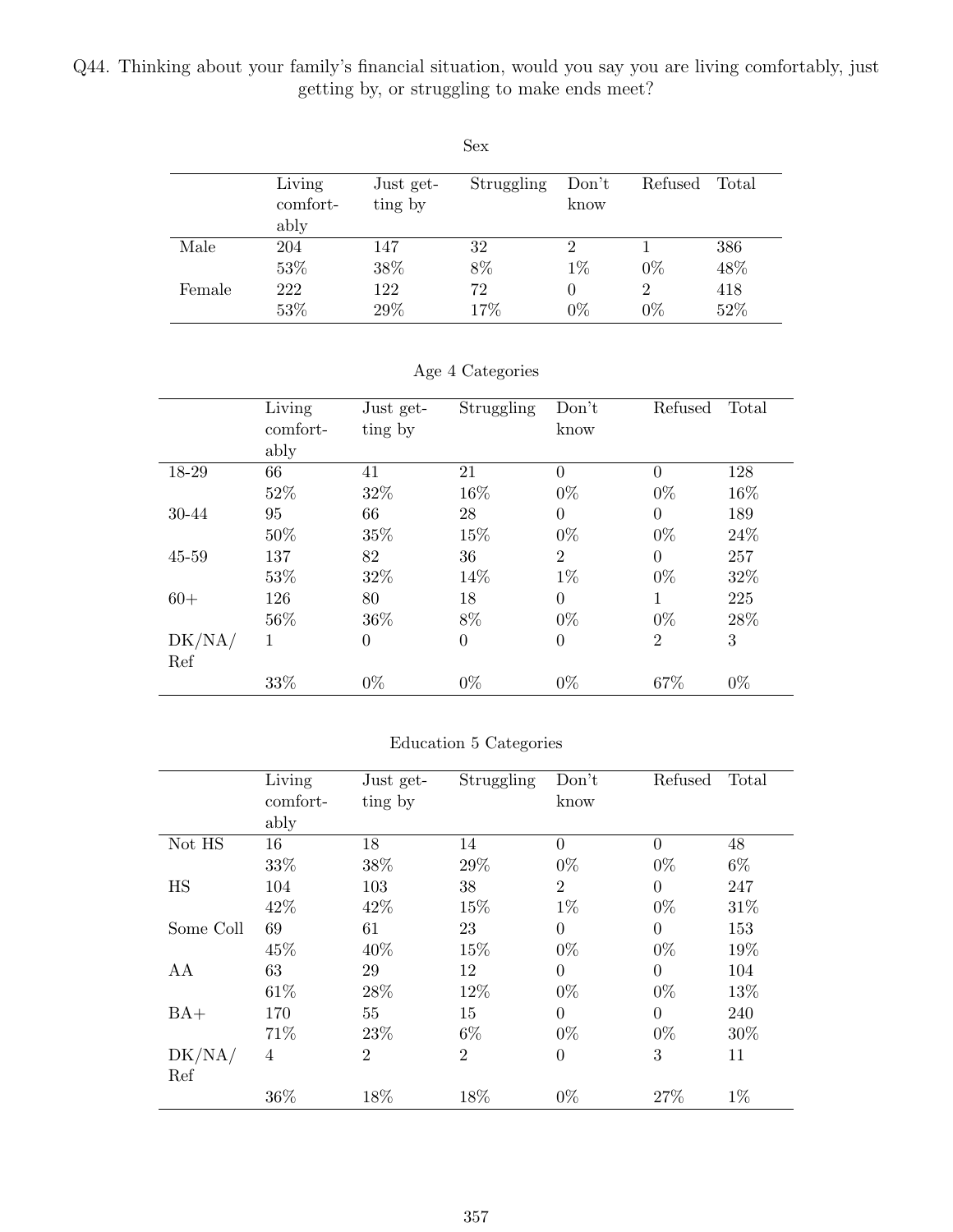|           | Living<br>comfort- | Just get-<br>ting by | Struggling | Don't<br>know  | Refused        | Total |
|-----------|--------------------|----------------------|------------|----------------|----------------|-------|
|           | ably               |                      |            |                |                |       |
| Under     | 66                 | 113                  | 56         | $\theta$       | $\overline{0}$ | 235   |
| \$40k     |                    |                      |            |                |                |       |
|           | 28%                | 48%                  | 24\%       | $0\%$          | $0\%$          | 29%   |
| \$40k to  | 104                | 81                   | 29         | $\overline{0}$ | $\overline{0}$ | 214   |
| \$74k     |                    |                      |            |                |                |       |
|           | 49%                | 38%                  | 14%        | $0\%$          | $0\%$          | 27%   |
| $$75k$ up | 201                | 47                   | 5          | $\theta$       | $\overline{0}$ | 253   |
|           | 79%                | 19%                  | $2\%$      | $0\%$          | $0\%$          | 32%   |
| DK/NA/    | 54                 | 28                   | 13         | $\overline{2}$ | 3              | 100   |
| Ref       |                    |                      |            |                |                |       |
|           | 54%                | 28%                  | 13%        | 2%             | $3\%$          | 12%   |

Household Income

| aг<br>L |  |
|---------|--|
|---------|--|

|                 | Living   | Just get-      | Struggling     | Don't          | Refused          | Total |
|-----------------|----------|----------------|----------------|----------------|------------------|-------|
|                 | comfort- | ting by        |                | know           |                  |       |
|                 | ably     |                |                |                |                  |       |
| Republican      | 141      | 59             | 19             | $\overline{0}$ | 1                | 220   |
|                 | 64\%     | 27\%           | $9\%$          | $0\%$          | $0\%$            | 27%   |
| Democrat        | 119      | 84             | 35             | $\overline{0}$ | $\boldsymbol{0}$ | 238   |
|                 | 50%      | 35%            | 15%            | $0\%$          | $0\%$            | 30%   |
| Independent 146 |          | 111            | 46             | $\overline{0}$ | $\overline{0}$   | 303   |
|                 | 48%      | 37%            | 15%            | $0\%$          | $0\%$            | 38%   |
| Other/No        | 15       | 10             | $\overline{2}$ | $\theta$       | $\overline{0}$   | 27    |
| preference      |          |                |                |                |                  |       |
|                 | 56%      | 37%            | $7\%$          | $0\%$          | $0\%$            | $3\%$ |
| Don't           | 3        | $\overline{2}$ | 3              | $\overline{2}$ | $\overline{0}$   | 10    |
| know            |          |                |                |                |                  |       |
|                 | 30%      | 20%            | 30%            | 20%            | $0\%$            | $1\%$ |
| Refused         | 1        | 3              | $\Omega$       | $\theta$       | $\overline{2}$   | 6     |
|                 | 17%      | $50\%$         | $0\%$          | $0\%$          | 33%              | $1\%$ |

|                | Living<br>comfort- | Just get-<br>ting by | Struggling     | Don't<br>know  | Refused        | Total |
|----------------|--------------------|----------------------|----------------|----------------|----------------|-------|
|                | ably               |                      |                |                |                |       |
| Republican     | 217                | 104                  | 41             | $\theta$       |                | 363   |
|                | 60%                | 29%                  | 11\%           | $0\%$          | $0\%$          | 45%   |
| Democrat       | 173                | 137                  | 57             | $\theta$       | $\theta$       | 367   |
|                | 47\%               | 37%                  | 16%            | $0\%$          | $0\%$          | 46\%  |
| Independent 32 |                    | 20                   | $\overline{5}$ | $\Omega$       | $\Omega$       | 57    |
|                | 56%                | 35%                  | $9\%$          | $0\%$          | $0\%$          | $7\%$ |
| Other/None $4$ |                    | 7                    |                | $\overline{2}$ | $\overline{2}$ | 16    |
|                | 25\%               | 44\%                 | 6%             | 12%            | 12%            | $2\%$ |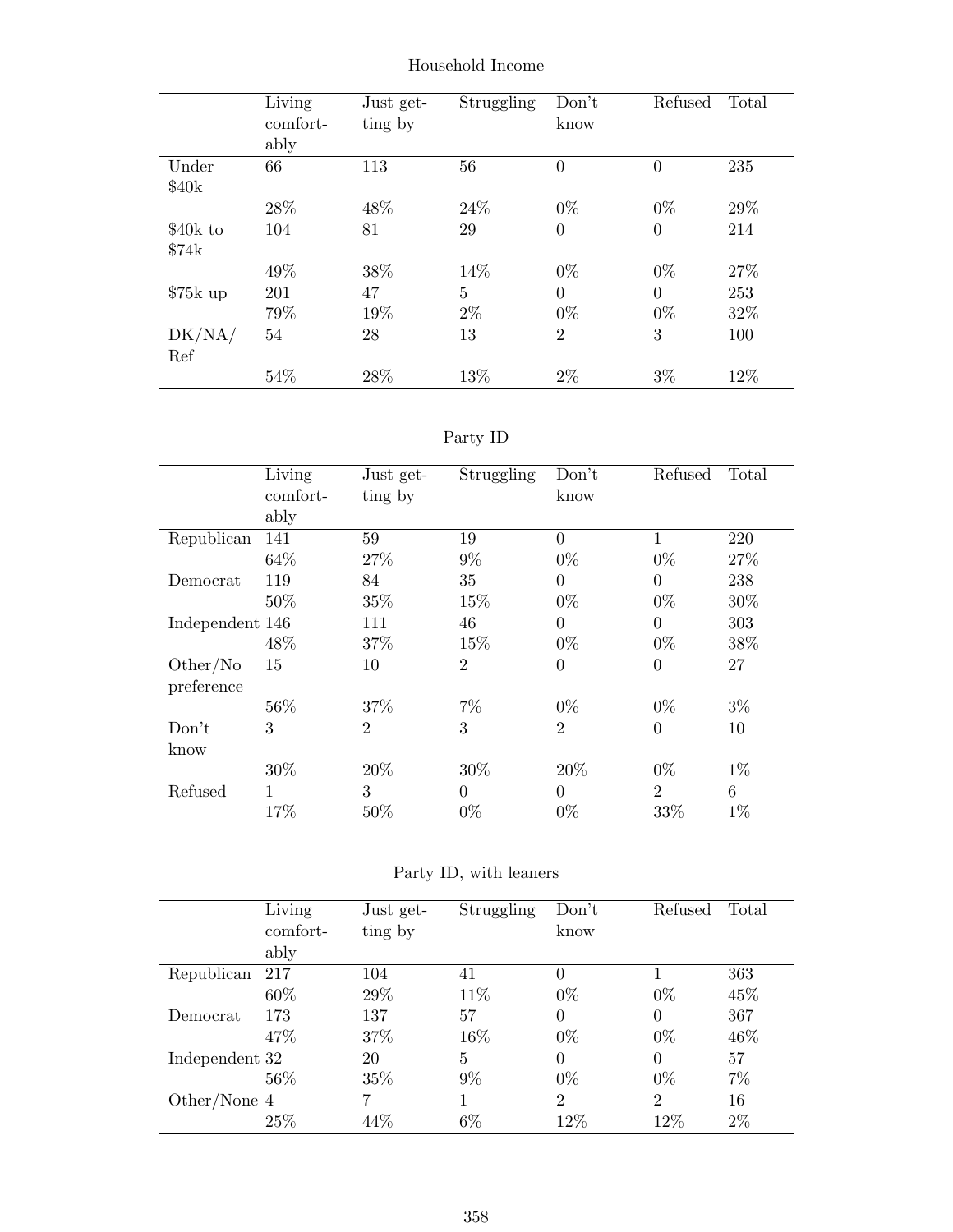Party Id, leaners separate

|              | Living<br>comfort-<br>ably | Just get-<br>ting by | Struggling     | Don't<br>know  | Refused        | Total |
|--------------|----------------------------|----------------------|----------------|----------------|----------------|-------|
| Rep          | 141                        | 59                   | 19             | $\Omega$       | 1              | 220   |
|              | 64%                        | 27\%                 | $9\%$          | $0\%$          | $0\%$          | 27%   |
| Lean Rep     | 77                         | 45                   | 22             | $\Omega$       | $\theta$       | 144   |
|              | 53%                        | 31\%                 | 15%            | $0\%$          | $0\%$          | 18%   |
| Ind          | 32                         | 20                   | $\overline{5}$ | $\theta$       | $\overline{0}$ | 57    |
|              | 56%                        | 35%                  | $9\%$          | $0\%$          | $0\%$          | $7\%$ |
| Lean Dem     | 54                         | 53                   | 22             | $\theta$       | $\overline{0}$ | 129   |
|              | 42\%                       | 41\%                 | 17%            | $0\%$          | $0\%$          | 16%   |
| Dem          | 119                        | 84                   | 35             | $\Omega$       | $\theta$       | 238   |
|              | 50%                        | 35%                  | 15%            | $0\%$          | $0\%$          | 30%   |
| Other/None 4 |                            | 7                    | 1              | $\overline{2}$ | $\overline{2}$ | 16    |
|              | 25\%                       | 44%                  | $6\%$          | 12%            | 12%            | $2\%$ |

#### Marital Status

|            | Living       | Just get- | Struggling     | Don't            | Refused        | Total          |
|------------|--------------|-----------|----------------|------------------|----------------|----------------|
|            | comfort-     | ting by   |                | know             |                |                |
|            | ably         |           |                |                  |                |                |
| Married    | 291          | 155       | 42             | $\overline{0}$   | 1              | 489            |
|            | 60%          | 32%       | $9\%$          | $0\%$            | $0\%$          | 61\%           |
| Cohabiting | 16           | 34        | $\overline{5}$ | $\boldsymbol{0}$ | $\theta$       | 55             |
|            | 29%          | 62%       | $9\%$          | $0\%$            | $0\%$          | $7\%$          |
| Widowed    | 27           | 15        | 3              | $\boldsymbol{0}$ | $\overline{0}$ | 45             |
|            | 60%          | 33%       | $7\%$          | $0\%$            | $0\%$          | $6\%$          |
| Divorced   | 20           | 20        | 12             | $\overline{0}$   | $\overline{0}$ | 52             |
|            | 38%          | 38%       | 23\%           | $0\%$            | $0\%$          | $6\%$          |
| Separated  | $\mathbf{1}$ | 7         | 7              | $\overline{0}$   | $\overline{0}$ | 15             |
|            | $7\%$        | 47%       | 47%            | $0\%$            | $0\%$          | $2\%$          |
| Never      | 70           | 38        | 36             | $\overline{2}$   | $\overline{0}$ | 146            |
| Married    |              |           |                |                  |                |                |
|            | 48\%         | 26\%      | 25%            | $1\%$            | $0\%$          | 18%            |
| Refused    | $\theta$     | $\theta$  | $\overline{0}$ | $\overline{0}$   | $\overline{2}$ | $\overline{2}$ |
|            | $0\%$        | $0\%$     | $0\%$          | $0\%$            | 100%           | $0\%$          |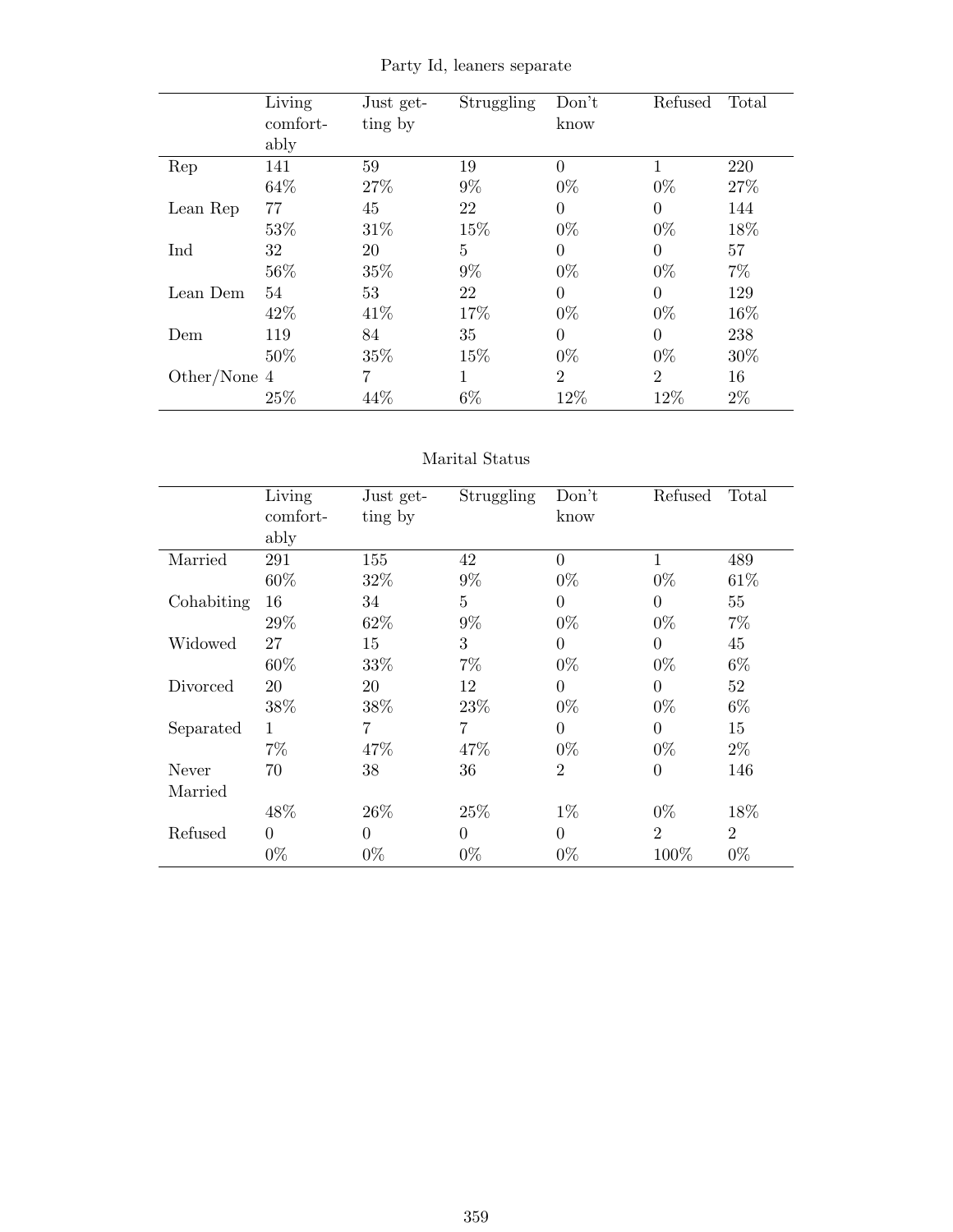|              | Living<br>comfort- | Just get-<br>ting by | Struggling     | Don't<br>know  | Refused        | Total          |
|--------------|--------------------|----------------------|----------------|----------------|----------------|----------------|
|              | ably               |                      |                |                |                |                |
| White        | 380                | 225                  | 60             | $\Omega$       | $\theta$       | 665            |
|              | 57%                | 34\%                 | $9\%$          | $0\%$          | $0\%$          | 83%            |
| <b>Black</b> | 12                 | 14                   | 17             | $\overline{2}$ | $\overline{0}$ | 45             |
|              | 27%                | 31%                  | $38\%$         | $4\%$          | $0\%$          | $6\%$          |
| Hispanic     | 16                 | 8                    | 16             | $\overline{0}$ | $\overline{0}$ | 40             |
|              | 40\%               | 20%                  | 40%            | $0\%$          | $0\%$          | $5\%$          |
| Other        | 16                 | 21                   | 11             | $\Omega$       | 1              | 49             |
|              | 33%                | 43%                  | 22%            | $0\%$          | $2\%$          | $6\%$          |
| DK/NA/       | 1                  | 1                    | $\overline{0}$ | $\theta$       | 2              | $\overline{4}$ |
| Ref          |                    |                      |                |                |                |                |
|              | 25%                | 25%                  | $0\%$          | $0\%$          | 50%            | $0\%$          |

Race and Ethnicity

### Religious Service Attendance

|             | Living<br>comfort-<br>ably | Just get-<br>ting by | Struggling     | Don't<br>know  | Refused        | Total        |
|-------------|----------------------------|----------------------|----------------|----------------|----------------|--------------|
| More than   | 36                         | 16                   | $\overline{4}$ | $\overline{0}$ | $\overline{0}$ | 56           |
| 1/wk        |                            |                      |                |                |                |              |
|             | 64%                        | 29%                  | $7\%$          | $0\%$          | $0\%$          | $7\%$        |
| $1$ /week   | 118                        | 59                   | 15             | $\overline{0}$ | $\overline{0}$ | 192          |
|             | 61\%                       | $31\%$               | $8\%$          | $0\%$          | $0\%$          | 24\%         |
| $1-2$ month | 56                         | 55                   | 14             | $\overline{0}$ | $\mathbf 1$    | 126          |
|             | 44\%                       | 44%                  | 11%            | $0\%$          | $1\%$          | 16\%         |
| few times   | 69                         | 47                   | 12             | $\overline{0}$ | $\overline{0}$ | 128          |
| a year      |                            |                      |                |                |                |              |
|             | 54%                        | 37%                  | $9\%$          | $0\%$          | $0\%$          | 16%          |
| Seldom      | 68                         | 46                   | 21             | $\overline{0}$ | $\overline{0}$ | 135          |
|             | 50%                        | $34\%$               | 16%            | $0\%$          | $0\%$          | 17%          |
| Never       | 76                         | 44                   | 37             | $\overline{2}$ | $\overline{0}$ | 159          |
|             | 48%                        | 28\%                 | 23%            | $1\%$          | $0\%$          | 20%          |
| Don't       | $\overline{0}$             | $\mathbf{1}$         | $\theta$       | $\overline{0}$ | $\overline{0}$ | $\mathbf{1}$ |
| know        |                            |                      |                |                |                |              |
|             | $0\%$                      | 100%                 | $0\%$          | $0\%$          | $0\%$          | $0\%$        |
| Refused     | $\overline{2}$             | $\overline{2}$       | $\theta$       | $\overline{0}$ | $\overline{2}$ | 6            |
|             | 33%                        | 33%                  | $0\%$          | $0\%$          | 33%            | $1\%$        |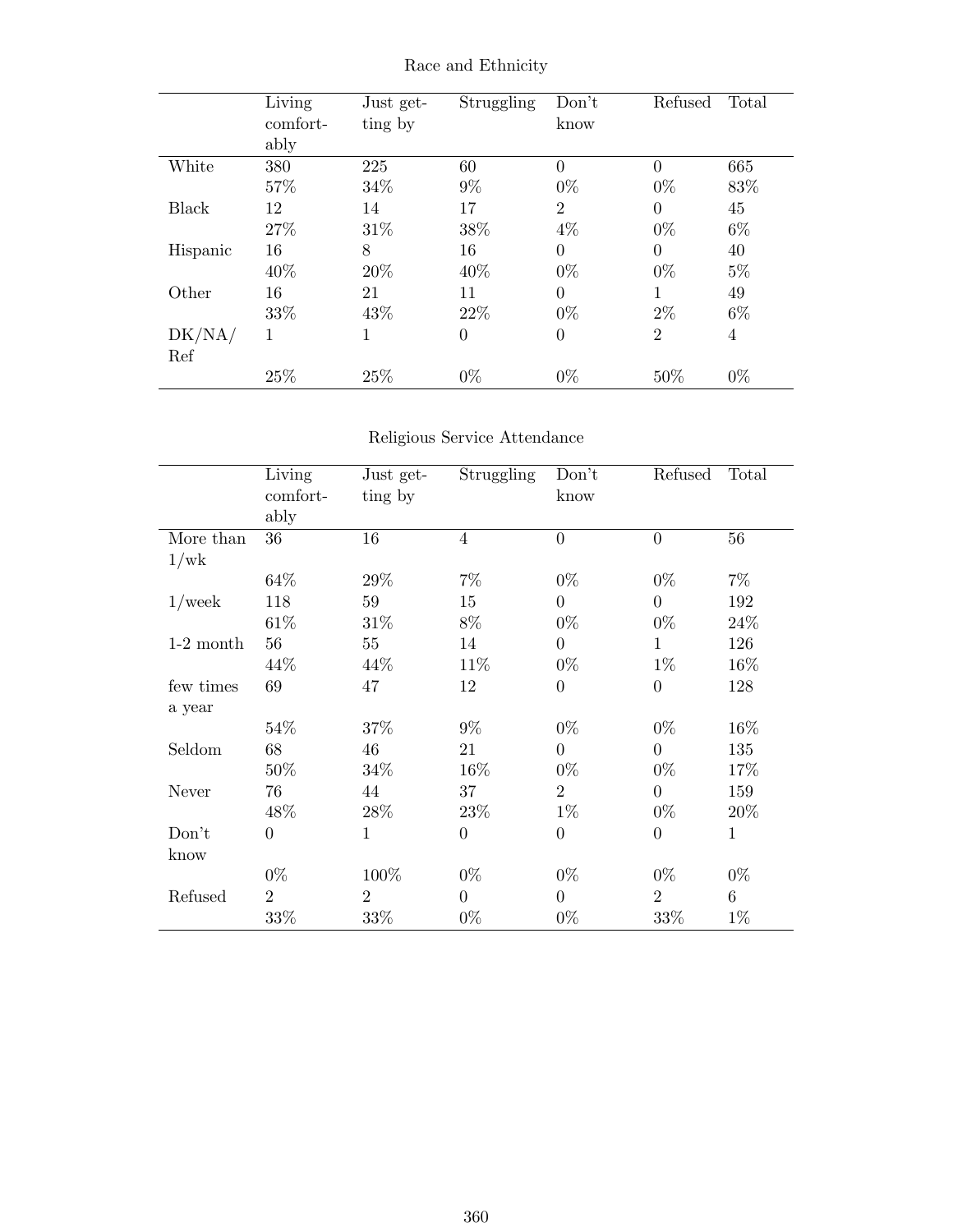|             | Living<br>comfort-<br>ably | Just get-<br>ting by | Struggling     | Don't<br>know  | Refused        | Total          |
|-------------|----------------------------|----------------------|----------------|----------------|----------------|----------------|
| Protestant/ | 162                        | 119                  | 51             | $\theta$       | 1              | 333            |
| Christian   |                            |                      |                |                |                |                |
|             | 49%                        | 36\%                 | 15%            | $0\%$          | $0\%$          | 41\%           |
| Catholic    | 172                        | 74                   | 26             | 0              | $\overline{0}$ | 272            |
|             | 63%                        | 27\%                 | 10%            | $0\%$          | $0\%$          | 34%            |
| Jewish      | 3                          | $\overline{2}$       | $\theta$       | $\overline{0}$ | $\theta$       | $\overline{5}$ |
|             | 60%                        | 40%                  | $0\%$          | $0\%$          | $0\%$          | $1\%$          |
| Other       | 11                         | 25                   | 1              | $\overline{0}$ | $\overline{0}$ | 37             |
|             | 30%                        | 68\%                 | $3\%$          | $0\%$          | $0\%$          | $5\%$          |
| None        | 70                         | 38                   | 24             | $\overline{2}$ | $\theta$       | 134            |
|             | 52%                        | 28\%                 | 18%            | $1\%$          | $0\%$          | 17%            |
| DK/NA/      | 8                          | 11                   | $\overline{2}$ | $\theta$       | $\overline{2}$ | 23             |
| Ref         |                            |                      |                |                |                |                |
|             | 35%                        | 48%                  | $9\%$          | $0\%$          | $9\%$          | $3\%$          |

Religious Affiliation

## Born Again/Evangelical

|          | Living<br>comfort-<br>ably | Just get-<br>ting by | Struggling | Don't<br>know  | Refused        | Total          |
|----------|----------------------------|----------------------|------------|----------------|----------------|----------------|
| born     | 78                         | 38                   | 25         | $\overline{0}$ | 1              | 142            |
| again    |                            |                      |            |                |                |                |
|          | 55%                        | 27%                  | 18%        | $0\%$          | $1\%$          | 43%            |
| not born | 76                         | 78                   | 24         | $\overline{0}$ | $\overline{0}$ | 178            |
| again    |                            |                      |            |                |                |                |
|          | 43\%                       | 44\%                 | 13%        | $0\%$          | $0\%$          | 54%            |
| Don't    | 3                          | 3                    | 1          | $\overline{0}$ | $\overline{0}$ | $\overline{7}$ |
| know     |                            |                      |            |                |                |                |
|          | 43%                        | 43%                  | 14%        | $0\%$          | $0\%$          | $2\%$          |
| Refused  | 3                          | $\overline{0}$       | 1          | $\theta$       | $\overline{0}$ | $\overline{4}$ |
|          | 75%                        | $0\%$                | 25\%       | $0\%$          | $0\%$          | $1\%$          |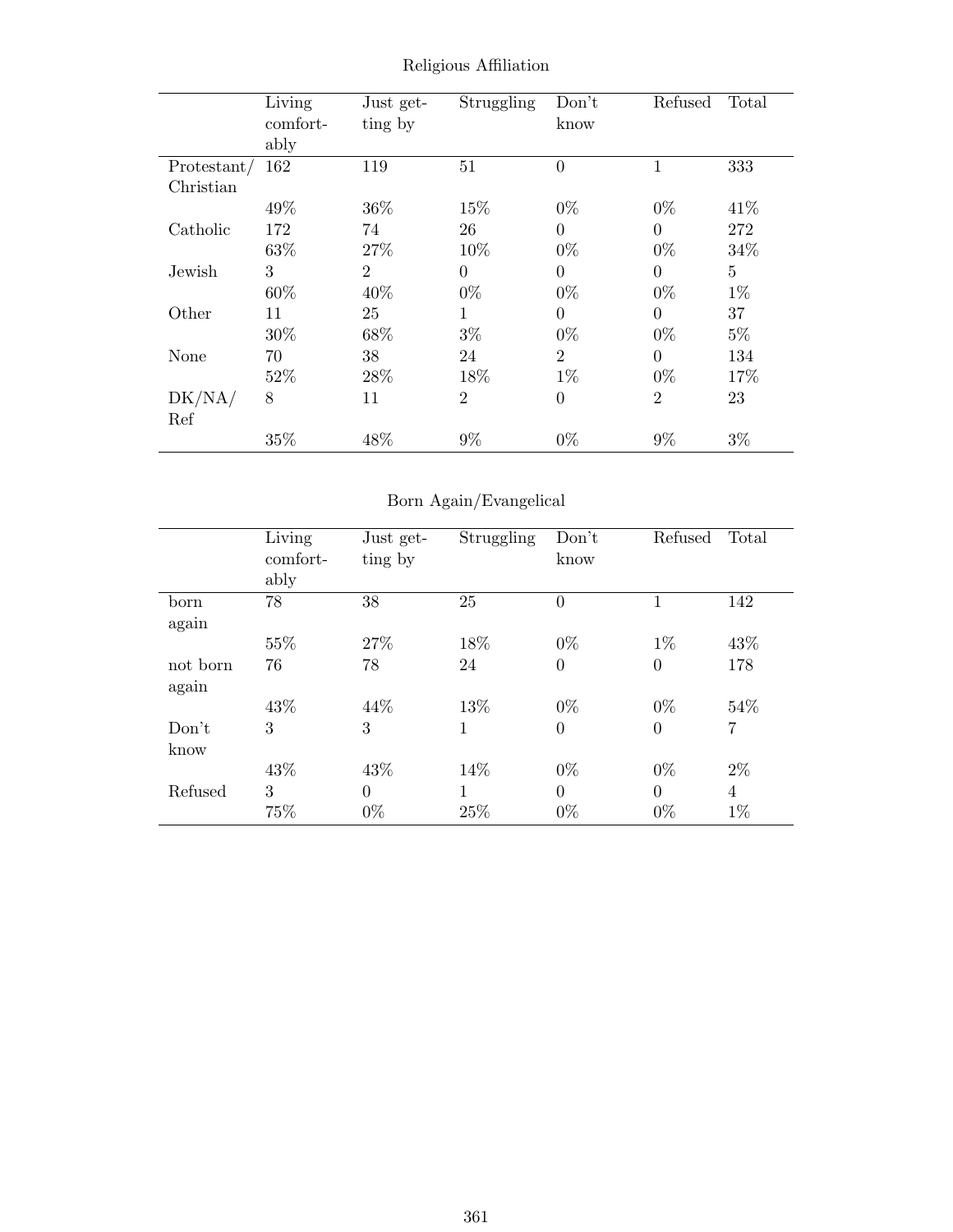Location Type

|          | Living<br>comfort- | Just get-<br>ting by | Struggling | Don't<br>know  | Refused        | Total |
|----------|--------------------|----------------------|------------|----------------|----------------|-------|
|          | ably               |                      |            |                |                |       |
| Urban    | 118                | 90                   | 37         | $\Omega$       | $\theta$       | 245   |
|          | 48%                | 37%                  | 15%        | $0\%$          | $0\%$          | 31\%  |
| Suburban | 143                | 85                   | 24         | $\Omega$       | $\overline{0}$ | 252   |
|          | 57%                | 34%                  | 10%        | $0\%$          | $0\%$          | 31\%  |
| Rural    | 161                | 92                   | 39         | $\Omega$       | 1              | 293   |
|          | 55%                | 31\%                 | 13%        | $0\%$          | $0\%$          | 36%   |
| Don't    | $\overline{2}$     | $\overline{2}$       | 3          | $\overline{2}$ | $\overline{0}$ | 9     |
| know     |                    |                      |            |                |                |       |
|          | 22\%               | 22\%                 | 33%        | 22\%           | $0\%$          | $1\%$ |
| Refused  |                    | $\overline{0}$       | 1          | $\Omega$       | $\overline{2}$ | 4     |
|          | 25%                | $0\%$                | 25%        | $0\%$          | 50%            | $0\%$ |

## Political Ideology

|                   | Living<br>comfort-<br>ably | Just get-<br>ting by | <b>Struggling</b> | Don't<br>know  | Refused        | Total          |
|-------------------|----------------------------|----------------------|-------------------|----------------|----------------|----------------|
| Very con-         | 44                         | 11                   | 8                 | $\overline{0}$ | $\overline{0}$ | 63             |
| servative         |                            |                      |                   |                |                |                |
|                   | 70%                        | 17%                  | 13%               | $0\%$          | $0\%$          | 8%             |
| Conservative 142  |                            | 90                   | 22                | $\Omega$       | $\overline{0}$ | 254            |
|                   | 56\%                       | 35%                  | $9\%$             | $0\%$          | $0\%$          | 32%            |
| Moderate          | 143                        | 93                   | 32                | $\Omega$       | $\overline{0}$ | 268            |
|                   | 53%                        | 35%                  | 12%               | $0\%$          | $0\%$          | 33%            |
| Liberal           | 44                         | 54                   | 18                | $\Omega$       | $\overline{0}$ | 116            |
|                   | 38%                        | 47%                  | 16%               | $0\%$          | $0\%$          | 14\%           |
| Very lib-<br>eral | 33                         | 14                   | 14                | $\Omega$       | $\overline{0}$ | 61             |
|                   | 54\%                       | 23%                  | 23\%              | $0\%$          | $0\%$          | 8%             |
| Don't             | 18                         | 8                    | 9                 | $\overline{2}$ | $\mathbf{1}$   | 38             |
| know              |                            |                      |                   |                |                |                |
|                   | 47%                        | 21\%                 | 24\%              | $5\%$          | $3\%$          | $5\%$          |
| Refused           | $\mathbf{1}$               | $\Omega$             | $\overline{2}$    | $\Omega$       | $\overline{2}$ | $\overline{5}$ |
|                   | 20%                        | $0\%$                | 40%               | $0\%$          | 40\%           | $1\%$          |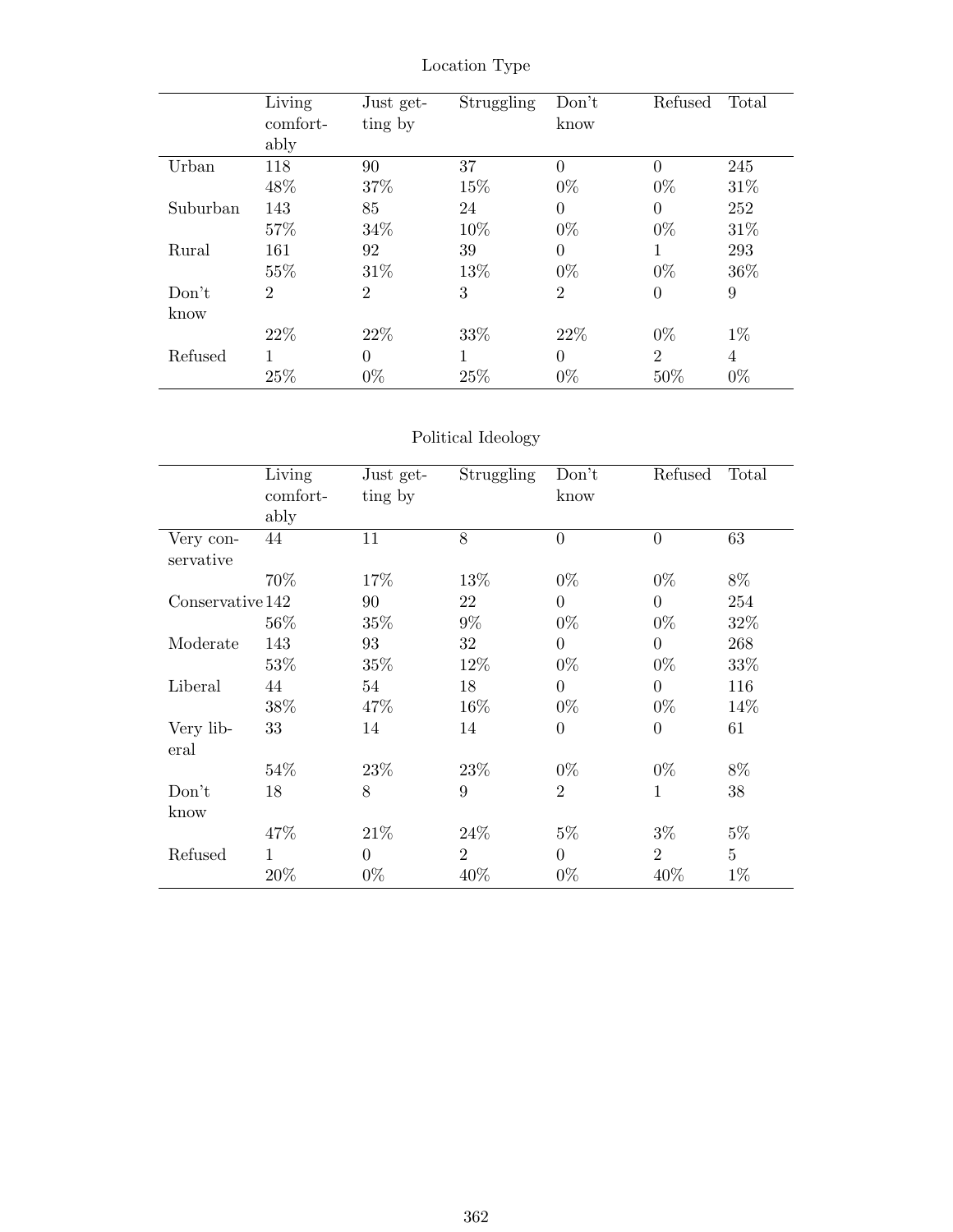|            | Living         | Just get-      | Struggling     | Don't            | Refused          | Total          |
|------------|----------------|----------------|----------------|------------------|------------------|----------------|
|            | comfort-       | ting by        |                | know             |                  |                |
|            | ably           |                |                |                  |                  |                |
| respondent | 47             | 21             | $\overline{7}$ | $\theta$         | $\overline{0}$   | 75             |
|            | 63%            | 28\%           | $9\%$          | $0\%$            | $0\%$            | $9\%$          |
| another    | 18             | 18             | 4              | $\boldsymbol{0}$ | $\boldsymbol{0}$ | 40             |
| household  |                |                |                |                  |                  |                |
| member     |                |                |                |                  |                  |                |
|            | 45%            | 45\%           | 10%            | $0\%$            | $0\%$            | $5\%$          |
| nobody in  | 359            | 226            | 92             | $\overline{2}$   | 1                | 680            |
| household  |                |                |                |                  |                  |                |
|            | 53%            | 33%            | 14%            | $0\%$            | $0\%$            | 85%            |
| Don't      | $\overline{2}$ | 1              | $\overline{0}$ | $\overline{0}$   | $\boldsymbol{0}$ | 3              |
| know       |                |                |                |                  |                  |                |
|            | 67%            | 33%            | $0\%$          | $0\%$            | $0\%$            | $0\%$          |
| Refused    | $\Omega$       | $\overline{2}$ | $\mathbf{1}$   | $\Omega$         | $\overline{2}$   | $\overline{5}$ |
|            | $0\%$          | 40%            | 20%            | $0\%$            | 40%              | $1\%$          |

Union Membership

Job Type and Union Membership

|                      | Living<br>comfort-<br>ably | Just get-<br>ting by | Struggling   | Don't<br>know  | Refused        | Total |
|----------------------|----------------------------|----------------------|--------------|----------------|----------------|-------|
| Public<br>union      | 20                         | 21                   | 1            | $\theta$       | $\overline{0}$ | 42    |
|                      | 48%                        | 50%                  | $2\%$        | $0\%$          | $0\%$          | $5\%$ |
| Public<br>non-union  | 73                         | 48                   | 11           | $\overline{0}$ | $\overline{0}$ | 132   |
|                      | 55%                        | 36%                  | 8%           | $0\%$          | $0\%$          | 16%   |
| Private<br>union     | 45                         | 18                   | 10           | $\overline{0}$ | $\overline{0}$ | 73    |
|                      | 62%                        | 25%                  | 14%          | $0\%$          | $0\%$          | $9\%$ |
| Private<br>non-union | 286                        | 177                  | 81           | $\overline{2}$ | 1              | 547   |
|                      | 52%                        | 32%                  | 15%          | $0\%$          | $0\%$          | 68%   |
| DK/NA/<br>Ref        | $\overline{2}$             | $\overline{4}$       | $\mathbf{1}$ | $\Omega$       | $\overline{2}$ | 9     |
|                      | 22%                        | 44\%                 | 11\%         | $0\%$          | 22%            | $1\%$ |